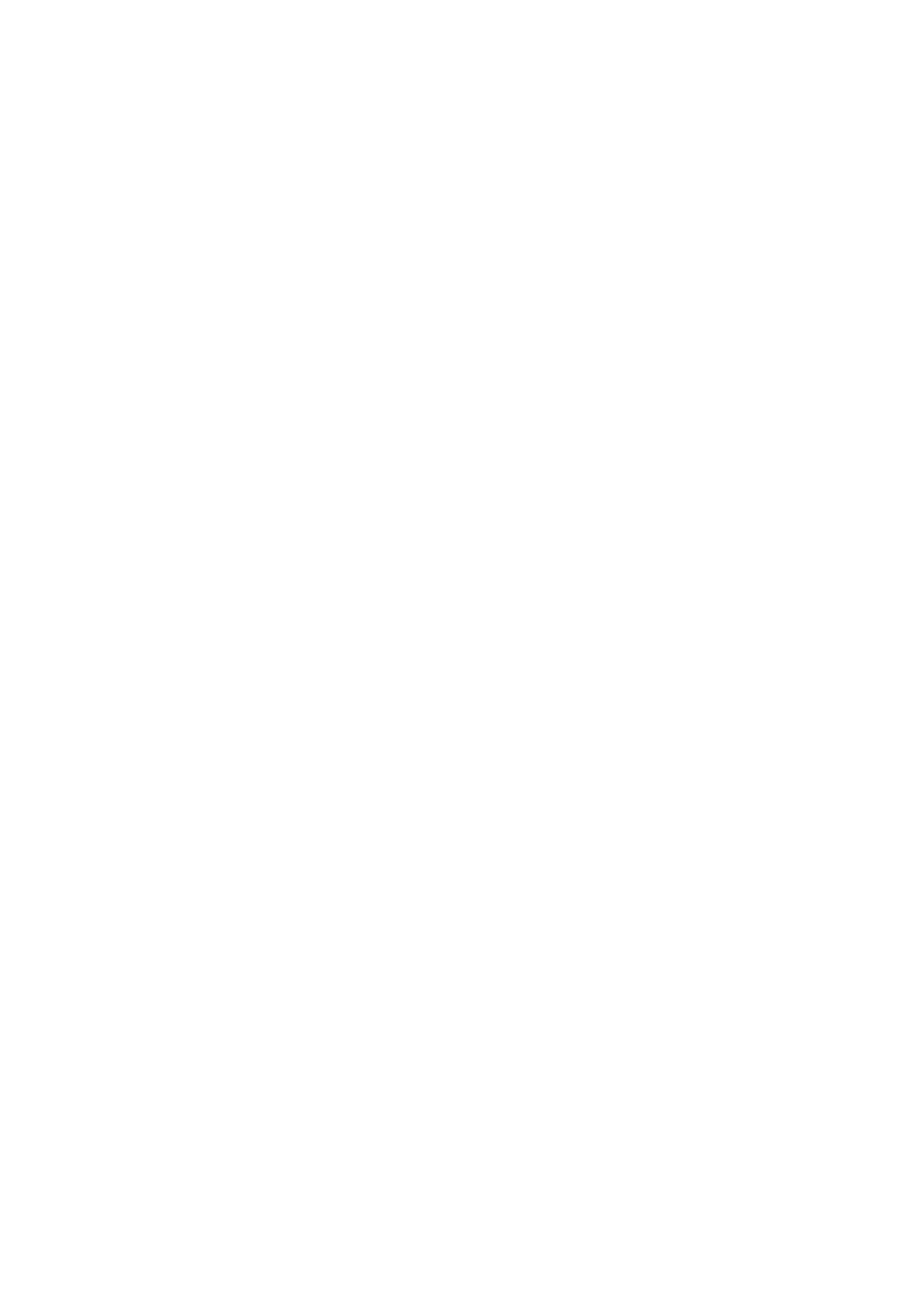### **TABLE OF CONTENTS**

| I.                 |                                                      |
|--------------------|------------------------------------------------------|
| II.                |                                                      |
| III.               | PARTIES' REQUESTS FOR FINDINGS AND RECOMMENDATIONS 4 |
| $\mathsf{A}$ .     |                                                      |
| <b>B.</b>          |                                                      |
| IV.                |                                                      |
| A.                 |                                                      |
| 1.                 |                                                      |
| 2.                 |                                                      |
| 3.                 |                                                      |
| 4.                 |                                                      |
| 5.                 |                                                      |
| 6.                 |                                                      |
| 7.                 |                                                      |
| <b>B.</b>          |                                                      |
| C.                 |                                                      |
| 1.                 |                                                      |
| 2.                 |                                                      |
| 3.                 |                                                      |
| $\boldsymbol{4}$ . |                                                      |
| 5.                 |                                                      |
| 6.                 |                                                      |
| 7.                 |                                                      |
| 8.                 |                                                      |
| 9.                 |                                                      |
| 10.                |                                                      |
| 11.                |                                                      |
| D.                 |                                                      |
| E.                 |                                                      |
| 1.                 |                                                      |
| 2.                 |                                                      |
| 3.                 |                                                      |
| 4.                 |                                                      |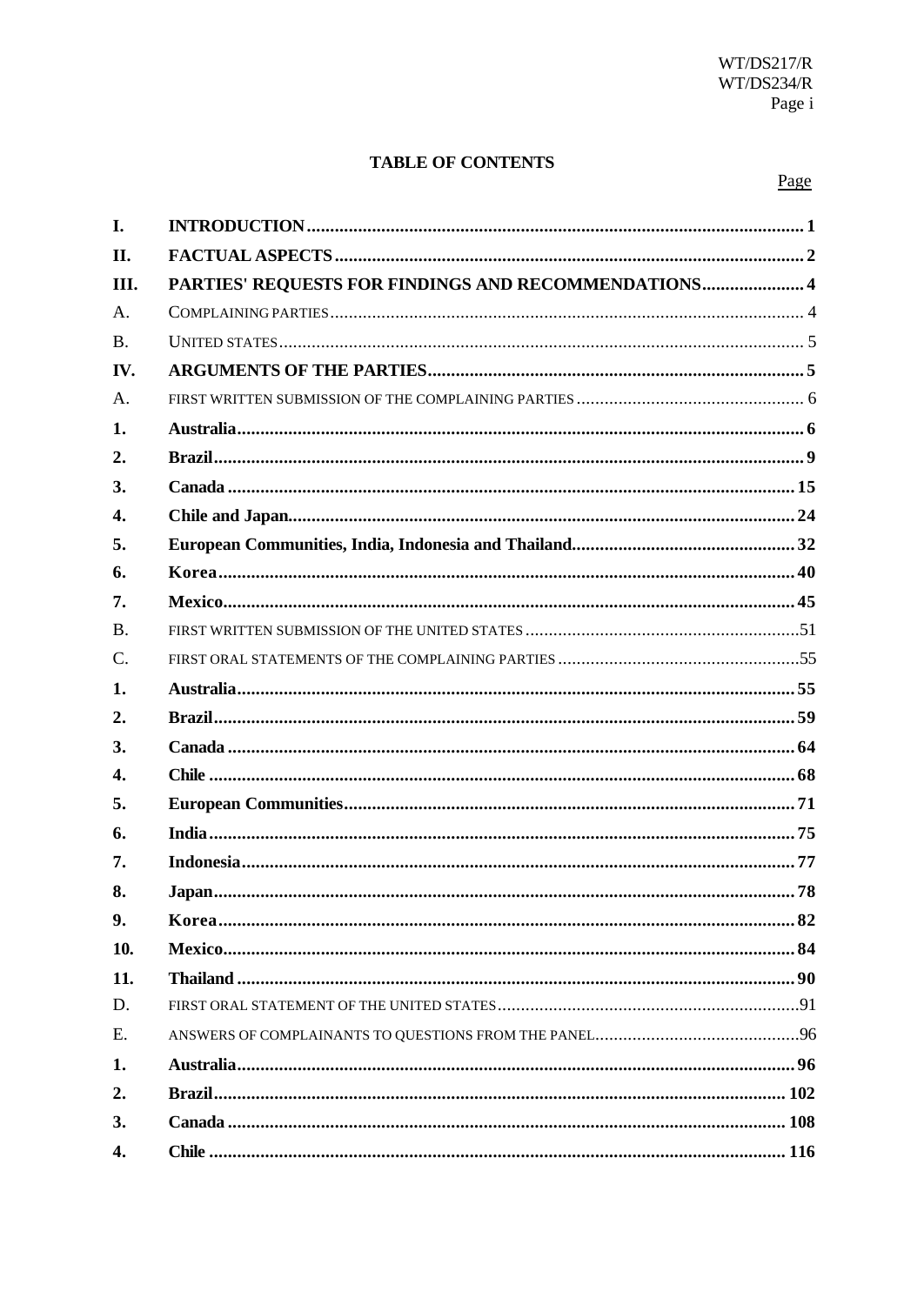| 5.               |                                                                             |      |
|------------------|-----------------------------------------------------------------------------|------|
| 6.               |                                                                             |      |
| 7.               |                                                                             |      |
| 8.               |                                                                             |      |
| F.               | ANSWERS OF THE UNITED STATES TO QUESTIONS FROM THE PANEL, CHILE AND THE     |      |
| 1.               |                                                                             |      |
| 2.               |                                                                             |      |
| 3.               | Answers of the United States to questions from the European Communities 156 |      |
| G.               |                                                                             |      |
| 1.               |                                                                             |      |
| 2.               |                                                                             |      |
| 3.               |                                                                             |      |
| 4.               |                                                                             |      |
| 5.               |                                                                             |      |
| 6.               |                                                                             |      |
| 7.               |                                                                             |      |
| H.               |                                                                             |      |
| I.               |                                                                             |      |
| 1.               |                                                                             |      |
| $\overline{2}$ . |                                                                             |      |
| 3.               |                                                                             |      |
| 4.               |                                                                             |      |
| 5.               |                                                                             |      |
| 6.               | .mdia                                                                       | .232 |
| 7.               |                                                                             |      |
| 8.               |                                                                             |      |
| 9.               |                                                                             |      |
| 10.              |                                                                             |      |
| 11.              |                                                                             |      |
| J.               |                                                                             |      |
| K.               | COMPLAINING PARTIES' ANSWERS TO QUESTIONS FROM THE PANEL AFTER THE          |      |
| 1.               |                                                                             |      |
| 2.               |                                                                             |      |
| 3.               |                                                                             |      |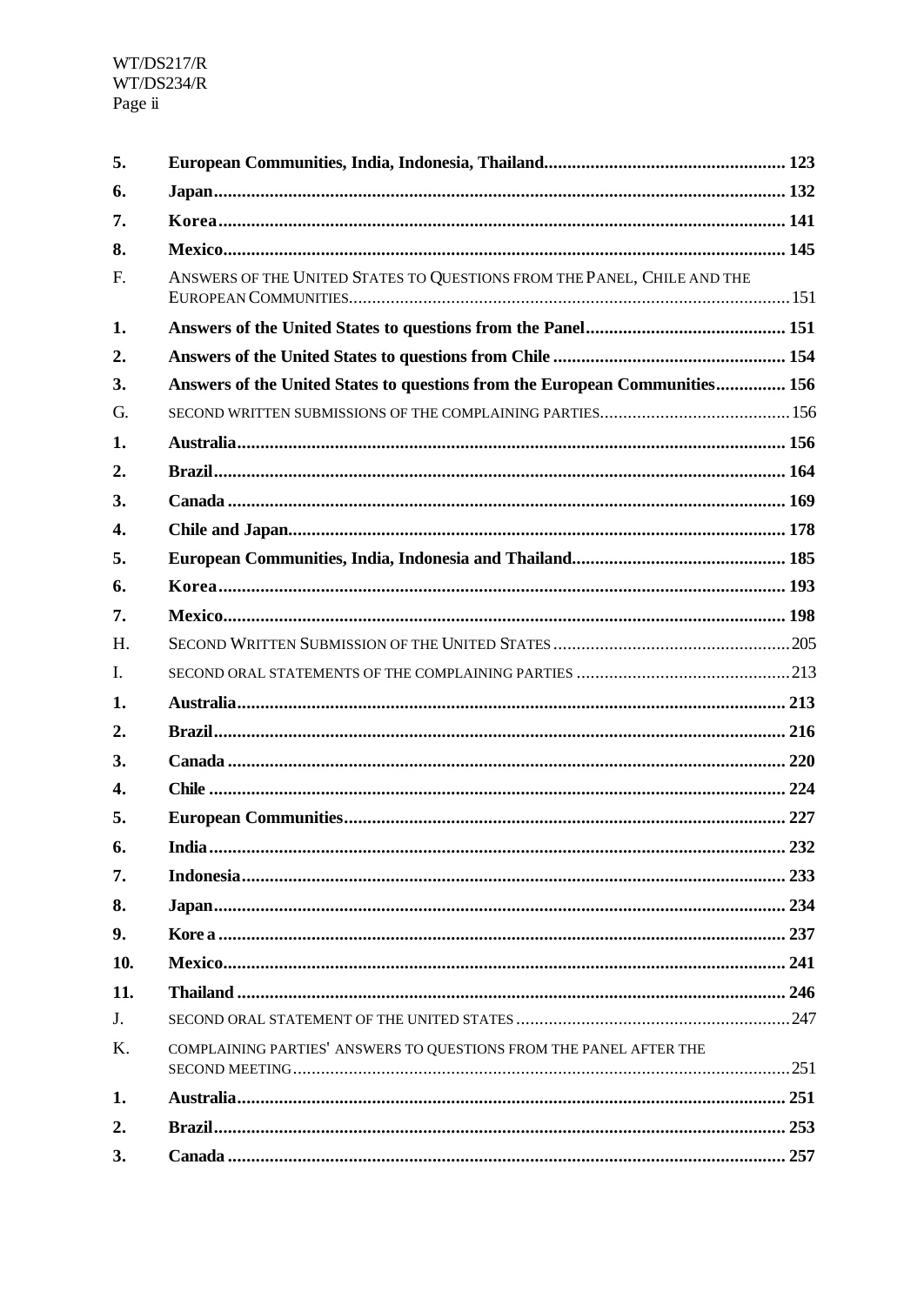| $\overline{4}$ . |                                                                                                                                                       |     |
|------------------|-------------------------------------------------------------------------------------------------------------------------------------------------------|-----|
| 5.               |                                                                                                                                                       |     |
| 6.               |                                                                                                                                                       |     |
| 7.               |                                                                                                                                                       |     |
| 8.               |                                                                                                                                                       |     |
| L.               | UNITED STATES' ANSWERS TO QUESTIONS FROM THE PANEL AFTER THE SECOND                                                                                   |     |
| V.               |                                                                                                                                                       |     |
| VI.              |                                                                                                                                                       |     |
| A.               |                                                                                                                                                       |     |
| <b>B.</b>        |                                                                                                                                                       |     |
| $C$ .            |                                                                                                                                                       |     |
| D.               |                                                                                                                                                       |     |
| E.               |                                                                                                                                                       |     |
| $F_{\cdot}$      |                                                                                                                                                       |     |
| G.               |                                                                                                                                                       |     |
| VII.             |                                                                                                                                                       |     |
| A.               |                                                                                                                                                       |     |
| 1.               |                                                                                                                                                       |     |
| 2.               |                                                                                                                                                       |     |
| <b>B.</b>        | AD ARTICLE 18.1 AND SCM ARTICLE 32.1, AND PARAGRAPHS 2 AND 3 OF GATT                                                                                  |     |
| 1.               |                                                                                                                                                       | 298 |
| 2.               | The standard for determining whether or not a measure constitutes a "specific                                                                         |     |
| 3.               | Does the CDSOA act specifically in response to dumping, in the sense that<br>CDSOA payments may be made only in situations presenting the constituent |     |
|                  |                                                                                                                                                       |     |
| $\overline{4}$ . |                                                                                                                                                       |     |
| 5.               | Is the CDSOA permitted by footnotes 24 and 56 of the AD and SCM Agreements                                                                            |     |
| 6.               |                                                                                                                                                       |     |
| $\mathbf{C}$ .   |                                                                                                                                                       |     |
| 1.               |                                                                                                                                                       |     |
| 2.               |                                                                                                                                                       |     |
| 3.               |                                                                                                                                                       |     |
| D.               |                                                                                                                                                       |     |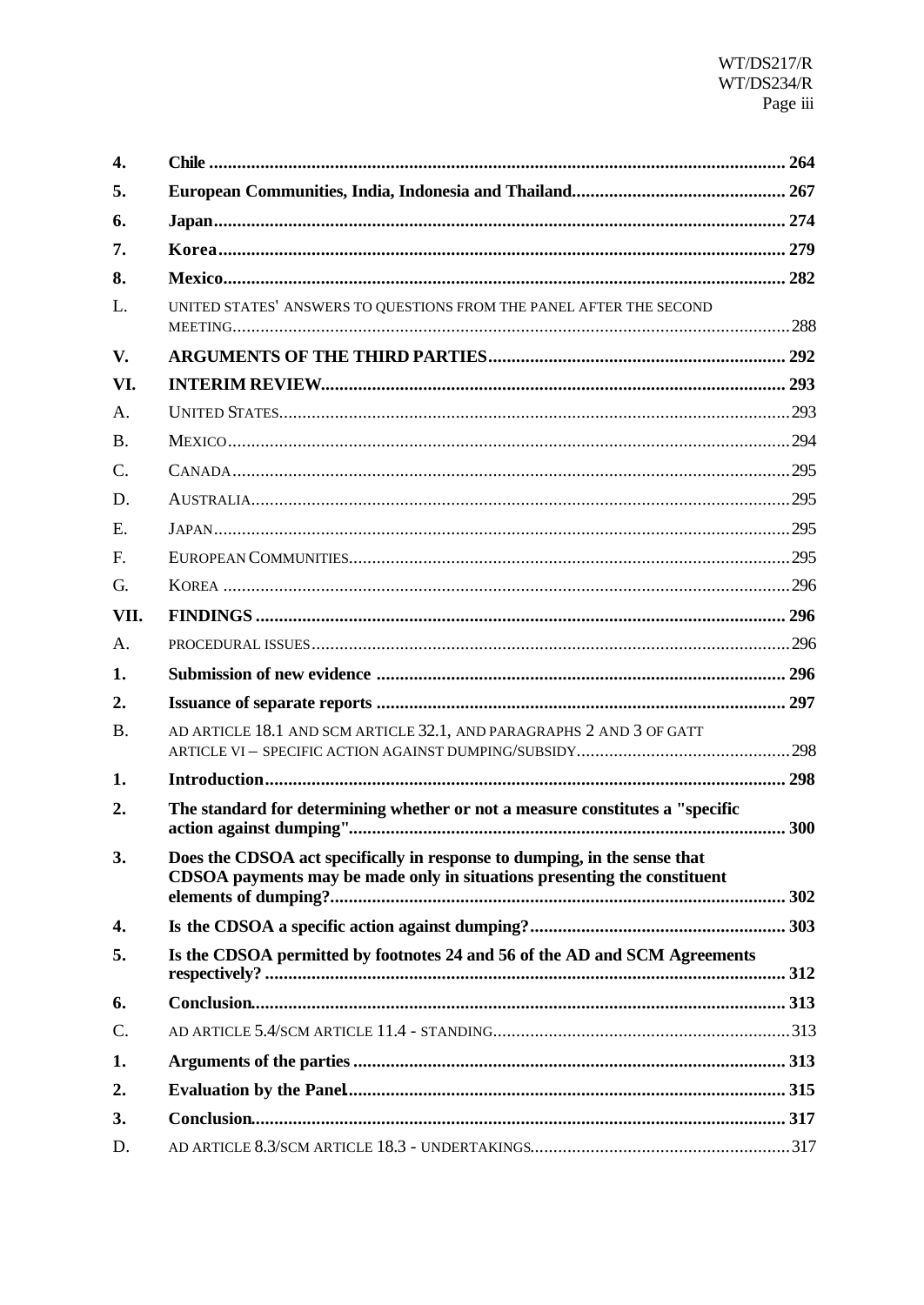| 1.             |                                                                           |  |
|----------------|---------------------------------------------------------------------------|--|
| 2.             |                                                                           |  |
| Е.             |                                                                           |  |
| 1.             |                                                                           |  |
| 2.             |                                                                           |  |
| F.             | AD ARTICLE 18.4/SCM ARTICLE 32.5 & WTO ARTICLE XVI:4 - NECESSARY STEPS TO |  |
| 1.             |                                                                           |  |
| 2.             |                                                                           |  |
| G.             |                                                                           |  |
| 1.             |                                                                           |  |
| 2.             |                                                                           |  |
| H.             |                                                                           |  |
| 1.             |                                                                           |  |
| 2.             |                                                                           |  |
| $\mathbf{I}$ . |                                                                           |  |
| 1.             |                                                                           |  |
| 2.             |                                                                           |  |
| 3.             |                                                                           |  |
| VIII.          |                                                                           |  |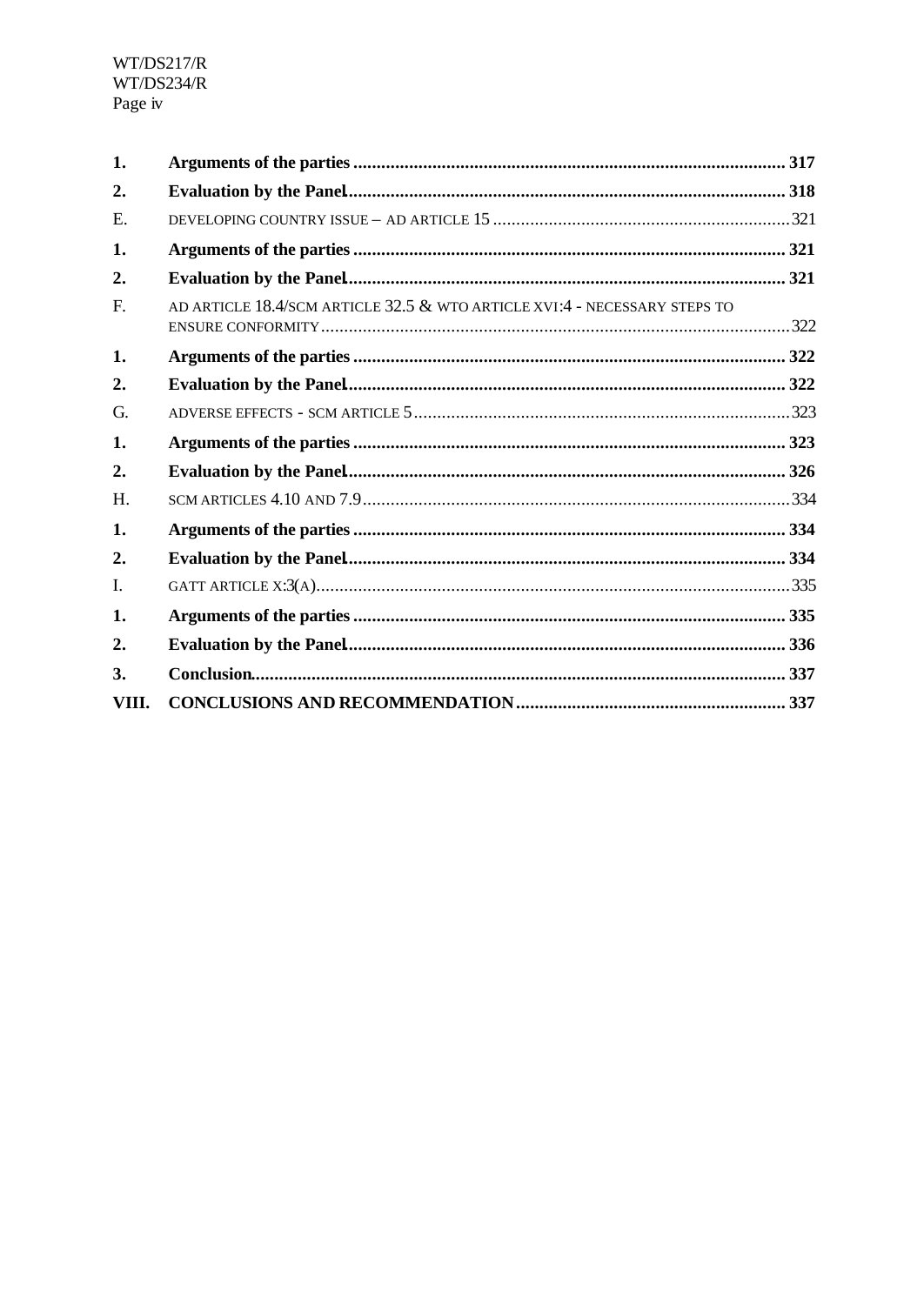## **LIST OF ANNEXES**

## **ANNEX A**

## **Third Party Submissions and Oral Statements**

|           | <b>Contents</b>                                | Page   |
|-----------|------------------------------------------------|--------|
| Annex A-1 | Third Party Submission of Argentina            | $A-2$  |
| Annex A-2 | Third Party Oral Statement of Argentina        | $A-8$  |
| Annex A-3 | Third Party Submission of Hong Kong, China     | $A-13$ |
| Annex A-4 | Third Party Oral Statement of Hong Kong, China | $A-22$ |
| Annex A-5 | Third Party Submission of Israel               | $A-24$ |
| Annex A-6 | Third Party Submission of Norway               | $A-27$ |
| Annex A-7 | Third Party Oral Statement of Norway           | $A-35$ |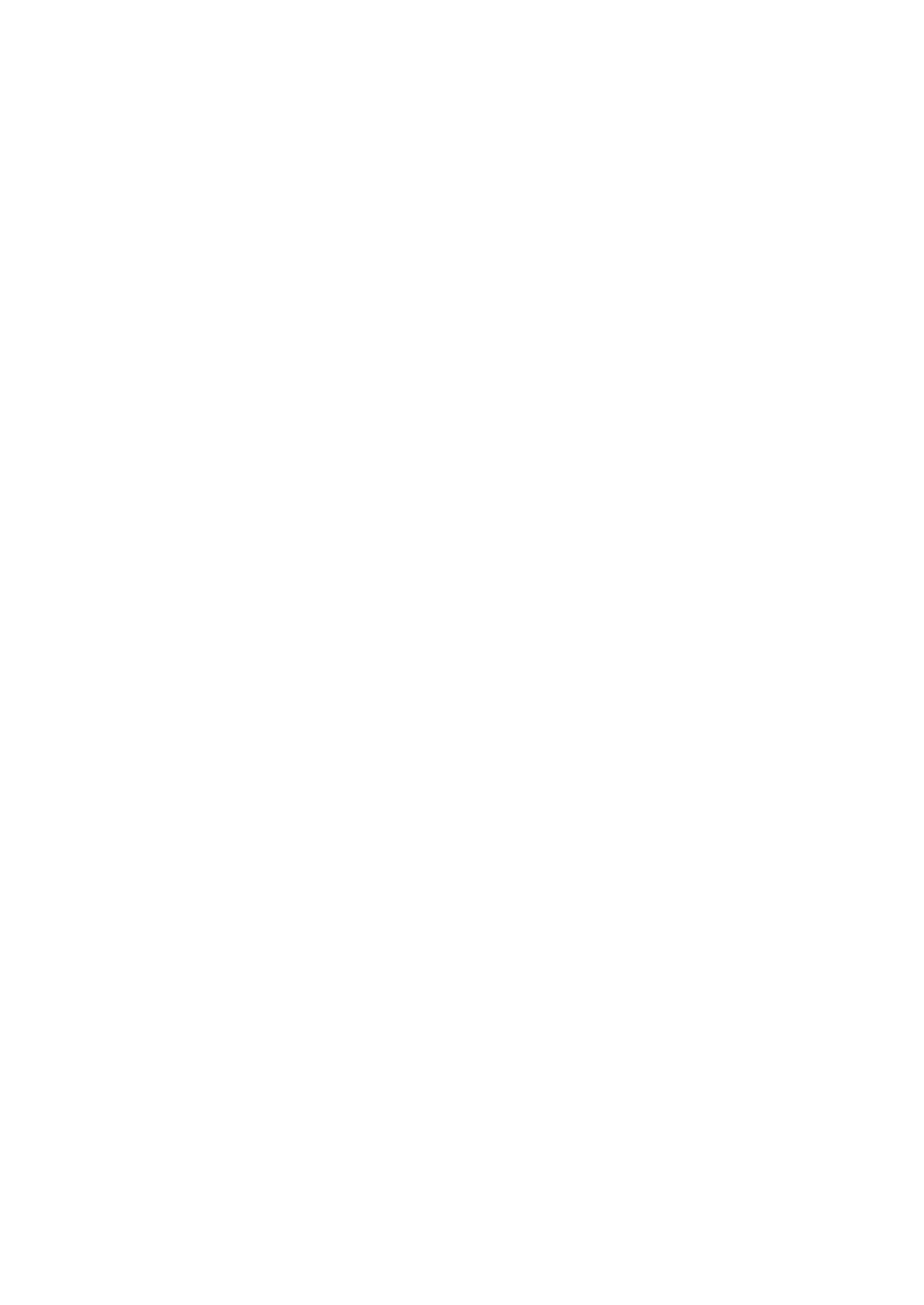#### **I. INTRODUCTION**

1.1 On 21 December 2000, Australia, Brazil, Chile, the European Communities, India, Indonesia, Japan, Korea and Thailand, made a joint request for consultations with the United States of America under Article 4 of the Understanding on Rules and Procedures Governing the Settlement of Disputes (the "DSU"), Article XXII:1 of the GATT, Articles 17.2 and 17.3 of the Anti-Dumping Agreement, and Articles 7.1 and 30 of the Subsidies and Countervailing Measures Agreement (the "SCM Agreement") regarding the amendment to the Tariff Act of 1930 signed into law by the President on 28 October 2000 with the title of "Continued Dumping and Subsidy Offset Act of 2000" (WT/DS217/1). On 6 February 2001, consultations were held in Geneva, but failed to resolve the dispute.

1.2 On 21 May 2001, Canada and Mexico requested consultations with the United States pursuant to Article 4 of the DSU, Article XXII:1 of GATT 1994, Articles 7.1 and 30 of the SCM Agreement and Article 17 of the Anti-Dumping Agreement regarding the same matter (WT/DS234/1). Consultations were held on 29 June 2001 in Geneva, but the parties failed to reach a mutually satisfactory resolution of the dispute.

1.3 On 12 July 2001, Australia, Brazil, Chile, the European Communities, India, Indonesia, Japan, Korea and Thailand requested the establishment of a panel pursuant to Articles 4.7 and 6 of the DSU, Article XXIII of the GATT 1994, Article 17 of the Anti-Dumping Agreement and Article 30 of the SCM Agreement, in accordance with the standard terms of reference provided for in Article 7.1 of the DSU (WT/DS217/5). At its meeting of 23 August 2001, the Dispute Settlement Body (the "DSB") established the Panel.

1.4 On 10 August 2001, Canada and Mexico separately requested the establishment of a panel with respect to the same matter pursuant to Articles 4.7 and 6 of the DSU, Article XXIII of GATT 1994, Article 17 of the Anti-Dumping Agreement and Article 30 of the SCM Agreement (WT/DS234/12 and WT/DS234/13). At its meeting of 10 September 2001, the DSB agreed to those requests and, pursuant to Article 9.1 of the DSU, referred the matter to the panel established on 23 August 2001 (WT/DS234/14).

1.5 The terms of reference of the Panel are:

"To examine, in the light of the relevant provisions in the covered agreements cited by Australia, Brazil, Chile, the European Communities, India, Indonesia, Japan, Korea and Thailand in document WT/DS217/5, by Canada in document WT/DS234/12 and by Mexico in document WT/DS234/13, the matters referred by Australia, Brazil, Canada, Chile, the European Communities, India, Indonesia, Japan, Korea, Mexico and Thailand to the DSB in those documents and to make such findings as will assist the DSB in making the recommendations or in giving the rulings provided for in those agreements."

1.6 On 15 October 2001, Australia, Brazil, Canada, Chile, the European Communities, India, Indonesia, Japan, Korea, Mexico and Thailand requested the Director-General to determine the composition of the Panel, pursuant to paragraph 7 of Article 8 of the DSU. This paragraph provides:

"If there is no agreement on the panelists within 20 days after the date of the establishment of a panel, at the request of either party, the Director-General, in consultation with the Chairman of the DSB and the Chairman of the relevant Council or Committee, shall determine the composition of the panel by appointing the panellists whom the Director-General considers most appropriate in accordance with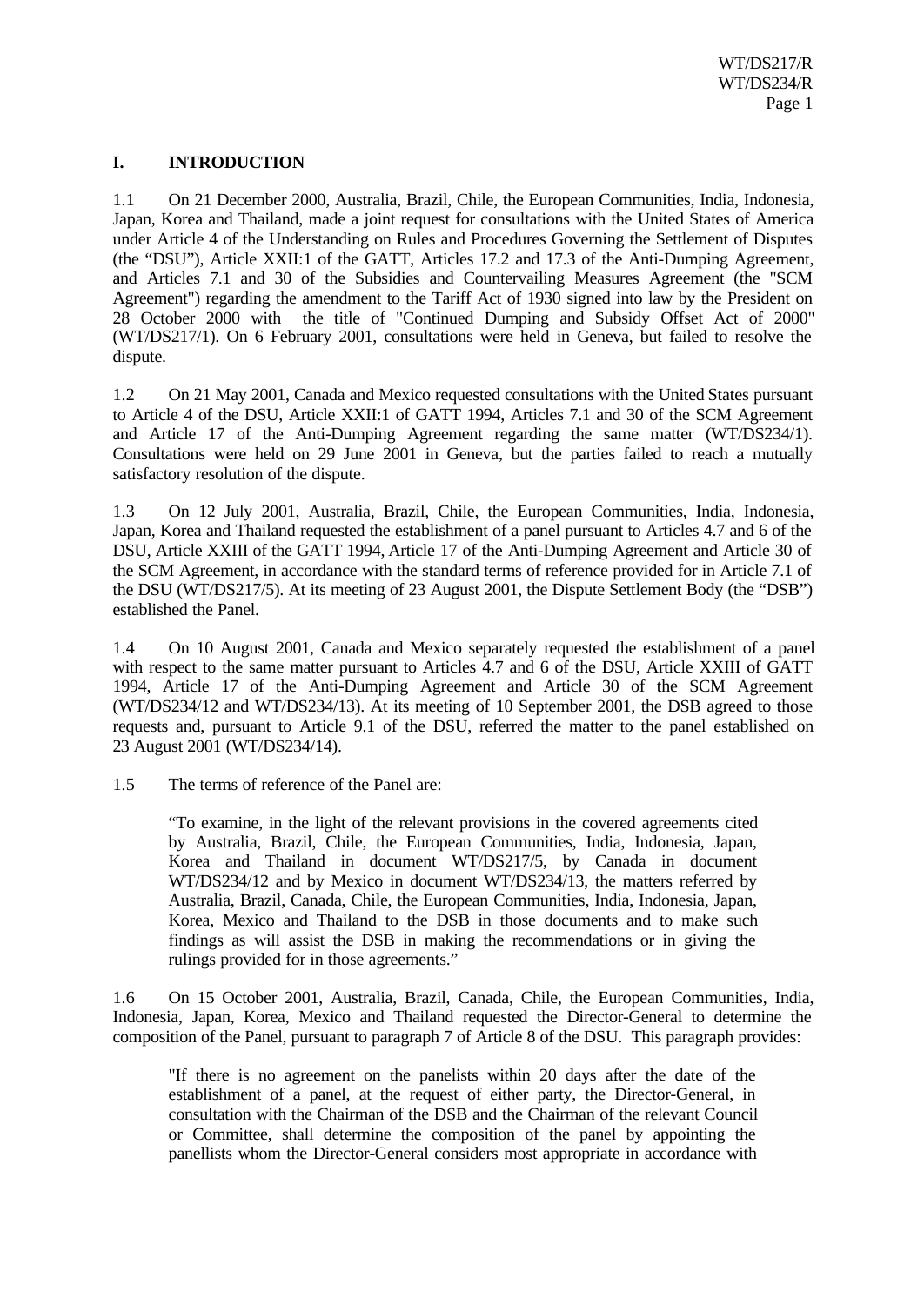any relevant special or additional rules or procedures of the covered agreement or covered agreements which are at issue in the dispute, after consulting with the parties to the dispute. The Chairman of the DSB shall inform the Members of the composition of the panel thus formed no later than 10 days after the date the Chairman receives such a request."

1.7 On 25 October 2001, the Director-General accordingly composed the panel as follows:

Chairman: H.E. Mr. Luzius Wasescha

Members: Mr. Maamoun Abdel-Fattah Mr. William Falconer

1.8 Argentina, Canada, Costa Rica, Hong Kong, China, Israel, Mexico and Norway reserved their third party rights in DS217, and were considered as third parties in the single Panel. Australia, Brazil, Canada (in respect of Mexico's complaint), the European Communities, India, Indonesia, Japan, Korea, Mexico (in respect of Canada's complaint) and Thailand reserved their third party rights in DS234.

1.9 The Panel met with the parties on 5 – 6 February 2002 and 12 March 2002. It met with the third parties on 6 February 2002.

1.10 The Panel submitted its interim report to the parties on 17 July 2002. The Panel submitted its final report to the parties on 2 September 2002.

#### **II. FACTUAL ASPECTS**

2.1 This dispute concerns the Continued Dumping and Subsidy Offset Act of 2000 (the "CDSOA" or the "Offset Act"), which was enacted on 28 October 2000 as part of the Agriculture, Rural Development, Food and Drug Administration and Related Agencies Appropriations Act, 2001.<sup>1</sup> The CDSOA amends Title VII of the Tariff Act of 1930 by adding a new section 754 entitled Continued Dumping and Subsidy Offset.<sup>2</sup> Regulations prescribing administrative procedures under the Act were brought into effect on September 21, 2001.<sup>3</sup>

2.2 The CDSOA provides that :

Duties assessed pursuant to a countervailing duty order, an anti-dumping duty order, or a finding under the Antidumping Act of 1921 shall be distributed on an annual basis under this section to the affected domestic producers for qualifying expenditures. Such distribution shall be known as "the continued dumping and subsidy offset".<sup>4</sup>

2.3 The term "affected domestic producers" means :<sup>5</sup>

<sup>&</sup>lt;sup>1</sup> Public Law 106-387, 114 Stat. 1549, 28 October 2000, sections 1001-1003.

 $2^2$  Codified as 19 USC 1675c.

<sup>3</sup> *Distribution of Continued Dumping and Subsidy Offset to Affected Domestic Producers*, 66 Fed. Reg. 48,546 (US Customs Service 21 Sept. 2001) (final rule) (codified at 19 CFR §§ 159.61 – 159.64) (the "Regulations").

<sup>&</sup>lt;sup>4</sup> United States Tariff Act of 1930, Section 754 (a).

<sup>5</sup> *Ibid*., Section 754(b)(1).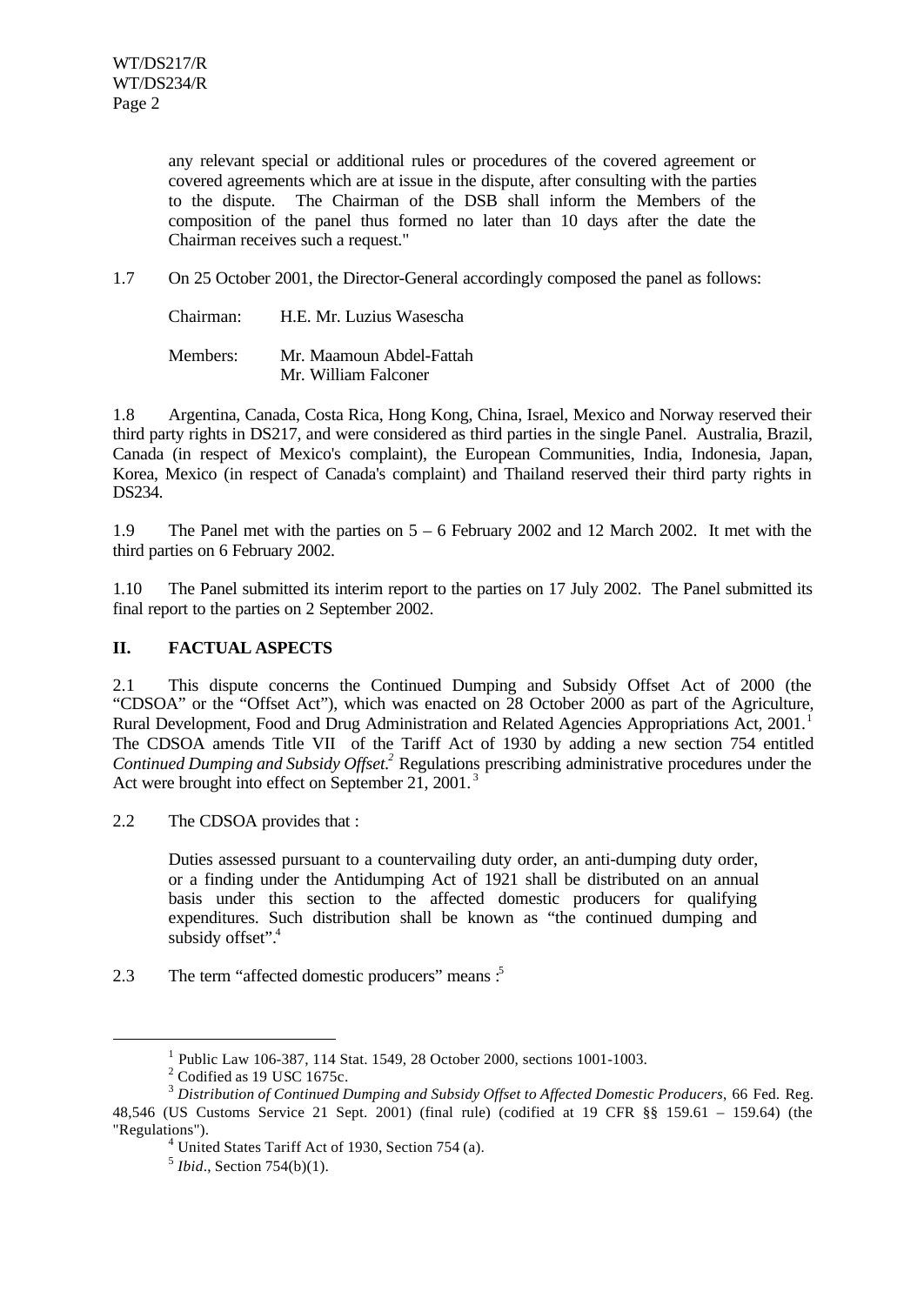a manufacturer, producer, farmer, rancher, or worker representative (including associations of such persons) that –

(A) was a petitioner or interested party in support of the petition with respect to which an anti-dumping duty order, a finding under the Antidumping Act of 1921, or a countervailing duty order has been entered, and

(B) remains in operation.

Companies, business, or persons that have ceased the production of the product covered by the order or finding or who have been acquired by a company or business that is related to a company that opposed the investigation shall not be an affected domestic producer.<sup>6</sup>

2.4 In turn, the term "qualifying expenditure" is defined by the CDSOA as "expenditure[s] incurred after the issuance of the anti-dumping duty finding or order or countervailing duty order in any of the following categories:

(A) Manufacturing facilities.

(B) Equipment.

l

(C) Research and development.

(D) Personnel training.

(E) Acquisition of technology.

(F) Health care benefits to employees paid for by the employer.

(G) Pension benefits to employees paid for by the employer.

(H) Environmental equipment, training or technology.

(I) Acquisition of raw materials and other inputs.

(J) Working capital or other funds needed to maintain production."<sup>7</sup>

2.5 The CDSOA provides that the Commissioner of Customs shall establish in the Treasury of the United States a special account with respect to each order or finding<sup>8</sup> and deposit into such account all the duties assessed under that Order.<sup>9</sup> The Commissioner of Customs shall distribute all funds (including all interest earned on the funds) from the assessed duties received in the preceding fiscal year to affected domestic producers based on a certification by the affected domestic producer that he is eligible to receive the distribution and desires to receive a distribution for qualifying expenditures incurred since the issuance of the order or finding.<sup>10</sup> Funds deposited in each special account during each fiscal year are to be distributed no later than 60 days after the beginning of the following fiscal year.<sup>11</sup> The CDSOA and regulations prescribe that  $(1)$  if the total amount of the certified net claims filed by affected domestic producers does not exceed the amount of the offset available, the certified net claim for each affected domestic producer will be paid in full, and (2) if the certified net claims exceed the amount available, the offset will be made on a *pro rata* basis based on each affected domestic producer's total certified claim.

<sup>&</sup>lt;sup>6</sup> The International Trade Commission (the "ITC") must provide to the US Customs Service ("Customs") a list of the affected domestic producers in connection with each order or finding that would potentially be eligible to receive the offset. See Section 754 (d) 1 of the United States Tariff Act of 1930.

<sup>7</sup> *Ibid*., § 754(b)(4), 114 Stat. 1549A-73.

 $8$  United States Tariff Act of 1930, Section 754(e)(1).

<sup>9</sup> *Ibid*., Section 754(e)(2)

 $10\mu$ ., Section  $754(d)(2)$  and (3).

<sup>11</sup> *Ibid*., Section 754 (c)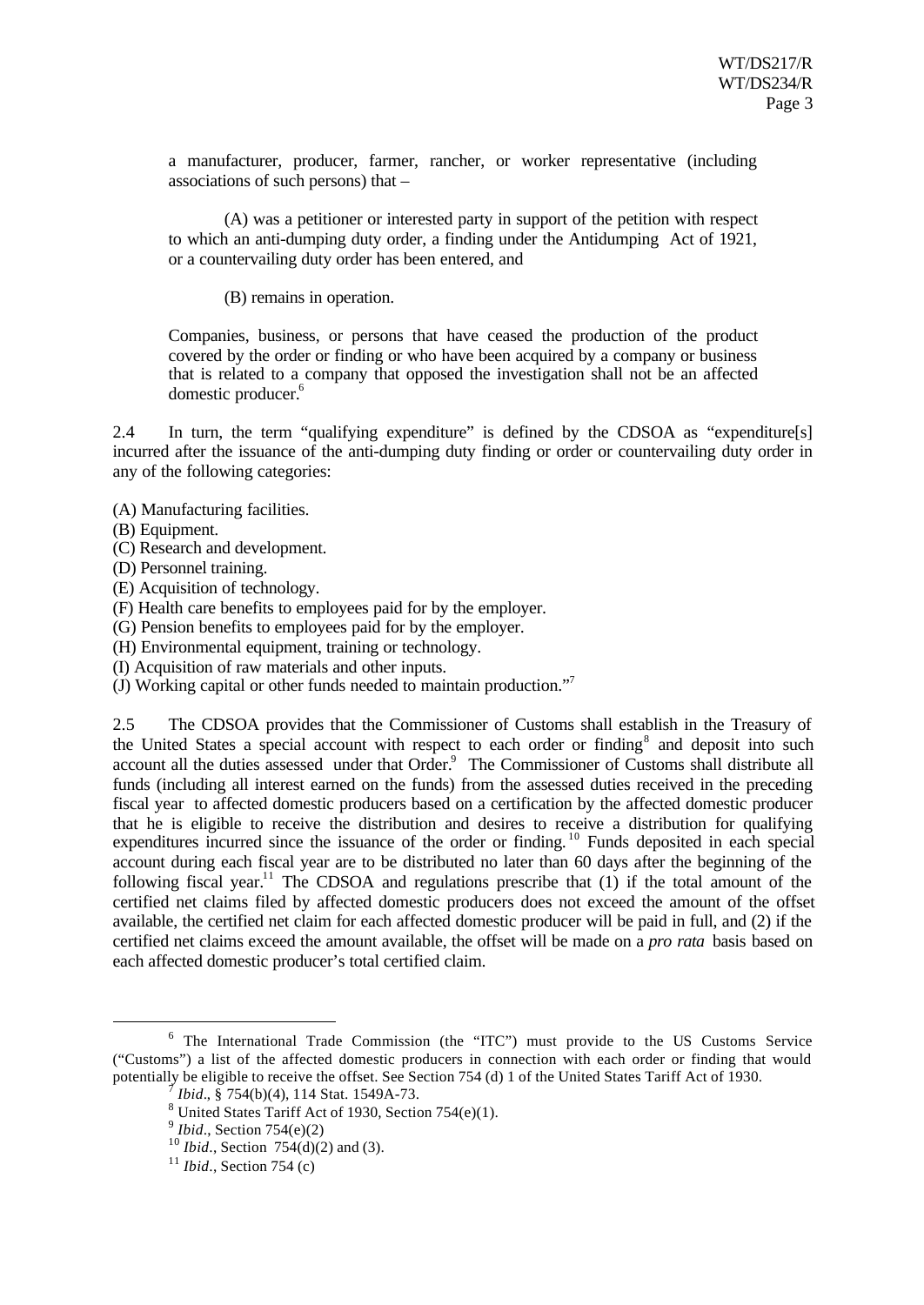2.6 Special accounts are to be terminated after "(A) the order or finding with respect to which the account was established has terminated; (B) all entries relating to the order or finding are liquidated and duties assessed collected; (C) the Commissioner has provided notice and a final opportunity to obtain distribution pursuant to subsection (c); and (D) 90 days has elapsed from the date of the notice described in subparagraph (C)." All amounts that remain unclaimed in the Account are to be permanently deposited into the general fund in the US Treasury.<sup>12</sup>

2.7 The CDSOA applies with respect to all anti-dumping and countervailing duty assessments made on or after 1 October 2000<sup>13</sup> pursuant to an anti-dumping order or a countervailing order or a finding under the Antidumping Act of 1921 in effect on 1 January 1999 or issued thereafter.<sup>1</sup>

#### **III. PARTIES' REQUESTS FOR FINDINGS AND RECOMMENDATIONS**

#### A. COMPLAINING PARTIES

3.1 The complaining parties submit that the express purpose of the Offset Act is to remedy the "continued dumping or subsidisation of imported products after the issuance of anti-dumping orders or findings or countervailing duty orders". According to the complaining parties, with that objective, the Offset Act mandates the US customs authorities to distribute on an annual basis the duties assessed pursuant to a countervailing duty order, an anti-dumping order or a finding under the Antidumping Act of 1921 to the "affected domestic producers" for their "qualifying expenses" (these duties are referred to below as "offsets").

3.2 The complainants submit that the Offset Act constitutes mandatory legislation, which can itself be subject to WTO dispute settlement procedures since it leaves no discretion to the competent authorities which must pay the "offsets" whenever the conditions stipulated in the Offset Act are present.

3.3 The complaining parties argue that the "offsets" constitute a specific action against dumping and subsidisation that is not contemplated in the GATT, the Anti-Dumping Agreement (the "AD Agreement") or the SCM Agreement. Moreover, in the complaining parties' view, the "offsets" provide a strong incentive to the domestic producers to file or support petitions for anti-dumping or anti-subsidy measures, thereby distorting the application of the standing requirements provided for in the AD Agreement and the SCM Agreement. In addition, the complaining parties argue that the Offset Act makes it more difficult for exporters subject to an anti-dumping or countervailing duty order to secure an undertaking with the competent authorities, since the affected domestic producers will have a vested interest in opposing such undertakings in favour of the collection of anti-dumping or countervailing duties. In the view of the complaining parties this is not a reasonable and impartial administration of the US laws and regulations implementing the provisions of the AD Agreement and the SCM Agreement regarding standing determinations and undertakings.

3.4 For the above reasons, Australia <sup>15</sup>, Brazil, Canada, Chile, the European Communities, India, Indonesia, Japan, Korea, Mexico and Thailand consider that the Act is, in several respects, in violation of the following provisions:

<sup>&</sup>lt;sup>12</sup> United States Tariff Act of 1930, § 754(e)(4), CDSOA § 1003(a), 114 Stat. 1549A-75. Regulations, 66 Fed. Reg. 48,546, 48,554 (19 C.F.R. § 159.64(d)).

 $^{13}$  Section 1003 (c) of the CDSOA.

<sup>&</sup>lt;sup>14</sup> United States Tariff Act of 1930, Section 754(d)(1).

<sup>&</sup>lt;sup>15</sup> We note that Australia did not pursue any claims in relation to GATT Article X(3)(a) and Articles 8 AD and 18 SCM Agreement.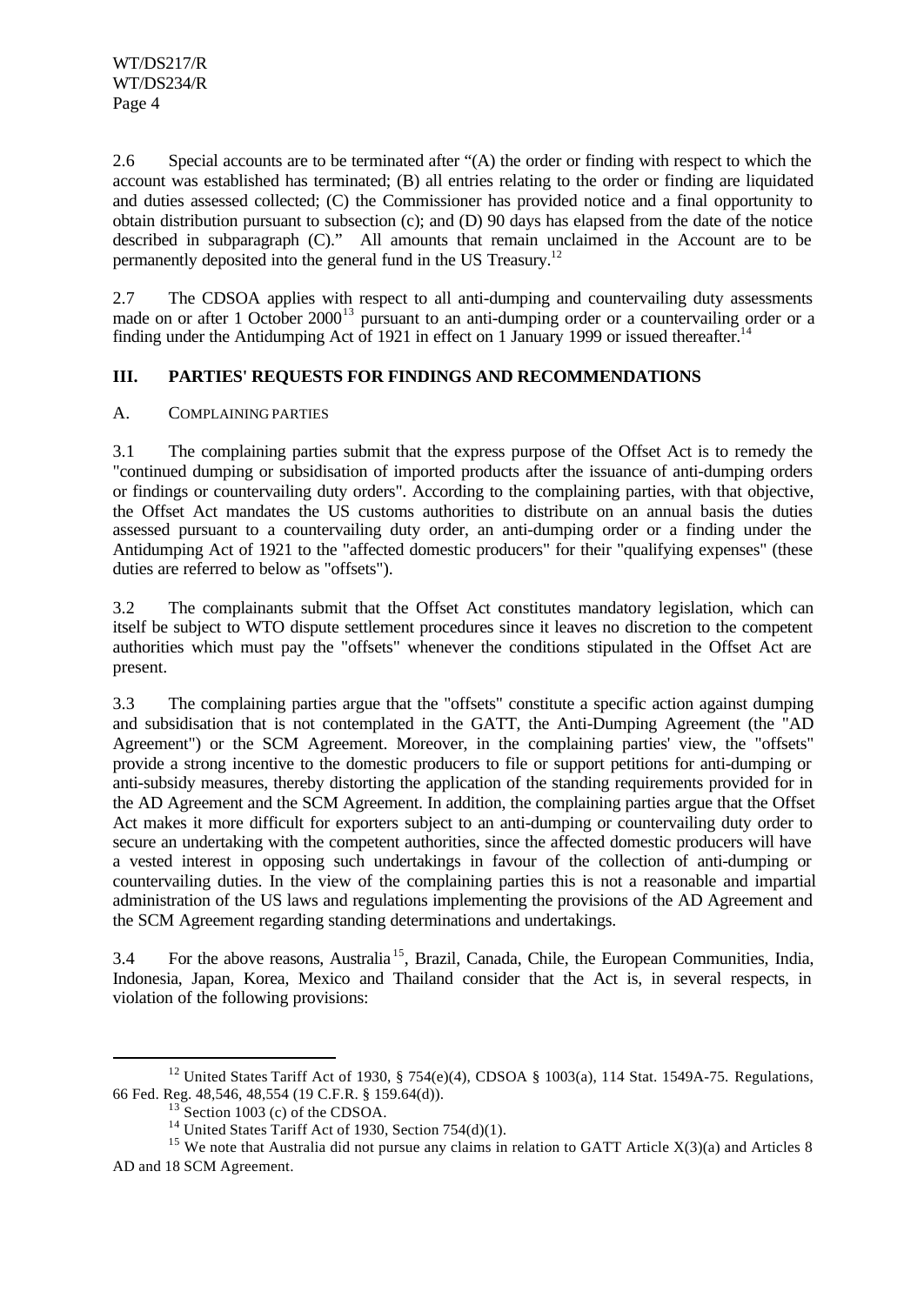- Article 18.1 of the AD Agreement, in conjunction with Article VI:2 of the GATT and Article 1 of the AD Agreement;
- Article 32.1 of the SCM Agreement, in conjunction with Article VI.3 of the GATT and Articles 4.10, 7.9 and 10 of the SCM Agreement;<sup>16</sup>
- Article  $X(3)(a)$  of the GATT;
- Article 5.4 of the AD Agreement and Article 11.4 of the SCM Agreement;
- Article 8 of the AD Agreement and Article 18 of the SCM Agreement; and
- Article XVI.4 of the Marrakesh Agreement establishing the WTO, Article 18.4 of the AD Agreement and Article 32.5 of the SCM Agreement.

3.5 The complaining parties submit that by being inconsistent with the above provisions, the Offset Act nullifies or impairs the benefits accruing to them under the cited agreements.

3.6 Furthermore, Mexico considers that the payments made under the Offset Act constitute specific subsidies within the meaning of Article 1 of the SCM Agreement, which causes "adverse effects" to its interests, in the sense of Article 5 of the SCM Agreement, in the form of nullification and impairment of benefits accruing directly or indirectly to Mexico. For this reason, Mexico considers that the Act is also in violation of Article 5 of the SCM Agreement.

3.7 India and Indonesia also submit that the CDSOA undermines AD Article 15 on special and differential treatment for developing country Members.

#### B. UNITED STATES

l

3.8 The United States argues that the CDSOA authorizes government payments and that the distributions made under the Act are consistent with GATT Article VI and the Anti-dumping and SCM Agreements because they are not actionable subsidies and are not "action against" dumping or a subsidy.

3.9 The United states submits that there is no evidence either that the CDSOA has been or will be administered in an unreasonable or partial manner (Art. X:3(a) of GATT 1994) so as to affect standing and undertaking determinations in anti-dumping and countervailing duty investigations. According to the United States, the complaining parties have failed to establish a *prima facie* case of a WTO violation, and in the absence of a specific violation of another WTO Agreement provision, the complaining parties' claims under Article XVI:4 of the *Marrakesh Agreement establishing the WTO*, Article 18.4 of the Antidumping Agreement, and Article 32.5 of the SCM Agreement must also fail.

#### **IV. ARGUMENTS OF THE PARTIES**

4.1 The main arguments, presented by the parties in their written submissions, oral statements and answers to questions, are summarized below.

<sup>&</sup>lt;sup>16</sup> Canada and Mexico claimed a violation of Article 32.1 of the SCM Agreement, in conjunction with Article VI.3 of the GATT and Article 10 of the SCM Agreement. WT/DS234/12 and WT/DS234/13.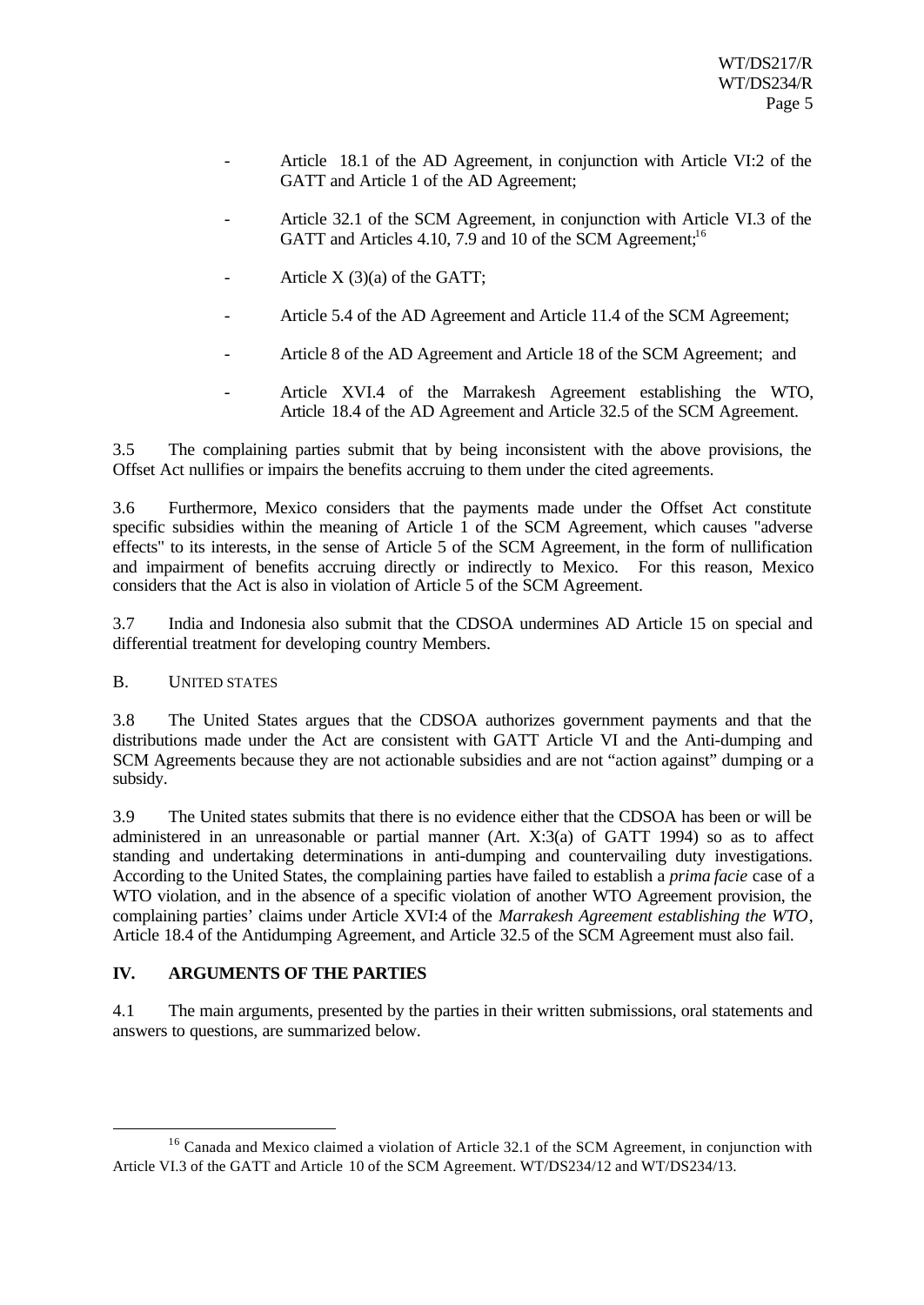#### A. FIRST WRITTEN SUBMISSION OF THE COMPLAINING PARTIES

#### **1. Australia**

#### (a) Introduction

4.2 Australia, acting jointly and severally with a number of other Members, brings this dispute against the United States concerning the *Continued Dumping and Subsidy Offset Act* ("the Act"), which amends Title VII of the *Tariff Act of 1930* ("the Tariff Act") through the insertion of a new section 754. The Act was included in Public Law 106-387 ("the Agriculture Appropriations Act"), and was signed into law by the President of the United States on 28 October 2000. The Act applies to all anti-dumping and countervailing duty assessments made on or after 1 October 2000.

- 4.3 The Act as implemented provides that:
- ? duties assessed by the United States following the issue of a countervailing duty order, an anti-dumping duty order or a finding under the Antidumping Act of 1921
- ? shall be distributed
	- ? to any manufacturer, farmer, rancher, or worker representative (including associations of such persons) that
		- ? was a petitioner or interested party in support of the petition for that countervailing duty order, anti-dumping duty order or finding under the Antidumping Act of 1921; and
		- ? remains in operation;
	- ? for expenditure on approved items incurred in relation to the like product after the countervailing duty order, anti-dumping duty order or finding under the Antidumping Act of 1921 was issued.
- (b) Legal Argument
- *(i) The Act is mandatory legislation*

4.4 According to Australia, the Act leaves no discretion with respect to its implementation. The Act compels the distribution, by the Commissioner for Customs, of duties assessed pursuant to an anti-dumping order or finding or to a countervailing duty order. When considered in light of the findings of the Appellate Body in *United States – Antidumping Act of 1916* (hereinafter *US – 1916 AD Act)*, the Act is mandatory legislation within the meaning of the concept of mandatory as distinct from discretionary legislation as it has been developed and applied in both GATT and WTO jurisprudence. As such, the Act may be challenged in WTO dispute settlement proceedings.

*(ii) The Act is inconsistent with Article 18.1 of the Anti-Dumping Agreement, in conjunction with Article VI:2 of the GATT 1994 and Article 1 of the Anti-Dumping Agreement*

4.5 Australia argues that the scope of GATT Article VI:2 and Articles 1 and 18.1 of the Anti-Dumping Agreement was examined in detail in *US – 1916 AD Act*. According to Australia, in that case, the Appellate Body found that Article 18.1 of the Anti-Dumping Agreement, in conjunction with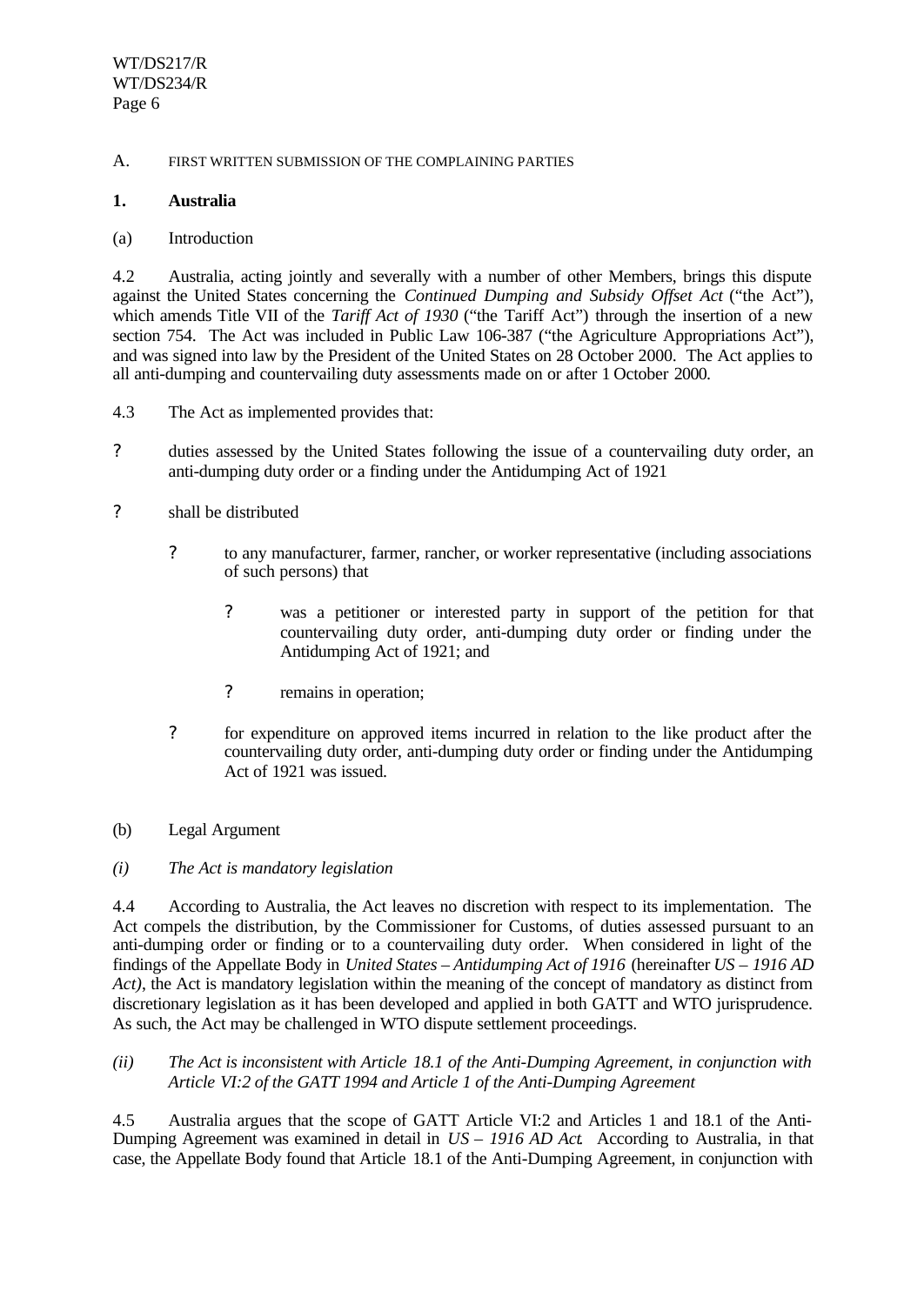GATT Article VI:2 and Article 1 of the Anti-Dumping Agreement, are the only provisions applicable to a measure that is a specific action against dumping and prohibit any action that is not a definitive anti-dumping duty, a provisional measure or a price undertaking. To the extent that a measure provides for "specific action against dumping" other than those permissible responses, it will necessarily be inconsistent with Article 18.1 of the Anti-Dumping Agreement, read in conjunction with GATT Article VI:2 and Article 1 of the Anti-Dumping Agreement.

4.6 In Australia's view, an "anti-dumping duty order" within the meaning of the Act is the administrative instrument published by the relevant authority establishing the anti-dumping duty that may be imposed on a dumped product. It is the formal determination by the United States that there exists a situation presenting the constituent elements of dumping.

4.7 According to Australia, a finding under the Antidumping Act of 1921 within the meaning of the Act is the administrative instrument published by the relevant United States authority that formally determined that there existed a situation presenting the constituent elements of dumping. Although repealed in 1979, some findings under the Antidumping Act of 1921 continue in effect, and the United States continues to assess duties pursuant to those findings.

4.8 Australia argues that "Duties assessed pursuant to … an anti-dumping duty order, or a finding under the Antidumping Act of 1921" under the Act refers to duties that may only be assessed in response to situations presenting the constituent elements of dumping within the meaning of GATT Article VI:1, as elaborated by Article 2 of the Anti-Dumping Agreement. They are thus a "specific action against dumping of exports from another Member" within the meaning of Article 18.1 of the Anti-Dumping Agreement.

4.9 However, Australia submits, the Act does not mandate either a definitive anti-dumping duty, a provisional measure or a price undertaking, which are the only permissible responses to dumping provided by GATT Article VI, and in particular GATT Article VI:2, read in conjunction with the Anti-Dumping Agreement. Instead, the Act mandates that if duties are assessed:

- in response to situations presenting the constituent elements of dumping,
- and there exists injury, threat of injury or retardation caused by that dumping to an industry in the United States,

then those duties must be distributed to the domestic producers affected by the dumping conduct who supported the application for an anti-dumping duty investigation. According to Australia, by promulgating the Act, the United States has violated Article 18.1 of the Anti-Dumping Agreement, in conjunction with GATT Article VI:2 and Article 1 of the Anti-Dumping Agreement.

*(iii) The Act is inconsistent with Article 32.1 of the SCM Agreement, in conjunction with Article VI:3 of the GATT 1994 and Articles 4.10, 7.9 and 10 of the SCM Agreement*

4.10 In Australia's view, the Act mandates a specific action in response to situations presenting the constituent elements of subsidisation when considered in the light of the reasoning that underpinned the findings of the Panel and Appellate Body in *US – 1916 AD Act*.

4.11 Australia argues that the distribution of assessed duties is not simply a subsidy to producers but is contingent on, and linked to, positive determinations of countervailing duty orders. The duties are only distributed to affected producers who have supported the original petition and in situations where there has been a countervailing duty order issued. If duties are not collected, i.e., if there is no countervailing duty order, then the duties are not distributed to affected producers for eligible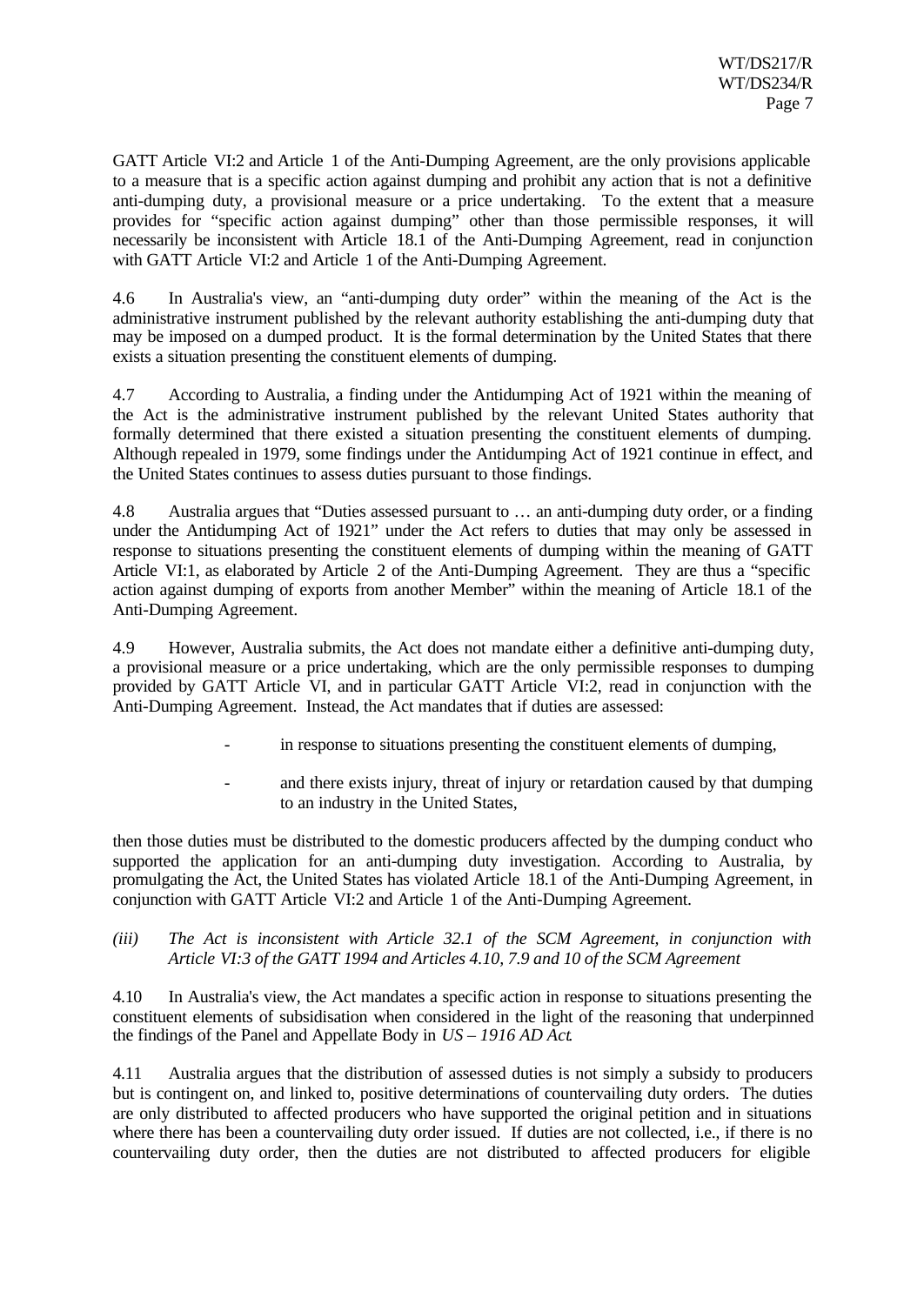expenditure on the product which has been the subject of a countervailing duty investigation. The affected domestic producers will not receive a distribution of duties assessed unless they have supported the original petition and unless a special account has been established in response to a countervailing duty order. When the countervailing duty order is terminated, so too is the special account. The affected producers are no longer "entitled" or eligible to receive the duties assessed.

4.12 Australia asserts that the Act mandates action in response to situations presenting the constituent elements of subsidisation and is therefore a specific action against a subsidy within the meaning of Article 32.1 of the SCM Agreement, in conjunction with GATT Article VI. However, Australia notes, the Act does not mandate a countervailing duty, a provisional measure, a voluntary undertaking, or a countermeasure authorised by the DSB, which are the only responses to a subsidy permitted by GATT Article VI, read in conjunction with the SCM Agreement.

4.13 According to Australia, the Act ensures that both a countervailing duty and a counter-subsidy are applied to the benefit of affected domestic producers. The Act mandates a measure to counterbalance, or act against, the subsidy over and above the assessed level of subsidisation. The Act therefore mandates an additional form of relief contrary to Article 10 of the SCM, which provides that only one form of relief is available – either a countervailing duty or a countermeasure. The Act also imposes countermeasures on products from other Members not subject to the countervailing duty orders. The distribution of duties assessed to the affected domestic producers is based on qualifying expenditure incurred in relation to the product which has been the subject of a countervailing duty order. These distributed duties amount to counter-subsidies to affected domestic producers which affect the products of competing WTO Members other than those subject to the (original) countervailing duty order. Australia asserts that, as such, the offsets provided under the Act amount to counter-subsidies which affect the export of products of competing WTO Members not subject to the original countervailing duty order.

4.14 In Australia's view, the Act also mandates action which is to counterbalance the effects of a subsidy of another WTO Member without authorisation by the DSB. Australia argues that such action is only permissible where the subsidising Member has failed to implement a recommendation of the DSB regarding the challenged subsidy.

4.15 Australia submits that by promulgating the Act, the United States has violated its obligations under Article 32.1 of the SCM, in conjunction with GATT Article VI and Articles 4.10, 79 and 10 of the SCM.

*(iv) The Act is inconsistent with Article 5.4 of the Anti-Dumping Agreement and Article 11.4 of the SCM Agreement*

4.16 Australia argues that the Act provides a direct and tangible financial incentive to domestic producers of the like product that is alleged to have been dumped or subsidised to support an application for an anti-dumping or countervailing duty investigation. According to Australia, the Act creates a systemic bias in favour of such an application succeeding, making it easier – indeed providing active encouragement – for the needed levels of industry support to be reached in a particular case. In the view of Australia, the Act does not accord either with the principle that the legal framework of a rules-based system must itself be impartial and objective so as not to encourage or discourage a particular outcome, or with the principle of good faith that informs the covered agreements. Australia submits that by promulgating the Act, the United States distorts, or threatens to distort, the requirement that an application be made "by or on behalf of the domestic industry", and has violated Article 5.4 of the Anti-Dumping Agreement and Article 11.4 of the SCM Agreement.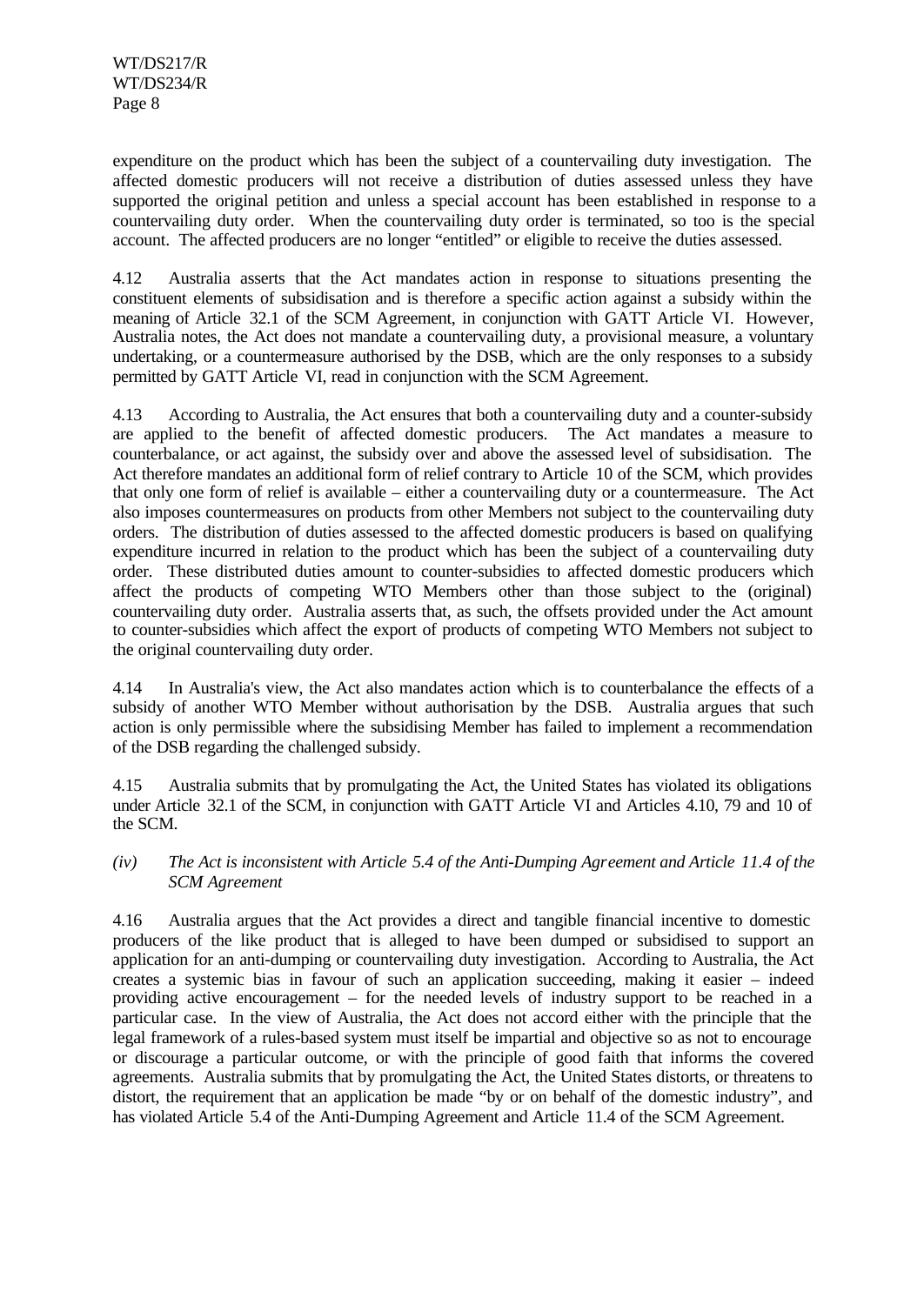#### *(v) The Act is inconsistent with Article XVI:4 of the WTO Agreement, Article 18.4 of the Anti-Dumping Agreement and Article 32.5 of the SCM Agreement*

4.17 Australia argues that by violating the provisions of the Anti-Dumping and SCM Agreements as outlined in Australia's submission, the United States has also violated Article XVI:4 of the WTO Agreement, as well as Article 18.4 of the Anti-Dumping Agreement and/or Article 32.5 of the SCM Agreement, which each require a Member to ensure the conformity of its laws, regulations and administrative procedures with its WTO obligations.

#### **2. Brazil**

l

#### (a) Introduction

4.18 Brazil has brought this dispute against the United States to challenge the consistency of the *Continued Dumping and Subsidy Offset Act of 2000* (hereinafter the "Byrd Amendment")<sup>17</sup> with United States obligations under the WTO Agreements. According to Brazil, this Act requires US authorities to distribute the proceeds of duties assessed pursuant to anti-dumping and countervailing duty orders among those domestic producers that supported the requests for the investigations which ultimately led to the imposition and assessment of such duties.

4.19 Brazil challenges the consistency of the Byrd Amendment with Article X:3(a) of the GATT 1994, Article VI of the GATT 1994 as interpreted by Articles 18.1, 5.4, 8.1 and 18.4 of the AD Agreement and Articles 10, 4.10, 7.9, 32.1, 11.4, 18.1 and 32.5 of the SCM Agreement, and Article XVI of the Agreement Establishing the WTO.

(b) Systemic issues raised by this proceeding

#### *(i) Broadening the remedies available under WTO*

4.20 Brazil argues that a finding by the panel that the Byrd Amendment is consistent with US WTO obligations under the GATT 1994, the AD Agreement and the SCM Agreement has implications that go far beyond these three agreements. In essence, such a finding would endorse the use of two forms of remedies by WTO Members to offset damages to their industries under the covered agreements: (1) the payment of monetary damages; and (2) the subsidization of injured industries in the importing country to allegedly offset damages from dumped or subsidized imports. In Brazil's view, since these are not remedies provided in the relevant agreements, a finding that such actions are consistent with those agreements is tantamount to a finding that, irrespective of the remedies available under WTO agreements, a government may unilaterally take whatever steps it deems appropriate to promote further deterrence of the complained of behaviour or to "offset" any adverse consequences of the complained of behaviour. Brazil argues that this is not limited to the agreements at issue in this proceeding, but would appear applicable to any agreements which authorize the use of tariffs as a mechanism to redress grievances.

#### *(ii) Encouraging a proliferation in proceedings under the relevant agreements*

4.21 Brazil asserts that there is little question that, if the Byrd Amendment is found to be consistent with the GATT 1994, the AD Agreement and the SCM Agreement, other countries will quickly follow the US lead. Member governments will have difficulty telling their aggrieved industries that they can not get Byrd Amendment like monetary damages and extra deterrent effects when industries

 $17$  Pub. L. 106-387, 114 Stat. 1549. Title X of the law, The Continued Dumping and Subsidy Offset Act of 2000, added section 754(a) to the Tariff Act of 1930. See, Common Exhibits 1 and 15.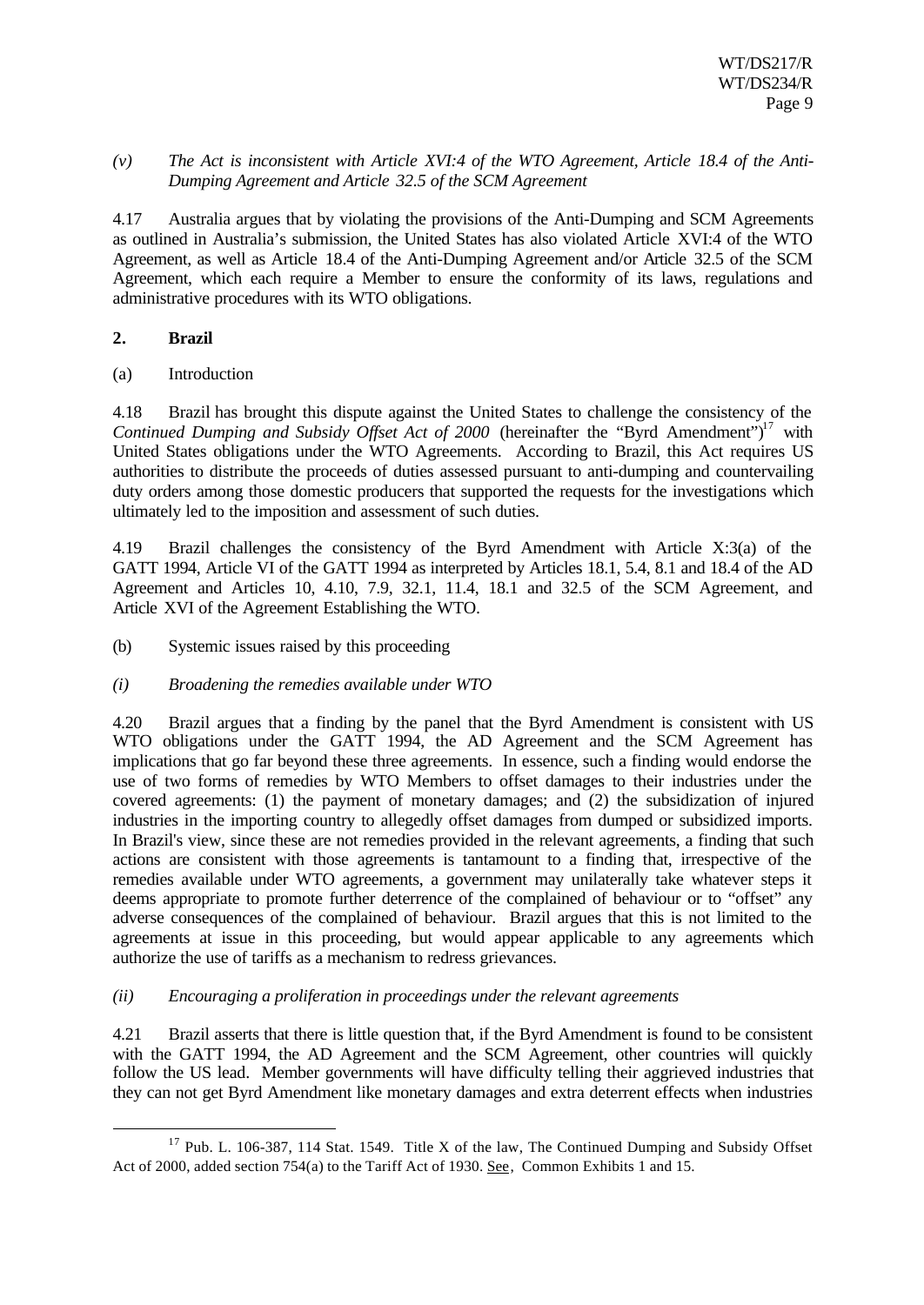l

in the largest economy in the world are enjoying these additional benefits. In short, according to Brazil, the Byrd Amendment provisions, without ever being negotiated by WTO Members or incorporated into any of the agreements, will become a part of the GATT 1994, the AD Agreement and the SCM Agreement.

4.22 Brazil argues that the proliferation of monetary damages will increase the incidence of antidumping and countervailing measures both in the United States and, increasingly as this practice proliferates, in other countries. Monetary damages make it more attractive for a corporation or trade association to commit resources to anti-dumping and countervailing duty investigations. According to Brazil, the additional "deterrent" effect claimed by the bill's sponsors will also make anti-dumping and countervailing duty measures more attractive.

- (c) The Byrd Amendment remedy provides an additional remedy for dumping and subsidization like the remedies under the Anti-Dumping Act of 1916 which were found to be inconsistent with US WTO obligations
- *(i) The remedies required under the Byrd Amendment are non-discretionary and mandatory and, therefore, actionable under WTO precedent*

4.23 Brazil asserts that it is well established in the jurisprudence of both GATT and WTO panels that legislation can be challenged independently of its application in specific circumstances where that legislation is mandatory, leaves no discretion as to its application and implementation, and is inconsistent with WTO obligations of a Member. According to Brazil, the Byrd Amendment is mandatory and does not allow the US authorities to decide whether or not to distribute anti-dumping and countervailing duties to the parties that support the request for the imposition of such duties.

*(ii) The remedy provided by the Byrd Amendment is unquestionably a specific action against dumping*

4.24 Brazil argues that the panel and Appellate Body findings in *United States – Anti-dumping Act of 1916* focused on whether Article VI of the GATT 1994 as interpreted by the AD Agreement limits specific actions against dumping to those actions provided for in Article VI or the AD Agreement.<sup>18</sup> In reaching its conclusion, the Panel was quite explicit in the limitations on actions against dumping, stating "…that only measures in the form of anti-dumping duties may be applied to counteract dumping...."<sup>19</sup> The Appellate Body reached an identical conclusion."<sup>20</sup>

4.25 According to Brazil, the Byrd Amendment is an action which is taken in response to situations presenting the constituent elements of dumping, precisely the situation addressed by the Appellate Body in *United States – Anti-Dumping Act of 1916.* Entitlement to the Byrd Amendment remedies is based entirely on a determination of dumping or subsidization under the relevant US laws implementing the AD and SCM Agreements.

<sup>18</sup> Report of the Panel, *United States – Anti-Dumping Act of 1916,* WT/DS136/R, 31 March 2000 and WT/DS162/R, 29 May 2000, para.6.230. Report of the Appellate Body, *United States – Anti-Dumping Act of 1916*, WT/DS136/AB/R, WT/DS162/AB/R, 28 August 2000, paras. 127-133.

<sup>19</sup> Report of the Panel, *United States – Anti-Dumping Act of 1916*, para. 6.230.

<sup>&</sup>lt;sup>20</sup> Report of the Appellate Body, *United States – Anti-Dumping Act of 1916*, para. 126.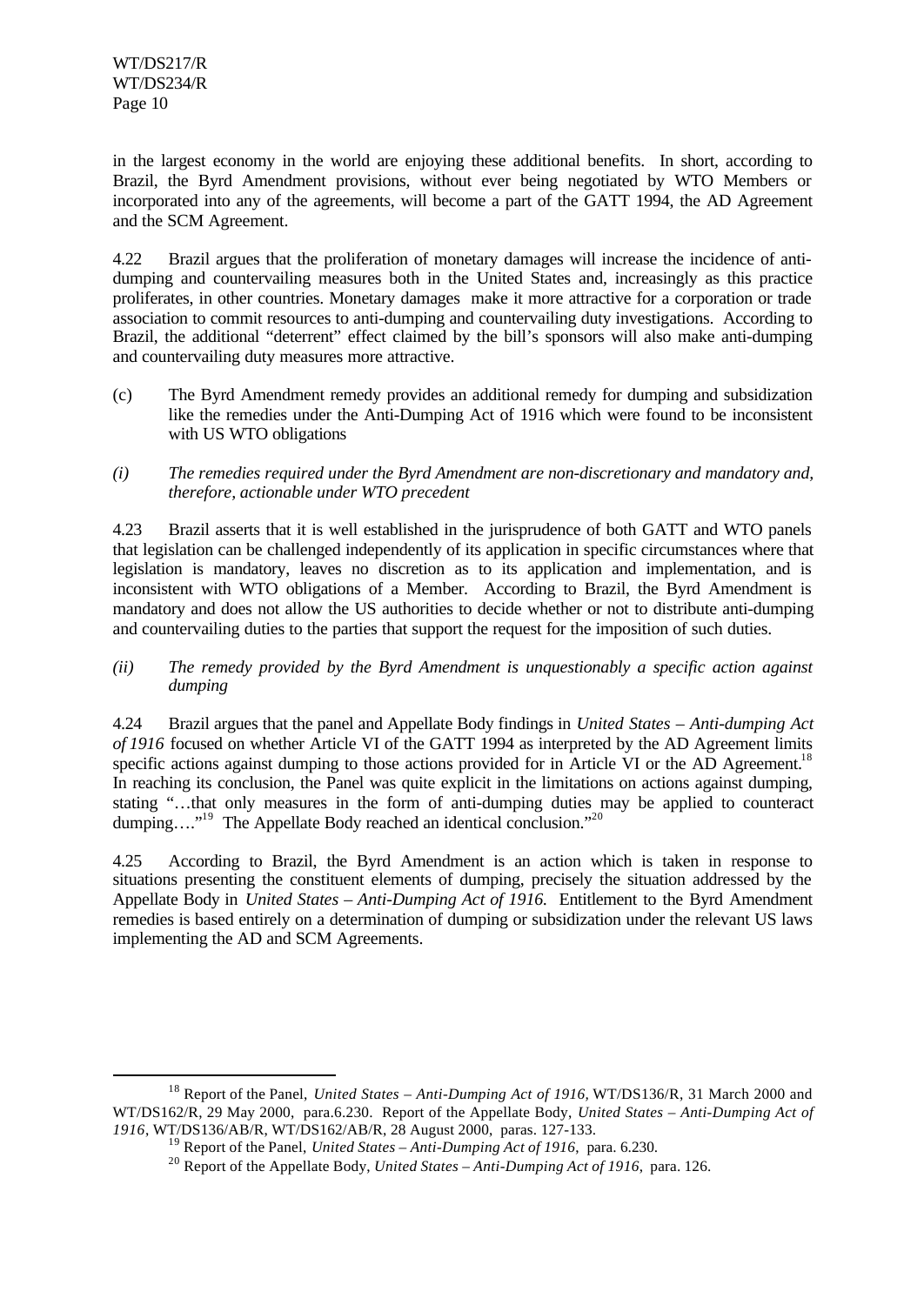#### *(iii) The remedy provided by the Byrd Amendment is an additional remedy, like the remedy at issue in the Anti-dumping Act of 1916 proceeding*

4.26 In the view of Brazil, the objective of anti-dumping measures is clearly articulated in Article VI:2 of the GATT 1994 when it states that anti-dumping duties are to be imposed "in order to offset or prevent dumping." Thus, Brazil argues, the objective is remedial – the prevention of dumping or, where measures do not prevent dumping, to offset the dumping. The AD Agreement provides two remedies: (1) imposition of anti-dumping duties; and (2) price undertakings. Neither Article VI of GATT 1994 nor the AD Agreement contemplate an additional remedy that compensates the injured industry in the importing country by awarding damages for the past effects of the dumping.

4.27 Brazil asserts that in *United States – Anti-Dumping Act of 1916*, the panel decision was based on the fact that the law at issue provided "for other remedies than anti-dumping duties" and that this was not "in accordance with the provisions of GATT 1994" and "Article 18.1" of the AD Agreement.<sup>21</sup> The imposition of fines or imprisonment and the recovery of damages were available under the 1916 Act, in addition to the imposition of anti-dumping duties. Thus, the remedy which the panel and Appellate Body found to be inconsistent with Article VI of the GATT 1994 and Article 18.1 of the AD Agreement included the very same remedy which is at issue in this proceeding, namely the awarding of monetary damages to parties that have been found to be injured by dumping. In Brazil's view, both the damages awarded by the Byrd Amendment and the damages awarded under the 1916 Act are based on a demonstration of the constituent elements of dumping. According to Brazil, the fact that, under the Byrd Amendment, "damages" are paid out of the revenues of antidumping duties collected and that, under the 1916 Act, "damages" are paid directly by the entities involved in the dumping, is irrelevant. In both cases, the remedy being applied is a remedy intended to offset the injury by rewarding damages to the complaining parties.

4.28 Brazil argues that, according to its sponsors, the Byrd Amendment was intended to provide an additional "deterrent" to dumping and subsidization in the form of exporting entities assisting competitors at their own expense.<sup>22</sup> Also described as a "double hit"<sup>23</sup>, the objective clearly was to provide an additional or greater remedy than just anti-dumping or countervailing duties.

*(iv) The logic of the Appellate Body finding in* United States – Anti-Dumping Act of 1916 *applies equally to the Byrd Amendment's distribution of the revenues from countervailing duties to complaining US entities*

4.29 Brazil asserts that Article 32.1 of the SCM Agreement is the counterpart of Article 18.1 of the AD Agreement and prohibits Members from taking "specific action against a subsidy" of another Member, unless that action is consistent with Article VI:3 of the GATT 1994, as interpreted by the SCM Agreement. Thus, Brazil argues, under the reasoning of *United States – Anti-Dumping Act of 1916,* the same limitations apply to subsidy remedies as apply to anti-dumping remedies.

#### *(v) The Byrd Amendment remedies are more available than remedies under the 1916 Act*

4.30 According to Brazil, the remedies available under the Anti-Dumping Act of 1916 are not as easily obtained as the remedies under the Byrd Amendment. As discussed in the Report of the

<sup>21</sup> Report of the Panel, *United States – Anti-Dumping Act of 1916*, paras. 6.204-6.205.

 $22$  144 Cong. Rec. S7883-7884 (daily ed. 9 July 1998) (Statement of Senator DeWine). Senator DeWine's bill was introduced as S. 2281 in the Senate on 9 July 1998 and by Representative Regula as H.R. 2509 in the House of Representatives on 18 September 1997.

<sup>23</sup> 145 Cong. Rec. S497-498 (daily ed. 20 Jan. 1999).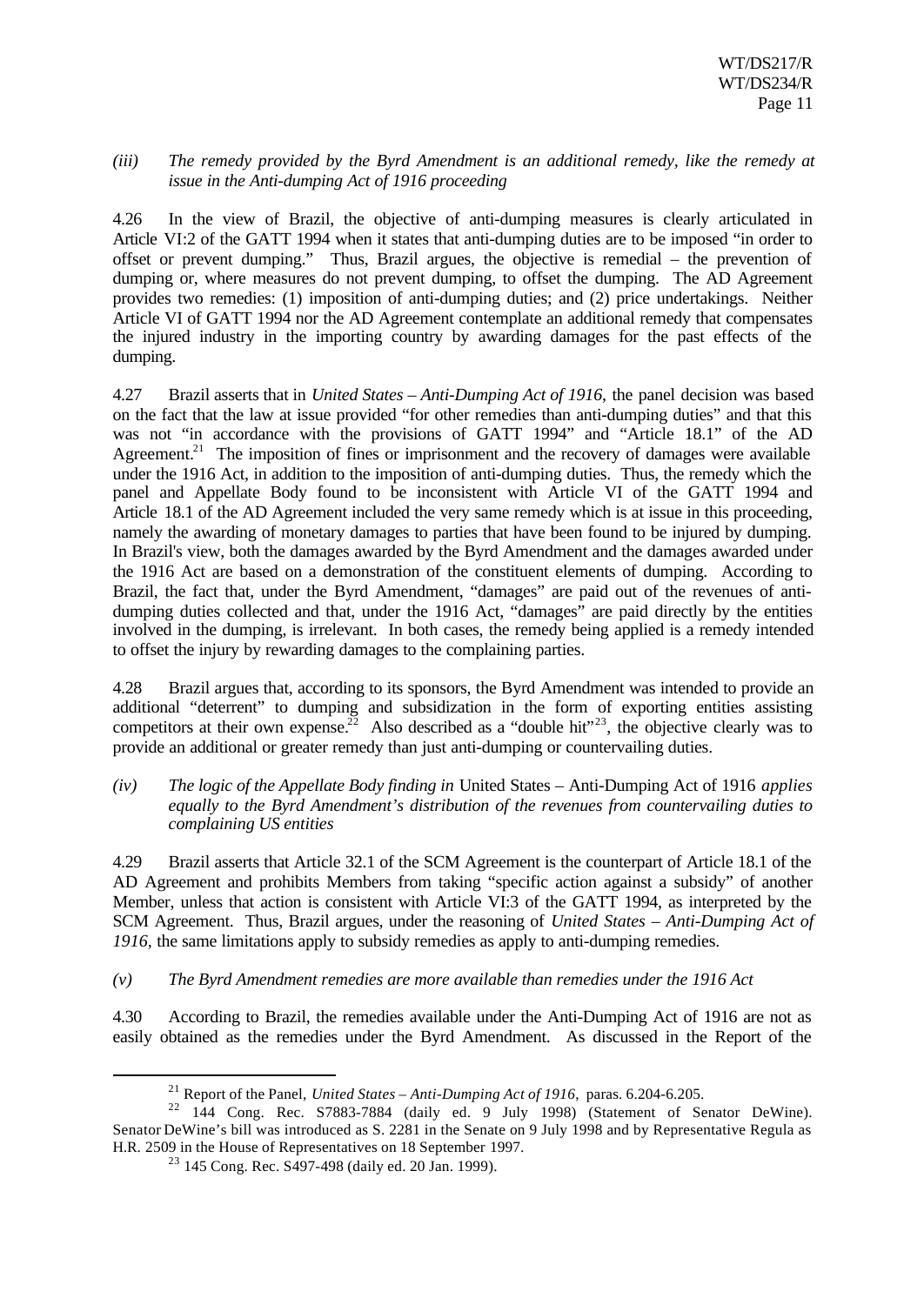WT/DS217/R WT/DS234/R Page 12

l

Appellate Body, the 1916 Act imposes certain requirements, in addition to showing the existence of injurious dumping, on parties seeking damages and on the government in order to obtain the requested civil or criminal remedy.<sup>24</sup> Indeed, the requirements of the Anti-Dumping Act of 1916 are such that the act has seldom been used and there have never been court imposed sanctions or remedies.<sup>25</sup> In contrast, Brazil argues, the Byrd Amendment is applicable to every situation where anti-dumping and/or countervailing duties are imposed and all companies that supported the request for the investigation which led to the imposition of duties are automatically eligible to receive the monetary damage payments.

- (d) The Byrd Amendment compromises objective assessments in determining whether the request for an investigation has the minimum level of support required for initiation under Article 5.4 of the AD agreement and Article 11.4 of the SCM Agreement
- *(i) Under the Byrd Amendment, it is impossible for US authorities to objectively and impartially determine whether support is based on the possible monetary rewards or the desire to seek imposition of anti-dumping and countervailing duties*

4.31 Brazil argues that, under Article 17.6 of the AD Agreement, authorities are held to certain standards in their determinations of the facts, specifically whether authorities' establishment of the facts was proper and whether their evaluation was unbiased and objective. Article X:3 of the GATT 1994, applicable to investigations under either the AD or SCM Agreements, requires that laws, regulations, decisions and rulings be administered in an "impartial and reasonable manner." The Appellate Body has stated that the notion of "good faith" is incorporated into Article X:3 and "informs the provisions of the Anti-Dumping Agreement, as well as other covered agreements."<sup>26</sup> Thus, there is clearly a threshold of objectivity, impartiality and good faith in acting under the relevant agreements.

4.32 According to Brazil, both Article 5.4 of the AD Agreement and 11.4 of the SCM Agreement require authorities to make determinations regarding the level of support for the request for investigations under the AD and SCM Agreements respectively.<sup>27</sup> The relevant request is seeking an investigation that will result in the imposition of remedial measures to offset the effects of any injurious dumping or subsidization found during the investigation. The question under both Articles is whether there is sufficient industry support for the initiation of investigations to obtain such remedial measures.

4.33 Brazil submits that the ability of US authorities to make such a determination in light of the existence of the Byrd Amendment is seriously, indeed fatally, compromised. The result of either an anti-dumping or a countervailing duty investigation under the Byrd Amendment will also affect whether those parties supporting the request for an investigation are eligible, if the investigation results in the assessment of either anti-dumping or countervailing duties, for the monetary benefits provided under the Byrd Amendment. In Brazil's view, the requesting parties under the Byrd Amendment no longer have a single interest in pursuing the investigation, namely the imposition of anti-dumping or countervailing measures. These parties now have an additional interest, namely

<sup>24</sup> Report of the Appellate Body, *United States – Anti-Dumping Act of 1916,* para. 131-132.

<sup>25</sup> Report of the Panel, *United States – Anti-Dumping Act of 1916,* para. 6.42.

<sup>26</sup> Report of the Appellate Body, *United States – Anti-Dumping Measures on Certain Hot-Rolled Flat-Rolled Carbon-Quality Steel Products from Japan,* WT/DS184/AB/R, para. 101.

 $27$  Brazil notes that an important concern in the Uruguay Round negotiations, a concern ultimately reflected in the results, was to ensure that investigations were only initiated where warranted and, in particular, where supported by a substantial portion of the industry. According to Brazil, this, in turn, led to the threshold determinations which are being compromised by the Byrd Amendment. See, T. Stewart (ed.), The GATT Uruguay Round, A Negotiating History (1986-1992), Vol. II: Commentary, at 1575-88.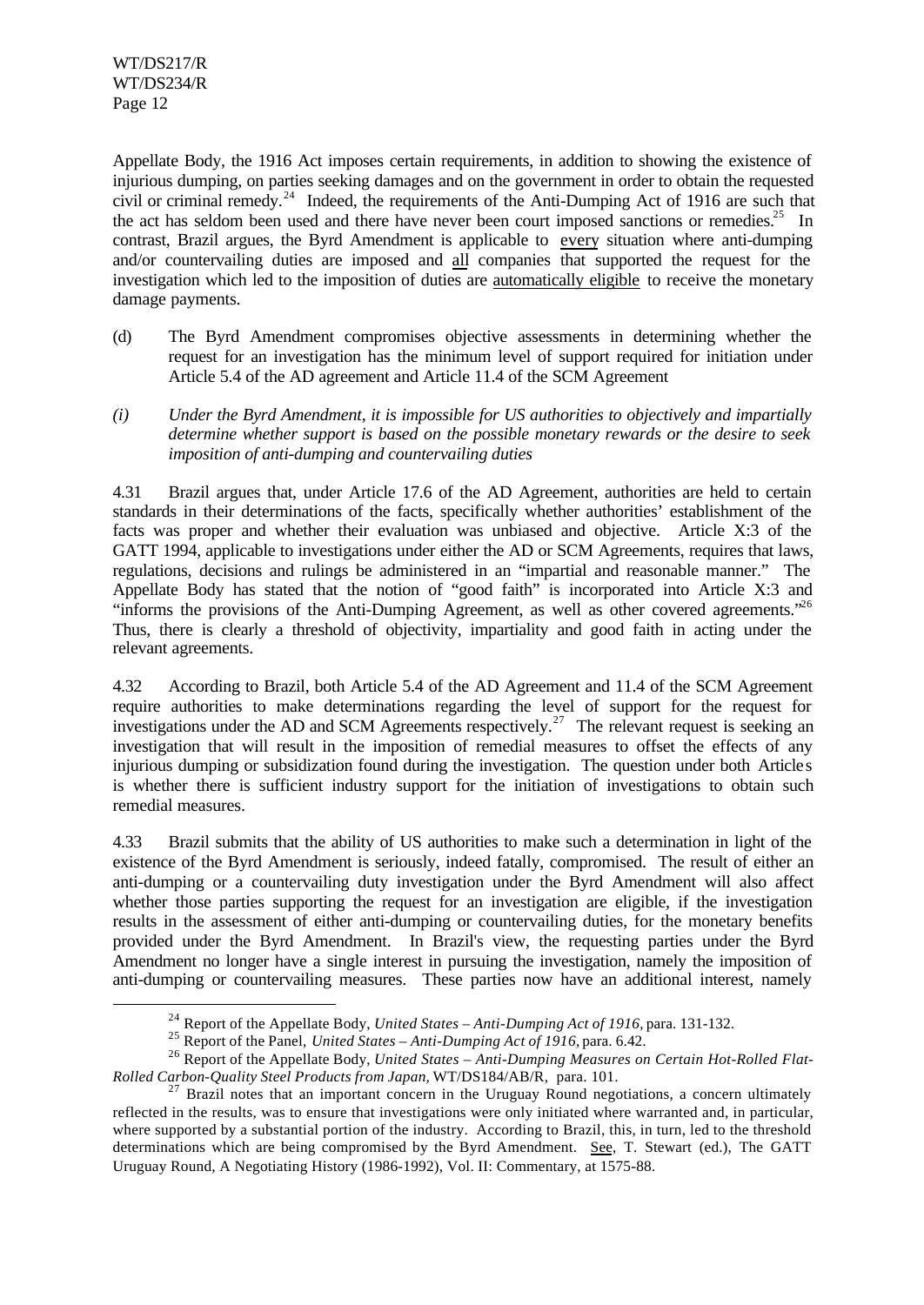qualifying for the monetary benefits provided by the Byrd Amendment. Logically, Brazil argues, there is no way that US authorities can distinguish whether support for a request for an investigation is motivated by the interest in the remedial effects of the anti-dumping and countervailing measures or by the desire not to forego the possible monetary benefits of an investigation in the form of Byrd Amendment payments.

*(ii) Monetary damages will also increase the likelihood of adding respondents in order to increase the revenues generated by the anti-dumping and/or countervailing duties, usually to the detriment of smaller suppliers from developing countries*

4.34 Brazil asserts that the question of industry support for a request under Article 5.4 of the AD Agreement and/or Article 11.4 of the SCM Agreement not only relates to the level of industry support for a request, but also to the scope of that request in terms of the responding countries to be included. Because of the ability of authorities to cumulatively assess the effects of imports from multiple sources under Article 3.3 and 15.3 of the AD and SCM Agreements respectively, requesting industries have substantial discretion in determining which countries and how many countries to include within the scope of the request. Where anti-dumping and/or countervailing measures are the sole issue, requesting parties may not wish to expend the additional resources necessary to develop information on dumping from smaller sources. The requesting parties may well consider that the costs outweigh the benefits of pursuing these additional countries. However, Brazil argues, with the possibility of now collecting monetary damages on each additional entry of covered merchandise, the evaluation of the requesting industry may well be altered. According to Brazil, the question is not solely whether measures are required on one or more additional suppliers (or groups of negligible suppliers which together account for more than 7 per cent of imports, as permitted under Article 5.8 of the AD Agreement), but also whether the inclusion of one or more additional suppliers will increase the duty revenues and, therefore, the amount of monetary damages available for distribution to the industry. In Brazil's view, it is thus quite possible that the decision to include specific respondents is as dependent, if not more dependent, on the prospect of monetary rewards as it is on the need for anti-dumping or countervailing measures. Brazil argues that this distortion is most likely to adversely affect smaller suppliers and developing countries. Large suppliers are always more likely to be included than small suppliers simply because of their impact on the market in terms of volume, import penetration and prices. Absent a monetary incentive, smaller suppliers are often left out of investigations because the cost of pursuing duties on these suppliers outweighs the benefits of any duties on such a small volume of supply.

(e) The Byrd Amendment compromises the ability of US authorities to terminate or suspend investigations pursuant to voluntary undertakings under Articles 8.1 and 18.1 of the AD and SCM Agreements respectively

4.35 Brazil argues that for the same reasons that the Byrd Amendment compromises the ability to determine the level of support for initiation of an investigation, it also compromises the ability to make determinations about the suspension or termination of investigations under Article 8.1 of the AD Agreement and Article 18.1 of the SCM Agreement. By virtue of the Byrd Amendment, the monetary damages awarded from the proceeds of the anti-dumping or countervailing duties collected have become part of the "remedy" in the United States under its laws implementing the AD and SCM Agreements respectively. In becoming a part of the "remedy", the monetary damages also inevitably become part of the evaluation of whether the acceptance of voluntary undertakings in lieu of the imposition of duties is an acceptable alternative to address the underlying dumping and/or subsidization. According to Brazil, in becoming a part of this evaluation, the issue of monetary damages becomes an element not contemplated by either the AD or SCM Agreements and, therefore, compromises the ability of US authorities to evaluate voluntary undertakings in the manner required by these agreements.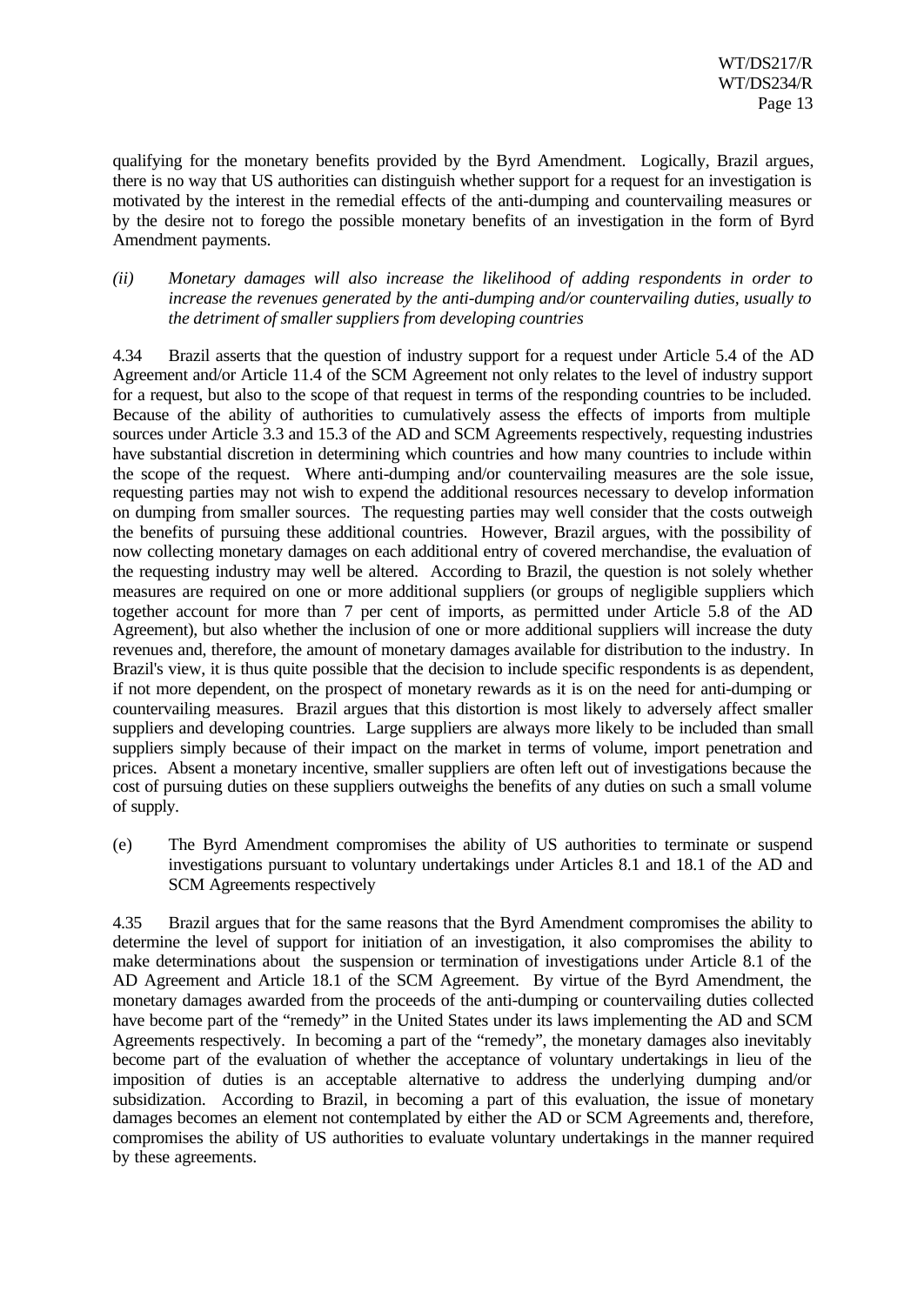(f) The Byrd Amendment prevents US authorities from administering the US anti-dumping and countervailing duty laws in a uniform, impartial and reasonable manner as required by Article X:3(a) of the GATT 1994

4.36 Brazil asserts that while it is clear that the Byrd Amendment violates substantive obligations of the GATT 1994, the AD Agreement and the SCM Agreement as set forth above, the Byrd Amendment also leads to the violation of the procedural and due process safeguards of Article X:3(a) of GATT 1994. Article X:3(a) imposes an obligation on Members to "administer in a uniform, impartial and reasonable manner all its laws, regulations, decisions and rulings…." Furthermore, in *United States – Stainless Steel* the panel affirmed that the anti-dumping laws and regulations were "laws and regulations" within the meaning of Article X:1 of the GATT 1994 and, therefore, within the scope of the laws, regulations, decisions and rulings to which Article X:3(a) applies.<sup>28</sup>

4.37 According to Brazil, the Byrd Amendment fatally compromises the ability of US authorities to determine the level of industry support for the imposition of anti-dumping or countervailing measures. The issue of support is not limited to the determination of support for the initial requests under Articles 5.4 and 11.4 of the AD and SCM Agreements respectively. This issue, Brazil argues, arises, for example, under Commerce Department regulation 351.222 relating to the revocation of anti-dumping duty orders.<sup>29</sup> Paragraph (g), for example, provides that the Secretary of Commerce may revoke an anti-dumping duty order where "producers accounting for substantially all of the production of the domestic like product to which the order…pertains have expressed a lack of interest in the order….<sup>30</sup> Similarly, under paragraph (i) of the same regulation, the Secretary may revoke an order where the "domestic interested parties have provided inadequate response to" the notice initiating a 5 year sunset review. According to Brazil, in these cases, the extent to which the industry is willing to "express interest" in the continuation of an anti-dumping order or to provide an "adequate response" in order to avoid the revocation of an existing anti-dumping duty order can be crucial to the outcome. Indeed, absent the expression of industry interest in a changed circumstances review or an adequate response in a sunset review, the anti-dumping duty order is automatically revoked.<sup>31</sup> Yet, in Brazil's view, the industry position is inevitably influenced by the effects of their position – not opposing a revocation in a changed circumstances review and not providing adequate responses in a sunset review – on their ability to continue to enjoy monetary damages from the US authorities as long as the duties remain in place. According to Brazil, the US authorities in these situations have no greater ability to make an impartial, objective determination regarding the support, or lack thereof, for the continuation of anti-dumping measures than they have in evaluating the degree of support for the initial request. Thus, Brazil argues, how the law is administered in terms of revocations will vary depending on the extent to which a domestic industry is influenced by the desire to continue to obtain the monetary damage payments.

(g) The Byrd Amendment also violates United States' obligations to bring its laws into conformity with the WTO Agreement

4.38 Brazil argues that based on the inconsistencies of the Byrd Amendment with the GATT 1994, the AD Agreement and the SCM Agreement, the US is in violation of Article XVI:4 of the *Marrakesh Agreement Establishing the World Trade Organization* (WTO Agreement) which requires each

<sup>28</sup> Report of the Panel, *United States - Anti-Dumping Measures on Stainless Steel Plate in Coils and Stainless Steel Sheet and Strip from Korea -* WT/DS179/R, 22 December 2000 (Adopted 1 February 2001) para. 6.49, n.62.

<sup>&</sup>lt;sup>29</sup> 19 CFR 351.222 (2000). <u>See</u>, Common Exhibit 12.

 $30$  19 CFR 351.222(g).

<sup>31</sup> 19 CFR 351.222(i).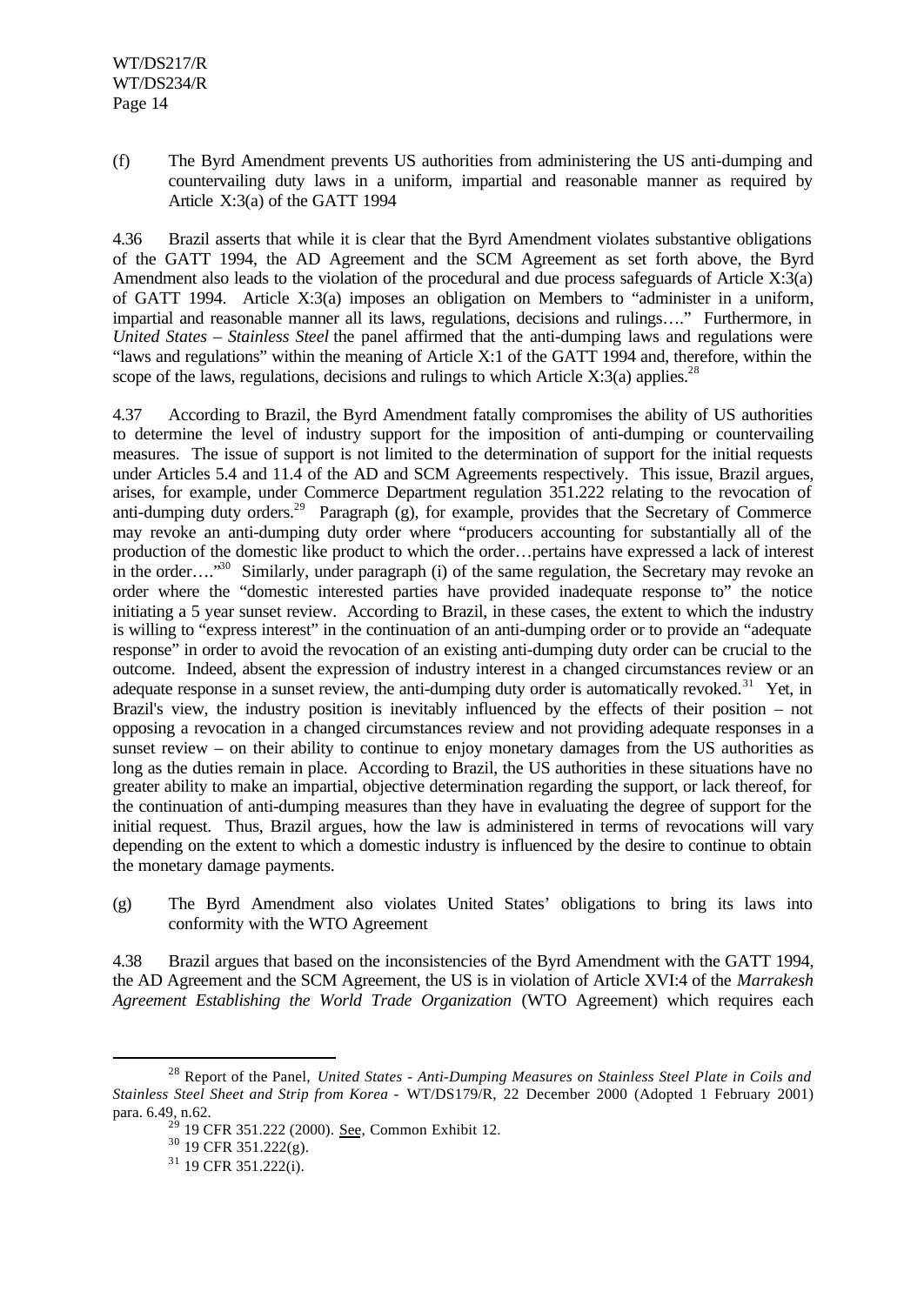Member to "ensure conformity of its laws, regulations and administrative procedures with its obligations as provided in" the annexes to that agreement.

- (h) Request for findings and recommendations
- 4.39 Based on the foregoing, Brazil respectfully requests that the Panel find that:
	- (a) The Byrd Amendment is inconsistent with US obligations under the various provisions of the GATT 1994, the AD Agreement, the SCM Agreement and the WTO Agreement;
	- (b) The specific actions to address dumping and subsidization in the Byrd Amendment are contrary to Articles VI:2 and VI:3 of the GATT 1994, Article 18.1 of the AD Agreement, and Articles 10, 4.10, 7.9 and 32.1 of the SCM Agreement;
	- (c) The financial incentives mandated in the Byrd Amendment and provided to domestic producers that support requests for anti-dumping and countervailing duty investigations result in inconsistencies with Articles 5.4 and 11.4 of the AD and SCM Agreements respectively;
	- (d) The financial incentives mandated in the Byrd Amendment and provided to domestic producers prevent US authorities from acting consistently with Articles 8.1 and 18.1 of the AD and SCM Agreements respectively;
	- (e) The Byrd Amendment results in administration of the US anti-dumping and countervailing duty laws in a manner inconsistent with the procedural safeguards of Article X:3(a) of the GATT 1994; and
	- (f) The cumulative violations specified above result in a violation of Article XVI of the WTO Agreement, Article 18.4 of the AD Agreement, and Article 32.5 of the SCM Agreement.

4.40 Brazil also requests that the panel recommend that the United States bring the law at issue into conformity with its obligations under the cited agreements and repeal the Byrd Amendment.

#### **3. Canada**

l

#### (a) Introduction

4.41 According to Canada, at issue in this dispute is the *Continued Dumping and Subsidy Offset Act of 2000* (CDSOA), a law enacted by the United States to amend Title VII of the *Tariff Act of* 1930<sup>32</sup> The CDSOA requires that duties assessed pursuant to anti-dumping or countervailing duty orders "shall" now be distributed to "affected domestic producers" who qualify for the distribution. To qualify, producers must file or support an anti-dumping or countervailing duty application (in US law, a "petition") that results in the issuance of an order under which duties are collected. Therefore, Canada argues, in the CDSOA, the US government has enacted law that effectively pays producers to initiate or support petitions and, because duties can only be paid out if collected, to see that

<sup>32</sup> Title X (Sections 1001 – 1003) of the *Agriculture, Rural Development, Food and Drug Administration, and Related Agencies Appropriations Act, 2001* (Common Exhibit-1).The CDSOA is also referred to as the "Byrd Amendment". The CDSOA adds a new section 754 entitled the "Continued Dumping and Subsidy Offset." (Common Exhibit-15).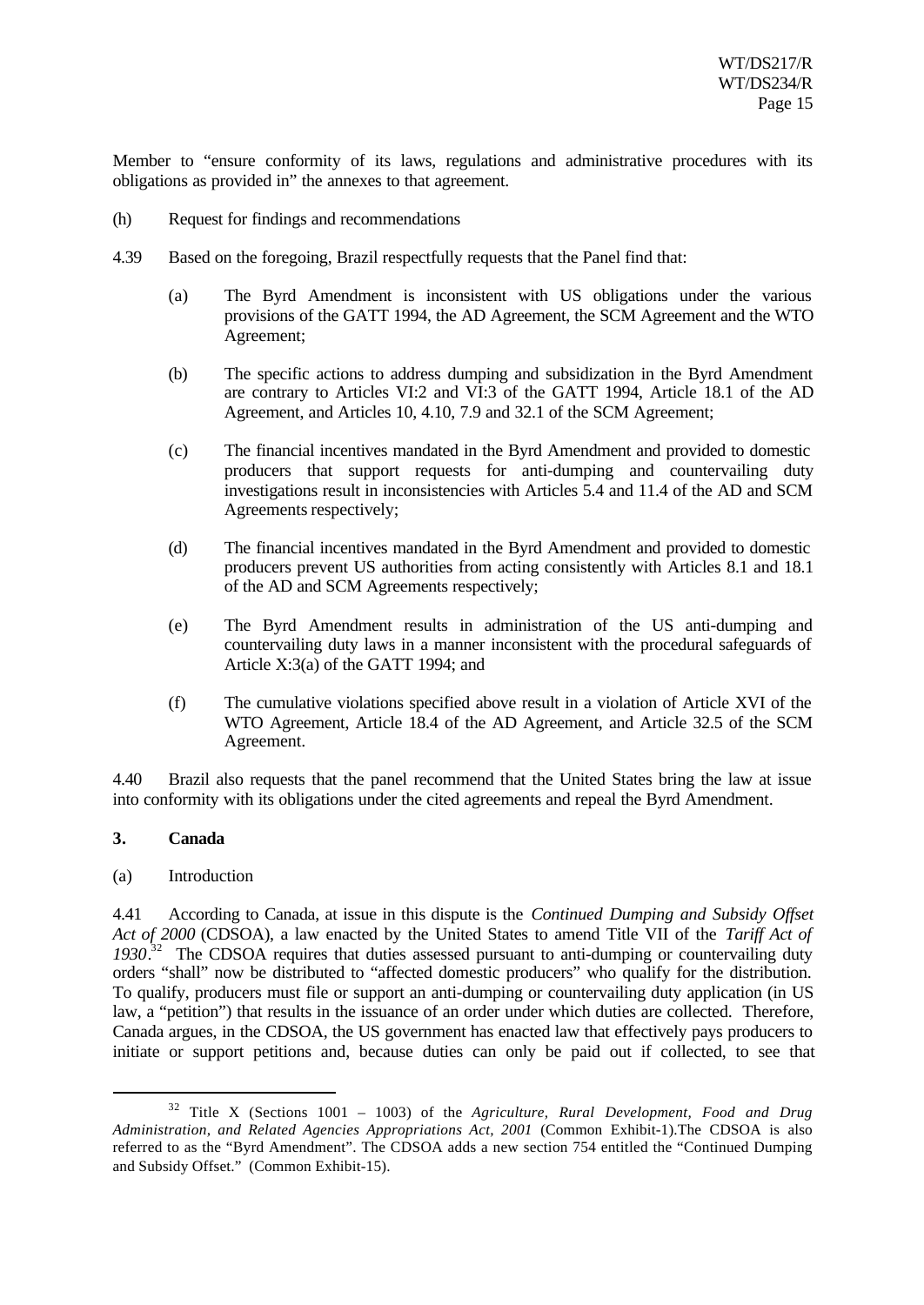l

undertaking agreements are not entered into. Canada submits that the CDSOA breaches the United States' WTO obligations in the following ways.

4.42 First, according to Canada, the Agreement on Implementation of Article VI of the General Agreement on Tariffs and Trade 1994 (the Anti-Dumping Agreement) and the Agreement on Subsidies and Countervailing Measures (the SCM Agreement), in conjunction with the General Agreement on Tariffs and Trade 1994 (GATT 1994) limit the actions Members can take to offset injurious dumping and subsidization. In the context of dumping, the Appellate Body confirmed in *United States – Anti-Dumping Act of 1916<sup>33</sup>* that these actions are restricted to definitive anti-dumping duties, provisional measures and undertakings. In Canada's view, the Appellate Body's findings apply equally to limit actions that can be taken under the SCM Agreement and GATT 1994. The CDSOA provides for payments meant to offset injurious dumping or subsidization. Canada argues that this is a remedy that is not permitted. As such, Canada submits, it contravenes Article 18.1 of the Anti-Dumping Agreement in conjunction with Article VI of GATT 1994 and Article 1 of the Anti-Dumping Agreement and Article 32.1 of the SCM Agreement in conjunction with Article VI of GATT 1994 and Article 10 of the SCM Agreement.

4.43 Second, in Canada's view, the Anti-Dumping and SCM Agreements require that an investigating authority only initiate anti-dumping or countervailing duty investigations if they determine that the requisite level of industry support for the application exists. Creating monetary incentives for domestic producers to either bring or support petitions, in turn makes it more likely that the Department of Commerce (DOC) will find that a particular petition has sufficient support to initiate an investigation. According to Canada, in distorting the domestic industry support provisions of the *Tariff Act of 1930,* the CDSOA therefore, breaches Article 5.4 of the Anti-Dumping Agreement and Article 11.4 of the SCM Agreement.

4.44 Third, Canada argues that the Anti-Dumping and SCM Agreements provide the means for the early resolution of anti-dumping and countervailing duty investigations through the acceptance of undertakings. Under US law, the acceptance of undertakings by the DOC is effectively tied to the relevant domestic industry consenting to any proposed agreement. In creating a financial reward that is only available in cases where duties are assessed, the CDSOA provides US producers with an incentive to withhold their consent. As a result, the CDSOA undermines the ability of the suspension agreement provisions of US law to operate in a manner consistent with the United States' WTO obligations under Article 8.1 of the Anti-Dumping Agreement and Article 18.1 of the SCM Agreement.

4.45 Fourth, according to Canada, in addition to the substantive WTO violations identified above, the CDSOA also makes the administration of US anti-dumping and countervailing duty law unfair, unreasonable and partial, contrary to Article X:3(a) of GATT 1994. It creates incentives that make it more likely that domestic producers will bring or support petitions and thwart undertakings. This makes it impossible to have a reasonable and impartial administration of US trade remedy laws in breach of Article X:3(a) of GATT 1994.

4.46 Finally, Canada argues that for the same reasons identified above, the United States has failed to ensure that its laws, regulations and administrative procedures are in conformity with its WTO obligations as required by Article XVI:4 of the *Marrakesh Agreement Establishing the World Trade Organization* (the WTO Agreement), Article 18.4 of the Anti-Dumping Agreement and Article 32.5 of the SCM Agreement.

<sup>33</sup> *United States – Anti-Dumping Act of 1916*, Report of the Appellate Body, WT/DS136/AB/R, WT/DS162/AB/R, adopted 26 September 2000.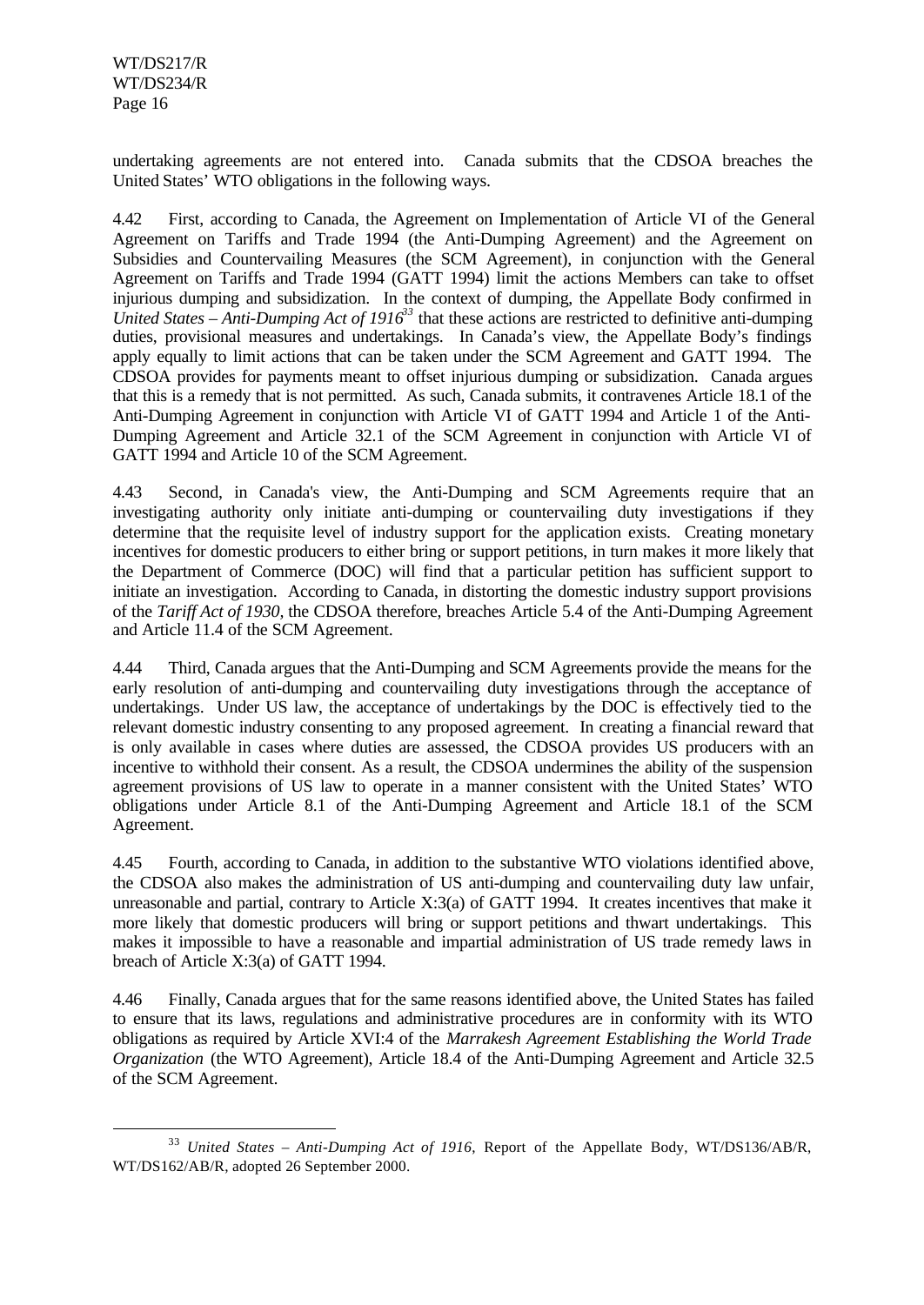#### (b) The CDSOA

l

4.47 According to Canada, before the CDSOA was enacted, anti-dumping and countervailing duties were part of the general revenue of the United States. As a result of the CDSOA all duties assessed pursuant to anti-dumping or countervailing duty orders or a finding under the Antidumping Act of 1921, will now be distributed on an annual basis to affected domestic producers for qualifying expenditures.<sup>34</sup> These payments are called "Offsets".<sup>35</sup>

4.48 Canada asserts that to obtain an Offset, an applicant must submit a certification to the Assistant Customs Commissioner indicating it meets the requirements of the CDSOA. Only a petitioner or those domestic producers or associations who supported a petition ("affected domestic producers") that resulted in an order imposing duties and remain in operation are eligible to receive an Offset. Affected domestic producers may only receive Offsets for "qualifying expenditures". These are expenses incurred after an anti-dumping or countervailing duty order is issued that relate to the production of a product covered by the order and fall within an enumerated category.

4.49 Canada is of the view that the CDSOA is structured to ensure that all duties to be paid out to affected domestic producers are segregated into individual accounts based on individual orders issued by the DOC. At least 90 days before the end of a fiscal year, the Commissioner of Customs must publish in the Federal Register, a Notice of Intention to distribute Offsets. Affected domestic producers whose certified claims are accepted will subsequently receive payments from the account established for the order under which the claim is made. Any funds remaining in a Special Account are to be permanently deposited into the general fund of the US Treasury.

4.50 Canada asserts that proponents of the CDSOA have repeatedly explained why it was necessary to enact the legislation. Shortly after the CDSOA was enacted, Senator Byrd stated that, even where the DOC and the ITC impose duties to respond to unfair trade practices, such "compensatory duties are ineffective in providing relief to the domestic industry", and again that "current law has simply not been strong enough… ". Senator DeWine, who sponsored earlier versions of the Act, stated that those earlier versions "would take the 1930 Act one step further" beyond imposing duties and that it was "time we impose a heavier price on dumping and subsidization."<sup>36</sup>

4.51 Canada posits that the substance of the bill and the manner in which it was passed raised many concerns within Congress and the Administration. Congressional concerns were best summarized in the statement by Senator Nickles who called the CDSOA a mistake, and said it was improper for a trade provision to be added to an agriculture bill, that it could not have passed in the normal process, and that it was not consistent with WTO rights in "any way, shape or form." President Clinton himself asked Congress to override the CDSOA and the Clinton Administration, in its Statement of Administration Policy, declared that the CDSOA was unnecessary because "the purpose of the anti-dumping and countervailing duties themselves" was to restore conditions of fair trade, and that the Act raised concerns regarding the consistency with US trade policy objectives including the potential for "trading partners to adopt similar mechanisms." These statements

<sup>34</sup> United States Tariff Act of 1930, § 754(a) in CDSOA, § 1003(a), 114 Stat. 1549A-73. (Common Exhibit-1). Canada's submission will refer to "orders and findings" as "orders".

 $\frac{35}{35}$  Regulations detailing procedures for payments under the Act came into effect on 21 September 2001. 66 Fed. Reg. 48,546 (US Customs Service 21 Sept. 2001) (final rule). (Common Exhibit-3)

 $36$  See paragraphs 27 to 31 of Canada's First Submission.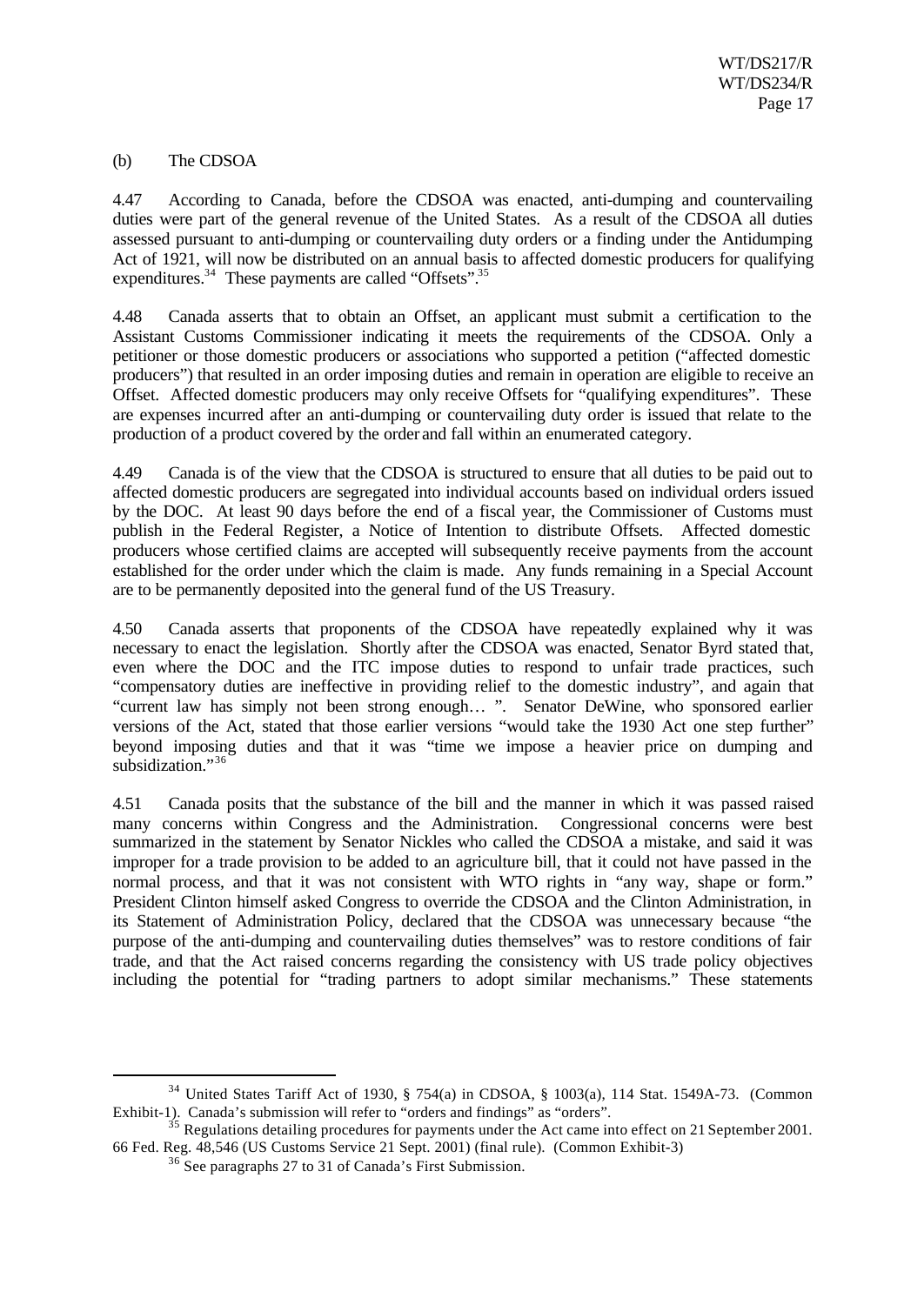demonstrate that US lawmakers are themselves aware of the trade distorting potential of the CDSOA as well as the fact that it is WTO inconsistent. $37$ 

#### (c) Legal argument

#### *(i) WTO rules limit the action Members can take against dumping or subsidization*

#### The CDSOA is a "specific action against dumping" that is not in accordance with GATT 1994 and the Anti-Dumping Agreement

4.52 Canada argues that in *United States – Anti-Dumping Act of 1916*, the Appellate Body found that to understand the requirements of Article VI it must be read together with the provisions of the Anti-Dumping Agreement. It also found that the scope of Article VI of GATT 1994 was clarified, in particular, by Article 18.1 of the Anti-Dumping Agreement. It stated that Article 18.1 of the Anti-Dumping Agreement prohibits all "specific action against dumping" that is not "in accordance with the provisions of the GATT 1994 as interpreted by [the Anti-Dumping] Agreement". Moreover, the ordinary meaning of the phrase "specific action against dumping" is action that is taken in response to situations presenting the constituent elements of "dumping". It follows that "specific action against dumping" must, at a minimum, encompass actions that may be taken only when the constituent elements of "dumping" are present.

4.53 Canada asserts that the Appellate Body concluded that, to be permitted, these forms of actions are limited to definitive anti-dumping duties, provisional measures and price undertakings.<sup>38</sup> As no other form of "action" is authorized by Article VI:2, as interpreted by the Anti-Dumping Agreement, any action against dumping taken in any other form will violate Article 18.1 of the Anti-Dumping Agreement and Article VI:2 of GATT 1994.<sup>39</sup>

4.54 According to Canada, Offsets will only be paid out after an anti-dumping or countervailing duty order has been issued and duties collected. Therefore, action under the CDSOA "is taken in response to a situation that presents the constituent elements of dumping". As such the CDSOA constitutes a "specific action against dumping".

4.55 Canada submits that this conclusion is evidenced in a number of ways related to the fact that the CDSOA segregates and distributes duties on the basis of particular orders. First, the Act and the Regulations require that duties under each order are kept in order-specific accounts. Second, only petitioners or domestic persons who supported a particular petition can receive payments from these accounts. Third, "affected domestic producers" can only receive Offsets for "qualifying expenditures" incurred after the issuance of a particular order. These expenditures must relate to the production of the product covered by that order. Finally, in situations where funds in a particular account are insufficient to pay all qualifying expenditures claimed, payments will be made on a pro rata basis.

4.56 According to Canada, that the CDSOA constitutes "specific action against dumping" is also evident in section 1002, in which Congress effectively declares that it is a "specific action against dumping" needed to "strengthen US trade laws" because the application of anti-dumping and countervailing duties fails to ensure that "market prices [return] to fair levels." Moreover, as reflected in its title, the "Continued Dumping and Subsidy Offset Act of 2000" was designed to "offset" dumping or subsidies. "Offset" means "[a] counterbalance to or compensation for something

 $37$  See paragraphs 32 to 35 of Canada's First Submission.

<sup>38</sup> *United States – Anti-Dumping Act of 1916*, para. 137.

<sup>39</sup> See paragraphs 39 to 47 of Canada's First Submission.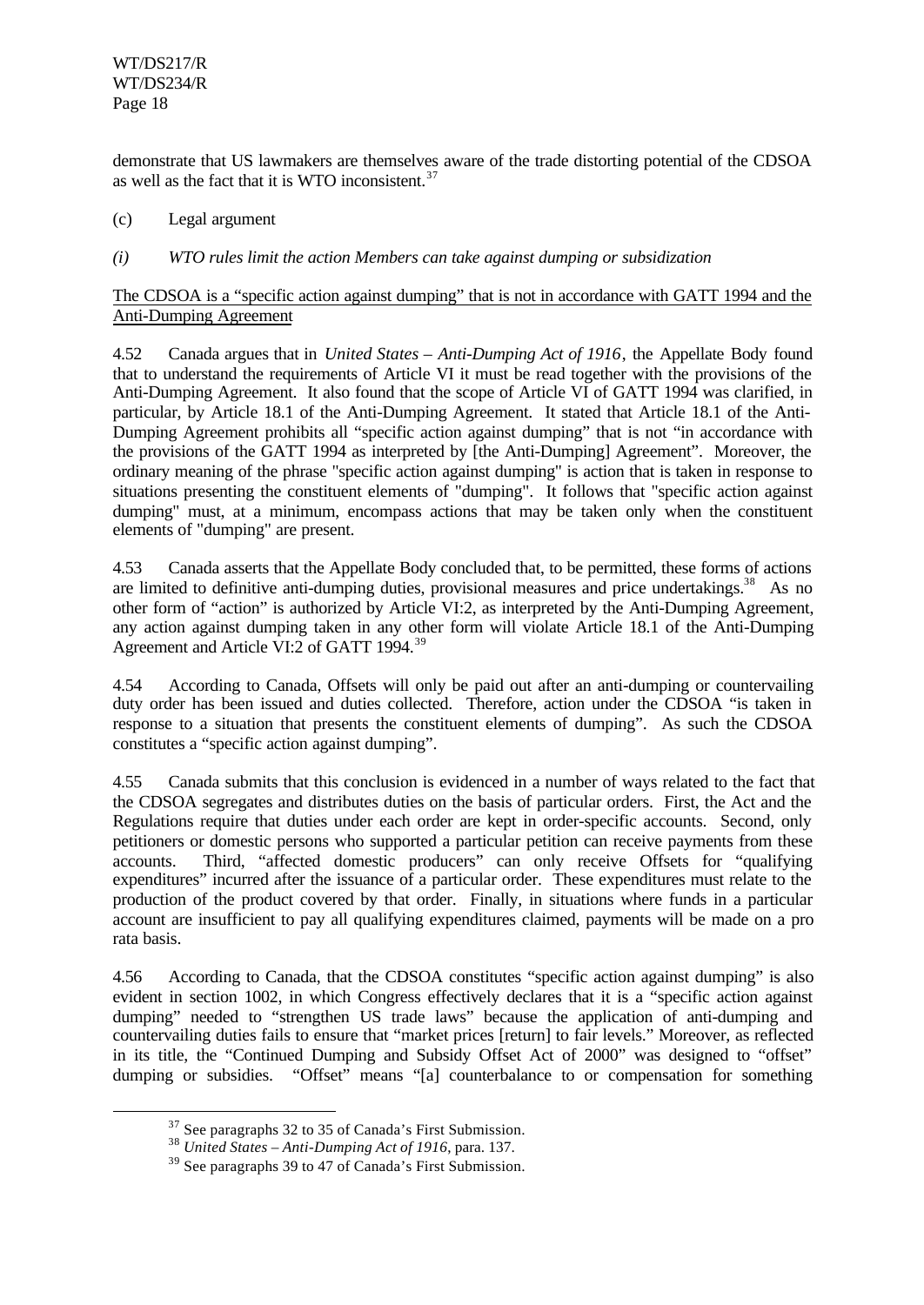else..."<sup>40</sup> As the drafters of the CDSOA and its predecessors have repeatedly stated, Offsets are meant to compensate domestic producers for injury caused by continued dumping or subsidization of imports.

4.57 Canada posits that, having demonstrated that the CDSOA is a "specific action against dumping", the question becomes whether the CDSOA is a "specific action against dumping" that is "in accordance with the provisions of [Article VI:2] of GATT 1994 as interpreted by the [Anti-Dumping] Agreement." The CDSOA is clearly not a definitive anti-dumping duty, a provisional measure or an undertaking. Rather, the CDSOA is an action in the form of a payment meant to "offset" the effects of injurious dumping.<sup>41</sup> Accordingly, it is inconsistent with Article 18.1 of the Anti-Dumping Agreement in conjunction with Article VI:2 of GATT 1994. The CDSOA also undermines the importance of the long-standing trade policy objective of Members, reflected in the Agreements, to limit actions against unfair trade practices to those that restore the "level playing field", the competitive balance between domestic products and imports. As Article VI:2 makes clear, the aim of a duty is to neutralize trade distorting effects caused by dumping through applying a charge that removes the price differential between such imports and domestic goods.<sup>42</sup>

#### The CDSOA is a "specific action against a subsidy" that is not in accordance with GATT 1994 as interpreted by the SCM Agreement

4.58 In Canada's view, the legal reasoning of the Appellate Body in *United States - Anti-Dumping Act of 1916* applies equally to similar provisions regarding measures that can be taken to counteract injurious subsidization under the SCM Agreement and Article VI:3 of GATT 1994.

4.59 Canada argues that, except for replacing "subsidy" for "dumping of exports", Article 32.1 of the SCM Agreement is identical to Article 18.1 of the Anti-Dumping Agreement. Like Article 18.1 of the Anti-Dumping Agreement in the context of Article VI:2 of GATT 1994, Article 32.1 of the SCM Agreement can be said to clarify the scope of application of Article VI of GATT 1994 in the context of subsidies. It follows that "specific action against a subsidy" should similarly be interpreted as any action taken "when the constituent elements of [subsidization] are present". It also follows that, as in the case with Article 18.1, Article 32.1 can be interpreted to prohibit "specific action against a subsidy" that does not accord with Article VI of GATT 1994 as interpreted by the SCM Agreement.

4.60 Canada argues that the CDSOA operates in the context of the issuance of countervailing duty orders and the assessment and distribution of countervailing duties. As a result, for purposes of this challenge, the CDSOA raises issues in the context of Part  $\overline{V}$  of the SCM Agreement and Article VI:3 of GATT 1994. Therefore, in Canada's view, the issue as to whether the CDSOA might constitute a "countermeasure" that is an allowable "specific action against a subsidy", under Parts II or III of the Agreement, is not necessarily raised in this dispute.<sup>43</sup> However, to the extent the Panel considers these issues, Canada submits that the CDSOA cannot be considered to be a "specific action against a subsidy" that is in accordance with Parts II or III of the SCM Agreement because, at a minimum, it has not been authorized as a "countermeasure" by the DSB.

<sup>40</sup> *The New Shorter Oxford English Dictionary*, Vol. 2 (Oxford: Clarendon Press, 1993), p. 1985. (Exhibit CDA-7)

 $41$  According to Canada, the CDSOA does not have anything to do with "offsetting" injury as meant by Article VI and the Antidumping Agreement. Payments under the CDSOA are made in addition to the application of a definitive final duty directed at injury. Instead of levelling the playing field between imports and domestic products, the CDSOA goes beyond and in effect prevents this "levelling" by transferring duties to industry members in the form of compensation for qualifying expenditures.

 $42$  See paragraphs 55 to 59 of Canada's First Submission.

<sup>&</sup>lt;sup>43</sup> These remedies are not cumulative - see Footnote 35 to Article 10 of the SCM Agreement.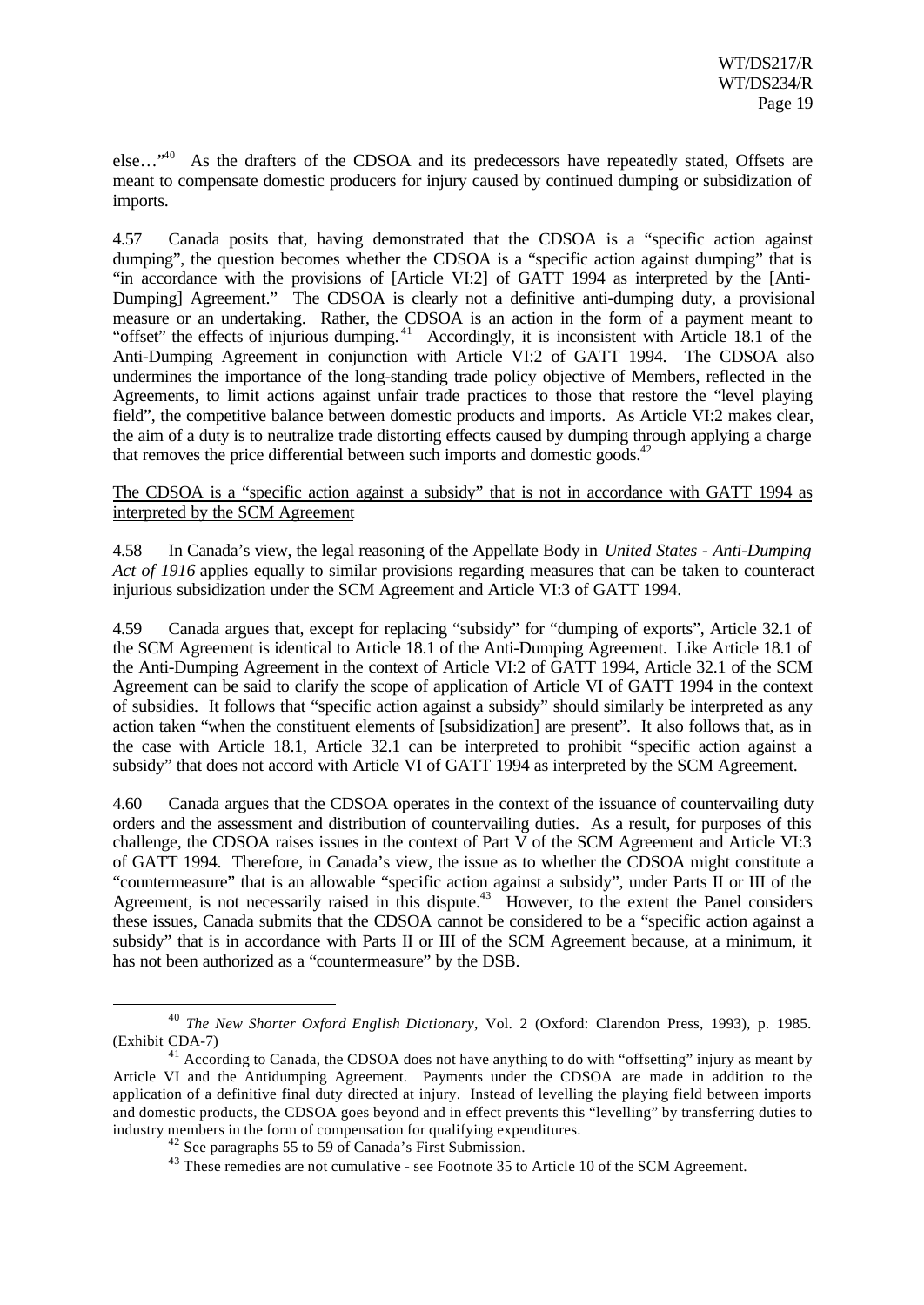l

4.61 It is the view of Canada that Part V of the SCM Agreement, in conjunction with Article VI:3 of GATT 1994, provides for remedies similar to those permitted under the Anti-Dumping Agreement, in conjunction with Article VI:2 of GATT 1994. More specifically, Articles 10, 17, 18 and 19 of Part V of the SCM Agreement, in conjunction with Article VI of GATT 1994 allow for three types of "countervailing measures", namely: countervailing duties, provisional measures and undertakings. Therefore, any "specific action against a subsidy" taken in the context of a countervailing duty investigation that is not one of these actions is not in accordance with Article VI of GATT 1994 and Part V of the SCM Agreement.<sup>44</sup>

4.62 Canada asserts that, as provided for in section 1003 of the CDSOA, Offsets will be made with respect to duties assessed under not only anti-dumping orders but also countervailing duty orders. Therefore, for the same reasons set out in the context of "specific action against dumping", $45$  Canada submits that the CDSOA constitutes a "specific action against a subsidy". As the CDSOA is also clearly neither a countervailing duty, provisional measure or an undertaking, it is a "specific action against a subsidy" that is not in accordance with Article VI of GATT 1994 as interpreted by the SCM Agreement. Accordingly, it violates Article 32.1 of the SCM Agreement in conjunction with Article VI of GATT 1994.

*(ii) The CDSOA prevents the United States from making domestic industry support determinations in accordance with the Anti-Dumping or SCM Agreements*

4.63 In Canada's view, Article 5.4 of the Anti-Dumping Agreement and Article 11.4 of the SCM Agreement set out the requisite support needed from a domestic industry for a dumping or countervailing duty investigation to be initiated. They establish procedural requirements that must be complied with before an anti-dumping or countervailing duty investigation can be initiated.<sup>46</sup>

4.64 Canada submits that in agreeing to the text of Article 5.4 of the Anti-Dumping Agreement and Article 11.4 of the SCM Agreement, the Members agreed to requirements that mandate investigating authorities to both examine the support for an application before initiation and establish quantitative thresholds by which that examination is to be judged.<sup>47</sup> As the United States itself has acknowledged, these provisions establish a "predictable standard for determining whether an application is supported by the domestic industry."<sup>48</sup> Therefore, any measure that undermines the "examination" required to establish the requisite level of industry support under Article 5.4 of the

<sup>44</sup> This, Canada argues, is supported by the object and purpose of the provisions. The aim of countervailing duties is to neutralize trade distortions caused by subsidies in order to re-establish the competitive balance between foreign and domestic products. Article VI:3 of GATT 1994 and footnote 36 of the SCM Agreement both define a countervailing duty as a "special duty levied for the purpose of offsetting any subsidy." The negotiating history of Article VI clarifies that Members intended to limit actions to counteract subsidization to the application of countervailing duties. See *United States – Anti-Dumping Act of 1916 (Complaint by Japan)*, Report of the Panel, WT/DS162/R, adopted 26 September 2000, paras. 6.226 – 6.228.

<sup>&</sup>lt;sup>45</sup> See paragraphs 14 to 16 above and paragraphs 48 to 53 and 68 of Canada's First Submission.

<sup>&</sup>lt;sup>46</sup> Predecessor provisions of these articles were also considered to be essential procedural requirements. See Footnote 70 of Canada's First Submission.

 $47$  During the Uruguay Round negotiations, a number of proposals were tabled that sought to require investigating authorities to examine the support for an application before initiation to ensure that the application was properly filed "by or on behalf of" the domestic industry. See for example "Amendments to the Anti-Dumping Code: Submission by Canada," MTN.GNG/NG8/W/65, 22 December 1989, Section I(a)(i), p. 1. (Exhibit CDA-9).

<sup>48</sup> See "Statement of Administrative Action" in *Message from the President of the United States Transmitting the Uruguay Round Agreements, Texts of Agreements Implementing Bill, Statement of Administrative Action and Required Supporting Statements*, H.R. Doc. No. 103-316, Vol. 1 at 656 (1994), p. 812, referring to Article 5.4 of the ADA. (Exhibit CDA-10)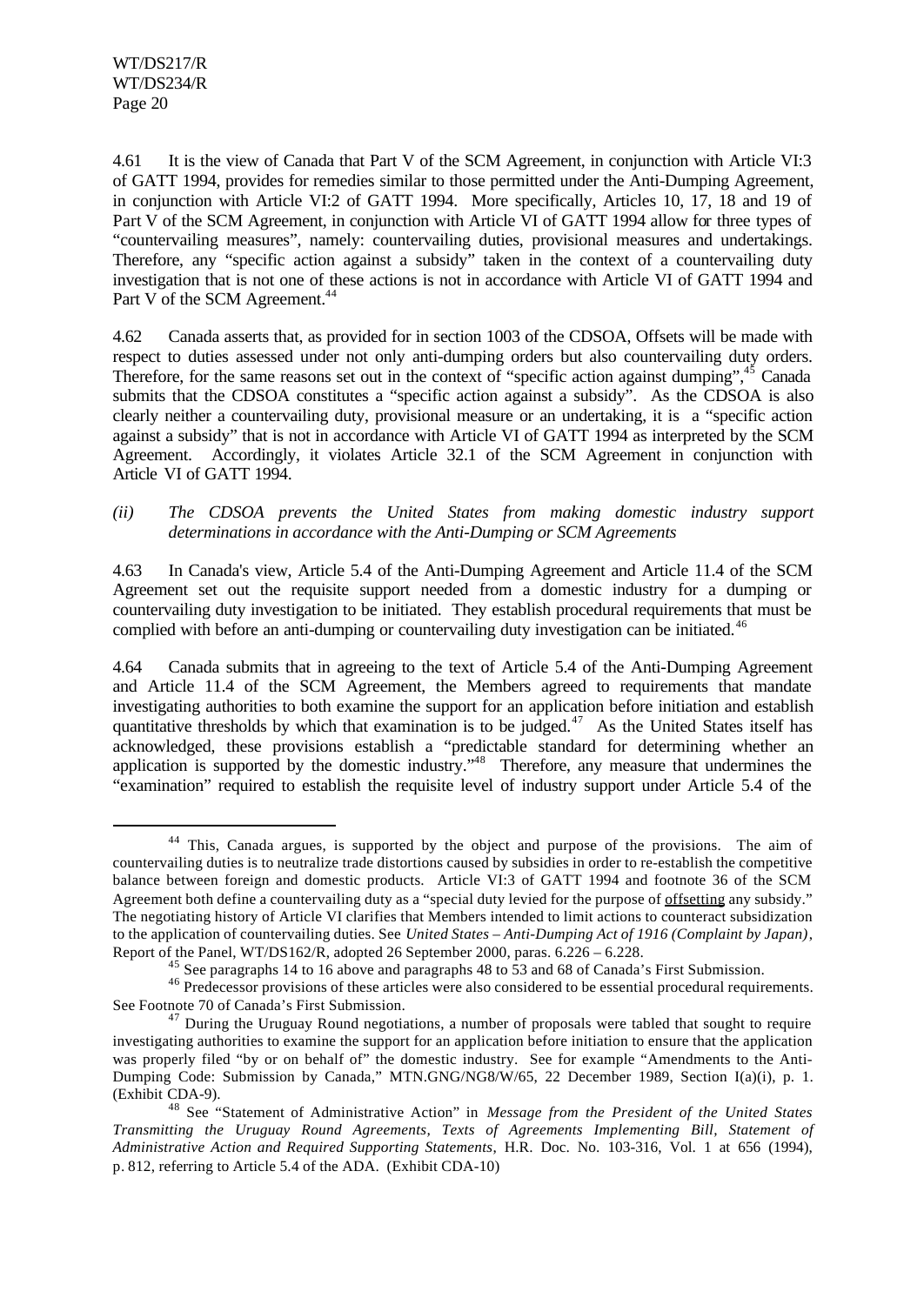Anti-Dumping Agreement and Article 11.4 of the SCM Agreement must necessarily result in a Member being unable to fulfil the obligations imposed by these provisions.

4.65 In Canada's opinion, this conclusion is further supported by Article 17.6(i) of the Anti-Dumping Agreement. The Appellate Body has found, that in effect, Article 17.6(i) defines when *investigating authorities* can be considered to have acted inconsistently with the Anti-Dumping Agreement in the course of their "establishment" and "evaluation" of the relevant facts.<sup>49</sup> It follows that an investigating authority's determination of industry support levels must be "unbiased and objective" and "proper". The Appellate Body has stated that, to be "objective", an examination must conform to "the dictates of the basic principles of good faith and fundamental fairness" and that the relevant facts must "… be investigated in an unbiased manner, without favouring the interests of any interested party ... ."<sup>50</sup> Canada sees no reason why this reasoning would not apply to a determination of domestic industry support in a countervailing duty investigation.

4.66 Canada argues that one of the primary conditions for receiving an Offset under the CDSOA is that an affected domestic producer bring or support a petition. In other words, it effectively pays affected domestic producers to either bring or support petitions. It follows that if a particular US producer does not do one or the other, such producer not only foregoes receipt of an Offset but it also faces a situation in which its domestic competitors, who receive Offsets, gain a competitive advantage over them. These monetary incentives thus favour the interests of US domestic producers who bring or support petitions over those who do not and importers. They make it impossible for the DOC to determine what level of support a petition actually has because they necessarily distort levels of support or opposition to a particular petition.

4.67 According to Canada, this conclusion is supported by evidence of circumstances in which the CDSOA has already been used to garner support for petitions. For instance, prior to the filing of the petition in the current anti-dumping and countervailing duty investigations involving Canadian softwood lumber, a letter was circulated to US softwood lumber companies asking that they support the petition to commence a countervail investigation.<sup>51</sup>

4.68 Therefore, Canada submits, as a result of the CDSOA, establishment of the domestic support thresholds in the United States can no longer be relied on to mean what they were intended to mean: namely that the industry believes itself to be injured by imports and therefore feels that an investigation is necessary. In distorting the domestic industry support provisions of the *Tariff Act of 1930* in this manner, the CDSOA breaches Article 5.4 of the Anti-Dumping Agreement and Article 11.4 of the SCM Agreement.

*(iii) The CDSOA prevents the United States from considering undertaking proposals in a manner consistent with the Anti-Dumping and SCM Agreements*

4.69 Canada asserts that both the Anti-Dumping Agreement and the SCM Agreement allow domestic investigating authorities to suspend or terminate anti-dumping and countervailing duty investigations where exporters (or governments in the case of countervailing duty investigations) enter into voluntary agreements to stop the unfair trade practices alleged in a petition.

4.70 In Canada's view, by resolving issues raised in investigations through agreement, undertaking agreements restore competitive relationships between imports and domestic products with minimal

<sup>49</sup> *United States – Anti-Dumping Measures on Certain Hot-Rolled Steel Products from Japan*, Report of the Appellate Body, WT/DS184/AB/R, adopted 23 August 2001, para. 56.

<sup>50</sup> *Ibid*., para. 193.

<sup>&</sup>lt;sup>51</sup> See Exhibit CDA-11. For another example, see also CDA-12.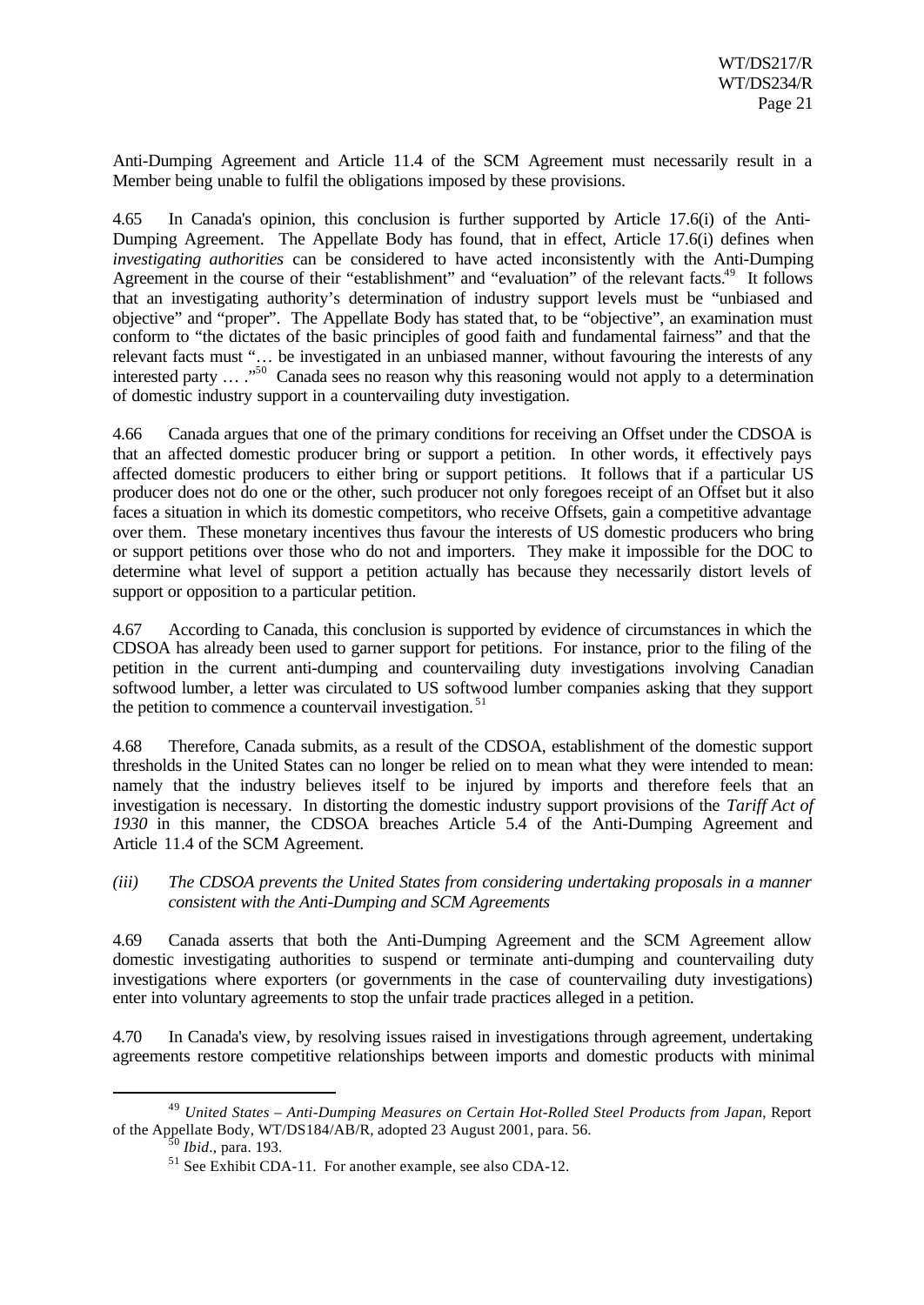l

disruption including that caused by the imposition of a duty. Measures that undermine the ability to enter into undertaking agreements, therefore, thwart the purpose reflected in the Members' agreement to these provisions.

4.71 Canada notes that the ability of the DOC to enter into undertakings, or as they are called under US law, "suspension agreements", is found in the *Tariff Act of 1930.<sup>52</sup>* The DOC can only enter into such agreements if certain criteria are met. These criteria include the requirements that the DOC notify and consult with the petitioner regarding a proposed suspension agreement, provide the petitioner with a copy of the proposed agreement and allow the petitioner to submit comments on it and consult with the petitioner on those comments.

4.72 Canada argues that recent US case law makes clear that the DOC can effectively only enter into suspension agreements with the consent of the petitioner.<sup>53</sup> As set out above, under the CDSOA, only an "affected domestic producer", i.e., a person who either filed or supported a petition, is eligible to receive an Offset. These persons will only receive an Offset if a particular investigation is completed and an anti-dumping or countervailing duty order issued. In other words, these persons will only receive Offsets if a suspension agreement is not entered into. Thus, the CDSOA gives these persons a financial stake in seeing that a suspension agreement is not agreed to.

4.73 According to Canada, if Members were able to undermine the ability of their investigating authorities to enter into undertakings, Articles 8 and Article 18 would be rendered meaningless. As has been demonstrated, before the CDSOA was enacted, the DOC, effectively, could only enter into suspension agreements with the consent of the domestic industry involved. Now, with the CDSOA, not only does the DOC need domestic industry approval to enter into suspension agreements, but the US government has also enacted a law that will only benefit US producers if they do not provide that approval. As a consequence, the CDSOA undermines the ability of the suspension agreement provisions of US law to operate in a manner consistent with the United States' WTO obligations under Article 8.1 of the Anti-Dumping Agreement and Article 18.1 of the SCM Agreement.

#### *(iv) The CDSOA results in the unfair, unreasonable and partial administration of US antidumping and countervailing duty law*

4.74 Canada submits that under WTO rules a Member must not only ensure the conformity of the substance of its laws with its WTO obligations, but it is also required to administer its laws in a fair, reasonable and impartial manner. This obligation is provided for in Article X:3(a) of GATT 1994. Article X:3(a) applies to all laws, regulations, decisions and rulings "of the kind described in [Article X:1]." Article X:1 refers to all "laws, regulations, judicial decisions and administrative rulings of general application …". As the CDSOA is an amendment to the *Tariff Act of 1930*, and the *Tariff Act of 1930* is itself a law of general application, the CDSOA is subject to the requirements of Article  $X:3(a)$ .<sup>54</sup>

4.75 Canada notes that the Appellate Body has found that the obligation contained in Article X:3(a) concerns fairness and recognizes that the unfair administration of laws can itself have

<sup>52</sup> United States Tariff Act of 1930, § 704 with respect to countervailing duty investigations and § 734 for anti-dumping investigations. (Common Exhibit-15)

<sup>53</sup> *Bethlehem Steel Corp. v. United States*, 146 F. Supp. 2d 927, 930 (Ct. Int'l Trade 2001) (Exhibit CDA-13, p. 4), citing H. Rep. No. 96-317 at 63, 67. See paragraphs 86 to 88 of Canada's First Submission.

<sup>54</sup> See the Panel Report in *United States – Anti-Dumping Measures on Stainless Steel Plate in Coils and Stainless Steel Sheet and Strip from Korea,* WT/DS179/R, adopted 1 February 2001, footnote 62.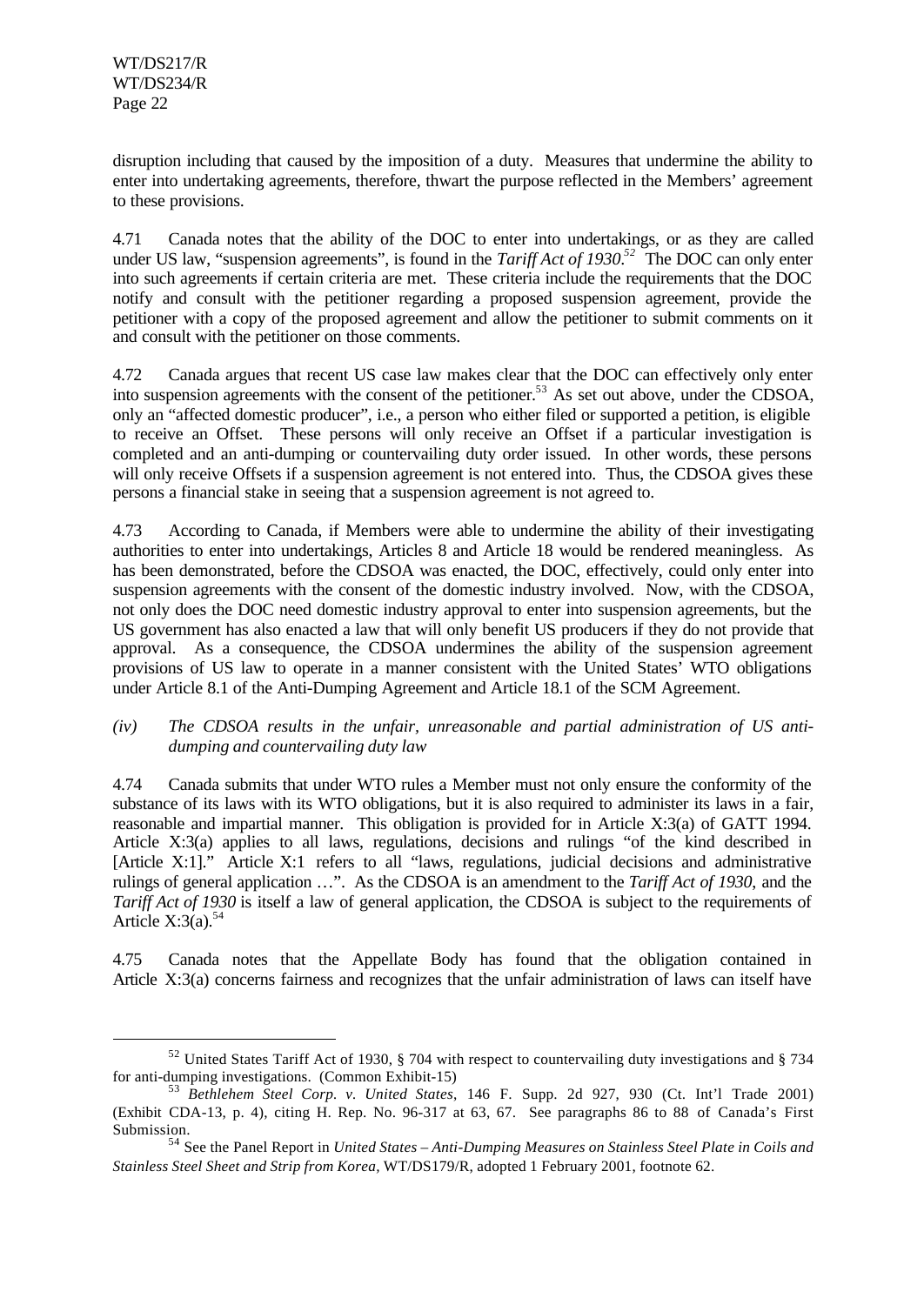adverse effects. It noted that "Article X:3 … establishes certain minimum standards for transparency and procedural fairness in the administration of trade regulations  $\ldots$ .

4.76 According to Canada, in *Argentina – Measures Affecting The Export Of Bovine Hides and The Import of Finished Leather*, the Panel was of the view that Article X:3(a) can involve an examination of whether there is a possible impact on the competitive situation for traders due to alleged partiality, unreasonableness or lack of uniformity in the application of customs rules, regulations, etc.<sup>56</sup> In that case, the Panel concluded, in particular, that an inherent danger created by a conflict of interest in involving domestic industry in the customs clearance process of the hides its domestic suppliers exported led to an administration of laws that was not "impartial."<sup>57</sup>

4.77 Canada is of the opinion that the CDSOA similarly affects the administration of US antidumping and countervail laws. It leads to the application of those laws, with respect to both determinations of industry support and the acceptance of undertakings, in a manner that is neither reasonable nor impartial.

4.78 According to Canada, the CDSOA creates incentives that distort the process by which the DOC establishes domestic industry support, as well as the ability of the DOC to enter into undertakings. This has the potential to exacerbate the number of investigations initiated and continued against imports where such investigations may be without merit. By making it profitable to indicate support for petitions or avoid undertakings, the CDSOA also creates an "inherent danger" that US anti-dumping and countervailing duty laws will be "applied in a partial manner so as to permit persons with adverse commercial interests to" thwart the entry of imports. As a result, imports face treatment that is not fair, reasonable or impartial. Accordingly, the CDSOA results in a violation of Article X:3(a) of GATT 1994.

#### *(v) The CDSOA also violates the United States' obligation to bring its law into conformity with the WTO Agreements*

4.79 Canada argues that Article XVI:4 of the WTO Agreement, Article 18.4 of the Anti-Dumping Agreement and Article 32.5 of the SCM Agreement oblige Members to bring their domestic law into conformity with their obligations under the WTO Agreements. The fact that the CDSOA provides for the application of a remedy that is not a permitted "specific action against dumping" or a permitted "specific action against a subsidy", violates the domestic industry support and undertaking provisions of the Anti-Dumping and SCM Agreements and results in an unfair, unreasonable and partial administration of US laws, means that the United States has failed to ensure the conformity of its laws, regulations and administrative procedures with its obligations under the WTO Agreements and thus the United States should also be found in violation of its obligations under Article XVI:4 of the WTO Agreement, Article 18.4 of the Anti-Dumping Agreement and Article 32.5 of the SCM Agreement.

(d) Request for findings and recommendations

4.80 For these reasons, Canada respectfully requests that the Panel find that the CDSOA is inconsistent with the specific provisions of the Anti-Dumping Agreement, SCM Agreement, GATT 1994 and the WTO Agreement as identified above and that the United States has failed to

<sup>55</sup> *United States – Import Prohibition of Certain Shrimp and Shrimp Products*, Report of the Appellate Body, WT/DS58/AB/R, adopted 12 October 1998, para. 183.

<sup>56</sup> *Argentina – Measures Affecting The Export Of Bovine Hides and The Import of Finished Leather*, Report of the Panel, WT/DS155/R, adopted 16 February 2001, para. 11.77.

<sup>57</sup> *Ibid*., paras. 11.99-11.100.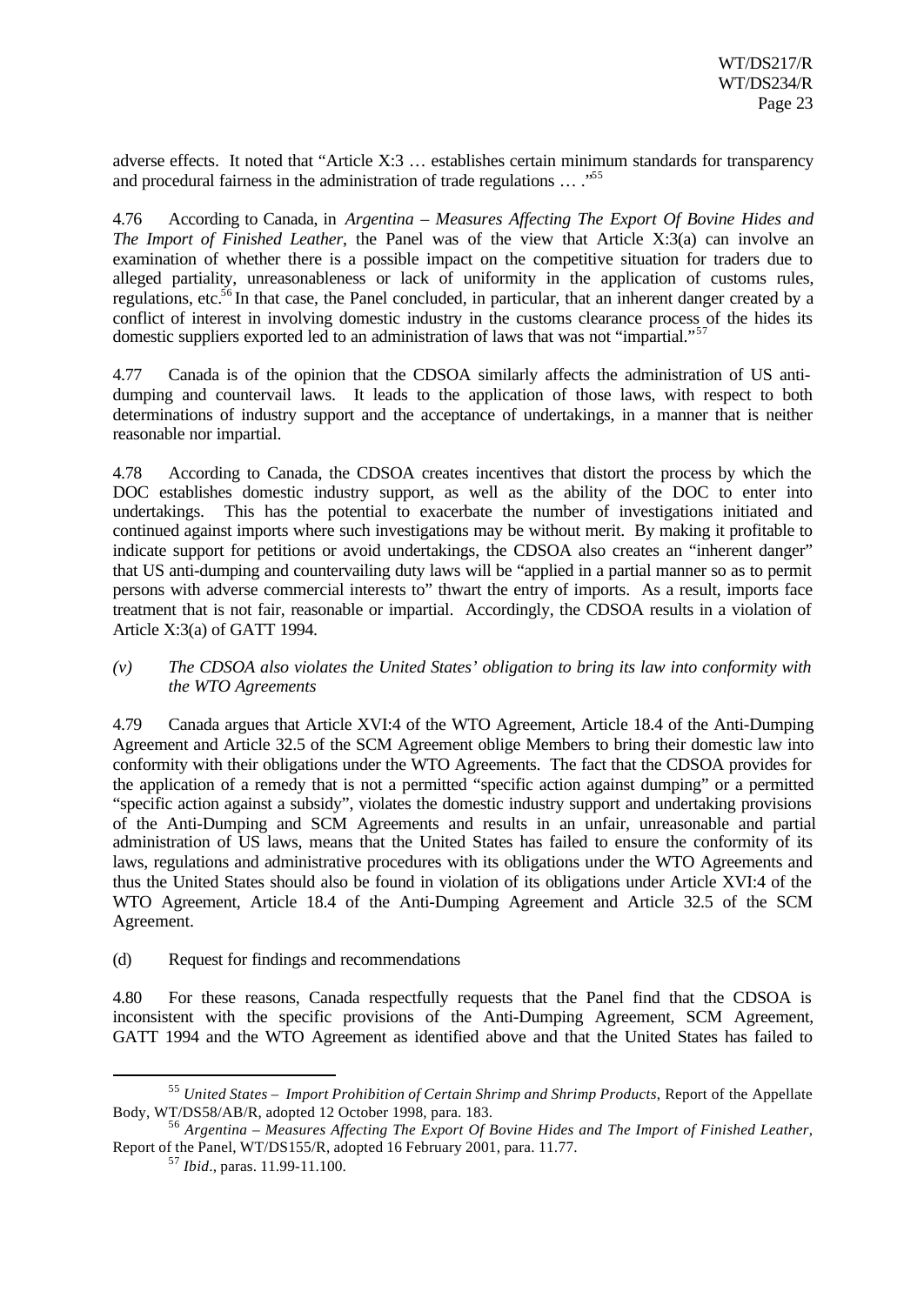WT/DS217/R WT/DS234/R Page 24

ensure that its laws are in conformity with the Anti-Dumping Agreement, the SCM Agreement, GATT 1994 and the WTO Agreement. Canada also requests that the Panel recommend that the United States bring its measure into conformity with the Anti-Dumping Agreement, the SCM Agreement, GATT 1994 and the WTO Agreement.

#### **4. Chile and Japan**

#### (a) Introduction

4.81 Japan and Chile argue that the Continued Dumping and Subsidy Offset Act of 2000 (hereinafter referred to as the "Act") is a violation by the United States of its obligations under the WTO agreements. The Act is a mandatory, non-discretionary legislation that requires the US authorities to distribute assessed anti-dumping and countervailing duties among the domestic producers that support an investigation that ultimately leads to the imposition of those duties.

4.82 Japan and Chile will demonstrate that the Act is inconsistent with the General Agreement on Tariffs and Trade 1994 ("GATT"), the Agreement on Implementation of Article VI of the General Agreement on Tariffs and Trade 1994 ("ADA"), the Agreement on Subsidies and Countervailing Measures ("ASCM") and the *Marrakesh Agreement Establishing the WTO* (the "WTO Agreement").

#### (b) Factual aspects

#### *(i) Legislative history of the Act*

4.83 According to Japan and Chile, the text that became the Act derives directly from a proposal introduced by Sen. Michael DeWine in the 105<sup>th</sup> Congress in 1998. Sen. DeWine then introduced the same bill as S.61 in the 106<sup>th</sup> Congress with Sen. Robert Byrd as one of the co-sponsors. On 3 October 2000, late in the 106th Congress, Sen. Byrd attached S.61, with some modifications, to the Agriculture and Related Agencies Appropriations Act for Fiscal Year 2001 (H.R. 4461).

4.84 Japan and Chile assert that the Act did not proceed through regular legislative channels, such as House Ways and Means Committee and Senate Finance Committee, due to the lack of support that would otherwise have enabled it to pass through those channels. Instead, it was attached to the FY 2001 agricultural appropriations bill because the appropriations measure was a "must-pass" bill and enjoyed broad bipartisan support. The appropriations bill contained many popular provisions, including funding for agricultural programmes.

4.85 According to Chile and Japan, the Act triggered significant opposition within the United States. The Chairman of the Ways and Means Committee (the committee with jurisdiction over the measure in the House of Representatives) and the Chairman of the Senate Finance Committee (the committee with jurisdiction over the measure in the Senate) both expressed their serious concerns and opposition to the Act. In signing the Agricultural Appropriations measure to which it was attached, President Clinton voiced his strong opposition to the Act. In the October 2000 Statement of Administration Policy, the US Administration stated that "there are significant concerns regarding administrative feasibility and consistency with our trade policy objectives, including the potential for trading partners to adopt similar mechanisms". Early in 1994, the US Administration had already succeeded in opposing the attempt by petitioner interests to add similar compensation provisions to the Uruguay Round implementing legislation. The Act also triggered significant criticism from the United States public. Also, Japan and several other WTO Members expressed their opposition to the Act to the US Congress and Administration, and formally protested the Act in the Committee on Anti-Dumping Practices and in the Committee on Subsidies and Countervailing Measures.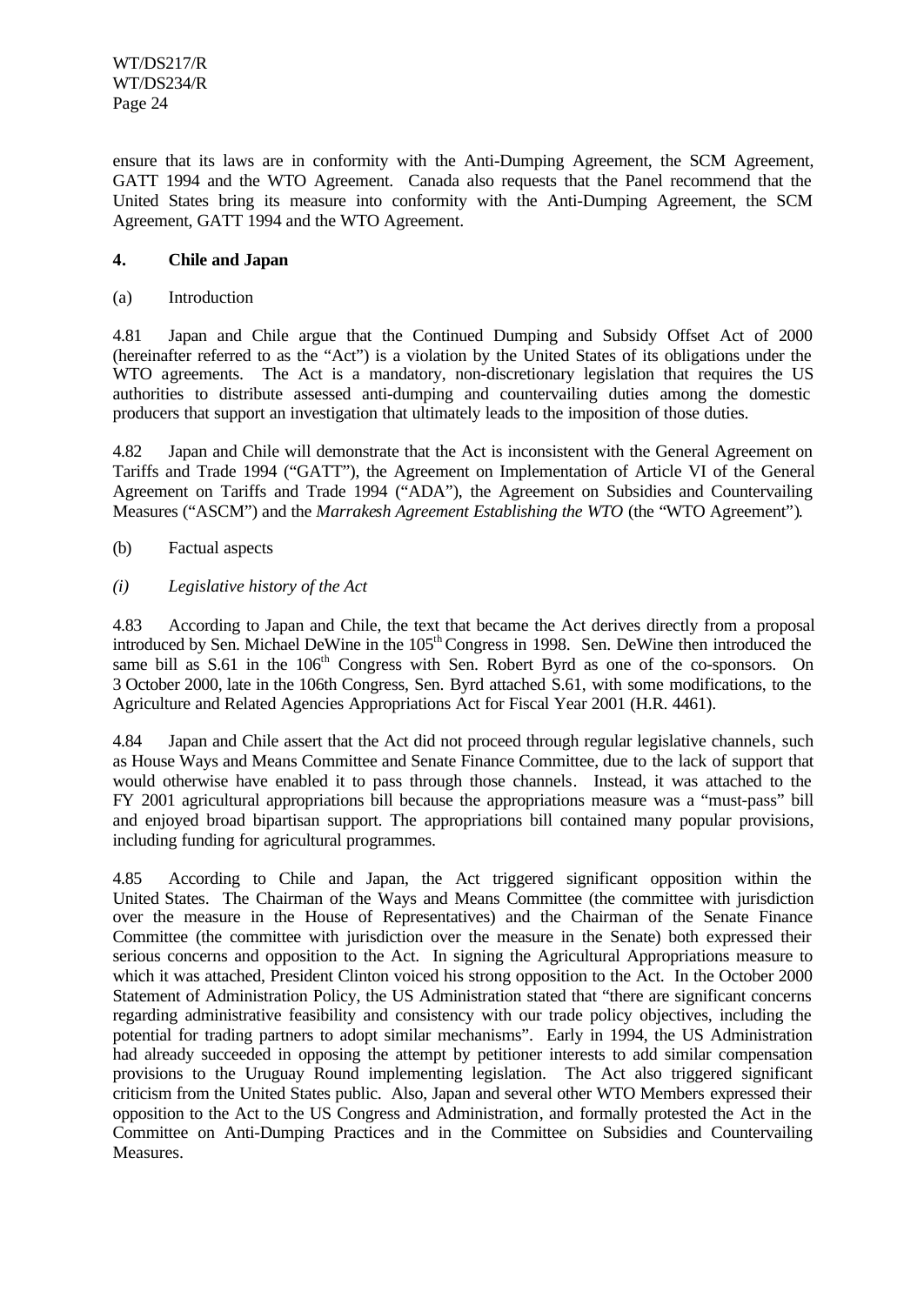#### *(ii) Factual description of the Act*

4.86 Japan and Chile argue that the Act amends the Tariff Act of 1930, which is the principal statute governing US anti-dumping and countervailing proceedings, by adding a new Section 754. Section 754(a) provides for the annual distribution of duties assessed pursuant to a countervailing duty order, an anti-dumping duty order, or a finding under the Antidumping Act of 1921, to the affected domestic producers for qualifying expenditures.

4.87 Chile and Japan note that the Act requires the Commissioner of Customs to establish and maintain "special accounts" and to deposit into those accounts all anti-dumping or countervailing duties (including interest earned on such duties) that are assessed under the anti-dumping order or finding or the countervailing duty order with respect to which the account was established.

4.88 Japan and Chile recall that no later than 60 days after the first day of a fiscal year, the funds available in a special account will be distributed to "affected domestic producers" who have incurred "qualifying expenditures" on a pro rata basis. Distributions from a special account to "affected domestic producers" are referred to as "dumping and subsidy offsets."

4.89 Japan and Chile further note that each fiscal year, a party seeking dumping and subsidy offsets is required to certify that it desires and is eligible to receive a distribution. Section 754(b)(1) defines the term "affected domestic producer" to include "any manufacturer, producer, farmer, rancher, or worker representative (including associations of such persons)" that was a petitioner or an interested party supporting the original anti-dumping or countervailing petition and that remains in operation. The Act excludes from the definition of "affected domestic producers" those companies, businesses or persons that have ceased the production of the product in question  $\alpha$  that have been acquired by a company or business that is related to a company that opposed the investigation. No persons other than 'affected domestic producers' are entitled to receive the distributions.

4.90 Chile and Japan assert that once the anti-dumping or countervailing duties are imposed, the subsequent actions mandated by the Act are automatic and must be necessarily performed, culminating in the distribution of the duties to domestic producers. The design and intended operation of the Act demonstrates a linkage between dumping and subsidization and the distribution of assessed duties.

- (c) Legal arguments
- *(i) The Act constitutes mandatory, non-discretionary legislation that is actionable as such under WTO law*

4.91 Japan and Chile recall that it is established in GATT and WTO jurisprudence that legislation that mandates action that is inconsistent with the WTO rules and leaves no discretion to the executive branch of government, can be challenged as such, i.e., independently from the application of that legislation in specific instances. The Act is a mandatory legislation that accords no discretion to the executive branch of the US government with respect to the distribution of the assessed anti-dumping and countervailing duties to domestic producers. This is demonstrated by the repeated use of the word "shall" in several key provisions of the Act (e.g., "[D]uties assessed pursuant to a countervailing duty order, an anti-dumping duty order…shall be distributed…to the affected domestic producers", "[s]uch distribution shall be made not later than 60 days after the first day of a fiscal year", "[t]he Commissioner shall distribute all funds … to affected domestic producers…."). Therefore, the Panel clearly has the authority and the mandate to review the consistency of the Act as such with the provisions of the WTO agreements cited in the request for the establishment of the Panel.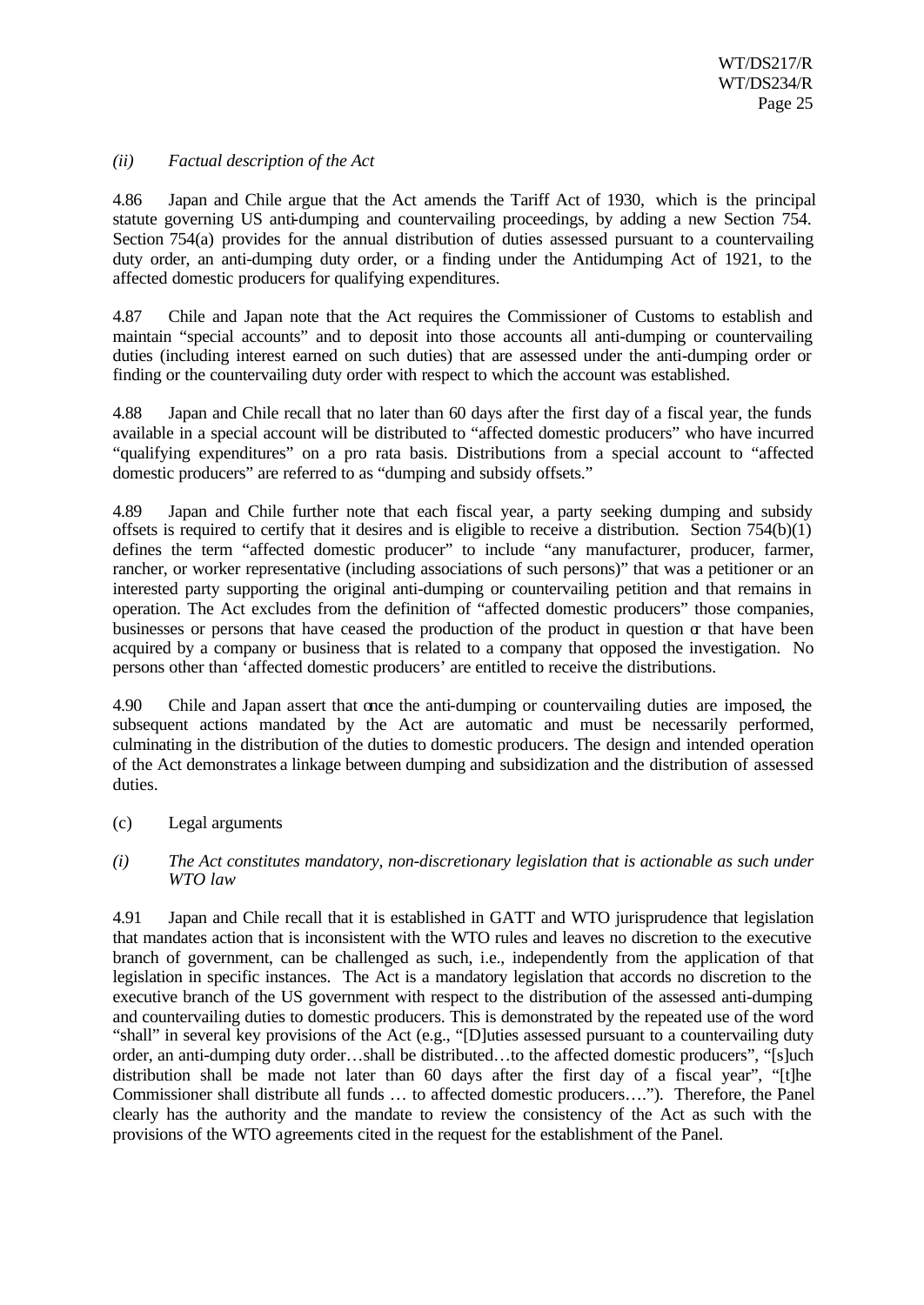#### *(ii) The Act mandates specific action against dumping in violation of Article 18.1 of the ADA, read in conjunction with Article VI:2 of the GATT and Article 1 of the ADA*

4.92 Chile and Japan argue that the Appellate Body in *United States – Antidumping Act of 1916* stated that Article 18.1 of the ADA prohibits a Member from taking specific action against dumping of exports from another Member, unless that action is in accordance with Article VI:2 of the GATT, as interpreted by the ADA. The Appellate Body concluded that "[i]f specific action against dumping is taken in a form other than a form authorized under Article VI of the GATT 1994, as interpreted by the Anti-Dumping Agreement, such action will violate Article 18.1." Japan and Chile will demonstrate that the Act mandates specific action against dumping that is not permissible under Article VI and is therefore in violation of Article 18.1 of the ADA.

4.93 According to the Appellate Body, the ordinary meaning of the phrase "specific action against dumping from another Member" in Article 18.1 of the ADA is "action that is taken in response to situations presenting the constituent elements of dumping." The Appellate Body also indicated that "specific action against dumping" is a measure that "encompass[es] action that may be taken only when the constituent elements of dumping are present."

4.94 Chile and Japan submit that the specific action required by the Act – offset payments – is directed against dumping of exports by other Members and thus, by definition, requires that the constituent elements of dumping be present; the payments authorized by the Act will be distributed to affected domestic producers only when these elements are present. This is demonstrated by the fact that where the constituent elements of dumping are not present, there can be no imposition of an antidumping duty order or anti-dumping duty finding and, evidently, without an anti-dumping duty there simply are no assessed duties to distribute to the domestic producers under the Act. This means that the action mandated by the Act (i.e., the distribution of the assessed duties to the domestic producers) can only take place if and when the United States determines that the constituent elements of dumping are present and, accordingly, levies an anti-dumping duty on the importation of the product concerned. The Act, therefore, provides for specific action against dumping, as that phrase has been interpreted by the Appellate Body.

4.95 Chile and Japan argue that the Act mandates "specific action against dumping" is further demonstrated by its use of the word "offset" to describe the authorized payments. The Act seeks to counterbalance or compensate domestic producers for alleged damage suffered from "continued dumping and subsidization" of products imported into the United States after an anti-dumping or countervailing duty is imposed on those products. Sponsors of the Act in the US Congress described the distributions under the Act as a "mechanism to help injured US industries recover from the harmful effects of illegal foreign dumping and subsidies" as a way "to counter the adverse effects of foreign dumping and subsidization of US industries" and as means of "compensation for damages caused by dumping or subsidization." By so doing, the sponsors acknowledge that they are "specific action against dumping."

4.96 In Chile and Japan's view, the sponsors intended the distribution of anti-dumping and countervailing duties as a deterrence mechanism against dumping and subsidization, in addition to the anti-dumping and countervailing duties levied on the products in question. Such an intended and express objective further demonstrates that the distribution mandated by the Act constitutes specific action against dumping.

4.97 Chile and Japan assert that in the US – Antidumping Act of 1916 case, the Appellate Body held that Article 18.1 requires that specific action against dumping of exports be in accordance with Article VI, as interpreted by the ADA, and concluded that "Article VI is applicable to any 'specific action against dumping' of exports. Article VI must also be read in conjunction with Article 1 of the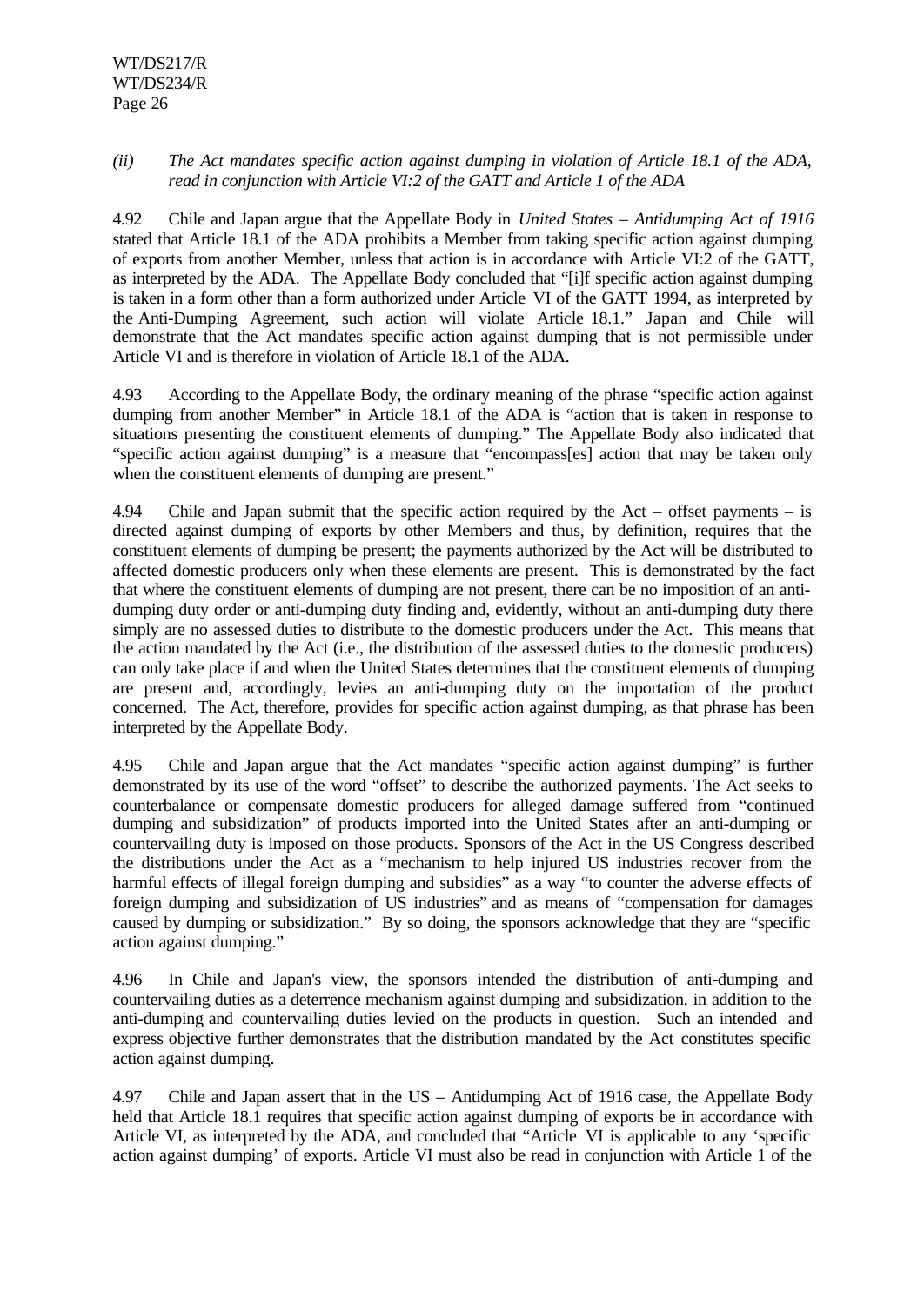ADA, which imposes an obligation on Members to act in accordance with Article VI of the GATT when applying an anti-dumping measure. It also held that the provisions of the ADA, including Article 18.1, govern the application of Article VI in so far as anti-dumping is concerned.

4.98 The Appellate Body stated conclusively that paragraph 2 of Article VI limits the permissible responses to dumping to definitive anti-dumping duties, provisional measures and price undertakings. Thus, to the extent that a law or regulation mandates specific action against dumping that is neither a definitive anti-dumping duty, a provisional measure nor a price undertaking, such legislation would be contrary to Article VI and would, therefore, violate Article 18.1.

4.99 Chile and Japan posit that the distribution of offsets under the Act is neither a definitive antidumping duty, a provisional measure or a price undertaking and is, therefore, not in accordance with Article VI:2. It is in fact a distinct and separate remedy against dumping that is neither contemplated by nor in accordance with Article VI or the ADA. Therefore, since the Act mandates specific action against dumping that is not permissible under Article VI:2, it is contrary to Article 18.1 of the ADA.

#### *(iii) The Act mandates specific action against subsidies in violation of Article 32.1 of the ASCM, read in conjunction with Article VI:3 of the GATT and Articles 10, 4.10 and 7.9 of the ASCM*

4.100 Chile and Japan argue that as the subsidies counterpart to Article 18.1 of the ADA, Article 32.1 of the ASCM prohibits a Member from taking "specific action against a subsidy" of another Member, unless that action is in accordance with Article VI:3 of the GATT, as interpreted by the ASCM. Apart from the reference to subsidization as opposed to dumping, Article 32.1 of the ASCM does not differ from Article 18.1 of the ADA. Therefore, the analysis under Article 18.1 of the ADA above, including the interpretation developed by the Appellate Body in US – Antidumping Act of 1916 of the phrase "specific action against", applies mutatis mutandis to Article 32.1 of the ASCM. Thus, "specific action against a subsidy of another Member" under Article 32.1 of the ASCM is action taken in response to situations that present the constituent elements of subsidization. Also, to qualify as a "specific action against a subsidy" a measure must encompass action that may be taken only when the importing country determines that the constituent elements of subsidization are present.

4.101 Chile and Japan asserts that where the constituent elements of subsidization are not present, there can be no imposition of a countervailing duty and without such duty there simply are no assessed duties to distribute to the domestic producers under the Act. Thus, the distribution of "offsets" under the Act is entirely dependent on a determination by the United States that the constituent elements of subsidization are present. Moreover, countervailing duties will only be distributed to domestic producers pursuant to the Act if and when the United States determines that a subsidized product is being imported into its territory and countervailing duties are collected. The Act, therefore, provides for specific action against a subsidy of another Member. The use of the word "offset" by the Act to describe the authorized payments to domestic producers lends further evidence that those payments constitute specific action against subsidization. The statements made by the cosponsors of the Act further demonstrate that the Act was intended to serve as a deterrence mechanism against subsidization and that the distribution mandated by the Act constitutes specific action against subsidization.

4.102 According to Chile and Japan, Article 32.1 of the ASCM requires that a specific action against a subsidy of another Member be in accordance with Article VI of the GATT, as interpreted by the ASCM. Articles 10, 4.10 and 7.9 of the ASCM interpret and elaborate Article VI:3. These provisions, read in conjunction, limit the permissible remedies that a Member may take in response to subsidization. Footnote 35 to Article 10 of the ASCM provides that only one form of relief shall be available to a Member to protect against the effects of a particular subsidy in its domestic market, and specifies that the only possible form of relief is either a countervailing duty or a countermeasure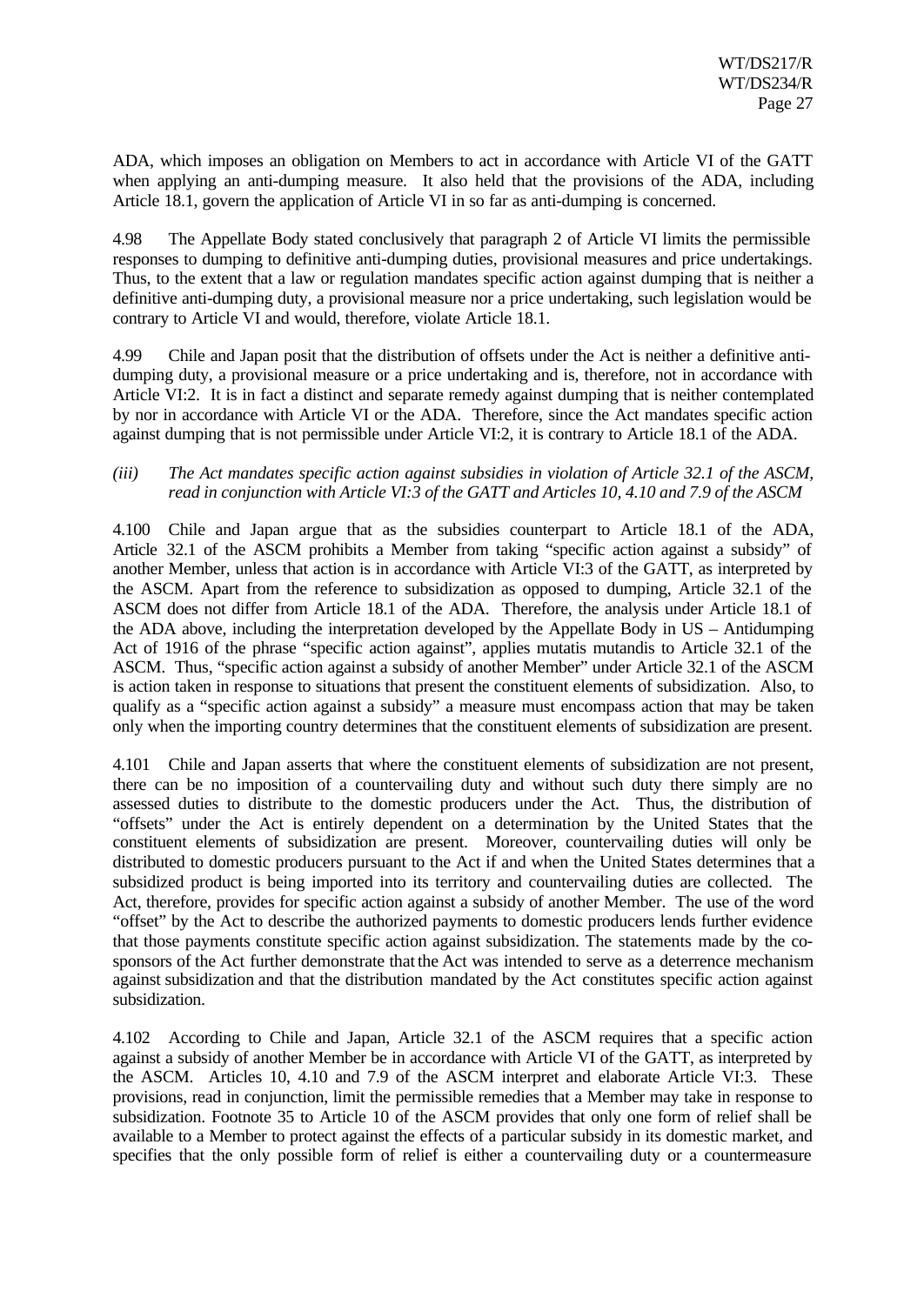WT/DS217/R WT/DS234/R Page 28

authorized by the DSB. The relief conferred by the Act to the domestic producers is neither a countervailing duty nor a countermeasure authorized by the DSB. It is a separate form of relief not contemplated or authorized by the ASCM.

4.103 Chile and Japan submit that Article VI:3 as interpreted by the ASCM establishes that the permissible remedy to "offset" any subsidy bestowed by another Member is a "countervailing duty". The Act, however, counterbalances or compensates affected domestic producers for subsidization bestowed by another Member by distributing among those producers the assessed countervailing duties. In itself, the action mandated by the Act is not a countervailing duty. Nor is the distribution of duties provided for by the Act the other permissible form of relief authorized by Articles 4.10 or 7.9 of the ASCM: a countermeasure authorized by the DSB. The distribution of countervailing duties is therefore not one of the available forms of relief against subsidization under the ASCM.

4.104 Chile and Japan are of the view that the Act, therefore, mandates "specific action against a subsidy" that is not in accordance with Article VI:3 of the GATT, as interpreted by inter alia footnote 35 of Article 10 and Article 32.1 of the ASCM, read in conjunction with Articles 4.10 and 7.9 of that Agreement. As such, the Act is contrary to Article 32.1 of the ASCM.

#### *(iv) The Act is inconsistent with the requirements in Article 5.4 of the ADA and Article 11.4 of the ASCM regarding standing to initiate an investigation*

4.105 Chile and Japan argue that by limiting distribution of anti-dumping and countervailing duties only to those producers that support an application to initiate an anti-dumping or countervailing investigation, the Act provides a direct financial incentive to domestic producers to support rather than oppose or express neutrality toward an application. In this way, the Act undermines, circumvents, and is therefore inconsistent with, the requirements of Article 5.4 of the ADA and 11.4 of the ASCM, both of which set forth the minimum level of producer assent necessary for an application to be considered as having been made "by or on behalf of the domestic industry."

4.106 According to Chile and Japan, Articles 5.4 of the ADA and 11.4 of the ASCM require a positive determination by the authorities, carried out on the basis of an examination of the degree of support for, or opposition to, an application to initiate an anti-dumping or countervailing investigation. The examination must show that the application has been made "by or on behalf of the domestic industry". An application is considered to have been made "by or on behalf of the domestic industry" only where the examination shows that an application passes both positive and negative tests. A positive test requires that a majority of those in the industry who express views supports an application. A negative test bars initiation of any application that fails to gain the positive support of producers representing at least 25 per cent of production. This interpretation is confirmed by the Uruguay Round negotiating history of Articles 5.4 and 11.4.

4.107 In the view of Chile and Japan, Members must observe the general principle of good faith, recognized by the Appellate Body as a pervasive principle that informs the covered agreements, in the application and interpretation of the ADA and the ASCM. When a treaty provision specifies, as do Articles 5.4 and 11.4, that actions of private parties are necessary to establish a Member's right to take certain action, government provision of a financial incentive for those private parties to act one way rather than another is inconsistent with the requirement that Members perform their treaty obligations in good faith. The Act is thus inconsistent with Articles 5.4 of ADA and 11.4 of ASCM and with the United States' obligation to perform them in good faith.

4.108 Chile and Japan submit that the Act is further inconsistent with Articles 5.4 of ADA and 11.4 of ASCM because it frustrates the purpose of "examination" under these Articles. The determination on the support under Articles 5.4 of ADA and 11.4 of ASCM must be based on the examination of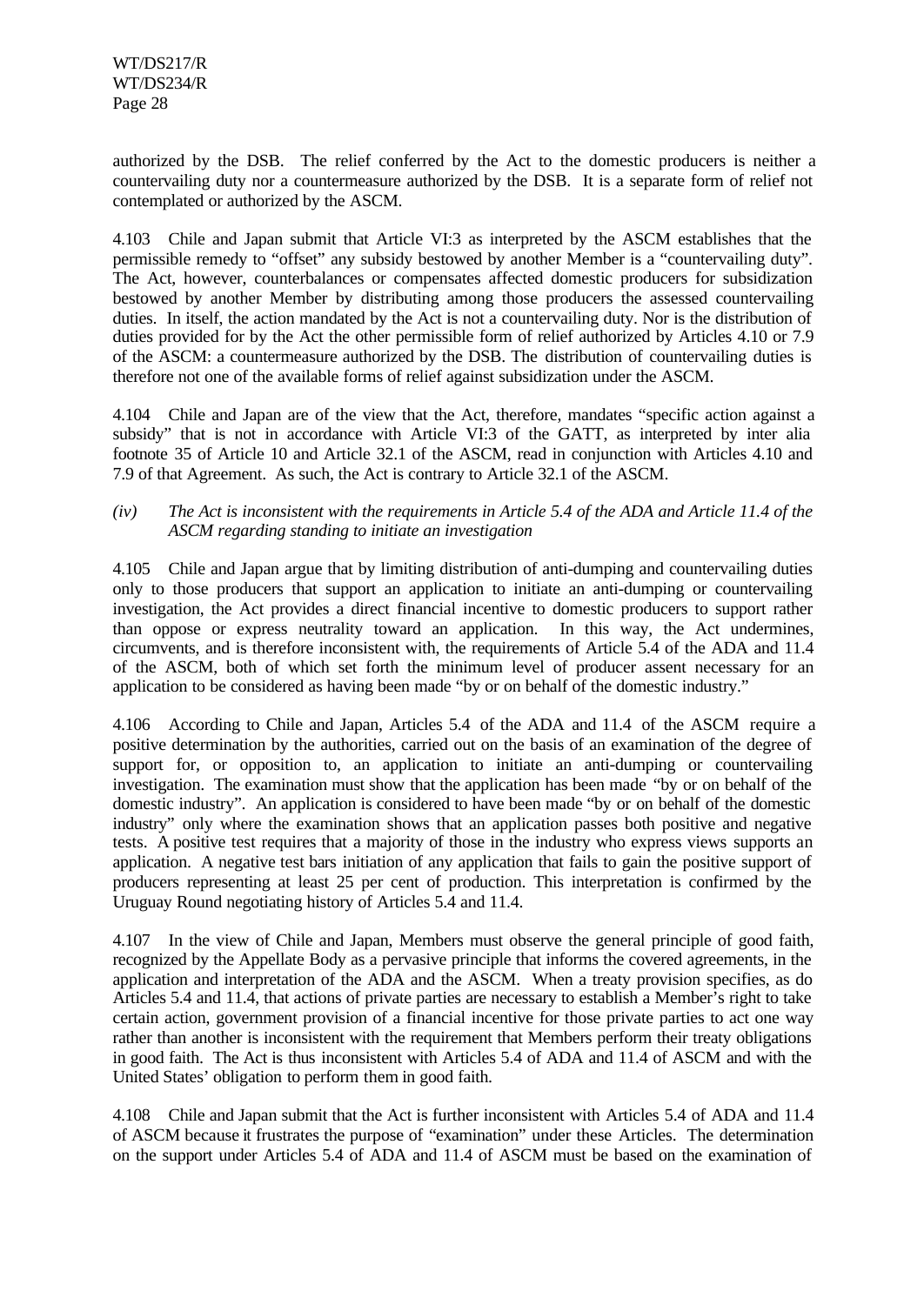true support for, or opposition to, the application, i.e., a claim that the domestic industry is injured by allegedly dumped imports. As expressly stated in Article 4.1 of ADA and Article 16.1 of ASCM, the ADA and the ASCM contemplate to exclude domestic parties' support or opposition from the examination under Articles 5.4 of ADA and 11.4 of the ASCM, if such support or opposition is distorted by other interests. The prospect of a payout from eventual anti-dumping or countervailing duties induces industry members to change from silence or even opposition to support of a petition, making it easier to meet the 25 per cent threshold and facilitating initiation of investigations. The incentive created by the Act prevents the US investigation authority from distinguishing the true support by the domestic producers of the investigation from the support of a prospective distribution of duties. The Act thus frustrates the purpose of Articles 5.4 of the ADA and 11.4 of the ASCM, and therefore is inconsistent with these Articles.

4.109 In addition, Chile and Japan assert that the Act impedes Articles 5.4 of ADA and 11.4 of ASCM from being applied in a neutral and impartial manner to meet their underlying requirements and conditions contemplated in Articles 5.1 of ADA and 11.1 of ASCM. The purpose of the "by or on behalf of " requirement in Articles 5.1 and 11.1 is to ensure that the investigation is initiated only when the domestic producers as a whole share a common recognition that they are truly in need of trade remedies in the form of anti-dumping or countervailing duties against dumped or subsidized imports. However, where a Member provides a direct financial incentive to domestic producers to support the investigation, the quantitative requirement inherent in the thresholds does not perform its intended function. It renders Articles 5.4 and 11.4 meaningless, since Members would be allowed to initiate investigations without having objectively determined if the application has been made "by or on behalf of" the domestic industry. The Act, therefore, is inconsistent with Article 5.4 of the ADA and 11.4 of the ASCM and with the United States' obligation thereunder.

### *(v) The Act is inconsistent with the undertaking provisions in Articles 8.1 of the ADA and 18.1 of the ASCM*

4.110 Chile and Japan argue that the undertaking provisions in Articles 8.1 of the ADA and 18.1 of the ASCM provide an alternative to the actual imposition of countervailing duties or anti-dumping duties. Those provisions require every Member to make a good faith effort to consider proposed undertakings and to utilize them where possible. Such interpretation is also supported by the provisions of Articles 8.3 of the ADA and 18.3 of the ASCM, which require authorities to have a proper reason for rejecting an offered undertaking.

4.111 In the opinion of Chile and Japan, under the United States' anti-dumping and countervailing duty laws, petitioners have an effective veto over the decision by the administering authorities to accept an undertaking or a "suspension agreement." All parties to an investigation, including petitioners, are permitted to comment on a proposed suspension agreement. The petitioners are also entitled to exercise considerable control over decisions to terminate a suspension agreement and to restart an investigation. A recent decision by the US Court of International Trade affirms that the US administering authorities' normal practice is in fact to seek and obtain "the consent of petitioners" before undertaking a suspension agreement.

4.112 Chile and Japan assert that the Act deters domestic producers from allowing the US authorities to accept and maintain undertakings pursuant to Articles 8.1 of the ADA and 18.1 of the ASCM, because acceptance or maintenance of such undertakings would mean that offsets would not be distributed. The Act, therefore, effectively decreases the likelihood that the investigating authority will be able to accept or maintain undertakings.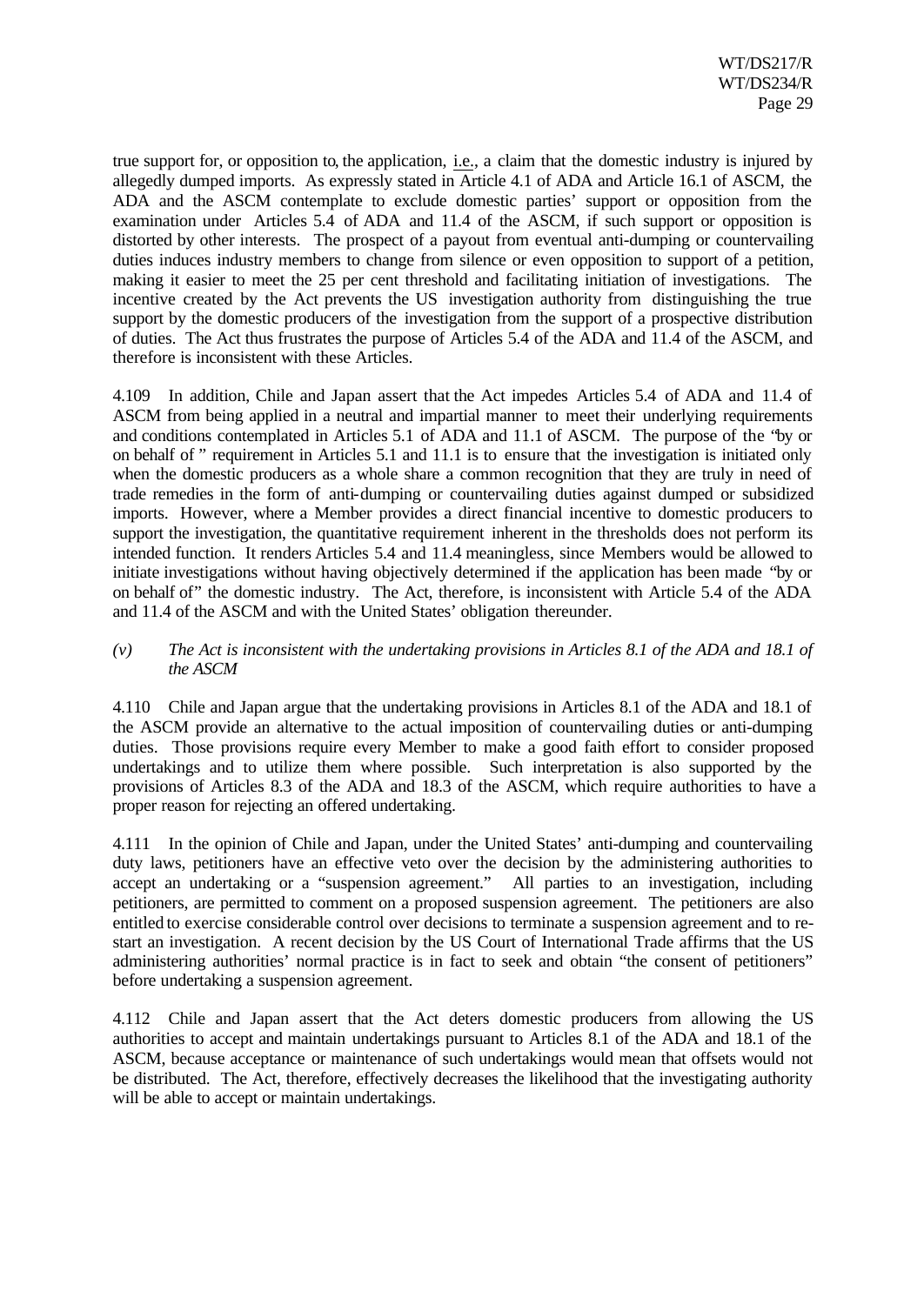4.113 As a result, Chile and Japan submit, the Act undermine the aim of Articles 8.1 of the ADA and 18.1 of the ASCM, effectively renders them meaningless, and therefore is inconsistent with and violates these Articles.

## *(vi) As a result of the Act, the United States' administration of trade laws is inconsistent with Article X:3(a) of the GATT*

4.114 In the view of Chile and Japan, the Act directs the United States to administer its antidumping and countervailing duty laws in a way that makes it impossible for the United States to comply with its obligations under Article X:3(a) of the GATT. As a result of the Act, therefore, the United States administers its anti-dumping and countervailing duty laws in violation of Article X:3(a) of the GATT.

4.115 Chile and Japan argue that Article X:3(a) reflects both the notion of good faith and the notion of due process. It establishes certain minimum standards for procedural fairness in the administration of trade regulations. The obligations contained in Article X:3(a) may be viewed as a specific incorporation of the fundamental international legal principle of *abus de droit,* requiring WTO Members to refrain from engaging in an abusive exercise of their rights.

4.116 It is Chile and Japan's view that while the United States has the right to administer antidumping and countervailing duty laws, it is under an obligation to administer those laws in a reasonable, impartial and uniform manner. In other words, the United States may not abuse its right to administer those laws.

4.117 According to Chile and Japan, having in place a law that creates a financial incentive for affected domestic producers renders the administration of the United States' anti-dumping and countervailing duty laws per se unreasonable in violation of Article X:3(a). The Act will artificially increase the number of anti-dumping and countervailing duty cases brought in the United States, for the simple reason that the domestic industry will seek the imposition of anti-dumping and countervailing duties in the expectation of receiving financial gain in the form of offsets. The application of measures similar to the Act by all WTO Members would lead to an intolerable situation, thus underscoring the unreasonableness of the measure. The application of a measure that would lead to an explosion of the number of trade-restricting and trade-distorting measures and that puts at risk the proper functioning of the international trading system, cannot in any way be seen as a reasonable administration of anti-dumping and countervailing duty laws.

4.118 Chile and Japan argue that the mandated distribution of duties under the Act also makes an impartial administration of the US anti-dumping and countervailing duty laws impossible in violation of Article X:3(a). The presence of a financial incentive for applying US anti-dumping and countervailing duty laws create an "inherent danger" that those laws will not be administered in an impartial manner. In particular, by giving an incentive to domestic producers the Act will automatically increase the level of support by the domestic industry for the application expressed by domestic producers of the like product. Similarly, the Act will curtail the likelihood that the United States will accept alternative solutions (such as voluntary undertakings), since the domestic producers will oppose the acceptance of an undertaking by the authority in the expectation that they will receive a financial gain from the imposition of anti-dumping or countervailing duties. Additionally, the Act will encourage the domestic industry to put pressure on the US Department of Commerce to find higher dumping margins or a higher degree of subsidization because the petitioners and those who support the petition will gain economically from such higher margins.

4.119 Chile and Japan submit that a Member's obligation to administer its trade laws in a uniform manner pursuant to Article X:3(a) requires that Members apply their trade laws in a consistent and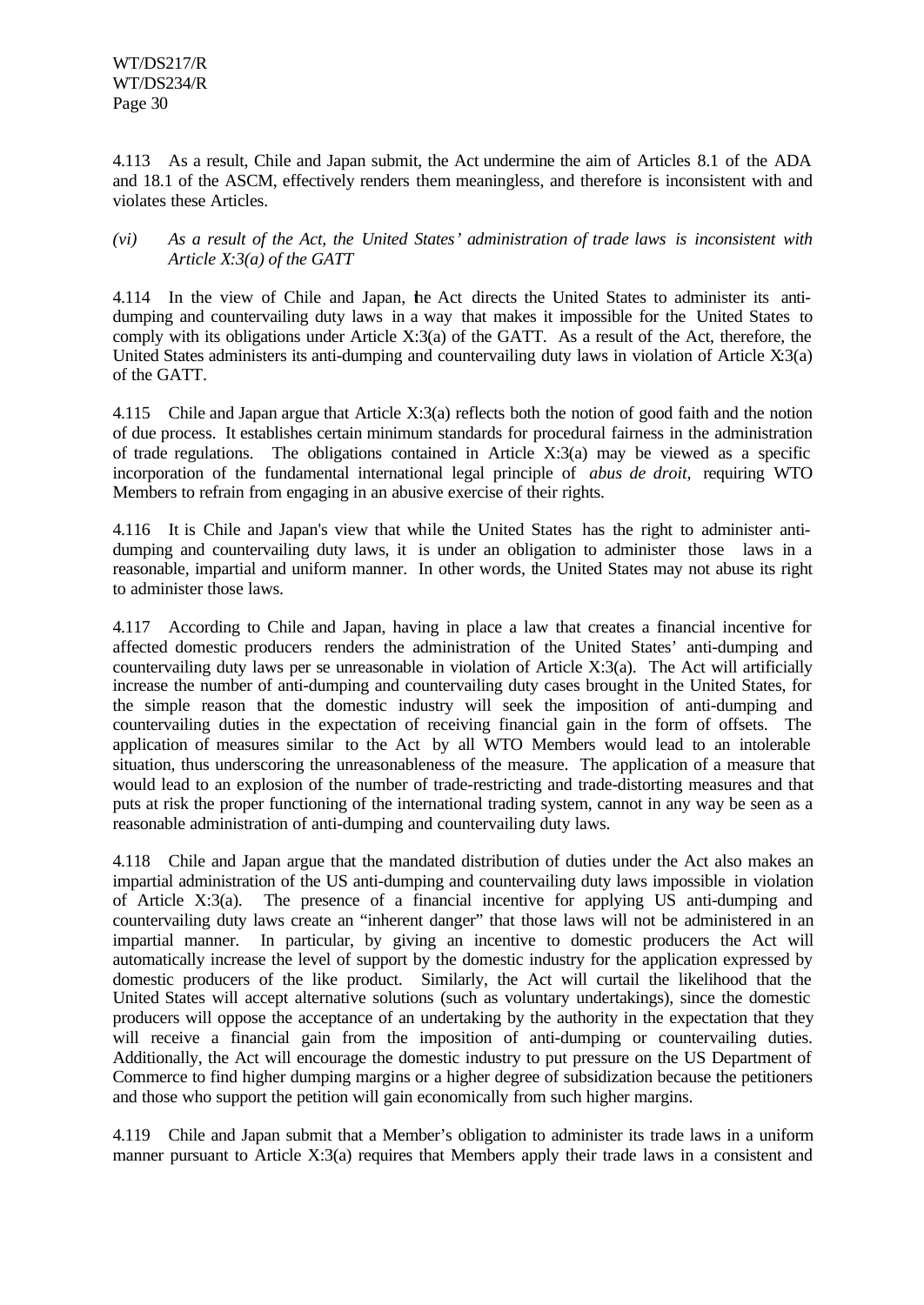predictable manner. By distributing the anti-dumping and countervailing duties to domestic producers based on their support of the investigation, the Act raises the question of "potential frivolous suits", distorts the determination of support and undermines the provisions for undertakings, and deters WTO Members from exporting to the United States. These significant changes introduced by the Act considerably affect exporters from other WTO Members, impeding the predictability they would have in a normal situation where anti-dumping and countervailing duty laws are administered in a manner consistent with the WTO rules. Thus, the Act prevents the United States from administering its antidumping and countervailing laws in a uniform manner.

4.120 Chile and Japan submit that therefore the United States acts inconsistently with Article X:3(a) of the GATT 1994 because the Act prevents the United States from administering its anti-dumping and countervailing duty laws in a reasonable, impartial and uniform manner.

*(vii) The Act violates the general obligation of the United States to ensure the conformity of its laws, regulations and administrative procedures with the provisions of the WTO agreements*

4.121 Chile and Japan assert that the United States, as a result of its demonstrated violation of the ADA, the ASCM and the GATT, is also violating its general obligation under Article XVI of the WTO Agreement, Article 18.4 of the ADA and Article 32.5 of the ASCM to ensure the conformity of its laws, regulations and administrative procedures with its obligations under the covered agreements.

## (d) Conclusion

4.122 For the reasons stated above, Japan and Chile respectfully request the Panel to find that the Act violates:

- Article 18.1 of the ADA, in conjunction with Article VI:2 of the GATT and Article 1 of the ADA;
- Article 32.1 of the ASCM, in conjunction with Article VI:3 of the GATT and Articles 10, 4.10, and 7.9 of the ASCM;
- Article 5.4 of the ADA and Article 11.4 of the ASCM;
- Article 8 of the ADA and Article 18 of the ASCM;
- Article  $X:3(a)$  of the GATT
- Article XVI:4 of the WTO Agreement, Article 18.4 of the ADA and Article 32.5 of the ASCM.

4.123 Japan and Chile also request the Panel to find, pursuant to Article 3.8 of the DSU, that as a consequence of the infringement of the above cited provisions, the United States has nullified and impaired the benefits accruing to Japan and Chile under the cited agreements. Japan and Chile therefore request the Panel to recommend that the United States bring the Act into conformity with the corresponding covered agreements. Furthermore, and pursuant to Articles 3.7 and 19.1, second sentence, of the DSU, Japan and Chile request that the Panel suggest the withdrawal of the inconsistent Act as the only possible way for the United States to implement such recommendations. It is the main features and the basic rationale of the Act that violate the cited provisions. Therefore, only by actually repealing the Act could the United States bring it into conformity with the covered agreements and comply with the recommendations.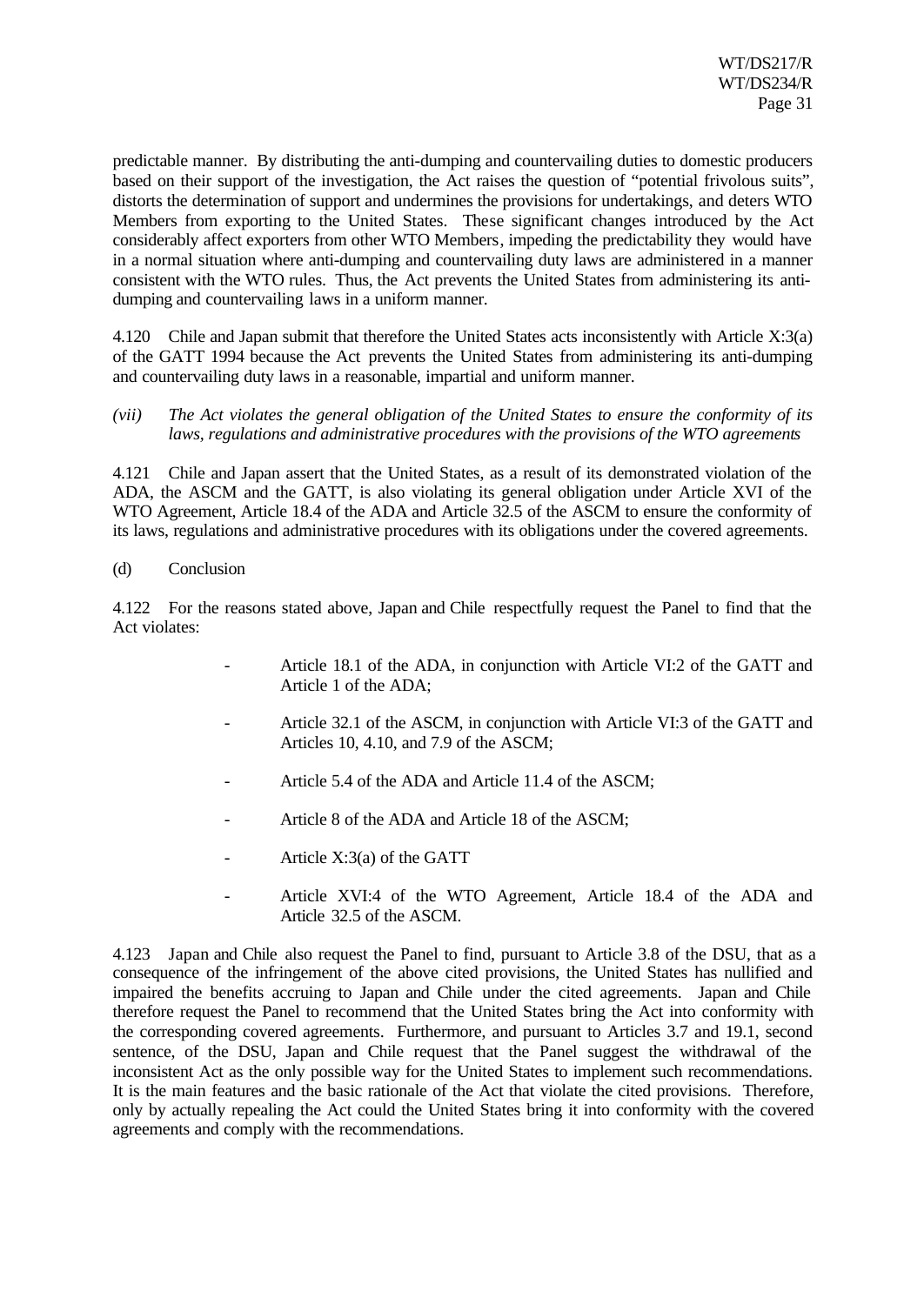## **5. European Communities, India, Indonesia and Thailand**

### (a) Introduction

4.124 The European Communities, India, Indonesia and Thailand (the "complainants") bring this complaint against the *Continued Dumping and Subsidy Offset Act of 2000* (the "CDSOA"), also known as the Byrd Amendment, which was signed into law by the President of the United States on 28 October 2000.

4.125 According to the European Communities, India, Indonesia and Thailand, the Byrd Amendment seeks to provide an additional remedy against dumping and subsidisation which is neither contemplated nor permitted by the WTO Agreements. Moreover, that additional remedy is unnecessary. In addition, the Byrd Amendment affects the application by the United States of other remedies permitted by the WTO Agreements (duties and undertakings) in a manner which is inconsistent with those agreements. In particular, the Byrd Amendment will increase unnecessarily the number of investigations initiated by the US authorities and, as a result, the number of antidumping and countervailing duty measures. Moreover, the Byrd Amendment will render more difficult, if not impossible, the acceptance of undertakings by the US authorities.

## (b) The measure in dispute

## *(i) Description of the Byrd Amendment*

4.126 The European Communities, India, Indonesia and Thailand recall that the CDSOA provides that:

Duties assessed pursuant to a countervailing duty order, an anti-dumping duty order, or a finding under the Antidumping Act of 1921 shall be distributed on an annual basis under this section to the affected domestic producers for qualifying expenditures. Such distribution shall be known as the continued dumping and subsidy offset.

4.127 The term "affected domestic producers" is defined by the CDSOA as including those producers that made or supported the petition leading to the finding or order. In turn, the term "qualifying expenses" includes certain categories of expenses incurred after the issuance of the order or finding with respect to the production of the same product that is the subject of the order or finding concerned.

### *(ii) Legislative history of the Byrd Amendment*

4.128 According to the European Communities, India, Indonesia and Thailand, the Byrd Amendment was rushed through the US Congress in a rather unusual manner. It was attached by its sponsors to a totally unrelated, "must-pass" bill, at a late stage of the legislative process and was not the subject of any proper debate.

4.129 The adoption of the Byrd Amendment was unsuccessfully opposed by the US Administration. The Statement of Administration Policy issued on 11 October 2000 states that the "distribution of the tariffs themselves to producers is not necessary to the restoration of conditions of fair trade". Although President Clinton signed the bill including the Byrd Amendment, he criticised it and called upon Congress to override it or amend it.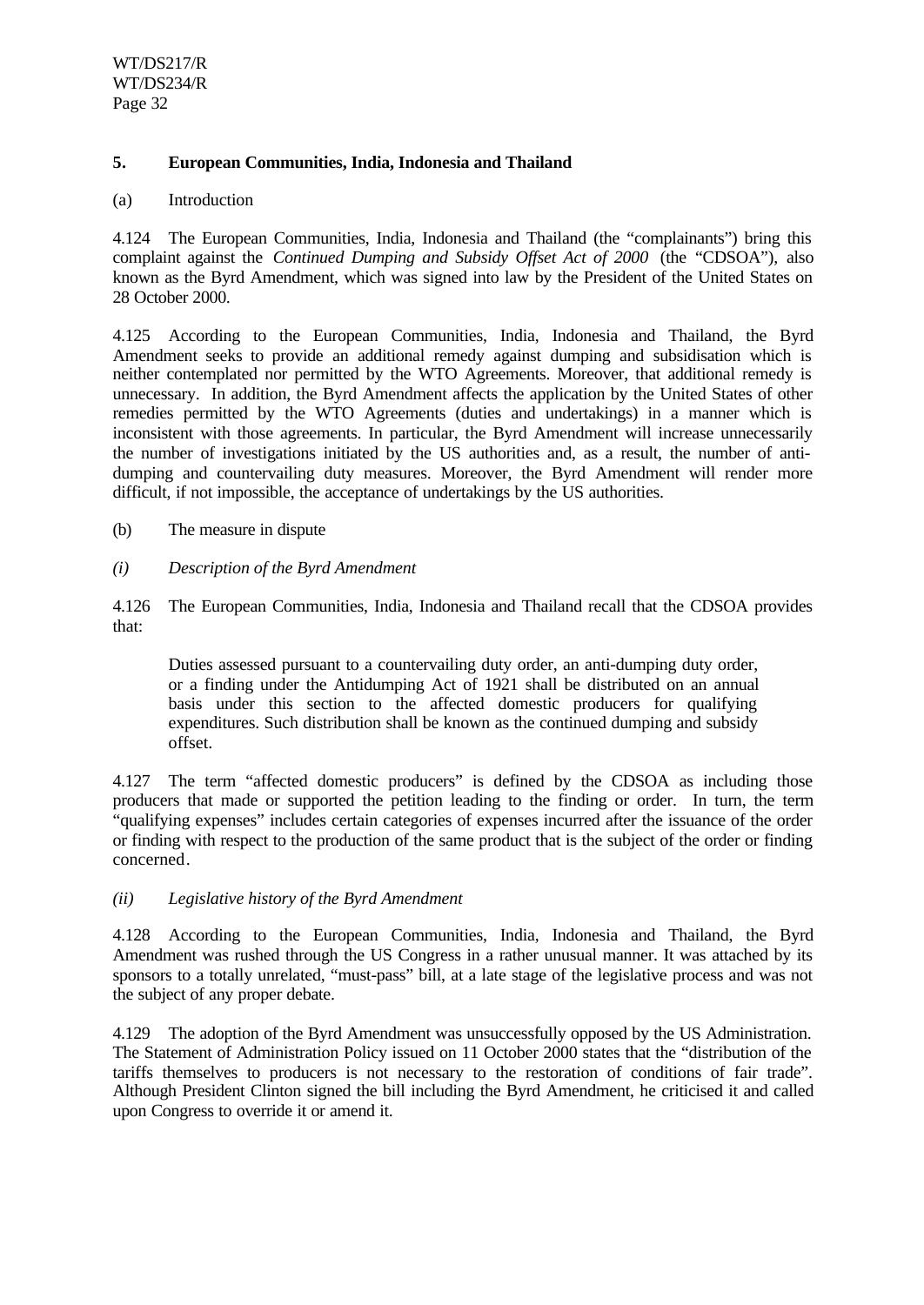(c) Claims

### *(i) Article 18.1 of the Anti-Dumping Agreement and Article 32.1 of the SCM Agreement*

4.130 The European Communities, India, Indonesia and Thailand submit that the Byrd Amendment is inconsistent with Article 18.1 of the Anti-Dumping Agreement and with Article 32.1 of the SCM Agreement because

- (a) the *offset* payments constitute specific action against dumping and subsidisation; and
- (b) such action is not in accordance with the provisions of the GATT, as interpreted by the Anti-Dumping Agreement and the SCM Agreement.

4.131 Furthermore, the European Communities, India, Indonesia and Thailand argue that contrary to the "findings" asserted by the US Congress in the CDSOA, the *offset* payments are not necessary to remedy the injurious effects of dumping and subsidisation. Rather, the Byrd Amendment gives double protection to the US industry, as acknowledged by the US Administration.

#### The offset payments constitute specific action against dumping and subsidisation

#### *The structure and design of the Byrd Amendment*

4.132 The European Communities, India, Indonesia and Thailand assert that the analysis of the terms of the Byrd Amendment shows clearly that the *offset* payments operate as specific action against dumping and subsidisation, as this notion has been interpreted by the Appellate Body in United States – 1916 Anti-Dumping Act. In fact, the *offset* payments mandated by the Byrd Amendment are made

- only if an anti-dumping order or finding or a countervailing duty order has been issued;
- exclusively to the domestic producers "affected" by the dumping or subsidisation which is the subject of such order or finding;
- from the monies collected pursuant to such order or finding; and
- in order to compensate the "affected" producers for injuries caused by the dumping or subsidisation in question.

#### *The purpose of the Byrd Amendment*

4.133 In the view of the European Communities, India, Indonesia and Thailand, the Byrd Amendment is premised on the mistaken notion that the imposition of anti-dumping and countervailing duties does not provide a sufficient remedy to the US industry, because dumping and subsidisation "continue" after the imposition of such measures. The stated purpose of the Byrd Amendment is to "offset" the effects of such "continued" dumping or subsidisation by making cash payments to the affected domestic producers.

4.134 These complainants argue that that purpose is highlighted by the title of the Byrd Amendment (the Continued Dumping and Subsidy Offset Act of 2000), as well as by the name given to the payments made under the Byrd Amendment (the "continued dumping and subsidy offset"). Moreover, the purpose to counter "continued" dumping and subsidisation is openly stated in Section 1002 of the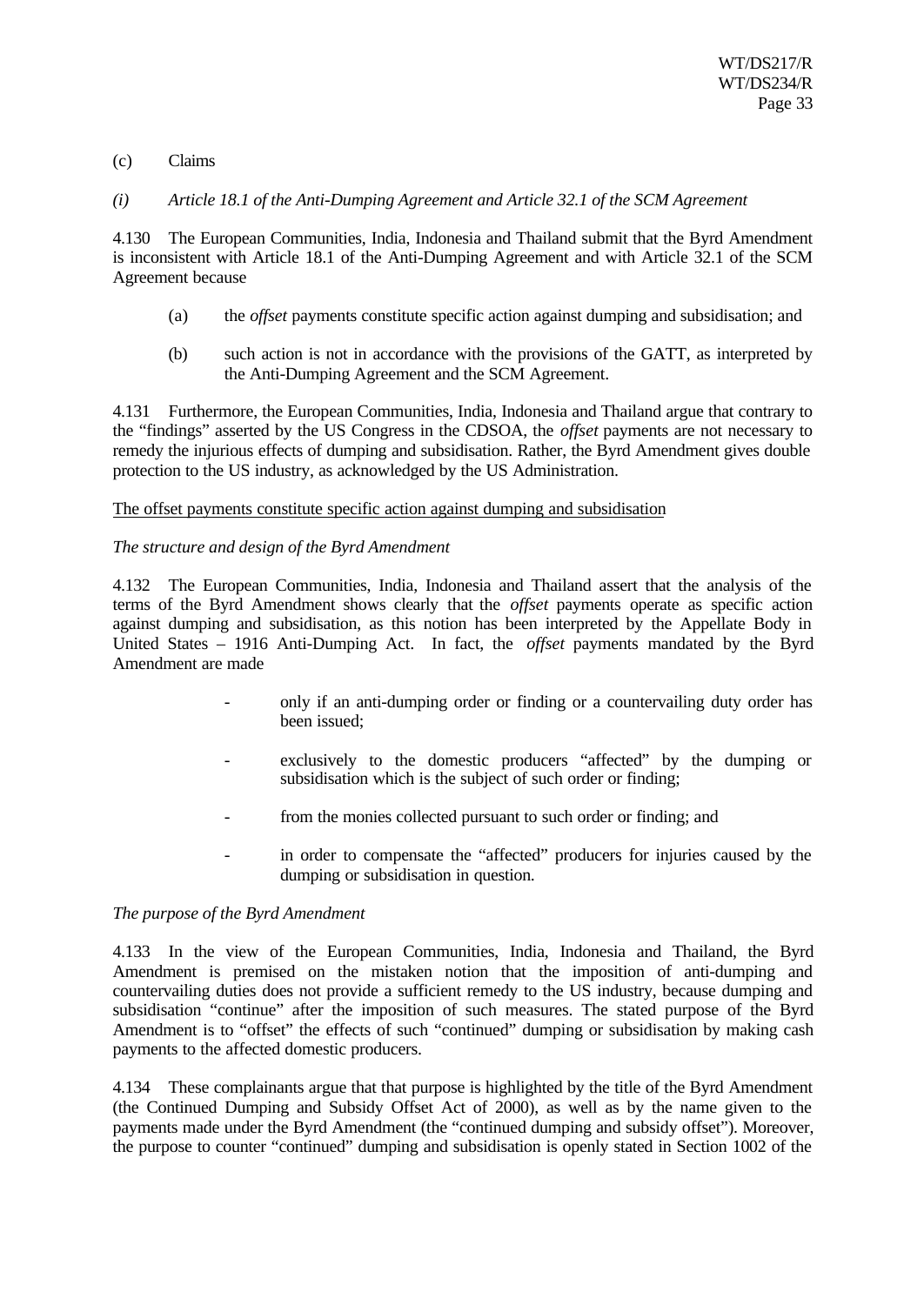WT/DS217/R WT/DS234/R Page 34

CDSOA, which sets out the "findings" of the US Congress providing the justification for the enactment of the act.

4.135 According to these complainants, the legislative history of the Byrd Amendment provides further confirmation that it was designed as a specific response against dumping and subsidisation*. A*ccording to its main proponents, the purpose of the Byrd Amendment is to deter foreign exporters from "continuing" to export dumped or subsidised products and, failing that, to compensate the US producers for the injury caused by such "continued" dumping or subsidisation.

### The offset payments are not in accordance with the GATT provisions, as interpreted by the Anti-Dumping Agreement and the SCM Agreement

### *The Anti-Dumping Agreement*

4.136 In the view of the European Communities, India, Indonesia and Thailand, as confirmed by the Appellate Body in United States – 1916 Anti-Dumping Act, Article VI, and, in particular, Article VI:2, read in conjunction with the Anti-Dumping Agreement, limit the permissible responses to dumping to definitive anti-dumping duties, provisional measures and price undertakings. The *offset* payments mandated by the Byrd Amendment are neither import duties, nor provisional measures in the form of duties or securities, nor price undertakings given by the exporters. Therefore, they are not action taken "in accordance with" the provisions of the GATT, as interpreted by the Anti-Dumping Agreement.

#### *The SCM Agreement*

4.137 The European Communities, India, Indonesia and Thailand note that Articles VI and XVI of the GATT, as interpreted by the SCM Agreement, allow Members to take one of the following three types of action against subsidisation:

- "countervailing measures" imposed in accordance with Part V of the SCM Agreement;
- "countermeasures" against a "prohibited subsidy" imposed in accordance with Part II of the SCM Agreement; or
- "countermeasures" against subsidies that cause "adverse effects" to the interests of the Member concerned imposed in accordance with Part III of the SCM Agreement.

4.138 These complainants argue these three remedies are not cumulative, as clarified by Footnote 35 of the SCM Agreement.

4.139 The European Communities, India, Indonesia and Thailand posit that Part V of the SCM Agreement permits the adoption of three types of "countervailing measures": countervailing duties; provisional measures; or voluntary undertakings given by the subsidising Government or the foreign exporter. The offset payments do not fall within any of those three types of measures and, therefore, are not actions "in accordance" with Part V of the SCM Agreement.

4.140 In the view of the European Communities, India, Indonesia and Thailand, the adoption of "countermeasures" under Parts II or III of the SCM Agreement must be authorised in advance by the DSB. Such authorisation can be granted only if certain conditions are met. The United States has not received, nor indeed requested, an authorisation from the DSB to make the offset payments by way of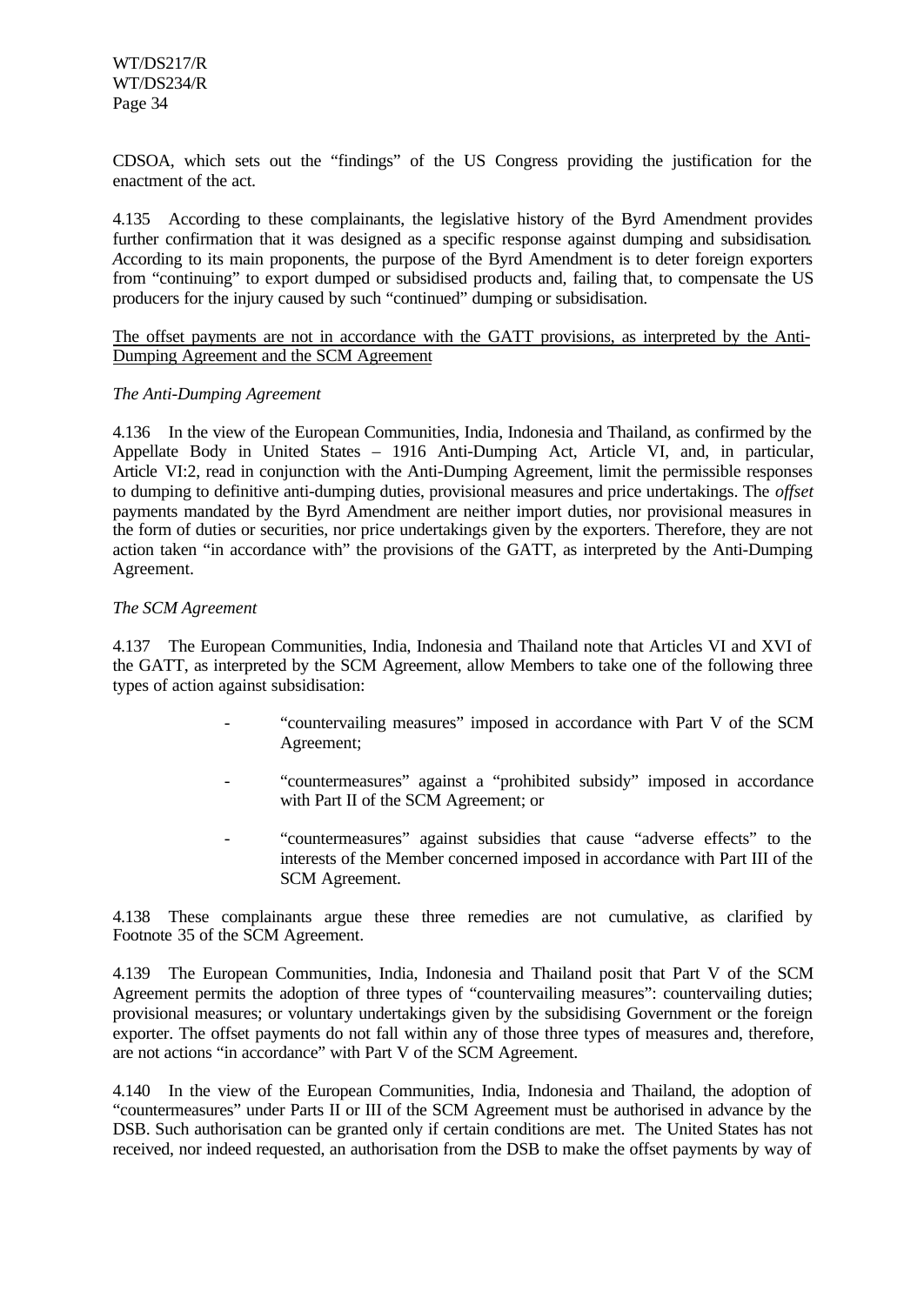"countermeasures". Moreover, none of the conditions for receiving such an authorisation would be satisfied.

4.141 Furthermore, these complainants submit, footnote 35 provides that countervailing measures and countermeasures authorised under Parts II and III cannot be applied cumulatively. Yet, under the Byrd Amendment, the *offset* payments can be made only if the subsidy concerned has already been the subject of a countervailing duty order. Therefore, the same subsidy cannot be the subject of a "countermeasure".

#### The offset payments provide double protection to the US industry

4.142 The European Communities, India, Indonesia and Thailand argue that the Byrd Amendment is based on the specious theory that the "continuation" of dumping and subsidisation after the issuance of an anti-dumping or a countervailing duty order causes injuries which are not remedied by those orders. That theory is unfounded. Under US law, anti-dumping and countervailing duties are, as a general rule, liquidated on the basis of dumping and subsidisation that occurs after the relevant order is issued. Thus, it is true that, to the extent that duties are collected, this implies that dumping or subsidisation have "continued". However, such "continued" dumping or subsidisation is already redressed by the collection of the duties themselves. Therefore, the *offset* payments are a remedy for injury which has already been remedied by the collection of anti-dumping duties or countervailing duties.

4.143 The European Communities, India, Indonesia and Thailand posit that the fallacy underlying the "findings" of the US Congress was duly exposed by the Statement of Administration Policy of 11 October 2001. The effect of the Byrd Amendment is, in reality, to give a "double hit" to foreign exporters. In President Clinton's own words, the Byrd Amendment "will provide select US industries with a subsidy above and beyond the protection level needed to counteract foreign subsidies".

### *(ii) Article 5.4 of the Anti-Dumping Agreement and Article 11.4 of the SCM Agreement*

4.144 According to the European Communities, India, Indonesia and Thailand, the Byrd Amendment provides a financial inducement to domestic producers for making applications for the imposition of anti-dumping or countervailing measures, or for supporting the applications made by other domestic producers. The provision of that financial inducement is inconsistent with Article 5.4 of the Anti-Dumping Agreement and with Article 11.4 of the SCM Agreement for the following reasons:

- (a) it is incompatible with the obligation of the US authorities to conduct an objective examination of the relevant facts for establishing whether an application is made "by or on behalf of the domestic industry";
- (b) it prevents the US authorities from ascertaining whether an application is made "by or on behalf of the domestic industry" before initiating an investigation; and
- (c) it frustrates the object and purpose of those two provisions, which is to limit the initiation of investigations to those instances where the domestic industry has a genuine interest in the adoption of anti-dumping or countervailing measures.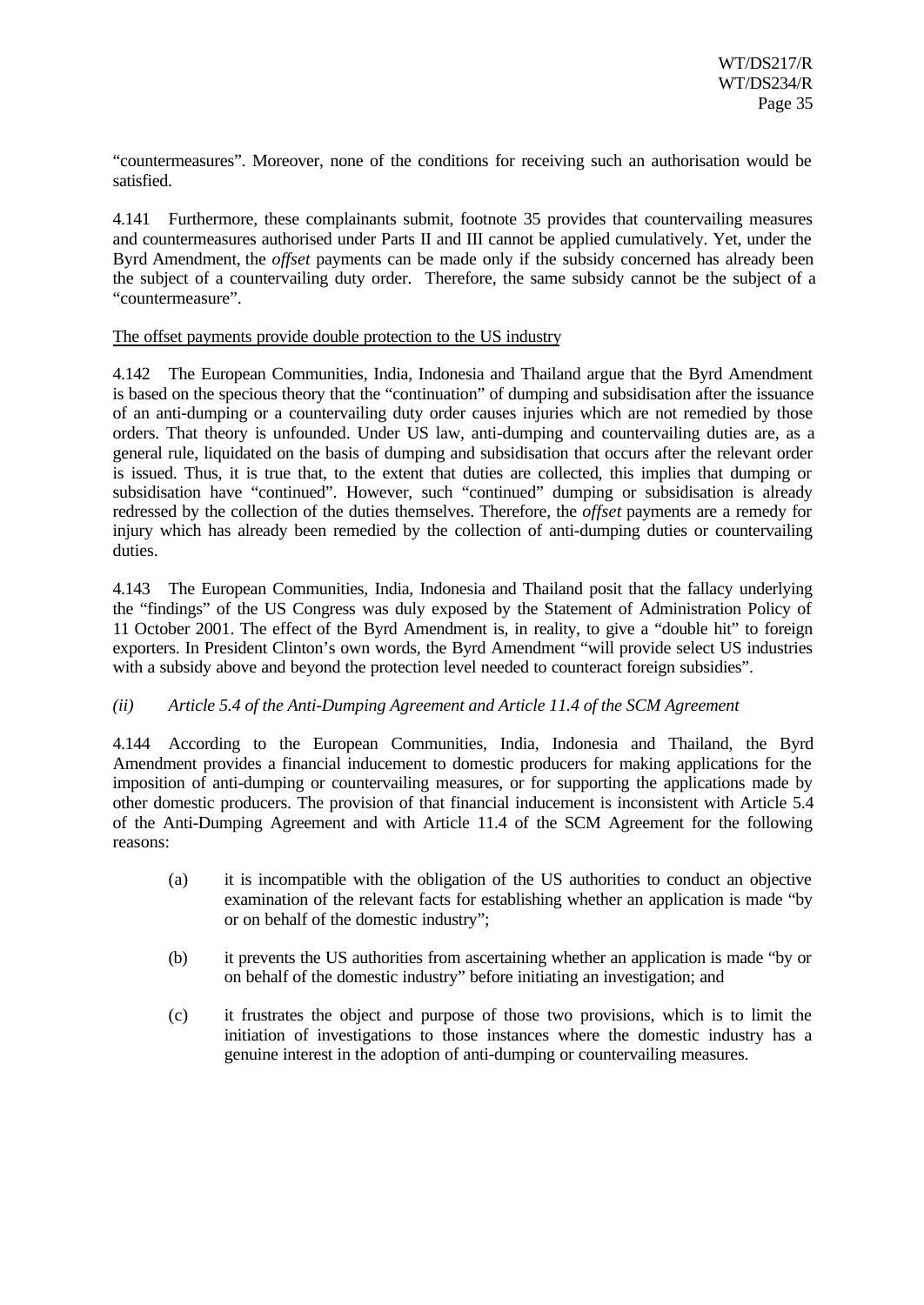### The Byrd Amendment provides a financial inducement to file applications or support those made by other producers

4.145 The European Communities, India, Indonesia and Thailand note that the Byrd Amendment provides that the *offset* is to be paid only to the "affected domestic producers", a category which is defined as including the petitioners and those interested parties who support the petition. Accordingly, no *offset* is paid to any domestic producer who either opposes actively or does not support the application. As a result, the European Communities, India, Indonesia and Thailand argue, the Byrd Amendment has the effect of 1) stimulating the filing of applications; and 2) making it easier for the applicants to obtain the support of other domestic producers, so as to meet the quantitative thresholds laid down in Article 5.4 of the Anti-Dumping Agreement and in Article 11.4 of the SCM Agreement.

## The Byrd Amendment is incompatible with the obligation of the US authorities to make an objective examination of the relevant facts for establishing whether an application is made "by or on behalf of the domestic industry"

4.146 The European Communities, India, Indonesia and Thailand are of the view that like any other factual "examination" mandated by the Anti-Dumping Agreement or the SCM Agreement, the "examination" of the relevant facts for establishing whether an application is made "by or on behalf of the domestic industry" must be conducted in an objective manner. This requirement is not stated expressly in Article 5.4 of the Anti-Dumping Agreement or in Article 11.4 of the SCM Agreement, but it is a corollary of the principle of good faith which informs all the covered agreements. The Appellate Body has noted that in order to be "objective" an examination must conform to "the dictates of the basic principles of good faith and fundamental fairness". More precisely, an "objective" examination requires that the relevant facts "be investigated in an unbiased manner, without favouring the interests of any interested party, or group of interested parties in the investigation."

4.147 The European Communities, India, Indonesia and Thailand submit that the Byrd Amendment is incompatible with this fundamental requirement. Through the promise of offset payments, the US Government is unduly influencing the very facts which its authorities are required to "examine". Moreover, as a result, it becomes more likely that those authorities will determine that an application is made "by or on behalf of the domestic industry". This is nothing short of an attempt to manipulate the outcome of the determination required by Article 5.4 of the Anti-Dumping Agreement and Article 11.4 of the SCM Agreement. Furthermore, by so doing, the US authorities favour the interests of certain parties (the producers who support genuinely the imposition of measures) over those of other interested parties (including not only the exporters but also the domestic producers who oppose the initiation).

# The Byrd Amendment makes it impossible for the US authorities to ascertain whether the application is made "by or on behalf of the domestic industry"

4.148 According to the European Communities, India, Indonesia and Thailand, a domestic producer cannot be considered to have made an "application", or to "support" it, within the meaning of Article 5.4 of the Anti-Dumping Agreement and Article 11.4 of the SCM Agreement, if it does so exclusively in order to qualify for the offset payments provided under the Byrd Amendment. When the "support" of a domestic producer is "bought" with the promise of a financial reward, such "support" cannot be regarded as genuine and cannot be taken into account for the purposes of the determination required by Article 5.4 of the Anti-Dumping Agreement and Article 11.4 of the SCM Agreement.

4.149 The European Communities, India, Indonesia and Thailand submit that by its very existence, the Byrd Amendment calls into question the credibility of any application or expression of support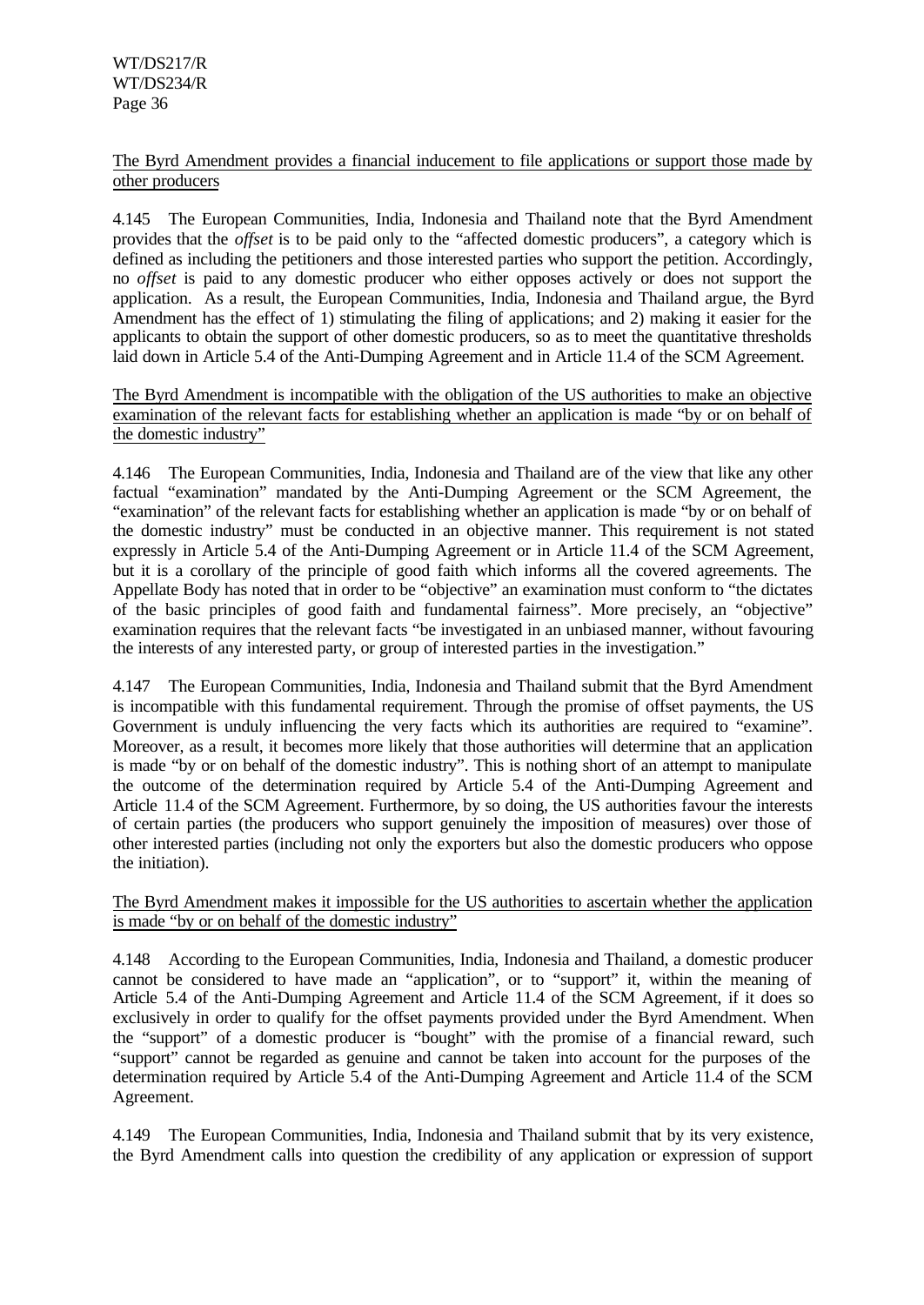made by the US producers. In fact, following the adoption of the Byrd Amendment, it has become impossible for the US authorities to tell whether a domestic producer has made an "application" or expressed its "support" for an application made by another producer because it is truly interested in the adoption of anti-dumping or countervailing measures or, rather, because it wants to share in the distribution of the offset. As a result, the Byrd Amendment prevents the US authorities from ascertaining whether an application is genuinely made "by or on behalf of the domestic industry" and, consequently, from making a proper determination to that effect before initiating an investigation

### The Byrd Amendment defeats the object and purpose of Article 5.4 of the Anti-Dumping Agreement and Article 11.4 of the SCM Agreement

4.150 In the view of the European Communities, India, Indonesia and Thailand, the Anti-Dumping Agreement and the SCM Agreement limit the discretion of Members to impose anti-dumping or countervailing measures by providing that, except in "special circumstances", no investigation shall be initiated unless an application has been made "by or on behalf of the domestic industry". The object and purpose of such prohibition is self-evident. If the potential beneficiaries of an anti-dumping measure or of a countervailing measure do not consider them to be in their interest, there is no good reason, in the absence of "special circumstances", for the authorities of the importing Member to impose a measure which restricts trade among the WTO Members. Yet, the Byrd Amendment makes it possible, and indeed encourages, the initiation of investigations and, consequently, the imposition of anti-dumping and countervailing measures, in cases where the domestic industry has no genuine interest in the adoption of such measures, thereby defeating the object and purpose of Article 5.4 of the Anti-Dumping Agreement and Article 11.4 of the SCM Agreement.

# *(iii) Article 8.3 of the Anti-Dumping Agreement and Article 18.3 of the SCM Agreement*

4.151 The European Communities, India, Indonesia and Thailand argue that the Byrd Amendment provides a financial inducement to domestic producers for opposing the acceptance of undertakings. The provision of that inducement is inconsistent with Article 8.3 of the Anti-Dumping Agreement and with Article 18.3 of the SCM Agreement for the following reasons:

- (a) it will lead to the rejection of undertakings without a proper "reason";
- (b) it is incompatible with the obligation of the US authorities to conduct an objective examination of whether the acceptance of an undertaking would be "appropriate"; and
- (c) it undermines the object and purpose of those two provisions, which is to provide an alternative remedy to the imposition of duties.

4.152 The European Communities, India, Indonesia and Thailand posit that the authorities of the importing Member enjoy wide discretion in order to decide whether or not to accept an undertaking. Nevertheless, such discretion is not unlimited. It is implicit in Article 8.3 of the Anti-Dumping Agreement and Article 18.3 of the SCM Agreement that the authorities cannot reject an undertaking without examining first whether it would be "appropriate" to accept it. For the reasons already explained, such examination must be "objective". In other words, it must conform to "the dictates of the basic principles of good faith and fundamental fairness".

4.153 Furthermore, the European Communities, India, Indonesia and Thailand argue, Article 8.3 of the Anti-Dumping Agreement and Article 18.3 of the SCM Agreement make it clear that the authorities must have a "reason" for rejecting an undertaking. Those two provisions do not limit *a priori* the types of "reasons" which can be invoked by the authorities. But this does not mean that the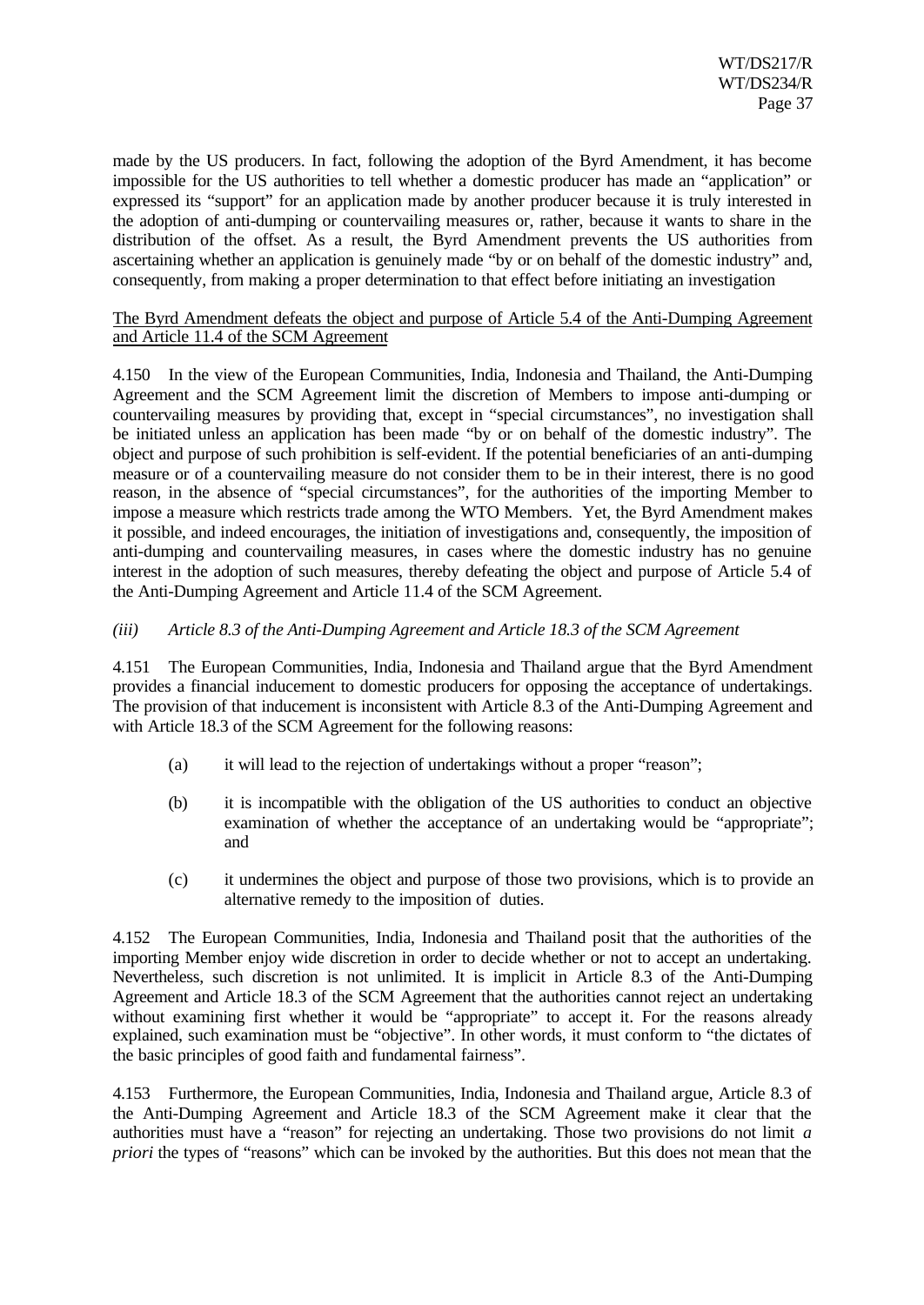authorities can invoke all sorts of motives for rejecting an undertaking. The "reasons" alluded in Article 8.3 of the Anti-Dumping Agreement and Article 18.3 of the SCM Agreement must be pertinent for deciding whether the acceptance of an undertaking is "appropriate". At a minimum, they should be related to the specific terms or circumstances of the undertaking under consideration or to a Member's "general policy" with respect to undertakings.

### The Byrd Amendment provides a financial inducement to petitioners for opposing the acceptance of the undertakings offered by the exporters

4.154 The European Communities, India, Indonesia and Thailand assert that if the US authorities accept an undertaking, no anti-dumping or countervailing duties will be assessed and, consequently, no *offset* will be distributed to the affected domestic producers. Thus, under the Byrd Amendment, the petitioners have a pecuniary interest in opposing the acceptance of undertakings by the authorities.

## The petitioners' opposition is given "considerable" weight by the US authorities when deciding whether to accept an undertaking

4.155 The European Communities, India, Indonesia and Thailand argue that under US law, the petitioners play an active and privileged role in the procedure leading to the decision whether to accept an undertaking. Furthermore, the US authorities have stated that the petitioners' opposition is something to which they accord "considerable weight" when assessing whether to accept an undertaking. In fact, undertakings are very rarely, if ever, accepted against the petitioner's opposition.

# The Byrd Amendment will lead to the rejection of undertakings without a valid "reason"

4.156 In the opinion of the European Communities, India, Indonesia and Thailand, following the adoption of the Byrd Amendment, the petitioners are likely to object systematically to any undertakings offered by the exporters, not because they consider them less effective than the imposition of duties, but rather because they have a vested financial interest in the imposition of duties. Unlike the petitioners' legitimate concern that an undertaking may be less effective than the imposition of duties, the pecuniary interest of the petitioners in receiving the *offset* is an extraneous consideration, which has no bearing on whether an undertaking is an "appropriate" remedy. Therefore, following the adoption of the Byrd Amendment, the petitioners' opposition cannot be regarded as a proper "reason" for rejecting an undertaking.

## The Byrd Amendment is incompatible with the obligation of the US authorities to make an objective examination of whether the acceptance of an undertaking would be appropriate

4.157 The European Communities, India, Indonesia and Thailand submit that through the *offset* payments, the US authorities are unduly influencing the outcome of the examination of the "appropriateness" of accepting an undertaking which they are required to make under Article 8.3 of the Anti-Dumping Agreement and Article 18.3 of the SCM Agreement. Moreover, they do it in a way which favours the interests of the petitioners over those of the exporters.

# The Byrd Amendment frustrates the object and purpose of Article 8 of the Anti-Dumping Agreement and Article 18 of the SCM Agreement

4.158 The European Communities, India, Indonesia and Thailand assert that the object and purpose of Article 8 of the Anti-Dumping Agreement and Article 18 of the SCM Agreement is to provide an alternative remedy to injurious dumping and subsidisation which, while giving equivalent protection to the domestic producers, is more beneficial for the exporters. The Byrd Amendment, together with the US policy of according "considerable" weight to the petitioners' opposition, will render very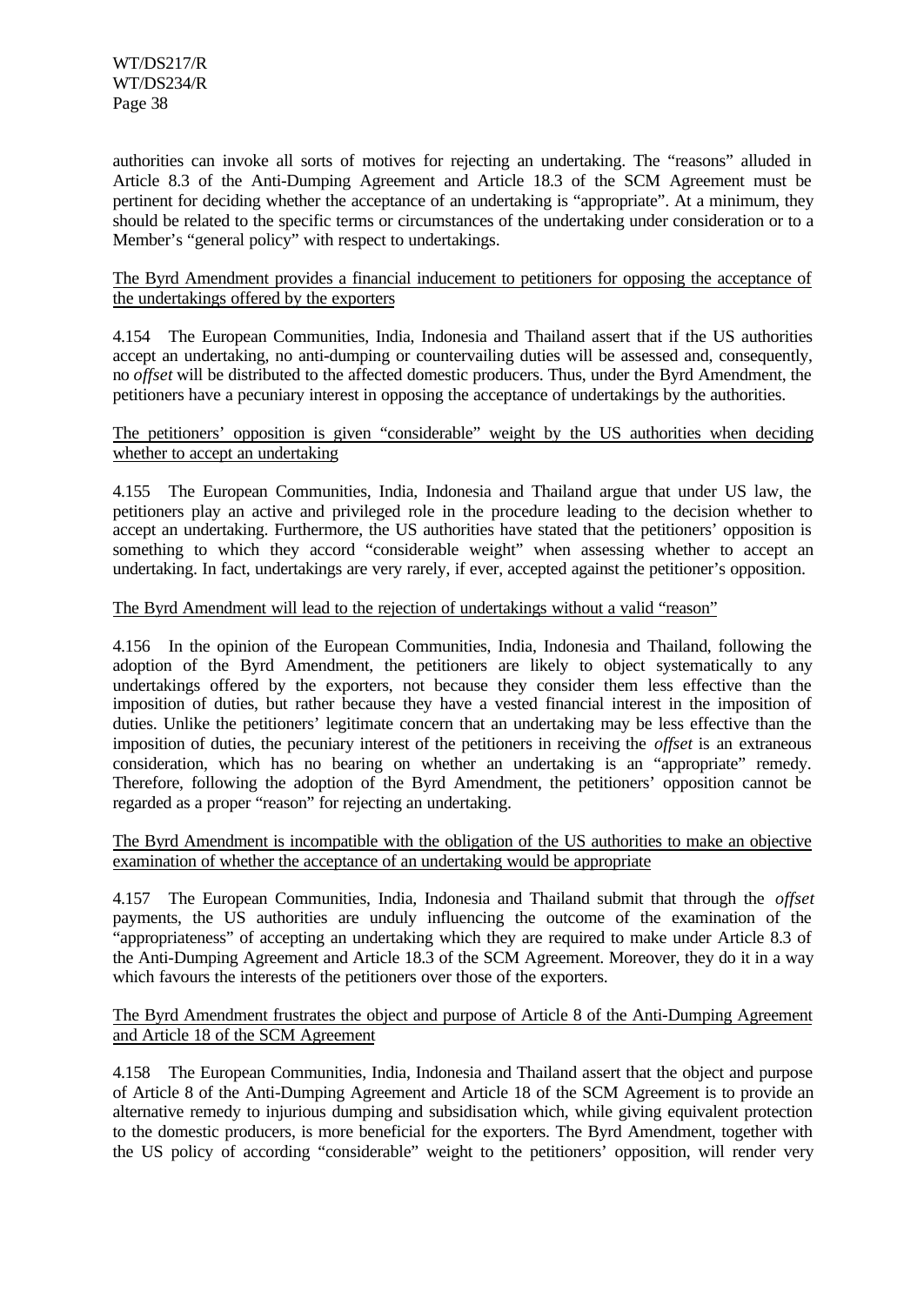difficult, if not impossible, the acceptance of undertakings, thereby defeating the object and purpose of Article 8 of the Anti-Dumping Agreement and Article 18 of the SCM Agreement. This consequence of the Byrd Amendment is particularly pernicious for developing country Members. By making virtually impossible the acceptance of undertakings, the purpose of the obligation imposed by Article 15 of the Anti-Dumping Agreement will also be defeated by the Byrd Amendment.

# *(iv) Article X:3 (a) of the GATT*

4.159 The European Communities, India, Indonesia and Thailand are of the view that the *offset* payments mandated by the Byrd Amendment lead to an unreasonable and partial administration of the US laws and regulations concerning the initiation of anti-dumping and countervailing duty investigations and the acceptance of undertakings within the framework of such investigations. For that reason, the Byrd Amendment is inconsistent with Article X.3(a) of the GATT.

### The US anti-dumping and countervailing duty laws and regulations concerning the initiation of investigations and undertakings fall within the scope of Article X:1

4.160 The European Communities, India, Indonesia and Thailand posit that the "administered measures" at issue are the provisions concerning the initiation of anti-dumping and countervailing duty investigations and the acceptance of undertakings which are contained in the Tariff Act of 1930 and in the implementing regulations issued by the US Department of Commerce. It is beyond question that those measures are "laws and regulations" and that they are "of general application". Furthermore, those measures "pertain" to "rates of duty, taxes or charges" or to "other requirements, restrictions or prohibitions on imports". Therefore, they fall within the purview of Article X:1, with the consequence that their "administration" is subject to the requirements imposed by Article  $X:3$  (a).

#### The Byrd Amendment leads to an "unreasonable" administration of the US laws and regulations concerning the initiation of investigations and the acceptance of undertakings

4.161 In the view of the European Communities, India, Indonesia and Thailand, the Byrd Amendment leads to an "unreasonable" administration of the US laws and regulations concerning the initiation of investigations because it provides a strong financial incentive to file or support applications. As a result, anti-dumping and countervailing measures will be imposed in cases where the domestic industry has no genuine interest in the adoption of such measures.

4.162 The European Communities, India, Indonesia and Thailand argue that the Byrd Amendment also leads to an "unreasonable" administration of the US laws and regulations concerning undertakings. Together with the US policy of according "considerable" weight to the petitioners' opposition, the Byrd Amendment will render more difficult, if not impossible, the acceptance of undertakings. Thus, foreign exporters will be deprived of an alternative, more beneficial, remedy for no other reason than the interest of the domestic producer in securing a windfall financial gain.

### The Byrd Amendment leads to the "partial" administration of the US laws and regulations concerning the initiation of investigations and the acceptance of undertakings

4.163 In the opinion of the European Communities, India, Indonesia and Thailand, the *offset* payments result in the "partial" administration of the US laws and regulations concerning the initiation of investigations because they increase artificially the level of support for the applications. This favours certain parties at the expense of other interested parties. The *offset* payments also lead to a "partial" administration of the US laws and regulations concerning undertakings because, as a result, the exporters' interest in obtaining an alternative remedy *in lieu* of the imposition of duties is subordinated to the pecuniary interest of the domestic producers.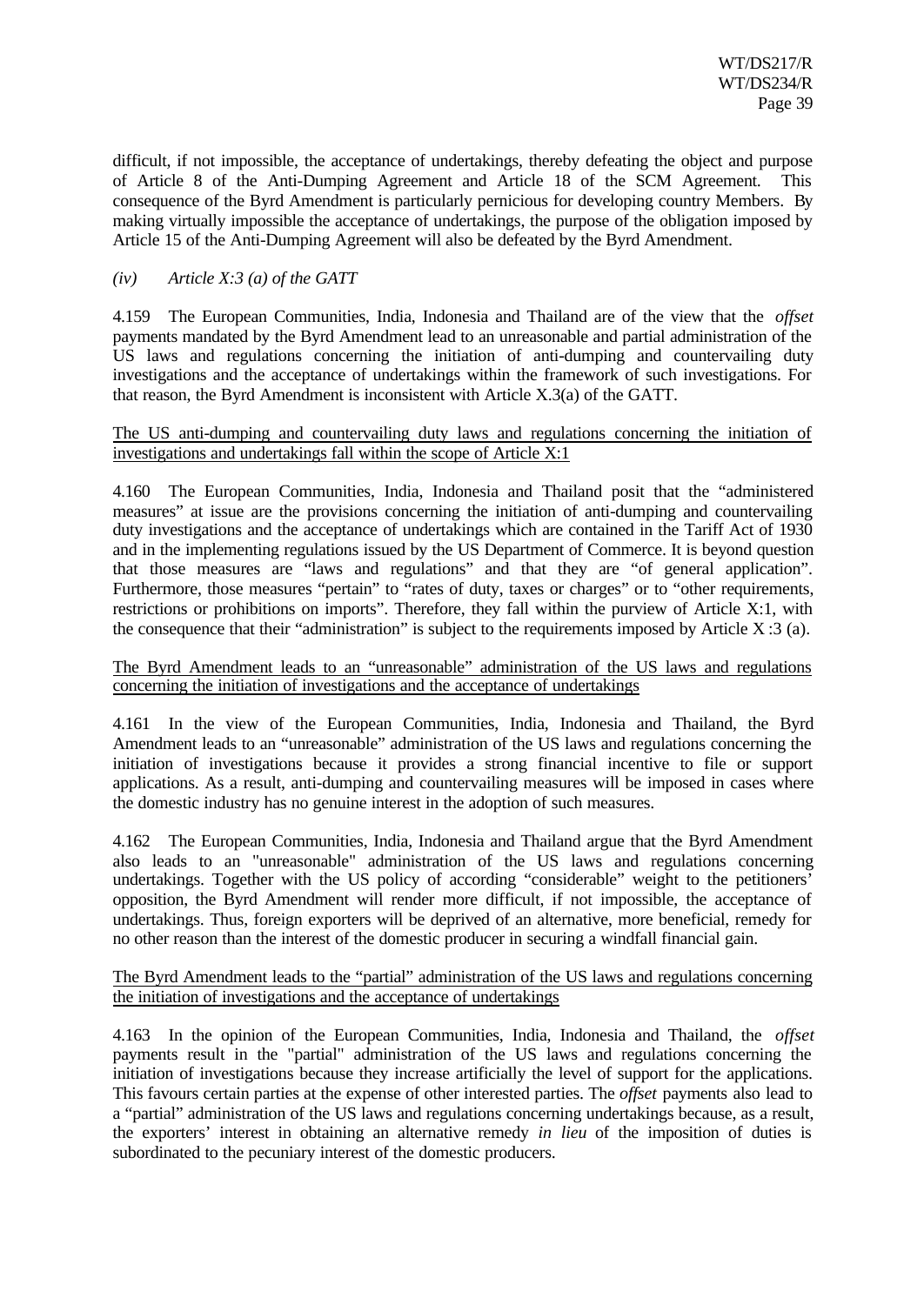### *(v) Article 18.4 of the Anti-Dumping Agreement, Article 32.5 of the SCM Agreement and Article XVI:4 of the WTO Agreement*

4.164 The European Communities, India, Indonesia and Thailand submit that by being inconsistent with Articles 18.1, 5.4 and 8.3 of the Anti-Dumping Agreement and with Articles 32.1, 11.4 and 18.3 of the SCM Agreement, the Byrd Amendment is also inconsistent with Article 18.4 of the Anti-Dumping Agreement and with Article 32.5 of the SCM Agreement, respectively.

4.165 By being inconsistent with Articles 18.1, 5.4 and 8.3 of the Anti-Dumping Agreement, with Articles 32.1, 11.4 and 18.3 of the SCM Agreement and with Article X :3 (a) of the GATT, the European Communities, India, Indonesia and Thailand argue, the Byrd Amendment is also inconsistent with Article XVI:4 of the WTO Agreement.

### **6. Korea**

## (a) Introduction

4.166 Korea argues that the Appellate Body already has adjudicated the primary issue in this proceeding. In *US – Anti-Dumping Act of 1916*, the Appellate Body affirmed the Panel's conclusion that, in the context of an anti-dumping (AD) (or countervailing duty (CVD)) investigation, Members may take one and only one action – they may impose duties equal to or less than the margin of dumping (or the subsidy level).<sup>58</sup> Moreover, a Member may impose AD or CVD duties only after complying with all applicable provisions of the relevant agreements.<sup>59</sup>

4.167 Unfortunately, according to Korea, just like the 1916 Act, the Byrd Amendment<sup>60</sup> creates a specific action, other than imposition of AD or CVD duties, to be taken where imports are found to be dumped or subsidized. Therefore, just like the 1916 Act, the Byrd Amendment is inconsistent with a host of US obligations under various WTO agreements, including Article VI of GATT 1994, Articles 5.4, 8 and 18.1 of the AD Agreement and Articles 11.4, 18 and 32.1 of the SCM Agreement.

(b) Statement of the facts

l

4.168 Korea posits that the relevant facts are few and quite straightforward. On 28 October 2000, the President of the United States signed into law the Byrd Amendment,<sup>61</sup> and simultaneously asked Congress to repeal the law:

I call on the Congress to override this provision, or amend it to be acceptable, before they adjourn. $62$ 

<sup>58</sup> WT/DS136/AB/R, WT/DS162/AB/R (28 August 2000) (*1916 Act*).

<sup>59</sup> *See* Agreement on Implementation of Article VI of the General Agreement on Tariffs and Trade 1994, Article 18.1; Agreement on Subsidies and Countervailing Measures, Article 32.1; *1916 Act*, WT/DS136/AB/R, WT/DS162/AB/R (28 August 2000).

 $60$  The Continued Dumping and Subsidy Offset Act (known as the Byrd Amendment), codified as Section 754 of Title VII of the Tariff Act of 1930, Public Law 106-387 (28 October 2000), 114 Stat. 1549, Title X – Continued Dumping and Subsidy Offset (Byrd Amendment). The text of the Byrd Amendment is provided in Common Exhibit 1. The US Customs Service regulations promulgated pursuant to the law, 66 Fed. Reg. 48546-55 (21 September 2001), are provided in Common Exhibit 3.

 $61$  The Byrd Amendment is provided in Common Exhibit 1.

 $62$  28 October 2000 Press Release from the US Mission to the European Union (http://www.useu.be/ISSUES/clin1028.html) (visited 22 October 2001) (*see* Exhibit ROK-2).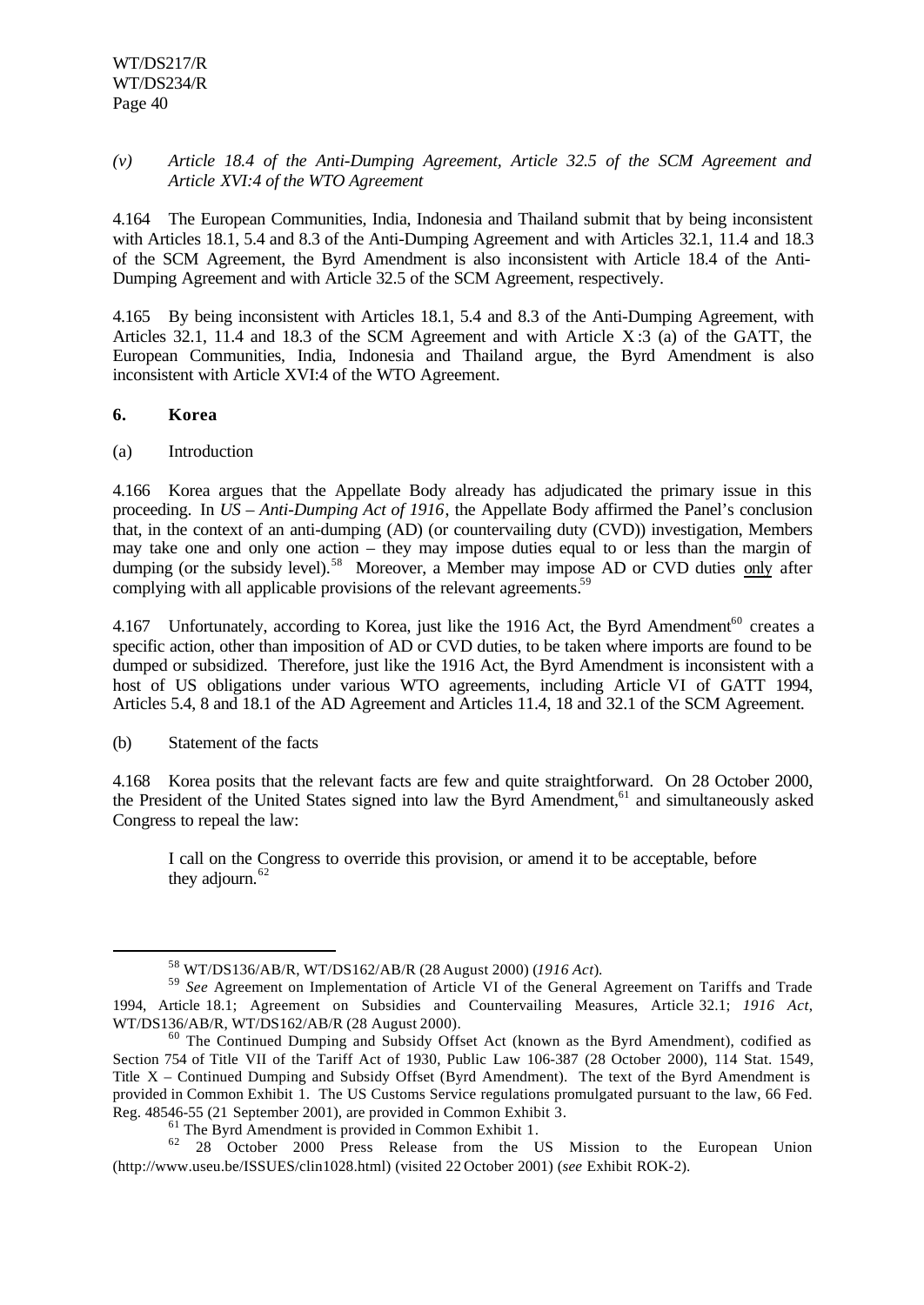4.169 According to Korea, the US Government further conceded that the offset provides an additional measure that is not necessary to restore free trade:

. . . unfair trade laws have as their purpose the restoration of conditions of fair trade. However, that is the purpose of the anti-dumping and countervailing duties themselves, which accomplish that purpose. By raising the price of imports they shield domestic producers from import competition and allow domestic manufacturers to raise prices, increase production and improve revenues. Consequently, distribution of the tariffs themselves to producers is not necessary to the restoration of conditions of fair trade.<sup>63</sup>

4.170 Korea asserts that the Byrd Amendment is mandatory. Where the conditions for its application are met, the US authority must implement the statute's directive.<sup>64</sup> The authority has no discretion to do otherwise, due to the use of mandatory words in the text of the statute.<sup>65</sup> In sum, the United States has adopted a law mandating that, where an AD or CVD order or finding has been imposed or made, the US authorities must, in addition to collecting the AD or CVD duties, distribute the duties to the US producers that requested the investigation.

(c) Argument

l

*(i) The Byrd Amendment is inconsistent with provisions of GATT 1994, the Anti-Dumping Agreement and the SCM Agreement because it constitutes an impermissible "specific action" against imports*

4.171 Korea argues that Article 18.1 of the AD Agreement has been interpreted to "limit the *antidumping instruments* that may be used by Members to those expressly contained in Article VI and the Anti-Dumping Agreement."<sup>66</sup> In *United States - 1916 Act*, the Panel found the 1916 Act to be inconsistent with US WTO obligations, concluding that "[e]xcept for provisional measures and price undertakings, the *only* type of remedies foreseen by the Anti-Dumping Agreement is the imposition of duties."<sup>67</sup>

4.172 The Appellate Body affirmed these findings, holding that Article VI:2 of GATT 1994 and Article 18.1 of the AD Agreement, read together, prohibit Members from taking specific action against dumping that is not stipulated in Article VI:2 and the AD Agreement, *i.e.*, any measure other than (or in addition to) provisional remedies, price undertakings and anti-dumping duties applied in accordance with Article VI:2 and the AD Agreement.<sup>68</sup>

<sup>63</sup> Statement of Administrative Policy, distributed by US Office of Management and Budget (11 October 2000) (http://www.whitehouse.gov/omb/legislative/sap/106-2/hr4461-h.html) (visited 22 October 2001) (emphasis added) (provided in Common Exhibit 9).

<sup>64</sup> *See*, *e.g.*, *1916 Act*, WT/DS136/AB/R, WT/DS162/AB/R (28 August 2000) at paras. 88-91 (upholding the Panel's finding that the 1916 Act is mandatory and concluding that the discretion of the US Department of Justice not to bring actions under the 1916 Act "is not . . . of such a nature or of such breadth" to make the act discretionary). Here, the US Executive Branch has no discretion at all regarding whether and when to implement the Byrd Amendment.

<sup>65</sup> *See*, *e.g.*, Byrd Amendment, Sections 754(a) ("Duties assessed . . . shall be distributed . . . .") and 754(c) ("The Commissioner [of US Customs] shall prescribe procedures for distribution . . . . Such distribution shall be made not later than  $\dots$ .") (emphases added) (Common Exhibit 1).

<sup>66</sup> *1916 Act*, WT/DS162/R at 6.216 (emphasis in original).

<sup>67</sup> *Id.* (emphasis added). *Id.* at paras. 6.230-6.231.

<sup>68</sup> *1916 Act*, WT/DS136/AB/R, WT/DS162/AB/R at paras. 137-138.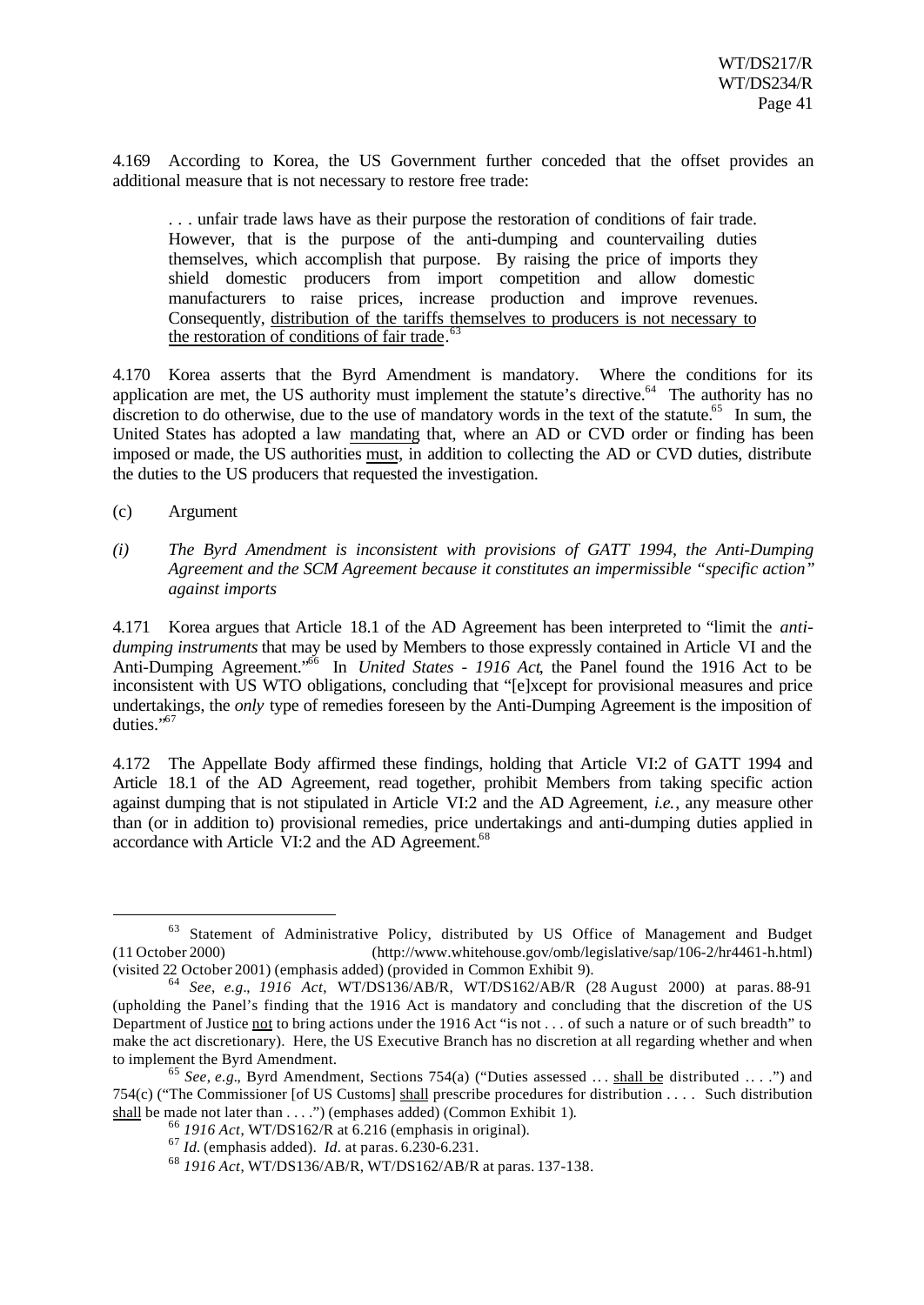4.173 Korea asserts that Article 32.1 of the SCM Agreement is the analog provision to Article 18.1 of the AD Agreement. With the exception of the words "a subsidy of" and "dumping of exports", the two provisions are identical. Because the provisions are nearly identical in text and are identical in terms of context and purpose, one fairly can draw on the reports of the panel and Appellate Body in *United States - 1916 Act*.

4.174 According to Korea, these reports indirectly indicate that Article 32.1 (like Article 18.1 of the AD Agreement) clarifies that a Member may impose on subsidized imports only those remedies (may take only those "specific actions") specifically provided for under Article VI and the SCM Agreement. When the specified conditions are met, a Member may impose a countervailing duty to offset a subsidy. But, due to Article VI of GATT 1994 and Article 32.1 of the SCM Agreement, it may not take any other specific actions against subsidized imports.<sup>69</sup>

4.175 In Korea's view, however, the Byrd Amendment imposes on US authorities a requirement to take an additional mandatory specific action after they have conducted an AD or CVD investigation, have determined that relief is appropriate and have imposed relief in the form of a duty on imports of the subject merchandise. The Amendment requires the US authority to transfer the duties collected directly to the US companies that supported the petition.<sup>70</sup>

4.176 Moreover, Korea submits, the transfer of duties collected from imports directly to the domestic competitors of the affected companies, as well as the law itself which mandates this transfer, is a "specific action" that is inconsistent with Article VI of GATT 1994, Article 18.1 of the AD Agreement and Article 32.1 of the SCM Agreement. Just as with the 1916 Act, which imposed impermissible "'specific action against dumping' in the form of civil and criminal proceedings and penalties,"<sup>71</sup> the Byrd Amendment imposes a specific action against dumping and subsidized imports in the form of a direct transfer of assets from the affected foreign company to its domestic competitors.

4.177 It is Korea's opinion that the Byrd Amendment is a specific action against dumping and/or subsidies because it requires the US Customs Service to take action (administer the offset) "*only* when the constituent elements of 'dumping' [or a subsidy] are present."<sup>72</sup> Thus, the offset is available only when the conditions for imposing an anti-dumping or countervailing duty are satisfied (*i.e.*, only when dumping or subsidization causing material injury exists) and only when a duty is imposed.<sup>7</sup> Moreover, the offset is available only to "affected domestic producers", which the statute defines as "any manufacturer, producer, farmer, rancher or worker representative (including associations of such persons)" that was a petitioner or an interested party in support of the petition and that remains in operation. <sup>74</sup>

4.178 Finally, Korea argues that the offset payments to the "affected domestic producer" are transferred directly from a "special account" that must be created for the duties assessed and collected under each individual AD or CVD order.<sup>75</sup> Thus, the offsets are paid directly from the duties

<sup>69</sup> *See id*.; *1916 Act*, WT/DS162/R (29 May 2000) at paras. 6.216 and 6.230-6.231.

 $70$  Byrd Amendment, Sections 754(b)(1) and 754(d)(3) (Common Exhibit 1). Therefore, as discussed above, the Byrd Amendment is a mandatory law and can be challenged regardless of whether it has been implemented in a specific case. *See*, *e.g.*, *1916 Act*, WT/DS136/AB/R, WT/DS162/AB/R (28 August 2000) at paras. 88-91.

<sup>71</sup> *Id.* at para. 137.

<sup>72</sup> *Id.* at para. 122.

<sup>73</sup> *See* Byrd Amendment, Section 754(a) (Common Exhibit 1).

<sup>&</sup>lt;sup>74</sup> *Id.* at Sections 754(b)(1)(A) and (B).

<sup>75</sup> *Id.* at Section 754(e).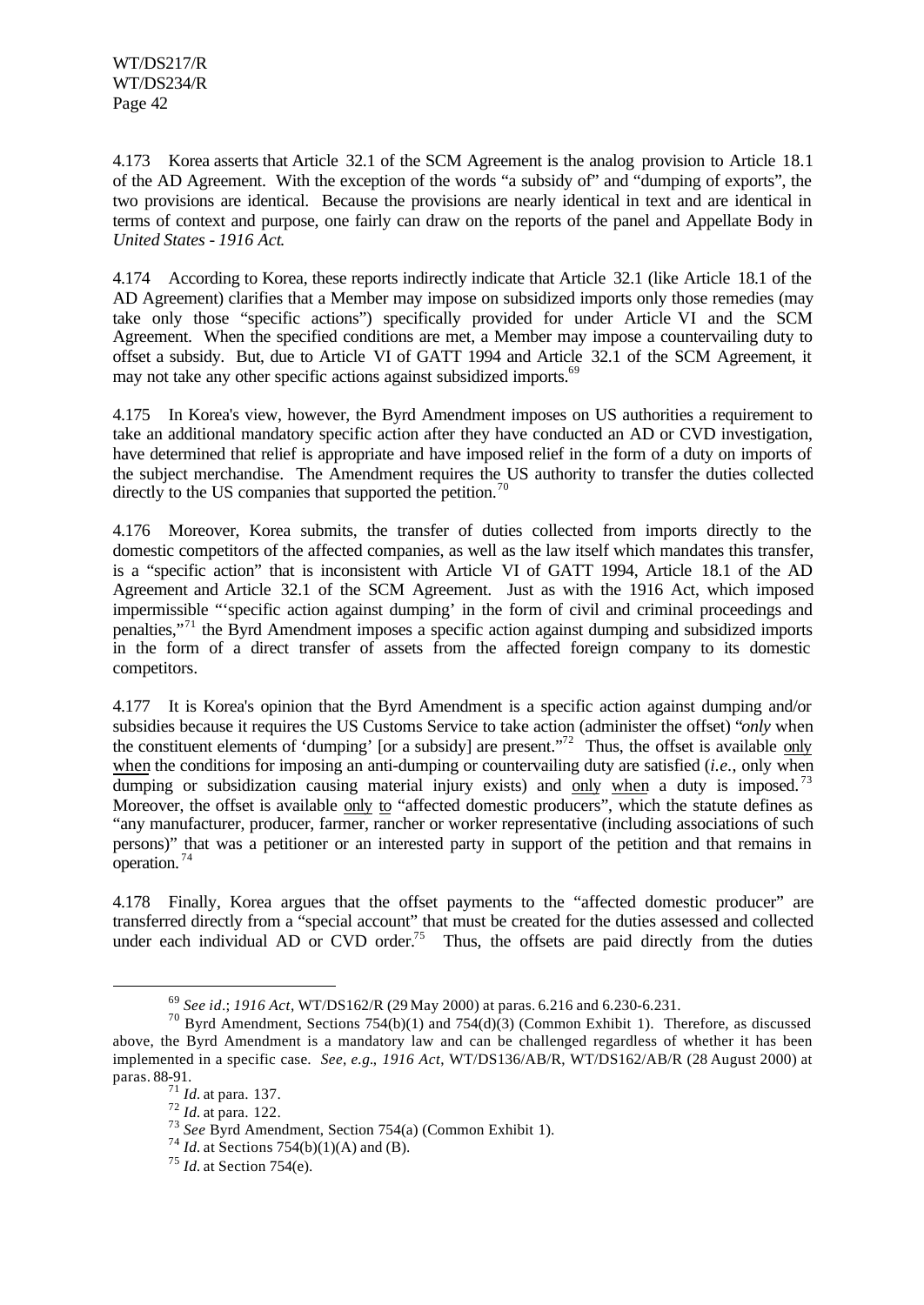collected to compensate the "affected domestic producers" for injuries caused by the dumping or subsidy of which they complained.

4.179 Therefore, Korea posits, the Byrd Amendment mandates an impermissible "specific action" just as the 1916 Act does. Indeed, in many ways the Byrd Amendment is far more pernicious and trade distortive than is the 1916 Act. The 1916 Act is limited to certain forms of international price discrimination. The Byrd Amendment, however, applies not only to dumping but also to subsidies – it has a far larger scope. Also, the 1916 Act is rarely invoked. But, the Byrd Amendment applies to all AD and CVD proceedings resulting in the imposition of duties.<sup>76</sup> Thus, it profoundly alters the conditions of competition to favour US producers in all US markets for all products.

4.180 According to Korea, this analysis is confirmed by the statements of many US Congressmen, including Senator Byrd (Democrat – West Virginia), who crafted, introduced and ensured enactment of the Amendment by the US Congress.

4.181 For the reasons set forth above, Korea urges the Panel to find that the Byrd Amendment mandates the imposition of an impermissible specific action and, thus, that the United States is in violation of Article VI of GATT 1994, Article 18.1 of the AD Agreement and Article 32.1 of the SCM Agreement.

*(ii) The Byrd Amendment is inconsistent with Article 5.4 of the Anti-Dumping Agreement and Article 11.4 of the SCM Agreement because it impermissibly distorts and undermines the standing threshold, encouraging abuse of otherwise permissible actions, and rendering these WTO Provisions meaningless*

4.182 Korea argues that Article 5.4 of the AD Agreement sets forth the standard for determining whether an application for an AD investigation is supported by "the industry," *i.e.*, whether the companies that support the requested investigation are sufficient to constitute "the industry." If the support does not exceed the stated threshold, an authority may not initiate the investigation. Under Article 5.4, an authority cannot initiate an investigation unless: (i) the investigation is supported by producers accounting for more than 50 per cent of the total production of the like product (by volume or value) produced by that portion of the industry that supports or opposes the petition; and (ii) those in support account for at least 25 per cent of total domestic production.

4.183 Korea asserts that the threshold established in Article 11.4 of the SCM Agreement is, for all practical purposes, identical to that set forth in Article 5.4 of the AD Agreement.

4.184 According to Korea, as the negotiating history indicates, these thresholds were designed to balance carefully a number of competing rights and interests, primarily the right of an industry to seek relief from unfair trade practices versus the interest in ensuring that it is the industry, and not a sector of it, or for that matter, an individual company, that is seeking relief. Indeed, perhaps the most important concern was that the provision be drafted to ensure that complaints or petitions be filed only when warranted and only when supported by a substantial enough portion of an industry.<sup>77</sup> The balancing took place in a context in which AD or CVD duties were the only possible forms of relief (apart from negotiated settlements).

<sup>&</sup>lt;sup>76</sup> It applies to all assessments made on or after 1 October 2000 in connection with all AD and CVD orders and findings in effect as of 1 January 1999 or issued thereafter. 66 Fed. Reg. 48546 (third column) (21 September 2001) (Common Exhibit 3).

<sup>77</sup> *See*, *e.g.*, T. Stewart (Ed.), The GATT Uruguay Round, A Negotiating History (1986-1992), Vol. II: Commentary (Kluwer: 1993) at pp. 1452, 1575-88 (explaining that the thresholds were established to address "concern[s] with the possibility that unwarranted complaints would be filed and unwarranted investigations commenced." (p. 1575) (footnote omitted)).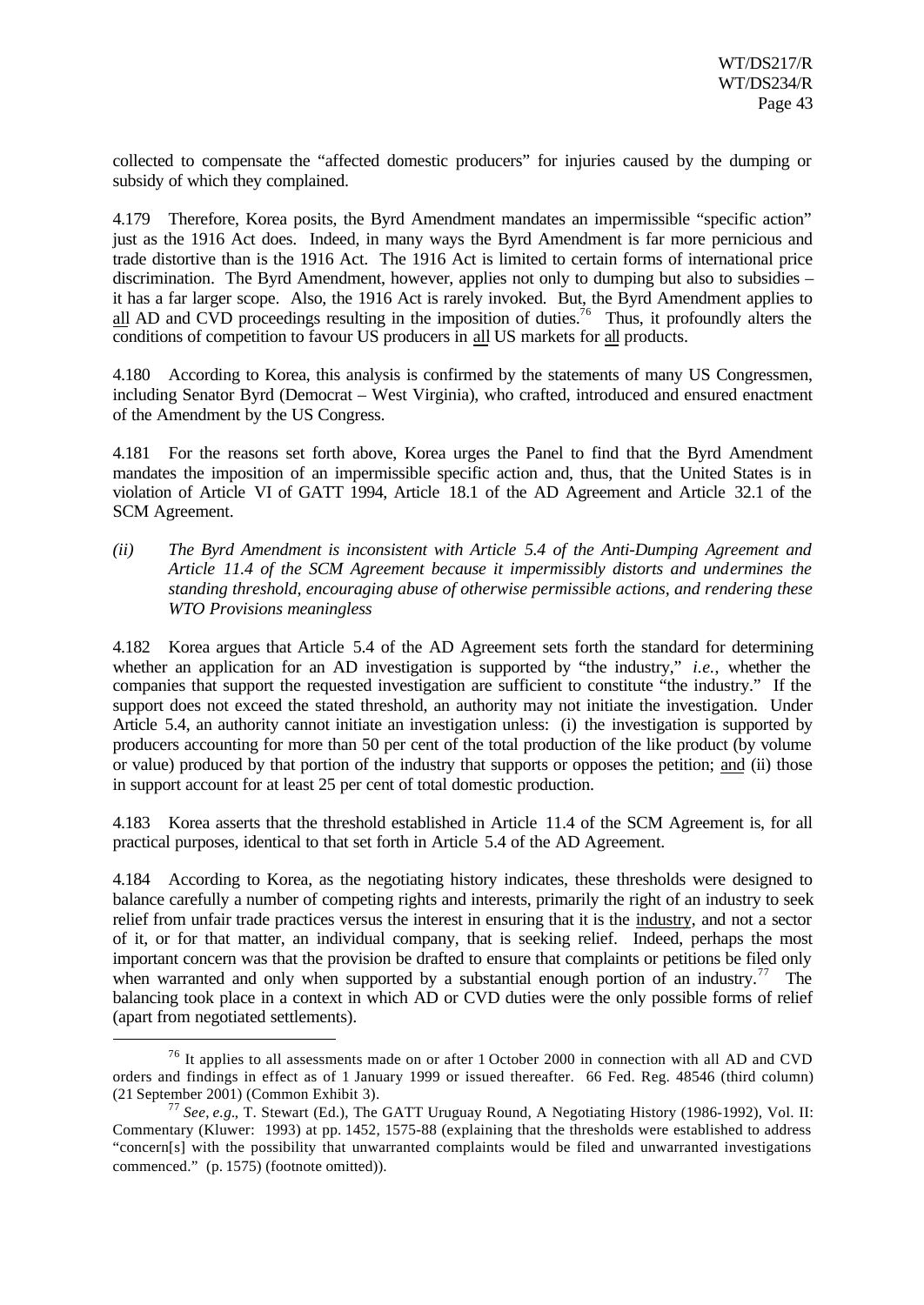4.185 In Korea's view, the Byrd Amendment distorts and undermines the balancing of interests agreed upon by the negotiators. Indeed, this alteration is the purpose of the Amendment. The Amendment vastly increases the incentive for companies to support a petition by providing cash transfers from importers to affected producers, but only to those domestic producers supporting the petition.<sup>78</sup> Producers that oppose a petition are not eligible for the offsets.<sup>79</sup>

4.186 Korea argues that the Byrd Amendment therefore creates a powerful incentive for every company in every industry not only to bring petitions without merit, but also to support any petition that is brought. The potential of receiving the offset induces companies that otherwise would be uninterested to show interest and to support a petition which they otherwise would not support. Moreover, because the mere initiation of an investigation often distorts trade patterns, regardless of whether AD or CVD duties eventually are imposed, the Byrd Amendment is trade distortive. In short, by offering a "cash reward," the Amendment encourages overuse and abuse of the US AD and CVD laws.

4.187 Due to the Byrd Amendment, Korea asserts, the standards set forth in Article 5.4 and Article 11.4 are meaningless as applied in the United States, and the two provisions are reduced to "inutility." By adopting the Byrd Amendment as law, the United States signals that it interprets Article 18.1 of the AD Agreement and Article 32.1 of the SCM Agreement as allowing the Byrd Amendment and action under it. By doing so, the United States has adopted an interpretation that reduces to inutility Article 5.4 of the AD Agreement and Article 11.4 of the SCM Agreement. The Byrd Amendment therefore is based on a fundamental misreading of these provisions – an impermissible interpretation. <sup>80</sup>

4.188 In the view of Korea, the US government has taken action – in passing the Byrd Amendment – that improperly influences the very facts that the US authority is supposed to examine in making its determination. Thus, the US has violated its obligation to conduct an objective examination $81$  under Article 5.4 of the AD Agreement and Article 11.4 of the SCM Agreement.

4.189 Korea submits that the United States has violated this obligation because it has used the Byrd Amendment to manipulate the situation to bias the process and to increase the likelihood that the US authority will conclude that the relevant domestic industry supports a given petition.

*(iii) The Byrd Amendment is inconsistent with Article 8 of the Anti-Dumping Agreement and Article 18 of the SCM Agreement because it impermissibly deters agreements on undertakings*

4.190 In Korea's view, the Byrd Amendment is inconsistent with WTO provisions regarding undertakings, in particular, Article 8.1 of the AD Agreement and Article 18.1 of the SCM Agreement. It reduces these provisions to inutility and renders them useless in the context of US AD and CVD

l

<sup>81</sup> *See*, *e.g.*, *US – Anti-Dumping Measures on Certain Hot-Rolled Steel Products from Japan*, WT/DS184/AB/R (24 July 2001) at para. 196, regarding Article 3.1 of the AD Agreement:

<sup>&</sup>lt;sup>78</sup> Byrd Amendment, Sections 754(a) and (b)(1)(A) and (B) (Common Exhibit 1).

<sup>79</sup> *Id.*

<sup>&</sup>lt;sup>80</sup> "[I]nterpretation must give meaning and effect to all the terms of a treaty. An interpreter is not free to adopt a reading that would result in reducing whole clauses or paragraphs of a treaty to redundancy or inutility." *US – Standards for Reformulated and Conventional Gasoline*, WT/DS2/AB/R (29 April 1996) at p. 23. *See also, e.g.*, *Korea – Definitive Safeguard Measure on Imports of Certain Dairy Products*, WT/DS98/AB/R (14 December 1999) at paras. 80-81.

If an examination is to be "objective", the investigation and evaluation of the relevant factors must be even handed. Thus, investigating authorities are not entitled to conduct the investigation in such a way that it becomes more likely that, as a result of the fact-finding or evaluation process, they will determine that the domestic industry is injured.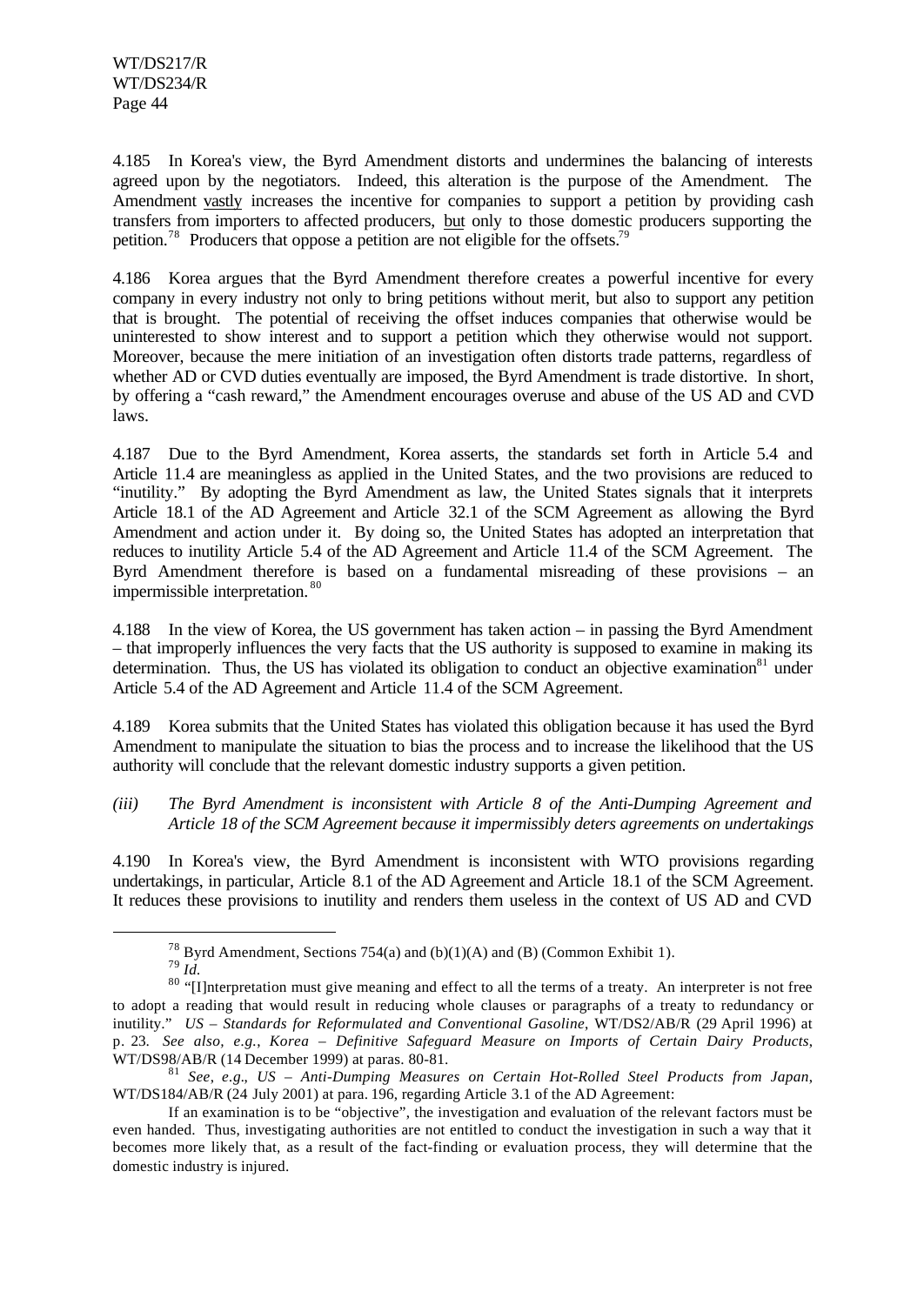proceedings. Under US practice, the US government must consult with the affected industry before accepting an undertaking.<sup>82</sup> But the Byrd Amendment creates an incentive for the US industry to oppose undertakings. This is because a price undertaking can not exceed the amount of the margin or subsidy.<sup>83</sup> By supporting the imposition of duties, the domestic industry may receive not merely the imposition of the duties as allowed by the WTO agreements and US law (which, in essence, results in price levels consistent with a price undertaking), but also the direct transfer of the duties collected.

4.191 Korea argues that in this manner, the Byrd Amendment also leads directly to abuse of AD and CVD measures. This is because measures are imposed in situations that, absent the Byrd Amendment and the incentives it creates, would lead to undertakings.

4.192 Korea submits that, similar to the impact of the Byrd Amendment on the standing assessment, the Byrd Amendment is an action taken by the United States which biases the process by which undertakings are reached to decrease substantially the likelihood that the domestic industry that supports the petition (the petitioners) will support an undertaking. Therefore, by passing the Byrd Amendment, the United States has violated its obligation to have its authority undertake an objective examination<sup>84</sup> of whether accepting an undertaking under Article 8.3 of the AD Agreement or Article 18.3 of the SCM Agreement would be "appropriate" in the circumstances, which include the views of petitioners.

(d) Conclusion

4.193 For the reasons set forth above, Korea asks the Panel to find that, by maintaining the Byrd Amendment, the United States is in violation of Article VI of GATT 1994, Articles 5.4, 8 and 18.1 of the AD Agreement and Articles 11.4, 18 and 32.1 of the SCM Agreement. Korea requests the Panel to recommend that the United States bring its laws into conformity with its obligations under these WTO provisions.

4.194 Finally, Korea respectfully requests the Panel to suggest that, to meet its WTO obligations, the United States should repeal the Byrd Amendment.<sup>85</sup>

# **7. Mexico**

l

(a) Introduction

4.195 Mexico argues that at issue in this dispute is whether the Continued Dumping and Subsidy Offset Act of 2000 (the "Act") is consistent with certain obligations of the United States under the Agreement on Subsidies and Countervailing Measures ("SCM Agreement"), the Agreement on Implementation of Article VI of the General Agreement on Tariffs and Trade 1994 ("AD Agreement"), the General Agreement on Tariffs and Trade 1994 ("GATT 1994"), and the *Marrakesh Agreement Establishing the World Trade Organization* ("WTO Agreement").

4.196 The terms of reference of the Panel are:

<sup>82</sup> *See* 19 USC. §§ 1671c(e)(1), 1673c(e)(1); 19 C.F.R. § 351.208(f)(2)(iii). Moreover, if, within 20 days of the publication of the notice of suspension, the US authority receives a request to continue its investigation from even one single domestic producer that is a party to the investigation, the authority must continue the investigation. 19 USC. §§ 1671c(g)(2), 1673c(g)(2) (*see* Exhibit ROK-4 and Common Exhibit 15).

<sup>83</sup> *See* Article 8.1 of the AD Agreement; Article 18.1 of the SCM Agreement.

<sup>84</sup> *See* n. 81 above.

<sup>85</sup> *See*, *e.g.*, *1916 Act*, WT/DS162/R at para. 6.292.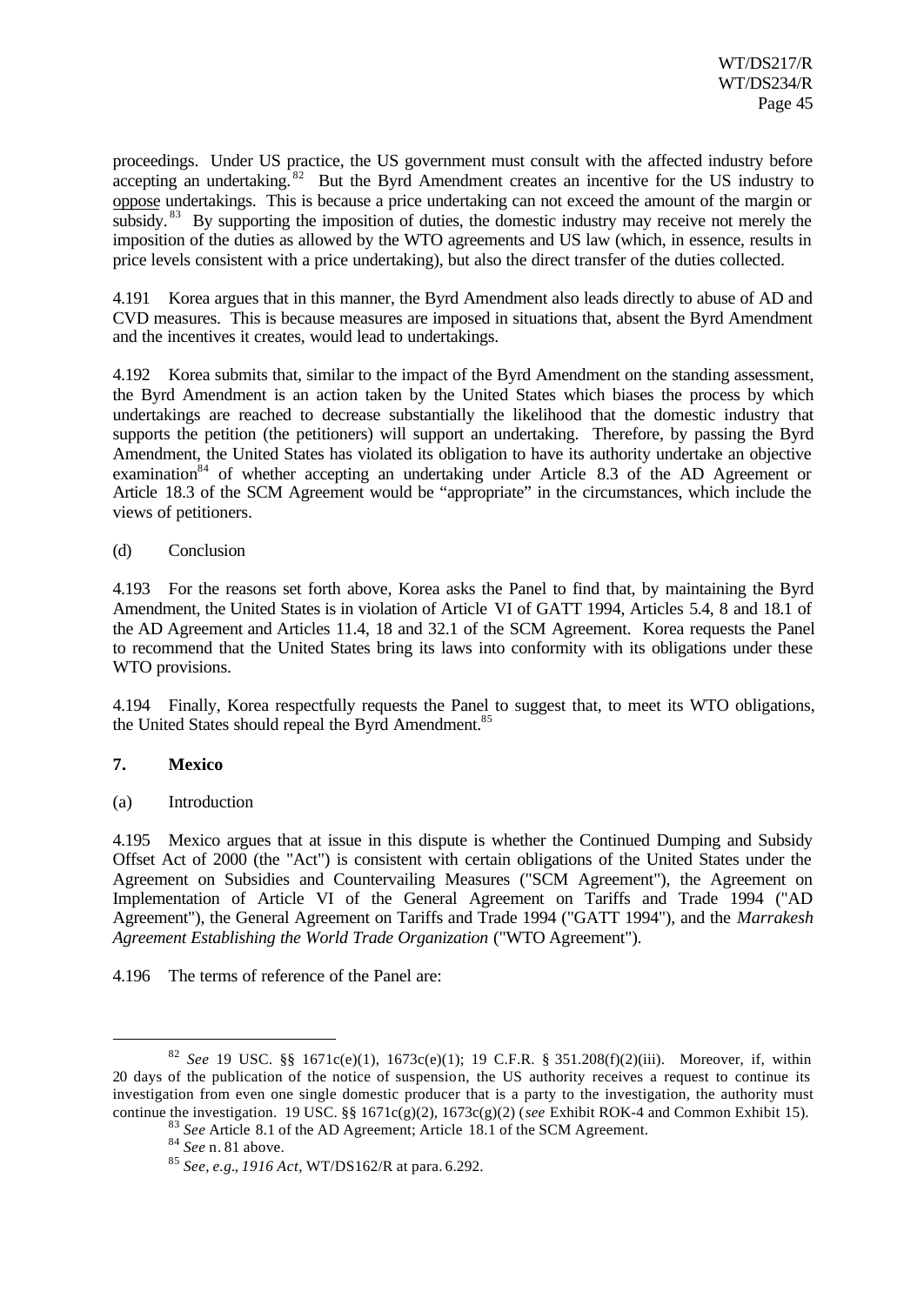"To examine, in the light of the relevant provisions of the covered agreements cited by Australia, Brazil, Chile, the European Communities, India, Indonesia, Japan, Korea and Thailand in document WT/DS217/5, by Canada in document WT/DS234/12 and by Mexico in document WT/DS234/13, the matters referred by Australia, Brazil, Canada, Chile, the European Communities, India, Indonesia, Japan, Korea, Mexico and Thailand to the DSB in those documents, and to make such findings as will assist the DSB in making the recommendations or in giving the rulings provided for in those agreements."

- (b) The facts
- 4.197 According to Mexico, the relevant facts can be summarized as follows:
	- ? On 28 October 2000, the Act was enacted. It amended Title VII of the Tariff Act of 1930, by adding a new section 754 (codified at 19 USC. 1675c):
		- ? The Act provides that assessed duties received on or after 1 October 2000, pursuant to a countervailing duty order, an anti-dumping duty order or an anti-dumping duty finding must be distributed to certain affected domestic producers for certain qualifying expenditures that these producers incur after the issuance of such an order or finding; and
		- ? The distribution is known as the continued dumping and subsidy offset.
	- ? On 29 December 2000, the Chairman of the US International Trade Commission provided US Customs with a list of qualifying domestic producers who may be eligible to receive a disbursement of anti-dumping or countervailing duty assessments under the Act (the "ITC List"). The ITC List includes reference to duties applicable to products of Mexico.
	- ? On 3 August 2001, US Customs published in the Federal Register a Notice of Intent to Distribute Offset indicating Customs' intention to distribute assessed anti-dumping or countervailing duties that were collected in fiscal year 2001 (the "Notice of Intent to Distribute").
	- ? On 21 September 2001, US Customs issued the final rule to amend the Customs Regulations to implement the provisions of the Act (the "Final Rule").
	- ? Assessed duties received in fiscal year 2001 had to be distributed to affected domestic producers by 30 November 2001.
- (c) Legal arguments

4.198 It is Mexico's view that the Act mandates the United States authorities to act in a manner that is inconsistent with the WTO Agreements. Consequently, Mexico argues that it is entitled to challenge the Act "as such".

*(i) Article 18.1 of the AD Agreement and Article 32.1 of the SCM Agreement*

4.199 According to Mexico, on the facts of this dispute, the Act is inconsistent with Article 18.1 of the AD Agreement and Article 32.1 of the SCM Agreement.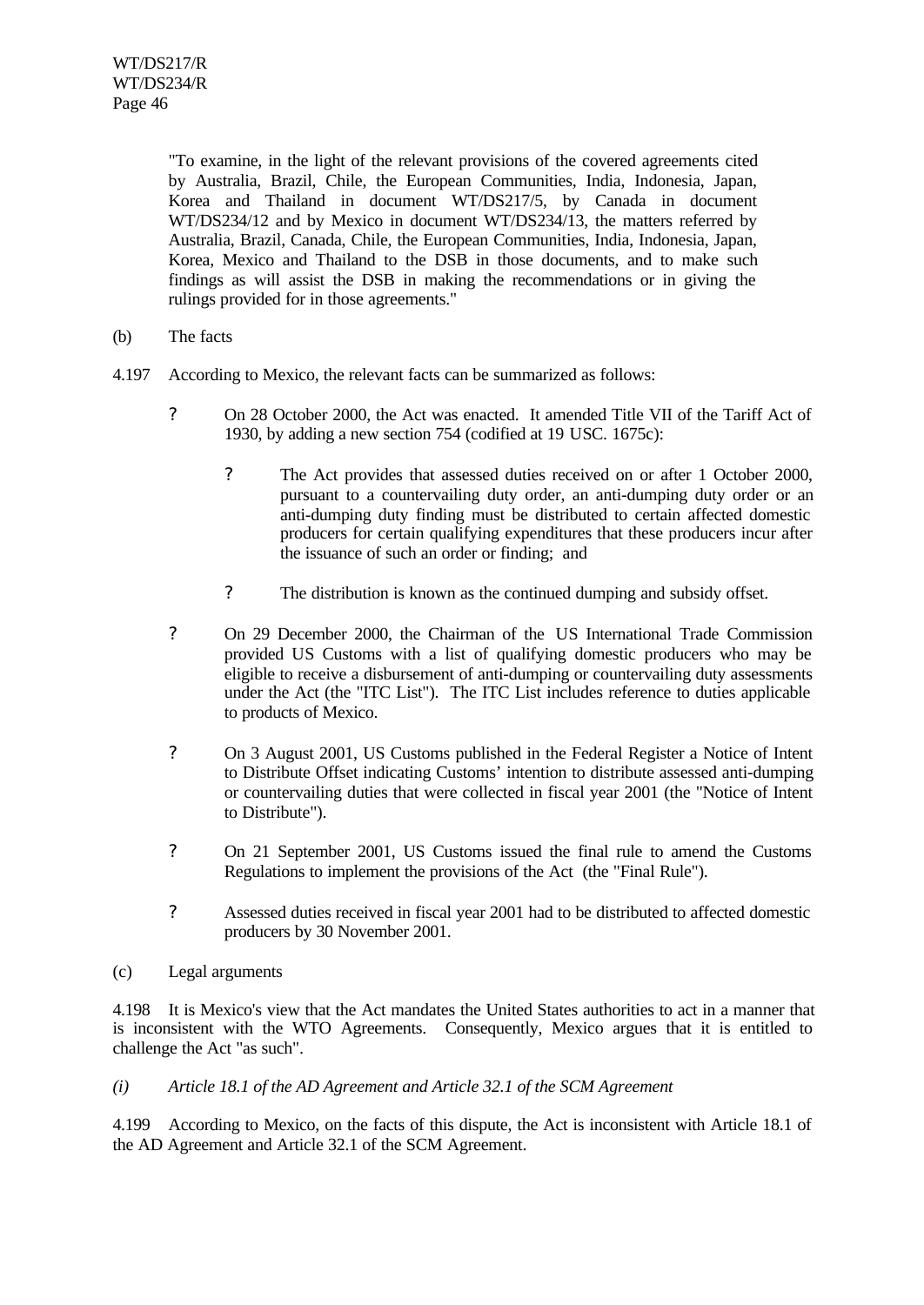4.200 Mexico asserts that these provisions state that no "specific action" may be taken against dumping of exports from another Member or a subsidy of another Member except in accordance with the provisions of the GATT 1994 as interpreted by the two Agreements. Under these provisions, a limited set of specifically defined actions are the only remedies available.

4.201 Mexico argues that the Act establishes a regime for the systematic collection of funds received from anti-dumping and countervailing duties on imported products and their distribution to certain United States producers of like products who were petitioners or in support of a petition related to the order or finding upon which the duties were levied. The funds that are distributed are referred to in the Act as "offsets", and their distribution is mandated.

4.202 Mexico submits that the regime established by the Act is plainly a specific action against dumping of exports of another Member and subsidies of another Member because the Act directly and systematically offsets the dumping and subsidizing of exports and, thereby, amounts to a response to situations presenting the constituent elements of dumping and subsidizing. The distribution of offsets under the Act is directly linked to and caused by the imposition of the United States' anti-dumping and countervailing duties, the funds that are distributed are created by the existence of dumping and subsidization, the amount of the funds is equal to the amount of such dumping and subsidization, and the funds are distributed as offsets to domestic producers of products that are "like" those found to have been dumped and subsidized.

4.203 In Mexico's view, the specific action taken under the Act is not consistent with the provisions of the GATT 1994 as interpreted by the AD Agreement and the SCM Agreement. It effectively doubles the protection conferred upon United States producers by the application of anti-dumping and countervailing duties. This additional remedy distorts trade flows, upsets expected competitive relationships and provides unreasonable trade protection that cannot, under any reasonable interpretation, be regarded as "in accordance with the provisions of the GATT 1994". Accordingly, it is inconsistent with Article 18.1 of the AD Agreement and Article 32.1 of the SCM Agreement.

### *(ii) Article 5 of The SCM Agreement*

4.204 Mexico asserts that on the facts of this dispute, the Act is also inconsistent with paragraph (b) of Article 5 of the SCM Agreement. That provision disciplines actions by Members that cause, through the use of any subsidy, adverse effects to the interests of other Members. "Adverse effects" include nullification or impairment of benefits accruing directly or indirectly to a Member under the GATT 1994.

### The granting of subsidies by the Act nullifies or impairs benefits accruing to Mexico

4.205 Mexico argues that by virtue of Articles 7.1 and 7.3 of the SCM Agreement, a WTO Member can invoke the remedy provisions in Part III of the Agreement with respect to the granting of any actionable subsidy by another Member.

4.206 In Mexico's view, the offsets are subsidies within the meaning of Article 1.1 of the SCM Agreement in that they constitute a direct transfer of funds in the form of cash grants which automatically confer a benefit to the recipient. They are specific within the meaning of Articles 1.2 and 2 of that Agreement, because, by law, access to the subsidies is limited to a defined universe of recipients. This universe is comprised of enterprises who produce products that are "like" the products that generated the offset payments, who were either petitioners or in support of the petition that gave rise to the duties on those products, who are still in operation and who were not acquired by a related company that opposed the original investigation. Accordingly, they are subject to the provisions of Part III of the SCM Agreement, which include Article 5.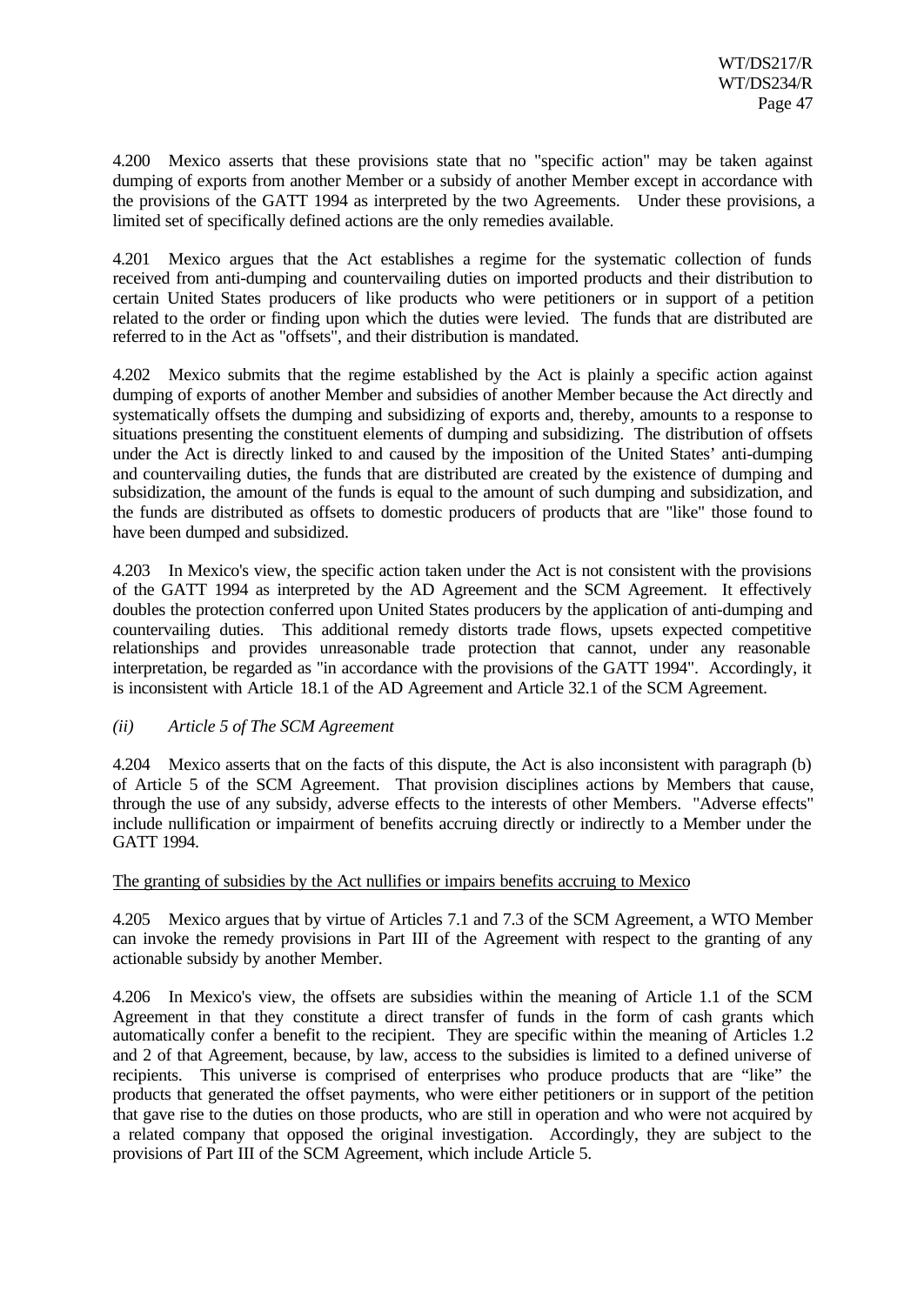WT/DS217/R WT/DS234/R Page 48

4.207 Mexico asserts that the distribution of offsets under the Act is explicitly mandated and amounts to the granting of subsidies which, in turn, amounts to the "use of" subsidies within the meaning of Article 5 of the SCM Agreement. Through the use of such subsidies, the Act nullifies or impairs benefits accruing directly or indirectly to Mexico under the GATT 1994 within the meaning of paragraph (b) of Article 5 of the SCM Agreement.

4.208 Mexico argues that the benefits that are being nullified or impaired accrue to Mexico under Articles II and VI of the GATT 1994. With respect to Article II, in cases where anti-dumping and countervailing duties are in place against imports of Mexican products, Mexico can legitimately expect that the competitive relationship between Mexican and like United States products will be defined by a tariff, at most, equal to the United States' tariff binding under Article II:1 plus permissible anti-dumping and/or countervailing duties as contemplated under Article II:2(b) and no more. With respect to Article VI, in cases where anti-dumping and countervailing duties are imposed on imports of products from Mexico, Mexico can legitimately expect that the competitive relationship between Mexican and like United States products will be modified by the imposition of the duties by, at most, the maximum anti-dumping and countervailing duties permitted under Article VI:2 and VI:3 of the GATT 1994 and no more.

4.209 According to Mexico, at the time these benefits accrued to it under Articles II and VI of the GATT 1994, Mexico could not have reasonably anticipated the introduction of the Act.

4.210 Mexico asserts that upon granting, the subsidies mandated by the Act *per se* nullify or impair the above-noted benefits in that they systematically upset the expected competitive relationship between Mexican and like United States products in cases where anti-dumping and countervailing duties apply. In addition to the expected tariffs under GATT Article II and duties under GATT Articles II:2(b), VI:2 and VI:3, the competitive relationship between the imported and like domestic products is established and, thereby, upset by the subsidies. The nullification or impairment is direct and systematic and it reflects the explicit objective of the Act - to enhance the remedial effect of United States' anti-dumping and countervailing duty laws.

4.211 In the circumstances of this dispute, Mexico submits, the granting of subsidies *per se* causes nullification or impairment within the meaning of Article 5(b) of the SCM Agreement, and thereby violates that provision. Since the Act mandates the granting of subsidies it necessarily results in action that is inconsistent with a WTO provision.

The maintaining of subsidies by the act nullifies or impairs benefits accruing to Mexico

4.212 Mexico is of the view that in addition, by virtue of Articles 7.1 and 7.3 of the SCM Agreement, a WTO Member can invoke the remedy provisions in Part III of the SCM Agreement with respect to the maintaining of any actionable subsidy by another Member.

4.213 Mexico posits that the Act provides the means or infrastructure for the granting of the subsidies and, thereby, "maintains" those subsidies within the meaning of Articles 7.1 and 7.3. Maintaining subsidies in circumstances where the granting of subsidies is mandated and other actions have been taken with respect to the subsidies amounts to the "use of" a subsidy within the meaning of Article 5 of the SCM Agreement.

4.214 According to Mexico, the maintenance of subsidies in such circumstances nullifies or impairs benefits accruing to Mexico under the GATT 1994. The above-noted benefits and Mexico's associated legitimate expectations pertain to both current trade and to the creation of predictability needed to plan future trade. In the circumstances of this dispute, the mere existence of the Act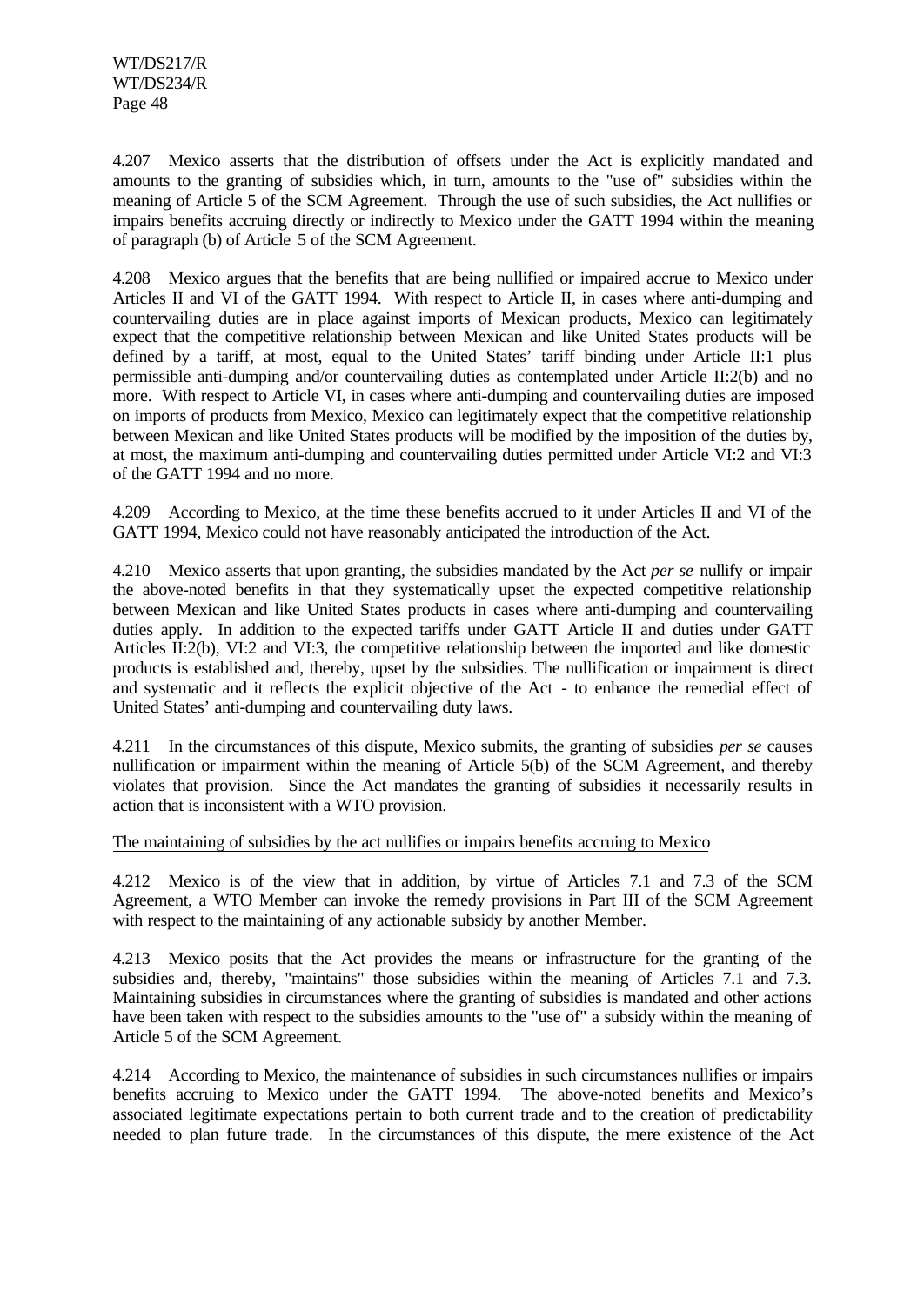impairs the predictability of the conditions of future trade and, thereby, the ability of Mexican exporters who face United States' anti-dumping and countervailing duties to plan for that trade.

4.215 Accordingly, Mexico asserts, the maintenance of subsidies by the Act in the specific circumstances of this dispute, which amounts to the use of subsidies, causes nullification or impairment within the meaning of Article 5(b) and thereby violates that provision.

## *(iii) Article 5.4 of the AD Agreement and Article 11.4 of the SCM Agreement*

4.216 Mexico argues that Article 5.4 of the AD Agreement and 11.4 of the SCM Agreement set out minimum requirements regarding the initiation of anti-dumping or countervailing duty investigations. Both provisions state that an investigation cannot be initiated unless the authorities have determined that an application has been made "by or on behalf of the domestic industry".

4.217 Mexico submits that when the investigating authorities determine whether an application is made "by or on behalf of the domestic industry", the determination must be conducted in an objective manner and must conform to the principles of good faith.

4.218 In Mexico's view, the Act creates a financial incentive for domestic producers to file or support petitions for the initiation of an investigation, rather than abstaining from doing so. The incentive distorts the functioning of the thresholds regarding standing and, hence distorts the examination that the investigating authority is required to make in order to determine whether the application has been made "by or on behalf of the domestic industry". This makes it impossible for the investigating authority to carry out the "objective examination" it is obliged to undertake.

4.219 Thus, according to Mexico, the Act violates Article 5.4 of the AD Agreement and Article 11.4 of the SCM Agreement.

### *(iv) Article 8 of the AD Agreement and Article 18 of the SCM Agreement*

4.220 In Mexico's opinion, Article 8 of the AD Agreement and Article 18 of the SCM Agreement allow domestic investigating authorities to suspend or terminate anti-dumping and countervailing duty investigations where the exporter (or the government in countervailing duty investigations) provides a satisfactory voluntary undertaking.

4.221 When investigating authorities determine whether undertakings should be agreed to, the determination must be conducted in an objective manner and must conform to the principles of good faith.

4.222 Mexico argues that the Act creates a financial incentive for the petitioners to oppose the acceptance of undertakings and, therefore, will lead to the rejection of such undertakings without proper reason. This makes it impossible for the investigating authority to conduct an objective examination of whether undertakings would be appropriate and thereby renders the price undertaking provisions in the two Agreements inutile.

4.223 Thus, in Mexico's view, the Act violates Article 8 of the AD Agreement and Article 18 of the SCM Agreement.

### *(v) Article X:3(a) of the GATT 1994*

4.224 Article X:3(a) of the GATT 1994 requires Members to administer in a uniform, impartial and reasonable manner all its laws, regulations, decisions and administrative rulings of general application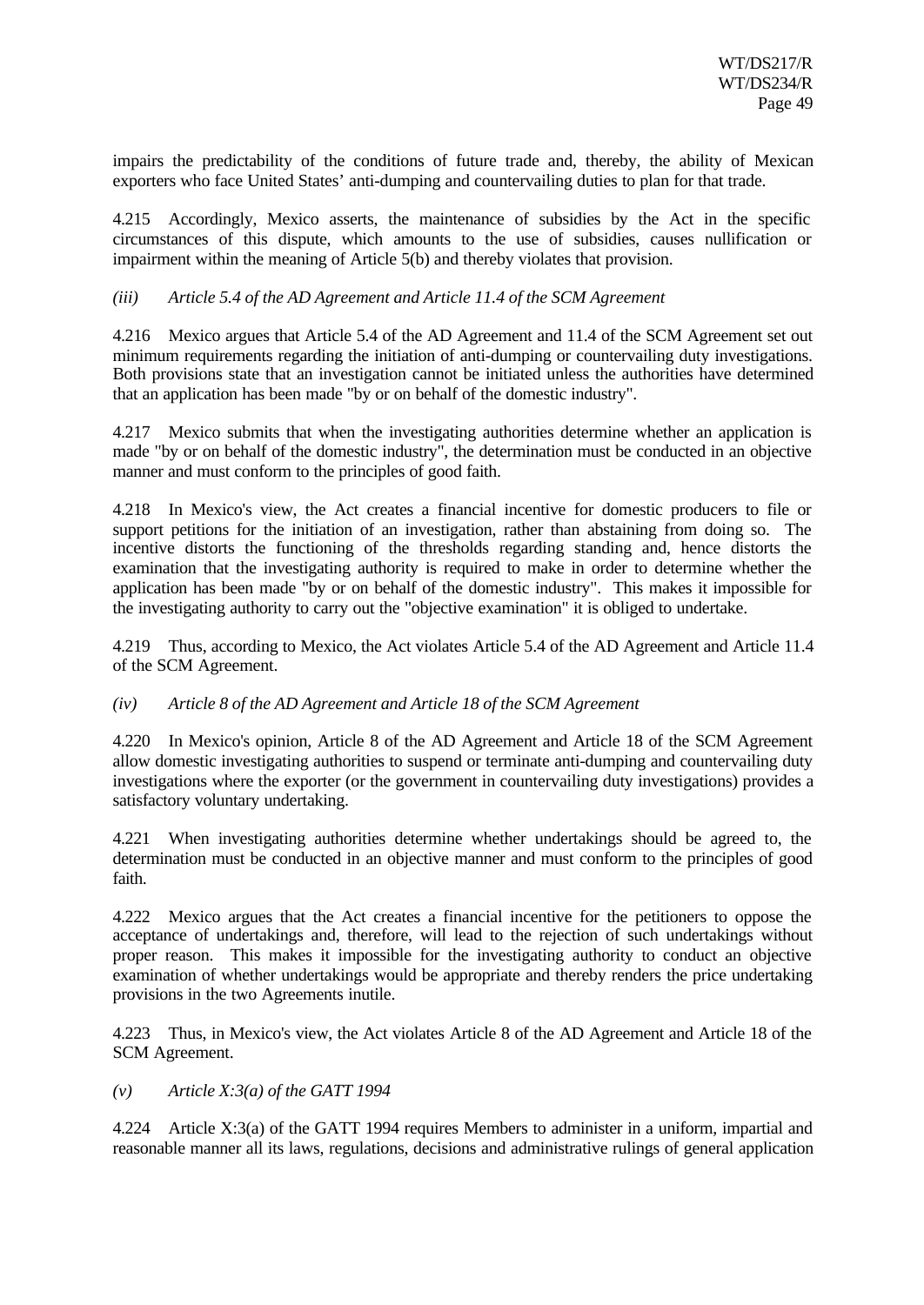pertaining to the classification or the valuation of products for customs purposes, or to rates of duty, taxes or other charges, or to requirements, restrictions or prohibitions on imports or exports. The United States' anti-dumping and countervailing duty laws and regulations are subject to this provision.

4.225 Mexico asserts that by mandating United States authorities to act inconsistently with their obligations under the AD Agreement and the SCM Agreement regarding standing determinations and price undertakings, the Act does not lead to a reasonable and impartial administration of the United States' laws and regulations implementing those provisions.

4.226 Accordingly, Mexico submits, the Act is inconsistent with Article X:3(a) of the GATT 1994.

*(vi) Article XVI:4 of the WTO Agreement, Article 18.4 of the AD Agreement and Article 32.5 of the SCM Agreement*

4.227 Mexico asserts that Article XVI:4 of the WTO Agreement, Article 18.4 of the AD Agreement and Article 32.5 of the SCM Agreement require the United States to bring its anti-dumping and countervailing duty laws into conformity with the WTO Agreements including the GATT 1994, the AD Agreement and the SCM Agreement.

4.228 Mexico is of the opinion that as a consequence of being inconsistent with the above-noted provisions of the AD Agreement, the SCM Agreement and the GATT 1994, the Act is not in conformity with those covered Agreements and, is therefore inconsistent with Article XVI:4 of the WTO Agreement, Article 18.4 of the AD Agreement and Article 32.5 of the SCM Agreement.

(d) Findings requested

4.229 For the foregoing reasons, Mexico respectfully requests that the Panel find that the Act is inconsistent with:

- (a) Article 18.1 of the AD Agreement and Article 32.1 of the SCM Agreement on the grounds that it mandates specific action against dumping of exports from another Member and subsidies of another Member, which is not in accordance with the provisions of GATT 1994, as interpreted by the two Agreements.
- (b) Paragraph (b) of Article 5 of the SCM Agreement on the grounds that:
	- (i) It mandates the granting of subsidies in a manner and in circumstances that will necessarily nullify or impair benefits accruing to Mexico under Articles II and VI of the GATT 1994; and
	- (ii) it maintains subsidies in a manner and in circumstances that nullify or impair benefits accruing to Mexico under Articles II and VI of the GATT 1994.
- (c) Article 5.4 of the AD Agreement and Article 11.4 of the SCM Agreement.
- (d) Article 8 of the AD Agreement and Article 18 of the SCM Agreement.
- (e) Article X:3(a) of the GATT 1994.
- (f) Article XVI:4 of the WTO Agreement, Article 18.4 of the AD Agreement and Article 32.5 of the SCM Agreement.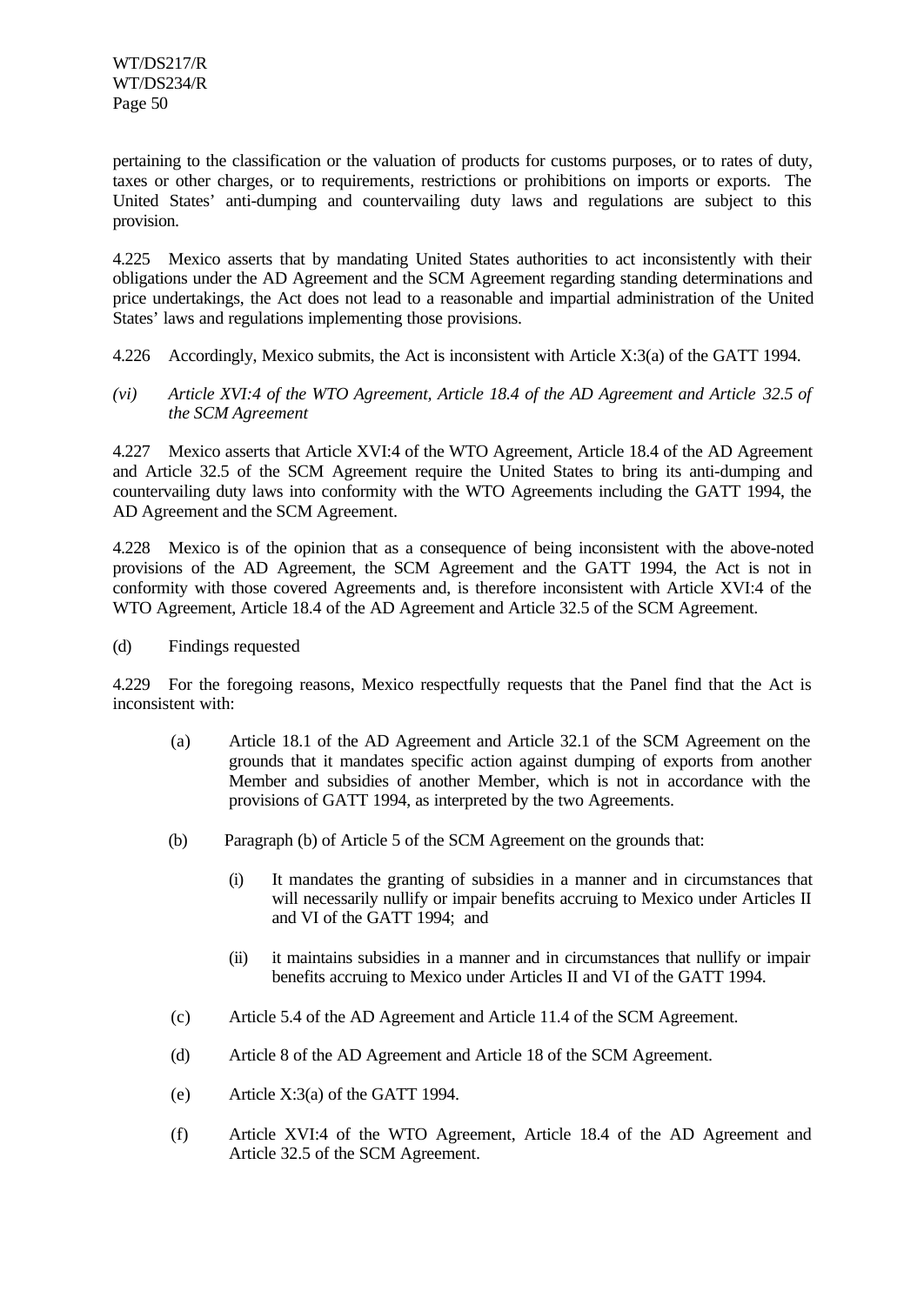4.230 Mexico also requests that the Panel find, pursuant to Article 3.8 of the DSU, that as a result of the infringements of the provisions cited above, the United States has nullified or impaired the benefits accruing to Mexico under the Anti-Dumping Agreement, the SCM Agreement, the GATT 1994 and the WTO Agreement. Mexico also requests that the Panel recommend that the United States bring its measure into conformity with its obligations under the AD Agreement, the SCM Agreement, the GATT 1994 and the WTO Agreement and take appropriate steps to remove the adverse effects of the subsidies or withdraw the subsidies at issue. Mexico further requests that, in the exercise of its powers under Article 19.1 of the DSU, the Panel suggest that the United States repeal the Act.

### B. FIRST WRITTEN SUBMISSION OF THE UNITED STATES

### (a) Introduction

4.231 The United States asserts that the "Continued Dumping and Subsidy Offset Act of 2000" (CDSOA) was signed into law on October 28, 2000. The CDSOA is a government payment programme administered by the US Customs Service. The CDSOA instructs Customs to establish special accounts for funds to be distributed annually to eligible domestic producers. Because the special accounts are sourced with duties collected by Customs on pre-existing anti-dumping (AD) or countervailing (CVD) duty orders, complainants filed this case alleging that the CDSOA is, on its face, inconsistent with US obligations under the WTO Agreement. Complainants, however, have failed to make a *prima facie* case of a WTO violation for the following reasons.

4.232 According to the United States, the complaining parties are essentially arguing that WTO members cannot enact a law which permits the distribution of revenues generated from AD/CVD duties to any recipient other than the national treasury. No word, phrase, or paragraph in the entire WTO Agreement, however, supports their argument. A review of the negotiating history since 1947 confirms that a specific restriction on how Members can spend or distribute moneys received as AD/CVD duties was not raised or addressed during negotiations. As the Appellate Body cautioned in *India – Patents,* the panel's role is limited to the words and concepts used in the treaty. Under the WTO Agreement, Members retain the right to control their treasury, allocate their resources, and disburse funds for a wide range of purposes. A Member's sovereign right to appropriate lawfully assessed and collected duties cannot be restricted by this Panel *ex aequo et bono*.

### (b) Article 5 of the SCM Agreement

4.233 The United States argues that Mexico claims that Article 5(b) of the *Agreement on Subsidies and Countervailing Measures* ("SCM Agreement") limits the ability of the United States to disburse funds under the CDSOA. The granting of a subsidy is not, in and of itself, prohibited under the SCM Agreement. On the contrary, a subsidy must be "specific" within the meaning of Article 2. Mexico, however, has failed to establish that the CDSOA is "specific" on the basis of positive evidence as required by Articles 1 and 2 of the SCM Agreement.

4.234 First, according to the United States, there is no question that the CDSOA is not *de jure* specific because it does not expressly limit access to certain enterprises, industry, or groups. It is potentially applicable to *any producer in any industry* in the United States that has filed a petition or supported an anti-dumping or countervailing duty investigation resulting in the collection of duties and remains in operation. Consistent with Article 2.1(b), eligibility for the CDSOA distributions is based on objective criteria, and eligibility is automatic if the criteria are met. Second, Mexico provided no positive evidence that the CDSOA is *de facto* specific within the terms of Article 2.1(c). Given that distributions are potentially available to any producer in any industry and recipients will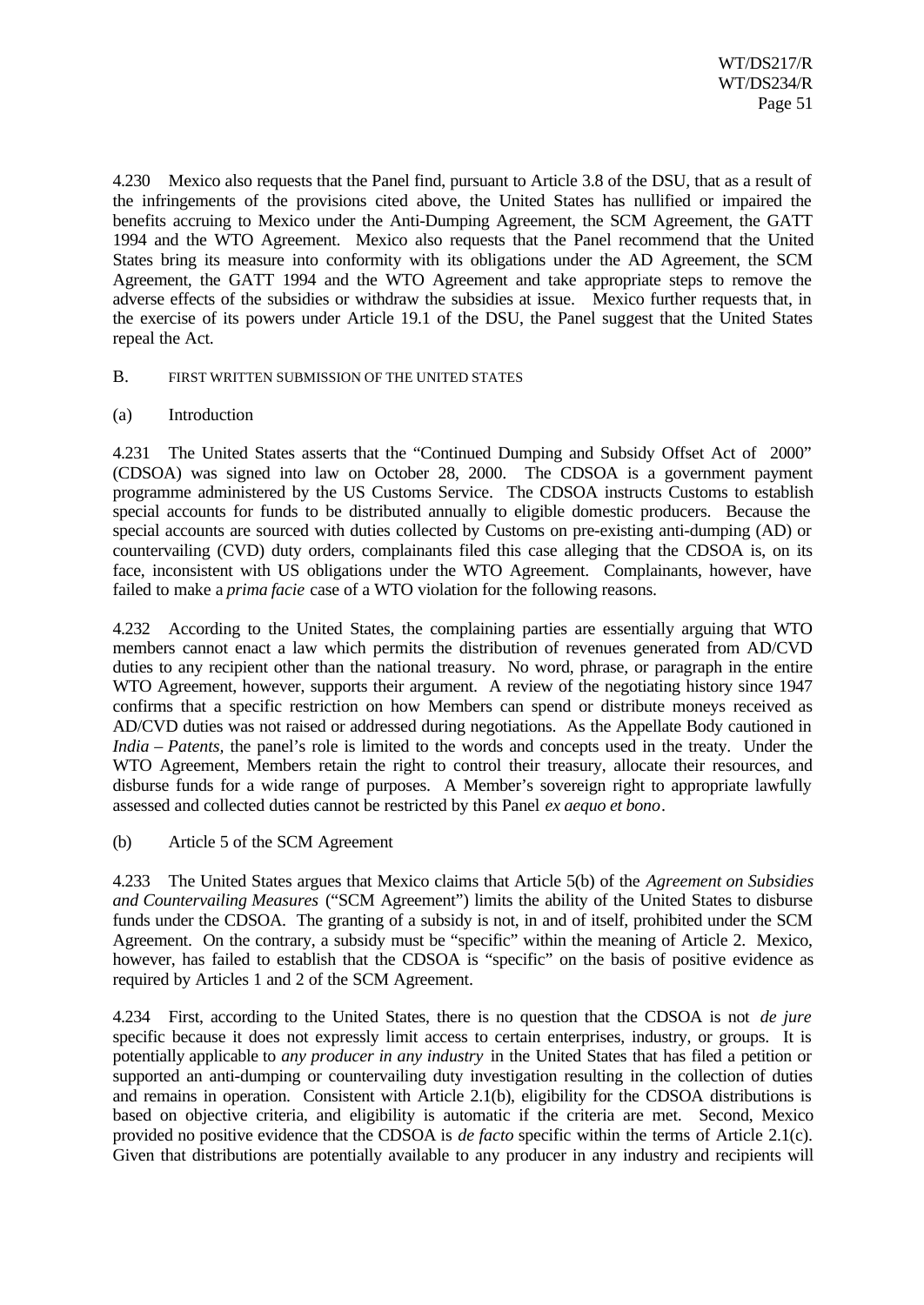change over time, it is doubtful that Mexico could ever show *de facto* specificity. Subsidies that are not "specific" are not actionable under Article 5 of the SCM Agreement.

4.235 The United States argues that Mexico does not even try to make a *prima facie* case that the CDSOA has caused actual adverse effects to its interests as required by Article 5 of the SCM Agreement. Instead, Mexico claims that the CDSOA *as such* causes *per se* adverse effects in the form of nullification or impairment of benefits under Article 5(b). It is not clear to the United States, however, that Article 5(b) creates a presumption that a subsidy that violates another WTO provision is an actionable subsidy without any showing of adverse effects. Such an interpretation would eliminate the primary distinction between prohibited subsidies under Article 3 where effects are presumed and actionable subsidies under Article 5 where the complaining party must demonstrate adverse effects. Regardless, the CDSOA does not violate any other WTO provision.

4.236 The United States asserts that Mexico's claim does not satisfy the three requirements articulated in *Japan – Film* to establish a non-violation nullification or impairment either. First, Mexico has failed to challenge the *application* of the CDSOA. Second, Mexico has failed to demonstrate that the competitive relationship between US products and Mexican imports has been upset by a subsidy, and that the subsidy was not reasonably anticipated by Mexico.

4.237 In the United States' opinion, Mexico has presented no evidence that US producers of products that compete with Mexican products have actually received a distribution under CDSOA, let alone a "clear correlation" between the distributions and any disruption of a competitive relationship. Without such evidence, the "relevant competitive relationship" has not even been established.

4.238 The United States posits that Mexico's related argument that distributions under the CDSOA will *per se* nullify or impair benefits under Articles II and VI of the General Agreement on Tariffs and Trade 1994 ("GATT 1994") is unreasonable and must be rejected. Not only does it fly in the face of the notion that a non-violation claim is an exceptional remedy, but such an interpretation would render the causation requirement meaningless and automatically convert any specific domestic subsidy programme related to a product on which there is a tariff concession into a non-violation nullification or impairment of benefits.

4.239 Finally, the United States submits that Mexico could have reasonably anticipated, before the tariff concession negotiated during the Uruguay Round entered into force on 1 January 1995, that anti-dumping and countervailing duties would be distributed to the domestic industry. In fact, there was proposed legislation in the US Congress for the distribution of duties in 1988, 1990, 1991, and 1994. In sum, Mexico has failed to sustain its burden of demonstrating that the CDSOA is a "specific" subsidy that is actionable within the meaning of Articles 1, 2, and 5 of the SCM Agreement.

(c) GATT Article VI, the Antidumping Agreement and the SCM Agreement

4.240 The United States is of the view that claims that the CDSOA is a specific action against dumping or a subsidy contrary to GATT 1994 Article VI or the Agreement on the Implementation of Article VI of the General Agreement on Tariffs and Trade 1994 ("Antidumping Agreement") and SCM Agreement must also fail. Assuming that the reasoning of *United States – Antidumping Act of* 1916 applies to the facts of this case, it is clear that the CDSOA does not constitute a "specific action" against dumping" or a "specific action against a subsidy."

4.241 First, the United States submits, the distributions are not based upon a test that includes the constituent elements of dumping or a subsidy. Rather, the distributions are based upon the applicant's qualification as an "affected domestic producer" who has incurred "qualifying expenditures." The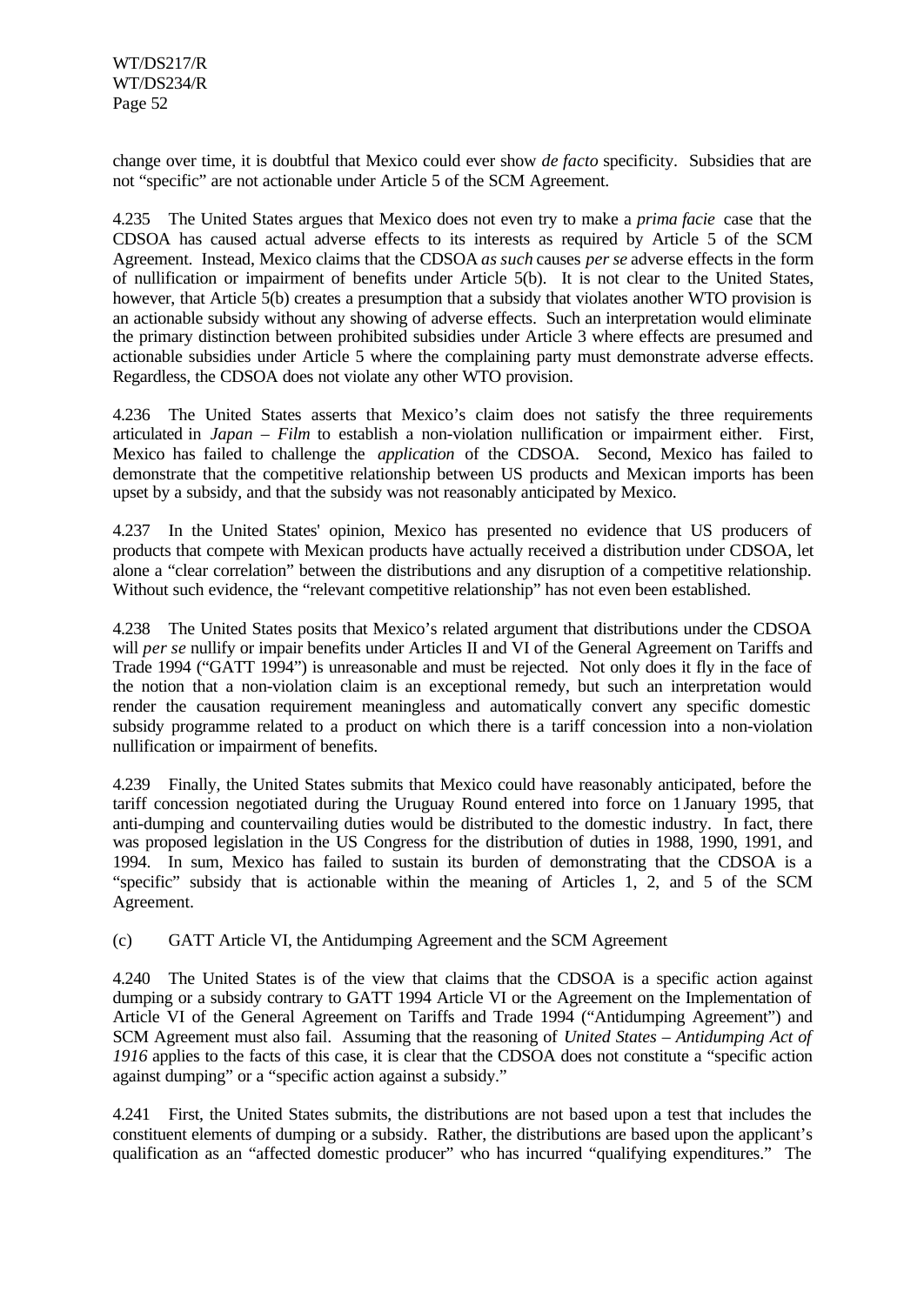CDSOA does not provide for the recovery of "damages": the amount of the distributions have nothing to do with measuring the extent to which a US producer has been affected by dumping or subsidization of imports.

4.242 Second, according to the United States, the CDSOA is not an action "against" dumping or a subsidy. Because there was no question in *United States – Antidumping Act of 1916* that civil or criminal penalties under the 1916 Act applied to importers, neither the panels nor the Appellate Body in that case discussed whether the specific action was "against" dumping. In contrast, this Panel must consider the proper interpretation of the term "against" in Articles 18.1 and 32.1 of the Antidumping and SCM Agreements, respectively.

4.243 The United States asserts that the ordinary meaning of the term "against" suggests that the specific action must be in "hostile opposition to" dumping/subsidization and must "come into contact with" dumping/subsidization. Thus, to consider a specific action "against" dumping or subsidization, the action must apply to the imported good or the importer, and it must be burdensome. Unlike the 1916 Act, the CDSOA imposes no burden or liability on imported goods or importers. The CDSOA has nothing to do with imported goods or importers; it is a payment programme. Therefore, this Panel should find that Article VI of the GATT 1994, Articles 1 and 18 of the Antidumping Agreement, and Articles 10 and 32 of the SCM Agreement do not apply to the CDSOA.

1.244 It is the view of the United States that in the event that the Panel concludes that the CDSOA is an action against dumping and a subsidy, footnotes 24 and 56 to the Antidumping and SCM Agreements, respectively, operate to exclude the CDSOA from the scope of Article VI and the Antidumping and SCM Agreements. Footnotes 24 and 56 clarify the meaning of Articles 18.1 of the Antidumping Agreement and 32.1 of the SCM Agreement, respectively, by stating that they are "not intended to preclude action under other relevant provisions of GATT 1994? ." The general reference to "action" in footnotes 24 and 56 is not the same type of focused and directed action which applies to oppose dumping or subsidies *as such* within the meaning of Articles 18.1 and 32.1. The ordinary meaning of the phrase "not intended to preclude action" within the context of Articles 18.1 and 32.1 is that action is *permitted.* According to the panel in *United States – Antidumping Act of 1916*, Members are free to address the causes or effects of dumping (and subsidies) through other trade policy instruments that are consistent with GATT 1994 provisions other than GATT 1994 Article VI.

4.245 The United States argues that the CDSOA is an action consistent with GATT 1994 Article XVI entitled "Subsidies." Article XVI is a "relevant provision of GATT 1994" which recognizes that Members have the general right to use subsidies and may provide non-export subsidies to the extent that they do not cause serious prejudice to the interests of other Members. The complaining parties do not argue that disbursements under the CDSOA have caused or will cause serious prejudice to their interests. Therefore, if the CDSOA is considered to be an action against dumping, the distributions are otherwise permitted by the footnotes to Articles 18.1 and 32.1 as action under another relevant GATT provision.

4.246 The United States posits that the complaining parties also overlook the fact that Articles 4.10 and 7.9 of the SCM Agreement do not contain an obligation or prohibition on Members and, therefore, cannot form the basis of a violation of the SCM Agreement. Even if the Panel could somehow construe Articles 4.10 and 7.9 as containing such an obligation, the CDSOA is not a "countermeasure" within the meaning of Articles 4.10 or 7.9. The CDSOA is not a specific action against dumping or a subsidy. Nor was it enacted in order to induce another Member to implement DSB recommendations and rulings: it has nothing to do with the actions of other Members. The CDSOA is a payment programme.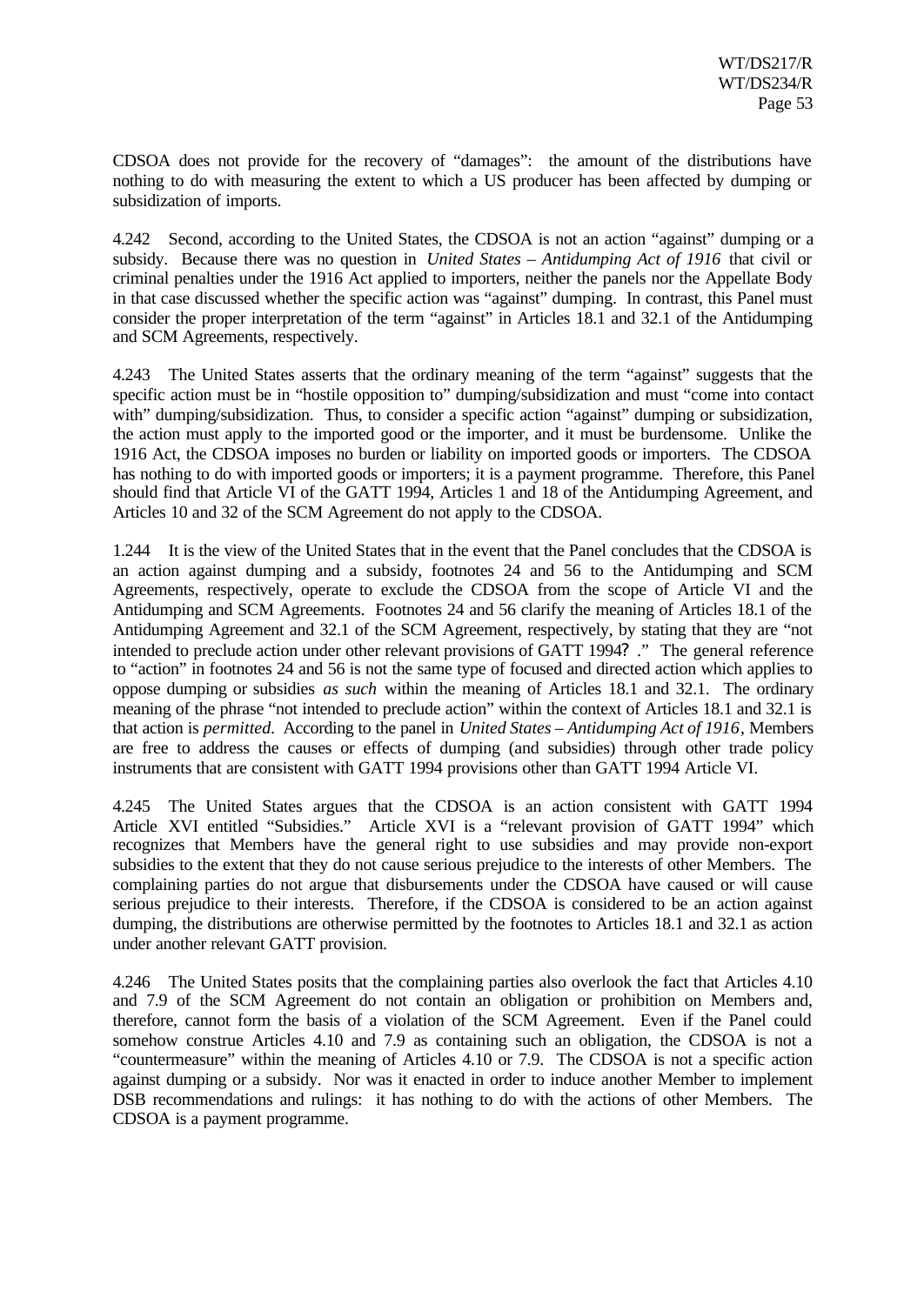(d) Standing, undertakings and GATT Article X:3

4.247 According to the United States, claims that the CDSOA breaches Article 5.4 of the Antidumping Agreement and Article 11.4 of the SCM Agreement by compromising the ability of US authorities to make objective assessments of whether AD and CVD petitions have the support required for initiation are unsupported and must be rejected. Complaining parties offer no evidence that the CDSOA in any way affects how US authorities apply the objective criteria set forth in Articles 5.4 and 11.4 for determining industry support for petitions. Instead, the complaining parties engage in speculation on the impact of the CDSOA on the willingness of private companies to support AD/CVD petition and attempt to read into Article 5.4 and 11.4 a non-existent requirement for authorities to undertake subjective analyses of the motives of domestic companies.

4.248 Contrary to the complaining parties' arguments, the United States submits, there is no requirement in Articles 5.4 and 11.4 that the administering authority determine the *reason* for the domestic industry's support. The obligation is to determine whether the *quantitative* benchmarks have been met. The objective, quantitative nature of the analysis of industry support leaves little or no scope for an improper analysis: either the number of companies expressing support for the petition meet the threshold, or they do not.

4.249 According to the United States, a requirement to determine the subjective motivations of private parties would be unworkable. Even if relevant, it is highly unlikely that complaining parties could ever summon credible evidence that "but for" the distributions, domestic producers would not otherwise have filed a petition or supported an investigation, and that the participation of those producers was necessary to establish standing in that investigation. It is rare for domestic producers in the United States not to have sufficient industry support in filing anti-dumping or countervailing duty petitions. Thus, if there is sufficient support *anyway*, it cannot be said that the CDSOA will affect the number of cases meeting the thresholds of Articles 5.4 and 11.4, even if such an increase could constitute a breach of those Articles.

The United States asserts that claims that the CDSOA breaches Article 8 of the Antidumping Agreement and Article 18 of the SCM Agreement by making it more difficult for exporters to secure an undertaking with the competent authorities are likewise unsupported and must be rejected. There is no obligation in Articles 8 and 18 to accept a proposed undertaking. Moreover, and more importantly, neither Article circumscribes the reasons that may cause an administering authority to decline to accept a proposed undertaking as "impractical." The Articles do not require the administering authority to determine that the undertaking is "inappropriate" before rejecting it. The sentence in Article 8.3 and 18.3 containing the term "inappropriate" addresses the circumstances under which the exporter is to be provided the reasons for the rejection. It does not change the standard for accepting or rejecting an undertaking.

4.251 The United States is of the view that it is within the complete discretion of the administering authority to accept or reject an undertaking. Thus, even assuming *arguendo* that the CDSOA renders it more difficult for exporters to secure price undertakings, there is no WTO violation because there is no *obligation* to enter into a price undertaking in the first place.

4.252 The United States argues that again the complaining parties have provided no evidence that the CDSOA has had or will have any actual effect on the Commerce Department's consideration of proposed undertakings. Domestic producers do not enjoy an "effective" veto over proposed undertakings – only the competent authority and the exporters determine whether to agree to an undertaking. The vast majority of undertakings in the United States since 1996 have been entered into over the vehement opposition of domestic producers. Nor is there any reason to believe that the domestic industry will oppose an undertaking as a result of the CDSOA. If conditions of fair trade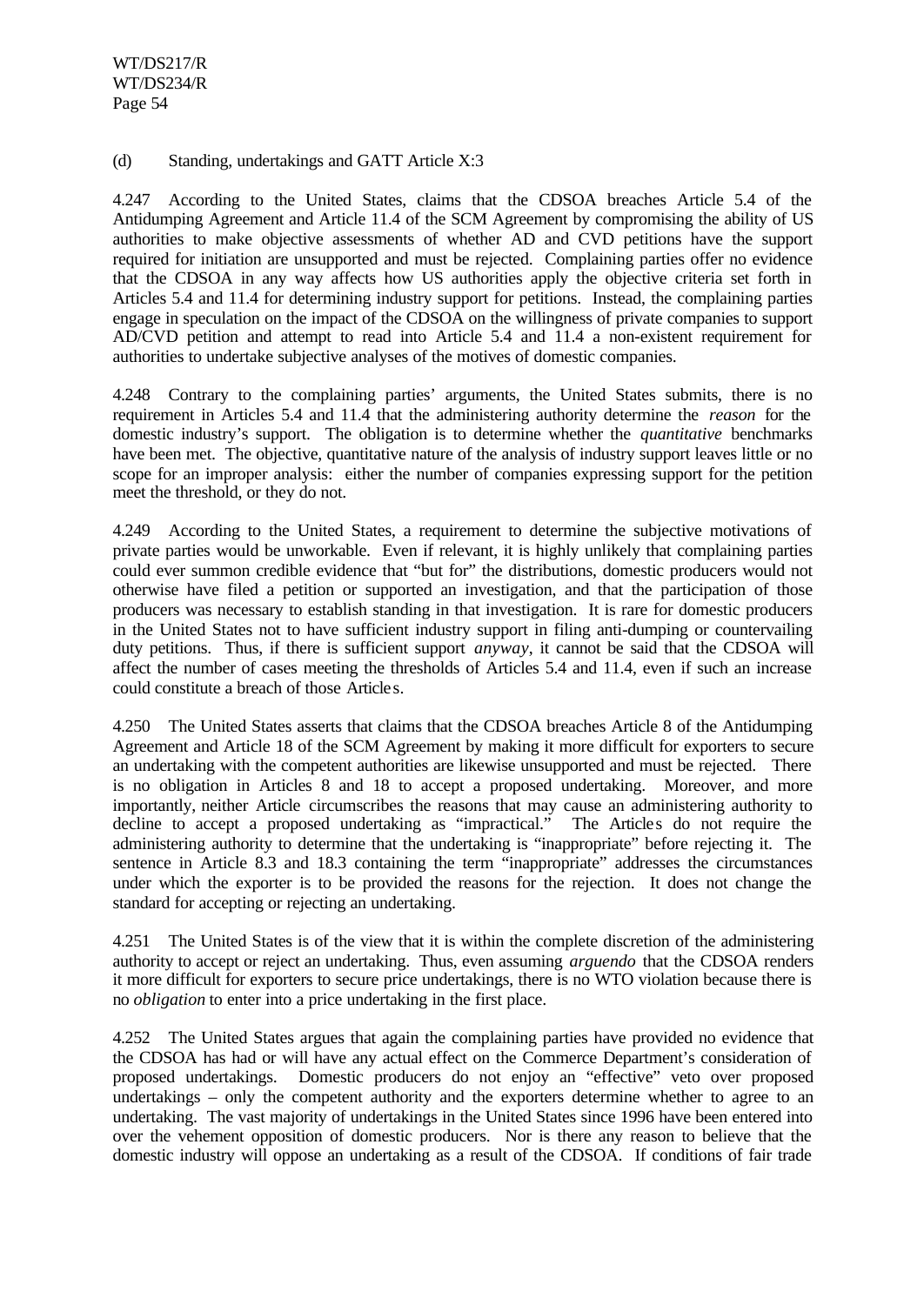can be achieved through an undertaking, domestic producers who file petitions will be supportive of an agreement. Even if the CDSOA were to change the position of domestic producers, however, there is nothing to suggest a change in the Commerce Department's independent action.

4.253 In the view of the United States, the complaining parties have offered no arguments or evidence concerning the actual administration of the CDSOA and, therefore, cannot allege a violation of Article X:3(a) of the GATT 1994. Consistent with the plain language of Article X:3(a), various panel and Appellate Body reports have concluded that Article X:3(a) only addresses the *administration* of national laws. The complaining parties, however, have provided no evidence at all concerning the day-to-day administration of the CDSOA. Even if it were concluded that the CDSOA somehow affects the administration of laws relating to the initiation of anti-dumping and countervailing duty investigations and to price undertakings, this could not conceivably form the basis of an Article X:3(a) finding against the CDSOA.

4.254 Finally, the United States submits, because the CDSOA is not inconsistent with any WTO Agreement provision, the complaining parties' claims under Article XVI:4 of the *Marrakesh Agreement Establishing the World Trade Organization*, Article 18.4 of the Antidumping Agreement, and Article 32.5 of the SCM Agreement must also fail.

C. FIRST ORAL STATEMENTS OF THE COMPLAINING PARTIES

### **1. Australia**

(a) Introduction

4.255 In its statement, Australia identifies the core legal claims made in this case and addresses some of the specific arguments made by the United States. Australia notes that Australia's written submission sets out these claims in greater detail.

(b) First Claim: Article 18.1 of the Anti-Dumping Agreement in conjunction with GATT Article VI:2 and Article 1 of the Anti-Dumping Agreement

4.256 The first claim made by Australia is that the United States has violated Article 18.1 of the Anti-Dumping Agreement, read in conjunction with GATT Article VI:2 and Article 1 of the Anti-Dumping Agreement, because the Act constitutes a specific action against dumping in a manner inconsistent with the Anti-Dumping Agreement.

4.257 In the case United States – Anti-dumping Act of 1916, the Appellate Body found that "specific action against dumping" of exports within the meaning of Article 18.1 is action that is taken in response to situations presenting the constituent elements of "dumping". The Appellate Body also found that Article 18.1 of the Anti-Dumping Agreement prohibits the taking of any such action when it is not in accordance with the provisions of GATT 1994 as interpreted by the Anti-Dumping Agreement.

4.258 According to Australia, it is readily apparent, and indeed confirmed by the United States' first written submission, that the Act mandates a specific action in response to situations presenting the constituent elements of dumping, and that this action is not in accordance with the provisions of GATT 1994 as interpreted by the Anti-Dumping Agreement.

4.259 Australia argues that under the Act, an anti-dumping order is a necessary prerequisite for the automatic disbursement of collected anti-dumping duties to affected domestic producers. An anti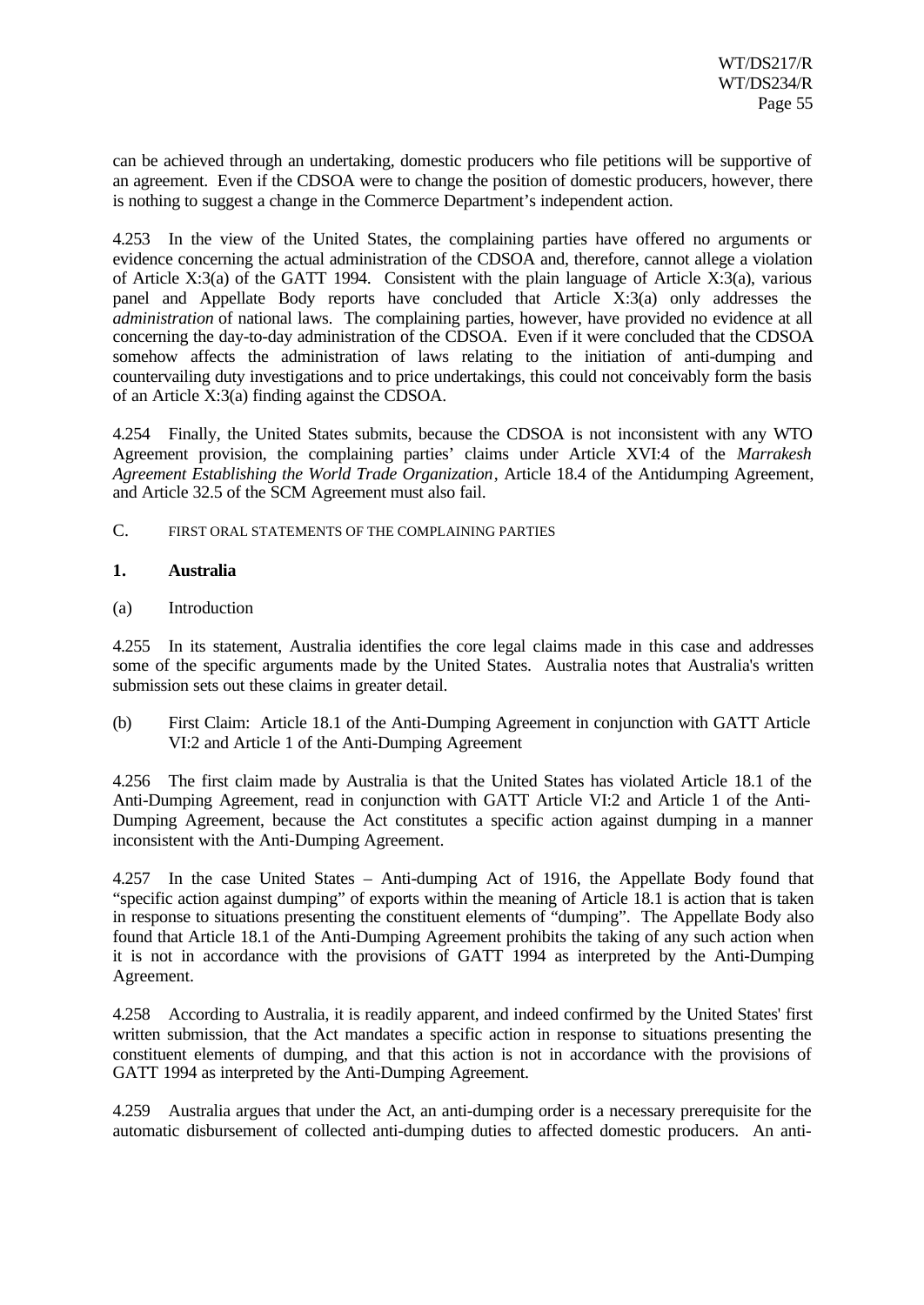dumping order is also a formal determination by the United States that there exists a situation presenting the constituent elements of dumping.

4.260 According to Australia, in its first submission, the United States confirms that, in order to make an anti-dumping order, there must have been a petition from the domestic industry, an examination by the US Commerce Department of the standing requirements, an initiation of an investigation, a determination of injury, and a determination of dumping.

4.261 Australia posits that there is a clear linkage and contingency between the disbursement under the Act and the constituent elements of dumping (that is, the investigation, finding of injury and positive determination of dumping and the imposition of duties). The US Customs Service has no discretion in establishing special accounts to disburse the funds collected to affected domestic producers for qualifying expenditures.

4.262 Australia argues that as a result of the Act, the disbursement of anti-dumping duties to affected domestic producers is now part and parcel of the process of any successful anti-dumping application, and as the disbursement does not fall within the specific actions covered by the Anti Dumping Agreement, it is therefore action that is inconsistent with Article 18.

4.263 Australia asserts that in its first submission, the United States has sought to argue that the "offsets" are nothing more than a government payment programme, and are simply a distribution of government monies collected. The United States also claims that the only connection between the duties collected and the funds paid is that the duties collected cap the amount of payments.

4.264 Australia submits that these arguments are without merit. If, as the United States says, the Act is simply a government payment system based on eligible expenditure, why has the United States not distributed the payments to those who did not support the trade remedy action? Why are not all domestic producers of the like product entitled to the payments? The Act does not simply disburse revenues or cap payments in any case: it is a clear and systematic extension of the United States' framework of rules for the imposition of anti-dumping duties. It is a prohibited specific action against dumping.

(c) Second Claim: Article 32.1 of the SCM Agreement in conjunction with GATT Article VI:3 and Articles 4.10, 7.9 and 10 of the SCM Agreement

4.265 Australia's second claim is that the United States has violated Article 32.1 of the Agreement on Subsidies and Countervailing Measures (the SCM Agreement), in conjunction with GATT Article VI:3 and Articles 4.10, 7.9 and 10 of the SCM Agreement, because the Act constitutes a specific action against subsidisation in a manner inconsistent with the SCM Agreement and GATT 1994.

4.266 Australia is of the view that the Appellate Body's reasoning in the United States – Anti-Dumping Act of 1916 in relation to dumping applies equally to the obligations relating to actions against subsidisation. In other words, the Act mandates a prohibited specific action in response to situations presenting the constituent elements of subsidisation.

4.267 Australia argues that once a countervailing duty order or finding is issued, the Act mandates a number of subsequent actions that have the effect of providing an additional remedy against the effects of a subsidy. That additional remedy is the distribution of assessed duties pursuant to a countervailing duty order to the affected domestic producers for qualifying expenditures.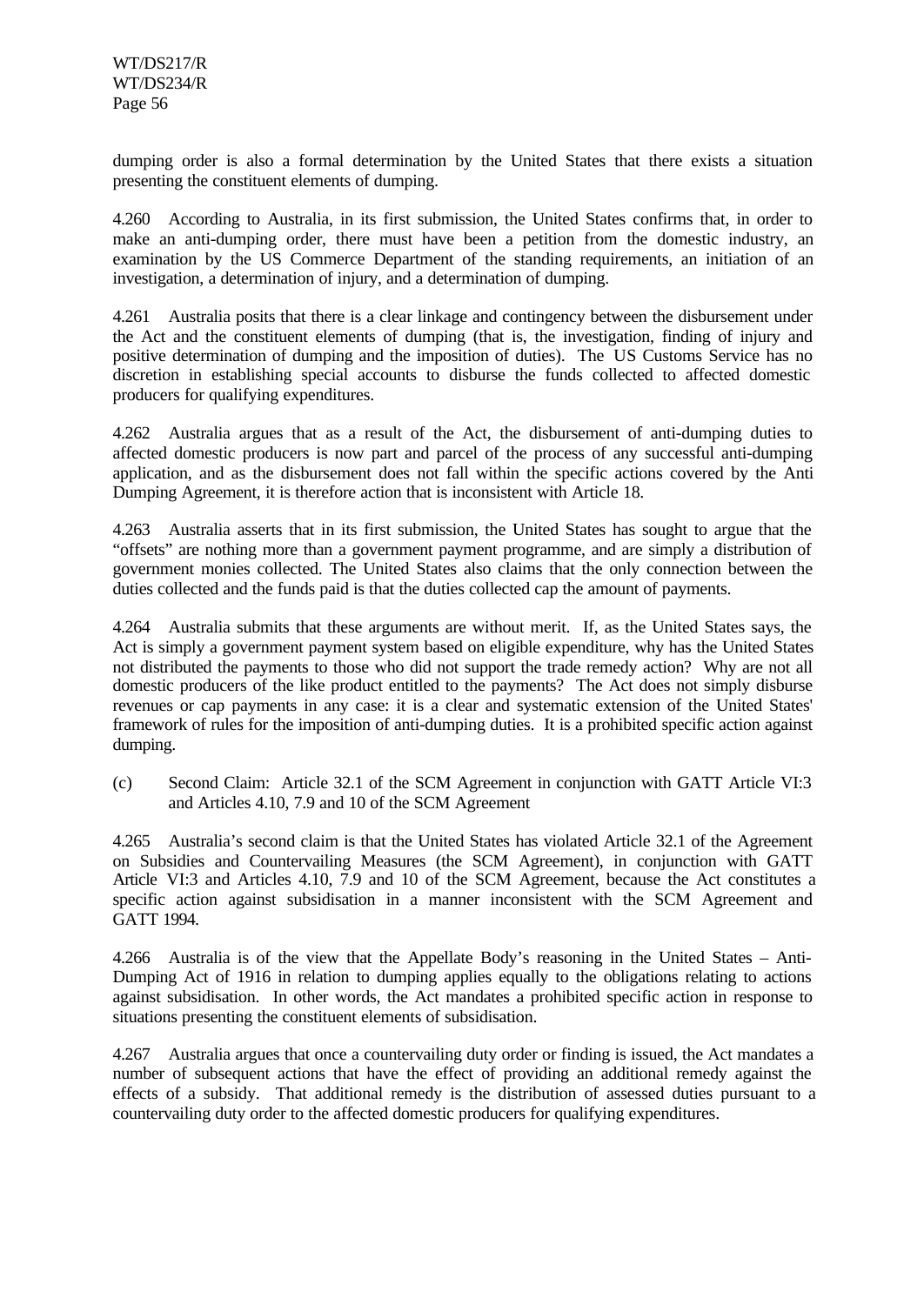4.268 Australia is of the opinion that this distribution of assessed duties is not simply payment of subsidies to producers as the United States argues. If that were so, why does the United States not distribute the payments to those producers who do not support the trade remedy action? Again, the Act is a clear and systematic extension of the United States' framework of rules for the imposition of countervailing duty orders. It is an action in response to situations presenting the constituent elements of subsidisation and it is an action that is not in accordance with the United States' WTO obligations.

4.269 According to Australia, it has shown in its first submission that the Act mandates action not permitted under the SCM Agreement or GATT Article VI to counteract or offset the effects of a subsidy.

## *(i) Article 10 of the SCM Agreement*

4.270 Australia asserts that the SCM Agreement expressly provides for specific action to be taken against subsidies. However, Article 10 of the SCM Agreement only permits certain forms of relief – either a countervailing duty or a countermeasure. Further, footnote 35 to Article 10 makes clear that relief, whether a countervailing duty or countermeasure, must be in relation to the "effects" of a particular subsidy in the domestic market of an importing Member.

4.271 Australia posits that in the context of the SCM Agreement, the United States measure is particularly pernicious because it penalizes non-subsidized exports. In its first submission, Australia argues, it has shown that the Act operates as a countermeasure against products from other WTO Members that were included in the original countervail investigation but were not subjected to the countervailing duty orders. The assessed duties distributed under the Act to the affected domestic producers are based on qualifying expenditure incurred in relation to the product which has been the subject of a countervailing duty order. As such, the Act provides counter-subsidies which affect the competitive relationship between the domestic products and products of other WTO Members not subject to the original countervailing duty order.

### *(ii) GATT Article VI:3*

4.272 Australia argues that similarly, the only remedy available under GATT Article VI:3 is a countervailing duty. Moreover, GATT Article VI:3 determines the level of the countervailing duty that can be imposed against subsidised imports. Australia considers that it has shown that, contrary to GATT Article VI:3, the Act provides, indeed ensures, that there is a remedy to affected domestic producers that is in addition to the countervailing duties imposed by the United States. Having assessed duties pursuant to a countervailing duty order, the Act mandates the provision of additional measures to counteract or offset a subsidy over and above the level of subsidisation.

4.273 Australia considers that the United States thereby imposes a remedy which exceeds the level of subsidisation that has been determined by the Commerce Department. Affected domestic producers receive a benefit from both the levied countervailing duty and the payment to them of the assessed duties thereby providing a remedy at a level in excess of the level of subsidy assessed under the countervailing duty order.

4.274 Australia asserts that the United States always imposes the full margin of duty. Even if the United States imposed the lesser duty rule, the payments disbursed to affected domestic producers would exceed the assessed levels of subsidisation and injury.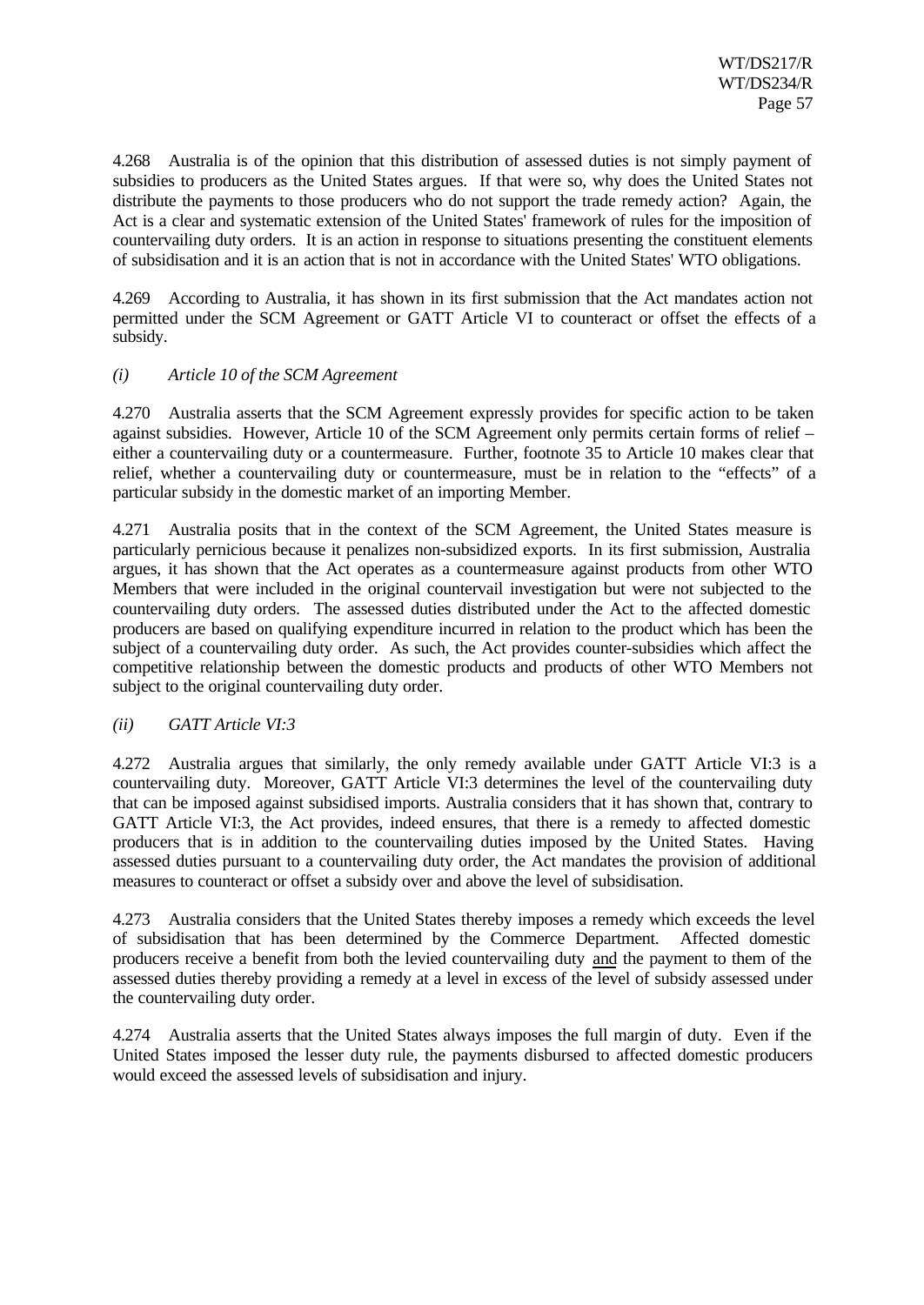(d) Third Claim: Article 5.4 of the Anti-Dumping Agreement/Article 11.4 of the SCM Agreement

4.275 The third claim made by Australia is that the Act distorts, or threatens to distort, the degree of support for, or opposition to, an application for an anti-dumping or countervailing duty investigation among domestic producers of the like product. As such it is inconsistent with Article 5.4 of the ADA and Article 11.4 of the SCM Agreement.

4.276 According to Australia, the Act creates a systemic bias in favour of supporting domestic producers through the provision of a financial incentive or reward. It contravenes the fundamental principle that the legal framework of a rules-based system must itself be established in an impartial and objective manner. It frustrates the intent of Articles 5.4/11.4 to establish whether an application is truly being made by or on behalf of domestic industry.

(e) Fourth Claim: Article XVI:4 of the WTO Agreement, Article 18.4 of the Anti-Dumping Agreement and Article 32.4 of the SCM Agreement

4.277 Australia argues that by violating any of the provisions as outlined above, the United States has also in its view violated Article XVI:4 of the WTO Agreement, as well as Article 18.4 of the Anti-Dumping Agreement and Article 32.5 of the SCM Agreement.

(f) United States' arguments

4.278 Australia submits there are some significant flaws in the US arguments, particularly in misquoting the Appellate Body in the case of United States – Anti-Dumping Act of 1916.

4.279 Australia asserts that the Appellate Body found that "specific action against dumping" of exports within the meaning of Article 18.1 is action in response to situations presenting the constituent elements of dumping. The United States has omitted two key words that formed part of the Appellate Body's statement – "situations presenting".

4.280 In other words, according to Australia, specific action against dumping is any action taken in response to conduct by which products of one country are introduced into the commerce of another country at less than the normal value of the products.

4.281 Further, according to Australia, the United States argues that in order for a specific action to be characterised as action against dumping or subsidisation, the action must apply to the imported goods or importer and it must be "burdensome". The Act, the United States says, imposes no burden or liability on imported goods and importers.

4.282 Australia rejects these arguments. The United States in effect argues for an overlay of conditions and criteria to be read into the Anti-Dumping Agreement and the SCM Agreement and GATT Article VI which is clearly not there. The offset payments under the Act alter the competitive relationship between such goods and the domestically-produced like products in ways not contemplated by the GATT, the Anti-Dumping Agreement or SCM Agreement. Indeed, it also affects the competitive position of exporters to the US market for products that have been found not to have been subsidised or dumped.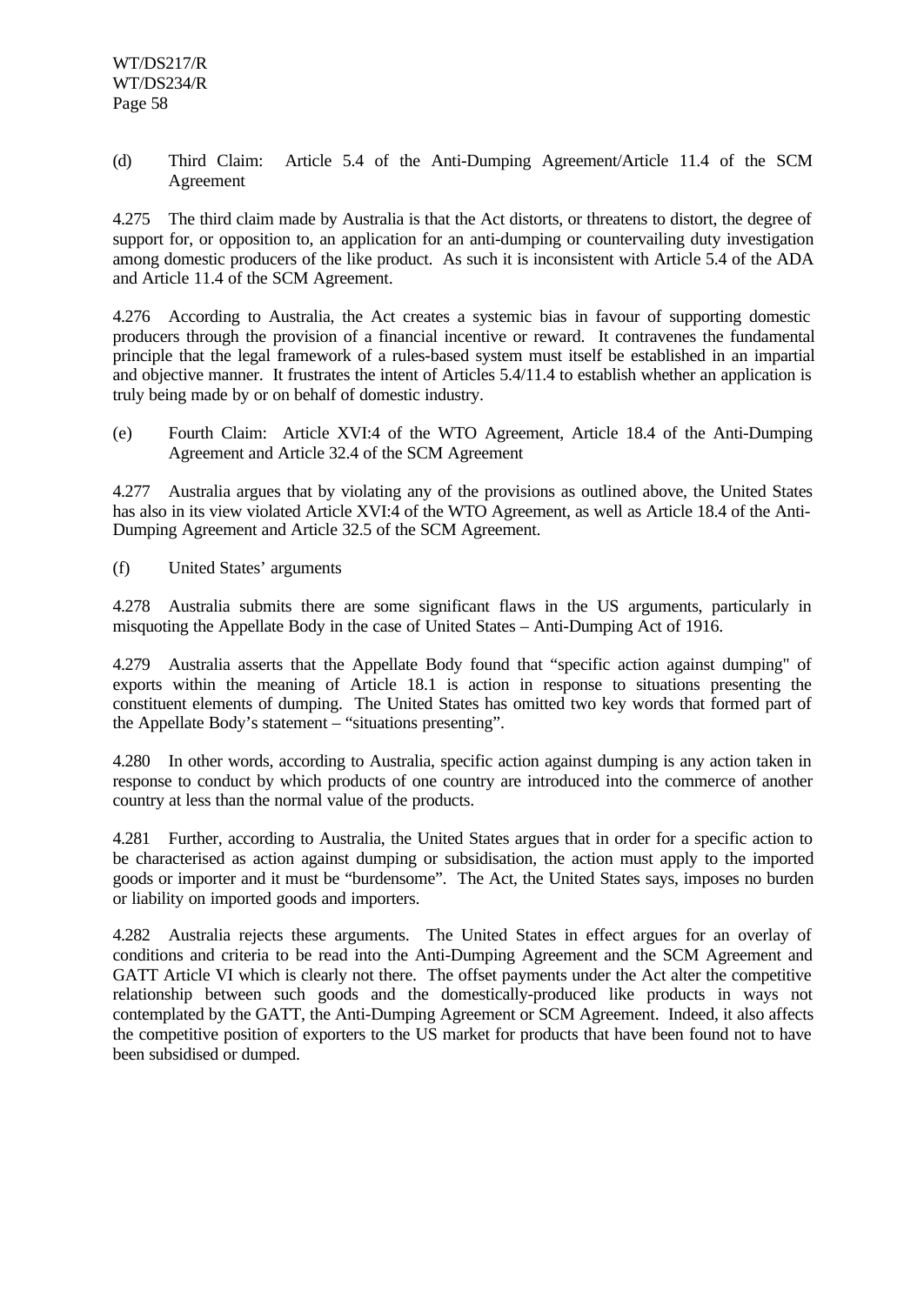### (g) Conclusion

4.283 In conclusion, according to Australia, the number of co-complainants, and third parties, involved in this dispute reflects the breadth of concern by the WTO membership over the actions of the United States in promulgating this mandatory legislation.

4.284 Australia argues that the WTO Agreements provide the framework for a secure and predictable multilateral trading system. They also provide a system of permissible trade remedies against dumping and subsidisation which respect the rights and benefits of all WTO Members. The United States legislation constitutes action which is both inconsistent with those Agreements and seriously undermines the proper functioning of the multilateral trading system.

4.285 Australia is of the view that, if permitted to stand, the United States legislation would precipitate an undermining of trade remedy rules and encourage the proliferation of remedy actions.

### **2. Brazil**

- (a) Introduction
- *(i) Systemic concerns*

4.286 Brazil believes the panel should consider three systemic concerns in its deliberations.

4.287 First, to what extent does the promise of monetary rewards to the complaining party encourage the filing of cases which otherwise would never have been filed? Or to what extent does it promote the pursuing of reviews of the amounts of anti-dumping and countervailing duties in order to maximize revenues even when the desired protection has been achieved? Brazil believes that it is inevitable that monetary rewards will encourage more cases and will encourage domestic industries to pursue these cases, once filed, more vigorously than in the absence of the potential receipt of these monetary rewards. Brazil submits that these cases already cost the Brazilian industries hundreds of thousands of dollars to defend. In addition, each annual review costs a responding company similar amounts. With the Byrd Amendment, even if a domestic industry has obtained the measure of relief necessary to eliminate the injury, there remains the incentive to pursue reviews in order to increase revenues. Thus, according to Brazil, the real costs to exporting industries will increase, both in terms of higher defense costs and higher duties. In short, according to Brazil, with an incentive to maximize the duties because it means higher revenues for the domestic industry, the narrow objectives of the AD and SCM Agreements no longer define the process or the remedy. An additional objective – creating the maximum revenue possible for the complaining domestic industry – has been introduced.

4.288 The second concern of Brazil relates to the message that would be conveyed if this panel endorsed the notion that monetary rewards were an appropriate remedy under the WTO. Brazil argues that if this panel endorsed the Byrd Amendment payments, it would be making a finding that, irrespective of restrictions on remedies available under WTO agreements, a government may unilaterally take whatever additional steps it deems appropriate. The US believes that, so long as it does not directly increase the financial burden on the offending party, any action should be permitted, even those linked directly to the WTO authorized remedy, in serving the same objectives.

4.289 Brazil argues that, as pointed out in Brazil's submission, the US steel industry in a pending safeguards action has suggested that the revenues from higher duties imposed as safeguard measures be used to finance the government assumption of liabilities that are responsible for many of the problems of the industry. Monetary rewards or "damages" have never been a part of the WTO or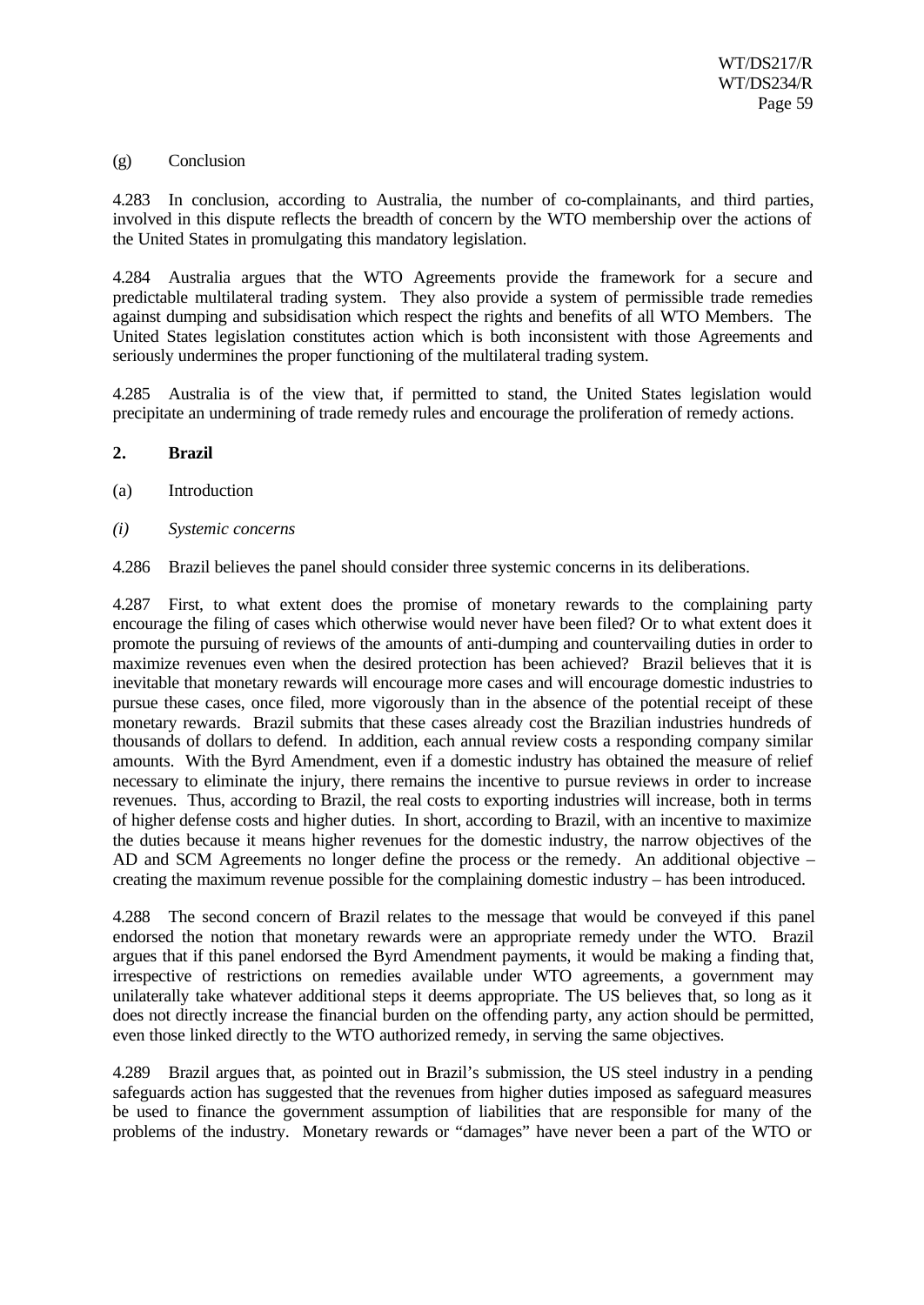GATT systems for enforcing obligations. Brazil submits that this panel should not open the door to this possibility.

4.290 Finally, Brazil argues that, as a developing country, it has additional concerns about the disproportionate new burdens created by the Byrd Amendment for developing country exporters. According to Brazil, both the AD and SCM Agreements provide for the cumulative assessment of the effects of imports from multiple sources on injury to the domestic industry in the importing country. This approach, commonly referred to as "cumulation", is permitted under Article 3.3 of the AD Agreement and Article 15.3 of the SCM Agreement. In effect, cumulation allows for inclusion of marginal suppliers in anti-dumping and countervailing measures in circumstances under which these suppliers alone would not be causing injury to the importing country industry.

4.291 Brazil asserts that the effects of cumulation are felt mostly by developing countries because industries in these countries tend to be the smaller, newer, marginal suppliers to major markets. Yet, the use of the cumulation provisions of the agreements has been tempered by the need to balance the marginal costs of adding additional suppliers with the marginal benefit of including those suppliers. However, the Byrd Amendment is likely to encourage the filing of more cases against marginal suppliers, primarily developing country suppliers, under the cumulation provisions of the agreements in order to create maximum revenues for distribution to the complaining industries. As such, the Byrd Amendment is likely to have a disproportionate impact on developing country industries, exactly the opposite of the special and differential treatment which is encouraged under Article 27 of the SCM Agreement and Article 15 of the AD Agreement.

*(ii) The United States attempts to mischaracterize the issue in this proceeding as one of sovereign rights rather than one of sovereign obligations*

4.292 Brazil posits that the essence of the US argument in support of the Byrd Amendment is captured in paragraph 20 of the First Submission of the United States:

While it is true that WTO Members have agreed to exercise their sovereignty according to their WTO Agreement commitments, the converse is also true. A commitment not made cannot be broken. When the agreement is silent on an issue, a panel cannot find a violation.

4.293 The US continues in paragraph 25 by claiming:

Members are free to pursue their own domestic goals through spending so long as they do not do so in a way that violates commitments made in the WTO Agreement.

4.294 Brazil argues that it is clear from these two examples that the US wishes to characterize the issue in this proceeding as an unwarranted intrusion on the ability of a Member to spend its revenues as it sees fit, including assisting industries injured by imports. In fact, Brazil asserts, this is not the issue. The issue before the panel is very specific, namely whether the distribution of anti-dumping and countervailing duty revenues by the US is inconsistent with the limitations on anti-dumping and countervailing measures specified in the AD and SCM Agreements and, therefore, in violation of US WTO obligations.

4.295 Brazil is of the view that no one is challenging the right of the US to choose how its revenues are disbursed. The issue is whether in the particular situation of the Byrd Amendment, the US distribution of anti-dumping and countervailing duty revenues to the requesting parties is consistent with US WTO obligations. There is a direct link between the imposition of anti-dumping and countervailing duties under the Tariff Act of 1930 (the US law authorizing investigation of dumping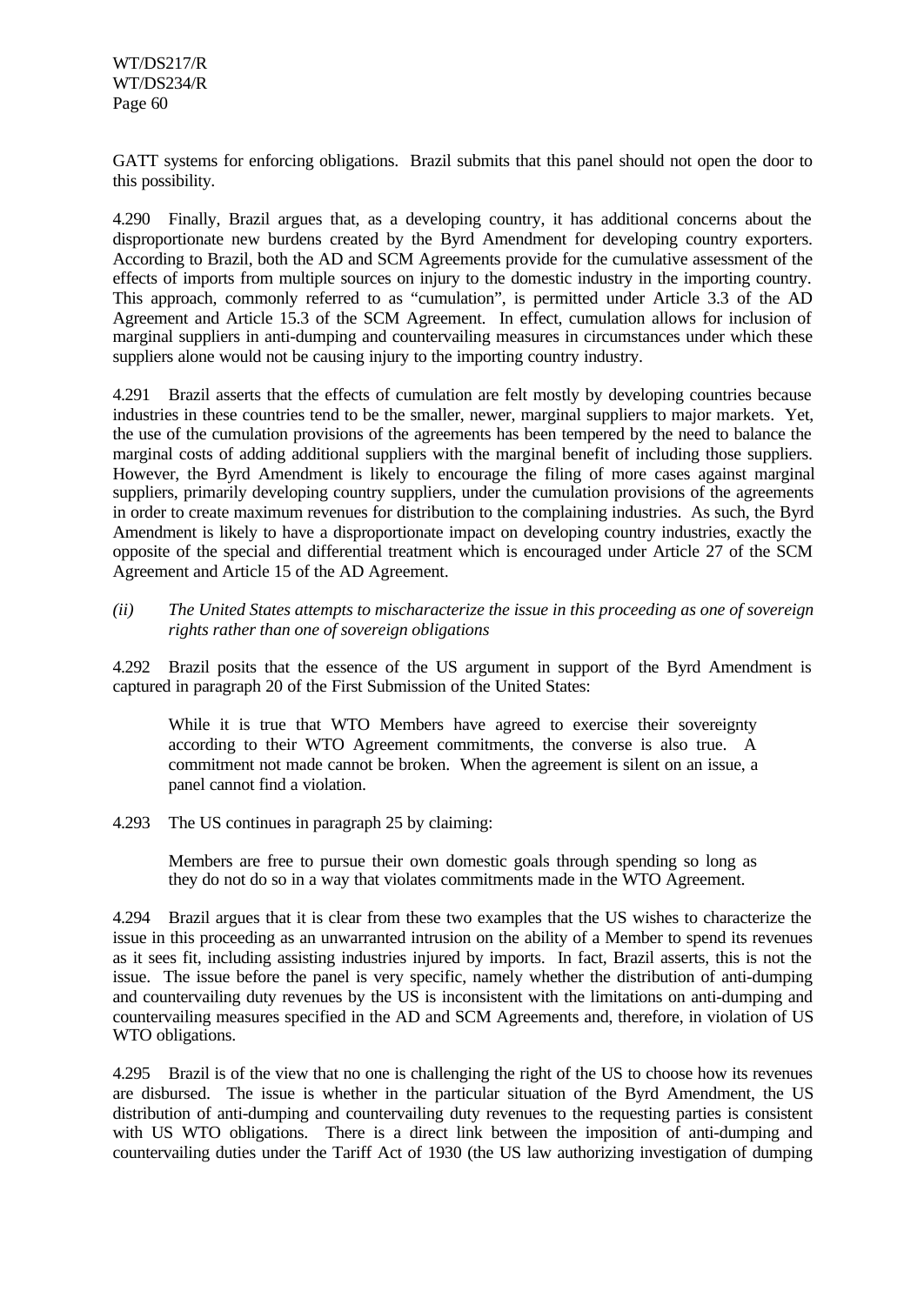and subsidization and the imposition of anti-dumping and countervailing duties) and the entitlement to payments under the Byrd Amendment. Without a finding of dumping and subsidization and the collection of anti-dumping and countervailing duties, there are no payments under the Byrd Amendment. Thus, the question is not whether the US is free to spend the revenues from antidumping and countervailing duties as it sees fit, but rather whether there is a direct relationship between the payments under the Byrd Amendment and US WTO obligations under the AD and SCM Agreements such that those payments are linked to and become part of the remedies for dumping and subsidization.

4.296 Brazil argues that one needs to distinguish between payments which benefit domestic parties injured by imports and payments which are linked directly to and are part of the anti-dumping and countervailing measures permitted by the agreements. For example, the US has an extensive programme of so-called Trade Adjustment Assistance intended to help companies and workers that are injured by import competition. However, there is no direct linkage between the entitlement to or the revenues for such assistance and the collection of anti-dumping and countervailing duties, as is the case with the Byrd Amendment. Indeed, according to Brazil, that is precisely what distinguishes the Byrd Amendment, namely the direct relationship between the entitlement and distribution of revenues and anti-dumping and countervailing measures.

4.297 Brazil asserts that the US takes the position that the language of Articles 18.1 and 32.1, respectively, of the AD and SCM Agreements – "specific action against" dumping and subsidies – means that the action must "apply to the imported good or the importer, and it must be burdensome."<sup>86</sup> Brazil addresses its view of the interpretation of this language below, but argues that even using the US interpretation, the Byrd Amendment is specific action against an importer and is burdensome. The parties requesting the imposition of anti-dumping and countervailing duties must be, after all, direct competitors with the imported product and, therefore, with the importers and exporters of that product. If they were not direct competitors, then they would not have standing to request the imposition of duties. These same parties then receive the proceeds of the duties paid on the competing imported product and can use these payments in competition with the imported product, the importers and the exporters. They can use the funds for a variety of activities which enhance their competitiveness, including research and development, capital expenditures, and for the purchase of equipment and raw materials. Costs that they would otherwise incur are now covered by the Byrd Amendment payments. The assumption through the Byrd Amendment payments of some of the costs of the domestic industry in the importing country necessarily increases their competitiveness. The imported product, the importer and the exporter are, therefore, all facing a greater competitive burden, namely domestic competitors in the import market that are more competitive as a result of the Byrd Amendment payments. As such, there is an additional burden on imported products, importers and exporters as a result of the Byrd Amendment, precisely the criteria specified by the US as falling within the language "specific action against."

*(iii) The Byrd Amendment provides remedies to counter dumping and subsidization of imports which are in addition to remedies authorized by the relevant agreements*

4.298 The panel and Appellate Body in *United States - Anti-dumping Act of 1916* ("1916 Act")<sup>87</sup> addressed the parameters of measures permitted under the AD Agreement. Specifically, two issues were addressed: (1) whether Article VI of the GATT 1994 as interpreted by the AD Agreement limits

<sup>86</sup> United States – Continued Dumping and Subsidy Act of 2000, First Written Submission of the United States of America, DS217 and 234, para.92, 14 January 2002.

<sup>87</sup> *United States – Anti-Dumping Act of 1916,* Report of the Appellate Body, WT/DS136/AB/R, WT/DS162/AB/R, adopted 26 September 2000 and Report of the Panel, WT/DS136/R, 31 March 2000 and WT/DS162/R 29 May 2000.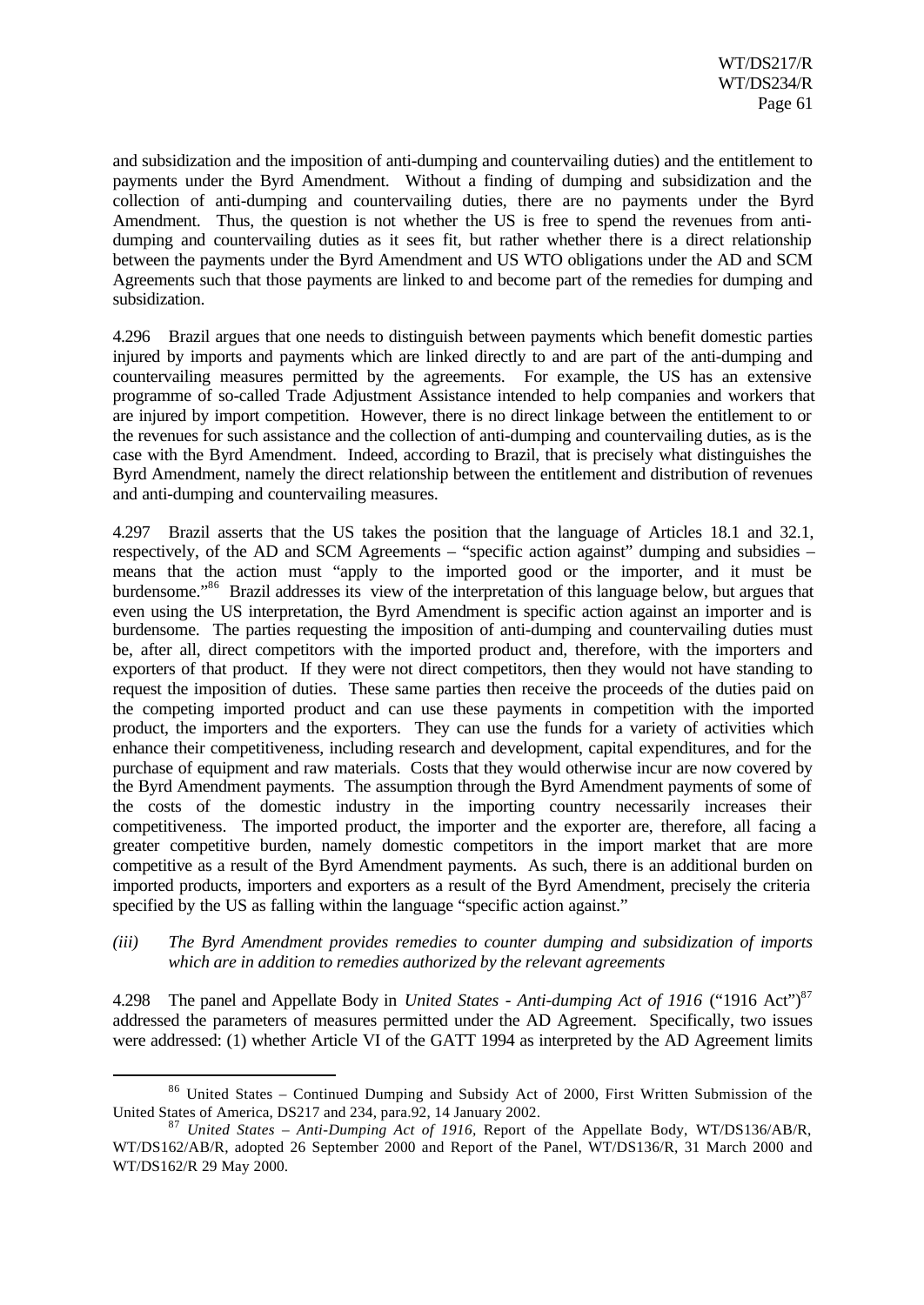specific actions against dumping to those actions provided for in Article VI or the AD Agreement; and (2) whether additional measures targeted at dumping were within the scope of the limitations imposed by Article VI and the AD Agreement.<sup>88</sup>

4.299 Brazil argues that the starting point of the analysis of both the panel and Appellate Body was Article 18.1 of the AD Agreement. As the panel knows, Article 18.1 prohibits "specific action against dumping…. except in accordance with the provisions of the GATT 1994, as interpreted by this [AD] Agreement." The Appellate Body defined "specific action against dumping" as "action that is taken in response to situations presenting the constituent elements of 'dumping'."<sup>89</sup>

4.300 According to Brazil, the first question this panel must address is whether actions under the Byrd Amendment are actions taken in response to situations presenting the constituent elements of "dumping." The answer to this question in the case of the Byrd Amendment is even clearer than it was in the case of the 1916 Act.

4.301 Brazil posits that the 1916 Act proceeding involved: (i) a statute that was wholly independent of the statute under which anti-dumping duties are imposed in the United States (i.e., the antidumping provisions of the Tariff Act of 1930); (ii) standards that were different than the standards under which anti-dumping duties are determined (for example, the 1916 Act also includes "intent to destroy or injure" as part of the substantive finding on which relief is based, an element not present in the Tariff Act of 1930 or the AD Agreement); and (iii) remedies which were not dependent on or linked to actions or determinations related to the imposition of anti-dumping measures under the antidumping provisions of the Tariff Act of 1930. Notwithstanding the above,  $\frac{90}{10}$  the statute was found to be inconsistent with US obligations under the AD Agreement.

4.302 Brazil asserts that in contrast, the Byrd Amendment only applies in situations where there have been affirmative determinations of dumping and injury under the anti-dumping provisions of the Tariff Act of 1930 and an anti-dumping duty order has been issued. Thus, entitlement to the Byrd Amendment remedies is directly dependent on establishing the "constituent elements of 'dumping'" because the entitlement arises out of the same determination of dumping and injury, made under the same statute, in the same proceeding, and by the same authorities as do the underlying anti-dumping measures which give rise to the entitlement. In short, there are no Byrd Amendment remedies unless there is an anti-dumping duty order under the provisions of the Tariff Act of 1930 that implement the AD Agreement. The very same elements must be established to obtain anti-dumping measures and Byrd Amendment remedies.

4.303 Brazil submits that having established that the Byrd Amendment provides remedies based on the "constituent elements of 'dumping'", the second question for the panel is whether the distribution of the revenues from anti-dumping duties under the Byrd Amendment constitutes "a specific action against dumping…not in accordance with the AD Agreement." In the words of the panel in the 1916 Act proceeding, does the Byrd Amendment provide "for other remedies than anti-dumping duties."<sup>91</sup>

4.304 Brazil believes that the statements by the sponsors and supporters of the Byrd Amendment are quite persuasive on the issue of whether the Byrd Amendment payments are an additional remedy. Senator Byrd stated:

<sup>88</sup> Id. Report of the Appellate Body at paras. 127-133

<sup>89</sup> Id. at para. 126

 $90$  Id. at paras. 127-133.

<sup>&</sup>lt;sup>91</sup> Id. Report of the Panel at paras. 204-205.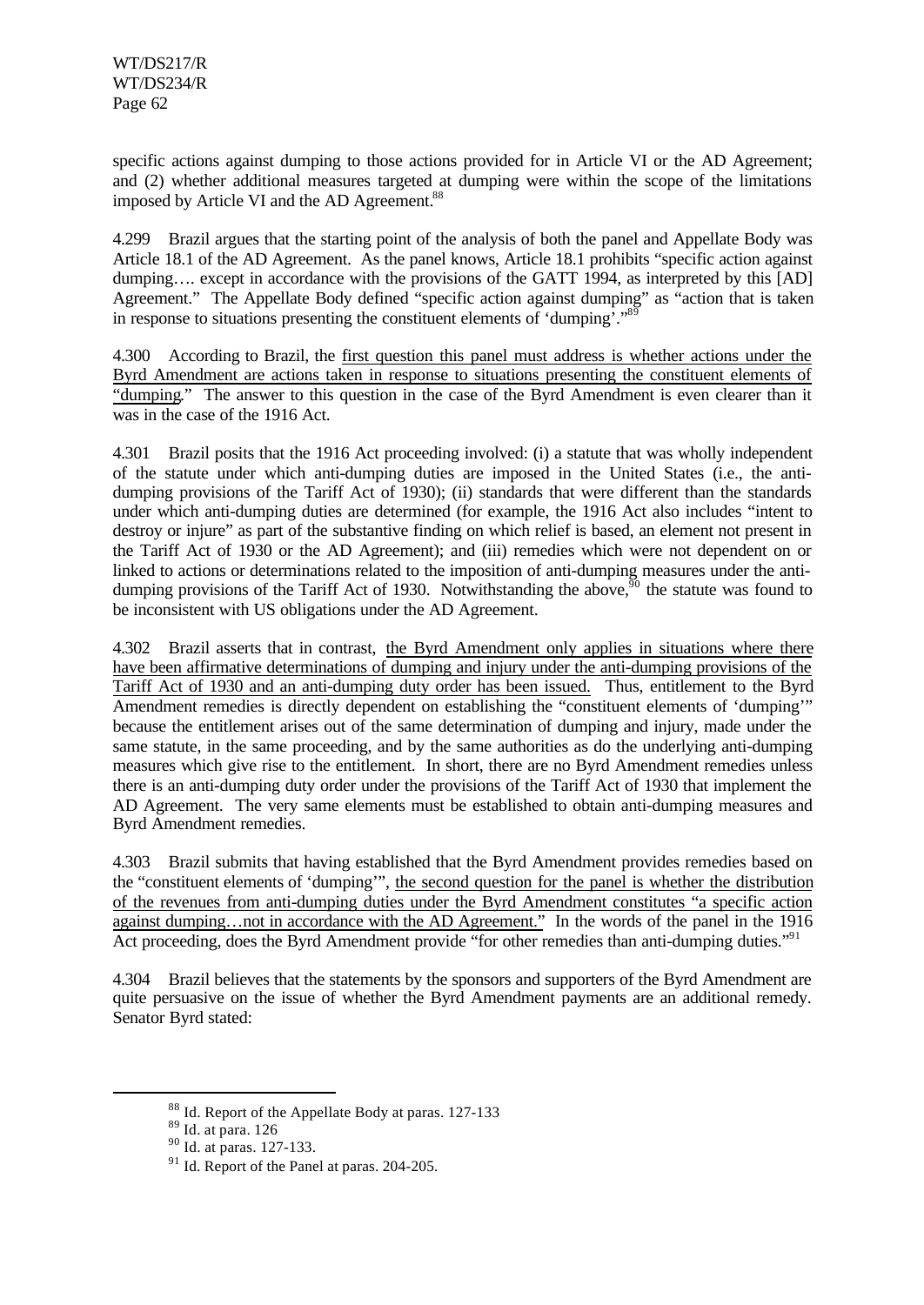The US agriculture and manufacturing sectors have been able to avail themselves of legal remedies to challenge foreign actions, but have not had adequate means to recover from the losses resulting from those actions. Now, such a mechanism will be in place and US farmers and workers of all trades affected by unfair trade practices will be able, in essence, to recover monetarily.... $^{92}$ 

4.305 Senator DeWine, who originally conceived of the idea of distributing the revenues of antidumping and countervailing duties to complaining parties, very specifically stated that the payments contemplated under the Byrd Amendment are intended to "compensate for damages" and to have the effect of discouraging "foreign companies from dumping and subsidization, since it would actually assist US competitors at their expense."<sup>93</sup> Brazil notes that he calls the distribution of duties under the Byrd Amendment a "double hit."<sup>94</sup>

4.306 Brazil is of the opinion that while the intention of the WTO agreements is not to intrude on the ability of sovereigns to spend their tax revenues as they see fit, there are constraints on spending tax revenues in a manner which leads to violations or non-violation nullification and impairment of obligations under those agreements. There are numerous situations in which WTO obligations, whether specific limitations or general obligations, affect the freedom of Members to spend or forego revenues when such actions are inconsistent with WTO obligations.

4.307 Brazil argues that the objective of anti-dumping measures is clearly articulated in Article VI:2 of the GATT 1994. It is to "offset or prevent" dumping. Antidumping duties impose a penalty on products that are dumped; this ultimately discourages or prevents dumping. If anti-dumping duties do not discourage or prevent dumping, then their assessment in cases where dumping continues offsets the effects of dumping. Similarly, anti-dumping measures in the form of price undertakings prevent dumping because the exporter agrees to eliminate all of the margin of dumping or at least as much as is necessary to eliminate the injurious effects of dumping.

4.308 According to Brazil, the AD Agreement authorizes anti-dumping duties and price undertakings as the only measures to offset or prevent dumping. Logically, this means that any measures other than anti-dumping duties and price undertakings that offset or prevent dumping are not authorized by the AD Agreement. Article 18.1 does not qualify the actions that are not permitted; rather it states "no specific action." It does not say that no specific action shall be taken with respect to the imported product or that no specific action may be taken with respect to the exporter or importer. It says "no specific action." Thus, any actions which have the effect of offsetting or preventing dumping, other than anti-dumping duties and price undertakings authorized by the AD Agreement fall within the prohibition of Article 18.1. It is immaterial whether the action imposes an additional burden on the export product or the exporter. What is relevant is whether the actions go beyond those authorized in the agreement and have the effect of further offsetting or preventing dumping.

4.309 Clearly, in Brazil's view, the Byrd Amendment payments have the effect of offsetting and preventing dumping. First, they provide additional incentive for the exporting entity not to dump because every time an exporter dumps a product the revenues from the anti-dumping duties go to his competitors in the importing country market. Second, they provide an additional offset for the

<sup>&</sup>lt;sup>92</sup> 146 Cong. Rec. S10697 (daily ed. 18 October 2000) (statement by Senator Robert Byrd). See, Common Exhibit 11.

<sup>93</sup> 144 Cong. Rec. S7883-7884 (daily ed. 9 July 1998) (Statement of Senator DeWine). Senator DeWine's bill was introduced as S. 2281 in the Senate on 9 July 1998 and by Representative Regula as H.R. 2509 in the House of Representatives on 18 September 1997.

 $\left( \frac{94}{94} \right)$  Id.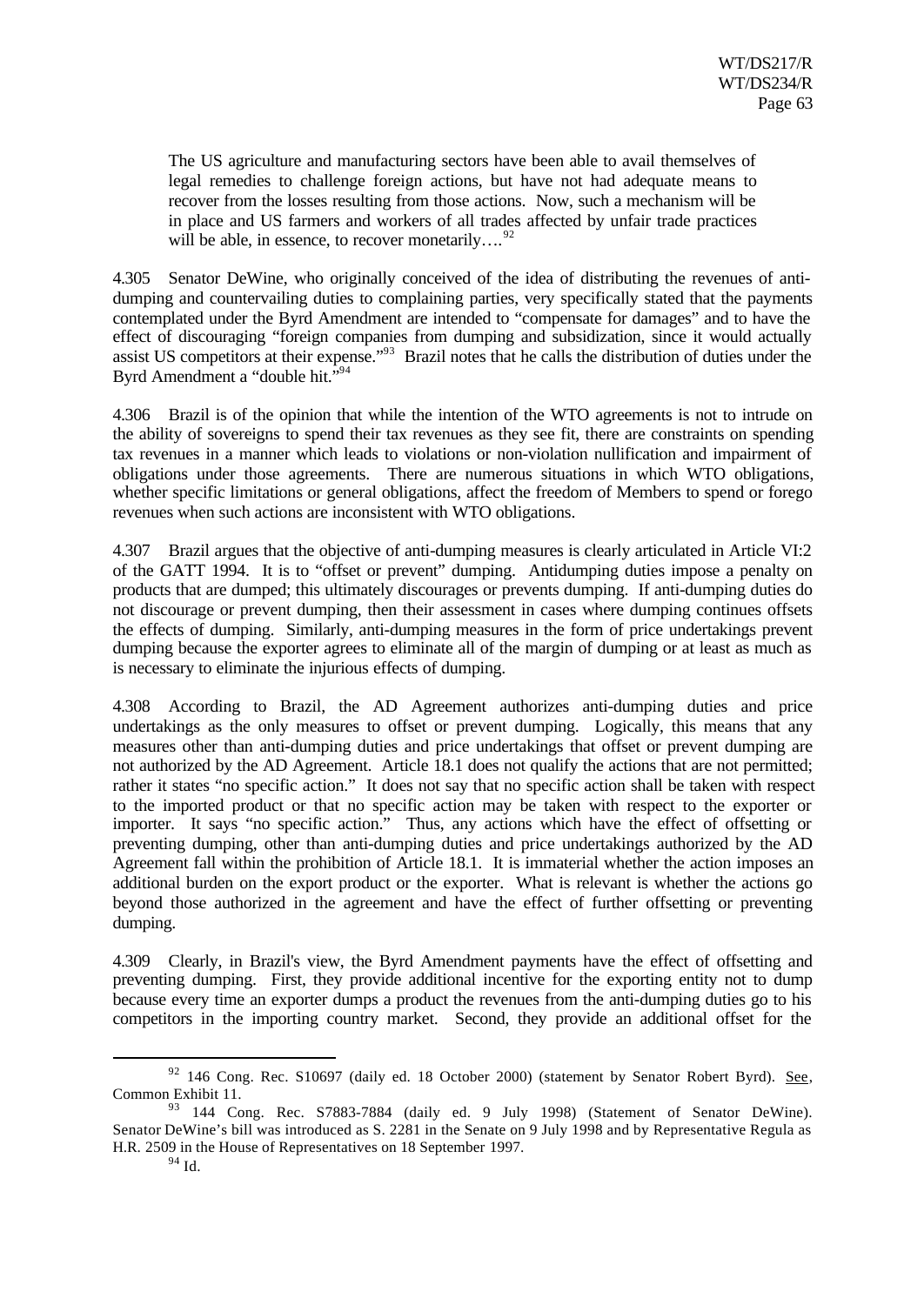industry in the importing country by rewarding that industry with what are, in effect, damages. Indeed, what motivated the Byrd Amendment was the desire to provide additional penalties for dumping to discourage dumping and additional "offsets" in the form of damages to the aggrieved companies in the importing country if the dumping continues.

4.310 Brazil considers that the Byrd Amendment payments are additional actions that prevent and offset the effects of dumping. These payments are not authorized by the AD Agreement and, as such, are inconsistent with the agreement.

## *(iv) The Byrd Amendment payments are also specific action against subsidies not authorized by the Agreement on Subsidies and Countervailing Measures*

4.311 Brazil asserts that Article 32.1 of the SCM Agreement is the counterpart of Article 18.1 of the AD Agreement. It prohibits Members from taking any "specific action against a subsidy" unless that action is consistent with Article VI:3 of the GATT 1994, as interpreted by the SCM Agreement. As such, the arguments that Byrd Amendment payments are inconsistent with the SCM Agreement are identical to the arguments that these payments are inconsistent with the AD Agreement.

# **3. Canada**

(a) Introduction

4.312 Canada argues that the measure before the Panel is the Continued Dumping and Subsidy Offset Act of 2000, also known as the Byrd Amendment. Canada's oral submission addresses four central substantive issues, but first it sets out what this dispute is not about.

(b) "Request" for adjudication *ex aequo et bono*

4.313 Canada does not seek adjudication *ex aequo et bono*, or to establish a "new legal relationship". It asks the Panel to interpret and apply disciplines duly incorporated into the subject agreements and determine whether those disciplines encompass the measure at issue. Correctly interpreted and applied, those disciplines prohibit measures like the Byrd Amendment. In so finding, the Panel will not be acting *ex aequo et bono* but holding the United States to the legal obligations it negotiated and undertook.

(c) The Byrd Amendment violates GATT 1994 and the Anti-Dumping and SCM Agreements

4.314 Canada asserts that five elements in the operation of the Byrd Amendment are crucial to the way it should be viewed, and assessed, by the Panel. None of these elements is contested by the United States.

- **first**, anti-dumping and countervailing duties collected must be distributed to the producers that qualify under a specific order;
- **second**, all duties collected following an affirmative determination of the existence of dumping or a subsidy causing injury are distributed to qualifying producers, and it is only anti-dumping and countervailing duties under a specific order that are so distributed;
- third, the duties are distributed to only those producers that have brought or supported a petition for the imposition of those duties;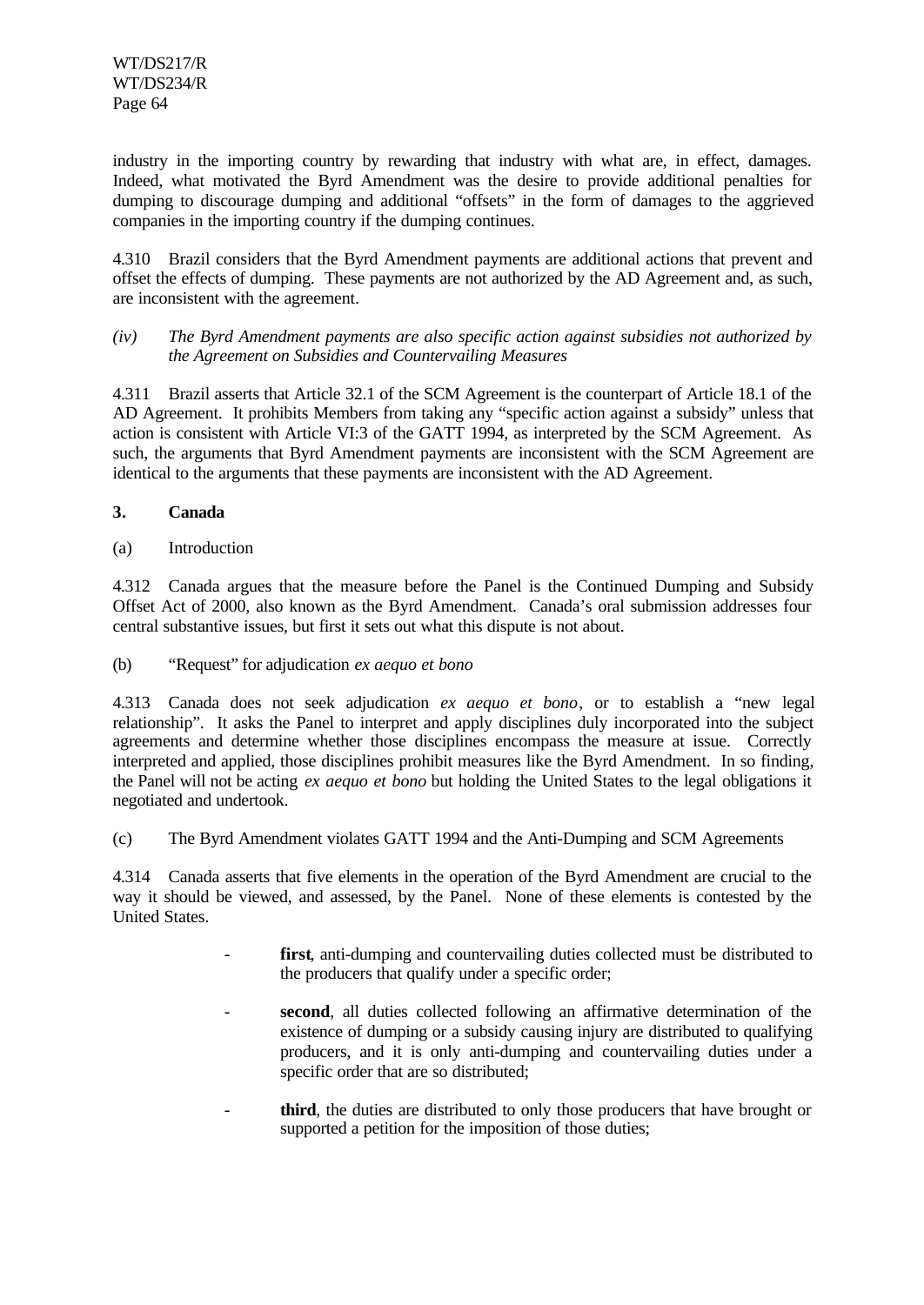- fourth, Byrd Amendment payments reimburse expenditures related to the product that competes with the imported products covered by an order; and
- fifth, the Byrd Amendment "offsets" what it characterises as "continued dumping or subsidy". Duties collected pursuant to a determination are distributed to producers supporting that particular investigation or determination, for harm they have suffered because of dumping and subsidisation of products against which they compete.

4.315 According to Canada, the Byrd Amendment thus adds a new element to the anti-dumping and countervailing duty regime of the United States. It is not a general subsidy that could have been present in any legislation but rather a specific action against dumping or a subsidy in breach of the obligations of the United States under the WTO Agreement.

4.316 Canada posits that the legal provisions at issue are Articles 18.1 of the Anti-dumping Agreement, 32.1 of the SCM Agreement and VI of GATT 1994. Each requires that specific action against dumping or subsidies accord with Article VI of GATT 1994.

4.317 In Canada's view, in the *1916 Anti-Dumping Act* case the Appellate Body made two findings that are relevant to this case. First, it found that a "specific action" against dumping taken in a form other than a form authorized under Article VI of GATT 1994, as interpreted by the Anti-Dumping Agreement violates Article 18.1. These forms are limited to definitive anti-dumping duties, provisional measures, and price undertakings.

4.318 Second, Canada argues, the Appellate Body noted, "specific action against dumping … at a minimum encompass[es] action that may be taken only when the constituent elements of 'dumping' are present." The Japan panel findings in the *1916 Anti-Dumping Act* case clarify this point. It notes that to the extent that a measure responds to the constituent elements of dumping, it constitutes a "specific action against dumping."

4.319 According to Canada, Article 32.1 of the SCM Agreement similarly contains a prohibition on "specific action against a subsidy of another Member" when such action is not taken in accordance with Article VI of GATT 1994 as interpreted by the SCM Agreement.

4.320 Canada asserts that the basic operating elements of the measure place it squarely within the term "specific action against dumping [or a subsidy]." The United States mentions only two, but in fact three elements must be present for the Byrd Amendment to operate. All three relate to and are dependent on one another: first, an order imposed after a finding that there is a situation presenting the constituent elements of dumping or a subsidy; second, an affected domestic producer must have brought or supported the originating petition; third, a qualifying expenditure must relate to a product covered by the order**.**

4.321 According to Canada, these three elements have one thing in common: the order. Payments under the Byrd Amendment have one purpose: to respond to, counteract, and specifically act against dumping or a subsidy. The Byrd Amendment has one object: to further harass goods found to be dumped or subsidised. Though a "specific action", the Byrd Amendment is not an anti-dumping or countervailing duty, a provisional measure or an undertaking and therefore violates Articles VI of the GATT, 18.1 of the Anti-dumping Agreement and 32.1 of the SCM Agreement.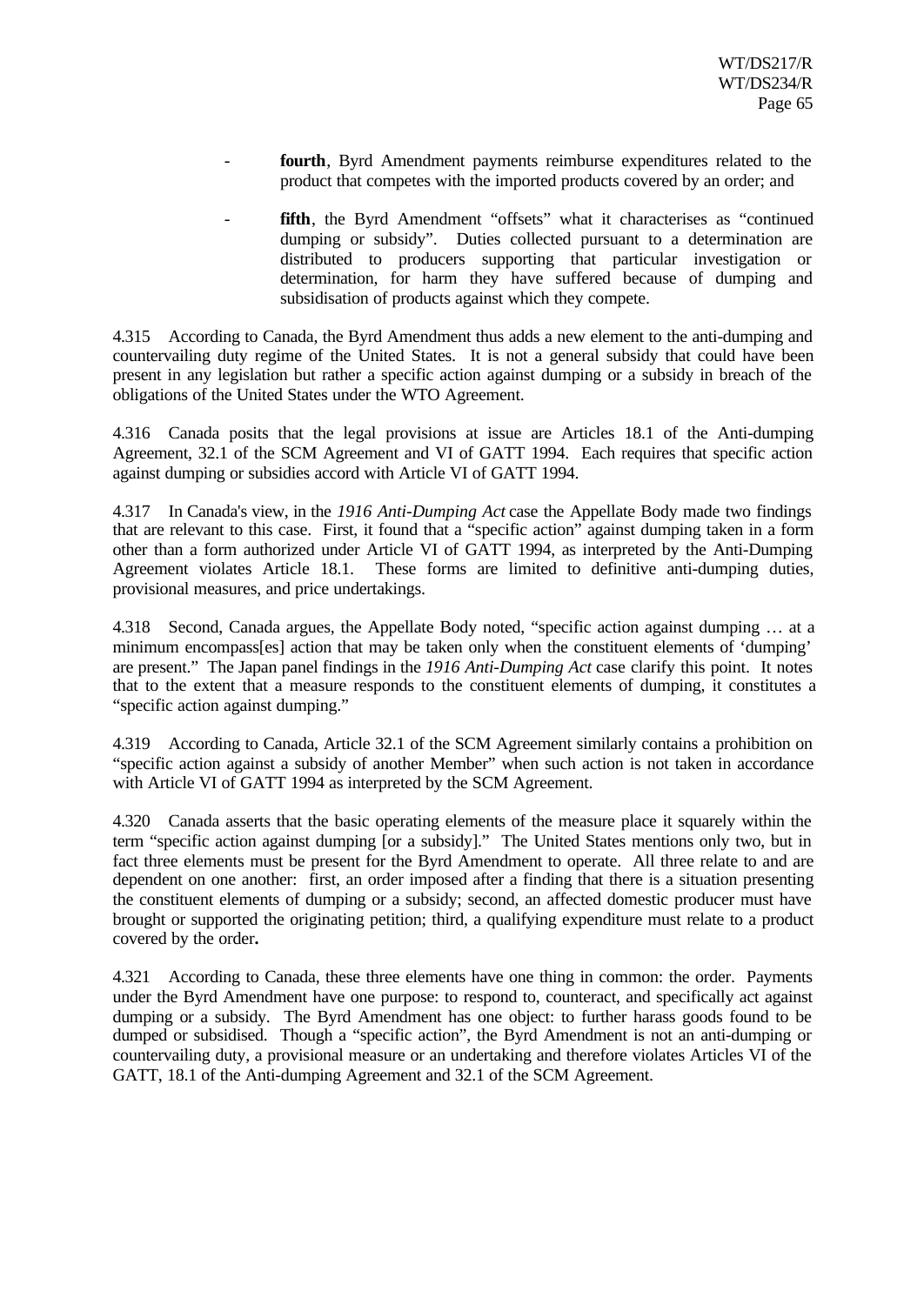#### (d) US arguments are without merit

4.322 Canada argues that the legislative history of the Byrd Amendment simply establishes what section 1002 of the Byrd Amendment sets out expressly: that its purpose is to condemn injurious dumping and to neutralize subsidies that cause injury. It clarifies the nature of the measure before the Panel.

4.323 Canada asserts that the United States quotes the *1916 Anti-Dumping Act* panel and the Appellate Body finding that "the scope of Article VI and the Antidumping Agreement extends to measures that address dumping as such" and states that the Byrd Amendment does not. Canada considers it is worthwhile recalling the context in which that particular finding was made. The United States had argued that the 1916 Act "did not 'specifically target' dumping, but rather predatory pricing," and had additional requirements and therefore it was not against dumping "as such". The Appellate Body concluded that Members' practices should not escape discipline by simply characterising a practice as something other than dumping or subsidisation, by adding other requirements. It went on to find that the ordinary meaning of the phrase "specific action against dumping" of exports within the meaning of Article 18.1 is action that is taken in response to situations presenting the constituent elements of "dumping".

4.324 According to Canada, the Byrd Amendment is action that may only be taken when the constituent elements of dumping (or a subsidy) are present. The primary trigger for the application of the Byrd Amendment is a finding of dumping or subsidy causing injury and the imposition of an order. An order is only imposed in US anti-dumping and countervailing duty laws where the elements of dumping or a subsidy have first been established. The logical conclusion is inescapable: the Byrd Amendment is an action that takes place only where the constituent elements of dumping or a subsidy are present.

4.325 Canada posits that the text of the relevant legal provisions also militates against the US interpretation of the word "against". Articles 18.1 and 32.1 describe a "specific action" against a practice – dumping or a subsidy – rather than a good or an importer. The terms of the Byrd Amendment as well as its operation show that it is "specific action against dumping" or a subsidy. Payments – called "offsets" – are, by the express terms of the act, made to "condemn" and "neutralize" dumping or subsidies; payments are made only to those producers "affected" by dumping or subsidization; payments must relate directly to harm due to dumping and subsidization; and duties collected following each determination are segregated to ensure that payments are tied to particular dumping or subsidy findings. Byrd Amendment payments are thus a response to, or an action against, a particular set of practices, dumping and subsidies.

4.326 Finally, Canada submits, the US arguments concerning footnotes 24 and 56 turn Articles 18.1 and 32.1 into logical nonsense. The United States argues that Articles 18.1 and 32.1 discipline "specific actions against dumping" or a subsidy other than actions consistent with the GATT 1994. But if the US argument is correct, the prohibition of Articles 18.1 and 32.1 reaches only those measures that are already inconsistent with the GATT 1994. Canada asserts that this makes no sense: if the drafters saw a need to prohibit "specific action against dumping" or a subsidy other than those set out in "Article VI", it was to target "actions" that might otherwise be consistent with the GATT 1994 – that is, action that is not caught by other provisions. Any other reading of footnotes 24 and 56 would lead to the conclusion that Article 18.1 and 32.1 prohibited only those measures that were already inconsistent with the GATT 1994.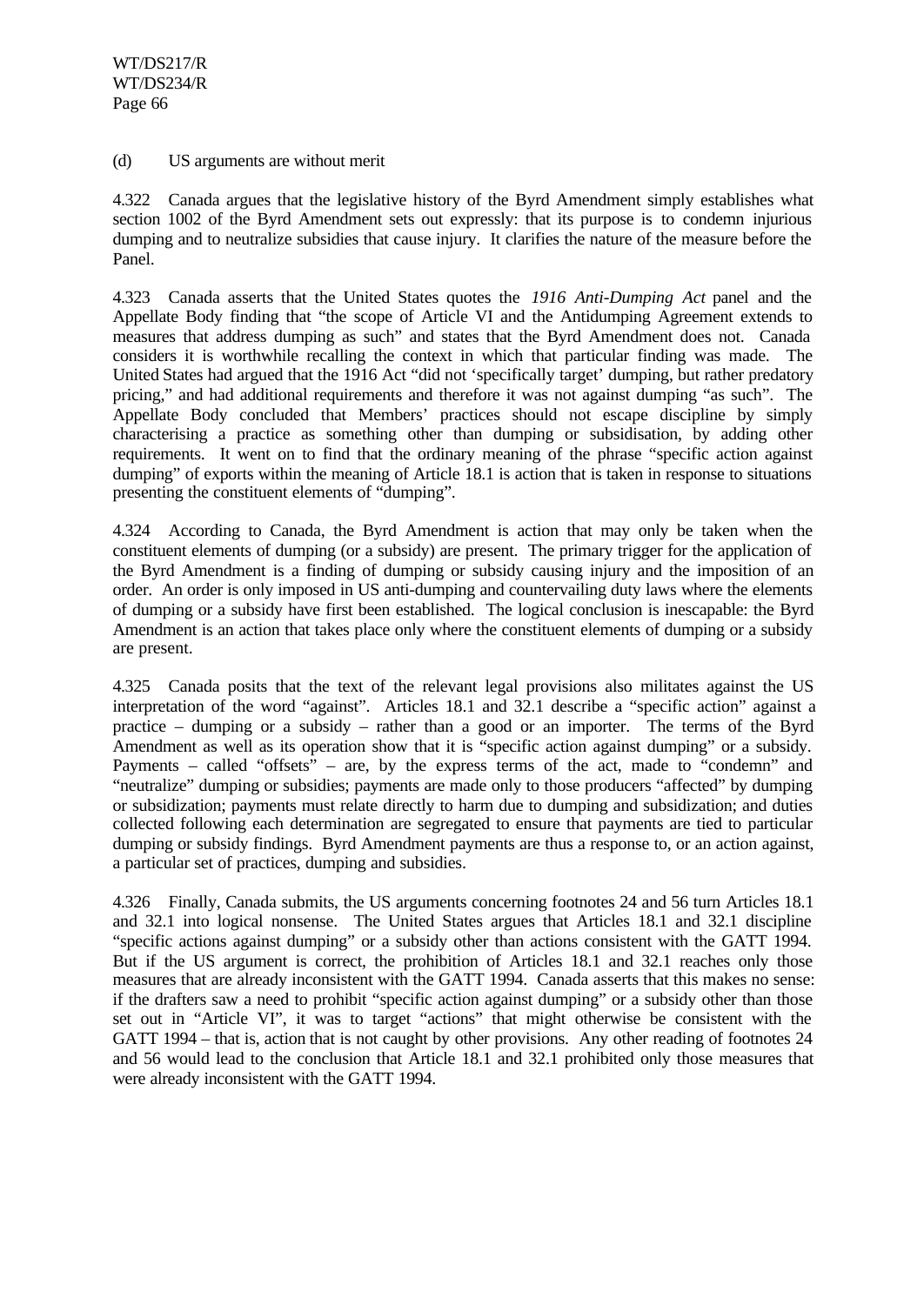(e) Standing, undertakings and administration of laws

## *(i) Standing*

4.327 Canada argues that for the obligation in Articles 5.4 and 11.4 to have any meaning, "examination" and "determination" ought to be objectively verifiable. It is not enough that the investigating authority satisfy itself of the support of the domestic industry. Rather, at minimum, the "determination" must be based on an objective "examination" of the "degree of support" of the domestic industry for an application.

4.328 Canada is of the view that the US arguments do not address the substance of the complainants' submissions. The Byrd Amendment's monetary rewards render suspect producers' participation in a petition and, as a result, the real degree of support of the domestic industry. The Byrd Amendment in effect makes it impossible for the United States to complete the examination required of it under Articles 5.4 and 11.4. An obligation to determine "quantitative" thresholds is meaningless where the law provides incentives to participants to decide one way or another – monetary reward for support and the threat of subsidised competition if no support is forthcoming.

4.329 Finally, Canada challenges the Byrd Amendment as such. Canada asserts that the United States has an obligation to examine and determine in good faith that a petition is supported by the domestic industry. Providing a monetary reward for producers to support an anti-dumping or a countervailing duty petition by its very operation precludes the possibility of an examination in good faith of industry support under Articles 5.4 and 11.4.

## *(ii) Undertakings*

4.330 Canada asserts that Articles 8.1 of the Anti-dumping Agreement and 18.1 of the SCM Agreement require that a Member provide administering authorities the ability to enter into "price undertakings" to facilitate the early termination of investigations. Neither provision requires investigating authorities to accept undertakings, however, a good faith implementation of this obligation must mean that having granted such an authority, such discretion, Members must not subsequently undermine it.

4.331 According to Canada, under US law and pursuant to judicial decisions, views of the injured domestic industry must be given enormous weight by the authorities in accepting undertakings – weight that amounts to an effective veto for the industry. The Byrd Amendment provides a monetary reward for a domestic industry that sees anti-dumping and countervailing duty investigations taken to completion. The prospect of monetary reward does affect the decision of domestic producers to support an ongoing investigation over an undertaking. The Byrd Amendment renders the discretion to enter into undertakings meaningless, undermines the US obligation to consider undertakings in good faith and therefore violates Articles 8.1 of the Anti-dumping Agreement and 18.1 of the SCM Agreement.

# *(iii) The Byrd Amendment violates Article X:3 of the GATT 1994*

4.332 Canada argues that Article X:3 of the GATT 1994 requires that Members administer their laws in a fair, reasonable and impartial manner. Where, because of certain requirements, the administration of a measure can be demonstrated to be necessarily unfair or unreasonable, a complainant does not need to adduce evidence of actual harm. That is, Members of the WTO should be permitted to prevent harm to their interests under Article X, rather than complain about it after the fact.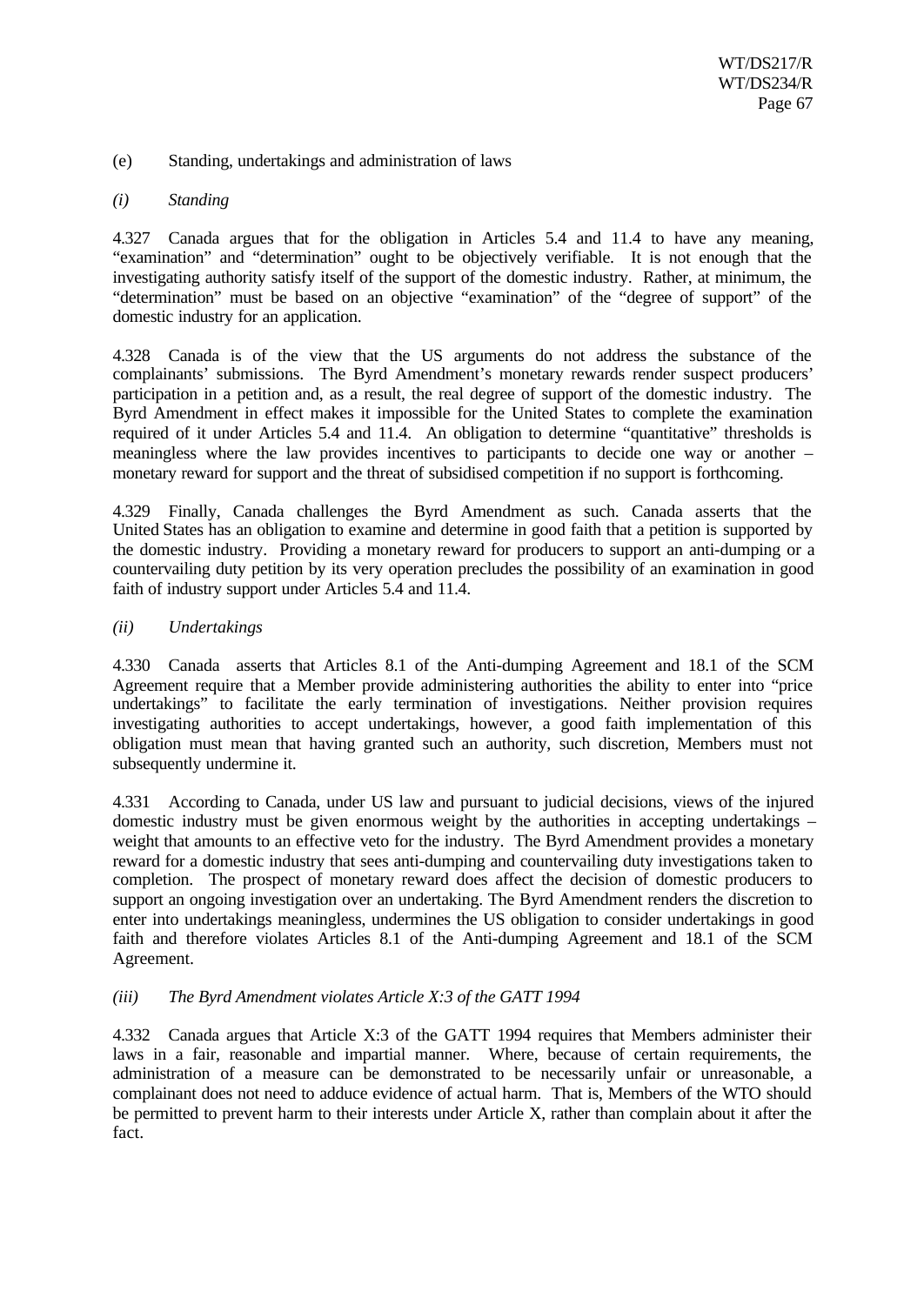WT/DS217/R WT/DS234/R Page 68

4.333 Canada is of the opinion that the Byrd Amendment mandates the payment of a monetary reward for supporting an anti-dumping and countervailing duty petition and penalises those domestic producers that do not. It necessarily encourages more petitions and makes it more likely that industry support will be established. It encourages domestic industry to thwart undertaking agreements. A law cannot be said to be or appear to be reasonable, neutral, fair and objective if there is an incentive that encourages a particular objective. The Byrd Amendment is, therefore, in breach of Article X:3(a) of GATT 1994.

## (f) Conclusion

4.334 Canada asks the Panel to find the United States in violation of the specified WTO obligations and, as a consequence, in violation of Articles XVI:4 of GATT 1994, 18.4 of the Anti-dumping Agreement and 32.5 of the SCM Agreement.

## **4. Chile**

## (a) Introduction

4.335 Chile wishes to reaffirm each and every one of the arguments presented in the first written submission by Japan and Chile, and reiterates its conviction that the Continued Dumping and Subsidy Offset Act of 2000, is incompatible with GATT 1994; the Anti-Dumping; the SCM Agreement; and the WTO Agreement.

4.336 First, Chile argues, the Byrd Amendment is yet another on the long list of measures applied by the United States Government to restrict imports of certain products on the grounds that they constitute dumped and/or subsidised imports.

4.337 Chile asserts that according to the Annual Report (2001) of the WTO Dispute Settlement Body, 34 disputes over anti-dumping and/or countervailing measures have been initiated to date, of which 41 per cent were against the United States – i.e. more than one quarter of the disputes brought to the WTO against this country.

4.338 Chile considers that there are two reasons for these figures. The first is the considerable number of anti-dumping and countervailing measures applied by the United States. Between 1990 and 2000, there was an annual average of more than 30 final determinations of dumping and above six final determinations of subsidisation. Statistics also show that anti-dumping and countervailing measures affect – or, rather, benefit – only a small number of sectors, i.e. mainly the iron and steel, chemicals, textiles and agricultural sectors. Indeed, 56 per cent of anti-dumping duties in force on 1 December 2001 were being levied on steel or metal products. The figure for countervailing measures is even more significant, with 73 per cent of countervailing duties in force on 1 December last imposed on steel products, most of which are also subject to anti-dumping duty.

4.339 Chile is of the view that the figures indicate that the United States trade defence legislation is frequently used for purposes extremely different from the original objectives, as enshrined in the WTO Agreements. Chile's experience seems to substantiate such a view. Over the past 20 years, more than 50 per cent of Chile's exports to the United States have been – and some continue to be – subject to trade defence investigations, actions and measures.

4.340 Chile argues that the figures issued last week by the United States Customs Service reveal the perverse impact of this Act not only on international trade but potentially also on the North American market itself. 61 per cent of the US\$206 million distributed during the fiscal year 2001 went to firms in the iron and steel and metallurgic industries. And among them, two firms in the same line of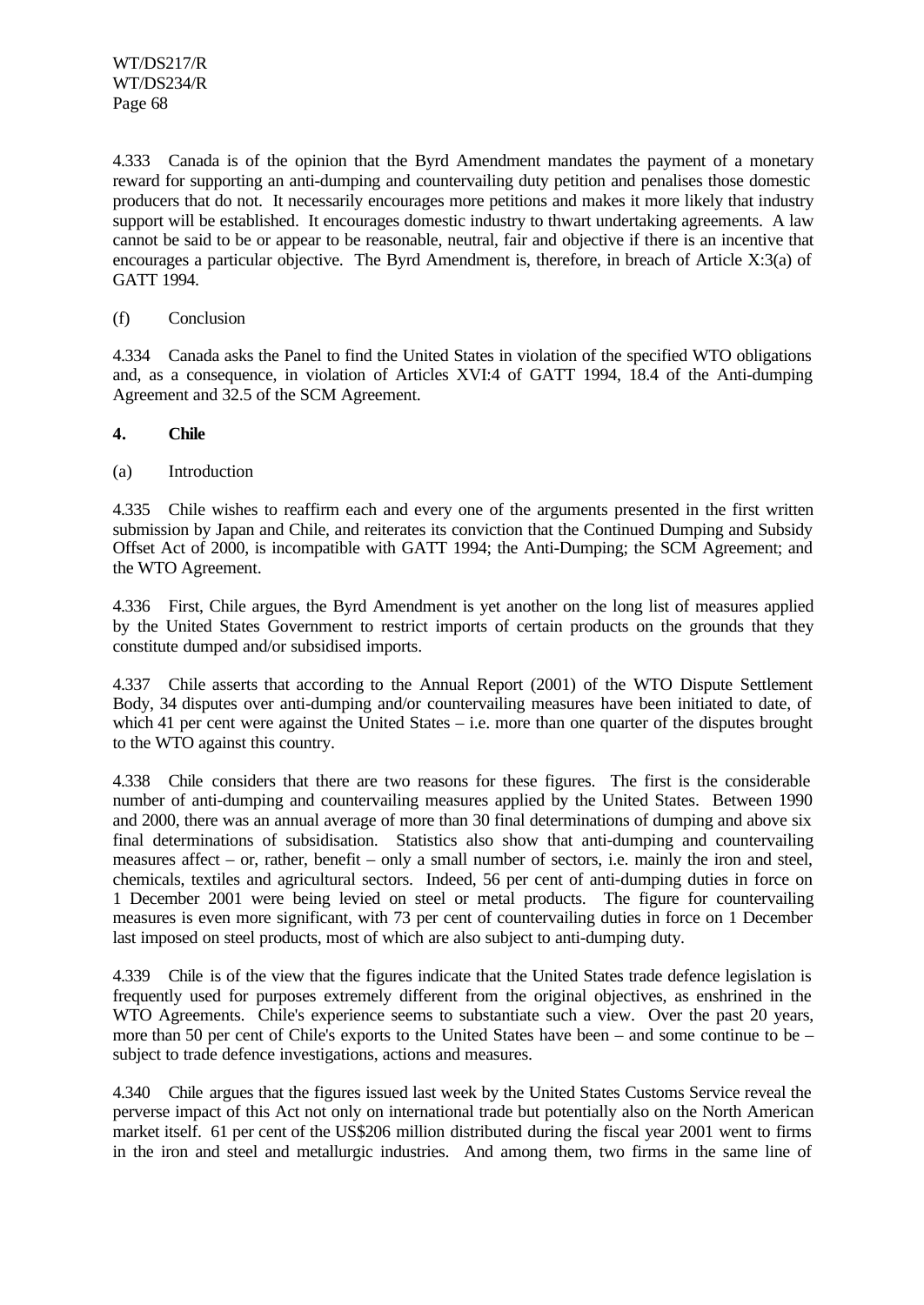business received more than US\$90 million, that is, almost half of the total amount distributed. Over the preceding 12 months, one of those firms had reportedly posted losses in an amount almost equivalent to the funds received under the Amendment. In other words, a firm that had incurred losses is now able to show profits.

4.341 Chile asserts that this raises a whole number of questions. For example, what is the tax treatment applicable to funds distributed under the Byrd Amendment? How are firms required to account for such funds? Is the additional income divided among the shareholders?

4.342 According to Chile, competitors must certainly be most concerned to see firms receiving not inconsiderable amounts – as high as US\$60 million in some cases – from the US tax authorities. This represents a massive transfer of funds from exporters/importers to producers by decision and action of the government, which, in normal circumstances, would have credited such revenues to the Treasury's general accounts. This is why Chile finds interesting the analysis conducted by Mexico, which views this mechanism also as a subsidy incompatible with the WTO.

4.343 Chile believes that another way of quantifying what the Byrd Amendment implies is to compare the amount distributed and the WTO budget (US\$85 million) as well as the budget of General Directorate of International Economic Relations of the Chilean Ministry of Foreign Affairs, DIRECON (US\$35 million) The sums distributed during the fiscal year 2001 would be enough to finance the WTO for a period of almost two and a half years. Or would finance Chile's entire foreign trade policy and export promotion programmes, including salaries and maintenance of offices in Chile and abroad for almost 6 year.

4.344 Chile asserts that the second point that emerges from its analysis is the inconsistency of certain provisions of US legislation, and the practice of its investigating authorities, with the obligations undertaken by the United States in the WTO. A number of panels as well as the Appellate Body have repeatedly revealed a pattern of inconsistencies in the legislation and practice of the United States, which interpret and apply the provisions of the Anti-Dumping Agreement in a manner that is not consistent with the meaning and scope of the provisions, as they were negotiated.

4.345 Chile is of the view that for US firms, the situation is as follows. Filing anti-dumping and countervailing duty petitions gives them a twofold advantage, by depriving imports of their competitive advantage while the firms themselves receive frequently substantial financial contributions, as evidenced by the figures. Moreover, legislation and practice make it easier – if not highly likely – to secure a favourable outcome, since even the weak disciplines of the WTO are not being respected.

4.346 According to Chile, the Byrd Amendment has turned into an easy, speedy and almost certain way of appropriating federal funds. Moreover, this is an almost compulsory step if a firm is not to lose its competitive edge in the domestic market. It is not therefore a matter of "subjective motivation", as suggested by the United States, but a quasi-obligation.

4.347 Chile posits that anti-dumping measures in particular constitute interference in decisions reached on the basis of market forces. The Byrd Amendment constitutes additional interference. It is like adding insult to injury. Instead of using federal government funds to help adjust the domestic industry to the new terms of competition, the Byrd Amendment is an incentive for beneficiaries to continue producing with less competition and an invitation or incitement to other firms to follow a similar course and seek to appropriate federal funds without giving up or providing anything in exchange.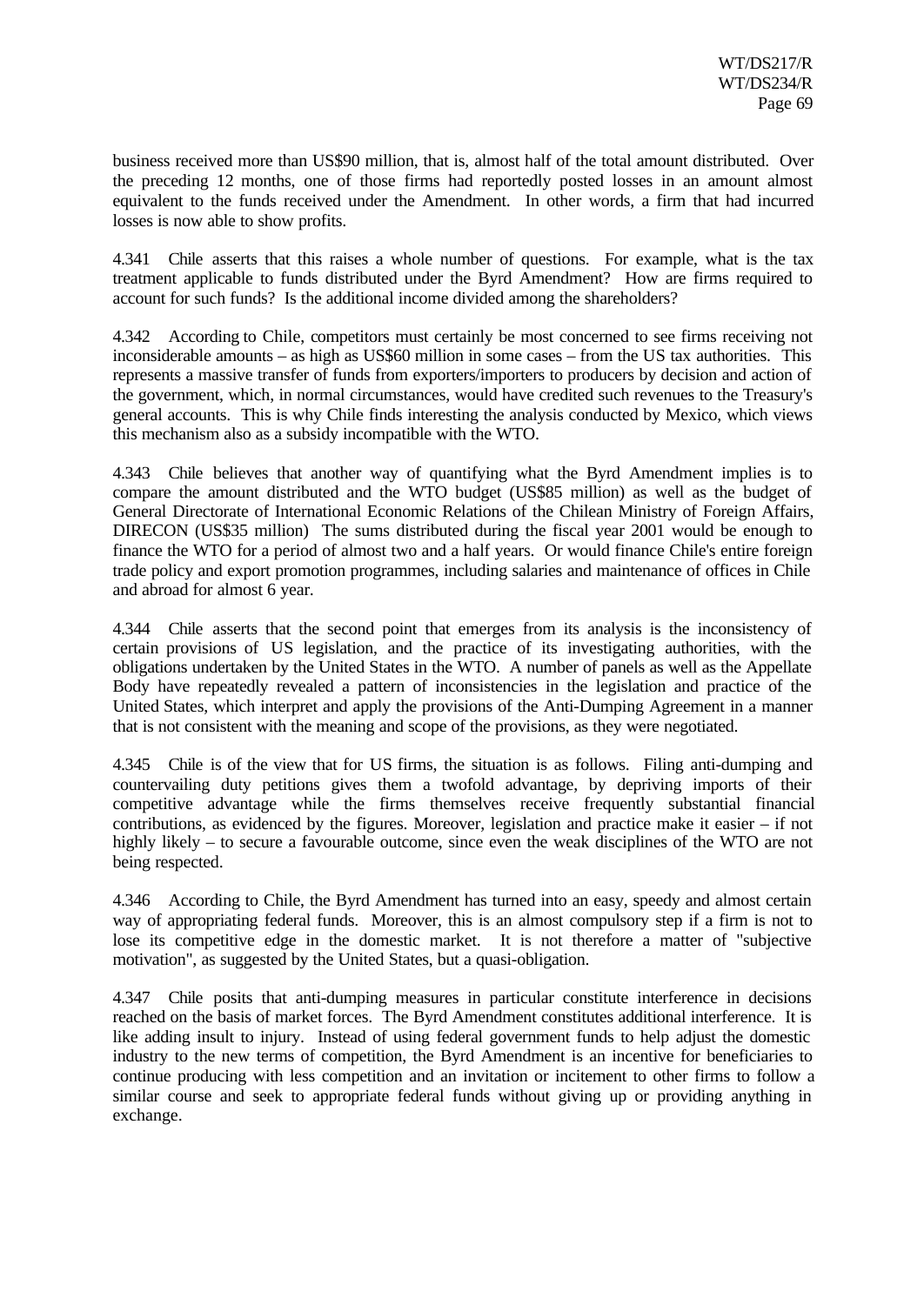4.348 Second, Chile argues that the sovereign authority of nations to use the revenues they collect is restricted by the commitments and obligations undertaken under WTO Agreements.

4.349 Chile has not questioned the sovereign right of the US to freely use the tax revenues it collects. Chile's argument is that such a right is restricted by international commitments, a fact that the United States itself recognises. There are commitments expressly undertaken in the field of taxation or allocation of tax revenues, such as those made under the Agreements on Agriculture, Trade in Services, Subsidies and Countervailing Measures and the GATT 1994, but others as well, as Chile states it pointed out in the first written submission with Japan.

4.350 Chile asserts that the sovereign right of the United States to use revenues from the levy of anti-dumping and countervailing duties is restricted by the commitment not to apply measures against dumping or subsidies other than those expressly prescribed in the Anti-Dumping and SCM Agreements. This sovereign right is also restricted by the fact that if funds are used in the manner contemplated in the Byrd Amendment, the investigating authorities will not be able to fulfil, in an objective and impartial manner, the obligations imposed by the two aforementioned Agreements, *inter alia* those set forth in Articles 5.4 and 8.1 of the Anti-Dumping Agreement and Articles 11.4 and 18.1 of the SCM Agreement.

4.351 And third, according to Chile, contrary to what the United States argues, the Byrd Amendment is indeed an action against dumping and subsidisation.

4.352 The preamble to the Amendment is clear. It states that continued dumping or subsidisation after the issuance of anti-dumping orders or countervailing duty orders can frustrate the remedial purpose of United States trade laws, adding that the purpose of the latter is the restoration of conditions of fair trade. This is why Congress deemed it necessary to strengthen trade legislation and achieve that remedial purpose.

4.353 Chile does not question the fact that the ultimate goal of legislation may not be successfully achieved. The issue at stake is, as the United States itself emphasises when it refers to the Report of the Panel in *United States – Anti-Dumping Act of 1916* and the Panel's finding that the purpose of a law does not exclude the latter from the scope of Article VI and hence from the scope of the WTO Agreements. What is more, as case law clearly demonstrates, there is no requirement whatsoever to prove that a tax measure has a particular impact on trade. Therefore, Chile believes it should not await the impact the Byrd Amendment in order to determine whether the Amendment is incompatible with the WTO.

4.354 Chile argues that the object of the Byrd Amendment is to strengthen US trade laws in order to achieve the remedial purpose contemplated in those laws.

4.355 Chile asserts that according to the *Diccionario de la Real Academia de la Lengua Española*, the term "remedy" means "a measure taken in order to redress an injury or disadvantage". This is precisely the purpose stated by the US legislature in the preamble to the Amendment. And this is precisely what, according to WTO case law, is limited to anti-dumping duties, provisional measures and prices undertakings, and hence, in the case of subsidies, to countervailing duties and countermeasures authorised by the Dispute Settlement Body.

4.356 According to Chile, the United States cleverly uses a definition of the word "against" that differs entirely from the meaning given by those who negotiated the Anti-Dumping Agreement. The Spanish version of the Agreement uses the expression "*en contra de*", which in English means "against". In Spanish the term could never be equated with "*en contacto con*" ("in contact with"). Chile argues that this is not the first time that the United States has used an English-language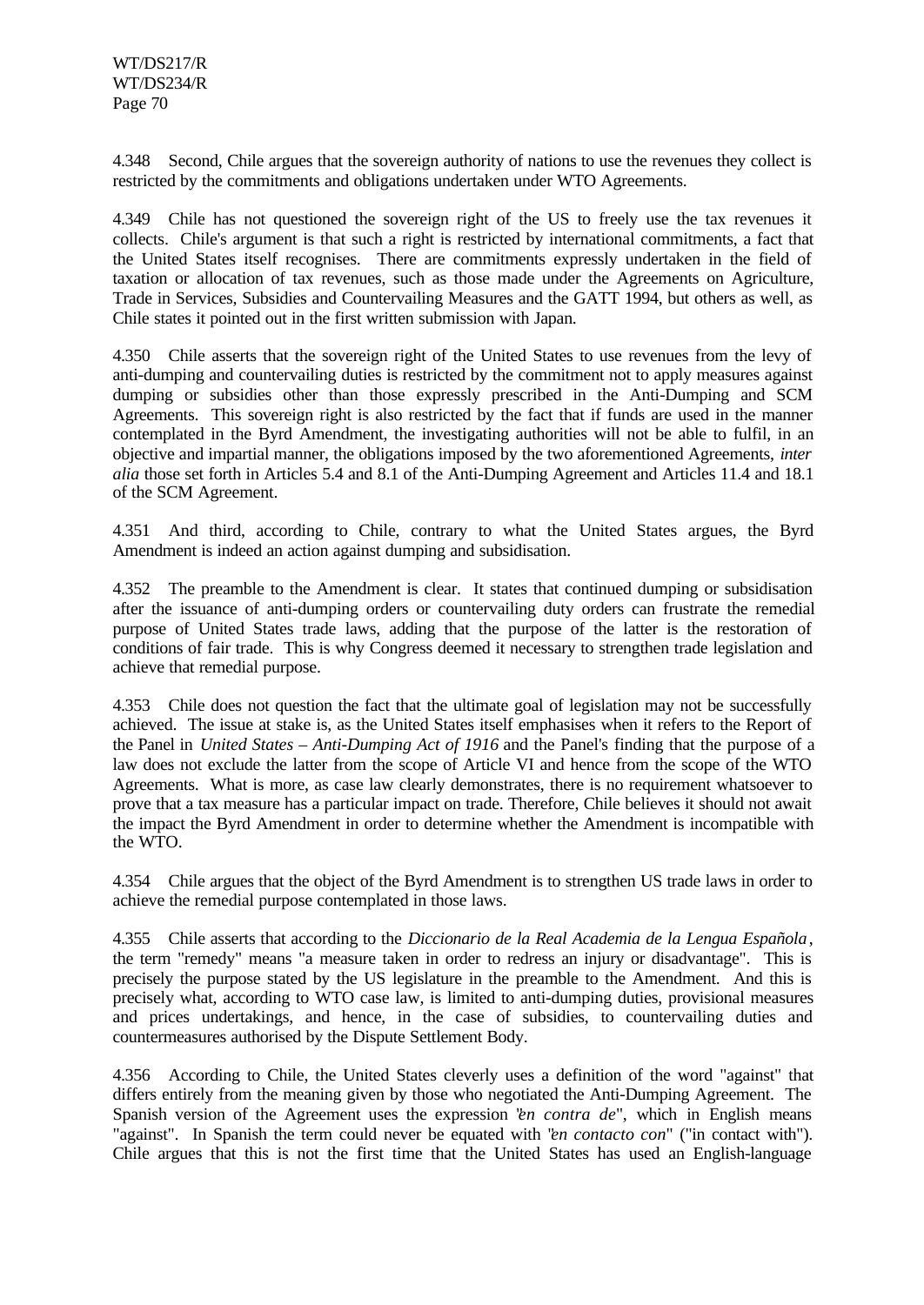dictionary to make its own interpretation of the provisions of the WTO Agreements. The Agreements are in force in three languages, all three versions being equally authentic. Hence, in order for panels to determine the meaning and scope of the provisions of the covered Agreements, the intent of those who negotiated them must be taken into account in a manner that it does not contradict the wording of the different versions.

4.357 Chile submits that in this particular case, the wording of the Spanish and English versions is clear, "against" and "en contra" meaning "in opposition to, contrary to" and "*en oposición a*, *en contraposición con*".

(b) Conclusion

4.358 Chile asserts that the Continued Dumping and Subsidy Offset Act of 2000 is yet another example of the inconsistency of the legislation and practice of the United States with the commitments undertaken in the WTO. Not only it provides for a perverse incentive to initiate dumping and countervailing duty investigations but also violates certain provisions of the WTO Agreements by providing for action against dumping and subsidies which both the Agreements and case law restrict to specific measures. Likewise, the Amendment contravenes the obligation of the United States investigating authorities to apply US anti-dumping and countervailing duty laws in a reasonable, impartial and uniform manner, and to proceed in an objective and impartial manner in determining the domestic industry's degree of support and analysing price undertaking proposals. Consequently, the United States is also in breach of its obligations to ensure the conformity of its laws, regulations and administrative procedures with the covered Agreements.

4.359 Chile respectfully requests the Panel to confirm the above violations and inconsistencies and expressly to recommend that the United States repeal the Amendment in question. It thanks the Panel for the opportunity to express its views.

# **5. European Communities**

(a) A Member's Right to appropriate anti-dumping and countervailing duties must be exercised in conformity with its WTO obligations

4.360 According to the European Communities, the United States argues that, since the WTO Agreement contains no provisions addressing the appropriation of anti-dumping and countervailing duties, Members have an unrestricted right to spend those funds as they wish.

4.361 The European Communities submits that it is not disputed that the WTO Agreement contains no such provision. But from this it does not follow that any action financed from "lawfully assessed and collected" anti-dumping and countervailing duties must be necessarily in conformity with the WTO Agreement. A measure that constitutes "specific action" against dumping or subsidisation does not escape the prohibition contained in Articles 18.1 of the Anti-Dumping Agreement and Article 32.1 of the SCM Agreement, respectively, simply because it is financed from "lawfully assessed and collected" anti-dumping or countervailing duties. The US argued unsuccessfully already in 1916 – Act that, since the Anti-Dumping Agreement did not regulate specifically the type of measures provided by the 1916 Antidumping Act, such measures were not subject to the Anti-Dumping Agreement.

4.362 The EC agrees that this Panel may not decide this dispute ex aequo et bono. However, since no complainant has requested the Panel to do so, the arguments to that effect made by the United States are pointle ss.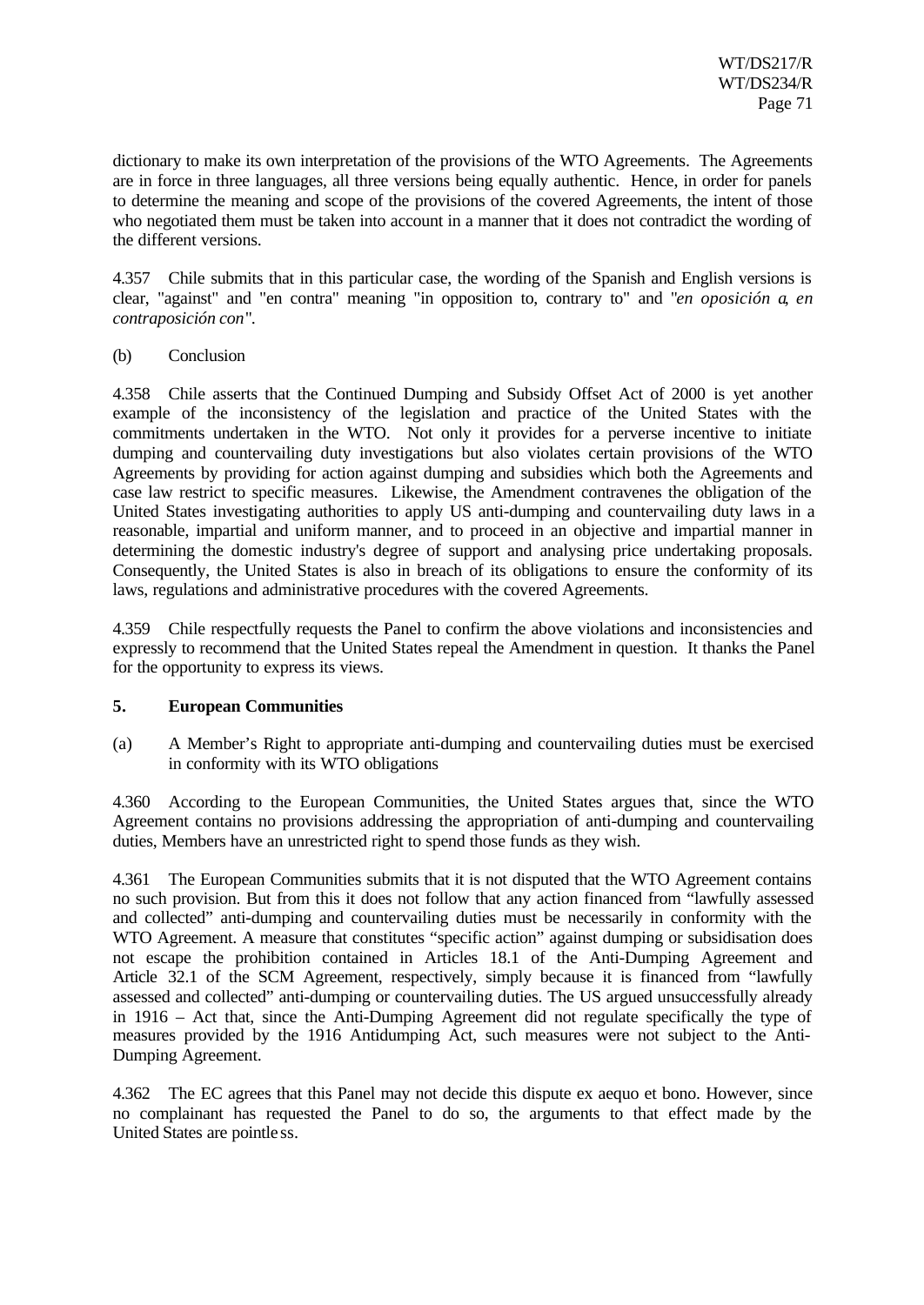(b) Articles 18.1 of the Anti-Dumping Agreement and 32.1 of the SCM Agreement

4.363 The United States argues that the Byrd Amendment is not "based upon the constituent elements of dumping or subsidisation", but instead upon the applicant's qualification as an "affected domestic producer" with "qualifying expenditures". It is the view of the European Communities that the relevant analysis cannot stop at that point but must also take account of the meaning of the notion of "affected domestic producer". Under the Byrd Amendment, an "affected domestic producer" is a producer "affected" by dumping or subsidisation, which has been the subject of an anti-dumping or a countervailing duty order. Thus, it is undeniable that the offset payments are not just "based upon", but indeed conditional upon a finding of dumping or subsidisation.

4.364 According to the European Communities, the United States further alleges that the Byrd Amendment is not action "against" dumping or subsidisation because it does not "apply" directly to the imported goods or the importers. In the view of the European Communities, the United States cites no authority in support of this proposition, other than a dictionary definition, according to which one of the ordinary meanings of the term "against" is "into contact with". The same dictionary gives other meanings of the term "against" which are far more pertinent in this context, but have been conveniently omitted from the US submission. These include, for example, "in competition with", "to the disadvantage of", "in resistance to" and "as protection from". These meanings evidence that the notion of action "against" dumping or subsidisation may include not only action that imposes a direct "liability" on dumped or subsidised imports (or importers), but also action that affords protection to the domestic producers by giving them an advantage over the dumped or subsidised imports with which they compete.

4.365 In the opinion of the European Communities, the reason why distributing duties to a charity or raising the flag at half-mast are not "specific action against dumping or subsidisation" is because they are manifestly inapt to have any impact whatsoever on dumping or subsidisation, and not because they do not "apply" directly to imports or importers. The same cannot be said of the offset payments under the Byrd Amendment. Even if the offset payments do not "apply" directly to dumped or subsidised imports, they are objectively apt to affect such imports. Whether or not they achieve that result in specific instances is irrelevant because Article 18.1 and 32.1 are not subject to any "actual effects" test.

4.366 Moreover, according to the European Communities, the complainants have shown that the stated purpose of the Byrd Amendment is to provide an additional remedy against dumping and subsidisation. The United States argues that the purpose of the Byrd Amendment is "legally irrelevant" by citing the two panel reports in *United States - 1916 Act*. Yet those reports do not stand for the proposition that the purpose of a measure is always irrelevant, but rather for the proposition that the stated purpose of a measure is not necessarily decisive.

4.367 The European Communities argues that the panels in 1916 Act were concerned that if the characterisation of a measure as "specific action against dumping" were dependent upon its stated purpose, it would become extremely easy for Members to escape the prohibition contained in Article 18.1. This concern does not arise here. There appears to be no disagreement between the parties regarding the purpose of the Byrd Amendment. The US submission denies the legal relevance of the purpose of a measure in the abstract, but does not argue that the Byrd Amendment has a different purpose from that shown by the complainants. Nor has the United States argued that the Byrd Amendment is inapt to achieve its stated purpose. Indeed, to argue that would be tantamount to accusing the US legislators of being either insincere or incompetent.

The European Communities asserts that the United States contends that the offset payments are "permitted" by footnotes 24 and 56 because they are subsidies allowed by Article XVI of the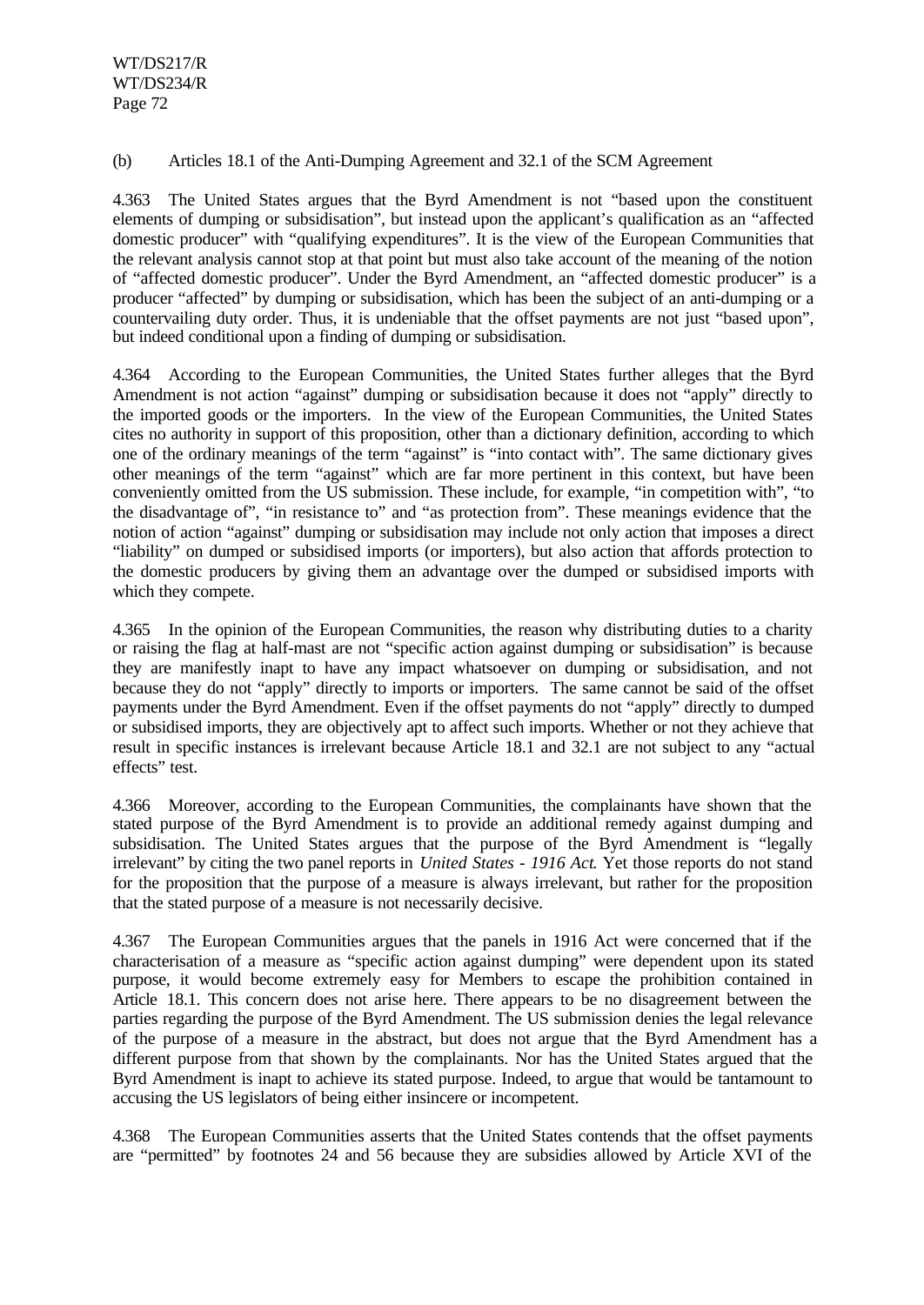GATT. This argument is flawed on several counts. First, the United States appears to have misunderstood the relationship between Articles 18.1 and 32.1 and their respective footnotes. Footnotes 24 and 56 are not exceptions to Articles 18.1 and 32.1. Rather, they serve to clarify the scope of those two provisions. If a measure constitutes specific action against dumping or subsidisation, it stands prohibited by those Articles and cannot be "permitted" by the footnotes. Second, the United States disregards that the SCM Agreement does not interpret only the subsidies provisions of Article VI of the GATT. The SCM Agreement is also an interpretation of Article XVI. Therefore, Article XVI cannot be one of the "other relevant provisions of GATT 1994" mentioned in footnote 56. Third, footnotes 24 and 56 allude to action taken "under other relevant provisions" of the GATT. This is not the same as action "consistent with some other GATT provision". The "other relevant provisions" referred to in footnotes 24 and 56 are those GATT provisions which confer and regulate positively the right to take a certain type of remedial action, such as Article VI, Article XIX, or Articles XII and XVIII. Article XVI is not one of such "relevant provisions". Fourth, the United States disregards that a measure may be consistent with Parts II and III of the SCM Agreement and still be prohibited, on different grounds, by another WTO provision (e.g. with Article III:2 of the GATT).

4.369 Finally, in the view of the European Communities, the United States misconstrues the findings of the two panels in 1916 Act. Those panels have explained that the purpose of footnote 24 is to clarify that Article 18.1 does not prevent Members from taking action in response to situations that involve dumping, where the existence of dumping is not the event that triggers such action. For example, Article 18.1 does not preclude the adoption of safeguard measures under Article XIX of GATT against an increase in imports, even if such increase is the result of dumping, because the reason for imposing the safeguard measure is the increase in imports as such, and not the existence of dumping. Unlike safeguard measures, the offset payments are conditional upon a finding or subsidisation. For that reason, it is indisputable that they constitute specific action against dumping of subsidisation rather than the type of "non-specific" action envisaged in footnotes 24 and 56.

# (c) Article 5.4 of the Anti-Dumping Agreement and Article 11.4 of the SCM Agreement

4.370 The European Communities posits that the US's submission nowhere addresses the EC' argument that the Byrd Amendment is incompatible with the obligation to conduct an objective, good faith, examination of whether an application is made "by or on behalf of the domestic industry" because, through the offset payments, the US authorities are unduly influencing the very facts which they are supposed to examine.

4.371 The EC also argues that, by its very existence, the Byrd Amendment calls into question the credibility of any applications and expressions of support made by the US producers and, as a result, makes it impossible for the US authorities to reach a proper determination of support, whether positive or negative. In response to this second argument, the United States contends that Articles 5.4 and Article 11.4 do not require that the administering authorities assess the "subjective motivations" of the producers' expressions of support. The only requirement is "to determine whether the quantitative benchmarks have been met".

4.372 However, according to the European Communities, those two requirements cannot be dissociated. A formal declaration of support is not always evidence of "support" within the meaning of Articles 5.4 and 11.4. The EC is not suggesting that the authorities must seek actively to ascertain what the United States calls the "subjective motivations" of the domestic producers in each and every investigation. As a general rule, the authorities may legitimately assume that a producer who declares formally its support for an application does indeed support the application. But if there is evidence calling into question the credibility of a declaration of support, the administering authorities cannot ignore such evidence without violating Articles 5.4 and 11.4. The same is true, and indeed *a fortiori*,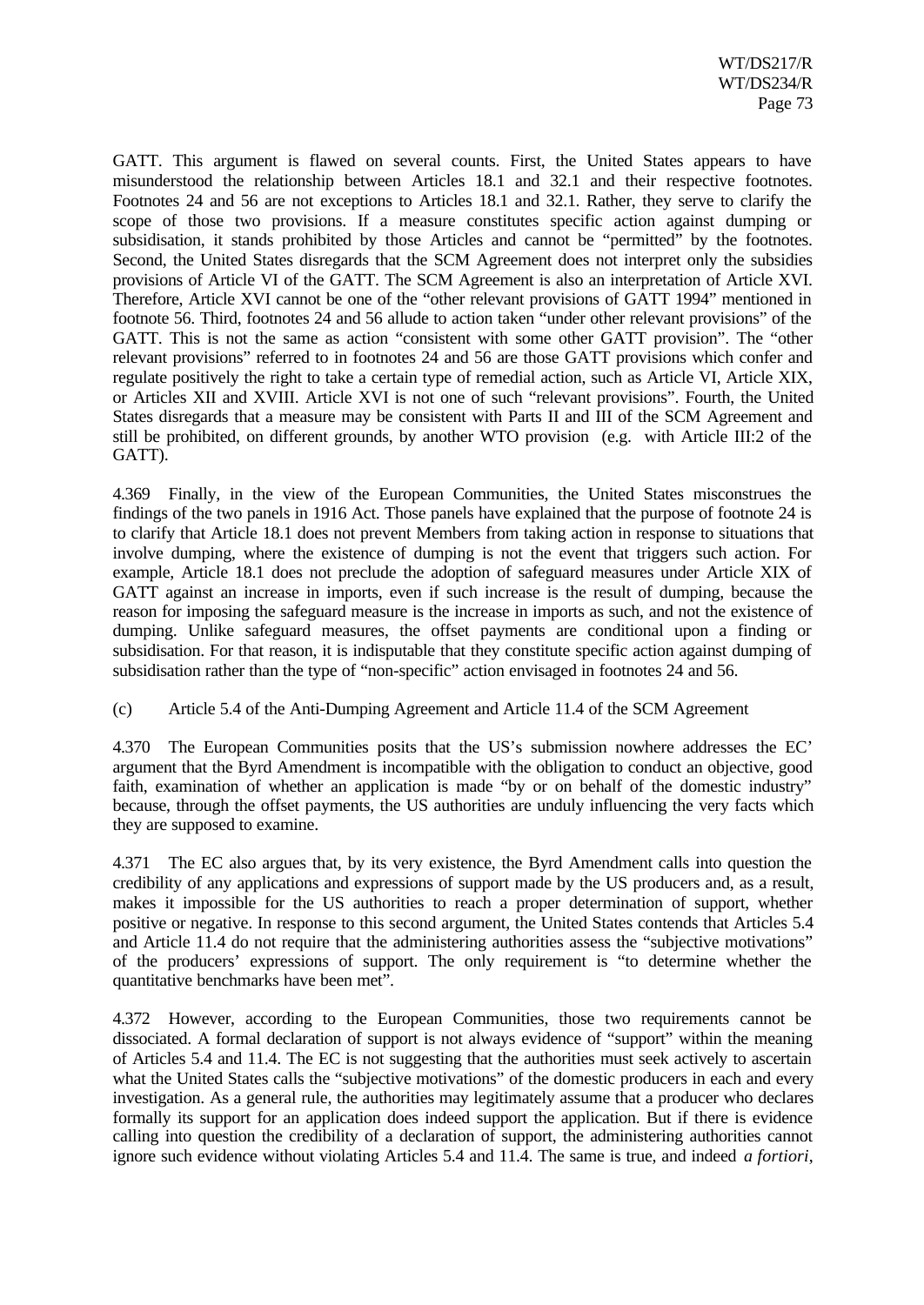where, as in the case at hand, the declarations of support have been influenced by the action of the authorities themselves, which therefore cannot pretend to ignore the effects of those actions. Therefore, the formalistic position taken by the United States would lead to absurd and unreasonable results and cannot be correct.

4.373 The European Communities argues that the United States further contends that, in any event, the complainants have not provided any evidence showing that, in practice, "producers are supporting investigations they would have opposed in the absence of the CDSOA and that their support was necessary to initiate the investigation". The reason why the complainants cannot provide such evidence is precisely because, as a result of the Byrd Amendment, it has become impossible, both for the complainants and for the US authorities, to tell whether a domestic producer supports the imposition of measures as such or the distribution of the offset. The appropriate consequence to be drawn from this is not that the Byrd Amendment can have no effects on the level of support, but rather that the US authorities are no longer in a position to make a proper determination of support, whether positive or negative, before initiating an investigation, contrary to the requirement imposed by Articles 5.4 and 11.4.

4.374 In the opinion of the European Communities, the indisputable fact is that the Byrd Amendment provides a strong financial incentive to file or support applications. It may well be that in some cases such incentive will be inconsequential because, as argued by the United States, the domestic producers would have filed or supported the application anyway. But in an indefinite number of other cases the Byrd Amendment will have a decisive impact on the outcome of the support determination. Such possibility is enough to conclude that the Byrd Amendment is inconsistent with Articles 5.4 and 11.4.

(d) Article 8.3 of the Anti-Dumping Agreement and Article 18.3 of the SCM Agreement

4.375 The European Communities asserts that the United States alleges that the Byrd Amendment cannot violate Article 8 of the Anti-Dumping Agreement and Article 18 of the SCM Agreement because, in any event, the administering authority enjoys "complete discretion" in order to decide whether or not to accept an undertaking. The EC disagrees. The first sentence of Articles 8.3 and 18.3 makes it clear that the administering authority must have a "reason" for rejecting an undertaking and, hence, that such rejection is not within the authority's "complete discretion". Although Articles 8.3 and 18.3 do not limit a priori the types of reasons which may be invoked by the authority, this does not mean that the authority can invoke all sorts of motives. The petitioner's opposition may be a pertinent "reason" for rejecting an undertaking where it reflects the legitimate concern that the undertaking will not provide equivalent protection. On the other hand, the interest of the petitioners in securing the windfall of the offset payments is an extraneous consideration, which cannot be regarded as a pertinent "reason" for rejecting an undertaking.

4.376 The United States also argues that the rights afforded to the petitioners in the context of a proposed undertaking are procedural in nature, not substantive. According to the European Communities, it remains, nevertheless, that no other party enjoys the same rights. Moreover, the United States does not dispute that the stated policy of its authorities is to accord a "considerable weight" to the petitioners' opposition. Clearly, this policy goes beyond granting merely procedural rights.

4.377 The United States further alleges that, in practice, the majority of undertakings accepted by the US authorities since 1996 were entered into over the opposition of the petitioners. However, in the view of the European Communities, in order to have a complete and meaningful picture of the relevant US practice, it would be essential to know also how many undertakings were rejected, or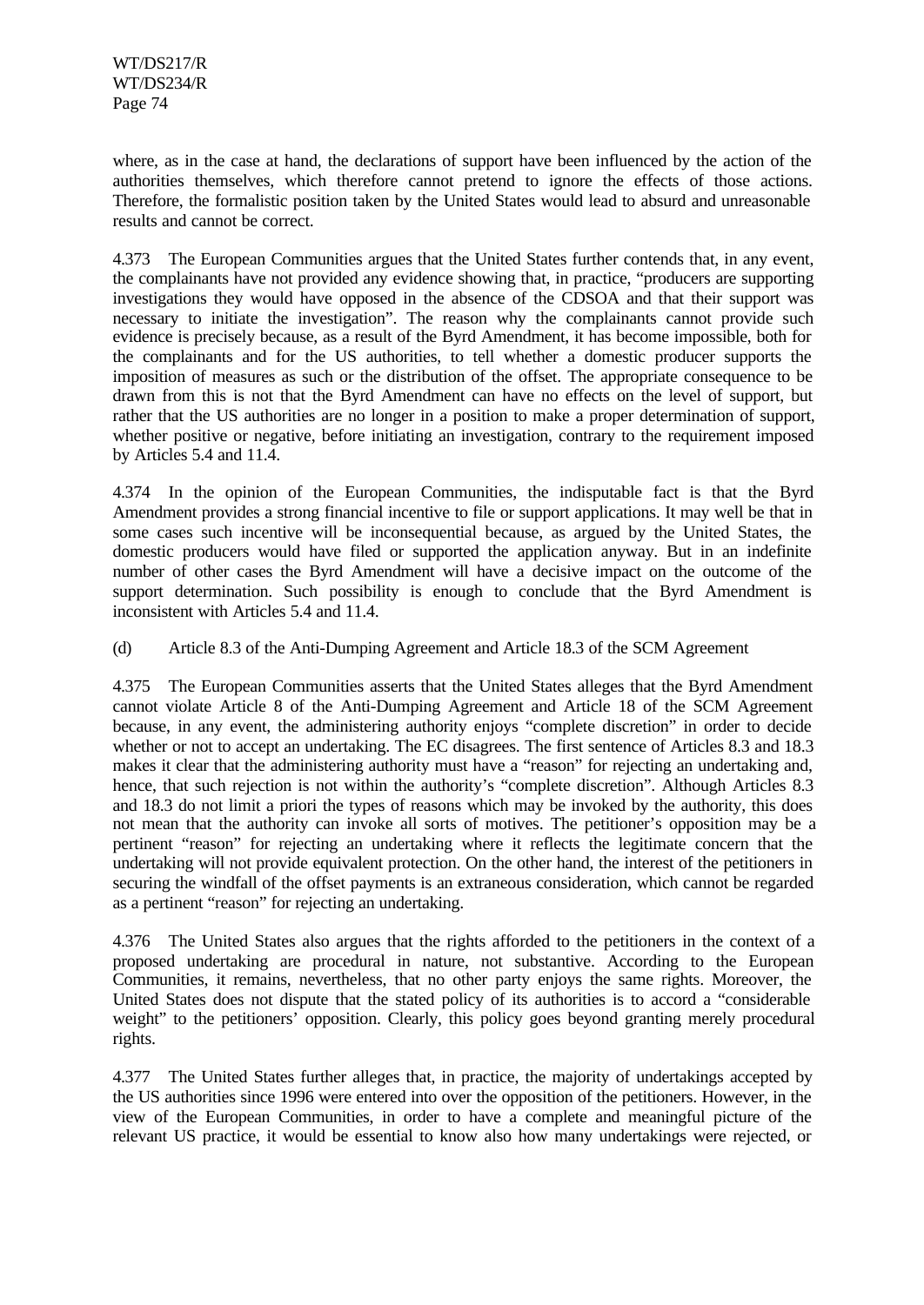were not offered in the first place, because of the opposition expressed, formally or informally, by the domestic industry.

4.378 Finally, the United States argues that there is no reason to believe that the domestic industry will oppose an undertaking as a result of the Byrd Amendment. However, it may well be that, as argued by the United States, the petitioners' primary main concern is "a return to the conditions of fair trade". According to the European Communities, that objective can be achieved as well through the imposition of duties. The Byrd Amendment allows the petitioners to have it both ways: they can have a "return to conditions of fair trade" and, in addition, the windfall of the offset payments.

(e) Article X:3 (a) of the GATT

4.379 The European Communities argues that the reply given by the United States to the complainants' claim under Article X:3 (a) suggests that the United States has misunderstood this claim. First, this claim is not concerned with the administration of the Byrd Amendment. The EC's claim is that the Byrd Amendment results in an unreasonable and partial administration of the provisions of the US anti-dumping and countervailing duty laws and regulations governing the initiation of investigations and the acceptance of undertakings. Thus, the "administrative" measure at issue is the Byrd Amendment, whereas the "administered" measures are the US anti-dumping laws and regulations. Second, this claim was clearly stated in the request for the establishment of a panel.

4.380 Third, the United States alleges that the complainants have provided no evidence concerning the "day-to-day administration". This, the European Communities asserts, suggests that the United States has misunderstood also the scope of the obligations imposed by Article X:3 (a). As explained by the panel in Argentina – Hides and Skins, Article X.3 (a) is not concerned only with individual acts of enforcement or with "unwritten" administrative practices. It may apply as well with respect to generally applicable measures. The same panel concluded that the administrative measure at issue was incompatible with Article X:3(a) because it gave rise to an "inherent danger" that the administered measures would be applied in a partial manner.

4.381 The European Communities submits that the complainants have demonstrated that the Byrd Amendment creates an "inherent danger" that the US anti-dumping and countervailing duty laws will be applied in a partial and unreasonable manner. Such "inherent danger" is of itself sufficient to find that the Byrd Amendment is inconsistent with Article X:3 (a) of the GATT.

(f) Article 5 (b) of the SCM Agreement

4.382 The European Communities argues that the United States argues, among other things, that the offset payments are not "specific". This is clearly incorrect. The Byrd Amendment explicitly limits access to the offset payments to "certain enterprises": the "affected domestic producers", which are defined as those which have filed or supported an application for the imposition of anti-dumping or countervailing duties. This condition is not "economic in nature" and, therefore, is not an "objective" condition or criterion within the meaning of Article 2.1 (b) of the SCM Agreement.

# **6. India**

4.383 In its first submission India along with certain complainants had offered a comprehensive factual framework and legal arguments establishing why the Continued Dumping and Subsidy Offset Act (CDSOA/Byrd Amendment) violates the obligation of US under WTO Agreements. In order to avoid unnecessary repetition, India in its statement offers some preliminary remarks on some of the assertions made by the United States in its first written submission.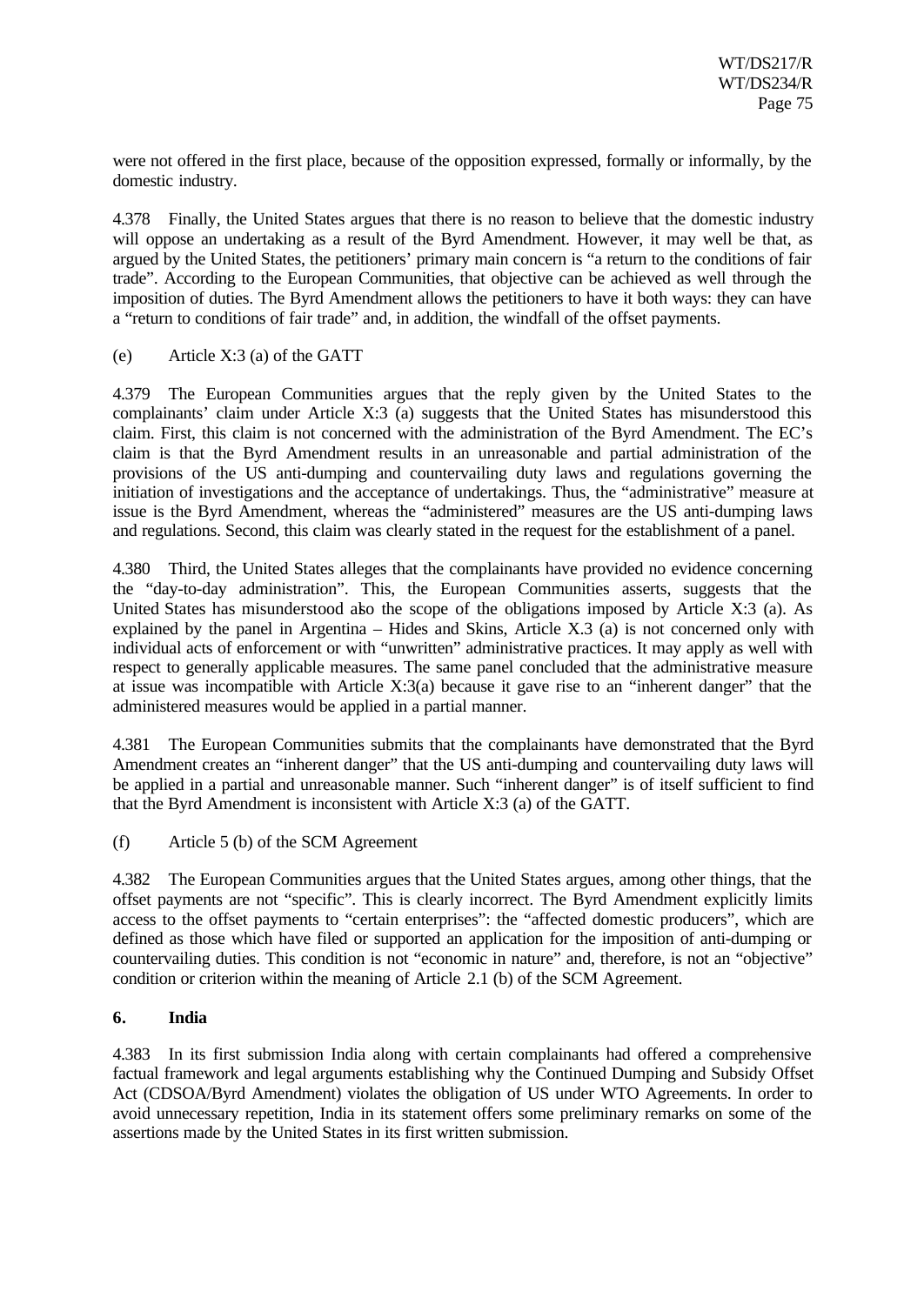4.384 The United States asserts that the CDSOA is not an action against dumping or subsidisation because "it imposes no burden or liability on imports or importers". However, in India's view, there is no basis either in the Anti-dumping Agreement or in the SCM Agreement for this requirement in order to take specific action against dumping or subsidization. The Appellate Body has in the 1916 Anti dumping Act case held that "specific action against dumping" is "action that is taken in response to situations presenting the constituent elements of dumping". It is not clear the basis on which the United States seeks to introduce an additional requirement of an action imposing a burden or liability on imports or importers for it to be characterized as an action against dumping.

4.385 India is of the view that on the basis of certain findings of the Appellate Body in the 1916 Anti dumping Act case the United States argues that the constituent elements of dumping or subsidization be "built into" the act for a violation to occur. While the Appellate Body had found that "the constituent elements of dumping are built into the essential elements of civil and criminal liability under the 1916 Act", it did not anywhere specify that the constituent elements of dumping should be built into the Act to arrive at a finding that the Act provides for specific action against dumping.

4.386 According to India, although there is no requirement for the constituent elements of dumping to be built into the Act for a violation to occur, in fact such elements are built into the CDSOA. Under the CDSOA the offsets crucially depend upon "duties assessed pursuant to a countervailing duty order, an anti dumping duty order or a finding under the Anti dumping Act of 1921". Absent any such order or finding, there will be no duties collected and no offsets granted. Thus the CDSOA requires the constituent elements of dumping and subsidization to be present as an absolute condition for the distribution of the duties. The offsets are clearly contingent on the presence of anti dumping duties or countervailing duties. The United States cannot deny that the constituent elements of dumping and subsidization are built into the CDSOA.

4.387 India notes that due to the CDSOA the domestic producers in the United States have a financial incentive to support anti dumping or countervailing duty investigations as the offset is to be paid only to the petitioners and those interested parties who support the petition. Thus the CDSOA has the effect of stimulating the filing of applications and making it easier for the applicants to obtain the support of other domestic producers so as to meet the threshold requirements in Article 5.4 and 11.4 .

4.388 The United States asserts that "Article 8 and 18 allow the administering authority to reject an undertaking for any reason". It is India's submission that Article 8 does not provide such rejections to be made for any arbitrary reason. The availability of the offsets gives the petitioners, whose views are taken, substantial pecuniary incentive to oppose the acceptance of undertakings. Thus the offsets would result in a greater probability of rejection of offer of undertakings, which does not accord with the test of practicability or appropriateness envisaged in Article 8.3 of the Anti-dumping Agreement.

4.389 India considers that its joint submission has clearly pointed out that the consequence of the Byrd Amendment would be particularly pernicious for developing country members as the offsets would virtually make impossible the acceptance or price undertakings, which, as may be recalled, have been recognized as a possible constructive remedy under Article 15 of the Anti-dumping Agreement.

4.390 India submits that, while the United States has chosen not to respond to this point on the plea that violation of Article 15 was not included in the Panel request, the fact remains that the CDSOA would be particularly detrimental to the interests of developing countries.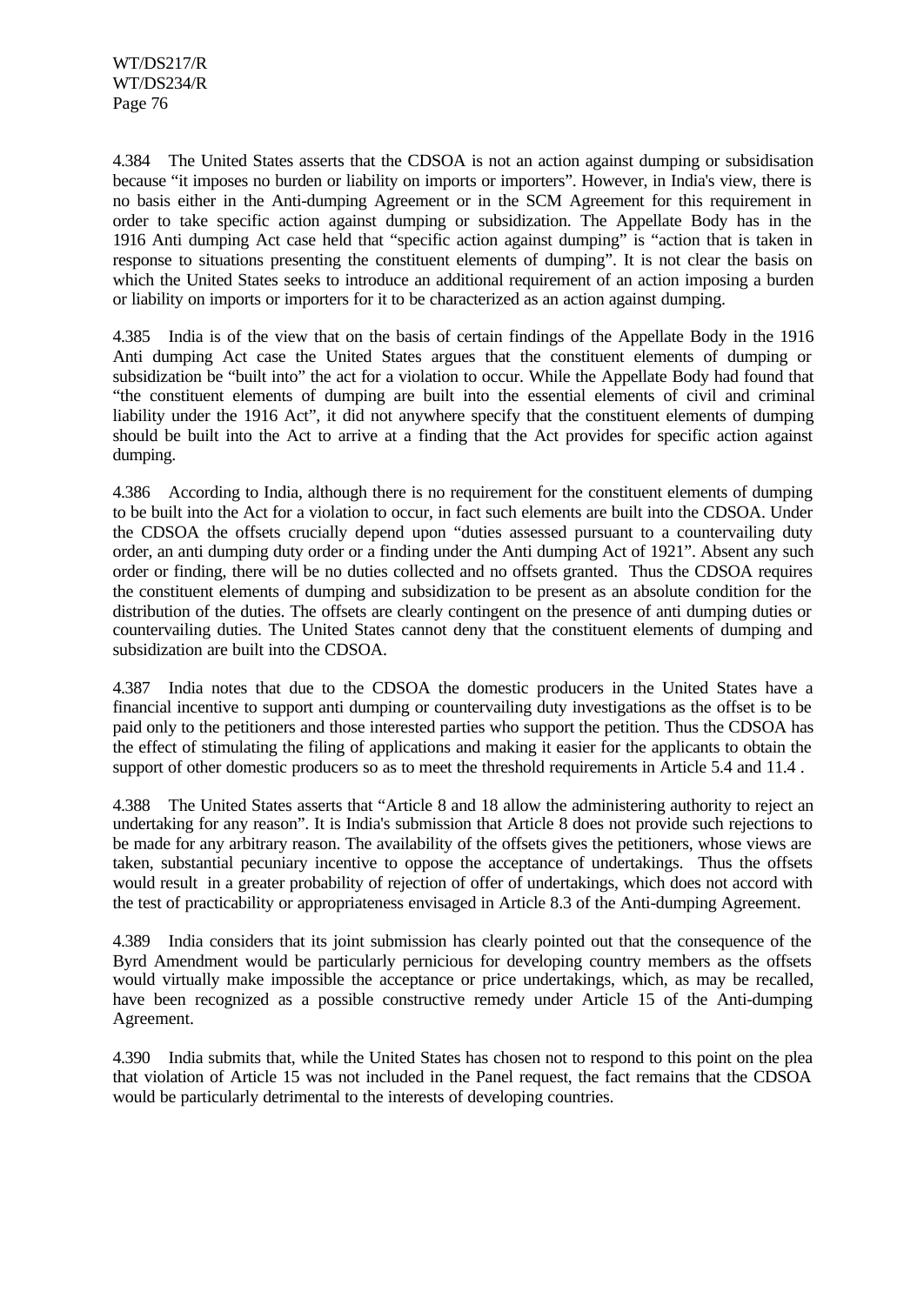## **7. Indonesia**

4.391 Indonesia supports the EC's statement on various legal issues in which Indonesia together with the EC and other complainants have previously presented joint submissions. Indonesia wishes in addition to raise some points regarding the effect of the "Continued Dumping and Subsidy Offset Act of 2000" (hereinafter referred to as "CDSOA") to developing countries.

4.392 Indonesia considers that the issues raised in the first written submission of the United States on the Byrd Amendment largely mirrors those covered in the dispute settlement proceeding on the United States Anti-dumping Act of 1916. These arguments have already been addressed and answered by the Panel with the Appellate Body subsequently recommending that the DSB request the United States to bring the 1916 Act into conformity with its obligations under Article VI of the GATT 1994.

4.393 Bearing in mind the financial, human resources and time involved, Indonesia regrets that a further dispute settlement procedure is found necessary when most of the issues being raised have already been the subject of extensive consideration by a previous Panel and Appellate Body.

4.394 Indonesia wishes also to refer to the multilateral trade context, in which this dispute settlement procedure is taking place. In the past few years, one of the most prominent features of international trade has been the increased use of the anti-dumping and subsidies laws as instruments of trade defence; and in order to ensure that these instruments do not represent a guise for protectionism, Indonesia considers that it is in the general interest of all members to ensure that their national laws are consistent with the WTO Agreements concerned.

4.395 Indonesia argues that the CDSOA is obviously protectionist as it offers an incentive for the US domestic industry to file applications and seek protection through the application of anti-dumping duties. The effect of this amendment will also be to undermine trade flows to the United States, and the uncertainty resulting will contribute to the creation of trade harassment, which is often complained by Indonesian exporters.

4.396 Overall, according to Indonesia, the role model being projected by the US does not bode well for the future, given that no other Members of the WTO regulate distribution of duties directly to the affected domestic industry. The case that was filed by 11 Members of the WTO has significantly pointed out that concerns over such a Law have already spread out to many WTO members.

4.397 From Indonesia's point of view, the introduction of the CDSOA serves to detract from the problems of developing countries to participate more fully in international trade. As Indonesia is aware, even with normal and fair trade conditions, developing countries have already had many internal problems to cope with such as in the area of financial and human resources, as well as infrastructure. These problems must not be added by unfair practices introduced by Indonesia's trading partner such as CDSOA.

4.398 Indonesia would like to emphasize that the effect of the CDSOA on developing countries is very detrimental, as the CDSOA further disadvantages developing countries' products after the imposition of anti dumping or countervailing duties. Domestic industries in developing countries are clearly being treated unfairly in foreign markets such as the US, if they, then, have to encounter another difficult problem where their competitors in the US receive such a payment.

4.399 Indonesia argues that, recognizing the different levels of development, the WTO has already provided the concept of "special and differential treatment" to facilitate participation of developing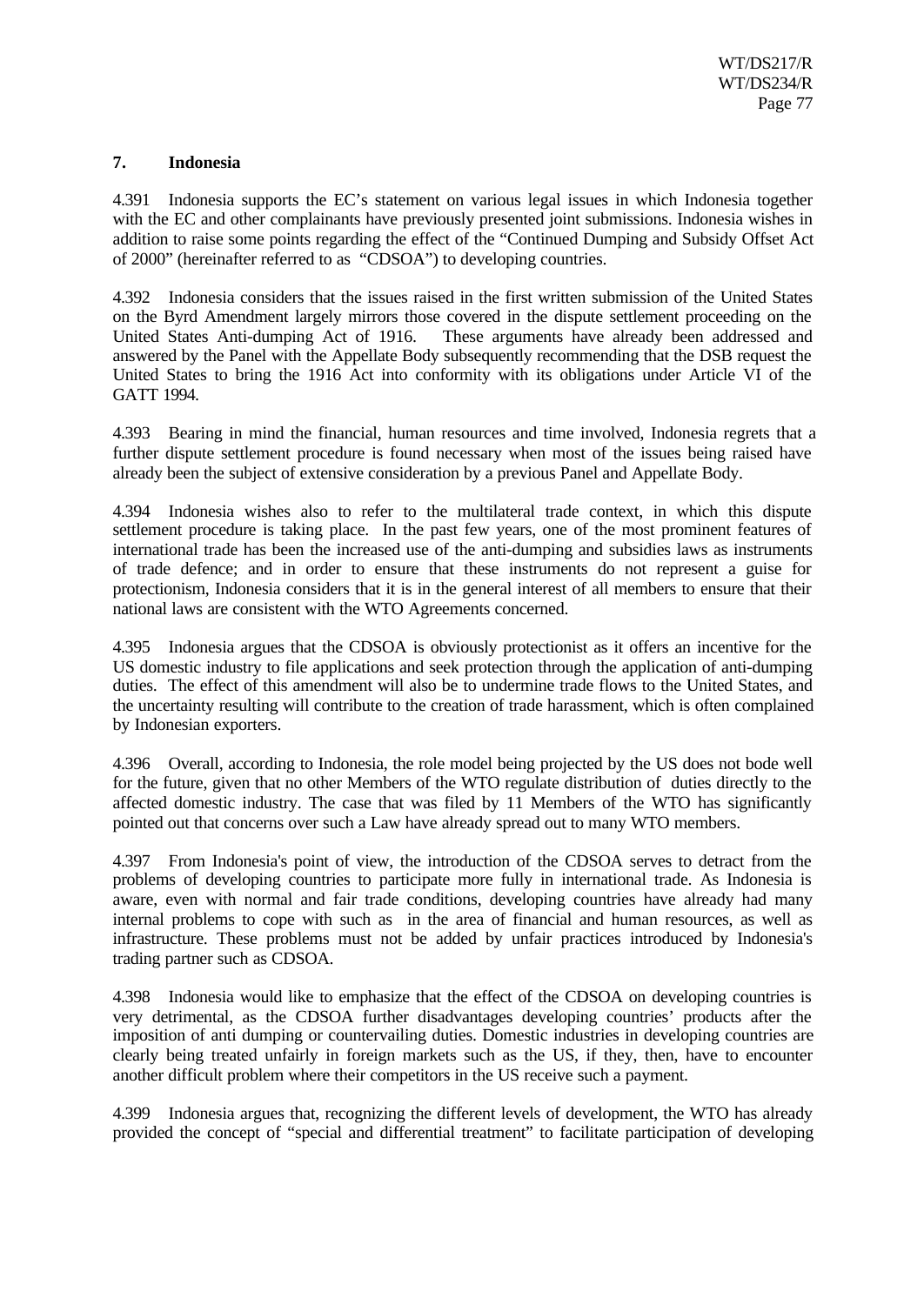countries in the Multilateral Trading System. However, this measure is not sufficient, if not followed by a conducive trade environment in the markets of Indonesia's trading partners such as United States.

4.400 As has been stated in Indonesia's first written submission, the impact of the CDSOA also undermines the provisions of Article 15 of the Anti Dumping Agreement on special and differential treatment for developing countries. Indonesia considers that the Byrd Amendment not only undermines price-undertakings as a constructive remedy, but it also severely affects the prospects of the forthcoming trade negotiations where other possible remedies other than duties might also be raised.

4.401 According to Indonesia, the need to take effective action also reflects the major concern of developing countries of the importance of implementing existing commitments. In this respect, the need to effectively implement the special and differential treatment provisions in the WTO Agreements has been underscored on several occasions, and the future commitment to do so underpins the decision reached by the Ministerial Conference in Doha as contained in the documents on the "*Implementation – Related Issues and Concerns*" (WT/MIN(01)/17), as well as the *"Ministerial Declaration*" (WT/MIN(01)/DEC/1). Taken together, the commitment of all Members is clear that there is a reaffirmation that the provisions for special and differential treatment are an integral part of the WTO Agreement, and Article 15 of the Anti Dumping Agreement is a mandatory provision.

4.402 Indonesia argues that with the CDSOA there is little doubt that the US authorities are unable to implement the mandatory provisions of Article 15 of the Anti-dumping Agreement, bearing in mind the offset provisions concerned and the fact that the application of duties is not the constructive remedy envisaged in the Agreement.

4.403 In conclusion, Indonesia respectfully requests the Panel to recommend that the United States bring the CDSOA into full conformity with its obligations under the WTO Agreements.

# **8. Japan**

4.404 Japan asserts it has made every effort to present a clear and straightforward case that would allow this Panel to reach a decision as expeditiously as possible. In its first written submission, Japan offered a complete factual framework and legal arguments that demonstrate that the Continued Dumping and Subsidy Offset Act of 2000 (hereinafter referred to as "the Act") is a violation by the United States of its obligations under the WTO Agreements. Japan is now offering some preliminary remarks concerning some of the assertions made by the United States in its first written submission.

4.405 According to Japan, the United States argues, at great length, that the complainants request this Panel to make a finding ex aequo et bono. At no time has Japan requested or sought a finding *ex aequo et bono*.

4.406 The United States also claims, erroneously Japan argues, that there are no legal provisions in the WTO agreements that in any way curtail the ability of a Member to appropriate funds collected through import duties. Japan has pointed to specific and unequivocal treaty language in the GATT 1994 and the Annex 1 WTO agreements that limit the right of a Member to allocate revenues. As elaborated in Japan's first submission, Article 18.1 and 32.1 are two clear examples of provisions that circumscribe the ability of a Member to appropriate collected anti-dumping and countervailing duties. The Panel and the Appellate Body decisions in the US-Foreign Sales Corporation case are the most recent illustration of the limitation that the WTO rules impose on a Member's sovereign power to spend or forego revenue.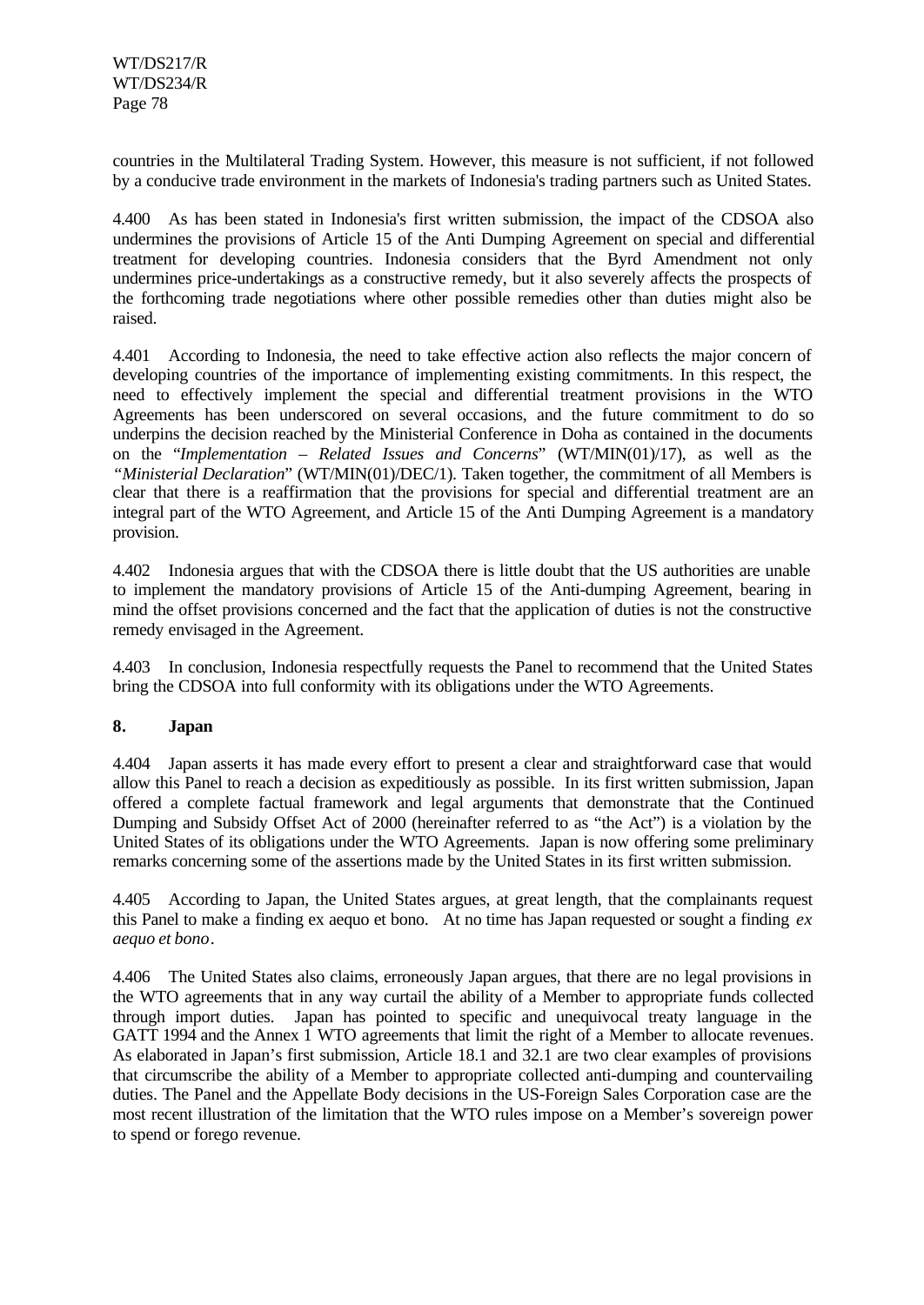4.407 Japan argues that together with the other complaining parties, it has shown that the distribution of assessed anti-dumping and countervailing duties mandated by the Act does violate WTO commitments, including the commitment not to take specific action against dumping or subsidization that is not in accordance with the GATT or consistent with the Antidumping Agreement and the SCM Agreement.

4.408 Japan also draws the Panel's attention to the observations made by the United States at paragraph 75 in the panel report of the Norwegian Salmon anti-dumping case. The United States referred to the negotiating history of Article VI, and explicitly noted "that injurious dumping had been viewed with such concern during the original GATT negotiations that proposals had been considered to permit imposition of tougher countermeasures than merely offsetting duties." The United States went on to note that, in the end, the negotiators chose to limit the remedy for injurious dumping to offsetting duties. With the Act, the United States unilaterally has reversed, for itself, the consensus reached by the negotiators of Article VI and resorted to other forms of countermeasures.

4.409 Japan argues that the United States insists on drawing analogies and offering hypothetical situations that significantly alter the factual framework under which the Panel must conduct its analysis. Japan is not challenging the distribution of anti-dumping and countervailing duties in the abstract. The Act mandates the distribution of duties specifically and exclusively to domestic producers that supported the petition. This limitation is not irrelevant or incidental. The identity of the recipients of the distribution is crucial. The argument by the United States that nothing in the WTO could curtail a Member's right to apportion collected duties is based on different circumstances and simply irrelevant to this case. The Panel must examine the conformity of the measure, in light of the existing circumstances.

4.410 In the opinion of Japan, the United States also misrepresents the relevance that the stated purpose of the Act has in this case. The statements of the sponsors are evidence of what the Act actually does and how it operates. Those statements demonstrate that the Act provides a specific remedy against dumping and subsidization. The findings by Congress, contained in Section 1002 of the Act, are evidence that the Act is a "response" to dumping or subsidization that in fact "counters" and "addresses" dumping and subsidization as such.

4.411 Japan asserts that the United States acknowledges the close connection between actions mandated by the Act and the dumping and subsidization, but goes to great lengths to try to lessen its importance. Japan argues that it is clear, however, that there is an intimate and dependent connection between them. The degree of proximity and nature of this connection further demonstrate that the Act indeed addresses and counteracts dumping and subsidization as such, and is therefore within the purview of GATT Article VI and the Antidumping and the SCM Agreement.

4.412 Japan notes that the United States argues that the Act does not provide for the recovery of damages, and that a description to the contrary is incorrect. Japan wishes to recall that the main cosponsors of the Act, not the complainants, first described the Act as a means of "compensation for damages caused by dumping or subsidization", explicitly declaring before Congress that the Act would transfer the duties to US companies "to compensate for damages." Moreover, whether the "damages" provided for by the Act cover the entire amount of the injury caused by dumping or subsidization is not relevant to the issue of whether the payments provided for by the Act are a form of damages. The fact is that the Act provides monetary benefits to injured domestic producers as a countermeasure against dumping or subsidization.

4.413 Japan recalls that in the 1916 Antidumping Act case, the United States tried to narrow the scope of Article VI:2. It failed, both at the Panel and at the Appellate Body. Here again the United States tries, unsuccessfully, to narrow the scope of Article VI:2 by fabricating a test that has no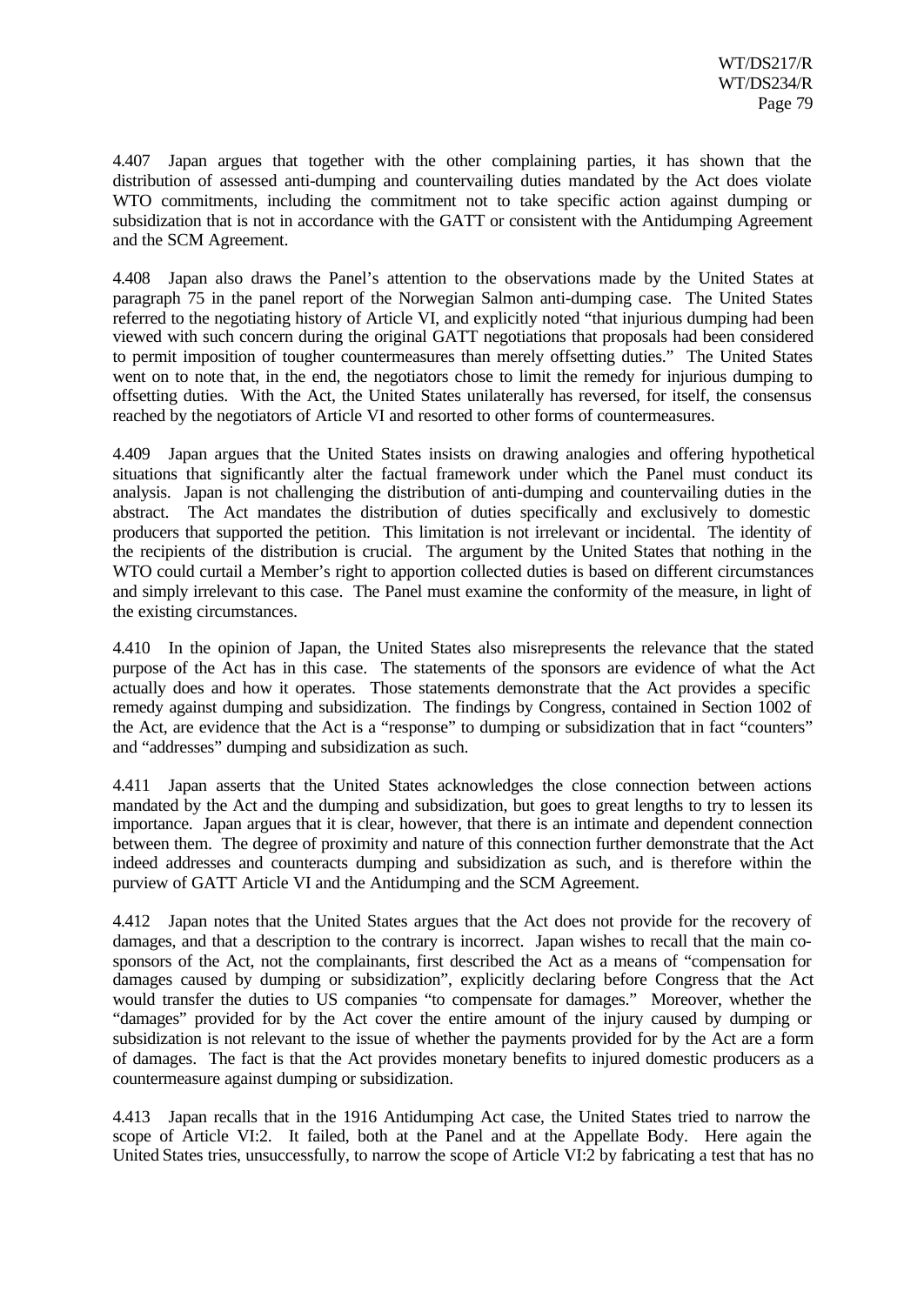legal or textual basis in Article VI and that relies on the presence or causation of a "burden or liability" to "imports or importers" to determine whether a measure falls within the scope of Article VI:2.

4.414 According to Japan, the United States also misconstrues the language of Art. 18.1. Contrary to the United States assertion, "specific action against dumping" does not require action based on the constituent elements of dumping, imposing a burden or liability on importers or imports. There is simply no textual basis for this interpretation of the phrase "specific action against dumping." The Appellate Body interpreted that phrase in the 1916 Antidumping Act case as "action taken in response to situations presenting the constituent elements of 'dumping'."

4.415 Japan is of the view that the United States' attempt to extract the word "against" from its context and re-interpret it are equally grave. The ordinary meaning of that word in Articles 18.1 and 32.1 was made abundantly clear by the Appellate Body. According to the Appellate Body and the Panel in the 1916 Act case, actions that "address" or "counteract" dumping or are taken "in response to situations that present the constituent elements of dumping," fall within the scope of Article VI of the GATT. Even by the United States own admission "the scope of Article VI and the Antidumping Agreement extends to measures which address dumping as such." In trying to re-interpret that word, the United States also admits that the actions mandated by the Act are indeed a "response" to dumping.

4.416 Japan argues that nothing requires that the constituent elements of dumping or subsidization be "built into" the Act in order for a violation to occur, as the United States argues. The Appellate Body's statement quoted by the United States is a description of the 1916 Antidumping Act. The fact that the 1916 Act had those elements "built in" and that, on that basis the Panel found that it was specific action against dumping, does not mean that under all circumstances, those elements need to be built into the measures in order for a violation to be found.

4.417 Notwithstanding the above, Japan and the other complainants have demonstrated that the constituent elements of dumping and subsidization are indeed built into the Act. The Appellate Body in the 1916 Antidumping Act case interpreted "built in" to mean "required". Japan recalls that the Act requires the constituent elements of dumping and subsidization to be present as an absolute condition to the distribution of the duties.

4.418 In Japan's view, the United States argument that the action against dumping in this case is permitted or excused under footnote 24 and footnote 56 of the Antidumping and the SCM Agreement, respectively, should also be rejected. Footnote 24, as interpreted by the Panel and the Appellate Body in the 1916 Antidumping Act case, and footnote 56, which parallels footnote 24, allow actions under other provisions of the GATT only where such actions are not taken to counter or address dumping as such. As the actions mandated by the Act are clearly taken to address dumping or subsidization as such, the United States cannot pretend to exempt them from the disciplines laid down in the Antidumping and the SCM Agreement.

4.419 Japan submits that most of the arguments made with respect to dumping apply as well to Article 32.1 of the SCM Agreement. Japan asserts that in its written submission, it explains how the Act mandates specific action that constitutes a form of relief that is neither contemplated nor authorized by the GATT Article VI:3 or the SCM Agreement and is, therefore, a violation of Article 32.1 of the SCM Agreement.

4.420 Japan is of the opinion that the misrepresentation by the United States of Japan's and Chile's arguments regarding the parallelism between Articles 18.1 and 32.1, however, should not go unanswered. Japan asserts that it has not argued that the interpretation by the Appellate Body of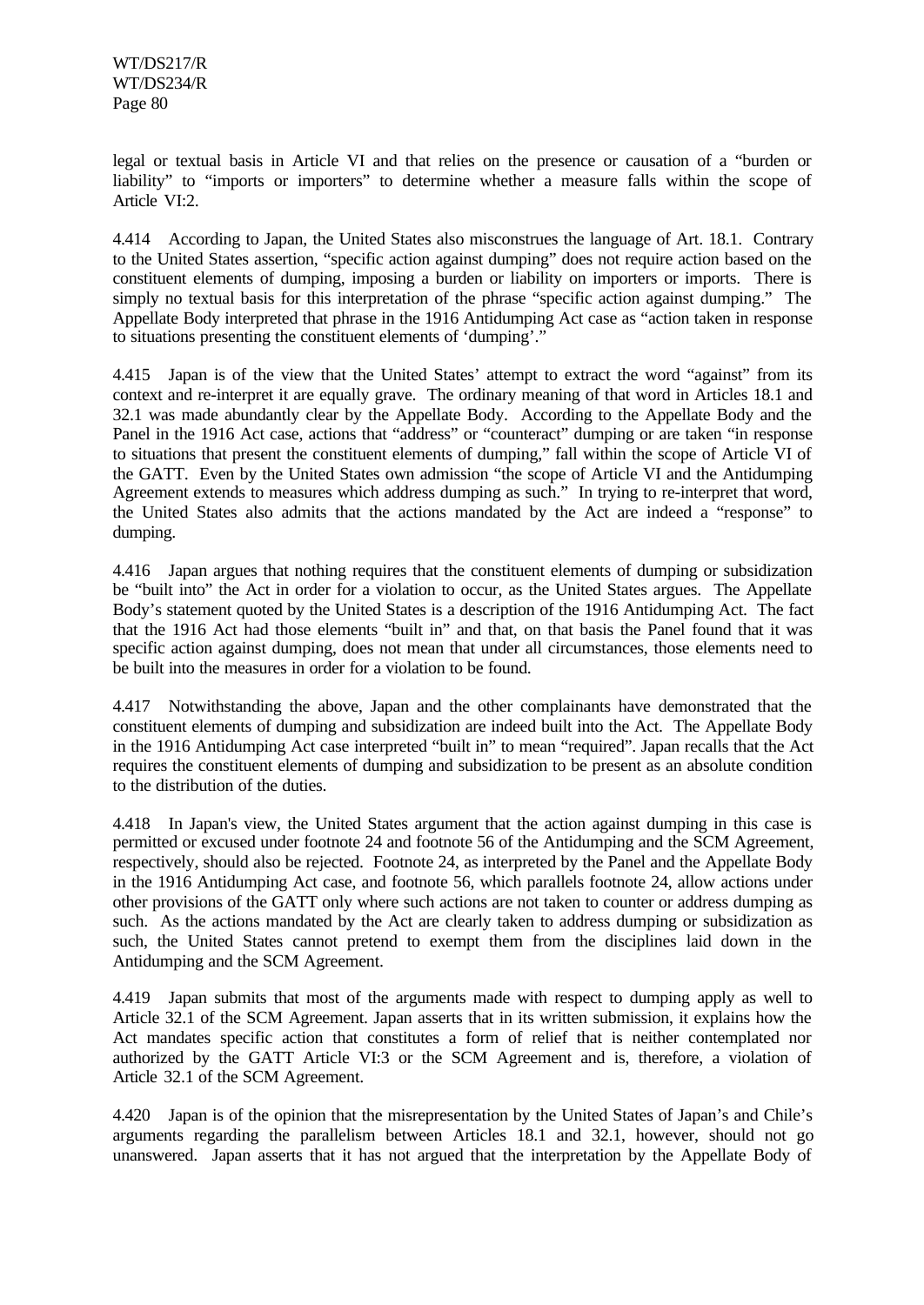Article VI:2 applies or can be extended to Article VI:3. What Japan did say is that the Appellate Body's interpretation of the phrase "specific action against" of Article 18.1 applies to the parallel phrase in Article 32.1.

4.421 The United States asserts that "GATT Article VI:3 read in conjunction with Article 10 of the SCM Agreement does not limit the permissible remedies for subsidies to duties." According to Japan, footnote 35 of that provision, however, states that only one form of relief shall be available to a Member to protect against the effects of a particular subsidy in its domestic market, and specifies that the only possible form of relief is either a countervailing duty or a countermeasure authorized by the DSB. The United States expressly admits in its submission that the Act "is not a 'countermeasure' within the meaning of Articles 4.10 and 7.9." The United States also concedes that the Act does not mandate the imposition of countervailing duties. It must be concluded, therefore, that the Act is not in accordance with Article VI:3, for it is a specific action taken in response to subsidization that is neither a countervailing duty nor a countermeasure. As such, the distributions mandated by the Act are specific action against a subsidy, in violation of the SCM Agreement.

4.422 Japan turns to its claims concerning the so-called "standing requirement" and the "voluntary undertaking" provisions of the Antidumping and the SCM Agreement.

4.423 Japan argues that no matter how the United States wishes to characterize its measure, the fact is that the United States is offering a financial incentives to domestic producers to support antidumping or countervailing investigations. Even if the objective numerical benchmarks, carefully negotiated and inscribed in Articles 5.4 and 11.4, remain unchanged in US statues, the Act has made it impossible for the United States authorities to apply these benchmarks in a good faith manner.

4.424 According to Japan, the percentages that serve as thresholds in Articles 5.4 and 11.4 are neither arbitrary nor aleatory. The Act, however, eliminates the effectiveness of these multilaterally negotiated benchmarks. They will no longer be an effective protection against frivolous suits. The decision by domestic producers to support or oppose a petition must not be distorted by Governmentsponsored financial incentives. The Act, however, distorts those provisions and is, therefore, a violation by the United States of its obligations.

4.425 In the view of Japan, the United States arguments addressed Articles 5.4 and 11.4 only superficially. It did not rebut the fundamental inconsistencies identified by Japan and the other complainants. It avoided responding to the complainant's arguments concerning the object and purpose of Articles 5.4 and 11.4. Those provisions do more than simply establish a meaningless obligation to count numbers. Instead, they utilize percentages as tools to protect imports from unwarranted and unjustified remedial action by determining whether there is true support by domestic producers for the adoption of trade remedies. The United States did not respond either to the evidence presented by Japan and Chile on the level of determination required for the negative and positive tests. As noted by Japan and Chile, Articles 4.1 and 16.1 inform Articles 5.4 and 11.4. Consequently, offering a financial incentive to domestic producers renders meaningless the guarantees established by the Antidumping and SCM Agreement to protect against expression of support by biased domestic producers.

4.426 Japan submits that the Act is also inconsistent with the voluntary undertaking provisions of Articles 8.1 of the ADA and 18.1 of the ASCM. The availability of offsets under the Act gives US petitioners a substantial financial incentive to frustrate the acceptance and maintenance of undertakings.

4.427 Japan believes it is not necessary for Japan to provide evidence that the Act has already caused domestic producers to oppose an undertaking that they would otherwise have supported, since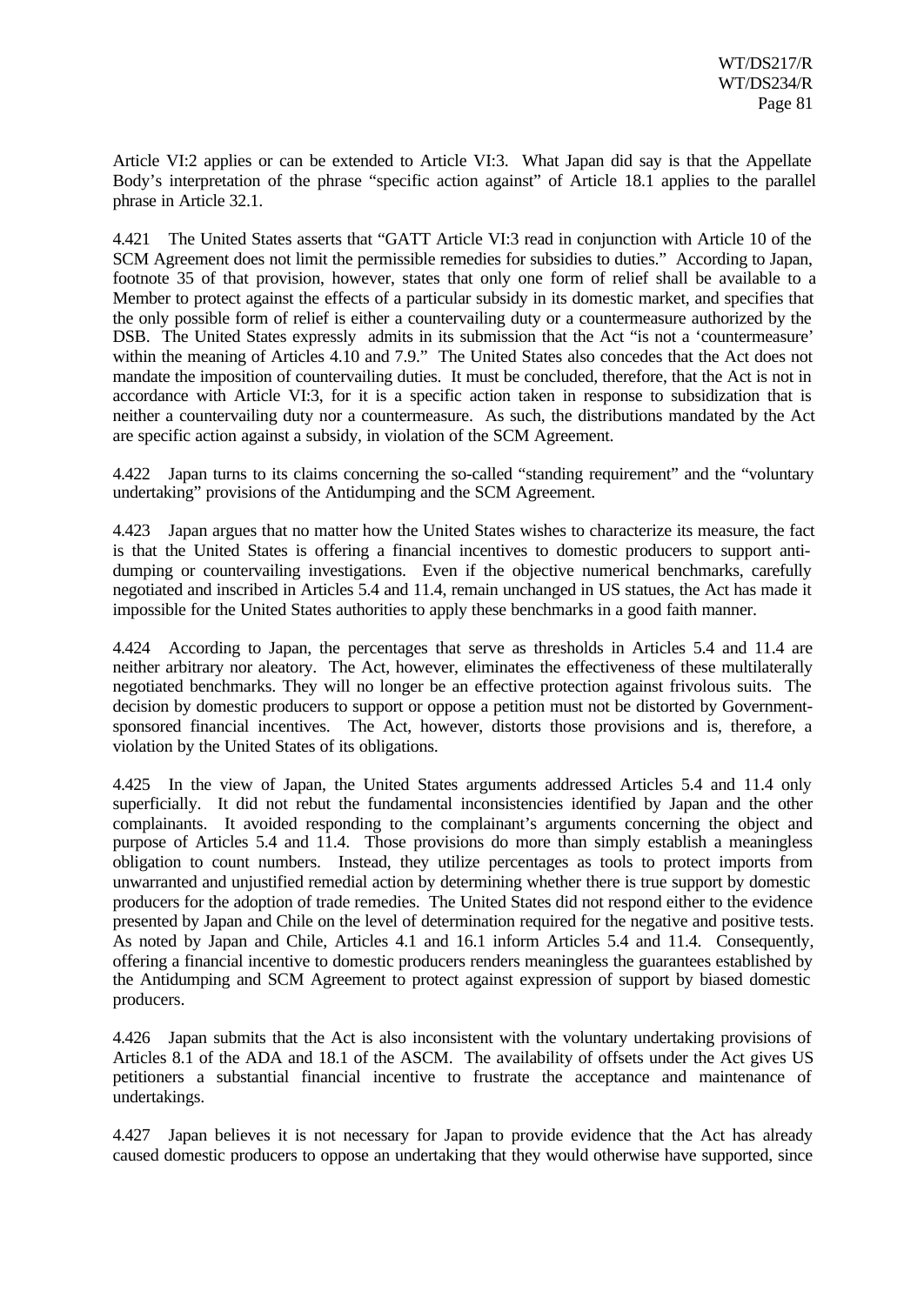Japan challenges the WTO-consistency of the Act as such. Nevertheless, Japan has provided evidence that the financial incentive has played a role in the negotiations regarding undertakings in the case of Canadian exports of softwood lumber.

4.428 Finally, Japan submits it also demonstrated that the United States acts inconsistently with Article X:3(a) of the GATT 1994 because the Act prevents the United States from administering its anti-dumping and countervailing duty laws in a reasonable, impartial and uniform manner.

4.429 According to Japan, the United States misrepresents Japan's claims under Article X:3(a) by saying that "complaining parties have failed to present any evidence of the actual administration of the [Act]". As Japan made clear in its submission, it is not evidence of the administration of the Act that needs to be provided, but rather evidence of the administration of the United States anti-dumping and countervailing duty laws. That evidence is the Act itself, which prevents the United States from administering its anti-dumping and countervailing duty laws in a reasonable, impartial and uniform manner.

4.430 Japan is of the view that the United States did not address most of claims by Japan and Chile under Article  $X:3(a)$ . Rather, it commented only on the complainant's claims under Article  $X:3(a)$ that relate to undertakings and standing. However, Japan's challenge of the Act's consistency with Article X:3(a) is not limited to those two issues. Neither did the United States rebut the charge that the Act is inherently unreasonable as demonstrated by the fact that the application of similar measures by all WTO Members would lead to an intolerable situation in the multilateral trading system and a spiralling circle of zero-sum "subsidy/countervailing duty" measures.

## **9. Korea**

# (a) Introduction

4.431 Korea considers that the Appellate Body in *US – Anti-Dumping Act of 1916* already has adjudicated the primary issue in this proceeding, *i.e.*, Members may take one and only one action against dumping--they may impose duties equal to or less than the margin of dumping. This logic extends without modification to countervailing duty proceedings.

### *(i) The Byrd Amendment constitutes an impermissible "specific action"*

4.432 In Korea's view, just like the 1916 Act, the Continued Dumping and Subsidy Offset Act of 2000 (the CDSOA or Byrd Amendment) creates a specific action, other than imposition of AD or CVD duties, to be taken where imports are found to be dumped or subsidized. That action is that the US authority must transfer the duties collected from imports directly to the US companies that supported the petition. This "specific action against dumping" (or subsidy) is inconsistent with Article VI of GATT 1994, Article 18.1 of the AD Agreement and Article 32.1 of the SCM Agreement.

4.433 According to Korea, the counter-arguments contained in the First Submission of the United States do not withstand scrutiny and are not supported by the language of the relevant provisions.

4.434 First, in Korea's view, the US interpretation of "[t]he ordinary meaning of the term 'against'" is contrary to the interpretation of "against" in Article 18.1 of the AD and Article 32.1 of the SCM. Only on the basis of an irrelevant ordinary meaning of "against" does the US argue that "the actual elements or requirements of the CDSOA do not act 'against' dumping or subsidization because they do not apply to (have any contact with) imported goods or importers." The proper interpretation is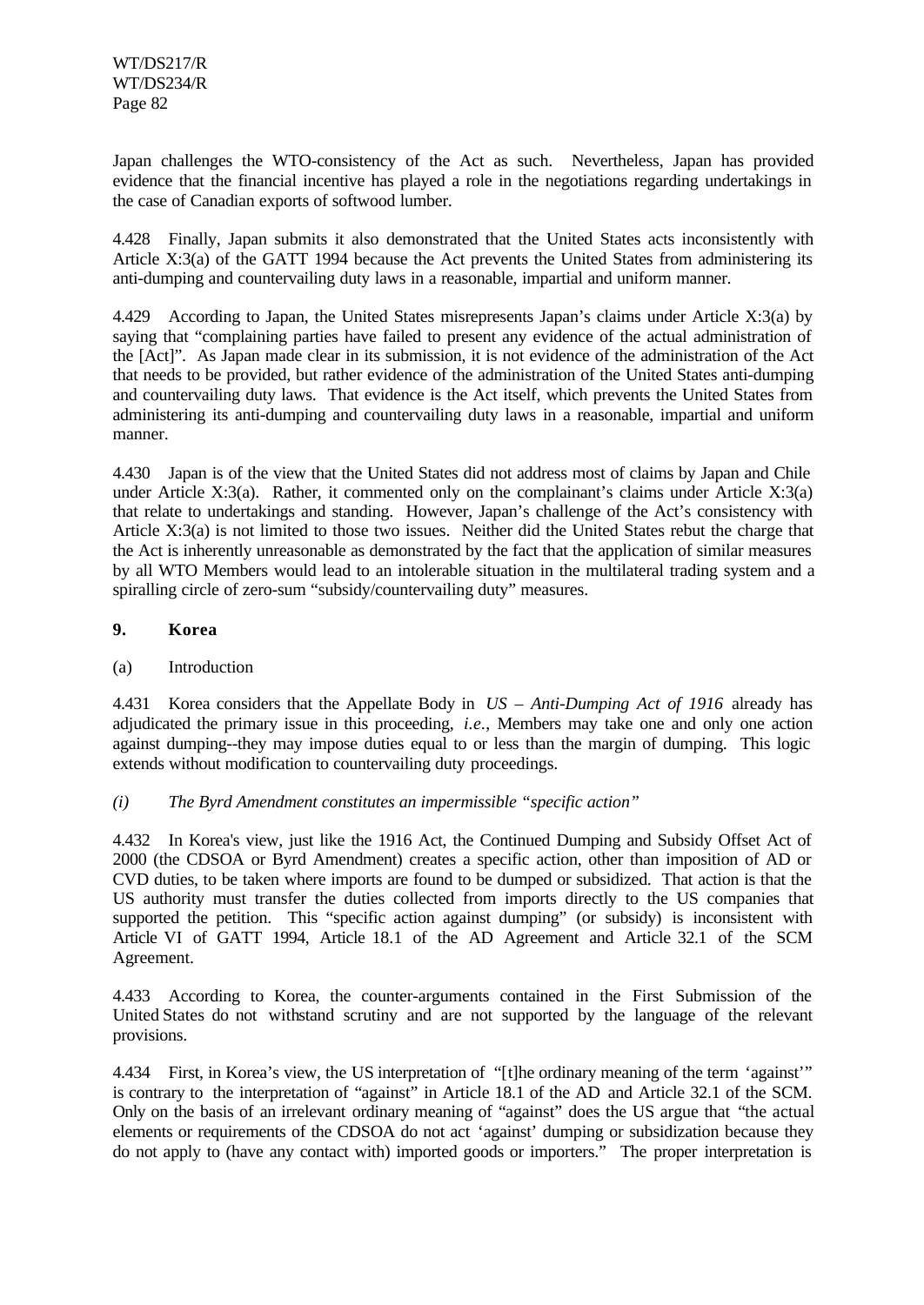that Article 18.1 stipulates "specific action against *dumping"*, a process, rather than "specific action against (dumped) imported *goods or importers*" as argued by the US. Thus, the available ordinary meaning of "against" shows that the CDSOA is a specific action "against" dumping (or subsidy). This interpretation is confirmed by the panels and the Appellate Body in *US-1916 Act*.

4.435 Second, the US claims that the AB report in *US- 1916 Act* provides no guidance as to the meaning of the term "against". The US seems to argue that the CDSOA, even though it is "in response to" dumping, is not "against" dumping. The examples presented by the United States do not support this argument.

4.436 Third, the US argues that constituent elements of dumping are not built into the CDSOA. Again, in Korea's view, the AB's consideration of this issue in *US–1916 Act* shows that the US argument cannot withstand scrutiny. In addition, contrary to the US argument, the constituent elements of dumping are "built into" the CDSOA and the amount of the distributions under the CDSOA is closely related to the extent to which a US producer has been affected by dumping or subsidization of imports.

4.437 Fourth, the US argues that, if the Panel determined that the CDSOA is an action against dumping or a subsidy, footnotes 24 and 56 to Articles 18.1 and 32 operate to permit the CDSOA. In Korea's view, the US argument would be valid on only one condition, which is if footnotes 24 and 56 provided an exemption for the violation of Articles 18.1 and 32 in the nature of Article XX or Article XXIV of GATT. But, there is no textual basis to argue that footnotes 24 or 56 provide such an exemption. Moreover, the US itself inadvertently admits that footnotes 24 and 56 cannot provide a safe harbour for an action which has already been found to be an action against dumping.

4.438 In short, Korea submits that like the 1916 Act, the Byrd Amendment mandates an impermissible "specific action." It profoundly alters the conditions of competition to favour US producers in all US markets for all products. This analysis is confirmed by the opinions of the President who signed the Amendment into law and of various other US government officials.

### *(ii) The Byrd Amendment violates the standing threshold*

4.439 Korea argues that the Byrd Amendment is inconsistent with Article 5.4 of the AD Agreement and Article 11.4 of the SCM Agreement. It distorts and undermines the standing threshold, encouraging abuse of otherwise permissible actions, and rendering these WTO provisions meaningless. These thresholds were designed to balance carefully a number of competing rights and interests, primarily the right of an industry to seek relief from unfair trade practices versus the interest in ensuring that it is the industry, and not a sector of it, or for that matter, an individual company, that is seeking relief.

4.440 First, Korea asserts, the US argues that the obligation arising under Article 5.4 is limited to verifying the number of companies expressing support for the petition. Under Article 26 of the Vienna Convention on the Law of Treaties and Article X:3(a) of GATT, this cannot be a good faith implementation of a treaty obligation.

4.441 Second, according to Korea, the US argues that the complaining parties offer no empirical support for their contention that the CDSOA encourages domestic companies to support a petition. The Appellate Body has repeatedly stated that an "effects test" is irrelevant if the measure has been found to violate the provisions of the WTO. The United States also improperly supports its argument by claiming that it is "generally" irrational for domestic companies to "oppose" relief. The quantitative target envisaged in Article 5.4 is not the number of companies "opposing" the petition,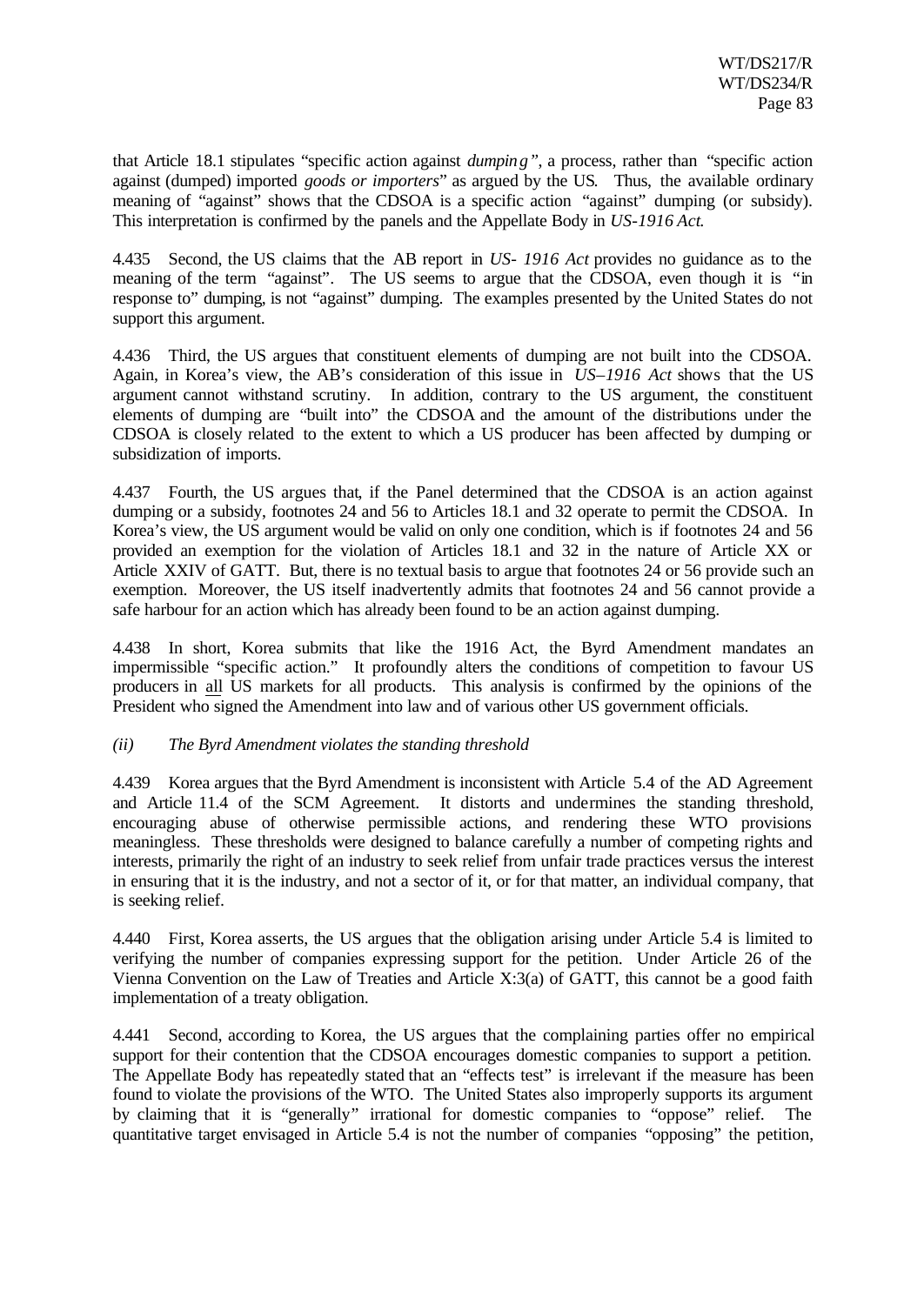but the number of companies "supporting" the petition. Moreover, it is not irrational for domestic companies not to support a petition.

4.442 Korea submits that, by enacting the Byrd Amendment, the US government has improperly influenced the very facts that the US authority is supposed to examine in making its determination. Thus, the US has violated its obligation to conduct an objective examination under Article 5.4 of the AD Agreement and Article 11.4 of the SCM Agreement.

### *(iii) The Byrd Amendment violates provisions on undertakings*

4.443 Korea is of the view that the Byrd Amendment is inconsistent with Article 8 of the AD Agreement and Article 18 of the SCM Agreement because it impermissibly deters agreements on undertakings. The Byrd Amendment creates an incentive for the US industry to oppose undertakings. By supporting the imposition of duties, the domestic industry may receive not merely the imposition of the duties as allowed by the WTO agreements and US law (which, in essence, results in price levels consistent with a price undertaking), but also the direct transfer of the duties collected.

## *(iv) Violation of Article X:3(a)*

4.444 In the opinion of Korea, the US argues that Article X:3(a) addresses only the *administration* of national laws and not national laws themselves. The CDSOA violates Article X:3(a) because it prevents the US from *uniform, impartial and reasonable* administration of US laws concerning standing threshold determinations and the acceptance of undertakings.

### (b) Conclusion

4.445 Korea requests the Panel to recommend that the United States bring its laws into conformity with its obligations under the relevant WTO provisions and to suggest that the United States repeal the Byrd Amendment.

### **10. Mexico**

### (a) Introduction

4.446 In its oral statement, Mexico concentrates on the key features of Mexico's claims under Article 5 of the SCM Agreement. The other claims made by Mexico have been dealt with in its first written submission and in the other claimants' first written submissions. Mexico agrees with the oral statements of the other complaining parties with respect to those claims and incorporates them into its arguments.

4.447 Mexico will be providing a detailed elaboration on all of its claims in its written rebuttal submission.

(b) The negative economic impact of the Act

4.448 Before addressing its claims regarding Article 5, Mexico wishes to comment on the negative economic impact of the *Continued Dumping and Subsidy Offset Act*, which Mexico refers to as the "Act".

4.449 Mexico argues that when anti-dumping and/or countervailing duties are imposed, the relative competitive relationship between the affected exports and competing US products is modified. WTO Members have agreed to this modification. It requires exporters who remain competitive in the US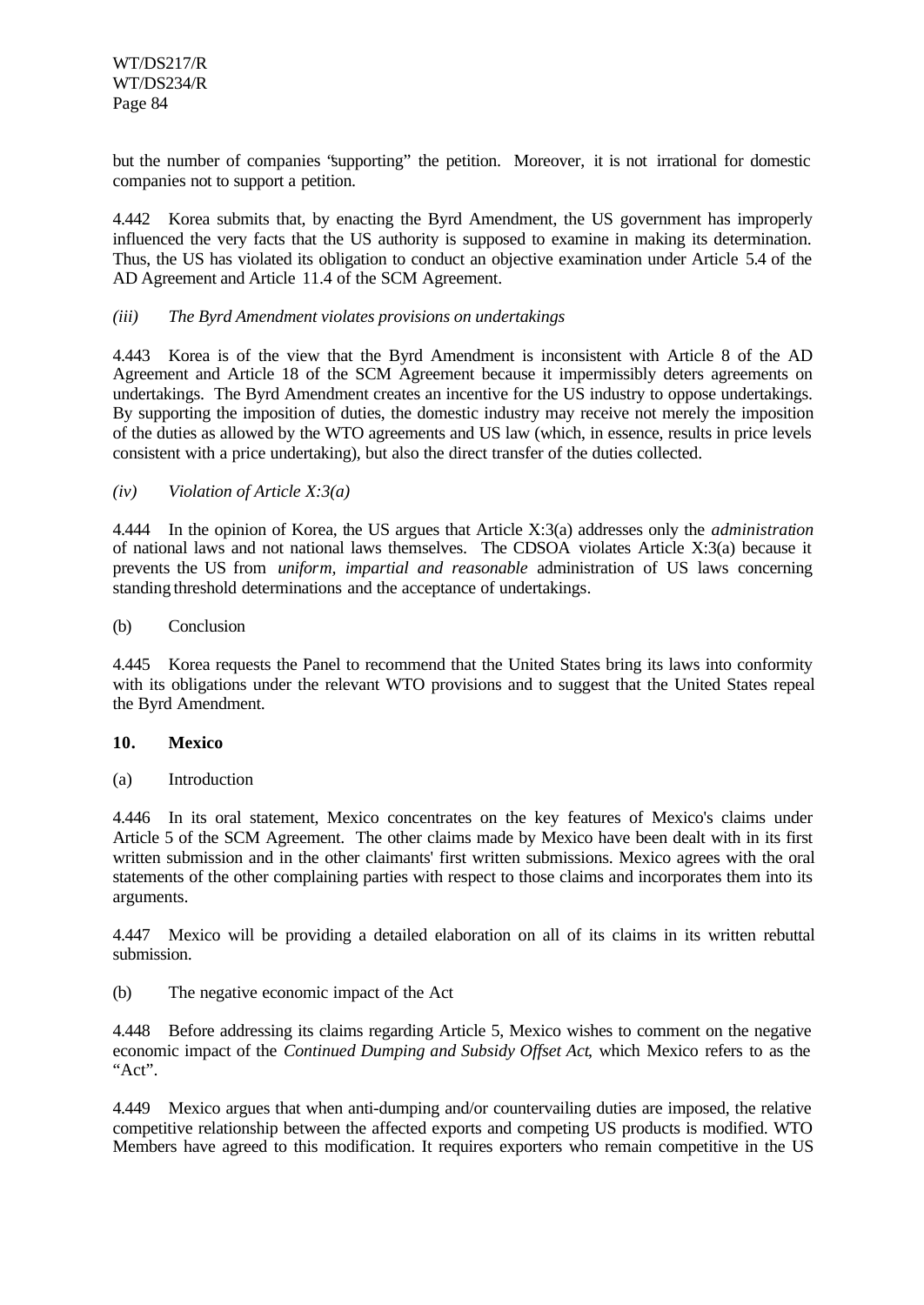market to adjust their pricing practices to either avoid the duties or to enable continued sales in situations where the duties are applied In such circumstances, any additional modifications in the relative competitive relationship will reduce the ability of the exporter to compete and, therefore, its ability to sell into the US market.

4.450 Mexico is of the view that the subsidies conferred by the Act as so destructive because the modify further the relative competitive relationship in an adverse and direct manner which was not agreed to by the WTO Members. The subsidies are generated by the duties collected and are then granted to the direct competitors of the Mexican exporters. They are used exclusively to subsidize the production of the like US products. Finally, only those direct competitors that filed or support the petition for the original investigation receive the subsidies. This is why the subsidies conferred by the Act are so destructive.

4.451 In this way, Mexico submits, the subsidies fundamentally and systematically alter the relative conditions of competition between Mexican exporters and producers of like US products in a manner that goes beyond the maximum protection permitted under GATT Articles II and VI.

4.452 According to Mexico, since the date of entry into force of the Act, its adverse effects were manifest because the granting of the subsidies was explicitly mandated and the subsidies would be granted with respect to qualifying expenditures that were made by the recipients on or after the date of issuance of the order or finding in question.

(c) The legal dimensions of Mexico's Article 5 claim

4.453 Mexico believes its claim under Article 5 of the SCM Agreement is straight forward. In order for it to prevail, Mexico must demonstrate that, through the use of a subsidy, the Act causes adverse effects in the form of nullification or impairment of benefits accruing directly or indirectly to Mexico under the GATT 1994.

4.454 Mexico asserts that it has established all the elements of this claim:

- ? The offsets distributed under the Act constitute financial contributions that confer benefits and, therefore, amount to subsidies within the meaning of Article 1 of the SCM Agreement.
- ? The Act explicitly limits access to the subsidies to certain enterprises and, therefore, the subsidies are specific within the meaning of paragraph (a) of Article 2.1 of the SCM Agreement. Consequently, the subsidies are actionable under Part III of the SCM Agreement which includes Article 5.
- ? By virtue of the fact that Article 7 of the SCM Agreement entitles a WTO Member to invoke Article 5 where a subsidy is granted or maintained, the meaning of "use of" any subsidy in Article 5 includes the granting or maintaining of a subsidy in the circumstances of this dispute.
- ? Through the use of the subsidies, the Act causes adverse effects in the form of nullification or impairment of benefits accruing directly or indirectly to Mexico under the GATT 1994:
- ? Nullification or impairment under paragraph (b) of Article 5 can take the form of "violation" nullification or impairment and "non-violation" nullification or impairment. Mexico is pleading both forms of nullification or impairment.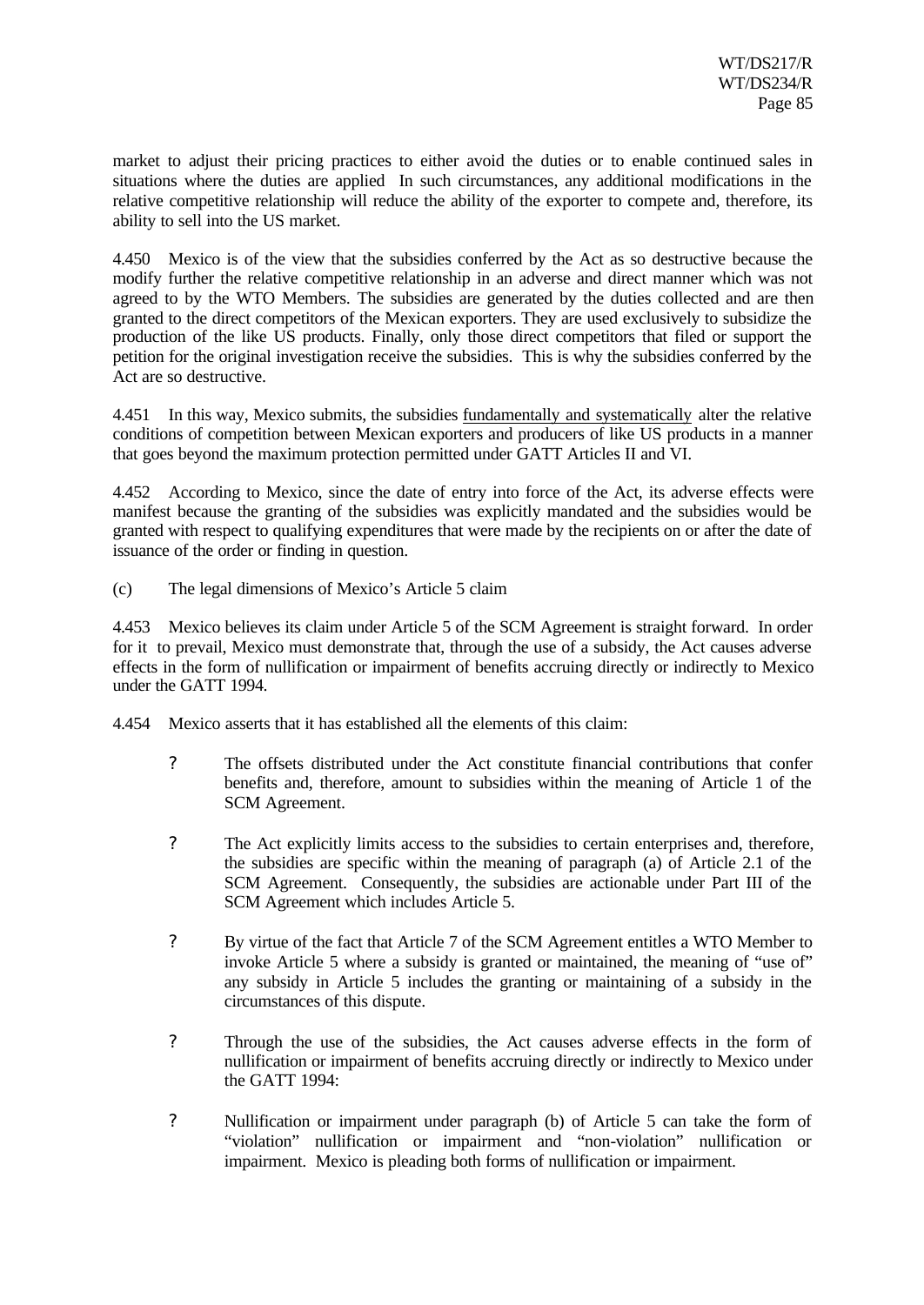- ? With respect to violation nullification or impairment, to the extent that the Act violates provisions of the GATT 1994 and the violation is caused by the "use of" a subsidy, violation nullification or impairment will occur.
- ? Mexico's non-violation nullification or impairment claim consists of two elements:
	- By mandating the granting of actionable subsidies in the circumstances of this dispute, the Act will necessarily cause nullification or impairment. Upon granting, the subsidies will upset the competitive relationship between Mexican and like US products that is legitimately expected by Mexico under GATT Articles II and VI when its products face anti-dumping or countervailing duties. The competitive relationship in such circumstances should be modified by an amount, at most, equal to the maximum antidumping and countervailing duties allowable under the Articles. The subsidies alter the competitive relationship in excess of that amount.
	- By maintaining actionable subsidies in the circumstances of this dispute, the Act also causes nullification or impairment. The Act impairs the predictability needed to plan for future trade that is legitimately expected by Mexico under GATT Articles II and VI in situations when its products face anti-dumping or countervailing duties. The benefits accruing to Mexico under these Articles apply to actual trade and to the predictability needed to plan future trade. It is that predictability that is being impaired.

4.455 Mexico argues that the United States acknowledges that the offsets distributed under the Act are subsidies. However, the United States raises several arguments to attempt to rebut Mexico's claim under Article 5(b) of the SCM Agreement. I will address each argument in turn.

*(i) Specificity*

4.456 The US argues that the Act does not confer specific subsidies because the Act does not limit the subsidies to certain enterprises and that there is no evidence that the subsidies are specific "in fact".

4.457 In Mexico's view, the US mischaracterizes Mexico's arguments regarding specificity. Mexico's position is simple – "in law", the subsidies conferred under the Act are specific. There is no need for this Panel to examine whether the subsidies are specific "in fact". All of the arguments of the United States that are based on paragraphs (b) and (c) of Article 2.1 of the SCM Agreement – which concern specificity "in fact" – are legally irrelevant to this proceeding.

4.458 Mexico submits that the test under paragraph (a) of Article 2.1 of the SCM Agreement is plain – does "the legislation pursuant to which the granting authority operates, explicitly limit access to a subsidy to certain enterprises"?

4.459 The answer, according to Mexico, is clearly "yes".

4.460 The funds that form the "financial contribution" element of each subsidy are deposited and maintained in separate special accounts that are, themselves, limited to the products that are the subject of each order or finding. Thus, the subsidies are inherently specific from the outset. Moreover, access to each subsidy is explicitly limited to certain enterprises that produce a like product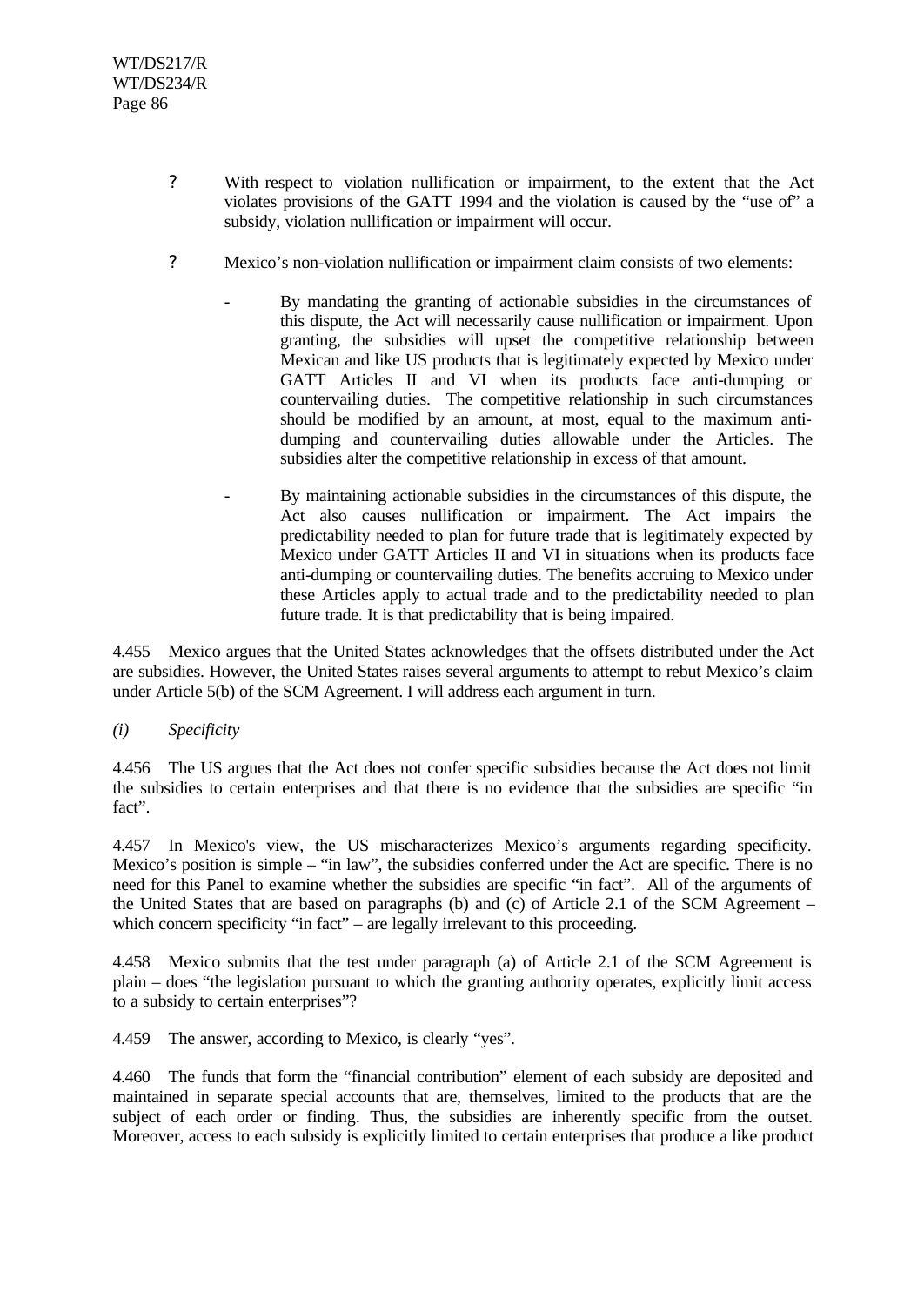or worker representatives. Finally, access is further restricted to those enterprises that were petitioners in the original investigation that led to the duties or those enterprises that supported the petition.

4.461 Thus, Mexico asserts, by legal requirement, the Act explicitly limits access to the subsidies it confers to certain enterprises.

#### *(ii) Adverse effects*

4.462 The United States argues that Mexico has failed to demonstrate "adverse effects" within the meaning of Article 5.

4.463 It seems that the central argument that the US is making in this regard is that that the Act must be applied before there can be a violation under Article 5 which, in its view, means that subsidies must be granted under the Act. This is manifestly incorrect.

4.464 Mexico is raising two types of nullification or impairment claims under its Article 5 challenge: (i) "violation" nullification or impairment; and (ii) "non-violation" nullification or impairment.

4.465 Since "violation" nullification or impairment presumes that the Panel finds a violation of a provision of the GATT 1994 in one of the other claims before it and therefore does not give rise to an independent ground for challenge, Mexico decides to focus on Mexico's "non-violation" nullification or impairment claims.

4.466 With respect to non-violation nullification or impairment and the US claims that the Act must be "applied", Mexico is presenting two arguments.

#### Granting of actionable subsidies

4.467 The US argues that the Act must be applied—i.e., that subsidies must be granted under the Act— before a non-violation nullification or impairment claim can made under paragraph (b) of Article 5. This entire line of argument is based on GATT and WTO jurisprudence related to claims brought under GATT Article XXIII:1(b).

4.468 Mexico is of the view that, in making this argument, the US ignores the substantive nature of Article 5. It also misconstrues the "legislation as such" element of Mexico's Article 5 claim. Finally, it confuses a procedural matter with a substantive one.

4.469 The US argues that footnote 12 to the SCM Agreement prevents Mexico from challenging the Act on the basis that the existence of nullification or impairment is to be established in accordance with the practice of application of Article XXIII:1(b). Mexico argues that, as is clear from the text of the footnote, it relates to the determination of the existence of nullification or impairment, not the question of when a challenge can be brought under Article 5.

4.470 Mexico asserts that what is really at issue is the procedural question of when Mexico can challenge the Act under Article 5. Does Mexico have to wait until a subsidy has been granted? Clearly, the answer to this question, according to Mexico, is "No".

4.471 Mexico argues that Article 5, like any other substantive provision of the WTO Agreements, is subject to the doctrine governing a legislation as such challenge. If legislation mandates action that will necessarily violate a WTO provision, that legislation can be challenged. There is no legal or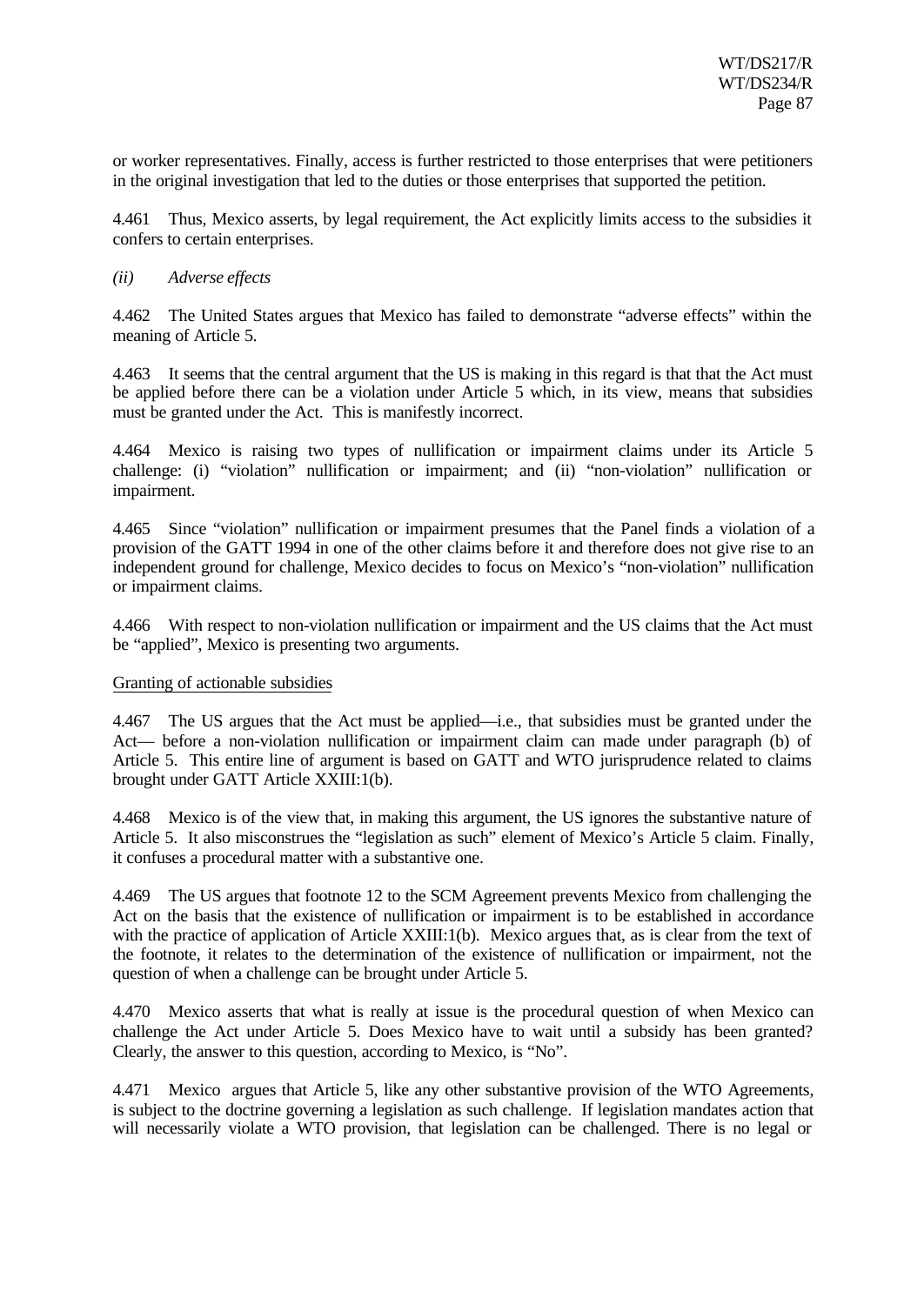logical reason to conclude otherwise. By focusing on GATT Article XXIII:1(b) and excluding any consideration of the substantive nature of Article 5, the US has failed to recognize this.

4.472 Mexico is of the view that under the legislation as such element of Mexico's Article 5 claim, Mexico is simply arguing that the Act mandates the granting of actionable subsidies and that, when granted, such subsidies will cause nullification or impairment. In other words, when the subsidies are granted—an action that even the US acknowledges as amounting to "application"—a violation will occur.

4.473 Thus, under Article 5, Mexico can challenge the actionable subsidies conferred by the Act prior to those subsidies being granted.

#### Maintaining of actionable subsidies

4.474 Mexico is also arguing that the Act is maintaining actionable subsidies and that the maintenance of those subsidies in the circumstances is nullifying or impairing benefits that accrue to Mexico under the GATT 1994.

4.475 Subsidies can be challenged under Article 7 of the SCM Agreement (the remedy provision for Article 5), when a Member maintains a subsidy. A violation of Article 5 can be found where the maintenance of a subsidy amounts to the "use of" that subsidy and it causes one of the specified adverse effects.

4.476 Mexico asserts that in the circumstances of this dispute, the Act "maintains" subsidies in that it provides the means for the creation and conferral of those subsidies. The meaning of "use of" includes maintaining a subsidy in the circumstances of this dispute where other actions related to the subsidies have been taken. These actions include mandating the granting of the subsidies, creating the special accounts and depositing funds into them, and establishing a list of eligible recipients.

4.477 In the opinion of Mexico, even before subsidies are granted under the Act, the maintenance of subsidies under the Act nullified or impaired benefits accruing to Mexico under GATT Articles II and VI that concerned the creation of predictability needed to plan future trade. Given the certainty that any anti-dumping and countervailing duties that will be collected will be re-distributed to the producers of directly competitive products and the uncertainty as to the magnitude of the subsidies, it is impossible for Mexican exporters to predict the relative conditions of competition between their products and like US products. This is particularly problematic with respect to products that require significant lead time between order and delivery.

### *(iii) Competitive relationship*

4.478 The US argues that Mexico has failed to demonstrate that the competitive relationship between US products and Mexican products has been upset by a subsidy.

4.479 Mexico is of the view that a great part of the US argument on this point is based on its mistaken belief that subsidies must be granted under the Act before Mexico can bring an Article 5(b) challenge.

4.480 Mexico posits that it seems that the US is also arguing that Mexico must prove adverse trade effects in order to establish nullification or impairment, which according to Mexico is not the case. As was made clear at paragraph 150 of the report of the Panel in *Oilseeds I*, the focus is on whether there has been an adverse change in conditions of competition legitimately expected by Mexico and not on trade flows or volumes of trade.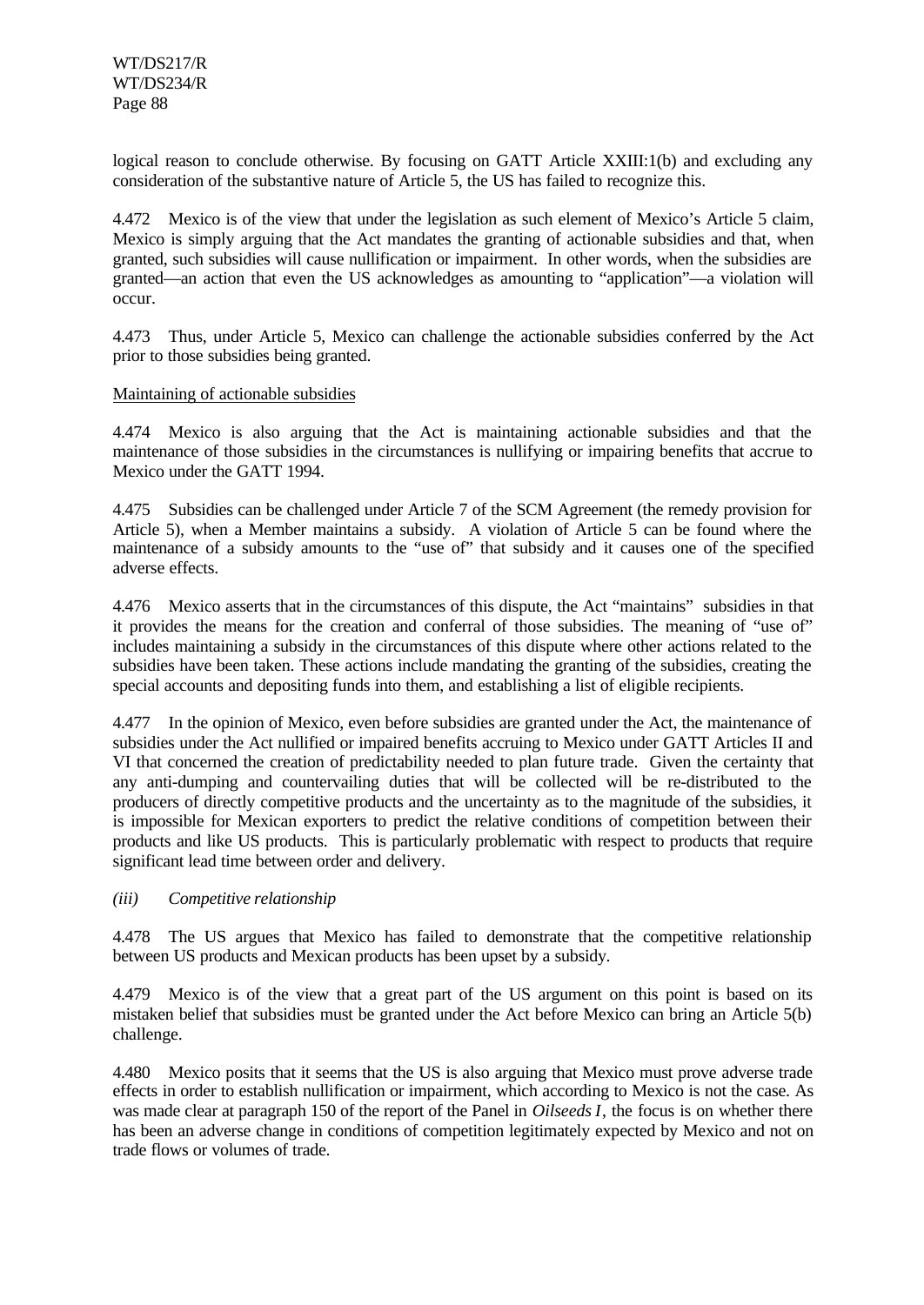4.481 The United States argues the Panel in *Oilseeds I* "carefully analyzed" the evidence presented in making its finding and that, in this dispute, no such evidence has been presented by Mexico. Mexico argues that this is incorrect.

4.482 In assessing whether there was an adverse change in conditions of competition that led to a finding of nullification or impairment, the Panels in *Oilseeds I* and *Oilseeds II* examined the framework, mechanisms, essential features, characteristics and operations of the schemes in question. That was the evidence "carefully analyzed" by the panels. In other words, the panels made their findings based on the structure and architecture of the schemes.

4.483 This is exactly what Mexico has done in this dispute. By virtue of the structure and architecture of the Act:

- upon granting, the subsidies conferred by the Act will adversely change the relative conditions of competition that Mexico legitimately expected; and
- prior to the granting of subsidies, the Act *per se* interferes with the predictability related to those relative conditions of competition that was legitimately expected by Mexico.

## *(iv) "Floodgates" argument*

4.484 The US argues that acceptance of Mexico's argument would "automatically" convert any specific domestic subsidy programme which is related to a product on which there is a tariff concession into a non-violation nullification or impairment (para. 68, US First Submission).

4.485 According to Mexico, this argument is incorrect. At paragraph 81 of the Panel report in *Oilseeds II*, the Panel stated that GATT contracting parties must "be assumed to base their tariff negotiations on the expectation that the price effect of the tariff concession will not be systematically offset". Thus, the mere fact that a subsidy may offset the effect of a tariff binding or any other benefit accruing under the GATT is not enough to amount to nullification or impairment. The upsetting of the benefit must be systematic , as it is in this dispute.

4.486 Moreover, Mexico asserts, at paragraph 10.82 of the Panel report in *Film*, it is stated that a "clear correlation" between the measure at issue and the adverse effect on the relevant competitive relationship must be shown. In order for this to occur, there must be "specific linkages" between the subsidy and the nullification or impairment of the benefit in question. This will occur only in exceptional circumstances.

4.487 Mexico argues that the facts of this dispute are exceptional. The benefits accruing to Mexico under the GATT 1994 are being systematically upset by the subsidies and a clear correlation and linkages exist. This is exemplified by the fact that the amount of the offsets equals the amount of the duties collected and the beneficiaries of the offsets are the same as the petitioners and supporters who initiated the investigation that led to those duties.

### *(v) Reasonable expectations*

4.488 Finally, the US argues that Mexico could have reasonably expected the Act on the basis that compensation proposals had been suggested in the past.

4.489 Mexico is of the view that the evidence cited by the US supports Mexico's position that it could not have reasonably anticipated the introduction of the Act. In every case where such a measure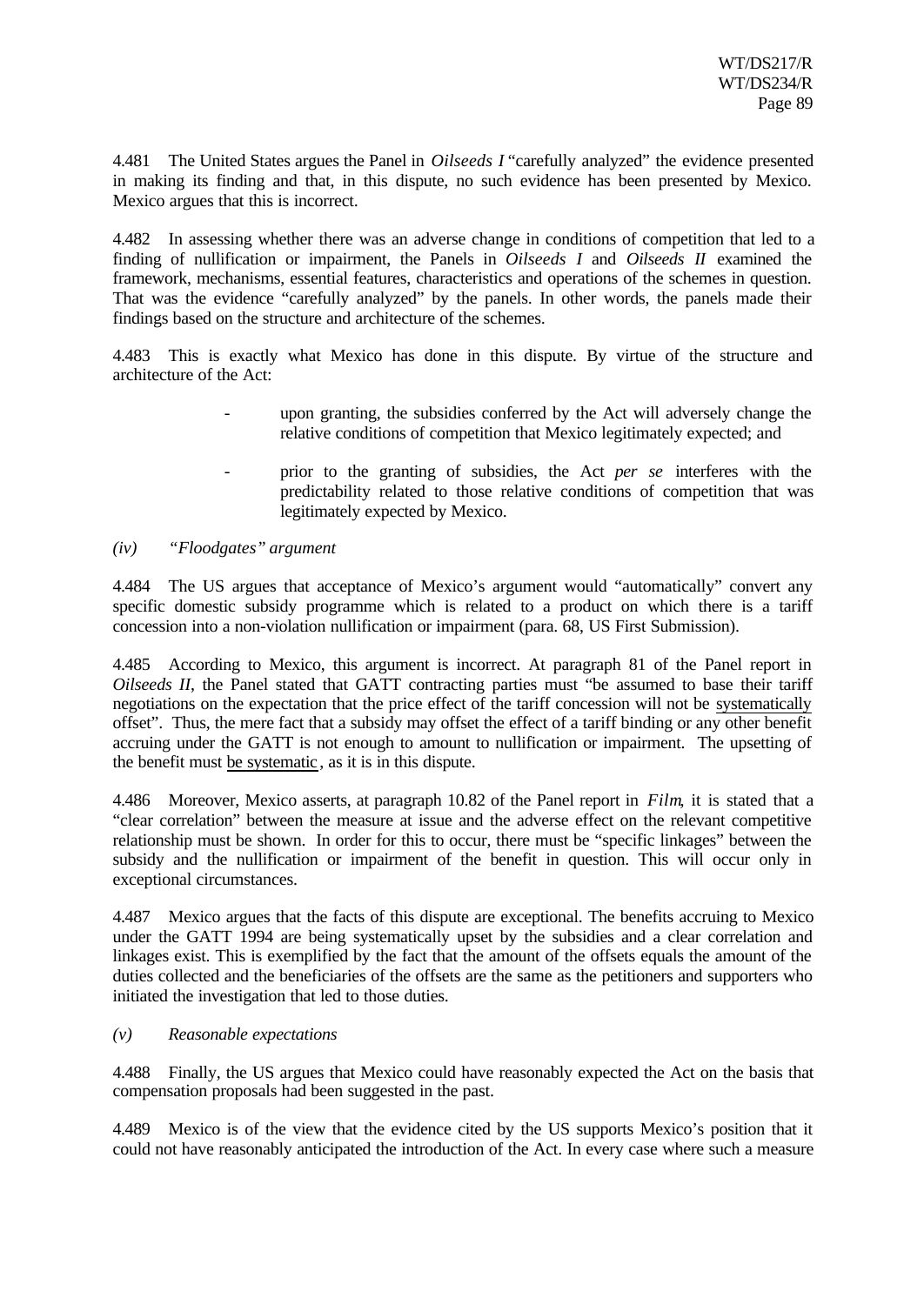has been proposed in the past, it has been adamantly opposed by the US administration and it has not been passed into law. In fact, the US administration opposed the introduction of the Act. In this context, Mexico could have assumed and did assume that any attempt to introduce a similar legislative scheme would, once again, fail.

## (d) Conclusion

4.490 For the foregoing reasons, Mexico believes that the US has failed to rebut the *prima facie* case presented by Mexico with respect to its Article 5 claim.

## **11. Thailand**

(a) Introduction

4.491 Thailand notes that the following arguments contained in its oral statement are complementary and supplementary to the arguments made by other complaining parties.

(b) Rebuttal to the Legal Arguments Challenged by the United States

4.492 According to Thailand, it is crystal clear that Members shall have sovereign rights to appropriate lawfully assessed and collected duties within the purview of international law. However, the United States has made an argument from paras. 18 to 35 which concludes that "this panel proceeding is not the appropriate forum to address these issues ex aequo et bono."

4.493 In Thailand's view, this argument has no role to play in this dispute because of the following reasons:

- 1. Nothing is said in Thailand's request about requesting the Panel to make any rulings on the basis of the notion of ex aequo et bono ;
- 2. The complaining parties merely request the Panel to make rulings and recommendations that the "Continued Dumping and Subsidy Offset Act of 2000"(hereinafter referred to as "CDSOA") is inconsistent with US obligations under the WTO Agreement by clarifying the existing provisions of the WTO Agreement and any other covered agreement in accordance with customary rules of interpretation of public international law, as stipulated in Article 3.2 of the DSU.

4.494 Thailand argues that the United States argues in bullet 2 of paragraph 33 of the first submission, if read a contrario, that the legislation "may" violate WTO obligations. In fact, Article XVI.4 of the WTO Agreement or the Marrakesh Agreement as well as Article 18.4 of the Anti-dumping Agreement and Article 32.5 of the Subsidies and Countervailing Measures Agreement (hereinafter referred to as "SCM") clearly requires Members to ensure the conformity of their laws, regulations and administrative procedures with their obligations. In this light, the CDSOA may be subjected to interpretation and brought to dispute settlement mechanisms if its application is found to be in violation of the WTO Agreement. Moreover, the language used in Article 5 of the SCM that "[n]o member should cause … adverse effects…" should be construed to mean that any action, be it legislative or administrative, which "may" cause adverse effects to the interests of other Members falls within the scope of Article 5 of the SCM.

4.495 In Thailand's view, paragraph 37 of the US first submission implies, if not indicates, that the CDSOA is somewhat a subsidy, but argues further that it may or may not be prohibited under the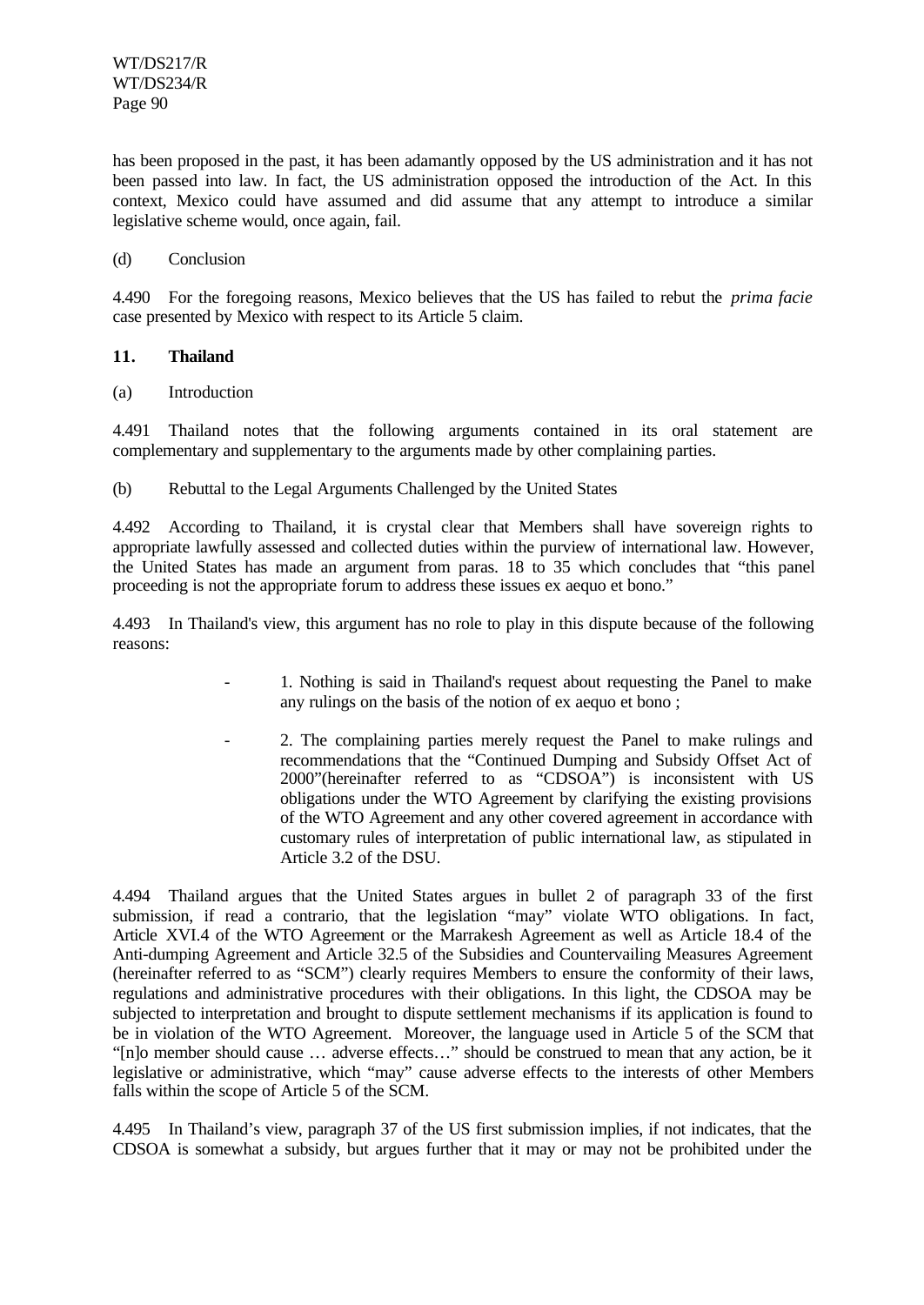SCM. Thailand argues that this line of argument made by the United States should be dismissed as contended by other complaining parties. More important than that, the US Customs Service in its news release on 30 January 2002 states that "[t]his legislation, also known as the Byrd Amendment, required US customs to disburse anti-dumping and countervailing (AD/CV) duties to domestic producers injured by foreign dumping and subsidies. The claimants have received more than \$200 million to date."

4.496 Thailand is of the view that paragraphs 77 to 89 of the US first submission underscores the nature of the CDSOA that it is not based upon the constituent elements of dumping or a subsidy. In Thailand's view, domestic producers will be affected if there are importations of products which are priced at prices lower than normal value. If so, the test for the constituent elements are satisfied.

4.497 Thailand asserts that the argument in paragraph 86 that any qualified applicant will be granted an amount of the distributions which is not the recovery of damages is *arguendo in absurdum* because it goes without saying that when a domestic producer is "affected" , he or she is then considered as having "adverse" effects referred to in Article 5 of the SCM.

4.498 According to Thailand, even though paragraphs 90 to 100 of the US first submission attempt to convince the Panel that the CDSOA is not meant to become a specific action "against" dumping or a subsidy within the scope of Article 18 of the Anti-dumping Agreement and Article 32 of the SCM , it is up to the Panel to rule, based on GATT/WTO jurisprudence, whether the term "against" has its broad or narrow meaning, taking into account the object and purpose of such covered agreements, in accordance with the general rule of interpretation under international law, and whether any action attributable to discouragement of dumping or a subsidy is an action against dumping or a subsidy.

(c) Political consideration

4.499 Thailand fully shares the concern expressed by Indonesia that if this kind of legislation is permitted it would not only set debate-provoking precedent, but also huge burdens for developing countries to bear when their products are subject to both competition policy and other measures imposed by the importing Member in question.

(d) Conclusion

4.500 Thailand submits that the arguments appearing in the US first submissions may be valid in other cases. Yet, they have failed to respond to many issues raised in the complaining parties' submission.

- D. FIRST ORAL STATEMENT OF THE UNITED STATES
- (a) Introduction

4.501 The United States considers that at issue in this case is a law entitled the "Continued Dumping and Subsidy Offset Act of 2000" or, in short, the CDSOA. The CDSOA is a government payment programme. Like all governments, the US federal government makes payments to individuals or groups for all sorts of purposes such as health care, public welfare, agriculture, etc. Other WTO Members, including the complaining parties, maintain similar programmes for their nationals.

4.502 According to the United States, The CDSOA has nothing to do with the administration of the anti-dumping and countervailing duty laws. The CDSOA instructs the US Customs Service to distribute funds in an amount not to exceed the duties collected pursuant to anti-dumping and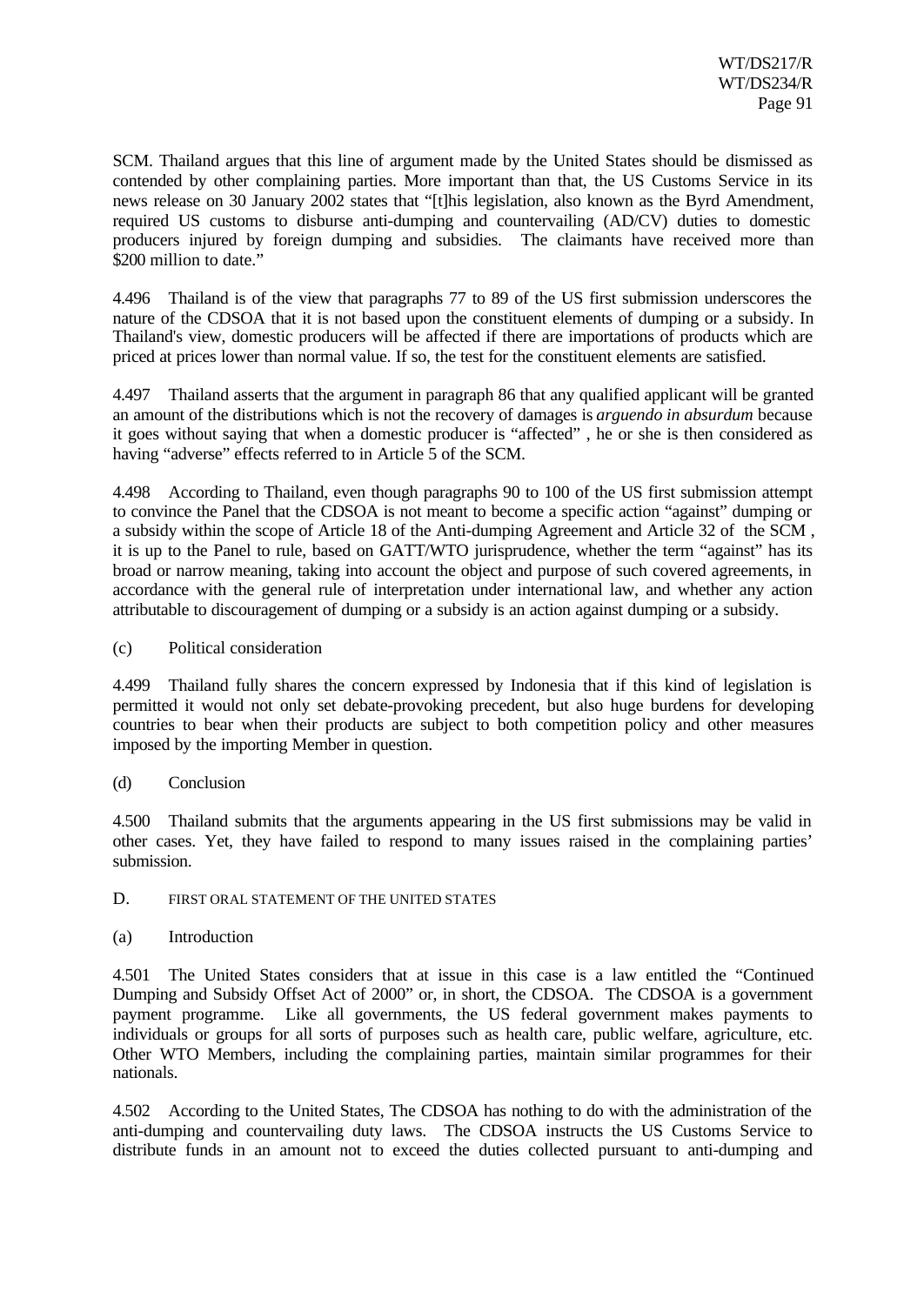countervailing duty orders to eligible domestic producers. The amount of the distributions have nothing to do with the injury to the domestic producer or the recovery of "damages" by the domestic producer. Rather, the amount depends upon the applicant's qualifying expenditures and whether other applicants also had qualifying expenditures.

4.503 The United States argues that as a subsidy programme, one would expect that the issues in this case would center on Article 3 or Article 5 of the SCM Agreement. While the United States has heard today general assertions of supposed harm that CDSOA will cause to the complaining parties' companies that compete with US producers, none of the complaining parties have backed up their allegations by pursuing an Article 5(c) claim. In the view of the United States, this is tantamount to an admission by the complaining parties that they cannot show the harm they complain of.

4.504 Except for Mexico, the complaining parties' primary argument is that because the source of the funds for the distributions under CDSOA are AD/CVD duties, the CDSOA is, on its face, inconsistent with the Antidumping and SCM Agreements. The reality is that, because money is fungible, the only real connection between the funds distributed under CDSOA and the orders is that the duties collected serve to cap or limit the amount of the annual distributions.

4.505 According to the United States, there is simply no WTO obligation with respect to the uses to which AD/CVD duties might be put, or to distinguish the use of these funds from any other source of government revenue. Other than considering whether the CDSOA is an impermissible subsidy, a panel proceeding is simply not the appropriate forum to address the complaining parties' concern about the use of duties as a source of funds for domestic expenditures.

# *(i) The CDSOA is not an actionable subsidy*

4.506 In the view of the United States, it is elementary that the granting of a subsidy is not, in and of itself, restricted under the SCM Agreement. The Appellate Body recently recalled this point in its report in *United States – FSC*. To be actionable, as claimed by Mexico, the complaining party must demonstrate that the subsidy is "specific" within the meaning of Article 2 of the SCM Agreement. Mexico, however, has failed to show that the CDSOA is a specific subsidy. There is no question that CDSOA is not *de jure* specific under Article 2.1(a) as its text does not expressly limit access to certain enterprises, industries, or groups. Mexico does not even claim *de facto* specificity.

4.507 The United States argues that even if Mexico passed the specificity hurdle, Mexico has failed to establish that the CDSOA has caused adverse effects to its interests as required by Article 5 of the SCM Agreement. Instead, Mexico claims that the CDSOA as such causes per se adverse effects in the form of nullification or impairment of benefits under Article 5(b). Mexico, however, has not established that there is a presumption in Article 5(b) that a subsidy that violates another WTO provision is an actionable subsidy without showing adverse effects. Regardless, the CDSOA is not inconsistent with any other WTO provision.

4.508 The United States is of the opinion that Mexico does not satisfy the following requirements to establish a claim of non-violation nullification or impairment either: 1) the application of a measure; 2) a benefit accruing under the relevant agreement; and 3) the nullification or impairment of the benefit as a result of the application of the measure that was not reasonably anticipated. According to the United States, Mexico has failed to establish the first and third elements at least.

4.509 First, the United States argues, Mexico's claim is insufficient on its face as Mexico does not challenge the application of the CDSOA. Second, Mexico has failed to demonstrate that the competitive relationship between any US products and Mexican imports has been upset by a subsidy. Mexico has presented no evidence that US producers of products that compete with Mexican products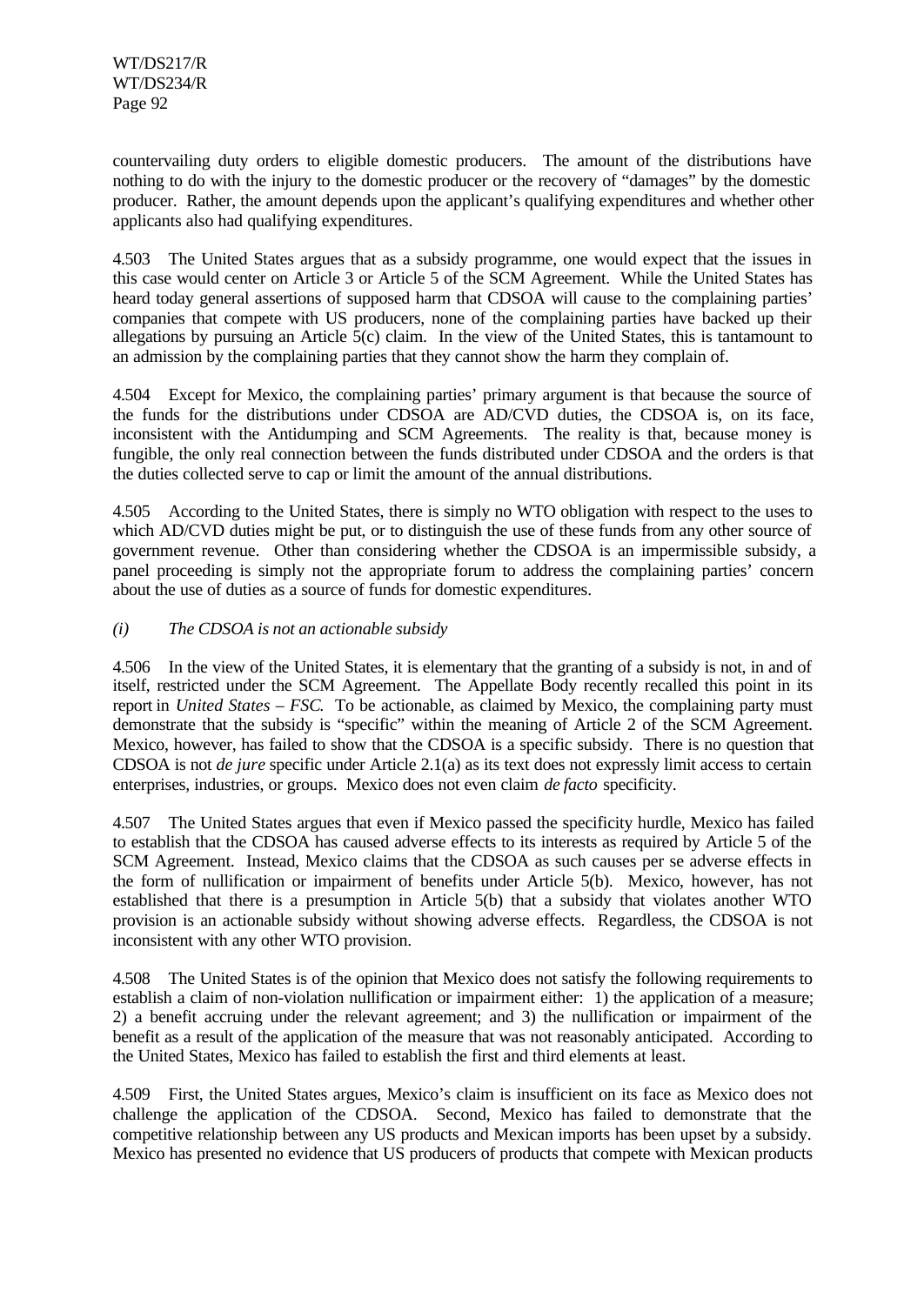have actually received a distribution under the CDSOA, let alone a "clear correlation" between the distributions and any disruption of a competitive relationship. Indeed, Mexico cannot present such evidence as it has challenged the CDSOA on its face, not the actual distributions under the CDSOA. Finally, the United States has shown that Mexico could have reasonably anticipated that AD/CVD duties would be distributed to the domestic industry given proposed legislation in the US Congress in 1988, 1990, 1991, and 1994.

4.510 According to the United States, Mexico's argument that CDSOA will per se nullify or impair benefits under GATT Articles II and VI flies in the face of the notion that a non-violation claim is an exceptional remedy, renders the causation requirement meaningless, and automatically converts any specific domestic subsidy programme with any connection to a product on which there is a tariff concession into a non-violation nullification or impairment of benefit. In sum, Mexico has failed to sustain its burden of demonstrating that the CDSOA is a "specific" subsidy that is causing adverse effects within the meaning of Articles 2 and 5 of the SCM Agreement.

## *(ii) CDSOA is not specific action against dumping or a subsidy*

4.511 The United States submits that the CDSOA cannot be inconsistent with US obligations under the Antidumping and SCM Agreements, when read with Article VI of GATT 1994, because the statute is not within the scope of those agreements. The CDSOA does not impose any type of measure on imports or importers. The CDSOA is a statute authorizing government *payments.* The United States notes that the it is not challenging the conclusion of the Appellate Body in the *US - 1916 Act* dispute that duties, provisional measures and undertakings are the exclusive remedies for dumping. Thus, the United States is not contradicting the US statements in the *Norwegian - Salmon* dispute cited by some of the complaining parties today. The question is whether the CDSOA is a specific action against dumping and a subsidy.

4.512 The United States is of the view that the complaining parties' entire argument in this regard is built upon the Appellate Body's reasoning in *United States – Antidumping Act of 1916*. The United States notes that most, if not all, of the complaining parties offer only a cursory analysis of whether the reasoning of the Appellate Body in *US – 1916 Act* is applicable to the SCM Agreement. For the complaining parties to prevail on their claims under GATT Article VI:3 and the SCM Agreement, however, this Panel must find that it does. For the reasons explained in footnote 64 of the US' written submission, it does not. Even assuming *arguendo* that it does, the CDSOA is not inconsistent with the SCM Agreement for the same reason that it is not inconsistent with the Antidumping Agreement – it does not constitute a specific action against dumping or a subsidy.

4.513 In *US – 1916 Act*, the Appellate Body concluded that Article 18.1 of the Antidumping Agreement applies to actions based upon the constituent elements of dumping. The constituent elements of dumping are: (1) products imported and cleared through customs, which are (2) priced lower than their normal value.

4.514 In the opinion of the United States, the CDSOA, however, simply fails to satisfy the test articulated in the 1916 Act. Without question, the CDSOA distributions are not based upon the constituent elements of dumping or a subsidy. As explained in the US' written submission, the distributions are based upon the applicant's qualification as an "affected domestic producer" who has incurred "qualifying expenditures." The Appellate Body's conclusion that the 1916 Act was a specific action against dumping was very clearly based upon the fact that the "constituent elements of dumping were built into the essential elements of civil and criminal liability under the 1916 Act."

4.515 The United States argues that the statute at issue in this dispute, the CDSOA, is completely different from the 1916 Act. The CDSOA is a government payment programme based upon the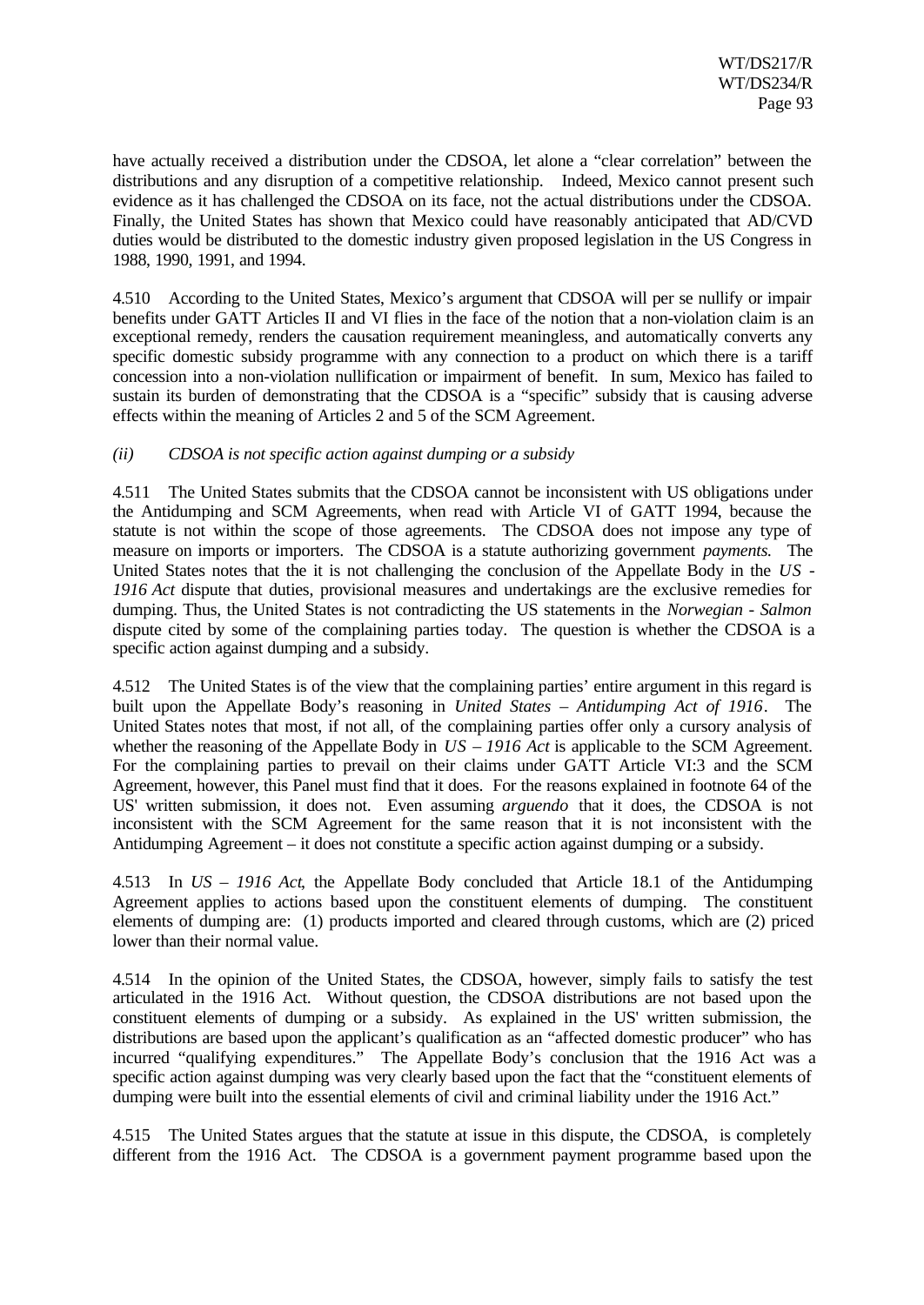definition of "affected domestic producer" and "qualifying expenditures." The Act has nothing to do with measuring the extent to which a US producer has been injured or "damaged" by dumping or subsidization of imports. In contrast, the 1916 Act is a statute imposing criminal and civil liability upon importers for practices that specifically include the constituent elements of dumping.

4.516 The US is perplexed by the complaining parties' repeated statements that disbursements under the CDSOA require the existence of a AD/CVD order. The complaining parties are simply restating the obvious. There is no question that this is the case - of course AD/CVD duties will not be collected without an order and presumably the complaining parties would not want it any other way. Thus, the action against dumping or a subsidy has already been taken.

4.517 According to the United States, the question in this case is whether the Antidumping Agreement or the SCM Agreement limit what a government can do with these revenues once collected. Nothing in these agreements speaks to this, nor is there any ban on spending this revenue. Spending this money cannot *per se* be action against dumping or a subsidy - otherwise duties once collected could never be spent. The complaining parties' reliance on the existence of AD/CVD orders is thus misplaced.

4.518 The United States asserts that in addition to not being based upon the constituent elements of dumping or a subsidy, the CDSOA is not "against" dumping or subsidies. This Panel must consider the proper interpretation of the term "against" as a matter of first impression. The ordinary meaning of the word "against" suggests that the specific action must be in hostile opposition to and in contact with dumping or a subsidy. Here, the CDSOA imposes no additional liability or burden on imported goods or importers and, therefore, cannot be considered an action "against" dumping or a subsidy.

4.519 The United States notes that some of the complaining parties have criticized the use of the New Shorter Oxford English Dictionary's definition of the term "against." They take issue with the United States' position that to be considered "against" dumping or a subsidy, the action must impose or apply a burden or liability on the importer or imported good. They are amused by the example of the government flags flying at half-mast. Yet, according to the United States, the reality is that under their test, which is action taken in response to dumping, the fictitious flag law would constitute a specific action against dumping and a subsidy.

4.520 According to the United States, the sole basis of the complaining parties' argument that the CDSOA is "against" dumping and subsidies is the supposed intent or purpose of the law. Many complaining parties refer to statements by various members of the US Congress and the title of the law itself. However, this Panel must look to the actual operation of the law. As emphasized by the panel in the 1916 Act dispute, the purpose of a measure is not relevant to determining whether it falls within the scope of GATT Article VI and the Antidumping Agreement. A panel must look at what the measure actually does. The complaining parties rely heavily on the reasoning in 1916 Act. They should not be permitted to do so in a self-serving selective manner.

4.521 The United States posits that, as explained in paragraphs 101-111 of its written submission, in the event that the Panel concludes that the CDSOA is an action against dumping or a subsidy, footnotes 24 and 56 to the Antidumping and SCM Agreements, respectively, operate to allow the CDSOA as an "action" otherwise permitted. In sum, the complaining parties have failed to establish that the CDSOA is even within the scope of, let alone violates, Articles 1 and 18 of the Antidumping Agreement; Articles 4.10, 7.9, 10, and 32 of the SCM Agreement; or Article VI:2 and 3 of the GATT 1994.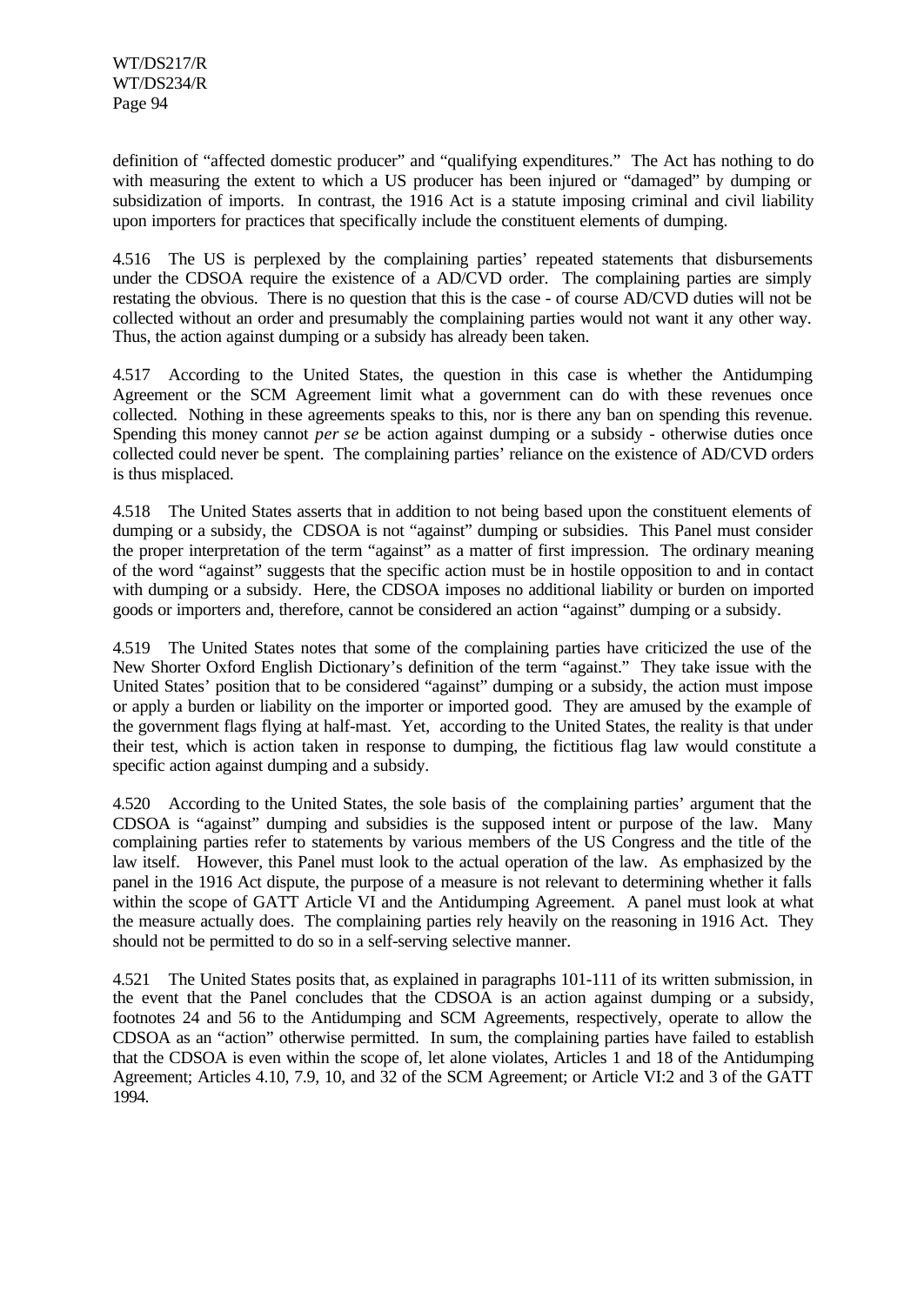### *(iii) The CDSOA is not inconsistent with any obligations related to standing, undertakings or GATT Article X:3*

4.522 In the view of the United States, the complaining parties choose to ignore the fact that the standing provisions of the Antidumping and SCM Agreements do not include any requirement that the investigating authorities examine a statement of support to determine the *subjective motivation or reason* that the domestic industry supported the initiation of an anti-dumping or countervailing duty investigation. Articles 5.4 and 11.4 simply require authorities to follow certain quantitative benchmarks in determining whether an investigation should be initiated. There is no allegation in this dispute that the US investigating authority is failing to follow those numerical benchmarks.

4.523 Likewise, the United States argues, the undertaking provisions of the Antidumping and SCM Agreements do not require investigating authorities to accept a proposed undertaking in the first place. Nor do those provisions limit the types of reasons that may cause the administering authority to decline a proposed undertaking. The decision to accept or reject a proposed undertaking is within the complete discretion of the investigating authorities. Thus, even if the CDSOA could be viewed as distorting the consideration of undertakings, the decision to reject a proposed undertaking cannot form the basis of a violation of Articles 8 and 18.

4.524 In any event, the United States asserts that, as explained in paragraphs 123-125 of its written submission, the complaining parties have offered no empirical support for their contention that the CDSOA has a distorting effect on standing determinations and the consideration of undertakings. The complaining parties' allegations are based on nothing more than mere speculation.

4.525 The United States argues that with regard to GATT Article X:3, the complaining parties have offered no arguments or evidence concerning the actual administration of the CDSOA, which is the measure at issue in this dispute. Consistent with the plain language of Article X:3(a), various panel and Appellate Body reports have concluded that Article X:3(a) only addresses the administration of national laws. Here, the complaining parties do not even argue that the CDSOA is being administered in an unreasonable, impartial or non-uniform manner. Nor did they identify the provisions of US law relating to standing determinations and price undertakings as measures in their panel requests. Thus, even if it were concluded that the CDSOA does somehow affect the administration of US laws relating to standing and price undertakings, this could not conceivably form the basis of an Article X:3(a) finding against the CDSOA, which is the only measure at issue in this dispute.

(b) Conclusion

4.526 In closing, the United States submits that there cannot be a breach of an obligation that does not exist – and such an obligation is not created by virtue of the number of complaining parties. The CDSOA simply distributes government revenue. Contrary to Mexico's contention, the CDSOA does not meet the requirements of an actionable subsidy under Article 5(b). Unlike the 1916 Act, the CDSOA imposes no liability or burden on imported goods or importers. Furthermore, it is not based upon the constituent elements of dumping or a subsidy. In other words, it does not address dumping or subsidies *as such*. Accordingly, it is not a "specific action against" dumping or subsidies. Likewise, the CDSOA has nothing to do with standing determinations or the consideration of price undertakings. As a legal matter, the complaining parties have not identified any inconsistency with the obligations contained in the standing and undertaking provisions. As a factual matter, the complaining parties would have this Panel engage in sheer speculation.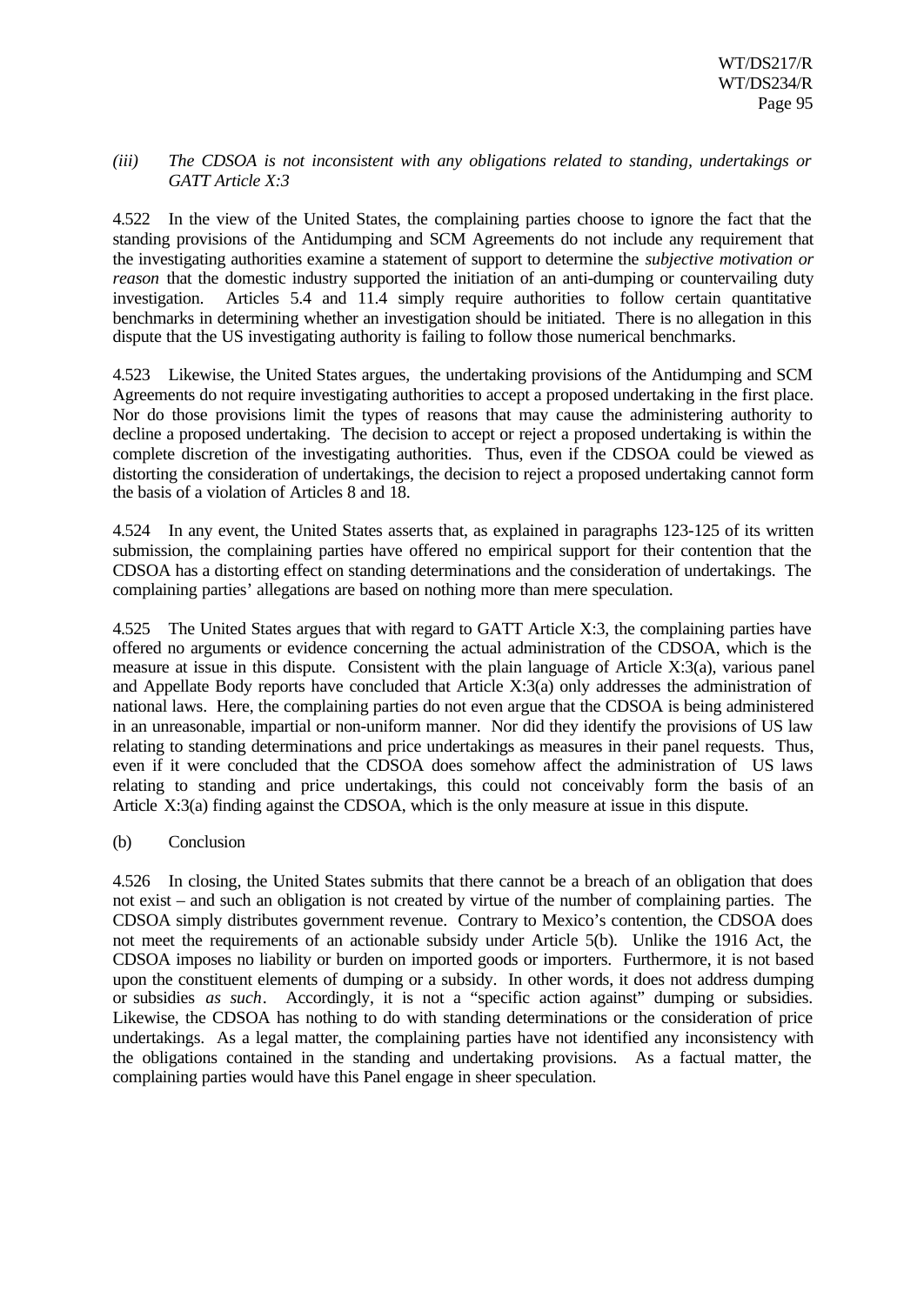### E. ANSWERS OF COMPLAINANTS TO QUESTIONS FROM THE PANEL

### **1. Australia**

- (a) Questions to complaining parties
- **1. Please comment on para. 91 of the US first written submission. Do you agree that "it is clearly possible for an action to be 'in response to' dumping or a subsidy but not be 'against' dumping or a subsidy"? Please explain, taking into account the Appellate Body's finding that "'specific action against dumping' … is action that is taken in response to situations presenting the constituent elements of 'dumping'" (1916 Act, para. 122). Does the Appellate Body's finding suggest that "specific action against dumping" is necessarily a subset of action "in response to" dumping? Please explain.**
- 4.527 Australia considers that the statement by the United States is unsustainable  $95$ :
	- ? it ignores that the Appellate Body's finding on the meaning of the phrase 'specific action against dumping' gave meaning to the word 'against', and did so in a way that encompasses other ordinary meanings of the word in context;
	- ? it ignores also that, consistent with the requirement of Article 3.2 of the DSU, the Appellate Body's finding on the meaning of 'specific action against dumping' gave meaning to the phrase, as well as the word 'against', in their context and in light of the object and purpose of the broader framework of rules governing the imposition of anti-dumping and countervailing measures provided by Article VI of GATT 1994 as interpreted by the Anti-Dumping and SCM Agreements in accordance with the customary rules of interpretation of public international law. (See also reply to Question 35 below);
	- ? it is premised on a misquotation of the Appellate Body finding in *US 1916 AD Act*. The US statement at issue is preceded by numerous references to the Appellate Body having said that 'specific action against dumping' is 'action that is taken in response to the constituent elements of dumping'.<sup>96</sup> In fact, the Appellate Body said that 'specific action against dumping' is 'action that is taken in response to situations presenting the constituent elements of dumping'.<sup>97</sup> The two statements are not equivalent;
	- ? it is based on selective quotations of the meaning of 'against'.<sup>98</sup> However, the word 'against' has other, equally valid, ordinary meanings, including 'in competition with', 'to the disadvantage of', 'in resistance to' and 'as protection from' <sup>99</sup>;
	- ? it presupposes a meaning of 'dumping' (and 'a subsidy') that has no basis in the relevant texts.<sup>100</sup> Article 18.1 proscribes 'specific action against dumping of exports from another Member' not in accordance with GATT 1994. It does not proscribe

l

<sup>&</sup>lt;sup>95</sup> See also Second Submission of Australia, paragraphs 12-21.

<sup>96</sup> See, for example, First Submission of the United States, paragraphs 81, 84, 86, 87 and 89.

<sup>97</sup> *US – 1916 AD Act*, AB Report, paragraph 122.

 $98$  First Submission of the United States, paragraph 92.

<sup>99</sup> *The New Shorter Oxford English Dictionary*, 1993, pp.38-39, (L. Brown ed).

<sup>100</sup> See, for example, First Submission of United States, paragraph 92.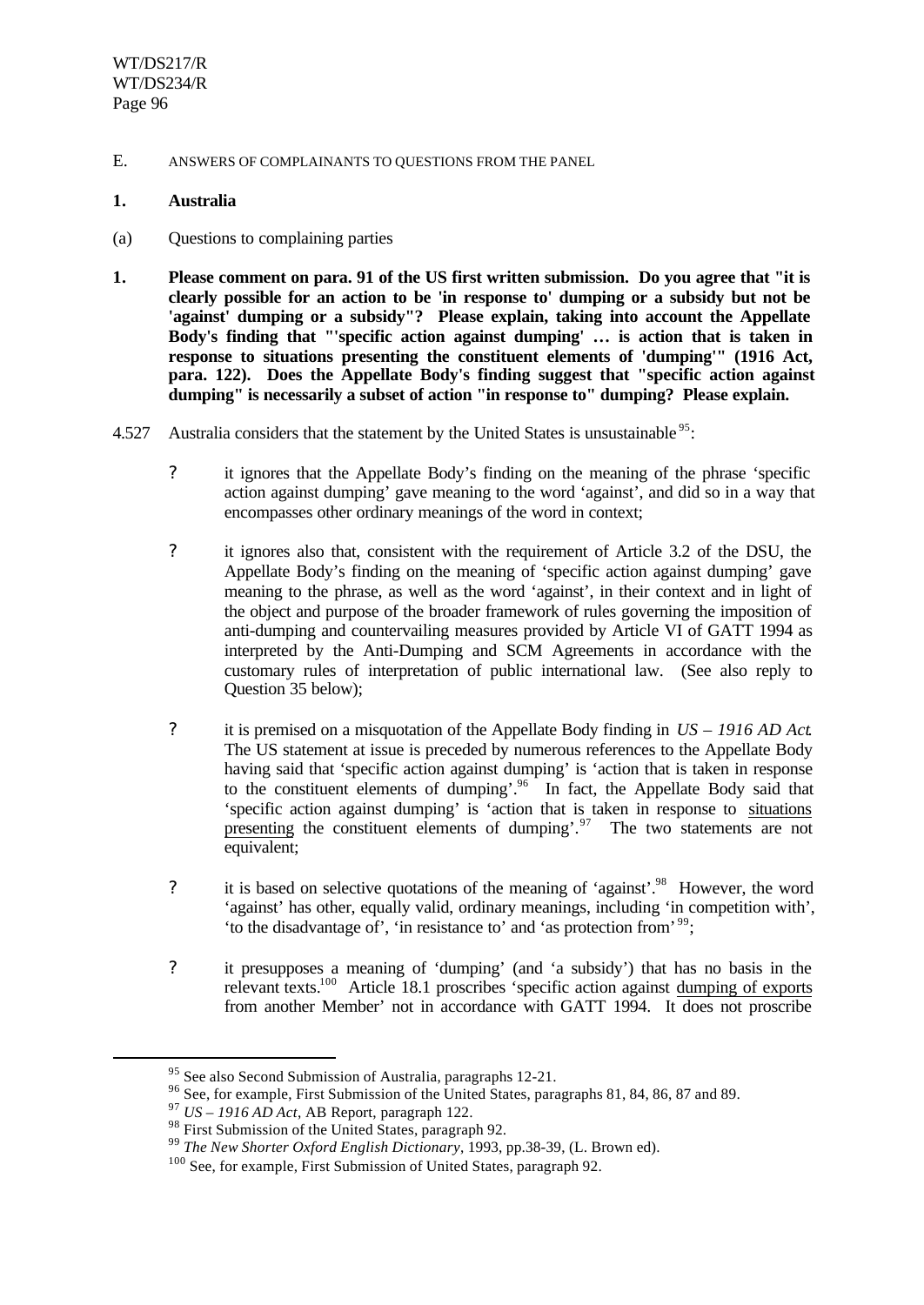specific action 'against dumped exports' or specific action 'against the importers of dumped exports' that is not in accordance with the GATT 1994.

4.528 It follows that Australia does not agree that the Appellate Body's finding suggests that 'specific action against dumping' is necessarily a subset of action 'in response to' dumping. In Australia's view, the Appellate Body's finding equated the meaning of the two expressions.

## **2. Please explain exactly how you see that the "constituent elements of dumping" have been incorporated into the CDSOA.**

- 4.529 For offset payments to be made pursuant to the Act:
	- a domestic producer must have supported an application for an anti-dumping (or countervailing) duty investigation; and
	- there must have been a finding of dumping (or subsidisation), as well as injury and a causal link, for an anti-dumping (or countervailing) duty order to have been issued; $^{101}$  and
	- a domestic producer must have incurred qualifying expenditure after the issue of the anti-dumping duty finding or order (or countervailing duty order).

4.530 In other words, the existence of a situation presenting the 'constituent elements of dumping' (or a subsidy) is integral to a domestic producer's potential entitlement under the Act. Contrary to US assertions,<sup>102</sup> Australia has not argued that the offset payments under the Act constitute 'specific action against dumping/a subsidy' because they are paid directly from anti-dumping or countervailing duties: offset payments under the Act are 'specific action against dumping/a subsidy' because they constitute action that may be taken only when the constituent elements of dumping or a subsidy are present.

**3. In your view, would it be inconsistent with Article 18.1 of the AD Agreement and Article 32.1 of the SCM Agreement for a Member to provide subsidies in response to a finding of dumping or subsidization, where that subsidization was in lieu of antidumping or countervailing measures? If not, please explain in light of your view that these provisions prohibit any action taken in response to situations presenting the constituent elements of dumping.**

4.531 To the extent that entitlement to the subsidies as described is conditional on the existence of situations presenting the constituent elements of dumping of subsidisation, such subsidies would be inconsistent with Articles 18.1 and 32.1.

**4. Assume that a Member (which has no legal framework for the conduct of anti-dumping/ countervail investigations or imposition of anti-dumping countervailing measures) implements a domestic subsidy programme with the explicit purpose and design of**

l

<sup>&</sup>lt;sup>101</sup> As set out in paragraphs 32-41 of the First Submission of Australia, an anti-dumping duty order or finding under the Antidumping Act of 1921 within the meaning of the Act are the administrative instruments by which the US has formally determined that there exists a situation presenting the constituent elements of dumping. (Similarly, a countervailing duty order is the administrative instrument by which the US has formally determined that there exists a situation presenting the constituent elements of a subsidy.)

<sup>102</sup> See, for example, First Submission of the US, paragraph 19.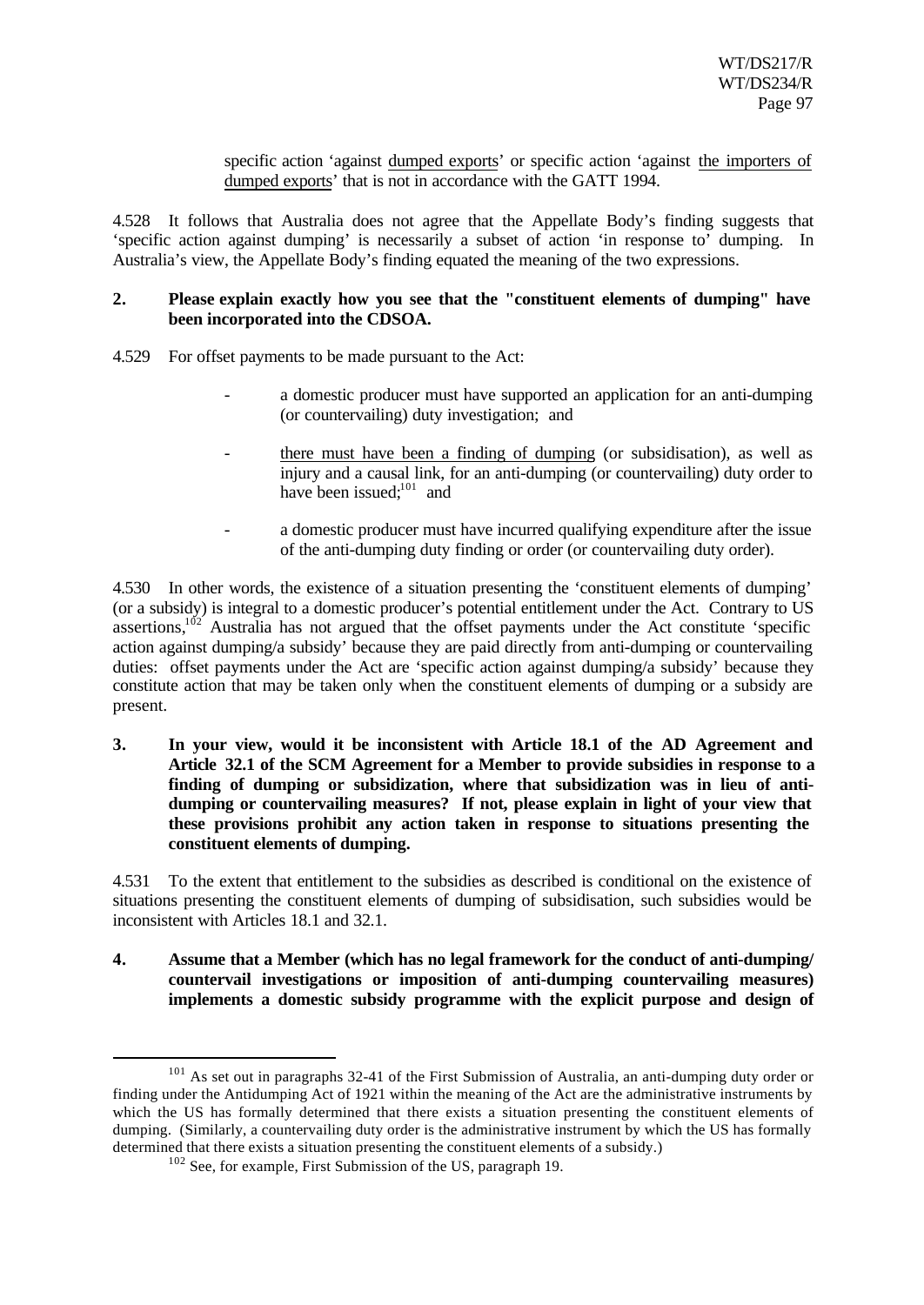**offsetting the injurious effects of dumped or subsidized imports. Would that programme constitute a "specific action against dumping" (or subsidy)?**

### **If not, please explain, and provide a reasoned explanation as to how Article 18.1 of the AD Agreement (or Article 32.1 of the SCM Agreement) can be interpreted to distinguish between this hypothetical subsidy programme and the CDSOA regime** *.*

4.532 It is not possible to provide a clear answer to this hypothetical question. The key issue in determining whether such a measure would be 'specific action against dumping/a subsidy' within the meaning of Articles 18.1 and 32.1 would be whether entitlement is conditional on the existence of situations presenting the constituent elements of dumping or subsidisation, in other words, whether the presence of dumping or subsidisation is a necessary condition.

**5. Would a victim compensation scheme (funded from central treasury resources, rather than penalties imposed on convicted criminals) constitute a "specific action against" crime? Please explain. Would your answer be any different if the scheme were funded from penalties imposed on convicted criminals? Why?**

4.533 With respect, Australia questions the relevance of this scenario to the matter at issue in this dispute.

- **6. Assume that a Member enacts legislation mandating the payment of \$5,000 to petitioners to compensate them for the cost of making the petition and participating in the anti-dumping investigation. Would that payment constitute a "specific action against dumping of exports" within the meaning of Article 18.1 of the AD Agreement? Why, or why not?**
- 4.534 See reply to Question 4.
- **7. Assume that a Member enacts legislation requiring that any anti-dumping duties collected be paid to state retirement homes. Would such payments constitute "specific action against dumping of exports" within the meaning of Article 18.1 of the AD Agreement? Why, or why not?**
- 4.535 See reply to Question 4.
- **8. Assume that the US restricted offset payments under the CDSOA to cases where the US found the existence of dumping, injury and causation but did not impose an antidumping order, and that such payments equalled the amount of anti-dumping duty that would have been collected had an anti-dumping order been put in place. Would such payments constitute "specific action against dumping of exports" within the meaning of Article 18.1 of the AD Agreement, or "action under other relevant provisions of GATT 1994" within the meaning of note 24? Why, or why not?**
- 4.536 See reply to Question 4.
- **9. Would the CDSOA violate AD Article 5.4 if offset payments were made to all domestic producers of the product under investigation, and not merely those domestic producers supporting the petition? Please explain.**

4.537 Yes, because offset payments as described would still make it easier for the needed levels of industry support to be reached. The offset payments as described would continue to provide an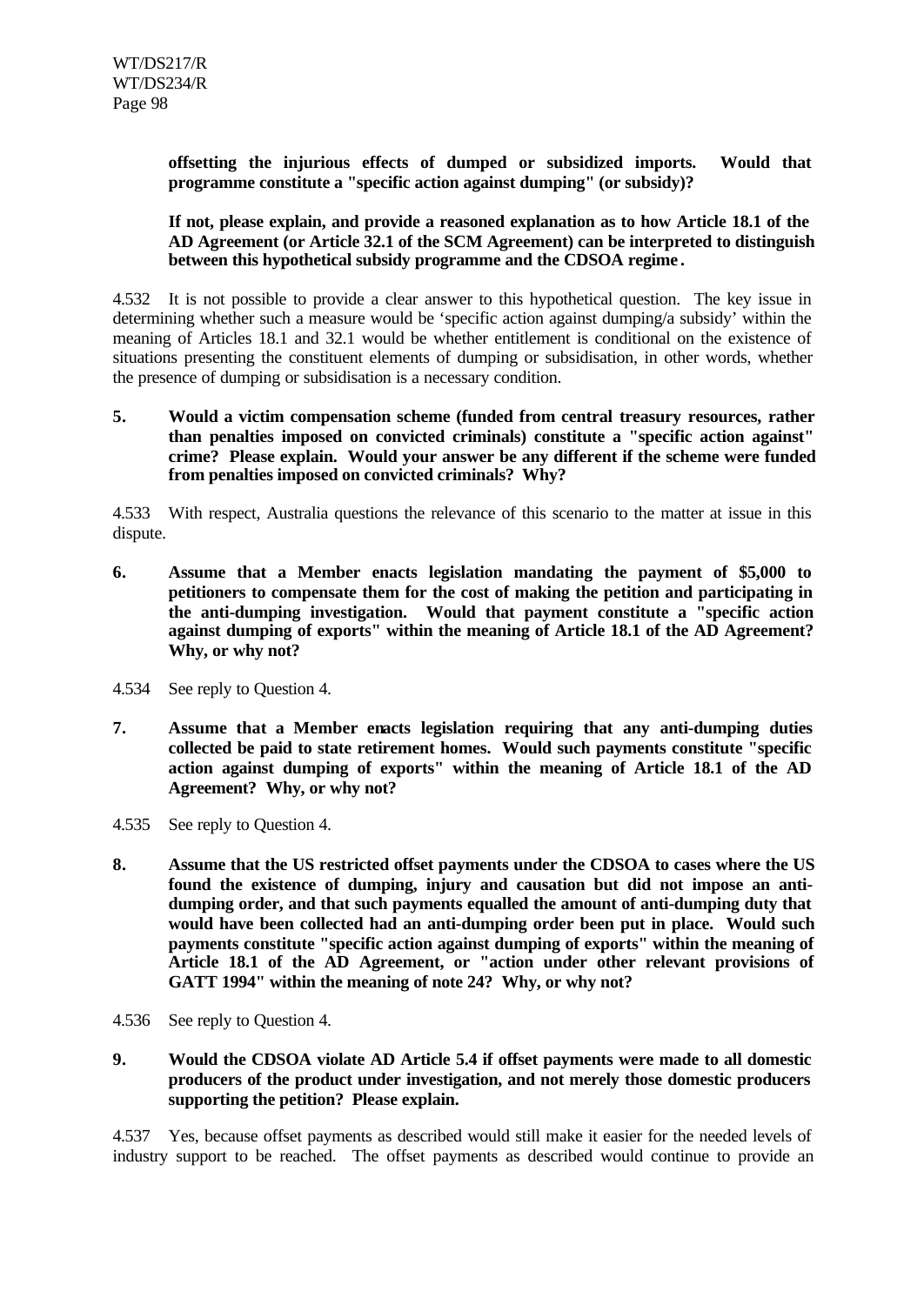incentive to domestic producers to support a petition until such time as the standing thresholds for initiation of an investigation have been met, thereby distorting, or threatening to distort, the requirement that the application be made 'by or on behalf of the domestic industry'.

## **10. Is a Member not acting in good faith when it provides incentives for the use of a WTOconsistent remedy? Please explain.**

4.538 While it may be possible in some circumstances for a Member to act in good faith while providing incentives for the use of a WTO-consistent remedy, the question is incorrectly premised in the context of the present dispute. A remedy cannot be WTO-consistent if a Member takes action that distorts the application of one of the necessary conditions for the availability of that remedy: in this case, that an application be made 'by or on behalf of the domestic industry'.

## **11. Does support for an anti-dumping petition have to be genuine (i.e., based on the actuality or expectation of injury) for the purposes of Article 5.4 of the AD Agreement? If so, how could an investigating authority ensure that support is genuine in all cases?**

4.539 The negotiating history of Article 5.4 confirms that its intent was to ensure that an application was being made 'by or on behalf of the domestic industry'.<sup>103</sup> Moreover, Article 5.4, read in the context of Article 5 as a whole, provides that support for an anti-dumping investigation be expressed by the domestic industry on the basis of evidence of dumping, injury and a causal link between the dumping and injury. (In that context, Australia notes that the premise of the question, "i.e., based on the actuality or expectation of injury", is misleading.) A variety of factors may of course influence a domestic producer's decision whether or not to support a petition. The basis of Australia's claim in this dispute, however, is that a Member government may not take action that distorts that decision in ways not permitted by GATT Article VI and the Anti-Dumping and SCM Agreements.

4.540 Absent evidence to the contrary, an investigating authority must presume that the views expressed by domestic producers are genuine. If, however, an investigating authority has evidence to indicate that the expression of views by domestic producers may not be genuine, the investigating authority may not ignore that evidence. By its very existence and nature, the financial incentive provided by the Act to 'affected domestic producers' must be presumed to affect, at least to some degree, the genuine expression of views by domestic producers in ways not contemplated by the Anti-Dumping Agreement. In such circumstances, the investigating authority must either suspend or nullify the examination of domestic industry views pending further investigation of the possible effect of the extraneous influence or, if the investigating authority is not empowered to take such action, to bring the matter to the attention of those authorities who are so empowered.

## **12. Does a domestic producer only "support" an anti-dumping application for the purpose of Article 5.4 if its support is motivated solely by its desire for the imposition of an antidumping measure? Please explain.**

- 4.541 See reply to question 11.
- **13. Is it your view that there is no "support" (within the meaning of Article 5.4) for an application if such support is motivated - in part, at least - by a domestic producer's desire to be eligible for CDSOA offset payments?**
- 4.542 See reply to question 11.

l

<sup>103</sup> See, for example, First Submission of Japan and Chile, paragraphs 4.51-4.55.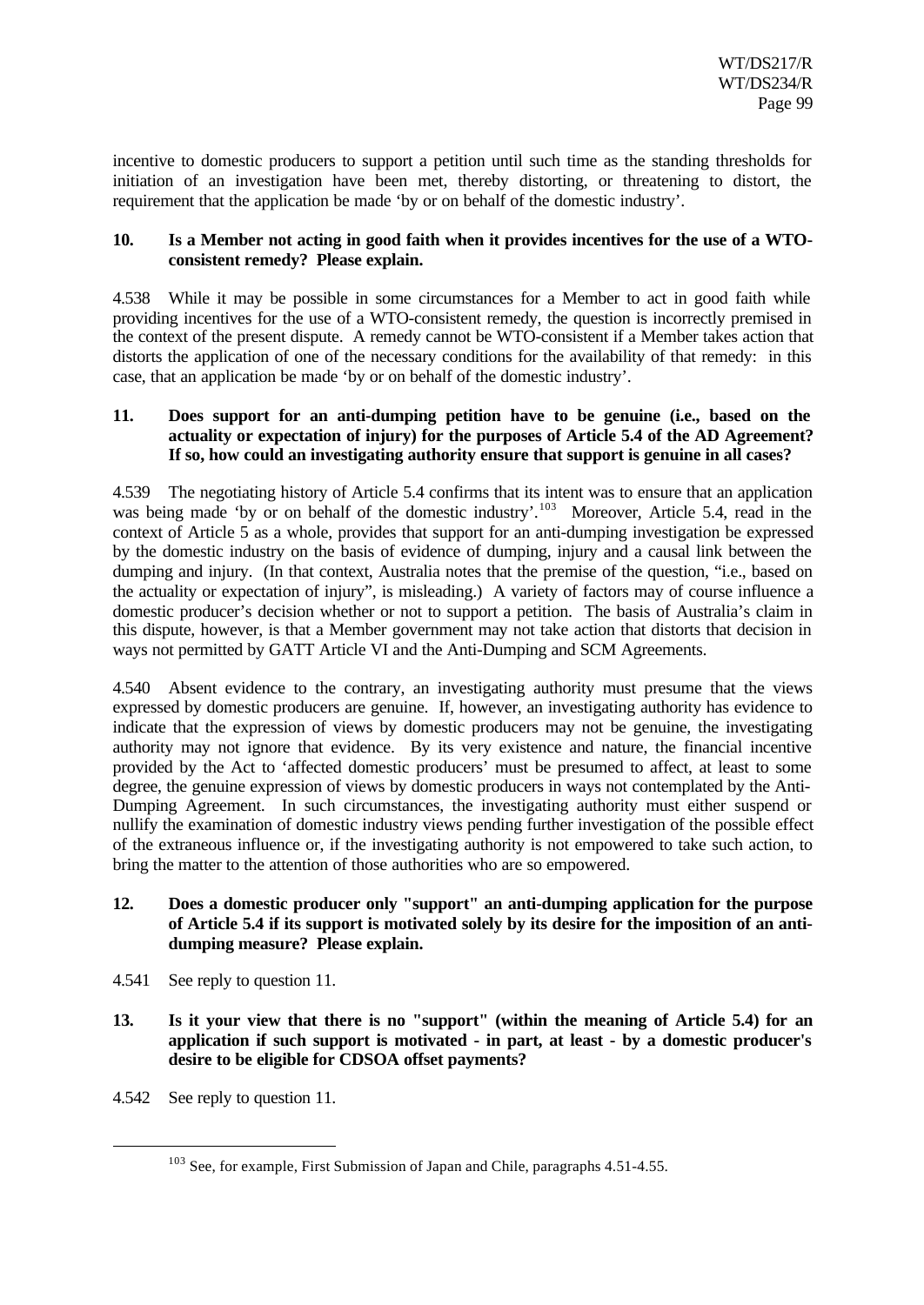## **14. Would a Member violate Article 8.3 of the AD Agreement if it decided, as a matter of general policy, never to accept price undertakings? Please explain.**

4.543 Australia is not pursuing a claim concerning voluntary undertakings under Article 8.1 of the Anti-Dumping Agreement.

- (b) Question to Canada
- **30. At para. 44 of its oral submission, Canada states that the Offset Act is a "specific action against dumping" because inter alia "payments are made only to those producers 'affected' by dumping". Does Canada consider that the Offset Act would be a "specific action against dumping" if payments were made to all domestic producers, and not only those that had supported the petition? Please explain.**

4.544 Even if eligibility for the offset payments were extended to all domestic producers, including those who did not support an investigation, they would still be a 'specific action against dumping' (or 'a subsidy') because the payment would still be conditional on the existence of a finding of dumping (or subsidisation).

(c) Questions to all parties

l

## **32. With reference to footnote 24 of the AD Agreement and footnote 56 to the SCM Agreement, to what extent can subsidization be considered an action "under" Article XVI of GATT 1994?**

4.545 Footnotes 24 and 56 clarify the scope of Articles 18.1 and 32.1: they do not create exceptions to the scope of those provisions. In the same way that a subsidy may be consistent with GATT Article XVI but inconsistent with, for example, GATT Article III:2, for so long as the Act constitutes 'specific action against dumping/a subsidy' within the meaning of Articles 18.1 and 32.1, that is, action that may be taken only when the constituent elements of dumping are present, it will be inconsistent with those provisions.

4.546 Moreover, GATT Article XVI is one of the provisions of GATT 1994 interpreted by the SCM Agreement, in particular in Part III, within the meaning of Article 32.1 of the SCM Agreement. It cannot also be an 'other relevant provision of GATT 1994' within the meaning of footnote 56 to the SCM Agreement.<sup>104</sup>

# **33. Please provide an example of a "non-specific" action against dumping.**

4.547 Australia considers it is unclear what the Panel means by 'non-specific' action in the context of the present dispute. As indicated in response to Question 1 above, the Appellate Body has clarified the meaning of the entire phrase 'specific action against dumping'. If the Panel means action that may be taken in a situation where there may or may not be dumping or subsidisation, then such action could be a tariff or safeguard action, subject to that action being consistent with other relevant WTO provisions.

## **34. Please give examples of the sort of "other reasons, including reasons of general policy" that Members might invoke under Article 8.3 of the AD Agreement.**

<sup>104</sup> See also Second Submission of Australia, paragraphs 22-26.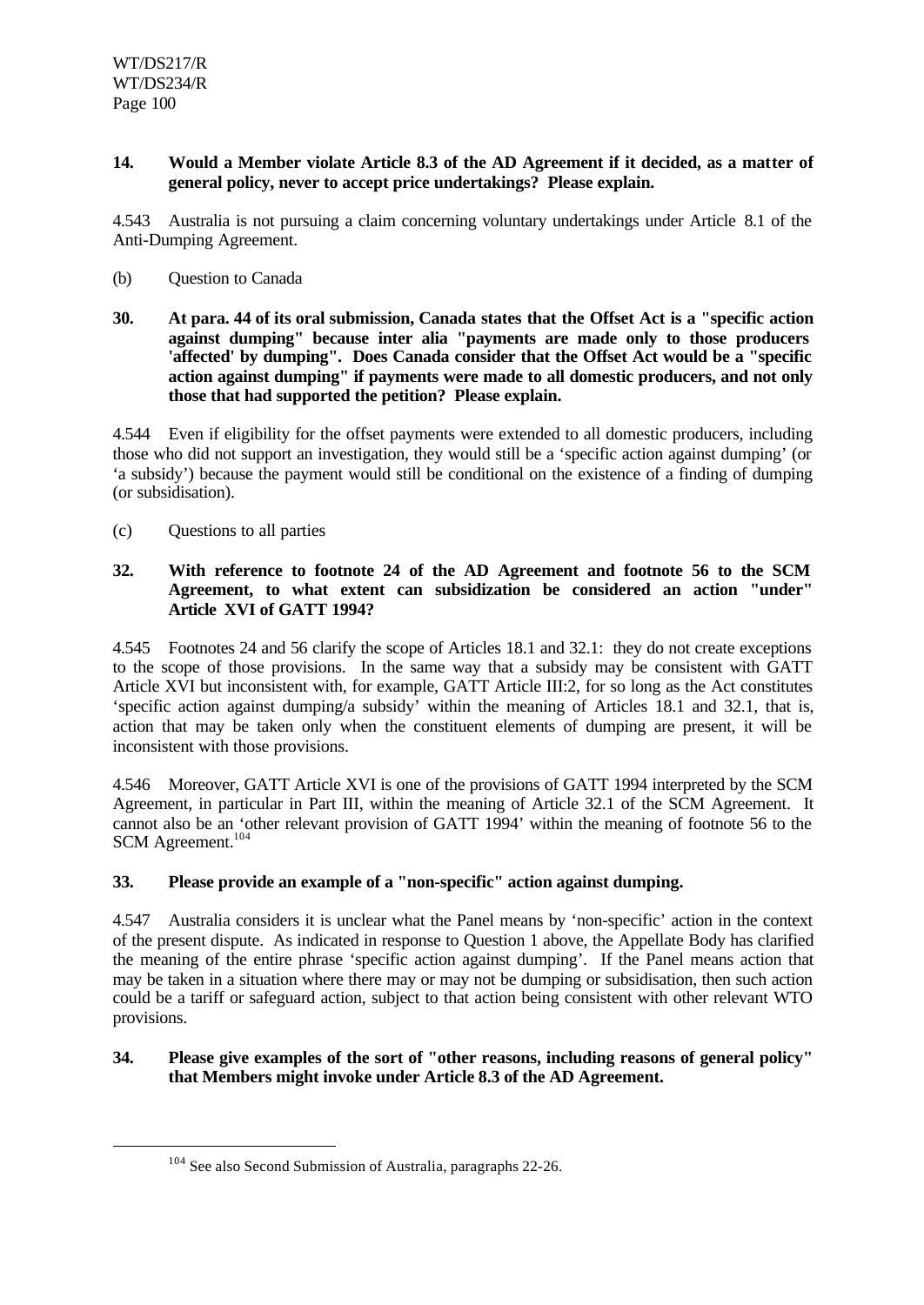4.548 Australia is not pursuing a claim concerning voluntary undertakings under Article 8.1 of the Anti-Dumping Agreement.

## **35. Does the violation of the international law principle of good faith necessarily constitute a violation of the WTO Agreement? Does either the AD Agreement or the WTO Agreement impose an independent obligation on Members to act in good faith?**

4.549 Pursuant to Article 3.2 of the DSU,<sup>105</sup> the provisions of the covered agreements are to be clarified in accordance with customary rules of interpretation of public international law, which the Appellate Body has found are expressed in Articles 31 and 32 of the *Vienna Convention on the Law of Treaties<sup>106</sup>*. Article 31.1 provides:

A treaty shall be interpreted in good faith in accordance with the ordinary meaning to be given to the terms of the treaty in their context and in the light of its object and purpose.

4.550 Accordingly, Article 3.2 of the DSU requires that the provisions of the covered agreements, including the Anti-Dumping and the SCM Agreements, are to be interpreted in good faith.

4.551 Moreover, 'the principle of good faith, which is, at once, a general principle of law and a principle of general international law, … informs the provisions of the Anti-Dumping Agreement, as well as the other covered agreements'.<sup>107</sup>

4.552 Thus, while there is no specific provision dealing with the principle of good faith, the covered agreements must be interpreted by Members and in the dispute settlement system in accordance with that principle.

### **36. Is there anything in the panel or Appellate Body reports in the 1916 Act case to suggest that either the panel or the Appellate Body, when addressing the meaning of Article 18.1 of the AD Agreement, had in mind the pure subsidy hypothetical set forth in question 3 above?**

4.553 Australia notes that the Appellate Body, at paragraph 81 of its Report, expressly stated that 'specific action against dumping could take a wide variety of forms'. Australia notes, too, that the Appellate Body continued to be mindful of the possible variety of possible actions in its subsequent examination of the scope of GATT Article VI at paragraphs 109-126. In particular, footnote 66 to paragraph 122 would seem to indicate that the Appellate Body was concerned that its finding in relation to the meaning of the phrase "specific action against dumping" might in fact be too limiting.

4.554 However, Australia is not in a position to speculate on what other forms the Appellate Body may have actually considered that specific action against dumping could take when making its finding.

l

 $105$  Article 17.6(ii) of the Anti-Dumping Agreement imposes a similar obligation in respect of that Agreement.

<sup>106</sup> *Japan – Taxes on Alcoholic Beverages*, Report of the Appellate Body, WT/DS8/AB/R, WT/DS10/AB/R, WT/DS11/AB/R, page 10.

<sup>107</sup> *United States – Anti-Dumping Measures on Certain Hot-Rolled Steel Products from Japan*, Report of the Appellate Body, WT/DS184/AB/R, paragraph 101.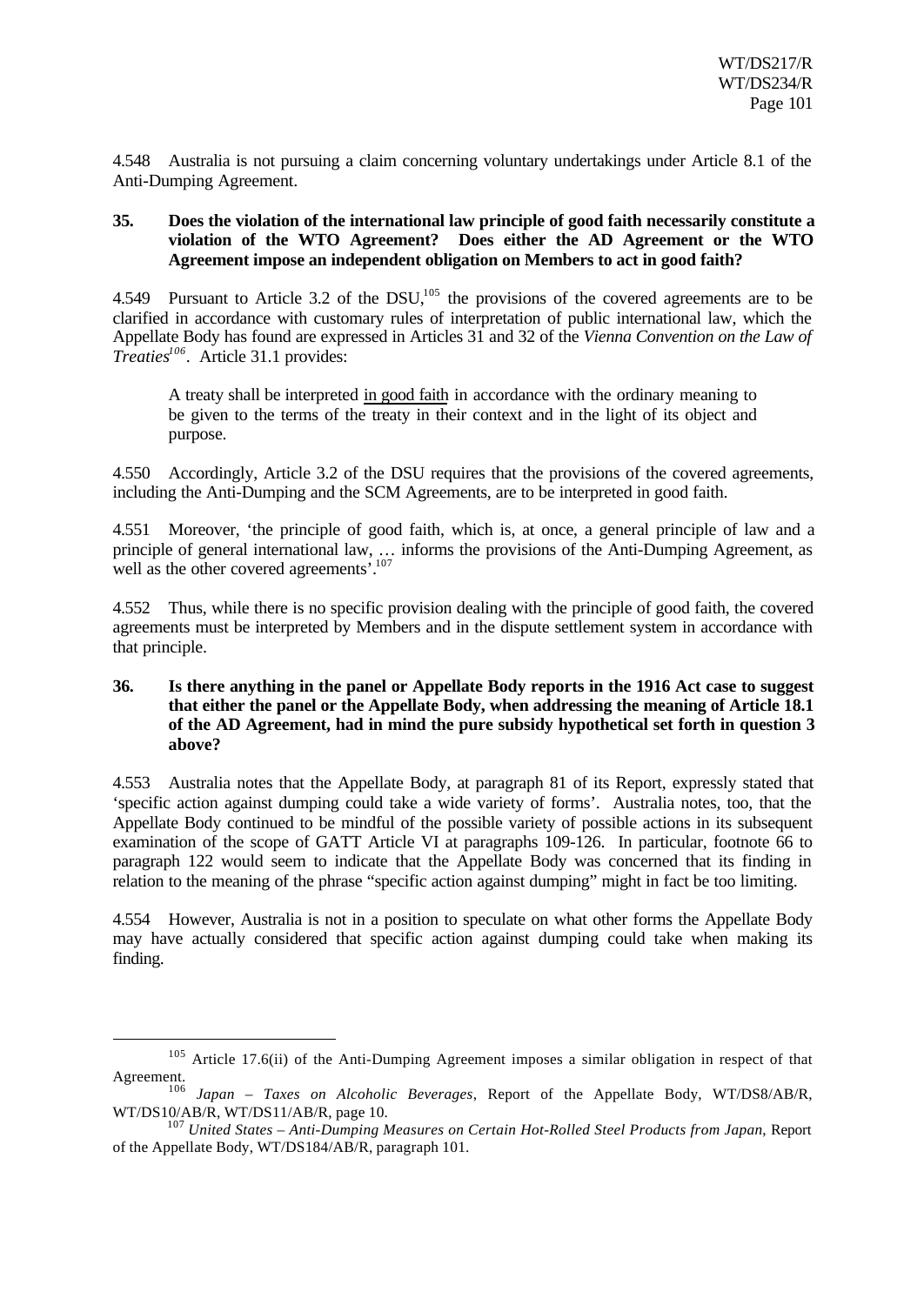### **2. Brazil**

- (a) Questions to complaining parties
- **1. Please comment on para. 91 of the US first written submission. Do you agree that "it is clearly possible for an action to be 'in response to' dumping or a subsidy but not be 'against' dumping or a subsidy"? Please explain, taking into account the Appellate Body's finding that "'specific action against dumping' … is action that is taken in response to situations presenting the constituent elements of 'dumping'" (1916 Act, para. 122). Does the Appellate Body's finding suggest that "specific action against dumping" is necessarily a subset of action "in response to" dumping? Please explain.**

4.555 A "response" is defined as an "answer or reply" in the *New Shorter Oxford English Dictionary*. As an alternative, it defines response as "an action or feeling caused by a stimulus or influence; a reaction." There is a link between the stimulus (i.e. the question or the action) and the response (i.e. the reply or reaction). The two are necessarily related.

4.556 The Appellate Body in paragraph 122 of *US - 1916 Act* describes "specific action against dumping" as being "action taken in response to situations presenting the constituent elements of dumping." There may, of course, be actions taken in "response" to dumping which are not necessarily "against" dumping. As such, "specific action against dumping" is a subset of actions which may be taken in response to the constituent elements of dumping. Indeed, "specific action against dumping" read in the context of Article VI:2 of the GATT 1994 means action "to offset or prevent dumping." An action "in response to the constituent elements of dumping" is an action which is in reaction to dumping, but not necessarily an action which is "against" dumping. For example, the flying of flags at half-mast after the issuance of anti-dumping duty order is arguably "in response" to dumping. It is a symbolic response. It is not, however, an action "against" dumping because it neither offsets nor prevents the dumping.

4.557 Brazil would also distinguish between actions "in response" to dumping and actions which are "contingent" on dumping. Here Brazil would refer to the US example of giving anti-dumping duty revenues to charity. While providing revenues to charity is "contingent" on the collection of anti-dumping duties because these are the source of revenues for the charitable giving, this action is not "in response" to dumping. Providing the revenues to charity may be "in response" to a high poverty level in the country or to lack of funding from other sources, but it is not "in response" to the constituent elements of dumping. Brazil would concede that this is nothing more than a payment programme which is contingent on the collection of anti-dumping duties.

4.558 Unlike the two examples provided by the United States – flying the flag at half-mast and giving dumping revenues to charity – the Byrd Amendment is clearly not only "in response" to the constituent elements of dumping, it is "against" dumping in that it seeks to "offset or prevent dumping" which are precisely the objectives of anti-dumping measures specified in Article VI:2 of the GATT 1994.

#### **2. Please explain exactly how you see that the "constituent elements of dumping" have been incorporated into the CDSOA.**

4.559 The text of the CDSOA itself indicates the linkage between the statute and the constituent elements of dumping when it states: "duties assessed pursuant to a countervailing duty order, an antidumping duty order, or a finding under the Antidumping Act of 1921 shall be distributed on an annual basis…to the affected domestic producers for qualifying expenditures." The events which trigger payments under the CDSOA are identical to the events that trigger anti-dumping measures. As such,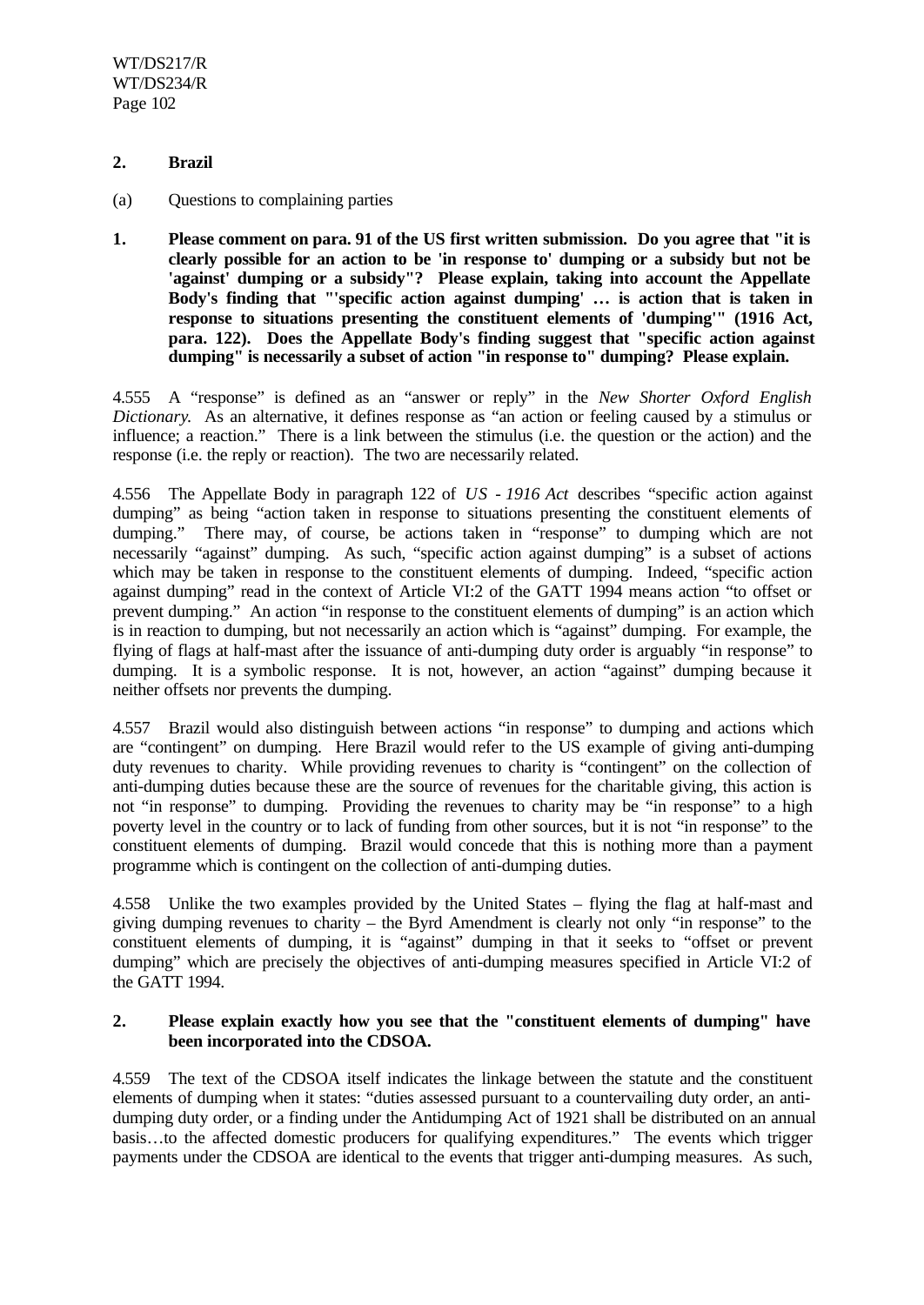there is no question that the constituent are incorporated in the CDSOA. This is evident from the following:

- CDSOA payments are directly linked to a determination of dumping and injury and the subsequent imposition of anti-dumping measures. Similarly, they are also directly linked to determination of subsidization and injury. Thus, without the existence of the constituent elements of dumping (or subsidization) and injury, the statute provides for no action by the US Government.
- Payments under the CDSOA are further linked to the determination of dumping (or subsidization) and injury because they are provided only to those parties that have requested the imposition of anti-dumping (or countervailing) measures and have been determined to have been injured by the dumping (or subsidization).
- Payments under the CDSOA are further linked to the determination of dumping (or subsidization) and injury because the payments are directed at "qualifying expenses" related to the product which has been found to be dumped (or subsidized).

4.560 There is a total overlap between the CDSOA and the constituent elements of dumping (or subsidization). This includes not only the criteria under which payments become available, but also eligibility in terms of parties and products. If the CDSOA does not represent a situation where the constituent elements of dumping are present, it is difficult to conceive of a situation where they would be present other than in legislation implementing the terms of the relevant agreements.

4.561 Brazil cautions against confusing the "constituent elements of dumping" with the questions of whether the subsequent action is "specific action" and is "in response" to or "against" dumping (or subsidization). The constituent elements of dumping (or subsidization) are present whenever an action is based on determinations of dumping (or subsidization) and injury, as is the case with the CDSOA. It then remains to be determined whether the action is "specific" and whether it is "against" dumping. All three criteria are met in the case of the CDSOA.

**3. In your view, would it be inconsistent with Article 18.1 of the AD Agreement and Article 32.1 of the SCM Agreement for a Member to provide subsidies in response to a finding of dumping or subsidization, where that subsidization was** *in lieu of* **antidumping or countervailing measures? If not, please explain in light of your view that these provisions prohibit any action taken in response to situations presenting the constituent elements of dumping.**

4.562 Articles 18.1 and 32.1 are not equivocal. They clearly specify "no action" except action "in accordance" with the GATT 1994 and the respective agreements may be taken against dumping and subsidization. The GATT 1994 and the respective agreements do not authorize any actions *in lieu of* the measures specified in those agreement. These Articles do not state that, should a member decide not to impose measures under these agreements, it may impose other measures in lieu of these measures. Under Articles 18.1 and 32.1, the question then is a very restricted question: are subsidies provided in lieu of anti-dumping or countervailing measures specific actions against dumping or subsidization. If they are, then these subsidies are inconsistent with the terms of the GATT 1994, the AD Agreement and the SCM Agreement.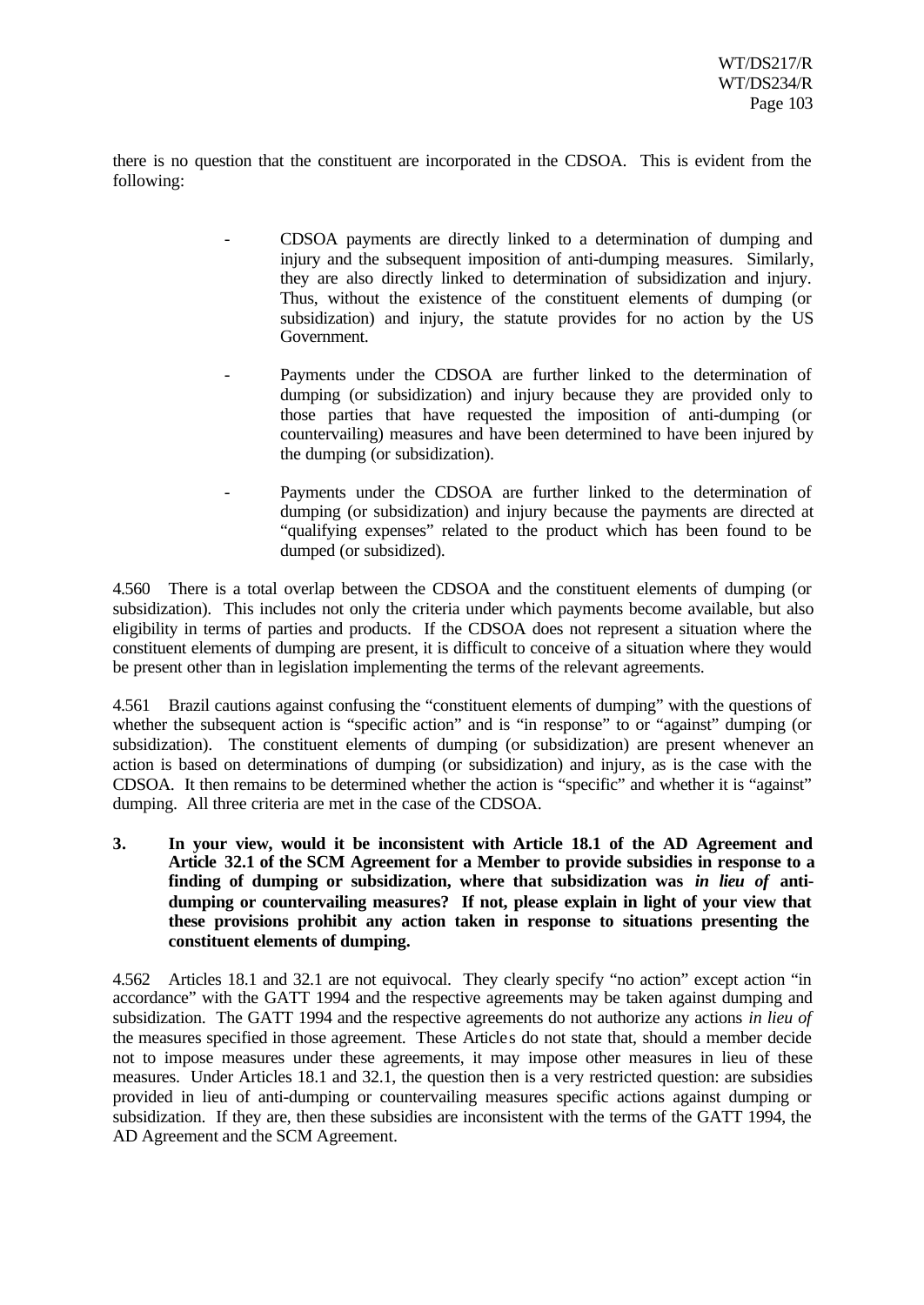4.563 Article VI:2 of the GATT 1994 informs the meaning of "against" by use of the words "offset or prevent." Thus, measures that offset or prevent dumping are measures against dumping. Subsidies are clearly measures which offset dumping. In essence, all or a portion of the price advantage gained by the exporter as a result of the dumping is offset by the subsidy to the industry in the importing country. Rather than forcing the import price upward as is the mechanism of anti-dumping duties to offset or prevent dumping, subsidizing the domestic industry simply provides the domestic industry with the ability to offset the dumping by lowering its own price and, thereby, becoming more competitive with the imported dumped (or subsidized) product. As such, subsidies provided in situations where the constituent elements of dumping are present (i.e. where there is dumping and injury) are measures against dumping.

**4. Assume that a Member (which has no legal framework for the conduct of antidumping/countervail investigations or imposition of anti-dumping countervailing measures) implements a domestic subsidy programme with the explicit purpose and design of offsetting the injurious effects of dumped or subsidized imports. Would that programme constitute a "specific action against dumping" (or subsidy)?**

### **If not, please explain, and provide a reasoned explanation as to how Article 18.1 of the AD Agreement (or Article 32.1 of the SCM Agreement) can be interpreted to distinguish between this hypothetical subsidy programme and the CDSOA regime** *.*

4.564 Yes. This situation simply compounds the inconsistencies of the action taken. In addition to taking specific action against dumping or subsidization not provided in the GATT 1994, the AD Agreement or the SCM Agreement, the Member has not followed the procedures for determining dumping, subsidization, and injury required under the relevant Articles of the agreements. Consequently, the Member is not only taking action against dumping or subsidization not in accordance with the action permitted by the agreements, it is also taking action inconsistent with the procedural and substantive rules of the agreements. For example, the action being taken is not in accordance with the required determinations of injury under Article 2 of the AD Agreement and Article 15 of the SCM Agreement.

4.565 Brazil notes that the fact that a Member has no legal framework for addressing dumping and subsidization of imports does not alter that Member's obligations under the AD and SCM Agreements or under Article XVI of the Marrakesh Agreement. Simply put, a Member cannot use the absence of a legal framework for anti-dumping and countervailing measures as an escape from the disciplines of the agreements.

**5. Would a victim compensation scheme (funded from central treasury resources, rather than penalties imposed on convicted criminals) constitute a "specific action against" crime? Please explain. Would your answer be any different if the scheme were funded from penalties imposed on convicted criminals? Why?**

4.566 This question cannot be answered in the abstract. For example, murder is a very different situation than, say, insurance fraud or accounting fraud. Brazil would note, however, that the remedies at issue in the 1916 Act proceeding potentially involved both criminal fines and damages to the victims. Both seek to "prevent" a violation. The latter, damages, also seeks to offset the effects of the violation.

**6. Assume that a Member enacts legislation mandating the payment of \$5,000 to petitioners to compensate them for the cost of making the petition and participating in the anti-dumping investigation. Would that payment constitute a "specific action**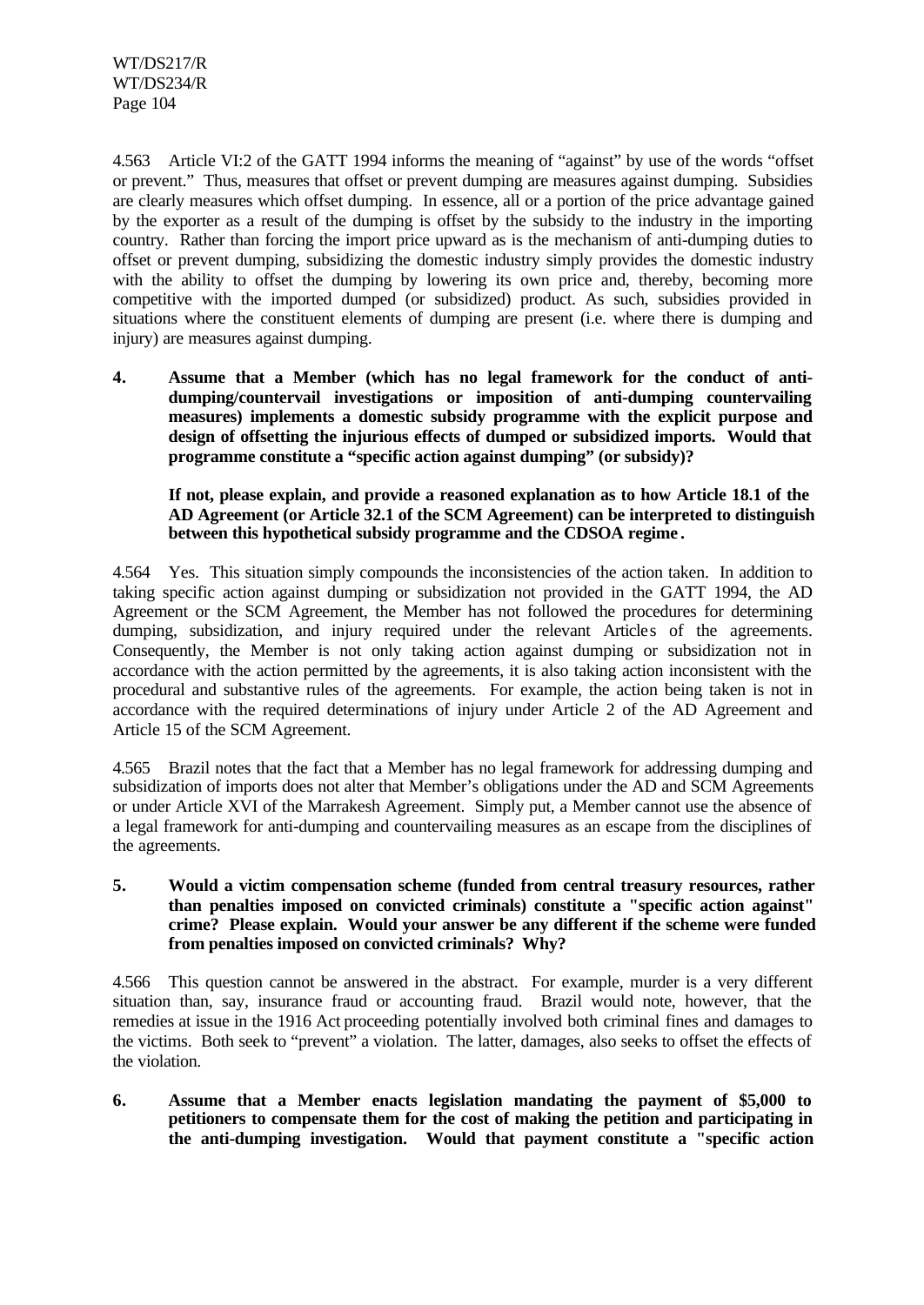# **against dumping of exports" within the meaning of Article 18.1 of the AD Agreement? Why, or why not?**

4.567 While such legislation might be challenged on other grounds, it is not apparent that it would constitute specific action against dumping. Specifically, the payment is not dependent on establishing the constituent elements of dumping.

#### **7. Assume that a Member enacts legislation requiring that any anti-dumping duties collected be paid to state retirement homes. Would such payments constitute "specific action against dumping of exports" within the meaning of Article 18.1 of the AD Agreement? Why, or why not?**

4.568 No. As explained in response to question 1, such a payment is neither in response to or against dumping. Rather, such a payment is simply contingent on the collection of anti-dumping duties, since these duties are established as the source of the funding.

**8. Assume that the US restricted offset payments under the CDSOA to cases where the US found the existence of dumping, injury and causation but did not impose an antidumping order, and that such payments equalled the amount of anti-dumping duty that would have been collected had an anti-dumping order been put in place. Would such payments constitute "specific action against dumping of exports" within the meaning of Article 18.1 of the AD Agreement, or "action under other relevant provisions of GATT 1994" within the meaning of note 24? Why, or why not?**

4.569 It is not clear how this situation is different from the *in lieu of* situation in question 3. Members cannot take specific action either in lieu of or in addition to the measures provided in the relevant agreements. This would appear to be a measure against dumping in lieu of those measures set forth in the AD Agreement.

### **9. Would the CDSOA violate AD Article 5.4 if offset payments were made to all domestic producers of the product under investigation, and not merely those domestic producers supporting the petition? Please explain.**

4.570 Yes. It would still be impossible to determine the extent to which support of the petition was motivated by the prospect of anti-dumping measures rather than the prospect of receiving offset payments. The prospect of receiving offset payments would still be a factor, perhaps the only factor, influencing supporters of the petition.

## **10. Is a Member not acting in good faith when it provides incentives for the use of a WTOconsistent remedy? Please explain.**

4.571 The issue before the panel is not whether Members are acting in good faith if they provide incentives for the use of WTO consistent remedies. The issue is whether the provision of the CDSOA payments frustrates the objectives of Article 5.4, namely the requirement of determining the level of support for a request for the imposition of anti-dumping measures. The CDSOA monetary incentive for requesting the imposition of anti-dumping measures makes it impossible for the requisite determination to be made under Article 5.4.

**11. Does support for an anti-dumping petition have to be genuine (i.e., based on the actuality or expectation of injury) for the purposes of Article 5.4 of the AD Agreement? If so, how could an investigating authority ensure that support is genuine in all cases?**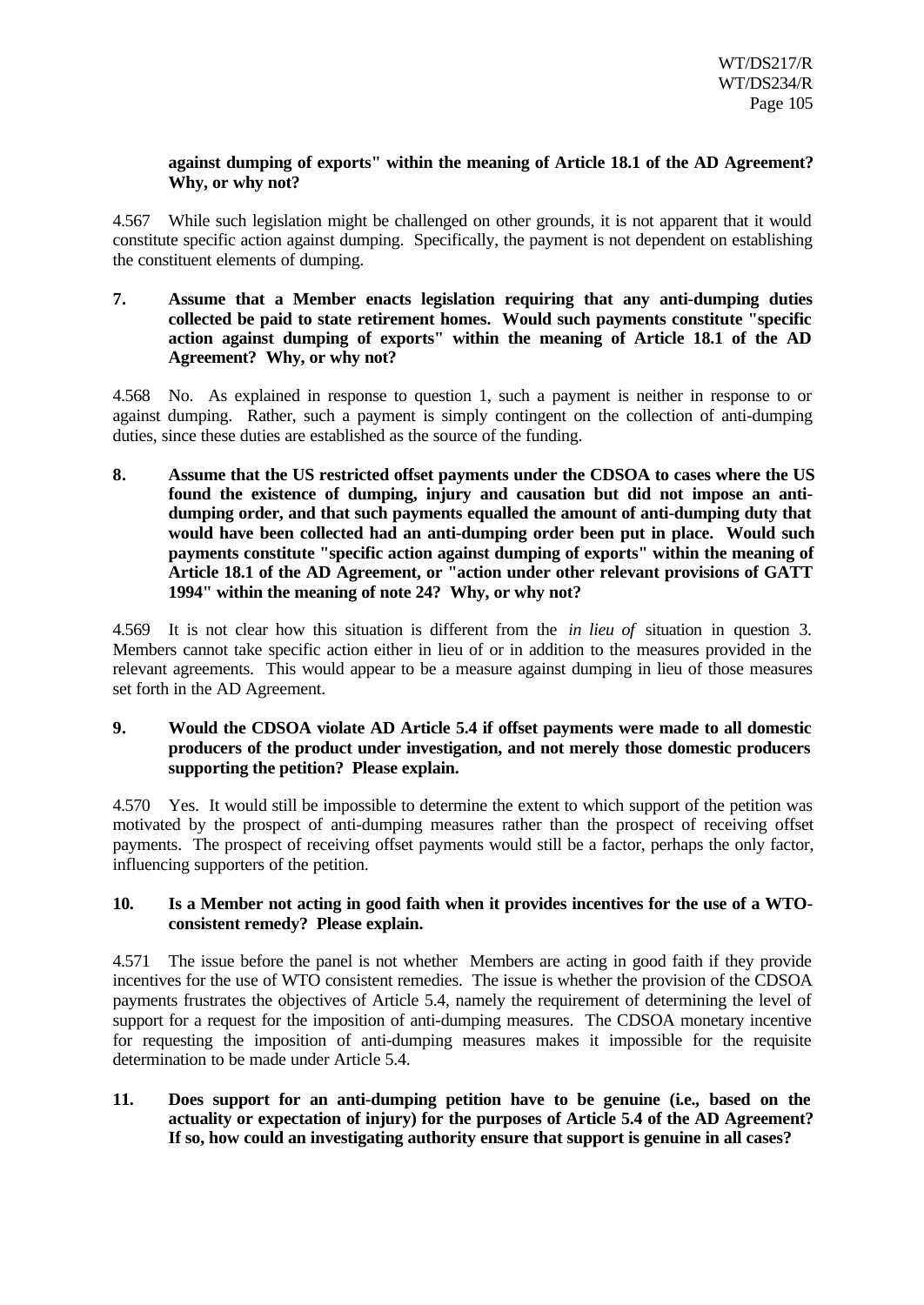4.572 It is not clear what is meant by "genuine" support. The issue before the panel is not whether the support is or is not genuine, but whether the US authorities can distinguish between the support contemplated by the AD Agreement, namely support based on the prospects for imposition of antidumping measures, and support not contemplated by the AD Agreement, namely support based on the prospects of monetary reward. Brazil is not asking the panel to decide the broader question of whether support must be "genuine" and under what circumstances support may be deemed genuine. This is a more complex issue and one likely to be resolved by the facts of a particular case. For example, if one requesting party bribes other potential requesting parties to support the request for anti-dumping measures, does that support qualify under Article 5.4? This issue is not before the panel. The only issue before the panel is whether the US authorities can distinguish between support for a petition conditioned on the receipt of CDSOA payments and support that would exist independent of the prospects for CDSOA payments.

# **12. Does a domestic producer only "support" an anti-dumping application for the purpose of Article 5.4 if its support is motivated solely by its desire for the imposition of an antidumping measure? Please explain.**

4.573 As indicated in the response to Question 11 above, this issue is not before the panel.

## **13. Is it your view that there is no "support" (within the meaning of Article 5.4) for an application if such support is motivated - in part, at least - by a domestic producer's desire to be eligible for CDSOA offset payments?**

4.574 Again, the issue is being misconstrued. The question is really a "but for" question. That is, would there be sufficient support for the request for the imposition of anti-dumping measures "but for" the prospect of receiving payments under the CDSOA. If there is insufficient support absent the prospect of receiving payments under the CDSOA, then a determination that support is sufficient under Article 5.4 is not in accordance with Article 5.4. Brazil's position is that the prospect of CDSOA payments makes it impossible for US authorities to determine the level of support that would exist absent the prospect for CDSOA payments. As a result, the authorities cannot meet their obligations under Article 5.4.

#### **14. Would a Member violate Article 8.3 of the AD Agreement if it decided, as a matter of general policy, never to accept price undertakings? Please explain.**

4.575 Yes. While Article 8 provides authorities with broad discretion in accepting or rejecting price undertakings, it does impose an obligation on the authorities to allow undertakings to be offered and to provide a rationale for rejecting such offers. Brazil contrasts the language in Article 8 with the language in Article 9:1 which states that whether to impose anti-dumping duties and whether to impose duties at or below the margin of dumping "are decisions to be made by the authorities." Although minimal, there are conditions associated with the Article 8 decision on whether or not to accept an undertaking. In contrast, in Article 9, there are no conditions.

(b) Questions to all parties

# **32. With reference to footnote 24 of the AD Agreement and footnote 56 to the SCM Agreement, to what extent can subsidization be considered an action "under" Article XVI of GATT 1994?**

**4.576** Footnote 24 of the AD Agreement and 56 of the SCM Agreement are straight forward clarifications of the limitations of Articles 18.1 and 32.1 respectively. In essence, they clarify that while specific actions against dumping of exports or subsidies by members are limited to the actions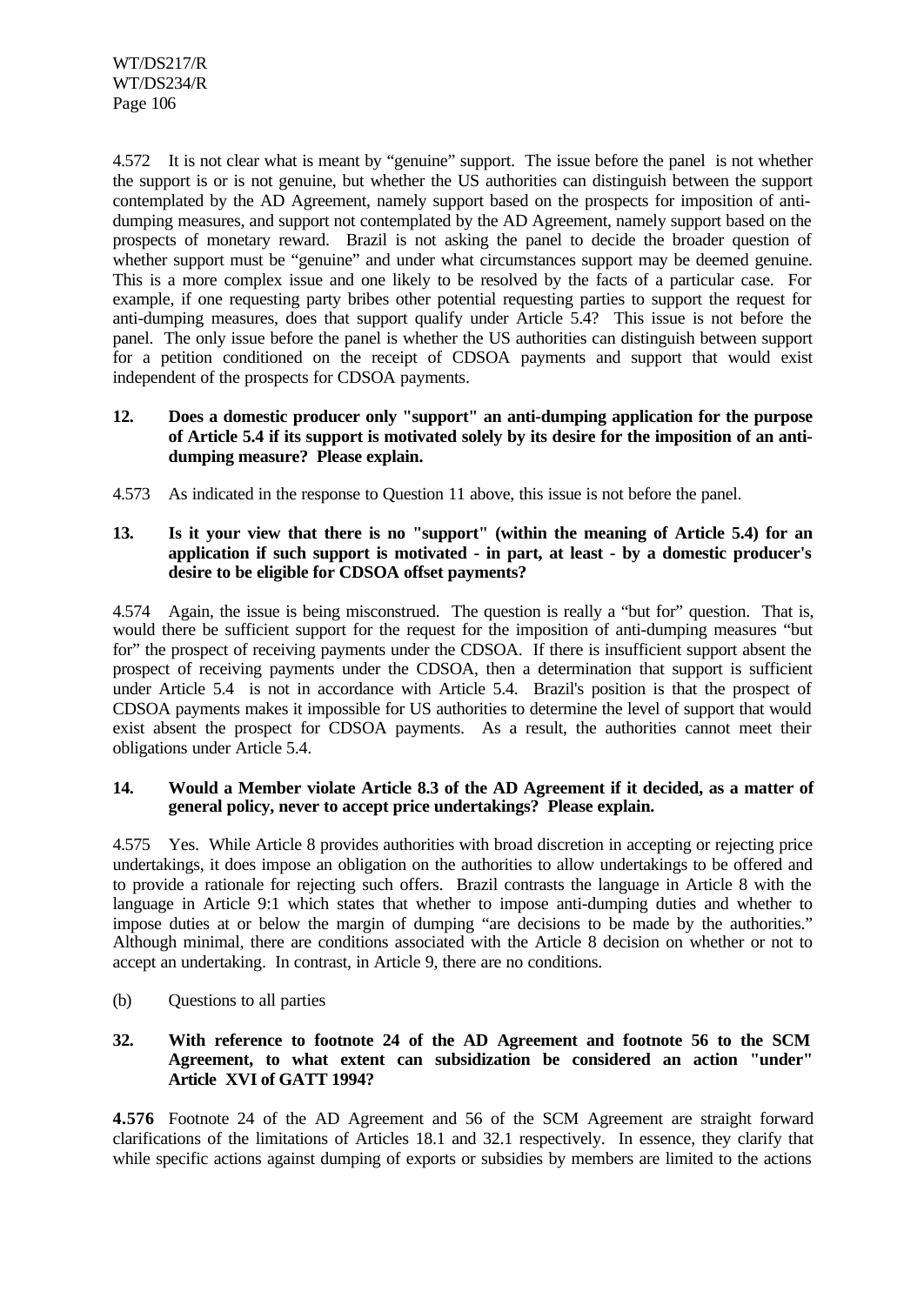permitted under the Agreements, this does not preclude actions taken based on other provisions of the GATT 1994. This provision is necessary so as not to preclude actions which are independently authorized under other provisions of the GATT, such as Articles XIX, XII, or XVIII, which may impact the same products or the same Members as are impacted by anti-dumping or countervailing measures. These footnotes, for example, permit the imposition of anti-dumping and countervailing measures on the same products, or safeguards and anti-dumping measures on the same products. They do not, however, provide the basis for broadening the scope of action against dumping beyond those specific actions authorized under the AD and SCM Agreements.

## **33. Please provide an example of a "non-specific" action against dumping.**

4.577 Non-specific action against dumping is action which may have an effect on the competitive dynamics in situations in which dumping is involved but which are not specifically targeted at offsetting or preventing dumping. For example, a country may have a programme which provides assistance to industries or workers, as does the US, which have been adversely impacted by imports, irrespective of whether the imports are dumped. The programme is to facilitate adjustment to imports. It may incidentally impact the competitive dynamics between products which have been found to be dumped and the domestic like product, but the action is not specific to these products or to this situation.

4.578 Another example would be the process of restructuring under the US bankruptcy laws. Many US steel mills, for example, are now in the process of such restructuring. These are the same steel mills that have filed many anti-dumping and countervailing duty petitions and are currently seeking safeguards protection. While they attribute their bankruptcies in large part to dumped and subsidized imports, this does not mean that the US cannot act to assist these companies through normal legal processes to restructure and emerge from bankruptcy as competitive entities. While the restructured companies will be stronger competitors and the restructuring will have altered the competitive dynamics, the action of encouraging the restructuring is not specifically a response to dumping.

4.579 Similarly, there has recently been a proposal that a tax be levied on all sales of steel in the United States and that the revenues from the tax be used to reduce unfunded obligations of US steel mills to retired workers. Many believe that these so-called "legacy" costs make the industry vulnerable to import competition, including competition from dumped imports. However, neither the proposed tax nor the distribution of revenues is specific to dumping. Obviously, US competitors will be in an improved position to compete against imports, including dumped imports, if the programme is implemented. However, it is not specific to dumping.

## **34. Please give examples of the sort of "other reasons, including reasons of general policy" that Members might invoke under Article 8.3 of the AD Agreement.**

4.580 As a general matter, the US is reluctant to enter into undertakings for two reasons. First, they are viewed as being more difficult to administer than anti-dumping duties. Second, they are viewed as being less beneficial to the importing industry in terms of protection than are anti-dumping duties. In fact, the US has rejected consideration of undertakings offered for these reasons in the past.

### **35. Does the violation of the international law principle of good faith necessarily constitute a violation of the WTO Agreement? Does either the AD Agreement or the WTO Agreement impose an independent obligation on Members to act in good faith?**

4.581 The obligation of "good faith" arises out of Article 31(1) of the *Vienna Convention on the Law of Treaties* which sets forth the rules of treaty interpretation. With respect to the *Vienna*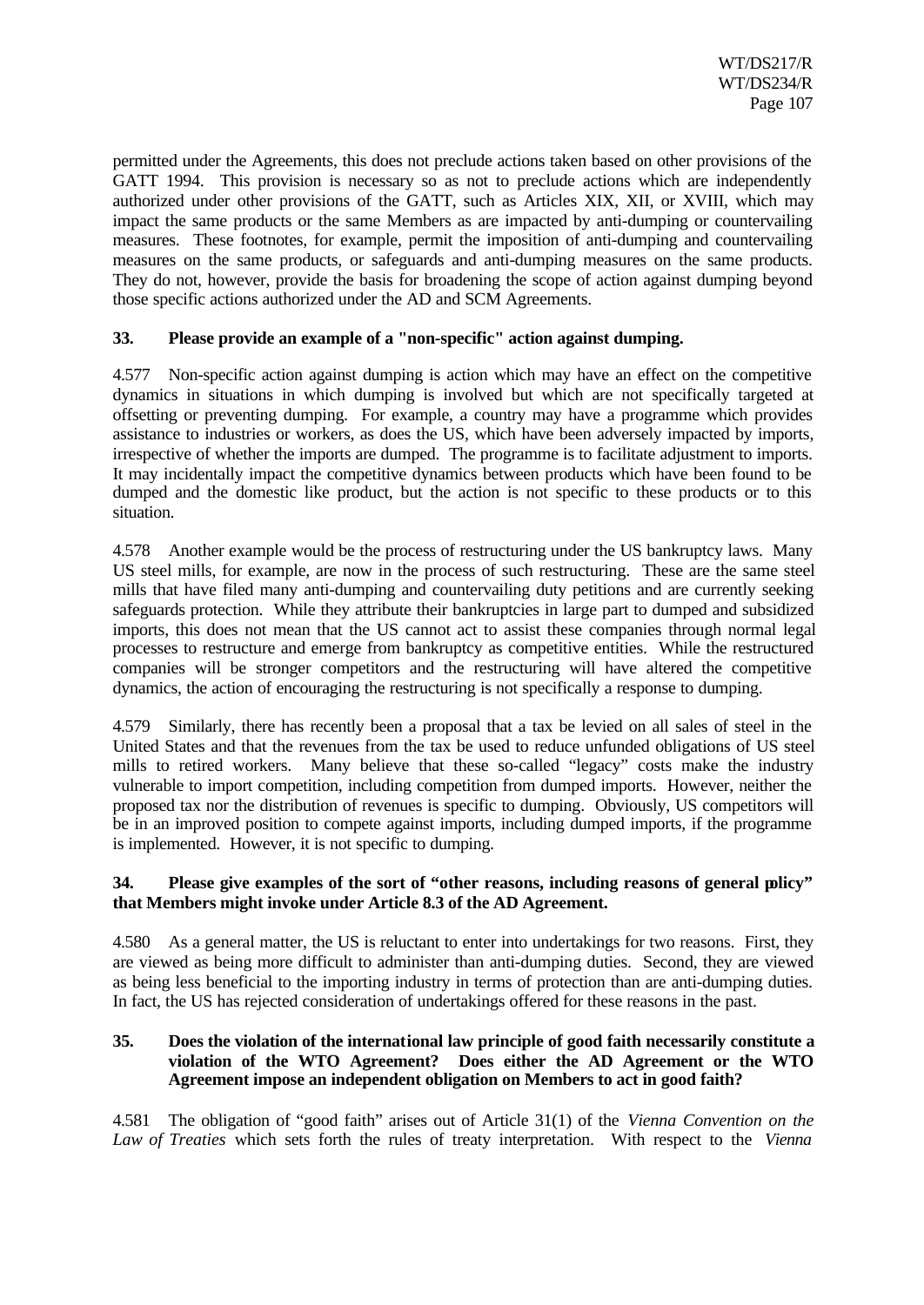*Convention*, the Appellate Body stated in *United States - Antidumping Measures on Certain Hot-Rolled Steel Products from Japan*:

We observe that the rules of treaty interpretation in Articles 31 and 32 of the *Vienna Convention* apply to *any* treaty, in *any* field of public international law, and not just to the WTO agreements. These rules of treaty interpretation impose certain common disciplines on treaty interpreters, irrespective of the content of the treaty provision being examined and irrespective of the field of international law concerned. *Appellate Body Report at para. 60.*

4.582 As such, the obligation of "good faith" is an obligation related to the interpretation of substantive obligations contained in a treaty. It requires that the relevant treaty be interpreted and the obligations be observed in "good faith." It does not create new or additional obligations beyond the underlying obligations in the treaty. Rather, it serves to inform those obligations.

4.583 The WTO agreements, including the AD and SCM Agreements, do not impose any independent "good faith" obligation on Members. However, as indicated by the Appellate Body in the language quoted above, the rules of treaty interpretation impose common disciplines on all such instruments. Furthermore, Article 3:2 of the *Understanding on Rules and Procedures Governing the Settlement of Disputes* (DSU) specifically refers to the clarification of obligations in the WTO Agreements "in accordance with customary rules of interpretation of public international law." Thus, the "good faith" obligation is applicable to the interpretation of obligations under the WTO Agreements.

4.584 A "good faith" obligation in interpreting a treaty provision would be meaningless unless it carried over into the implementation of the substantive obligations of the treaty. Whether the interpretation of a provision is in "good faith" only becomes an issue in the context of actions implementing the interpretation. Thus, for example, the obligation to determine the extent of industry support under Article 5.4 must be interpreted and implemented in "good faith."

**36. Is there anything in the panel or Appellate Body reports in the 1916 Act case to suggest that either the panel or the Appellate Body, when addressing the meaning of Article 18.1 of the AD Agreement, had in mind the pure subsidy hypothetical set forth in question 3 above?**

4.585 The pure subsidy hypothetical does not appear to have been addressed by the Panel or the Appellate Body in the 1916 Act*.*

# **3. Canada**

- (a) Questions to complaining parties
- **1. Please comment on para. 91 of the US first written submission. Do you agree that "it is clearly possible for an action to be 'in response to' dumping or a subsidy but not be 'against' dumping or a subsidy"? Please explain, taking into account the Appellate Body's finding that "'specific action against dumping' … is action that is taken in response to situations presenting the constituent elements of 'dumping'" (1916 Act, para. 122). Does the Appellate Body's finding suggest that "specific action against dumping" is necessarily a subset of action "in response to" dumping? Please explain.**

4.586 The Appellate Body interpreted the phrase "specific action against dumping" to mean "action taken in response to situations presenting the constituent elements of dumping." The interpretation of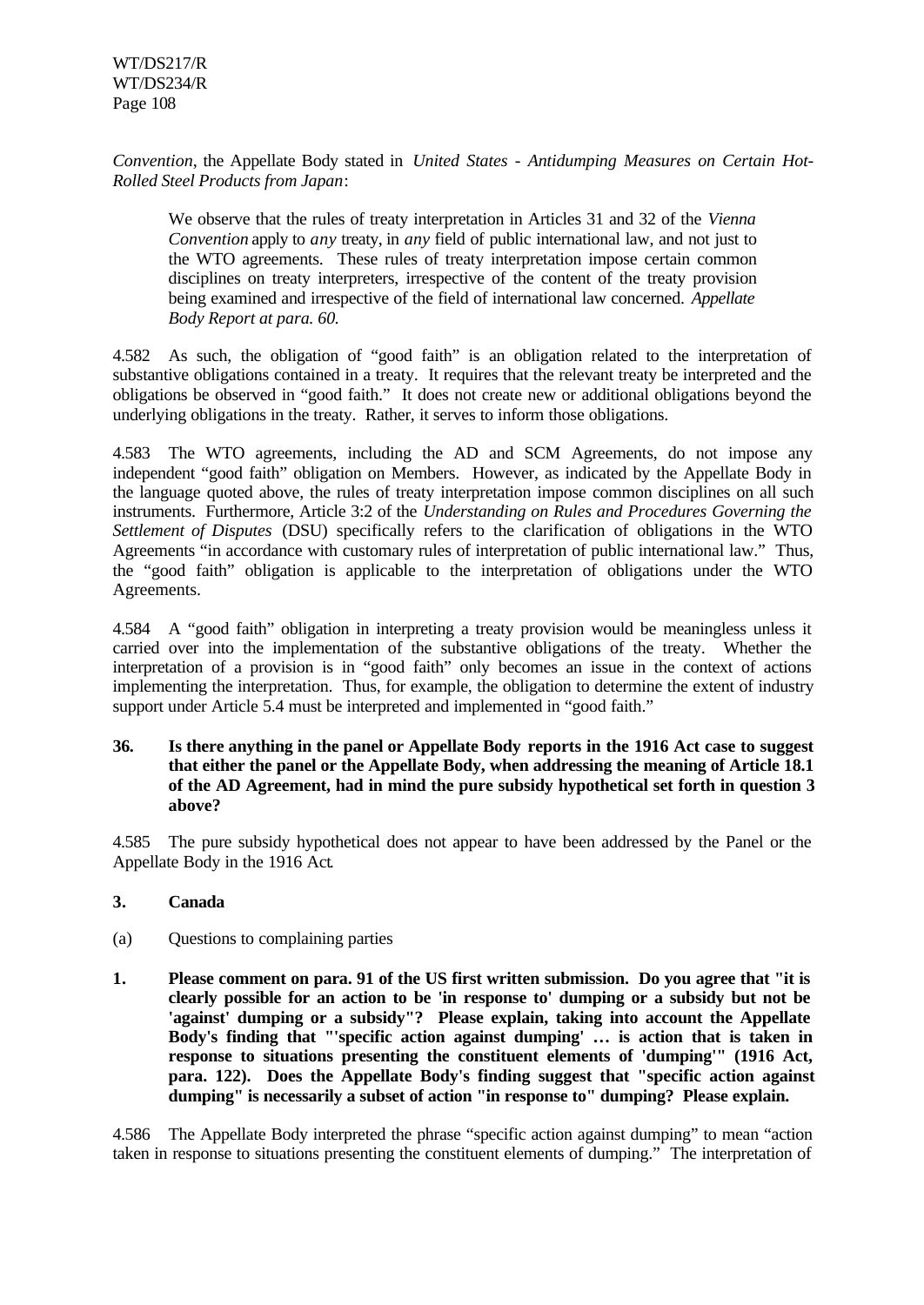the Appellate Body is not treaty language, but an elaboration of it. Therefore, the issue of one being a subset of another does not arise.

4.587 The Appellate Body in fact found that "specific action" was action that operated against, or in response to, *a situation presenting* the presence of those constituent elements. In this case, the Byrd Amendment subsidies are paid out to "condemn" dumping and "neutralise" subsidies.<sup>108</sup> "Condemn", "neutralise" and "offset" denote acting *against* something. These subsidies are paid out *only* where dumping and/or a subsidy is present and not otherwise. In this way the *Act* is a specific action *against* dumping or a subsidy.

#### **2. Please explain exactly how you see that the "constituent elements of dumping" have been incorporated into the CDSOA.**

4.588 Article 18.1 and 32.1 of the Agreements has been interpreted by the Appellate Body as referring to actions that are taken in response to situations presenting the constituent elements of dumping. This is true of the Byrd Amendment.

4.589 The panels in the *United States – 1916 Act* challenge clarified that these elements require that goods enter into the commerce of the United States and are priced below normal value. The Byrd Amendment is triggered by an order – a finding of injurious dumping or subsidisation – and the collection of duties when under-priced goods actually enter into the commerce of the United States. Where the dumped goods do not enter the United States, no *offset* payments will be available for distribution.

4.590 Moreover, special accounts segregate funds on the basis of specific situations of the constituent elements of dumping (represented by the imposition of an order); recipients are those "affected" by the presence of constituent elements of dumping who participate in investigations. Qualifying expenditures are those incurred by "affected domestic producers" during the time an order is in place for costs related to the production of a domestic product that competes with an import that has been the subject of an order.

4.591 The Byrd Amendment is part and parcel of the US anti-dumping and countervailing duty regime and is not severable from it. It is a specific action against *dumping* or *subsidisation* as required by the specific terms of Articles 18.1 and 32.1 because it is an action that could not, and would not, be triggered unless a finding of dumping or a subsidy is made, and it is an action that seeks to "condemn" dumping and "neutralise" subsidies.

**3. In your view, would it be inconsistent with Article 18.1 of the AD Agreement and Article 32.1 of the SCM Agreement for a Member to provide subsidies in response to a finding of dumping or subsidization, where that subsidization was** *in lieu of* **antidumping or countervailing measures? If not, please explain in light of your view that these provisions prohibit any action taken in response to situations presenting the constituent elements of dumping.**

4.592 Yes. The obligation contained in Articles 18.1 and 32.1 of the Agreements is that any action taken against situations presenting the constituent elements of dumping or subsidies must be in an authorized form. These are limited to anti-dumping or countervailing duties, undertakings and

l

<sup>108</sup> *Continued Dumping and Subsidy Offset Act of 2000*, § 1002 (Title X (Sections 1001 – 1003) of the *Agriculture, Rural Development, Food and Drug Administration, and Related Agencies Appropriations Act, 2001*, Pub. L. No. 106-387; 114 Stat. 1549, 1549A-72 (2000)) (Common Exhibit-1).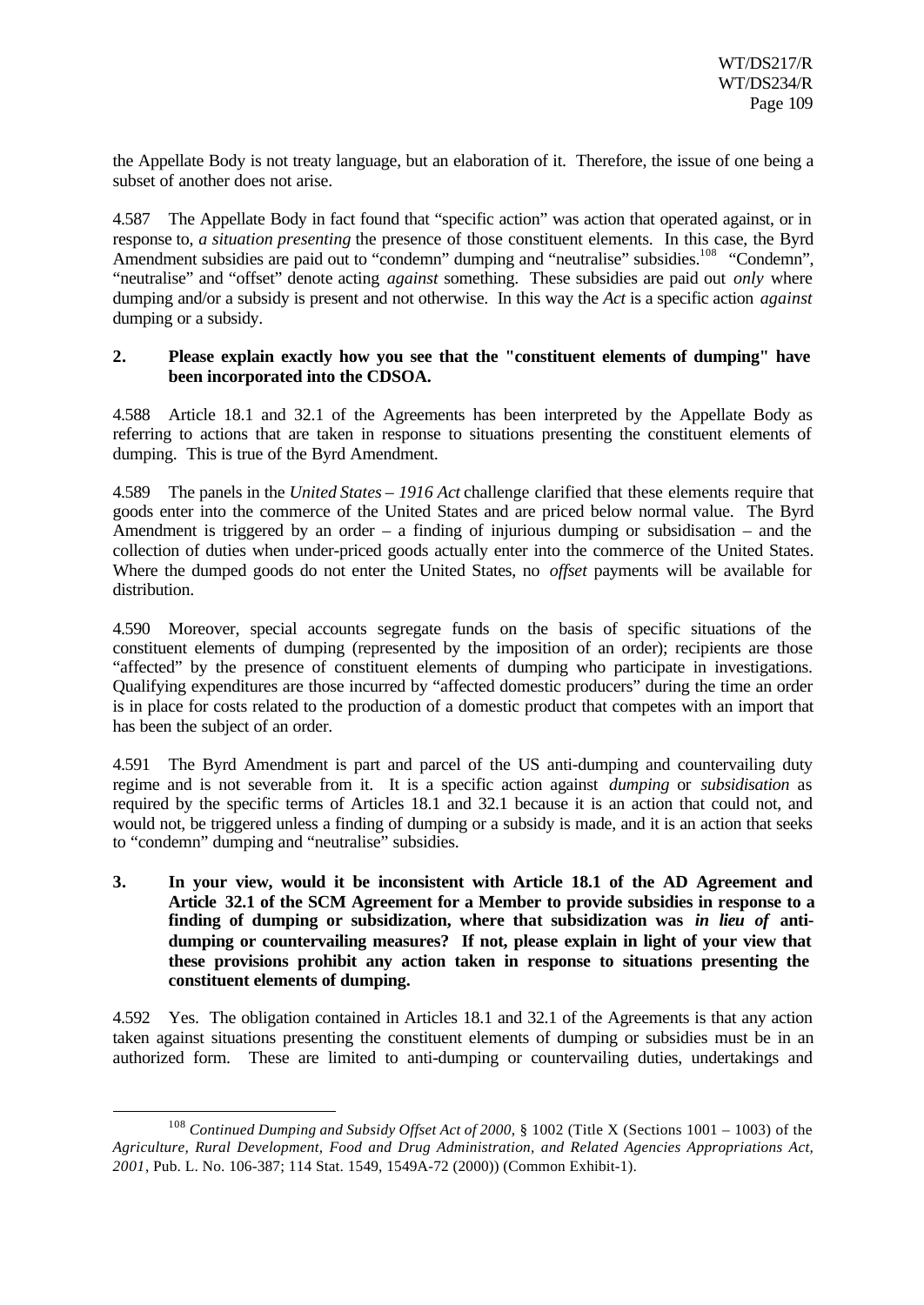provisional duties (or countermeasures) in very specific circumstances. Subsidisation is not an authorised form of response. Therefore, such a response is inconsistent with Articles 18.1 and 32.1.

4.593 "Specific action against dumping" and/or a subsidy was thoroughly dealt with in both Agreements. Articles 18.1 and 32.1 represent the express intention of the Members of the WTO that only certain types of anti-dumping and countervailing measures were to be permitted under the Agreements, and such actions were to be governed by detailed rules. In this context, Canada underlines the importance of maintaining the integrity of the Anti-dumping and SCM Agreements. There are detailed rules governing the initiation of investigations, imposition of provisional measures, determination of the level of permissible duties, duration of duties and so on. To suggest that Members may use subsidies as "specific action against dumping" or a subsidy, is to say that Members may counteract dumping or subsidies by measures not subject to the disciplines set out in the Antidumping or SCM Agreements.

**4. Assume that a Member (which has no legal framework for the conduct of anti-dumping/ countervail investigations or imposition of anti-dumping countervailing measures) implements a domestic subsidy programme with the explicit purpose and design of offsetting the injurious effects of dumped or subsidized imports. Would that programme constitute a "specific action against dumping" (or subsidy)?**

4.594 Yes. Specific action against dumping or subsidies may be taken by a Member only in accordance with its obligations under the Anti-dumping and SCM Agreements. Articles 18.1 and 32.1 of the Agreements have been interpreted by the Appellate Body to limit those responses to duties, provisional measures and undertakings. A domestic subsidy programme is, therefore, not a permissible response.

4.595 As noted above, Members agreed at the time of the conclusion of the WTO Agreement that such specific action may be taken only in accordance with detailed anti-dumping and countervailing duty rules. If Members had considered counter-subsidies an appropriate "specific action", they could have included this in the SCM Agreement – and negotiated rules for the proper amount and duration of such counter-subsidies. They did not do so. They limited "specific action" to only those measures for which they had negotiated detailed rules. Any other interpretation of Articles 18.1 and 32.1 of the Agreements would mean that the substantive rules negotiated to govern those "specific actions" are rendered meaningless where a Member decides to counter-subsidise, rather than impose anti-dumping or countervailing duties.

# **If not, please explain, and provide a reasoned explanation as to how Article 18.1 of the AD Agreement (or Article 32.1 of the SCM Agreement) can be interpreted to distinguish between this hypothetical subsidy programme and the CDSOA regime.**

- 4.596 Not applicable.
- **5. Would a victim compensation scheme (funded from central treasury resources, rather than penalties imposed on convicted criminals) constitute a "specific action against" crime? Please explain. Would your answer be any different if the scheme were funded from penalties imposed on convicted criminals? Why?**
- 4.597 The answer to the first part of the question is no.

4.598 Under normal circumstances, a victim compensation scheme funded from the general treasury is not a specific action *against* crime. Such compensation schemes are not intended to reduce crime, nor do they in fact do so. Such schemes are generally not devised to "condemn" or "neutralise"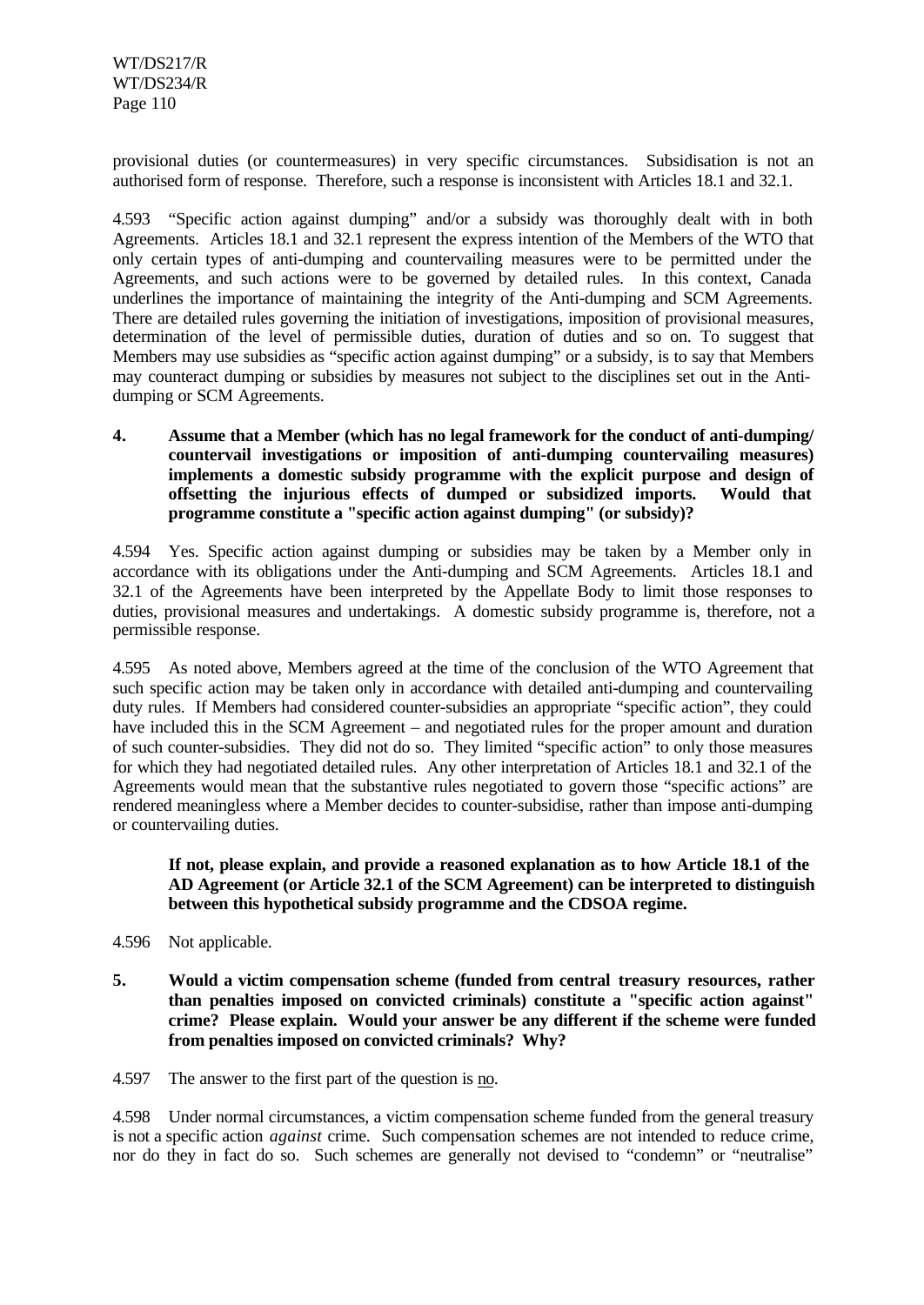crime; they *compensate* the victim. In this respect, victim compensation funds may be compared to general adjustment policies or programmes.

4.599 The answer would be yes in respect of the second part of the question. A scheme funded by penalties imposed on criminals would, by contrast, constitute a "specific action against crime." "Restitution" is a generally accepted part of the criminal justice system *as a measure against crime*. By making payments to the victim, the criminal is reminded of the harm he or she has done and is required to make good the damage caused. Indeed, in some jurisdictions, monetary penalties are a perfectly acceptable "punishment" for most crimes, especially crimes against property and the person. In these circumstances, it should be noted, the "compensation" in question is imposed *in lieu of* rather than *in addition to* incarceration or other punishment.

4.600 In this respect, such a scheme is to be contrasted with the Byrd Amendment. The United States first "punishes" the importer by imposing countervailing or anti-dumping duties on its goods. In doing this, the United States *also*, by definition, readjusts the competitive balance between imported goods and domestic like products. The Byrd Amendment is a "punishment" in addition to the duties imposed and collected, to the extent that it subsidises the domestic competitors of the importer.

**6. Assume that a Member enacts legislation mandating the payment of \$5,000 to petitioners to compensate them for the cost of making the petition and participating in the anti-dumping investigation. Would that payment constitute a "specific action against dumping of exports" within the meaning of Article 18.1 of the AD Agreement? Why, or why not?**

4.601 This payment does not appear to be triggered by or depend on a finding of dumping. Therefore, it would not be "specific action against dumping of exports" within the meaning of Article 18.1 as articulated by the Appellate Body.

### **7. Assume that a Member enacts legislation requiring that any anti-dumping duties collected be paid to state retirement homes. Would such payments constitute "specific action against dumping of exports" within the meaning of Article 18.1 of the AD Agreement? Why, or why not?**

4.602 No. For a measure to fall within Article 18.1, it must be a "specific action against dumping". Specific action against dumping is action triggered by situations presenting the constituent elements of dumping or subsidies and action that is in "response to" such practices. Payments to retirement homes do not "respond" to the practice of dumping of exports. Therefore, the payment of antidumping duties to retirement homes is not an action *against* dumping or a subsidy. Nothing in such payment intrinsically offsets, counteracts, "condemns" or "neutralises" dumping or a subsidy.

**8. Assume that the US restricted offset payments under the CDSOA to cases where the US found the existence of dumping, injury and causation but did not impose an antidumping order, and that such payments equalled the amount of anti-dumping duty that would have been collected had an anti-dumping order been put in place. Would such payments constitute "specific action against dumping of exports" within the meaning of Article 18.1 of the AD Agreement, or "action under other relevant provisions of GATT 1994" within the meaning of note 24? Why, or why not?**

4.603 Yes. Article 18.1 of the AD Agreement limits responses to situations presenting the constituent elements of dumping to duties, provisional measures and undertakings. Offset payments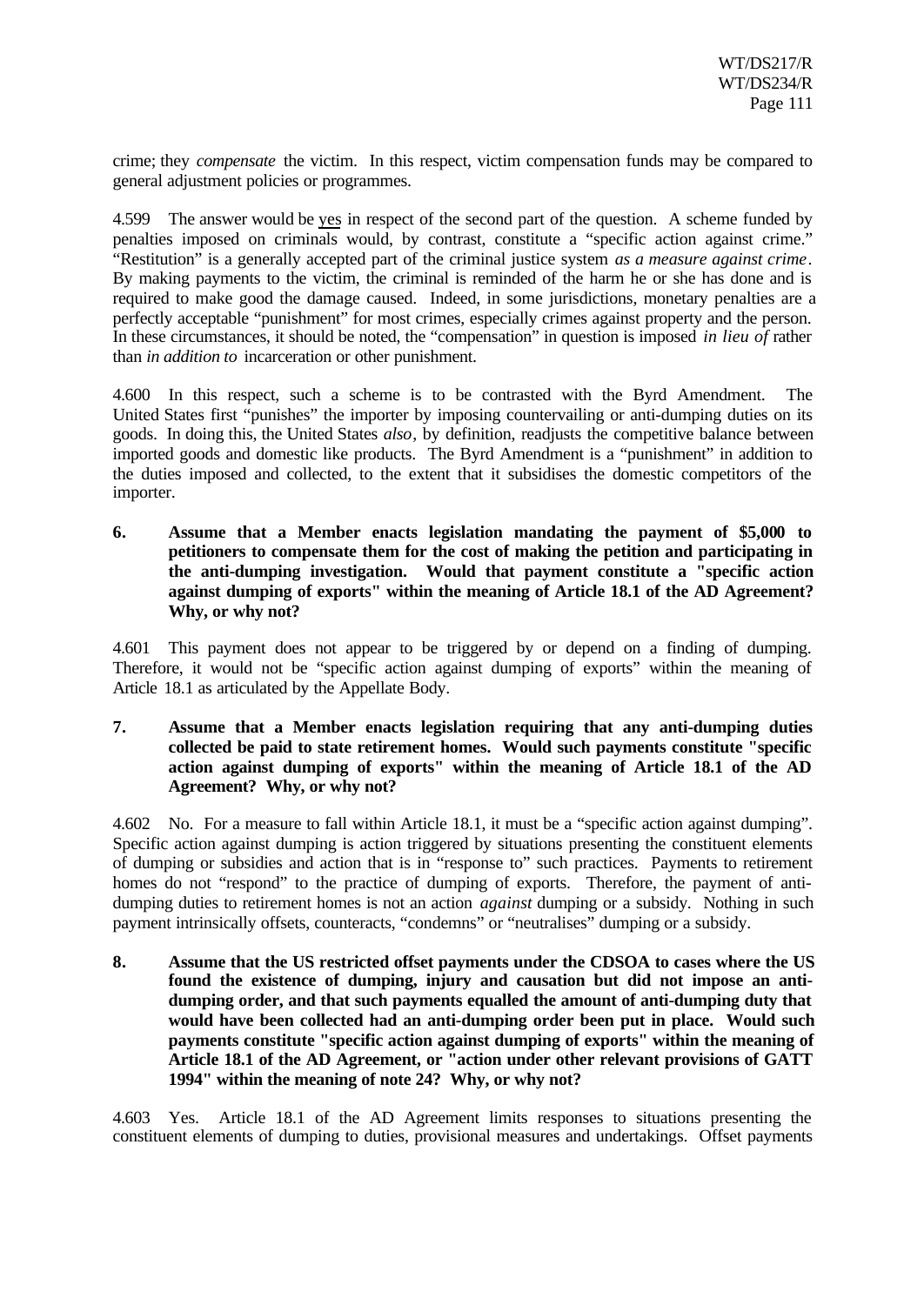WT/DS217/R WT/DS234/R Page 112

are not a permitted response. This is regardless of their amount or whether or not they follow an order.

4.604 **First**, a finding that the Byrd Amendment is a specific action against dumping does not depend on whether anti-dumping duties are otherwise imposed. As noted above, Members negotiated and agreed on an extensive and detailed set of rules governing the imposition of those "specific actions" expressly provided for in the Anti-dumping and SCM Agreements. They did not contemplate, and accordingly did not negotiate, rules governing the use of *other* measures such as subsidies as "anti-dumping" or "countervailing" measures. In this respect, the question of the Panel contains its own answer: if subsidies were permitted as "anti-dumping" measures, other WTO Members must depend on the good will of the subsidising Member not to exceed the level of dumping found to exist, not to grant subsidies retroactively, not to grant them for more than five years, etc. Therefore, it is irrelevant that the United States would not be imposing anti-dumping duties. If the measure it does impose is not a contemplated "specific action", it is not permitted.

4.605 **Second**, a finding that the Byrd Amendment is a specific action against dumping or a subsidy does not depend on these subsidies being funded by anti-dumping or countervailing duties. That they are so funded establishes even more clearly the logical and inescapable conclusion that the Byrd Amendment subsidies are "specific action", but the source of the funds is not a *necessary* condition for the purposes of Articles 18.1 and 32.1.

4.606 (One can speculate that the Byrd Amendment would never have succeeded legislatively had the American taxpayer been asked to *directly* subsidise US industries to the tune of billions of dollars a year. One can further speculate that the special accounts for the duties collected were necessary not to *limit* the amount of the subsidies, as the United States alleges, but to ensure that the duties collected never show up on the General Accounts of the United States, thus hiding from the American taxpayer the opportunity costs of the Byrd Amendment. But such speculations would not be relevant for the purposes of the Panel's legal analysis.)

### **9. Would the CDSOA violate AD Article 5.4 if offset payments were made to all domestic producers of the product under investigation, and not merely those domestic producers supporting the petition? Please explain.**

4.607 Yes. Such payments would continue to provide incentives to bring or support petitions in anticipation of a potential *cash* payout *in addition to* the duties imposed. This incentive distorts the determination of threshold levels. Accordingly, it violates Article 5.4. This issue is that the payments distort/undermine the obligation by obscuring the meaning of threshold determinations under Article 5.4 and making it more likely that positive determinations will result.

#### **10. Is a Member not acting in good faith when it provides incentives for the use of a WTOconsistent remedy? Please explain.**

4.608 Article X:(3)(a) of GATT 1994 requires that Members administer their laws, regulations, decisions and rulings in a "uniform, impartial and reasonable manner". The Appellate Body has stated that this obligation creates minimum standards of procedural fairness in the administration of trade regulations. It would follow that incentives for any form of remedy against imports could potentially not result in a fair, neutral administration of laws.

**11. Does support for an anti-dumping petition have to be genuine (i.e., based on the actuality or expectation of injury) for the purposes of Article 5.4 of the AD Agreement? If so, how could an investigating authority ensure that support is genuine in all cases?**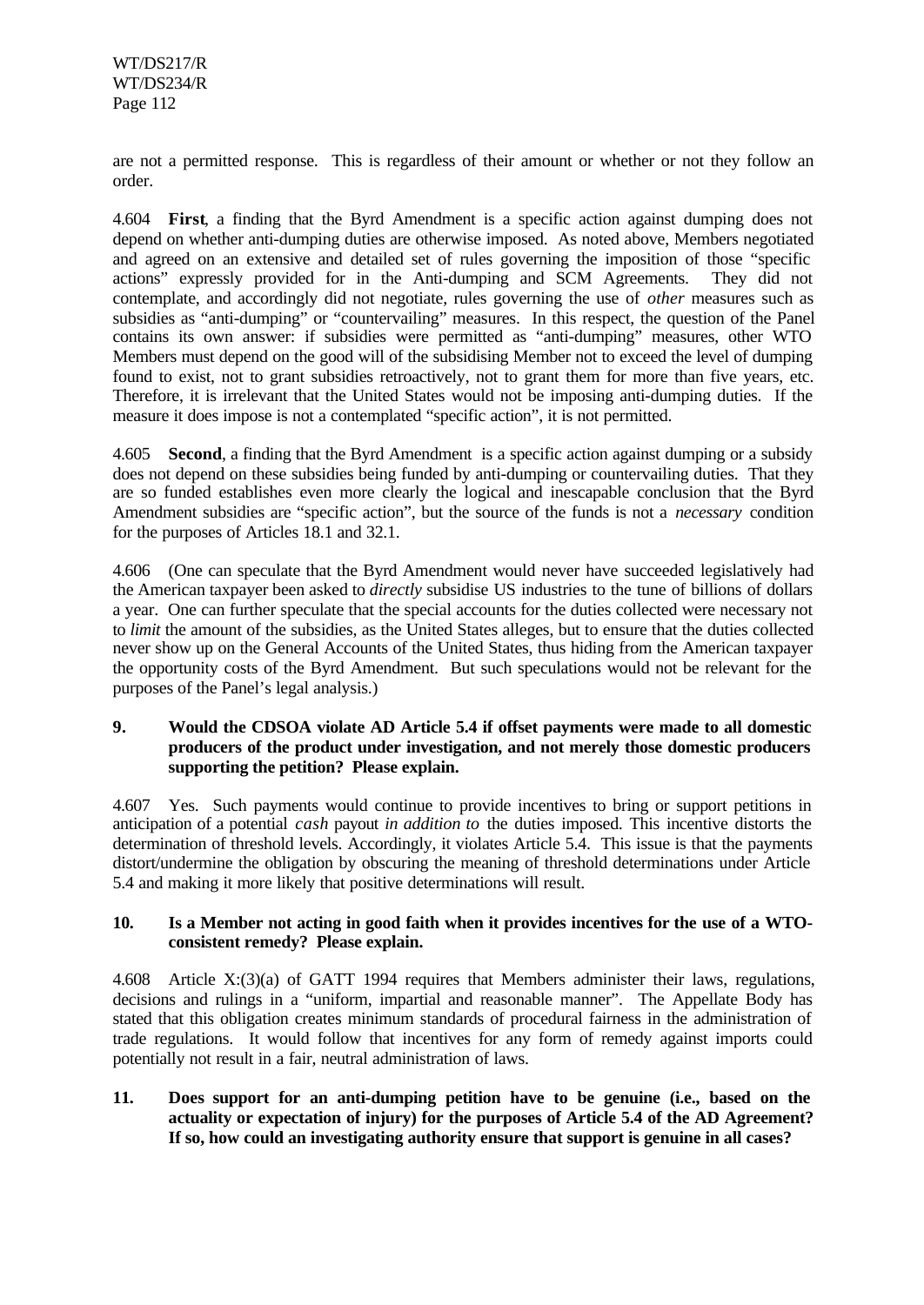4.609 The question at issue in this dispute – indeed, in any dispute before a WTO Panel – is the conduct of the *Member* in respect of *its* obligations. A good faith implementation of an obligation requires, at the very least, that the implementing Member does not actively undermine the obligation it purports to implement. Where a Member is required to *determine* a level of support, it may not *set* that level by, for example, legally requiring support. Nor may it distort a level of support by providing for cash payment incentives. If the thresholds in Articles 5.4 and 11.4 are to mean anything, they must not be subject to overt or covert manipulation by the Member required to determine whether they have been met.

## **12. Does a domestic producer only "support" an anti-dumping application for the purpose of Article 5.4 if its support is motivated solely by its desire for the imposition of an antidumping measure? Please explain.**

4.610 The question before the Panel is the obligations of the United States under Articles 5.4 and 11.4. The United States has an obligation to determine the level of support in accordance with thresholds set out in those Articles. Where the United States provides a cash incentive for the industry to support a petition, it moves to distort its own determination under Article 5.4 and 11.4.

#### **13. Is it your view that there is no "support" (within the meaning of Article 5.4) for an application if such support is motivated - in part, at least - by a domestic producer's desire to be eligible for CDSOA offset payments?**

4.611 The question before the Panel is the obligations of the United States under Articles 5.4 and 11.4. The United States has an obligation to determine the level of support in accordance with thresholds set out in those Articles. Where the United States provides a cash incentive for the industry to support a petition, it moves to distort its own determination under Article 5.4 and 11.4.

## **14. Would a Member violate Article 8.3 of the AD Agreement if it decided, as a matter of general policy, never to accept price undertakings? Please explain.**

4.612 Yes. An interpretation that permitted such a course of action would render the Article 8.3 obligation meaningless. Members undertook to give their investigating authorities the ability to enter into undertakings. An ability to do something must necessarily imply both the legal authority *and* the discretion to do so. To provide for a legal authority and then foreclose the discretion would constitute a breach of the obligation under Article 8.3.

- (b) Questions to Canada
- **30. At para. 44 of its oral submission, Canada states that the Offset Act is a "specific action against dumping" because** *inter alia* **"payments are made** *only* **to those producers 'affected' by dumping". Does Canada consider that the Offset Act would be a "specific action against dumping" if payments were made to all domestic producers, and not only those that had supported the petition? Please explain.**

4.613 Yes. The elements set out in paragraph 44 collectively support the conclusion that subsidies under the Byrd Amendment constitute a specific action against dumping or a subsidy. Each establishes a nexus between the Act and dumping or a subsidy. None is a *necessary* condition for a finding that Byrd Amendment subsidies are a specific action prohibited by Articles 18.1 and 32.1; though each, in context, could constitute sufficient evidence to establish Canada's claim. The Byrd Amendment would constitute "specific action" whether all producers under the order received payments under it or only those that support the petition. Even if all producers were qualified, no payments could be made unless the practice of dumping or subsidisation existed and claims were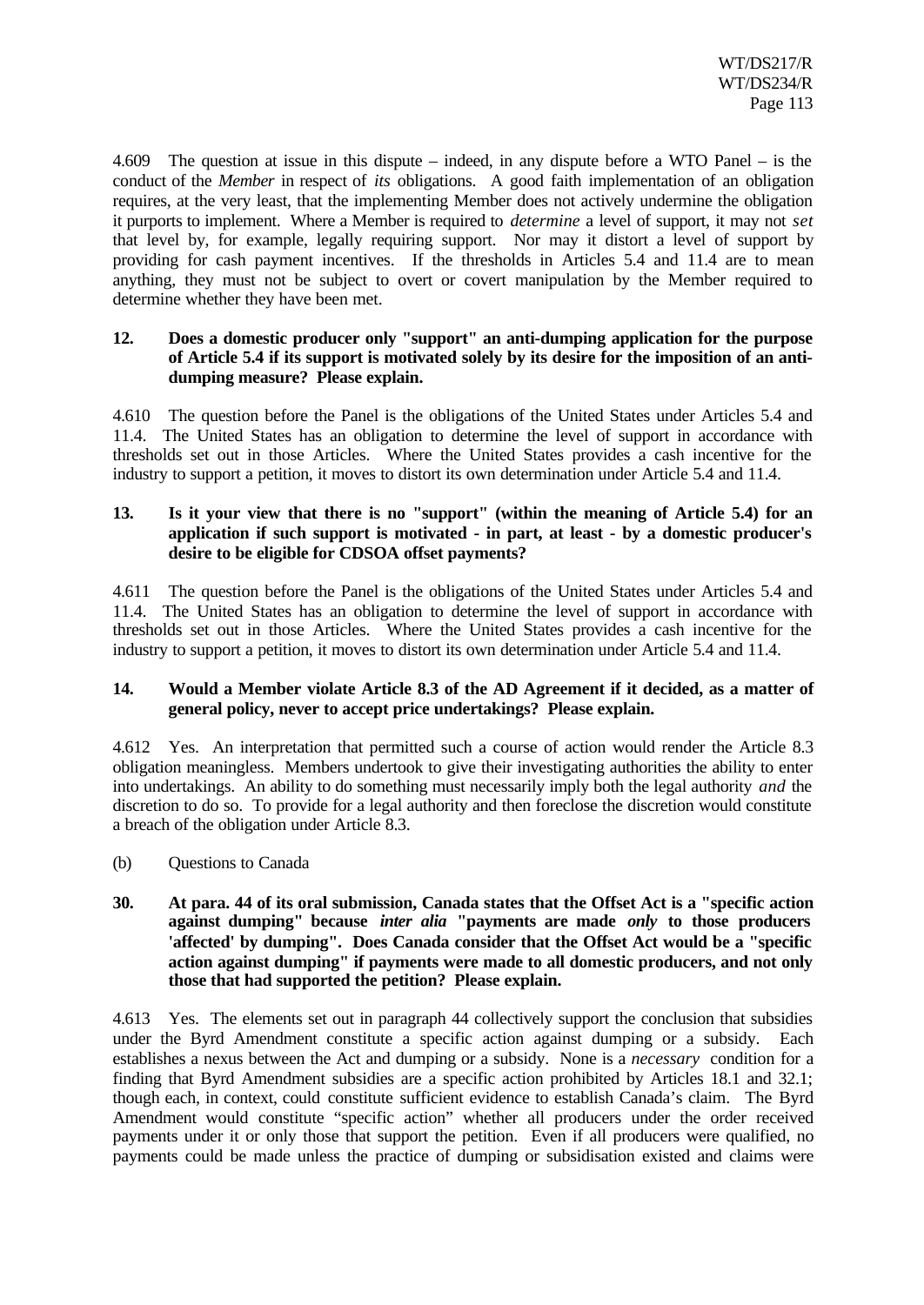limited to qualifying expenditures taken to offset dumping and subsidisation. Producers would therefore still be "affected" by dumping or subsidisation.

### (c) Questions to all parties

# **32. With reference to footnote 24 of the AD Agreement and footnote 56 to the SCM Agreement, to what extent can subsidization be considered an action "under" Article XVI of GATT 1994?**

4.614 Under footnote 56, the answer is straightforward. Subsidisation cannot be "action under" Article XVI of GATT 1994 that falls within the scope of that footnote because it is not action under "other relevant provisions of GATT 1994". The Appellate Body said "GATT 1994 as interpreted by the Agreement" with the meaning of Article 18.1 of the AD Agreement (and therefore Article 32.1 of the SCM Agreement) meant the specific provisions of GATT 1994 that the Agreement interprets. Under Article 32.1, the SCM Agreement interprets both GATT Articles VI and XVI.

4.615 Under footnote 24 of the AD Agreement subsidisation cannot be considered "action" if it responds to dumping or subsidies as such. Therefore, whether it is a subsidy permitted under Article XVI is irrelevant if it is a response as such. Then the test becomes whether that action accords with Articles 18.1 and 32.1. It can only constitute action under Article XVI if it responds to something other than dumping or subsidisation as such.

4.616 Moreover, a subsidy that is in compliance with Article XVI of GATT 1994 is not action *per se*. Article XVI does not provide a right to grant subsidies but merely deals with reporting requirements and procedural requirements where Members provide subsidies.

# **33. Please provide an example of a "non-specific" action against dumping.**

4.617 An action "against" dumping that would fall within the scope of footnote 24 is action that does not respond to dumping as such. For example, safeguards measures and countervailing measures can constitute action, that is "non-specific action" within the meaning of footnote 24. If a safeguard measure under Article XIX of GATT is applied in the context of a situation where there is an increase in imports which causes injury, where dumping is in part the cause of the increase, it can be considered an action in part against dumping because it applies to dumped imports. It is not specific action against dumping because the safeguard action is not dependent on a finding of dumping. Rather, it is contingent on a finding of an increase in imports that cause injury. The trigger for the imposition of the measure is therefore not the dumping itself but the increase in imports.

## **34. Please give examples of the sort of "other reasons, including reasons of general policy" that Members might invoke under Article 8.3 of the AD Agreement.**

4.618 A Member may decide not to accept any undertakings where authorities consider the undertaking impracticable to administer. They may also reject undertakings where monitoring is too difficult or there is reason to believe that exporters or foreign governments will not respect the terms and conditions of the undertaking agreements.

### **35. Does the violation of the international law principle of good faith necessarily constitute a violation of the WTO Agreement? Does either the AD Agreement or the WTO Agreement impose an independent obligation on Members to act in good faith?**

4.619 Article 3.2 of the *Understanding on Rules and Procedures Governing the Settlement of Disputes* (the DSU) states that: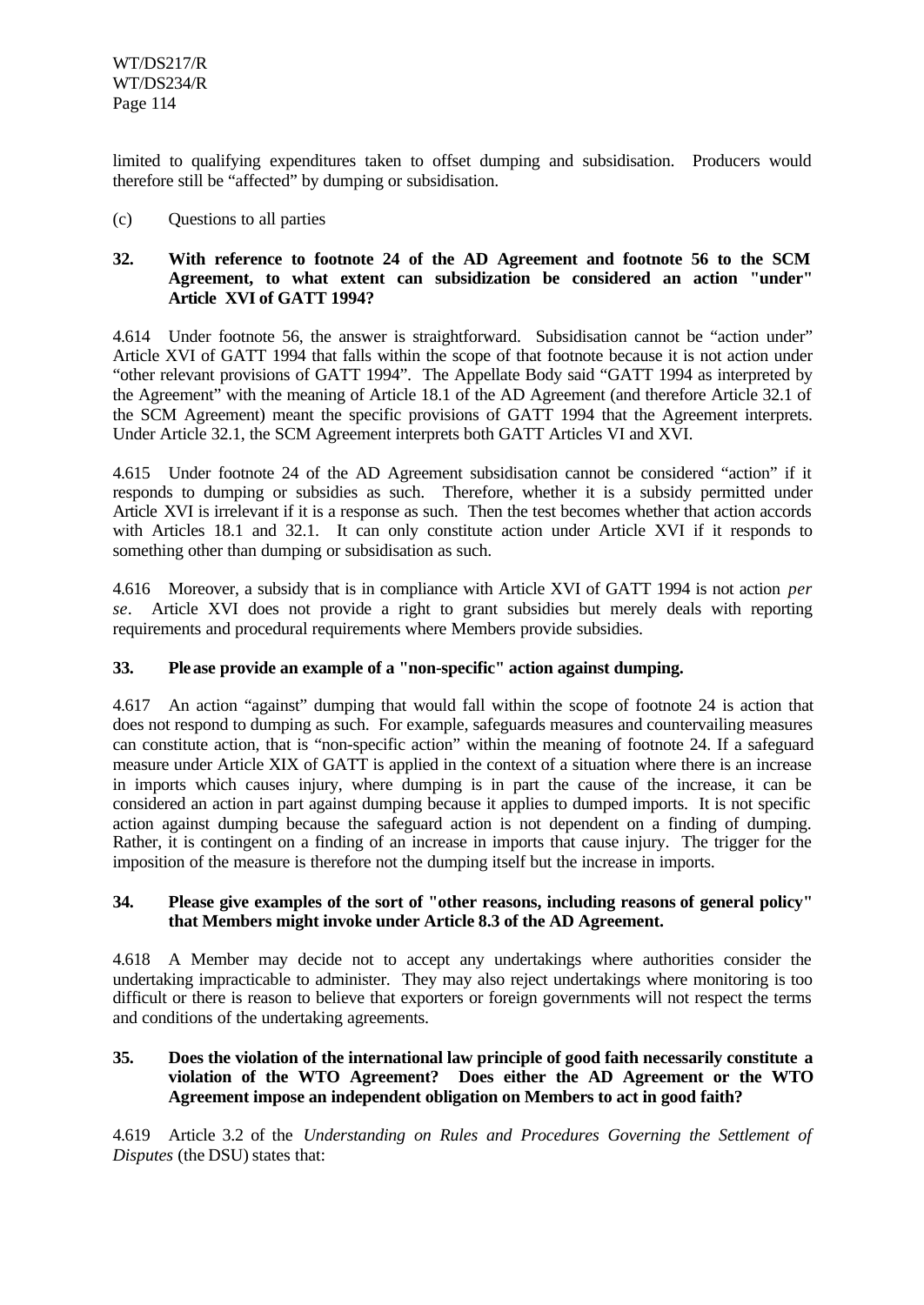… The Members recognise that it serves to preserve the rights and obligations of Members under the covered agreements, and to clarify the existing provisions of those agreements in accordance with customary rules of interpretation of public international law. …

4.620 The *Vienna Convention on the Law of Treaties* forms part of the rules of public international law that bears on the interpretation of the WTO Agreements. Article 31(1) requires that

A treaty shall be interpreted in good faith in accordance with the ordinary meaning to be given to the terms of the treaty in their context and in the light of its object and purpose.

4.621 Article 26 requires

l

Every treaty in force is binding upon the parties to it and must be performed by them in good faith.

4.622 Therefore, while there is no express and independent obligation of good faith in the WTO Agreements, DSU Article 3.2 and the provisions of the Vienna Convention require that provisions are interpreted and performed in good faith. The Appellate Body has stated that the principle of good faith is "at once, a general principle of law and a principle of general international law, that informs the provisions of the Anti-dumping Agreement, as well as the other covered agreements."<sup>109</sup> It has further stated:

This principle, at once a general principle of law and a general principle of international law, controls the exercise of rights by states. One application of this general principle, the application widely known as the doctrine of *abus de droit*, prohibits the abusive exercise of a state's rights and enjoins that whenever the assertion of a right "impinges on the field covered by [a] treaty obligation, it must be exercised bona fide, that is to say reasonably. An abusive exercise by a Member of its own treaty right thus results in a breach of the treaty rights of the other Members and, as well, a violation of the treaty obligation of the Member so acting.

4.623 In the accompanying footnote, the Appellate Body cited B. Cheng, stating:

B. Cheng, *General Principles of Law as applied by International Courts and Tribunals* (Stevens and Sons, Ltd., 1953), Chapter 4, in particular, p. 125 elaborates: "… A reasonable and bona fide exercise of a right in such a case is one which is appropriate and necessary for the purpose of the right (*i.e.,* in furtherance of the interests which the right is intended to protect)  $\dots$ <sup>110</sup>

4.624 Therefore, while there is no claim for an independent violation of the principle of good faith at issue here, it is clear that an obligation of good faith pervades over the manner in which Members must conduct their affairs. Obligations cannot be fulfilled where the principle of good faith is violated.

## **36. Is there anything in the panel or Appellate Body reports in the 1916 Act case to suggest that either the panel or the Appellate Body, when addressing the meaning of Article 18.1**

<sup>109</sup> *United States – Anti-Dumping Measures on Certain Hot-Rolled Steel Products from Japan*, Report of the Appellate Body, WT/DS184/AB/R, adopted 23 August 2001, para. 101.

<sup>110</sup> *United States – Import Prohibition of Certain Shrimp and Shrimp Products,* Report of the Appellate Body, WT/DS58/AB/R, adopted 6 November 1998, para. 158 and footnote 156.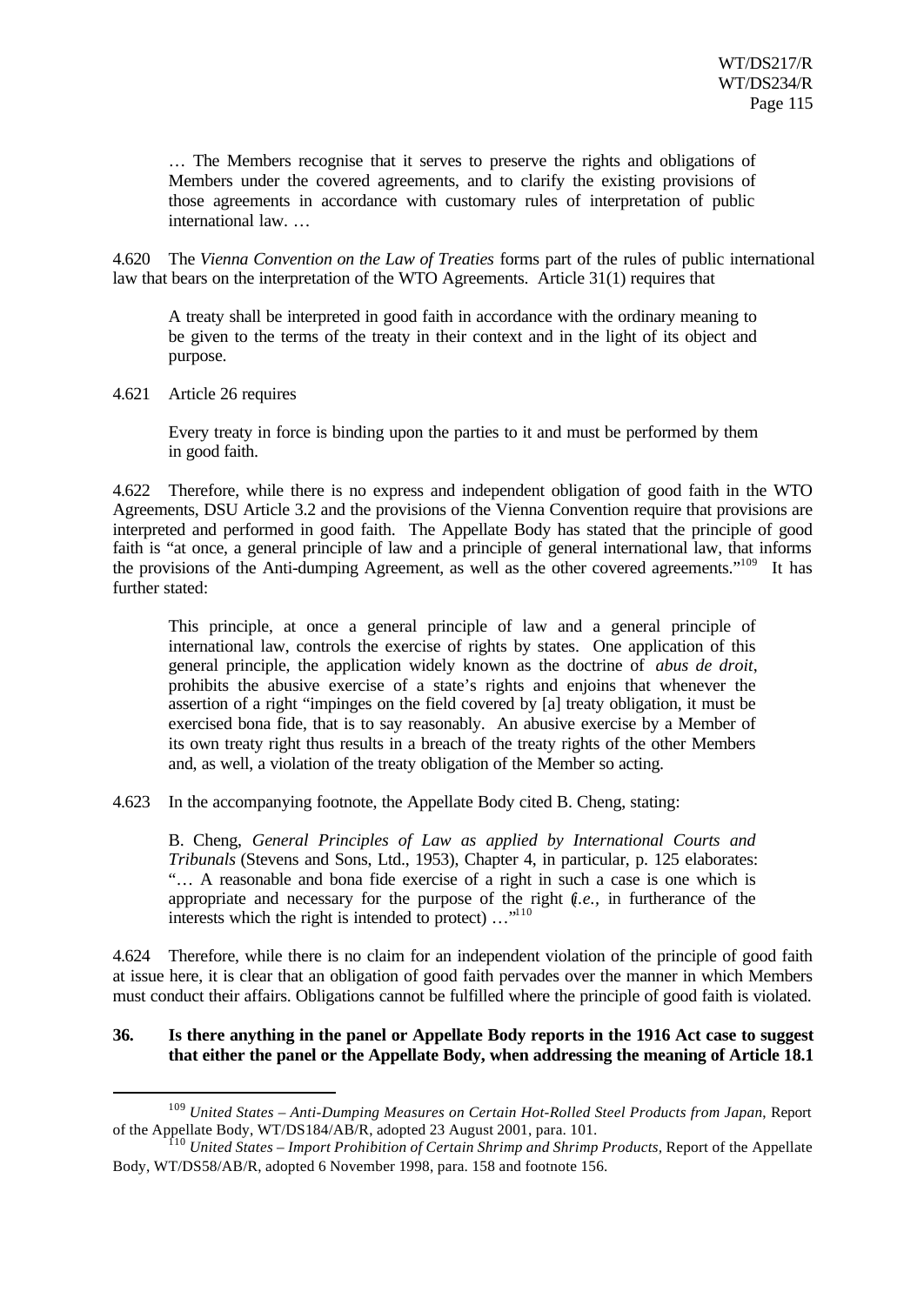## **of the AD Agreement, had in mind the pure subsidy hypothetical set forth in question 3 above?**

4.625 That issue was not before the *United States – 1916 Act* panel or the Appellate Body. The question before *this* Panel is whether the facts as presented – most of which are not contested by the United States – establish that Byrd Amendment subsidies are "specific actions against dumping" or a subsidy. In Canada's submission, Byrd Amendment subsidies are intended to, and in fact do, "condemn", "neutralise" and "offset" dumping or a subsidy. As such subsidies are not one of the three responses to dumping or subsidies provided for, and governed by, the Agreements, the Byrd Amendment is not permitted by Articles 18.1 and 32.1.

# **4. Chile**

- (a) Questions to the complaining parties
- **1. Please comment on para. 91 of the US first written submission. Do you agree that "it is clearly possible for an action to be 'in response to' dumping or a subsidy but not be 'against' dumping or a subsidy"? Please explain, taking into account the Appellate Body's finding that "'specific action against dumping' … is action that is taken in response to situations presenting the constituent elements of 'dumping'" (1916 Act, para. 122). Does the Appellate Body's finding suggest that "specific action against dumping" is necessarily a subset of action "in response to" dumping? Please explain.**

4.626 In paragraph 122 of its report in *United States* – *Anti-Dumping Act of 1916,* the Appellate Body clearly states that "specific action against dumping" … is action that is taken in response to situations presenting the constituent elements of "dumping". There is nothing in the report to indicate that an action in response to dumping (or a subsidy) is not an action against dumping (subsidy). Moreover, the Anti-Dumping Agreement (AD Agreement) does not mention the concept of "response to." It follows that the Appellate Body is plainly using the concept of "in response to" as a way to explain what "action against" should be understood to mean.

## **2. Please explain exactly how you see that the "constituent elements of dumping" have been incorporated into the CDSOA.**

4.627 As Chile noted in its first joint written submission with Japan, the constituent elements of dumping are not expressly identified in any WTO Agreement. However, both Article VI of the GATT 1994 and Article 2.1 of the AD Agreement tell us when there is dumping:

- (a) When products from one country are introduced into the commerce of another country; and
- (b) When these products are introduced at less than their normal value.

A third element should be added here:

(c) When these developments produce injury or the threat of injury.

4.628 The CDSOA provides for the distribution of anti-dumping or countervailing duties assessed to the "affected domestic producers" for "qualifying expenditures." Both concepts are defined in the CDSOA, and Chile considers they need not be repeated here. Accordingly,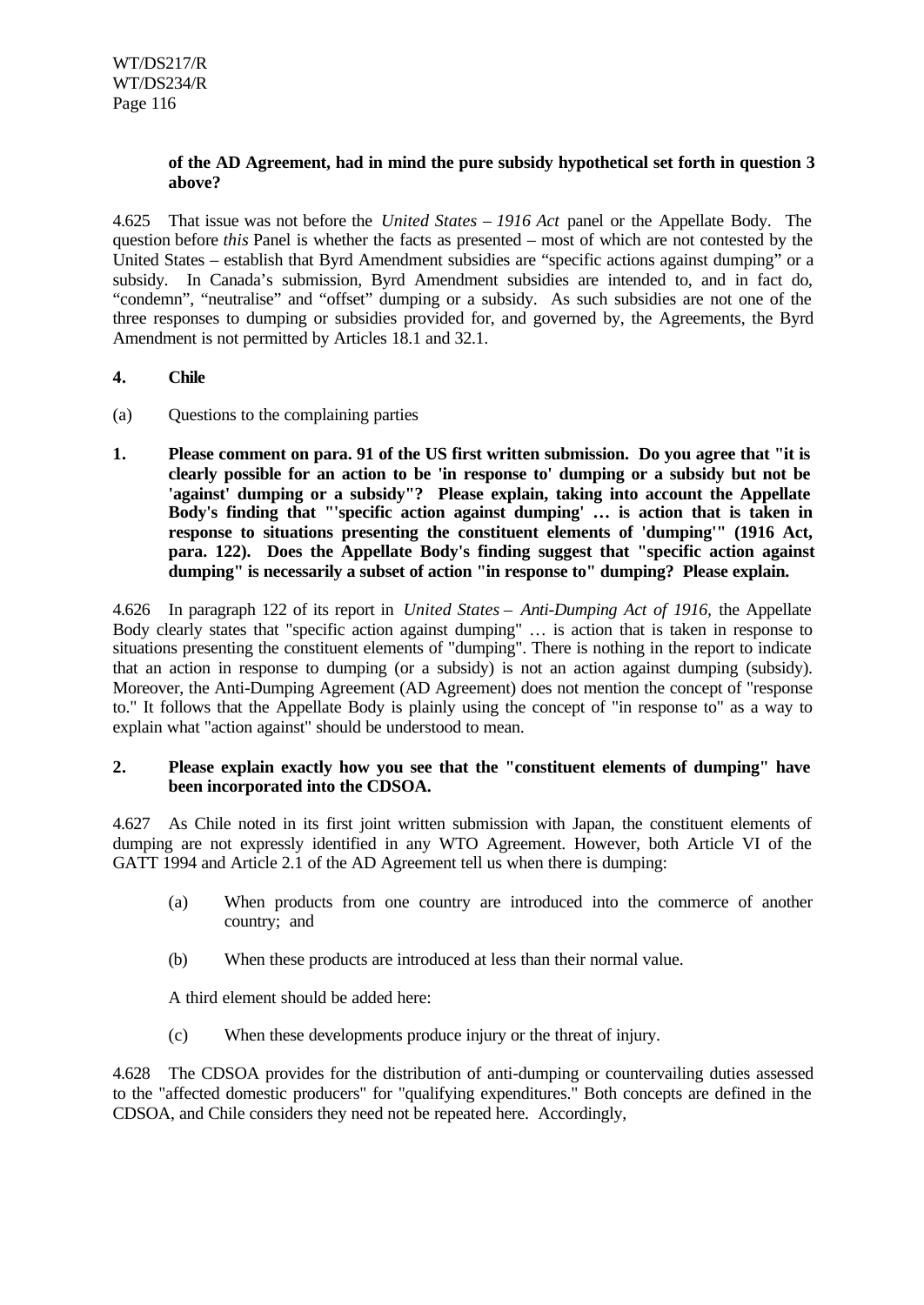- (a) The duties distributed under the CDSOA will only be collected pursuant to a petition, an investigation, and a finding of dumping made by the US authorities. Without a finding of dumping (or subsidy), there are no duties to be distributed; and in order for there to be a finding, the authority must establish (on the basis of credible evidence) the existence of the constituent elements of dumping. It is worth noting that a number of panel and the Appellate Body reports concluded that not all the constituent elements of dumping were present in some findings.
- (b) Duties will only be distributed to the affected domestic producers, i.e., to those producers who filed or supported a petition for an anti-dumping investigation. The duties are distributed neither to those firms which opposed the investigation, nor to those producers of goods that are not "like products."
- (c) The duties are distributed to offset qualifying expenditures. These, under the CDSOA, are expenses incurred after the issuance of an anti-dumping (or subsidy) finding. Here again, in the absence of the constituent elements of dumping  $-$  i.e., if no dumping were found – there would be no expenditures incurred after the imposition of an anti-dumping or countervailing duty.
- **3. In your view, would it be inconsistent with Article 18.1 of the AD Agreement and Article 32.1 of the SCM Agreement for a Member to provide subsidies in response to a finding of dumping or subsidization, where that subsidization was** *in lieu of* **antidumping or countervailing measures? If not, please explain in light of your view that these provisions prohibit any action taken in response to situations presenting the constituent elements of dumping.**

4.629 The findings of the Appellate Body in *United States – Anti-Dumping Act of 1916* are clear and unequivocal. Actions against dumping (and by analogy against subsidy) are limited. Any other action that is not an anti-dumping duty, provisional measure or price undertaking (and by extension, a countervailing duty or countermeasure authorized by the DSB) is prohibited. However, footnote 24 indicates that Article 18.1 is not intended to preclude action under other relevant provisions of the GATT 1994 (footnote 56 of the SCM Agreement says the same thing). In Chile's opinion, a Member may take actions other than those specified, when the existence of dumping coincides with the specific circumstances and limitations that allow for the adoption of another action under the pertinent WTO Agreement. For example: if there are unforeseen developments and if imports are taking place in such increased quantities and under such conditions as to cause, or to threaten to cause serious injury to the domestic industry, the authority may adopt a safeguard measure – provided that the strict and specific requirements of Article XIX of the GATT 1994 and the Agreement on Safeguards are met – even when such imports may also be dumped, i.e., the authority may decide not to make a finding and thus refrain from imposing anti-dumping or countervailing duties.

4.630 However, in the case of the CDSOA this situation does not arise, because at issue is not simply a prohibited action against dumping, but an action that is being taken over and above the anti-dumping or countervailing action. In other words, a twofold remedy is involved; and when a subsidy is granted subject to an anti-dumping or countervailing finding on top of the anti-dumping duty or countervailing duty, that subsidy has the effect of removing the injury in full or in part. In that case, retention of the anti-dumping or countervailing duties is contrary to the AD Agreement and the SCM Agreement.

**4. Assume that a Member (which has no legal framework for the conduct of antidumping/countervail investigations or imposition of anti-dumping countervailing measures) implements a domestic subsidy programme with the explicit purpose and**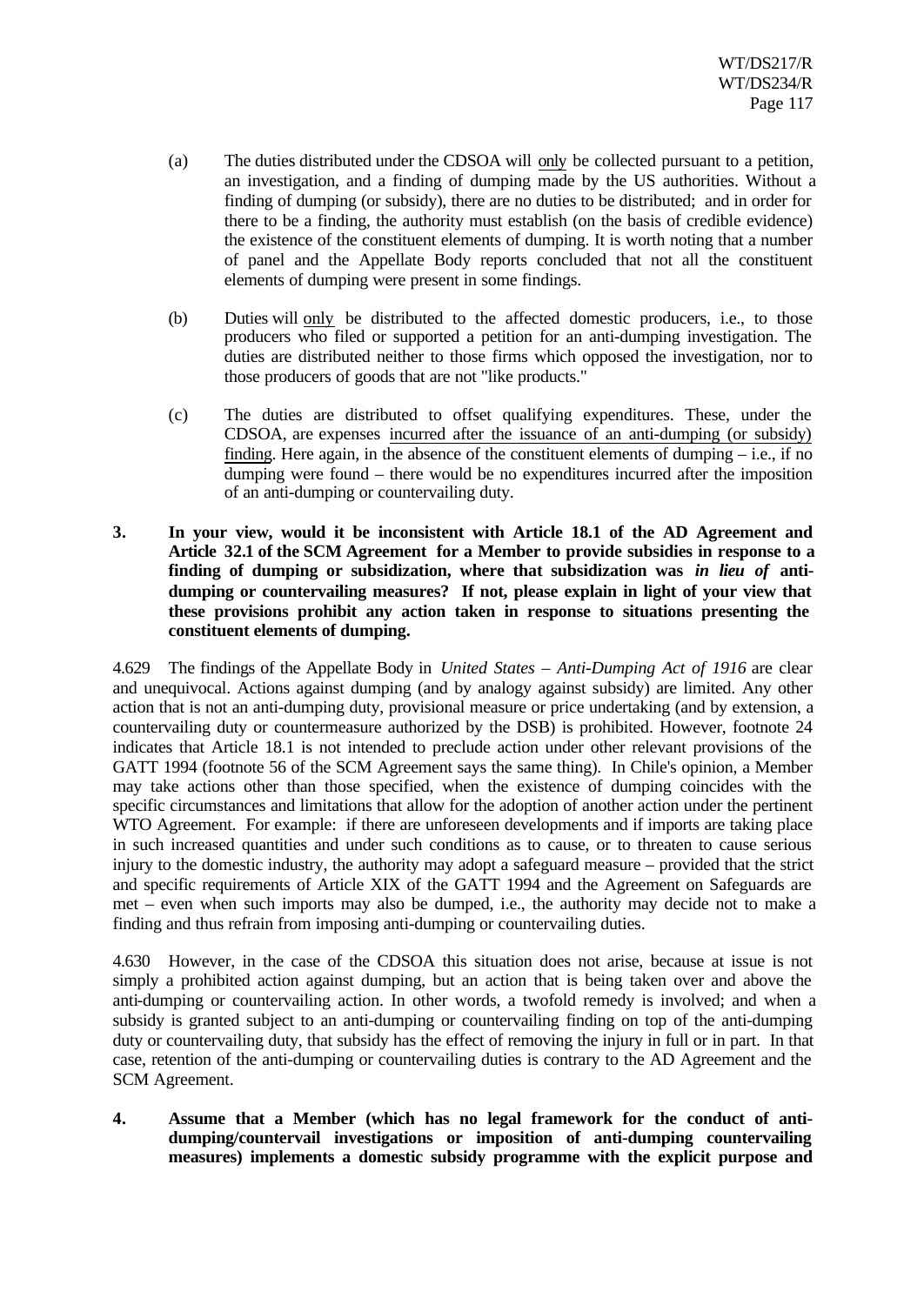**design of offsetting the injurious effects of dumped or subsidized imports. Would that programme constitute a "specific action against dumping" (or subsidy)?**

### **If not, please explain, and provide a reasoned explanation as to how Article 18.1 of the AD Agreement (or Article 32.1 of the SCM Agreement) can be interpreted to distinguish between this hypothetical subsidy programme and the CDSOA regime.**

4.631 Yes, this would be a "specific action against dumping" as defined by the Appellate Body. This is because, in contrast to one of the examples given in reply to question 33, the authority has first made a dumping or subsidy finding, and has accordingly found that the constituent elements of dumping are present. But because this is not an anti-dumping duty, provisional measure, or price undertaking, the said domestic subsidy programme would be a prohibited action.

### **5. Would a victim compensation scheme (funded from central treasury resources, rather than penalties imposed on convicted criminals) constitute a "specific action against" crime? Please explain. Would your answer be any different if the scheme were funded from penalties imposed on convicted criminals? Why?**

4.632 The concept of "specific action against crime" is not in any WTO Agreement – and therefore it has not been defined by the Appellate Body. The meaning of this phrase is thus hard to establish. Furthermore, if one were to apply (by analogy, and for the sake of argument) the conclusions in *United States Anti-Dumping Act of 1916*, one would first have to define the constituent elements of crime, and this would fall well beyond the purview of the case before the panel.

# **6. Assume that a Member enacts legislation mandating the payment of \$5,000 to petitioners to compensate them for the cost of making the petition and participating in the anti-dumping investigation. Would that payment constitute a "specific action against dumping of exports" within the meaning of Article 18.1 of the AD Agreement? Why, or why not?**

4.633 No. As the Appellate Body pointed out, "a specific action against dumping" is action that is taken in response to situations presenting the constituent elements of dumping. These elements were individually specified in Chile's reply to question 2. None of these elements is present in the example postulated in this question, since although the law might establish an incentive for petitioning for antidumping investigations (albeit not as clear and perverse as in the CDSOA), the payment of US\$5,000 is not conditional upon a finding (negative or affirmative) of dumping. Accordingly, in this particular example, the payment of US\$5,000 is made automatically, irrespective of whether or not the constituent elements of dumping are found.

### **7. Assume that a Member enacts legislation requiring that any anti-dumping duties collected be paid to state retirement homes. Would such payments constitute "specific action against dumping of exports" within the meaning of Article 18.1 of the AD Agreement? Why, or why not?**

4.634 No. In the example given, the law does not constitute a response to situations presenting the constituent elements of dumping. Contrary to what the United States asserts in its first written submission, Chile – in common with the other complaining parties – does not question a Member's sovereign right to distribute the proceeds from assessed anti-dumping or countervailing duties. Chile is specifically questioning the distribution of anti-dumping and countervailing duties in the manner provided for under the CDSOA.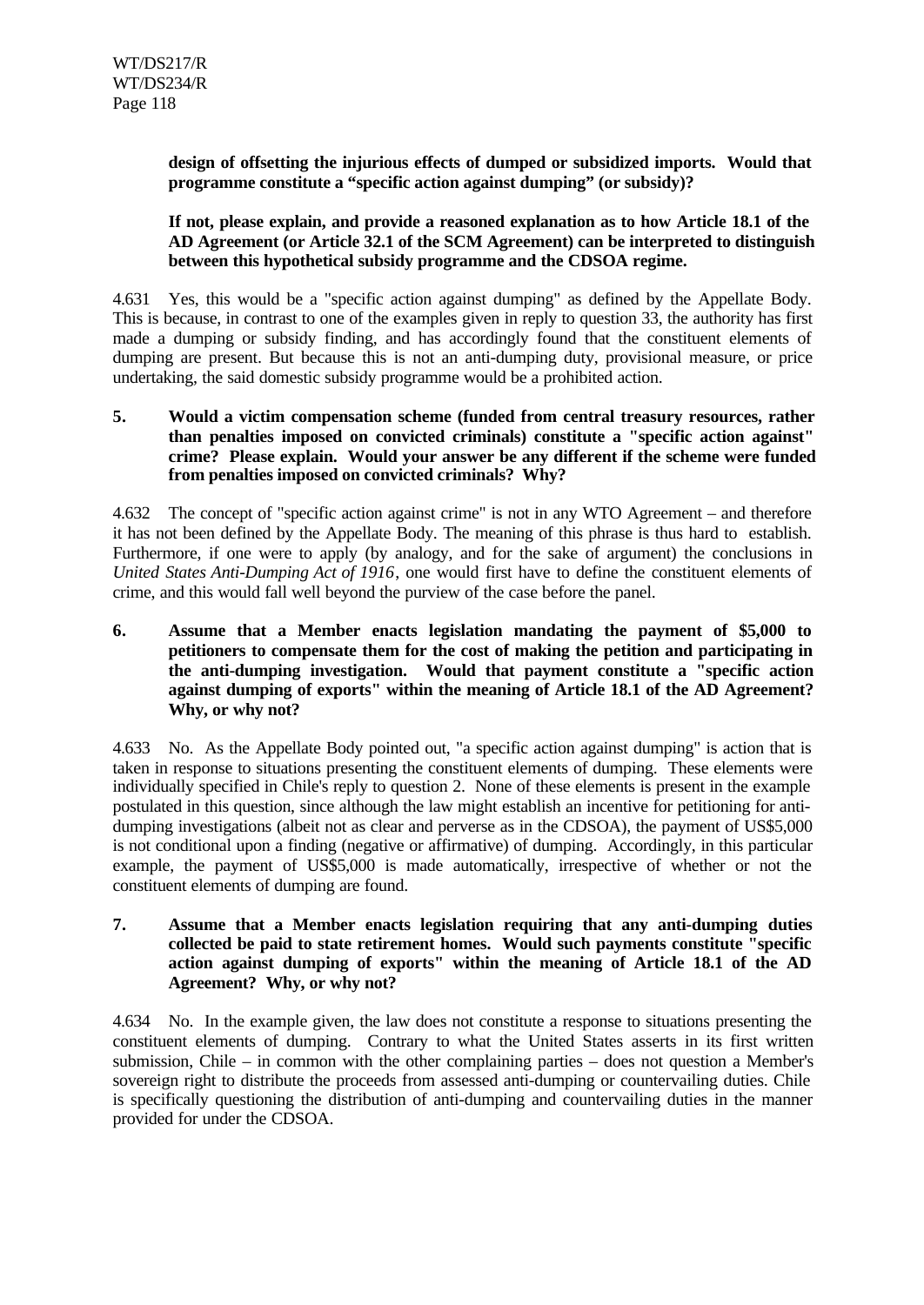**8. Assume that the US restricted offset payments under the CDSOA to cases where the US found the existence of dumping, injury and causation but did not impose an antidumping order, and that such payments equalled the amount of anti-dumping duty that would have been collected had an anti-dumping order been put in place. Would such payments constitute "specific action against dumping of exports" within the meaning of Article 18.1 of the AD Agreement, or "action under other relevant provisions of GATT 1994" within the meaning of note 24? Why, or why not?**

4.635 Leaving aside the fact that the postulated example is a hypothetical one, since it is impossible to make a rigorous projection of the amount that would have been collected had anti-dumping measures been imposed, given that the imposition of such measures generates distortions in trade flows – distortions which in many cases are significant, and which in some cases impede exports altogether – such payments would constitute a specific action against dumping. Indeed, the case described is a response to situations presenting the constituent elements of dumping  $-$  i.e., the introduction of products into the commerce of another country at less than their normal value, as well as the attendant injury or threat of injury (see reply to question 2). The offset payments in the example given here are not one of the measures which the Appellate Body defined as the only permissible actions against dumping, and accordingly, such payments would be contrary to Article 18.1 of the AD Agreement. Moreover, as was indicated in Chile's reply to question 3, this situation would not be covered by other relevant provisions of the GATT 1994 within the meaning of footnote 24.

### **9. Would the CDSOA violate AD Article 5.4 if offset payments were made to all domestic producers of the product under investigation, and not merely those domestic producers supporting the petition? Please explain.**

4.636 To answer this question, Chile believes it must first ascertain whether there is an additional obligation to be met over and above the quantitative requirements established in AD Article 5.4. Chile believes that there is, indeed, such an obligation. The representativeness of the domestic industry is not based purely on quantitative criteria (whether or not a particular quorum is met); qualitative criteria are also involved: i.e. the quorum must be confined to those producers that favour and support an application presenting the three basic and essential requirements prescribed in AD Article 5.2, namely, dumping, injury, and causal link. These are the requirements that must be respected in an application for an investigation, which must be based on evidence. The authorities must examine the accuracy and adequacy of that evidence to determine whether there are sufficient grounds to justify the initiation of an investigation. To these considerations Chile wishes to add a fourth factor associated with the object and purpose of Article VI of GATT 1994 and the AD Agreement: to obtain protection from the government to prevent or remedy the injury and to offset unfair trading practices. In other words, quorums must be achieved on the basis of factors inherent in the AD Agreement, and not on the basis of other factors constituting economic incentives, which would unquestionably distort the analysis that producers must perform when deciding whether or not to support an anti-dumping and/or countervailing petition.

4.637 Thus, both the CDSOA and the example postulated in the question constitute a factor which in various ways distorts the analysis which each producer must perform when deciding whether or not to support a petition. If the producer decides to support the petition under these circumstances, the (qualitative) representativeness of the domestic industry would no longer be based on the factors required by the AD Agreement for the initiation of an investigation, even if the quantitative requirements were met. It follows that the spirit and scope of Article 5.4 of the AD Agreement and Article 11.4 of the SCM Agreement would be violated in both cases.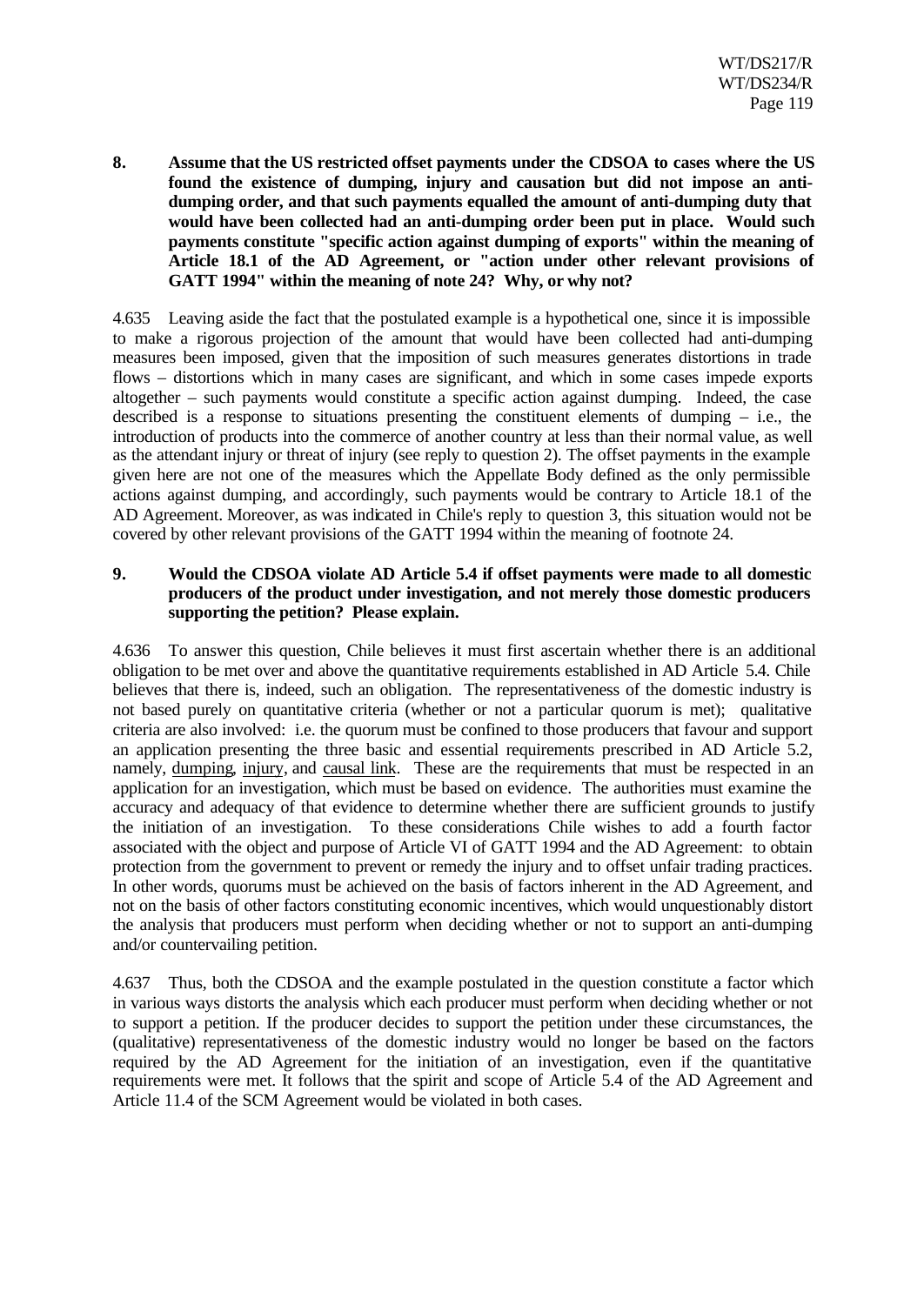4.638 At all events, the question is not a purely hypothetical one inasmuch as the incentive provided by the CDSOA on condition that an anti-dumping duty is applied, would lead all producers to pursue and support the initiation of an investigation in light of the possible benefit to be derived.

# **10. Is a Member not acting in good faith when it provides incentives for the use of a WTOconsistent remedy? Please explain.**

4.639 As Chile indicated in its reply to the previous question, the domestic industry's applications for anti-dumping or countervailing investigations must be based on factors spelled out in Article VI of the GATT 1994 and the AD Agreement or the SCM Agreement (in other words there must be dumping and/or subsidy, injury, and a causal link); furthermore, petitioners must seek the government's protection to prevent or remedy this injury and offset unfair trading practices. Taking these factors into consideration, the domestic industry must carry out its own examination of the costs and benefits involved in submitting an application. If the government provides incentives as well, this will distort the examination which the domestic industry has to perform.

4.640 If one pursues to its logical conclusion the argument put forward in reply to question 10, each Member would have an underlying obligation to refrain from introducing any decision-making factors extraneous to the AD Agreement and SCM Agreement, or to Article VI of the GATT, if such factors were to promote and encourage "false" support for the petition and, by the same token, inevitably distort the meaning and scope of the concepts "degree of support" and "opposition" under Articles 5.4 and 11.4.

4.641 Besides, the Member in the example given above would be acting in a manner inconsistent with Article X.3(a) of the GATT 1994, irrespective of whether there were good or bad faith in said Member's intentions.

# **11. Does support for an anti-dumping petition have to be genuine (i.e., based on the actuality or expectation of injury) for the purposes of Article 5.4 of the AD Agreement? If so, how could an investigating authority ensure that support is genuine in all cases?**

4.642 As Chile indicated in its reply to question 10, prior to initiating an investigation, the investigating authority is obliged to review the evidence submitted by the domestic industry of dumping, injury, and a causal link. An anti-dumping application based on these elements, duly verified by the investigating authority, would accordingly be justified. It follows that the producers that support this application are those that are able to produce evidence of the existence of these three elements, including the existence or expectation of injury. If such elements were not present, (i) the application would fail to meet the requirements specified in Article 5.2, and (ii) the authority would be unable to fulfil its obligation to review the relevant evidence to determine whether there were grounds for initiating an investigation. If the producers' support were based on other factors – such as the incentive generated by the CDSOA – the application would not be genuine, and the authority would be unable to fulfil its obligation under Article 5.3 of the AD Agreement in an unbiased, objective, and reasonable manner.

4.643 For this reason, the AD Agreement establishes two mechanisms that enable the investigating authority to ensure that the support is genuine. First, the authority is required to examine the accuracy and adequacy of the evidence of dumping, injury, and causal link, submitted with the application (Chile describes this as "qualitative support"). Second, the authority is obliged to determine the degree of support or opposition using the quantitative parameters established in Article 5.4 (this Chile might refer to as "quantitative support").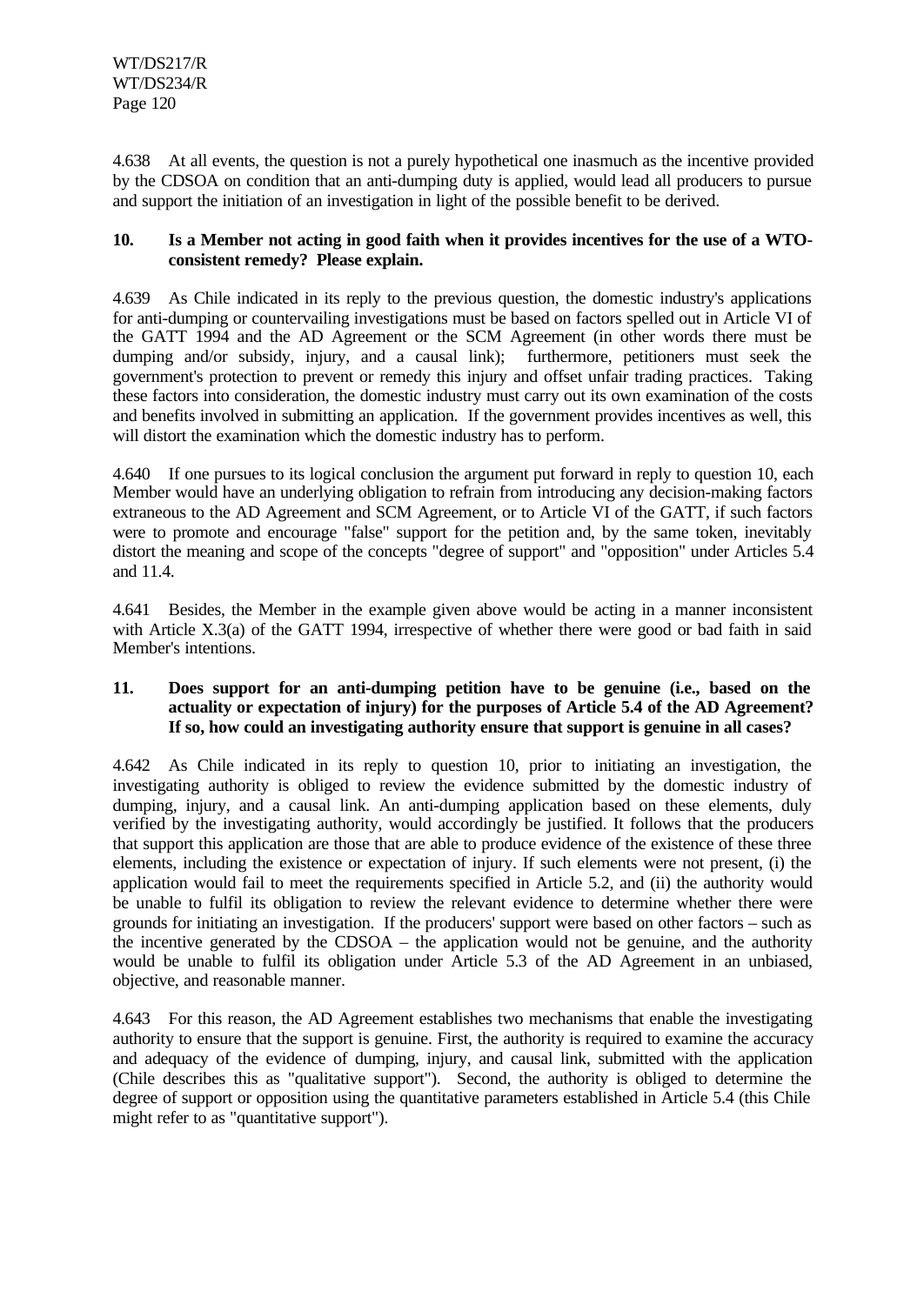4.644 Finally, the investigating authority must ensure that the relevant legislation and the WTO Agreements have been used appropriately. Here, the authority may not interfere in private parties' decisions to petition for an investigation.

4.645 Having said that, Chile believes that the investigating authority's assessment of whether support for the application is genuine should go no further than the requirements stated in Article 5; accordingly, the authority should not attempt to gauge the intentions of the parties involved. What Chile is questioning in this dispute are the incentives afforded by the CDSOA, which will generate an increased number of anti-dumping and subsidy investigations, with their attendant impact on global trade flows.

### **12. Does a domestic producer only "support" an anti-dumping application for the purpose of Article 5.4 if its support is motivated solely by its desire for the imposition of an antidumping measure? Please explain.**

4.646 A domestic producer will support an anti-dumping application when there is dumping, when the dumping produces injury or the threat of injury, and when there is a causal link between the dumped imports and the injury. Such support is accordingly motivated by the producer's desire for this situation to be remedied by means of an anti-dumping measure. The authority must ensure that the support is genuinely given on the basis of the three elements referred to above. Now, if there are other motives attributable to government incentives or pressure, and if the support is provided solely because these incentives are available – in other words, if there would be no support without the incentives – then unquestionably the requirements of Article 5 of the AD Agreement would not be met.

# **13. Is it your view that there is no "support" (within the meaning of Article 5.4) for an application if such support is motivated - in part, at least - by a domestic producer's desire to be eligible for CDSOA offset payments?**

4.647 If the domestic producer, in the absence of a desire to be eligible for CDSOA offset payments, would not have supported a petition, then there would be no support within the meaning of Article 5.4.

### **14. Would a Member violate Article 8.3 of the AD Agreement if it decided, as a matter of general policy, never to accept price undertakings? Please explain.**

4.648 Yes it would, because in so doing the Member would be turning this particular provision into a dead letter. Article 8.3 establishes certain circumstances under which the investigating authority may exceptionally reject undertakings, including a procedure for notifying the exporter and giving the latter an opportunity to make comments thereon. If the hypothetical case stated in your question were to materialize, this exception would become the only rule preventing the use of an instrument that is explicitly provided for and regulated by the AD Agreement.

4.649 In developing countries, this scenario would prevent the authority from making use of one of the few constructive remedies specified in AD Agreement, as provided for in Article 15.

- (b) Questions to all parties
- **32. With reference to footnote 24 of the AD Agreement and footnote 56 to the SCM Agreement, to what extent can subsidization be considered an action "under" Article XVI of GATT 1994?**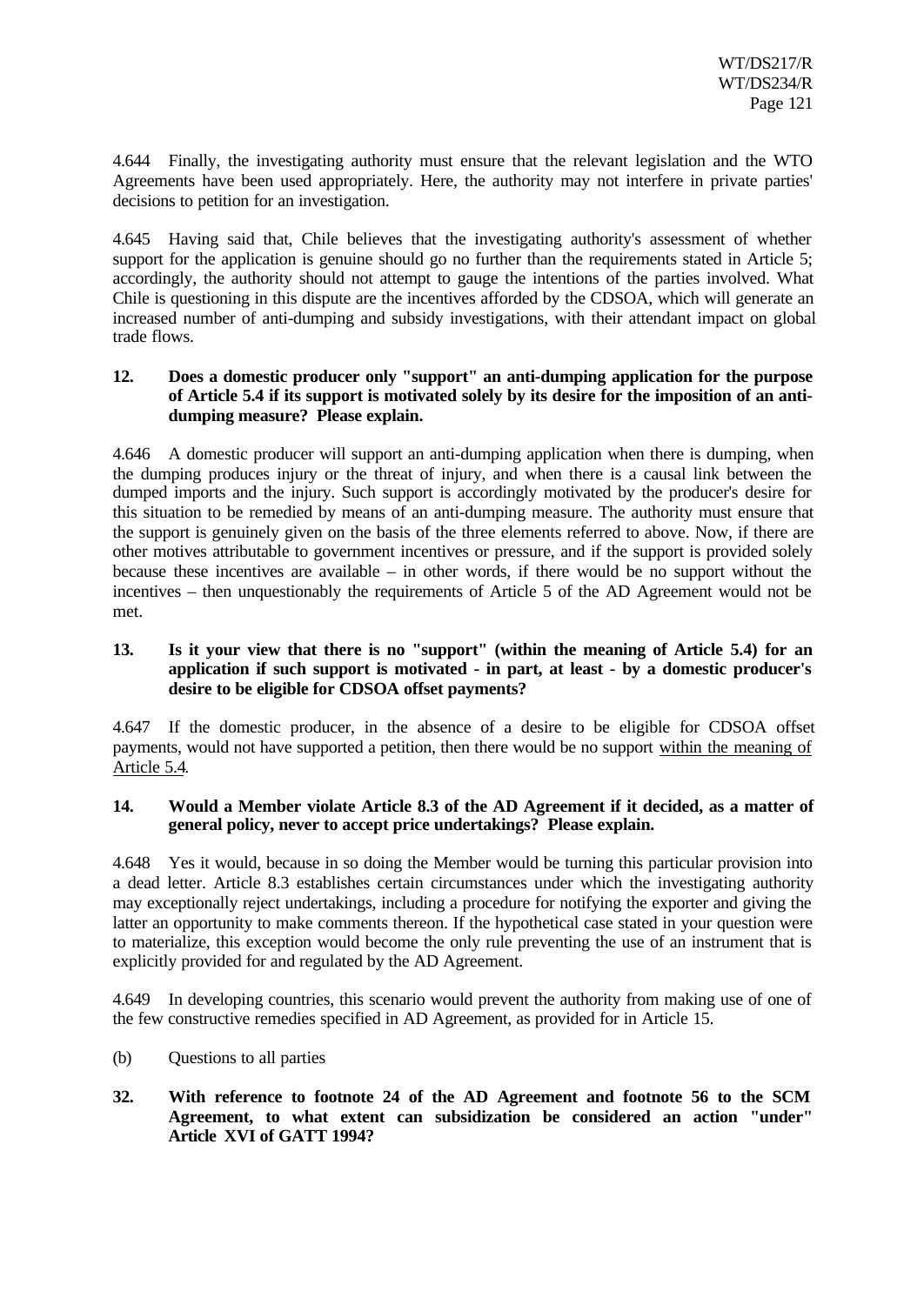4.650 Although Chile is not sure exactly what the Panel means by this question, it would appear to be focusing on the scope of footnote 24. In fact, footnote 56 cannot make reference to Article XVI since that Article is one of the provisions of the GATT 1994 as interpreted in the SCM Agreement, under Article 32.1 of the SCM Agreement. Now, Articles XVI and VI (where relevant) of the GATT 1994, as interpreted in the SCM Agreement, form an architecture which regulates subsidies. Under this architecture, there are subsidies which Members may grant and other subsidies which are prohibited. In addition to its procedural rules, Article XVI contains prohibitions on using particular subsidies; conversely, however, it permits subsidies that are not prohibited (whether under that Article or under the SCM Agreement). Accordingly, it may well be possible to adopt actions "under" Article XVI, if the latter is considered part of an architecture.

4.651 Nevertheless, Chile would welcome clarification from the Panel so that it can provide a more specific answer to the question.

## **33. Please provide an example of a "non-specific" action against dumping.**

4.652 Assuming that a product is believed to be a dumped product, and if – by virtue of the fact that it is a *commodity* or *commodity-like* – such dumping is very widespread, the investigating authority (*in lieu* of an anti-dumping action or investigation) may take other steps that counteract the injury more effectively and facilitate the adjustment process. For example:

- (a) A safeguard;
- (b) Raise the MFN duty up to the bound level;
- (c) Renegotiate the tariff under Article XXVIII of GATT 1994;
- (d) Subsidize the production of the affected industry;
- (e) Subsidize the consumer.

4.653 None of these actions is contingent upon a finding of all the constituent elements of dumping. Note that in the case of border measures, they are on a MFN basis. In general, these are economic policy options which may, in certain instances, prove more effective than an anti-dumping action under the AD Agreement.

#### **34. Please give examples of the sort of "other reasons, including reasons of general policy" that Members might invoke under Article 8.3 of the AD Agreement.**

- ? When the undertaking offered is incompatible with the laws on competition in the market in question.
- ? When the market structure would render them ineffective as undertakings. For example, if there were many importer firms connected with the exporters.

# **35. Does the violation of the international law principle of good faith necessarily constitute a violation of the WTO Agreement? Does either the AD Agreement or the WTO Agreement impose an independent obligation on Members to act in good faith?**

4.654 It is understood that Members in their dealings with other Members, as well as in observing the treaties which they have entered into, must perform their obligations in good faith (Article 26 of the Vienna Convention). Accordingly, if a Member fails to perform its obligations under these treaties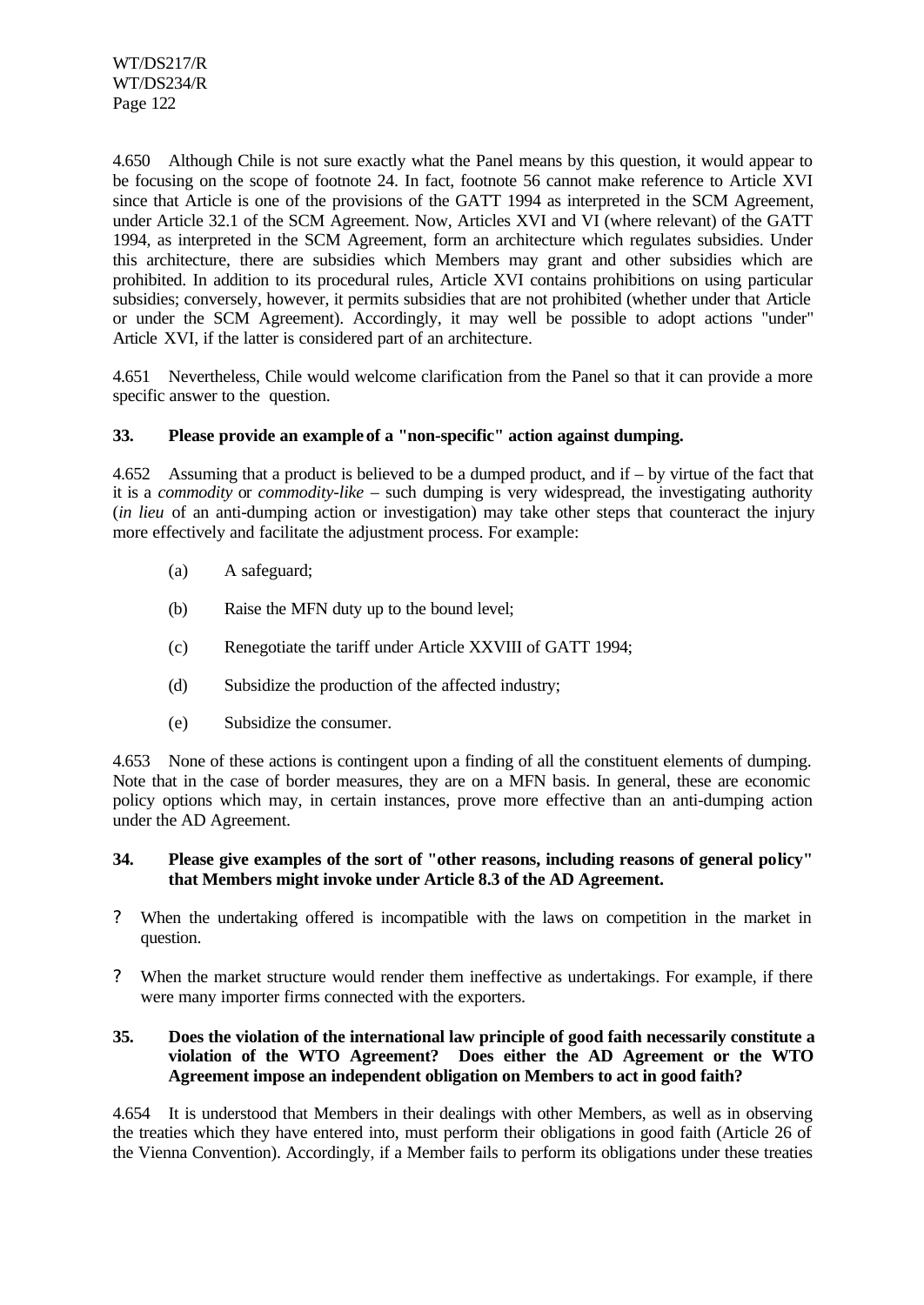– in other words, violates the treaties – then that Member is acting in bad faith. However, even if there is no independent obligation to act in good faith, no such obligation would be necessary inasmuch as the principle is fully applicable to the WTO Agreements. For example, in *US – Hot-Rolled Steel*, the Appellate Body held that good faith is a general principle of law and a principle of general international law, that informs the provisions of the AD Agreement as well as the other covered agreements. Furthermore, to the extent that WTO Members are meeting their obligations and undertakings, they are also meeting the "obligation" to act in good faith that is incumbent upon them under international law.

## **36. Is there anything in the panel or Appellate Body reports in the 1916 Act case to suggest that either the panel or the Appellate Body, when addressing the meaning of Article 18.1 of the AD Agreement, had in mind the pure subsidy hypothetical set forth in question 3 above?**

4.655 Chile was not a party to the *US - 1916 Act* proceedings; thus it had no access to the documents submitted by the Parties, nor did it take part in oral hearings. Accordingly, aside from the matters discussed in the pertinent reports, Chile would be unable to determine the intent of the Panel or Appellate Body. Furthermore, question 3 has been posed by the current Panel which is examining the particular case before us here; thus it is hard to say whether a panel or Appellate Body in a different case, that took place a while ago, might have shared the same concerns.

# **5. European Communities, India, Indonesia, Thailand**

- (a) Questions to the complaining parties
- **1. Please comment on para. 91 of the US first written submission. Do you agree that "it is clearly possible for an action to be 'in response to' dumping or a subsidy but not be 'against' dumping or a subsidy"? Please explain, taking into account the Appellate Body's finding that "'specific action against dumping' … is action that is taken in response to situations presenting the constituent elements of 'dumping'" (1916 Act, para. 122). Does the Appellate Body's finding suggest that "specific action against dumping" is necessarily a subset of action "in response to" dumping? Please explain.**

4.656 The Appellate Body has interpreted the notion of "specific action against dumping" as "action taken in response to situations presenting the constituent elements of 'dumping'". That interpretation leaves no scope for arguing that "specific action against dumping or subsidisation" is a "subset" of "action in response to dumping". For the Appellate Body, the two expressions have the same meaning: "specific action against dumping" is "action in response to dumping".

4.657 The US contention that the above passage "provides no guidance as to the meaning of the term against" is untenable. By interpreting the notion of "specific action against dumping" as "action taken in response to the constituent elements of dumping", the Appellate Body was giving meaning also to the term "against".

4.658 In support of its assertion that "it is clearly possible for action to be 'in response to' dumping or a subsidy but not be 'against' dumping or a subsidy" the United States relies exclusively on two examples: the distribution of anti-dumping or countervailing duties to a charity; and the flying of flags at half-mast following the issuance of an anti-dumping or countervailing duty order. Both examples are purely hypothetical, can be readily distinguished from the offset payments and, in any event, fail to prove the US point.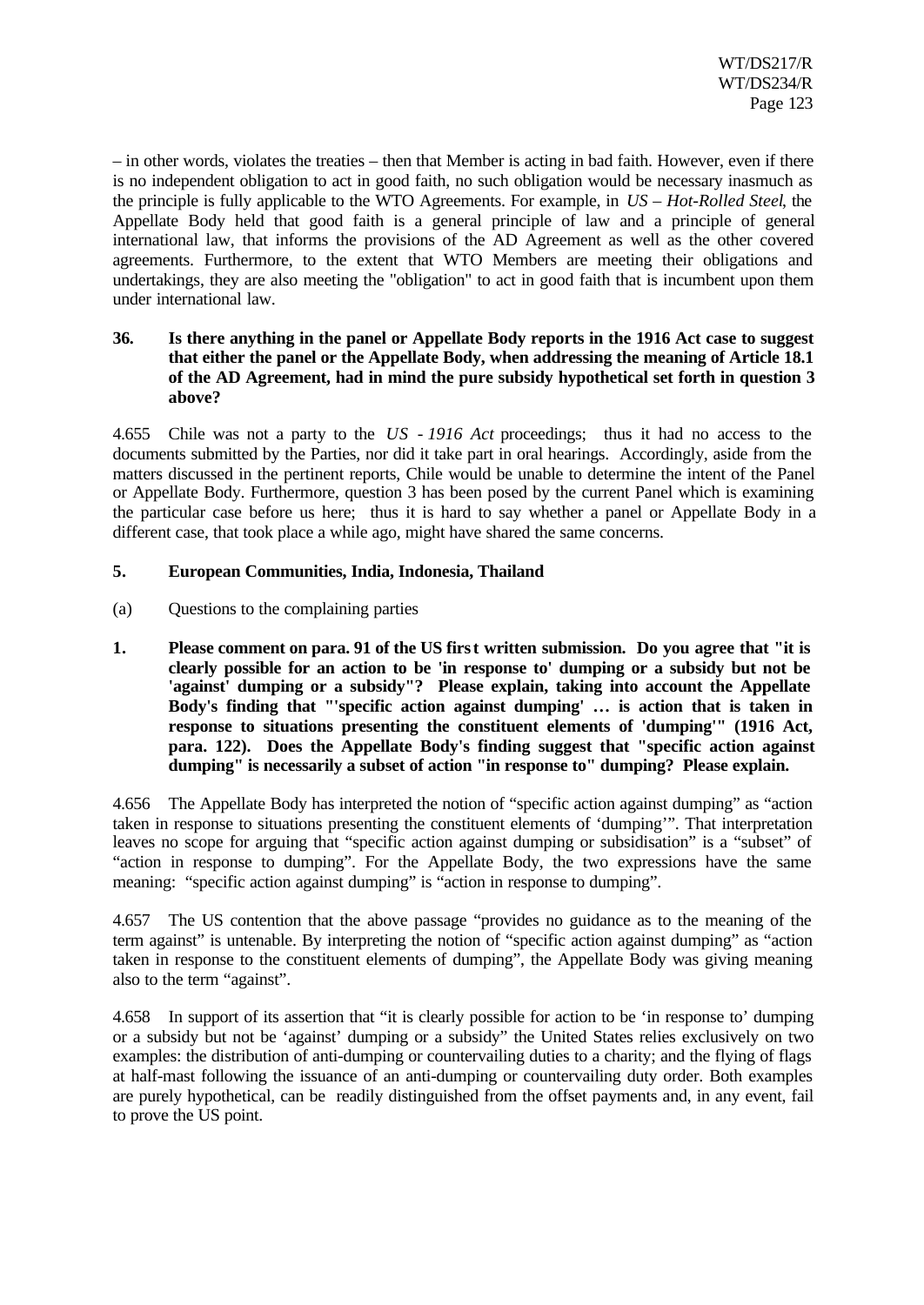4.659 As discussed below (Reply to Question 7), contrary to the assumption made by the United States, the distribution of anti-dumping or countervailing duties to a charity is not an action "in response to" dumping or subsidisation. As regards the second example, flying the flag at half-mast, the possibility that a Member will ever take such action is remote. Moreover, in the even remoter case that another Member would bother to bring a complaint against such action, the defendant would stand a good chance to become the first Member to ever succeed in rebutting the presumption of nullification or impairment attached to all the violations of the WTO Agreement. The Complainants submit that the Panel need not disturb the interpretation made by the Appellate Body in *U.S - 1916 Act* in order to make room for the use of flag flying as a trade remedy.

4.660 For the above reasons, the Panel should reject the US attempts to re-interpret the term "against". That term has already been interpreted by the Appellate Body in 1916 Act as part of its interpretation of the notion of "specific action against dumping". By arguing now that it is necessary to give meaning to the term "against", the United States is in reality seeking to replace the Appellate Body's interpretation of "specific action against dumping" by a narrower, self-serving interpretation of that notion.

4.661 However, should the Panel agree with the US view that the Appellate Body's interpretation of "specific action against dumping" needs to be qualified by re-interpreting the term "against", the Complainants submit that the reading of that term made by the United States is unduly restrictive. In accordance with its ordinary meaning, the term "against" may encompass not only action that "applies" directly to imports or importers, but more generally any action which is objectively capable of offsetting or preventing dumping or subsidisation, whether by imposing a direct burden on the importers, or by providing an advantage to the domestic producers (see the Complainants' Second Submission, at Section IV.B).

## **2. Please explain exactly how you see that the "constituent elements of dumping" have ¨ been incorporated into the CDSOA.**

4.662 The offset payments constitute "action which may be taken only when the constituent elements of dumping or subsidisation are present" and, therefore, "specific action against dumping or subsidisation", for at least three different reasons:

- first, the offset payments are not made to all US enterprises, or even to all US producers "affected" by imports, but only and exclusively to the US producers "affected" by an instance of dumping or subsidisation which has been previously the subject of an anti-dumping or a countervailing duty order, respectively;
- second, the offset payments are paid for "qualifying expenses" incurred by the affected domestic producers "after" the issuance of an anti-dumping or a countervailing duty order; and
- third, the "qualifying expenses" must be related to the production of a product that has been the subject of an anti-dumping or countervailing duty order.

4.663 The fact that the offset payments distributed to the "affected" producers of a given product are paid from the duties collected on imports of the like product provides further evidence of the remedial purpose of the CDSOA. But it is neither a sufficient nor a necessary condition for establishing that the offset payments constitute "specific action against dumping or subsidisation".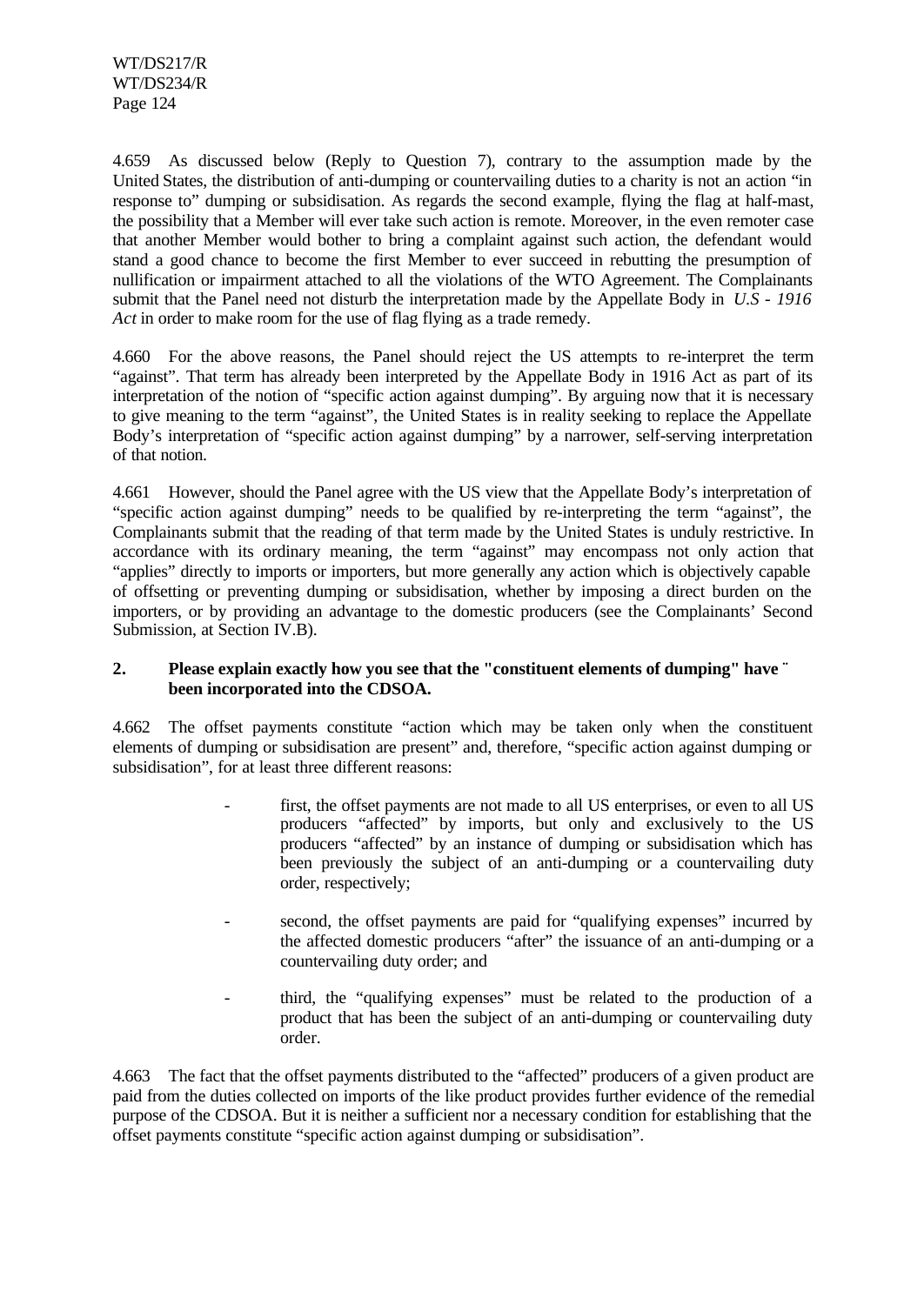4.664 Contrary to the US assertions, the Complainants do not claim that the offset payments constitute "specific action against dumping or subsidisation" merely because they are paid from antidumping or countervailing duties. If the offset payments were financed directly from the US Treasury, and in an amount unrelated to the amount of collected anti-dumping or countervailing duties, they would still be "specific action against dumping" for the above mentioned three reasons.

**3. In your view, would it be inconsistent with Article 18.1 of the AD Agreement and Article 32.1 of the SCM Agreement for a Member to provide subsidies in response to a finding of dumping or subsidization, where that subsidization was** *in lieu of* **antidumping or countervailing measures? If not, please explain in light of your view that these provisions prohibit any action taken in response to situations presenting the constituent elements of dumping.**

4.665 Yes. Article 18.1 of the Anti-dumping Agreement and Article 32.1 of the SCM Agreement do not distinguish between "specific action against dumping or subsidisation" which is taken in lieu of anti-dumping or countervailing measures and that which is taken in addition to those measures. They prohibit all specific actions against dumping and subsidisation which are not in accordance with those Agreements. The Complainants have shown that the offset payments provide a double remedy to the "affected domestic producers". But the offset payments would still be prohibited by Article 18.1 of the Anti-Dumping Agreement and Article 32.1 of the SCM Agreement even if they did not provide such double protection.

**4. Assume that a Member (which has no legal framework for the conduct of antidumping/countervail investigations or imposition of anti-dumping countervailing measures) implements a domestic subsidy programme with the explicit purpose and design of offsetting the injurious effects of dumped or subsidized imports. Would that programme constitute a "specific action against dumping" (or subsidy)?**

**If not, please explain, and provide a reasoned explanation as to how Article 18.1 of the AD Agreement (or Article 32.1 of the SCM Agreement) can be interpreted to distinguish between this hypothetical subsidy programme and the CDSOA regime** *.*

4.666 Yes, in so far as the grant of the subsidies was conditional upon a finding of dumping or subsidisation.

**5. Would a victim compensation scheme (funded from central treasury resources, rather than penalties imposed on convicted criminals) constitute a "specific action against" crime? Please explain. Would your answer be any different if the scheme were funded from penalties imposed on convicted criminals? Why?**

4.667 The Complainants see little merit in the suggested analogy, since there is a fundamental difference between the situation described in the question and the situation at issue in this case: victims and criminals do not compete with each other to sell goods in the same market. At any rate, making compensatory payments to the victims could indeed constitute an effective "action against crime" if tied to "qualifying expenses" in items such as body-guards, alarm mechanisms or electrified fences.

**6. Assume that a Member enacts legislation mandating the payment of \$5,000 to petitioners to compensate them for the cost of making the petition and participating in the anti-dumping investigation. Would that payment constitute a "specific action against dumping of exports" within the meaning of Article 18.1 of the AD Agreement? Why, or why not?**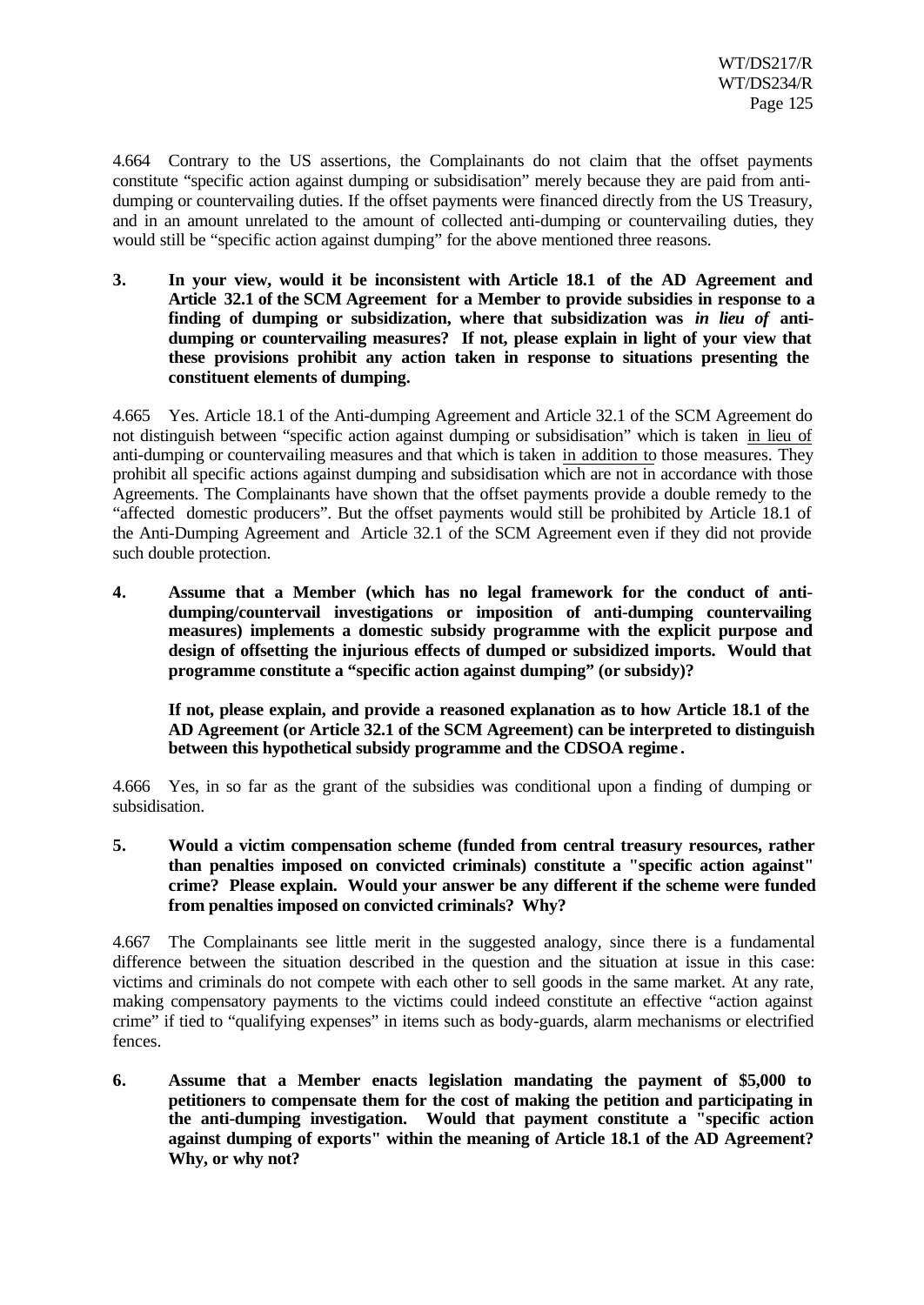4.668 As described in the question, the payment would seem not to be dependent upon a positive finding of dumping and, therefore, would not constitute "specific action against dumping" according to the test set forth at paragraph 122 of the Appellate Body's report in *US - 1916 Act*. The EC would recall, nevertheless, that in footnote 66 of that report the Appellate Body left open the possibility that the notion of "specific action against dumping" might be broader. However, like the Appellate Body in *US - 1916 Act*, the Panel need not reach that issue in this case, because the CDSOA meets clearly the test of paragraph 122.

### **7. Assume that a Member enacts legislation requiring that any anti-dumping duties collected be paid to state retirement homes. Would such payments constitute "specific action against dumping of exports" within the meaning of Article 18.1 of the AD Agreement? Why, or why not?**

4.669 Making payments to state retirement homes is not a "response" to dumping and, therefore, does not constitute "specific action against dumping". The mere fact that an action is funded with anti-dumping or countervailing duties does not turn such action into a "response" to dumping. Money is fungible. It would be absurd if one and the same action had to be characterised as an "action against dumping" if it were funded with anti-dumping duties, as an "action against sales" if it were financed from a value added tax, or as an "action against profits" if it were funded with the proceeds of an income tax.

4.670 The test laid down by the Appellate Body in *US - 1916 Act* ("action that may be taken only when the constituent elements of dumping are present") must be satisfied by the "action" itself, and not by the funds used to finance such action. In the proposed example, the relevant "action" is making payments to a state retirement home. That "action" is not, as such, dependent upon the constituent elements of dumping, but only upon the existence of a qualifying recipient institution. It is only the funding of such action which is dependent upon a finding of dumping.

4.671 As explained above, the Complainants do not claim that the offset payments are "specific action against dumping or subsidisation" simply because they are paid from anti-dumping or countervailing duties. The offset payments are a "response" to dumping or subsidisation because they are made exclusively to domestic producers affected by dumping or subsidisation for qualifying expenses incurred after the issuance of an anti-dumping or countervailing duty order with respect to the production of the same product which is the subject of such orders. The offset payments would still be dependent upon a finding of dumping or subsidisation and, consequently, "specific action against dumping or subsidisation" if they were paid from the US Treasury or from any other source of Government revenue.

**8. Assume that the US restricted offset payments under the CDSOA to cases where the US found the existence of dumping, injury and causation but did not impose an antidumping order, and that such payments equalled the amount of anti-dumping duty that would have been collected had an anti-dumping order been put in place. Would such payments constitute "specific action against dumping of exports" within the meaning of Article 18.1 of the AD Agreement, or "action under other relevant provisions of GATT 1994" within the meaning of note 24? Why, or why not?**

4.672 The payments described in the question would constitute an action that "may be taken only when the constituent elements of dumping are present" and, consequently, would be "specific action" against dumping". The fact that the United States refrains from imposing an anti-dumping order would not exclude a violation of Article 18.1, for the reasons already explained in the reply to question 3. The payments described in the question would not constitute "action under other relevant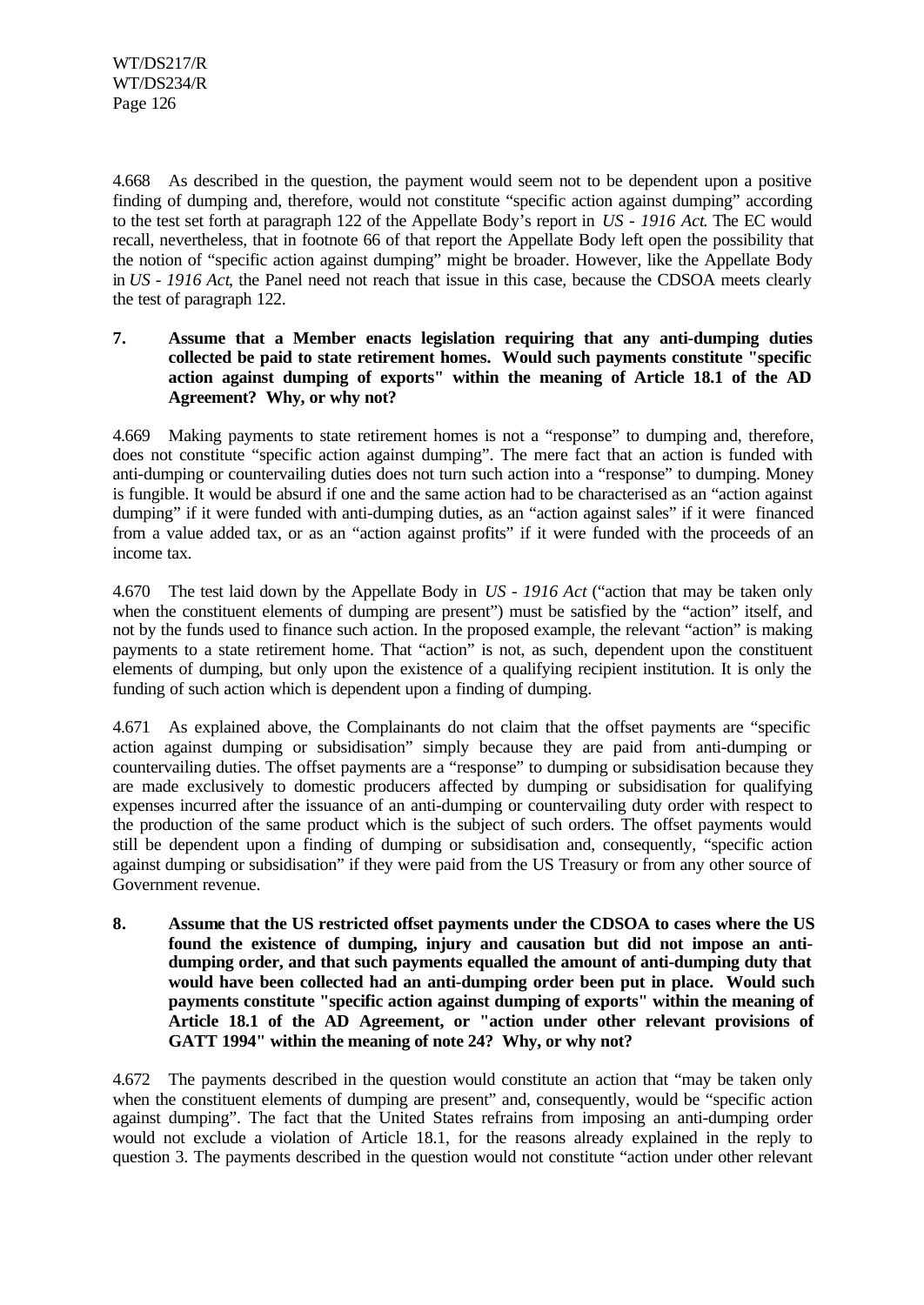provisions of GATT 1994" for the same reasons that they constitute "specific action against dumping". Moreover, they would not be made "under" any other "relevant" GATT provision (see below the reply to Question 32).

## **9. Would the CDSOA violate AD Article 5.4 if offset payments were made to all domestic producers of the product under investigation, and not merely those domestic producers supporting the petition? Please explain.**

4.673 Yes. In the situation described in the question, the offset payments would still provide an incentive to file or support applications, because each domestic producer could not be sure that the other domestic producers would file or support an application. The incentive to file an application would remain until an application is lodged by another producer, while the incentive to support the application would subsist until the moment when the thresholds for initiating an investigation are reached.

### **10. Is a Member not acting in good faith when it provides incentives for the use of a WTOconsistent remedy? Please explain.**

4.674 The proposition advanced in the question is like saying that, because the Constitution of the United States allows the re-election of President Bush, his supporters act in good faith if they buy the necessary votes to ensure that he is re-elected.

4.675 The question misses the crucial point that anti-dumping and countervailing measures are not "a WTO consistent remedy" unless they have been imposed pursuant to an investigation initiated on the basis of an application made "by or on behalf of the domestic industry". The purpose of that requirement is to limit the initiation of investigations (and consequently the imposition of measures) to those cases where the domestic industry (rather than the Government or a minority of domestic producers) is interested in the imposition of measures. The CDSOA seeks to avoid the limitations on the initiation of investigations imposed by Article 5.4 of the Anti-Dumping Agreement and Article 11.4 of the SCM Agreement by providing a financial incentive to file or support applications.

4.676 The obligation to perform a treaty obligation in good faith means that such obligations "must not be evaded by a merely literal interpretation". It means also that the parties "must abstain from acts that are calculated to frustrate the object and purpose of the treaty". As explained in the Complainants' submission, the CDSOA frustrates the object and purpose of Article 5.4 of the Anti-Dumping Agreement and Article 11.4 of the SCM Agreement because it encourages the opening of investigations and the imposition of measures in cases where the domestic industry is not interested in such measures. For that reason, the CDSOA is incompatible with the obligation of the United States to comply in good faith with the requirements of those articles.

#### **11. Does support for an anti-dumping petition have to be genuine (i.e., based on the actuality or expectation of injury) for the purposes of Article 5.4 of the AD Agreement? If so, how could an investigating authority ensure that support is genuine in all cases?**

4.677 Yes. If the domestic producers declare their support for the application in order to escape a sanction imposed by the law (or a harm threatened by the Government or by another party) such declaration cannot be considered as "support" for the purposes of Article 5.4 of the Anti-Dumping Agreement and Article 11.4 of the SCM Agreement. Likewise, if the domestic producers declare their support for the application in order to qualify for an advantage, such as the offset payments, that declaration does not constitute "support" for the application. Rather, it is "support" for the offset payments.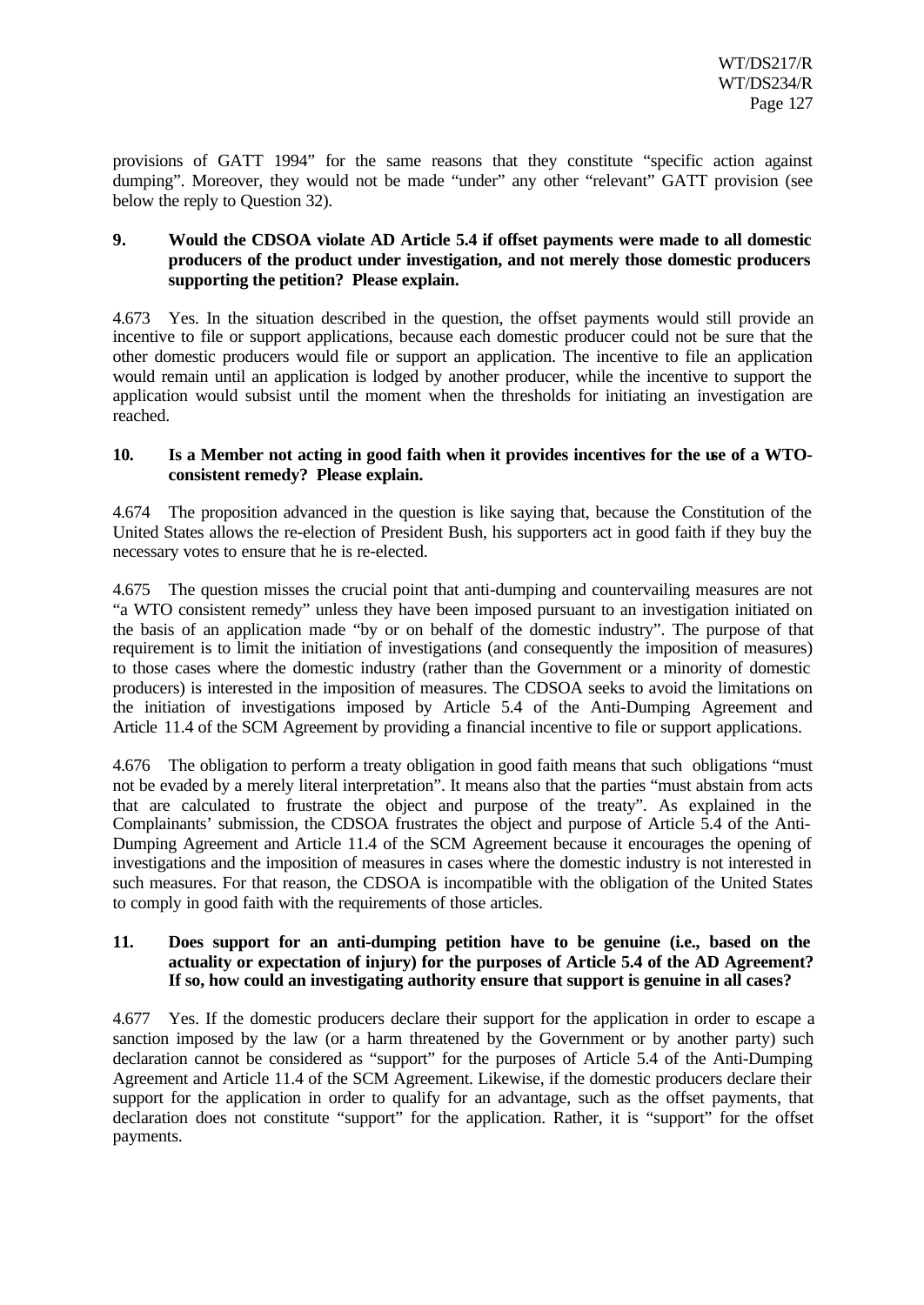4.678 If, as argued by the United States, it did not matter whether the support is "genuine", a Member's authorities would be entitled to take any action within their reach in order to make sure that the thresholds are attained: not only bribing the domestic producers to file or support applications, as in the present case, but also denying them advantages (e.g. tax credits or government contracts), or even imposing upon them sanctions (e.g. fines or, why not, imprisonment) if they failed to do so. In those Members where the respect of human rights is of less concern than the protection of the domestic industries, the authorities could go even further. For example, they could subject any reluctant domestic producers to torture with the assurance that the "subjective motivations" of those producers for signing the declarations of support would be deemed irrelevant for WTO purposes. These examples evidence that the US formalistic interpretation of the term "support" would lead to absurd results and cannot be correct.

4.679 In the absence of evidence to the contrary, the authorities must presume that, if a domestic producer has declared formally its support for the application, such support is "genuine", just like the electoral authorities of all countries presume that, in the absence of any evidence to the contrary, the ballots cast by the voters are the genuine expression of their political choices. However, if the authorities are presented with evidence that a declaration of support is not "genuine", for example, because the petitioner has threatened or bribed the producer concerned, they cannot disregard such evidence. To do so would be a violation of their duty to conduct an objective examination of the existence of support.

4.680 By its very existence, the CDSOA destroys the presumption that a formal declaration of support is evidence of genuine support. The CDSOA provides a strong incentive to file "non-genuine" applications and to make "non-genuine" declarations of support. As a result, it renders suspect all applications and declarations of support made by the US producers. If the authorities could read the minds of the US producers, they could disregard the "non-genuine" declarations of support and make a proper determination of support, notwithstanding the incentives provided by the CDSOA. Since this is impossible, the CDSOA has the necessary consequence that the US authorities are prevented from reaching a proper determination of support, whether positive or negative, before initiating an investigation, thereby violating Article 5.4 of the Anti-Dumping Agreement and Article 11.4 of the SCM Agreement.

4.681 The United States concedes, indeed stresses, the obvious point that the US authorities cannot tell the genuine applications/declarations of support from those induced by the CDSOA, but fails to draw the appropriate consequence from this. According to the United States, since the U.S authorities cannot ascertain whether support is genuine or induced by the CDSOA, it would follow that the whole issue is entirely irrelevant. This argument puts logic on its head. It is like saying that the buying of votes should be permitted because the authorities cannot exclude that those voters who have been bribed by a candidate would have voted for that candidate anyway. It is precisely because the motivations of voters cannot be ascertained that all democracies ban the buying of votes per se, regardless of its actual impact on the outcome of the election.

## **12. Does a domestic producer only "support" an anti-dumping application for the purpose of Article 5.4 if its support is motivated solely by its desire for the imposition of an antidumping measure? Please explain.**

4.682 A domestic producer "supports" an application if it declares its support because it supports the measures as such, and not because it has been coerced or induced to make a declaration of support by the Government (or by the petitioner). In the case at hand, this means that a domestic producer cannot be considered to "support" an application unless it would have declared its support also in the absence of the offset payments.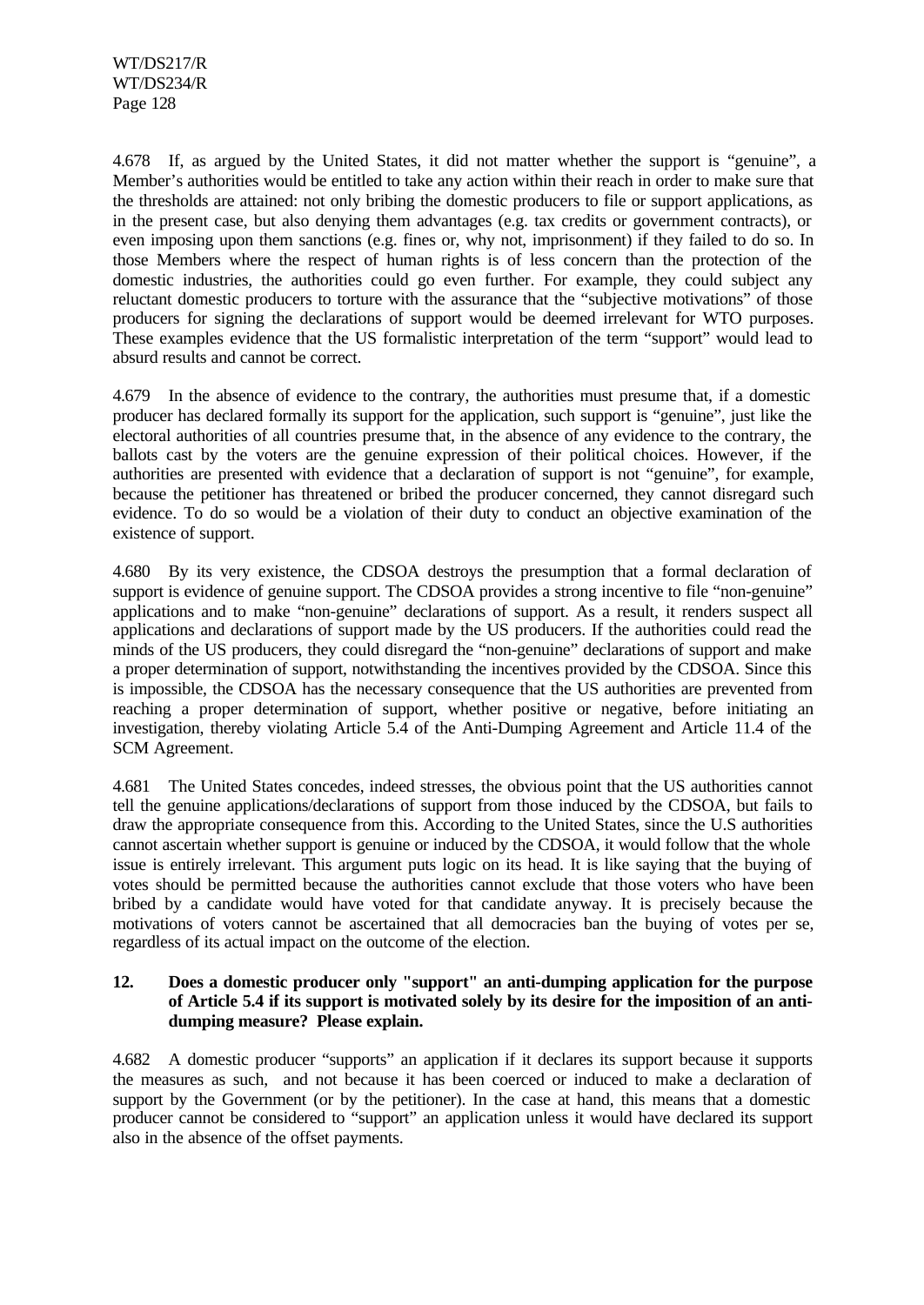### **13. Is it your view that there is no "support" (within the meaning of Article 5.4) for an application if such support is motivated - in part, at least - by a domestic producer's desire to be eligible for CDSOA offset payments?**

4.683 As explained above, there is no "support" when the domestic producer would not have supported the application but for the offset payments.

#### **14. Would a Member violate Article 8.3 of the AD Agreement if it decided, as a matter of general policy, never to accept price undertakings? Please explain.**

4.684 Yes. The interpretation suggested in the question would render superfluous Article 8.3 Anti-Dumping Agreement.

4.685 The reference to "reasons of general policy" in Article 8.3 means that a Member may reject undertakings not only for "reasons" related to the specific terms and circumstances of each undertaking offered, but also for more general considerations which do not require a case-by-case examination of each undertaking. For example, a Member may decide not to accept any undertakings in a certain product sector where monitoring is too difficult, or where there is a history of evasion of undertakings, or where undertakings raise anti-trust concerns.

- (b) Question to Canada
- **30. At para. 44 of its oral submission, Canada states that the Offset Act is a "specific action against dumping" because** *inter alia* **"payments are made** *only* **to those producers 'affected' by dumping". Does Canada consider that the Offset Act would be a "specific action against dumping" if payments were made to all domestic producers, and not only those that had supported the petition? Please explain.**

4.686 The CDSOA defines the notion of "affected domestic producer" as including only those producers who have filed or supported an application leading to the imposition of anti-dumping or countervailing duties. However, even if that definition were amended to cover all the US producers of the like product (i.e. including those who did not support the application), the offset payments would still be "specific action against dumping or subsidisation", because it would remain that no offset payments would be paid to the US producers of other products which are not "affected" by dumping or subsidisation.

(c) Questions to the European Communities

### **31. With reference to the last sentence of para. 33 of the EC oral statement, does the European Communities consider that price undertakings may only be rejected if the acceptance of an undertaking is not "practicable"? Please explain.**

4.687 The EC would suggest that this question should have been addressed to the United States. Indeed, at paragraph 132 of its First Submission, the United States stated that

[...] [Articles 8 and 18] state that an undertaking "need not be accepted if the authorities of the importing member consider the acceptance impractical" because the number of exporters is too great, or "for other reasons, including reasons of general policy". The ordinary meaning of "impractical" is that which is "not practical" or "not available or useful in practice", or "not inclined or suited to action". These articles do not limit or define the reasons that an administering authority may find an undertaking to be "impractical".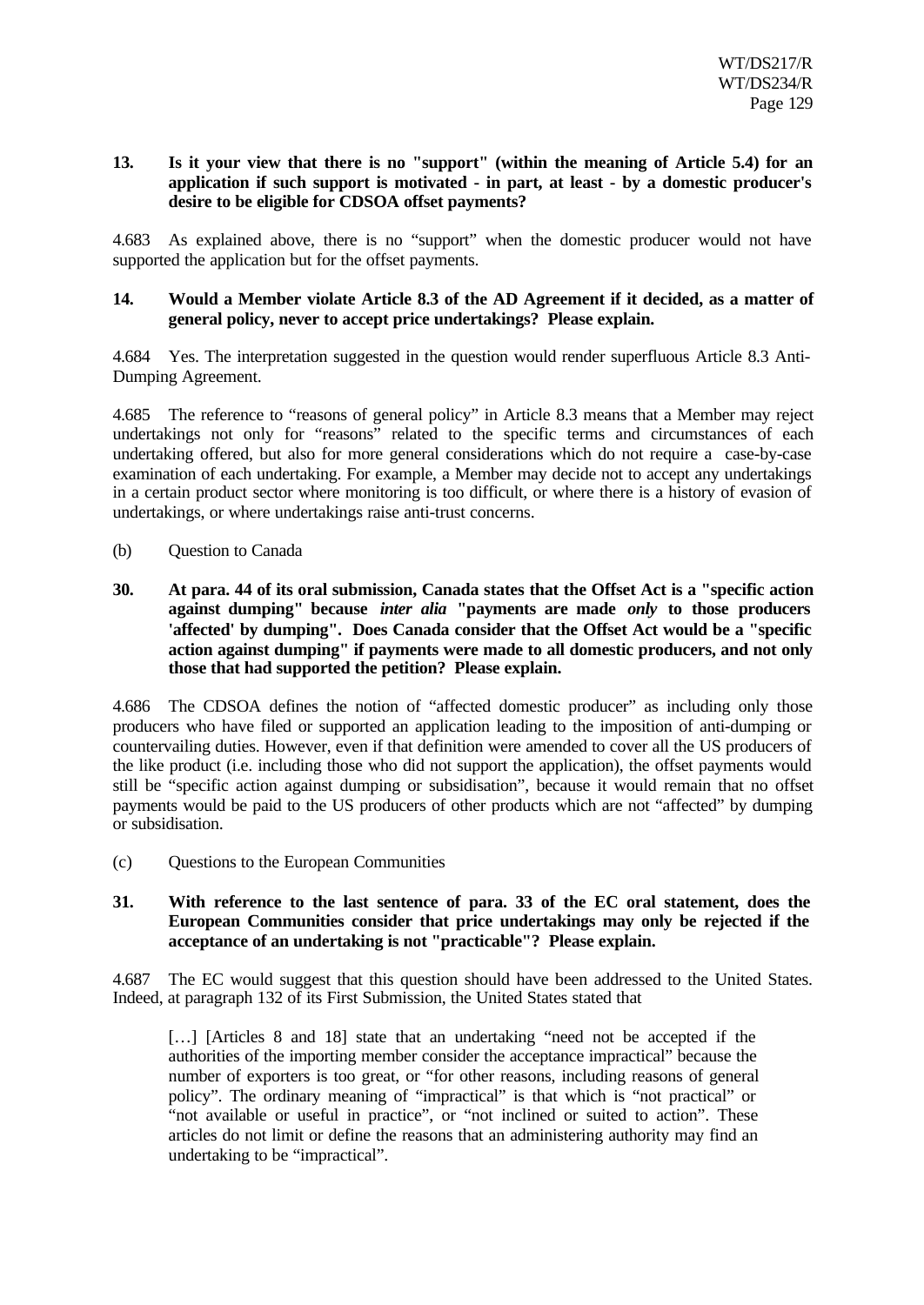4.688 At paragraph 134, the Unites States added that

[...] As explained above, the articles provide that the authorities need not accept an undertaking if it is "impractical". They do not limit the reasons that may lead the authorities to conclude that acceptance is "impractical."

## 4.689 Finally, at paragraph 136 the United States stated that

[...] The logical reading of the two sentences is that, once an administering authority has concluded that an undertaking is impractical for whatever reason, the undertaking is also considered to be "inappropriate".

4.690 The above quoted passages suggest that the United States takes the view that an undertaking may be rejected only if it is "impractical". The passage of the EC's oral statement cited in the question addressed that argument. An alternative reading of Article 8.3 of the Anti-Dumping Agreement and Article 18.3 of the SCM Agreement would be that undertakings may be rejected if they are "impractical" or for "other reasons, including reasons of general policy". In support of this reading, it could be argued that the second sentence of those two Articles does not use the term "impractical" but the term "inappropriate", presumably with the intention to capture the two categories of "reasons" mentioned in the first sentence (i.e. "impracticability" and "other reasons"). The argument made by the Complainants at paragraph 96 of their First Submission is based on this reading.

4.691 Regardless of the interpretation, it remains that, contrary to the US assertions, the rejection of undertakings is not within the authority's "complete discretion", but must be based on "reasons".

(d) Questions to all parties

### **32. With reference to footnote 24 of the AD Agreement and footnote 56 to the SCM Agreement, to what extent can subsidization be considered an action "under" Article XVI of GATT 1994?**

4.692 Footnotes 24 and 56 allude to action taken "under other relevant provisions" of the GATT. This is not the same as saying "action which is not prohibited by some other GATT provision". The "other relevant provisions" referred to in footnotes 24 and 56 are those GATT provisions which confer and regulate positively the right to take a certain type of remedial action, such as Article VI, Article XIX, or Articles XII and XVIII. Article XVI is not one of such "relevant provisions".

4.693 Article XVI, as interpreted and elaborated in Parts II and III of the SCM Agreement, lays down certain disciplines governing the use of subsidies, but does not provide for a positive right to grant subsidies as a trade remedy. A measure which is neither prohibited by Part II nor actionable under Part III may still be prohibited, on different grounds, by another WTO provision (e.g. Article III:2 of the GATT). One can say of a subsidy that it is not prohibited by Part II or not actionable under Part III of the SCM Agreement, but not that it is "action" taken "under" Article 3 or "under" Article 5 of the SCM Agreement.

4.694 As far as footnote 56 of the SCM Agreement is concerned, the Complainants would recall that the SCM Agreement does not interpret only the subsidies provisions of Article VI of the GATT. The SCM Agreement is also an interpretation of Article XVI of the GATT. Therefore, Article XVI cannot be one of the "other relevant provisions of GATT 1994" mentioned in footnote 56. Instead, it is one of the "interpreted" provisions of the GATT alluded in Article 32.1

# **33. Please provide an example of a "non-specific" action against dumping.**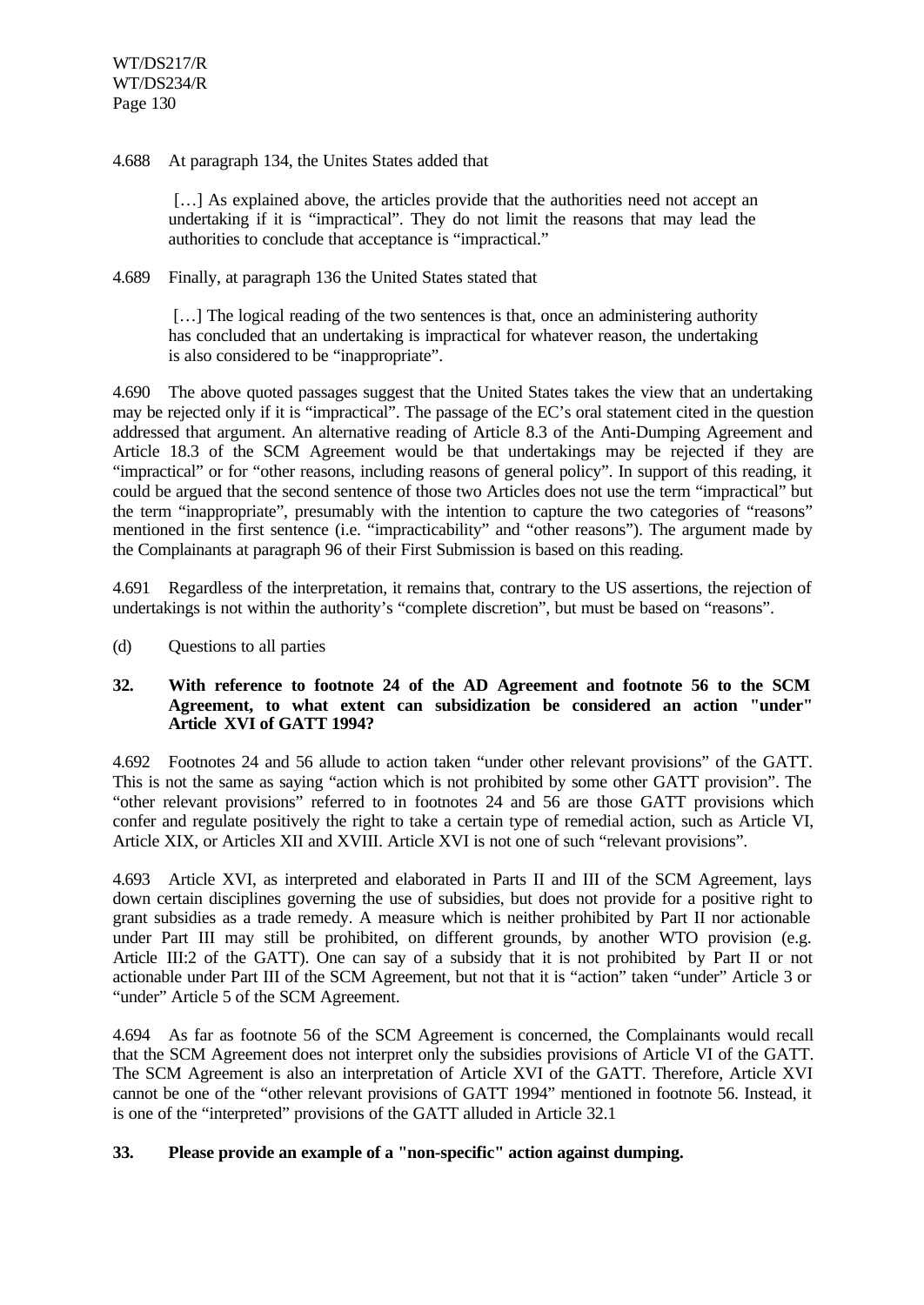4.695 Assume that a Member imposes a safeguard measure under Article XIX of GATT against an injurious increase in imports which is caused, at least in part, by dumping. That action may be characterised as an action "against dumping" in so far as it applies, *inter alia*, to dumped imports, but is not "specific action against dumping" because it is not dependent upon a finding of dumping. It is dependent upon a finding of an injurious increase in imports.

4.696 Or assume that a Member grants a subsidy which allows its exporters to engage in dumping. If another Member imposes countervailing duties on those exports, such action would be "action against dumping" because it applies to dumped imports. But it would not be "specific action against dumping", because it would not be conditional upon a finding of dumping, but instead upon a finding of subsidisation.

4.697 To mention but one more example, assume that a Member grants subsidies to any industry in difficulties which agrees to a restructuring plan, regardless of the causes of the difficulties (and, therefore, including the situation where the difficulties are caused by dumped imports). That action would be "action against dumping" in so far as the difficulties are caused by dumped imports. But they would not be "specific action against dumping" because the granting of the subsidies is not dependent upon a finding of dumping.

## **34. Please give examples of the sort of "other reasons, including reasons of general policy" that Members might invoke under Article 8.3 of the AD Agreement.**

4.698 See above the reply to Question 14.

### **35. Does the violation of the international law principle of good faith necessarily constitute a violation of the WTO Agreement? Does either the AD Agreement or the WTO Agreement impose an independent obligation on Members to act in good faith?**

4.699 The Complainants have not invoked the violation of an "independent", self-standing obligation to act in good faith. Rather, the claim made by the Complainants is that, by failing to perform in good faith the obligations imposed by the provisions at issue of the Anti-Dumping Agreement and the SCM Agreement, the United States has violated those provisions.

4.700 The principle of good faith is an "integral part" of the rule *pacta sunt servanda*, i.e. of the rule that treaties are binding. This is reflected in Article 26 of the Vienna Convention on the Law of Treaties which, under the title "*pacta sunt servanda*", provides that

Every treaty in force is binding upon the parties of it and must be performed by them in good faith.

4.701 Thus, by failing to perform in good faith a treaty obligation, a party violates that treaty obligation. The same is true of the obligations imposed by the WTO Agreement.

4.702 The WTO Agreement does not contain any express provision to the effect that the obligations which it imposes must be performed in good faith. Nevertheless, Article 3.2 of the DSU stipulates that the provisions of the covered agreements must be interpreted in accordance with the customary rules of interpretation of public international law. Similarly, Article 17.6 (ii) of the Anti-Dumping Agreement provides that "the panel shall interpret the relevant provisions of the Agreement in accordance with customary rules of public international law". By now it is well established that the rules alluded in those two provisions include those codified in the Vienna Convention on the Law of Treaties.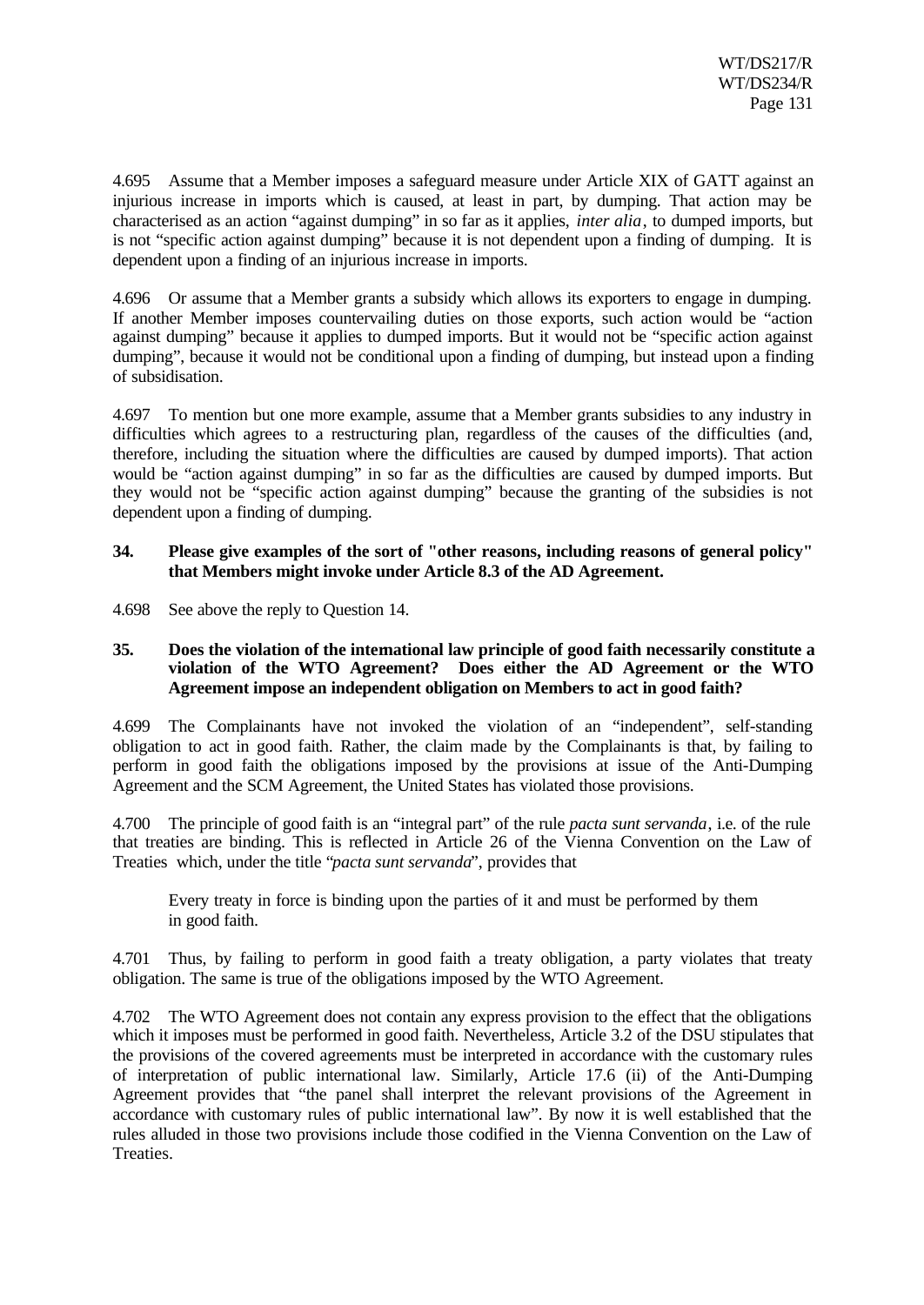4.703 Article 31(1) of the Vienna Convention states the general rule of interpretation of treaty obligations as follows:

A treaty shall be interpreted in good faith in accordance with the ordinary meaning to be given to the terms of the treaty in their context and in their light of its object and purpose.

4.704 Unlike the Vienna Convention, the WTO Agreement does not state expressly an obligation to "perform" in good faith the obligations imposed by the WTO Agreement. But such obligation is implicit in the requirement to "interpret" those obligations in good faith. Surely, if the WTO provisions must be interpreted in good faith it is because they must be observed in good faith.

4.705 The Appellate Body has recognised the relevance of the principle of good faith in the context of the WTO Agreement. According to the Appellate Body, the principle of good faith is "at once a general principle of law and a principle of general international law that informs the provisions of the Anti-Dumping Agreement, as well as the other covered agreements".

4.706 More specifically, the Appellate Body has explained that the requirement to conduct an "objective examination" of the existence of injury set forth in Article 3.1 of the Anti-Dumping Agreement means that such examination must conform "to the dictates of the basic principles of good faith and fundamental fairness" and is "yet another expression of the general principle of good faith".

### **36. Is there anything in the panel or Appellate Body reports in the 1916 Act case to suggest that either the panel or the Appellate Body, when addressing the meaning of Article 18.1 of the AD Agreement, had in mind the pure subsidy hypothetical set forth in question 3 above?**

4.707 As far as the EC can recall, the "subsidy hypothetical" set forth in Question 3 was not discussed before the panels or the Appellate Body.

4.708 The Complainants do not wish to speculate on what the panels or the Appellate Body "had in mind". They would recall, nevertheless, that at paragraph 81 of its report, the Appellate Body noted that "specific action against dumping could take a wide variety of forms". Further, in footnote 66 the Appellate Body cautioned that "it did not consider it necessary, in the present cases, to decide whether the 'concept of specific action against dumping' may be broader". This suggests that, when defining the notion of "specific action against dumping", the Appellate Body "had in mind" a "wide variety of actions" and was concerned that the definition set forth at paragraph 122 of the report might be, if anything, too restrictive.

# **6. Japan**

- (a) Questions to the complaining parties
- **1. Please comment on para. 91 of the US first written submission. Do you agree that "it is clearly possible for an action to be 'in response to' dumping or a subsidy but not be 'against' dumping or a subsidy"? Please explain, taking into account the Appellate Body's finding that "'specific action against dumping' … is action that is taken in response to situations presenting the constituent elements of 'dumping'" (1916 Act, para. 122). Does the Appellate Body's finding suggest that "specific action against dumping" is necessarily a subset of action "in response to" dumping? Please explain.**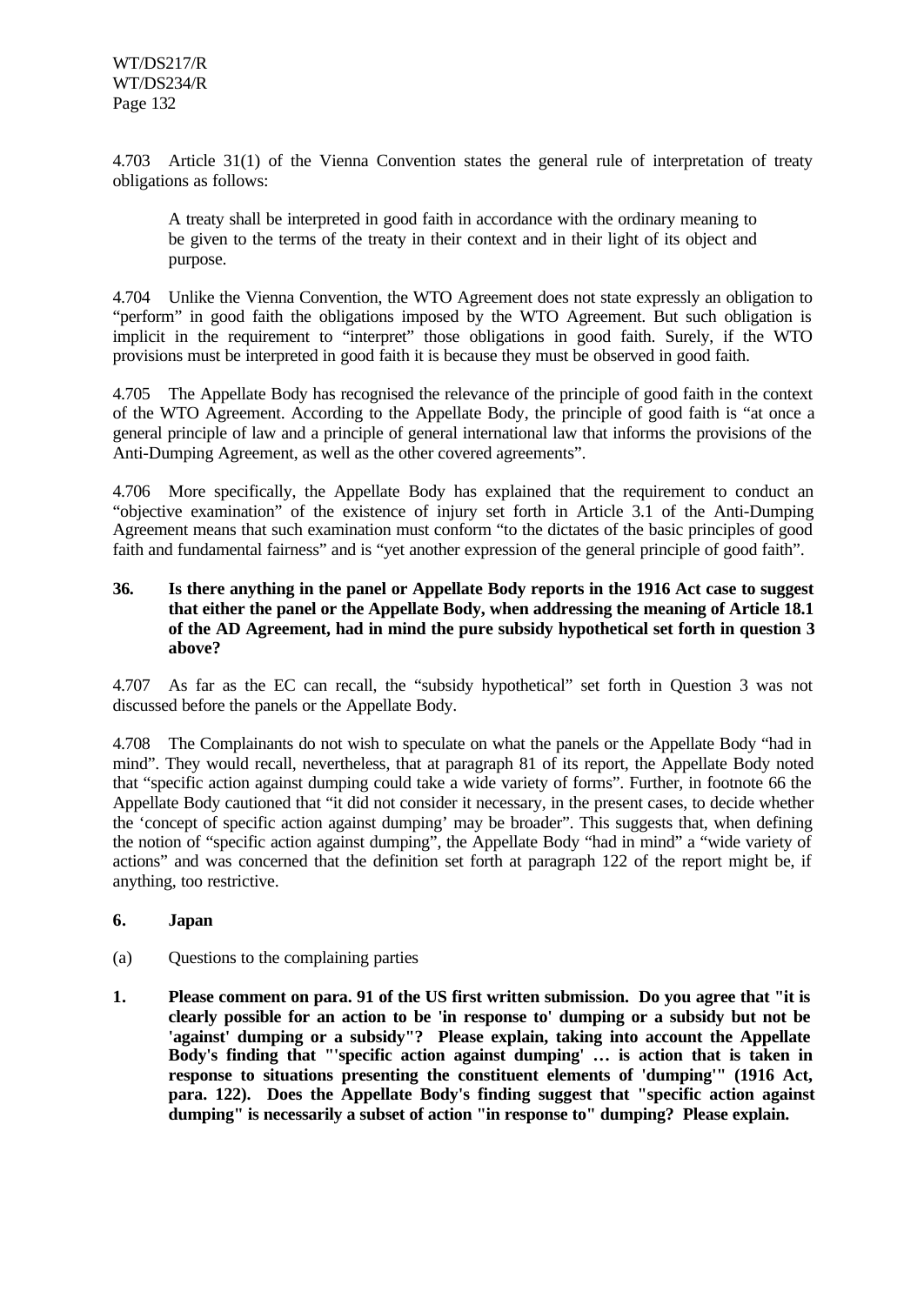4.709 Japan disagrees with the United States' allegation that it is possible for an action to be "in response to" dumping but not be "against" dumping. The Appellate Body states that "the ordinary meaning of the phrase 'specific action against dumping' of exports within the meaning of Article 18.1 is action that is taken in response to situations presenting the constituent elements of 'dumping'."<sup>111</sup> It further states "Article VI is applicable to any 'specific action against dumping' of exports, i.e., action that is taken in response to situations presenting the constituent elements of 'dumping'." $1\overline{12}$  $\frac{2}{\pi}$  These statements clarify that "specific action 'against' dumping" is equivalent to "action that is taken 'in response to' situations presenting the constituent elements of dumping." The "specific action against dumping" is not a subset of action "in response to" dumping.

4.710 The Appellate Body's expression in the 1916 Act of an action "in response to" dumping would be properly understood when separated it into two elements. First, an action can be taken "in response to" dumping only when the constituent elements of dumping exist before the action is taken. The presence of the dumping is thus a precondition to take an action. Second, the Appellate Body uses expression of "in response to" in the context of Article VI,<sup>113</sup> and accordingly, the expression must be understood in that context. In this respect, the Appellate Body uses the term "in response to dumping" interchangeably with "counteract dumping" to discuss the scope of Article VI and the AD Agreement<sup>114</sup>. The EC Panel in 1916 Act also found that Article VI:2 provides that *only* measures in the form of anti-dumping duties may be applied to *counteract* dumping as such. 115 These statements clarify that the Appellate Body's expression of an action "in response to" dumping would properly be understood to mean an action "to counteract" dumping.

4.711 Therefore, An action is specific against dumping when it satisfies the following conditions:

- (i) The action is conditioned upon situations presenting the constituent elements of dumping; and,
- (ii) The action is taken to counteract dumping.

4.712 Examples presented in the US first written submission, such as contributions to charity and flying a flag at half-mast, are not specific actions against dumping because these examples are not actions to counteract dumping, and thus fail to satisfy the second condition above. In contrast, the distribution, which the CDSOA mandates, satisfies both conditions, and therefore is "specific action against dumping."

#### **2. Please explain exactly how you see that the "constituent elements of dumping" have been incorporated into the CDSOA.**

l

<sup>111</sup> Appellate Body Report, *United States – Anti-Dumping Act of 1916* (WT/DS 136,162/AB/R) ("1916 Appellate Body"), para. 122. (emphasis added.)

<sup>&</sup>lt;sup>112</sup> 1916 Appellate Body, para.126 (emphasis added).

<sup>&</sup>lt;sup>113</sup> 1916 Appellate Body, para. 126 ("[w]e have found that Article 18.1 of the Anti-Dumping Agreement requires that any 'specific action against dumping' be in accordance with the provisions of Article VI of the GATT 1994 concerning dumping".) *See also* other quotations from the 1916 Appellate Body, *supra*.

<sup>114</sup> 1916 Appellate Body, para. 109. *See also* para. 116, and 117.

<sup>&</sup>lt;sup>115</sup> See WT/DS136/R para.6.204. The EC Panel and Japan Panel also uses the term "address" to paraphrase the term "counteract." ("We have reached the conclusion that rules and declines of that article [Article VI] apply to laws that *address* 'dumping' as defined in Article VI:1 of GATT 1994") (WT/DS136/R para. 6.163. *See also* WT/DS162, para. 6.182).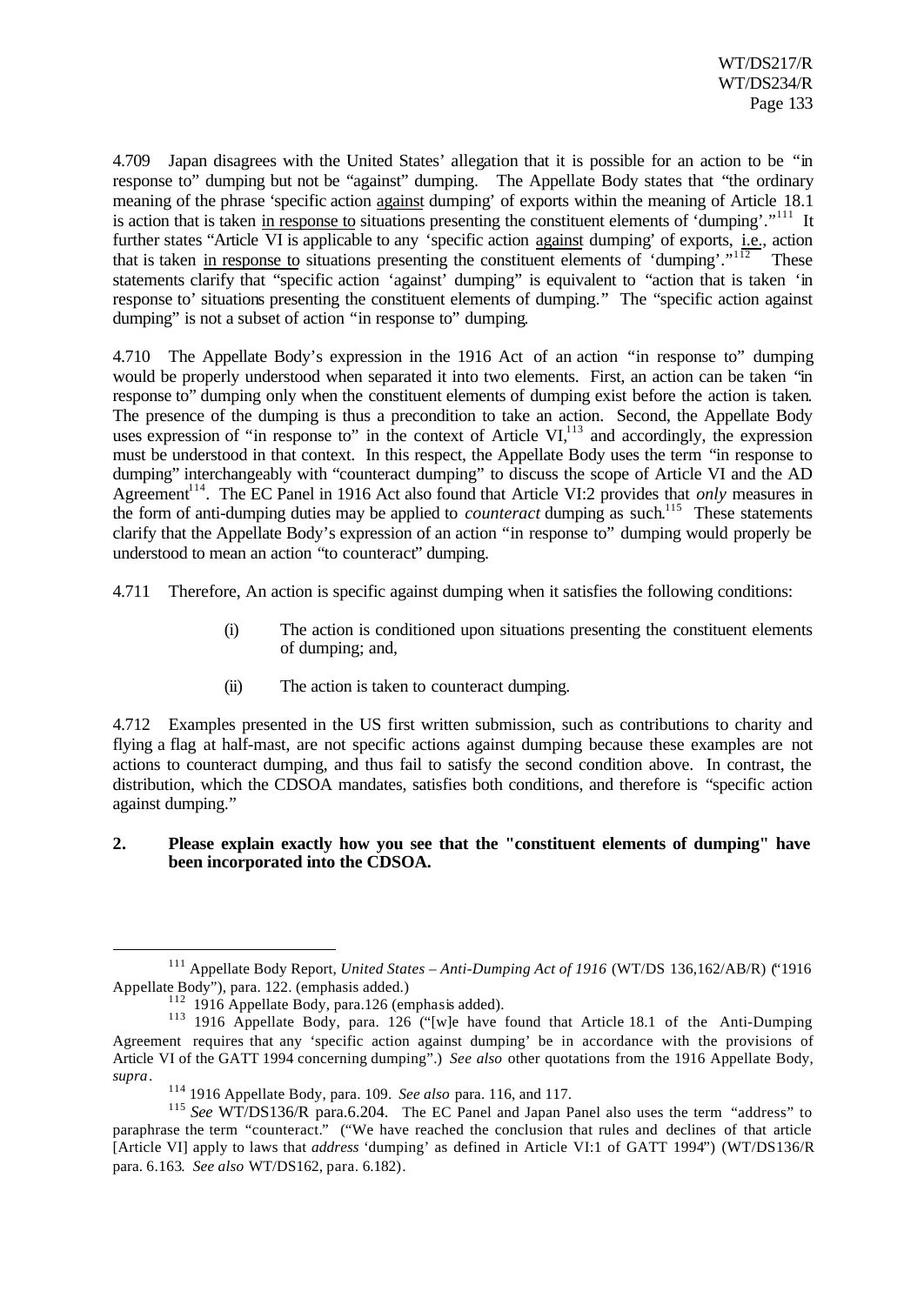4.713 As discussed in Japan's first written submission in para. 4.13, the "constituent elements of dumping" include the introduction by a country of a product into the commerce of another country at less than its normal value.

4.714 The CDSOA has incorporated the constituent elements of dumping because the CDSOA mandates the distribution only when the United States Government ("USG") issues an order to impose anti-dumping duties on imported products and only as long as the USG maintains the order. *See* Section 754 (a) of Tariff Act of 1930, as amended by Section 1003 of CDSOA. The USG issues an anti-dumping order only when it finds an export price of a product into the United States is less than its normal value. Further, the order would be able to remain in force "only so long as and to the extent necessary to counteract dumping which is causing injury." *See* Article 11.1 of AD Agreement. The distribution under the CDSOA is conditioned upon the situations presenting constituent elements of dumping. The distributions of collected duties under the CDSOA become a practical and theoretical impossibility in the absence of the constituent elements of dumping (or subsidization). As such, the "constituent elements of dumping" have been incorporated into the CDSOA.

**3. In your view, would it be inconsistent with Article 18.1 of the AD Agreement and Article 32.1 of the SCM Agreement for a Member to provide subsidies in response to a finding of dumping or subsidization, where that subsidization was** *in lieu of* **antidumping or countervailing measures? If not, please explain in light of your view that these provisions prohibit any action taken in response to situations presenting the constituent elements of dumping.**

4.715 Assuming that the subsidy is provided to "affected domestic producers," as is the CDSOA, this hypothesis would be inconsistent with these Articles.

4.716 The Appellate Body stated in the 1916 Act case, "Article VI, and, in particular, Article VI:2, read in conjunction with the Anti-Dumping Agreement, limit the permissible responses to dumping to definitive anti-dumping duties, provisional measures and price undertakings."<sup>116</sup> As the Appellate Body found, these Articles and provisions prohibit Members from taking any other actions in response to dumping except for these three measures. Subsidies in response to a finding of dumping in this hypothesis are not one of the three types of permissible measures.

4.717 As discussed in Japan's first written submission in paragraphs 4.36 through 4.46, Article 10, footnote 35, and 32.1 of the SCM Agreement limit specific actions against subsidy that a Member may take to countervailing duties, provisional measures, price undertakings, or countermeasures under Article 4 and 7. The provision of subsidies in response to a finding of subsidisation is not among of these permissible measures.

4.718 A Member, therefore, may not provide subsidies in response to dumping or subsidisation. This conclusion does not differ even if the subsidisation is in lieu of anti-dumping or countervailing measures permitted under the AD Agreement or the SCM Agreement. Indeed, it is within a Member's discretion whether to impose either or none of the permitted measures. No provisions in the AD Agreement, the SCM Agreement or other WTO Agreements, however, permit any alternative measures. Thus, the hypothesized subsidies are inconsistent with the AD and the SCM agreements irrespective of the fact that the Member refrains from taking permissible measures in response to dumping or a subsidy.

**4. Assume that a Member (which has no legal framework for the conduct of antidumping/countervail investigations or imposition of anti-dumping countervailing**

l

<sup>116</sup> 1916 Appellate Body, para 137.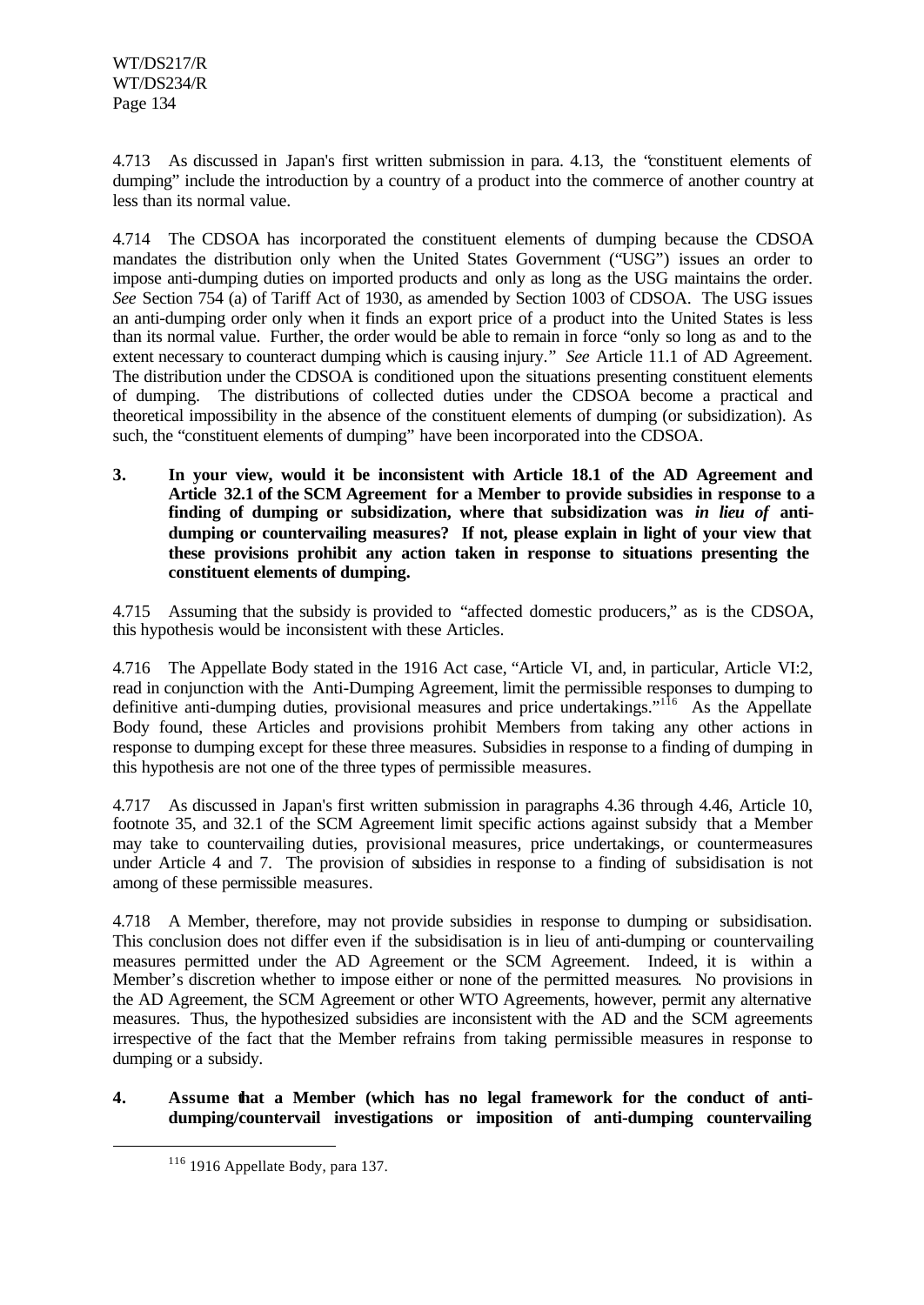**measures) implements a domestic subsidy programme with the explicit purpose and design of offsetting the injurious effects of dumped or subsidized imports. Would that programme constitute a "specific action against dumping" (or subsidy)?**

#### **If not, please explain, and provide a reasoned explanation as to how Article 18.1 of the AD Agreement (or Article 32.1 of the SCM Agreement) can be interpreted to distinguish between this hypothetical subsidy programme and the CDSOA regime** *.*

4.719 Japan assumes that the subsidy programme is to offset the injury caused by "*dumping*" or "*subsidy*" as defined in Article VI of GATT 1994, the AD Agreement or the SCM Agreement. Japan also assumes that the subsidy is not a countermeasure permitted under Article 4 or 7 of the SCM Agreement. Upon these assumptions, this hypothetical programme would be inconsistent with the AD Agreement and the SCM Agreement.

4.720 The subsidy would satisfy the first condition as discussed in Japan's answer to Question 1 above. The subsidy would be granted only when the Member finds dumping or a subsidy within the meaning of Article VI of GATT 1994, the AD Agreement or the SCM Agreement. The execution of the subsidy programme is therefore conditioned upon situations presenting the constituent elements of dumping or subsidization.

4.721 The subsidy would also satisfy the second condition in Japan's answer to Question 1 above. In this hypothesis, a Member would provide a subsidy to domestic producers, which are injured because of dumping or subsidy. This subsidy is intended and designed to resume the competitive power of domestic producers against dumping or subsidy. In other words, the subsidy is intended and designed to counteract dumping or subsidy. The subsidy is therefore a measure to counteract dumping or subsidy.

4.722 The subsidy programme thus would satisfy both of the two conditions discussed in Japan's answer to Question 1 above. The programme therefore constitutes a specific action against dumping or subsidy under Article 18.1 of the AD Agreement or Article 32.1 of the SCM Agreement.

4.723 It should be noted that a Member must act in a manner consistent with Articles 18.1 and 32.1 of the AD and SCM Agreements, even if the Member chooses not to have any legal framework for anti-dumping or countervailing duty investigations, as discussed in Japan's answer to the Question 3 above.

## **5. Would a victim compensation scheme (funded from central treasury resources, rather than penalties imposed on convicted criminals) constitute a "specific action against" crime? Please explain. Would your answer be any different if the scheme were funded from penalties imposed on convicted criminals? Why?**

4.724 Because of differences in nature among various crimes, it is a difficult task to discuss what constitutes a "specific action against" crime in general. A victim compensation scheme, however, may be viewed as a "specific action against" some crimes, such as fraudulent interference with a victim's business. If Japan may consider that monetary loss by the interference to the victim is a situation presenting the constituent elements of the crime, compensation to the victim then would counteract the crime. It therefore would be a specific action against crime.

4.725 Japan's answer would not change due to the source of the fund. When the funding to victims is considered to be a specific action against crime as analysed above, the source of the funding is irrelevant to the analysis. Imposition of a penalty on a criminal would constitute another specific action against crime separately from this hypothetical funding.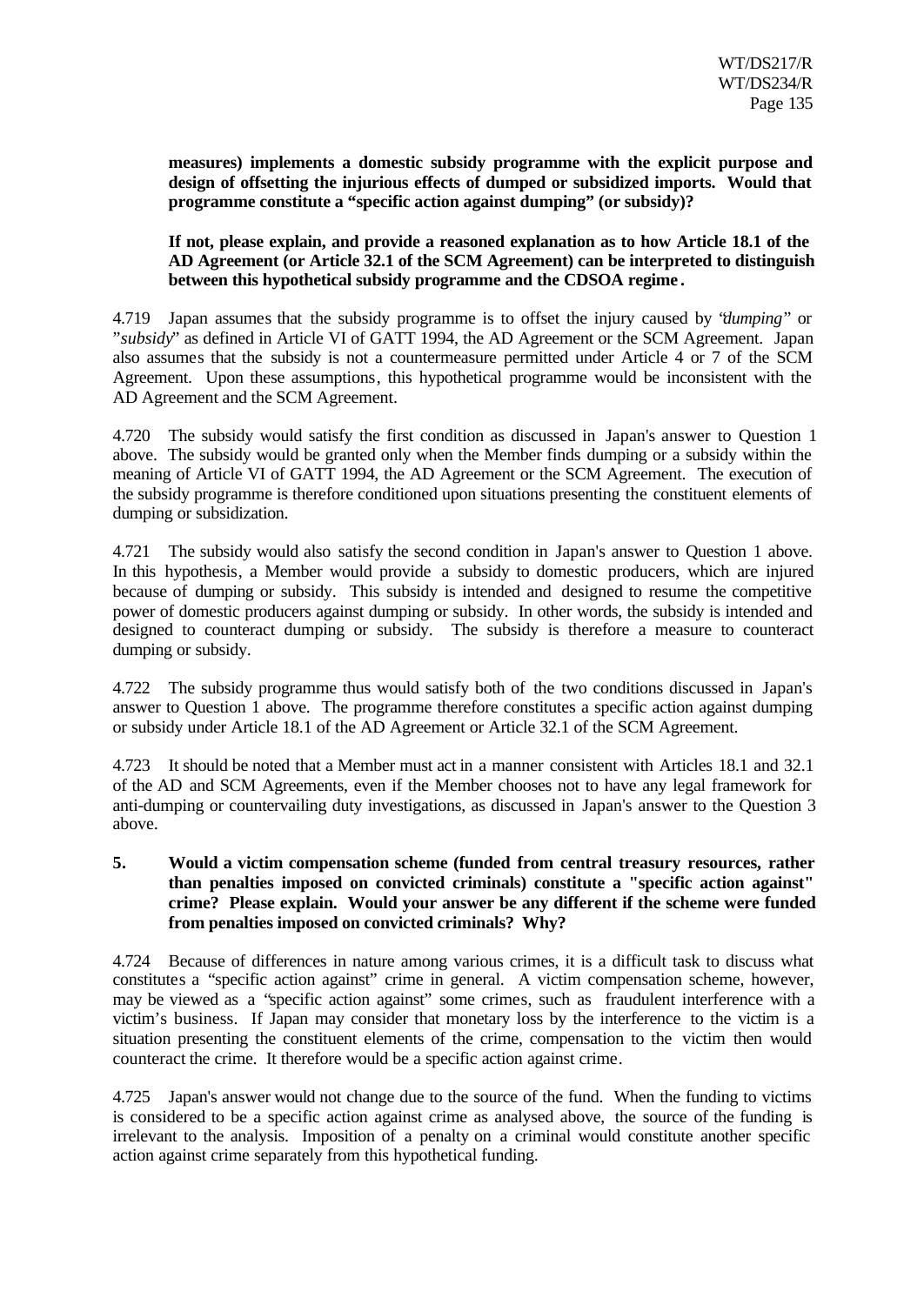# **6. Assume that a Member enacts legislation mandating the payment of \$5,000 to petitioners to compensate them for the cost of making the petition and participating in the anti-dumping investigation. Would that payment constitute a "specific action against dumping of exports" within the meaning of Article 18.1 of the AD Agreement? Why, or why not?**

4.726 Assuming that a Member would make the payment, upon a finding of dumping, for preparation of a petition and participation into an investigation under the AD Agreement, such payment would constitute a "specific action against dumping of exports." In this case, a valid petition must contain positive evidence of the constituent elements of dumping. See Article 5.2 of AD Agreement. The payment for the petition, therefore, is a specific action taken where the first condition as discussed in Japan's answer to the Question 1 above is satisfied.

4.727 The preparation of the petition is also an action to counteract dumping. The action of preparing a petition is required of any petitioner, and is therefore an action necessary to counteract dumping. A Member's payment for the preparation of a petition is equivalent to the action of the preparation itself, and thus is also a specific action to counteract dumping. The payment therefore also satisfies the second condition to be a "specific action against dumping." As the payment would satisfy both conditions to be a "specific action against dumping," the payment would be an action prohibited under the Article 18.1 of the AD Agreement.

## **7. Assume that a Member enacts legislation requiring that any anti-dumping duties collected be paid to state retirement homes. Would such payments constitute "specific action against dumping of exports" within the meaning of Article 18.1 of the AD Agreement? Why, or why not?**

4.728 The payment to state retirement homes would not constitute a "specific action against dumping" because the payment would not be an action to counteract dumping, and therefore does not satisfy the second condition as discussed in the answer to the Question 1 above.

**8. Assume that the US restricted offset payments under the CDSOA to cases where the US found the existence of dumping, injury and causation but did not impose an antidumping order, and that such payments equalled the amount of anti-dumping duty that would have been collected had an anti-dumping order been put in place. Would such payments constitute "specific action against dumping of exports" within the meaning of Article 18.1 of the AD Agreement, or "action under other relevant provisions of GATT 1994" within the meaning of note 24? Why, or why not?**

4.729 This offset payment would constitute a "specific action against dumping of exports" because the offset payment would be made in situations presenting the constituent elements of dumping, and would counteract dumping or subsidy. The USG's decision not to impose an anti-dumping duty on imports is irrelevant. Even if the offset payment would not be funded from the collected antidumping or countervailing duties, it does not alter the payment's status as a "specific action against dumping." Please see Japan's answers to Questions 1, 3 and 4 above for further discussions in this connection.

4.730 The offset payment in this hypothesis is not an "action under other relevant provisions of GATT 1994" because the offset payment is a "specific action against dumping." The Appellate Body in the 1916 Act case found that " 'Action' within the meaning of footnote 24 is to be distinguished from 'specific action against dumping' of exports, which is governed by Article 18.1 itself."<sup>117</sup> It

l

 $117$  1916 Appellate Body, para 123.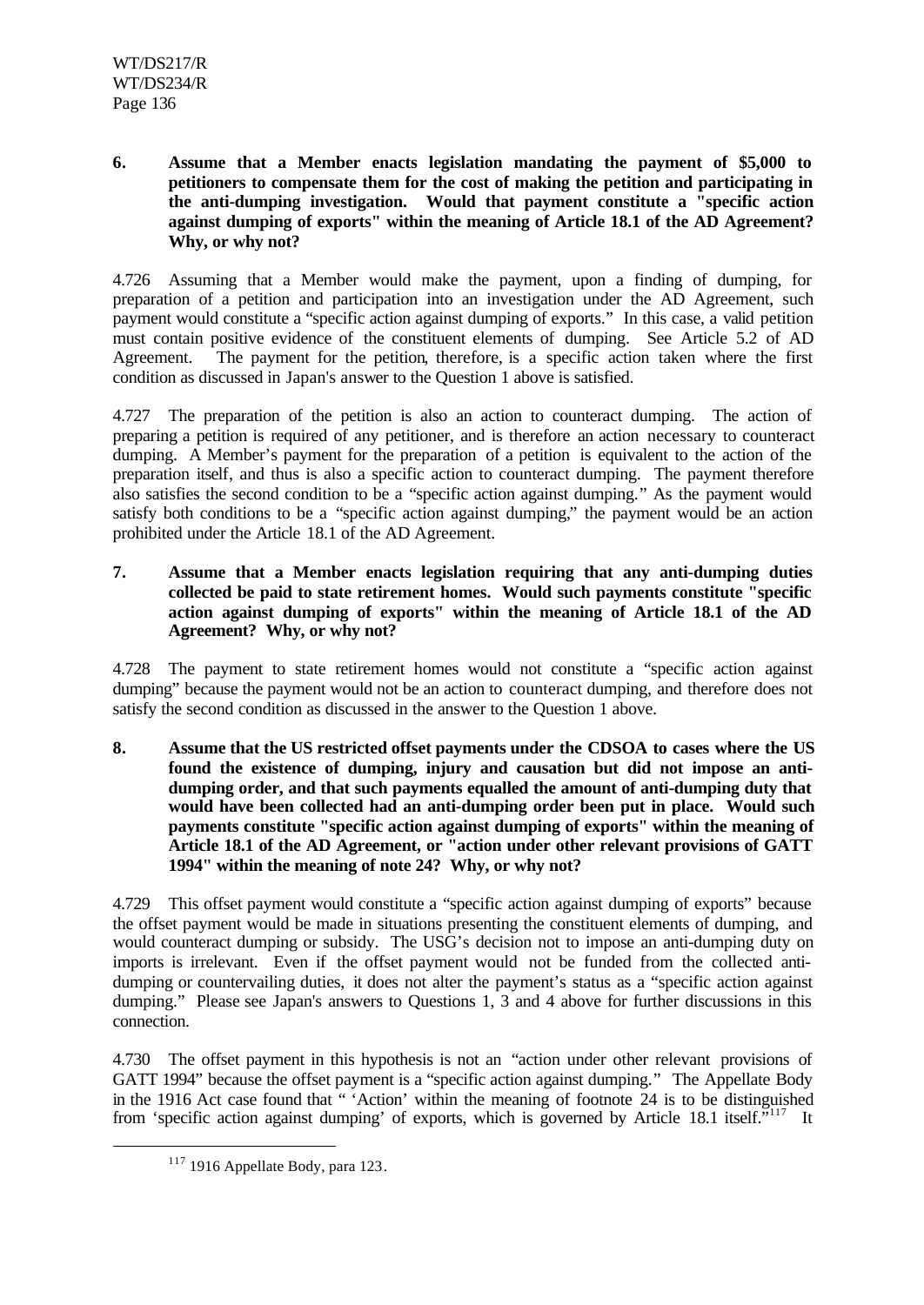further found that "Article 18.1 should be read as requiring that any 'specific action against dumping' of exports from another Member be in accordance with the relevant provisions of Article VI of the GATT 1994, as interpreted by the Anti-Dumping Agreement." These statements clarify that footnote 24 exclude no "specific action against dumping" from the application of Article 18.1.

4.731 The United States erred in arguing that the CDSOA is exempted from the application of Article 18.1 of AD Agreement because of footnote 24. As Japan demonstrated in its first written submission, oral statement, second submission and above, the CDSOA mandates a "specific action against dumping" within the meaning of Article 18.1 of AD Agreement that is not permitted by Article VI and the AD Agreement. As the Appellate Body instructs, footnote 24 does not exclude the CDSOA from the application of Article 18.1.

### **9. Would the CDSOA violate AD Article 5.4 if offset payments were made to all domestic producers of the product under investigation, and not merely those domestic producers supporting the petition? Please explain.**

4.732 Yes. The payment still provides a financial incentive to support a petition because the offset payment will never be made unless an anti-dumping or countervailing duty investigation is initiated. An anti-dumping or countervailing investigation may be initiated only when a petition attracts 25 per cent support among the entire domestic production, and 50 per cent support among domestic production expressing either support or opposition. The offset payments thus still provide a strong incentive to domestic producers to support the petition.

## **10. Is a Member not acting in good faith when it provides incentives for the use of a WTOconsistent remedy? Please explain.**

4.733 Japan understands that the incentive questioned in this dispute is not incentive for the use of a WTO consistent remedy, but incentive for creation of an appearance clearing the legal requirements superficially for the use of WTO consistent remedy. Articles 5.4 of the AD Agreement and 11.4 of the SCM Agreement require a minimum expression of support by domestic producers *before* a Member legally may initiate an investigation. In other words, the expression of a sufficient degree of industry support is the predicate of a Member's very right to initiate. A Member may not, in good faith compliance with its obligations under those articles, "purchase" that legal right by offering payments to domestic producers so as to induce them to express support they might not otherwise express.

- **11. Does support for an anti-dumping petition have to be genuine (i.e., based on the actuality or expectation of injury) for the purposes of Article 5.4 of the AD Agreement? If so, how could an investigating authority ensure that support is genuine in all cases?**
- **12. Does a domestic producer only "support" an anti-dumping application for the purpose of Article 5.4 if its support is motivated solely by its desire for the imposition of an antidumping measure? Please explain.**
- **13. Is it your view that there is no "support" (within the meaning of Article 5.4) for an application if such support is motivated - in part, at least - by a domestic producer's desire to be eligible for CDSOA offset payments?**

4.734 The determination of the support under Article 5.4 of the AD Agreement must be based on the examination of true or genuine support to a claim that the domestic industry is injured by dumping. In ordinary situations, the investigation authorities may presume that expressions of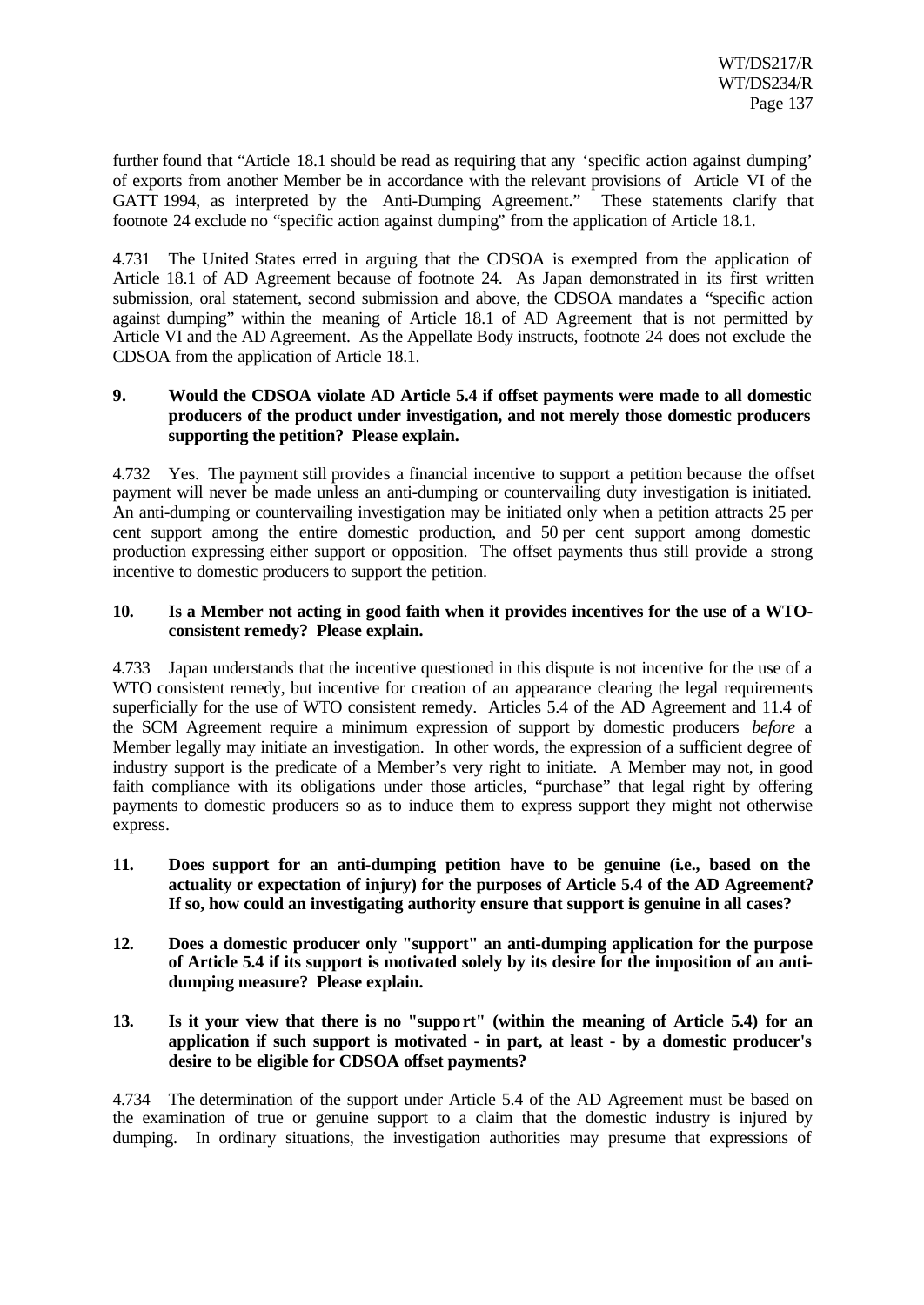support from domestic producers are true or genuine without further scrutiny unless circumstances or other evidence indicates that their expressions would be tainted by other interests.

4.735 The question in this dispute, however, is NOT whether the USG is obliged to scrutinize motives of domestic industries under Article 5.4 at the time of any polling of support. The question is whether a WTO Member may promise to provide financial benefits to domestic producers upon the condition that they support a petition at the time of the polling.

4.736 As discussed in Japan's first written statement, oral statement, and answer to Question 10 above, the USG has an obligation to perform the determination required by Article 5.4 in good faith. Further, Article 4.1 of AD Agreement informs Article 5.4, and makes clear the duty of care required of the investigating authorities to ensure that other interests do not distort expression by domestic producers of their support or opposition to a petition. Japan refers to its first written submission, paragraphs 4.47 through 4.75 for further discussion on this issue. The CDSOA explicitly supplies "other interests" to domestic producers in a manner inconsistent with USG's obligations under Article 5.4.

4.737 The only way for the USG to perform its obligations under Article 5.4 in good faith and determine the degree of support properly is simply to remove the financial incentives that the CDSOA mandates.

### **14. Would a Member violate Article 8.3 of the AD Agreement if it decided, as a matter of general policy, never to accept price undertakings? Please explain.**

4.738 While Article 8.3 of the AD Agreement does not require the acceptance of undertakings, a good faith application of its terms would require acceptance in those situations in which it is practical or appropriate to do so. Members have an obligation to consider offered undertakings in good faith and must have a proper reason if they are rejected.

4.739 Article 8.3 of the AD Agreement does not justify a Member's rejection of an offered price undertaking only based on its policy never to accept price undertakings. The Member still would have an obligation to review an offered undertaking and may reject it only when it would have a proper reason to reject the individual offer in all cases. A mere statement that the Member has such a policy is not sufficient for the purpose of Article 8.3. This hypothesis, however, does not apply to the USG because the USG has never taken, or does not claim in its rebuttals, that it will take, such a position.

(b) Questions to all parties

## **32. With reference to footnote 24 of the AD Agreement and footnote 56 to the SCM Agreement, to what extent can subsidization be considered an action "under" Article XVI of GATT 1994?**

4.740 A subsidy granted without taking any procedures set forth in Article XVI of the GATT is not an action "under other relevant provisions of the GATT" within the meaning of footnotes 24 and 56. Article XVI does not provide a right to grant subsidies in general, it merely deals with reporting requirements and other procedural issues. Therefore, a Member that simply grants a subsidy is not taking action "under" Article XVI.

4.741 Subsidization further cannot be considered an action "under other relevant provisions of the GATT", within the meaning of footnote 56 of the SCM Agreement because Article XVI is "the provisions of GATT" under Article 32.1. Article 32.1 prohibits Members from taking specific action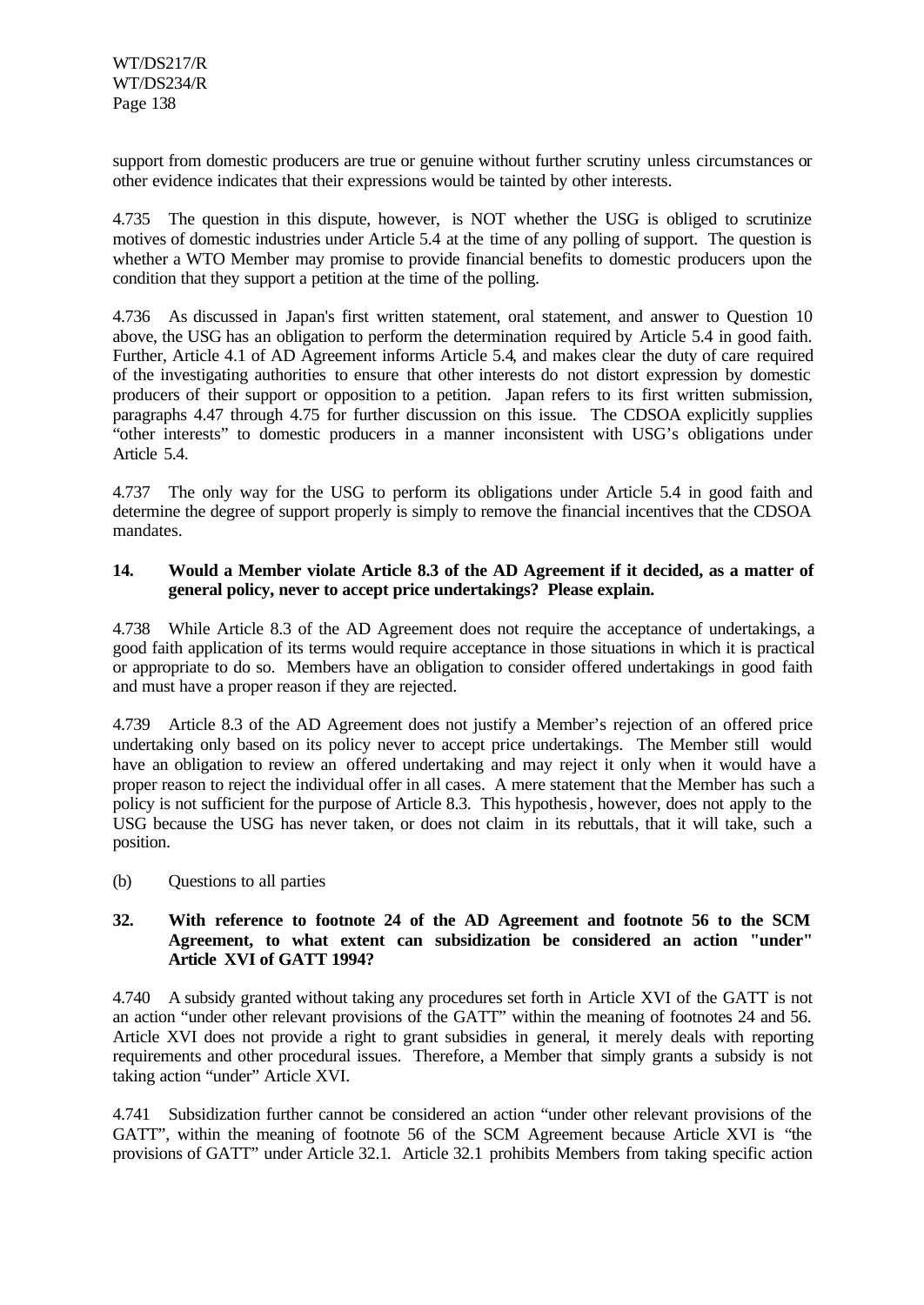against a subsidy of another Member "except in accordance with the provisions of GATT, *as interpreted by this Agreement.*" (emphasis added.) The SCM Agreement interprets not only Article VI:3 of GATT but also Article XVI. The reference in footnote 56 to "*other* relevant provisions of GATT" is meant to encompass only those provisions that are *not* covered by Article 32.1, i.e., provisions that are not interpreted by the SCM Agreement. Therefore, neither Article VI:3 *nor Article XVI* can be considered "*other* provisions of the GATT under footnote 56.

4.742 It also bears noting that the distributions under the CDSOA do not fall in the scope of footnotes 24 and 56 because, as Japan and other complainants have demonstrated, they are *specific* actions against dumping or subsidy covered by Articles 18.1 and 32.1. The Appellate Body in the 1916 Antidumping Act case found that "action" within the meaning of footnote 24 is to be distinguished from "specific action against dumping" within the meaning of Article  $18.1$ .<sup>118</sup> A measure that is considered "specific action against dumping" is "governed by Article 18.1 itself."<sup>119</sup> Likewise, a measure that is considered "specific action against a subsidy" is governed by Article 32.1. Also, the Panel in the 1916 Antidumping Act case specified that footnote 24 does not affect the conclusion that "when dealing with dumping as such, Members must comply with Article VI of the GATT 1994 and the Anti-Dumping Agreement."<sup>120</sup> Therefore, the distributions under the CDSOA, which are *specific* actions against dumping or subsidy covered by Articles 18.1 and 32.1, would not fall within the scope of footnotes 24 or 56. The United States cannot justify the distribution under the CDSOA based on footnotes 24 and 56.

# **33. Please provide an example of a "non-specific" action against dumping.**

4.743 A safeguard measure in accordance with Article XIX of GATT 1994 and the Agreement of Safeguard is an example of a non-specific action against dumping. A safeguard measure normally is taken in response to situations in which an unforeseen increase of imports causes serious injury or threat of serious injury to domestic industry. If Japan supposes a case in which dumping is one of the elements causing the serious injury or threat thereof, taking a safeguard measure may, as a result, have effects to address dumping. It is, however, not an action which is specifically addressed to dumping, because a safeguard measure is an action taken in response to the increase of imports that causes serious injury or threat of serious injury, and not in response to dumping.

#### **34. Please give examples of the sort of "other reasons, including reasons of general policy" that Members might invoke under Article 8.3 of the AD Agreement.**

4.744 As discussed in Japan's answer to Question 14, a Member has an obligation to review an offered undertaking, and may reject it only when it has a proper reason to reject it in all cases. A mere statement that the Member has a policy not to accept price undertakings is not sufficient to justify the rejection for the purpose of Article 8.3.

## **35. Does the violation of the international law principle of good faith necessarily constitute a violation of the WTO Agreement? Does either the AD Agreement or the WTO Agreement impose an independent obligation on Members to act in good faith?**

4.745 The answer is "yes" to both questions. The international law principle of good faith is a basis to consider whether a Member performs its obligations in compliance with specific provisions of the AD Agreement and the SCM Agreement. The Understanding on Rules and Procedures Governing the Settlement of Disputes (the "DSU") provides that this dispute settlement system serves to clarify the

<sup>118</sup> 1916 Appellate Body, para. 123.

<sup>&</sup>lt;sup>119</sup> 1916 Appellate Body, para. 123.

<sup>120</sup> 1916 Panel report, WT/DS136/R, footnote 374.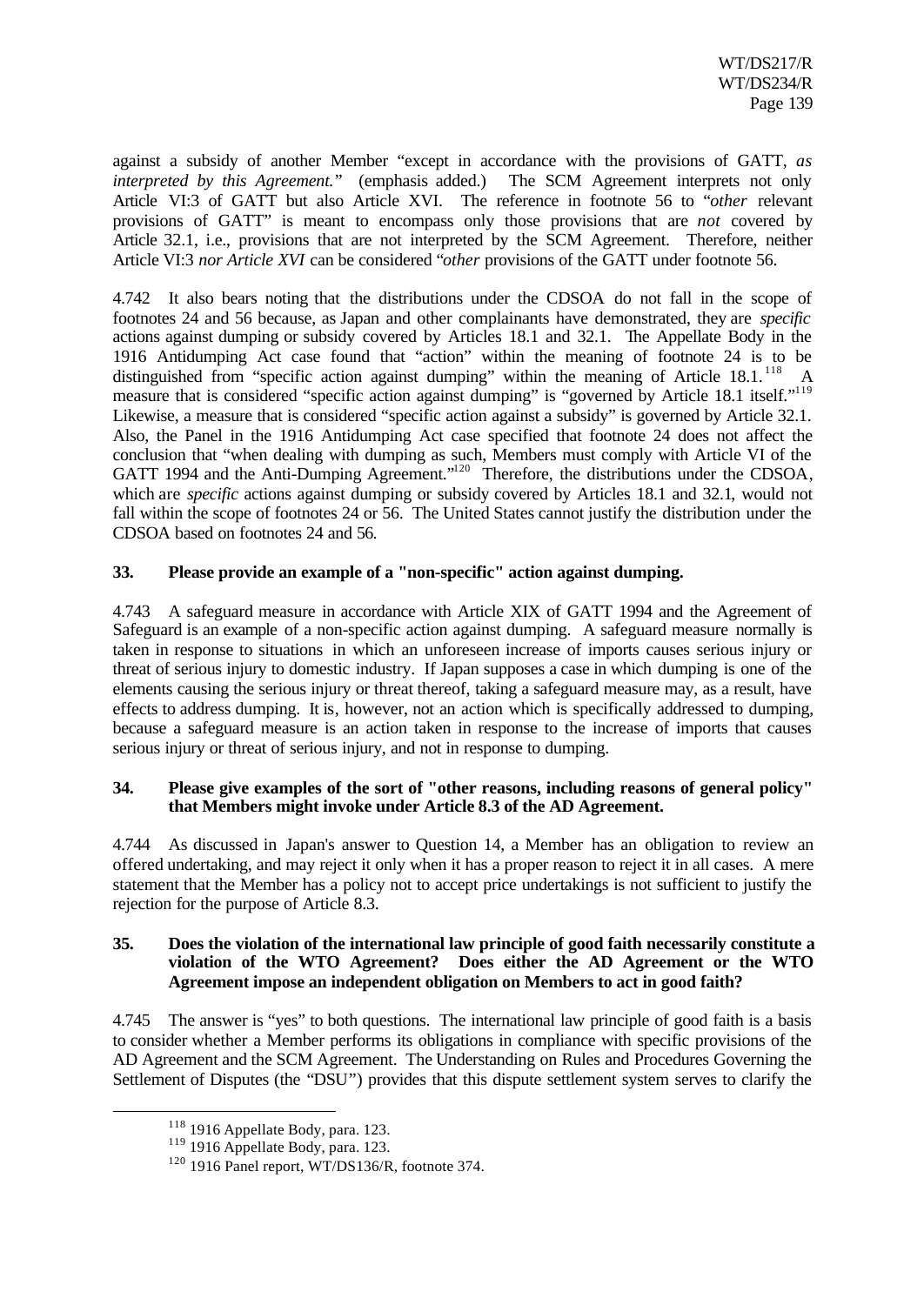existing provisions of WTO agreements covered by  $DSU<sup>121</sup>$  "in accordance with customary rules of interpretation of public international law."<sup>122</sup> Article 17.6(ii) of the AD Agreement also provides that the provisions of the AD Agreement shall be interpreted in accordance with customary rules of interpretation of public international law.

4.746 Article 26 of the Vienna Convention on the Law of Treaties, which requires that parties perform every treaty in good faith, has been recognized by the Appellate Body as "a general principle of law and a principle of general international law, that informs the provisions of the Anti-Dumping Agreement, as well as the other covered agreements."<sup>123</sup>

4.747 Further, Article 31 of the Convention requires that the treaty, such as the AD Agreement and the SCM Agreement, must be interpreted in good faith in accordance with the ordinary meaning to be given to the terms in the context of the treaty, and in the light of its object and purposes.

4.748 While the good faith performance is not an independent obligation explicitly provided in the WTO Agreement, the administration of national trade laws and regulations in a uniform, impartial and reasonable manner is a Member's obligation explicitly provided in Article X:3(a) of GATT 1994. Not only must a Member's anti-dumping laws and regulations conform with the AD Agreement, that Member must also perform its obligations under the AD Agreement in a uniform, impartial and reasonable manner. For example, 732(c)(4)(A) of the Tariff Act of 1930 of the United States, codified at 19 USC. § 1673a(c)(4)(A), provides the same 50 per cent and 25 per cent for industrial support tests as provided in Article 5.4 of the AD Agreement and Article 11.4 of SCM Agreement. The USG thus has an obligation to perform these tests in a uniform, impartial and reasonable manner.

## **36. Is there anything in the panel or Appellate Body reports in the 1916 Act case to suggest that either the panel or the Appellate Body, when addressing the meaning of Article 18.1 of the AD Agreement, had in mind the pure subsidy hypothetical set forth in question 3 above?**

4.749 In addition to Appellate Body's findings quoted above, Japan wishes the Panel to take note of the following findings by Appellate Body and the Panel. The Appellate Body found that: Article VI, and, in particular, Article VI:2, read in conjunction with the Anti-Dumping Agreement, limit the permissible responses to dumping to definitive anti-dumping duties, provisional measures and price undertakings. (para. 137).

4.750 These findings clarify that no other measures, including the hypothetical subsidy set forth in Question 3 above, are permissible response to dumping. The negotiation history of Article VI strengthens these findings, as the EC Panel Report notes in paragraphs  $6.201$  and  $6.202$ . <sup>124</sup>

**36***bis***. ADDRESSED ONLY TO THOSE PARTIES THAT WERE PARTIES OR THIRD PARTIES IN THE 1916 ACT PROCEEDINGS: Was there anything in your submissions to the panel or Appellate Body in the 1916 Act proceedings that would have caused the panel or Appellate Body to address the meaning of Article 18.1 of the AD Agreement in the context of the pure subsidy hypothetical set forth in question 3 above?**

<sup>&</sup>lt;sup>121</sup> WTO agreements covered by DSU include the AD Agreement and the SCM Agreement. See Article 1 and Appendix I of the DSU.

<sup>&</sup>lt;sup>122</sup> The DSU Article 3.2.

<sup>123</sup> *United States – Anti-Dumping Measures on Certain Hot-Rolled Steel Products from Japan*, WT/DS184/AB/R, para. 101 and footnote 56. See also *Argentina – Measures Affecting Imports of Footwear, Textiles, Apparel and Other Items*, WT/DS56/R para. 6.14, (25 November 1997, adopted as *modified)*

 $124$  WT/DS136/R, 31 March 2000.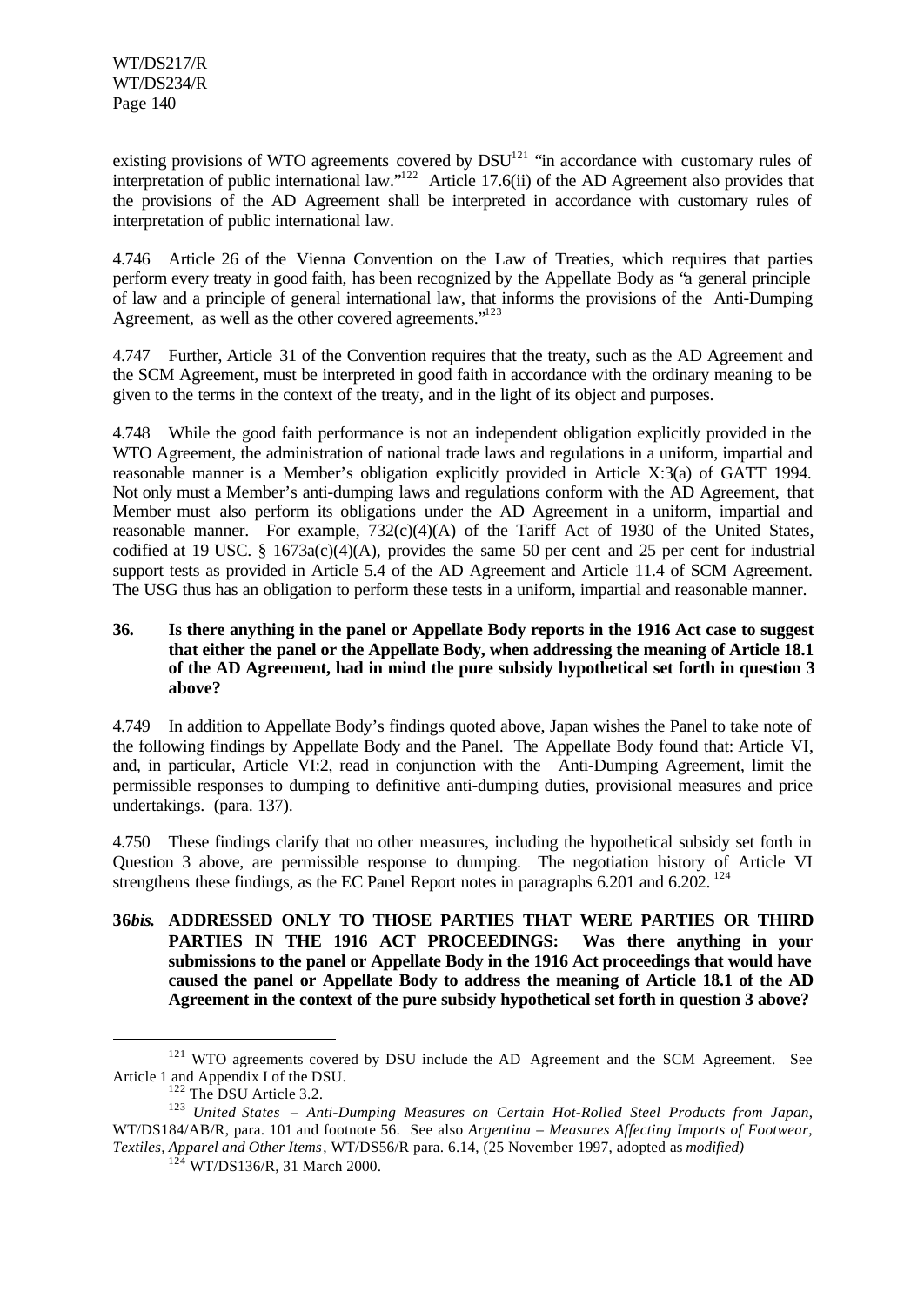4.751 Japan does not find any arguments specifically addressing the hypothetical set forth in question 3. Nevertheless, Japan draws the Panel's attention to the following paragraphs of Japan's written submission to the Panel and to the Appellate Body in the *1916 Antidumping Act* case, regarding Article 18.1 of the AD Agreement:

- First Written Submission of Japan before the Panel (20 September 1999) (WT/DS 162), paragraphs 62-71.
- Second Written Submission of Japan before the Panel (24 November 1999) (WT/DS 162), paragraph 52.
- Written Submission of Japan before the Appellate Body (30 June 2000) (WT/DS 136/162), paragraphs 54, 59-63, 66, 67, 71.

# **7. Korea**

- (a) Questions to the complaining parties
- **1. Please comment on para. 91 of the US first written submission. Do you agree that "it is clearly possible for an action to be 'in response to' dumping or a subsidy but not be 'against' dumping or a subsidy"? Please explain, taking into account the Appellate Body's finding that "'specific action against dumping' … is action that is taken in response to situations presenting the constituent elements of 'dumping'" (1916 Act, para. 122). Does the Appellate Body's finding suggest that "specific action against dumping" is necessarily a subset of action "in response to" dumping? Please explain.**
- 4.752 No, due to the finding of the Appellate Body in *US-1916 Act*, it is not possible.

4.753 No, the Appellate Body's finding does not suggest this. This is because, as a matter of logic (given the Appellate Body's interpretation in *US-1916 Act* (para. 122)), if an action is "in response to" dumping it is "against" dumping. The Appellate Body has interpreted "against" dumping to be "in response to situations presenting the constituent elements of 'dumping'."

## **2. Please explain exactly how you see that the "constituent elements of dumping" have been incorporated into the CDSOA.**

4.754 The Byrd Amendment does not operate, *i.e.*, it has no effect whatsoever, absent a finding by the US authorities that the constituent elements of dumping have been met. This finding is a necessary condition precedent for operation of the Byrd Amendment and, therefore, the "constituent elements of dumping" have been incorporated into the Byrd Amendment.

**3. In your view, would it be inconsistent with Article 18.1 of the AD Agreement and Article 32.1 of the SCM Agreement for a Member to provide subsidies in response to a finding of dumping or subsidization, where that subsidization was** *in lieu of* **antidumping or countervailing measures? If not, please explain in light of your view that these provisions prohibit any action taken in response to situations presenting the constituent elements of dumping.**

4.755 Yes, it would be inconsistent. In response to a finding that dumping or subsidization has occurred in the context of an anti-dumping or countervailing duty investigation, a Member is permitted only to apply the remedies set forth within the relevant agreement, *i.e.*, offsetting duties not to exceed the amount of dumping or subsidy. In general, a Member may, of course, grant a subsidy if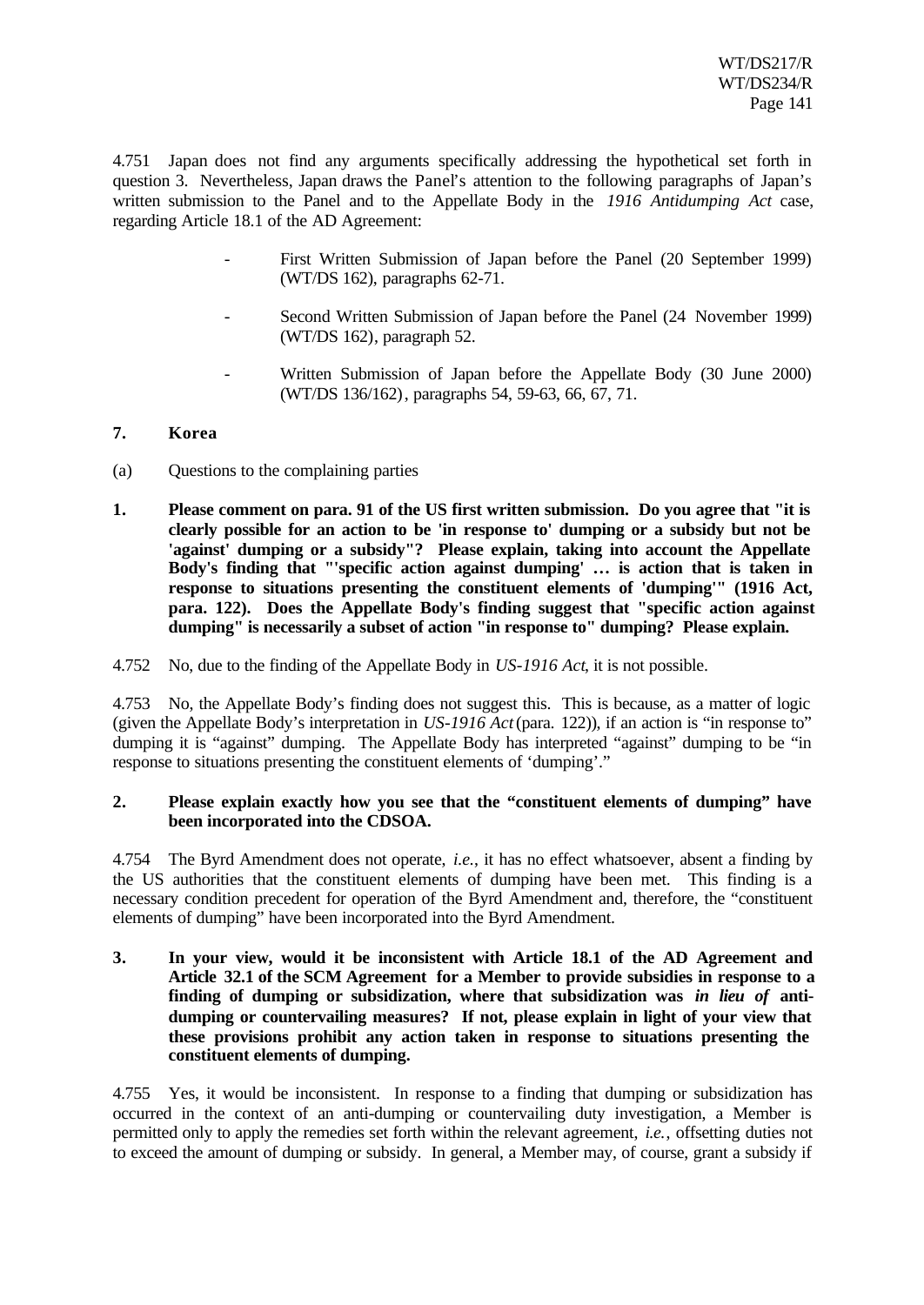it wishes, so long as the subsidy is not inconsistent with the relevant provisions of GATT 1994 and the SCM Agreement.

**4. Assume that a Member (which has no legal framework for the conduct of antidumping/countervail investigations or imposition of anti-dumping countervailing measures) implements a domestic subsidy programme with the explicit purpose and design of offsetting the injurious effects of dumped or subsidized imports. Would that programme constitute a "specific action against dumping" (or subsidy)?**

**If not, please explain, and provide a reasoned explanation as to how Article 18.1 of the AD Agreement (or Article 32.1 of the SCM Agreement) can be interpreted to distinguish between this hypothetical subsidy programme and the CDSOA regime.**

4.756 Insofar as the domestic subsidy programme would be "in response to situations presenting the constituent elements of 'dumping'" or subsidy, the programme would not be permissible.

**5. Would a victim compensation scheme (funded from central treasury resources, rather than penalties imposed on convicted criminals) constitute a "specific action against" crime? Please explain. Would your answer be any different if the scheme were funded from penalties imposed on convicted criminals? Why?**

4.757 With all due respect, the question is irrelevant because criminals are not in a competitive market with their victims. The relationship between a criminal and its victim is completely different from that which exists between imported and domestic goods, which compete in a marketplace day in and day out. Thus, a grant to a victim (or a fine or penalty against a criminal) does not have a similar effect – the two parties are not competing in a marketplace.

**6. Assume that a Member enacts legislation mandating the payment of \$5,000 to petitioners to compensate them for the cost of making the petition and participating in the anti-dumping investigation. Would that payment constitute a "specific action against dumping of exports" within the meaning of Article 18.1 of the AD Agreement? Why, or why not?**

4.758 The situation set out in the question is, perhaps, even worse, because the payment would precede an actual finding that the constituent elements exist. (In essence, it would be a specific action against alleged dumping.) It also would act to advantage the petitioners *vis-à-vis* the allegedly dumped imports. In addition, it certainly would improperly bias the process in favor of petitioners, possibly violating Article 5.4 of the AD Agreement and Article 11.4 of the SCM Agreement. This said, if one were to strictly apply the Appellate Body's analysis set forth at paragraph 122 of the *US - 1916 Act* report, because the measure would not follow a positive finding of dumping, it would not be a "specific action against dumping."

**7. Assume that a Member enacts legislation requiring that any anti-dumping duties collected be paid to state retirement homes. Would such payments constitute "specific action against dumping of exports" within the meaning of Article 18.1 of the AD Agreement? Why, or why not?**

4.759 No, the payments would not constitute specific action against dumping of exports, because they would have no impact whatsoever on the conditions of competition.

**8. Assume that the US restricted offset payments under the CDSOA to cases where the US found the existence of dumping, injury and causation but did not impose an anti-**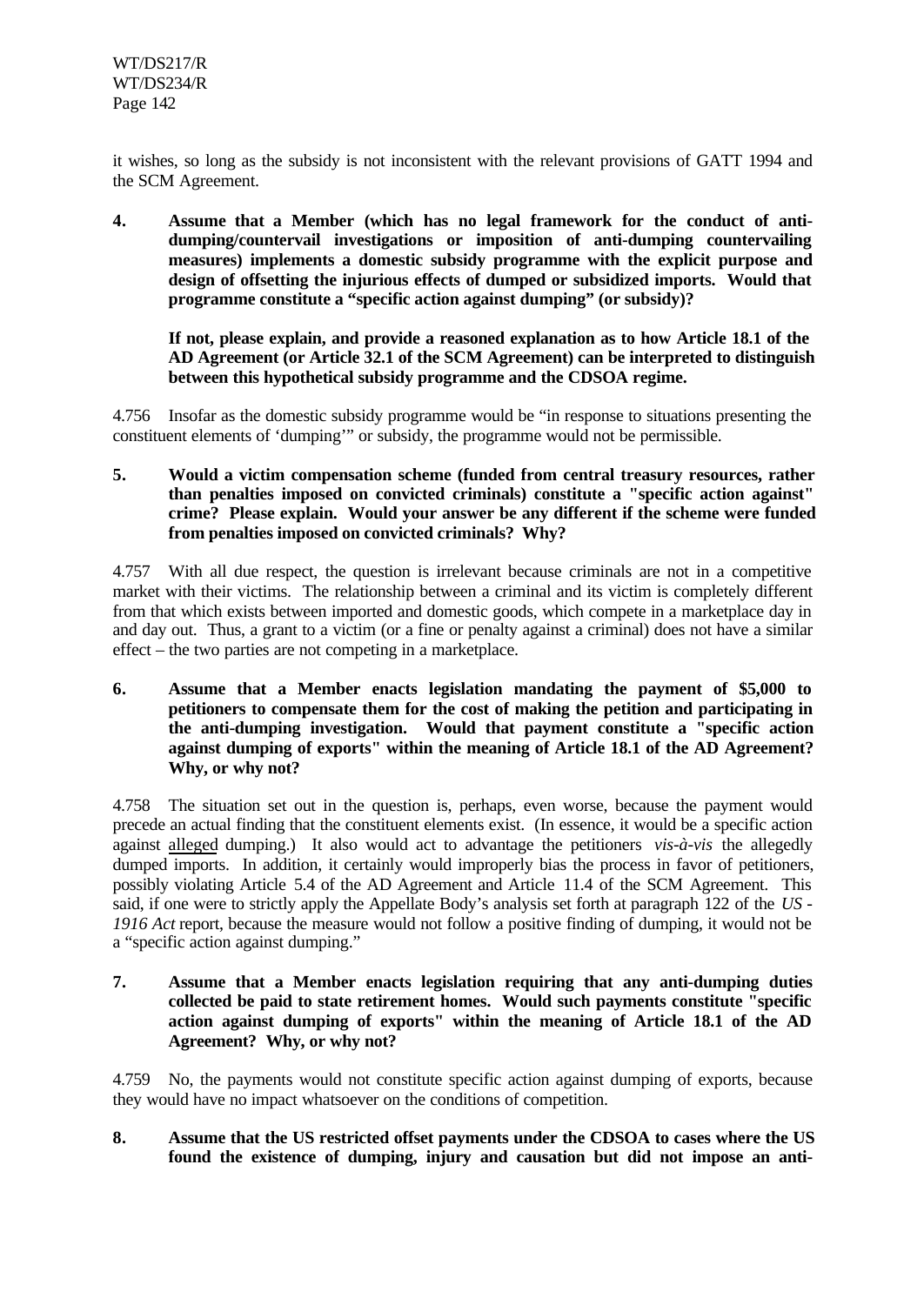## **dumping order, and that such payments equalled the amount of anti-dumping duty that would have been collected had an anti-dumping order been put in place. Would such payments constitute "specific action against dumping of exports" within the meaning of Article 18.1 of the AD Agreement, or "action under other relevant provisions of GATT 1994" within the meaning of note 24? Why, or why not?**

4.760 The payments would be a specific action against dumping under Article 18.1 insofar as the payments would be conditioned on affirmative findings of dumping, injury and causation.

## **9. Would the CDSOA violate AD Article 5.4 if offset payments were made to all domestic producers of the product under investigation, and not merely those domestic producers supporting the petition? Please explain.**

4.761 Yes. In that case (which does not exist here), Article 5.4 would be violated, because US companies still would be spurred by the legislation to file and support petitions, which, absent the legislation, they would not support. The incentive would exist because each US company could not be certain that other US companies would file and support a petition.

## **10. Is a Member not acting in good faith when it provides incentives for the use of a WTOconsistent remedy? Please explain.**

4.762 A Member is not acting in good faith when it alters the economic climate so as to encourage trade remedy proceedings. The provisions (e.g., standing) were negotiated with a view toward existing economic incentives (merits of the case), not with a view toward the existing economic incentives, biased by a cash reward. In other words, had the negotiators considered cash rewards permissible, the thresholds likely would be much higher. Moreover, anti-dumping and countervailing measures are not "a WTO-consistent remedy" unless they have been imposed pursuant to an investigation initiated on the basis of an application made "by or on behalf of the domestic industry." This requirement limits the investigations (and consequently the imposition of measures) to cases where the domestic industry – not a small subset of  $it - is$  interested in the imposition of WTOconsistent measures, not cash rewards. Note, also, that in this case, the Byrd Amendment acts to encourage proceedings under a regime (the US anti-dumping regime) which has been found to violate WTO obligations and has yet to be brought into conformance.

## **11. Does support for an anti-dumping petition have to be genuine (i.e., based on the actuality or expectation of injury) for the purposes of Article 5.4 of the AD Agreement? If so, how could an investigating authority ensure that support is genuine in all cases?**

4.763 At best, yes. However, Article 5.4 obligates Members, not industries. Nonetheless, when a Member acts to encourage spurious petitions, the Member must also act to ensure that the support is for reasons of the investigation itself rather than the cash reward.

## **12. Does a domestic producer only "support" an anti-dumping application for the purpose of Article 5.4 if its support is motivated solely by its desire for the imposition of an antidumping measure? Please explain.**

4.764 Yes, the producer's interest in starting an investigation should arise from market considerations.

**13. Is it your view that there is no "support" (within the meaning of Article 5.4) for an application if such support is motivated - in part, at least - by a domestic producer's desire to be eligible for CDSOA offset payments?**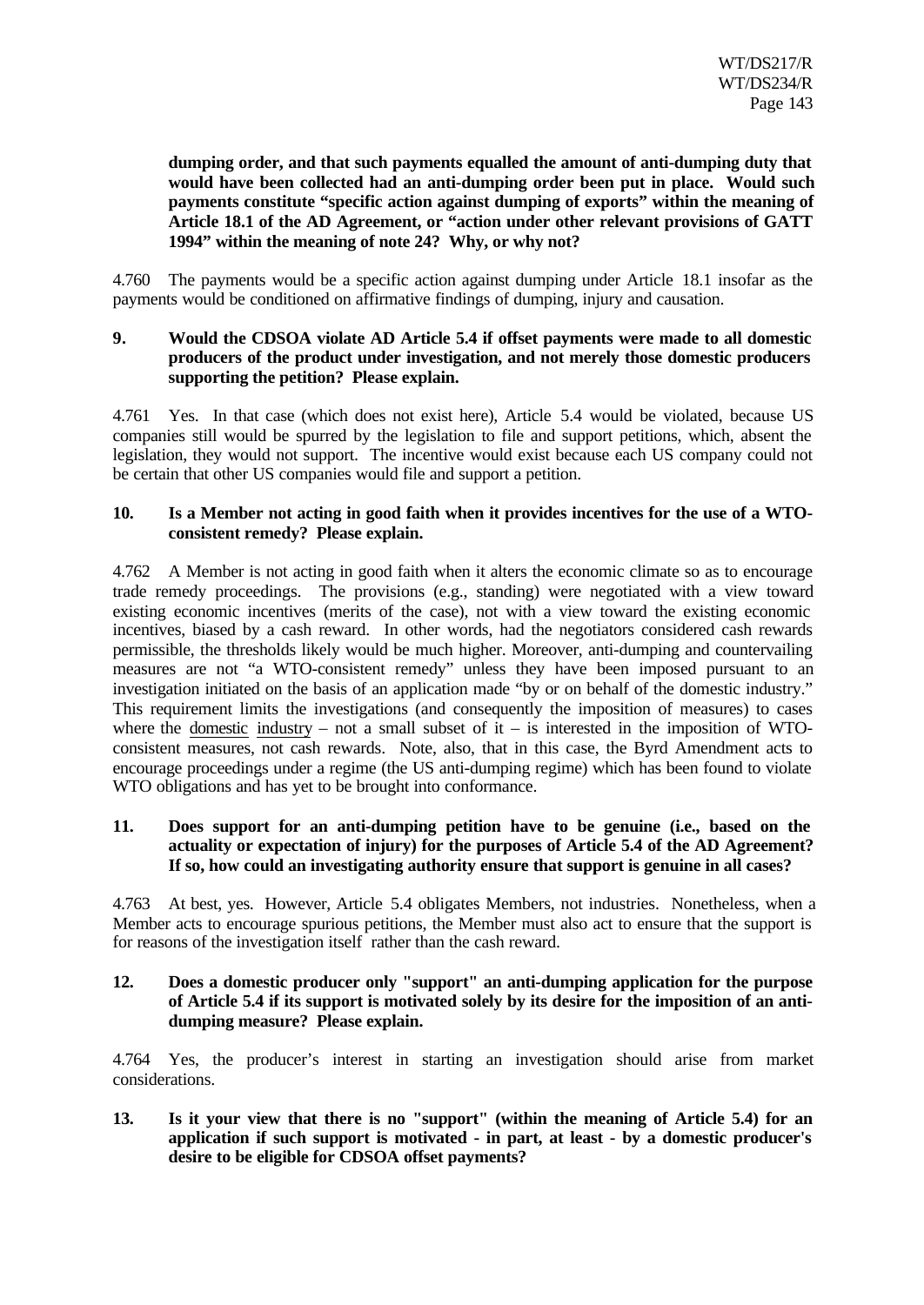4.765 Where a producer would not support a petition absent the possibility of a cash reward, the producer cannot be said to "support" the petition under Article 5.4.

## **14. Would a Member violate Article 8.3 of the AD Agreement if it decided, as a matter of general policy, never to accept price undertakings? Please explain.**

4.766 Yes. A Member has the authority to reject undertakings that are "impractical." Whether an undertaking is impractical should be decided on a case-by-case basis, considering the context and relevant circumstances.

#### (b) Questions to all parties

### **32. With reference to footnote 24 of the AD Agreement and footnote 56 to the SCM Agreement, to what extent can subsidization be considered an action "under" Article XVI of GATT 1994?**

4.767 The provisions are not related. A Member has the authority to grant a subsidy, as long as the subsidy complies with the relevant WTO provisions. This is true regardless of whether the conditions for imposing anti-dumping duties, countervailing duties or a safeguard measure exist.

## **33. Please provide an example of a "non-specific" action against dumping.**

4.768 In a situation in which the requirements for imposing either an anti-dumping duty or a safeguard measure are met, a Member might decide to impose a safeguard measure, complying with the relevant WTO provisions.

## **34. Please give examples of the sort of "other reasons, including reasons of general policy" that Members might invoke under Article 8.3 of the AD Agreement.**

4.769 A Member might establish a general policy of not accepting undertakings with regard to imports from a country that does not accept undertakings under the same conditions.

## **35. Does the violation of the international law principle of good faith necessarily constitute a violation of the WTO Agreement? Does either the AD Agreement or the WTO Agreement impose an independent obligation on Members to act in good faith?**

4.770 Yes, absent the requirement of "good faith," the WTO agreements are meaningless. "Good faith" is required for any agreement to have meaning. This has been confirmed by the Appellate Body in *US – Anti-Dumping Measures on Certain Hot-Rolled Steel Products from Japan*, WT/DS184/AB/R (24 July 2001), para. 101.

### **36. Is there anything in the panel or Appellate Body reports in the 1916 Act case to suggest that either the panel or the Appellate Body, when addressing the meaning of Article 18.1 of the AD Agreement, had in mind the pure subsidy hypothetical set forth in question 3 above?**

4.771 The panels and Appellate Body were focusing on whether any type of remedy, other than permitted duties, was acceptable. They concluded "no."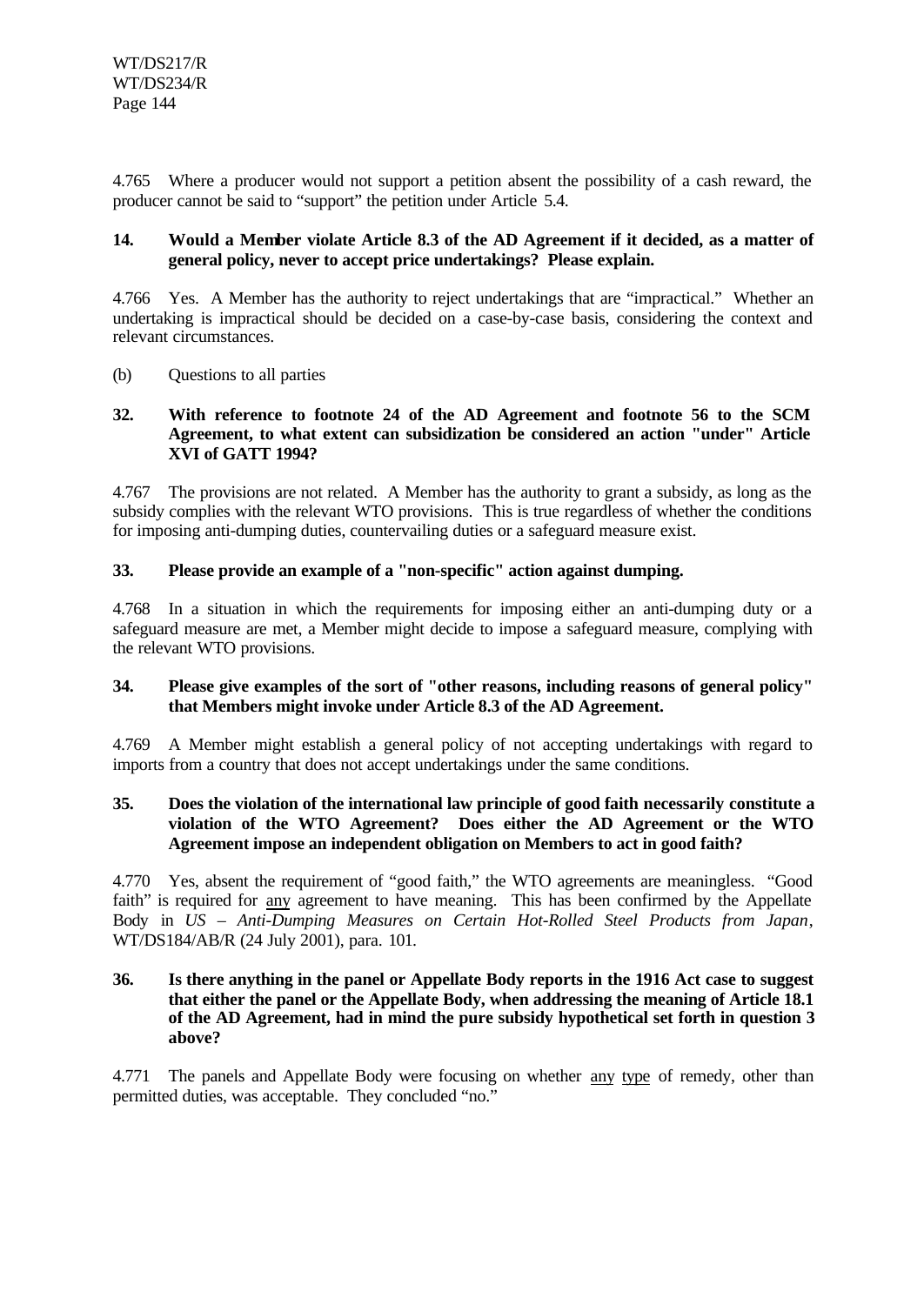## **8. Mexico**

- (a) Questions to the complaining parties
- **1. Please comment on para. 91 of the US first written submission. Do you agree that "it is clearly possible for an action to be 'in response to' dumping or a subsidy but not be 'against' dumping or a subsidy"? Please explain, taking into account the Appellate Body's finding that "'specific action against dumping' … is action that is taken in response to situations presenting the constituent elements of 'dumping'" (1916 Act, para. 122). Does the Appellate Body's finding suggest that "specific action against dumping" is necessarily a subset of action "in response to" dumping? Please explain.**

4.772 The Appellate Body's finding in *United States - Anti-Dumping Act of 1916* does not suggest that "specific action against dumping" is a subset of action "in response to" dumping. The Appellate Body carefully examined the meaning of the phrase "specific action against" and explicitly determined that a "specific action against dumping" is an action taken in response to situations presenting the constituent elements of dumping. In the light of the above finding, there is no basis and, therefore, it is not necessary to create a distinction between "against" and "in response to".. Applying the test established by the Appellate Body, the Continued Dumping and Subsidy Offset Act of 2000 ("the Act") and its offsets are "in response to situations presenting the constituent elements of dumping". As such, they constitute "specific action against" dumping or subsidization.

4.773 In this dispute, it is not necessary for the Panel to determine definitively the universe of measures that could constitute "specific action against dumping" within the meaning of Articles 18.1 and 32.1. Mexico submits that, at a minimum, the phrase "specific action against" encompasses actions such as the Act and the offsets it distributes.

4.774 As regards paragraph 91 of the United States' first written submission, even if one were to accept that it is possible for an action to be "in response to" dumping or a subsidy, but not "against" dumping or a subsidy, the action at issue in this dispute is undoubtedly "against" dumping or a subsidy, even using the United States' narrow interpretation of the term "against".

#### **2. Please explain exactly how you see that the "constituent elements of dumping" have been incorporated into the CDSOA.**

4.775 In Mexico's view, Article 18.1 of the Anti-Dumping Agreement encompasses action that is taken in response to situations presenting the constituent elements of dumping. The Act and the offsets distributed under it are clearly "in response to situations presenting the constituent elements of dumping" or subsidization, because the distribution of offsets is an action that may be taken only when the constituent elements of dumping or subsidization are present.

4.776 Since no funds would be collected and distributed in the absence of an order based on findings of dumping or of subsidization, because the magnitude of the subsidies is linked to the magnitude of the anti-dumping and countervailing duties, the Act is an action in response to situations presenting the constituent elements of dumping (or a subsidy), and therefore constitutes a "specific action against" dumping (or a subsidy).

**3. In your view, would it be inconsistent with Article 18.1 of the AD Agreement and Article 32.1 of the SCM Agreement for a Member to provide subsidies in response to a finding of dumping or subsidization, where that subsidization was** *in lieu of* **antidumping or countervailing measures? If not, please explain in light of your view that**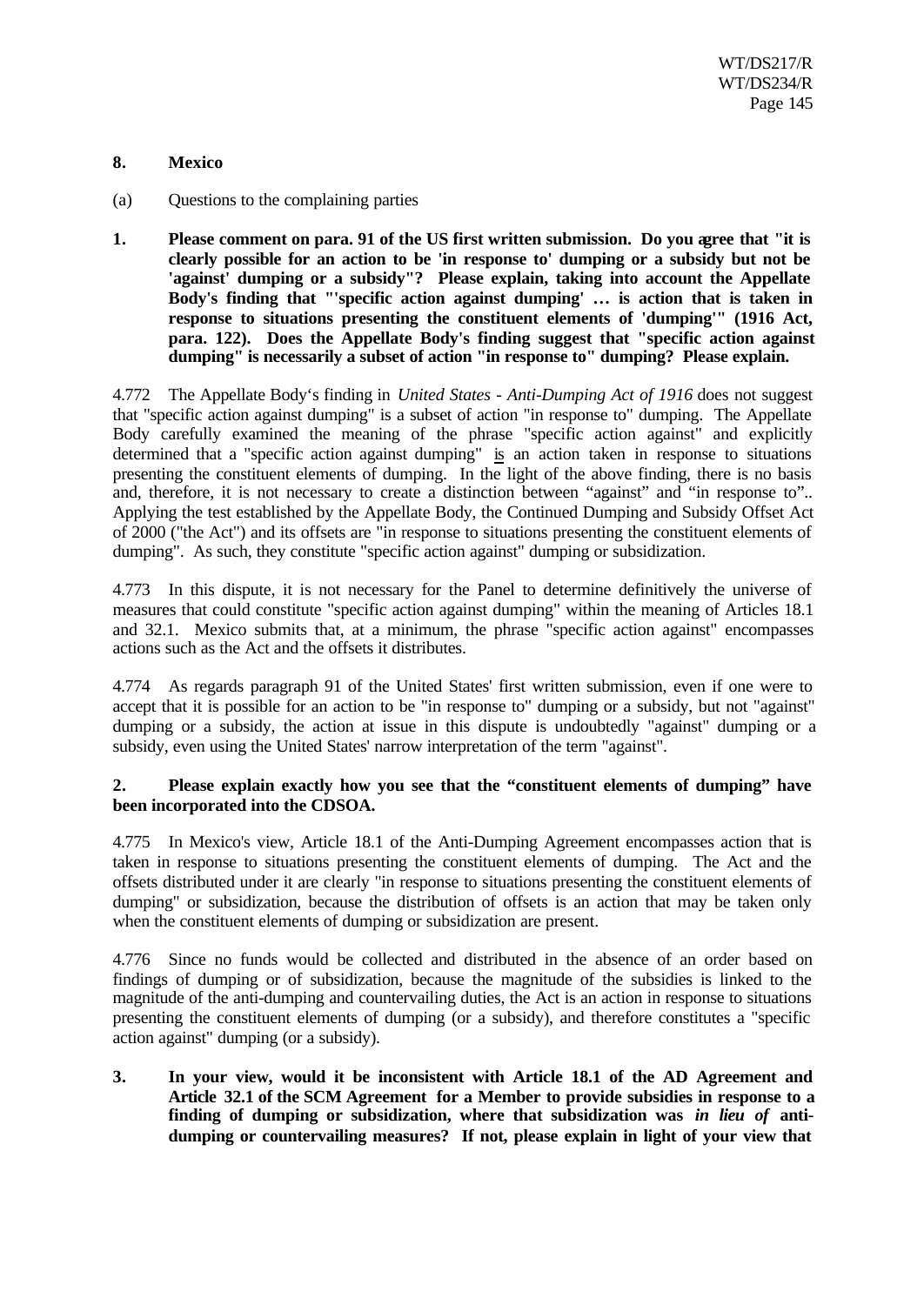## **these provisions prohibit any action taken in response to situations presenting the constituent elements of dumping.**

4.777 Yes. As described, such an action appears to be inconsistent with Articles 18.1 and 32.1 especially if the subsidies equal in magnitude the duties that would otherwise be payable. Irrespective of whether subsidization is in lieu of anti-dumping or countervailing measures or in addition to such measures, it is not a form of action that is authorized under Article VI of the GATT 1994 (as interpreted by the Anti-Dumping Agreement and the SCM Agreement) to respond to situations presenting the constituent elements of dumping or subsidization.

**4. Assume that a Member (which has no legal framework for the conduct of antidumping/countervail investigations or imposition of anti-dumping countervailing measures) implements a domestic subsidy programme with the explicit purpose and design of offsetting the injurious effects of dumped or subsidized imports. Would that programme constitute a "specific action against dumping" (or subsidy)?**

## **If not, please explain, and provide a reasoned explanation as to how Article 18.1 of the AD Agreement (or Article 32.1 of the SCM Agreement) can be interpreted to distinguish between this hypothetical subsidy programme and the CDSOA regime.**

4.778 For the reasons explained in Mexico's reply to question 3 and in Mexico's other submissions with respect to the meaning of the expression "specific action against", the hypothetical programme and the subsidies granted under it could constitute a "specific action against dumping" or a subsidy.

## **5. Would a victim compensation scheme (funded from central treasury resources, rather than penalties imposed on convicted criminals) constitute a "specific action against" crime? Please explain. Would your answer be any different if the scheme were funded from penalties imposed on convicted criminals? Why?**

4.779 In the case of the *United States – Anti-Dumping Act of 1916*, the Appellate Body found that the phrase "specific action against dumping of exports" meant an action that is taken "in response to situations presenting the constituent elements of dumping". It is difficult to apply this finding to the analogy suggested by the Panel. However, Mexico notes that a victim compensation scheme differs from the CDSOA and its offsets in many respects. For example, any payment under such a scheme does not directly and systematically "offset" the crime committed. The payments and their amount (irrespective of the source of the funds) may not be generated by crime in and of itself.

### **6. Assume that a Member enacts legislation mandating the payment of \$5,000 to petitioners to compensate them for the cost of making the petition and participating in the antidumping investigation. Would that payment constitute a "specific action against dumping of exports" within the meaning of Article 18.1 of the AD Agreement? Why, or why not?**

4.780 The hypothetical measure described in this question is distinguishable from the Act and its offsets in that the payment of \$5,000 to petitioners does not appear caused by and linked to the existence of a finding or order of injurious dumping, nor is it linked to the magnitude of the antidumping or countervailing duties collected. As such, in the absence of other elements demonstrating that the payment can only be made where the constituent elements of dumping exist, it appears that the measure would not constitute a "specific action against" dumping.

# **7. Assume that a Member enacts legislation requiring that any anti-dumping duties collected be paid to state retirement homes. Would such payments constitute "specific**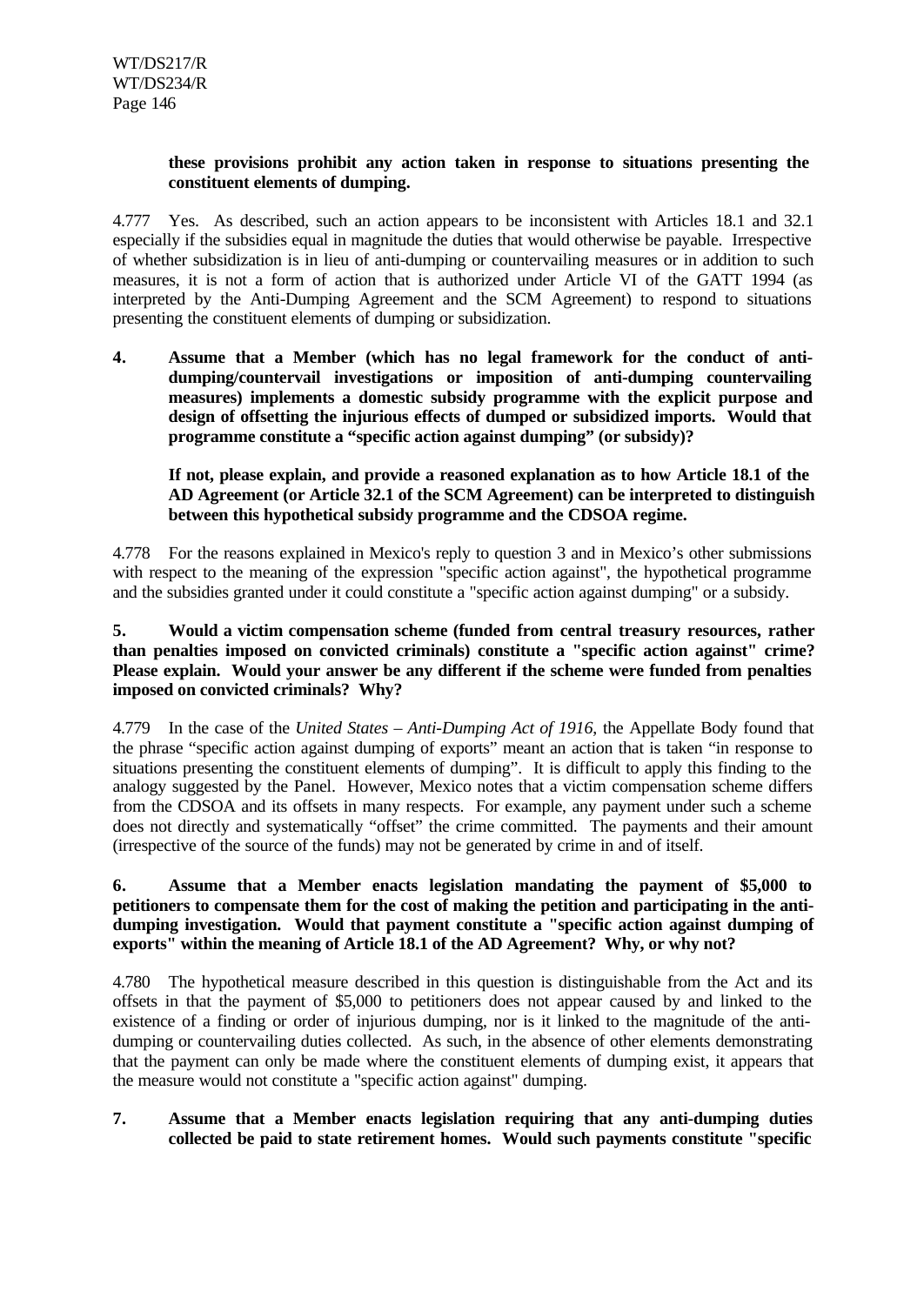# **action against dumping of exports" within the meaning of Article 18.1 of the AD Agreement? Why, or why not?**

4.781 In this hypothetical case, the linkages between the action and the dumping and subsidization are not defined. Accordingly, it is difficult to analyze whether it would amount to a specific action against dumping of exports without making further assumption.

4.782 Under the narrow interpretation of "against" proposed by the United States, arguably such an action would not be against dumped imports or the importers.

**8. Assume that the US restricted offset payments under the CDSOA to cases where the US found the existence of dumping, injury and causation but did not impose an antidumping order, and that such payments equalled the amount of anti-dumping duty that would have been collected had an anti-dumping order been put in place. Would such payments constitute "specific action against dumping of exports" within the meaning of Article 18.1 of the AD Agreement, or "action under other relevant provisions of GATT 1994" within the meaning of note 24? Why, or why not?**

4.783 Based on the facts described in the question, the payments appear to constitute an action which may be taken only in response to situations presenting the constituent elements of dumping, and therefore would be "specific action against dumping".

## **9. Would the CDSOA violate AD Article 5.4 if offset payments were made to all domestic producers of the product under investigation, and not merely those domestic producers supporting the petition? Please explain.**

4.784 Yes. It appears that under the hypothetical scenario raised by the Panel, an incentive distorting the functioning of the thresholds regarding standing and, therefore, the examination that the investigating authority is required to make in order to determine whether the application has been made "by or on behalf of the domestic industry" would still exist. The distorting incentive would remain, because it would be in the interest of producers to increase the likelihood that an investigation will take place (and therefore the likelihood that subsidies will be granted) by filing or supporting a petition.

## **10. Is a Member not acting in good faith when it provides incentives for the use of a WTOconsistent remedy? Please explain.**

4.785 The issue in this dispute is not whether the United States is providing an incentive for the use of a WTO-consistent remedy., Rather, it is whether the incentives that are being provided undermine the requirements of the Anti-Dumping and SCM Agreements. A Member cannot be characterized as acting "in good faith" if its actions undermine the agreements.

## **11. Does support for an anti-dumping petition have to be genuine (i.e., based on the actuality or expectation of injury) for the purposes of Article 5.4 of the AD Agreement? If so, how could an investigating authority ensure that support is genuine in all cases?**

4.786 In this dispute the legal issue to be decided under Article 5.4 is not whether the support for an anti-dumping petition is "genuine" or whether the investigating authorities must examine what motivated domestic producers to support a petition. Rather, it is whether the United States has undermined its ability to make determinations in an objective manner when it rewards domestic producers that support the petition and, consequently, penalize those that do not. Distorting expression of support by the domestic industry by providing a new incentive to petition or support a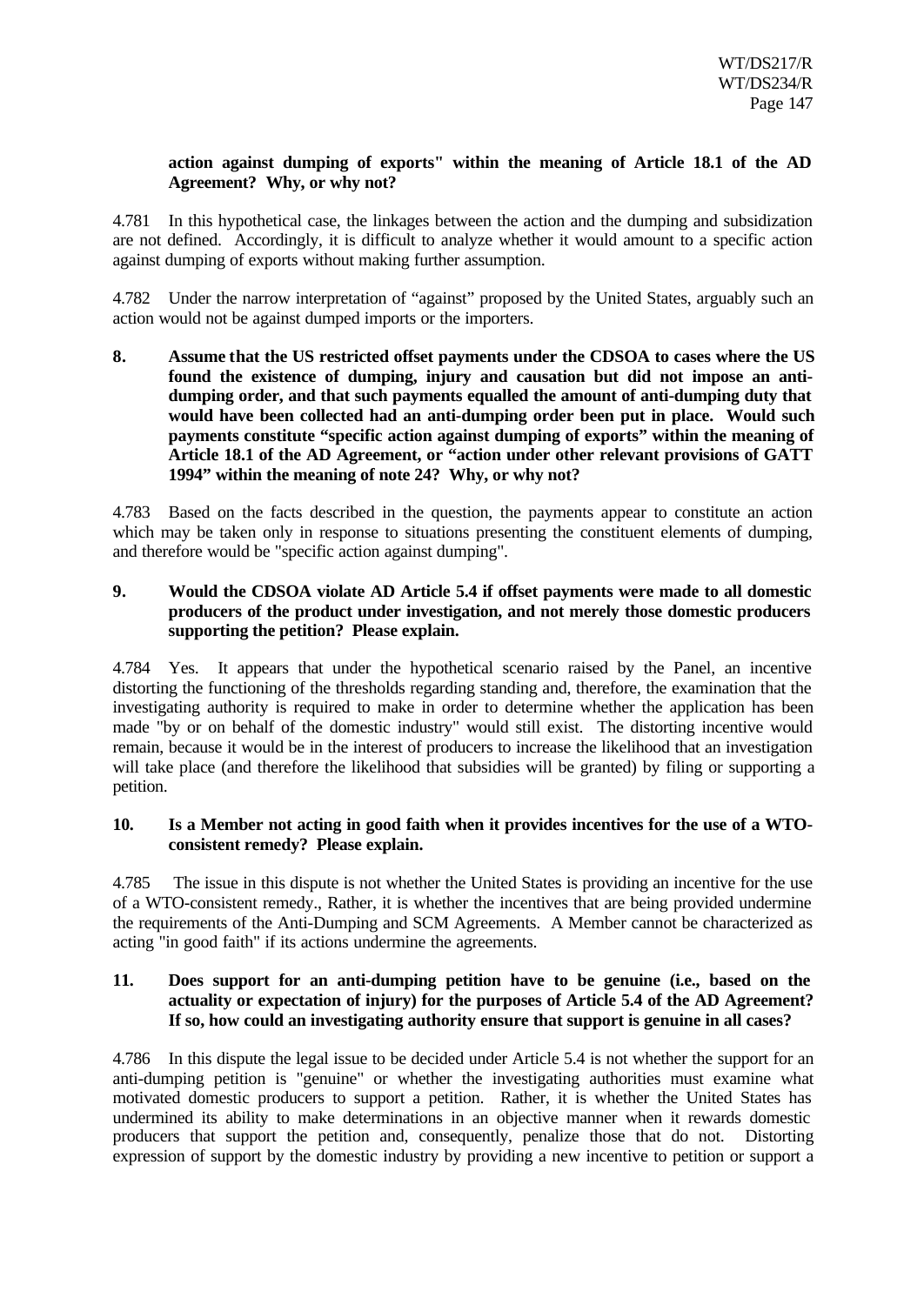petition is not compatible with the United States obligation to make determinations under Article 5.4 in an objective manner.

### **12. Does a domestic producer only "support" an anti-dumping application for the purpose of Article 5.4 if its support is motivated solely by its desire for the imposition of an antidumping measure? Please explain.**

- 4.787 See the reply to question 11.
- **13. Is it your view that there is no "support" (within the meaning of Article 5.4) for an application if such support is motivated - in part, at least - by a domestic producer's desire to be eligible for CDSOA offset payments?**

4.788 See the reply to question 11. In such a situation, a domestic producer's expression of support is tainted. At the risk of placing their competitors in a more advantageous competitive position, domestic producers must indicate support for the petition.

#### **14. Would a Member violate Article 8.3 of the AD Agreement if it decided, as a matter of general policy, never to accept price undertakings? Please explain.**

4.789 Yes. Such a measure appears to violate Article 8.3 of the Anti-Dumping Agreement because it would make it impossible for the investigating authorities of the Member in question to conduct an objective investigation into whether price undertakings would be appropriate in any given case. Therefore, it would render Article 8.3 of the Anti-Dumping Agreement inutile.

(b) Questions for Mexico

## **25. Please comment on the meaning of the phrase "in particular" in Article 5(b) of the SCM Agreement, in light of Mexico's claim that the Byrd Amendment nullifies or impairs benefits accruing to Mexico under Article VI of GATT 1994.**

4.790 The context of the phrase "in particular" makes it clear that the reference to "benefits of concessions bound under Article II of GATT 1994" can be interpreted as the chief type of "benefits accruing directly or indirectly to other Members under GATT 1994" that are referenced in paragraph (b). Under this interpretation, benefits under Article II would be relevant to a paragraph (b) analysis "much more than in other cases" (i.e. much more than the benefits accruing under other provisions of GATT 1994). However, the nullification or impairment of benefits accruing under other articles of GATT 1994 could still be subject to scrutiny under paragraph (b). The phrase "in particular the benefits of concessions bound under Article II of GATT 1994" simply presents the chief type of such nullification or impairment.

#### **26. If a subsidy contained eligibility criteria or conditions that were not "objective" within the meaning of footnote 2 to the SCM Agreement, would it** *ipso facto* **be specific within the meaning of Article 2?**

4.791 No. In contrast to paragraph (a) of Article 2.1, paragraph (b) does not establish requirements for determining when specificity exists. Rather, it elaborates on a situation where an allegation of specificity is based on criteria or conditions established by the granting authority or by the legislation pursuant to which the granting authority operates. In such a situation, the defending Member can counter the allegation of specificity by demonstrating that the requirements of paragraph (b) and footnote 2 have been met.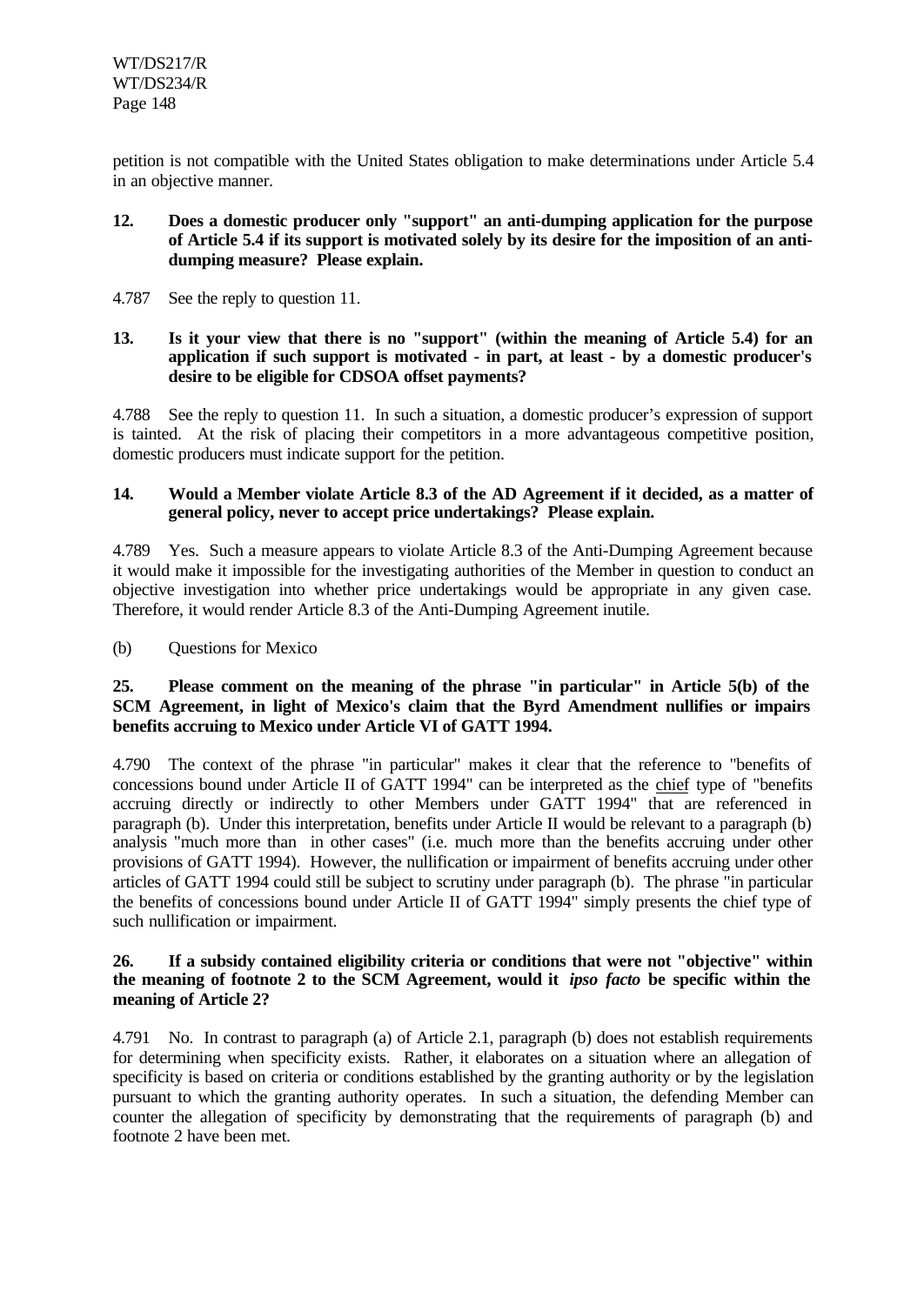### **27. Please explain further the basis for your view that, when examining the issue of specificity, each offset should be treated as a "separate and distinct subsidy".**

4.792 The United States argues that the Act, in itself, is not specific. The appropriate question is not whether the Act is specific; rather, it is whether the subsidies conferred under the Act are specific.

Factually, the subsidies conferred by the Act can be distinguished from those conferred under a typical subsidy programme. In the case of the subsidies conferred by the CDSOA, there is no common pool of funds. Rather, discrete "special accounts" are established to fund each offset, which is linked to a specific anti-dumping or countervailing order or finding. Each of the special accounts is funded separately through the assessment and collection of anti-dumping and countervailing duties and the amount of the funds for each account is dependent on the magnitude of the duties assessed and collected under its respective finding or order. Finally, recipients eligible for offsets paid from one special account are not eligible for offsets paid from another special account unless they meet the eligibility requirements for that account. Consequently, the structure and architecture of the Act creates a series of separate and distinct subsidies.

4.794 Legally, this means that the "financial contribution" and the "benefit" associated with each special account (i.e. with each offset) are separate and distinct. In other words, each special account or offset constitutes a separate and distinct subsidy within the meaning of Article 1.1.

### **28. Mexico advances a number of arguments in support of its claim that the CDSOA causes non-violation nullification or impairment. Would Mexico rely on the same arguments to demonstrate non-violation nullification or impairment in respect of a programme under which the grant of a subsidy is not contingent on a demonstration of the constituent elements of dumping or subsidization?**

4.795 The basic approach to providing non-violation nullification or impairment would also be applicable generally to nullification or impairment claims pertaining to subsidies. That is, nullification or impairment can be proven based on the design, structure and architecture of the subsidy in question.

4.796 What could differ in the case of non-violation nullification or impairment claims relating to a subsidy that is not linked to the existence of dumping or subsidization is the benefits accruing directly or indirectly under the GATT 1994 which are claimed to have been nullified or impaired.

4.797 In this dispute, the systematic and direct linkage between dumping and subsidization, the collection of anti-dumping and countervailing duties and the conferral of subsidies to eligible recipients creates the nullification or impairment of the benefits accruing to Mexico under Articles II and VI of the GATT 1994. The arguments underpinning this nullification or impairment may not be relevant to the challenge of another type of subsidy.

**29. The Oilseeds Panel asserted that countries "must … be assumed to base their tariff negotiations on the expectation that the price effect of the tariff concessions will not be systematically offset". That Panel further asserted that "[a]t issue in the case before it are product-specific subsidies that protect producers completely from the movement of prices for imports and thereby prevent tariff concessions from having any impact on the competitive relationship between domestic and imported oilseeds" (underline supplied). To what extent, if any, does the CDSOA "systematically offset" the price effects of tariff concessions granted by the US to Mexico? Please explain. To what extent, if any, does the CDSOA provide for "product-specific subsidies that … prevent tariff concessions from having any impact on the**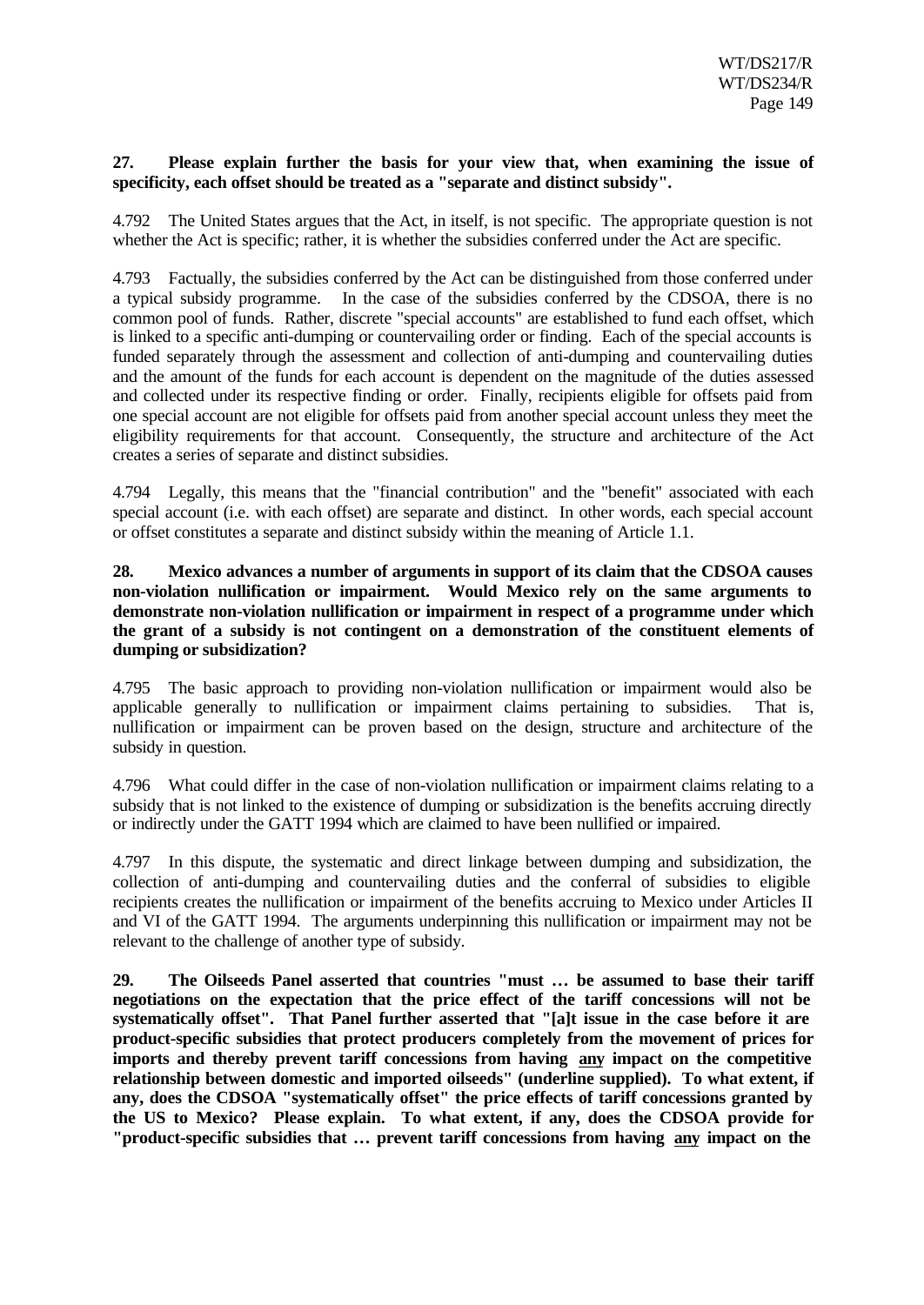## **competitive relationship between domestic and imported" (underline supplied) products? Please explain.**

4.798 This question raises two issues: (i) whether the nullification or impairment of a benefit or concession must be 100 per cent (i.e. prevent tariff concessions from having any impact); (ii) the nature of the nullification or impairment caused by the Act.

4.799 Regarding the first of these issues, in the Follow-up on the Panel Report in the case *European Economic Community – Payments and Subsidies Paid to Processors and Producers of Oilseeds and Related Animal-Feed Proteins* (BISD 39S/91) *(Oilseeds II)*, it was established that nonviolation nullification or impairment can occur in situations where the impairment of the benefit is less than 100 per cent. The key consideration is a "systemic offsetting" of a legitimately expected competitive relationship.

4.800 Regarding the second issue, Mexico is not arguing that the legitimately expected competitive relationship solely accrues from or is being defined by the tariff concessions under Article II of the GATT 1994 (as was the case in *Oilseeds I and II*). Factually, the competitive relationship at issue is that which is legitimately expected by Mexico when anti-dumping or countervailing duties have been imposed against exports of Mexican products. Legally, the benefits defining this relationship accrue to Mexico from Articles II and VI of the GATT. This is explained in paragraphs 80 to 83 of Mexico's first written submission.

4.801 The systematic nature of the nullification or impairment of the competitive relationship legitimately expected by Mexico arises from the methodical and regular way the subsidies conferred under the CDSOA upset that competitive relationship. As a result of those subsidies, Articles II and VI of the GATT 1994 no longer limit the adverse impact on the expected competitive relationship arising from the application of the anti-dumping and countervailing duties. The benefits accruing from these provisions are manifestly impaired.

(c) Questions to All Parties

## **32. With reference to footnote 24 of the AD Agreement and footnote 56 to the SCM Agreement, to what extent can subsidization be considered an action "under" Article XVI of GATT 1994?**

4.802 Article XVI does not refer to the positive act of subsidization. In other words, there is no textual basis for the position that the subsidy could occur "under" Article XVI.

# **33. Please provide an example of a "non-specific" action against dumping.**

4.803 The provision of restructuring support to an industry that is facing difficulties and that is being adversely affected by dumped exports where that support is not contingent upon a finding of dumping. In such a situation, the restructuring support is not a specific action against dumping because it is not an action that may be taken only when the constituent elements of dumping are present.

#### **34. Please give examples of the sort of "other reasons, including reasons of general policy" that Members might invoke under Article 8.3 of the AD Agreement.**

4.804 Two examples would be anti-trust concerns and circumvention concerns related to the undertakings.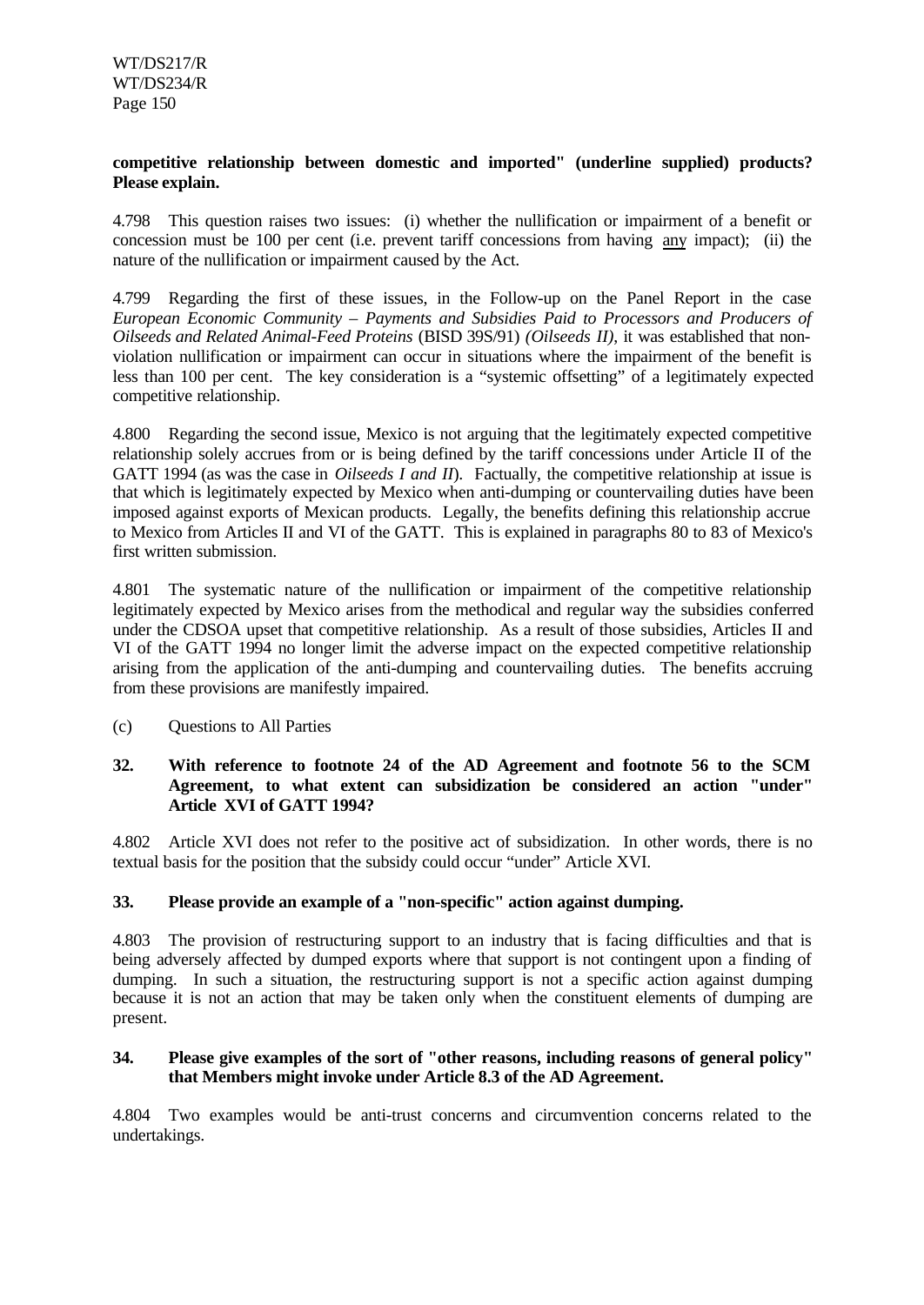## **35. Does the violation of the international law principle of good faith necessarily constitute a violation of the WTO Agreement? Does either the AD Agreement or the WTO Agreement impose an independent obligation on Members to act in good faith?**

4.805 No. The two mentioned Agreements do not impose an independent obligation on WTO Members to act in good faith. However, this does not mean that the principle of good faith is irrelevant. Pursuant to Article 3.2 of the DSU, this principle applies to the interpretation of WTO Agreements, and consequently, to the interpretation, implementation and application of the Agreements by WTO Members.

### **36. Is there anything in the panel or Appellate Body reports in the 1916 Act case to suggest that either the panel or the Appellate Body, when addressing the meaning of Article 18.1 of the AD Agreement, had in mind the pure subsidy hypothetical set forth in question 3 above?**

4.806 Mexico takes the view that there is nothing in the reports of the Panel or the Appellate Body in the *US - 1916 Act* to suggest that the Panel or the Appellate Body considered the "pure subsidy hypothetical" set forth in question 3.

**36***bis***. ADDRESSED ONLY TO THOSE PARTIES THAT WERE PARTIES OR THIRD PARTIES IN THE** *US – 1916 ACT* **PROCEEDINGS: Was there anything in your submissions to the Panel or Appellate Body in the 1916 Act proceedings that would have caused the Panel or Appellate Body to address the meaning of Article 18.1 of the AD Agreement in the context of the pure subsidy hypothetical set forth in question 3 above?**

4.807 No. The "subsidy hypothetical" established in question 3 was not discussed in the submissions made by Mexico during these proceedings.

F. ANSWERS OF THE UNITED STATES TO QUESTIONS FROM THE PANEL, CHILE AND THE EUROPEAN COMMUNITIES

#### **1. Answers of the United States to questions from the Panel**

4.808 With respect to the Panel's question concerning whether specific action is "against" dumping or subsidization if it is applied to the exporter and is burdensome, the answer of the United States is yes. Articles 18.1 and 32.1 of the Antidumping and SCM Agreements, respectively, concern the type of action taken against dumping or subsidization. As a practical matter, imported goods are produced, exported, and imported by foreign producers, exporters, and importers. Therefore, specific action could be applied to an exporter of a dumped or subsidized import. CDSOA cannot be specific action against dumping or subsidization because it does not (1) authorize action in response to the constituent elements of dumping or subsidization, or (2) apply to and burden imports or their importers, foreign producers, or exporters.

4.809 With respect to the Panel's question of whether undertakings are specific action "against" dumping or subsidization, the United States recalls that the Appellate Body in *United States – Anti-Dumping Act of 1916* explained that the permissible responses to dumping to definitive anti-dumping duties, provisional measures, and price undertakings. The three forms of action are, by definition, specific action against dumping or subsidization. Moreover, undertakings fall within the definition of specific action "against" dumping or subsidization because they (1) are action in response to the constituent elements of dumping or subsidization which can only be entered into with respect to conduct producing a preliminary affirmative determination of dumping or subsidization, and (2) apply to the exporter to limit its ability to export dumped or subsidized products to the importer, or apply to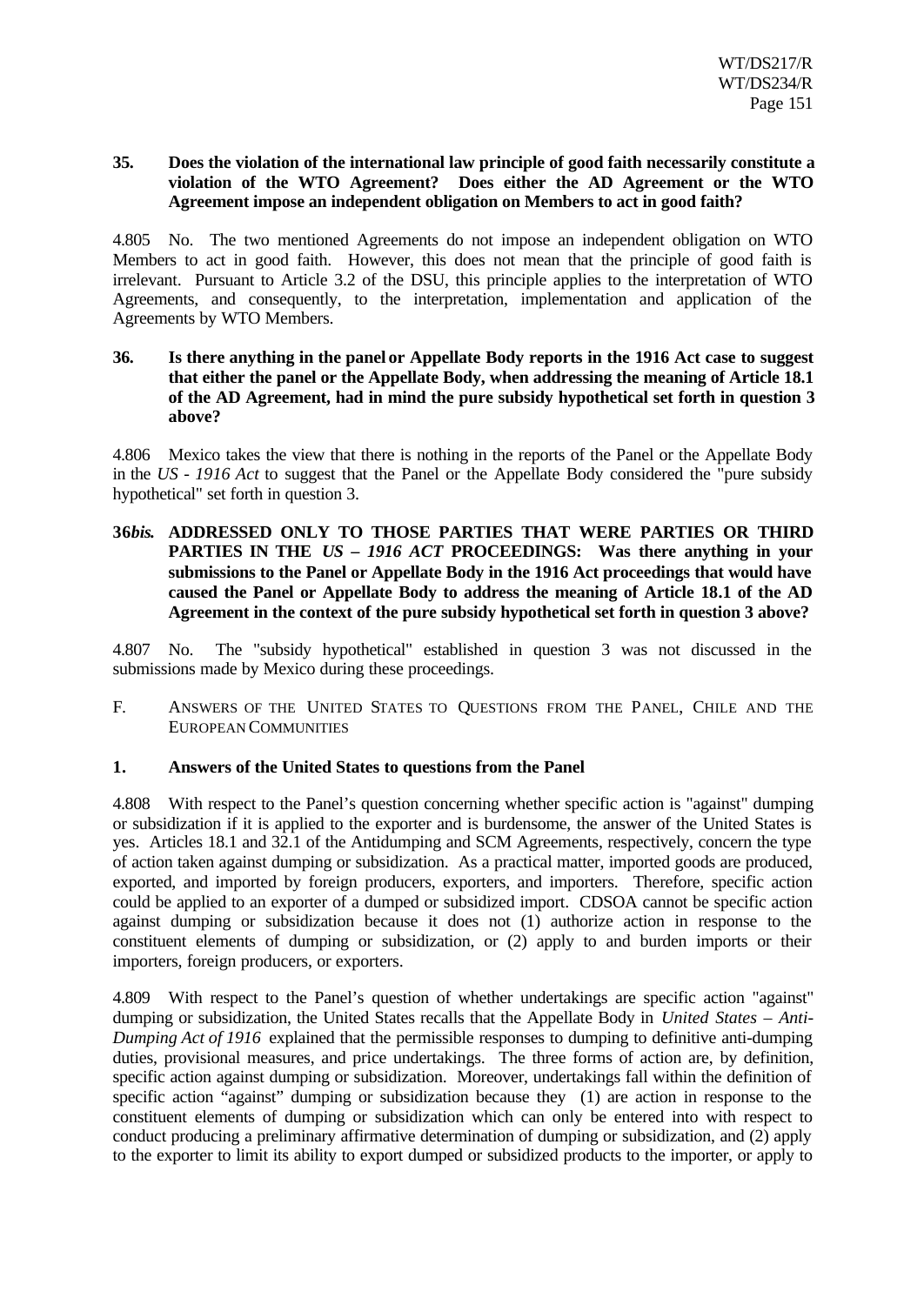the government of the exporting Member to eliminate or limit the subsidy available to the exporter or take other measures concerning its effects.

4.810 With respect to the Panel's question of whether severance of diplomatic relations would constitute action "against" dumping or subsidization, such action would not be action "against" dumping or subsidization because it would not apply to imports, or their importers, foreign producers, or exporters.

4.811 With respect to the Panel's question on the meaning of the phrase "in particular" in Article 5(b) of the SCM Agreement, the phrase "in particular" is a transitional expression used throughout GATT 1994 and the SCM Agreement. The Oxford English Dictionary defines "in particular" as "as one of a number distinguished from the rest; especially" and "one by one, individually." When used in Article 5(b), the phrase illustrates the meaning of the main phrase it modifies and suggests that tariff concessions under Article II are not the only negotiated benefit which can be nullified or impaired under GATT 1994. Regardless, Mexico has not proved any nullification or impairment of benefits accruing to it under any article of GATT 1994.

4.812 With respect to the Panel's question concerning whether a subsidy would be *ipso facto* specific if it contained eligibility criteria or conditions that were not "objective," Article 2 of the SCM Agreement contains progressive guidelines for the determination of whether a programme is specific or non-specific. Article 2.1(b) describes subsidies that are not specific under Article 2. The fact that a subsidy does not meet the description in Article 2.1(b), however, does not mean that it is therefore deemed specific.

4.813 With respect to the Panel's question concerning how the criteria for CDSOA eligibility are economic in nature, the term "economic" is defined by the New Shorter Oxford Dictionary as "relating to monetary consideration, financial" and "relating to the management of private, domestic, etc., finances." This definition provides support for a broad interpretation of the term "economic" that encompasses the inclusion of any government or private action related to monetary or financial concerns (*e.g.* production, consumption, distribution or other such factors). The plain language of footnote 2 and the negotiating history support a broad interpretation of criteria that are "economic in nature." The criteria for receiving CDSOA distributions are within the rubric of the term "economic." First, in supporting a petition, domestic producers act to protect monetary and financial concerns in a market where they are experiencing unfair competition. Second, the requirement that the producer remain in operation is also based on monetary and financial considerations because by remaining in business, a company deals with those monetary and financial concerns of maintaining profitability and viability in the market. Third, the qualifying expenditures are economic in nature as they relate to operating and production costs.

4.814 With respect to the Panel's question concerning whether a subsidy would be *de jure* or *de facto* specific if it were rendered specific because of eligibility requirements that were not objective, the United States points out that a subsidy is not necessarily specific by virtue of the presence of nonobjective criteria. A showing of specificity must still be made under Article 2.1(a) or 2.1(c). Assuming *argendo* that presence of non-objective criteria makes a subsidy specific, it would not be possible to determine whether it would be *de jure* or *de facto* specific without more information about the law. If the law explicitly limited the availability of the subsidy, it would be *de jure* specific. If it, in practice, limited the subsidy to certain enterprises, it would be *de facto* specific.

4.815 Concerning the Panel's request to consider the Appellate Body's statement in *Canada-Autos* at para. 100, the request pre-supposes that the discussion in *Canada – Autos* has relevance to the issue of specificity. The *Canada – Autos* discussion, however, is not instructive because there is a crucial difference between the specificity provisions of Article 2.1 and the export contingency provisions of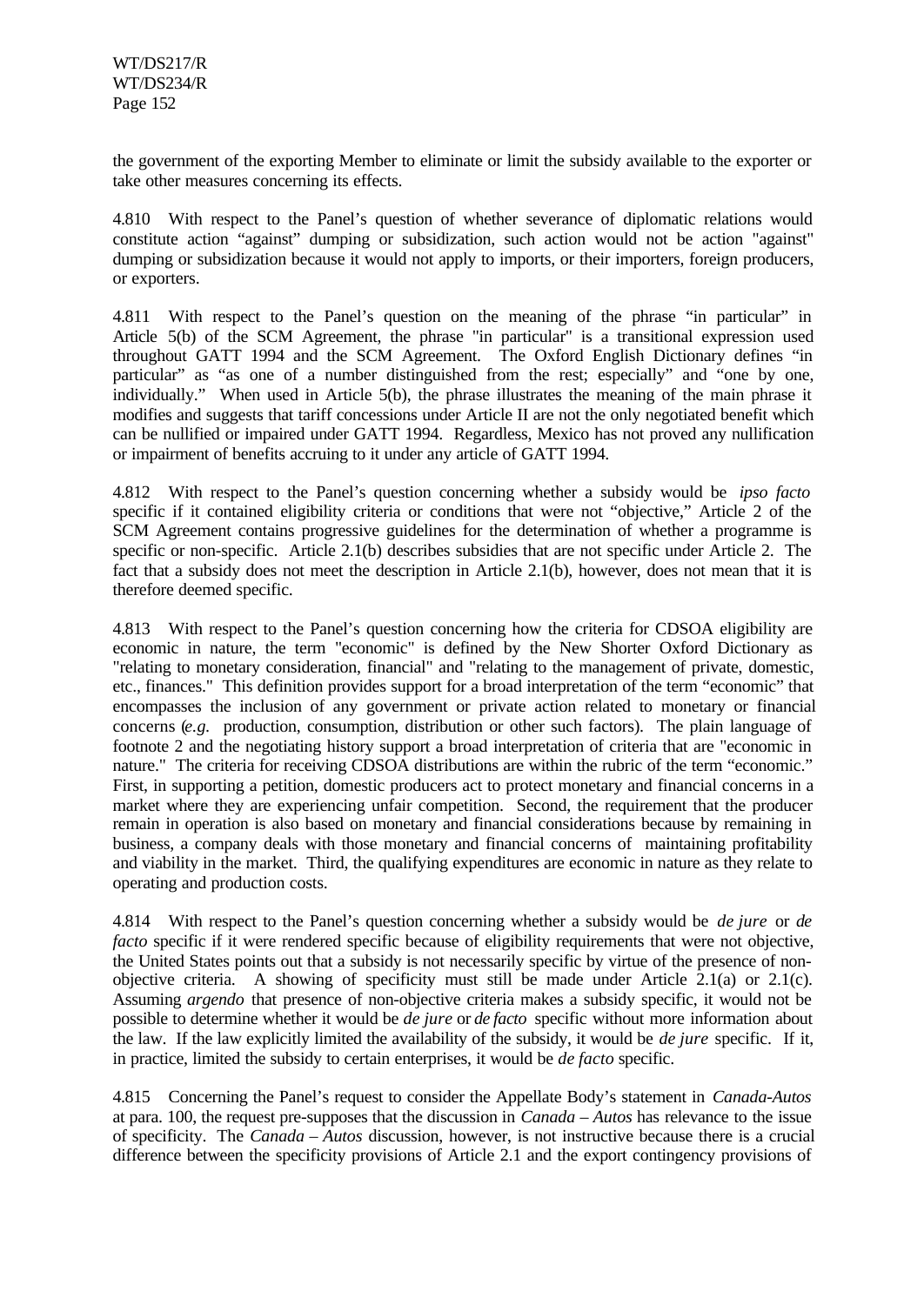Article 3. Article 2.1(a), the "de jure" provision of specificity, states that a subsidy is specific if it "explicitly" limits access to a subsidy. "Explicitly," even under the most relaxed definition, must mean at least that the limitation to certain enterprises must be evident on the face of the legislation. Article 3.1(a), however, does not use the term "explicitly," and, as interpreted by *Canada – Autos*, could include situations where the underlying legal instrument does not provide *expressis verbis*, but implicitly, that the subsidy is contingent upon exportation. The use of word "explicitly" in Article 2.1(a) precludes identification of a subsidy as being specific based upon the hypothetical operation of the law rather than the actual words of the law.

4.816 With respect to the Panel's question of whether imposing sanctions for failure to support a petition would violate AD Agreement Article 5.4, it is difficult to answer this hypothetical question without complete facts, but do not see why it would violate Article 5.4.

4.817 With respect to the Panel's question of whether the United States has changed the manner in which it performs its assessment of standing as a result of the CDSOA, the answer is no.

4.818 With respect to the Panel's question concerning the meaning of the Statement of Administration Policy issued on 11 October 2000 referring to *"*significant concerns regarding the ... consistency with [US] trade policy objectives" of the CDSOA, the US Administration has changed since issuance of the statement. The current Administration cannot detail the "significant concerns" of the prior Administration as that Administration did not memorialize them.

4.819 Concerning the Panel's request for comment on the EC's statement that it would be important to know how many undertakings were rejected or not offered in the first place because of industry opposition, the US government could not possibly know how many undertakings were not offered in the first place because of opposition by the domestic industry and does not regularly maintain information concerning the number of undertakings rejected. The United States notes that it provided information concerning suspension agreements effective August 2001 (based on information available on the Department of Commerce website and in its public files) in Exhibit 7 of its First Written Submission. It is the complaining parties who assert that the CDSOA has a particular effect on undertakings and therefore it is their burden to demonstrate that effect.

4.820 Concerning the Panel's request for comment on concerns raised by Indonesia and other complaining parties about the impact of the CDSOA on developing countries, the United States notes that Article 15 of the Antidumping Agreement is not within this Panel's terms of reference, as it was not identified in any of the panel requests, and therefore cannot be entertained by the Panel. In any case, the United States continues to fulfill its Article 15 "best efforts" commitment. Article 15 only necessitates only that the developed countries "explore" constructive remedies before applying anti-dumping duties. Indonesia's argument is a misplaced effort to rewrite other Antidumping Agreement provisions, or to insert substantive rules never accepted by negotiators. Moreover, the complaining parties have provided no evidence that the CDSOA will affect the administration of US laws governing undertakings; thus concerns that the CDSOA will somehow affect commitments under Article 15 are similarly unfounded.

4.821 With respect to the Panel's question about the extent to which subsidization can be considered an action "under" Article XVI of GATT 1994, subsidies provided to a Member's domestic producer for any reason must be consistent with or, in other words, in accordance with GATT Article XVI.

4.822 With respect to the Panel's request for an example of a "non-specific" action against dumping, non-specific action against dumping is an action covered by the terms of footnote 24 of the Antidumping Agreement. Non-specific action does not include action against dumping, as such, but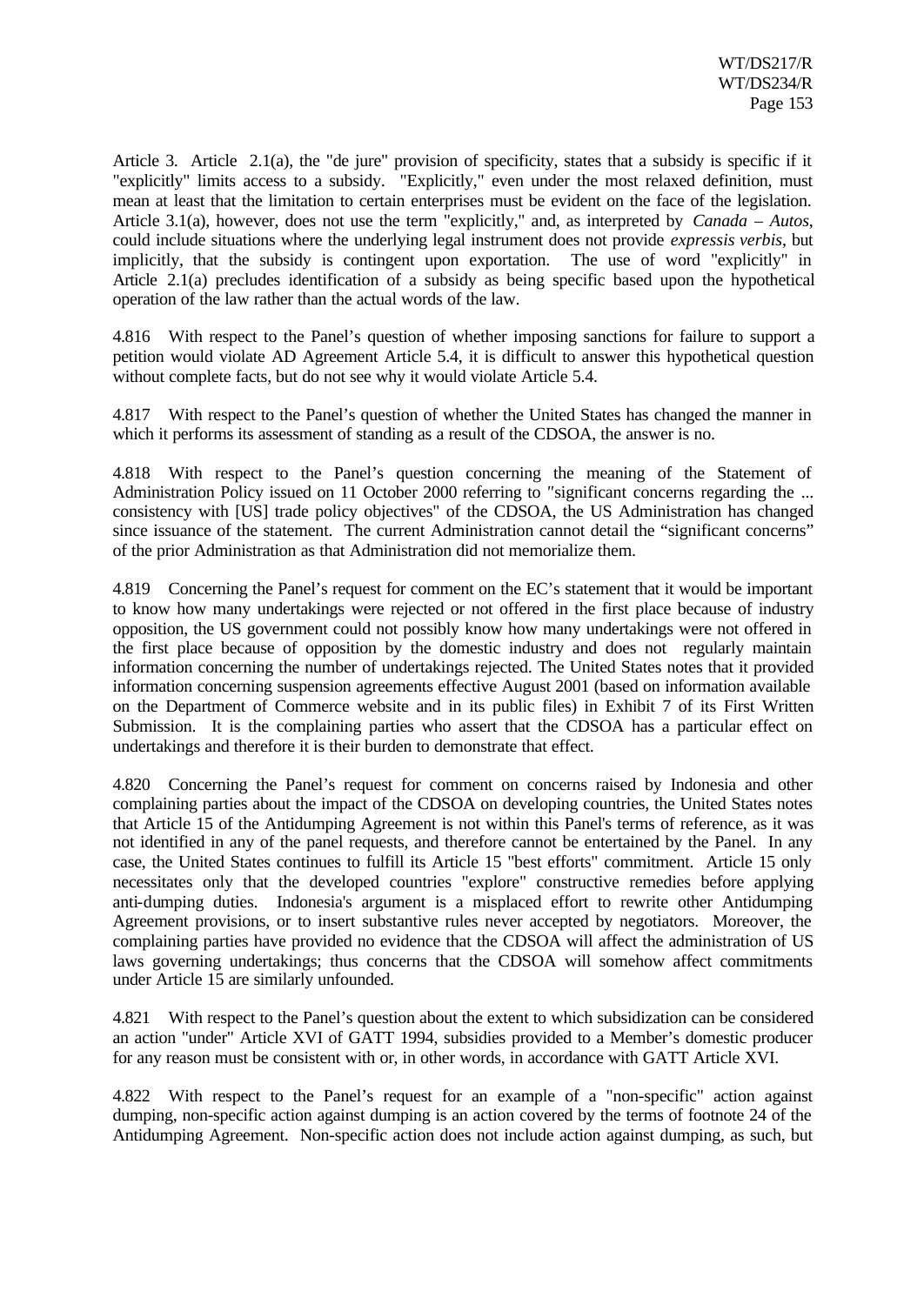would include action against the causes or effects of dumping. It is action, however, that does apply to dumped imports or the importer/exporter/foreign producer. One such example is a safeguard.

4.823 With respect to the Panel's request for examples of the sort of "other reasons, including reasons of general policy" that Members might invoke under Article 8.3 of the AD Agreement, a Member might conclude that it already has enough undertakings in place and lacks the resources (or does not want to devote the resources) to properly monitor and administer additional undertakings. Or, a Member might consider that negotiating price commitments represents bad policy and that the only desirable form of anti-dumping measure is a duty equal to the full calculated margin of dumping.

4.824 With respect to the Panel's question of whether a violation of the international law principle of good faith necessarily constitutes a violation of the WTO Agreement, a violation of the good faith *principle* cannot constitute a violation of the WTO Agreement without a violation of a particular obligation in the agreement. Appendix 1 to the DSU, which defines the covered agreements for purposes of the DSU, does not list an international law principle of good faith. Nor does the WTO distinguish between a breach of an agreement in good faith and a breach in bad faith – in either case it would be a breach of the agreement and would have the consequences provided in the WTO Agreement. Nor is it clear what is meant by a violation of the international law principle of good faith.

4.825 With respect to the Panel's question of whether the AD Agreement or the WTO Agreement impose an independent obligation on Members to act in good faith, neither agreement nor any other provision of the WTO Agreement imposes an independent obligation on Members to act in good faith. Concerning the present case, there is no WTO provision requiring Members to judge the subjective motivations of domestic producers in supporting an anti-dumping or countervailing duty petition or opposing an undertaking. According to AD Article 5.4 and SCM Article 11.4, the United States is only obligated to meet certain numerical thresholds of domestic industry support before initiating an investigation. According to AD Article 8 and SCM Article 18, undertakings need not be accepted at all. Thus, even if the CDSOA did provide some motivation for domestic producers to support a petition or oppose an undertaking, it would not "threaten" action inconsistent with WTO obligations, or impede the United States from upholding its obligations in good faith under AD Articles 5.4 and 8 and SCM Articles 11.4 and 18.

4.826 With respect to the Panel's question of whether there is anything in 1916 Act reports to suggest that either the panel or the Appellate Body, when addressing the meaning of Article 18.1 of the AD Agreement, had in mind the pure subsidy hypothetical set forth in question 3 above, there is nothing in the reports to suggest that they considered a subsidy hypothetical. The panels and Appellate Body in that case were concerned with the issue of whether or not civil and criminal penalties imposed on importers were specific action against dumping within the meaning of Article 18.1 of the Antidumping Agreement.

4.827 With respect to the Panel's question about whether there was anything in the US submissions to the panel or Appellate Body in the 1916 Act proceedings that would have caused the panel or the Appellate Body to address the meaning of Article 18.1 of the AD Agreement in the context of the pure subsidy hypothetical set forth in question 3 above, the answer is no.

# **2. Answers of the United States to questions from Chile**

4.828 With respect to Chile's question about the tax and accounting treatment given the money distributed under the CDSOA, the money distributed under the CDSOA is taxable income and should be reflected in the accounting books of the recipients as such.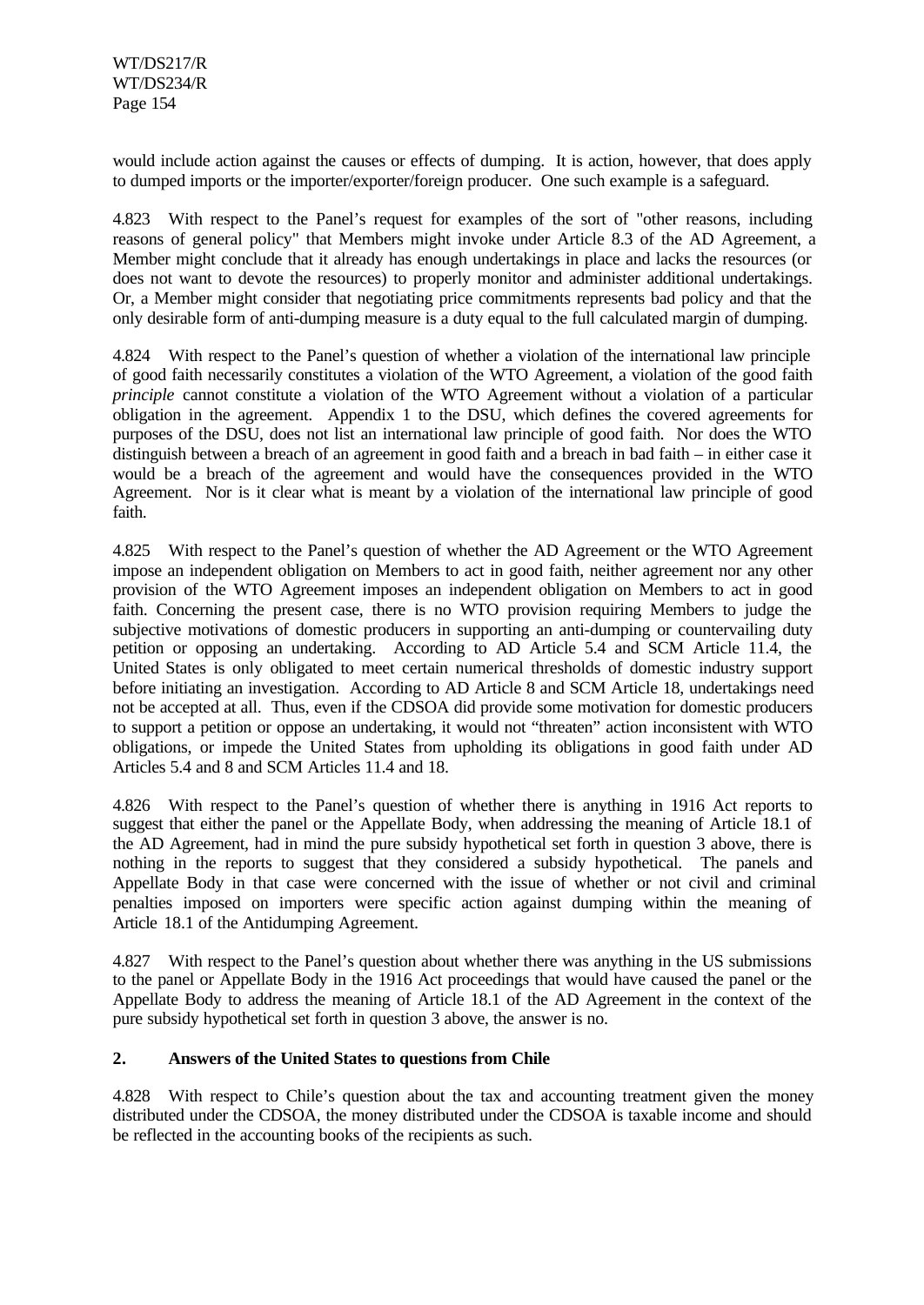4.829 With respect to what happens to the funds collected as a result of investigations initiated ex officio by the investigating authority, the US Customs Service has not specifically addressed this issue. The statute, however, states that the Commission shall forward to Customs a list of "petitioners and persons with respect to each order and finding and a list of persons that indicate support of the petition by letter or through questionnaire response." Even if there is no "petitioner," Customs will still receive a list of supporters identified by letters or through their questionnaire responses. The relevant letters and questionnaire responses are those filed in the "Commission's record" or, in select cases, entries of appearances in administrative reviews conduced by the Commerce Department.

4.830 With respect to Chile's question concerning how the "situation" of the industry investigated differs when in one "scenario" an order is imposed and in the second "scenario" an order is imposed, plus the domestic industry receives money collected on dumped or subsidized imports, it is not clear what is meant by "situation." If the question intends to ask how the exporting industry is affected by the subsidy to the domestic industry, the answer will depend on the facts. In other words, the exporting industry may or may not be affected.

4.831 With respect to Chile's question concerning how the "situation" of the domestic industry differs in the two "scenarios," in the second, the domestic industry receives a subsidy.

4.832 With respect to Chile's question concerning how the competitive relationship between the two industries differs in the two "scenarios," the answer will depend on the facts of the case.

4.833 With respect to Chile's question concerning the difference between the burden or liability to which the investigated industry is subject in the two "scenarios," in the first scenario, the duty is imposed on the good being produced (or sold) by the exporting industry/foreign producer. Thus, a duty is an additional financial burden to the exporting industry. However, whether the exporting industry is financially burdened by a subsidy to the domestic industry (scenario two above) will depend on the facts. It may or may not be affected.

4.834 With respect to Chile's question as to whether the CDSOA is an incentive for domestic producers to file or support anti-dumping petitions in order to have access to the "funds," the CDSOA does not serve as a real incentive to file or support petitions. The costs of participating in an investigation for an industry, already materially injured or threatened with material injury, could be far greater than the disbursements received years later. Moreover, that a petition will result in an order is far from guaranteed and even if an order does result, payments, if any, received are contingent on a number of factors and remote in nature. The "promise" of a remote, uncertain and unknown payment is not an incentive to spend a million plus dollars without knowing whether an order will be issued, the amount of duties that may be collected, or the share of those duties to be received by the company.

4.835 With respect to Chile's question concerning whether it would be irrational for a company to abstain from stating its position or to express opposition to an investigation, it may or may not be irrational, from an economic point of view, for a domestic producer to abstain from stating a position or expressing opposition in the remote chance of receiving distributions.

4.836 With respect to Chile's question concerning how many price undertakings were rejected, the United States references its response to Question 23 from the Panel where it indicates that it does not keep information on undertakings that have been rejected.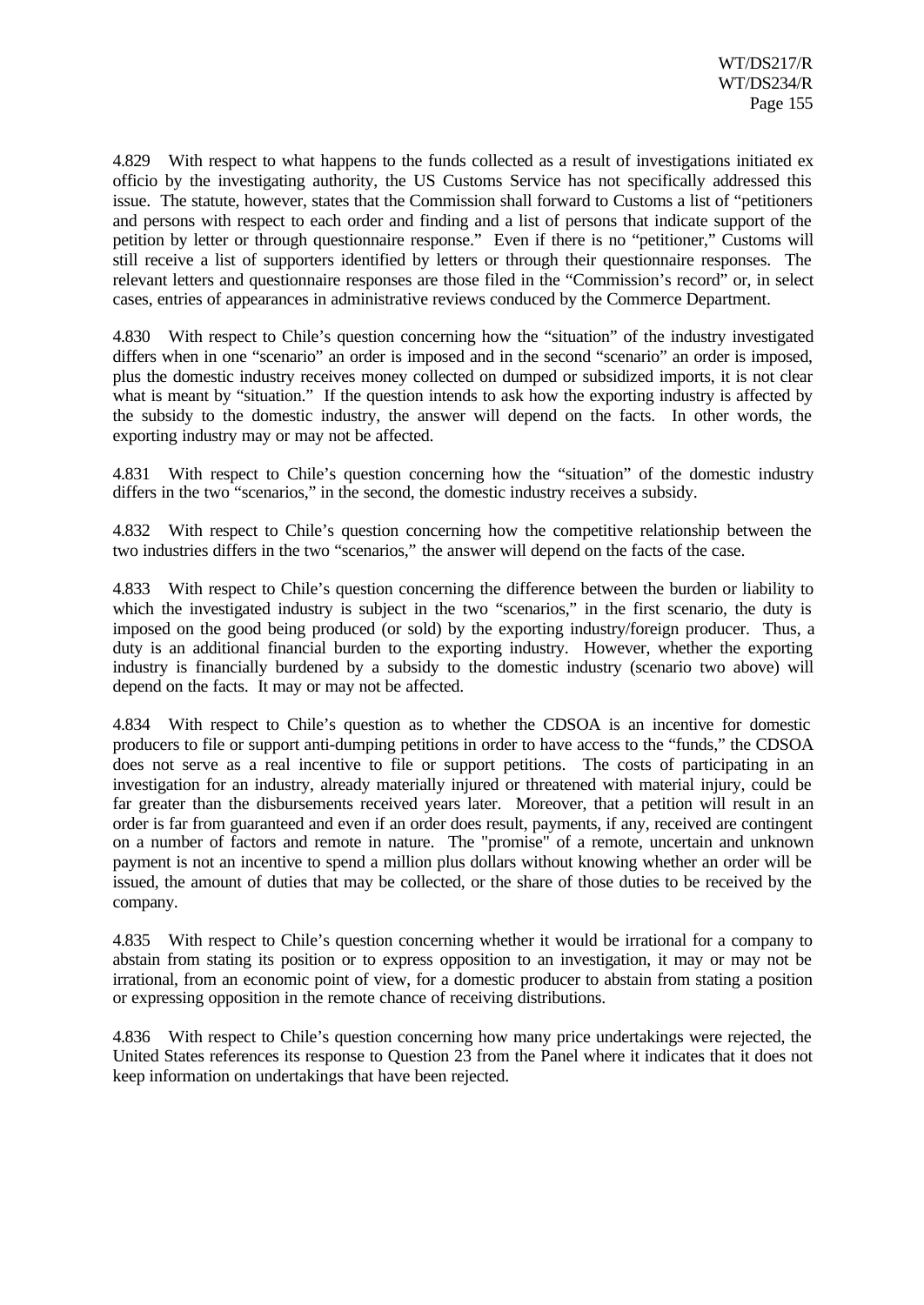### **3. Answers of the United States to questions from the European Communities**

4.837 With respect to the EC's question about whether CDSOA offsets have the purpose described in the section of the CDSOA entitled "Findings," the answer is no. The "findings" are not part of the law and, in any event, do not identify a purpose. If a purpose is not specifically identified in a law, the purpose of the law is reflected in the language of the law itself. Here, the CDSOA is intended to distribute funds to recipients that meet the criteria set forth in the Act.

4.838 With respect to the EC's hypothetical concerning a monetary fine on domestic producers who do not support an application, this hypothetical is not before the Panel, and the United States believes it is more useful to focus on the measure at issue. Having said that, depending on the actual facts and application of such a measure, it might give rise to a claim of non-violation nullification or impairment. The United States does not see why it would breach Articles ADA 5.4 and SCM 11.4.

4.839 With respect to the EC's question concerning whether Article 18.1 of the Anti-Dumping Agreement and Article 32.1 of the SCM Agreement apply to dumping and subsidisation which do not involve imports into the territory of the Member taking the action, first, the premise of this question is incorrect. Articles 18.1 and 32.1 apply to specific action taken against dumping or a subsidy (not to "dumping or subsidization"). Second, Members do not take specific action against dumping or a subsidy which do not involve imports into their territory.

## G. SECOND WRITTEN SUBMISSIONS OF THE COMPLAINING PARTIES

## **1. Australia**

l

(a) Introduction

4.840 In its First Submission, Australia demonstrated that the *Continued Dumping and Subsidy Offset Act of 2000* ("the Act") is mandatory legislation that is inconsistent with provisions of the Anti-Dumping Agreement, the SCM Agreement, the GATT 1994 and the WTO Agreement.

4.841 Australia is of the view that the United States has not countered or refuted the *prima facie* case made by Australia in respect of any of its claims. In it second submission, Australia addresses the defensive arguments put forward by the United States. Australia will show that, contrary to the assertion by the United States that Australia has misunderstood the structure of the Act and the operation of United States trade laws, $125$  it is the United States which has misunderstood and/or ignored the essential elements of Australia's case.

- (b) A Member's sovereign right to appropriate lawfully assessed and collected anti-dumping and countervailing duties must accord with its WTO obligations
- 4.842 According to the United States:
	- Australia has essentially argued that "WTO Members cannot enact a law which permits the distribution of revenues generated from AD/CVD duties to any recipient other than the national treasury"; $^{126}$  and
	- Australia has called on the Panel "to adopt arguments that go well beyond the clarification of existing provisions and preservation of rights and obligations

<sup>&</sup>lt;sup>125</sup> First Submission of the United States, paragraph 2.

<sup>&</sup>lt;sup>126</sup> First Submission of the United States, paragraph 19.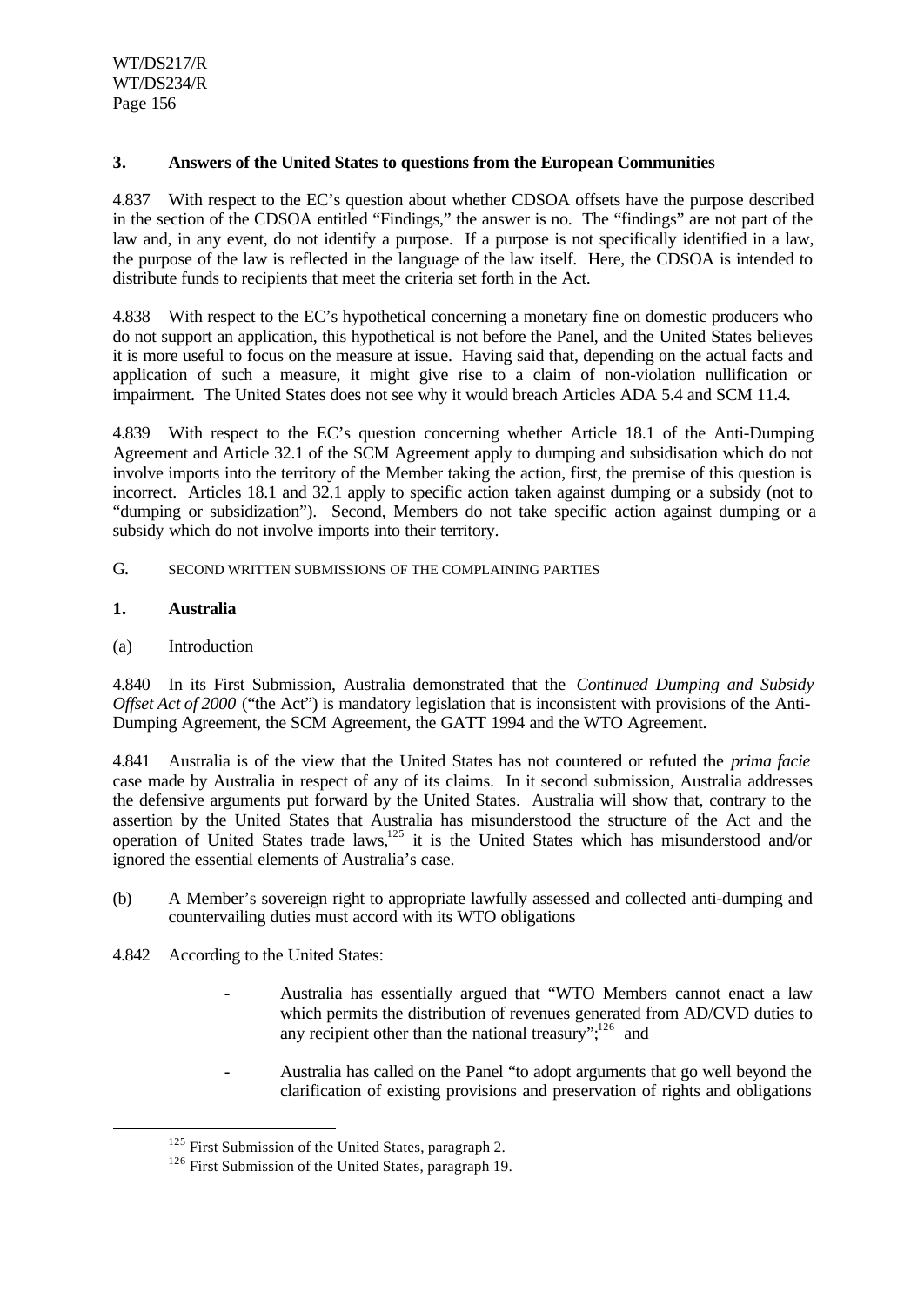that DSU Article 3.2 envisions" and "would have the Panel create new rights and obligations for the Members or, in other words, act *ex aequo et bono*".<sup>127</sup>

4.843 In fact, what Australia has done is to ask the Panel to find that the Act is a specific action against dumping or a subsidy otherwise than in accordance with GATT 1994 as interpreted by the Anti-Dumping Agreement and/or the SCM Agreement, contrary to the obligations already accepted by the United States under those Agreements. The assertions by the United States are a clear misrepresentation of Australia's case. Australia is not arguing that Members can't distribute antidumping or countervailing duties otherwise than to the national treasury. There is nothing in the First Submission of Australia – or any other complainant – to suggest otherwise. Neither is Australia, nor any other complainant, asking the Panel to act *ex aequo et bono*. The United States has put forward voluminous material to refute arguments that have not been made. That material is not pertinent to this dispute.

4.844 Moreover, the United States recognises that "WTO Members have agreed to exercise their sovereignty according to their WTO Agreement commitments" <sup>128</sup>, and "Members are free to pursue their own domestic goals through spending so long as they do not do so in a way that violate commitments made in the WTO Agreement" <sup>129</sup>. Australia endorses these statements wholeheartedly. It is the precise nature of Members' existing commitments under the WTO Agreement in relation to "specific action against dumping/a subsidy" that is at issue in this dispute.

4.845 The issue of restricting a Member's sovereign right to appropriate lawful revenues *ex aequo et bono* simply does not arise in this dispute. Rather, this dispute concerns whether the United States is acting in a manner that violates commitments already made in the WTO Agreement.

(c) The inconsistency of the Act with Article 18.1 of the Anti-Dumping Agreement, in conjunction with Article VI:2 of the GATT 1994 and Article 1 of the Anti-Dumping Agreement, and with Article 32.1 of the SCM Agreement, in conjunction with Article VI:3 of the GATT 1994 and Article 10 of the SCM Agreement

4.846 Australia asserts that the United States argues that "because it does not mandate the imposition of anti-dumping or countervailing measures, or any other type of specific action against dumping or subsidies, on imports or their importers, the [Act] is not within the scope of GATT Article VI, or the various provisions of the Antidumping and SCM Agreements cited by the complaining parties".<sup>130</sup> The United States further argues that the Act "is simply a statute authorizing governmental *payments*" <sup>131</sup> (emphasis in original). The United States then purports to apply the reasoning of the Appellate Body in *US – 1916 AD Act* to show that, because the offset payments under the Act are "not based upon" the constituent elements of dumping or a subsidy and because the Act is not an action "against" dumping or a subsidy, the Act does not constitute "specific action against dumping/a subsidy".<sup>132</sup> However, the United States' arguments are unsustainable.

<sup>&</sup>lt;sup>127</sup> First Submission of the United States, paragraph 28.

<sup>&</sup>lt;sup>128</sup> First Submission of the United States, paragraph 20.

<sup>&</sup>lt;sup>129</sup> First Submission of the United States, paragraph 25.

<sup>&</sup>lt;sup>130</sup> First Submission of the United States, paragraph 77.

<sup>&</sup>lt;sup>131</sup> First Submission of the United States, paragraph 77.

<sup>&</sup>lt;sup>132</sup> First Submission of the United States, paragraph 83.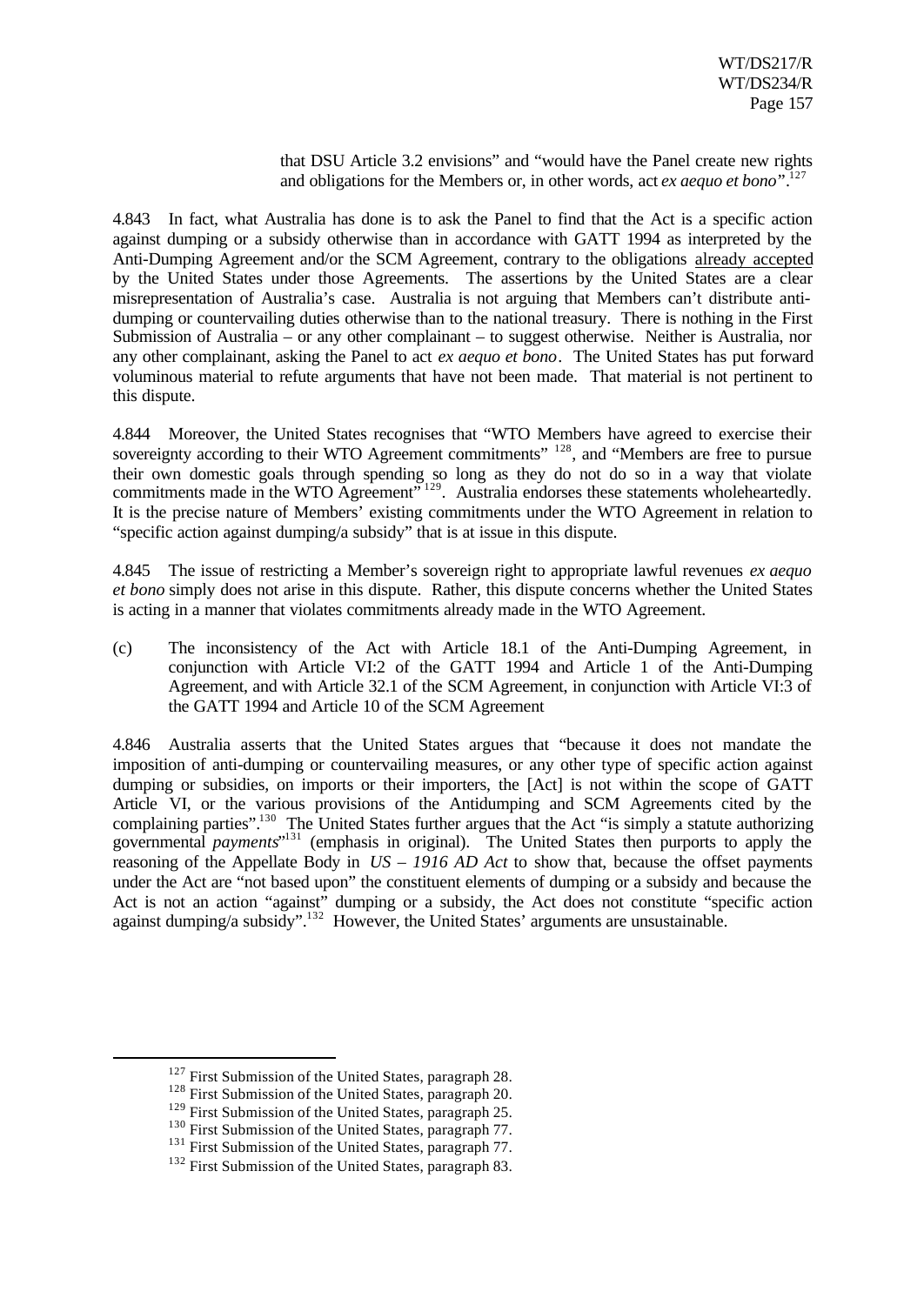l

#### *(i) The Act is action taken in response to situations presenting the constituent elements of dumping and a subsidy*

4.847 According to the United States, "Article VI and the Antidumping and SCM Agreements do not apply to the [Act] because it is not based upon the constituent elements of dumping or a subsidy $v^{133}$  (emphasis added). It is not clear to Australia what the United States means by the phrase "not based upon", or indeed the authority to which it refers for its interpretation of GATT Article VI and the Anti-Dumping and SCM Agreements.

4.848 In *US – 1916 AD Act*, the Appellate Body found that the phrase "specific action against dumping" is "action that is taken in response to situations presenting the constituent elements of dumping"<sup>134</sup> (emphasis added). The Appellate Body did not say "that the phrase 'specific action against dumping' … meant 'action that is taken in response to the constituent elements of dumping' ", notwithstanding the United States' repeated assertions otherwise. <sup>135</sup> The Appellate Body's finding clearly recognised that specific action against dumping is not limited to action against the constituent elements of dumping, but that it "encompass[es] action that may be taken *only* when the constituent elements of 'dumping' are present  $[...]$ <sup>56</sup> (emphasis in original). It was in this context that the Appellate Body then found that "the constituent elements of 'dumping' are built into the essential elements of civil and criminal liability under the 1916 Act<sup>".137</sup> The Appellate Body's findings in *US – 1916 AD Act* do not provide any support for the contention that Article VI and the Anti-Dumping and SCM Agreements are not applicable because the Act "is not based upon the constituent elements of dumping or a subsidy".

4.849 Further, Australia argues, the United States contends that footnote 373 to the Panel Report in the EC complaint in *US – 1916 AD Act* confirms that "the scope of Article VI and the Antidumping Agreement extends to measures which address dumping *as such*" and that "dumping *as such* refers to action based upon the constituent elements of dumping" 138 (emphases in original). However, it is clearly evident from the text of footnote 373 that the Panel was distinguishing "dumping as such" from "the effects of dumping" in considering the meaning of footnote 24 to Article 18.1 of the Anti-Dumping Agreement. Again, according to Australia, the United States' contention is not in fact supported by the Panel's findings.

4.850 The United States concludes that, because the Act is not based upon a test that includes the constituent elements of dumping or a subsidy, the Act does not address dumping or subsidisation as such and is not within the scope of Article VI and the Anti-Dumping and SCM Agreements.<sup>139</sup> However, Australia asserts, this conclusion ignores the fundamental fact that there must have existed a finding of dumping or subsidisation (as well as injury and a causal link) for an anti-dumping or countervailing duty order to have been issued. (Moreover, the United States' argument also ignores that the availability of funds for disbursement as offset payments under the Act is conditional on continued dumping and subsidisation: if no anti-dumping or countervailing duties are collected, no payments are made.) In other words, a prerequisite for an offset payment under the Act is the existence of a situation presenting the constituent elements of dumping or a subsidy: an offset

<sup>&</sup>lt;sup>133</sup> First Submission of the United States, paragraph 86.

<sup>134</sup> *US – 1916 AD Act*, Report of the Appellate Body, paragraph 122.

<sup>&</sup>lt;sup>135</sup> First Submission of the United States, paragraphs 81 and 84, referring to paragraph 122 of the Appellate Body Report in *US – 1916 AD Act*, and repeated in paragraphs 86, 87 and 89.

<sup>136</sup> *US – 1916 AD Act*, Report of the Appellate Body, paragraph 122.

<sup>&</sup>lt;sup>137</sup> First Submission of the United States, paragraph 87, referring to paragraph 130 of the Appellate Body Report in *US – 1916 AD Act.*

<sup>&</sup>lt;sup>138</sup> First Submission of the United States, paragraph 88.

<sup>&</sup>lt;sup>139</sup> First Submission of the United States, paragraph 89.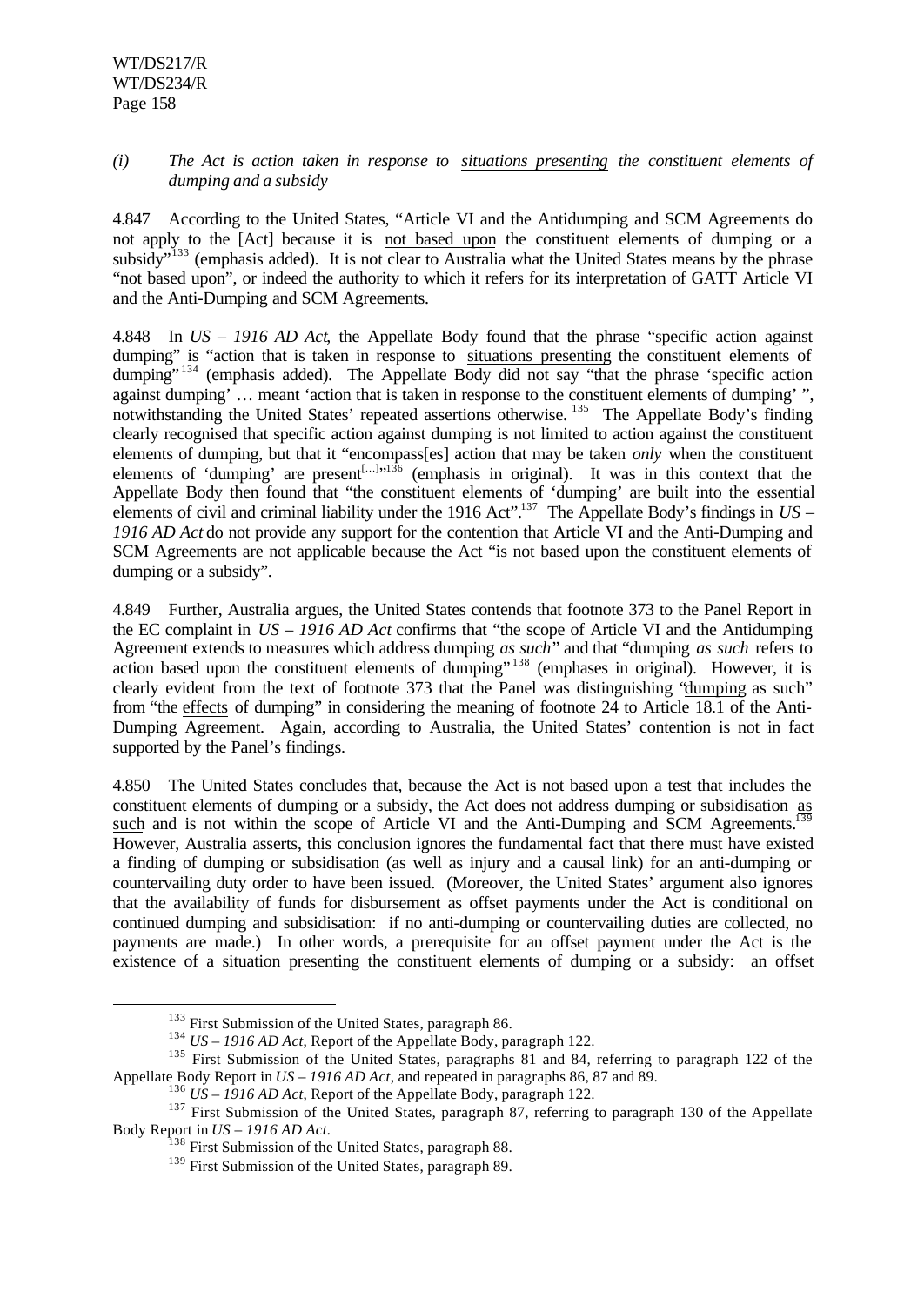payment under the Act may be made only when the constituent elements of dumping or a subsidy are present.

## *(ii) The Act is a "specific action against dumping/a subsidy"*

4.851 According to the United States, "it is clearly possible for an action to be 'in response to' dumping or a subsidy but not be 'against' dumping or a subsidy".<sup>140</sup> The United States also contends that "to consider a specific action as 'against' dumping or subsidization, the action must apply to the imported good or the importer, and it must be burdensome".<sup>141</sup> Again, however, these arguments are not sustainable in a number of respects.

4.852 Firstly, Australia argues that the United States ignores that the Appellate Body's finding on the meaning of the phrase "specific action against dumping" gave meaning to the word "against", and did so in a way that encompasses other ordinary meanings of the word in context.

4.853 Secondly, in the view of Australia, the United States ignores that, consistent with the requirement of Article 3.2 of the DSU, the Appellate Body's finding on the meaning of "specific action against dumping" gave meaning to the phrase, as well as to the word "against", in their context and in light of the object and purpose of the broader framework of rules governing the imposition of anti-dumping and countervailing measures provided by GATT Article VI as interpreted by the Anti-Dumping and SCM Agreements in accordance with the customary rules of interpretation of public international law.

4.854 Thirdly, Australia submits, the United States' arguments are premised on the repeated misquotation of the Appellate Body's findings in *US – 1916 AD Act* that "specific action against dumping" is 'action that is taken in response to the constituent elements of dumping'.<sup>142</sup>

4.855 Fourthly, according to Australia , the United States bases this argument on selective dictionary meanings of the word "against": it asserts that "the ordinary meaning suggests that the specific action therefore must be in 'hostile opposition to' dumping/subsidization, and must 'come into contact with' dumping/subsidization".<sup>143</sup> However, the word "against" has other, equally valid, ordinary meanings, including "in competition with", "to the disadvantage of", "in resistance to" and "as protection from".<sup>144</sup> Moreover, none of these meanings, including those put forward by the United States, compel the conclusion that a specific action "against" dumping or subsidisation must apply exclusively to the imported good or to the importer, and must be burdensome to those goods or importers.

4.856 Fifthly, Australia posits that the United States' argument is premised on meanings of "dumping" and "a subsidy" that have no basis in the relevant texts. Article 18.1 of the Anti-Dumping Agreement proscribes "specific action against dumping of exports from another Member" not in accordance with GATT 1994. It does not proscribe specific action "against dumped exports", "against the dumpers of exports" or "against the importers of dumped goods" not in accordance with GATT 1994. Similarly, Article 32.1 of the SCM Agreement proscribes specific action "against a subsidy" not in accordance with GATT 1994. It does not proscribe specific action "against subsidised exports" or "against importers of subsidised goods" not in accordance with GATT 1994. The United States is in effect arguing that the Panel should create new rights and obligations under

<sup>&</sup>lt;sup>140</sup> First Submission of the United States, paragraph 91.

<sup>&</sup>lt;sup>141</sup> First Submission of the United States, paragraph 92.

<sup>&</sup>lt;sup>142</sup> See paragraph 9 above.

 $143$  First Submission of the United States, paragraph 92.

<sup>144</sup> *The New Shorter Oxford English Dictionary*, 1993, pp. 38-39, (L. Brown ed).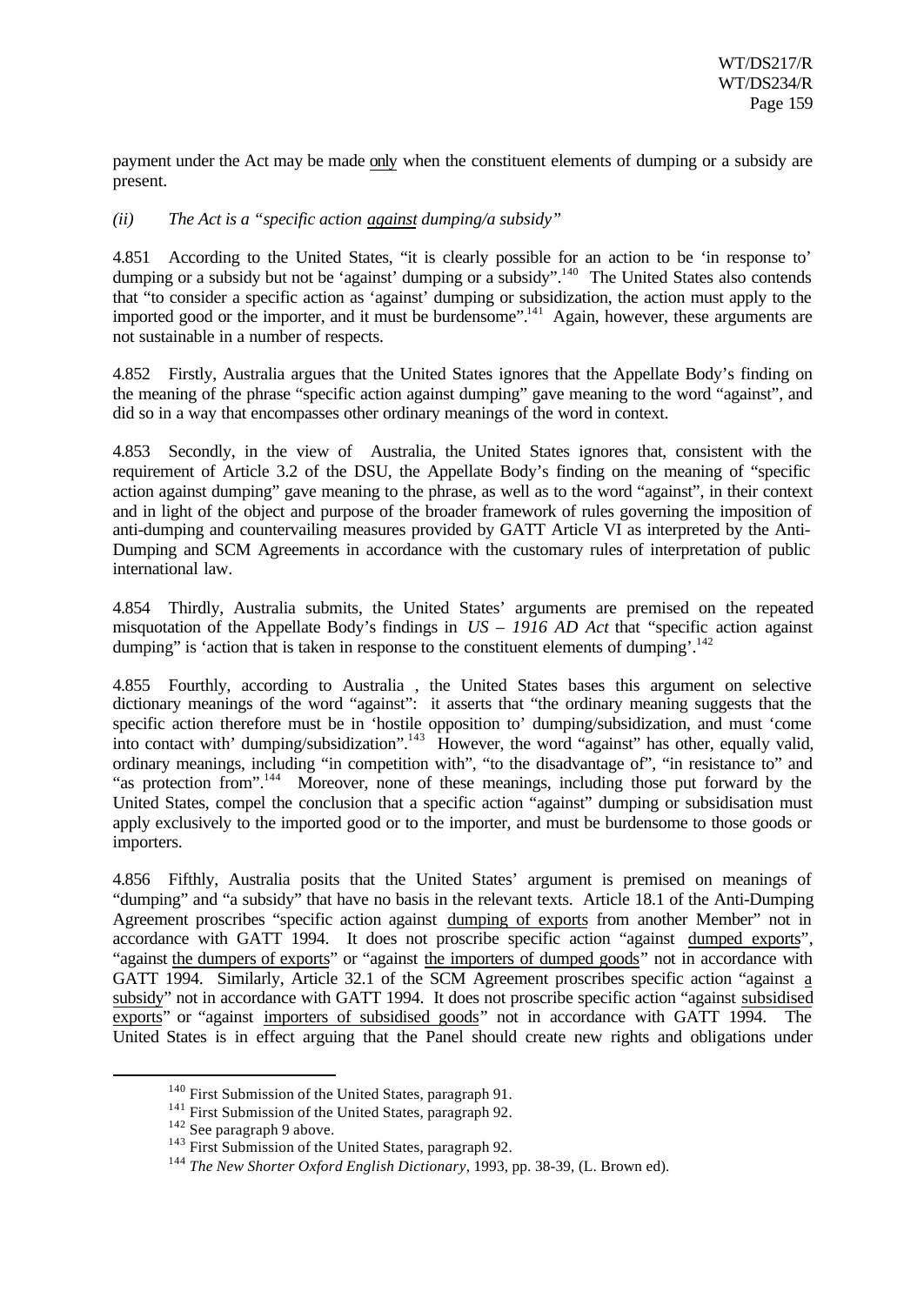l

GATT 1994, the Anti-Dumping Agreement and the SCM Agreement or, in other words, act *ex aequo et bono*. To read the distinctions requested by the United States into the words of Articles 18.1 and 32.1 would not give the words their ordinary meaning in their context and in light of the object and purpose of the Anti-Dumping Agreement, the SCM Agreement and the GATT,<sup>145</sup> and would be contrary to the Panel's obligation to clarify the provisions in accordance with the customary rules of interpretation of public international law as required by Article 3.2 of the DSU.

4.857 Finally, it is the opinion of Australia that the United States ignores that the offset payments are likely to precipitate changed behaviour on the part of the producers and importers of dumped or subsidised goods, as well on the part of domestic producers, thereby altering the competitive relationship between imported goods and the domestic like products in ways not contemplated by GATT 1994 or the Anti-Dumping or SCM Agreements. (Moreover, the competitive relationship with goods that have not been found to be dumped or subsidised is also likely to be altered.) Thus, it cannot be said that the Act imposes no burden or liability on imported dumped or subsidised goods.

4.858 Contrary to assertions by the United States,<sup>146</sup> Australia has not argued that the offset payments under the Act constitute a specific action against dumping or subsidisation because they are paid directly from anti-dumping or countervailing duties. Rather, Australia has argued that the offset payments constitute specific action against dumping or subsidisation because they are conditional on the existence of situations presenting the constituent elements of dumping: they are payments that may be made only when the constituent elements of dumping or a subsidy are present.

4.859 The United States further argues that the "intent" of the law is the sole basis for Australia's claim that the Act is a specific action against dumping and subsidisation.<sup>147</sup> Australia argues that once again, however, the United States has ignored the essential element of Australia's argument: that the Title of the Act and the accompanying *Findings of Congress* confirm that the Act is, and was intended to be, specific action against dumping/a subsidy.<sup>148</sup> The Act is a "specific action against dumping/a subsidy" on the basis of the substantive provisions of the Act: payments under the Act may be made only when the constituent elements of dumping and subsidisation are present.

4.860 Australia considers that the United States has presented an argument that has no basis in either the texts of GATT 1994, the Anti-Dumping or SCM Agreements or in the clarifications of the relevant provisions provided by previous WTO jurisprudence.

*(iii) Footnotes 24 and 56 cannot exclude the Act from the scope of Article VI of the GATT 1994 and the Anti-Dumping and SCM Agreements*

4.861 The United States argues that, even if the Act is determined by the Panel to be "an action against dumping or a subsidy, footnotes 24 and 56 to Articles 18.1 and 32, respectively, operate to permit the  $[Act]^{y149}$  as action under another relevant GATT provision (GATT Article XVI).<sup>150</sup> According to Australia, this argument, however, is unsustainable.

4.862 Australia argues that the footnotes to Articles 18.1 and 32.1 clarify the scope of those provisions: they do not create exceptions to that scope. As the Panel in *US – 1916 AD Act* found in response to the argument by the United States that footnote 24 does not lock a Member into levying

<sup>145</sup> *United States – Standards for Reformulated and Conventional Gasoline*, AB-1996-1, Report of the Appellate Body, WT/DS2/AB/R, page 17.

<sup>&</sup>lt;sup>146</sup> See, for example, First Submission of the United States, paragraph 19.

<sup>&</sup>lt;sup>147</sup> First Submission of the United States, paragraph 95.

<sup>&</sup>lt;sup>148</sup> First Submission of Australia, paragraphs 43-45 and 53.

<sup>&</sup>lt;sup>149</sup> First Submission of the United States, paragraph 101.

<sup>&</sup>lt;sup>150</sup> First Submission of the United States, paragraph 111.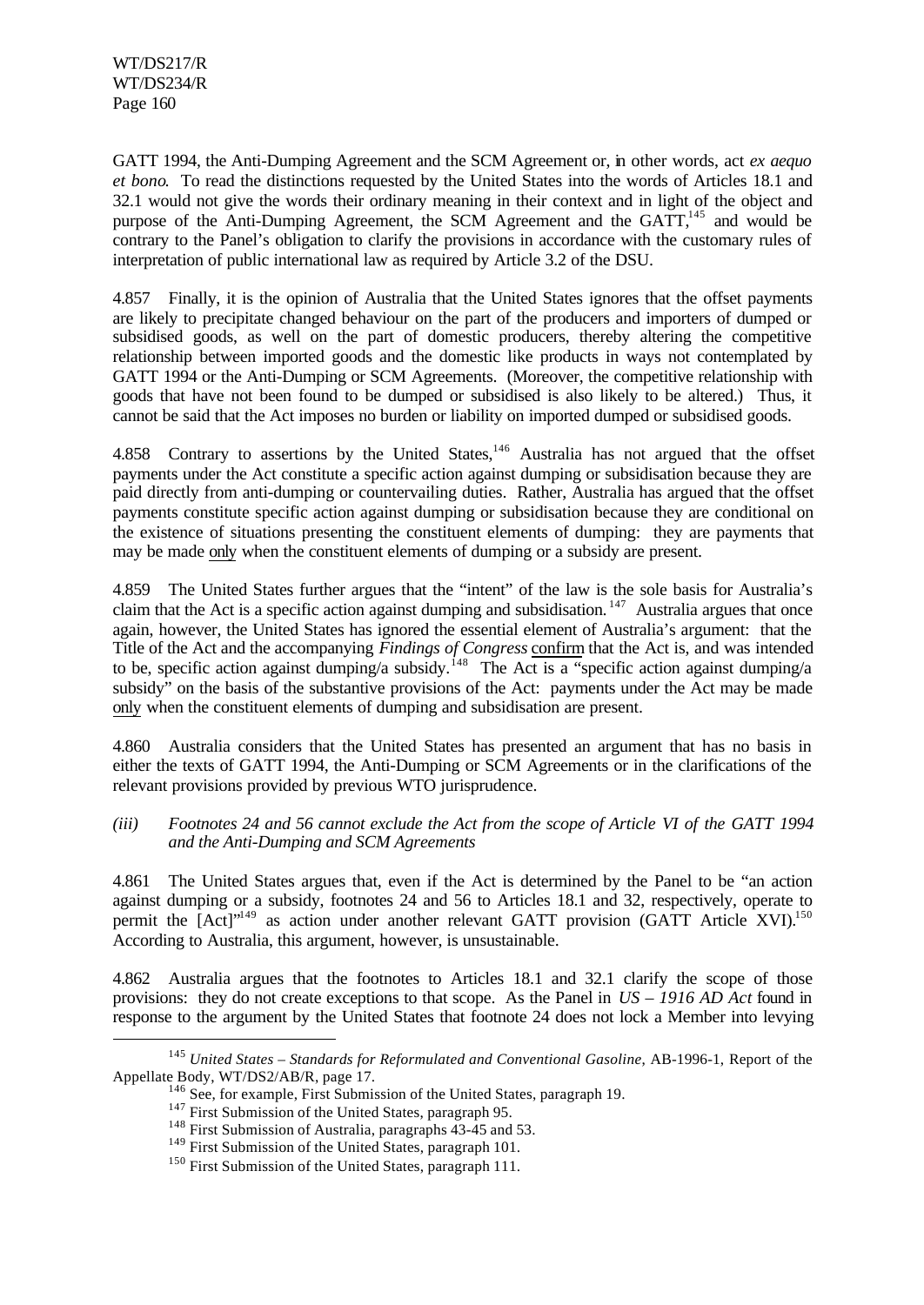anti-dumping duties when faced with a factual situation constituting injurious dumping and leaves the option of taking other measures that are in accordance with the GATT 1994:

"if the interpretation suggested by the United States were to be followed, Members could address "dumping" without having to respect the provisions of Article VI of the GATT 1994 and the Anti-Dumping Agreement. Such an interpretation would deprive Article VI of the GATT 1994 and the Anti-Dumping Agreement of their useful effect within the framework of rules and disciplines imposed by the WTO Agreement."<sup>151</sup>

4.863 The Panel's reasoning is equally applicable in the present case. To accept the United States' argument that offset payments under the Act are permitted by footnotes 24 and 56 would be to reduce the prohibition in Articles 18.1 and 32.1 on "specific action against dumping/a subsidy" otherwise than in accordance with GATT 1994 to inutility and redundancy. This of course the Panel may not  $d$ o.<sup>152</sup>

4.864 Moreover, Australia submits, GATT Article XVI cannot be an "other relevant provision of GATT 1994" within the meaning of footnote 56, as GATT Article XVI is one of the provisions of GATT 1994 interpreted by the SCM Agreement, in particular in Part III, within the meaning of Article 32.1 of the SCM Agreement. In *US – 1916 AD Act*, the Appellate Body found that the provisions of the GATT 1994 "interpreted" by the Anti-Dumping Agreement were those provisions of GATT Article VI concerning dumping, and that the "other relevant provisions of GATT 1994" in footnote 24 "can only refer to provisions other than the provisions of Article VI concerning dumping".<sup>153</sup> By the same rationale, the other relevant provisions of GATT 1994 in footnote 56 can only refer to provisions other than the provisions of Article VI concerning countervailing duties and Article XVI.

4.865 The United States itself said: "In sum, the ordinary meaning of the phrase 'not intended to preclude action under other relevant provisions of GATT 1994' in footnotes 24 and 56 is to permit action involving dumping or subsidies (but not specifically against) that is consistent with GATT provisions other than GATT Article VI<sup>"154</sup> (emphasis added). Australia agrees. It is the scope of "specific action against dumping/a subsidy" that is the issue and this has already been clarified by the Appellate Body.

4.866 The fact that the offset payments under the Act might not be inconsistent with GATT Article XVI – an issue which need not be addressed here – is irrelevant. For so long as the Act constitutes "specific action against dumping/a subsidy", that is, action that may be taken only when the constituent elements of dumping are present, it will be inconsistent with Articles 18.1 and 32.1.

#### *(iv) The obligations of Articles 4.10 and 7.9 of the SCM Agreement*

4.867 Australia does not intend to pursue further arguments in relation to Articles 4.10 and 7.9 of the SCM Agreement.

<sup>151</sup> *US – AD 1916 Act*, Report of the Panel (Complaint by the EC), paragraph 6.199.

<sup>152</sup> In *United States – Standards for Reformulated and Conventional Gasoline*, page 23, the Appellate Body said: "One of the corollaries of the 'general rule of interpretation' in the *Vienna Convention* is that interpretation must give meaning and effect to all the terms of a treaty. An interpreter is not free to adopt a reading that would result in reducing whole clauses or paragraphs of a treaty to redundancy or inutility."

<sup>153</sup> *US – AD 1916 Act*, Report of the Appellate Body, paragraph 124-5.

<sup>&</sup>lt;sup>154</sup> First Submission of the United States, paragraph 108.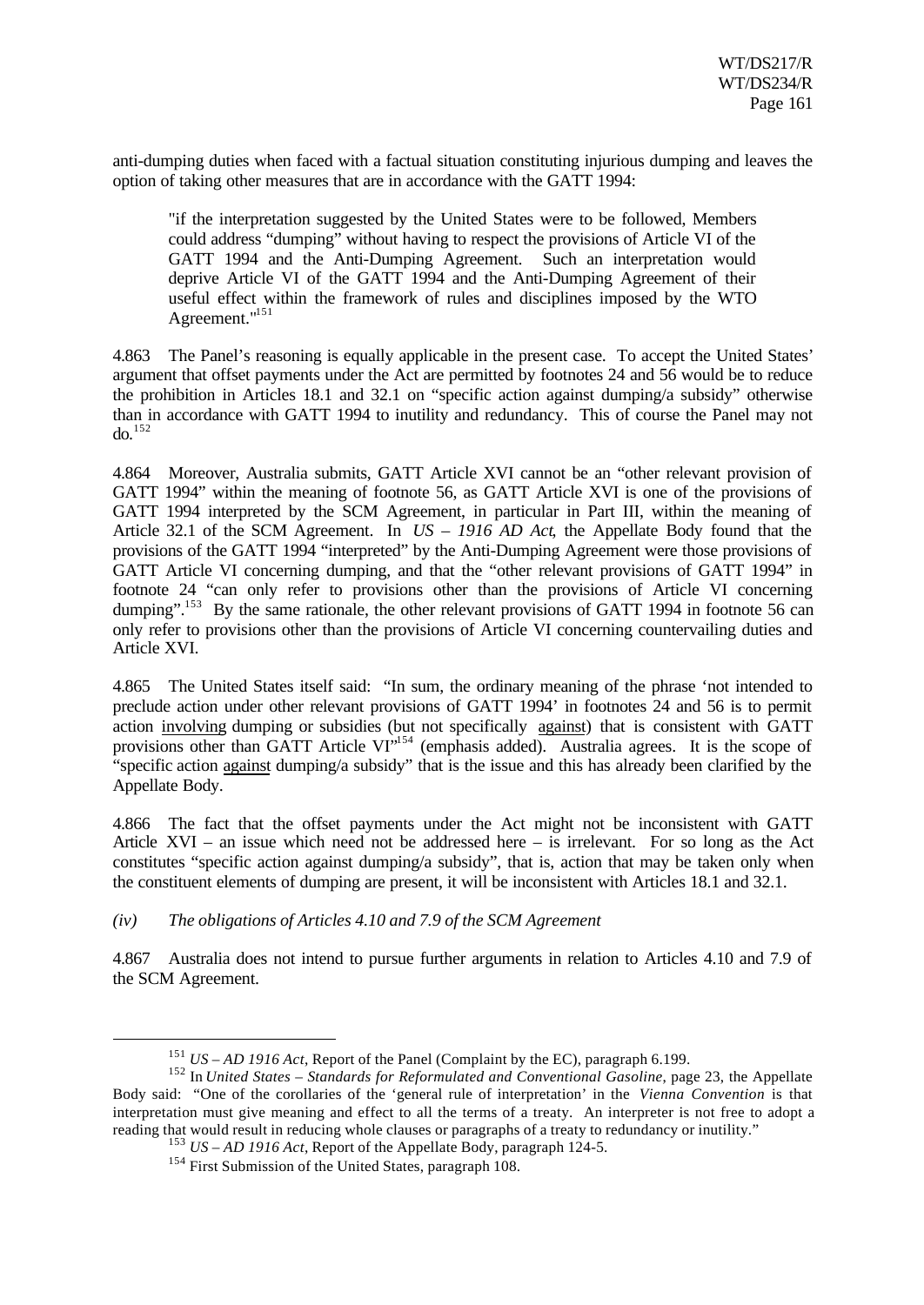WT/DS217/R WT/DS234/R Page 162

#### *(v) Conclusion*

4.868 Australia is of the view that the arguments of the United States that the Act is not within the scope of GATT Article VI or the provisions of the Anti-Dumping and SCM Agreements at issue in this dispute and that the Act is simply a government payment programme are without merit. The Act is a clear and systematic extension of the United States' statutory framework for the imposition of anti-dumping and countervailing duties. Offset payments under the Act are conditional, *inter alia*, on findings that there exist situations presenting the constituent elements of dumping or a subsidy. The Act is a "specific action against dumping/a subsidy" within the meaning of Article 18.1 of the Anti-Dumping Agreement and Article 32.1 of the SCM Agreement respectively that is not in accordance with the provisions of the GATT 1994 as interpreted by the Anti-Dumping/SCM Agreements.

- (d) The inconsistency of the act with Article 5.4 of the anti-dumping agreement and Article 11.4 of the SCM Agreement
- 4.869 In its First Submission, Australia argued that:
	- the Act creates a systemic bias in favour of domestic producers of a like product who support an application for an investigation, making it easier for the needed levels of industry support to be reached;
	- the Act contravenes the fundamental principle that the legal framework of a rules-based system must be impartial and objective;
	- Articles 5.4 and 11.4, read in their respective contexts, require that domestic industry express its support for, or opposition to, an application for an antidumping or countervailing duty investigation on the basis of evidence of: dumping or subsidisation; injury, threat of injury, or retardation; and a causal link between the dumping or subsidisation and injury;
	- the Act distorts, or threatens to distort, the requirement that an application be made "by or on behalf of the domestic industry"; and
	- by so doing, the Act frustrates the intent of Articles 5.4 and 11.4 to establish whether an application is truly being made by or on behalf of the domestic industry.

4.870 The United States has offered little to refute Australia's argument. The United States says: "It is highly unlikely that the complaining parties could ever summon credible evidence that the [Act] has distorted the decisions of companies in supporting petitions … To establish such distortion, the complaining parties would have to show that, 'but for' the distributions, domestic producers would not otherwise have filed a petition or supported an investigation, and that the participation of those producers was necessary to establish standing in that investigation".<sup>155</sup>

4.871 Australia asserts that the United States' view of what is necessary to establish distortion of domestic producer decisions cannot be correct. If it were, it would mean that the United States could enact legislation – to the opposite effect of what it has done – imposing substantial monetary penalties on domestic producers who do not support an investigation. Yet in such circumstances it would never be possible to "summon credible evidence" – as defined by the United States – to demonstrate that such legislation has distorted the decisions of companies.

<sup>&</sup>lt;sup>155</sup> First Submission of the United States, paragraph 123.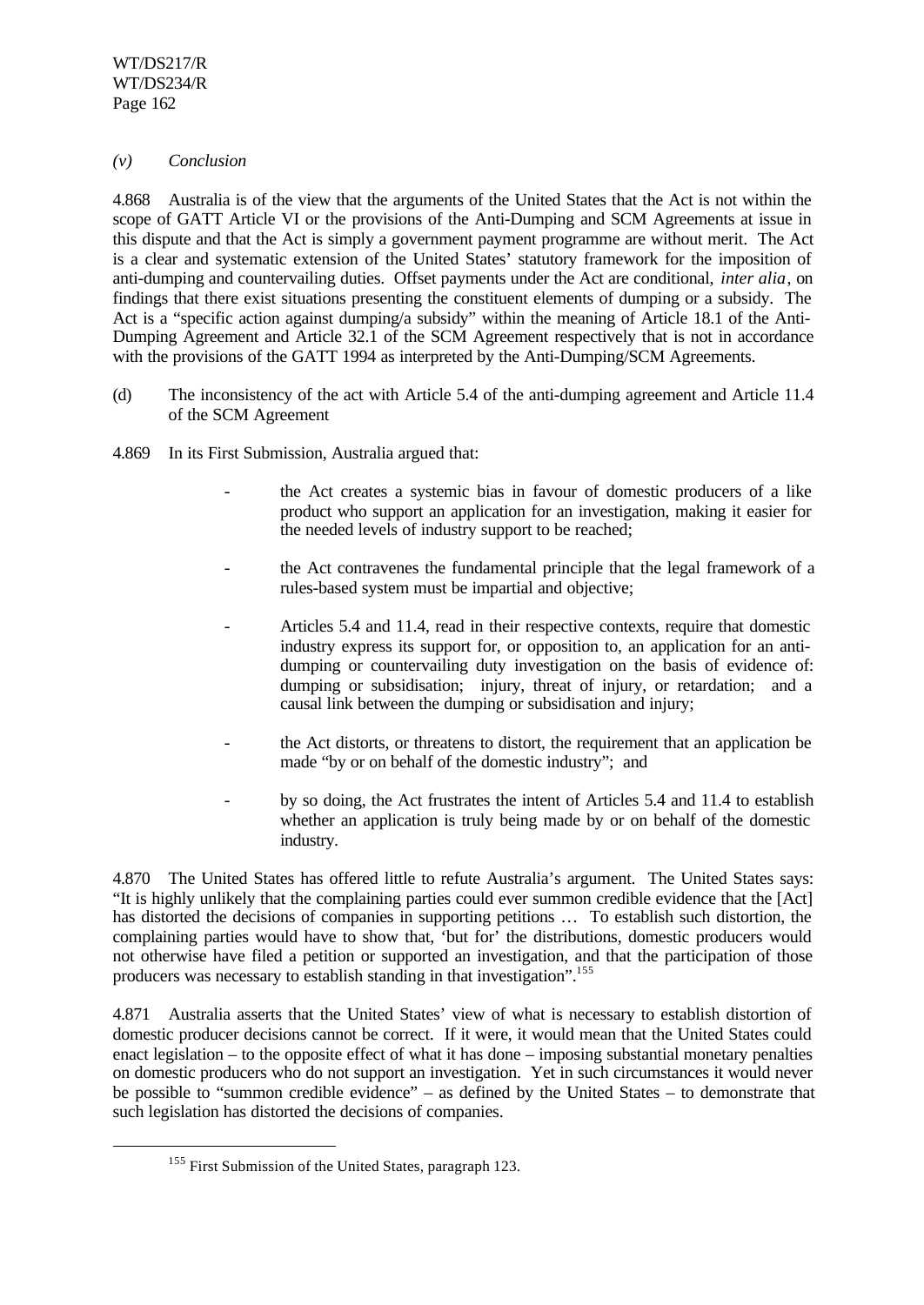4.872 The United States also argues that it is generally irrational for domestic producers to oppose relief.<sup>156</sup> However, Australia is of the view that there could well be occasions when it will be perfectly rational that at least some domestic producers will not support, or will oppose, relief, for example, if a domestic producer considered that a domestic competitor would be likely to receive a higher offset payment and thus gain a financial advantage.

4.873 The United States further argues "it is rare for domestic producers in the United States not to have sufficient industry support in filing anti-dumping or countervailing duty petitions. ... Thus, if there is sufficient support anyway, it cannot be said that the [Act] will affect the number of cases meeting the thresholds of Articles 5.4 and 11.4, even if such an increase could constitute a breach of those articles"<sup>157</sup> (emphasis added).

4.874 However, according to Australia, the mere possibility that the Act could distort the requirement that an application be made "by or on behalf of the domestic industry" in any circumstances must be a breach of those Articles, notwithstanding that the incidence of insufficient industry support for an investigation is rare.

4.875 In *US – Section 301*, the Panel found that "the good faith requirement in the Vienna Convention suggests, thus, that a promise to have recourse to and abide by the rules and procedures of the DSU, also in one's legislation, includes the undertaking to refrain from adopting national laws which threaten prohibited conduct".<sup>158</sup> Australia is of the view that this finding is equally applicable to the current dispute. The principle of good faith "that informs the provisions of the Anti-Dumping Agreement, as well as the other covered agreements<sup>"159</sup> suggests that a promise to apply anti-dumping measures "only under the circumstances provided for in Article VI of GATT 1994 and pursuant to investigations initiated. and conducted in accordance with the provisions of $160$  the Anti-Dumping Agreement includes the undertaking to refrain from adopting national laws which threaten prohibited conduct.

4.876 Australia considers that also pertinent to this dispute is the Appellate Body's statement in *US – Hot-Rolled Steel*, in relation to Article 3.1 of the Anti-Dumping Agreement, that "investigating authorities are not entitled to conduct their investigation in such a way that it becomes more likely that, as a result of the fact-finding or evaluation process, they will determine that the domestic industry is injured".<sup>161</sup> It is Australia's view that the situation in the current dispute is analogous: the United States cannot be entitled to enact legislation that makes it more likely that the needed levels of domestic industry support will be reached in any investigation.

(e) Conclusion

l

4.877 For the reasons presented in its submission, Australia respectfully maintains its request that the Panel make the findings and recommendations set out at paragraphs 124-125 of its First Submission.

<sup>&</sup>lt;sup>156</sup> First Submission of the United States, paragraph 124.

<sup>&</sup>lt;sup>157</sup> First Submission of the United States, paragraph 125.

<sup>158</sup> *United States – Sections 301-310 of the Trade Act of 1974*, Report of the Panel, WT/DS152/R, paragraph 7.68.

<sup>159</sup> *United States – Anti-Dumping Measures on Certain Hot-Rolled Steel Products from Japan*, AB-2001-02, Report of the Appellate Body, WT/DS184/AB/R, 24 July 2001, adopted 23 August 2001, paragraph 101.

<sup>&</sup>lt;sup>160</sup> Anti-Dumping Agreement, Article 1.

<sup>161</sup> *United States – Anti-Dumping Measures on Certain Hot-Rolled Steel Products from Japan*, Report of the Appellate Body, paragraph 196.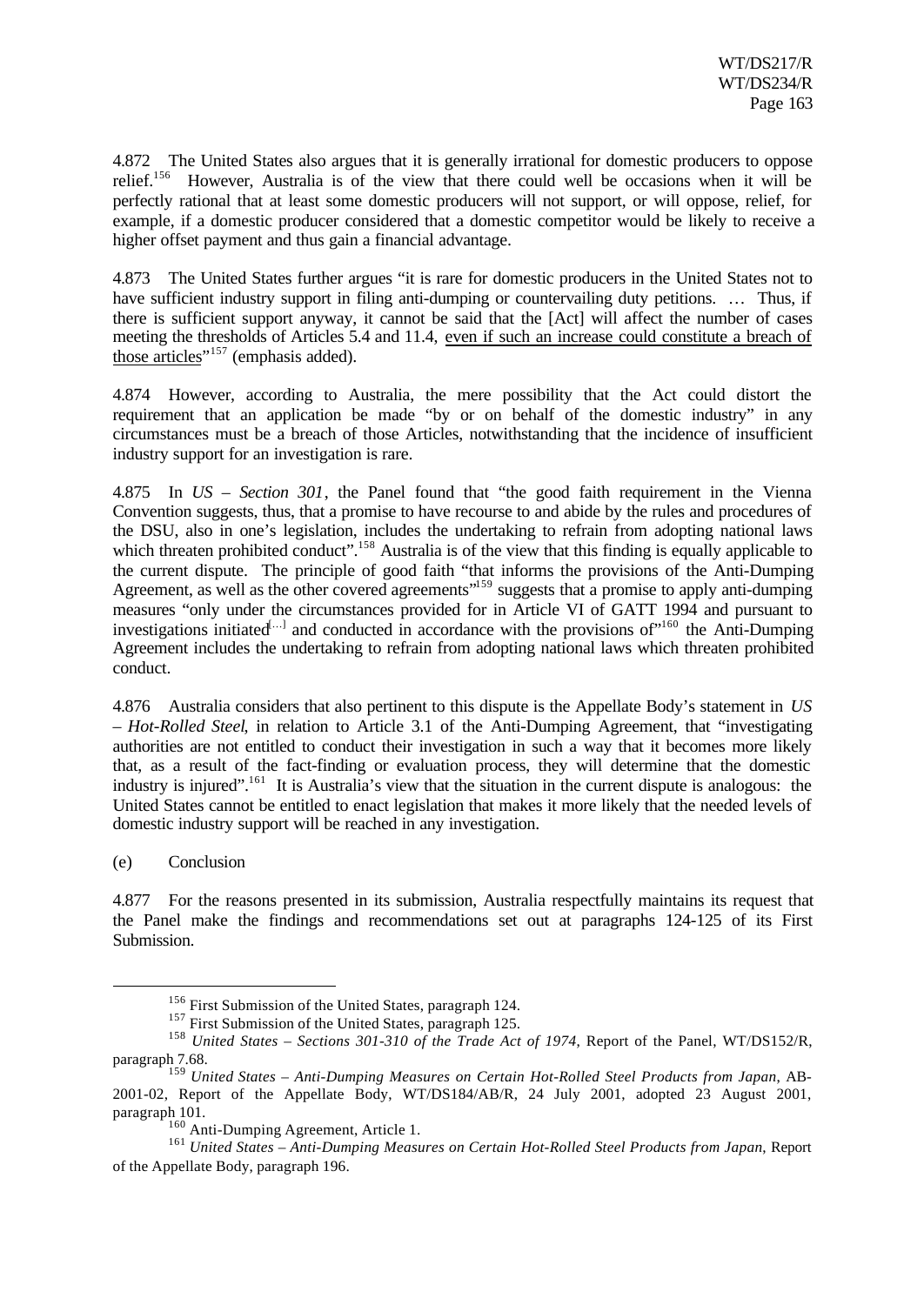## **2. Brazil**

#### (a) Introduction

4.878 Brazil asserts that in the Oral Statement of the United States at the First Meeting of the Panel in *United States - Continued Dumping and Subsidy Offset Act of 2000*, the United States was unable to rebut any of the claims made by the complaining parties in this proceeding. The United States relies principally on the argument that the *Continuing Dumping and Subsidy Offset Act of 2000<sup>162</sup>* (hereinafter the Byrd Amendment) is nothing more than a payment programme and, in the absence of specific WTO obligations with respect to the uses of the revenues from anti-dumping and countervailing duties, it should be viewed as any other payment programme of a government.<sup>163</sup> Under this standard, the United States argues, "the disciplines relevant to government payment programmes are contained in the subsidies provisions of the SCM Agreement" and that the "relevant legal question is whether the CDSOA is a prohibited subsidy."<sup>164</sup>

4.879 In fact, Brazil is of the view that the relevant legal question is whether the Byrd Amendment payments constitute "specific action against dumping" under Article 18.1 of the Agreement on Implementation of Article VII of the General Agreement on Tariffs and Trade 1994 (hereinafter "AD Agreement") which is not "in accordance with the provisions of GATT 1994" as interpreted by the AD Agreement*.* The kind of payments under the Byrd Amendment clearly are not among the actions specified in the AD and SCM Agreements – anti-dumping or countervailing duties, provisional measures, or undertakings. Consequently, if these payments are specific action against dumping they are not in accordance with the GATT 1994, as interpreted by these Agreements.

4.880 Brazil asserts that the United States can only prevail in this proceeding if it convinces the panel to ignore the direct relationship between the Byrd Amendment payments and the dumping and subsidization against which the United States is permitted to take specific measures under the AD and SCM Agreements*.* The linkages, however, are abundantly clear and include the following:

- (a) The official title of the Byrd Amendment states its purpose as being to "offset" dumping and subsidies.
- (b) The sponsors and supporters of the Byrd Amendment have stated that the purpose of the payments under the law are to discourage dumping and subsidization and to offset the effects of dumping and subsidization, the same purposes as the anti-dumping and countervailing measures permitted under the relevant Agreements.
- (c) Byrd Amendment payments are only made if anti-dumping or countervailing duties are collected pursuant to the determinations required under the AD and SCM Agreements – i.e. the existence of injurious dumping or injurious subsidization.
- (d) Byrd Amendment payments are only made to parties that supported the request for the imposition of anti-dumping or countervailing duties.
- (e) Byrd Amendment payments end when an anti-dumping or countervailing duty order is terminated.

<sup>162</sup> 19 USC. 1675 c.

<sup>163</sup> Oral Statement of the United States at the First Meeting of the Panel, *United States – Continued Dumping and Subsidy Offset Act of 2000* (DS217 & 234), 5 February 2002 (hereinafter US Statement) at paras. 3 and 8.

 $164$  Id. at paras. 8 and 9.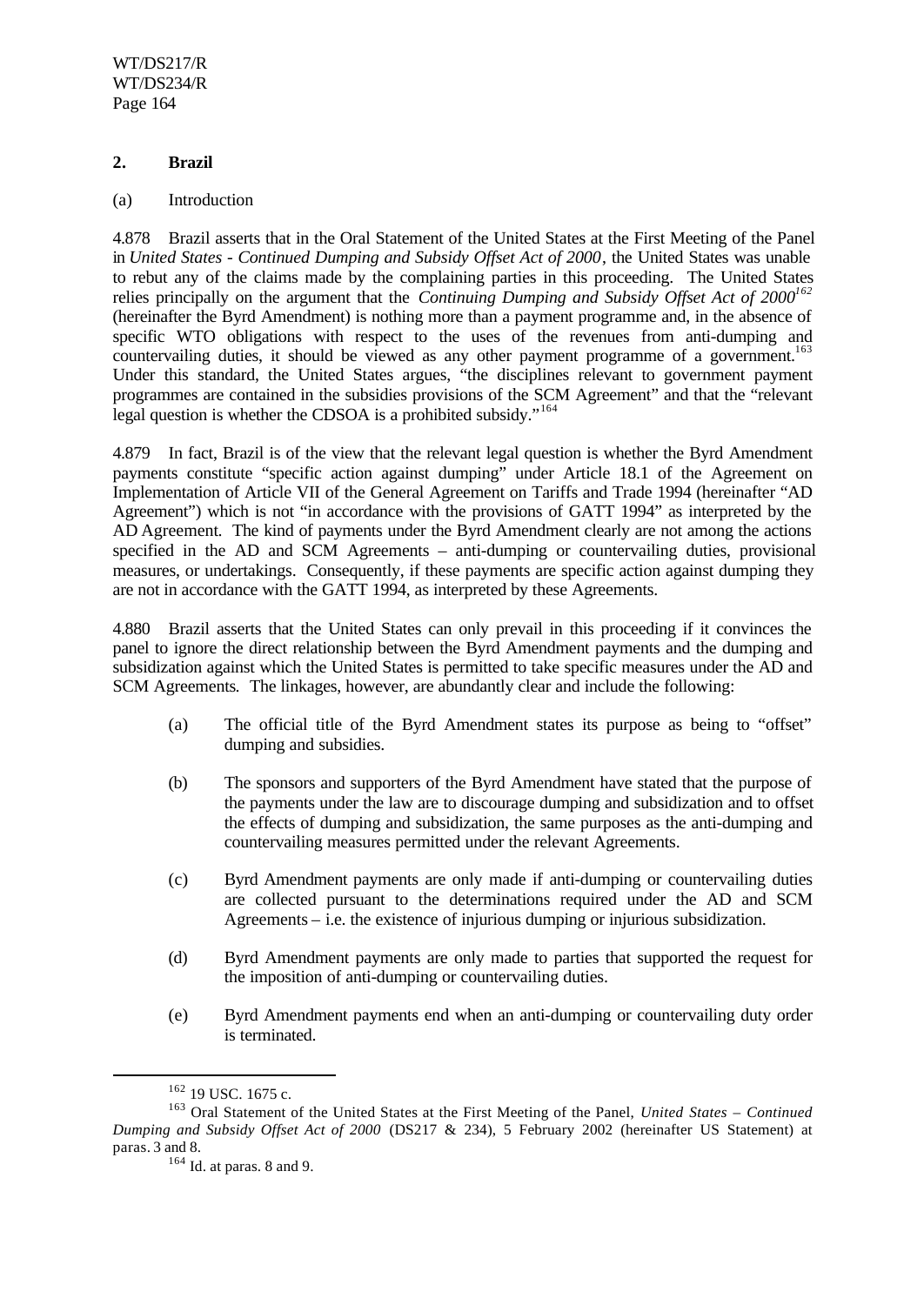(f) Byrd Amendment payments are linked to expenditures by the recipients benefiting the product subject to anti-dumping or countervailing duties.

4.881 Brazil argues that the Byrd Amendment provides that companies which successfully petition for the imposition of anti-dumping or countervailing duties will receive not only the protection that the imposition of these duties affords but also the revenues collected as a result of these duties.

4.882 Brazil's submission will not seek to review the arguments already made by Brazil or to address each and every argument relied upon by the United States. Rather, the submission will be limited to addressing the deficiencies in the principal US arguments as presented in its oral statement on 5 February.

*(i) The complaining parties are not asking the panel to add to or diminish the rights and obligations provided in the covered agreements, but only to determine whether the Byrd* Amendment *payments are specific actions against dumping and subsidization not in accordance with the covered agreements*

4.883 Brazil asserts that the United States argues that the complaining parties are seeking to expand existing obligations under the covered agreements contrary to Article 19.2 of the Understanding on the Rules and Procedures Governing the Settlement of Disputes (hereinafter DSU). This argument is based on the assertion by the United States that there is "no WTO obligation with respect to the uses to which anti-dumping and countervailing duties might be put, or to distinguish the use of these funds from any other source of government revenue."<sup>165</sup> As with most of the US argumentation, this argument misses the point.

4.884 According to Brazil, while the AD Agreement does not restrict the uses to which antidumping duties can be applied once collected, the AD Agreement does contain very specific language in Article 18.1 that prohibits specific action against dumping except in accordance with the GATT 1994 and the AD Agreement. By rewarding the parties requesting the anti-dumping duties with the disbursement of the revenues from those duties under Byrd Amendment, the United States is contravening its WTO obligations. They are contravening these obligations not because the AD Agreement or the GATT 1994 place limitations on how the revenues from anti-dumping duties may be spent, but because the AD Agreement and GATT 1994 place limitations on the actions which may be taken against dumping.

4.885 Thus, Brazil argues, the complaining parties in this proceeding are not seeking to impose any new or additional obligations on Members, rather they are simply seeking to enforce the existing obligations under Article 18.1 of the AD Agreement consistent with the findings of the panel and Appellate Body in *United States - Antidumping* Act *of 1916.<sup>166</sup>* (hereinafter the "1916 Act")The obligations at issue are the restrictions on actions against dumping. Whether and how the United States uses the revenues collected from anti-dumping duties is only relevant in the context of whether they are being used for actions against dumping.

*(ii) The* Byrd Amendment *payments do not have to be prohibited or actionable subsidies under the* SCM Agreement *in order to be found inconsistent with Article 18.1 of the* AD Agreement *and Article 32.1 of the* SCM Agreement

<sup>&</sup>lt;sup>165</sup> US Statement at para. 9.

<sup>166</sup> *United States – Antidumping Act of 1916,* Report of the Appellate Body, WT/DS/136/AB/R, WT/DS162/AB/R, adopted 26 September 2000 and Report of the Panel, WT/DS136/R, 31 March 2000 and WT/DS163/R, 29 May 2000.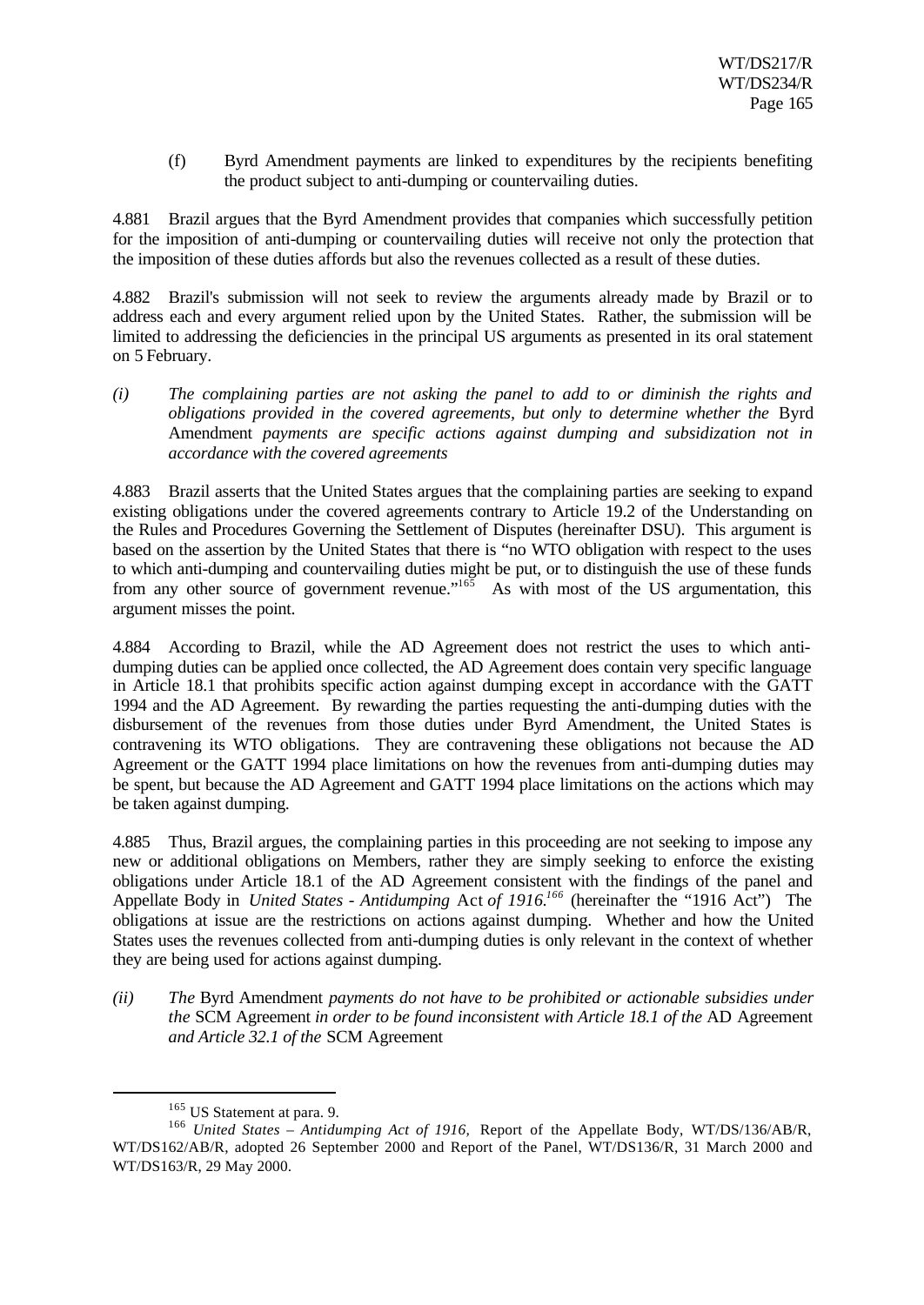4.886 The United States makes much of the fact that no party has claimed that the payments under the Byrd Amendment constitute prohibited subsidies under the SCM Agreement and that only Mexico has made a claim that these payments are actionable subsidies.<sup>167</sup> The US rationale is that the disciplines governing payment programmes are contained in the subsidies provisions of the SCM Agreement.<sup>768</sup> Brazil asserts that again, the US argument misses the point and should be dismissed as irrelevant.

4.887 According to Brazil, the complaining parties, with the exception of Mexico, did not base their complaint on the issue of whether the Byrd Amendment payments constitute actionable subsidies for a very simple reason: the panel does not need to reach this issue to find the US in violation of its WTO obligations. Again, the US tries to confuse the issue. The issue is not whether there are constraints on how the US spends the revenues from anti-dumping and countervailing duties, but whether rewarding US parties that have supported the imposition of these duties by disbursing the revenues from the duties to these parties is a specific action against dumping or subsidization not authorized under the relevant agreements.

4.888 Thus, Brazil argues, the US discussion of whether the Byrd Amendment payments are actionable subsidies under Article 5 of the SCM Agreement is simply not relevant to the claims under Articles 18.1 and 32.1 of the AD and SCM Agreements respectively. While these payments may be actionable subsidies and may cause adverse effects, this question is wholly independent of the question of whether they constitute specific action against dumping and subsidization.

*(iii) The Byrd Amendment mandates specific action against dumping and subsidization not authorized by the relevant agreements.*

Contrary to the United States arguments, the relevant question is not whether the Byrd Amendment payments are imposed on imports or importers, but whether they are specific actions against dumping and subsidization, namely actions to "offset or prevent" dumping

4.889 The US claims that the Byrd Amendment payments are not specific actions against dumping and subsidization because they do not "impose any type of measure on imports or importers."<sup>169</sup> The primary basis of this argument is an obscure definition of the word "against" which the US claims indicates that the specific action must be "in hostile opposition to and in contact with dumping or subsidy."<sup>170</sup> To support its position, the United States attempts to read into the relevant agreements, language and definitions that are without merit.

4.890 Brazil asserts that according to Article VI:2 of the GATT 1994, anti-dumping duties are intended to "offset or prevent" dumping. The specific actions permitted to "offset or prevent" dumping are provided for in Articles 7, 8 and 9 of the AD Agreement, specifically provisional measures, anti-dumping duties and price undertakings. Other actions to "offset or prevent" dumping are not permitted under Article 18.1 of the AD Agreement. Thus, the relevant question is not whether the Byrd Amendment constitutes action against imports or importers or even whether the action is in hostile opposition to or in contact with the dumping and subsidy. The relevant question is whether the Byrd Amendment payments constitute specific action to offset or prevent dumping and subsidization.

4.891 Brazil is of the view that the US attempt to read into the language "specific action against dumping" a limitation which defines specific action as action against imports or importers is

<sup>&</sup>lt;sup>167</sup> US Statement at para. 9.

 $168$  Id.

<sup>&</sup>lt;sup>169</sup> US Statement at para 24.

 $170$  Id. at para. 29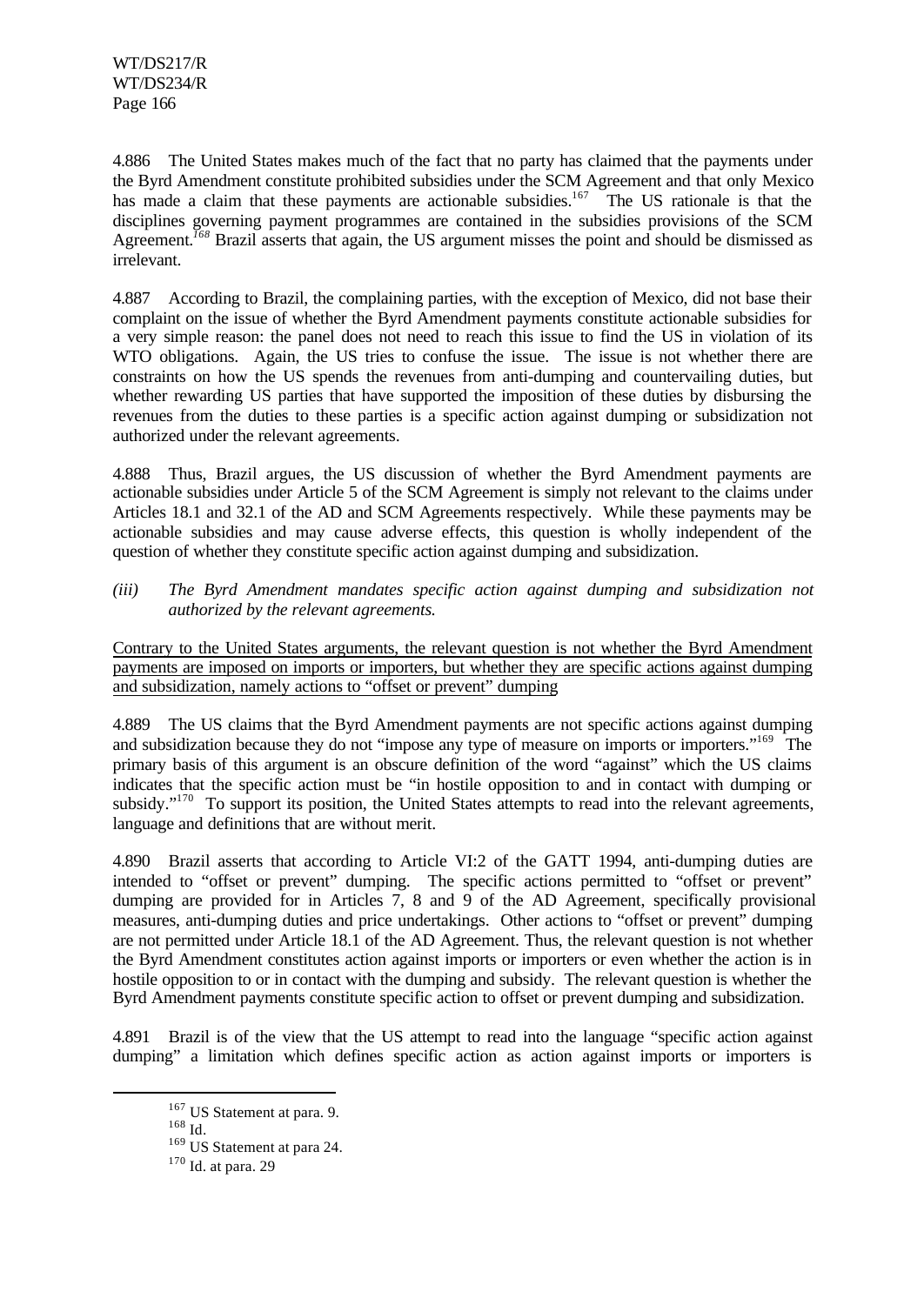specifically contradicted by the text, which places no such limitation on actions against dumping, and confirmed by prior panel and Appellate Body decisions. Specifically, the panel report in 1916 Act defined the relevant measures as "measures to counteract dumping."<sup>171</sup> The Appellate Body referenced "any action...against dumping of exports."<sup>172</sup> Neither imposed any limitation in terms of actions imposed upon imports or importers. Rather, according to the Appellate Body, "specific actions against dumping" include "any…action that is taken in response to situations presenting the constituent elements of 'dumping'."<sup>173</sup>

### The Byrd Amendment payments are specific action against dumping

4.892 The United States argues, "the sole basis of the complaining parties' argument that the CDSOA is 'against' dumping and subsidies is the supposed intent or purpose of the law."<sup>174</sup> The United States then argues that "the Panel must look at what the law does, not what its policy purpose is" and urges the panel to reject any consideration of the purpose of the Byrd Amendment.<sup>175</sup> The US then makes its most sweeping characterization, stating that the "CDSOA has nothing to do with imported goods or importers."<sup>176</sup>

4.893 Brazil asserts that in fact, the relevant inquiry as articulated by the Appellate Body in 1916 Act is whether the action is taken in response to situations presenting the constituent elements of dumping.<sup>177</sup> There is no question that the Byrd Amendment mandates an action, specifically the distribution of anti-dumping and countervailing duty revenues to domestic parties that supported the request for the imposition of those duties.

4.894 Is this action "in response to situations presenting the constituent elements of dumping", Brazil asks? Since the Byrd Amendment payments are only available when an anti-dumping or countervailing duty order is in place, are only available to parties that supported the request for the imposition of those duties; and are only available when specific products are dumped or subsidized and imported into the United States, Brazil finds it is difficult to see how these payments are not in response to a situation presenting the constituent elements of dumping. Indeed, the existence of the constituent elements of dumping is a condition precedent to any payments.

4.895 Brazil asserts that it is true that one could have a situation where payments were triggered by the collection of an anti-dumping or countervailing duty, but the payments are neither "in response to" or "against" dumping. The US flag example is one such situation. Thus, the limitation does not apply to actions that are not against dumping or in response to dumping, but only conditioned on there being revenues from dumping duties. As is clear from Article VI:2, actions against dumping or in response to dumping are actions which seek to "offset or prevent" dumping. Thus, the question is whether the payments under the Byrd Amendment are actions which "offset or prevent" dumping.

4.896 According to Brazil, while the plain language in a statute as to its purpose and the statements of its sponsors as to its purpose may not always be conclusive as to the actual purpose, they certainly are relevant in any evaluation. The United States would have the panel believe that the purpose, both intended and actual, of the Byrd Amendment is a great mystery. However, the purpose is articulated in the title of the legislation itself – the *Continued Dumping and Subsidy Offset Act.* Thus, the title

<sup>171</sup> Panel Report, *1916 Act,* at para.6.230

<sup>172</sup> Appellate Body Report, *1916 Act,* at para126.

<sup>173</sup> Id.

<sup>174</sup> US Statement at para. 30

 $^{175}$  Id.

 $176$  Id. at para 31.

<sup>177</sup> Appellate Body Report, *1916 Act,* at para. 126.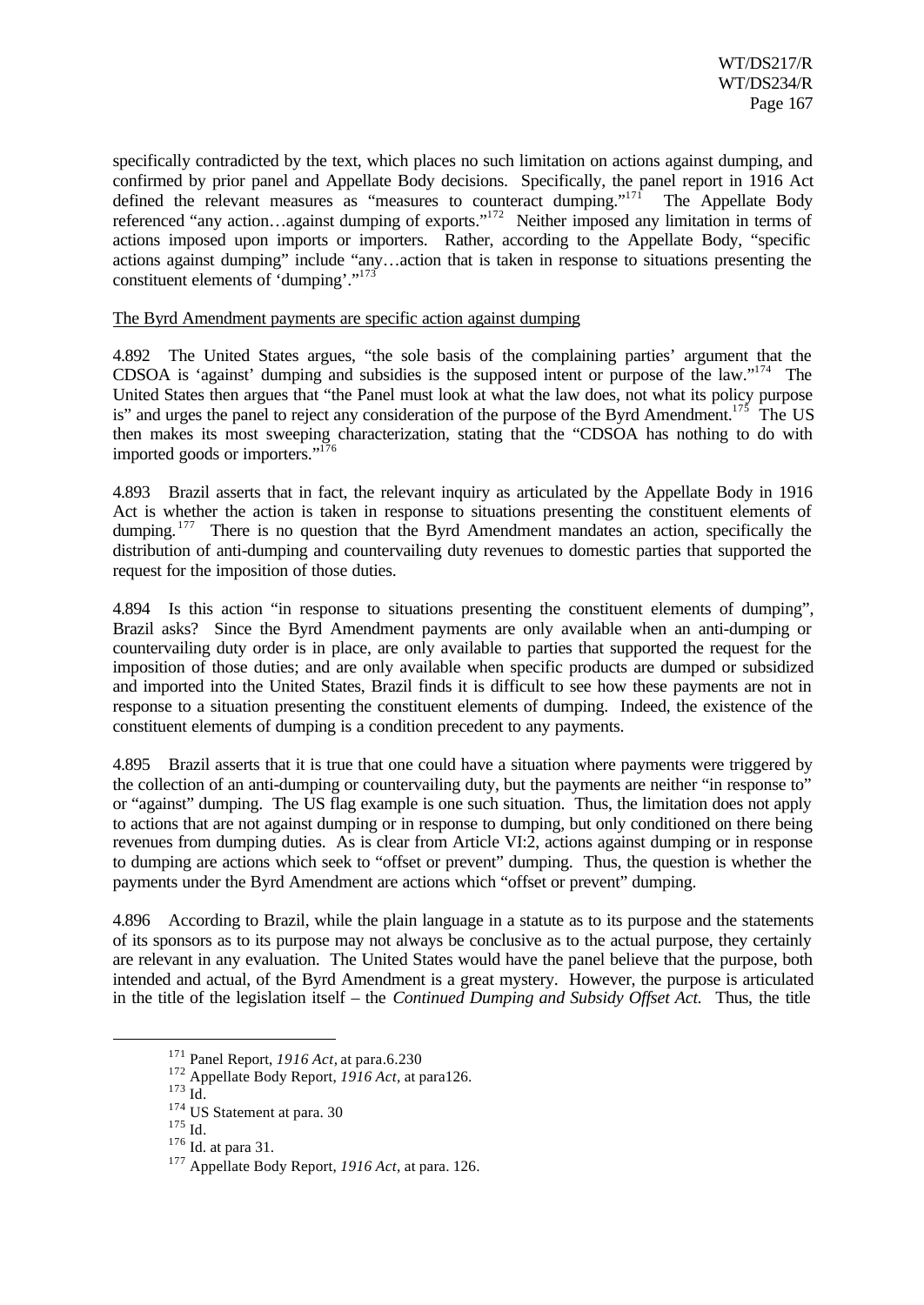clearly would lead one to believe that the purpose of the legislation is to "offset" continued dumping and subsidization.

4.897 Similarly, the legislation's sponsors supported its passage because it would allow parties adversely affected by dumping and subsidization "to recover monetarily", to be compensated for "damages" and to receive assistance at the expense of their competitors.<sup>178</sup> Rather than arguing that the Byrd Amendment has no such purpose and showing that it does not "offset or prevent" dumping, the United States has simply stonewalled the panel: the purpose is a mystery and the programme is simply a payment programme with no apparent purpose, objective or effect.

4.898 Brazil asserts that, in fact, even the most superficial analysis of the Byrd Amendment payments leads one to the conclusion that it is an action to offset or prevent dumping. The dumping duties themselves increase the importer's costs, while the Byrd Amendment payments decrease the costs of the domestic competitor for the same product. Thus, there is a double offset – duties increase import prices and payments decrease domestic producer costs. There is also a double incentive to prevent dumping – every time a dumping duty is paid it directly benefits a competing domestic producer. Rather than addressing the obvious – that the Byrd Amendment payments offset and prevent dumping – the United States has chosen to obfuscate.

4.899 Finally, although Brazil does not believe it is legally relevant, the United States has asserted that the Byrd Amendment payments "must apply to the imported good or the importer, and it must be burdensome."<sup>179</sup> In fact, Brazil considers that this condition is met. The competitive effect of the payments are felt by the imported product and the importer in the form of competing with a domestic supplier who has lower costs as a result of the payments received or to be received. A new competitive element burdens the conditions of competition in the US market. The competitive effect is identical to the effect of increasing the anti-dumping duties by a comparable amount. You can either increase the importer's costs or decrease the domestic industry's costs, the effect is the same. The importer has an added competitive burden.

#### (b) Systemic issues

l

4.900 Brazil submits that the AD and SCM Agreements represent a negotiated balancing of the interests of Members reflected in rights and obligations under those agreements. By acting unilaterally to provide additional remedies to offset and prevent dumping and subsidization, the US has fundamentally altered the balance of rights and obligations under the agreements. It has provided additional incentives for domestic parties to request anti-dumping and countervailing duties be imposed on imports and that they be maintained even after their remedial purposes are achieved. It has introduced a new form of remedy into the WTO system, monetary rewards or damages, which, if endorsed by this panel, could fundamentally change the nature of the WTO system. Finally, it has created a situation in which use of the "cumulation" provisions of the agreements (Articles 3.3 and 15.3 of the AD and SCM Agreements respectively) will increase to the detriment of marginal suppliers, primarily suppliers in developing countries.

4.901 In the opinion of Brazil, there are reasons that the agreements limit the actions that can be taken against dumping and subsidization. The most obvious is the desire to impose disciplines on the extent to which Members can take measures to offset or prevent dumping or subsidization. The systemic issues illustrate further reasons for these disciplines in that a departure from these disciplines

<sup>&</sup>lt;sup>178</sup> 146 Cong. Rec. S10697 (daily e. 18 October 2000) (statement of Senator Robert Byrd); 144 Cong. Rec. S7883-7884 (daily ed. 9 July 1998) (statement of Senator DeWine).

<sup>179</sup> First Written Submission of the United States of America, *United States – Continued Dumping and Subsidy Offset Act of 2000, (DS217&234),* 14 January 2002 at para. 92.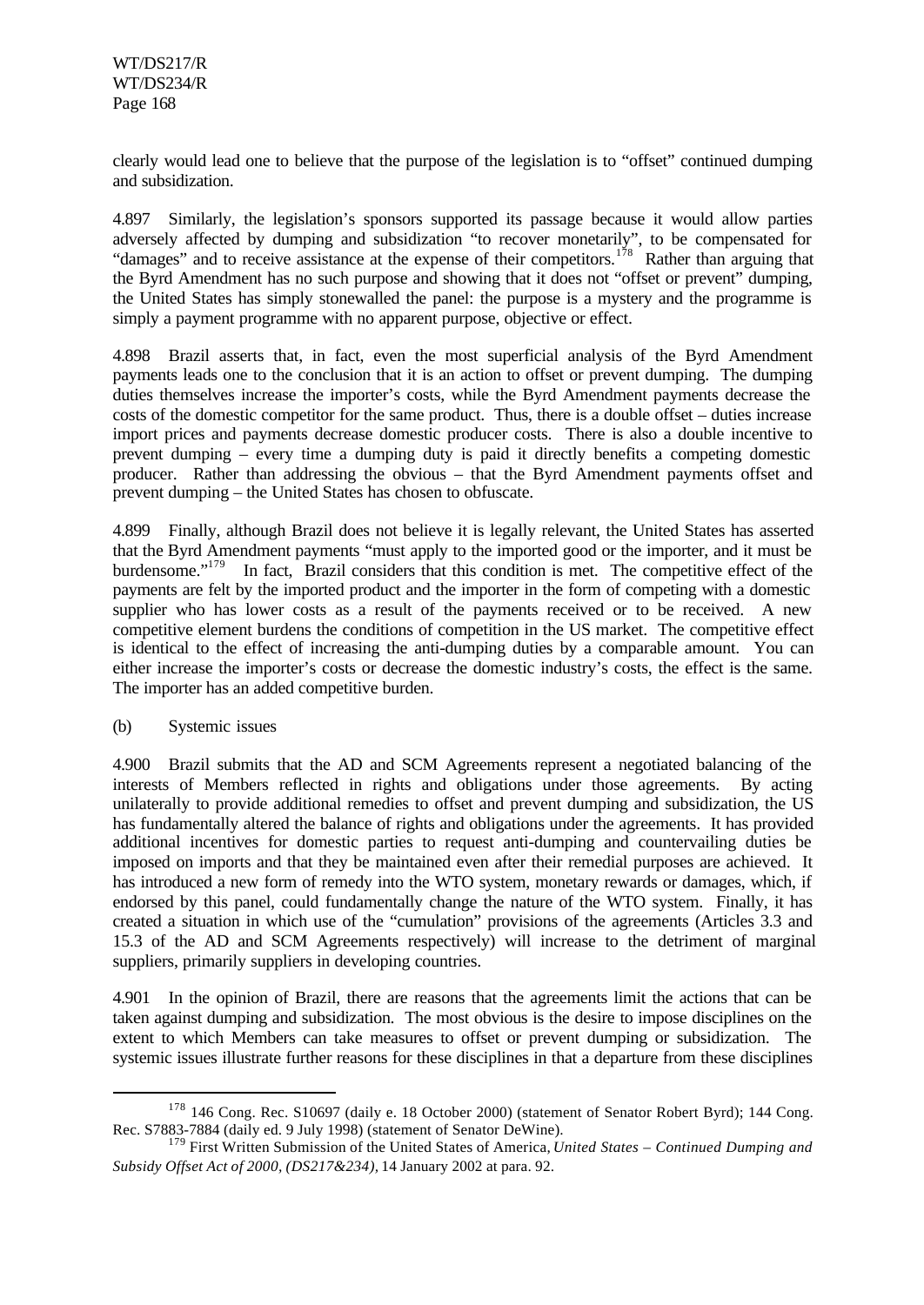by allowing additional remedies will also create a new, different, and unintended balance between the rights and obligations of Members under these agreements. Industries in importing countries will not only obtain more relief than was intended by the agreements, there will also be more incentive to file cases, more incentive to maintain anti-dumping and countervailing duties in effect, more use of the cumulation provisions, and, ultimately, a greater change in the competitive conditions in the importing market than would be the case if the disciplines of the agreement are enforced.

### (c) Conclusion

4.902 Brazil reiterates its requests that the panel find the US in violation of its WTO obligations and findings and recommendations as set forth in paragraphs 43 and 44 of the First Written Submission of Brazil.

## **3. Canada**

## (a) Introduction

4.903 Canada's submission responds to the first Oral Statement of the United States as well as its First Written Submission. According to Canada, none of the arguments raised in those submissions persuasively addresses the legal basis of the challenge against the *Continued Dumping and Subsidy Offset Act* (the Act or the Byrd Amendment).

4.904 Canada asserts that though not legally relevant for the purposes of this challenge, the harm caused by this Act is significant. For Canada, in one sector alone, over US\$490 million is currently held in bonds in clearing accounts.

- (b) Arguments of the United States
- 4.905 According to Canada, the United States argues that:
	- the Act is a mere government "payment" programme;
	- such programmes fall within the purview of a state's sovereign right to spend;
	- there is no limit on the manner in which anti-dumping and countervailing duties can be appropriated;
	- the Act does not incorporate the constituent elements of dumping;
	- the *offset* payments in question do not "come into contact with" importers and imported goods and therefore do not constitute a specific action "against" dumping or a subsidy;
	- the Act cannot be said to have an effect on the actions of domestic industry or the administration of domestic dumping or subsidies laws; and
	- the complainants raise the wrong claims and that the real question is whether *offset* payments constitute prohibited or actionable subsidies.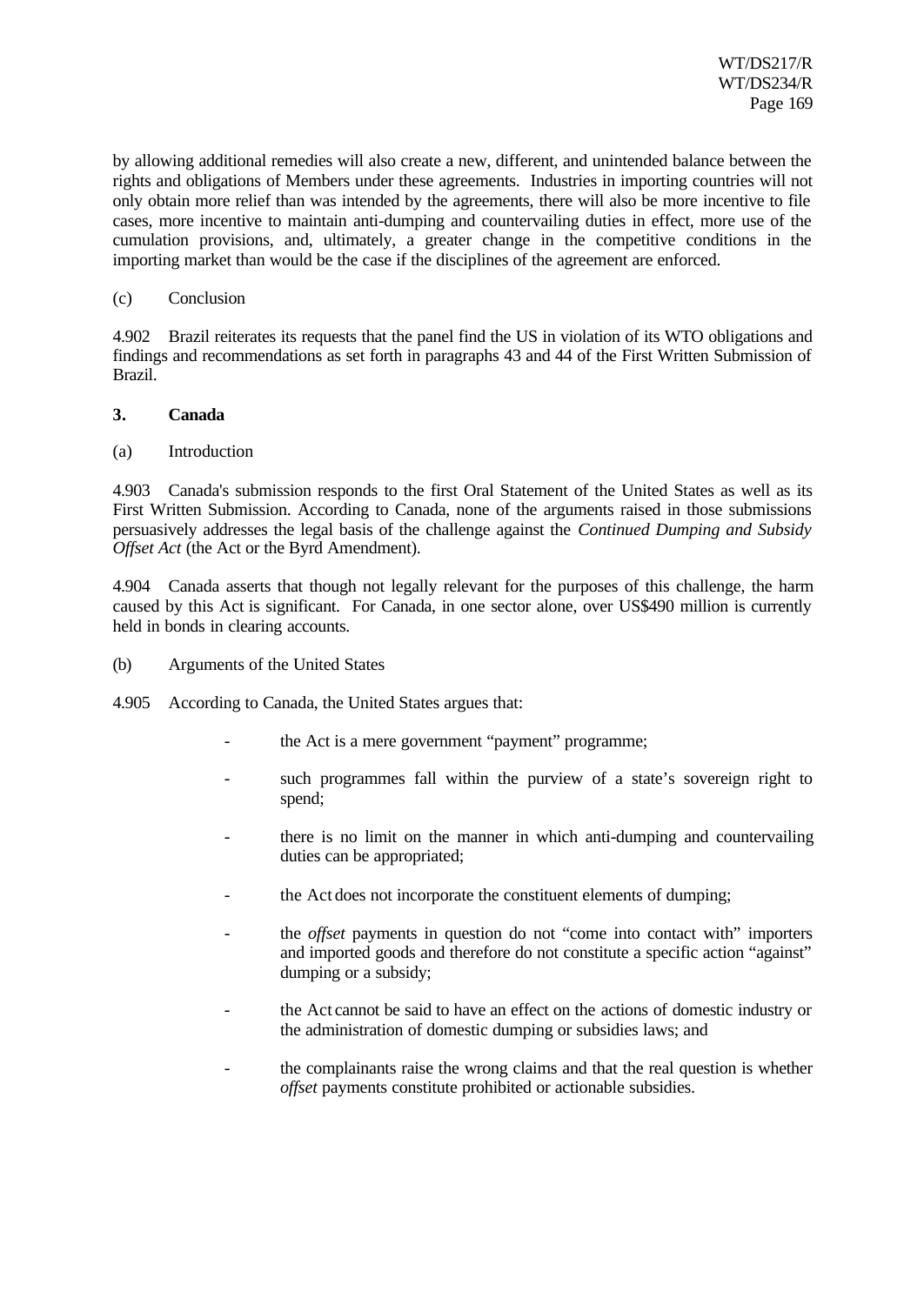(c) Specific action against dumping or a subsidy

### *(i) Articles 18.1 and 32.1 of the Agreements*

4.906 Canada is of the view that the Appellate Body has found that Article 18.1 provides a clear prohibition on forms of action against dumping that are not in accordance with Article VI of GATT 1994 as interpreted by the Anti-dumping Agreement. Three forms of action are permitted: definitive anti-dumping duties, provisional duties and price undertakings. Specific action against dumping could take a wide variety of forms. It is action taken in response to, and at minimum *only* when, the constituent elements of 'dumping' are present." The concept of "specific action against dumping" however could be broader.

4.907 The constituent elements of "dumping" are defined in Article VI:1. There must be products imported and cleared through customs and those imported products must be priced at a price lower than their normal value. Article VI defines conditions under which counteracting dumping *as such* is allowed. It applies where the practice that triggers the imposition of a measures is "dumping" within the meaning of Article VI:1. Where a Member addresses a practice that meets that definition, it has to abide by WTO rules governing anti-dumping.

4.908 Footnote 24 to Article 18.1 permits action that is allowed under other provisions of GATT 1994 as long as the measure does not address dumping *as such.*

4.909 According to Canada, the analysis of the Appellate Body in the *United States – 1916 Act* challenge can be applied to interpret Article 32.1 of the SCM Agreement. Article 32.1 mirrors Article 18.1 of the Anti-dumping Agreement. Therefore, Article 32.1 prohibits all actions that are not in accordance with GATT 1994 as interpreted by the SCM Agreement. The SCM Agreement interprets two relevant provisions of GATT 1994: Articles VI and XVI. Therefore, specific actions against subsidies must accord with these provisions as interpreted by the SCM Agreement. Permissible actions that can be taken against subsidies are limited to one of two recourses: countervailing measures under Part V of the SCM Agreement or countermeasures under Parts II or III of the SCM Agreement. The Act only raises issues in the context of Part V of the SCM Agreement and Article VI:3 of GATT 1994. Those provisions limit remedies to duties, price undertakings and provisional duties.

4.910 Canada argues that "specific action against a subsidy" is any action taken when the constituent elements of subsidisation are present. The constituent elements of a subsidy are defined in Article 1 of the SCM Agreement.Footnote 56 to Article 32.1 does not preclude action against a subsidy as long as the measure taken is not a response to subsidies *as such* and such action accords with other relevant provisions of GATT 1994 (*e.g*., action under Article III of GATT 1994).

## *(ii) The Act constitutes "specific action" against dumping or a subsidy that is not in accordance with the provisions of GATT 1994*

4.911 According to Canada, the design, architecture and structure of the Act establish that the Act is a direct response to dumping and subsidisation. The Act is now an integral part of the anti-dumping and countervailing duty regime of the United States. Petitioners now receive two remedies when definitive duties are imposed on dumped or subsidised goods: (1) the imposition of the duties with the ensuing beneficial economic impact (i.e. increased sales and higher profits); and (2) a portion of the collected duties in respect of the dumped imports or subsidised imports.

4.912 Canada asserts that the offset payments under the Act act against dumping or subsidies. They operate to offset costs incurred by domestic goods that compete with imports found dumped or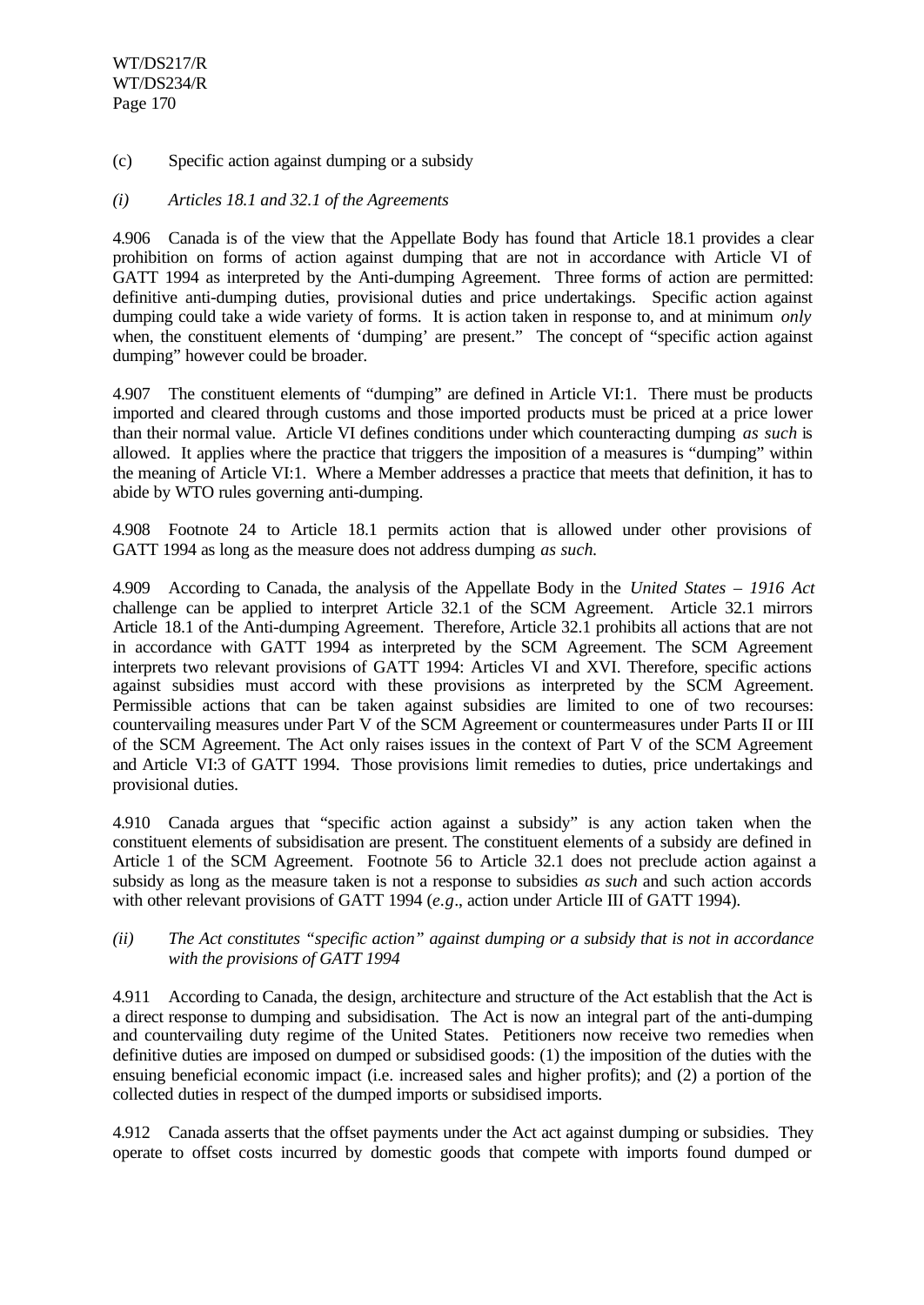subsidised. Moreover, they impose a burden on imports of allegedly dumped or subsidised goods into the United States in addition to anti-dumping and countervailing duties, by changing the competitive relationship between imports and competing domestic products.

4.913 According to Canada, the constituent elements of dumping are incorporated into the operation of the Act. To trigger offset payments under the Act*,* an Order must be imposed on dumped or subsidised products and duties must be collected. *Offset* payments are not paid from just any "pot of money". They originate from a charge on specific imports. *Offset* payments are funded entirely by anti-dumping and countervailing duties. They are paid out to offset dumping or subsidisation of imports into the United States. Funds collected under Orders are strictly segregated. Expenditures must have been incurred for the production of competing domestic products during the time an Order is in place. Only "affected domestic producers" – those injured by imports who participate in investigations – can make claims pursuant to specific Orders.

4.914 Canada asserts that an *offset* payment under the Act is not a definitive anti-dumping or countervailing duty, price undertaking or provisional measure. It is a subsidy meant to offset injurious dumping and subsidies. Accordingly, it is not in a form authorized by Article VI of GATT 1994 as interpreted by the Agreements, and violates Articles 18.1 and 32.1 of the Agreements.

## *(iii) US Arguments do not address the complaint and are incorrect*

#### Constituent elements

4.915 The United States submits that the Act is not a response to the "constituent elements" of dumping or subsidies because it has two requirements: that the producers making the claim have standing as an "affected domestic producer" and that the claim is for a "qualifying expenditure". It also alleges a measure can only respond to "constituent elements", if the elements are "built into" it and that the Act fails this test as well.

4.916 Canada submits that the US arguments are incorrect. The Act is a direct response to situations presenting the constituent elements of dumping and subsidies for the following reasons.

4.917 First, in the view of Canada, there are more than two requirements for the operation of the Act. Most important, to trigger the Act and for it to operate, an Order must be imposed and duties must be collected. This means the eligibility criteria for the distribution of offset payments under the Act are directly and wholly contingent upon imported goods being dumped or subsidised into the United States so that definitive duties are imposed. Without such products and the practice of dumping or subsidies, it does not matter that there are affected domestic producers or qualifying expenditures.

4.918 Moreover, Canada argues, the two requirements under the Act cited by the United States are further evidence that the Act is a direct response to situations presenting the constituent elements of dumping or subsidisation. Neither requirement exists without the presence of those elements. "Affected domestic producers" can only qualify to make claims if the investigations in which they participate result in final determinations. "Qualifying expenditures" are those incurred for the production of domestic goods that compete with imports subject to an Order.

4.919 Second, Canada submits, in the *United States – 1916 Act* appeal, the Appellate Body determined that while there were additional requirements to those required by Article VI to impose penalties under the 1916 Act, this did not alter the fact that the 1916 Act applied only where constituent elements of dumping were present. Members' practices could not escape discipline by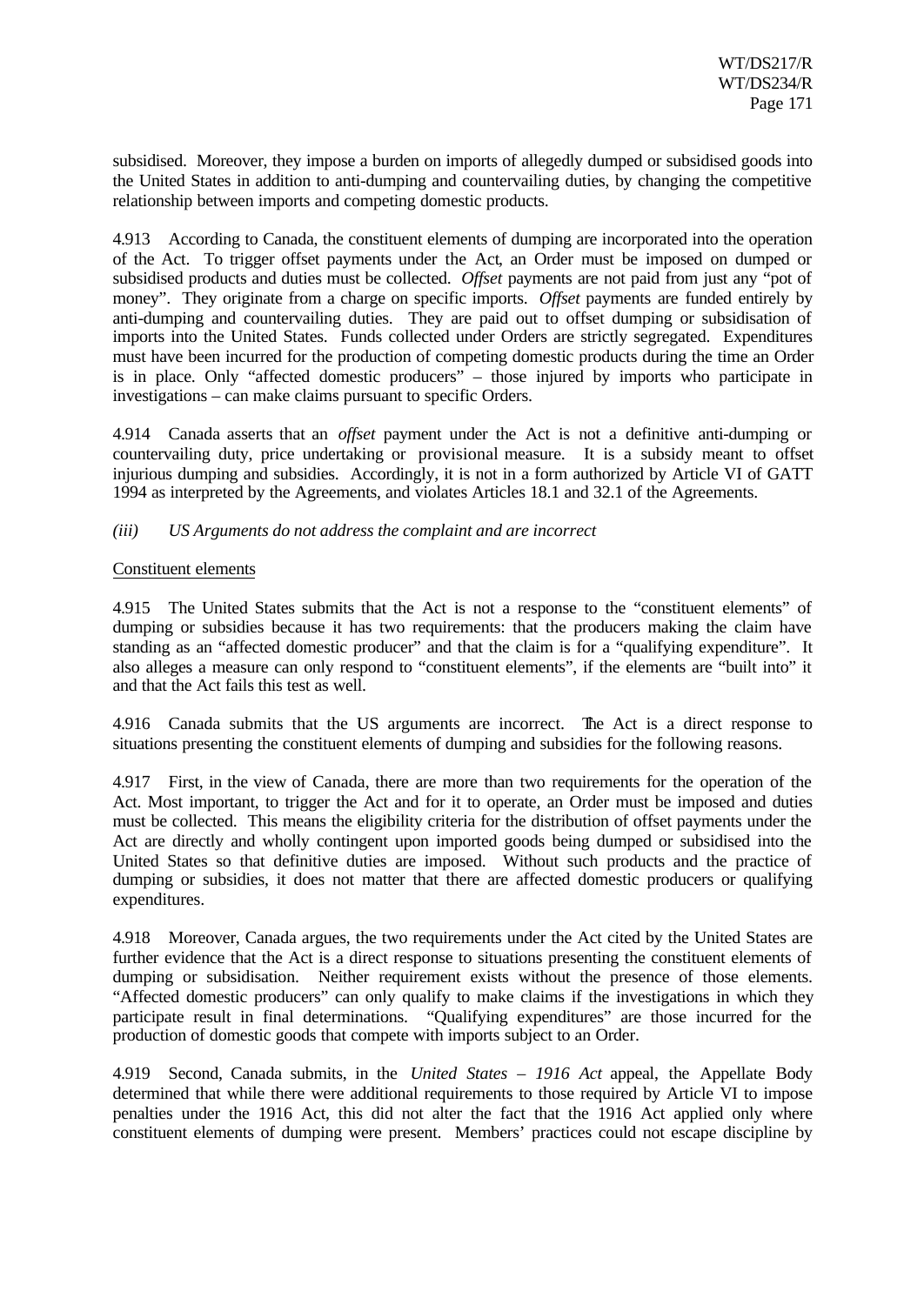simply characterizing a practice as something other than dumping or subsidisation. This is *a fortiori* true of the Act.

4.920 In this instance, Canada asserts, there is no question that the conduct targeted by the measure in question – the Act – is dumping or a subsidy; the Act by its very design does not operate otherwise. Rather, the United States appears to argue that Articles 18.1 and 32.1 do not apply to subsidies when they are used as specific action against dumping or a subsidy. *Specific action*, under those provisions, however is limited to three recourses. It is not permitted if there *other* requirements that must be met; and it is not permitted if the *means* chosen is a subsidy.

4.921 Third, the US implication that the "constituent elements" must be built into a measure for it to be inconsistent is incorrect. First, the Act by definition incorporates such "constituent elements". It does not operate unless there is a dumping or a countervailing duty Order, which is proof of the existence of such constituent elements under US law.

4.922 Moreover, the US interpretation of the *United States – 1916 Act* Appellate Body report is wrong. There the Appellate Body found that the 1916 Act required the presence of the constituent elements of dumping. It further determined that "[t]he constituent elements of 'dumping' are built into the essential elements of civil and criminal liability under the 1916 Act." However, nowhere did the Appellate Body suggest that a measure is a "specific action against dumping" or subsidies only if the requirements are built into the measure in question.

4.923 Further, other factors also support Canada's position that the Act constitutes a response to situations presenting the constituent elements of dumping. While not decisive, they are indicative. These factors include the express words of the Act including its title, reference to payments as offsets, and the Findings of Congress stated in Section 1002. They also include the legislative history of the Act.

4.924 According to Canada, the Act, therefore, is not just a "mere government payment programme" nor is it a simple distribution of duties. It is a subsidy designed as a direct response to situations presenting the constituent elements of dumping or subsidies. Accordingly, the only relevant question for the Panel is not, as the United States submits, whether the Act constitutes a prohibited or actionable subsidy. Canada submits that the Act constitutes a specific action that is prohibited under Articles 18.1 and 32.1 of the Agreements.

# Against

4.925 The United States argues that the Act is not subject to Articles 18.1 and 32.1 because it is not a measure "against" dumping or subsidies. It submits that the "only logical way" for a measure to be against dumping or subsidies is through "com[ing] into contact with" the imported good or importer and imposing a burden. It asserts that the Act does neither.

4.926 The United States also argues that the only evidence the complainants give to prove the measure is "against" dumping or subsidies is the intent, purpose and objective of the measure and that that is irrelevant to prove the claim. Canada argues that the arguments of the United States are incorrect.

4.927 First, Canada asserts that the Act does, in fact, constitute a measure against imported goods and importers. The Act provides for the grant of subsidies funded by anti-dumping or countervailing duties to petitioners in anti-dumping and countervailing actions. An importer must therefore not only pay the duties in question, but also witness the same duties subsidise its direct competitors. An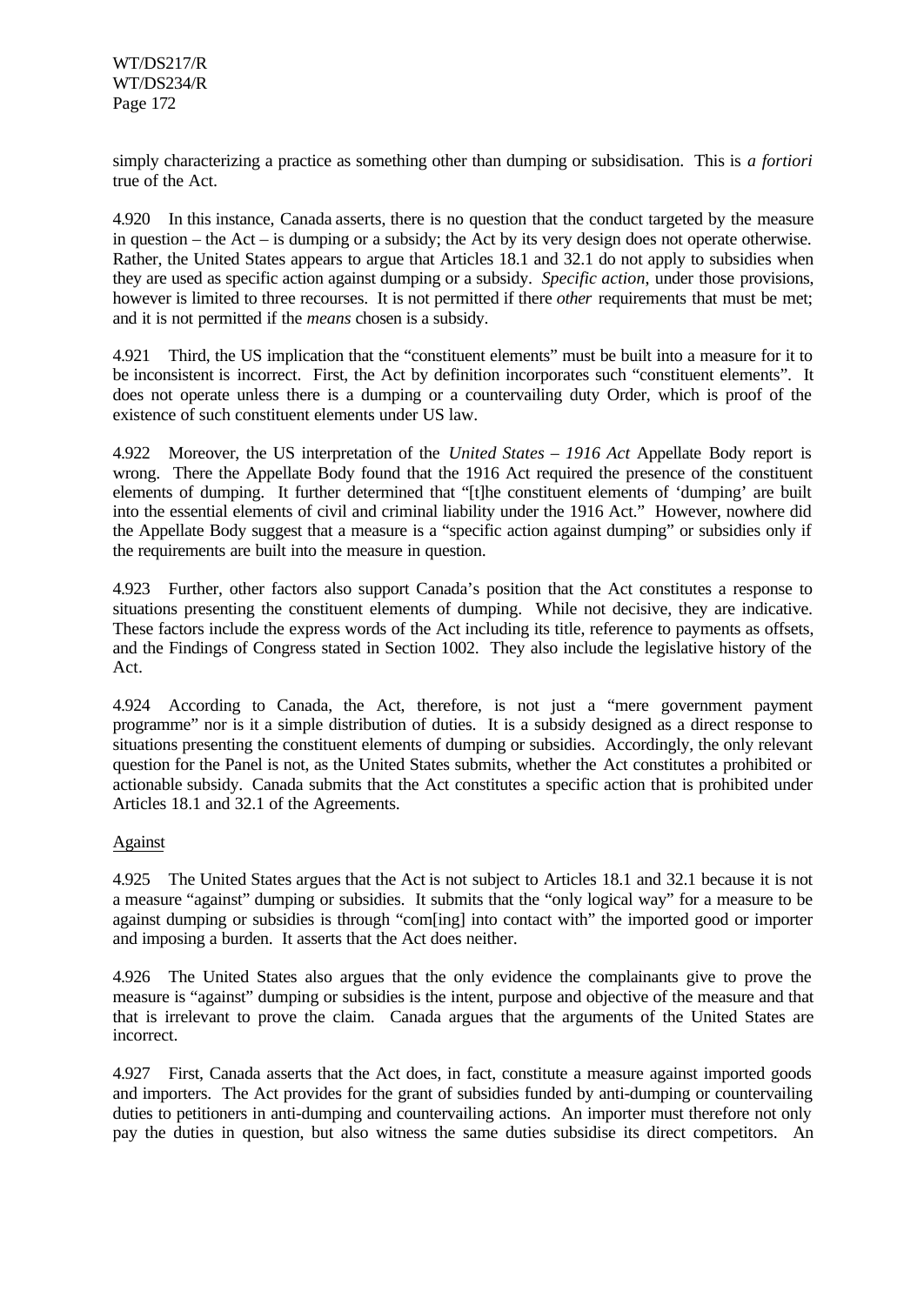imported good subject to these duties will not only have its price raised by the amount of the duties, but must compete in the market against subsidised domestic goods.

4.928 Indeed, in the *Canada - Periodicals* case, the Appellate Body found that the grant of indirect subsidies exclusively to domestic goods altered the competitive relationship between those goods and imported like products and, accordingly, acted against imported goods. And the SCM Agreement is structured on the premise that certain subsidies act against imported goods. Byrd Amendment subsidies do act against imported goods and importers.

4.929 Moreover, the United States seems to suggest that the only logical way to come into contact with dumping and subsidies for purposes of these provisions is through direct impact on imports and importers in the sense of a fine, tax, imprisonment or a court judgement. According to Canada, that is incorrect.

4.930 The words of Article 18.1 and 32.1 state that there must be action against the practice of dumping and subsidies rather than a good or an importer. The provisions of GATT Article VI provide guidance regarding the manner in which action can be taken against dumping or subsidies. To take action against dumping or subsidies is to "offset or prevent" the dumping or subsidy. In other words, action taken against dumping or subsidies is action taken to counteract or discourage the practice. Moreover, in this context, the ordinary meaning of "against" and one that is more logically applicable is "in opposition to". The Act meets these requirements.

4.931 Further, in the view of Canada, the Appellate Body found "specific action" was action taken "in response to" situations presenting the constituent elements of dumping. Read in context, "in response to" is equivalent to "against." However, nowhere does the Appellate Body limit this to measures against imports and importers.

4.932 In the most ordinary sense of the term, subsidies paid out under the Act constitute specific action "against" dumping or subsidies. The United States asserts that it does not know why it hands out billions of dollars in subsidies to companies already benefiting from the protection of antidumping or countervailing duties. According to Canada, the purpose and effect of the Act are evident from its structure.

4.933 Subsidies are paid from charges on imports found dumped or subsidised. They are paid directly to domestic producers for expenditures incurred to produce competing domestic products during the term of an Order. Categories for "qualifying expenditures" relate to capital expenditures for producing domestic goods that compete with imports. Duties are segregated into special accounts to ensure payments target specific imports. Recipients are restricted to those who participate in investigations and are "injured" by the imports. The Act constitutes a second response to counteract dumping and subsidisation in the US trade remedy system. In addition to duties that raises prices to restore conditions of competition, foreign exporters and importers now also see their money go directly to increase the competitiveness of their competitors.

4.934 According to Canada, the United States, therefore, misconstrues the facts in alleging that the complainants rely solely on the intent of the Act to establish that the Act constitutes action "against" dumping or subsidies. The purpose or intent of the Act only confirms what its operation and structure already establish: that the Act is a direct response to dumping or subsidies.

4.935 Finally, Canada argues that there is no logic in the US position that the intent of the Act, as reflected in its clear terms, is completely irrelevant to this dispute. Section 1002 expressly states the intent of Congress in passing this law: to strengthen US trade remedy laws to neutralize continued dumping and subsidies.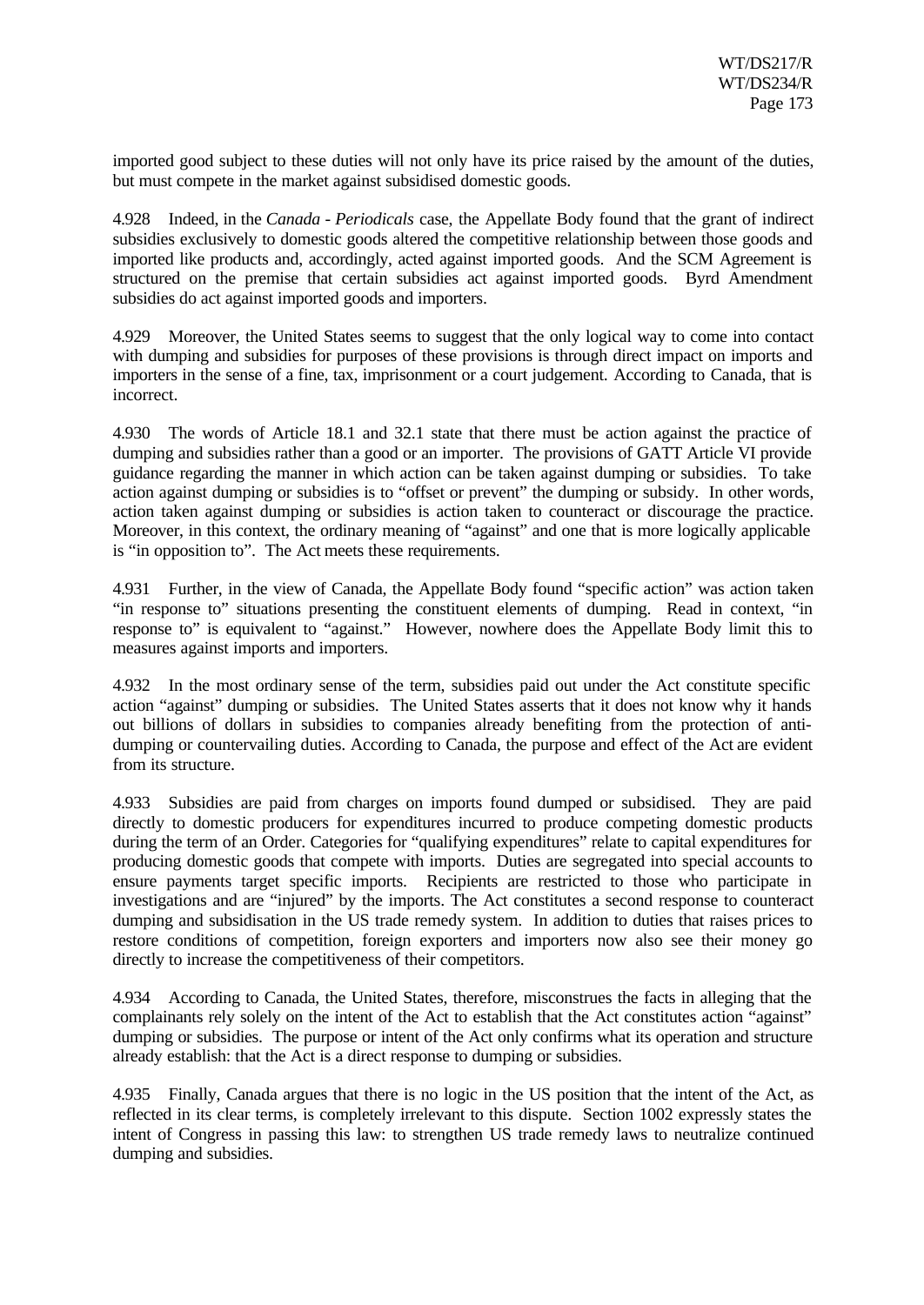4.936 This, Canada asserts, is also supported by the Act's legislative history. Various statements by the drafters of the legislation are equally explicit in stating this intent of the Act. Indeed, the words of Senator Byrd, the author of the Byrd Amendment, establish the case of the complainants.

4.937 Even under the test proposed by the United States, the Act constitutes action "against" imports and importers that imposes a burden. The Act must therefore meet the restrictions in Articles 18.1 and 32.1 of the Agreements.

# Footnotes

4.938 The United States submits that footnotes 24 and 56 to Articles 18.1 and 32.1 of the Agreements permit action against dumping or subsidies that is consistent with GATT provisions other than GATT Article VI. In its view, if the Act is found to be an "action", it is action that addresses the causes and effects of dumping and subsidies within the scope of the footnotes. Since GATT Article XVI permits subsidies, the United States submits "if the CDSOA is considered to be an action against dumping, the distributions are otherwise permitted by the footnotes to Articles 18.1 and 32.1 as action under another relevant GATT provision."

4.939 According to Canada, if the US position were correct, the prohibition of Articles 18.1 and 32.1 would reach only those measures that are already inconsistent with GATT 1994. This makes no sense. Footnotes 24 and 56 cannot be interpreted to mean that if a measure were consistent with other provisions under GATT 1994, Article 18.1 would be irrelevant or inapplicable. Rather, Article 18.1 (and 32.1) targets "actions" that might otherwise be consistent with GATT 1994 – that is action that may not already be caught by other provisions – to the extent that such action is specifically against dumping or subsidies.

4.940 The *United States – 1916 Act* panels clarified the distinction between "action" within the meaning of the footnotes and "specific action" within the meaning of Article 18.1 (and 32.1) of the Agreements. "Specific action" is triggered by the practice of dumping (or subsidies) while "action" is triggered primarily by some other occurrence. This is regardless of whether it also affects the practice of dumping (or subsidies).

4.941 Therefore, Canada argues, where a measure is a specific action against dumping, it does not escape the requirements of Article 18.1 of the Anti-dumping Agreement because it might be otherwise consistent with GATT 1994. The analysis is equally applicable to Article 32.1 of the SCM Agreement. The panels in the *United States – 1916 Act* challenge confirm this in the context of reviewing the negotiating history of Article VI.

4.942 The Act does not merely address the causes or effects of dumping or subsidies. According to Canada, the Act is a direct response triggered by the presence of the constituent elements of dumping and subsidies. The basis for its imposition is objectively the presence of dumping or subsidies. Accordingly, it is "specific action" against dumping or subsidies within the meaning of Articles 18.1 and 32.1 and it must meet the requirements of those provisions.

4.943 The Act constitutes a measure taken against dumping or subsidies *as such*. Accordingly, it is irrelevant that Byrd Amendment subsidies might otherwise be permitted under Article XVI. In any event, with footnote 56, as it has already been observed, Article XVI cannot be an "other relevant provision of GATT 1994". Article 32.1 requires that action must accord with the "provisions of GATT 1994 as interpreted by" the SCM Agreement*.* Since Article XVI constitutes a provision interpreted by the SCM Agreement within the meaning of that provision, it cannot constitute an "other relevant provision" of GATT 1994 within the meaning of footnote 56.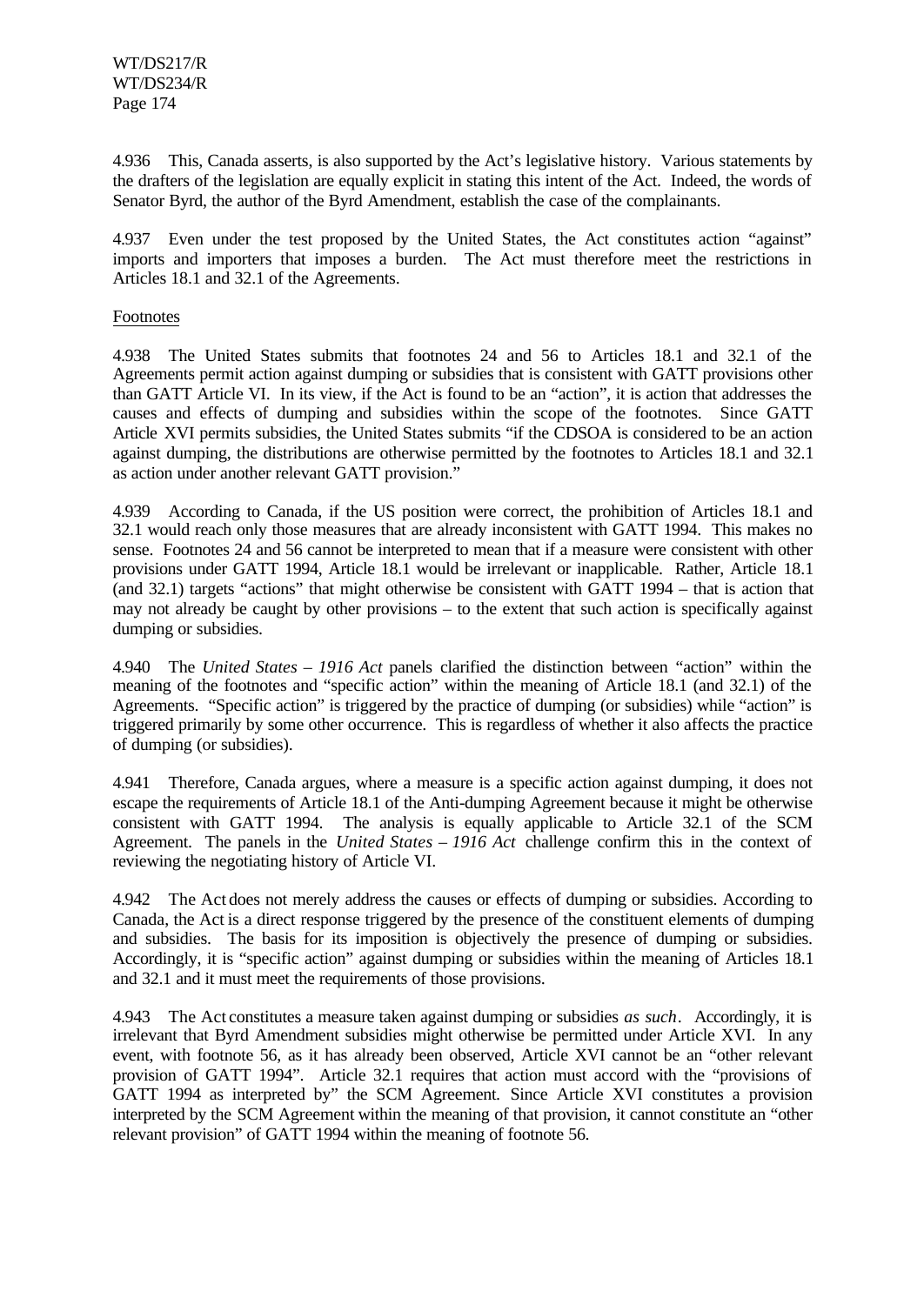# The SCM Agreement

4.944 The United States submits that the reasoning in the *United States – 1916 Act* Appellate Body report is not applicable to the interpretation of GATT Article VI:3 and the SCM Agreement and that GATT Article VI:3 read in conjunction with Article 10 does not limit the permissible remedies for subsidies to duties.

4.945 Canada submits that the US argument is incorrect. Article 32.1 of the SCM Agreement mirrors Article 18.1 of the Anti-dumping Agreement in text, context, and object and purpose. Accordingly, the findings of the Appellate Body in the *United States – 1916 Act* case are particularly pertinent in the interpretation and application of Article 32.1.

4.946 According to Canada, Article 32.1 prohibits specific action against a subsidy that does not accord with GATT 1994 as interpreted by the SCM Agreement*.* In this context, the SCM Agreement interprets two provisions of GATT 1994 that are relevant to the issue at hand, Articles VI and XVI. Specific action against a subsidy must therefore accord with Articles VI and XVI as interpreted by the SCM Agreement. These provisions restrict Members' actions against subsidies as such to two sets of recourses. Members may apply countermeasures under Parts II and III of the SCM Agreement. Or they may impose measures under Part V (countervailing duties, provisional measures and price undertakings). Footnote 35 to Article 10 of Part V expressly states that Members may do one or the other to address the effects of a particular subsidy in the domestic market but not both.

4.947 The provisions of Part V elaborate on the countervailing duty provisions contained in Article VI:3 of GATT 1994. Read together, Part V of the SCM Agreement and Article VI:3 restrict the permissible remedies (other than countermeasures) against subsidies to countervailing duties, undertakings and provisional measures.

4.948 The Act operates in the context of the issuance of countervailing duty orders and the assessment and distribution of countervailing duties. As a result, for purposes of this challenge, the Act only raises issues in the context of Part V of the SCM Agreement and Article VI:3 of GATT. Having chosen this avenue, the United States is restricted in its applicable remedies for specific action against a subsidy to duties, undertakings and provisional measures.

4.949 According to Canada, this restriction is confirmed by the negotiating history of Article VI. The *United States – 1916 Act* panels reviewed this negotiating history in the context of anti-dumping duties. It shows that while the express limitation on actions against subsidies (and dumping) to duties was removed, that did not alter the fact "measures other than compensatory anti-dumping and countervailing duties may not be applied to counteract dumping or subsidization except in so far as such other measures are permitted under other provisions of the General Agreement."

4.950 This position did not change with the adoption of the SCM Agreement, which elaborated on the countervailing duty provisions of Article VI of GATT 1994. Accordingly, Article VI:3 and Part V of the SCM Agreement limit applicable remedies to duties, provisional measures and undertakings.

# *(iv) Conclusions concerning "specific action against …"*

4.951 Canada asserts that the issue is not whether there are *specific* rules in the WTO Agreements dealing with the appropriation of anti-dumping or countervailing duties. Or whether Canada should more appropriately have brought a case under Article 5(c) of the SCM Agreement. A subsidy that is a specific action against dumping or a subsidy within the meaning of Articles 18.1 and 32.1 of the Agreements is not permitted by the Agreements. The source of funds for the subsidies establishes more clearly that they constitute a "specific action", but *where* the money comes from is only one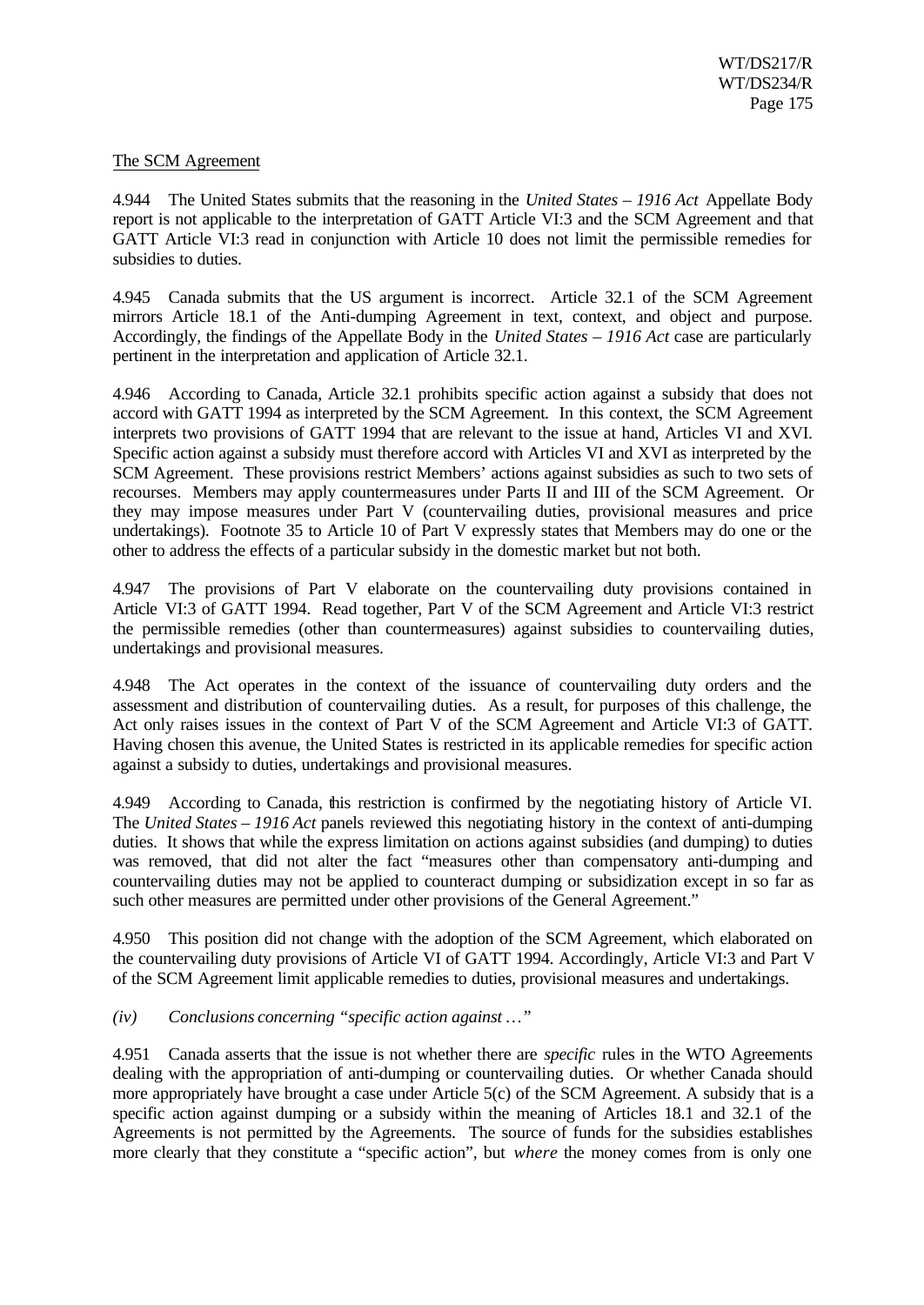element among many that prove the subsidies as "specific action" and as such in violation of Articles 18.1 and 32.1.

(d) Determination of industry threshold levels

4.952 Canada argues that Articles 5.4 and 11.4 of the Agreements set out the thresholds for level of domestic industry support required for a dumping or countervailing duty investigation to be initiated. These Articles require a positive determination based on an examination of the degree of support that the application is "by or on behalf of the domestic industry." They reflect an agreement by the Members that only applications supported by the majority of industry were intended to be the basis of investigations. Numerical thresholds were introduced to establish greater certainty and predictability. Accordingly, the examination of thresholds must not be *pro forma*.

4.953 It is the view of Canada that the US position that the thresholds are only quantitative renders the obligation to establish industry support levels meaningless. The threshold in Articles 5.4 and 11.4 is not a simple number: it is, rather, a threshold as to the *level of support* a particular petition enjoys in the industry. A law that provides incentives for the industry to decide one way or another – monetary rewards for support and the threat of subsidised competition if no support is forthcoming – distorts that support and prevents a proper and accurate determination of support. The Act makes it impossible to determine if industry petitions or support for petitions reflect real injury or the prospect of subsidisation under the Act. It is contrary to the object and purpose of these provisions to remove uncertainty and lack of predictability for imports. According to Canada, it therefore violates Articles 5.4 and 11.4.

4.954 Finally, Canada submits that the Act results in a *per se* violation of the Agreements. For this reason, Canada considers it is not necessary for Canada to adduce evidence of actual bias. Indeed, as another complainant pointed out, by the very operation of the Act it is now impossible to adduce such evidence.

# (e) Undertaking agreements

4.955 Articles 8.1 and 18.1 of the Agreements require that a Member provide administering authorities the *ability* to enter into "price undertakings" to facilitate the early termination of investigations. Ability must be construed as including not only the legal authority but also the discretion to enter into such agreements: legal authority that is impossible to exercise does not amount to ability. Articles 18 and 26 of the Vienna Convention on the Law of Treaties support this interpretation.

4.956 According to Canada, the United States argues that the obligations contained in Articles 8.1 and 18.1 are formalistic only. The US also argues that domestic industry has little influence in the decisions of the US Department of Commerce (the DOC) to enter into agreements.

4.957 While domestic authorities have discretion to accept or reject undertaking agreements, a Member may not pass a law that undermines and circumvents that discretion. The Act in effect does so. It creates incentives that target and encourage interested parties to thwart proposed undertakings.

4.958 Moreover, the US position that the DOC has "complete discretion" to ignore the domestic industry, does not accord with the pronouncement of the US Court of International Trade (the CIT). The CIT exhaustively examined the legislative history of suspension agreements and ruled that DOC may not dismiss the views of the industry. The United States never addresses these rulings.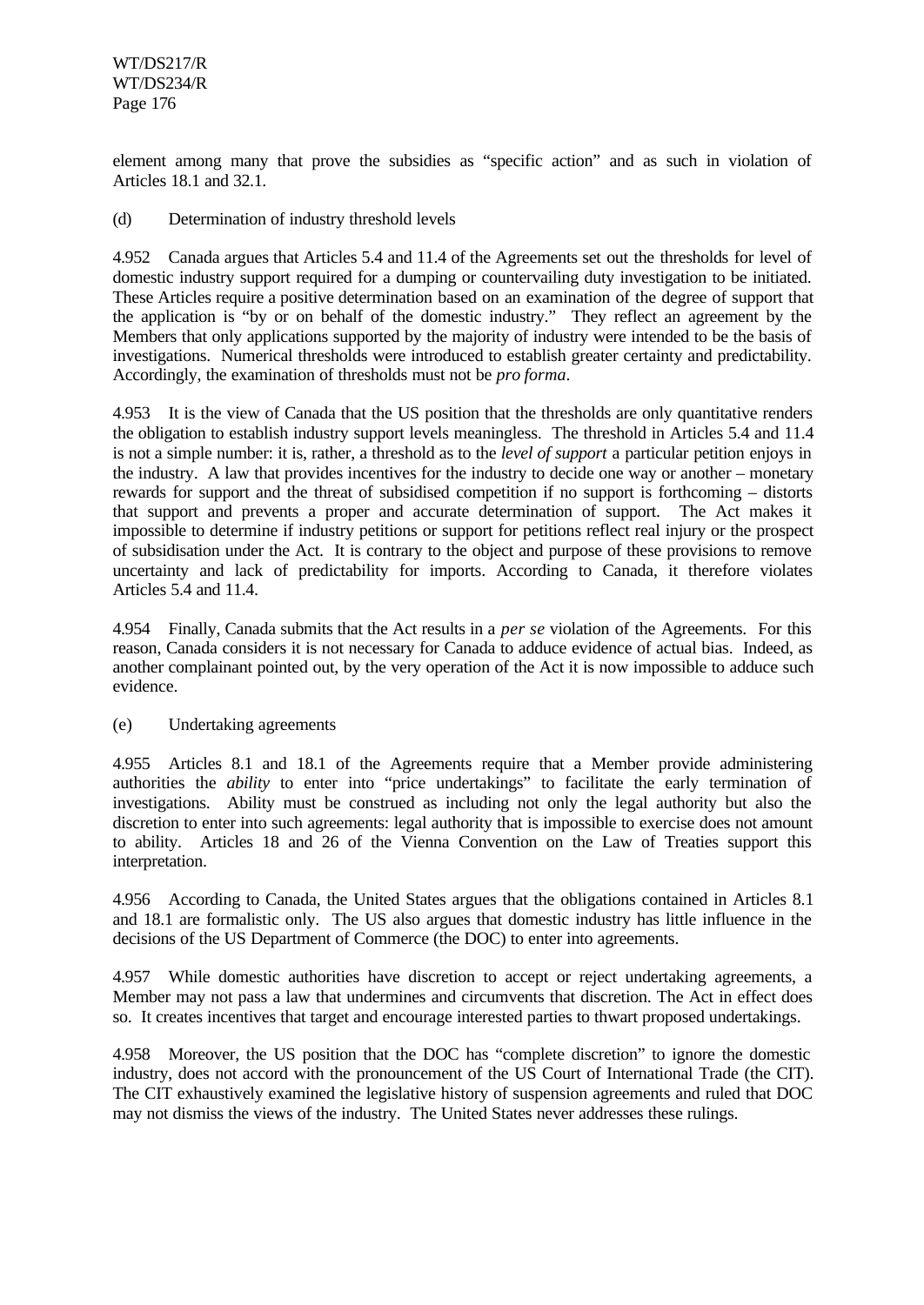4.959 Finally, based on the value of potential *offsets* payments, Canada submits that it defies common sense to argue, as the United States does, that the prospect of hundreds of millions of dollars in subsidies does not affect the decision of the domestic industry in respect of undertakings. The Byrd Amendment would keep prices, raised by duties, high and divert millions of dollars to the industry. The Act, therefore, procures the dissent of industry from support of undertakings and so fatally compromises the discretion of the investigating authorities to enter into such undertakings.

(f) Fair, reasonable and impartial administration of US laws

4.960 Article X:3(a) requires that Members administer their laws in a fair, reasonable, neutral and impartial manner. It establishes minimum standards of procedural fairness.

4.961 The measure at issue is the Act. It causes the unfair, inequitable and unreasonable administration of US anti-dumping and countervailing duty laws, particularly with respect to standing and undertakings. This was in fact stated in Canada's Panel Request. According to Canada, the United States, in its arguments, makes an improper distinction between the administered measure and the administrative measure at issue.

4.962 Canada argues that the Act alters the manner in which anti-dumping and countervailing duty laws are applied. It is the administrative measure at issue. In Argentina - Leather, the measure at issue was a resolution that permitted domestic industry to become involved with the custom clearance process of the goods of its domestic suppliers. The issue examined by the panel was the effect the administrative measure had on the administration of Customs laws. The administrative measure here is the Act*.* The Panel must examine whether its impact leads to a fair, reasonable and neutral administration of anti-dumping and countervailing duty laws.

4.963 The Act introduces financial incentives into the US system that are available only where investigations are brought and end with the imposition of a duty. According to Canada, the Act influences the decisions of parties of the industry to bring or support petitions and thwart undertakings by creating a potentially sizeable financial reward. The Act, therefore, creates an inherent danger that imports will face unnecessary anti-dumping and countervailing duty investigations in the US domestic market. This undermines the security that imports can face in the US market. This is neither a fair, reasonable nor neutral administration of laws. Accordingly, the Act violates GATT Article X:3(a).

4.964 Canada is of the view that the Act results in a violation of Article X:3(a) *as such*; the complainants need not prove actual harm. The Act influences the behaviour of actors in the US antidumping and countervailing duty regime. The United States cannot claim that that influence has nothing to do with how the US Customs Service administers US laws.

(g) Conformity of laws with WTO agreements

4.965 Article XVI:4 of the WTO Agreement and Articles 18.4 and 32.5 of the Agreements oblige Members to bring their domestic law into conformity with their obligations under the WTO Agreements. According to Canada, the Act violates Articles 18.1 and 32.1 of the Agreements in conjunction with GATT 1994, Articles 5.4 and 11.4 of the Agreements, Articles 8.1 and 18.1 of the Agreements and Article X:(3)(a) of GATT 1994. Accordingly, it violates Article XVI:4 of the WTO Agreement and Articles 18.4 and 32.5 of the Agreements.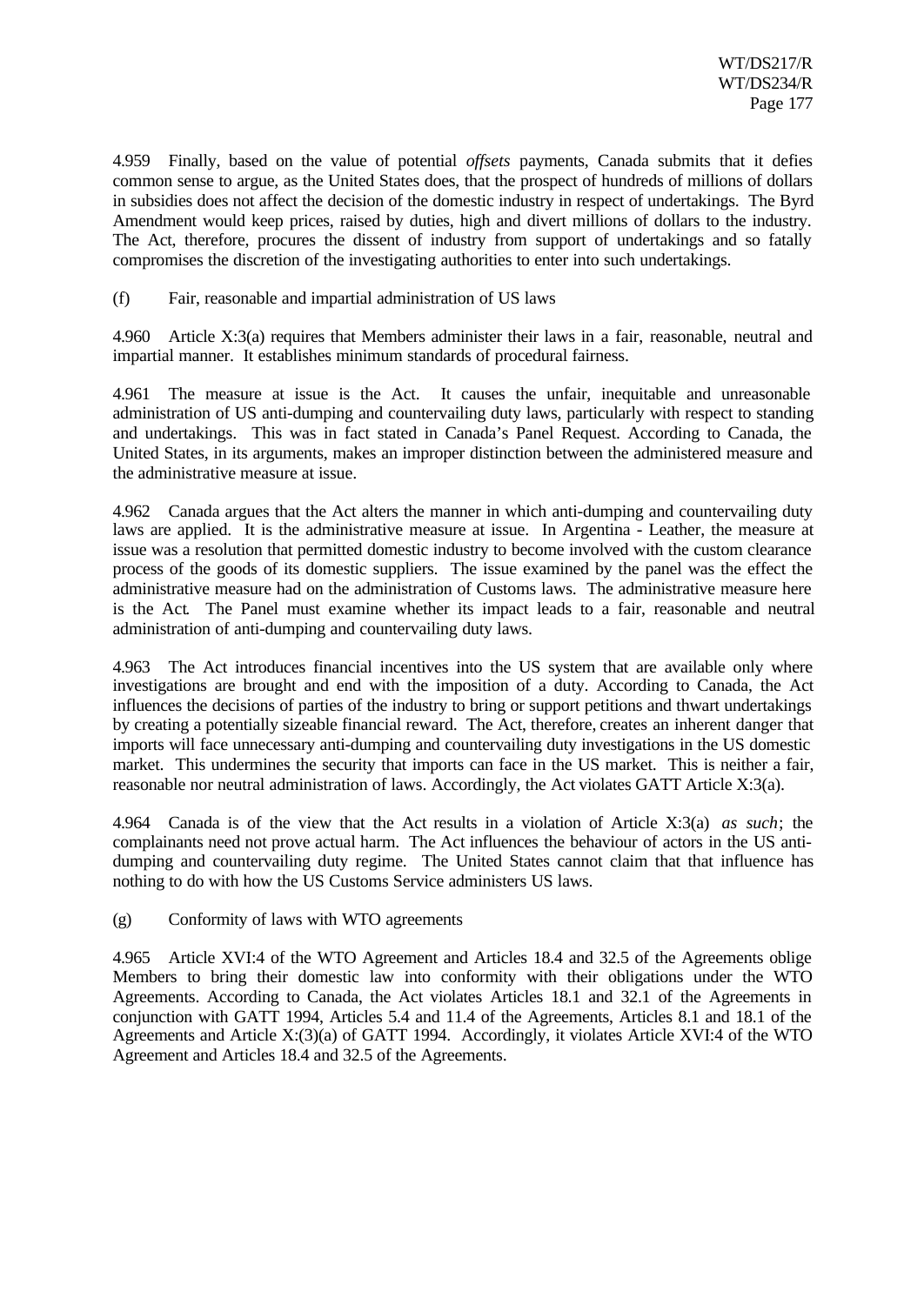# (h) Conclusion

4.966 Canada requests that the Panel find that the Act is inconsistent with the Anti-dumping Agreement, SCM Agreement, GATT 1994 and the WTO Agreement as stated. It requests that the Panel recommend that the United States bring its measure into conformity with those Agreements.

#### **4. Chile and Japan**

(a) Introduction

4.967 Japan and Chile assert that they have demonstrated that the Continued Dumping and Subsidy Offset Act of 2000 (hereinafter referred to as the "CDSOA") is inconsistent with and violates the General Agreement on Tariffs and Trade 1994 ("GATT"), the Agreement on Implementation of Article VI of the General Agreement on Tariffs and Trade 1994 ("AD Agreement"), the Agreement on Subsidies and Countervailing Measures ("SCM Agreement") and the Agreement Establishing the WTO ("the WTO Agreement").

- (b) Rebuttal of United States' arguments
- *(i) General*

# Mischaracterization of the CDSOA by the United States

4.968 Japan and Chile argue that to say, as the United States does, that the CDSOA is a "payment programme" is to say nothing of its conformity with WTO rules. Even if characterized as a "payment programme" it still violates the United States' obligations under the cited Agreements.

# The cited provisions of the AD Agreement and the SCM Agreement limit the sovereign power of Members

4.969 According to Japan and Chile, the United States' argument that there is nothing in the WTO Agreements that expressly prohibits the distribution of anti-dumping or countervailing duties to domestic producers is similar to that made by the United States, and rejected by the Panel, in the *United States - Antidumping Act of 1916* case (the "1916 Act case"). Specifically, the Panel in that case rejected the United States' argument that "if the measure is of a nature that is simply not regulated by the GATT 1994 (…) the measure is a fortiori consistent with the GATT 1994."

4.970 The distribution of collected anti-dumping and countervailing duties to domestic producers who (as a condition of eligibility under the CDSOA) supported a petition, is a specific action against dumping or subsidization that violates the AD Agreement, the SCM Agreement and the GATT. Contrary to what the United States alleges, Japan and Chile are not arguing that WTO Members cannot "enact a law which permits the distribution of revenues generated from AD/CVD duties to any recipient other than the national treasury."

4.971 GATT and WTO jurisprudence, including recent cases, confirm that Members have consented to limit their sovereign right to distribute and allocate revenues. Members agreed to limit that sovereign power when they consented to, inter alia, Articles 18.1 of the AD Agreement, 32.1 of the SCM Agreement and VI of GATT. They undertook an obligation to conform their legislation, past and future, to the provisions of those Agreements.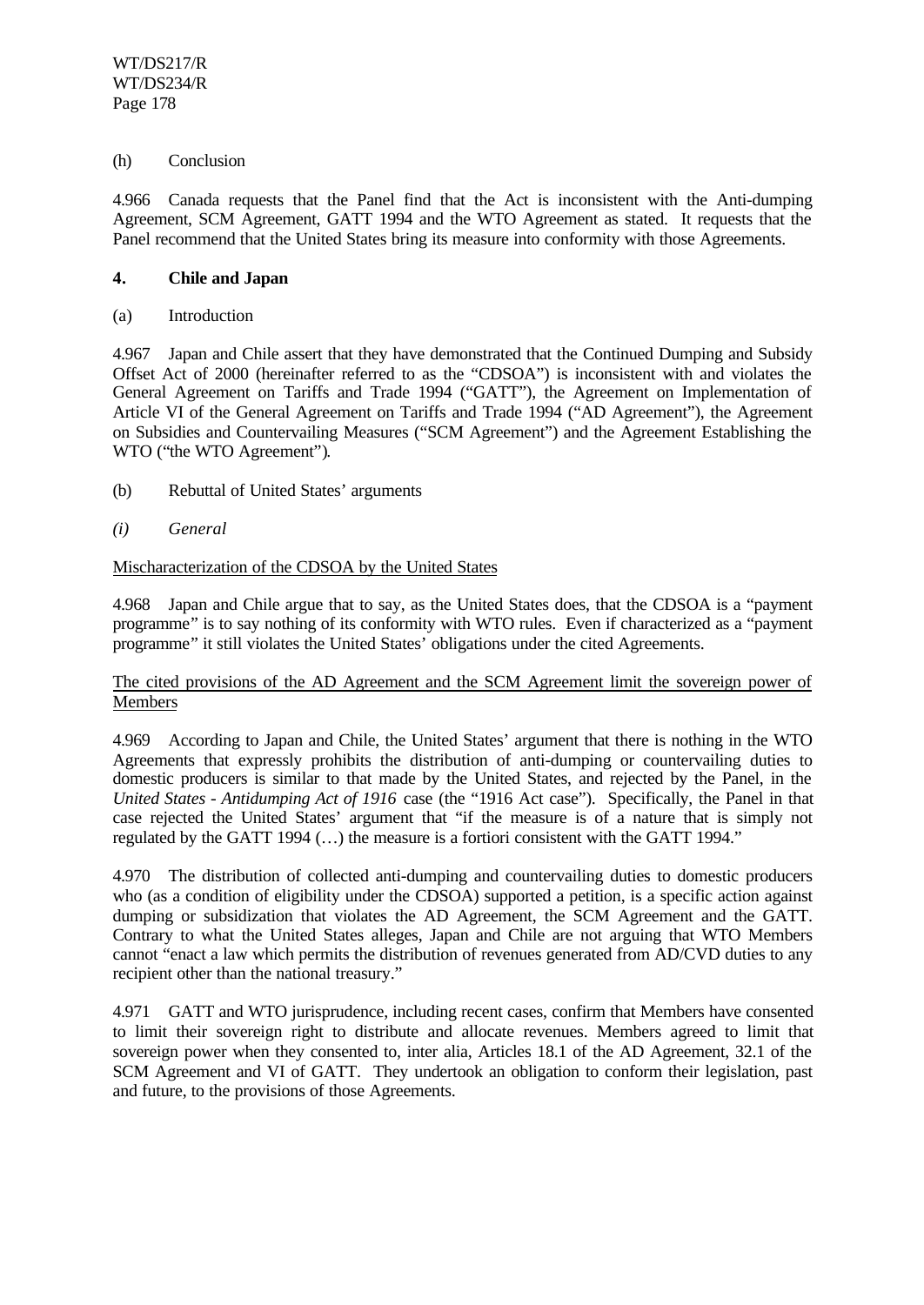#### Relevance of the 1916 Act case

4.972 Japan and Chile assert that the interpretation of Article 18.1 of the AD Agreement, 32.1 of the SCM Agreement and Article VI of the GATT in the 1916 Act case confirm that the CDSOA is inconsistent with those provisions. The United States admits that the reasoning in the 1916 Act case applies to the examination of the claims under the AD Agreement, when it argues, albeit incorrectly, that the CDSOA "does not satisfy the test articulated in the 1916 Act."

4.973 Japan and Chile argue that the Appellate Body's interpretation of the phrase "specific action against" of Article 18.1 applies to the parallel and identical phrase in Article 32.1. Article 32.1 prohibits Members from taking specific action in response to a situation that presents the constituent elements of subsidization, unless that action is in accordance with Article VI:3, as interpreted by the SCM Agreement. However, the United States objects to the application of the reasoning of the Panel and the Appellate Body in the *US - 1916 Act* case to the examination of the complainants' claims under the SCM Agreement, based on the incorrect and unsupported arguments contained in footnote 64 of its first written submission.

4.974 Japan and Chile are of the view that the United States misinterprets and misrepresents Article 10 of the SCM Agreement. Footnote 35 of Article 10 states that only *one* form of relief shall be available to a Member to protect against the effects of a particular subsidy in its domestic market, and specifies that the *only* possible form of relief is either a countervailing duty or a countermeasure authorized by the DSB, pursuant to Articles 4.10 and 7.9 of the SCM Agreement. Thus, footnote 35 limits the permissible remedies to the effects of subsidies to a countervailing measure or a countermeasure authorized by the DSB. The United States expressly admits that the CDSOA "is not a 'countermeasure' within the meaning of Articles 4.10 and 7.9" and concedes that the CDSOA does not mandate the imposition of countervailing duties. Therefore, it must be concluded that the CDSOA is a specific action against subsidy that is not in accordance with Article VI:3.

# Purpose of the CDSOA

4.975 Japan and Chile believe that the purpose of the CDSOA is relevant for the examination of the measure's conformity with the WTO Agreements. The purpose of the CDSOA is further evidence of what the CDSOA does: it addresses dumping and subsidization; it mandates specific actions against dumping or a subsidy (i.e., action taken in response to a situation presenting the constituent elements of dumping or subsidization).

4.976 According to Japan and Chile, the purpose of the CDSOA is expressed, in part, in its Section 1002. That Section makes clear that "dumping" and "subsidization" are the target of the distributions. Subparagraph 1 of Section 1002 finds that "injurious dumping is to be condemned and actionable subsidies which cause injury to the domestic industries must be effectively neutralized." A measure that "neutralizes" injurious dumping and actionable subsidies is a measure "against" that dumping and those subsidies. Section 1002 concludes by proclaiming that Congress, in promulgating the CDSOA, finds that "the United States trade laws should be strengthened to see that the remedial purpose of those laws is achieved." The purpose of the CDSOA is also reflected and evidenced in its legislative history, including the statements made by the sponsors of the CDSOA, as well as its opponents.

4.977 In its appellant's submission in the United States—Tax Treatment for "Foreign Sales Corporations," Recourse to Article 21.5 of the DSU by the European Communities, the United States asked the Appellate Body to rely on the purpose of the law, evidenced in its legislative history. Citing to reports of the United States' House of Representatives, the United States stated that the "legislative history [of the Extraterritorial Income Exclusion Act of 2000] makes clear that it was purposefully drafted to provide tax relief based on export-neutral criteria." The United States also pointed to the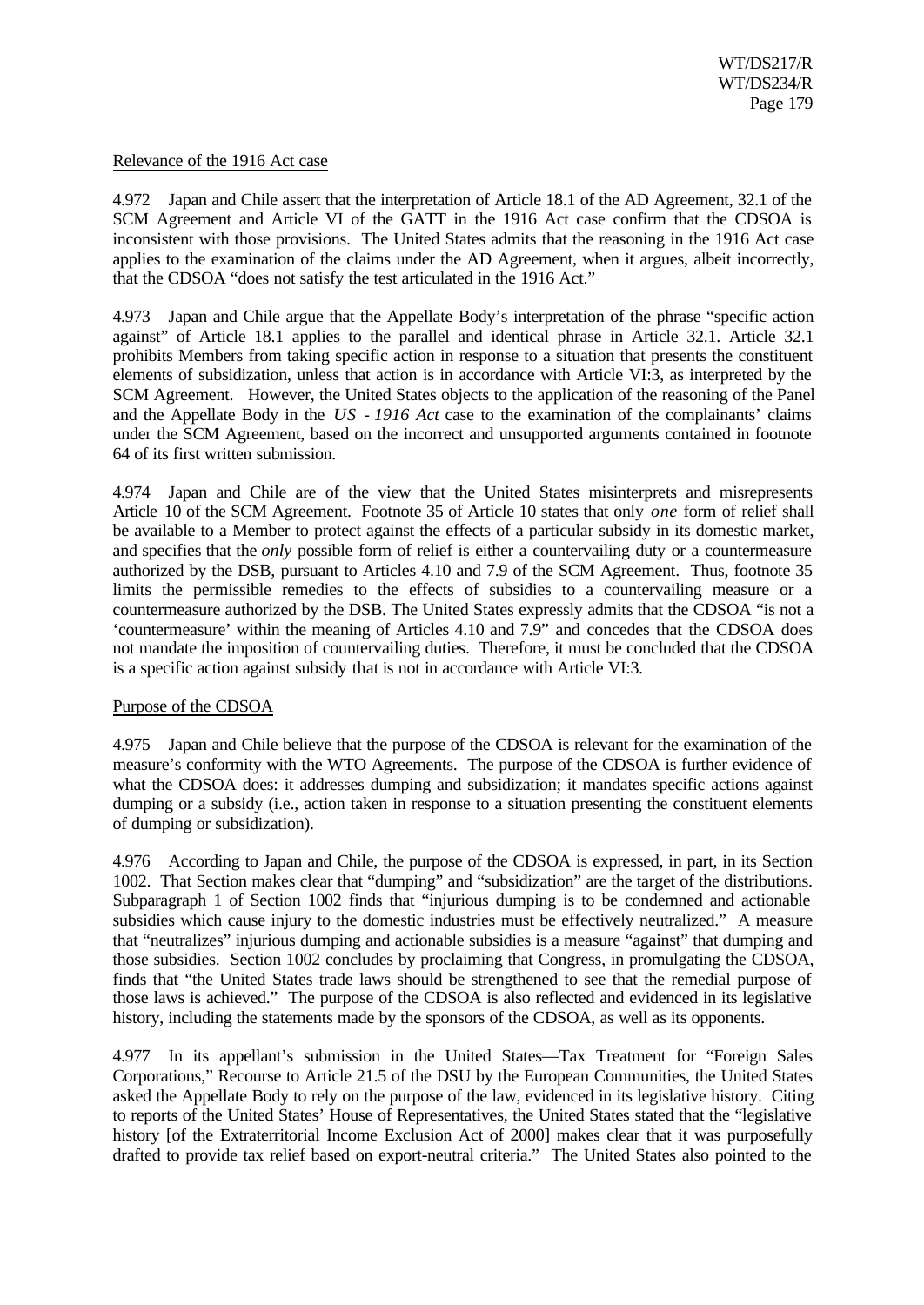legislative history of the ETI Act to support its argument that the Act fell within the scope of footnote 59 of the SCM Agreement. Citing the legislative history of the Act contained in US Senate reports, the United States argued that "[t]he legislative history accompanying the Act makes the point [that the Act relies on the exemption method to avoid double taxation of foreign-source income]." The Appellate Body referred to and considered the citations by the United States to the legislative history of the Act in reaching its determination. It specifically stated that it took "particular note" of the statements concerning the legislative history of the ETI Act.

4.978 US courts, including the Supreme Court, regularly examine legislative history and other congressional sources of legislative intent (including findings by the US Congress, reports prepared by the legislature, and statements made by members of Congress on the floor of the House of Representatives or the Senate), to assist them in interpreting the meaning of particular words and phrases. For instance, in *Crosby v. National Foreign Trade Council* (involving a law that was also the object of a formal complaint in the WTO) the United States Supreme Court based its decision, in part, on an examination of the Congress' purpose in passing the law, as expressed, in part, by statements of its sponsors. In *FDA v. Brown & Williamson Tobacco Corp.* the US Supreme Court stated that the intent of Congress and the legislators was "certainly relevant." In *Olmstead v. Zimring* the US Supreme Court arrived at its decision, in part, by reviewing congressional findings contained in the statute at issue.

4.979 Therefore, Japan and Chile submit, the text of the CDSOA that appears at Section 1003 can and should be interpreted by examining the congressional findings in Section 1002 of CDSOA, and by examining the legislative history, which includes statements made by members of the US Congress. The findings by Congress and the statements made by the sponsors and by the opponents of the CDSOA are evidence that the CDSOA mandates specific action that is a violation of the AD Agreement, the SCM Agreement, the GATT and the WTO Agreement.

# Amount of the distributions under the CDSOA

4.980 According to Japan and Chile, the distributions of the anti-dumping and countervailing duties to domestic producers, regardless of the amount or whether they correspond to the actual amount of the injurious effect of the dumping or subsidization, is a specific action against dumping or a subsidy that violates the AD Agreement, the SCM Agreement and the GATT.

# *(ii) Action against dumping and subsidization*

4.981 The CDSOA mandates action that is "taken in response to situations presenting the constituent elements of 'dumping'" or subsidization and is thus a specific action against dumping or a subsidy. The CDSOA, therefore, falls within the scope of Article VI, the AD Agreement and the SCM Agreement.

4.982 The United States' definition and interpretation of the word "against" is not only contrary to the Appellate Body and the Panels in 1916 Act case; it is also not supported by the plain dictionary meaning of that word, in any of the three official languages of the WTO, nor is it in accordance with the customary rules of interpretation of public international law.

# Linkage between the constituent elements of dumping and the distribution of duties under the CDSOA

4.983 Japan and Chile argue that there is an intimate and dependent connection between the CDSOA and dumping or subsidization. This connection, recognized by the United States in its oral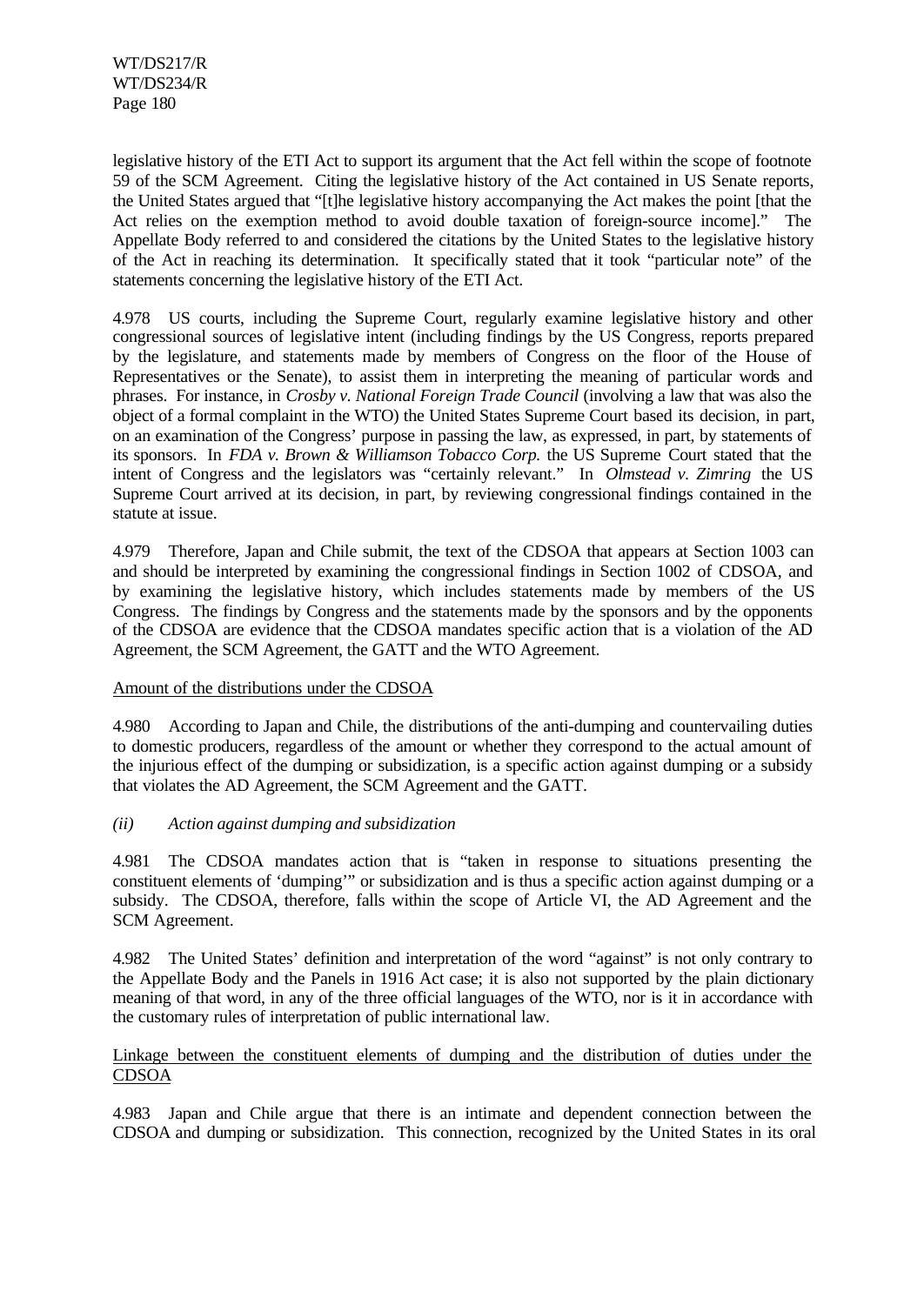statement, further demonstrates that the CDSOA indeed addresses and counteracts dumping and subsidization. It is therefore within the purview of the cited Agreements.

4.984 Japan and Chile assert that the basis for the payments (i.e., the finding of dumping or subsidies), and the eligibility criteria (who the recipients of the distributions are, i.e., "affected" domestic producers that support a petition) are evidence that the distributions are specific action against dumping or a subsidy. They demonstrate that the linkage between dumping or subsidization and the distribution is two-fold: i) the distribution is conditioned upon the constituent elements of dumping or subsidization; and ii) the distribution counteracts dumping or subsidization --in the words of the CDSOA, it "neutralizes" injurious dumping or actionable subsidies.

4.985 The funding of the payments to the domestic producers (i.e., dumping and countervailing duties, which is collected pursuant to finding of dumping and subsidy) is relevant, for it reveals that the distribution is specific action against dumping or subsidization.

4.986 Japan and Chile consider that the close connection is also evidenced by the actual language of the CDSOA, including Section 1002. That Section contains *inter alia* the following language: "the United States trade laws should be strengthened to see that the remedial purpose of those laws is achieved"; "dumping is to be condemned and actionable subsidies (…) must be effectively neutralized." Also noteworthy is the fact that the distributions of the collected duties are identified throughout the CDSOA as continued dumping or subsidies "*offsets,*" meaning that the payments to domestic producers "counterbalance" or "compensate" for dumping and subsidization.

Interpretation of the phrase "specific action against dumping [a subsidy]"

4.987 Japan and Chile submit that there is no reason why the Panel should depart from the interpretation of that exact same phrase given by the Panel and the Appellate Body in the case concerning the 1916 Antidumping Act. In that case, the Panel and the Appellate Body correctly interpreted the AD Agreement in accordance with the ordinary meaning of the terms of Article 18.1, in its context and in the light of its object and purpose. It interpreted the phrase "specific action against dumping" to mean action taken "in response to a situation presenting the constituent elements of dumping." That interpretation applies to the parallel provision in Article 32.1 of the SCM Agreement, as both contain the exact same phrase.

4.988 The dictionary definition of the word "against" is "in opposition to", in "resistance to", "counter to." The distributions under the CDSOA oppose and neutralize dumping and subsidization. The sponsors of the CDSOA expressly described the distributions as a way to "counter…foreign dumping and subsidization."

4.989 Japan and Chile argue that the word "against" must also be interpreted in the other two authentic languages of the WTO. There is nothing in the Spanish definition of the word "against" (*i.e.*, contra in the Diccionario de la Real Academia Española) that even remotely suggests that for an action to be considered "against" it must impose a burden or liability on, or be in contact with, the imported good or the importer. Similarly, there is nothing in the French version of the AD Agreement or the SCM Agreement that supports the interpretation offered by the United States of Articles 18.1 and 32.1.

4.990 The United States definition of "against" is unjustified and is not in accordance with the customary rules of interpretation of public international law. It disregards the ordinary meaning of the word "against" in its context and in light of the object and purpose of the AD Agreement and the SCM Agreement. There is nothing in the AD Agreement or the SCM Agreement, or in the dictionary definition of the word "against", that suggests that, in order for an action to be specifically "against"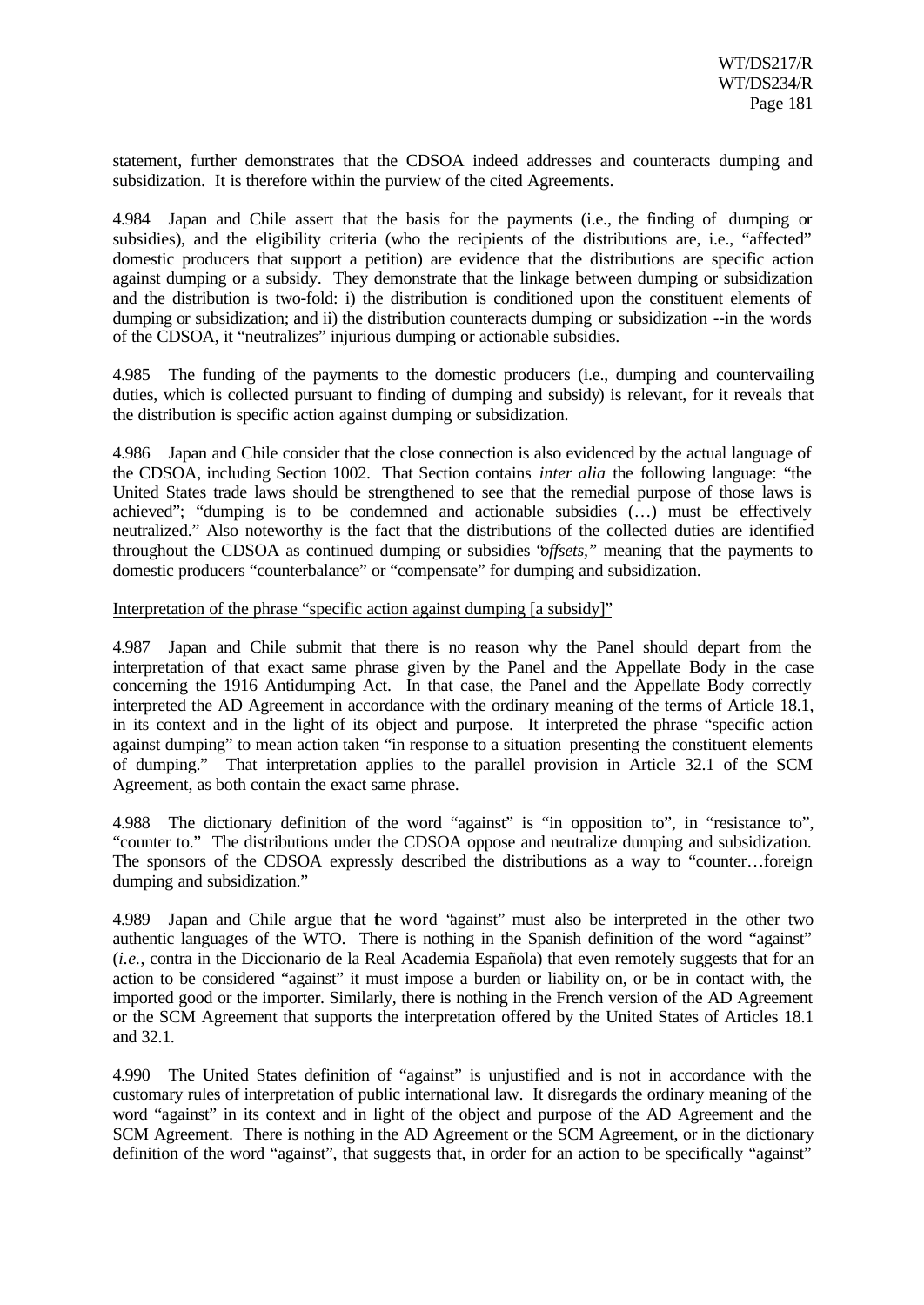dumping or subsidization, it must impose a burden or liability on the imported good or the importer. Thus, the primary defense of the United States in this case rests on a fabricated definition and interpretation of the word "against".

4.991 According to Japan and Chile, nothing requires that the constituent elements of dumping or subsidization be "built into" the CDSOA in order for a violation to occur. Notwithstanding the above, Japan and Chile have demonstrated that the constituent elements of dumping and subsidization are indeed built into or incorporated the CDSOA.

# Article 32.1 and VI:3 must be read in conjunction with Articles 10, 4.10 and 7.9 of the SCM Agreement

4.992 Japan and Chile argue that Articles 10, 4.10 and 7.9 of the SCM Agreement, which *inter alia* limit the permissible remedies that a Member may take in response to subsidization, support the claim that the distribution of collected duties mandated by the CDSOA are specific action against a subsidy that is not in accordance with Article VI:3.

4.993 According to Article 32.1, any specific action a Member decides to take against a subsidy must be in conformity with Article VI:3. Article VI:3 is interpreted and elaborated inter alia by Articles 10, 4 and 7 of the SCM Agreement. Footnote 35 to Article 10 specifies that the only possible form of relief available to a Member to protect against the effect of a subsidy in its domestic market is either a countervailing duty or a countermeasure authorized by the DSB. Articles 4.10 and 7.9 explain what countermeasures are authorized by the DSB and under what circumstances. The specific action against a subsidy that is mandated by the CDSOA is, as the United States admits, neither a countervailing duty nor a countermeasure authorized by the DSB. Such specific action, therefore, is not in accordance with Article VI:3 of the GATT and is therefore a violation of Article 32.1.

# Footnote 24 of the AD Agreement and footnote 56 of the SCM Agreement do not exclude the CDSOA from the scope of Article VI, Article 18.1 of the AD Agreement or Article 32.1 of the SCM Agreement

4.994 Japan and Chile submit that the United States argues, incorrectly, that footnote 24 of the AD Agreement and footnote 56 exclude the CDSOA from the scope of Articles VI, 18.1 and 32.1.

4.995 The Panel in the 1916 Act case found that the meaning of footnote 24 (and, therefore, mutatis mutandis footnote 56) is that a Member "cannot choose to address 'dumping' as such with instruments or in ways that are different from those allowed in the WTO Agreement for that purpose." Also, the Appellate Body in the 1916 Act case found that "action" within the meaning of footnote 24 is to be distinguished from "specific action against dumping" within the meaning of Article 18.1. A measure that is considered "specific action against dumping" is "governed by Article 18.1 itself." Likewise, a measure that is considered "specific action against a subsidy" is governed by Article 32.1.

4.996 In the view of Japan and Chile, the CDSOA is not excluded from the scope of Articles 18.1 and 32.1 by footnotes 24 and 56, for it is not "action" in the general sense, but rather specific action against dumping or subsidy.

4.997 Moreover, Japan and Chile argue, Article 32.1 requires the specific action to be in accordance with Article VI:3 and XVI (since the SCM Agreement also interprets Article XVI of the GATT). Article XVI, therefore, does not fall within the category of "other relevant provisions of GATT 1994" referred to by footnote 56 of the SCM Agreement. Thus, the United States cannot claim that the CDSOA is excluded from the scope of Article 32.1 based on footnote 56.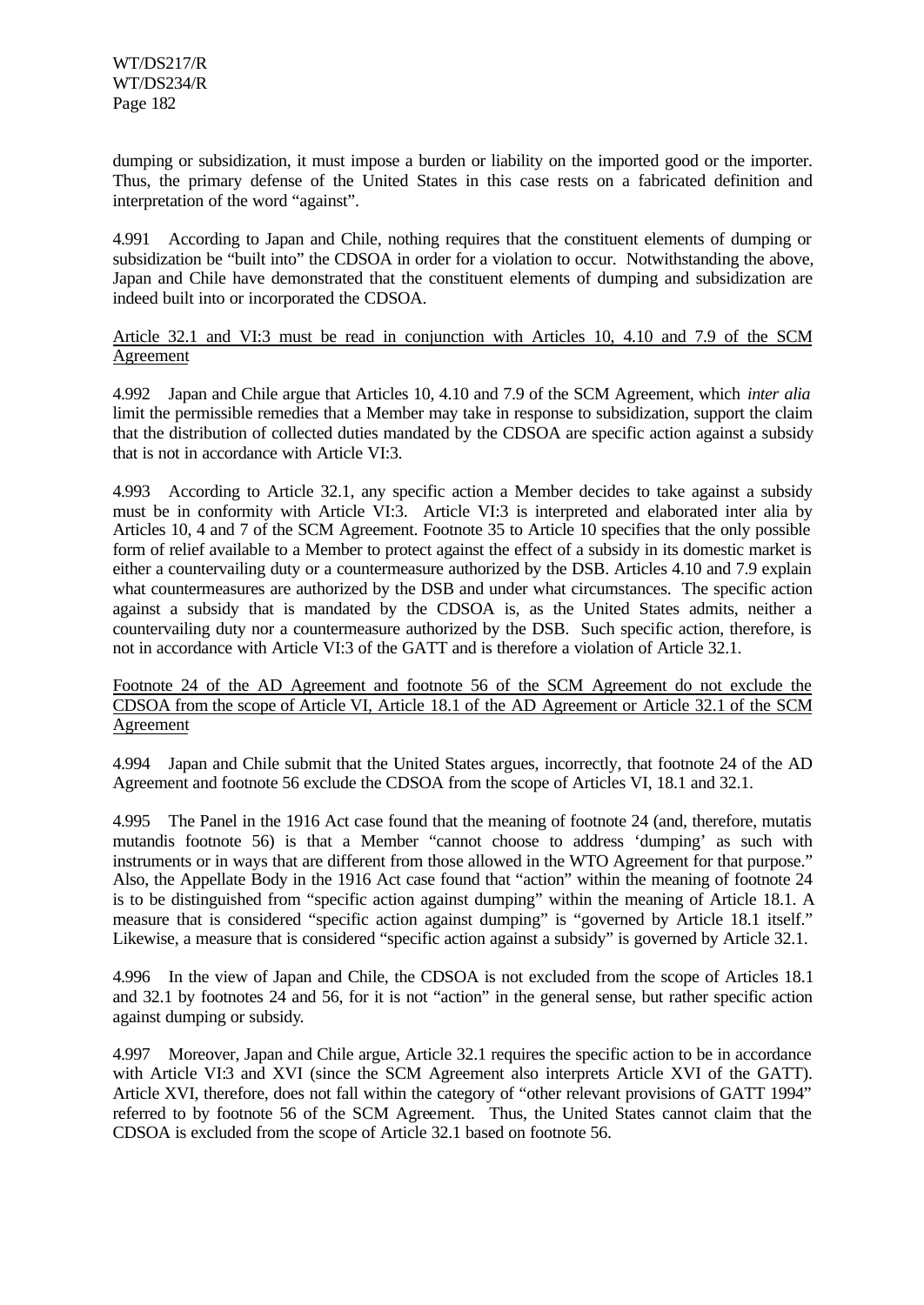4.998 Also, granting a subsidy is not an action that is taken "under" Article XVI, but merely one that has to be *in conformity with* that provision once it has been granted. Consequently, the fact that the CDSOA grants a subsidy to domestic producers does not mean that the CDSOA falls within the scope of footnote 24 or 56.

4.999 Finally, even if the distribution under the CDSOA is *arguendo* in conformity with Article XVI, it is still a specific action against dumping or a subsidy that is not in accordance with Article VI:2 or VI:3 and is therefore a violation of Articles 18.1 and 32.1.

# *(iii) The CDSOA violates standing to initiate requirements of Article 5.4 of the AD Agreement and 11.4 of the SCM Agreement*

4.1000 Japan and Chile posit that the United States' interpretation that the numerical benchmarks in Articles 5.4 and 11.4 impose only a nominal obligation on Members to count heads, while no objective or purpose is to be served by the counting, is incorrect. The benchmarks are a mechanism, a tool to attain the objective of the provisions: to guard against the initiation of unjustified and unwarranted anti-dumping and countervailing investigations. The CDSOA negates and undermines those guarantees.

4.1001 The general principle of pacta sunt servanda imposes the obligation on Members to perform the WTO agreements in good faith. It is an obligation on Members, not on private actors. The United States is simply eluding the real issue when it says that it is not obliged to question the subjective motivation of the domestic producers. The issue is not the subjective motivation of the producers, but the action taken by the United States to affect that motivation by providing a financial inducement for them to support petitions they might not otherwise support.

# *(iv) The CDSOA is inconsistent with Articles 8.1 of the AD Agreement and 18.1 of the SCM Agreement, concerning voluntary undertakings*

4.1002 According to Japan and Chile, in light of the Agreements' object and purpose, it is impossible to conclude that the United States is applying Articles 8.1 and 18.1 in a good faith manner when it gives a financial incentive to domestic produces to object to the acceptance of a proposed undertaking, thus making its acceptance more difficult by the competent authority. Even if the Commerce Department retains the formal legal authority to reject or accept undertakings, the voice of the domestic producers will have an effect on the ultimate decision of the Commerce Department.

4.1003 Japan and Chile argue that it is not true that Articles 8.3 and 18.3 do not require the administering authority to determine that the undertaking is "inappropriate" before rejecting it. Articles 8.3 and 18.3 implicitly require Members to accept undertakings if they are *practical* and *appropriate* .

# *(v) The CDSOA is an unreasonable, not impartial and not uniform administration of the United States' trade laws, and is thus inconsistent with Article X:3(a) of the GATT*

4.1004 Japan and Chile posit that the CDSOA is inconsistent with Article X:3(a) in the way it administers the United States' anti-dumping and countervailing duty laws. Therefore, it is not the administration of the CDSOA that the complainants must demonstrate was inconsistent with Article X:3(a), as the United States alleges.

4.1005 According to Japan and Chile, the United States did not address the totality of the claims brought by Japan and Chile against the CDSOA for its failure to administer the United States' trade laws in an reasonable, impartial and uniform manner.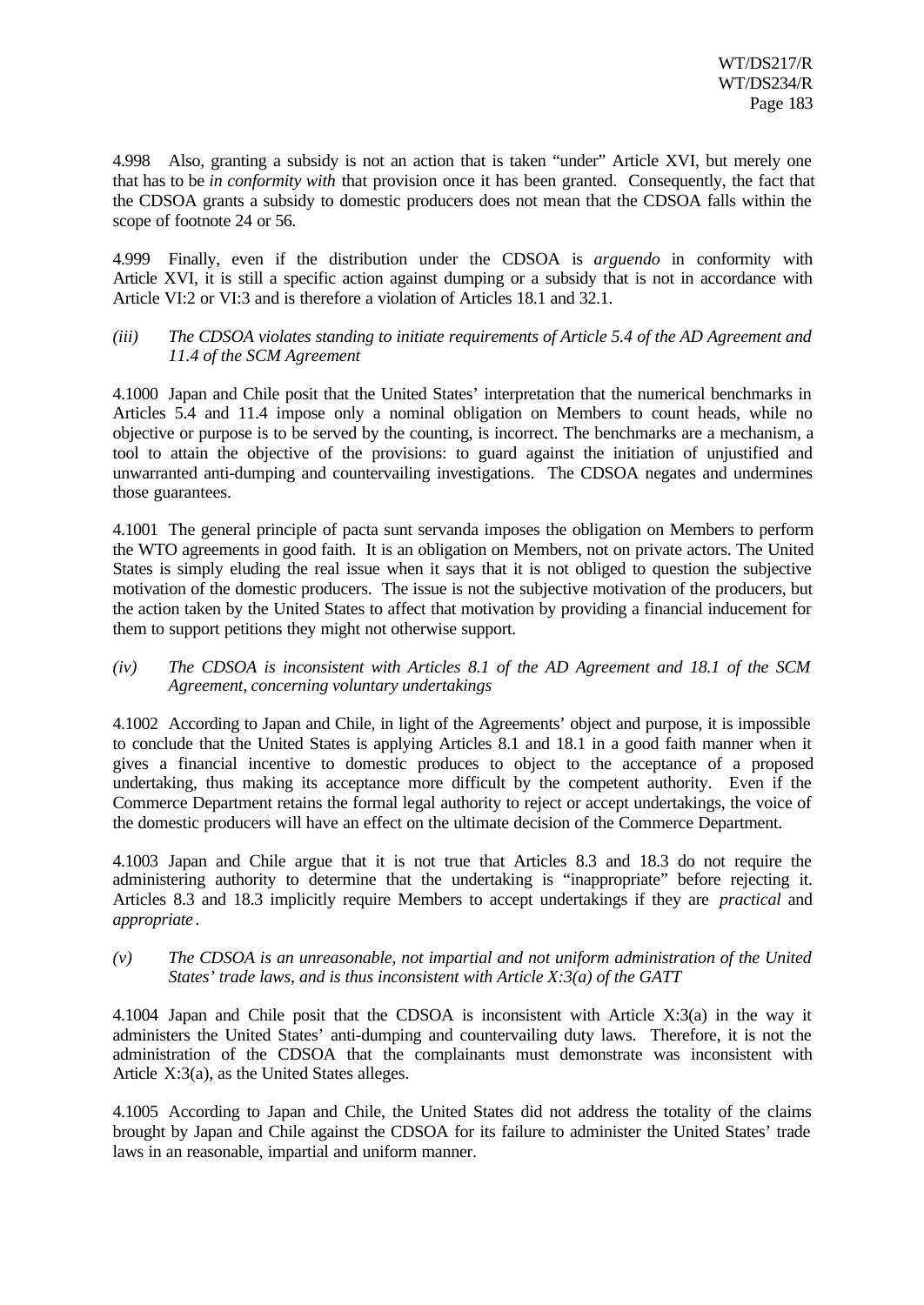4.1006 Japan and Chile are of the view that there was no need to identify the provisions of US law relating to standing determinations and price undertakings in the request for the establishment of this Panel, because Japan and Chile are not challenging those aspects of the United States legislation. It is the CDSOA that administers those laws that is being challenged and which was sufficiently identified.

*(vi) The United States is violating its general obligation to ensure that its laws are in conformity with the WTO Agreements, including the GATT, the AD Agreement and the SCM Agreement*

4.1007 Japan and Chile argue that the United States has not contested the fact that a finding by this Panel that the CDSOA violates Articles 18.1, 5.4 and 8 of the AD Agreement, Articles 32.1, 11.4 and 18 of the SCM Agreement, and Article X:3(a) of the GATT by the United States, necessarily and inevitably entails a finding that the United States is violating its general obligation under Article XVI of the WTO Agreement, Article 18.4 of the AD Agreement and Article 32.5 of the SCM Agreement, to ensure the conformity of its laws, regulations and administrative procedures with its obligations under the covered agreements.

(c) Conclusion

4.1008 Japan and Chile respectfully request the Panel to find that the CDSOA:

- Mandates specific action against dumping that is not in accordance with Article VI:2 of the GATT, as interpreted by the AD Agreement, and is therefore a violation of Article 18.1 of the AD Agreement.
- Mandates specific action against a subsidy of another Member that is not in accordance with Article VI of the GATT, read in conjunction with Articles 10, 4.10 and 7.9 of the SCM Agreement, and is therefore a violation of Article 32.1 of the SCM Agreement.
- Is inconsistent with the standing to initiate requirements of Article 5.4 of the AD Agreement and 11.4 of the SCM Agreement.
- Is inconsistent with Articles 8.1 of the AD Agreement and 18.1 of the SCM Agreement.
- Prevents the United States from administering its anti-dumping and countervailing duty laws in a reasonable, impartial and uniform manner, and the United States therefore acts inconsistently with Article X:3(a) of the GATT.
- Violates the United States' general obligation under Article XVI of the WTO Agreement, Article 18.4 of the AD Agreement and Article 32.5 of the SCM Agreement, to ensure the conformity of its laws, regulations and administrative procedures with its obligations under the covered agreements.

4.1009 Japan and Chile urge the Panel to find, pursuant to Article 3.8 of the DSU, that as a consequence of the infringement of the above cited provisions, the United States has nullified and impaired the benefits accruing to Japan and Chile under these Agreements. Japan and Chile further request the Panel to recommend that the United States withdraw the CDSOA as the only possible way for the United States to implement the recommendations and bring the CDSOA into conformity with the corresponding covered agreements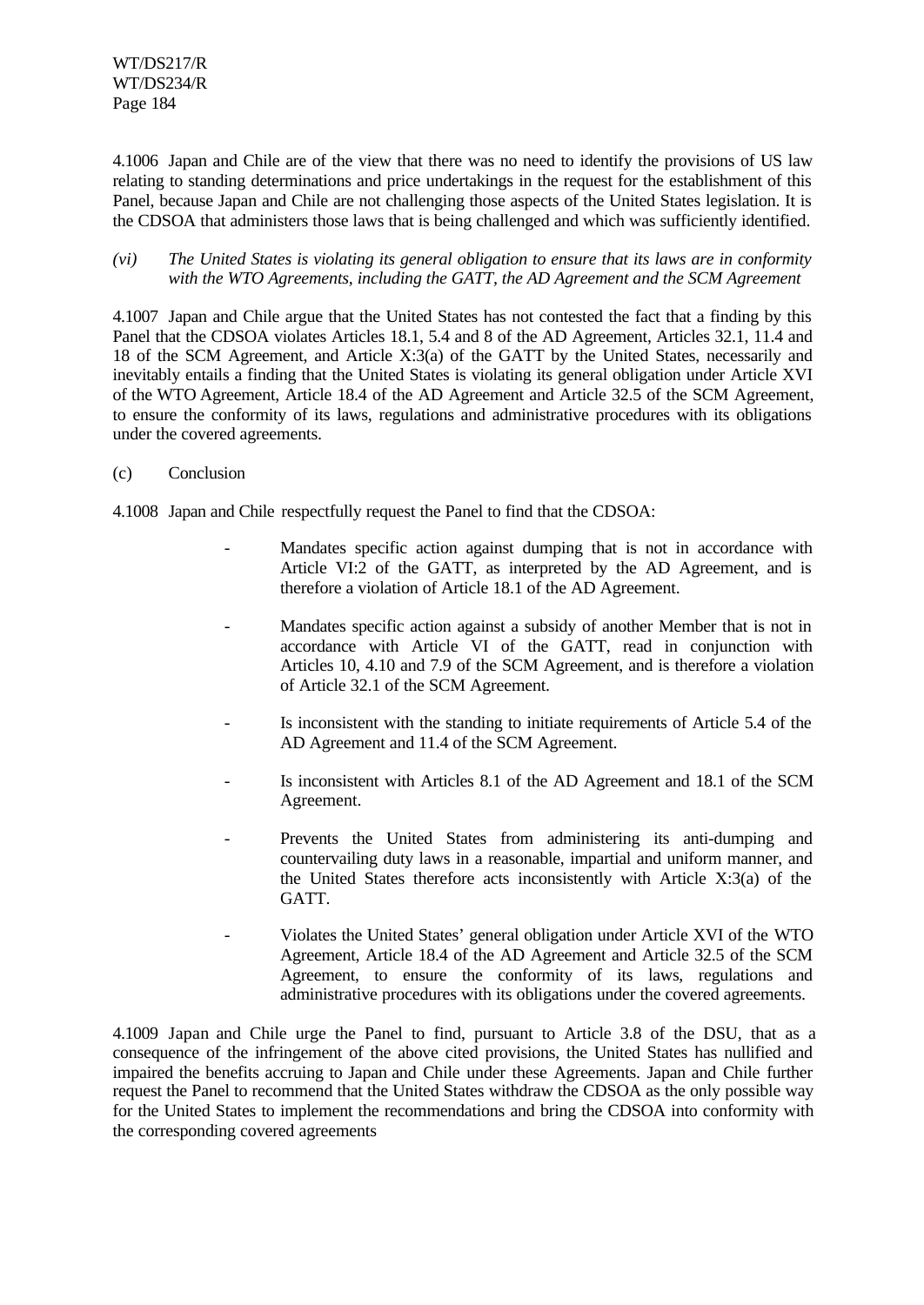# **5. European Communities, India, Indonesia and Thailand**

(a) A Member's right to appropriate anti-dumping and countervailing duties must be exercised in conformity with its WTO obligations

4.1010 The European Communities, India, Indonesia and Thailand argue that the WTO Agreement contains no provision regulating specifically how anti-dumping and countervailing duties should be spent by Members. But from this it does not follow that any Government action financed from such funds must be necessarily in conformity with the WTO Agreement. In this respect, anti-dumping or countervailing duties are not different from any other sources of Government revenue. The United States is making again the same mistake as in the *US - 1916 Act* case, where it argued unsuccessfully that since the remedies provided by the 1916 Antidumping Act were not expressly regulated by Article VI of the GATT they were consistent with that provision.

4.1011 Contrary to the US assertions, the Complainants have not argued that "WTO Members cannot enact a law which permits the distribution of revenues generated from AD/CVD duties to any recipient other than the national treasury". Rather, the Complainants' claim is that the CDSOA is incompatible with the US obligations under the WTO Agreement because such revenue is distributed to the domestic producers "affected" by dumping or subsidisation. The Complainants would not have brought this case if that revenue were donated to a charity, as suggested elsewhere by the United States, or contributed to an "adjustment assistance" programme available to any domestic producer in difficulties.

4.1012 The European Communities, India, Indonesia and Thailand argue that the Complainants' case is not dependent upon the fact that the offset payments are made from the revenue collected pursuant to anti-dumping and countervailing duty orders. Even if the offsets were paid directly from the general US Treasury, and in an amount unrelated to the amount of collected duties, they would still be incompatible with the same WTO provisions.

4.1013 Finally, the Complainants agree that, of course, this Panel may not decide this dispute *ex aequo et bono*. However, since no complainant has requested the Panel to do so, the arguments to that effect made by the United States are pointless.

(b) The fact that the offset payments are subsidies within the meaning of the SCM Agreement does not exclude the application of the provisions cited by the complainants

4.1014 The United States suggests that any measure that happens to fall within the scope of the definition of "subsidy" in Article 1 of the SCM Agreement is subject exclusively to the disciplines contained in Parts II and III of the SCM Agreement, to the exclusion of any other provisions of the SCM Agreement and of the other covered agreements. The European Communities, India, Indonesia and Thailand assert that this argument is similar to an argument rejected by the panel in Indonesia – Autos, according to which the SCM Agreement would be lex specialis with respect to subsidies and exclude the application of Article III:2 of the GATT. The United States argued at length against that proposition.

- (c) The CDSOA is inconsistent with Articles 18.1 of the Anti-Dumping Agreement and 32.1 of the SCM Agreement
- *(i) The offset payments are "based upon" the constituent elements of dumping*

4.1015 The European Communities, India, Indonesia and Thailand consider that it is far from clear what the United States means by "based upon". As concluded by the Appellate Body in *United States*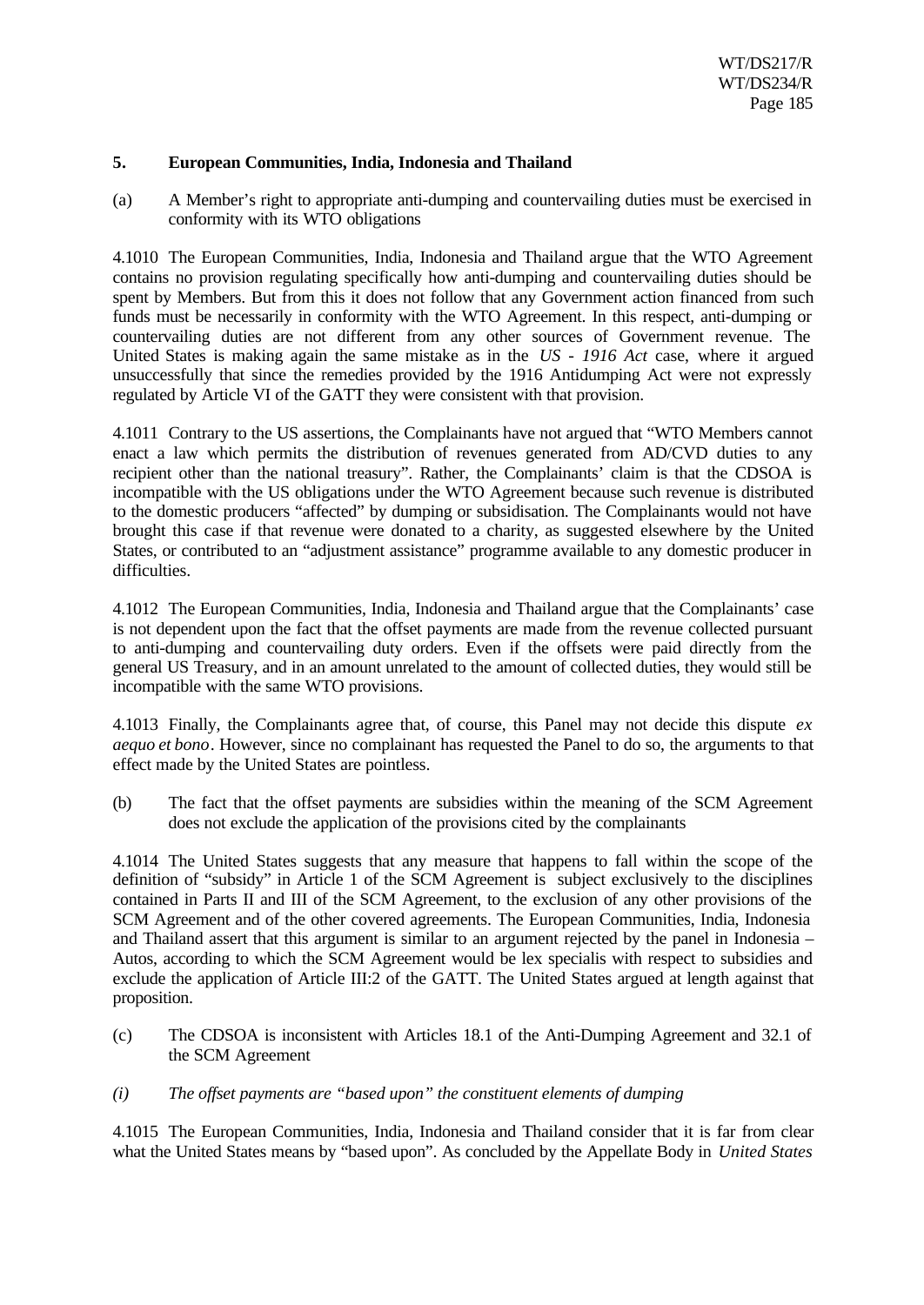*- 1916 Act*, the relevant test for establishing whether a measure constitutes specific action against dumping or subsidisation is whether such measure can be taken only when the constituent elements of dumping are present. If the "based upon" test now put forward by the United States is different from the Appellate Body's test, the Complainants reject its pertinence. If it is the same test, then the Complainants submit that they have shown beyond doubt that the offset payments can be made only when the constituent elements of dumping or subsidisation are present and, therefore, constitute specific action against dumping or subsidisation.

4.1016 As noted by the United States, the offset payments are made only to the "affected domestic producers". However, the European Communities, India, Indonesia and Thailand assert that the relevant legal analysis cannot stop at that point. The CDSOA defines the term "affected domestic producers" as referring to the producers which have filed or supported an application leading to the imposition of anti-dumping or countervailing duty measures. Thus, an "affected" domestic producer is a producer "affected" by dumping or subsidisation. A domestic producer "affected" by a surge in fair imports, or by a recession, or by bad weather, to mention but a few examples of the multiple circumstances that may cause injuries to the domestic producers, is not an "affected domestic producer" within the meaning of the CDSOA and is not entitled to the offset payments.

4.1017 In turn, the European Communities, India, Indonesia and Thailand note that the term "qualifying expenses" is defined by the CDSOA as referring to certain categories of expenses incurred by the "affected domestic producers" after the issuance of an anti-dumping or countervailing duty order. Moreover, such expenses must be related to the production of a product that has been the subject of an anti-dumping or countervailing duty order.

# *(ii) The offset payments are action "against" dumping or subsidisation*

# The US interpretation cannot be reconciled with the report of the Appellate Body in *US - 1916 Act*

4.1018 The European Communities, India, Indonesia and Thailand argue that the US interpretation cannot be reconciled with the report of the Appellate Body in 1916 Act. Paragraph 122 of that report leaves no scope for arguing that "specific action against dumping or subsidisation" is a subset of "action in response to dumping". For the Appellate Body, the two expressions have the same meaning: "specific action against dumping" is "action in response to dumping".

4.1019 The US contention that the report of the Appellate Body "provides no guidance as to the meaning of the term against" is untenable in the opinion of the European Communities, India, Indonesia and Thailand. By interpreting the notion of "specific action against dumping" as "action taken in response to the constituent elements of dumping", the Appellate Body was giving meaning also to the term "against".

4.1020 According to the European Communities, India, Indonesia and Thailand, the US position is based on nothing more than two hypothetical examples. As shown by the Complainants, both examples can be readily distinguished from the offset payments and, in any event, fail to prove the US point.

4.1021 For the above reasons, the European Communities, India, Indonesia and Thailand submit that the Panel should reject the US attempts to re-interpret the term "against". By arguing now that it is necessary to give meaning to the term "against", the United States is in reality seeking to replace the Appellate Body's interpretation of "specific action against dumping" by a narrower, self-serving interpretation of that notion.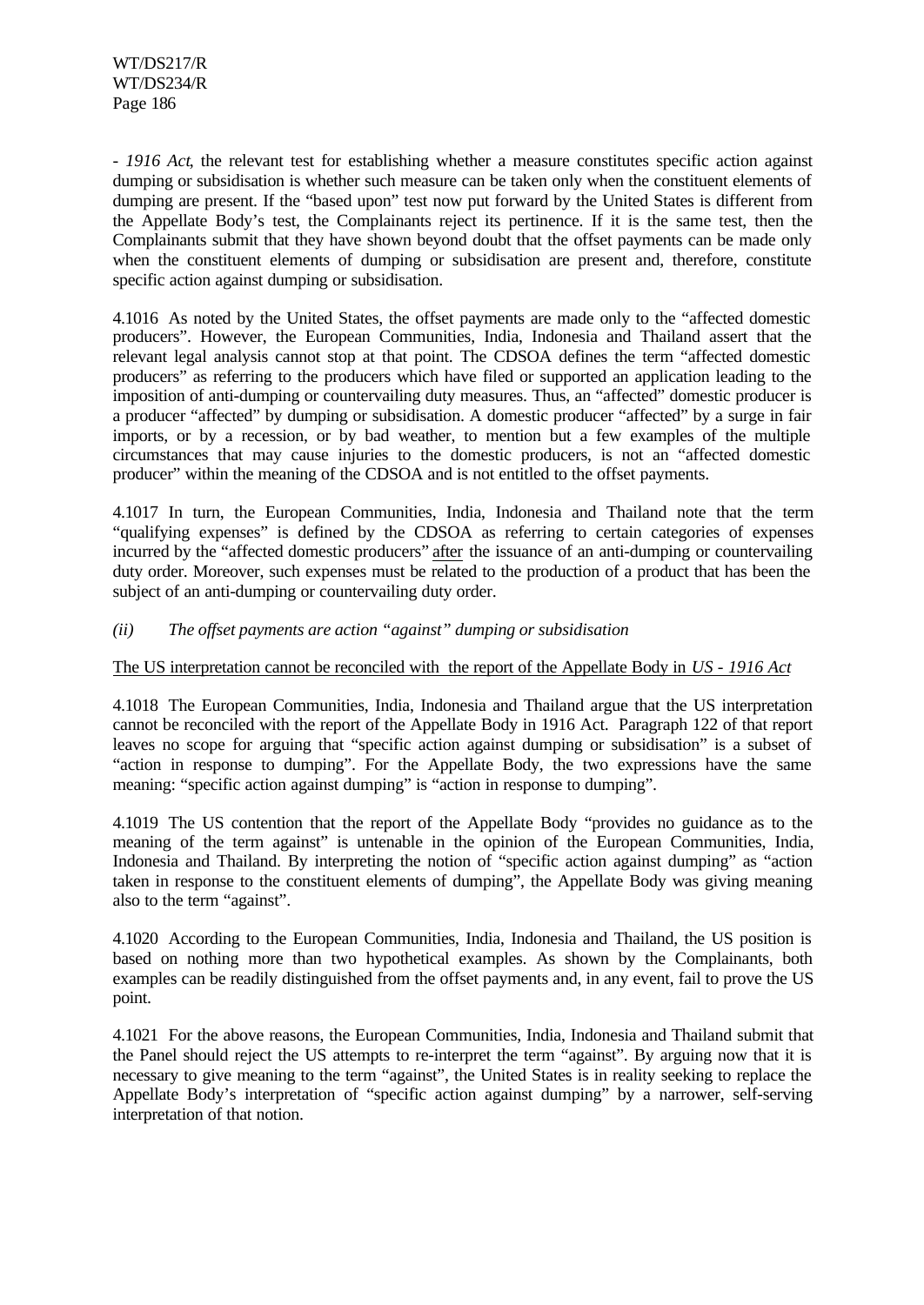The US interpretation is not in accordance with the ordinary meaning of "against"

4.1022 At any rate, the European Communities, India, Indonesia and Thailand are of the view that, should the Panel see merit in the US contention that the Appellate Body's interpretation of "specific action against dumping" needs to be qualified by re-interpreting the term "against", the Complainants submit that the reading of that term made by the United States is not in accordance with its ordinary meaning, either alone or in its context.

4.1023 According to the European Communities, India, Indonesia and Thailand, the United States cites no authority in support of its reading of the term "against" other than a dictionary definition, according to which one of the ordinary meanings of that term is "into contact with". The same dictionary used by the United States gives other meanings of the term "against" which are far more pertinent in this context, but have been conveniently omitted from the US submission. These include, for example, "in competition with", "to the disadvantage of", "in resistance to" and "as protection from". These meanings indicate that the notion of action "against" dumping or subsidisation may include not only actions that impose a direct "liability" on dumped imports (or importers), but also actions that afford protection to the domestic producers by giving them an advantage over the dumped or subsidised imports with which they compete.

4.1024 The European Communities, India, Indonesia and Thailand posit that this interpretation is borne out by the relevant context. Article VI:2 of the GATT allows the imposition of anti-dumping duties "in order to prevent or offset dumping". Similarly, the last sentence of Article VI:3 of the GATT defines the term 'countervailing duty' as "a special duty levied for the purpose of offsetting any bounty or subsidy". This indicates that the notion of action "against" dumping or subsidisation must include, at a minimum, any actions which, like the levying of anti-dumping or countervailing duties, are taken "in order to" or "with the purpose" of "offsetting" (or "preventing") dumping or subsidisation. In turn, "to offset" means to "set off as an equivalent against; cancel out by something on the other side or of contrary nature; counterbalance, compensate". This shows that dumping and subsidisation may be "offset" not only directly, by imposing a liability on the dumped or subsidised imports, but also indirectly, by granting an advantage to the domestic producers which cancels out the price advantage enjoyed by the imports as a result of dumping or subsidisation.

4.1025 Unlike distributing anti-dumping duties to a charity or flying the flag at half mast, the European Communities, India, Indonesia and Thailand urge the offset payments are objectively apt to "offset" (or even "prevent") dumping or subsidisation even if they do not "apply" directly to dumped or subsidised imports. Whether or not they achieve that result in specific instances is irrelevant for the purposes of Article 18.1 of the Anti-Dumping Agreement and Article 32.1 of the SCM Agreement, because those provisions are not subject to an "actual effects" test or to a de minimis requirement. Thus, in *US - 1916 Act*, neither the panels nor the Appellate Body considered it necessary to examine whether the liabilities imposed by the 1916 Antidumping Act had actually had the effect of preventing or offsetting dumping in specific cases.

# The stated purpose of the CDSOA confirms that the offset payments are action "against" dumping or subsidisation

4.1026 The European Communities, India, Indonesia and Thailand argue that contrary to the assertions made by the United States at the first meeting with the Panel, the purpose of the offset payments is clearly described in Section 1002 of the CDSOA which contains the "findings" of Congress providing the justification for the enactment of the CDSOA. That section is an integral part of the CDSOA.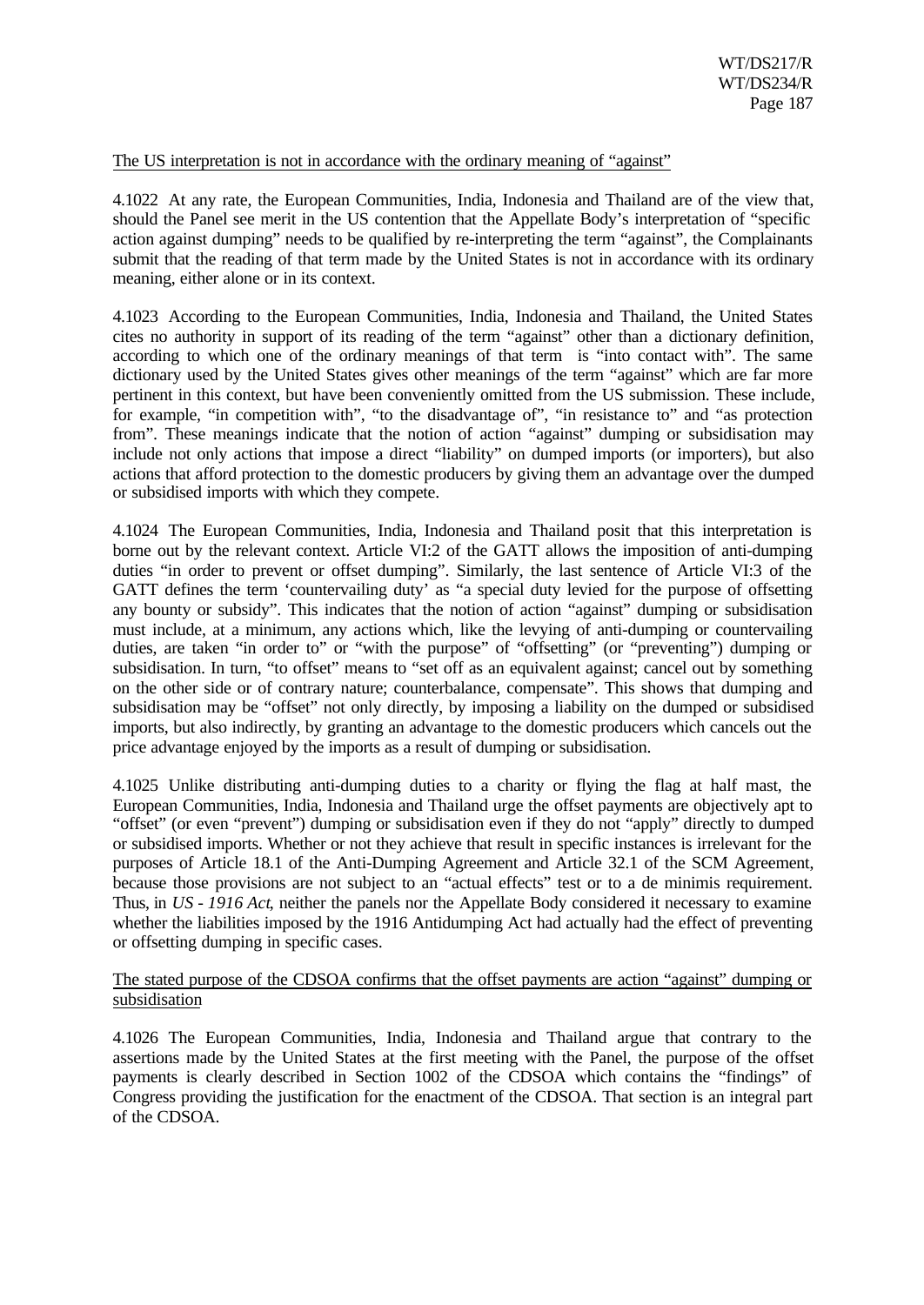4.1027 According to the US Congress, the European Communities, India, Indonesia and Thailand observe the purpose of the offset payments is to "neutralize effectively" dumping and subsidisation by ensuring that prices "return to fair levels". In other words, the purpose of the CDSOA is to "offset" dumping and subsidisation. The names given by the US Congress to the act ("Continued Dumping and Subsidy Offset Act") and to the payments made under the act ("offsets") provide further confirmation of such purpose.

4.1028 The European Communities, India, Indonesia and Thailand assert that the panel reports in *US - 1916 Act* did not say that the purpose of the measure is "legally irrelevant", but rather that a measure which is objectively a "specific action against dumping" cannot escape condemnation simply because it has a different stated purpose. The panels in *US - 1916 Act* were concerned that if the legal characterisation of a measure as "specific action against dumping" were dependent upon its stated purpose, it would be extremely easy for Members to evade the prohibition contained in Article 18.1 of the Anti-Dumping Agreement simply by stating some spurious purpose in the legislation at issue. That concern, however, does not arise in the present case.

4.1029 The Complainants agree that the purpose of the CDSOA is that stated by the CDSOA itself. The US submission refers repeatedly to the CDSOA as a "payment programme". However, it is obvious that making payments is not an objective in itself, but rather an instrument to achieve some purpose. The United States has not argued that the "findings" made by the US Congress in Section 1002 of the CDSOA are incorrect or false. Nor has the United States argued that the CDSOA is inapt to achieve the purpose reflected in those "findings". Indeed, had the US submission argued that, it would be tantamount to saying that the US legislators were either incompetent or insincere. In the view of the European Communities, India, Indonesia and Thailand, given that it is not disputed that the purpose of the CDSOA is that stated by the US Congress in the CDSOA, there is no reason why that purpose should be disregarded by the Panel.

# The US interpretation does not account for dumping and subsidisation which do not involve imports into the territory of the Member taking the action

4.1030 Furthermore, according to the European Communities, India, Indonesia and Thailand, the US interpretation of the term "against" overlooks that Article 32.1 of the SCM Agreement and Article 18.1 of the Anti-Dumping Agreement do not prohibit only specific action against "subsidised imports" or "dumped imports", but more generally specific action against "a subsidy of another Member" and "dumping of exports from another Member", respectively, neither of which involves necessarily imports into the territory of the Member taking the action.

# *(iii) The CDSOA is not "permitted" by footnotes 24 and 56*

4.1031 The United States argue that the offset payments are "permitted" by footnotes 24 and 56 because they are subsidies allowed by Article XVI of the GATT. As explained below, the European Communities, India, Indonesia and Thailand argue that this defence is wrong on several counts.

4.1032 First, the United States appears to have misunderstood the relationship between Articles 18.1 of the Anti-Dumping Agreement and Article 32.1 of the SCM Agreement and their respective footnotes. Footnotes 24 and 56 are not exceptions to Articles 18.1 and 32.1. Rather, they serve to clarify the scope of those provisions.

4.1033 Second, the United States disregards that the SCM Agreement does not interpret only the subsidies provisions of Article VI of the GATT. The SCM Agreement is also an interpretation of Article XVI of the GATT.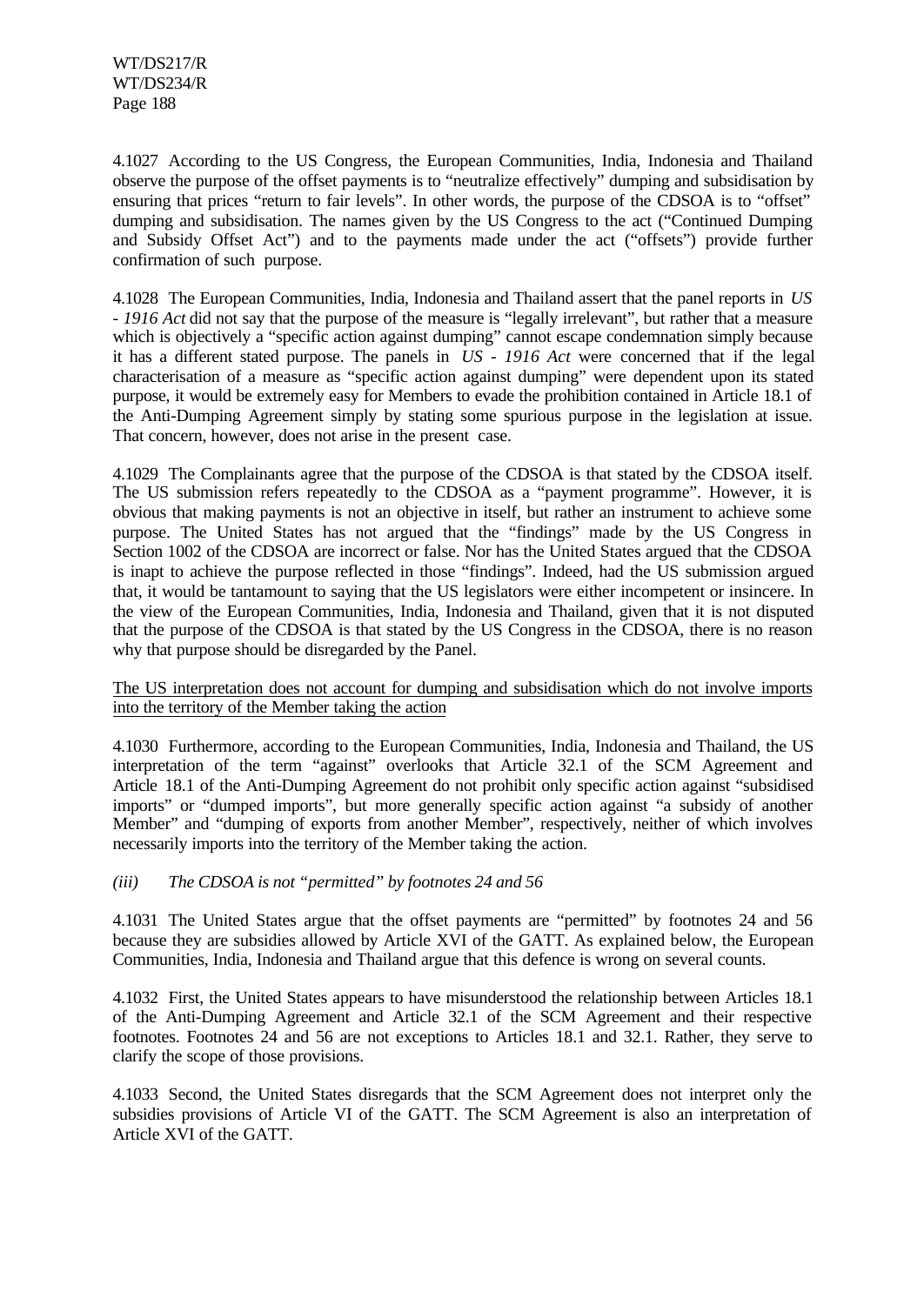4.1034 Third, footnotes 24 and 56 allude to action taken "under other relevant provisions" of the GATT. This is not the same as saying action which is "not prohibited by some other GATT provision". The "other relevant provisions" referred to in footnotes 24 and 56 are those GATT provisions which confer and regulate the right to take a certain type of remedial action, such as Article VI, Article XIX, or Articles XII and XVIII. Article XVI is not one of such "relevant provisions".

4.1035 Fourth, the United States disregards that a measure may be compatible with Parts II and III of the SCM Agreement and still be prohibited, on different grounds, by another WTO provision.

4.1036 Finally, according to the European Communities, India, Indonesia and Thailand, the United States misreads the interpretation of footnote 24 made by the two panels in *United States - 1916 Act*. Those panels have explained that the purpose of footnote 24 is to clarify that Article 18.1 does not prevent Members from taking action against practices that involve dumping, where the existence of dumping is not the "practice that triggers the imposition of the measures".

- (d) The CDSOA is inconsistent with Articles 5.4 of the Anti-Dumping Agreement and Article 11.4 of the SCM Agreement
- *(i) The CDSOA is incompatible with the obligation to conduct an objective examination of whether an application is made "by or on behalf of the domestic industry"*

4.1037 According to the European Communities, India, Indonesia and Thailand, the United States takes an extremely narrow and formalistic view of what is required by the obligation to conduct an objective examination. In essence, the United States is arguing that the administering authorities should be allowed to manipulate the outcome of the determination by inducing, or even coercing the domestic producers to make declarations of support, provided that they make no arithmetical errors when adding up the declarations in order to calculate the level of support.

4.1038 The Appellate Body takes a very different view in the opinion of the European Communities, India, Indonesia and Thailand. The Appellate Body has said in a recent case that in order to be "objective" an examination must conform to "the dictates of the basic principles of good faith and fundamental fairness". More precisely, according to the Appellate Body, the obligation to conduct an "objective" examination requires that the relevant facts "… be investigated in an unbiased manner, without favouring the interests of any interested party, or group of interested parties in the investigation".

4.1039 In the view of the European Communities, India, Indonesia and Thailand, the US submission does not address anywhere the Complainants' claim that the CDSOA is incompatible with the obligation to conduct an objective examination of whether an application is made "by or on behalf of the domestic industry" because it fails to conform to the "dictates of the basic principles of good faith and fundamental fairness" as those dictates have been interpreted by the Appellate Body.

# *(ii) The CDSOA prevents the US authorities from reaching a proper determination of whether an application has been made "by or on behalf of" the domestic industry*

4.1040 The European Communities, India, Indonesia and Thailand submit that the Complainants' claim is firmly grounded on the wording of Articles 5.4 and 11.4. A formal declaration of support is not always evidence of "support" within the meaning of those provisions. If the domestic producers declare their support for the application in order to qualify for an unrelated advantage, such as the offset payments, that declaration cannot be considered as "support" for the application within the meaning of Articles 5.4 and 11.4. Rather, it is "support" for the offset payments.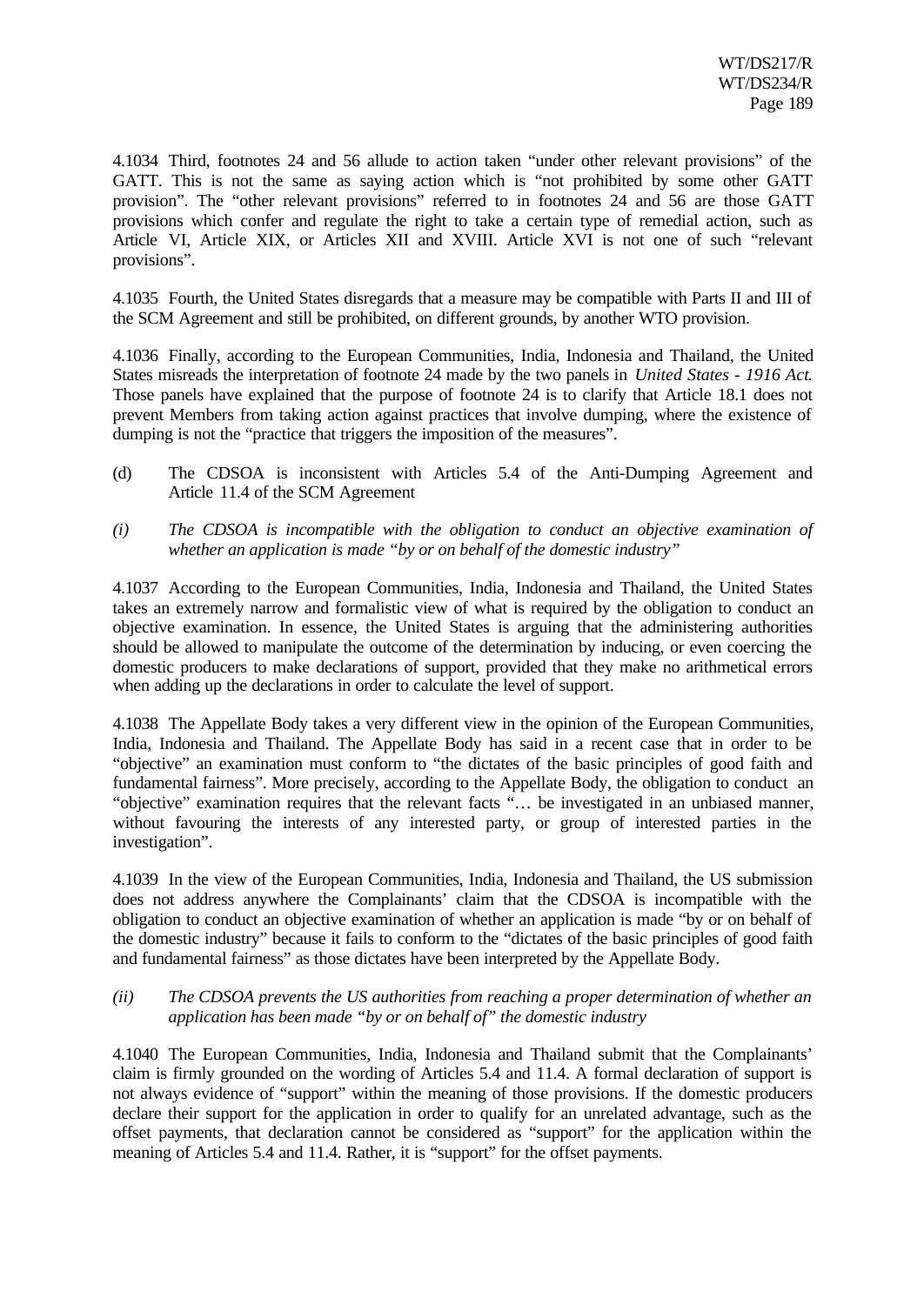WT/DS217/R WT/DS234/R Page 190

4.1041 In the view of the European Communities, India, Indonesia and Thailand, the formalistic interpretation of the term "support" made by the United States would lead to absurd and unacceptable results and cannot be correct. If, as argued by the United States, it did not matter whether support is "genuine", the authorities (or the petitioners) could take any action within their reach in order to coerce or induce the domestic producers to make or support applications, so as to ensure that the quantitative thresholds of Articles 5.4 and 11.4 are reached. For example, a Member could enact a legal provision to the effect that, once a domestic producer has made a petition, all the other domestic producers must support such petition.

4.1042 The Complainants are not suggesting that the authorities must ascertain the "subjective motivations" behind each and every declaration of support. In the absence of evidence to the contrary, the authorities must assume that, if a domestic producer has declared formally its support for the application, such support is "genuine", just like the electoral authorities of all countries assume that, in the absence of any evidence to the contrary, the ballots cast by the voters are the genuine expression of their political choices. However, if the authorities are presented with evidence that a declaration of support is not "genuine" they cannot disregard such evidence. To do so would be a violation of their duty to conduct an objective examination of the existence of support.

4.1043 The European Communities, India, Indonesia and Thailand assert that by its very existence, the CDSOA destroys the presumption that a formal declaration of support is evidence of genuine support. The CDSOA provides a strong incentive to file "non-genuine" applications and to make "non-genuine" declarations of support. As a result, it renders suspect all applications and declarations of support made by the US producers. If the authorities could read the minds of the US producers, they could disregard the "non-genuine" declarations of support and make a proper determination of support, notwithstanding the incentives provided by the CDSOA. Since this is impossible, the CDSOA has the necessary consequence that the US authorities are prevented from reaching a proper determination of support, whether positive or negative.

4.1044 In the opinion of the European Communities, India, Indonesia and Thailand, the United States concedes that the US authorities cannot tell the genuine applications/declarations of support from those induced by the CDSOA, but fails to draw the appropriate consequence from this. According to the United States, since the U.S authorities cannot ascertain whether the support is genuine or induced by the CDSOA, it would follow that the whole issue is irrelevant. This argument puts logic on its head. It is like saying that the buying of votes should be permitted because the authorities cannot exclude that those voters who have been bribed by a candidate would have voted for that candidate anyway. It is precisely because the motivations of voters cannot be ascertained that all democracies ban the buying of votes per se, regardless of its actual impact on the outcome of the election.

4.1045 Contrary to the US assertions, the European Communities, India, Indonesia and Thailand argue it may be perfectly rational for a domestic producer to oppose (or at least not to support) a petition, for example in order to avoid retaliation in its export markets, or because it reckons that the anti-dumping or countervailing measures will provide an advantage to a domestic rival, which is more exposed to dumped or subsidised imports. Indeed, if it were irrational to oppose an application, Articles 5.4 and 11.4 would be superfluous. The European Communities, India, Indonesia and Thailand submit that the interpretation of those two provisions cannot start from the premise that they are useless.

4.1046 In the view of the European Communities, India, Indonesia and Thailand, the fact that all the petitions filed in the year preceding the enactment of the CDSOA met the legal thresholds for support does not prove the point made by the United States, because the very existence of legal thresholds for support may, of itself, discourage the filing of applications in those cases where the petitioners have reasons to believe that they will not obtain the necessary support.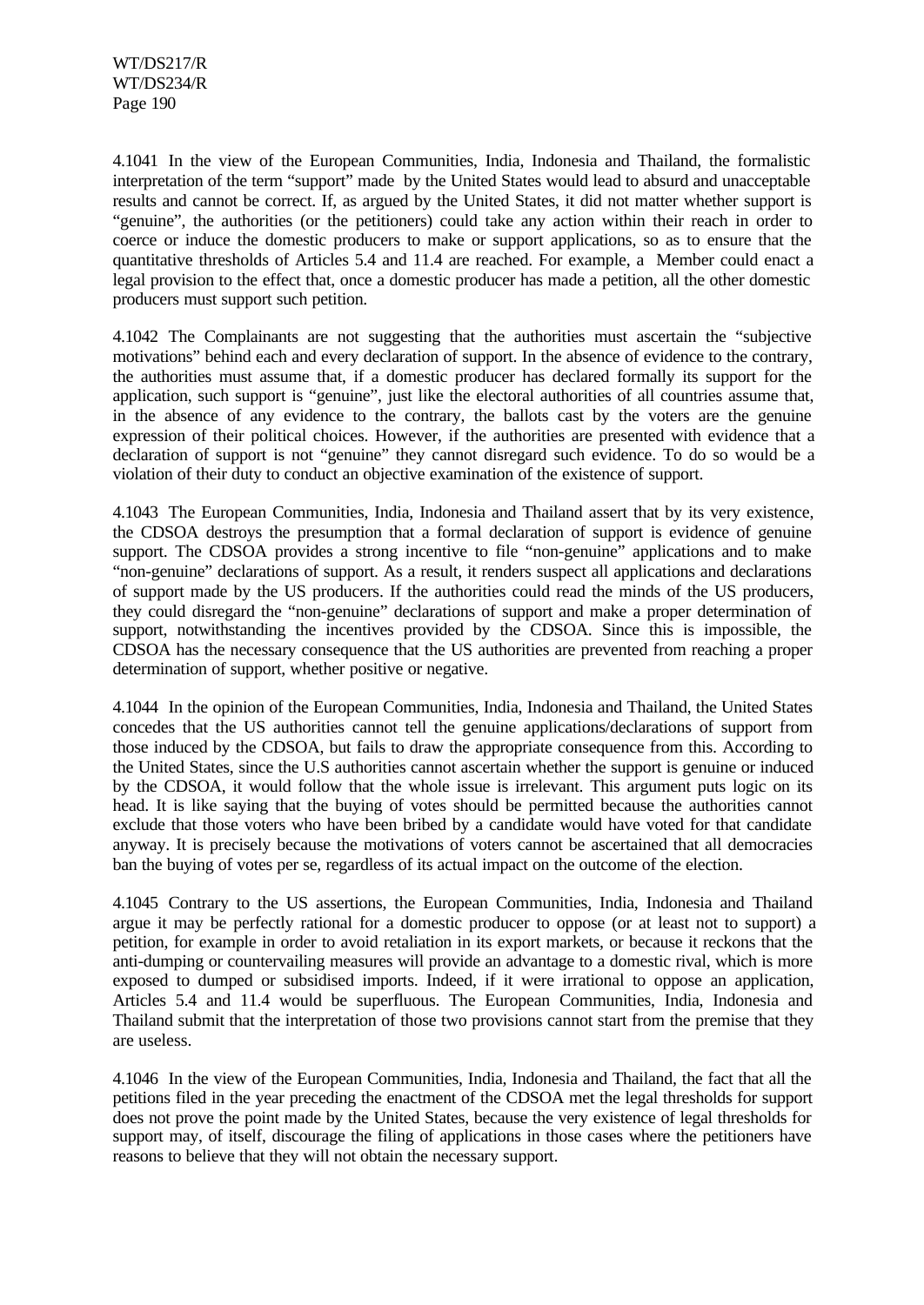4.1047 The European Communities, India, Indonesia and Thailand assert that the indisputable fact is that the CDSOA provides a strong financial incentive to file or support applications. It may well be that in some cases such incentive will be inconsequential because, as argued by the United States, the domestic producers would in any event have filed or supported an application. However, in an indefinite number of other cases, the financial incentive provided by the CDSOA may have a decisive effect. That possibility is enough to find that the CDSOA is inconsistent with Articles 5.4 and 11.4.

# *(iii) The CDSOA defeats the object and purpose of Articles 5.4 and 11.4*

4.1048 The European Communities, India, Indonesia and Thailand are of the view that it is implicit in the obligation to perform a treaty provision in good faith that the parties "must abstain from acts that are calculated to frustrate the object and purpose of the treaty". As explained in the Complainants' submission, the CDSOA frustrates the object and purpose of Articles 5.4 and 11.4 because it encourages the opening of investigations and the imposition of measures in cases where the domestic industry is not interested in such measures. For that reason, the CDSOA is incompatible with the obligation of the United States to comply in good faith with the requirements of those articles. The US submission does not address this argument.

(e) The CDSOA is inconsistent with Article 8.3 of the Anti-Dumping Agreement and Article 18.3 of the SCM Agreement

4.1049 The European Communities, India, Indonesia and Thailand argue that while the administering authority enjoys certainly a wide degree of discretion, such discretion is not unlimited. The first sentence of Article 8.3 and Article 18.3 makes it clear that the administering authority must have a "reason" for rejecting an undertaking and, therefore, that the decision to reject an undertaking is not within the authority's "complete discretion".

4.1050 Articles 8.3 and 18.3 do not limit a priori the types of reasons which may be invoked by the authority. But this does not mean that the authority can invoke all sorts of motives. For example, it would be contrary to Articles 8.3 and 18.3 to reject an undertaking on the ground that the name of the exporter begins with the letter 'A', or that it was raining when the undertaking was offered. Those grounds are not proper "reasons" within the meaning of Articles 8.3 and 18.3 because they are not pertinent for deciding whether the acceptance of an undertaking is "appropriate".

4.1051 The European Communities, India, Indonesia and Thailand note that the petitioners' opposition may be a pertinent "reason" for rejecting an undertaking where it reflects the legitimate concern that the undertaking will not provide equivalent protection. On the other hand, the pecuniary interest of the petitioners in securing the windfall of the offset payments is a totally extraneous consideration which cannot be regarded as a pertinent "reason" for rejecting an undertaking.

4.1052 The Complainants have argued that the CDSOA is not in conformity with the obligation to make an objective assessment of whether the acceptance of an undertaking would be appropriate because, under the CDSOA, the US authorities provide a financial incentive to the petitioners for opposing the undertakings and then rely upon such opposition in order to reject the undertaking. The US submission does not address this argument. Likewise, the US submission fails to address the Complainants' argument that the CDSOA frustrates the object and purpose of Articles 8 and 18.

4.1053 The European Communities, India, Indonesia and Thailand observe that the stated policy of the US authorities is to accord a "considerable weight" to the petitioners' opposition. The United States does not dispute that this is in fact the established policy of its authorities. That policy goes clearly beyond granting merely procedural rights.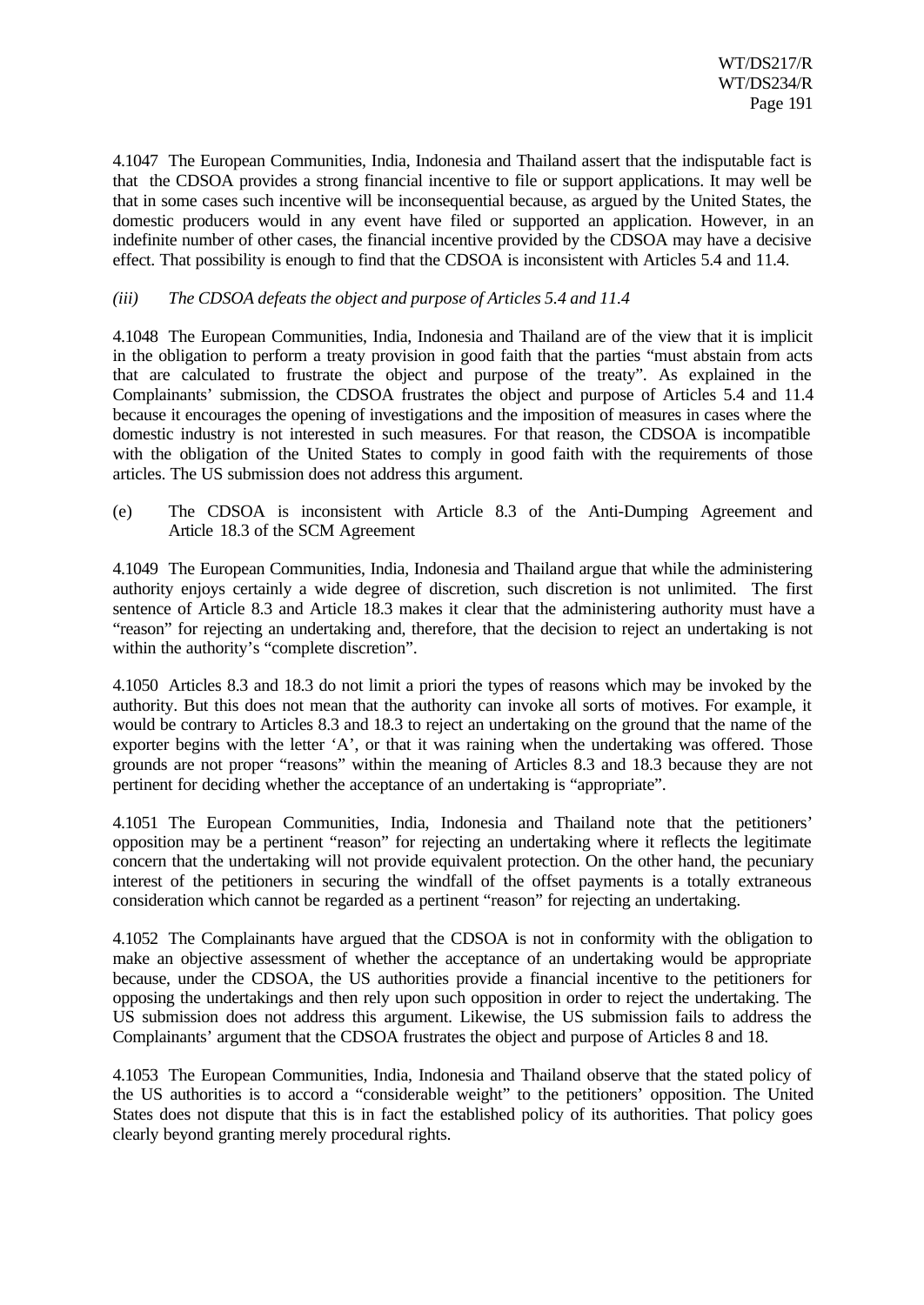4.1054 According to the European Communities, India, Indonesia and Thailand, in order to have a complete picture of the US practice, it would be indispensable to know, in addition, how many undertakings were rejected, or simply were not offered in the first place, because of the opposition expressed, formally or informally, by the domestic industry.

4.1055 The European Communities, India, Indonesia and Thailand submit that the CDSOA provides an almost irresistible financial incentive to oppose the acceptance of any undertakings offered by the exporters. It may well be that, as argued by the United States, the petitioners' primary concern is "a return to the conditions of fair trade". But that objective may be achieved as well through the imposition of duties. The CDSOA allows the petitioners to have it both ways: they can have a "return to conditions of fair trade" and, in addition, the windfall of the offset payments.

4.1056 Finally, the Complainants note that the US submission fails to address their argument that the CDSOA is particularly detrimental to developing country Members because it effectively deprives them of the "constructive remedy" par excellence envisaged in Article 15 of the Anti-Dumping Agreement.

(f) The CDSOA is inconsistent with Article X:3 (a) of the GATT

4.1057 According to the European Communities, India, Indonesia and Thailand, this claim is not concerned with the administration of the CDSOA. Instead, the claim submitted by the Complainants is that the CDSOA results in an unreasonable and partial administration of the provisions of the US anti-dumping and countervailing duty laws and regulations governing the initiation of investigations and the acceptance of undertakings. Thus the "administrative" measure at issue is the CDSOA, whereas the "administered" measures are the US anti-dumping laws and regulations.

4.1058 The European Communities, India, Indonesia and Thailand consider that this claim was clearly stated in the request for the establishment of a panel. Therefore, the United States' suggestion to the effect that it is outside the terms of reference of the Panel is groundless.

4.1059 As explained by the panel in Argentina – Hides and Skins, Article X.3 (a) is not concerned only with individual acts of enforcement or with "unwritten" administrative practices. It may apply as well with respect to generally applicable measures of an administrative nature. Thus, the fact that CDSOA is a generally applicable measure does not bring it outside the scope of Article X.3 (a).

4.1060 According to the European Communities, India, Indonesia and Thailand, the same panel found that the administrative measure at issue was incompatible with Article X:3 (a) because it gave rise to an "inherent danger" that the administered customs laws, regulations and rules would be applied in a partial manner. The Panel did not consider it necessary to consider whether, in practice, the administrative measure at issue had actually resulted in an impartial application of the administered laws, regulations and rules in specific instances.

4.1061 The European Communities, India, Indonesia and Thailand argue that they have demonstrated that the CDSOA creates an "inherent danger" that the provisions of the US anti-dumping and countervailing duty laws and regulations concerning determinations of support and the acceptance of undertakings will be applied by the US authorities in a partial and unreasonable manner. Such "inherent danger" is sufficient to find that the CDSOA is inconsistent with Article X:3 (a) of the GATT.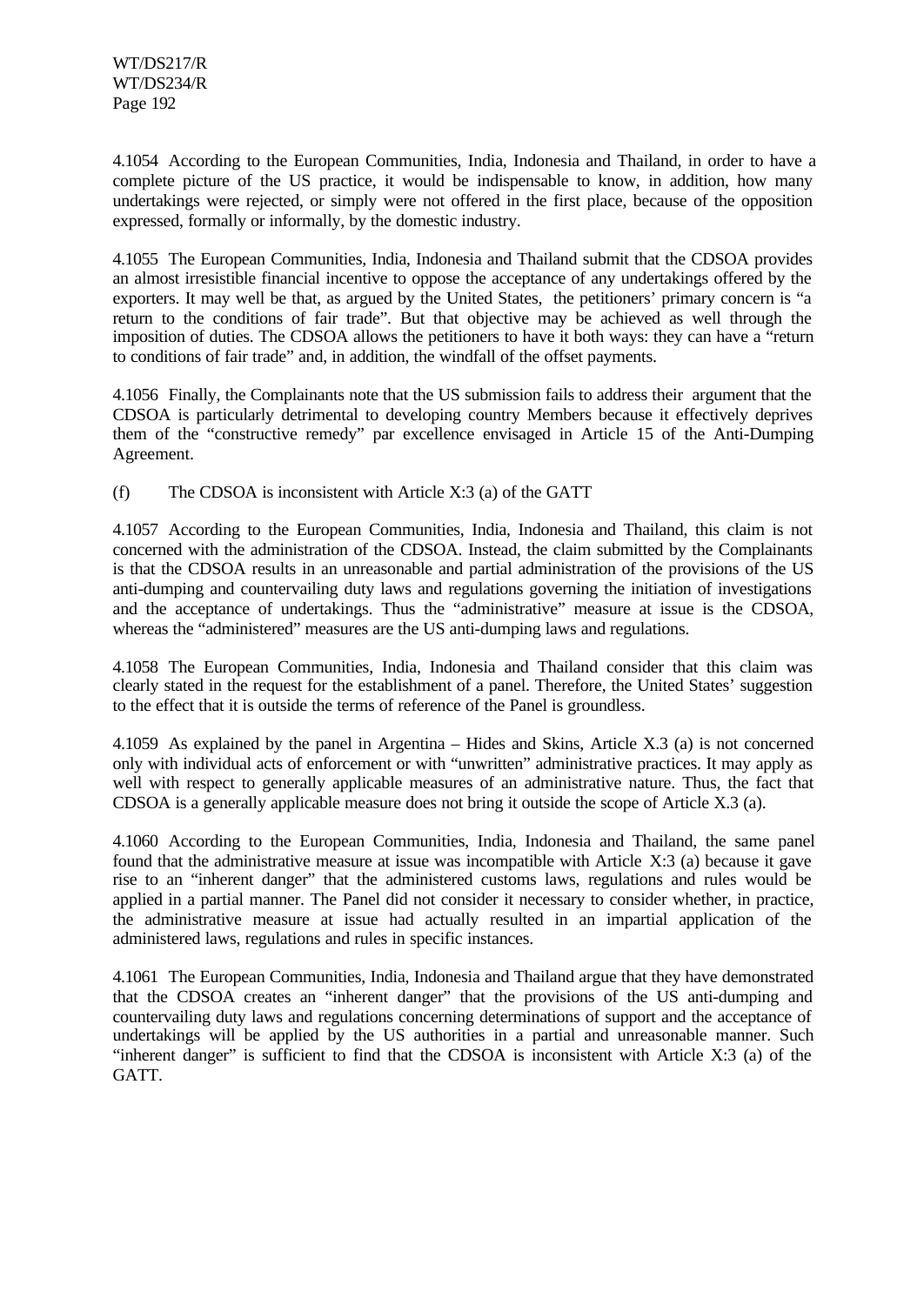# **6. Korea**

l

# (a) Introduction

4.1062 Korea submits that the United States has failed to rebut the *prima facie* case advanced by the complainants in this dispute settlement proceeding. Before turning to each of Korea's claims, Korea wishes to address some general, systemic issues. First, regarding the "power of the purse," Members do have the power of the purse, but when they joined the WTO, they agreed to limit that power where exercising it would conflict with WTO provisions.<sup>180</sup> Second, a Member may not avoid its WTO obligations by altering the incentive structure that served as the basis of the negotiations leading to the WTO agreements. Here, the United States offers a cash reward that profoundly affects the decisionmaking of domestic industries regarding whether to pursue or support a petition and whether to accept an undertaking. The end result is that the relevant WTO provisions are reduced to inutility. Finally, the provision of cash rewards to domestic industries that successfully pursue trade remedy actions improperly distorts trade and, thus, should be condemned.

4.1063 Korea asks the Panel to find that, by maintaining the Byrd Amendment<sup>181</sup>, the United States is in violation of Articles VI and X:3(a) of GATT 1994; Articles 5.4, 8 and 18.1 of the AD Agreement; and Articles 11.4, 18 and 32.1 of the SCM Agreement. Korea requests the Panel both to recommend that the United States bring its laws into conformity with its obligations under these WTO provisions and to suggest that, to meet its WTO obligations, the United States should repeal the Byrd Amendment.

(b) The Byrd Amendment is an impermissible specific action against dumping and subsidization

4.1064 Before responding to the various points raised by the United States, Korea wishes to set out the points which the United States has not contested in its first written submission.

- (a) The Byrd Amendment is mandatory legislation. The authorities have no discretion; they must distribute anti-dumping and countervailing duties collected to the domestic companies that qualify under a specific order.
- (b) Absent a finding that the constituent elements of dumping (or impermissible subsidy) are met and imposition of an order and collection of duties, no funds are distributed under the Byrd Amendment. A finding of the constituent elements is a condition precedent to distribution of the duties.
- (c) All of the duties collected under a specific order must be distributed to qualifying producers and, until distribution, are kept in separate, order-specific accounts.
- (d) The duties are not distributed to all injured producers, but only to those that brought or supported the petition.
- (e) Payments are tied directly to qualifying expenses for producing the like product.

<sup>180</sup> *See United States – Tax Treatment for "Foreign Sales Corporations,"* WT/DS108/AB/R (24 February 2000), para. 177 (US measures regarding foreign sales corporations held inconsistent with the SCM Agreement).

<sup>&</sup>lt;sup>181</sup> Public Law 106-387 (28 October 2000), 114 Stat. 1549, Title X – Continued Dumping and Subsidy Offset (Byrd Amendment or CDSOA), Section 754(a).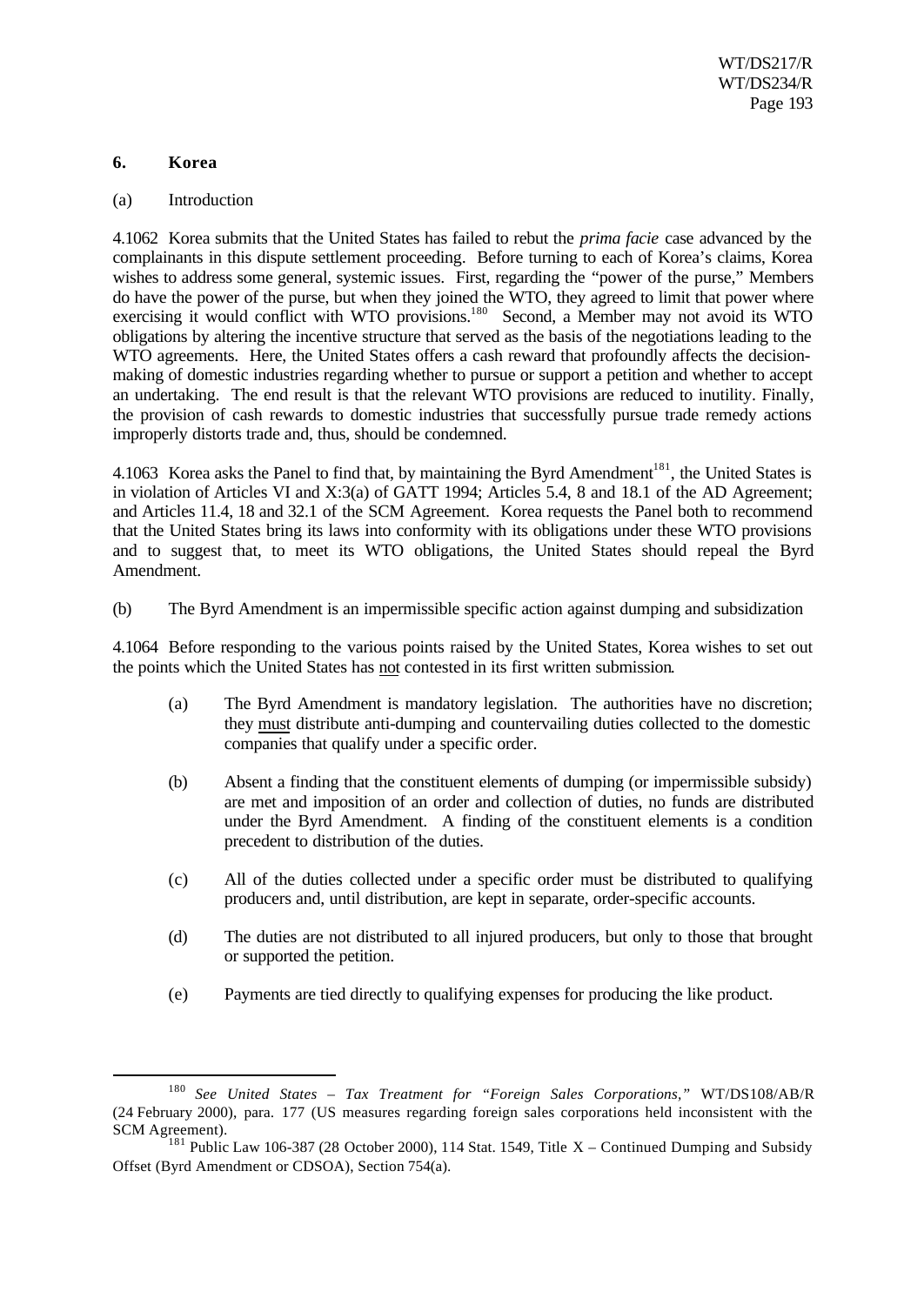l

(f) As indicated by the title of the Byrd Amendment, the duties are distributed specifically in order to "offset" "continued dumping or subsidy", *i.e.*, to counter harm suffered due to dumping or subsidization.

4.1065 Korea argues that, as this list shows, the United States has conceded all of the facts necessary for the Panel to conclude that the Byrd Amendment is an impermissible specific action against dumping and subsidization.

# *(i) The Byrd Amendment is a specific action against dumping and subsidization*

4.1066 Korea argues that the US interpretation is not based on the ordinary meaning of the words. The US relies on the least appropriate definition of "against" – "into contact with". This particular definition is not relevant to the interpretation of "against" in Article 18.1 of the AD or Article 32.1 of the SCM Agreement. "Into contact with" is used to describe physical contact: "[b]reakers crashed against the wall of the promenade."<sup>182</sup> This cannot be the ordinary meaning of "against" as it is used in the WTO provisions at issue and, therefore, the US interpretation must be rejected.

4.1067 According to Korea, the US argument is not supported by other text in the relevant provisions. Article 18.1 refers to "specific action against *dumping*." But, to fit this text to its distorted interpretation of "against," the United States is forced to argue that "dumping" refers to "specific action against (dumped) imported *goods or importers*." As noted by the Appellate Body in *US-1916 Act*, "dumping" is a situation or process, not an object,<sup>183</sup> and, thus, it is not a candidate for physical contact.

4.1068 In the view of Korea, contrary to the US argument, the available ordinary meaning of "against" shows that the Byrd Amendment is a specific action "against" dumping (or subsidization). The first entry in the definition of "against" is "[o]f motion or action in opposition".<sup>184</sup> This is the most appropriate definition for "against". When "against" is used in the context of action "against" a situation or other non-physical process, "against" must be interpreted as meaning "in opposition".

4.1069 Korea asserts that the relationship between the specific action and the dumping (or subsidization) must, as a matter of logic, be one of the following three: (i) "in opposition to"; (ii) "in support of"; or (iii) neutral (neither "in opposition to" nor "in support of"). The constituent elements of dumping include: (i) introduction into commerce of imported products; and (ii) the gap between the import price and the normal value (where import price is less than normal value).<sup>185</sup> One of the measures the authorities can take "in opposition to" dumping is to impose anti-dumping duties on the imports. Another measure they can take is to provide support to the *affected* domestic industries, which *compete* with the imports. Both of these actions are "in opposition to" the introduction into commerce of unfairly traded imports. The Byrd Amendment acts "in opposition to" dumping through the second modality, since it provides support to the *affected<sup>186</sup>* domestic industry, *competing* with the

<sup>182</sup> *The New Shorter Oxford English Dictionary* (Clarendon Press, 1993).

<sup>183</sup> *United States – Anti-Dumping Act of 1916*, WT/DS136/AB/R, WT/DS162/AB/R (28 August 2000) (*US-1916 Act*), paras. 122 and 126 (finding "dumping" to be a situation in which two constituent elements are satisfied – (i) introduction into commerce of imported products (ii) where the import prices is less than normal value).

<sup>184</sup> *The New Shorter Oxford English Dictionary* (Clarendon Press, 1993).

<sup>185</sup> *US – 1916 Act*, WT/DS136/R (31 March 2000) (*EC Panel Report*), para. 6.104; WT/DS162/R (29 May 2000) (*Japan Panel Report*), para. 6.117.

 $^{186}$  Byrd Amendment, Section 754(b)(1). The use of the word "affected" inextricably ties the payments to the underlying investigation and order. An "*affected*" domestic producer is a producer that has been affected by the dumping or subsidization in question.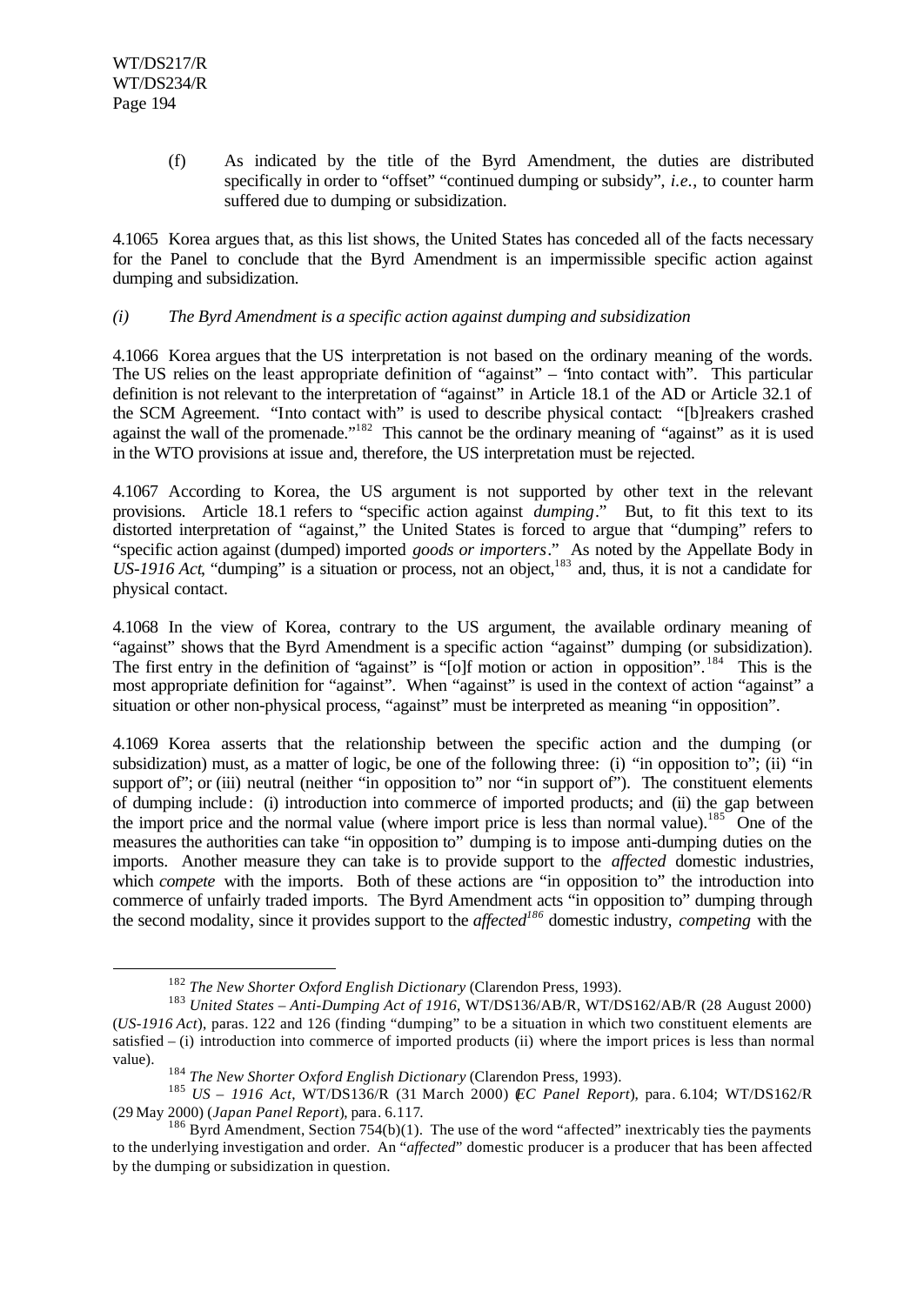imports. Thus, the Byrd Amendment acts "in *opposition* to" dumping (or subsidy), and is a "specific action *against* dumping".

4.1070 In *US – 1916 Act*, Korea asserts, the Appellate Body interpreted this language as "action that is taken *in response to* situations presenting the constituent elements of 'dumping'."<sup>187</sup> The US argument misstates and, ultimately, ignores this holding. Contrary to the US assertion, there, the Appellate Body interpreted "against" and its context, holding that "'specific action against dumping' of exports within the meaning of Article 18.1 is action that is taken in response to situations presenting the constituent elements of 'dumping.'"<sup>188</sup> But, when the United States quotes this passage, Korea argues that it omits two key words: "situations presenting".<sup>189</sup> The United States does this, presumably, to narrow the Appellate Body's holding and avoid its application to this case. But, the situation faced in the *US – 1916 Act* proceeding was much less clear than that presented by the Byrd Amendment here. Thus, the US examples<sup>190</sup> are irrelevant because, unlike the Byrd Amendment, they do not affect competition in the marketplace.

4.1071 In addition, the United States argues that constituent elements of dumping are not built into the Byrd Amendment.<sup>191</sup> Again, Korea submits, the United States is incorrect. The operation of the Byrd Amendment demonstrates conclusively that it is a specific action against dumping or subsidization:

- one, the Byrd Amendment does not operate unless the US authorities have found that the constituent elements of dumping or subsidization exist and have imposed an order;
- two, the only parties that can collect the cash reward are the "affected domestic producers," *i.e.*, the US producers that brought or supported the petition and were part of the underlying investigation that led to imposition of the order<sup>192</sup>; and
- three, the funds are distributed only for "qualifying expenditures", which are limited to certain expenses for producing a product covered by the order.<sup>193</sup>

4.1072 In Korea's view, the United States further argues that, because the Byrd Amendment imposes two requirements in addition to the constituent elements of dumping,<sup>194</sup> under the holding of the Appellate Body in *US - 1916 Act*, the Byrd Amendment cannot be a specific action against dumping or subsidization. This argument is completely contrary to the Appellate Body's interpretation. In its appeal of the 1916 Act panel reports, the United States argued that the measure targeted predatory pricing, not dumping, and that the additional tests in the measure (for intent and injurious effects) removed the measure from the scope of Article 18.1, *i.e.*, given the additional tests, the measure could not be a specific action against dumping.<sup>195</sup> The Appellate Body rejected this argument, finding that

<sup>187</sup> *US – 1916 Act*, para. 126 (emphasis added).

<sup>188</sup> *US – 1916 Act*, para. 122.

<sup>189</sup> *See* First Written Submission of the United States, *United States – Continued Dumping-Subsidy Offset Act of 2000*, WT/DS217, WT/DS234 (14 January 2002) (US First Submission), para. 84.

<sup>190</sup> *See id.*, para. 91.

<sup>191</sup> *Id.,* para . 83.

 $192$  Byrd Amendment, Section 754(b)(1).

<sup>193</sup> *Id.*, Sections 754(a) and 754(b)(4).

 $194$  These are the "affected domestic producer" and "qualifying expenditure" requirements.

<sup>195</sup> *US – 1916 Act*, paras. 104 and 107.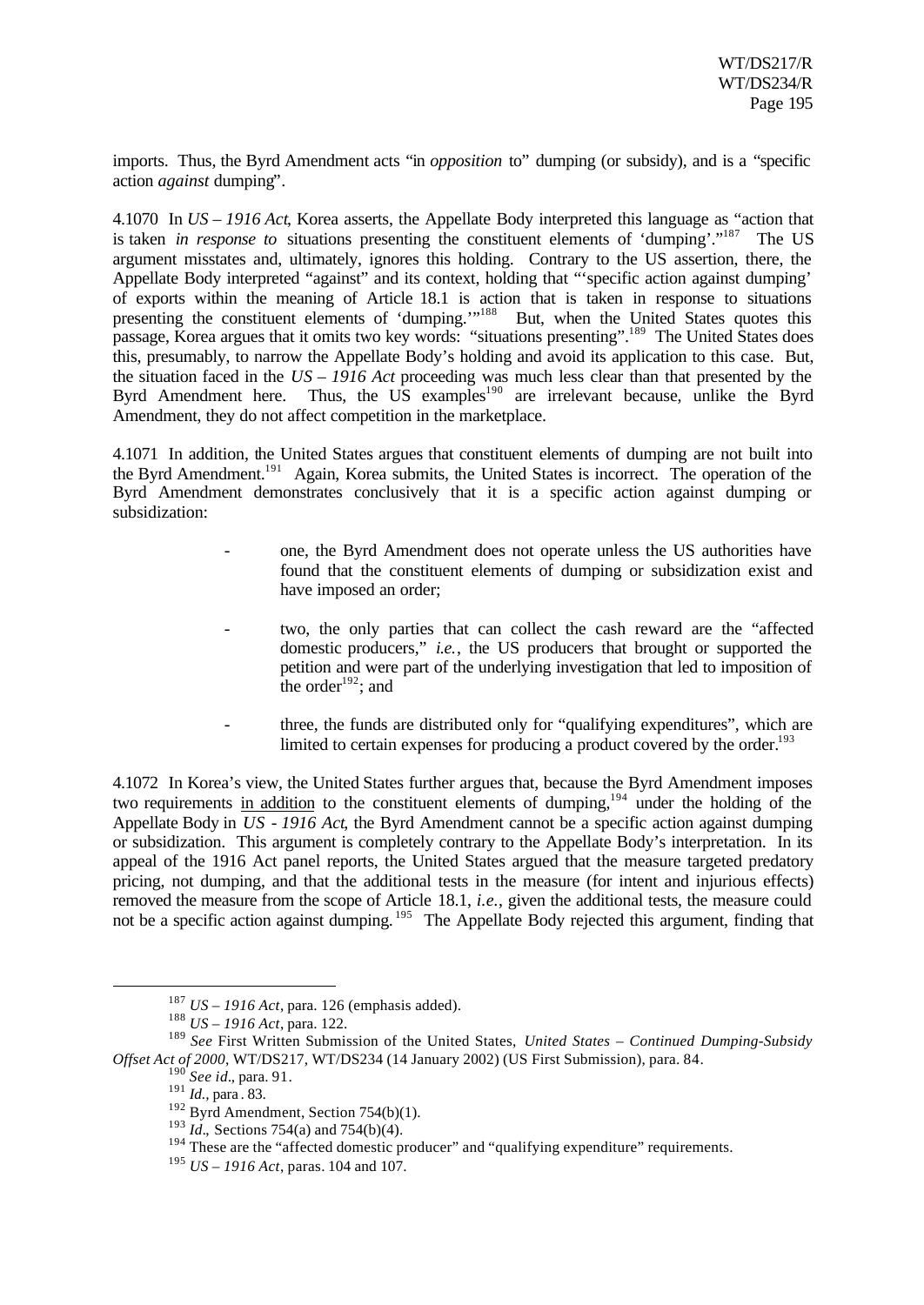the addition of requirements did not alter the fact that the measure applied only where the constituent elements of dumping were found to exist.<sup>196</sup>

4.1073 Korea asserts that the fallacy of the US argument is also demonstrated by the US statement that "[t]he amount of the distributions under the CDSOA have nothing to do with measuring the extent to which a US producer has been affected by dumping or subsidization of imports."<sup>197</sup> But, under the Byrd Amendment, the amount of distributions is decided by the amount of duties collected, which is determined by the measurement of the dumping (or subsidization) found to exist.

4.1074 Finally, Korea is of the view that the above analysis is confirmed by the purpose of the Byrd Amendment. The United States argues that the "purpose" of the Byrd Amendment is "not relevant."<sup>198</sup> This is incorrect. In the *US-1916 Act* proceeding, the panel held merely that the stated purpose of a measure is not always dispositive. The purpose, therefore, is relevant, even though it is the effect of the measure that is key.<sup>199</sup> Finally, the statements quoted in Korea's First Submission serve not merely as statements of purpose, but also as evidence of the operation and impact of the Byrd Amendment.<sup>200</sup> They are evidence not merely of the fact that the Byrd Amendment was intended to provide a specific remedy against dumping and subsidization, but also of the fact that this is precisely what the Byrd Amendment actually does.

# *(ii) The Byrd Amendment is not protected by footnotes 24 and 56*

4.1075 In the opinion of Korea, contrary to the US argument,<sup>201</sup> if a measure is a specific action against dumping or subsidization, the measure is prohibited by Articles 18.1 and 32.1 and is not "saved" by Footnotes 24 and 56. This reading is supported by the very jurisprudence cited by the United States. As the *US-1916 Act* panel found, "reading footnote 24 as permitting actions other than anti-dumping actions allowed under other provisions, *as long as the measure does not address* dumping as such, is fully consistent with the principle of useful interpretation."<sup>202</sup> In other words, Footnote 24 works *only as long as the measure does not address dumping as such.* Thus, when this Panel determines that the Byrd Amendment is an action against dumping or a subsidy, Footnotes 24 and 56 cannot save the Byrd Amendment, contrary to the US assertion.

4.1076 Korea asserts that the United States should also heed the fact that "action", as it appears in Footnotes 24 and 56, refers to actions addressing causes or effects of dumping (or subsidization), rather than the dumping (or the subsidy) itself. As the 1916 Act panel found, Footnote 24 allows a Member to "address the effects of dumping, *e.g.* increased imports, or its causes (*e.g.*, subsidization) through other legitimate means under the WTO Agreement, such as countervailing or safeguard measures."<sup>203</sup> But, the Byrd Amendment does not address simply the cause or the effects of dumping (or subsidization). The measure addresses dumping (or subsidization) as such.

<sup>196</sup> *Id.*, para. 122.

 $197$  US First Submission, para. 86.

<sup>198</sup> Oral Statement of the United States at the First Meeting of the Panel, *United States – Continued Dumping and Subsidy Offset Act of 2000*, WT/DS217, WT/DS234 (5 February 2002), para. 30.

<sup>199</sup> *See*, *e.g.*, *Japan Panel Report*, para. 6.150 (noting that legislative history, including statements regarding purpose, confirm prior analysis of effect of 1916 Act).

<sup>200</sup> *See* First Submission of the Republic of Korea, *United States – Continued Dumping and Subsidy Offset Act of 2000*, WT/DS217, WT/DS234 (6 December 2001) (Korea's First Submission), paras. 16, 17, 34-36 and 44.

<sup>201</sup> US First Submission, para. 101.

<sup>202</sup> *Japan Panel Report*, para. 6.132 (emphasis added).

<sup>203</sup> *EC Panel Report*, n.373.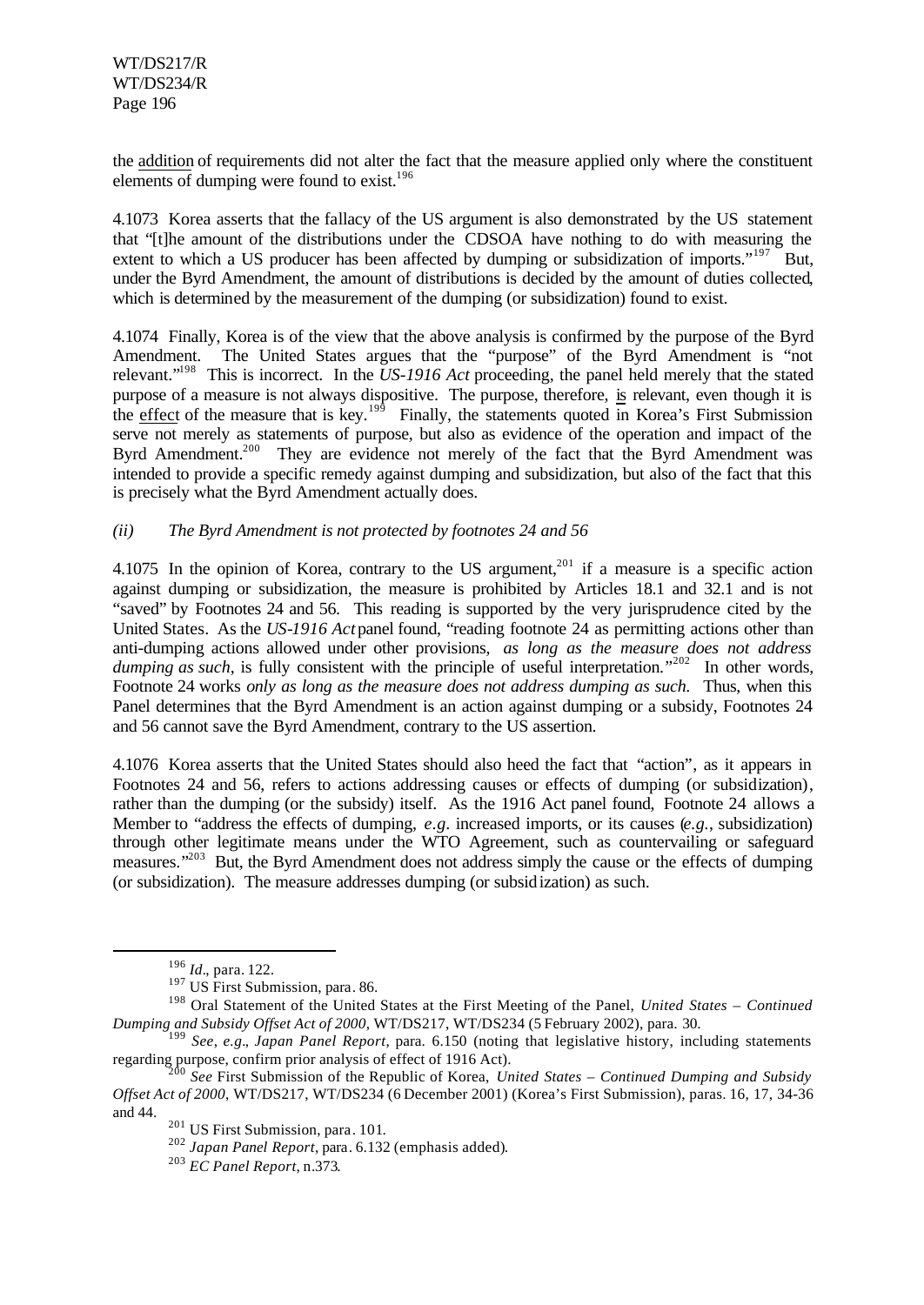(c) The Byrd Amendment violates Article 5.4 of the AD Agreement and Article 11.4 of the SCM Agreement

4.1077 Korea argues that if one were to accept the US argument,<sup>204</sup> then a Member planning to impose an anti-dumping measure could do anything – including imposing mandatory legislation as in the instant case – to encourage domestic companies to support the petition and still meet the obligation arising under Articles 5.4 and 11.4 where a suffic ient number of companies "supported" the petition. This shows that the US position does not rest on good faith implementation of its treaty obligations. Good faith implementation is a general principle of law and a principle of good international law, which is reflected, *inter alia*, in Article 26 of the Vienna Convention on the Law of Treaties and Article  $X:3(a)$  of GATT.<sup>205</sup>

4.1078 By arguing that Complainants should have provided "empirical support",<sup>206</sup> the United States seems to suggest that Complainants are required to demonstrate the actual effect of the Byrd Amendment. This, Korea submits, is incorrect. As the Appellate Body repeatedly has stated, an effects test is irrelevant where, as here, a measure violates the provisions of the  $WTO$ <sup>207</sup>

4.1079 Finally, according to Korea, even if one assumes, as the United States does, that it is "generally" irrational for domestic companies to "oppose" relief,<sup>208</sup> the assumption confirms Korea's position – in some cases, the Byrd Amendment will lead US companies to support petitions they "generally" would not support. Thus, the cash reward affects the initiation of investigations under Articles 5.4 and 11.4 in the cases which do not fall under the "general" category of the US argument.

(d) The Byrd Amendment violates Article 8 of the AD Agreement and Article 18 of the SCM Agreement

4.1080 The United States criticizes Complainants for failing to provide "evidence that the CDSOA has had or will have any actual effect on the Commerce Department's consideration of proposed undertakings."<sup>209</sup> Korea is of the view that this criticism is ill-founded. First, as discussed in detail at paragraph 4.1078, above, because this is an "on its face" claim, such proof is not required.<sup>210</sup> Second, the Byrd Amendment obviously creates a very strong incentive for all petitioners to oppose all undertakings because, if the Commerce Department does accept an undertaking, the Department will not impose an order and duties will not be collected and distributed to petitioners via the Byrd Amendment.

4.1081 Moreover, according to the United States, a Member is free to reject any and all undertakings, for any and all reasons. Korea submits that this interpretation would read out of the Agreements the first sentence of Articles 8.1 and 18.1, and the third sentence of Articles 8.3 and 18.3, giving authorities complete and utter authority to reject even the most reasonable, practical and appropriate

<sup>204</sup> US First Submission, para. 120.

<sup>205</sup> *See United States – Anti-Dumping Measures on Certain Hot-Rolled Steel Products from Japan*, WT/DS184/AB/R (24 July 2001) (*US – Hot-Rolled Steel*), para. 101. *See also United States – Definitive Safeguard Measures on Imports of Circular Welded Carbon Quality Line Pipe from Korea*, WT/DS202/AB/R (15 February 2002), para. 110.

 $206$  US First Submission, para. 122.

<sup>207</sup> *Japan – Taxes on Alcoholic Beverages*, WT/DS8/AB/R, WT/DS10/AB/R, WT/DS11/AB/R (4 December 1996), pages 15-16; *Korea – Taxes on Alcoholic Beverages*, WT/DS75/AB/R, WT/DS84/AB/R (18 January 1999), paras. 128-133.

 $208$  US First Submission, para. 124.

<sup>&</sup>lt;sup>209</sup> US First Submission, para. 138.

<sup>210</sup> *See also US – 1916 Act*, paras. 60-61 (noting right of a Member to bring claim against "legislation as such" and finding violation not based on trade effects).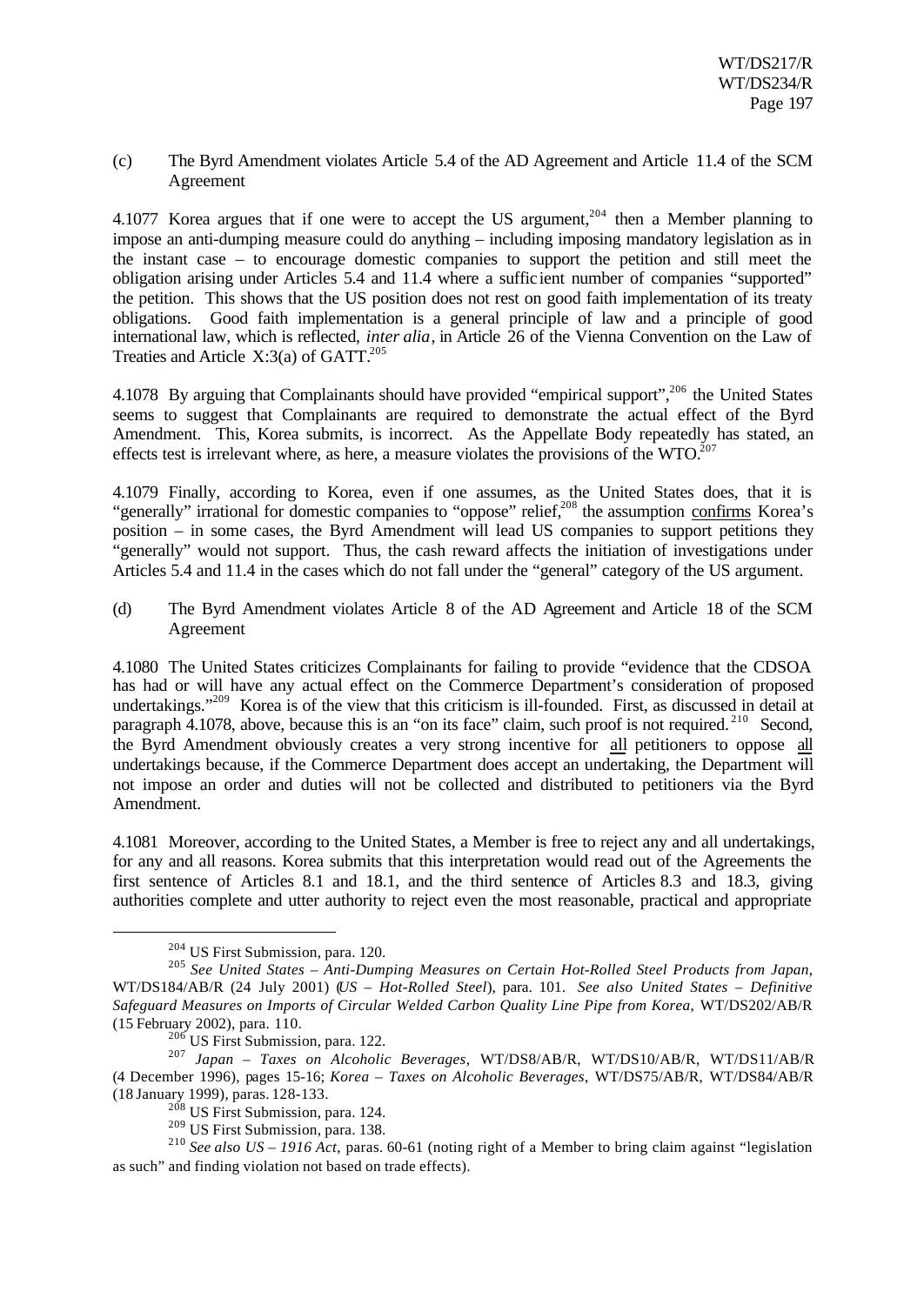WT/DS217/R WT/DS234/R Page 198

undertakings. Moreover, this obligation of Articles 8.3 and 18.3 is subject to the "good faith" requirement set out by the Appellate Body.<sup>211</sup> Therefore, the US interpretation must be rejected.

(e) The Byrd Amendment results in unreasonable and biased administration of US law, in contravention of Article X:3(a) of GATT 1994

4.1082 Korea asserts that the US argument that Article X:3(a) addresses only the *administration* of national laws and not national laws themselves<sup>212</sup> is flawed. The Byrd Amendment itself prevents the United States from uniform, impartial and reasonable administration of US laws concerning the threshold investigation and the acceptance of undertakings. As did the measure at issue in *Argentina – Hides and Leather*, the Byrd Amendment creates an "inherent danger" that the United States will apply its anti-dumping and countervailing duty laws in a partial and unreasonable manner. $^{213}$  The Byrd Amendment thus is inconsistent with Article X:3(a) of GATT 1994.

# **7. Mexico**

(a) Introduction

4.1083 Mexico argues that in its first written submission to and oral statement at the first substantive meeting with the Panel, Mexico established *prima facie* that the *Continued Dumping and Subsidy Offset Act of 2000* (the "CDSOA") is inconsistent with certain provisions of the WTO Agreements.

4.1084 In its rebuttal submission, Mexico elaborates upon its arguments and responds to the arguments raised by the United States. Accordingly, Mexico requests that the Panel grant the relief requested at paragraphs 123 and 124 of Mexico's first submission.

(b) The Characterization Of The CDSOA

4.1085 Mexico submits that the CDSOA is not "simply a statute authorizing government payments", as the United States contends.

4.1086 The subsidy programmes referred to by the United States to justify the existence of the CDSOA are clearly distinguishable from the CDSOA and its offsets.

4.1087 From the time of their creation to the time of their disbursement, the structure and architecture of the subsidies conferred by the CDSOA is unique. For example, the financial contributions are not pooled in a general account for the CDSOA as a whole and then disbursed to any eligible recipient from that general account.

*(c) Ex aequo et bono*

l

4.1088 According to Mexico, no *ex æquo et bono* issues arise in this dispute. The measure at issue – the CDSOA – is disciplined by the provisions cited in the claims brought by Mexico and the other complaining Members. Mexico is simply asking the Panel to interpret and apply the disciplines negotiated by the WTO Members and incorporated in the relevant agreements. Indeed, correctly interpreted and applied, the provisions encompass the measure at issue.

<sup>211</sup> *US – Hot-Rolled Steel*, para. 101.

<sup>212</sup> US First Submission, para. 151.

<sup>213</sup> *See Argentina – Measures Affecting the Export of Bovine Hides and the Import of Finished Leather*, WT/DS155/R (19 December 2000), paras. 11.71 and 11.100.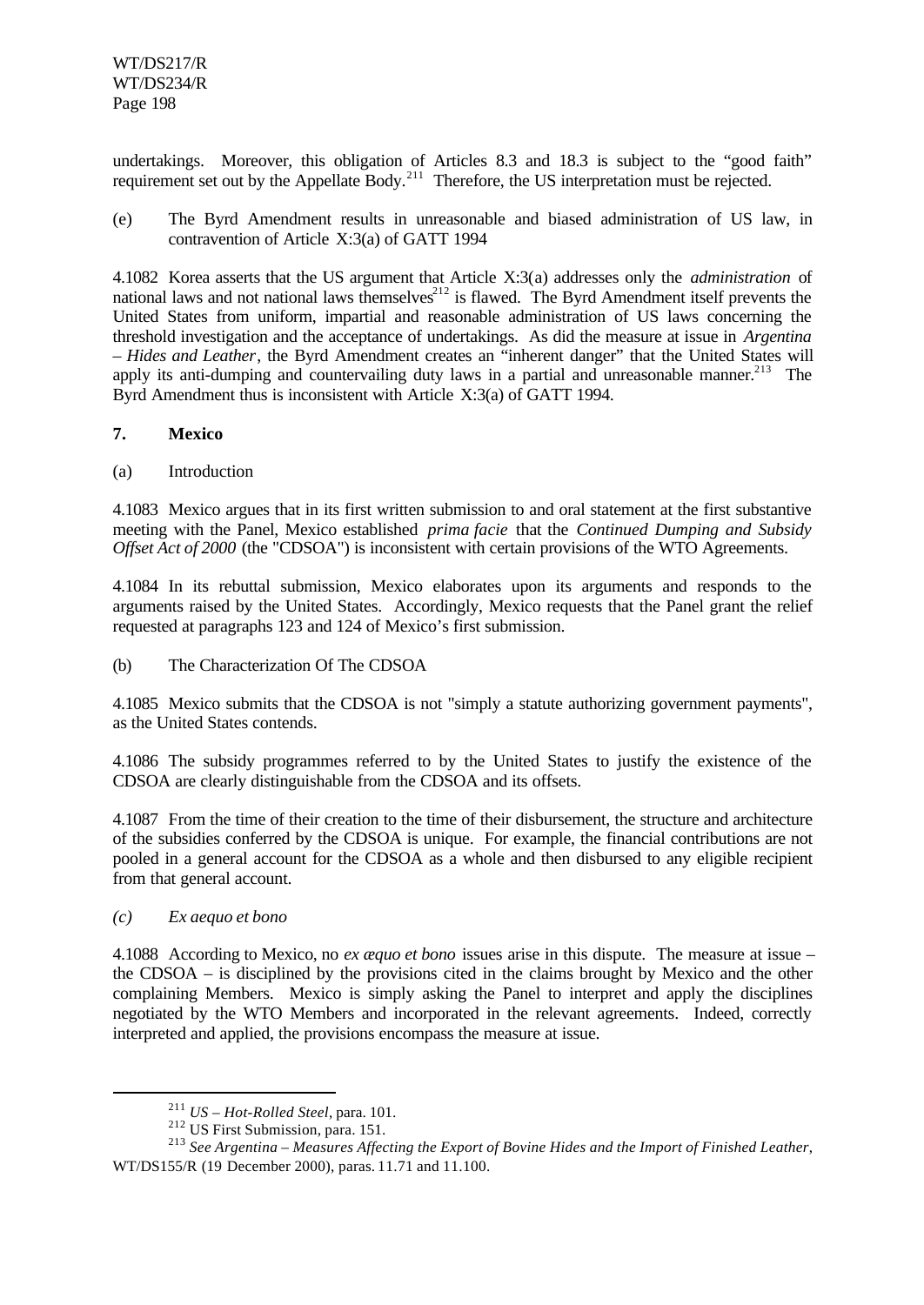#### (d) Article 18.1 of the Anti-dumping Agreement and Article 32.1 of the SCM Agreement

4.1089 Contrary to the arguments of the United States, Mexico argues that the CDSOA and the distribution of offsets under the CDSOA is a specific action "against" the dumping of exports from another Member within the meaning of Article 18.1 and a specific action against a subsidy of another Member within the meaning of Article 32.1 of the SCM Agreement.

# *(i) "Situations Presenting" The Constituent Elements Of Dumping*

4.1090 Mexico notes that the Appellate Body did not state that "specific action against dumping" refers to "action that is taken in response to the constituent elements of dumping". The Appellate Body stated that specific action against dumping of exports within the meaning of Article 18.1 is "action that is taken in response to situations presenting the constituent elements of dumping". The omission of the words "to situations presenting" is significant because it contradicts the US argument that the CDSOA must be based upon a test that includes the constituent elements of dumping or subsidy.

4.1091 Clearly, Mexico argues, the CDSOA and the offsets distributed under it are "in response to situations presenting the constituent elements of dumping [and subsidization]" and such action "may be taken *only* when the constituent elements of dumping [and subsidization] are present". If there was no dumping or subsidization, there would be no offsets because there would be no funds to distribute.

# *(ii) Specific Action "Against" Dumping And Subsidization*

4.1092 Mexico posits that, contrary to the arguments of the United States, there is no requirement that, in order to constitute a specific action "against" dumping or subsidization, the action must: (i) apply to the imported good or the importer; and (ii) it must be burdensome.

4.1093 In Mexico's view, there is no legal basis for the interpretation proposed by the US. The Appellate Body directly put its mind to the meaning of the phrase "specific action against dumping of exports" and established that an action "against" dumping of exports is an "action that is taken in response to situations presenting the constituent elements of dumping". There is no requirement that punitive action must be taken against imports or the importer.

4.1094 Furthermore, in the opinion of Mexico, the US argument is contradicted by the wording of Article 18.1 of the Anti-dumping Agreement and Article 32.1 of the SCM Agreement. Article 18.1 refers to specific action "against dumping of exports" not "against dumped exports" (i.e., the physical exports themselves) and not "against importers of dumped exports".

4.1095 Mexico argues that the fact that the focus is not on imports or importers is even clearer in the context of Article 32.1 of the Anti-dumping Agreement. The Article refers to specific action "against a subsidy of another Member", not "against the subsidization of exports" or "against subsidized exports" or "against importers of subsidized exports".

4.1096 Even if the US argument had legal merit, Mexico notes, the facts in this dispute do not support it. The distribution of offsets under the CDSOA does have a "burdensome" effect on "imports" because it systematically upsets the relative conditions of competition between imports and like domestic products.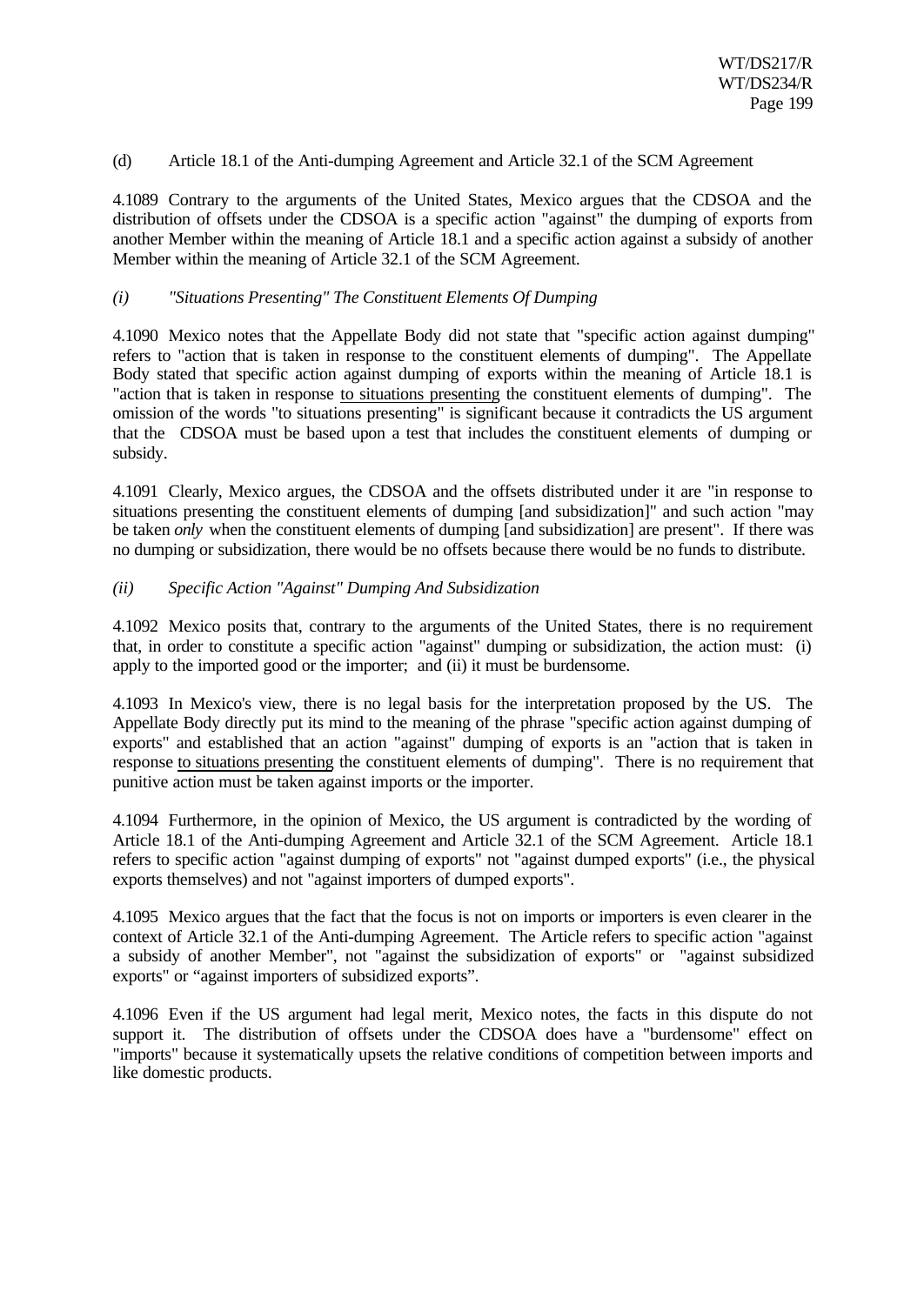# *(iii) Footnotes 24 And 56*

4.1097 According to Mexico, footnote 24 to the Anti-dumping Agreement and footnote 56 to the SCM Agreement do not, as suggested by the US, create an exception to Articles 18.1 and 32.1. The footnotes simply clarify the scope of their associated provisions.

4.1098 Moreover, Mexico is of the view that the footnotes refer only to action taken "under other relevant provisions of GATT 1994". The Appellate Body interpreted this phrase in *Anti-Dumping Act of 1916*. It reasoned that those provisions did not include action taken under Article VI of GATT 1994.

4.1099 In Mexico's opinion, applying this reasoning to the SCM Agreement, it is clear that the phrase "provisions of GATT 1994, as interpreted by this Agreement" in Article 32.1 refers to Articles VI and XVI of GATT 1994. Accordingly, the "other relevant provisions" referred to in footnote 56 of the SCM Agreement do not include Articles VI and XVI. Thus, even if the US is correct that its action has been brought under GATT Article XVI, action under that provision is not encompassed by footnote 56.

4.1100 Finally, Mexico argues that the CDSOA is not an "appropriate" action within the meaning of footnotes 24 and 56, because it amounts to an actionable subsidy that is inconsistent with Article 5(b) of the SCM Agreement, by virtue of the fact that it nullifies or impairs benefits accruing to Mexico under the GATT 1994. Moreover, it is inconsistent with Articles 5.4, 8 and 18.4 of the Anti-Dumping Agreement, Articles 11.4, 18 and 32.5 of the SCM Agreement, Article X:3(a) of the GATT 1994 and Article XVI:4 of the WTO Agreement.

(e) Article 5(b) Of The SCM Agreement

4.1101 Mexico considers that the issue to be decided under Article 5(b) of the SCM Agreement is whether, through the use of a subsidy, the CDSOA causes adverse effects in the form of nullification or impairment of benefits accruing directly or indirectly to Mexico under the GATT 1994. In this regard, it is not disputed that the offsets distributed under the Act constitute financial contributions that confer benefits and, therefore, amount to subsidies within the meaning of Article 1 of the SCM Agreement.

# *(i) The Granting Of Subsidies Is Mandated*

4.1102 In the view of Mexico, the US has not contested that the CDSOA mandates the granting of subsidies. Indeed, the US acknowledges that the "CDSOA instructs the United States Customs Service to distribute funds in an amount not to exceed the duties collected pursuant to anti-dumping and countervailing duty orders to eligible domestic producers".  $2^{14}$ 

*(ii) Specificity*

l

# The appropriate focus is on the subsidies not the act

4.1103 Mexico asserts that by focusing on Mexico's alleged failure to "show that the CDSOA is a specific subsidy", the United States misses the point. Under Article 2 of the SCM Agreement, Mexico does not have to show that the CDSOA, itself, is a specific subsidy. Rather, it has to establish that subsidies exist and that such subsidies are specific within the meaning of Article 2.1 of the SCM Agreement.

<sup>&</sup>lt;sup>214</sup> Oral Statement of the United States at the First Meeting with the Panel, para. 4 (emphasis added).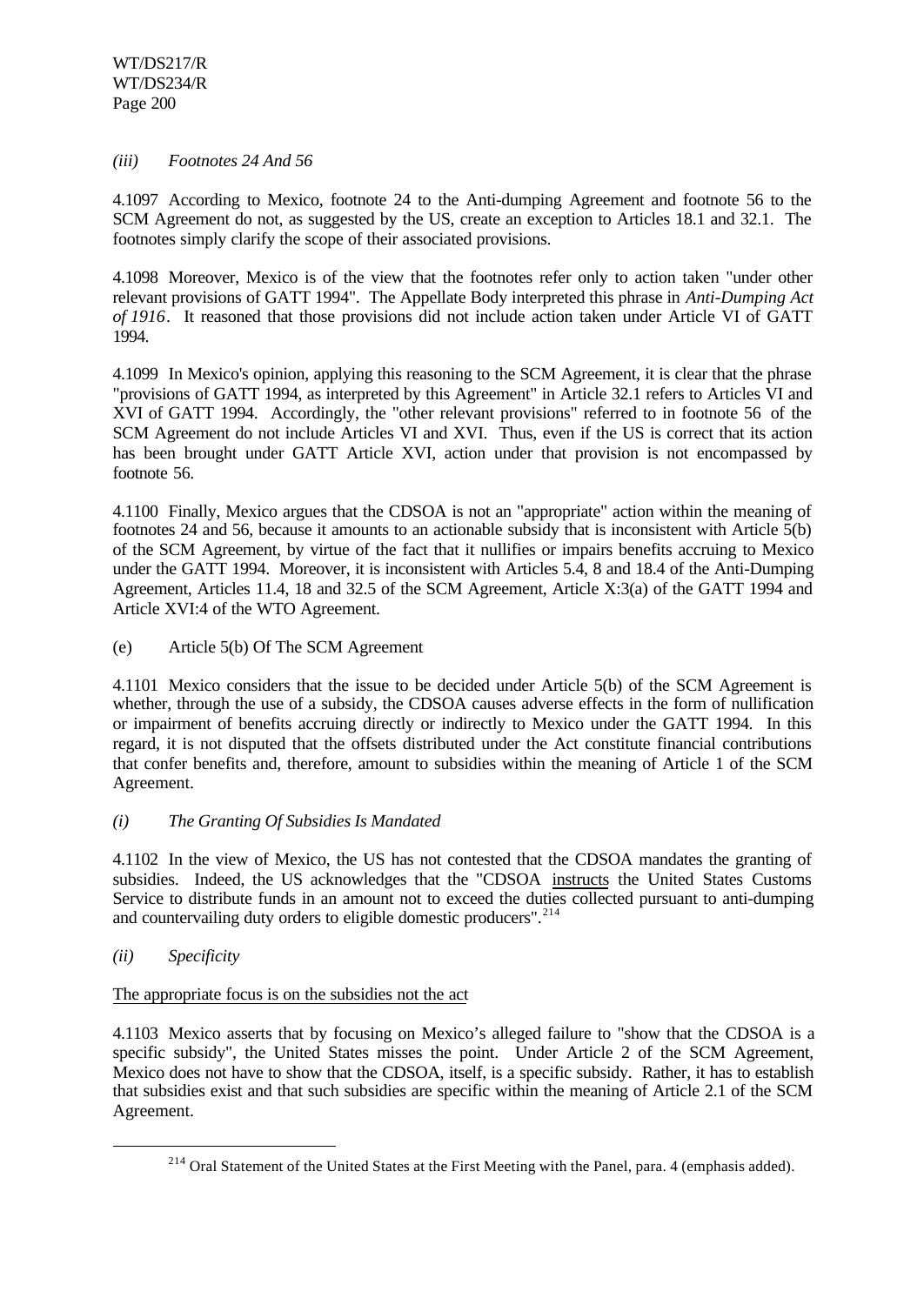4.1104 In Mexico's view, pursuant to paragraph 1 of Article 1, a subsidy shall be deemed to exist if there is a financial contribution by a government that confers a benefit. In the circumstances of this dispute, in and of itself, the CDSOA is not a subsidy as defined by the SCM Agreement. Rather, it is the offsets distributed under the CDSOA that constitute financial contributions conferring benefits that amount to subsidies. Thus, in accordance with Article 2, the Panel must determine whether the offsets (i.e., the subsidy), not the CDSOA, are specific to "certain enterprises".

# The subsidies are specific

4.1105 It is Mexico's position that the subsidies conferred under the CDSOA are specific within the meaning of Article 2.1(a) of the SCM Agreement on the basis that the legislation pursuant to which the granting authority operates explicitly limits access to a subsidy to certain enterprises.

4.1106 An important characteristic of the CDSOA is that it governs the administration of a series of separate and distinct subsidies. By design and legal requirement, each offset is a separate and distinct subsidy. The funds that form the "financial contribution" element of each subsidy are deposited and maintained in separate special accounts that are, themselves, linked to the products that are the subject of each order or finding.

4.1107 Another important characteristic of the CDSOA is that access to each distinct subsidy is explicitly limited to certain enterprises who are producers of products that are like the product subject to the order or finding in question or worker representatives of those producers. Finally, access is further restricted to those enterprises that were petitioners in the original investigation that led to the duties or those enterprises that supported the petition. In Mexico's view, that, in law, an enterprise will not be eligible to receive offsets collected with respect to a product it does not produce, even if there are funds in the special account for that offset, is positive evidence of specificity within the meaning of Article 2.1(a) of the SCM Agreement.

4.1108 Mexico submits that the subsidies are, therefore, actionable under Part III of the SCM Agreement. The fact that the CDSOA governs a series of separate and distinct subsidies, each of which is specific, does not mean that the subsidies are non-actionable. Such a determination would mean that a WTO Member could avoid the disciplines governing actionable subsidies simply by administering otherwise specific subsidies through "different special accounts" provided for under a single piece of legislation.

# Specificity under Article 2.1(b) and (c)

4.1109 Mexico argues that the US arguments regarding specificity under Article 2.1(b) and (c) are not relevant to this dispute because the subsidies are specific under Article 2.1(a).

4.1110 According to Mexico, even if Article 2.1(c) was relevant to this dispute, any criteria or conditions established by the CDSOA are not "objective criteria or conditions" as defined in footnote 2 to the SCM Agreement. Such criteria or conditions are not neutral, they favour certain enterprises over others, they are not economic in nature and they are not horizontal in application. Accordingly, they do not fall within the definition set out in footnote 2 of the SCM Agreement.

# *(iii) Adverse Effects*

4.1111 Mexico is raising two types of nullification or impairment claim under its Article 5 challenge: (a) "violation" nullification or impairment; and (b) "non-violation" nullification or impairment.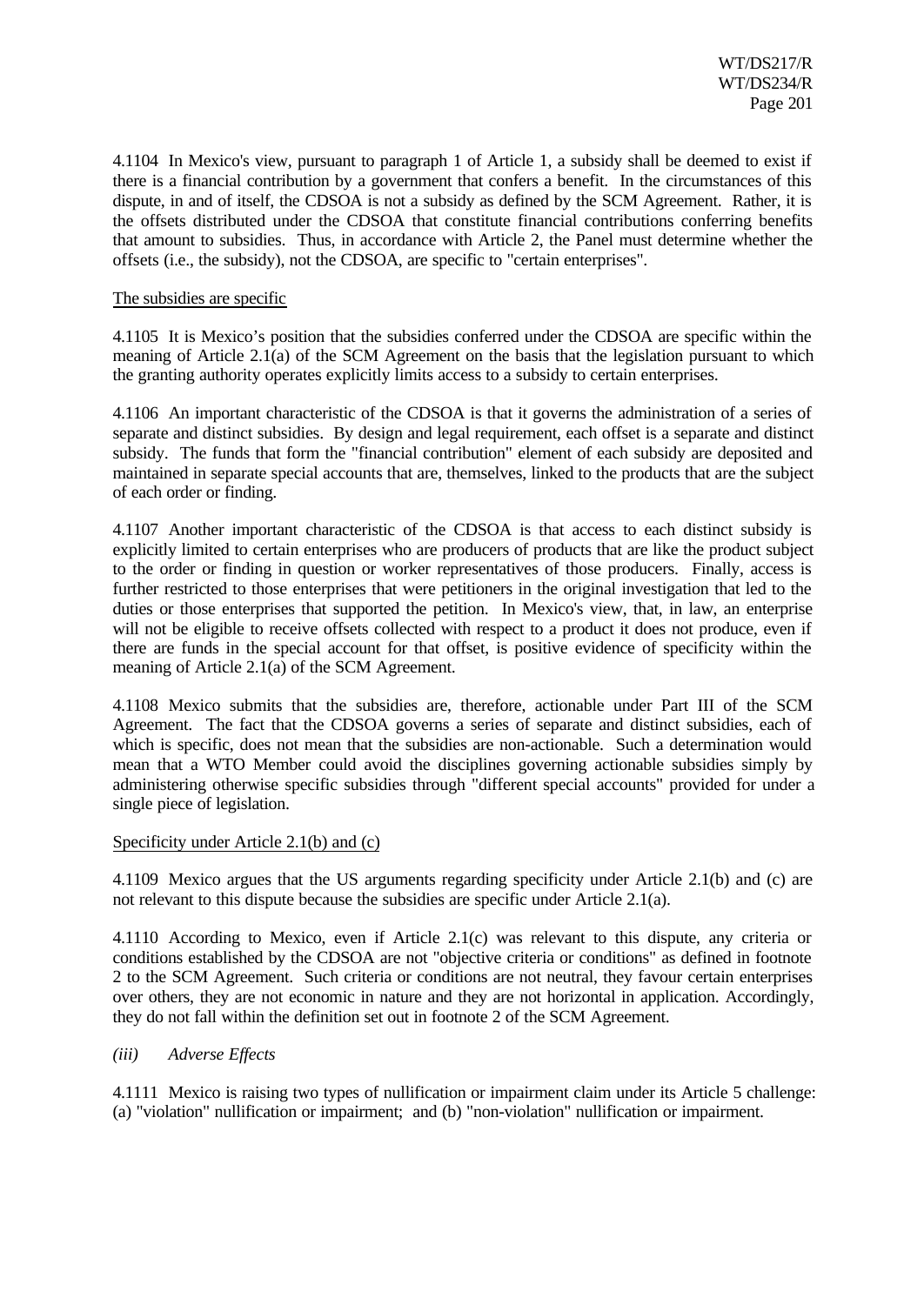#### "Violation" nullification or impairment

4.1112 It is Mexico's position that "violation" nullification or impairment presumes that the Panel finds a violation of a provision of the GATT 1994 in one of the other claims before it. Therefore, this type of nullification or impairment does not give rise to an independent ground for challenge.

4.1113 Contrary to what is suggested by the United States, Mexico asserts that its position on "violation" nullification or impairment under Article 5(b) will not create a new class of prohibited subsidies. Mexico's position is that where a subsidy violates a provision of the GATT 1994, nullification or impairment is automatic under paragraph (a) of Article XXIII:1 because a WTO Member has failed to carry out its obligations under the GATT 1994. Therefore, where the violation in question occurs as a result of the "use of" a subsidy within the meaning of Article 5(b) of the SCM Agreement, a violation of that provision will also occur. The implication of a violation of Article 5(b) in such circumstances is that the SCM Agreement provides for a specific remedy.

#### "Non-violation" nullification or impairment

4.1114 With respect to "non-violation" nullification or impairment and the US argument that the CDSOA must be "applied", Mexico is presenting two arguments: (i) The granting of actionable subsidies under the CDSOA nullifies or impairs benefits accruing to Mexico under the GATT 1994; and (ii) the maintaining of the subsidies through the CDSOA also nullifies or impairs benefits accruing to Mexico under the GATT 1994.

#### *Granting of actionable subsidies*

4.1115 Mexico is arguing that the CDSOA mandates the granting of actionable subsidies and that such subsidies *per se* will cause adverse effects when they are granted.

4.1116 Mexico's position is that the phrase "through the use of a subsidy" encompasses the action of granting a subsidy. The US argues that in order to demonstrate nullification or impairment under Article 5(b), Mexico must present evidence of actual disbursements under the CDSOA. This argument is flawed because, in the circumstances of this dispute, subsidies under the CDSOA can be challenged under Article 5(b) prior to their actual granting.

4.1117 Mexico argues that by virtue of Article 5, a limited subset of "non-violation" nullification or impairment (i.e., that caused through the use of an actionable subsidy) can give rise to a violation of a provision of the SCM Agreement – namely, Article 5. Such a violation gives rise to the remedies in Article 7.4 of the SCM Agreement.

4.1118 Mexico is of the view that this difference between "non-violation" nullification or impairment under Article 5 and under Article XXIII:1(b) has important implications on when a measure can be challenged. The US position that Article XXIII:1(b) requires the application of a measure is not relevant to when a challenge can be brought under a substantive article in a WTO Agreement, such as Article 5. The issue of when a measure can be challenged under a substantive article of a WTO Agreement is governed by the "mandatory/discretionary" doctrine which allows a Member to challenge legislation on an "as such" basis. The doctrine allows parties to challenge measures "that will necessarily result in action inconsistent with GATT/WTO obligations, before such action is actually taken".

4.1119 In its challenge of the granting of actionable subsidies under the CDSOA, Mexico's position is that the Act mandates the granting of actionable subsidies and that, when granted, such subsidies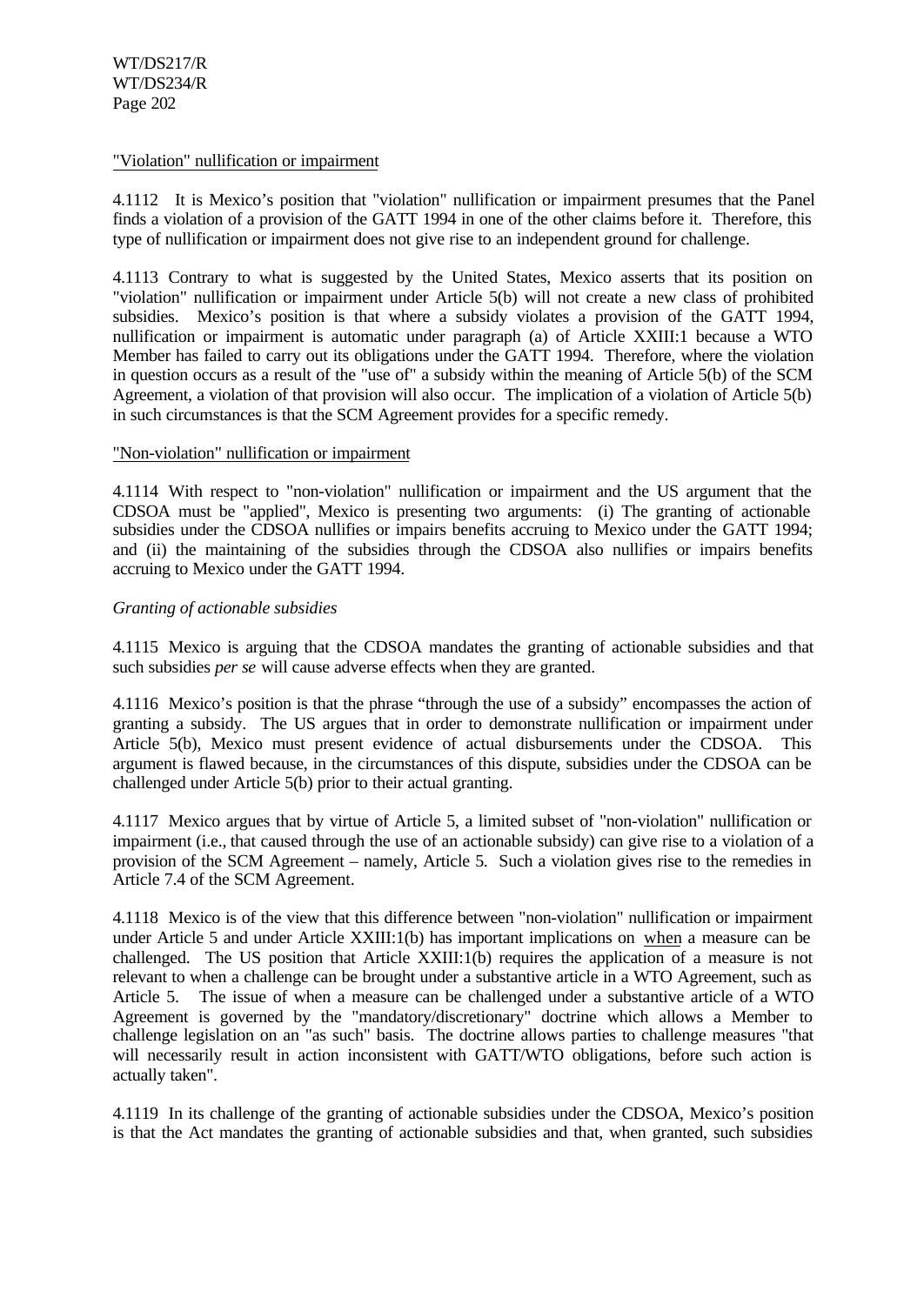will cause nullification or impairment. In other words, when the subsidies are granted, an action that even the US acknowledges as amounting to application, a violation will occur.

4.1120 Thus, Mexico considers that it is clear that Mexico can challenge the CDSOA prior to the granting of subsidies under the Act. The only question is whether the Act will "necessarily result in action" that is inconsistent with Article  $5(b) - i.e.,$  will nullification or impairment automatically be caused or automatically "exist" when subsidies are granted under the Act. The issue of how the distribution of offsets will necessarily upset the relative conditions of competition between Mexican and like US products is discussed below.

# *Maintaining of actionable subsidies*

4.1121 Mexico is also arguing that the CDSOA maintains actionable subsidies and that the maintenance of those subsidies in the circumstances is currently nullifying or impairing benefits that accrue to Mexico under the GATT 1994.

4.1122 In Mexico's view, the CDSOA "maintains" subsidies because it provides the means for a subsidy, i.e., it establishes a framework for its conferral. Furthermore, the CDSOA does not simply maintain subsidies in that sense. It establishes special accounts, provides for the deposit of funds in such accounts, provides for the identification of eligible recipients and the issuance of a list thereof, and mandates the distribution of the funds.

4.1123 Thus, Mexico asserts that it can challenge the CDSOA prior to the granting of subsidies under the Act on the basis that the Act is maintaining subsidies in a manner that amounts to the "use of a subsidy" within the meaning of Article 5 and in a manner that causes nullification or impairment. The nature of the nullification or impairment caused by the maintenance of the subsidies is addressed below.

# *The nullification or impairment caused by the subsidies under the CDSOA*

# *(i) Nullification or impairment that will be caused by the granting of the subsidies*

4.1124 By virtue of the design, structure and architecture of the CDSOA, Mexico argues that it has demonstrated that the offsets will systematically upset the competitive relationship between Mexican products and like United States products legitimately expected by Mexico. As discussed at paragraphs 101 and 102 of Mexico's first submission, Mexico asserts that the nullification or impairment caused by the subsidies is systematic.

4.1125 As discussed at paragraphs 89-91 of Mexico's first submission, Mexico is of the view that it is well established in GATT 1947 jurisprudence that the introduction or increase of a subsidy will have an adverse effect on negotiated concessions. This principle goes as far back as the 1955 decision of the GATT CONTRACTING PARTIES. <sup>215</sup> The GATT Panel in *EEC - Oilseeds I* characterized the 1955 decision as creating an "assumption".<sup>216</sup> Thus, in presenting its case, Mexico considers it is

<sup>&</sup>lt;sup>215</sup> First Written Submission of Mexico, para. 89.

<sup>216</sup> *European Economic Community – Payments and Subsidies Paid to Processors and Producers of Oilseeds and Related Animal-Feed Proteins* ("EEC - Oilseeds I"), adopted on 25 January 1990, BISD 37S/86, at para. 148. The Panel stated that "the case before it does not require the Panel to address the question of whether the assumption created by the 1955 decision of the CONTRACTING PARTIES applies to all production subsidies…" [emphasis added]. The Panel also stated at para. 154 of its Report that "the CONTRACTING PARTIES considered in 1960 that 'it is fair to assume that a subsidy which provides an incentive to increased production will, in the absence of offsetting measures, e.g. a consumption subsidy, either increase exports or reduce imports'".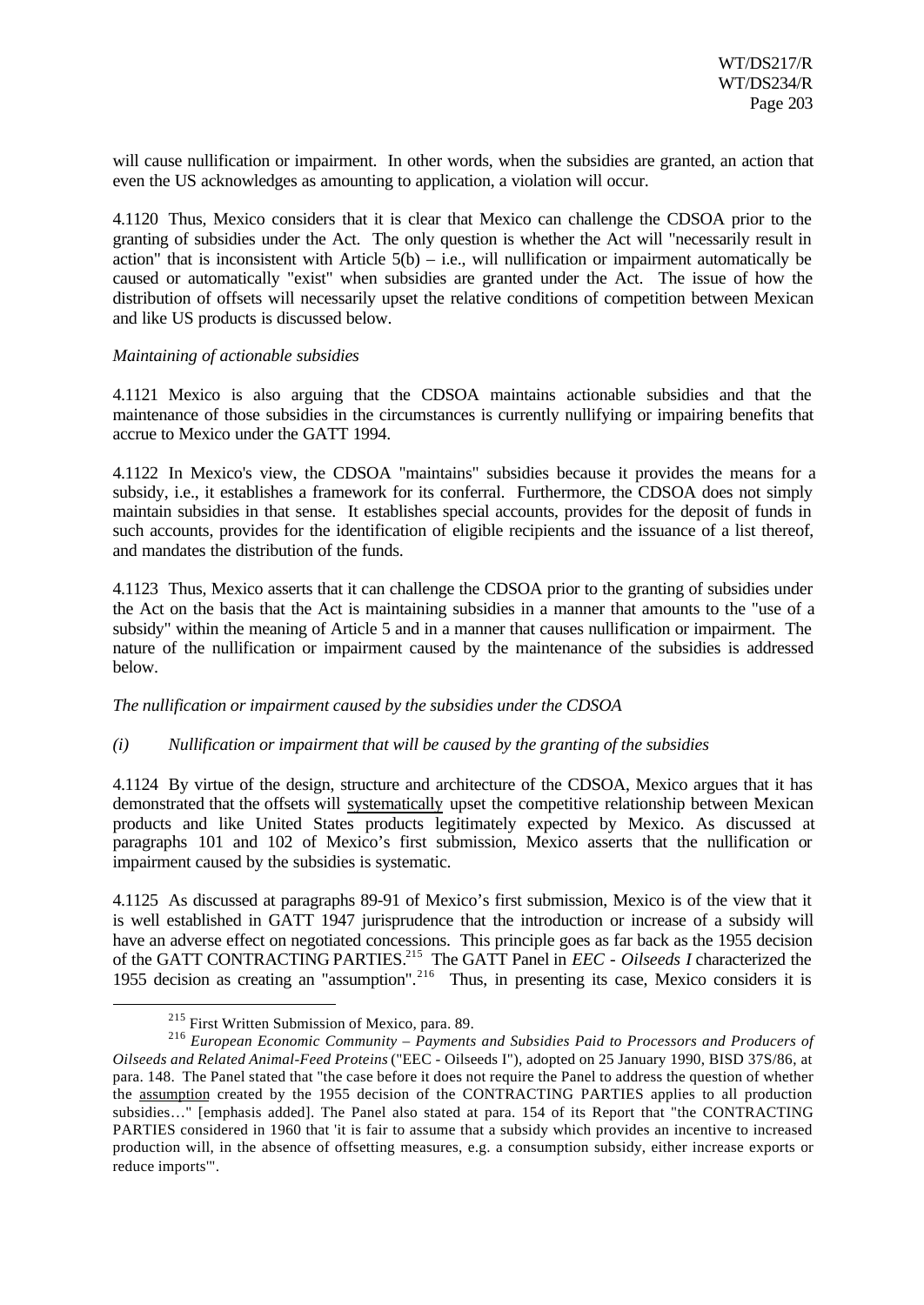entitled to rely on the assumption that the introduction of a subsidy by the CDSOA will have an adverse effect on negotiated concessions.

4.1126 In *EEC – Oilseeds I* and *EEC – Oilseeds II*, the GATT Panels carefully analysed the mechanisms, framework, essential features, characteristics and operations of the schemes in question in order to determine whether the subsidies systematically upset the expected competitive relationship. Their findings of nullification or impairment were not based on evidence of specific trade effects of subsidies on imported products, but on evidence pertaining to the design and operation of the measures at issue. In assessing whether the competitive relationship was impaired, the Panel focused on the systematic relationship between the subsidies and the tariff bindings in question. It found that the tariff bindings were systematically undermined by the subsidy.

4.1127 Mexico asserts that in this dispute, the benefits accruing to Mexico under Articles II and VI of the GATT are likewise being systematically undermined. This is clearly illustrated by the fact that the maximum duties that are permitted to be collected are being passed on to the prime beneficiaries of the duties, systematically and automatically enhancing the relative competitive position of US products compared to like Mexican products.

4.1128 Moreover, in Mexico's opinion, by virtue of the design, structure and architecture of the CDSOA, there is a clear correlation between the offsets and the adverse effect on the expected competitive relationship. The subsidies are created by the existence of dumping and subsidization and the assessment of resulting duties. The duties are passed on to the prime beneficiaries of the duties, who are also direct competitors of Mexican exporters facing the anti-dumping and countervailing duties.

4.1129 Thus, according to Mexico, there is a clear and systematic linkage between the granting of actionable subsidies and the nullification or impairment of benefits at issue in this dispute.

# *(ii) Nullification or impairment caused by the maintenance of the subsidies*

4.1130 Mexico argues that even before subsidies are granted under the CDSOA, the maintenance of subsidies under the Act nullifies or impairs benefits accruing to Mexico under GATT Articles II and VI that concern the creation of predictability needed to plan future trade. Given the certainty that any anti-dumping or countervailing duties that will be collected will be re-distributed to the producers of directly competitive products and the uncertainty as to the magnitude of the subsidies, it is impossible for efficient Mexican exporters who can still sell into the US market when facing duties to predict the relative conditions of competition between their products and like US products. This is particularly problematic in the view of Mexico with respect to products that require significant lead time between order and delivery.

4.1131 Mexico submits that through the introduction of this new factor, the predictability needed to plan future trade that is legitimately expected by Mexico under Articles II:2(b) and VI of the GATT 1994 is nullified or impaired by the maintenance of actionable subsidies by the CDSOA.

# *(iii) Reasonable expectations*

4.1132 Contrary to the US argument, Mexico argues that it could not have reasonably expected the CDSOA and the basis that compensation proposals had been suggested in the past.

4.1133 In the view of Mexico, the evidence cited by the US supports Mexico's position that it could not have reasonably anticipated the introduction of the CDSOA. In every case where such a measure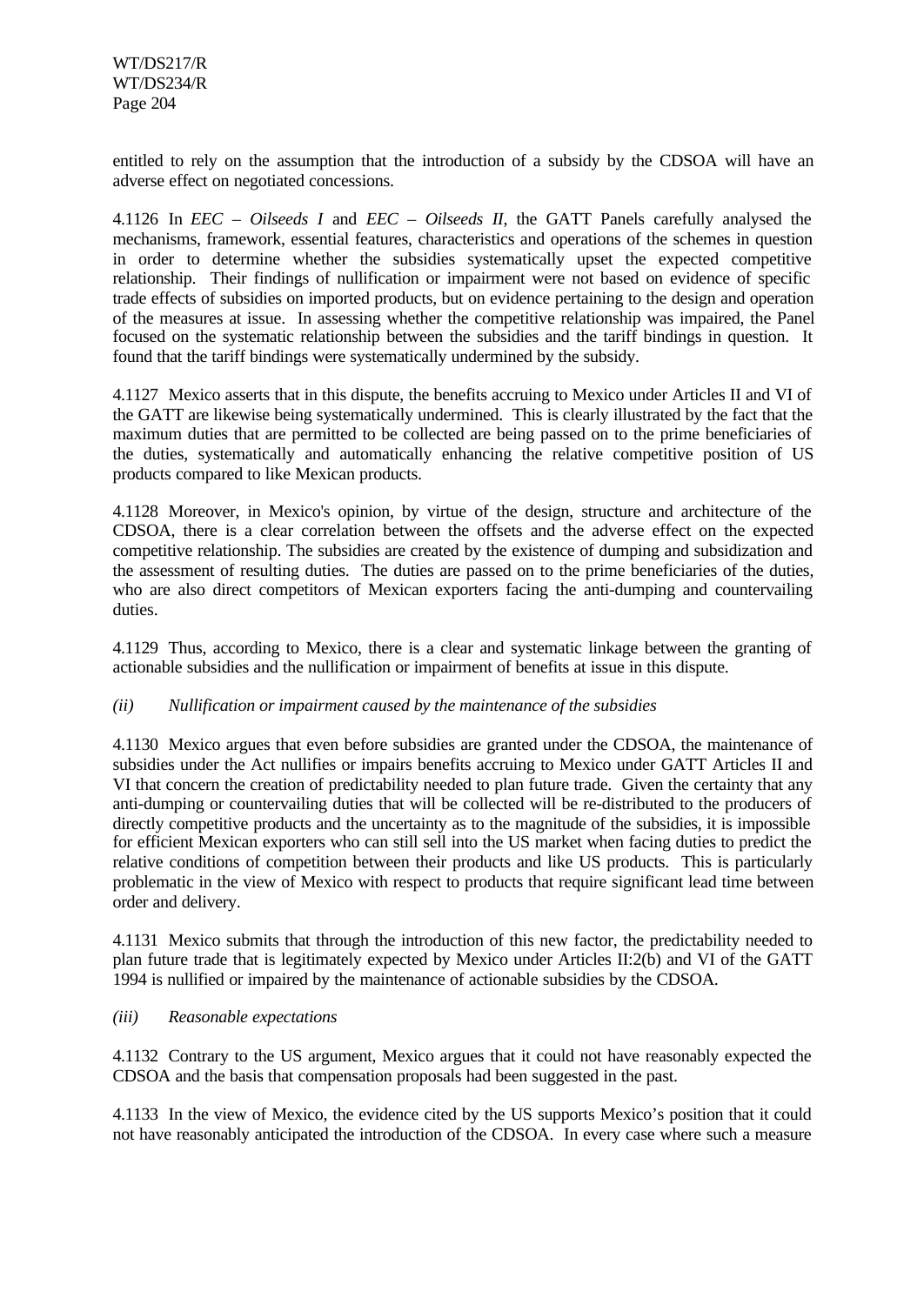has been proposed in the past, it has been adamantly opposed by the US administration and it has not been passed into law. In fact, the US administration opposed the introduction of the CDSOA.

4.1134 According to Mexico, the evidence actually demonstrates that the US administration itself could not have reasonably anticipated the introduction of the CDSOA.

(f) Article 5.4 of the Anti-Dumping Agreement and Article 11.4 of the SCM Agreement

4.1135 Mexico posits that the United States is clearly under an obligation to make its determinations under Articles 5.4 and 11.4 in an "objective manner". The CDSOA directly interferes with this obligation by rewarding domestic producers who support the petition and penalizing those who do not (by denying them subsidies that their domestic competitors will receive).

4.1136 According to Mexico, the CDSOA has manifestly changed the ability of the United States to make its determinations in an objective manner. It has "tilted the balance" away from opposition or neutrality towards petitioning or supporting a petition.

(g) Article 8 of the Anti-Dumping Agreement and Article 18 of the SCM Agreement

4.1137 Mexico is of the view that the United States is under an obligation to make its determinations under Articles 8 and 18 in an "objective manner". The CDSOA directly interferes with this obligation by rewarding domestic producers who oppose undertakings.

4.1138 Again, Mexico argues, the CDSOA has fundamentally transformed the nature of the decision that must be made by the individual members of a domestic industry. In order to maximize the economic effect of the imposition of anti-dumping and countervailing duties and thereby act in the best interests of their owners or shareholders, domestic producers will have to oppose undertakings.

4.1139 Mexico asserts that in this way, the CDSOA has "tilted the balance" away towards the opposition of undertakings. Thus, contrary to the position of the United States, the CDSOA clearly affects the operation of the domestic law provisions implementing Articles 8 and 18.

(h) Article X:3(a) of the GATT 1994

4.1140 According to Mexico, the CDSOA interferes with the reasonable and impartial administration of United States' laws and regulations implementing the provisions of the Anti-Dumping Agreement and SCM Agreement. Therefore, it is inconsistent with Article X:3(a) of the GATT 1994.

(i) Article XVI:4 of the WTO Agreement, Article 18.4 of the Anti-Dumping Agreement and Article 32.5 of the SCM Agreement

4.1141 Mexico submits that as a consequence of being inconsistent with the above-noted provisions of the Anti-Dumping Agreement, the SCM Agreement and the GATT 1994, the CDSOA is inconsistent with Article XVI:4 of the WTO Agreement, Article 18.4 of the Anti-dumping Agreement and Article 32.5 of the SCM Agreement.

- H. SECOND WRITTEN SUBMISSION OF THE UNITED STATES
- (a) Introduction

4.1142 In this submission, the United States responds to arguments raised in their oral statements during the first meeting of the Panel. The United States submits that despite their insistence that the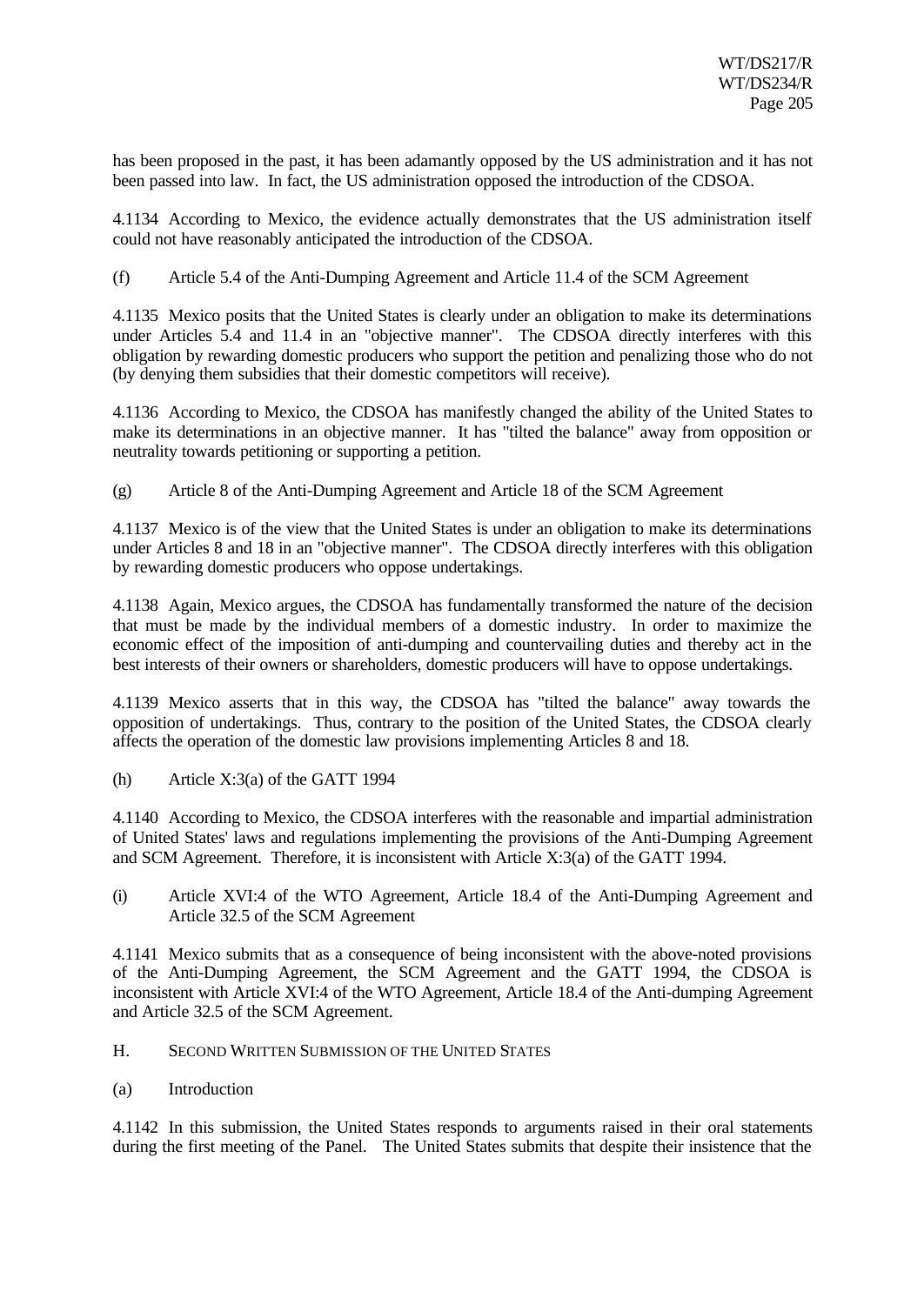Continued Dumping and Subsidy Offset Act ("CDSOA"), as a subsidy programme, will cause or has caused substantial adverse effects, none of the complaining parties have challenged the Act as an actionable subsidy under Article 5(c) of the SCM Agreement, for which even a showing of threat of harm is sufficient. According to the United States, this fact alone casts serious doubt on the credibility of the complaining parties' claims of harm. Instead of pursuing the most relevant legal claim given the allegations in this dispute, the complaining parties argue that the CDSOA constitutes a "specific action against" dumping or a subsidy.

4.1143 In the view of the United States, like their allegations of harmful effects, the complaining parties' argument that the CDSOA distorts the administration of standing and undertaking provisions is without any supporting evidence. More importantly, their argument would require this Panel to rewrite the WTO obligations regarding standing determinations and the acceptance of price undertakings. In short, the complaining parties have failed to satisfy their burden of establishing a *prima facie* case of a WTO violation. A WTO violation cannot be created out of unwritten obligations and pure speculation. For these and the reasons explained more fully below, the United States respectfully requests that the Panel reject the complaining parties' claims.

# *(i) The CDSOA is not an actionable subsidy*

4.1144 Under Article 2.1 of the SCM Agreement, the determination of specificity turns on whether the subsidy is limited "to an enterprise or industry or group of enterprises or industries." The phrase "certain enterprises" is defined for purposes of Article 2.1 as "an enterprise or industry or group of enterprises or industries." Thus, Article 2.1(a) covers subsidies that are *explicitly* limited to *an* enterprise or industry or *group* of enterprises or industries.

4.1145 The United States argues that, for obvious reasons, Mexico does not claim that the CDSOA is limited to a single enterprise or industry. Thus, for the Panel to find that the CDSOA is a *de jure* specific subsidy, it would have to conclude that the universe of industries and enterprises which could *in principle* receive CDSOA payments can be considered a "group of enterprises or industries" under Article 2.1.

4.1146 Although there is no WTO precedent providing interpretative guidance regarding how small and homogenous a group of beneficiaries must be in order to qualify as "a group of enterprises or industries" in the context of Article 2.1, the CDSOA does not present a close case. The United States asserts that CDSOA benefits are not limited to an enterprise, industry, or group thereof. Any producer that meets the objective and neutral criteria is eligible for distributions. As illustrated by the language of the statute, CDSOA benefits are available in principle to any producer of any product on which anti-dumping or countervailing duty duties could be collected. Narrower groups than this, such as "all manufacturing" and "all agriculture," are too broad to qualify as a "group of enterprises or industries" for specificity purposes. CDSOA payments are available to all agricultural producers and manufacturers, creating a universe of potential recipients far too large and varied to be considered a "group" in this context.

4.1147 Mexico argues that each CDSOA distribution is a *de jure* specific subsidy because the money is kept in separate accounts, is capped by the duties collected under a particular AD/CVD order, and is only distributed to enterprises that produce the domestic like product and were among the petitioners in the original proceeding. The United States argues specificity analysis, however, must be carried out for the challenged subsidy programme (here the CDSOA) as a whole rather than by focusing on individual disbursements. Otherwise, no matter how broadly available and broadly distributed benefits under a government programme may be, each disbursement would be considered a specific subsidy – a result that would render Article 2 of the SCM Agreement a nullity and one that Mexico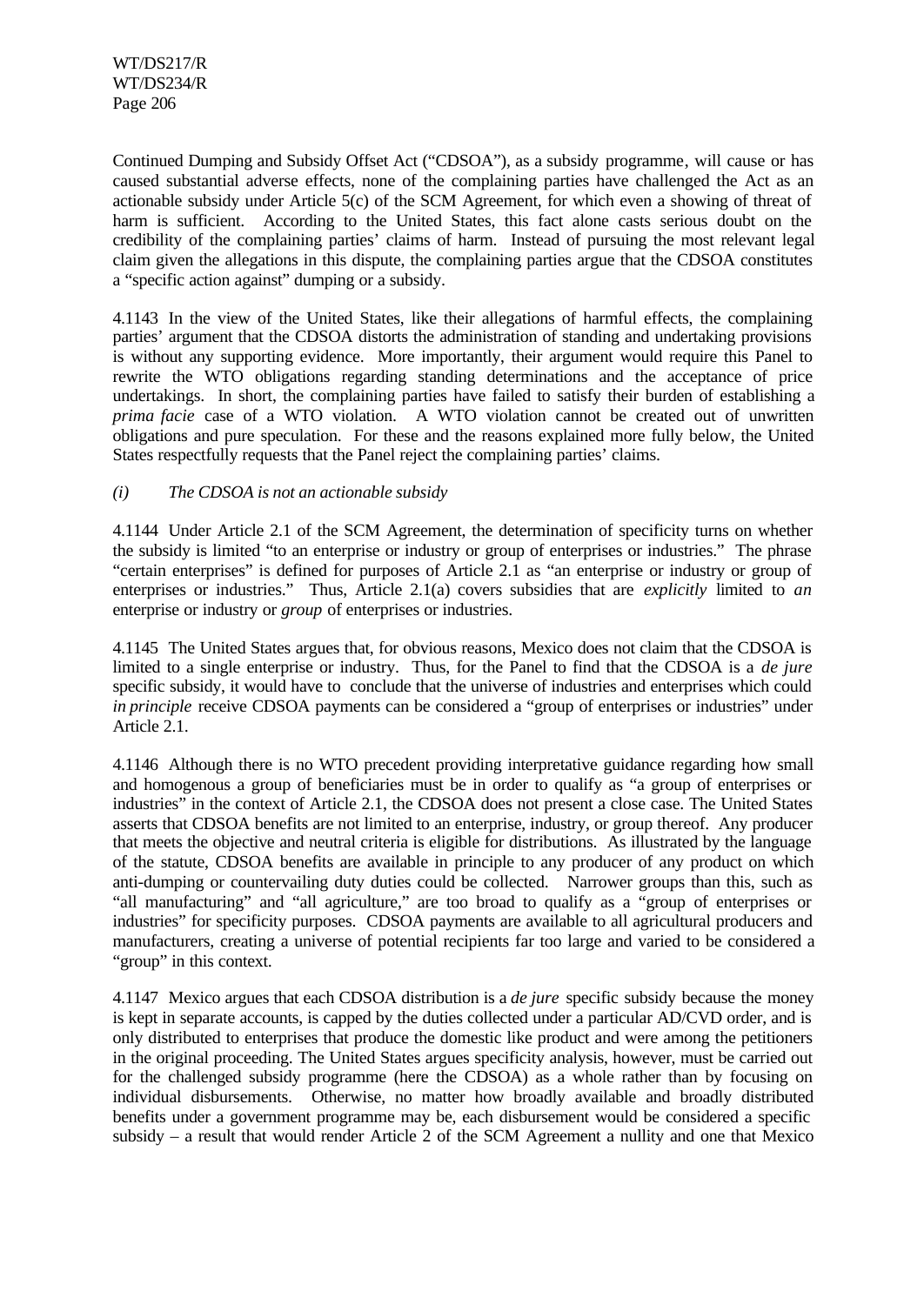cannot really mean to endorse. Mexico certainly provides no legal support or precedent for its unusual "one-outlay-at-a-time" analysis.

4.1148 Mexico also implicitly argues that the CDSOA cannot meet the "objective criteria" standard of Article 2.1(b) and, for that reason, can be found *de jure* specific under Article 2.1(a). The United States is of the view that, contrary to Mexico's assertion, CDSOA distributions are based on objective criteria, and eligibility is automatic if the criteria are met. An affected domestic producer is eligible to receive a distribution for qualifying expenditures if (1) it was a petitioner or interested party in support of the petition, and (2) it remains in operation. The enterprises eligible for distributions will vary from year to year as new cases are brought; as entries are liquidated and duties are, or are not, assessed; and as orders are revoked. The list of qualifying expenditures is also neutral, objective, and applies across-the-board for all domestic industries.

4.1149 The United States argues that even if the criteria of the CDSOA were not considered to meet the description in Article 2.1(b), however, that would not mean that the CDSOA is automatically specific. Mexico would still have to demonstrate by positive evidence that the CDSOA constitutes a *de jure* specific subsidy, which it has not done.

4.1150 In the view of the United States, the Panel need not reach the question of adverse effects in this dispute. Nevertheless, the United States submits, Mexico has failed to meet its burden of proving adverse effects in the form of nullification or impairment of benefits. Pursuant to footnote 12 in Article 5(b), the existence of nullification or impairment under Article 5 of the SCM Agreement is to be established in accordance with the practice of application of GATT Article XXIII. Under GATT and WTO practice, the non-violation provisions of GATT Article XXIII:1(b) have offered an exceptional remedy that panels have approached with caution. There are three requirements of a nonviolation nullification or impairment claim under Article XXIII:1(b): (1) the application of a measure; (2) a benefit accruing under the relevant agreement; and (3) the nullification or impairment of the benefit as a result of the application of the measure that was not reasonably anticipated.

4.1151 According to the panel in *Japan – Film,* the first requirement means that Article XXIII:1(b) limits non-violation claims to measures that are currently being applied. Furthermore, this interpretation is supported by DSU Article 26.1 which also states that a non-violation finding must be based on "application" of the measure.

4.1152 According to the United States, Mexico argues that footnote 12 does not prevent it from challenging the CDSOA as such under a non-violation nullification or impairment theory because Mexico has brought the claim under Article 5(b). A simple review of the text of footnote 12 confirms that it does not distinguish between "procedural" issues and "substantive" issues, as asserted by Mexico. The practice in determining the existence of non-violation nullification or impairment under GATT Article XXIII:1(b) includes the requirement that the measure be currently applied. In this sense, Mexico's argument is circular because the determination of the existence of nullification or impairment is based upon the application of the measure, not the measure itself.

4.1153 The United States argues that with respect to this third requirement, Mexico has simply speculated that the distributions will reduce the ability of the Mexican exporter to compete and sell in the US market. Yet, Mexico does not even identify the affected Mexican imports. Indeed, Mexico cannot identify such imports as it chose to challenge the law as such.

4.1154 In the view of the United States, the nullification or impairment of benefits cannot be presumed in a non-violation claim. In its oral statement, Mexico cites the *EEC – Oilseeds* case for the proposition that it need not produce any evidence demonstrating the nullification or impairment because it is allegedly "systematic," and can instead "focus" on "whether there has been an adverse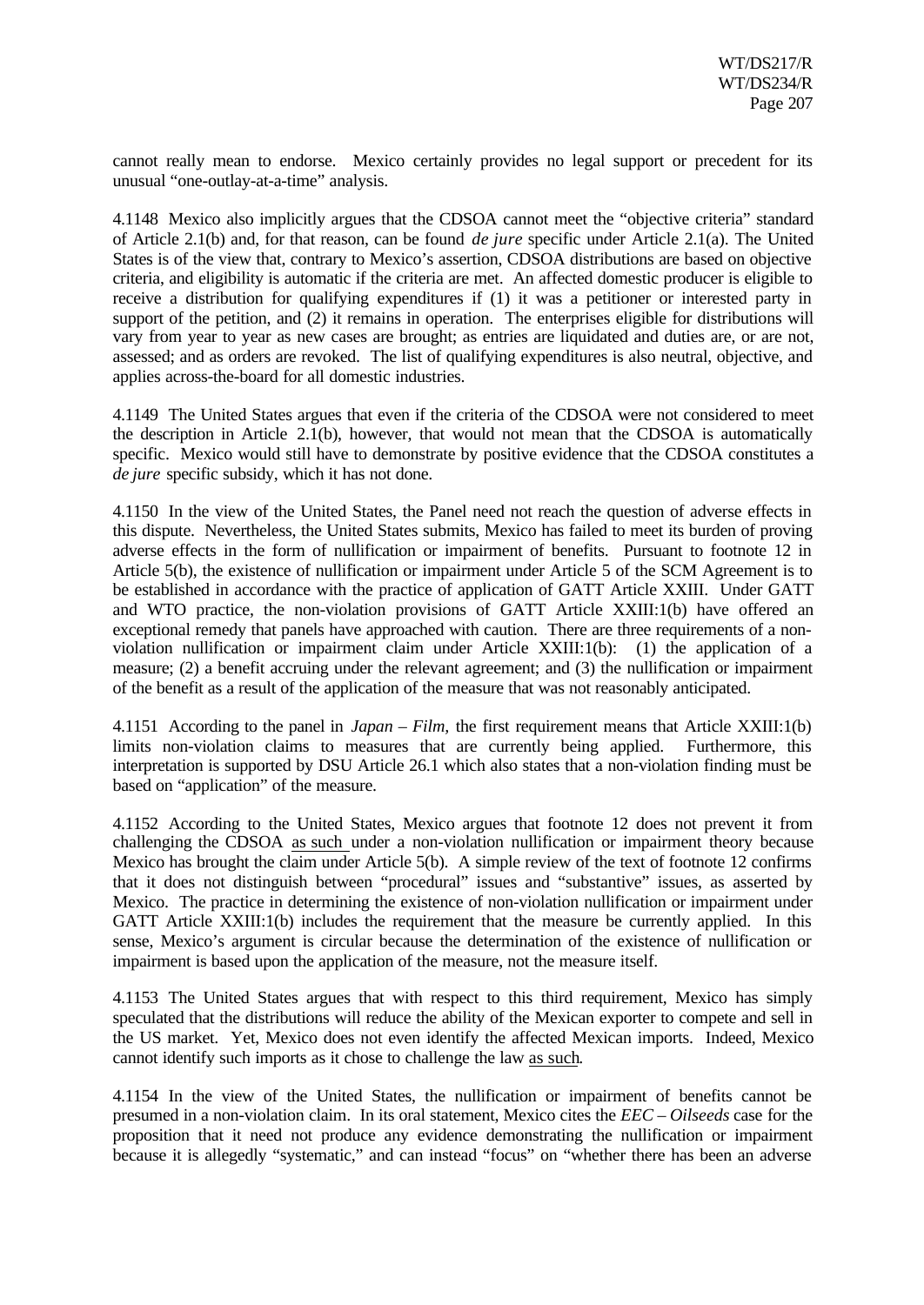WT/DS217/R WT/DS234/R Page 208

change in conditions of competition legitimately *expected* by Mexico." The United States argues that this argument misreads *EEC – Oilseeds*, where the Panel sustained the non-violation claim on the basis that the complainant had *shown* that the competitive relationship was *actually* upset. The Panel did not simply accept the proposition that the EEC subsidy upset that relationship *per se.* Nor did the Panel state that nullification or impairment may be presumed if it is "systematic" in nature. In fact, the United States submitted voluminous data detailing the operations and mechanisms of the subsidy programmes and adverse effects to show that its exporters of the particular goods in question suffered from the change in the competitive relationship. In the end, the Panel sustained the claim, having "carefully analyzed" the data. Mexico has submitted no such detailed data and, in fact, as explained above, has not even managed to identify any particular products for which the competitive relationship has been or will of necessity be upset.

4.1155 The United States posits that Mexico's expectations with respect to US tariff concessions are only reasonable with respect to the products covered by those tariff concessions. Here, the CDSOA is not a product-specific subsidy and Mexico, having challenged the law *as such*, did not (indeed, cannot) identify any products to which benefits accrue. The CDSOA itself does not identify any specific product but can apply to any product subject to an anti-dumping or countervailing duty order. The amount of money received under the CDSOA is not linked to the level of production or sale of that product or designed to supplement those levels. As the CDSOA is not a product-specific subsidy, Mexico's claims that CDSOA *per se* nullifies or impairs benefits under GATT Articles II and VI should be rejected.

4.1156 The United States submits that there is no reason to believe that the CDSOA will cause "more than a de minimis contribution" to any nullification or impairment either. Mexico provides no justification for its assumption that offsets will be used to lower domestic prices or have any effect on the domestic market. Under the CDSOA, domestic producers may use their offset for any purpose, including making gifts to charity, compensating workers, developing non-subject products, or paying creditors. How any of these activities could affect Mexican producers of the products subject to orders has not been established.

4.1157 The United States is of the view that Mexico has also failed to establish the third requirement when it claims that it could not have reasonably anticipated the introduction of the CDSOA because previous legislative proposals had not been enacted into law. The question is whether Mexico was on notice that the United States could pass such a measure. The answer to that question is "yes." Discussions in Congress concerning measures similar to the CDSOA took place prior to and during the Uruguay Round negotiations. Thus, Mexico could have reasonably anticipated that such a measure could become law in the United States.

# *(ii) The CDSOA is not a specific action against dumping or a subsidy*

4.1158 Based on the ordinary meaning of the text and the limited guidance provided by the 1916 Act reports, the United States submits that the test to determine whether a measure is "specific action against" dumping or subsidization is whether a measures authorizes: (1) **specific action:** a measure based upon the constituent elements of dumping or a subsidy, i.e., action based upon imported products being sold at less than normal value, or a financial contribution and a benefit is granted; (2) against: which burdens  $(e, g)$  imposes a liability); (3) dumping or subsidization: the dumped or subsidized imported good, or an entity connected to in the sense of being responsible for the dumped or subsidized good such as the importer, exporter or foreign producer.

4.1159 The United States argues that the complaining parties all avoid the important distinction noted by the Appellate Body between the words "specific action" in the main provision and "action" in the footnote. The absence of the word "specific" in footnotes 24 and 56 means that the modifier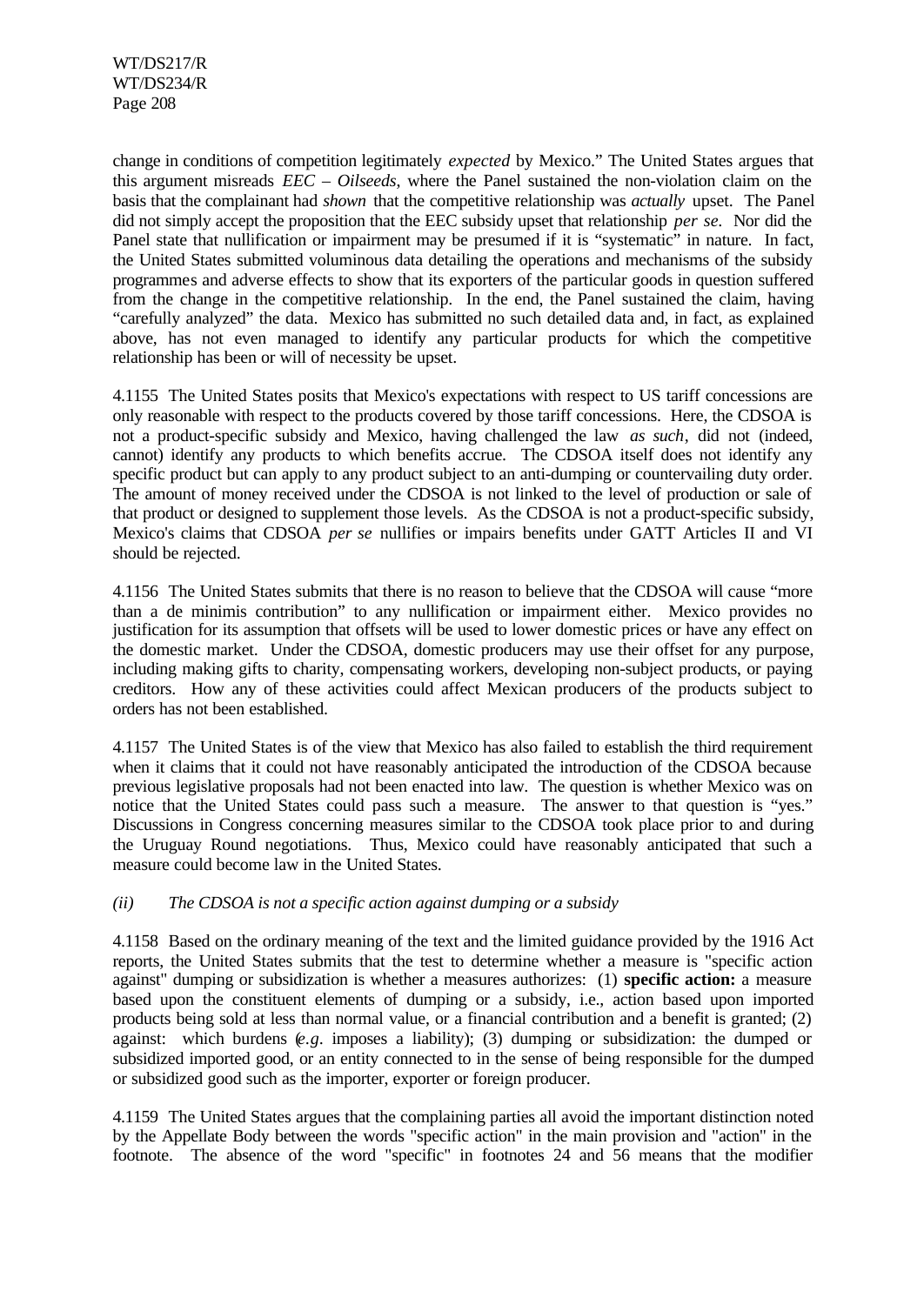"specific" has meaning which must be given effect. This distinction was also recognized by the panels in 1916 Act. The panels repeatedly stated that "specific action" is action based upon "dumping *as such*." In the view of the United States, the panels meant what they said, meaning, that the action must be based directly upon the constituent elements.

4.1160 The United States asserts that, unlike the 1916 Act, the CDSOA is not based upon the constituent elements of dumping or a subsidy. The plain language of the CDSOA does not instruct Customs to take action in the form of disbursements in response to situations or conduct presenting the constituent elements of dumping or subsidization.

4.1161 It is the view of the United States that the complaining parties ignore these important distinctions and argue that the CDSOA is "specific action" because distributions are linked, however remotely, to anti-dumping and countervailing duty orders. Not only do the complaining parties' arguments broaden the definition of "specific action" beyond that established in the 1916 Act case, they broaden the definition to such a degree that it would impose a whole host of new obligations on Members, including the requirement that all legal subsidies provided from the general revenue should not be derived from AD/CVD duties, especially if the recipients of those legal subsidies are industries who competed with products subject to AD/CVD orders.

4.1162 Nor is the fact that CDSOA distributions are funded by AD/CVD duties legally relevant. The text of Articles 18.1 and 32.1 does not refer to duties or the uses to which the duties collected may be put. There was no linkage between duties and the civil and criminal actions in the 1916 Act case. It is not clear why CDSOA would be acceptable if only the payments were made through the general Treasury accounts rather than the special accounts.

4.1163 According to the United States, the complaining parties have also failed to establish that the CDSOA is an action "against" dumping or a subsidy. The ordinary meaning of the term "against" suggests that the action must operate directly on the imported good or the importer. This interpretation is supported by the definition of dumping in GATT Article VI:1. That provision defines dumping as *products* of one country being introduced into the commerce of another country at less than normal value. Thus, under Article 18.1, specific action against dumping is specific action against products being introduced into the commerce of another country at less than normal value. In other words, the action must be against imported products.

4.1164 Indeed, in the United States' view, the complaining parties agree that the impact of the specific action must be on the imported good or an entity responsible for the dumping or subsidized good such as the importer, exporter or foreign producer. They would, however, have this Panel rewrite Articles 18.1 and 32.1 to read "no specific action with a presumed negative effect on import goods or foreign producers..." in contravention of DSU Article 3.2. Further, such a test is overly broad and unworkable by including any type of domestic legislation which improves the position of the domestic industry.

4.1165 The United States argues that if the complaining parties could show the harmful effects from the CDSOA that they allege, they would have brought a claim under SCM Agreement Article 5(c). Reading a presumed effects test into Articles 18.1 and 32.1 is not only not supported by the text of those provisions but would convert an actionable subsidy claim into a prohibited subsidy, thereby allowing the complaining parties to circumvent the requirements of Articles 3 and 5 of the SCM Agreement.

4.1166 Finally, some complaining parties claim that the CDSOA is a specific action against dumping or a subsidy because the recipient is a domestic producer that is "affected" by dumping or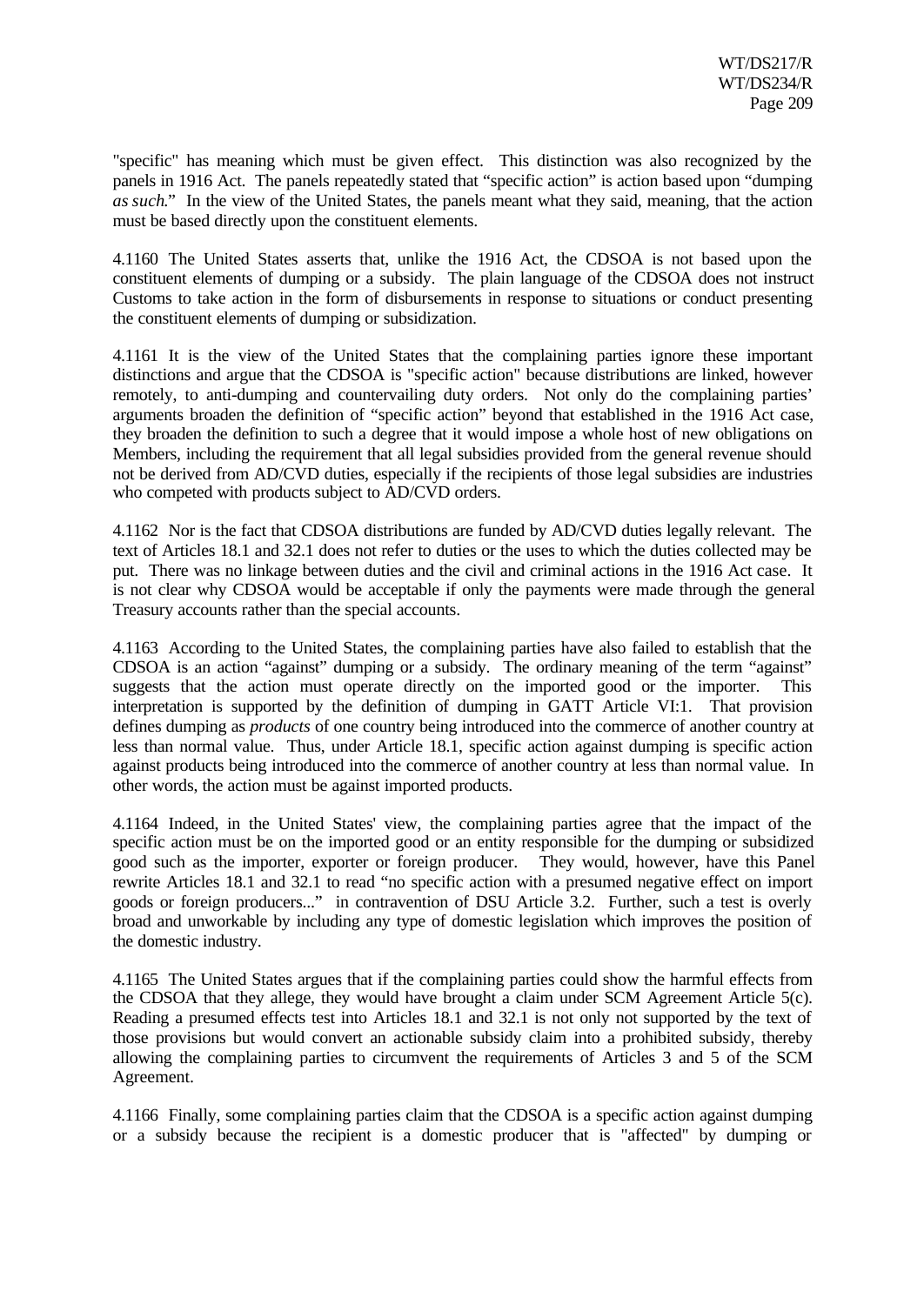subsidization. The United States argues that the statute, however, does not require producers to show they are injured by dumped or subsidized imports to receive distributions.

4.1167 The United States agrees that Footnotes 24 and 56 serve to clarify the scope of obligations under Articles 18.1 and 32.1 of the Antidumping and SCM Agreements, respectively. Actions against dumping and subsidies *as such* must proceed under the Antidumping or SCM Agreement; other actions, however, such as actions under GATT Article XVI to address the effects of dumping and/or subsidies, are explicitly permitted by footnotes 24 and 56. The CDSOA, to the extent that the Panel were to find it to be an action against dumping and/or subsidies, is nevertheless clearly an action under GATT Article XVI to address the effects of such practices.

4.1168 According to the EC, action under GATT Article XVI is not covered by the footnotes because the SCM Agreement interprets Article XVI. Yet, the EC does not allege that GATT Article XVI limits the form of specific action that can be taken against dumping or subsidization within the meaning of Articles 18.1 and 32.1. Nor is the EC correct that the SCM Agreement necessarily *interprets* GATT Article XVI. The United States argues that even if such "interpretation" were a valid ground to exclude GATT Article XVI under footnote 56, the EC offers absolutely no reason why action under GATT Article XVI should not be permitted under *footnote 24* in the Antidumping Agreement.

4.1169 The United States asserts that the EC argues that the term "under" actually means "confer and regulate positively the right" to take action. Yet, according to the United States, the ordinary meaning of the term "under" suggests that action "in accordance with" other GATT provisions is permissible. This is also consistent with both panel reports in the 1916 Act case which interpreted the word "under" in footnote 24 to mean "compatible with."

4.1170 The EC further states that footnote 24 clarifies that Article 18.1 "does not prevent Members from taking action in response to situations that involve dumping, where the existence of dumping is not the event that triggers such action." The panels in the 1916 Act case and *Indonesia – Auto Industry*, however, recognized that action could be taken to address dumping and subsidization (including its effects or causes) as long as it did not address dumping and subsidization, as such. Thus, in the view of the United States, footnotes 24 and 56 address actions against dumping and subsidies. If the Panel were to conclude that the CDSOA is action against dumping or a subsidy, footnotes 24 and 56 would operate to permit the CDSOA.

### *(iii) The CDSOA does not violate WTO standing obligations*

4.1171 With respect to WTO obligations on standing, the complaining parties' theories are not grounded in the language of Articles 5.4 and 11.4. The United States argues that to express "support" for something means to "[u]phold or maintain the validity or authority of (a thing)"; "give assistance in (a course of action)"; "[s]trengthen the position of (a person or community) by one's assistance or backing"; "uphold the rights, opinion, or status of"; "stand by, back up"; "[p]rovide authority for or corroboration of (a statement etc.)"; "bear out, substantiate"; "speak in favor of (a proposition or proponent)." The word "support" as used in Articles 5.4 and 11.4 does not require an inquiry into the reasons for that support. Even if relevant, however, the complaining parties again fail to submit any evidence to support their claims. Speculation about what a statute may do or not do is not sufficient to support a claim of inconsistency.

4.1172 The United States is of the view that Articles 5.4 and 11.4 contain identical standing requirements for initiating investigations which are expressed as numerical benchmarks. Articles 5.4 and 11.4 are implemented in US law in sections  $702(c)(4)$  and  $732(c)(4)$  of the Tariff Act of 1930, as amended. These provisions were not modified in any way by the CDSOA. *On its face*, the CDSOA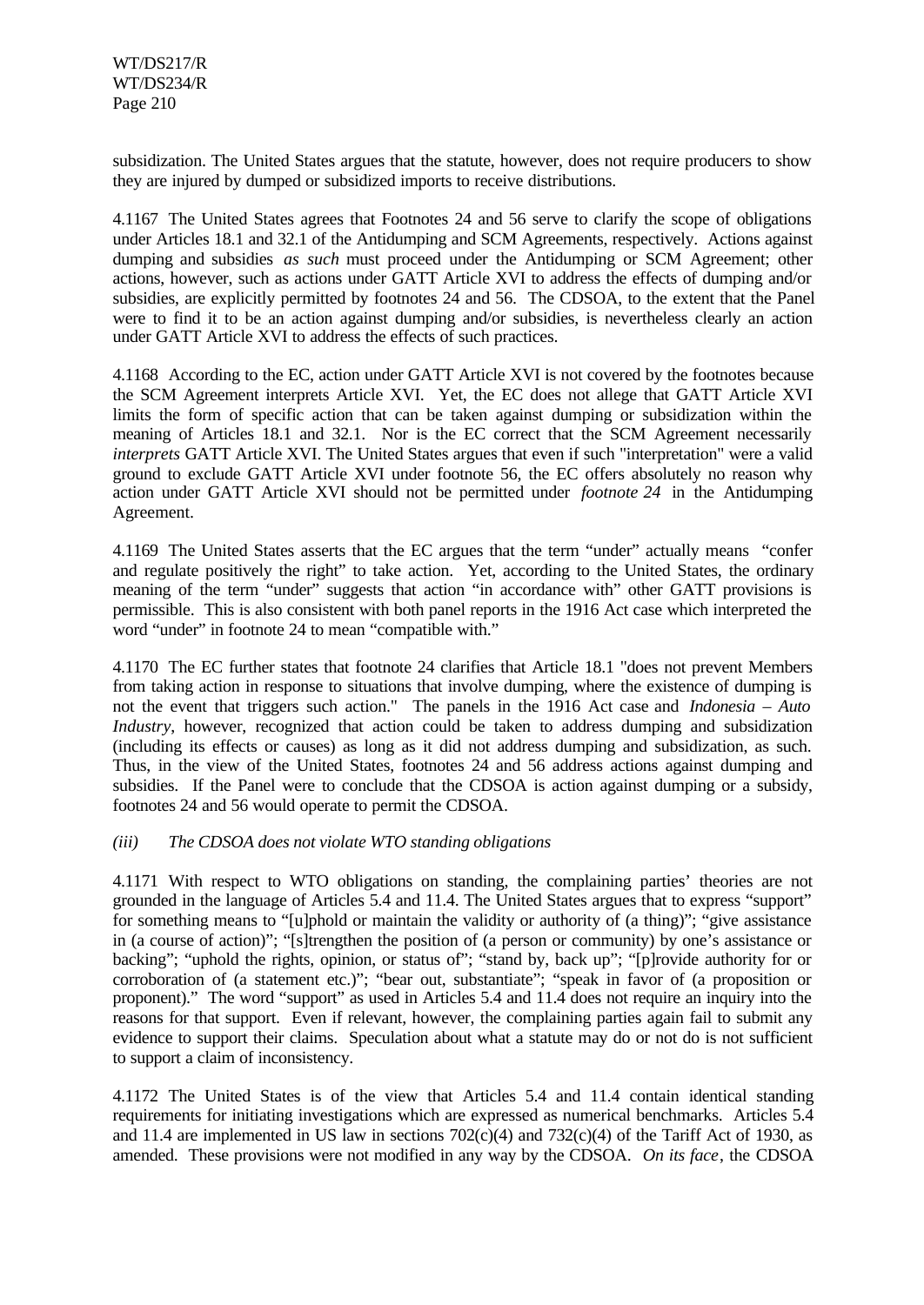does not make it any more likely that any investigation will be initiated by the Commerce Department. In addition, it is undisputed that the Commerce Department continues to apply the numerical industry support benchmarks set forth in the Antidumping and SCM Agreements and that the CDSOA has not had any impact on the *manner* in which the Commerce Department applies those benchmarks.

4.1173 According to the United States, there is no requirement for administering authorities to determine the reasons for the positions taken by members of the domestic industry. Arguments from the complaining parties that the "object and purpose" of the standing provisions or their Uruguay Round negotiating history support reading a qualitative assessment requirement into the standing provisions are similarly unavailing. There is no stated purpose of the standing provisions. Moreover, the negotiating history reflects the objection of certain countries to (1) initiations by the government, (2) petitions from a single producer or Congressman, or (3) presumptions of support. The concern was about whether assertions of support made by one party (or a government) were representative of the domestic industry as a whole. The underlying reasons for that support was not an issue during the negotiations and is not relevant under Articles 5.4 and 11.4.

4.1174 The United States does not deny that WTO Members must uphold their obligations under the covered agreements in good faith. The United States argues that it has done so both pre- and post-CDSOA enactment. The complaining parties, however, provide no support for their claim that the CDSOA "*by its very operation* precludes the possibility of an examination in good faith of industry support under Articles 5.4 and 11.4." The complaining parties do *not* assert that the CDSOA prevents the United States from calculating in good faith whether these numerical thresholds are met, but rather that this good faith calculation is not enough. The United States must second guess whether producers' expression of support are "true." This is an unworkable requirement and one that would render it impossible for any Member to exercise its standing obligations in "good faith."

4.1175 Even assuming, *arguendo*, that the CDSOA provides some inducement to file or support petitions, the United States submits that the mere provision of such an inducement is not contrary to the Antidumping Agreement or the SCM Agreement. The very existence of the Antidumping and SCM Agreements gives domestic interests a strong financial inducement to file, and support, petitions. If the mere provision of an inducement to file or support petitions is found to violate Articles 5.4 and 11.4, however, Members will lose control over the implementation of their own AD and CVD laws. Simply stated, *any* change in methodology that favours the domestic industry may induce a domestic party to file or support a petition. Such a one-sided interpretation is unreasonable.

4.1176 Finally, the United States notes that the CDSOA conditions eligibility for disbursements on whether the domestic party indicated such support to the *International Trade Commission.* The information submitted by domestic parties to the International Trade Commission on this issue has no bearing whatsoever on the Commerce Department's standing determination.

4.1177 The United States argues that, as a practical matter, it is highly improbable that CDSOA is a factor at all in a domestic company's or union's consideration of whether to support a petition. Payments received under the CDSOA are not a consequence or *quid pro quo* of an expression of support for an anti-dumping or countervailing duty petition. For distributions even to be possible, the petition must prove (1) dumping or subsidization, (2) injury, and (3) causation, and an order must be imposed. That a petition will result in an order is far from guaranteed: from 1980 to 2000, only 36.1 per cent of the petitions filed resulted in affirmative determinations by both the US Department of Commerce (dumping or subsidization) and the US International Trade Commission (injury and causation). Whether the producer will then receive payments under the CDSOA is then further contingent on (1) the level of imports, (2) the level of the margins, (3) the number producers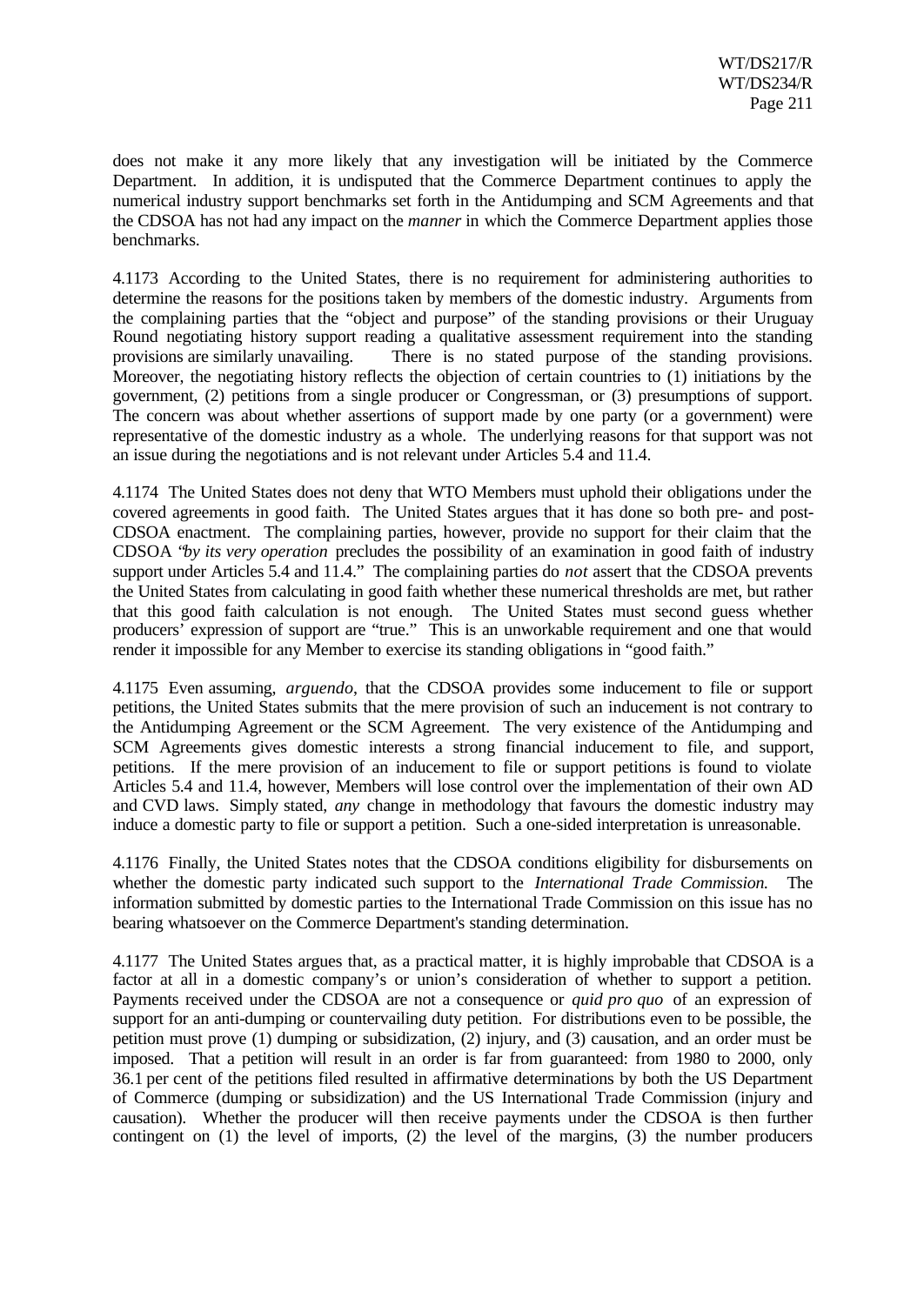supporting the petition, (4) the number of producers filing certifications, and (5) the amount of qualifying expenditures.

4.1178 The United States asserts that any payments made under the CDSOA as a result of a successful petition would be at some unknown, future date. The time from filing a petition until duties are assessed and eligible for distribution under the CDSOA is measured in years and dependent on a series of factors: (1) whether an administrative review is requested (by a foreign producer, importer, domestic producer); (2) whether an appeal is taken to the US Court of International Trade and then to the US Court of Appeals for the Federal Circuit; and (3) whether there are remands to the agency for further consideration of particular issues and re-examination by the reviewing court(s). While entries can be liquidated in as little as two years after merchandise enters the United States, liquidation in many cases is 3 to 5 years after entry and can be as long as 10 years in unusual situations. The "promise" of a remote, uncertain and unknown payment is hardly worth gambling a million plus dollars on a "frivolous" anti-dumping or countervailing duty case as complaining parties suggest.

## *(iv) The CDSOA does not violate WTO undertaking obligations*

4.1179 The United States argues that the Antidumping and SCM Agreements do not create an obligation for administering authorities to enter into undertakings. Moreover, when a Member chooses to consider a proposed undertaking, the agreements are quite clear that the undertaking may be rejected because it is "impractical" or for any other "policy reason." Indeed, the complaining parties are well aware of this gap in their argument.

4.1180 Further, according to the United States, the complaining parties' argument misrepresents the significance under US law of domestic industry views regarding proposed undertakings. US law merely requires that the Commerce Department, *to the extent practicable* , consult the consuming and domestic industries before determining whether an undertaking is in the "public interest." Moreover, the law stipulates that, in analyzing the public interest, the Commerce Department is to take into account the following factors: US international economic interests, the impact on consumer prices and supplies of merchandise, and the impact on the competitiveness of the domestic industry. Thus, the views of the domestic industry do not in any way dictate the outcome of the public interest analysis and, for this reason, they do not determine the decision to accept or reject a proposed undertaking. Indeed, the domestic industry has opposed more than 75 per cent of the undertakings which the United States has *accepted* since 1996.

4.1181 Finally, the oral statements of Indonesia, India, and Argentina focus on the impact on developing countries of the alleged "disincentives" created by the CDSOA with respect to undertakings. The United States argues that none of these statements refers to any *evidence* that the CDSOA creates "disincentives" for the United States to enter into undertakings with developing country Members. US law stipulates that a key factor in the decision to accept an undertaking is the international economic interests of the United States. It is without question that the advancement of the economies of developing countries is an important international economic interest of the United States. Moreover, Argentina's claims regarding Article 15 of the Antidumping Agreement are simply not within the Panel's terms of reference and therefore cannot be considered.

# (v) *The CDSOA does not violate GATT Article X:3*

4.1182 The United States argues that the complaining parties have made it perfectly clear that the allegedly offending measure with respect to Article X:3(a) is US implementation of its AD and CVD laws, not US implementation of CDSOA. The complaining parties' panel requests allege WTO breaches by means of CDSOA, not by means of the provisions of US law under which US authorities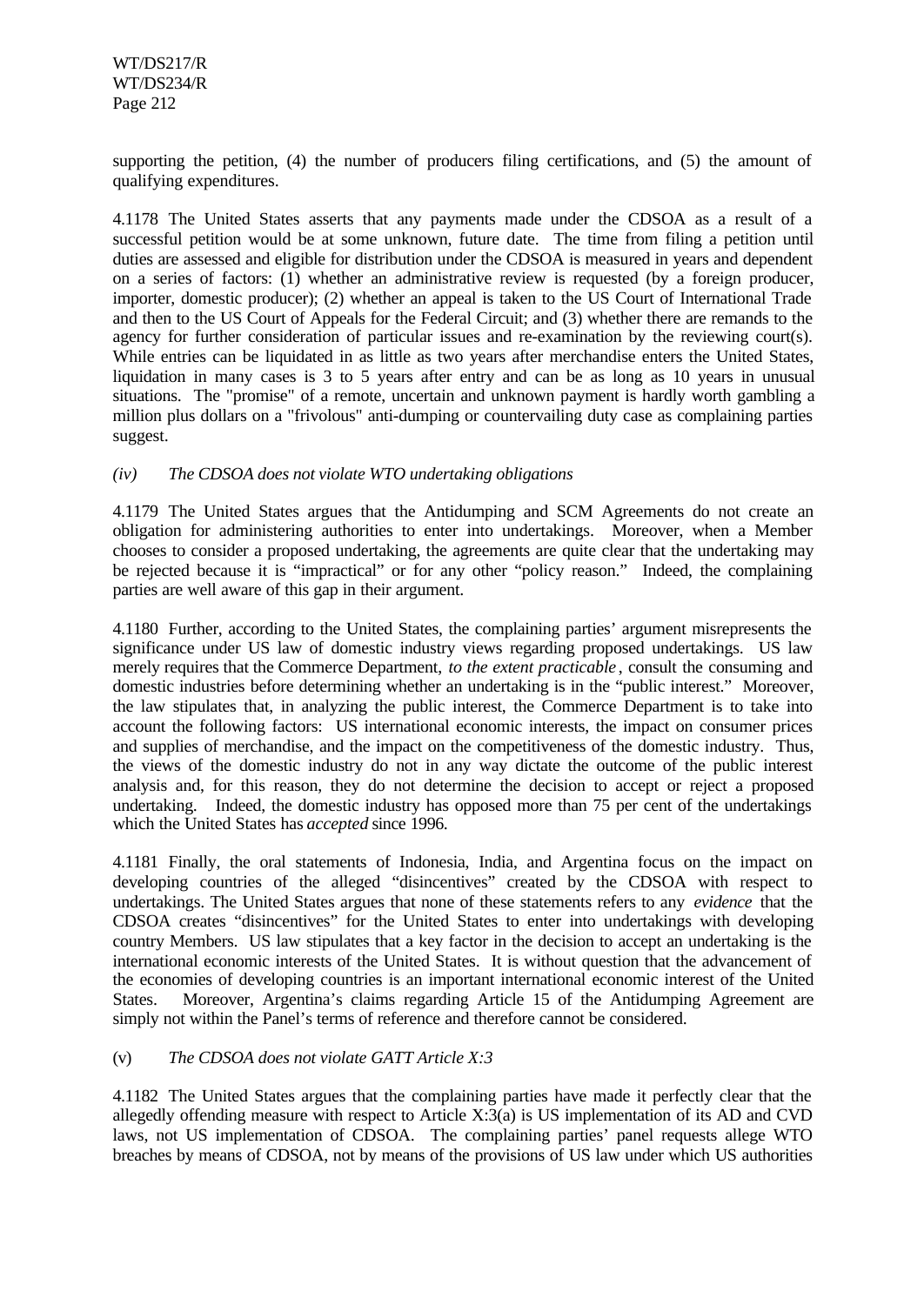determine the adequacy of industry support for petitions or consider whether to accept price undertakings. Because US implementation of its AD and CVD laws is not within the terms of reference of this dispute, the Panel should reject the Article X:3(a) claims.

4.1183 In the view of the United States, the complaining parties have not produced any evidence that any particular AD or CVD investigation has been handled by the United States in a non-uniform, partial, or unreasonable manner as a result of the CDSOA. The complaining parties' entire Article X:3(a) argument rests on their belief that the CDSOA will influence domestic producers to bring or support an investigation, or oppose an undertaking, they otherwise would not. They have, however, not even provided evidence that, "but for" the CDSOA, domestic producers would not otherwise have supported a petition or opposed an undertaking. Moreover, even if they had brought forth such evidence, it would not implicate the actions of the United States in implementing the Antidumping and SCM Agreements. The United States argues that there is no requirement in those agreements that the administering authorities (1) examine the reasons behind industry support for petitions or (2) accede to domestic industry opposition to an undertaking.

4.1184 The complaining parties rely on *Bovine Hides* to support their claim that a law can be inconsistent with Article  $\hat{X}$ :3(a) if it gives rise to the "inherent danger" of partial administration. Yet, The United States argues, in that case, the Argentine law concerned access to confidential information and the law had been applied. In this case, the complaining parties have attempted to use Article X:3(a) to challenge the CDSOA as such. Unlike the Argentine law, the CDSOA will hardly give rise to an "inherent danger" of partial administration because it does not affect Commerce's administration of US standing and undertaking provisions.

4.1185 Finally, in regard to the claim that the CDSOA-type laws will proliferate, the United States notes that, even if this were true, it would have no bearing on Article X:3(a). Moreover, to the extent that the complaining parties maintain that such proliferation will cause more AD or CVD cases to be pursued, complaining parties are simply reiterating their unsubstantiated claims about the impact of the CDSOA on standing inquiries and undertaking decisions.

### I. SECOND ORAL STATEMENTS OF THE COMPLAINING PARTIES

### **1. Australia**

4.1186 The central claim made by Australia is that the *Continued Dumping and Subsidy Offset Act of 2000* is a specific action against dumping and a subsidy otherwise than in accordance with the provisions of GATT 1994 as interpreted by the Anti-Dumping and SCM Agreements.

4.1187 In its Second Written Submission, the United States asserts that findings in the *United States – Antidumping Act of 1916* case provide only limited guidance in this dispute. The United States submits that the test to determine whether a measure is "specific action against" dumping or a subsidy is whether the measure authorises (1) action based upon the constituent elements of dumping or a subsidy (2) which burdens (3) the dumped or subsidised goods of an entity connected to the dumped or subsidised goods. The United States then argues that the Byrd Amendment is not based upon the constituent elements of dumping or a subsidy and does not burden dumped or subsidised goods or entities responsible for those goods.

4.1188 Australia submits that the United States' proposed test ignores that the Appellate Body's findings on the meaning of the phrase "specific action against dumping" in the 1916 Act case gave meaning to the full phrase, as well as to the word "against". The Appellate Body's findings did so in the context, and in light of the object and purpose, of the broader framework of rules governing the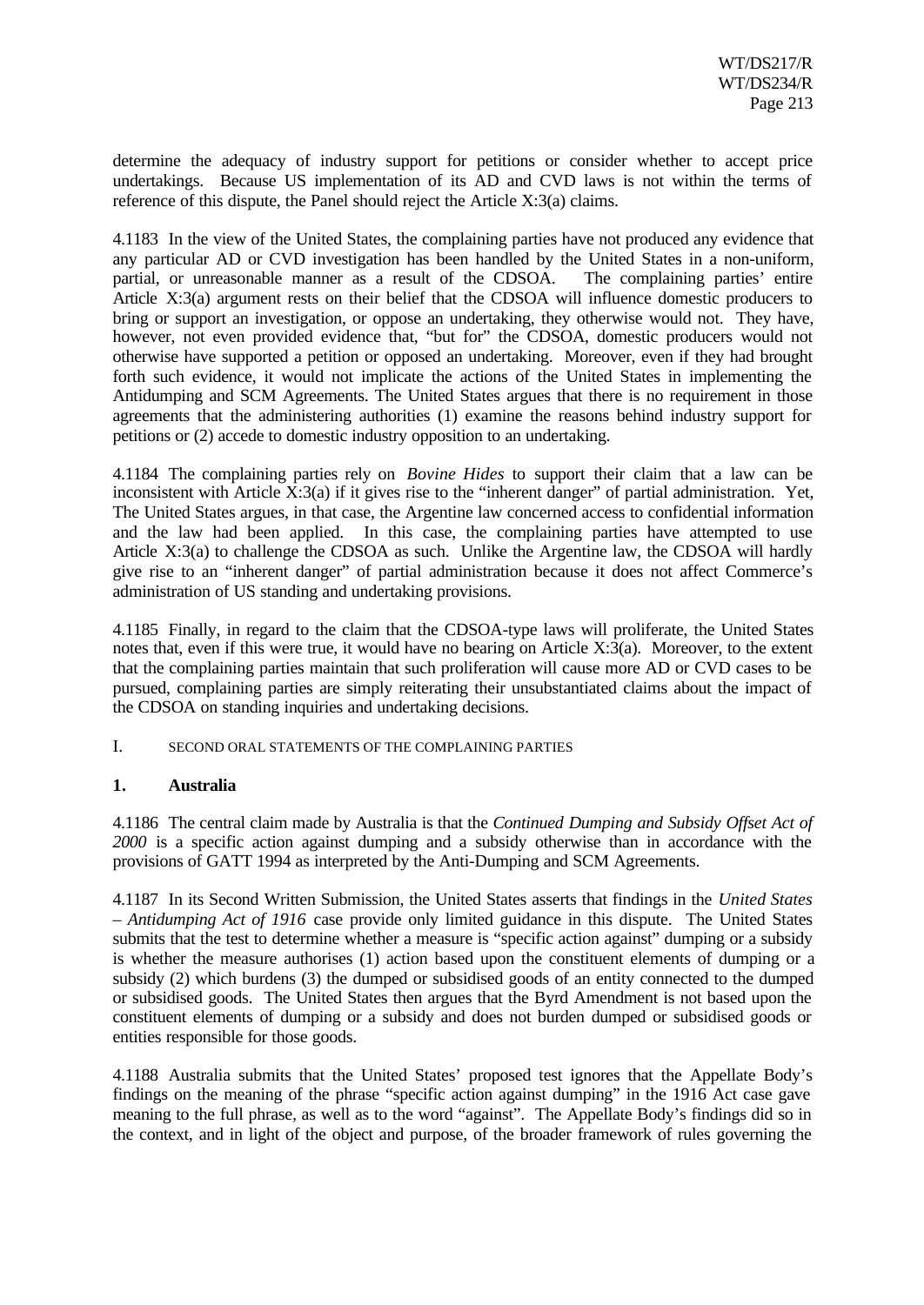imposition of anti-dumping measures provided by GATT Article VI as interpreted by the Anti-Dumping Agreement.

4.1189 According to Australia, the United States' proposed test is based on selective dictionary meanings of the word "against". It ignores other, equally valid, ordinary meanings. Moreover, none of the meanings, including those put forward by the United States, compel the conclusion that a specific action "against" dumping or a subsidy must apply exclusively to the imported good or to an entity connected to those goods, and must be burdensome to those goods or to that entity.

4.1190 The United States' proposed test is premised on meanings of "dumping" and "a subsidy" that have no basis in the relevant texts. Article 18.1 of the Anti-Dumping Agreement governs specific action against "dumping of exports" from another Member. It does not govern specific action against "dumped exports" or "the dumpers of exports". Neither does the definition of dumping in GATT Article VI:1 – "by which products of one country are introduced into the commerce of another country at less than the normal value of the products" – compel such a conclusion.

4.1191 Similarly, Australia submits, Article 32.1 of the SCM Agreement governs specific action against "a subsidy" of another member. It does not govern specific action against "subsidised exports" or "the importers of subsidised exports". Moreover, "a subsidy" is expressly defined in Article 1 of the SCM Agreement: a financial contribution by a government, or any form of income or price support in the sense of GATT Article XVI, that confers a benefit. The meaning of "a subsidy" within the context of Article 32.1 put forward by the United States is incompatible with the definition of a subsidy in Article 1.

4.1192 The United States argues that the Byrd Amendment is not based upon the constituent elements of dumping or a subsidy and does not burden dumped or subsidised goods or entities responsible for those goods.

4.1193 Australia is of the view that the United States' argument is premised on a new misquotation of the Appellate Body's findings in the 1916 Act case. The United States substitutes "based upon" for the words "in response to" used by the Appellate Body. These two phrases are not equivalent in meaning.

4.1194 According to Australia, the United States' argument continues to ignore that the existence of the constituent elements of dumping or a subsidy is a necessary condition to a domestic producer's potential entitlements under the Byrd Amendment. Yet, the United States says at paragraph 90 of its Second Written Submission: "For distributions … to be possible, the petition must prove (1) dumping or subsidisation … Whether the producer will then receive payments under the [Byrd Amendment] is then further contingent on (1) the level of imports, (2) the level of the margins ...". In the context of this statement, margins means the anti-dumping or countervailing duties to be applied. Thus, according to the United States itself, offset payments under the Byrd Amendment are in fact twice conditional on the existence of the constituent elements of dumping or a subsidy.

4.1195 The United States argues that specific action against dumping and a subsidy must be burdensome. Australia does not consider that this argument is correct. The Byrd Amendment is of course the measure at issue in this dispute. It is in that context that Australia has said that offset payments under the Byrd Amendment alter the competitive relationship between dumped or subsidised goods and domestically-produced like products in ways not contemplated by GATT 1994 and the Anti-Dumping and SCM Agreements. That does not mean, however, that Australia agrees that the impact of specific action against dumping or a subsidy must necessarily be on the imported good or an entity responsible for the imported good as the United States asserts. Australia argues that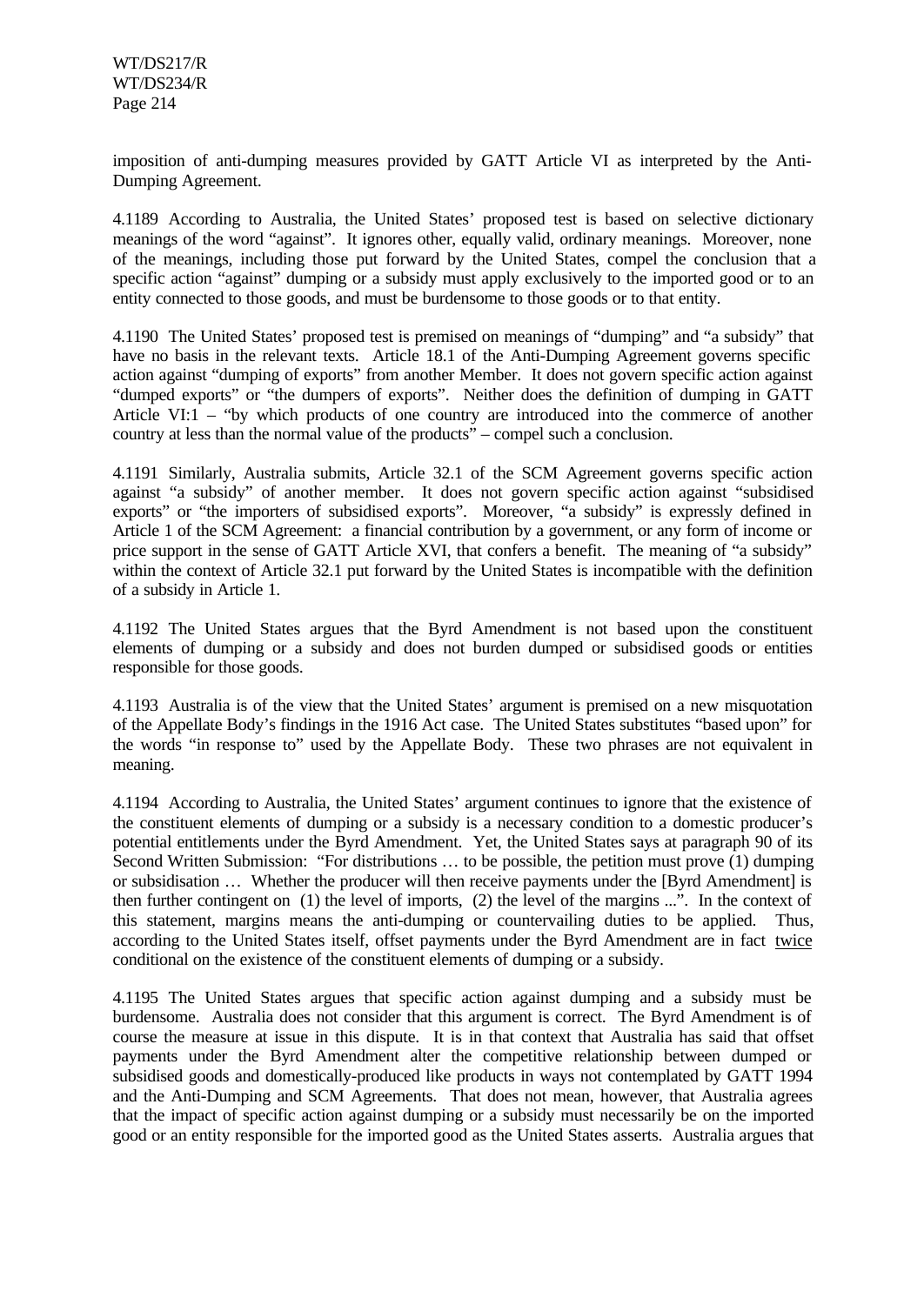once again, the United States is misrepresenting Australia's arguments and refuting arguments that Australia has not made.

4.1196 The United States also argues that, even if the Byrd Amendment is an action against dumping or a subsidy, footnotes 24 and 56 would operate to permit the Byrd Amendment. However, as detailed in Australia's First and Second Written Submissions, Australia is of the view that footnotes 24 and 56 do not create exceptions to the scope of Articles 18.1 and 32.1. For so long as the Byrd Amendment constitutes specific action against dumping and a subsidy, it is governed exclusively by Articles 18.1 and 32.1.

4.1197 Concerning the "Findings of Congress", even deferring to the United States on the status in domestic law of the "findings" section, the second sentence of section 754(a) of the Byrd Amendment states: "Such distribution shall be known as the 'continued dumping and subsidy offset'." In the words of the United States in answer to the question from the European Communities, the purpose of the Byrd Amendment is specifically identified in the law, and reflected in the language of the law itself. As set out in Australia's First Written Submission, the purpose of the Byrd Amendment – as specifically identified in the Act and reflected in the language of the law itself – is to counterbalance, act against and remedy continued dumping and subsidisation.

4.1198 Australia argues the Byrd Amendment is a specific action against dumping and a subsidy other than in accordance with the provisions of GATT 1994 as interpreted by the Anti-Dumping and SCM Agreements. It is thus inconsistent with Article 18.1 of the Anti-Dumping Agreement, in conjunction with GATT Article VI:2 and Article 1 of the Anti-Dumping Agreement, and with Article 32.1 of the SCM Agreement, in conjunction with GATT Article VI:3 and Article 10 of the SCM Agreement.

4.1199 Australia has also claimed that the Byrd Amendment in inconsistent with Article 5.4 of the Anti-Dumping Agreement and Article 11.4 of the SCM Agreement.

4.1200 The United States seems to be asserting that Australia's argument would mean that any change in methodology that might benefit the domestic industry in any particular case could provide an incentive for domestic industry to support a petition in that case and thus violate Articles 5.4 and 11.4. Australia observes that implementation of anti-dumping and countervailing duty laws by the United States is not before the Panel in this dispute. Whether a change in methodology might provide an incentive for domestic industry to support a petition would need to be assessed in the circumstances of a particular case. As a general observation, however, Australia recalls the Appellate Body's statement in *United States – Hot-Rolled Steel* that "investigating authorities are not entitled to conduct their investigation in such a way that it becomes more likely that, as a result of the factfinding or evaluation process, they will determine that the domestic industry is injured". Australia considers this statement to be applicable to any action by a Member to implement anti-dumping and countervailing duty laws.

4.1201 The United States argues at length that the process leading to the imposition of anti-dumping or countervailing duties is in any case so difficult, time-consuming and expensive that the Byrd Amendment is unlikely to affect the determination of standing. According to Australia, even if that were so, the mere possibility that the Byrd Amendment could affect the standing requirement in any circumstances must be a violation of Articles 5.4 and 11.4.

4.1202 In the opinion of Australia, the United States has not rebutted the *prima facie* case made by Australia that the Byrd Amendment constitutes specific action against dumping and a subsidy not permitted by GATT 1994 as interpreted by the Anti-Dumping and SCM Agreements. Neither has the United States rebutted the *prima facie* case made by Australia that the Byrd Amendment frustrates the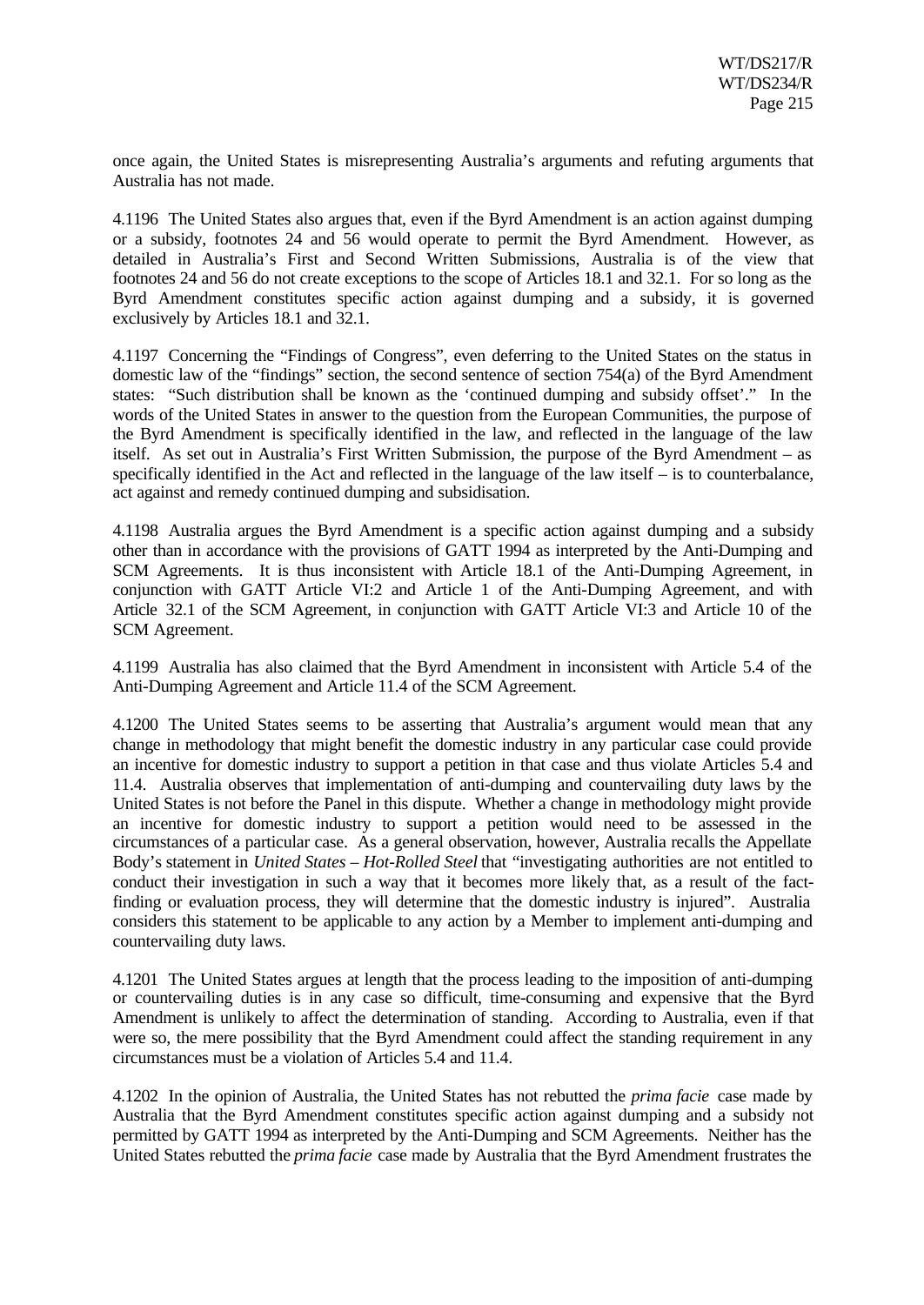WT/DS217/R WT/DS234/R Page 216

intent of Article 5.4 of the Anti-Dumping Agreement and Article 11.4 of the SCM Agreement to establish whether an application for an anti-dumping or countervailing duty investigation is truly being made by or on behalf of the domestic industry.

## **2. Brazil**

### (a) Introduction

4.1203 The systemic concerns raised by Brazil in this case are: first, the introduction of the notion of monetary compensation to aggrieved parties into the remedial structure of the specific agreements at issue and, more generally, into the WTO structure. Brazil submits that the endorsement of this practice would create an entirely new remedial structure to address dumping and subsidization not contemplated by either the agreements at issue in this proceeding or in any of the WTO agreements. The US cannot point to a single word, phrase, or provision that authorizes the use of such remedies and ignores the very specific language in the agreements limiting the remedies available to address dumping and subsidization. Second, Brazil believes that the CDSOA will substantially increase both the burden on developing country companies and the incidence of anti-dumping and countervailing measures applied to these companies.

### *(i) CDSOA: Payment programme, subsidy or specific action against dumping and subsidies?*

4.1204 At paragraph 2 of its second submission, the US makes the claim that "the complaining parties do not dispute" that the CDSOA is a payment programme. To the extent that a payment programme is defined as any programme that transfers money from the government to a private party, then the CDSOA would fall within this definition. Similarly, the CDSOA might be characterized as a subsidy programme in that it makes a "financial contribution" which "benefits" the recipient company. However, these are not the issues before the panel. Brazil asserts that no one is asking the panel to define a payment programme and determine whether the CDSOA is a payment programme. Indeed, Brazil can find no relevance to such a determination under the GATT 1994, the AD Agreement or the SCM Agreement.

4.1205 Brazil asserts that in the 1916 Act case, both the panel and Appellate Body found that specific actions against dumping and subsidization other than those specifically authorized in the AD and SCM Agreements are inconsistent with the obligations of the United States under these agreements. The sole question is one of interpretation of Article 18.1 of the AD Agreement and Article 32.1 of the SCM Agreement.

*(ii) A determination that the CDSOA is specific action against dumping does not involve a "presumed negative effects test."*

4.1206 The US also asserts in paragraph 5 of its second submission that the complaining parties are relying on a "presumed negative effects test" for which there is no authority under Article 18 of the AD Agreement or Article 32 of the SCM Agreement. In fact, Brazil argues, it is the US that has suggested this test, not the complaining parties. In paragraph 92 of the first submission of the United States, the US affirms that "to consider a specific action as 'against' dumping or subsidization, the action must apply to the imported good or the importer, and it must be burdensome". Brazil's arguments proved that even under the US test – which finds no support whatsoever in the relevant Agreements – the CDSOA payments must be considered to be "against" dumping or subsidization.

4.1207 According to Brazil, the US position, as summarized in paragraph 5 of its second submission, is that the purpose, intent, objective, operation, and effect of the CDSOA is irrelevant. This position inevitably leads to one of two possible conclusions in interpreting Articles 18.1 and 32.1. If one is not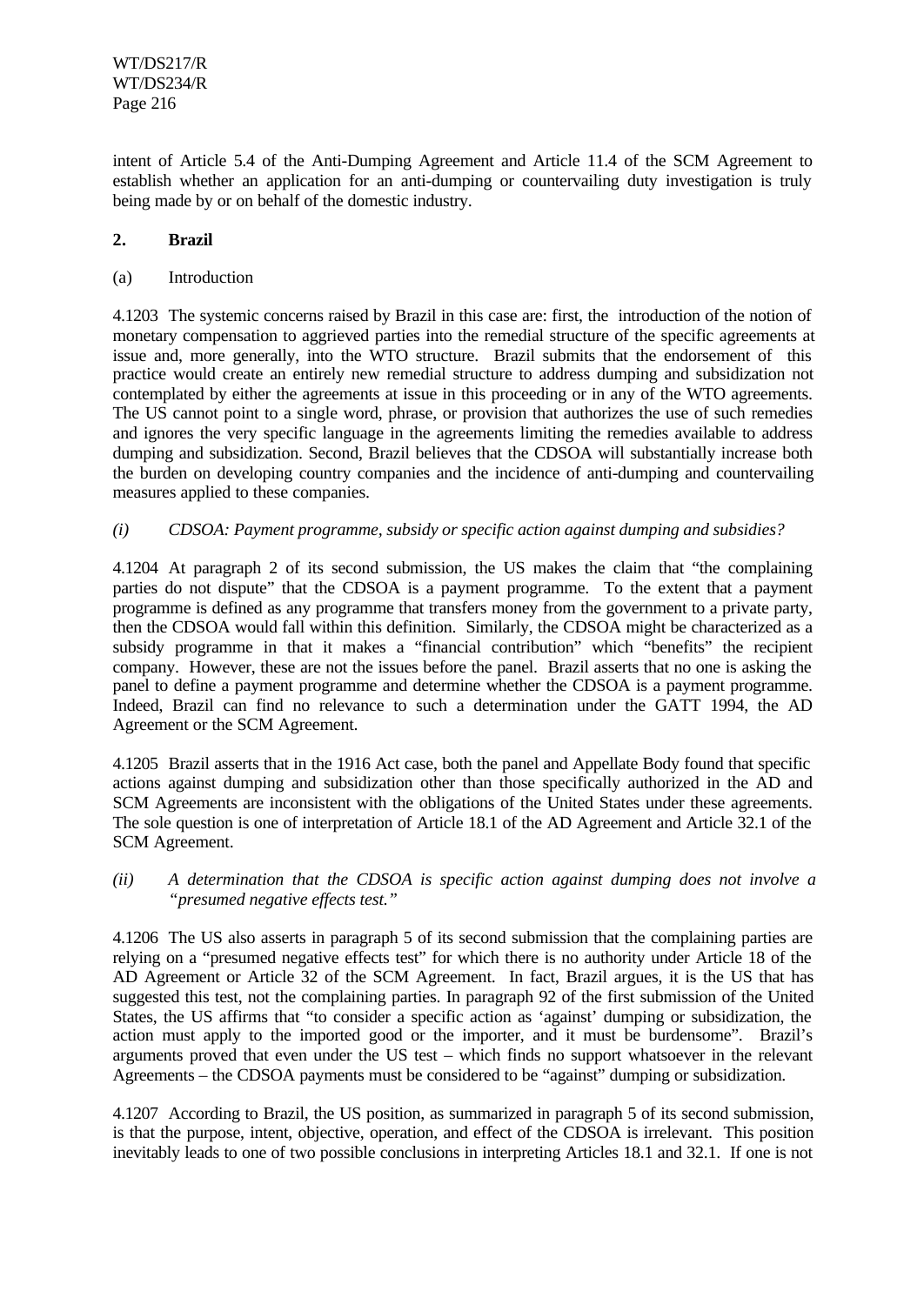permitted under the agreements to determine the purpose of specific actions taken when the constituent elements of dumping and subsidization are present in order to determine whether these actions are "against" dumping and subsidization, then all actions taken when the constituent elements of dumping and subsidization are present must be considered "against" dumping. Or, if to establish whether the actions are "against" dumping, one is not permitted to determine the purpose of specific actions taken when the constituent elements of dumping and subsidization are present, then Articles 18.1 and 32.1 provide limitations which can never be evaluated and are, therefore, meaningless. Thus, in Brazil's view, the US is suggesting a limitation on interpretation of the agreements that prevents any meaningful evaluation of the action at issue, namely the CDSOA.

4.1208 Brazil argues that Article VI:2 of the GATT 1994 specifically permits the use of antidumping measures "in order to offset or prevent dumping". Articles 7, 8 and 9 of the AD Agreement permit the use of provisional measures, undertakings and anti-dumping duties respectively to offset or prevent dumping. Article 18.1 of the AD Agreement specifically limits measures against dumping to those specified in Article 7, 8 and 9. In combination, these articles restrict measures to offset or prevent dumping to provisional measures, undertakings and anti-dumping duties. Brazil wonders how one determines whether or not actions are to offset or prevent dumping, if one cannot, as the US suggests, look at the purpose, intent, operation or effects of such actions taken when the constituent elements of dumping are present ? Brazil submits that, in essence, the US is requesting the panel to read the limitations of Articles 18.1 and 32.1 out of the agreements.

# *(iii) The CDSOA payments are not "remotely" linked, but directly linked, to the constituent elements of dumping and subsidization*

4.1209 In paragraph 43 of its second submission, the US argues that the complaining parties are suggesting that any linkage between actions and dumping or subsidization, no matter how remote, satisfy the requirement that the action be "specific action". The US then goes on to characterize the position of the complaining parties as including within the definition of "specific action against dumping" all actions where an AD or CVD order are a 'necessary prerequisite' or a 'condition' or 'contingency' for action". Brazil argues that this characterization is simply false.

4.1210 According to Brazil, the US has attempted to use examples where either the levying of antidumping and countervailing duties are a "necessary prerequisite" to an action or where an action is "contingent" on the collection of such duties as the basis to assert that the complaining parties are attempting to broaden the limitations of Articles 18.1 and 32.1. In fact, the opposite is true. Distributing revenues from anti-dumping and countervailing duties to charities is clearly contingent on the collection of such duties. However, such action is in response to a stimulus other than dumping or subsidization – for example, the need of the society for the activities performed by the charity. The distribution is irrelevant in terms of remedying dumping or subsidization. The action is neither against nor in response to dumping or subsidization. Similarly, flying the flag at half-mast after determinations of dumping and subsidization is an action that is contingent on or conditioned on such determinations. However, it is irrelevant to the purposes of offsetting or preventing dumping or subsidization and, therefore, not against dumping or subsidization. Thus, contrary to the assertion by the United States, Brazil is not seeking to proscribe all payments contingent on or conditioned on the constituent elements of dumping or subsidization. It is simply seeking to proscribe, as do Articles 18.1 and 32.1, actions which are "against" dumping and subsidization, including payments which offset or prevent dumping but which are not authorized measures under either the AD or SCM Agreements.

4.1211 Finally, Brazil refers the panel to the language of Articles 18.1 and 32.1. In the view of Brazil, the language does not, as the US would have the panel believe, state that no specific action may be taken against the imported product, the importer or the exporter to prevent or offset dumping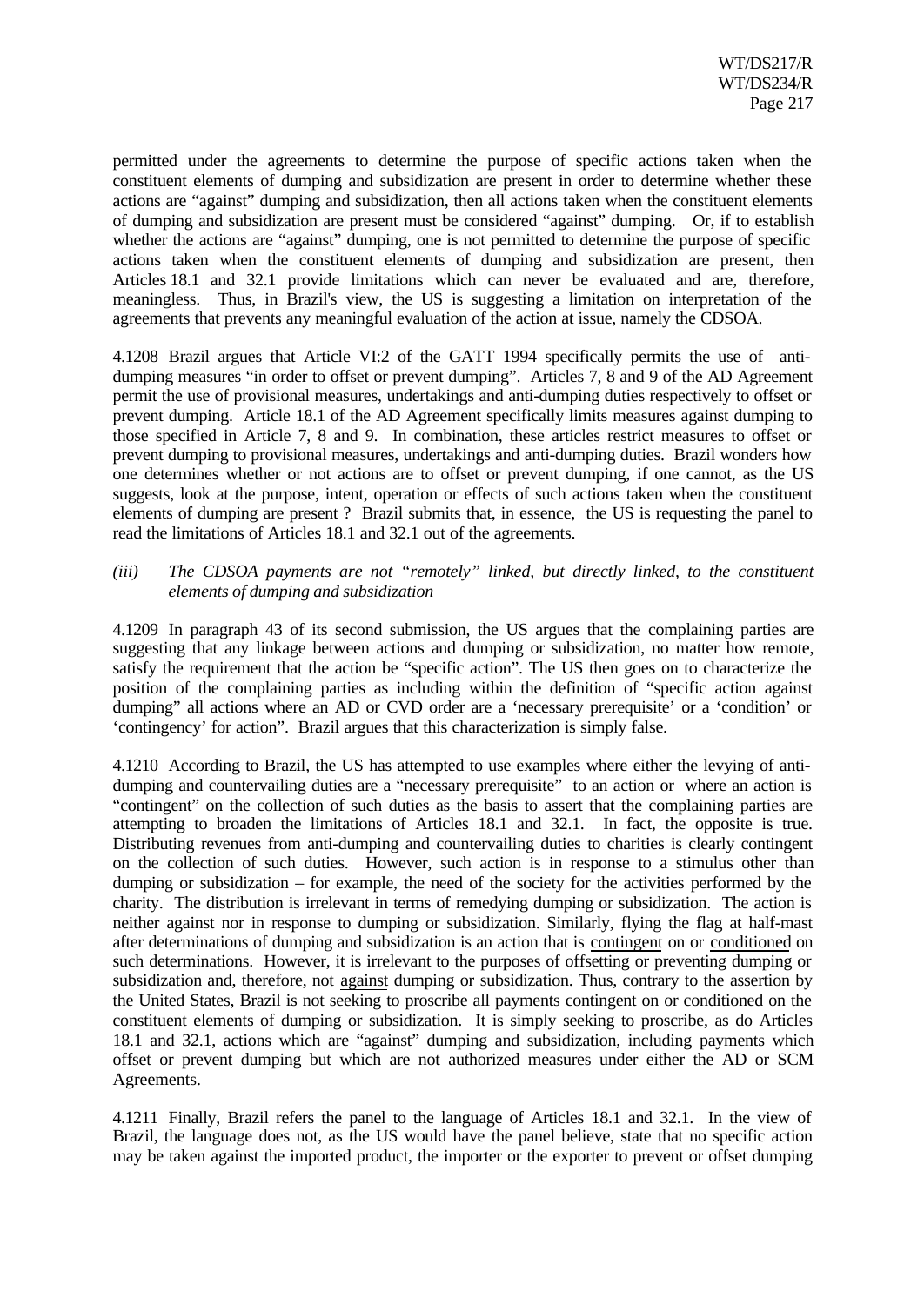WT/DS217/R WT/DS234/R Page 218

or subsidization. There is no such qualification. Rather, these provisions state that "no specific action" at all is authorized against dumping or subsidization except the actions specified in the agreements. The only limitations are that the action must be "specific" and it must be "against" dumping and subsidization. Thus, the relevant inquiry is not whether the action is imposed on the product, the importer or the exporter, but rather whether the action is "specific" and "against" dumping and subsidization.

### *(iv) Are actions against dumping and subsidization proscribed by Articles 18.1 and 32.1 limited to actions that are related to the revenues from anti-dumping and countervailing duties?*

4.1212 In paragraph 45 of its second submission, the United States asserts that: "Brazil claims not to challenge the right of the United States to choose how its revenues are disbursed in general, but just its right to disburse anti-dumping and countervailing duties". Brazil asserts that it has never taken the position that CDSOA payments are "specific action against dumping and subsidization" solely because these payments are derived from the revenues of anti-dumping and countervailing duties. Rather, Brazil has stated that one of the factors linking the CDSOA payments to the constituent elements of dumping is the fact that no such payments would be available absent anti-dumping and/or countervailing duty orders.

4.1213 Brazil notes, however, that while the source of the funds is a factor in evaluating the CDSOA, Brazil has not represented this as either the primary factor or the exclusive factor linking the CDSOA payments to the constituent elements of dumping. Indeed, the linkage emphasized by Brazil is between the "entitlement" to such payments and the anti-dumping and countervailing duty orders, not the source of the funding for such payments. Brazil argues that the fact that both the entitlement to payment and the source of revenues for the payment under the CDSOA are dependent on antidumping and countervailing duty orders simply strengthens the linkage. Entitlement to CDSOA payments are based on the existence of anti-dumping and countervailing duty orders. Similarly, the CDSOA payments themselves are only available if there are anti-dumping and countervailing duty orders in place because, otherwise, there would be no revenues to distribute. Whether or not entitlement to payments from revenues other than anti-dumping and countervailing duties would represent a "specific action against dumping or subsidization" would depend on the facts in such a case.

### *(v) CDSOA payments are totally dependent on the constituent elements of dumping and subsidization*

4.1214 Brazil asserts that in paragraph 42 of its second submission, the US again argues that distributions under the CDSOA "have nothing to do with the constituent elements of dumping" because they are "based on certifications from an 'affected domestic producer' regarding its 'qualifying expenditures'". According to Brazil, the US argument begs the question of what is "affecting" the producer. If the answer to this question is the dumping or the subsidization, then the text of the CDSOA makes abundantly clear what the intent of the measure is. The US ignores the fact that whether the recipient is an "affected domestic producer" or has a "qualifying expenditure" is irrelevant if there is no anti-dumping or countervailing duty order against a product produced by that "affected domestic producer". Similarly, the existence of a "qualifying expenditure" is irrelevant unless there is an anti-dumping or countervailing duty order on the product to which that "qualifying expenditure" applies. These are simply additional conditions that must be satisfied in order to receive the CDSOA payments. However, without the existence of anti-dumping or countervailing duty orders, these conditions become irrelevant.

4.1215 In the view of Brazil, the existence of additional criteria to qualify for the CDSOA payments is similar to the additional criteria at issue in the 1916 Act dispute. There, an additional requirement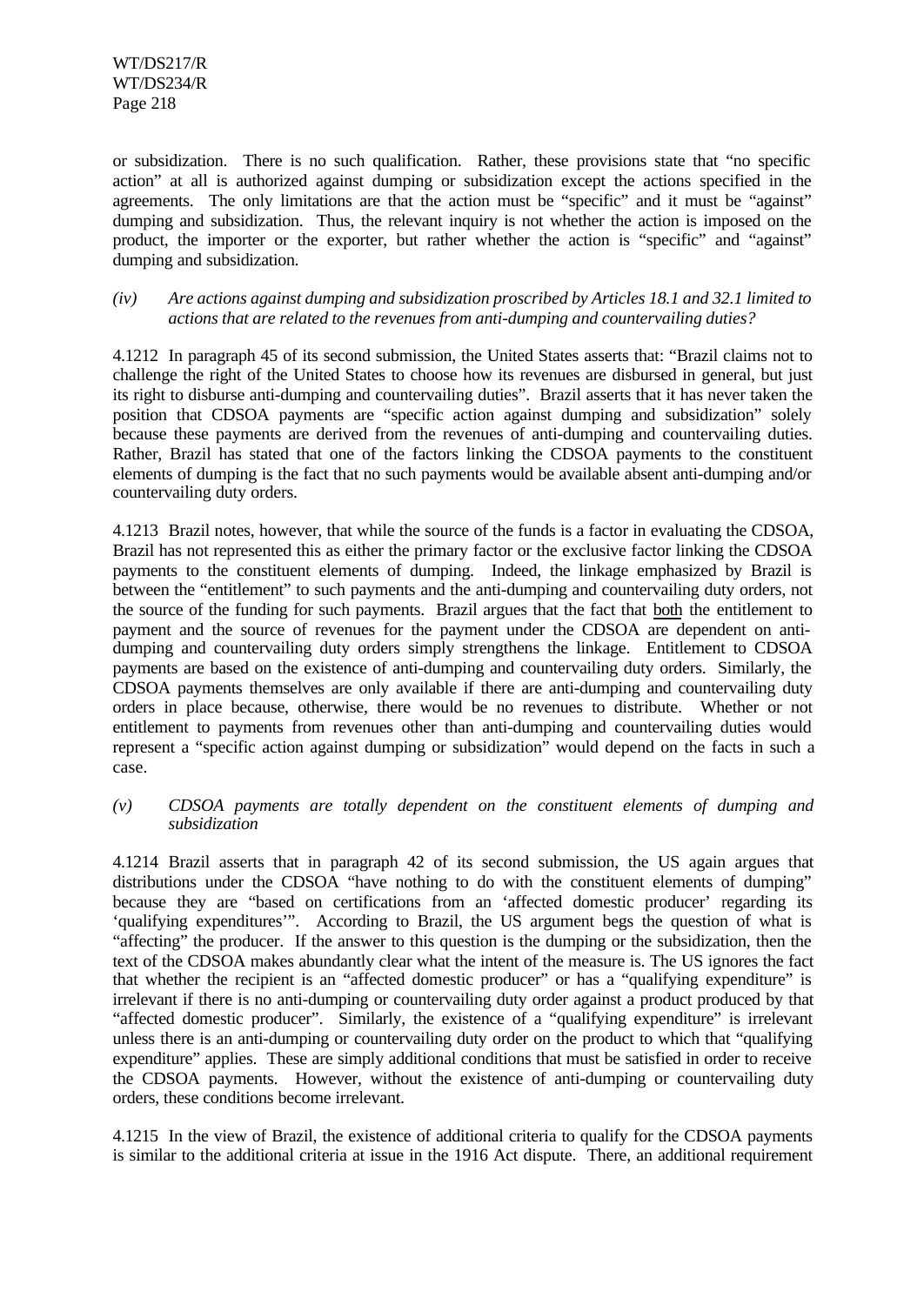to demonstrate "antitrust intent" was required beyond demonstration of dumping and injury to qualify for the treble damages provided under the law or to be subject to the criminal penalties. Notwithstanding these additional requirements beyond demonstration of dumping and injury, the panel and Appellate Body found these remedial actions to be specific actions against dumping not authorized under the AD Agreement and, therefore, inconsistent with Article 18.1. Similarly, the fact that entitlement to remedial actions under the CDSOA are dependent on demonstrating more than the existence of dumping and injury do not make these actions any less actions against dumping or subsidization.

# *(vi) Balance of concessions negotiated in the Uruguay Round*

4.1216 It is the view of Brazil that the AD and SCM Agreements represent a balance of concessions negotiated by WTO Members. Changes in any of the material terms of the agreements can upset this balance of concessions. The remedies permitted under the agreements are among the most important terms of the agreements. Specifically, the position of Members on the appropriate thresholds for determinations of injury, causation, dumping, subsidization, and the duration of measures will vary depending on the nature of the remedy being imposed. From the perspective of Members with concerns about the adverse effects of anti-dumping and countervailing measures on exports, if more severe measures are permitted, higher thresholds for application of those measures should be required. Conversely, Members with concerns about the adverse effects of dumping and subsidization on domestic industries will likely seek more severe measures and will want lower thresholds for application of those measures as the protection afforded by these measures for domestic industries decline.

4.1217 Brazil argues that Articles 18.1 and 32.1 clearly demonstrate that Members did not agree to open-ended remedies when negotiating the AD and SCM Agreements. Members agreed to specific remedies. Had Brazil understood that in addition to the application of anti-dumping and countervailing duties, Members were permitted to provide CDSOA type payments to industries in the importing country, Brazil's position on "sunset" of anti-dumping and countervailing duty measures or on undertakings might have been different. After all, injury might be eliminated more quickly if industries are receiving monetary awards in addition to the protection of the measures agreed to in the agreements. In addition, exporters might have a greater interest in undertakings and want such undertakings to be mandatory if they understood that the revenues from anti-dumping duties would benefit their competitors in the export market.

4.1218 Brazil submits that as part of the balance of concessions made in negotiating the AD and SCM Agreements, Members put limits on the remedies available to authorities in importing countries to address dumping and subsidization. Brazil is of the view that the United States should not be permitted to unilaterally upset this balance of concessions.

### (b) Conclusion

4.1219 According to Brazil, a finding by the panel that the CDSOA is not action against dumping and subsidization would render Articles 18.1 and 32.1 of the AD and SCM Agreements respectively meaningless. In so doing, it would permit Members to take remedial measures against dumping and subsidization, which are not provided for in the GATT 1994, the AD Agreement, and the SCM Agreement. This, in turn, would eliminate the core disciplines imposed by these agreements contrary to the specific terms of Articles 18.1 and 32.1. Resolution of whether the CDSOA is an impermissible specific action against dumping and subsidization does not require the panel to draw a line between permissible and impermissible actions to be applied to the many possible claims based on alternative factual scenarios. Rather, the panel needs only to address the specific facts at issue in this proceeding and evaluate those facts in light of the limitation imposed on remedial measures in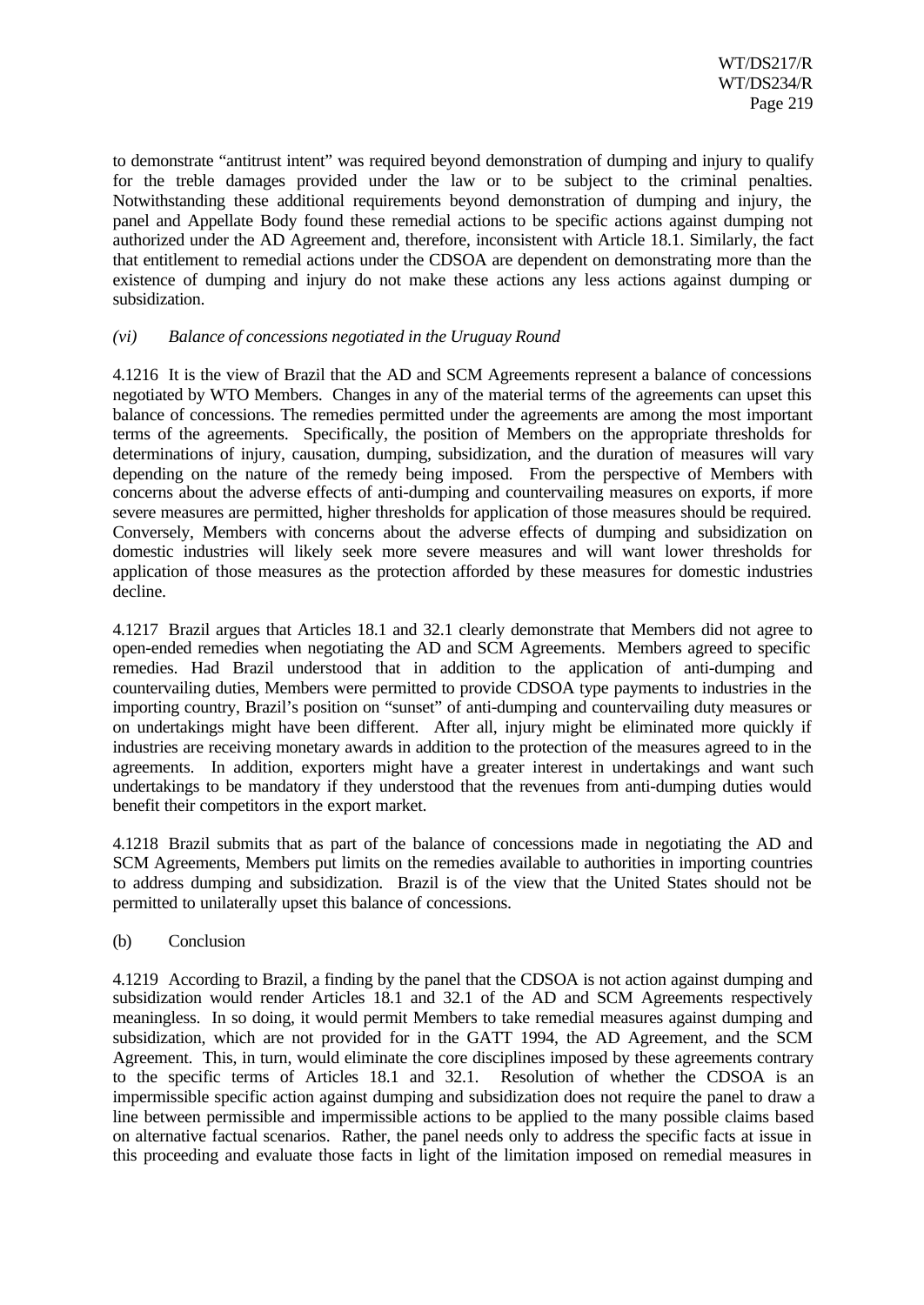Articles 18.1 and 32.1 of the AD and SCM Agreements respectively. The CDSOA payments are specific action to offset or prevent dumping and are not authorized by the relevant agreements.

### **3. Canada**

#### (a) Introduction

4.1220 Canada argues that none of the arguments advanced by the United States has persuasively responded to the submissions made by the complainants. Canada considers that the US attempts to divert the Panel's attention from the issues by, in effect, arguing past the complainants.

- (b) Specific action against dumping or a subsidy
- *(i) "Subsidy" or not, the Byrd Amendment as a "specific action" is subject to the disciplines of Articles 18.1 and 32.1*

4.1221 Canada believes that as a first step, it is important to recall again what this case is about. The measure at issue, the Byrd Amendment, provides for the distribution of subsidies. Indeed, the defence of the United States seems to rest entirely on this point. But, Canada argues, subsidies are subject to a range of disciplines under the WTO Agreement. These disciplines include Article 3 of the SCM Agreement, Article III of GATT 1994, and so on. And the United States agreed with this proposition in response to a direct question at the First Hearing. Finally, the source of funding of a subsidy does not shield it from scrutiny by a panel. That is, whether a subsidy is funded out of special taxes, duties or general revenue does not render an otherwise illegal subsidy consistent with the WTO Agreement. The United States expressly admitted as much when it forcefully stated, also at the First Hearing, that there is nothing special about anti-dumping or countervailing duties as sources of funds.

4.1222 And so, according to Canada, the "sovereign right" to appropriate anti-dumping or countervailing duties is not absolute. That right is subject to obligations negotiated and undertaken by the Members of the WTO. Canada submits that US protestations concerning its "sovereign rights" are, therefore, irrelevant in this context.

4.1223 The issue before this Panel is whether these subsidies – these offset payments – granted under the Byrd Amendment constitute "specific action against dumping" or a subsidy.

*(ii) US arguments on "specific action …"*

4.1224 The United States dismissed the Appellate Body's findings in the 1916 Act case as being of "limited guidance". The United States then proposes its own three-part test for determining compliance with Articles 18.1 and 32.1.

### *(iii) US arguments are incorrect*

4.1225 Articles 18.1 and 32.1 prohibit "specific action against dumping" or a subsidy except those in accordance with the provisions of GATT 1994.

4.1226 In Canada's view, nothing in the treaty language requires that the measure at issue – the "specific action" – itself contain the "constituent elements of dumping". Nothing in Articles 18.1 and 32.1 limits the scope of that Article to measures that "operate directly on the imported good or the importer." [emphasis added] And Articles 18.1 and 32.1 address dumping and a subsidy as practices; there is no mention in either article of dumped goods, or "an entity connected" to those goods. In other words, the test proposed by the United States has no basis in the text of the Articles.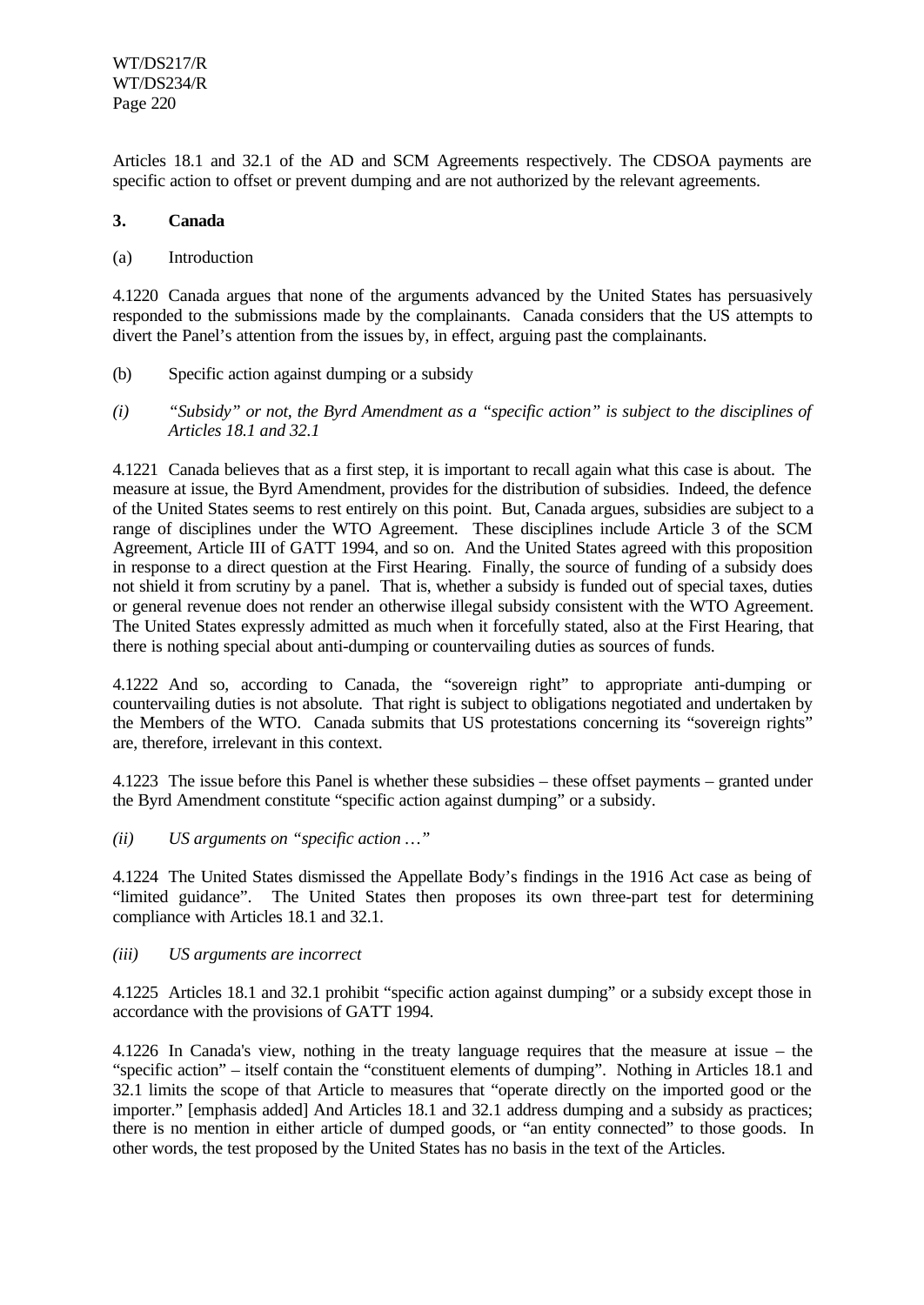4.1227 Canada asserts that the interpretation of the Appellate Body in the 1916 Act case of Article 18.1 is fully faithful to the words of the treaty. "Specific action against dumping", it said, refers to "action in response to situations presenting the constituent elements of dumping." That the *Act* might have had *other* purposes or *other* requirements did not change its basic operation. That the United States might have called the practice something other than *dumping* – predatory pricing, for example – did not alter the thrust of that measure. The *1916 Anti-Dumping Act* was an action in response to (against, countering, condemning, offsetting) a *practice*, and that practice presented the constituent elements of dumping.

4.1228 In the opinion of Canada, the language of the treaty is clear; and there is nothing "limited" in the "guidance" of the Appellate Body. If anything, the Byrd Amendment falls more squarely within Articles 18.1 and 32.1 of the Agreements as interpreted by the Appellate Body than the *1916 Anti-Dumping Act*:

- the full title of the Act is the Continuing Dumping and Subsidies Offset Act;
- the Byrd Amendment is designed with the purpose of condemning dumping and neutralising subsidies;
- it is part and parcel of the US trade remedy regime its provisions do not come into operation unless there has been an anti-dumping or countervailing order determining the existence of "constituent elements of dumping" or a subsidy; and
	- every aspect of the Byrd Amendment operates to *offset* (counteract, respond to, act against) dumped or subsidised goods that enter into the United States.

4.1229 Contrary to what the United States argues in paragraph 43 of its Second Submission, the link between the Byrd Amendment and dumping or a subsidy is not "remote"; it is not *other* requirements that trigger the distributions under the Byrd Amendment. The relationship between the Byrd Amendment and "dumping" or "a subsidy" is direct and substantial; the impact on imported goods is incontrovertible.

4.1230 Canada now turns to the arguments of the United States with respect to footnotes 24 and 56.

4.1231 According to Canada, the United States argues that *any* "action" consistent with GATT 1994 is excluded from the scope of Articles 18.1 and 32.1. This necessarily implies that Articles 18.1 and 32.1 prohibit *only* those actions that are already inconsistent with GATT 1994. To state the proposition is to underline its absurdity.

4.1232 Canada submits that the better view is that Articles 18.1 and 32.1 prohibit actions in response to dumping or subsidies *as such* that are not set out in Article VI (as interpreted by the Agreements) and this includes subsidies.

4.1233 In this respect – and to close off the argument in this section – Canada recalls the context and object and purpose of Articles 18.1 and 32.1. Each article is a "final provision" at the end of agreements setting out *detailed* rules for the *permitted* "specific actions." The Anti-dumping Agreement contains no less than eleven articles governing the initiation of investigations, consideration of evidence, imposition of provisional measures, acceptance of undertakings, collection of duties, duration and review of anti-dumping measures, and so on. The SCM Agreement has similarly detailed rules on the imposition of countervailing measures.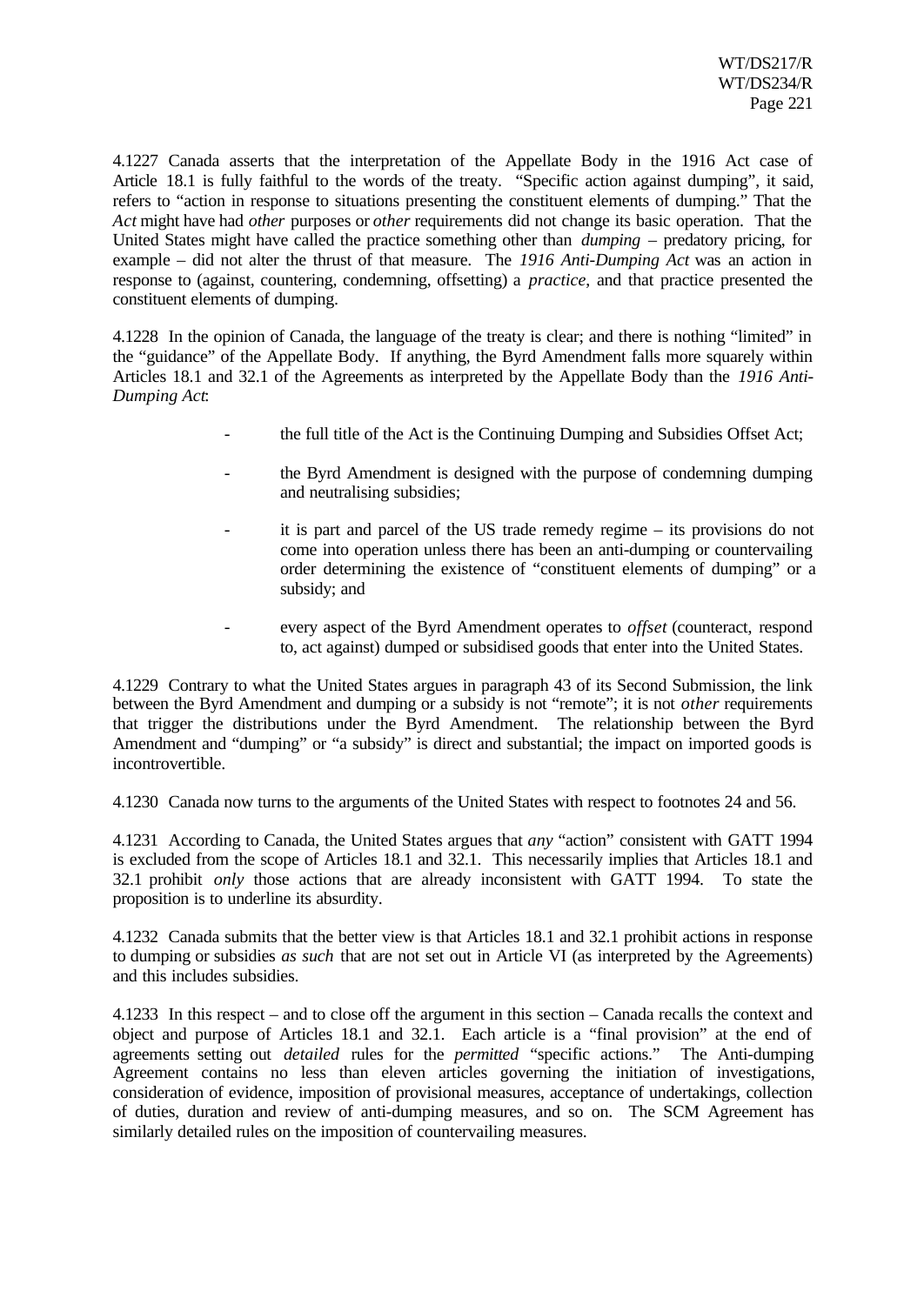4.1234 Canada asserts that the *scheme* of the Agreements is therefore not open to doubt. In drafting the Anti-dumping and SCM Agreements, the Members considered the range of "specific actions" possible against dumping or a subsidy, agreed upon three of those, negotiated rules governing those "specific actions", and *prohibited the rest*. Footnotes 24 and 56 should not be interpreted so as to undermine the basic structure of the Agreements. If a measure falls within Articles 18.1 and 32.1, it is not exempted by virtue of those footnotes.

4.1235 Accordingly, WTO Members must not imprison or fine importers that dump, *for that reason*, even though such action would be "consistent with GATT 1994". They must not impose additional domestic levies on dumped or subsidies goods. They must not prohibit retailers from selling dumped or subsidised goods. And they must not grant subsidies to "condemn", "neutralise" and offset dumping or subsidisation.

(c) Standing

4.1236 Canada argues that, in its second submission, the United States repeats that its obligation under Articles 5.4 and 11.4 is simply to calculate a number. It adds that inducements to file or support petitions are not contrary to the Agreements. It also adds that offset payments cannot really be inducements because they rest on many contingencies.

4.1237 First, Canada submits that the United States misinterprets Articles 5.4 and 11.4. The application of basic principles of treaty interpretation, set out in Article 31 of the *Vienna Convention*, shows that thresholds are more than a simple number. They set out the *level* of support needed from domestic industry that is affected by imports. And that level of support must not be artificially inflated, through either inducements or penalties, to meet those thresholds.

4.1238 According to Canada, the ordinary meaning of the terms of Articles 5.4 and 11.4 is that authorities may not initiate investigations unless they determine requisite thresholds have been met. They form part of the essential procedural requirements for initiation in Articles 5 and 11 of the Agreements. Their object and purpose are to create certainty and predictability. The negotiating history set out in Canada's First Submission clarifies this. The United States itself acknowledges that Articles 5.4 and 11.4 were drafted to establish industry support through numerical and objective thresholds. Threshold levels reflect the careful balance in the Agreements between the right of foreign importers to access a market and the domestic industry to be safe from unfair trade practices. Together, this means that the standing obligation in Articles 5.4 and 11.4 should not be reduced to a meaningless number.

4.1239 In Canada's view, the issue here is not whether the US must inquire into reasons for industry support. Rather, the issue is whether the US can meet its obligations to examine support where it has enacted a law that undermines the validity of thresholds. The Byrd Amendment actively encourages domestic industry support. And it interferes with a basic assumption for industry support - that that support reflects harm caused. This necessarily results in the US being unable to fulfill its obligation. This violates Articles 5.4 and 11.4.

4.1240 Second, Canada argues that, contrary to US assertions, inducements that actively encourage support for petitions violate a Member's obligations. These inducements influence the judgement of participants in investigations. This prevents a fair and neutral administration of laws contrary to GATT Article X:3(a). It also distorts industry support levels under Articles 5.4 and 11.4. The United States claims that payments under the Amendment offer the same inducement as providing information on dumping and countervail laws. But, getting information is not the same as getting money.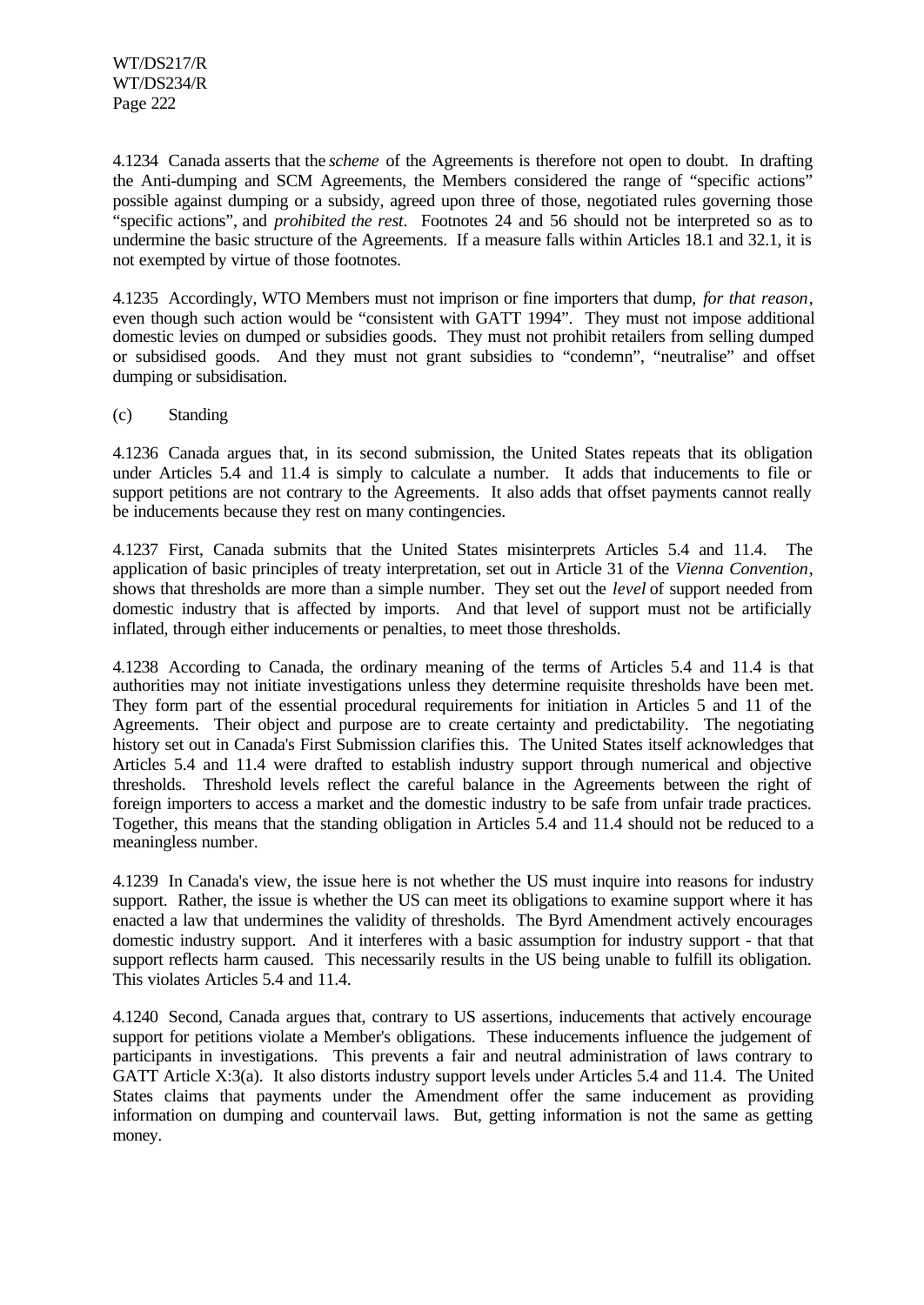4.1241 Third, Canada is of the opinion that *offset* payments are not a remote possibility for industry. For simply filing a certification under an Order, two companies in one industry received almost half of the entire US\$206 million given out so far.

4.1242 Finally, Canada considers that the contingencies cited by the United States only further prove that the Byrd Amendment is specific action against dumping and subsidies. As indeed the United States notes in its Second Written Submission, for distributions even to be possible, the petition must prove dumping and subsidisation and an Order must be imposed.

#### (d) Undertakings

4.1243 The United States, in its Second Submission, also repeats its arguments regarding its obligations under Articles 8 and 18. It reiterates that it has no obligation to enter into undertakings, that it has complete discretion to reject undertakings, and that the complainants have provided no evidence that the Amendment influences US producers.

4.1244 Canada argues that the question at issue is whether the United States can meet its obligations under Articles 8 and 18 where it introduces a law that undermines its real discretion to enter into undertakings. The requirement under Articles 8 and 18 is that Members provide for their authorities the ability to enter into undertaking agreements to terminate investigations early. The purpose of these provisions is to restore the competitive relationship between imports and domestic products with minimal disruption to trade, including that caused by imposing duties. To fulfill this obligation, a Member may not undermine the real discretion of its authorities to complete agreements. That would render Articles 8 and 18 meaningless.

4.1245 Canada submits that the Byrd Amendment creates a monetary interest for domestic industry to thwart undertakings. This interest has been reinforced by the distributions by US Customs. As Canada demonstrated in its First Submission, domestic industry approval is necessary to complete undertakings. Under US law, the Court of International Trade has ruled that US investigating authorities may not dismiss the opposition of its domestic industry to enter into undertakings. The United States has not disputed these findings.

4.1246 Accordingly, in the Amendment, the United States has introduced a law that undermines the ability of its authorities to enter into undertaking agreements. As such, Canada submits, it violates Articles 8 and 18.

#### (e) Administration of laws

4.1247 Finally, Canada is of the view that, in its second submission, the United States again misunderstands the claim under Article X:3(a) of GATT 1994. Following its jurisdictional arguments, the United States asserts that the complainants fail to provide evidence of the administration of the Byrd Amendment or its effect on domestic producers. The United States also argues that the complainants must show that producers would not have supported a petition or opposed an undertaking "but for" the Amendment. The US cites no authority for this proposition.

4.1248 Canada argues that Article X:3(a) requires a fair, neutral and reasonable administration of laws. It requires an examination of the effect of an administrative measure on the administration of laws. The Panel in *Argentina-Hides* noted that this may involve an examination of whether there is a possible impact on the competitive situation for traders but it does not require evidence of trade damage. It found that a measure that creates an inherent danger that laws will be administered in a partial or unreasonable manner gives rise to a violation. These findings are applicable here.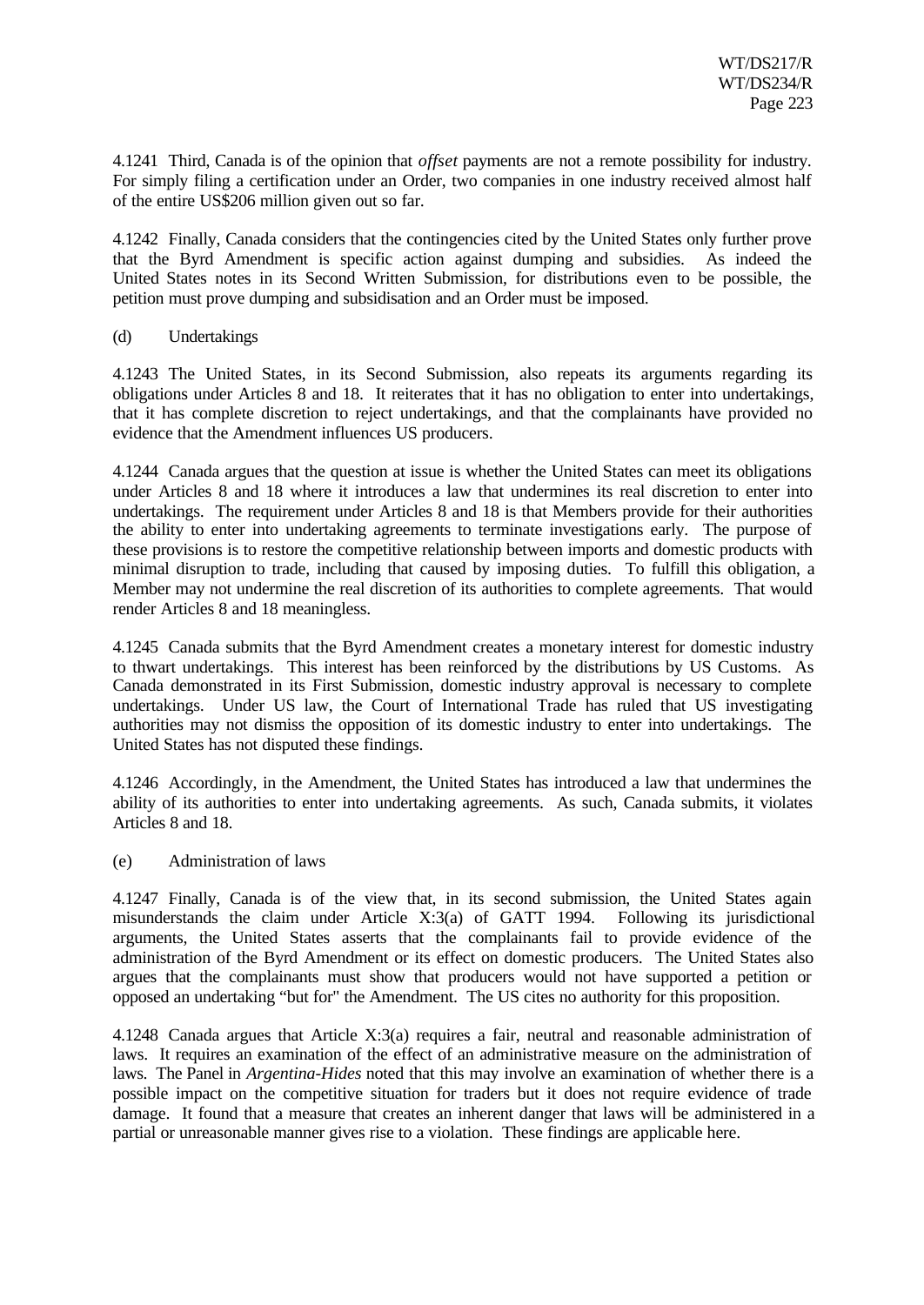4.1249 Canada posits that the Byrd Amendment creates a strong monetary inducement for domestic industry. The Amendment encourages domestic industry to file petitions and thwart undertakings to receive payments. This is an influence on participants in domestic anti-dumping and countervailing duty proceedings that is contrary to a neutral and impartial administration of laws. It affects the access that imports have to the US markets - access that was duly negotiated. It also creates the potential for the proliferation of investigations. This undermines the security that imports face in the US market. Accordingly, the Amendment leads to an administration of laws that is not fair, reasonable or neutral in violation of GATT Article X:3(a).

### (f) Conclusion

4.1250 Canada recalls that its request for findings has been set out in its submissions.

## **4. Chile**

### (a) Introduction

4.1251 Chile will not repeat arguments that it has stated in its two written submissions with Japan and during the first hearing. Instead Chile will respond to some arguments of the second submission of the United States.

## *(ii) The CDSOA is indeed a specific action against dumping or a subsidy*

4.1252 Chile argues that contrary to the US assertion, Chile, in its second submission with Japan provided evidence of the importance in US and International Law of the intention of the legislator. Even though the US may claim the contrary, the intention of the proponents of the CDSOA, as expressly stated in the findings of the Act and the statement of purposes of US Congressmen either, as supporters or detractors, is to provide for an additional remedy to anti-dumping and countervailing duties, in situations were the constituent elements of dumping or subsidisation are present. In support, Chile quotes from the findings of the Act: "United States trade laws should be strengthened to see that the remedial purpose of those laws is achieved"

4.1253 Chile submits that for most if not all legal systems the objectives of statute as well as the records of legislative discussion are a fundamental source for the interpretation of laws when they are at issue and their legal nature and effects are questioned.

4.1254 Furthermore, Chile is of the view that the achievements and effects of the CDSOA simply confirms the intention and purpose of the Act. The objective is being fulfilled, or Chile wonders, was it not the intention of the proponents of the Byrd Amendment to give million of dollars to "affected" domestic producers, as the US Customs Service began to do last month in order to strengthen the trade remedy laws and further offset dumping and or subsidies?

4.1255 Chile asserts that the US continues to interpret the concept "against" in a manner that not only is doubtful in English but certainly inconsistent with the Spanish and French versions of the ADA. In its second submission the US only repeats its very tortuous understanding of the word "against" without even mentioning the arguments of Chile and Korea regarding the Spanish and French versions of the Agreements. The three texts must be read harmoniously. And the French and Spanish support one clear reading and meaning of the English version. It seems that the US would instead like to use an unreasonable interpretation which, in addition, is in contradiction with the other two authentic texts.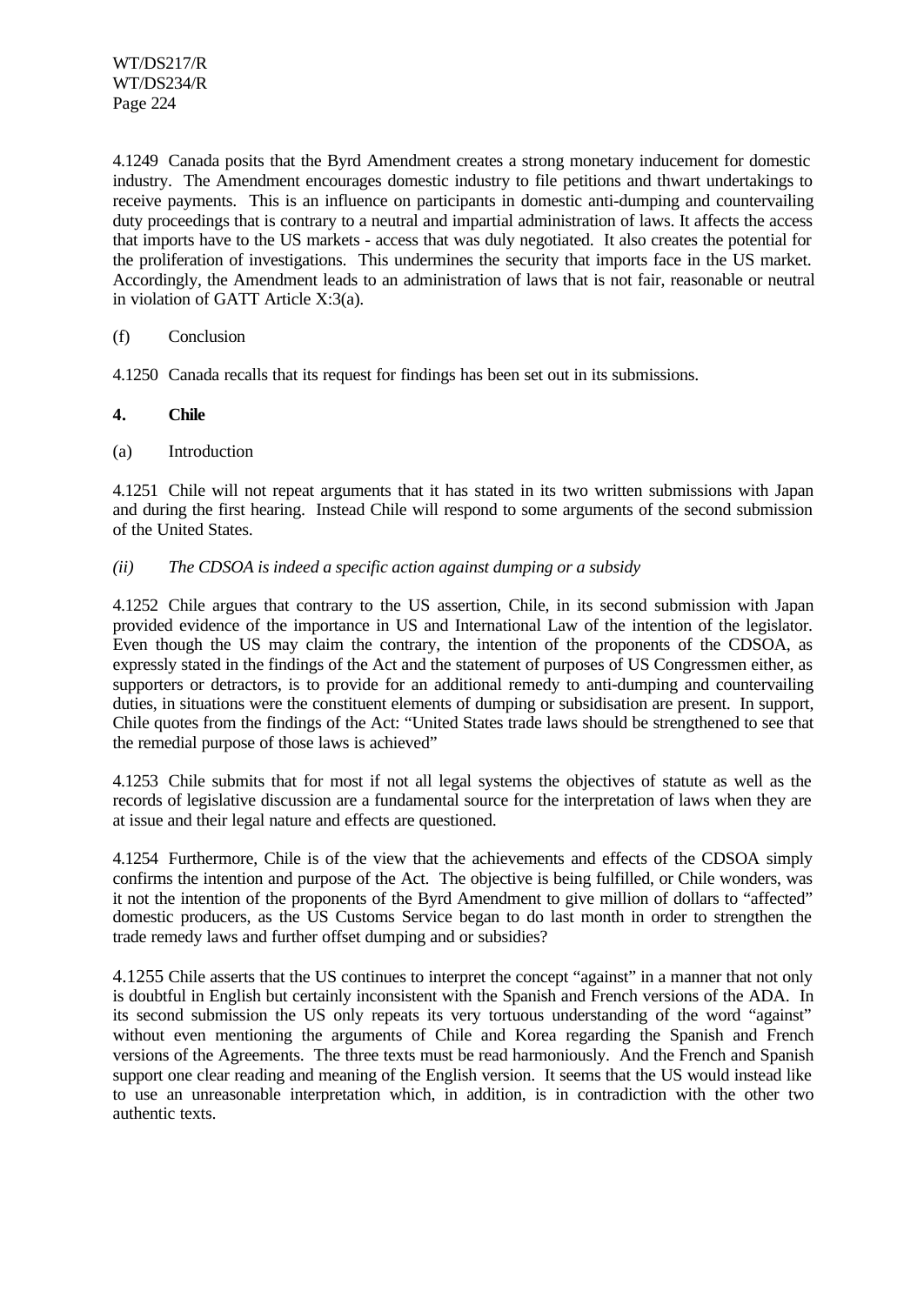4.1256 In Chile's view, the US's understanding of the word "against" is not supported by the Spanish meaning of "en contra de". Chile argues that that concept cannot be understood as meaning that the action must operate directly on the imported good or the importer. As Chile stated in the first hearing, "en contra de" in Spanish means in opposition to or contrary to. Chile considers it is as simple as that, no need to look for twisted meanings. In that sense, and as Chile asserts it explained in its response to the Panel's second question the CDSOA is a specific action in opposition to dumping and subsidisation since it provides for the distribution of duties assessed among the "affected producers" and for "qualified expenditures". If there is no request, investigation and determination of dumping or subsidy the CDSOA would not operate. And for an authority to reach a determination of existence of the constituent elements of dumping (subsidy) it has to find and base it on evidence.

4.1257 In addition, Chile argues, the CDSOA provides that the distribution will cover "qualifying expenditures". Not any expenditure but those incurred after the issuance of the AD duty finding or order or CVD order.

4.1258 According to Chile, even the US recognises that the link is much stronger than the mere fact that the AD Duties or CVD constitute a cap to the funds distributed. Indeed, in its answer to Chile's question number 4, the US indicates that the payments under the CDSOA are contingent on (2) the level of the margins. That assertion is in Chile's view in contradiction with the statement that injury is neither a requirement nor a consideration under the CDSOA. Certainly the latter.

4.1259 Moreover, in paragraph 58 of its second submission, the US insists that "distributions are not related to domestic producers' injury from dumped and subsidised imports". Chile asserts that this is not true. It if was, it simply means that the ITC would have recommended anti-dumping measures or countervailing duties without the existence of injury. Chile would be grateful to know details.

4.1260 Finally, regarding this issue, Chile brings to the Panel's attention that contrary to what the US states in par. 46 of its second submission, the CDSOA would still be an action against dumping or subsidies and hence unacceptable if the payments were made through the general Treasury. It is not the fact that the money comes from AD Duties or CVD what makes the CDSOA inconsistent with WTO. It is the provision of specific action against dumping and subsidy which makes the CDSOA inconsistent with Articles 18.1 and 32.1. Precisely, what Chile would like to clarify is that the CDSOA will never be WTO consistent by changing the source of funds.

4.1261 Regarding the arguments on footnote 24 and 56, Chile will let other co complainants elaborate on this issue. Chile would only like to remind the Panel that the issue here is not if the measure could be authorised by those footnotes but the fact that even if it is concluded that the CDSOA is permitted under them, none of those footnotes authorises a Member to adopt at the same time two measures or remedies to repair or prevent the same injury.

4.1262 Chile argues that the US is trying to confuse the Panel arguing that the CDSOA is authorised by footnotes 24 or 56. The real point is that the CDSOA provides for double remedy against dumping and/or subsidisation. And in that sense, if the authority decided to remedy or prevent the injury though one measure, in this case an AD Duty and or a CVD, it can not apply a second measure under other relevant provision of the WTO. Chile considers that it is one or the other, but not both. As Chile clearly stated in its responses, it could be an internal political decision that even though the authority can make a dumping determination, it is preferable to use another trade defence measure. Notwithstanding that the requirements to apply that other measure as provided in the respective WTO provisions are complied with.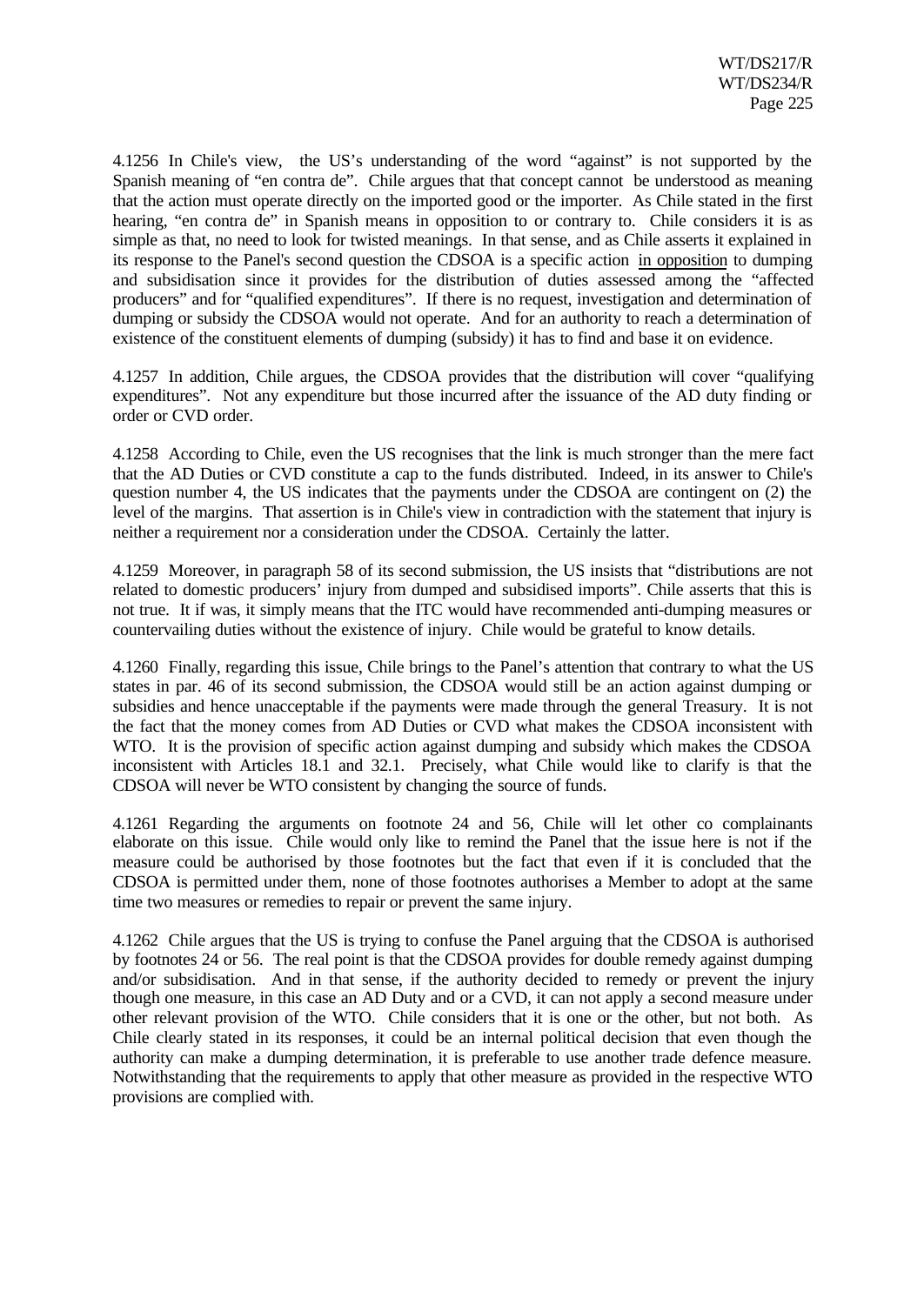#### *(iii) The CDSOA alters standing requirements*

4.1263 Chile posits that the United States misses the point again. Chile has not questioned that the CDSOA changes the standing requirements in US Trade Laws. Chile's contention is much simpler. The CDSOA does not allow the US authorities to comply with the standing requirements in Article 5.4 of the ADA and 11.4 of the SCM.

4.1264 Chile thinks that Articles 5.4 of the ADA and 11.4 of the SCM not only provide for a numerical representation of the industry but also for qualitative criteria. Article 5.2 of the ADA indicates that an application by or on behalf the domestic industry to initiate an investigation shall include evidence of a) dumping, b) injury and c) a causal link. It adds that a simple assertion is not enough. The ADA goes on and in the following paragraph mandates the investigating authority to examine the accuracy and adequacy of the evidence provided in the application to determine whether there is sufficient evidence to justify the investigation. In other words, a requirement to determine if the application is well founded and the petitioner has the reasons to request an investigation that that article specifies. Article 11 of the SCM has similar provisions.

4.1265 According to Chile, this implies that the expression of support established in paragraph 4 must be reached by factors inherent to the ADA (SCM) and not by external factors such as economic incentives. Even worse if those factors are consequence of a governmental decision or programme. These external factors without question introduce a bias to the analysis that each producer will make when deciding to support or not an application. But also, if the support is based on other factors, such as the incentive provided by the CDSOA the request would not be authentic under Article 5.2 and the investigating authority would not comply in an impartial, objective and reasonable way with the obligation under Article 5.3.

4.1266 In the case of the CDSOA, Chile can agree with the US that it does not change the numerical requirements of US Trade Laws regarding standing. Chile argues that unquestionably the US government by means of the economic incentives provided by the CDSOA, is introducing external factors in a decision that under Article 5 has to be taken on the merits of each case and based on the three essential requirements stipulated in paragraph 2 of that Article: dumping, injury and causality. In that sense, the CDSOA is inconsistent with Articles 5 and 11 and the US is acting inconsistently with Article  $X:3(a)$  of GATT 1994 since it is not administering its laws and regulations in the way provided for in that provision by introducing an element of distortion in the decision process that private citizens make before deciding to support or not an investigation.

4.1267 Chile is of the view that the US in this section of its second submission misses the point again and tries to divert the Panel away from the real issue. In paragraph 72 the US may have a point since there is no evidence yet that the CDSOA has caused domestic producers to file or support petitions. But first, the CDSOA indeed provides a significant incentive for producers to file or support petitions in order to have access to the "subsidy". And second, and most important, if a producer decides to request an investigation – for any motivation that may have, even if he wishes to stop imports and not receive the "subsidy" – the support of the rest of the domestic industry is almost automatically assured. Not supporting the petition means loosing competitive advantage not with foreign producers – since the AD Duties or CVD will "affect" them as well even if they oppose the investigation – but *vis à vis* their own domestic competitors that will receive the "subsidy". Or putting it in other terms, nobody wants to be left outside. And everybody wants to earn more. Chile considers that this is a point that the US cleverly avoided to touch.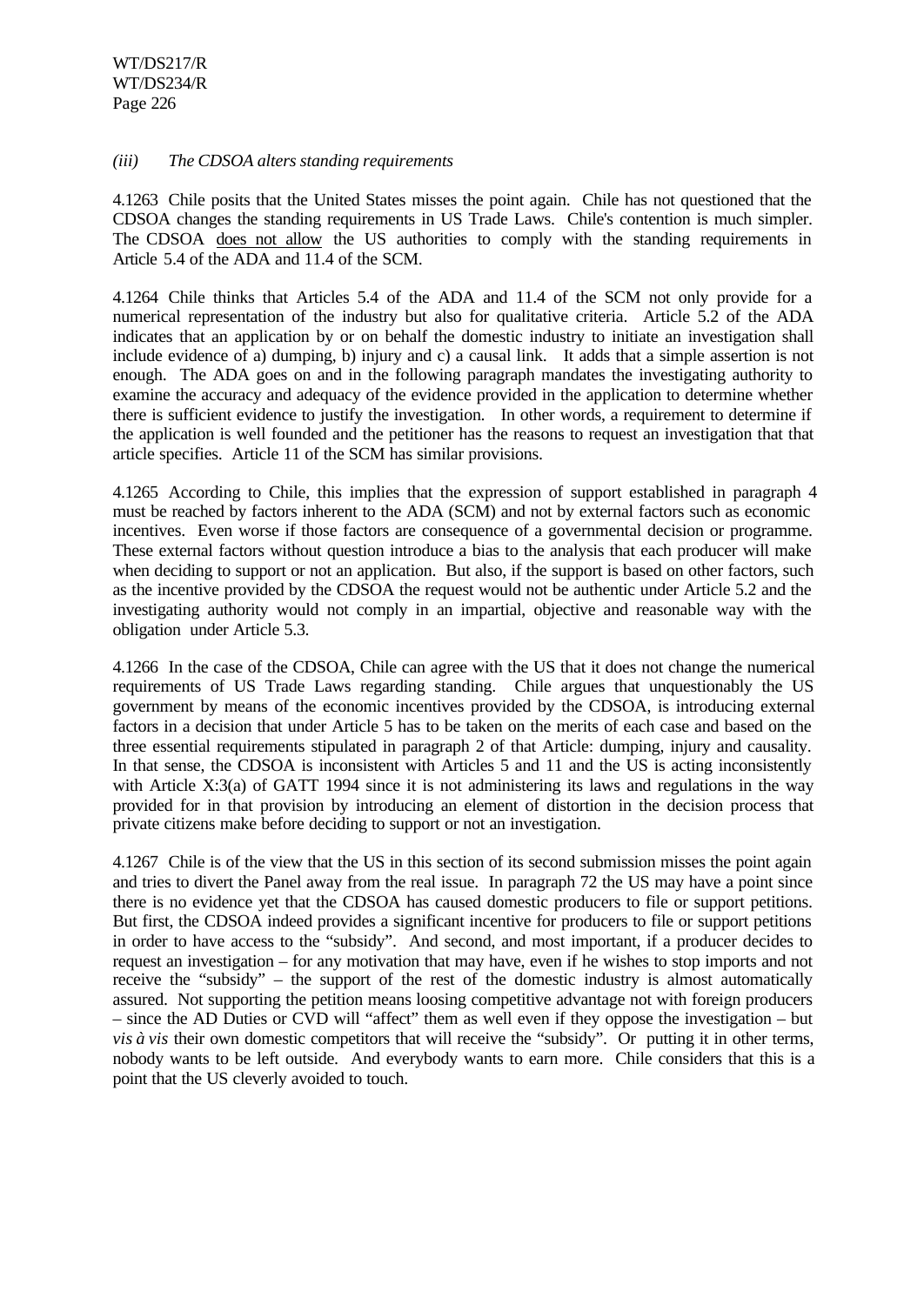# *(iv) Violation of Article X:3 of GATT 94*

4.1268 Article X:3 reads, "each contracting party shall administer in a uniform, impartial and reasonable manner its laws, regulations, decisions and rulings". Chile is not claiming that the implementation of the CDSOA is inconsistent with that provision nor that the measure in question is the implementation of the US AD and CVD laws. Chile considers that the US is trying to confuse the Panel again.

4.1269 According to Chile, the measure challenged is the CDSOA. And it is challenged because it provides for the administration of the US laws, regulations, decision and rulings in a way that it is not uniform, impartial and reasonable. And in that sense the US is in breach of its obligation under Article X:3. Chile simply cannot understand the logic behind the US argument. Chile or other complainants could not have challenged the implementation of US Trade Laws as such without a measure or without an act that is a function of a political State in exercising its governmental duty<sup>217</sup>. The CDSOA is just such an act of the US exercising its governmental duty and in that sense it is the way that that Member is administering its Laws and regulations. Chile asserts that as it has explained, the US is doing so in a way that is unreasonable, partial and not uniform.

### (b) Conclusion

4.1270 Chile submits that the US has tried by all means to avoid getting to the points raised by the complainants deviating the Panel's attention to secondary issues. It uses tortuous interpretation of concepts contrary to the spirit of the provisions and the text of the other authentic versions of WTO Agreements. It ignores the fact that the CDSOA calls for an additional remedy to dumping and subsidy and it claims that the complainants are challenging US Laws on standing as well as the implementation of such Laws. In Chile's view, the CDSOA provides not only for additional remedy to AD measures or CVD but for specific action against dumping and subsidy. In that sense it is inconsistent with Articles VI of GATT 94, 18.1 of ADA and 32.1 of SCM. The CDSOA by providing an incentive to file or support AD or CVD investigations is against the requirements of Articles 5.4 and 11.4, as it introduces an external factor to a decision that should be solely based on elements mentioned in Article 5 and 11. Finally, according to Chile, the US through the CDSOA is not administering it laws, regulations, decisions and rulings in an uniform, impartial and reasonable manner as prescribed by Article X:3 of GATT 1994.

### **5. European Communities**

l

(a) Article 18.1 of the Anti-Dumping Agreement and Article 32.1 of the SCM Agreement

4.1271 According to the European Communities, the United States asserts that the interpretation of "specific action against dumping" made by the Appellate Body in 1916 Act offers only "limited guidance" and then puts forward a new test which is plainly at odds with the Appellate Body's own test. The EC notes that the relevance of the interpretation made by the Appellate Body in 1916 Act is not limited to the type of measures at issue in that case. It would be presumptuous to assume that the Appellate Body failed to consider the implications of that interpretation in other situations. In fact, the report in 1916 Act suggests that, if anything, the Appellate Body was concerned that its interpretation might be too narrow.

<sup>&</sup>lt;sup>217</sup> Definition of administration in the Webster's Encyclopedic Unabridged Dictionary.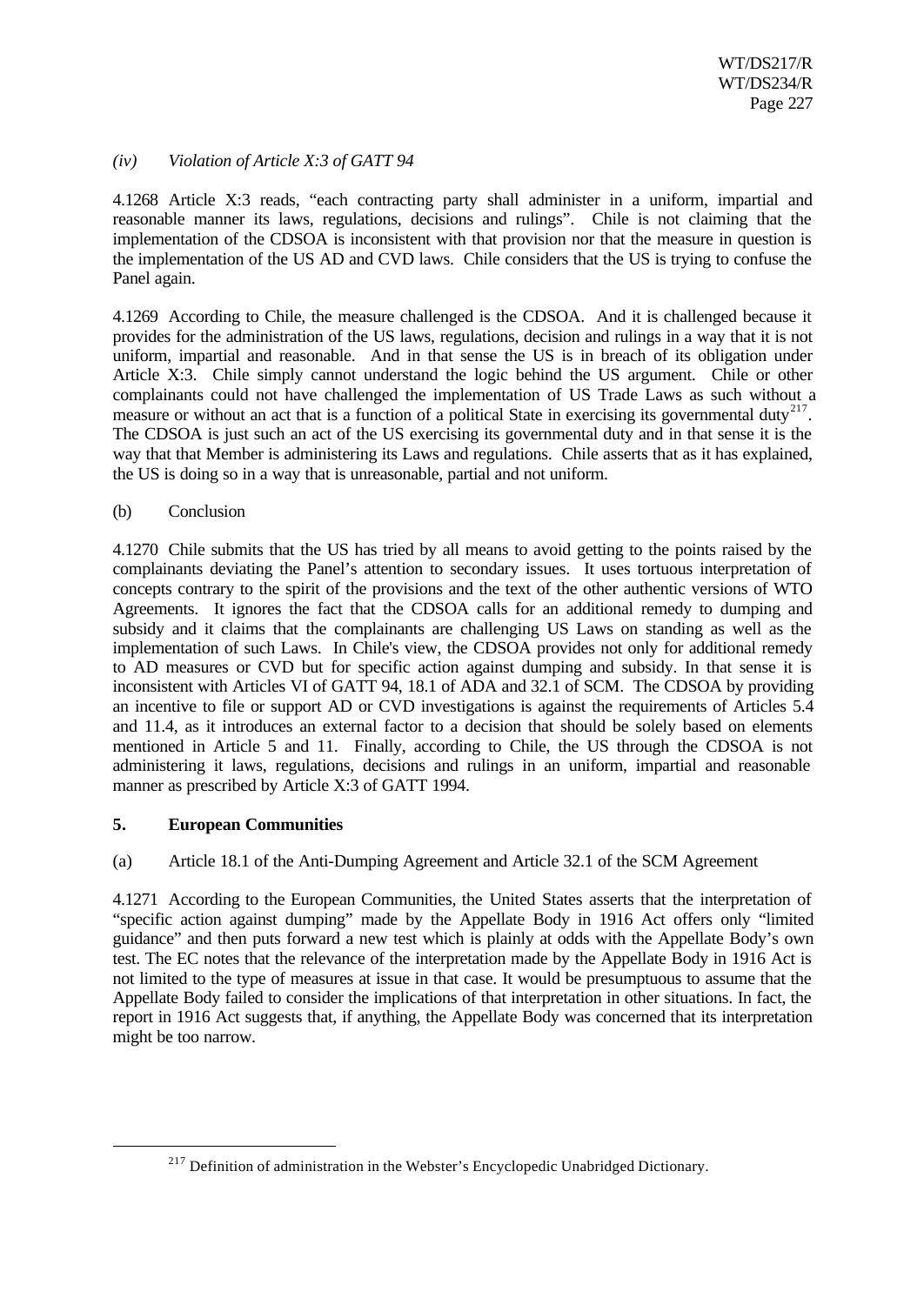### *(i) Articles 18.1 and 32.1 do not require that the action be "based directly upon" dumping or a subsidy*

4.1272 The European Communities considers that the first element of the US' test is that the "action must be based *directly* upon the constituent elements" of dumping or a subsidy. According to the European Communities, this requirement has no basis in the wording of Articles 18.1 and 32.1 and is inconsistent with the interpretation made by the Appellate Body in 1916 Act. According to the Appellate Body, the relevant test is whether the action at issue "may be taken only when the constituent elements of dumping are present". The European Communities asserts that the complainants have shown beyond doubt that the offset payments meet that test.

4.1273 The European Communities posits that, contrary to the US assertion, the EC does not argue that the offset payments are a specific action against dumping or subsidisation simply because they are funded with anti-dumping or countervailing duties. The *offset* payments are a specific action against dumping or subsidisation because they are made exclusively to domestic producers which have filed or supported a petition leading to the imposition of an anti-dumping or a countervailing measure for "qualifying expenses" incurred after the imposition of such anti-dumping or countervailing measure with respect to the production of the same product which is the subject of the anti-dumping or countervailing measure in question.

### *(ii) The meaning of "against"*

4.1274 The second element of the US test, which the United States derives from the term "against", is that the action must "apply directly" to the dumped or subsidised goods (or to the importer or the exporter) and must be "burdensome". In the EC's view, by interpreting the notion of "specific action against dumping" as "action taken in response to a situation presenting the constituent elements of dumping", the Appellate Body gave meaning also to the term "against".

4.1275 The European Communities argues that the reading of the term "against" made by the United States is not supported by its ordinary meaning, either on its own or in its context. The notion of action "against" dumping or subsidisation may encompass any action, which is objectively capable of offsetting or preventing dumping or subsidisation, whether by imposing a direct burden on the importer or by giving an advantage to the domestic producers of like products.

4.1276 According to the European Communities, the United States accuses the EC and other complainants of reading into Article 18.1 and 32.1 a "presumed effects test". The same is true of the United States' own test because the action must be "burdensome". Yet, whether or not an action is "burdensome" will depend on its "effects" ("actual" or "assumed"). The only difference between the US test and the interpretation made by the EC is that the United States assumes *a priori* that only those actions which apply directly to the importers are capable of being "burdensome", whereas the EC submits that giving an advantage to the domestic producers can be as effective, if not more, in order to offset or prevent dumping or subsidisation.

4.1277 The United States' argument that if the complainants "could show the harmful effects from the CDSOA that they allege, they would have brought a claim under Article 5 (c)" , in the view of the European Communities, misrepresents the EC's claim. The EC does not allege that the *offset* payments are causing harm to the EC exporters. Rather, the EC claims that the type of action provided for in the Byrd Amendment is objectively capable of offsetting or preventing dumping or subsidisation. Whether or not the *offset* payments achieve that objective in specific instances is irrelevant for the purposes of establishing a violation of Articles 18.1 and 32.1. Those two provisions do not require showing that the action at issue has actually had any "harmful effects".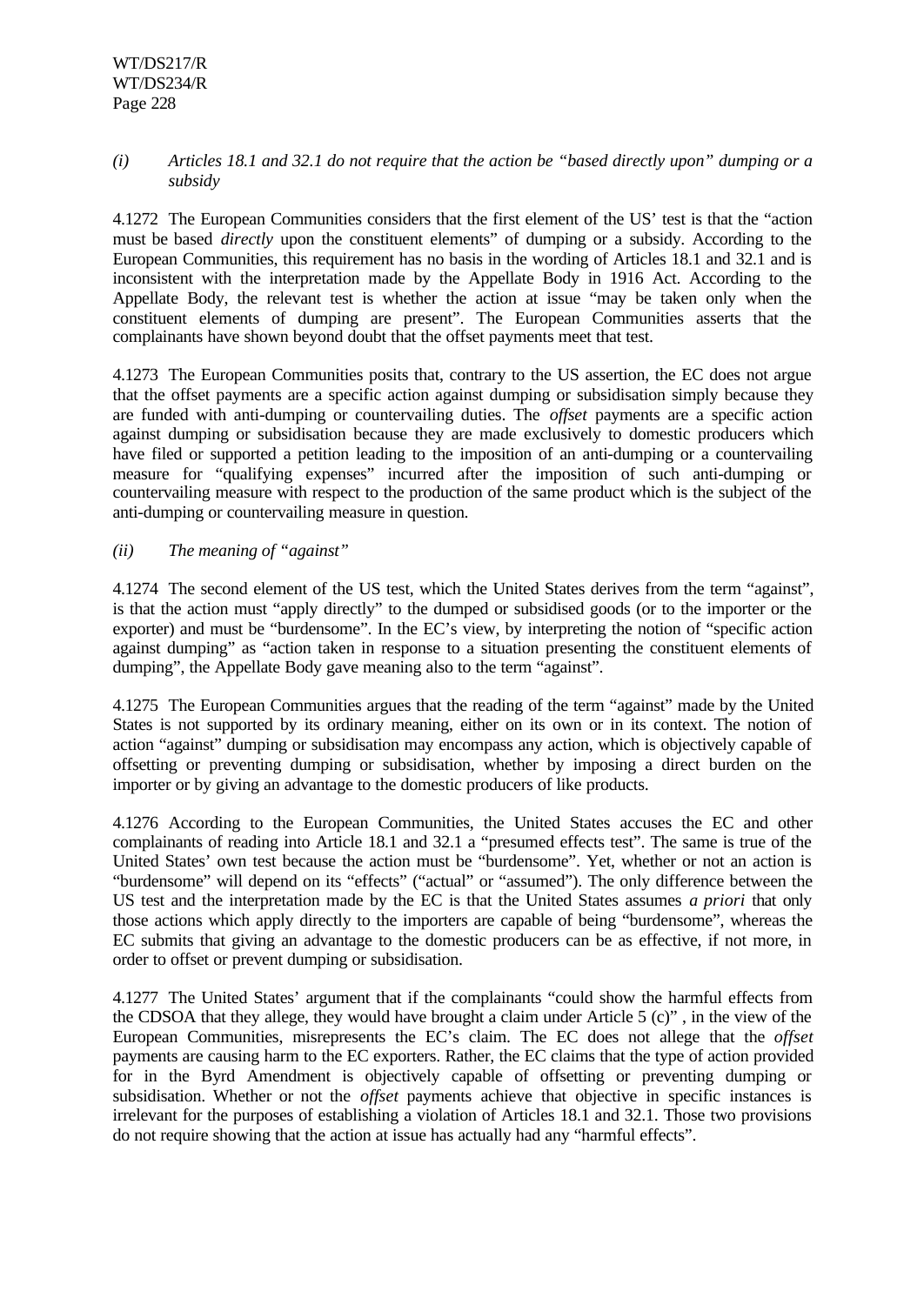4.1278 The United States argues that the complainants' interpretation would "convert an actionable subsidy claim into a prohibited subsidy, thereby allowing the complaining parties to circumvent the requirements of Articles 3 and 5 of the SCM Agreement". The European Communities asserts that this argument is based upon the erroneous premise that Parts II and III of the SCM Agreement are *lex specialis* with respect to subsidies. Parts II and III do not exclude the application of other WTO provisions to any measures, which happen to fall within the definition of subsidy. A measure, which is neither prohibited under Part II nor actionable under Part III may still be prohibited by a different provision of the WTO Agreements on different grounds. The *offset* payments are not prohibited by Articles 18.1 and 32.1 because they are subsidies, but because they are specific action against dumping or subsidisation.

### *(iii) Footnotes 24 and 56*

4.1279 The United States alleges that, what it calls "the EC's trigger test", is inconsistent with the panel reports in *US - 1916 Act*. The EC recalls that it has not invented the "trigger test" but rather the panels established that test in *US –1916 Act.* This was confirmed by the Appellate Body at paragraph 122 of its report in the same case. The reason why the offset payments are not "permitted" by the footnotes is the same as the reason why they constitute specific action against dumping or subsidisation, i.e. because they can be made only when the elements of dumping or subsidisation are present.

4.1280 The EC considers that it has explained that Article XVI of the GATT is one of the provisions "interpreted" by the SCM Agreement and, consequently, cannot be one of the "other provisions" cited in footnote 56. While the EC would agree that Parts II and III of the SCM Agreement "do not *strictly* interpret Article XVI", the EC notes that the term "interpreted" is not used "strictly" in Article 32.1. Indeed, if it were, Article 32.1 would become inapplicable because, "strictly" speaking, the SCM Agreement does not "interpret" any *GATT* provision.

4.1281 The SCM Agreement contains no express language similar to Article 10 with regard to Article XVI. But the same was true also under the Tokyo Round Subsidies Code which, nevertheless, was called "Agreement on the Interpretation and Application of Articles VI, XVI and XXIII of the GATT". Moreover, the SCM Agreement makes no less than eight express references to Article XVI. No similar references are made to any other substantive provision of the GATT, with the only exception of Article VI.

4.1282 The European Communities asserts that the United States' argument that the EC "does not allege that GATT Article XVI limits the form of specific action that can be taken against dumping or subsidisation" is incorrect. The EC and other complainants have claimed that Article XVI, as interpreted by Parts II and III of the SCM Agreement, allows Members to take only two types of action against subsidisation: countermeasures under Article 4 or countermeasures under Article 7.

4.1283 The EC notes that "action under other relevant provisions of GATT 1994", the phrase used in footnotes 24 and 56, is not the same as "action which is not prohibited by some other provision of the GATT 1994" and that the "relevant provisions" cited in footnotes 24 and 56 are those that confer a positive right to take action, such as Articles VI or XIX. Article XVI is not one of such "relevant provisions".

4.1284 According to the European Communities, the United States' argument that the term "under" means "compatible with" cannot be correct because it would have the consequence that footnote 56 would allow action which is "compatible" with Article XVI even where such action is not "compatible" with Parts II and III of the SCM Agreement. Furthermore, on the US interpretation,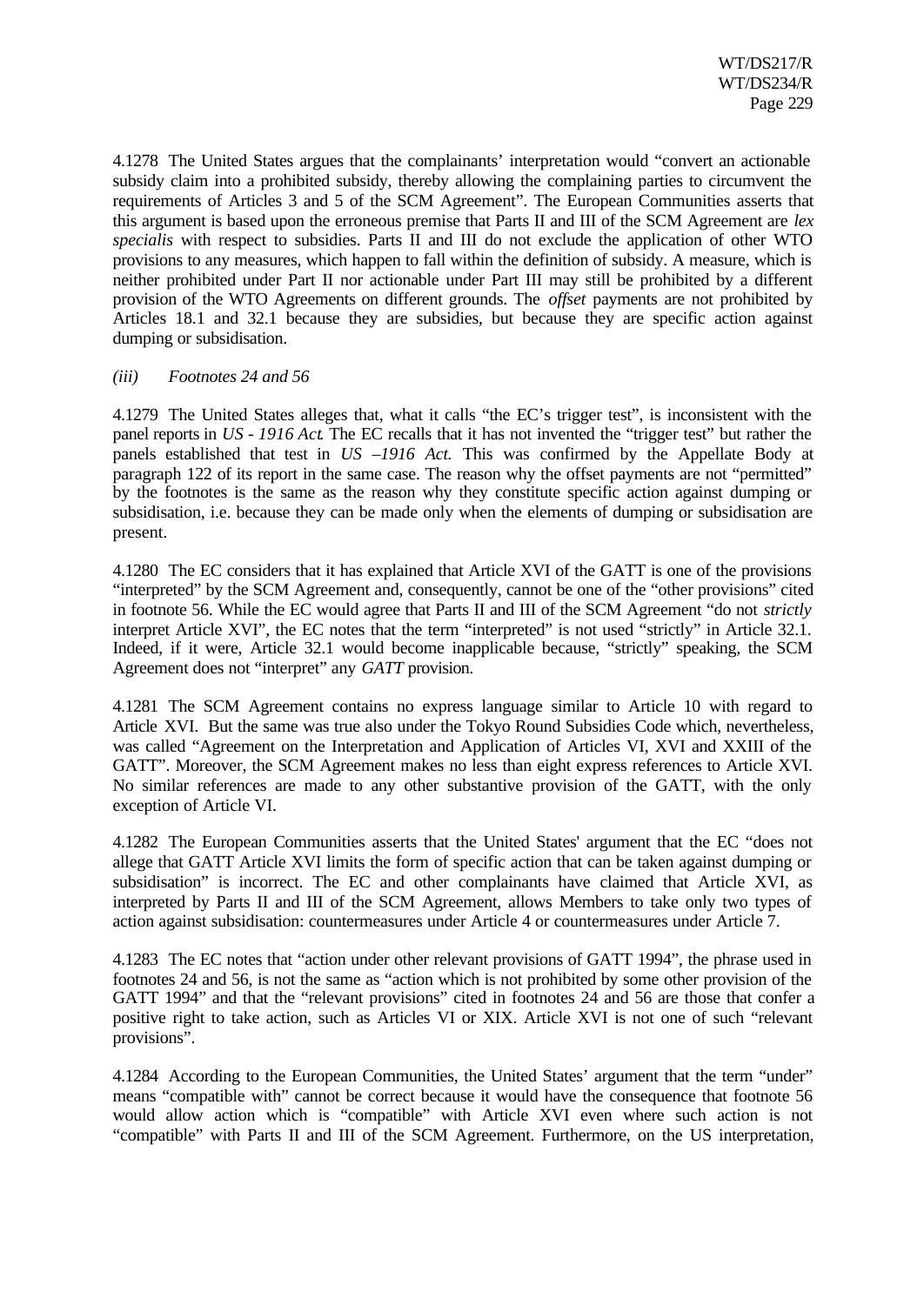Articles 18.1 and 32.1 would become wholly redundant, as they would prohibit only action, which is already inconsistent with some other *GATT* provision.

4.1285 In the European Communities' view, the other linguistic versions of the agreement confirm that the US reading of the term "under" as "compatible with" is incorrect. Both the French term "au titre de" and the Spanish term "al amparo de" indicate clearly that the "action" alluded in the footnotes must be taken on the basis of a positive right conferred by the "other relevant GATT provision" in question, rather than being merely "compatible" with such provision.

(b) Article 5.4 of the Anti-Dumping Agreement and Article 11.4 of the SCM Agreement

4.1286 The European Communities argues that the United States seems to concede that the administering authorities must conduct an objective examination. Nevertheless, it takes an extremely narrow view of what is involved in such obligation. In essence, the United States is arguing that the authorities should be allowed to manipulate the outcome of the examination by inducing, or even coercing the domestic producers to make declarations of support, provided that they make no arithmetical errors when adding up the declarations in order to calculate the level of support.

4.1287 In the view of the European Communities, the Appellate Body takes a very different view. According to the Appellate Body, in order to be "objective" an examination must conform to "the dictates of the basic principles of good faith and fundamental fairness". The relevant facts must be investigated "in an unbiased manner, without favouring the interests of any interested party, or group of interested parties in the investigation".

4.1288 The European Communities asserts that the United States does not address anywhere the argument that the Byrd Amendment makes it impossible for the US authorities to conform to the "dictates of the basic principles of good faith and fundamental fairness", as such "dictates" have been interpreted by the Appellate Body.

4.1289 According to the European Communities, the very existence of the Byrd Amendment renders suspect any applications and expressions of support made by the US producers and, as a result, makes it impossible for the US authorities to reach a proper determination of support, whether positive or negative, before initiating an investigation.

4.1290 The US response to this is that Articles 5.4 and 11.4 do not require assessing the "subjective motivations" of the producers. In this regard the EC notes a contradiction between the US second submission and its reply to one of the Panel's questions. On the one hand, the United States considers that a measure by which sanctions would be imposed on the domestic producers, which failed to support a petition, might give rise to a non-violation claim of nullification or impairment. On the other hand, the United States concedes that legislation, which made it mandatory for the domestic producers to support an application, would breach Articles 5.4 and 11.4.

4.1291 The European Communities submits that this admission undermines the US argument that it is irrelevant whether or not a declaration of support is "genuine". Contrary to the US submission, the measure described in the EC's example does not "preclude" an "examination" of the degree of support, because the domestic producers may still decide not to support the application and bear the sanctions imposed by the law. The reason why that measure breaches Articles 5.4 and 11.4 is the same that makes the Byrd Amendment inconsistent with those provisions: a declaration of support extracted with the threat of legal sanctions, like a declaration of support induced by the promise of the *offset* payments, does not constitute "support" for the purposes of Articles 5.4 and 11.4.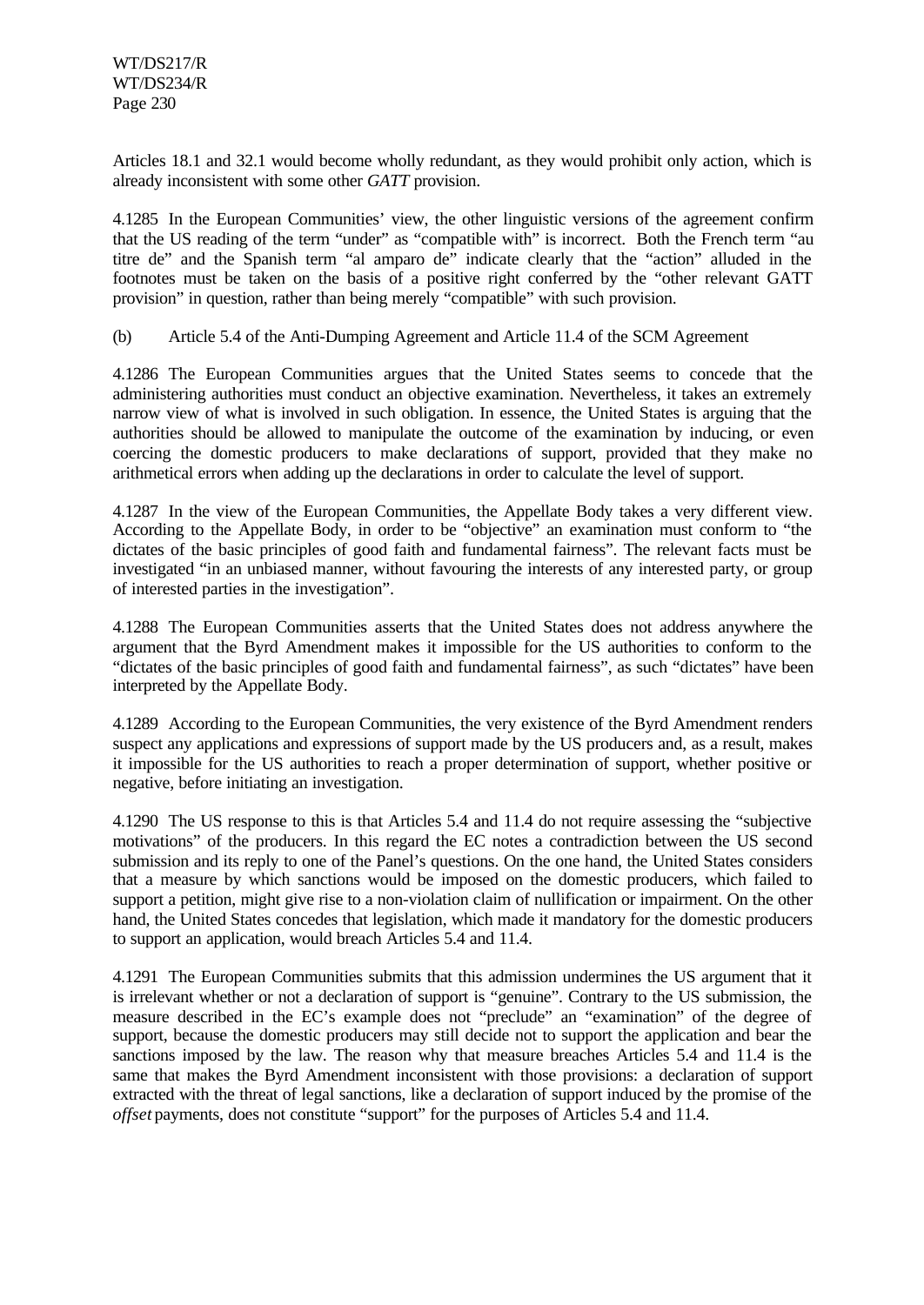4.1292 The United States alleges that "WTO Members routinely encourage their industries to file anti-dumping petitions" and that, for that reason, the "mere provision of an inducement to file or support petitions" cannot be considered contrary to Articles 5.4 and 11.4. According to the European Communities, it is obvious, however, that one thing is to inform the domestic producers about how to make an application, another thing is to "encourage" them to do so, and yet another thing is to pay them for filing or supporting applications.

4.1293 The United States argues that "any change in methodology that favours the domestic industry may induce a domestic party to file or support a petition". The European Communities asserts that this argument relies upon the erroneous assumption that a domestic producer will always be interested in the imposition of duties, at least provided that the duties are high enough. Yet, it may be perfectly rational for a domestic producer to oppose an application. If a domestic producer is against the initiation of an investigation, a "change in methodology" which leads to a higher margin of dumping or subsidisation will not make him change his mind and support the application. To the contrary, it will reinforce his opposition.

4.1294 Finally, as regards the argument that the payments under the Byrd Amendment are "remote, uncertain and unknown", the EC recalls that on 30 January 2002 the US Customs announced the distribution of *offset* payments totalling 206 millions USD.

(c) Article 8.3 of the Anti-Dumping Agreement and Article 18.3 of the SCM Agreement

4.1295 The EC considers that, in order to have a complete picture of the US practice regarding the acceptance of undertakings, it is necessary to know not only how many undertakings have been accepted since 1996 despite the petitioners' opposition, but also how many undertakings have been rejected because of such opposition. The Panel requested the United States to comment on this, which the US did only in a limited way. Although the information requested was pertinent, available to the US authorities, even if its is not "regularly maintained", and not confidential. The European Communities invites the Panel to draw appropriate inferences from the US reply.

(d) Article X.3 (a) of the GATT

4.1296 The EC claims that the "administrative" measure (i.e. the Byrd Amendment) and not the "administered" measure (i.e. the US anti-dumping and countervailing duty laws) violates Article X.3(a). The "measure at issue" within the meaning of Article 6.2 of the *DSU* is the Byrd Amendment. This measure as well as the "administered" measure was clearly identified in the panel request.

4.1297 According to the European Communities, the United States misreads the findings of the Panel in Argentina – Hides and Skins. The "administration" measure at issue in that case was Resolución 2,235 of the Administración Nacional de Aduanas. The EC claimed that Resolution 2,235 resulted in a partial administration of Argentina' s customs laws. The EC did not provide, and the panel did not consider, any evidence regarding the actual administration of Resolution 2,235. Nor did the panel consider any evidence that the "administered" measures (the customs laws) had actually been applied partially. The panel found that Resolution 2,235 as such, and not its administration, violated Article X.3 (a) because, by its very existence, it created an inherent risk that the "administered" customs laws would be applied in a partial manner. In the EC's view, likewise, in the case at hand, the very existence of the Byrd Amendment gives rise to an inherent risk that the US antidumping and countervailing duty laws will be applied unreasonably and partially and is, therefore, inconsistent *per se* with Article X.3 (a).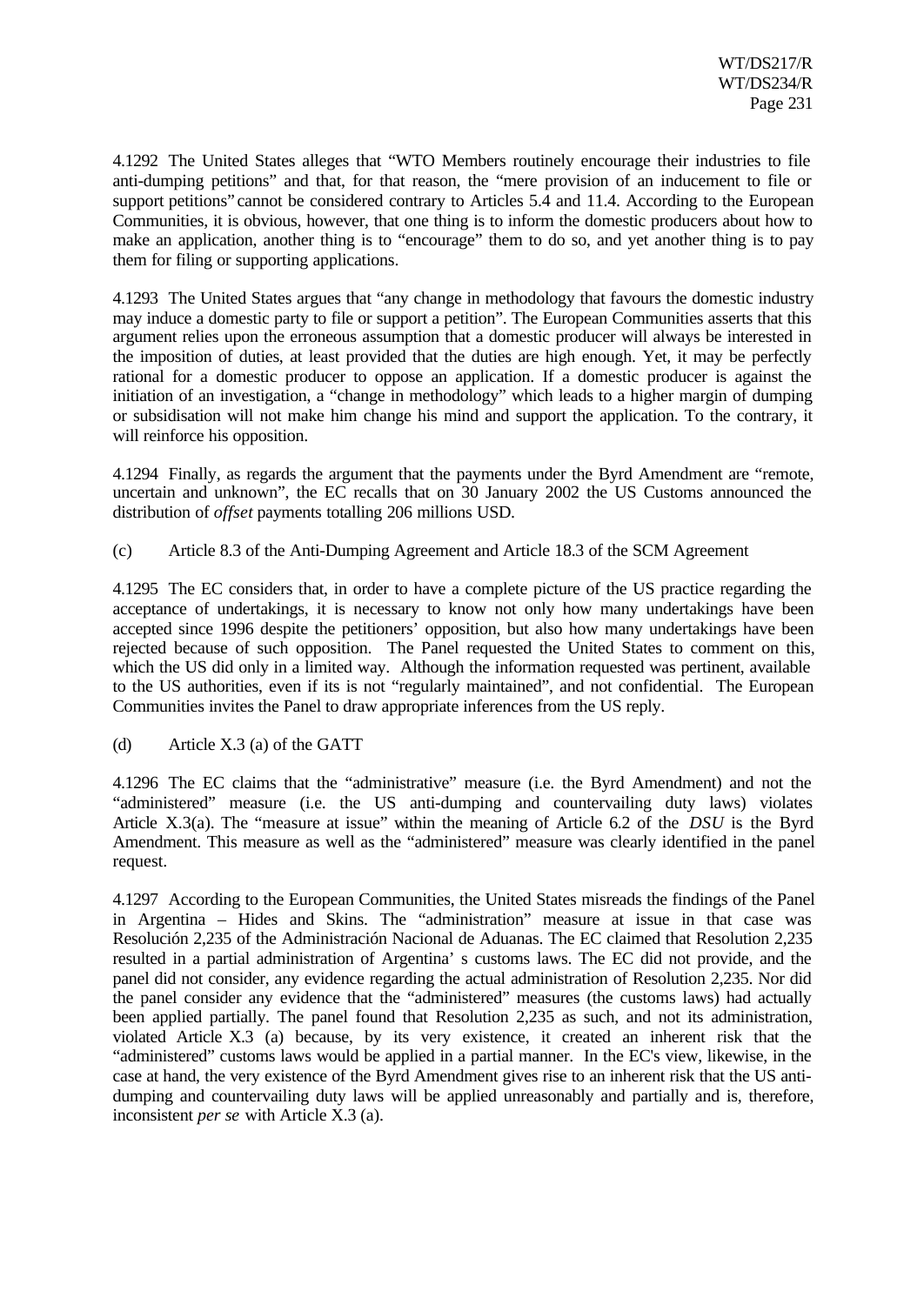# **6. India**

4.1298 In its submissions India along with certain other complainants, EC, Indonesia, and Thailand has offered a comprehensive factual framework and legal arguments establishing why the Continued Dumping and Subsidy Offset Act 2000 (CDSOA or Byrd Amendment) violates the obligations of US under WTO Agreements. India's statement will be confined to certain crucial issues in the dispute.

4.1299 The United States asserts that the CDSOA is not an action against dumping or subsidization. In India's view the offset payments are a specific action against dumping or subsidisation because they are made exclusively to domestic producers that have filed or supported a petition leading to the imposition of an anti-dumping or a countervailing measure for "qualifying expenses" incurred after the imposition of such anti-dumping or countervailing measure with respect to the production of the same product which is the subject of the anti-dumping or countervailing measure in question. The offset payments would still be dependent upon a finding of dumping or subsidisation and, consequently, "specific action against dumping or subsidisation" even if they were paid from the US Treasury or from any other source of Government revenue.

4.1300 According to India, the United States has also argued that Article 5.4 of the Anti-dumping Agreement and Article 11.4 of the Subsidies and Countervailing Measures Agreement do not require the administering authorities to assess the subjective motivation of the producers' expression of support for the petition seeking initiation of an investigation. According to the United States the only obligation of the administering authorities is to determine whether the quantitative benchmarks have been met.

4.1301 In India's view the authorities may presume that if a domestic producer has formally declared its support for the application, such support would normally be genuine. The CDSOA however calls into question such a presumption. The CDSOA provides a strong incentive to file "non-genuine" applications and to make "non-genuine" declarations of support. As a result, it may render suspect all applications and declarations of support made by the US producers. The CDSOA has the necessary consequence that the US authorities are prevented from reaching a proper determination of support, whether positive or negative, before initiating an investigation, thereby violating Article 5.4 of the Anti-Dumping Agreement and Article 11.4 of the SCM Agreement.

4.1302 India recalls that the complainants have submitted that the availability of offsets have an adverse impact on acceptability of price undertakings. The United States has asserted that Articles 8 and 18 allow the administering authorities to reject an undertaking for any reason. While Articles 8.3 of the ADA and 18.3 of the SCM Agreement do not limit a priori the types of reasons which may be invoked by the authority, it is India's contention that the authority cannot invoke all sorts of motives for rejecting an undertaking. For example, it would be contrary to Articles 8.3 and 18.3 to reject an undertaking on the ground that the name of the exporter begins with the letter 'A' Such grounds are not proper "reasons" within the meaning of Articles 8.3 and 18.3 because they are not pertinent to consider the 'acceptance of an undertaking as inappropriate'.

4.1303 India argues that the petitioners' opposition may be a pertinent "reason" for rejecting an undertaking where it reflects the legitimate concern that the undertaking will not provide equivalent protection. On the other hand, according to India, the pecuniary interest of the petitioners in securing the windfall of the offset payments is a totally extraneous consideration, which cannot be regarded as a pertinent "reason" for rejecting an undertaking.

4.1304 The Complainants have argued that the CDSOA is not in conformity with the obligation to make an objective assessment of whether the acceptance of an undertaking would be appropriate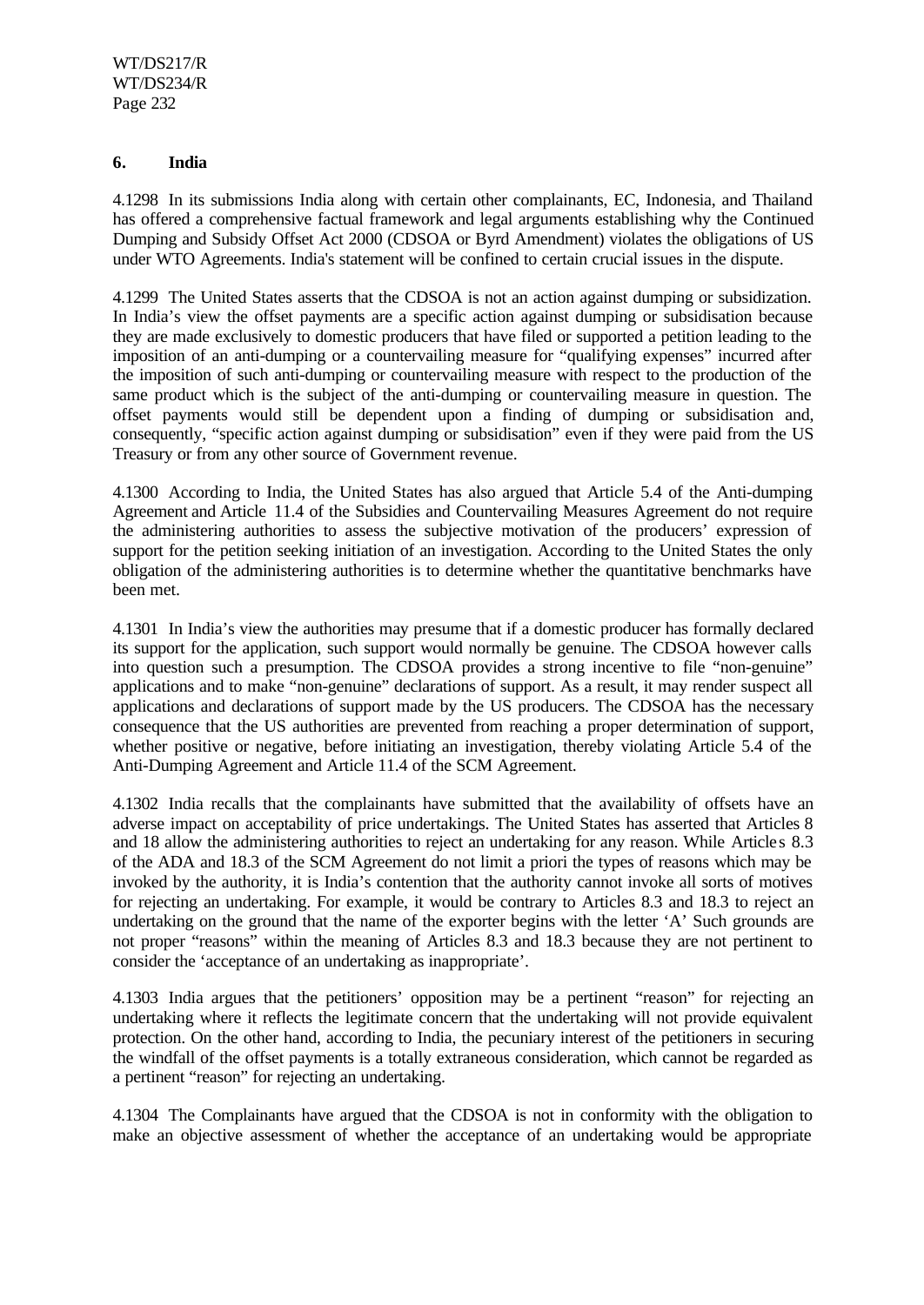because, under the CDSOA, the US authorities provide a financial incentive to the petitioners for opposing the undertakings and then rely upon such opposition in order to reject the undertaking.

4.1305 India is of the view that its joint submissions have highlighted the pernicious consequences of the offsets for developing countries. The Marrakesh Agreement has recognized the need for positive efforts designed to ensure that developing countries secure a share in the growth in international trade. By enabling the authorities to violate obligations under the Anti-dumping Agreement and the SCM Agreement, the CDSOA would adversely affect exports from developing countries and hence would be contrary to the letter and spirit of the preamble of the Marrakesh Agreement.

# **7. Indonesia**

4.1306 Indonesia associates itself with the statement made by the distinguished Delegate of the EC on various legal arguments in further rebutting arguments made by United States in the second submission and its oral statement. Indonesia will restrict this statement to specific issues especially relating to developing countries' interests as a follow-up to Indonesia's first oral statement.

4.1307 The United States argues in its written answer to the panel's question no.24 and paragraph 102 of its second submission that Article 15 of the Anti Dumping Agreement is not within the Panel's terms of reference as it was not identified in the Panel requests. Although Indonesia recognizes that Article 15 of the Anti Dumping Agreement is not within the Panel's term of reference, nevertheless, Indonesia recalls that Article 12.11 of the Dispute Settlement Understanding regarding the panel procedure states that: "Where one of the parties is a developing country member, the panel's report shall explicitly indicate the form in which account has been taken of relevant provisions on differential and more-favourable treatment for developing country members that form part of the covered agreements which have been raised by the developing country members in the course of the dispute settlement procedures."

4.1308 In Indonesia's view it contains an obligation to the Panel to give consideration to the special and differential treatment provision in the covered agreement raised by a developing country, even though this provision is not specifically indicated in the Panel's terms of reference. The mere fact that a developing country does not raise the special and differential treatment provision is irrelevant to make Panel not to make its judgment to this specific issue.

4.1309 Indonesia and other complainants in this dispute have already raised the Anti Dumping Agreement as a covered agreement. Article 15 of the Anti Dumping Agreement is already identified as "relevant provisions on differential and more-favourable treatment". For that reason, Indonesia considers that the Panel should take into account Article 15 of the Anti Dumping Agreement in its report.

4.1310 Indonesia asserts that the CDSOA will provide a financial incentive for petitioners to reject the proposed undertakings because the petitioners would expect to receive money from the distribution of duties. Indonesia recalls that it has been recognized in the previous Panel proceeding that undertakings are a constructive remedy par excellence. Consequently, by introducing CDSOA, it will frustrate the object and purpose of Article 15 of the Anti Dumping agreement.

4.1311 Indonesia argues that Article 15 of the Anti Dumping Agreement is part of general rules of special and differential treatment that carry an obligation for all members, especially the developed ones, to fulfil it. Article 15 of the Anti Dumping Agreement is not a specific provision in the context of the whole WTO agreement. Similar provisions exist in all WTO Agreements as part of the balance of rights and obligations of all WTO members. Thus, it contains no exclusion for the United States from performing this specific obligation.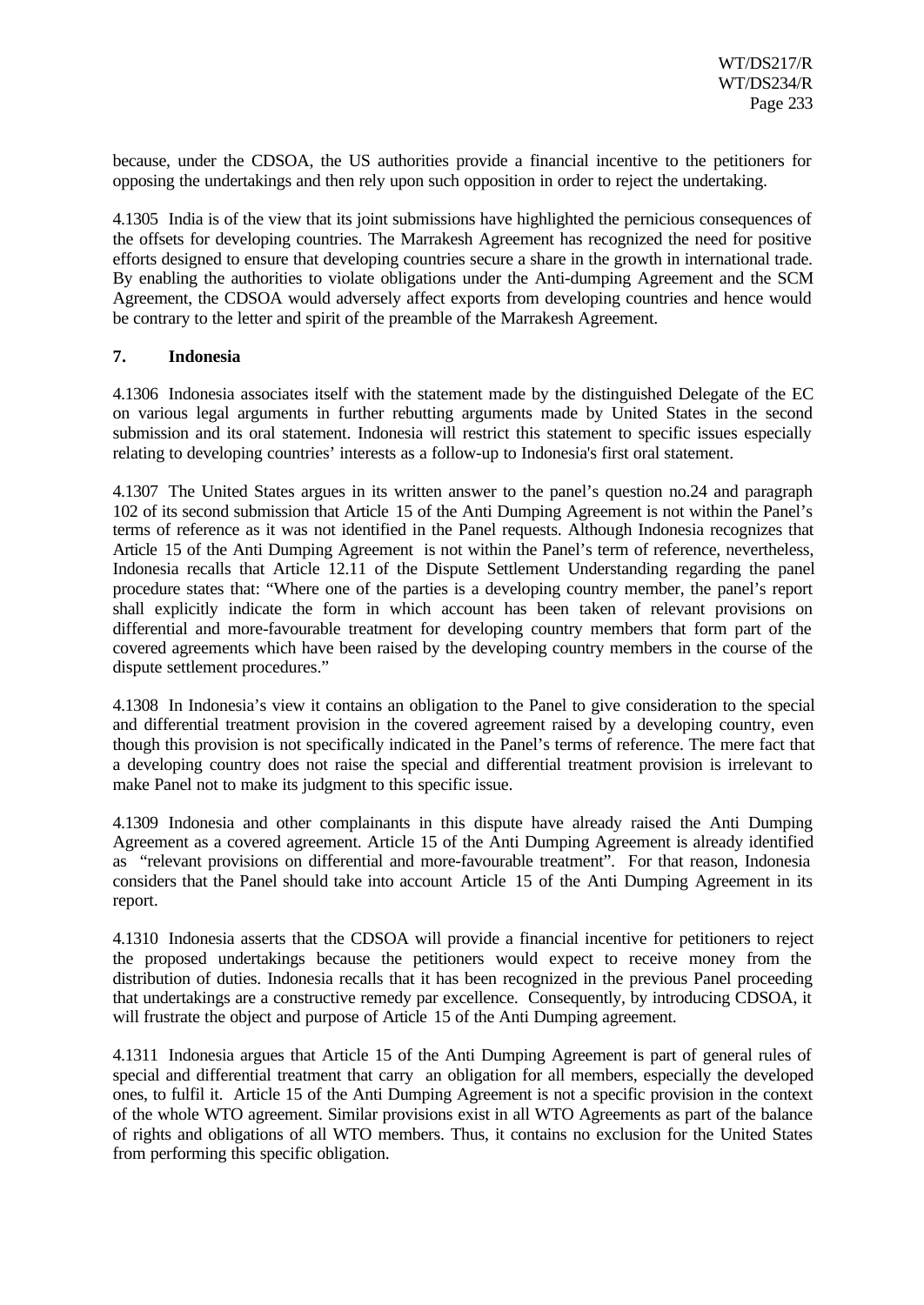4.1312 The United States also argues that Article 15 of the Anti Dumping Agreement is a "best effort" commitment. Indonesia disagrees with the United States interpretation as it has been stated by the "Doha Decision on Implementation-related issues and concerns" that Article 15 of the Anti Dumping Agreement is a mandatory provision. As a mandatory provision, the United States, as a developed country member, is not exempted from carrying out this specific obligation. By implementing the CDSOA, the United States is not in a position to fulfil its obligation under Article 15 of the Anti Dumping Agreement as the domestic industry will be inclined to oppose undertakings as they anticipate receiving distribution of duties.

## **8. Japan**

(a) The purpose of the CDSOA is legally relevant

4.1313 Japan submits that the purpose of the CDSOA and its legislative history are legally relevant and should be considered by the Panel. Contrary to the assertion made by the United States, US courts do rely on legislative history or consider the intended purpose of the legislation.

4.1314 The actual language of the CDSOA states that dumping and subsidies are to be "condemned" and "effectively neutralized" and that "United States trade laws should be strengthened", since the "continued dumping or subsidization can frustrate the remedial purpose" of those laws. The distributions, according to the CDSOA, "offset" continued dumping and subsidization. The principal sponsors of the CDSOA described the distributions as a way to "*counter* (…) foreign dumping and subsidization." Japan considers that these statements are relevant for the Panel's examination of the CDSOA.

4.1315 Japan asserts that, contrary to the United States' assertion, Japan and the EC did not argue in the 1916 Act case that a purpose of a law is irrelevant. A purpose of a law is significant evidence of what a law actually does. However, when the WTO inconsistency is established by the text alone, a stated purpose of a law does not cure the inconsistency. In this dispute, the purpose of the CDSOA is provided by the complainants as additional evidence that the CDSOA violates Articles 18.1 and 32.1 and the other cited provisions.

(b) The United States' interpretation of "specific actions against dumping or a subsidy" is not in accordance with customary rules of interpretation

4.1316 Japan argues that the United States' interpretation of Articles 18.1 and 32.1 is out of context, disregards the ordinary meaning of those terms, and is not in accordance with other customary rules of interpretation of public international law. The Appellate Body in the 1916 Act case correctly interpreted the language of Articles 18.1 and 32.1 and explained that "specific actions against dumping" means "specific actions taken in response to situations presenting the constituent elements of dumping."

4.1317 In the view of Japan, there is no mention in the Appellate Body's interpretation or in the AD Agreement of "action based directly upon" the constituent elements of dumping. The Appellate Body's interpretation clearly states that the action is in response to "*situations"* presenting the constituent elements of dumping, and not to the "constituent elements" of dumping.

4.1318 The United States interprets the word "against" as requiring imposition of a burden or liability on the imported good or the importer. Japan submits that the United States' interpretation: a) is not supported by the ordinary meaning of the word "against"; b) is not in accordance with the customary rules of interpretation of public international law because it ignores, among other things, the context of Article VI, the AD Agreement and the SCM Agreement; and c) disregards the interpretation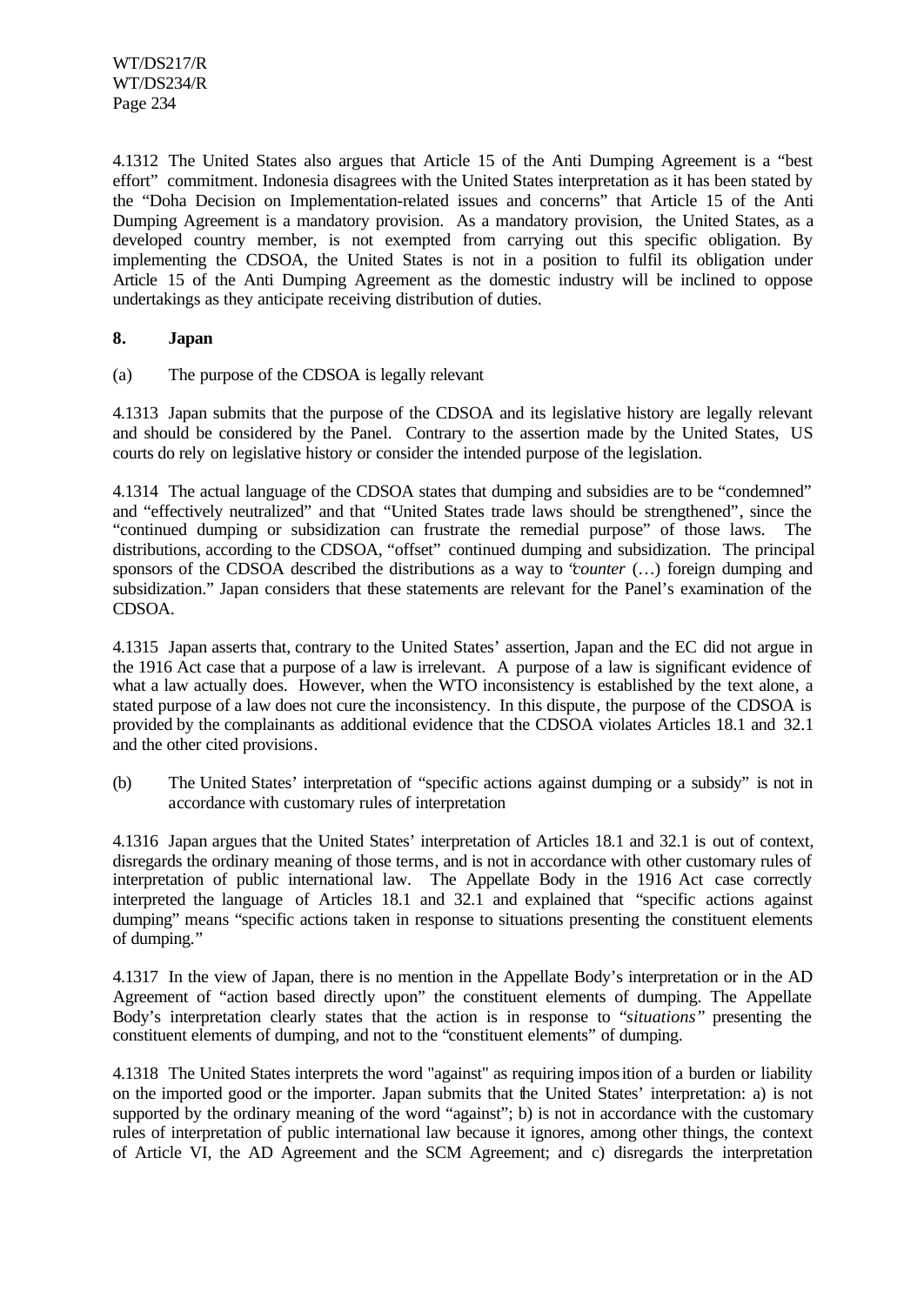developed by the Panel and the Appellate Body in the 1916 Act case. The Appellate Body in the 1916 Act case correctly interpreted the word "against" in its proper context.

4.1319 The United States defines "dumping or subsidization" as the "dumped or subsidized imported *goods.*" According to Japan, the US states, incorrectly, that Article VI of GATT defines dumping as "*products* of one country being introduced into the commerce of another country at less than normal value." This interpretation is incorrect. As the Appellate Body in the 1916 Act case notes, Article VI:1 defines "dumping" as a *conduct*, by which products of one country are introduced into the commerce of another country at less than normal value. It makes abundantly clear that dumped or subsidized goods or products are to be distinguished and cannot be equated to "dumping" and "subsidization."

4.1320 Japan submits that the United States revision of its interpretation to add "exporters or foreign producers" shows only that the US definition of specific action against dumping is arbitrary and not based on treaty text.

(c) The CDSOA mandates specific actions against dumping and a subsidy

4.1321 In Japan's view, the United States erroneously argues that the CDSOA's "criteria upon which the distributions are made *have nothing to do* with the constituent elements of dumping or subsidization" and alleges that the distributions are only "remotely" linked to the anti-dumping and countervailing duty orders. This, Japan argues, is factually incorrect. The distributions under the CDSOA necessitate a finding of dumping or subsidization. That finding, in turn, positively requires that the constituent elements of dumping or a subsidy be present. Thus, the distributions are, as a matter of fact, undeniably taken in response to situations presenting the constituent elements of dumping and subsidization.

4.1322 Contrary to the United States allegations, Japan has not argued for a so-called "presumed negative effects" test. Rather, the claims are based *inter alia* on the actual effects of the CDSOA. The evidence on file is enough to establish a *prima facie* case of non-conformity. The arguments made by the United States regarding the alleged and "presumed negative effects" test are simply another attempt to misrepresent and distort the arguments and claims presented by the complainants against the CDSOA.

4.1323 Japan submits that the distributions of duties under the CDSOA are a specific action against dumping or a subsidy in violation of Article 18.1 and 32.1, even if the amount of the distributions does not correspond to the amount of the damage or injurious effect of dumping or a subsidy. Also, the relation between the distributions and the injury is already present and implicit in the intimate connection between the distributions and the anti-dumping and countervailing measures.

(d) Footnotes 24 and 56 do not exclude the CDSOA from the coverage of Articles 18.1 and 32.1

4.1324 Japan considers that the Appellate Body in the 1916 Act case found that "action" within the meaning of footnote 24 is to be distinguished from "specific action against dumping" within the meaning of Article 18.1. It added that a measure that is considered "specific action against dumping" is "governed by Article 18.1 itself." Since the CDSOA is specific action against dumping and a subsidy, it cannot possibly fall within the coverage of footnotes 24 and 56, and is thus not excluded from the prohibition of Articles 18.1 and 32.1.

4.1325 According to Japan, footnote 35 explicitly provides that the *only* relief that shall be available to protect from the effects of a particular subsidy are either countervailing duties or countermeasures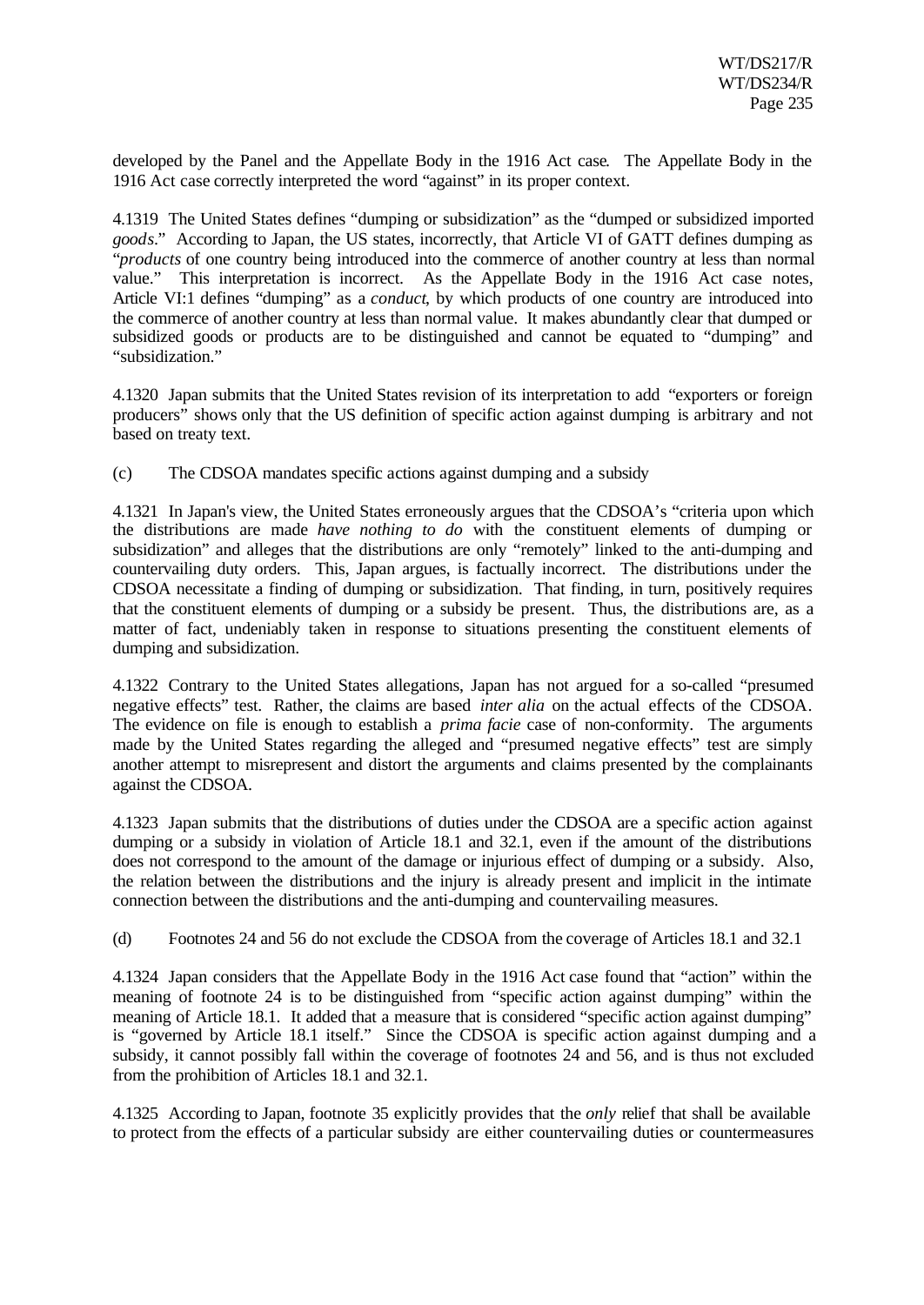under Articles 4 or 7 of the SCM Agreement. According to this footnote, no other action may be taken to provide a relief from the effects of continuous subsidization in the US market.

4.1326 Japan argues that the interpretation by the United States of the word "under" within footnotes 24 and 56 (e.g. "compatible " with) is not in accordance with the ordinary meaning of that word in its context. In footnotes 24 and 56, "under" is preceded by the word "action" and followed by reference to identifiable provisions. In the WTO Agreements, he same phrase of "action under" followed by particular provisions appears in Article 5.7 of Agricultural Agreement and Article 6.11 of the Textiles and Clothing Agreement. In these examples, the phrase "action under" alludes to a right positively conferred by the cited provision.

4.1327 Japan recalls that the United States also argues that the SCM Agreement does not interpret Article XVI. Various provisions of the SCM Agreement, including Article 1, which defines a subsidy, refer to Article XVI. Article XVI sets forth procedures and certain disciplines with respect to subsidies and nothing more.

(e) The CDSOA is inconsistent with Articles 5.4 and 11.4 concerning the standing to initiate requirement

4.1328 In Japan's view, the CDSOA itself, independently from its application, is evidence of the violation on the part of the United States of Articles 5.4 and 11.4. Actual application of the CDSOA will only confirm what the measure, on its face, already demonstrates.

4.1329 According to Japan, the fact that the CDSOA does not modify the US trade laws regarding standing requirements or voluntary undertakings is irrelevant and does not alter the fact that the CDSOA violates the cited provisions.

4.1330 Japan notes that the United States argues that there is no requirement in Articles 5.4 and 11.4 of inquiry into the motivations of the support of domestic producers. Japan considers that there is a requirement, however, of performance of treaty obligations in good faith. To increase the likelihood of "disingenuous" support by domestic producers to petitions, or opposition to undertakings, cannot, by any standard of public international law, be considered a good faith application of the provisions concerning standing requirements and voluntary undertakings.

4.1331 Japan argues that the United States did not present any rebuttals to the arguments pertaining to Articles 4.1 and 16.1, which inform and confirm the object and purpose of Articles 5.4 and 11.4. The object and purpose of those provisions, of which the numerical benchmarks are but a tool, are frustrated by the CDSOA. As a consequence, even if the numerical benchmarks remain unaltered and the investigating authority goes through the charade of counting heads, the CDSOA makes it unavoidably impossible for the United States to perform its obligations under Articles 5.4 and 11.4 in good faith.

4.1332 Japan asserts that by pretending that the promise of a distribution of collected duties will not induce a domestic producer to file or support a petition or oppose an undertaking, the United States is wilfully ignoring the economic reality of competitive markets.

4.1333 Assuming *arguendo* that anti-dumping and countervailing duty laws provide an incentive to support a petition, Japan submits that they would still not be comparable to the CDSOA. To the extent that these laws correctly implement the AD Agreement and the SCM Agreement, they would not constitute a violation of the WTO Agreements. In stark contrast, the CDSOA's additional financial incentives are inconsistent with Articles 5.4 and 11.4.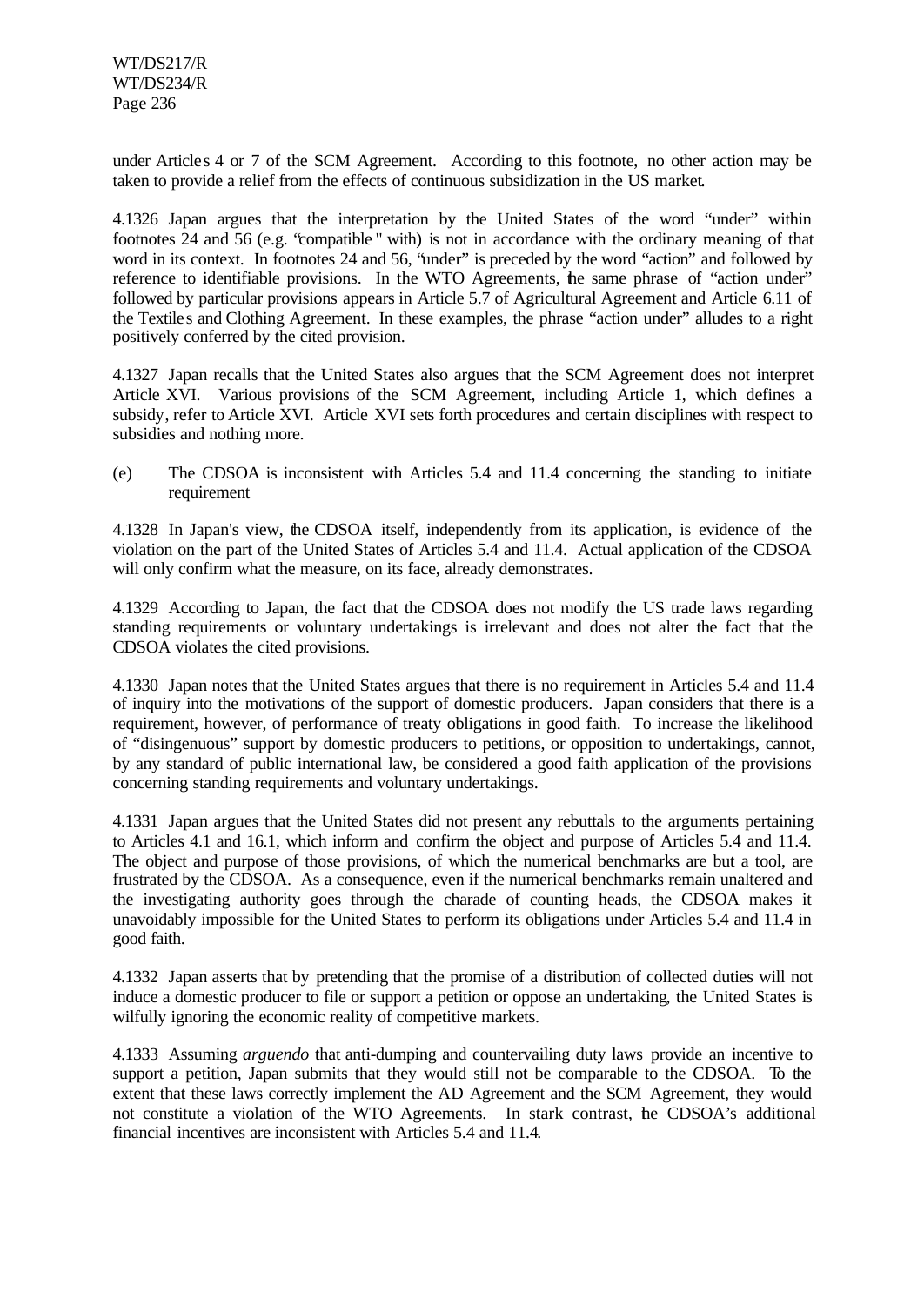4.1334 Japan notes that a decision by the United States to make distributions available to all of the domestic producers, and not only those that supported a petition, would not cure the CDSOA of its inconsistencies with the WTO Agreements. The CDSOA would, even under those circumstances, still induce domestic producers to support a petition or oppose an undertaking. Producers would still want to assure themselves that the level of support meets the minimum numerical benchmark so that they can obtain the windfall of the distributions under the CDSOA. Consequently, they would support the petition, lest no other domestic producer does.

(f) By enacting and maintaining the CDSOA, the United States violates Article X:3(a) of GATT 1994.

4.1335 Japan's claim under Article X:3(a) is simple and straightforward: the CDSOA, which is the measure under examination in this disputes, *administers* the United States' trade laws in a manner that is unreasonable, not uniform and not impartial. The CDSOA has been sufficiently and adequately identified and is within the terms of reference of the Panel.

# **9. Korea**

l

(a) Introduction

4.1336 Korea notes that it has already set out its position in the First and Second Submissions.

(b) The Byrd Amendment is an impermissible specific action against dumping and subsidies

4.1337 Korea recalls that the United States criticizes the complainants for offering an interpretation "not supported" by the text of Articles 18.1 and 32.1 and the 1916 Act Appellate Body and panel reports. At the same time, Korea argues, the US advances an interpretation that is self-serving and that disregards the text. Moreover, the US ignores the fact that the Appellate Body already has interpreted "against."<sup>218</sup> As Korea demonstrated at paragraph 19 of its Second Submission, in the 1916 Act proceeding at paragraph 122, the Appellate Body defined "against" as "in response to."

4.1338 Korea further asserts that, regarding "constituent elements of dumping," if an action (in this case, giving cash rewards) cannot, as a matter of law, be taken absent a finding that the constituent elements of dumping have been met, then the requirement set out in 1916 Act reports is met. This "but for" interpretation is reasonable, and the US attempt to mischaracterize it should be rejected.

4.1339 Korea notes further that, in this case, the issue is even more clearly presented than in the 1916 Act proceeding. There, the measure set out its own prerequisites that differed in some respects from the primary US anti-dumping law. So, the panels and Appellate Body were forced to parse the text of the 1916 Act to determine if the Act sets out the constituent elements of dumping. Here, in stark contrast, there is no similar dispute. The action of granting cash rewards cannot be taken absent a preexisting finding by the authorities that the constituent elements of dumping or subsidy, as they are defined by the US anti-dumping and countervailing duty laws, have been met.

4.1340 Korea notes that the United States tries to derail the debate by pretending that the required order and the cash reward are "remotely" linked.<sup>219</sup> Further, the US posits that the only two

<sup>218</sup> First Written Submission of the United States, *United States – Continued Dumping and Subsidy Offset Act of 2000*, WT/DS217, WT/DS234 (14 January 2002) (US First Submission), para. 90.

<sup>219</sup> Second Written Submission of the United States, *United States – Continued Dumping and Subsidy Offset Act of 2000*, WT/DS217, WT/DS234 (27 February 2002) (US Second Submission), para. 43.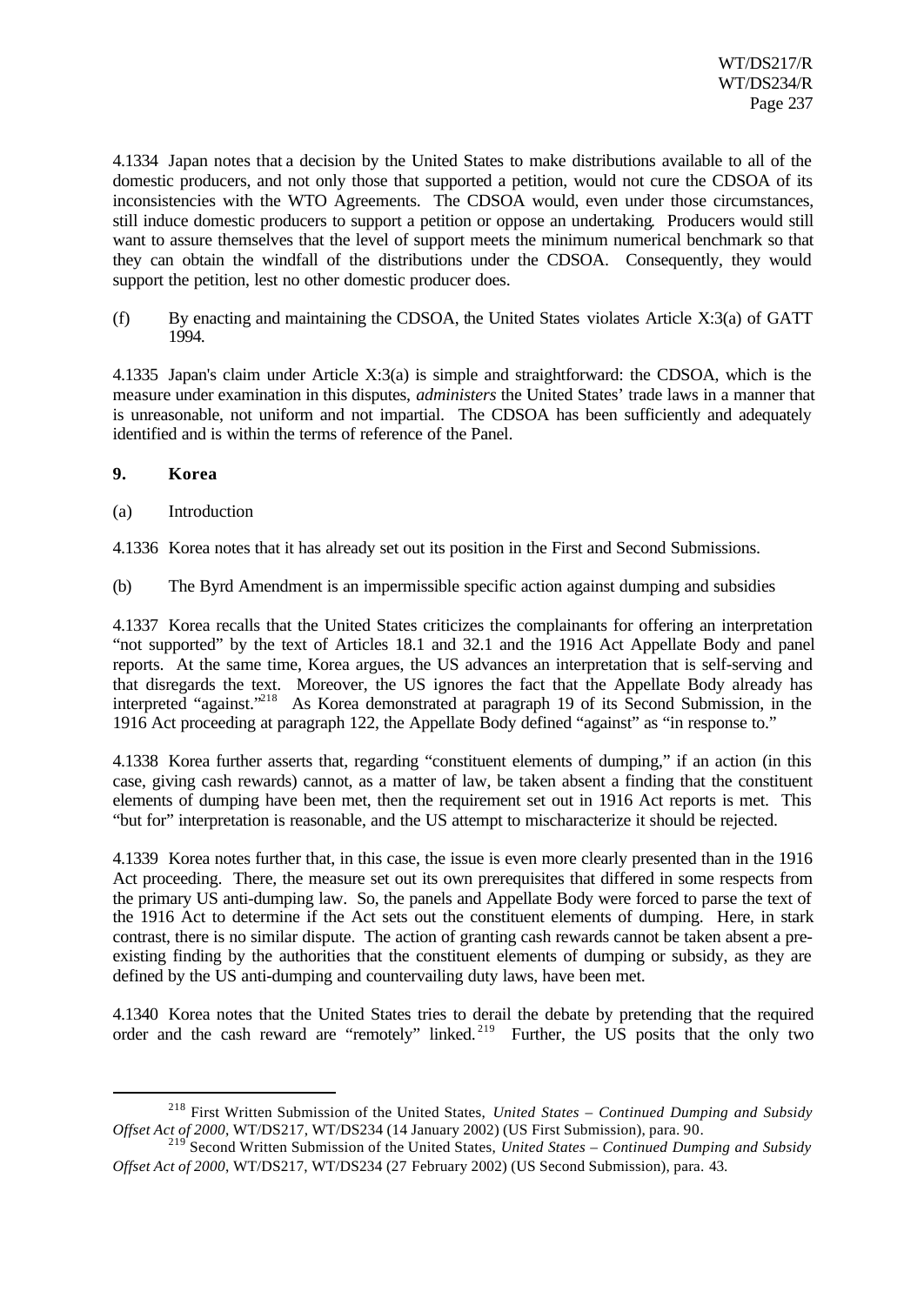requirements for receiving the cash reward are, one, that the recipient be an "affected domestic producer" that, two, has submitted "qualifying expenditures." $^{220}$ 

4.1341 Korea submits that again, the United States is incorrect. The link is quite strong – indeed, the existence of an anti-dumping or countervailing duty order is a pre-condition to the cash reward. The additional requirements are irrelevant absent a finding that the constituent elements are met, followed by imposition and collection of duties. Thus, they are additional factors similar to the intent and injurious effects requirements in the 1916 Act. In the 1916 Act proceeding, the Appellate Body rejected the US assertion that the presence of additional elements meant that the 1916 Act could not be a specific action against dumping.  $221$  The Panel should do the same here.

4.1342 Korea asserts that, regarding the word "against", the United States continues to ignore the plain meaning of "against dumping" and "against a subsidy," claiming that Complainants' interpretations are not supported by the text.<sup>222</sup> The US interpretation is based on a definition of "against" that requires physical contact, which cannot occur as a matter of physics with a nonphysical process or noun such as "dumping" or "a subsidy." To make matters worse, the United States ignores the actual text, which is "against dumping" and substitutes a self-serving rewriting: "against imported products."<sup>223</sup> It is forced to do so in order to support its flawed definition of "against", which requires a physical object, as opposed to a process, such as dumping.

4.1343 Korea is of the view that, because the text does not support its flawed interpretation, the United States is forced to attack Complainants' position by mis-characterizing it as "presuming" a negative effect on imported goods or foreign producers.<sup>224</sup> In so doing, the United States would have the Panel and US trading partners ignore not only the statements by the US officials that supported the legislation, but also basic economic principles: if two companies, foreign company X and domestic company Y, are competing in the marketplace, one can act against  $-$  or disadvantage  $-$  foreign company X in the market by imposing costs on foreign company X or by giving money to domestic company Y. Not satisfied with either the former or, even, the latter, alone, the United States has decided to do both, using the Byrd Amendment to accomplish the latter.

4.1344 In short, Korea argues that the effects of the Byrd Amendment are not presumed, they are known. The Byrd Amendment indisputably alters the conditions of competition. Moreover, as Korea's analysis shows, the US flag-flying and other examples, which are presented to frighten the Panel into accepting the US view, are irrelevant.<sup>225</sup> Here, the action by the United States directly disadvantages imports in the US market.

4.1345 Finally, the United States asserts that the cash rewards are not related in any way to domestic producers' injury.<sup>226</sup> Korea submits that this is incorrect. According to Korea, the cash rewards cannot exceed the anti-dumping or countervailing duties collected. Moreover, before the US authorities can grant the cash rewards, they must find that the constituent elements of dumping or subsidy are met and that the dumping or subsidy is causing injury to the US industry. Only then may they impose the duties. The duties are specifically designed to offset the dumping or subsidy and, thus, to prevent continuing injury from the dumping or subsidy. So, the ceiling of the cash reward

l

<sup>220</sup> *Id.*, para. 42.

<sup>221</sup> *United States – Anti-Dumping Act of 1916*, WT/DS136/AB/R, WT/DS162/AB/R (28 August 2000), paras. 104, 107 and 122.

<sup>&</sup>lt;sup>222</sup> US Second Submission, paras. 47-59.

<sup>223</sup> *Id.*, para. 48.

<sup>224</sup> *Id.*, para. 52.

<sup>225</sup> *Id.*, para. 53.

<sup>226</sup> *Id.*, para. 58.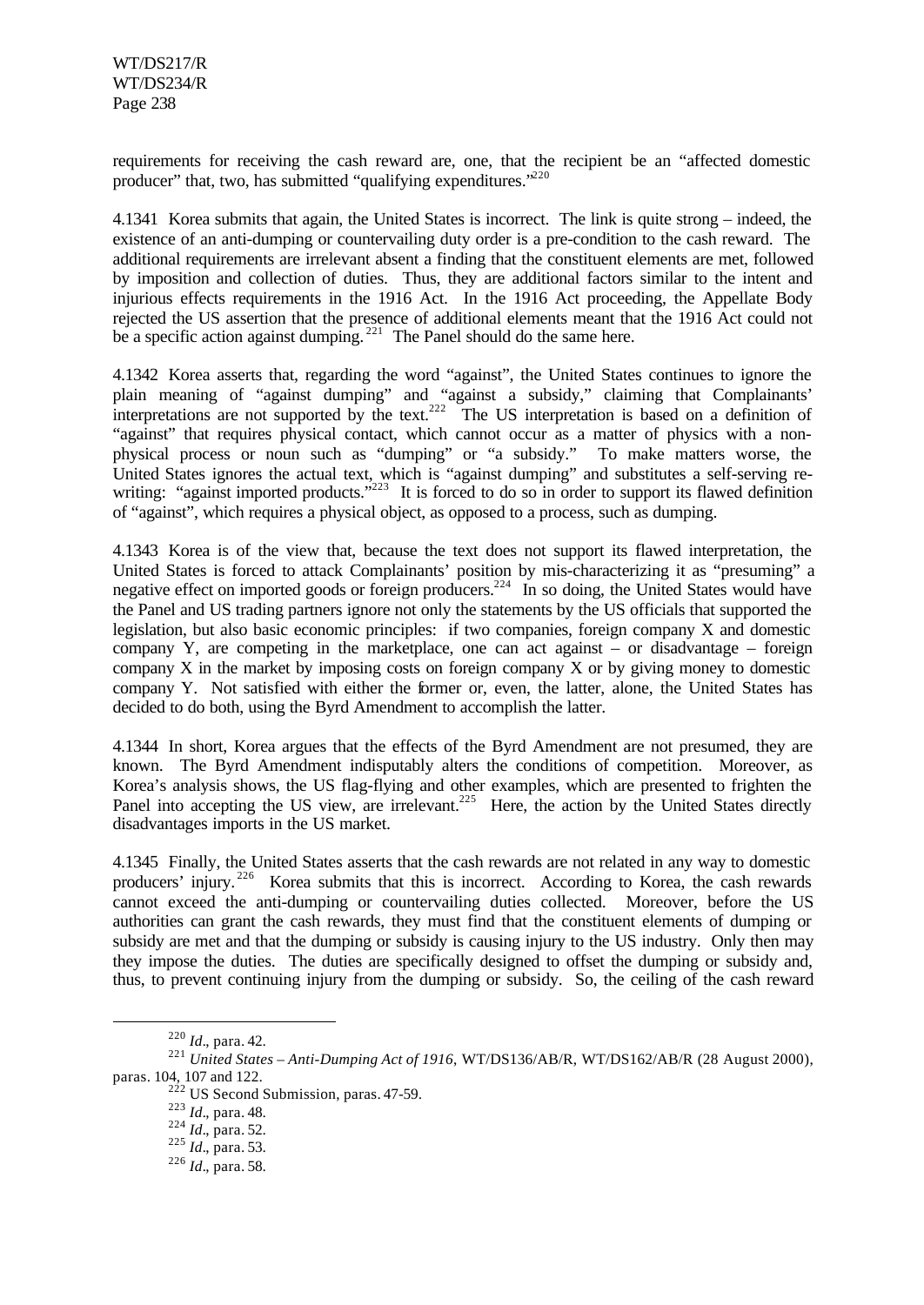amount is defined by the total duties collected to offset and prevent future injury. The US statement to the contrary, therefore, is incorrect.

(c) Footnotes 24 and 56 do not save the Byrd Amendment

4.1346 Korea asserts that footnotes 24 and 56 are not relevant to this proceeding. Because the Byrd Amendment is a specific action against dumping and subsidization, it does not fall within the scope of these Footnotes. Korea argues that, as Complainants have demonstrated, in the 1916 Act report the Appellate Body concluded at paragraphs 122-126 that Footnotes 24 and 56 clarify that a Member may select a WTO-consistent remedy other than applying duties pursuant to the Anti-Dumping Agreement and the Subsidies Agreement even where the conditions for applying duties exist. Korea presents the following example: considering Country X subsidizes an industry and, due to the subsidy, its industry is able to dump products in Country Y, resulting in increased imports to Country Y. In this example, depending upon the precise facts, Country Y might be able to apply an anti-dumping duty or a countervailing duty or a safeguard measure, as long as the application of the measure by Country Y complies with the relevant WTO provisions.

4.1347 The United States also claims that the Byrd Amendment is justified as an action under Article XVI of GATT 1994. According to the United States, even if the Panel were to find the Byrd Amendment "to be an action against dumping and/or subsidies," the Amendment "is nevertheless clearly an action under GATT Article XVI to address the effects of such practices."<sup>227</sup> Korea posits that this is nothing more than a claim that, in response to dumping or a subsidy as such, a Member may grant a subsidy. This position is directly contrary to the holding of the Appellate Body in the 1916 Act proceeding. Therefore, Korea believes the Panel should reject this US assertion as well.

4.1348 In short, concerning the US argument regarding Footnotes 24 and 56, Korea considers it suffices to point out that the actions envisaged in these Footnotes are limited to actions that are not actions in response to dumping or subsidization, as such. Therefore, it is clear that the Byrd Amendment is not saved by these Footnotes.

(d) The Byrd Amendment violates the provisions of the Anti-Dumping Agreement and the Subsidies Agreement regarding standing and undertaking determinations

4.1349 According to Korea, the United States bases its rebuttal on whether or not the Byrd Amendment alters the US administration of US laws regarding standing and undertaking determinations.<sup>228</sup> In doing so, the United States ignores the thrust of Korea's argument.

4.1350 According to Korea, a Member can undo or disregard the results of WTO negotiations in at least two ways. First, it can pass a law that is directly contrary to the text of a WTO provision. This is what the United States has done regarding Article 18.1 and Article 32.1. Second, it can pass a law that so alters the incentive structure in which private actors make decisions that the negotiated text has been distorted and reduced to inutility - it no longer can perform as the negotiators intended it to. This is precisely what the United States has done with respect to the WTO provisions regarding standing and undertaking determinations. This is why, in this case, the fact that the law actually used to administer a WTO provision has not changed is irrelevant.

4.1351 In short, Korea considers that the United States urges this Panel to adopt an interpretation that would permit all Members to pass laws that would undermine and reduce to inutility any WTO

l

<sup>227</sup> *Id.*, para. 61.

<sup>228</sup> *Id.*, paras. 70-75.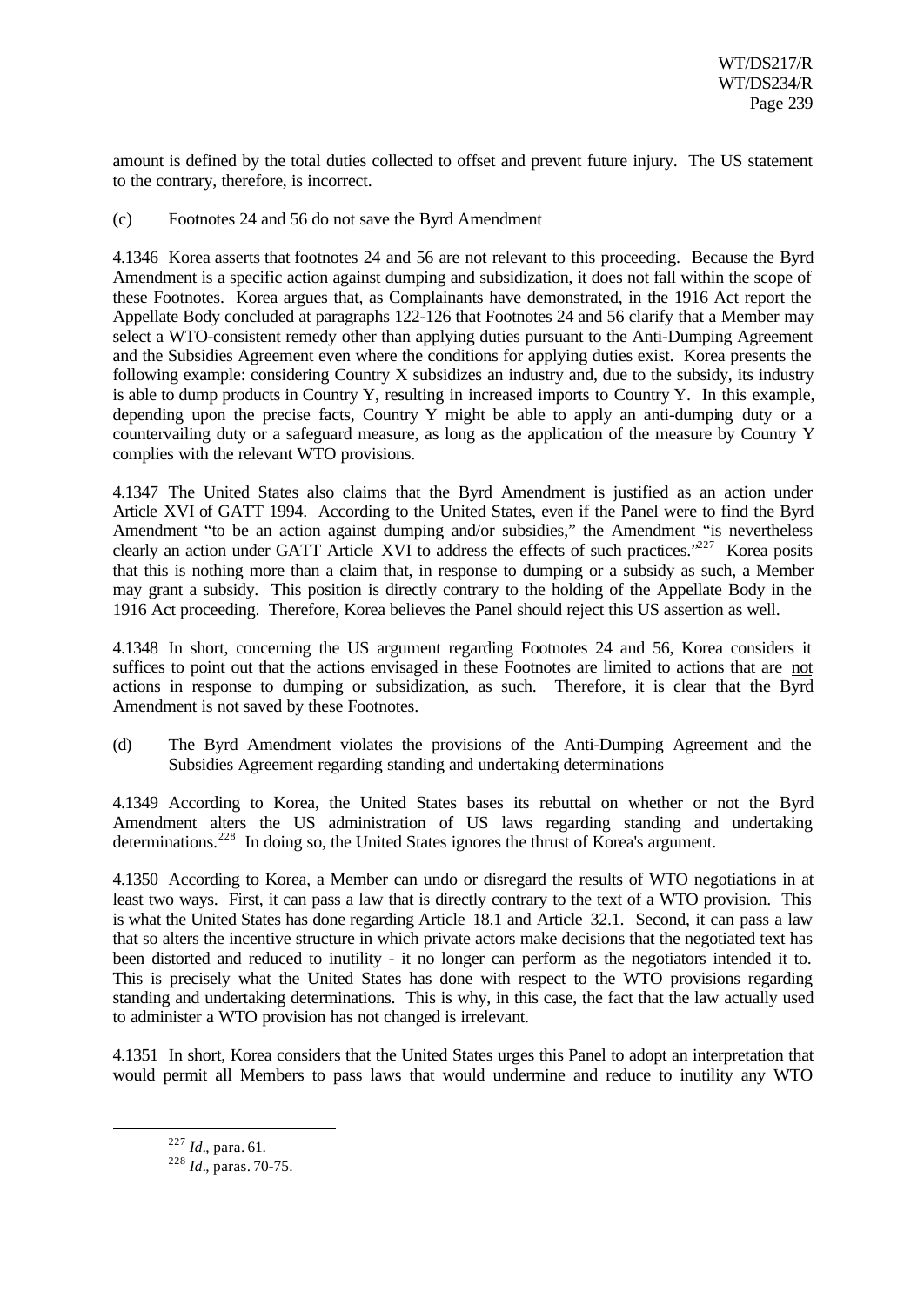provision which regulates or is dependent on private conduct (by altering the incentives that determine that conduct). Korea argues that this should not be permitted.

4.1352 Korea notes that the United States claims that Complainants have not introduced evidence that the Byrd Amendment affects determinations regarding standing<sup>229</sup> and undertakings.<sup>230</sup> Korea submits that this claim is both irrelevant and inaccurate. It is irrelevant because, where, as here, a measure is inconsistent with a WTO provision, the complaining party is not required to meet an effects test.<sup>231</sup> It is inaccurate because Complainants have shown beyond doubt that the Byrd It is inaccurate because Complainants have shown beyond doubt that the Byrd Amendment definitely does affect decision-making. Korea considers it has demonstrated that US government officials proposed and passed it to give US companies a second, additional remedy to help them combat allegedly unfair trade. The United States cannot credibly argue that the provision of a second remedy in the form of a cash reward does not encourage both filing and support of petitions and opposition to undertakings.

4.1353 Moreover, Korea considers that the United States concedes its case by agreeing that incentives – such as duties – do operate to encourage petitions. In the words of the United States:

the very existence of the Antidumping and SCM Agreements gives domestic interests a strong financial inducement to file, and support, petitions.<sup>23</sup>

4.1354 In Korea's view, that statement is 100 per cent correct. Like a cash reward, potential duties do create an incentive to bring and support cases. The flaw in the US presentation is that the United States pretends that, as opposed to potential duties, cash rewards for some reason do not create an incentive to bring and support cases. Obviously, the cash reward does exactly this. It also functions as an incentive for the domestic industry to oppose undertakings.

4.1355 Korea asserts that this analysis also shows the weakness of the US argument that the Byrd Amendment does nothing more than to encourage the use of a permissible remedy.<sup>233</sup> According to Korea, it does not; instead, it creates a new, impermissible remedy. Moreover, by creating an impermissible remedy in the form of a cash reward, it improperly encourages additional use of US anti-dumping and countervailing duty laws.

4.1356 The United States further asserts that, in any case, the imposition of duties (and receipt of cash rewards) is too speculative to support Complainants' argument.<sup>234</sup> Again, according to Korea, the United States has conceded its case. At the very least, even accepting the US position, the provision of cash rewards will have an effect on marginal cases where a US company otherwise would not file or support a petition or oppose an undertaking. Of course, in the view of Korea, the Byrd Amendment affects cases in general, not merely marginal cases.

4.1357 Finally, regarding the US argument on undertakings, Korea contends that the United States continues to assert that the provisions on undertakings are merely hortatory. Korea argues that this interpretation is flawed and must be rejected. Articles 8 and 18 each comprise six separate paragraphs setting out a host of requirements that apply specifically to producers regarding undertakings. They therefore most assuredly are not hortatory, as they impose requirements. Most relevant are those set

l

<sup>229</sup> *Id.*, paras. 88-95.

<sup>230</sup> *Id.*, para. 100.

<sup>231</sup>*See*, *e.g.*, *Japan – Taxes on Alcoholic Beverages*, WT/DS8/AB/R, WT/DS10/AB/R, WT/DS11/AB/R (4 December 1996), pp. 15-16; *Korea – Taxes on Alcoholic Beverages*, WT/DS75/AB/R (18 January 1999), paras. 128-133.

<sup>&</sup>lt;sup>232</sup> US Second Submission, para. 85.

<sup>233</sup> *Id.*, paras. 84-87.

<sup>234</sup> *Id.*, paras. 88-95.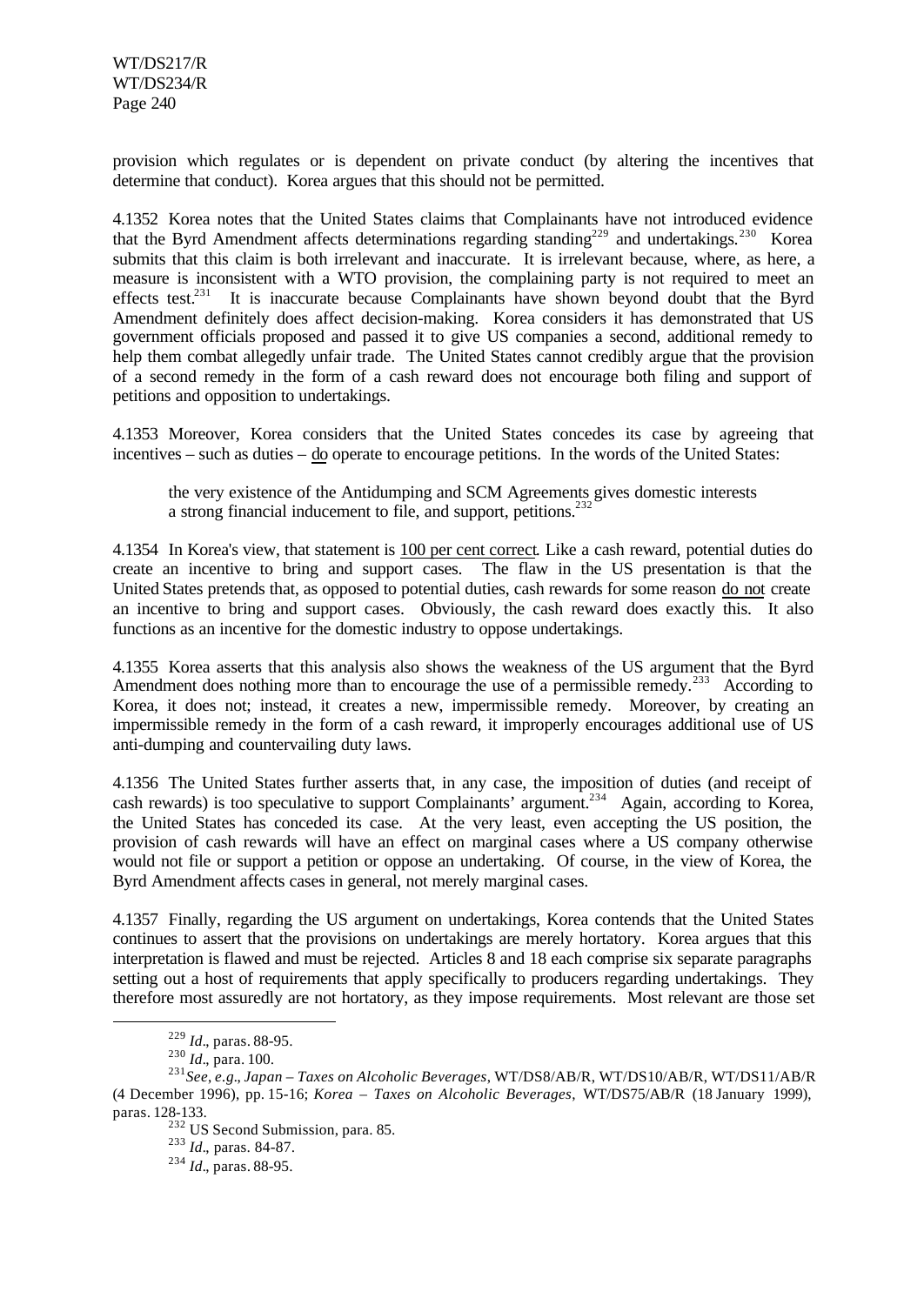out in paragraphs 1 and 3 of the Articles. As Complainants have demonstrated, read together, these provisions allow a Member to reject a proposed undertaking only where it would be "impractical" or for a reason that otherwise is relevant. And, of course, this obligation of Articles 8.3 and 18.3 is subject to the general "good faith" obligation. $^{235}$ 

# (e) The Byrd Amendment violates Article X:3 of GATT 1994

4.1358 Korea submits that the Complainants have established that the Byrd Amendment so alters the incentives that previously determined whether a US company would file or support a petition or oppose an undertaking that it constitutes a violation of relevant WTO provisions. There is a secondary effect as well. The Byrd Amendment precludes the United States from applying its laws regarding standing and undertaking determinations in a "reasonable, impartial and uniform manner."

4.1359 According to Korea, and contrary to US claims,<sup>236</sup> this violation is within this Panel's terms of reference. The violation here is not created by the US laws regarding standing and undertakings but by the Byrd Amendment. The Panel should reject this US attempt to limit the Panel's authority.

(f) The Byrd Amendment undermines the Multilateral Trading System

4.1360 Korea, before concluding, comments on the implications of this case for the multilateral trading system. The system has never suffered from a lack of protectionist forces. In fact, the multilateral trading system, in large part, developed in response to challenges from protective forces. Given the evolution of the multilateral trading system, beginning with the GATT and followed by the WTO, obviously the multilateral trading system has succeeded to a large extent in overcoming protectionism. But, even so, the system is still beset by protectionist forces, which can be pretty creative at times. Korea asserts that the Byrd Amendment is a perfect example of protectionist forces trying to nullify the purpose of the WTO agreements on Anti-Dumping and Subsidies through the back door. If this Panel does not check the Byrd Amendment, then protectionist forces may be emboldened to develop additional creative initiatives aimed at weakening the free trade system that WTO Members for years have been working so hard to create and, now, to protect. Korea considers that to guard against this possibility, a clear ruling on this case is required.

### (g) Conclusion

4.1361 In conclusion, Korea respectfully asks the Panel to find that the US is in violation of Article VI and X:3(a) of GATT 1994; Articles 5.4, 8 and 18.1 of the AD Agreement; and Articles 11.4, 18 and 32.1 of the SCM Agreement. Korea requests the Panel both to recommend that the United States bring its laws into conformity with its obligations under these WTO provisions and to suggest that, to meet its WTO obligations, the United States should repeal the Byrd Amendment.

### **10. Mexico**

l

### (a) Introduction

4.1362 In this oral statement, Mexico will respond to the main arguments that are invoked by the United States in its rebuttal submission against Mexico's claims under Article 5 of the SCM Agreement. Mexico will also briefly address certain issues that are raised by the United States

<sup>235</sup> *See*, *e.g.*, *United States – Anti-Dumping Measures on Certain Hot-Rolled Steel Products from Japan*, WT/DS184/AB/R (24 July 2001), para. 101.

<sup>236</sup> US Second Submission, paras. 104-111.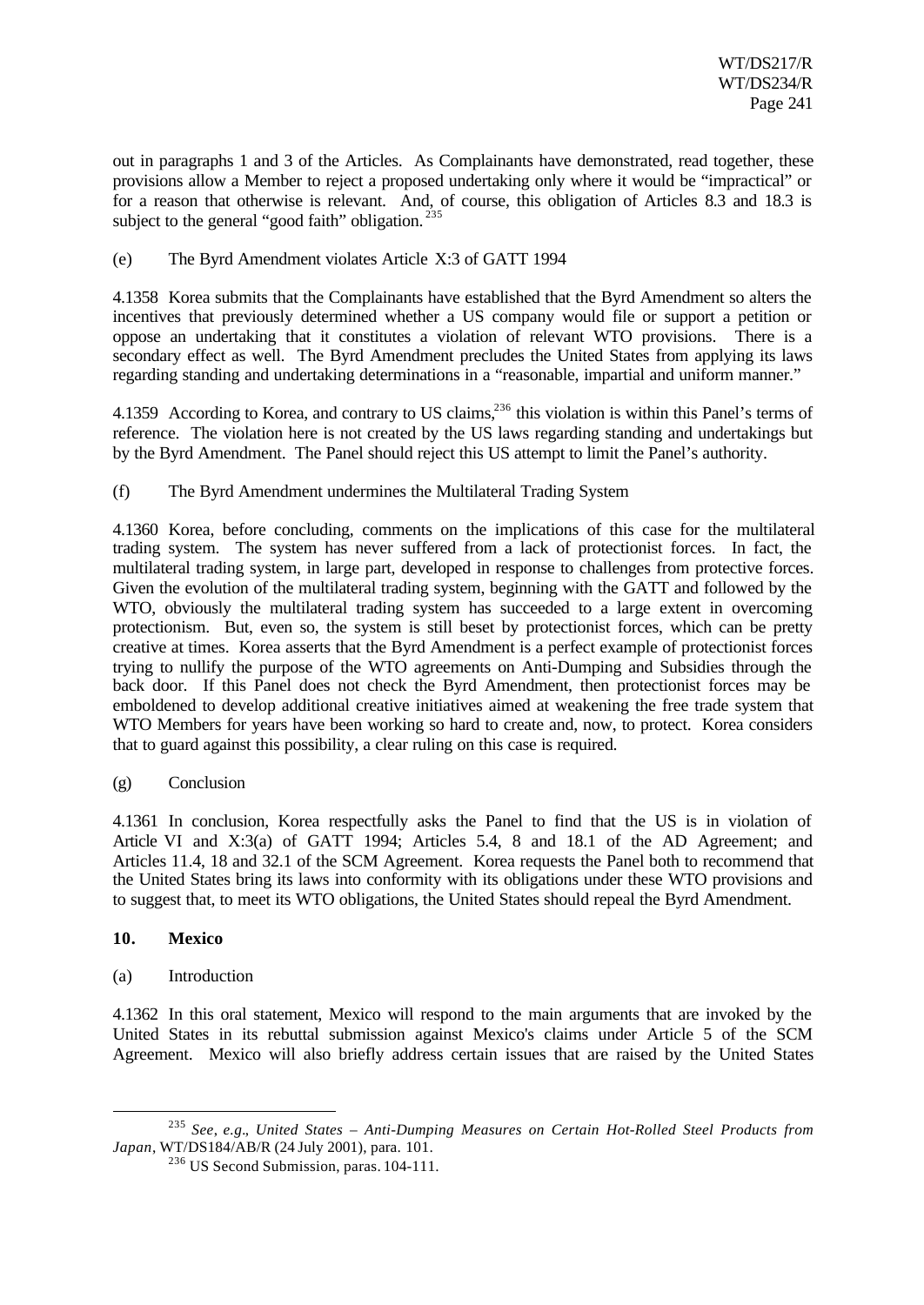regarding the claims under Article 18.1 of the Anti-Dumping Agreement and the analogous provisions in Article 32.1 of the SCM Agreement.

4.1363 As for the other claims made by Mexico, they have been dealt with in its prior submissions and in the other claimants' written and oral submissions. Mexico agrees with the submissions of the other complaining parties with respect to those claims and incorporates them in its arguments.

(b) Preliminary Remarks

4.1364 First, Mexico emphasizes the importance of Mexico's Article 5(b) claim. The remedies available to Mexico in the case of an Article 5(b) violation differ from those available in the case of its other claims in this dispute. Where a violation of Article 5(b) is found, under Article 7.9 of the SCM Agreement the United States will at most have six months to withdraw the subsidy or remove its adverse effects. This goes beyond the requirement in Article 19 of the DSU that the US "bring the measure into conformity" with its WTO obligations.

4.1365 Second, Mexico notes that the United States argues that Article 5(b) of the SCM Agreement should be interpreted in a manner that is identical to Article XXIII:1(b) of the GATT 1994. Mexico is of the view that such an interpretation cannot be accepted by this Panel because it would render Article 5(b) inutile. As explained in Mexico's previous submissions, Article 5(b) differs from Article XXIII:1(b) in important respects.

- (c) Claim Under Article 5(b) of the SCM Agreement
- *(i) Specificity*

#### Subsidy versus programme

4.1366 Mexico notes that at paragraphs 10-20 of its written rebuttal submission, the US argues that the CDSOA, as a programme, is not a specific subsidy.

4.1367 Mexico asserts , as discussed at paragraphs 37-41 of Mexico's written rebuttal submission, that it is legally incorrect for the US to focus the specificity analysis on the CDSOA as a programme without regard to the nature of the subsidies that are conferred under the Act.

4.1368 Mexico is of the view that a careful reading of Article 2.1(a) demonstrates that it supports Mexico's arguments. The Article refers to situations in which legislation explicitly limits access to a subsidy. The "legislation" in this dispute is the Continued Dumping and Subsidy Offset Act of 2000 ("the Act") and the subsidies are the offsets distributed under it. Since specificity arises as a result of the provisions of the Act, it can only be said that the subsidies conferred under the Act are specific, not the Act in itself. Accordingly, it is inappropriate for the US to argue that the Act is or is not specific. The legal question is whether the subsidies conferred under the Act are or are not specific.

4.1369 If Mexico's approach is not accepted, a WTO Member could shield otherwise-specific subsidies from challenge by conferring those subsidies under a single legislative instrument or programme. In order to prevent the disciplines in the SCM Agreement from being undermined in this way, the nature of the subsidies conferred under a programme (i.e., separate and independent subsidies) must be taken into account in the specificity analysis.

4.1370 Thus, it is Mexico's position that the CDSOA explicitly limits access to the subsidies to certain enterprises, within the meaning of Article 2.1(a) of the SCM Agreement. Specificity is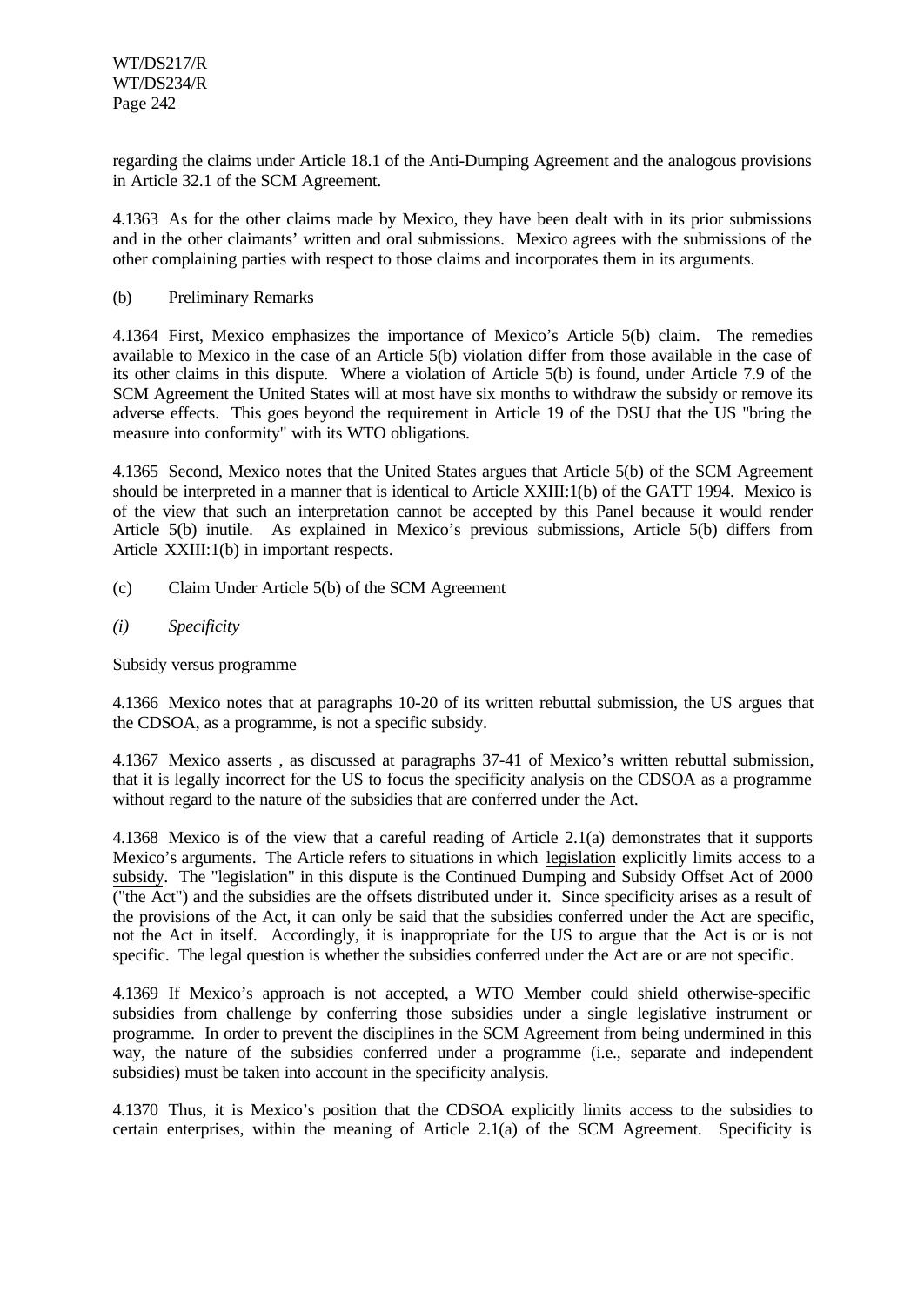manifest in the actual words of the law. In particular, Mexico refers to the following subsections of the CDSOA: 754(a), 754(b)(1) and (4), and 754(c).

#### Disbursements and outlays

4.1371 At paragraph 16 of its written rebuttal submission, the US argues that the specificity analysis must be carried out for the challenged subsidy programme as a whole rather than by "focusing on individual disbursements".

4.1372 Mexico is not arguing that the test for assessing specificity should be applied to each "disbursement" under the CDSOA. Mexico's position is that the test for assessing specificity must be applied to each "subsidy" conferred under the programme.

4.1373 Mexico asserts that the Panel must determine whether Separate and independent subsidies are being conferred under the CDSOA. If it determines that this is the case, it must then apply the specificity test to each subsidy. This approach to specificity must be applied in all instances where a programme confers separate subsidies. Otherwise, a WTO Member will be able to insulate from challenge otherwise-specific subsidies simply by administering them under a single programme. From the outset, the financial contributions are targeted to specific products and, therefore, specific industries

4.1374 In the view of Mexico, from the outset, the financial contributions are targeted. The targeting begins even before a financial contribution exists, because there must be an underlying anti-dumping or countervailing duty order or finding with respect to which a special account is established. Moreover, the funding mechanism for each subsidy is completely independent of the funding mechanism for the other subsidies. This is because the funding mechanism  $-$  i.e., the collection of anti-dumping and countervailing duties – is, itself, tied to the specific products that are subject to the anti-dumping or countervailing duty order or finding in question.

4.1375 Thus, according to Mexico, the amount of funding for a particular subsidy does not in any way affect the amount of funding for a subsidy that is linked to another order or finding.

4.1376 This, in Mexico's view, fundamentally distinguishes the subsidies conferred under the CDSOA from subsidies that are conferred under a typical subsidy programme where the nature of the financial contribution is horizontal (i.e., the same for all recipients) and the funding of that financial contribution is horizontal (i.e., a common budget). Under a normal subsidy programme, the disbursements or outlays may give the appearance of specificity; however, those disbursements or outlays do not amount to discrete subsidies, nor are they the result of discrete subsidies. Under the CDSOA, the unique nature of the "financial contribution" element of the subsidies creates a separate and distinct subsidy that inherently results in limiting eligibility to each subsidy to a specific industry.

#### Other arguments

4.1377 Mexico notes that, in addressing the "objective criteria" issue, the US does not refer to the fact that such criteria must be "horizontal in application" and to the fundamental criterion for eligibility for a subsidy conferred under the CDSOA, which is that the recipient must be a petitioner in the investigation that led to the order or finding that forms the foundation of the subsidy in question, or that the recipient support that petition.

4.1378 It is Mexico's position that this fundamental criterion of the CDSOA is not "horizontal", nor is it "economic", even within the broad meaning proposed by the US in its response to Question 18 from the Panel.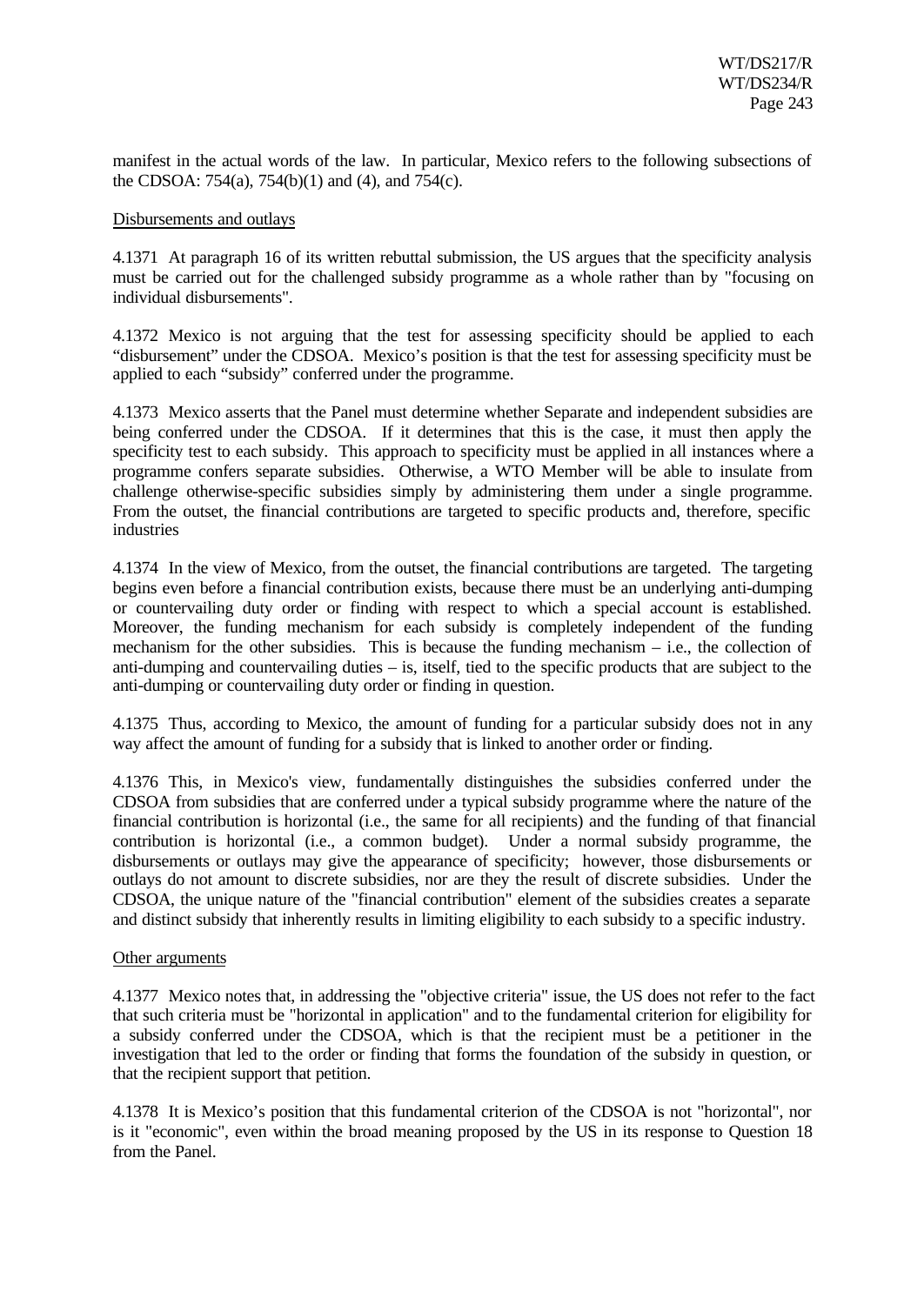WT/DS217/R WT/DS234/R Page 244

4.1379 Finally, the US argues that Mexico has not presented "positive evidence" that the CDSOA is specific. Mexico submits that the positive evidence that Mexico relies upon to demonstrate specificity is the design, structure, and architecture of the CDSOA, which has been fully documented in the evidence before this Panel.

### *(ii) Adverse Effects*

#### Circular argument

4.1380 At paragraph 26 of its written rebuttal submission, the US argues that "Mexico's argument is circular because the determination of the existence of nullification or impairment is based upon the application of the measure, not the measure itself".

4.1381 Mexico considers that the US argument on this point is unclear. With respect to Mexico's challenge regarding the "granting" of subsidies under the CDSOA, it is Mexico's position that when subsidies are granted (i.e., "applied" even under the restrictive US interpretation) nullification or impairment will exist. Thus, Mexico's position faithfully follows the wording of footnote 12 to the SCM Agreement.

4.1382 In Mexico's view, what is really at issue in these paragraphs of the US rebuttal submission is "when" Mexico can challenge the CDSOA under Article 5(b). To answer this issue, this Panel must determine whether the well established doctrine governing legislation as such challenges applies to Article 5(b).

#### Evidence of the upsetting of the expected competitive relationship

4.1383 As noted in Mexico's prior submissions, with respect to its challenge of the "granting" of subsidies under the CDSOA, Mexico posits that the subsidies conferred by the CDSOA will automatically upset the expected competitive relationship when they are granted. As discussed at paragraphs 78-92 of Mexico's rebuttal submission, the upsetting of the expected competitive relationship is demonstrated by the design, structure and architecture of the CDSOA, which is well documented in the evidence before this Panel. On this issue, Mexico refers to paragraphs 81-89 of its rebuttal submission.

### Affected Mexican imports

4.1384 At paragraph 28 of its rebuttal submission, the US argues that Mexico "does not even identify the affected Mexican imports". Mexico asserts that although it is not necessary for Mexico to identify such exports with respect to its legislation as such challenge of the "granting of subsidies" under the CDSOA, Mexico is also arguing that, through the maintenance of subsidies, the CDSOA is currently nullifying or impairing benefits accruing to Mexico related to the predictability of conditions for future trade (Mexico's rebuttal submission, paragraphs 93-98). Mexico has also identified products of Mexico which are currently subject to anti-dumping and countervailing duty orders and findings (Exhibit Mexico-5) and with respect to which predictability has been nullified or impaired. At paragraph 32 of its written rebuttal submission, the US makes a related argument with respect to tariff concessions that the CDSOA "is not a product-specific subsidy". As noted in Mexico's submissions on specificity, the subsidies conferred by the CDSOA are inherently "product-specific" and, therefore, industry-specific.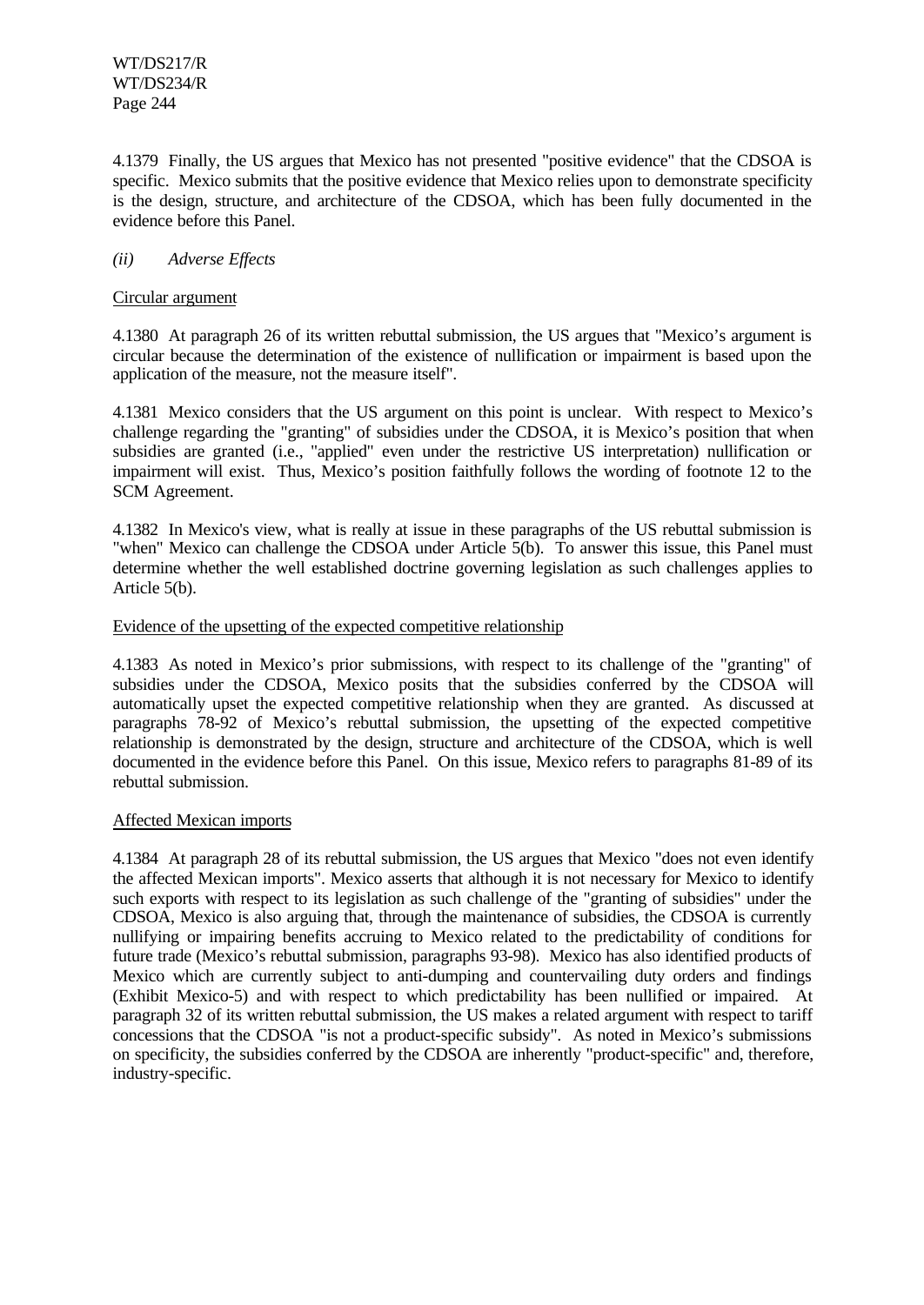#### Interpretation of the Panel reports in *Oilseeds I* and *II*

4.1385 At paragraph 30 of its written rebuttal submission, the US interprets the Panel report in *EEC – Oilseeds* as turning on the fact that the "complainant has shown that the competitive relationship was actually upset". While Mexico does not take issue with the fact that the complainant in that dispute may have put forward considerable evidence regarding the effect that the EEC programme had on its products, Mexico considers that a review of paragraphs 147, 148, 152 and 154 of the Panel Report indicates that the Panel was concerned with the "price mechanism" in the challenged measure and the operation of the "scheme" that was established. In other words, notwithstanding the possible other evidence before it, the Panel focused on the design, structure and architecture of the subsidies before it. The Panel Report in *EEC – Oilseeds II* supports this focus.

#### Other arguments

4.1386 Mexico notes that at paragraph 33 of its written rebuttal submission, the US argues that Mexico must demonstrate that the CDSOA will cause more than a de minimis contribution to any nullification or impairment. It cites paragraph 10.84 of the Panel Report in *Japan – Film* for this proposition. Paragraph 10.84 addressed the issue of the causal linkage between the measure and the alleged nullification or impairment. According to Mexico, that causal linkage is clearly established in this dispute, therefore, the passage from *Japan – Film* has no application to the facts of this dispute.

4.1387 The US also argues at paragraph 33 of its written rebuttal submission that, "[u]nder the CDSOA, domestic producers may use their offset for any purpose, including making gifts to charity, compensating workers, developing non-subject products, or paying creditors". Mexico argues that this argument ignores the terms of the CDSOA and its implementing regulations. Under the definition of "qualifying expenditure" in the Act and regulations, the subsidy is granted after the expense is incurred. According to section 159.61(c) of the Regulations, the qualifying expenditures "must be related to the production of the same product that is the subject of the related order or finding".

4.1388 At paragraph 35 of its written rebuttal submission, the US submits that "Mexico was on notice that the United States could pass such a measure". Mexico is of the view that the mere fact that a WTO Member "could" take action is not enough to demonstrate that another WTO Member could reasonably have anticipated that action. The legal question is not whether the US could implement the CDSOA, because the US "could" conceivably do anything. The proper legal question is whether Mexico could reasonably have anticipated the CDSOA. On this issue, Mexico simply repeats paragraph 106 of its written rebuttal submission.

(d) Claims Under Articles 18.1 of the Anti-Dumping Agreement and 32.1 of the SCM Agreement

4.1389 At paragraphs 40-69 of its written rebuttal submission, the United States raises three arguments to support its position that the CDSOA is not a specific action against dumping or a subsidy.

4.1390 Mexico considers that it has already demonstrated at paragraphs 9-32 of its rebuttal submission that the three general arguments raised by the United States are incorrect and must, therefore, be rejected. Mexico agrees with the arguments of the other complaining parties as they further demonstrate the legal flaws in the US interpretation of the relevant provisions.

(e) Conclusion

4.1391 For the foregoing reasons and those espoused in Mexico's previous submissions, Mexico requests that the Panel find that the CDSOA is inconsistent with the provisions of the Anti-Dumping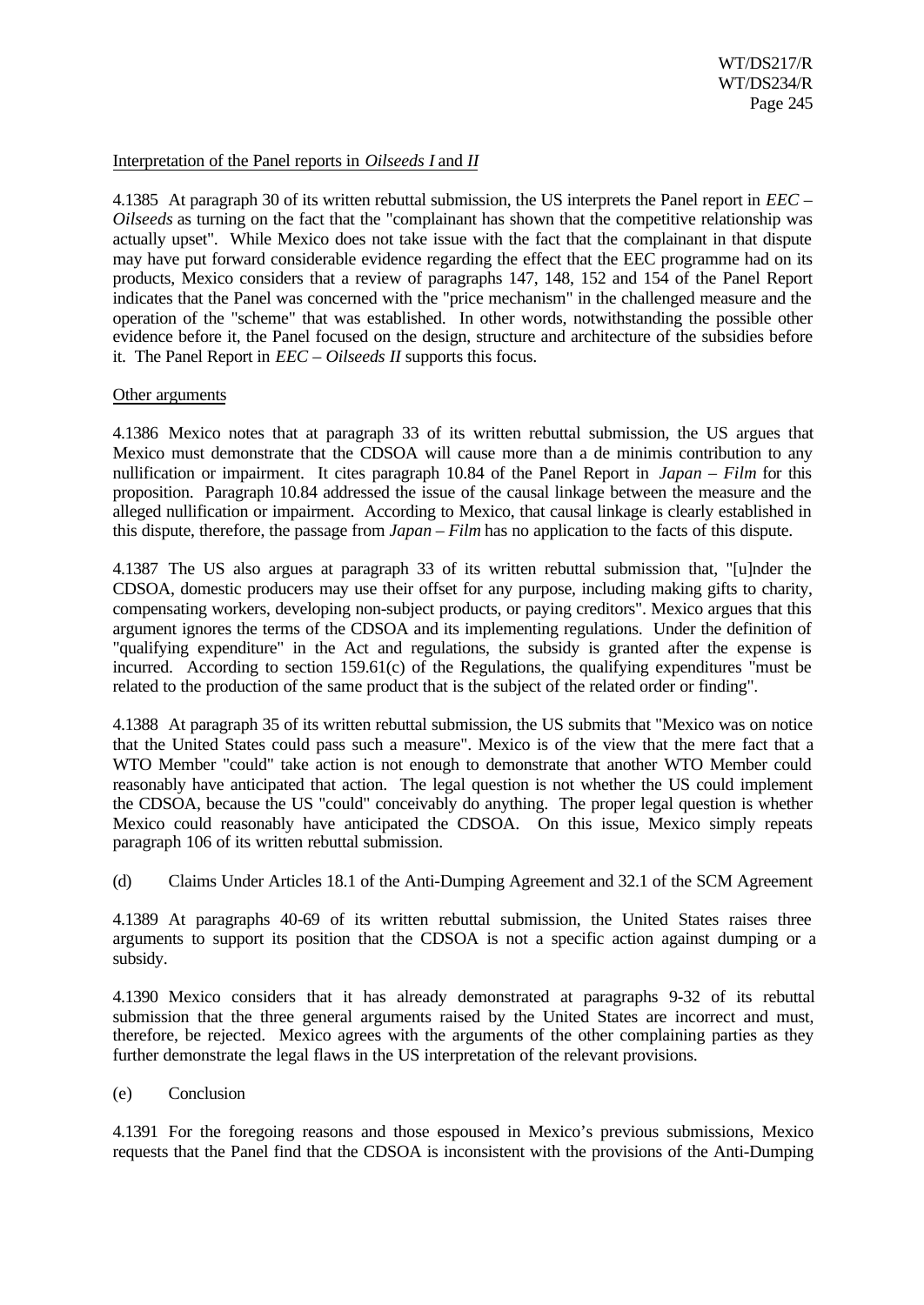Agreement, the SCM Agreement, the GATT 1994 and the WTO Agreement at issue in this dispute. Mexico also requests that the Panel grant the relief described at paragraph 124 of Mexico's first written submission.

## **11. Thailand**

4.1392 At this juncture, Thailand reiterates its common views as previously expressed by other complaining parties in their oral statements made today.

4.1393 Thailand notes that the United States has argued in paragraph 2 of its Second Submission that "none of the complaining parties have challenged the Act as an actionable subsidy under Article 5(c) of the SCM Agreement, for which even a showing of threat of harm is sufficient." However, Thailand argues that it is crystal clear as claimed in paragraphs 23-29 of the First Written Submission of the European Communities, India, Indonesia and Thailand that the Byrd Amendment constitutes a specific action against dumping and subsidization which is not in accordance with the GATT. In Thailand's view, there is no requirement to argue further, should it prove necessary need to institute proceedings, that adverse effects take place as stipulated in Article 5 of the SCM.

4.1394 Thailand argues that, pertaining to paragraph 5 of the US Second Submission, one could claim that there is no distinction regarding the use of AD/CVD duties and also the source of government revenue. This is, Thailand submits, a misled point of argument made by the U. S. and is not the point made by the complaining parties.

4.1395 Another point raised in paragraph 5, Thailand further argues, is the identity of the recipient which, in the U. S. perspective, is tied up with the words "presumed negative effects" In fact, the terms "identity" and "presumed negative effects" would have certain bearing if the action in question is considered as specific action against dumping or subsidization in accordance with Articles 18 and 32 of the AD and CVD Agreements, respectively.

4.1396 Thailand notes that in European Communities – Regime for the Importation, Sale and Distribution of Bananas, the Panel pronounced that the infringement of obligations is a *prima facie* case of nullification or impairment of benefits, which as a result, has shifted the burden of proof to the alleged party. Thailand is of the view that the statement made by the U. S. in paragraph 7 of its Second Submission should therefor be rejected.

4.1397 Thailand then turns to paragraph 57 of the U. S. Second Submission which presumably underlines that Thailand is mistaken when interpreting the word " affected" to convey the same meaning as "adversely affected". In response, Thailand would have been easily convinced if any measure taken under the CDSOA had been given effect as a result of a stand-alone legislation having no links whatsoever with dumping or subsidization in nature. Moreover, Thailand finds it is relatively difficult to understand why any domestic producer who is "affected" in a positive manner would be good enough to issue a certification so that the Customs Authority may take action in accordance with the CDSOA, while those who are "affected" in a negative manner may not get any action as a response, as explained in paragraph 42 of the US Second Submission. To put it in another way, the question is whether those who had got payment so far under the CDSOA which amounts to more than 200 million dollars falls within which category.

4.1398 Thailand submits that another invalid point is raised in paragraphs 89 and 92 of the US Second Submission that "it is highly improbable that CDSOA is a factor at all in a domestic company's or union's consideration of whether to support a petition" when time has lapsed before payment is made. In fact, when payment is made is not a factor recognized at all under the AD and SCM Agreements.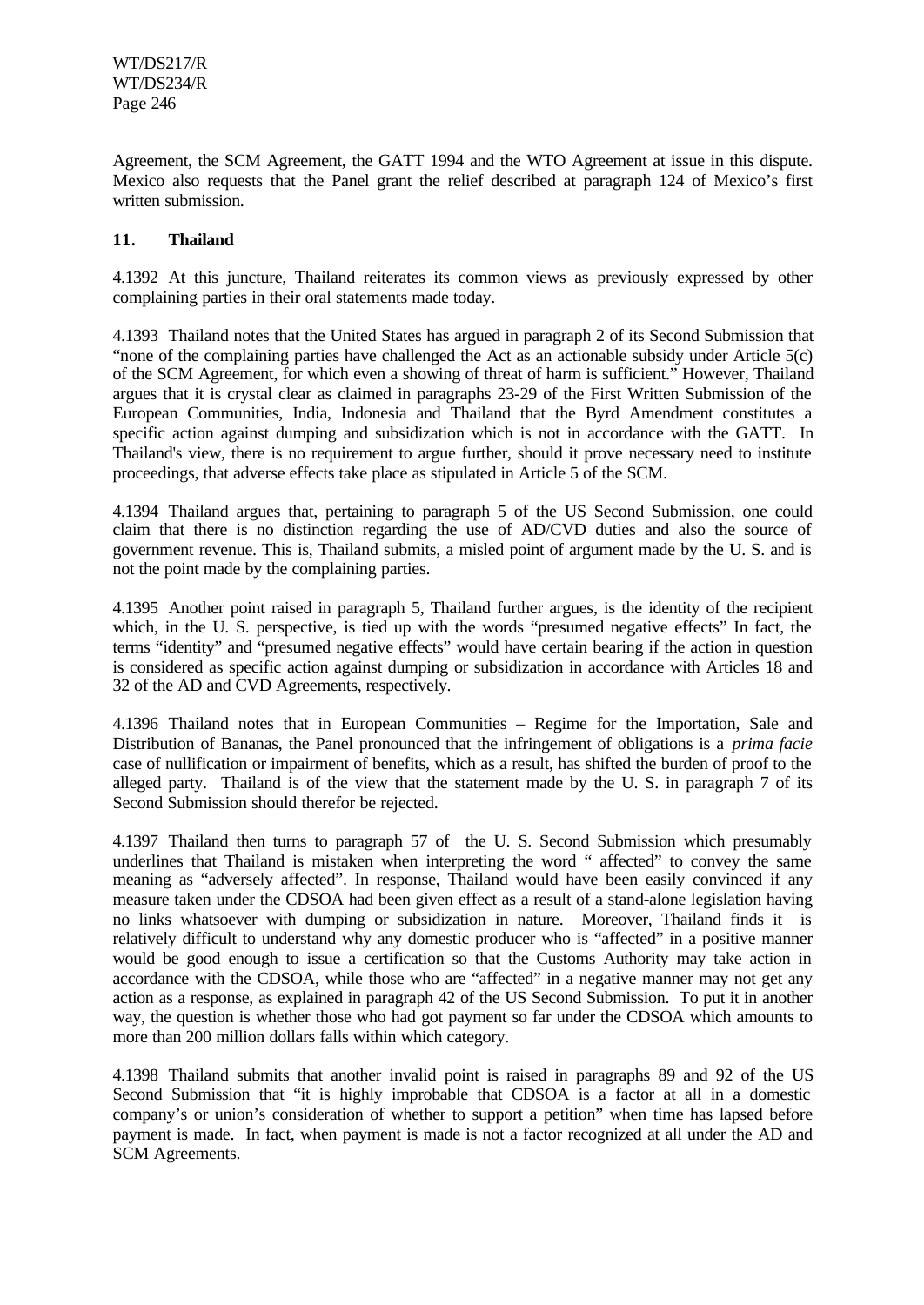4.1399 For the reasons given, Thailand respectfully requests that the Panel consider this case based on GATT/WTO jurisprudence and thereby make findings and recommendations in favor of the complaining parties.

#### J. SECOND ORAL STATEMENT OF THE UNITED STATES

#### (a) Article 5(b) of the SCM Agreement

4.1400 The United States argues that Mexico's Article 5(b) argument should be rejected because the CDSOA is not a "specific" subsidy and because Mexico has not demonstrated nullification or impairment or any other form of "adverse effects" under SCM Article 5. According to Mexico, the CDSOA is de jure specific because each offset is a "separate and distinct subsidy." Specificity analysis, however, must be carried out for the challenged subsidy programme (here the CDSOA) as a whole rather than by focusing on individual disbursements. Otherwise, no matter how broadly available and broadly distributed benefits under a government programme may be, each disbursement would be considered a specific subsidy – a result that would render Article 2 a nullity.

4.1401 The United States submits that a textual analysis of Articles 1 and 2 does not support Mexico's interpretation either. Article 2.1(a) expressly states, in relevant part, that if the "legislation pursuant to which the granting authority operates, explicitly limits access to a subsidy to certain enterprises," the subsidy is specific. Therefore, the focus is not on each subsidy disbursed but on the legislation establishing the subsidy programme.

4.1402 Although the Panel need not reach the question of adverse effects in this dispute, the United States asserts that Mexico has failed to meet its burden of proving adverse effects in the form of nullification or impairment of benefits under Article 5(b) of the SCM Agreement. Mexico's theory that an "actionable" subsidy can be established without any showing of adverse effects is inconsistent with the structure and design of the SCM Agreement and would eliminate the primary distinction between Articles 3 and 5 of the SCM Agreement. In any event, because the CDSOA does not violate any WTO Agreement provision, this point is moot.

4.1403 According to the United States, Mexico's theory of a non-violation nullification or impairment claim should also be rejected. Mexico fails to understand that the application of a measure is a requirement to establish the existence of nullification or impairment. While Mexico may have the right to bring a challenge based on the mandatory/discretionary doctrine, that *doctrine* does not allow Mexico to bypass the required elements of a non-violation nullification or impairment claim.

4.1404 The United States is of the view that Mexico has also failed to demonstrate that the competitive relationship in the US market between domestic and Mexican products has been upset by a subsidy which was not reasonably anticipated. Mexico's argument is squarely contradicted by the relevant provisions and jurisprudence. First, GATT Article XXIII:1(b) requires that a benefit "is being nullified or impaired," not that it will be in the future. Second, Mexico mis-cites the *EEC – Oilseeds* case.

4.1405 The United States considers that in any event, Mexico's *per se* argument misunderstands the nature of a non-violation claim. *Per se* nullification or impairment by definition exists only where a complainant proves an actual WTO violation. Mexico does claim a current nullification or impairment by the "maintaining" of subsidies under the CDSOA, but it is with regard to a different benefit allegedly accruing to Mexico under GATT Articles II and VI. Yet, "predictability" in planning future sales has never been recognized as a benefit accruing under GATT Articles II and VI.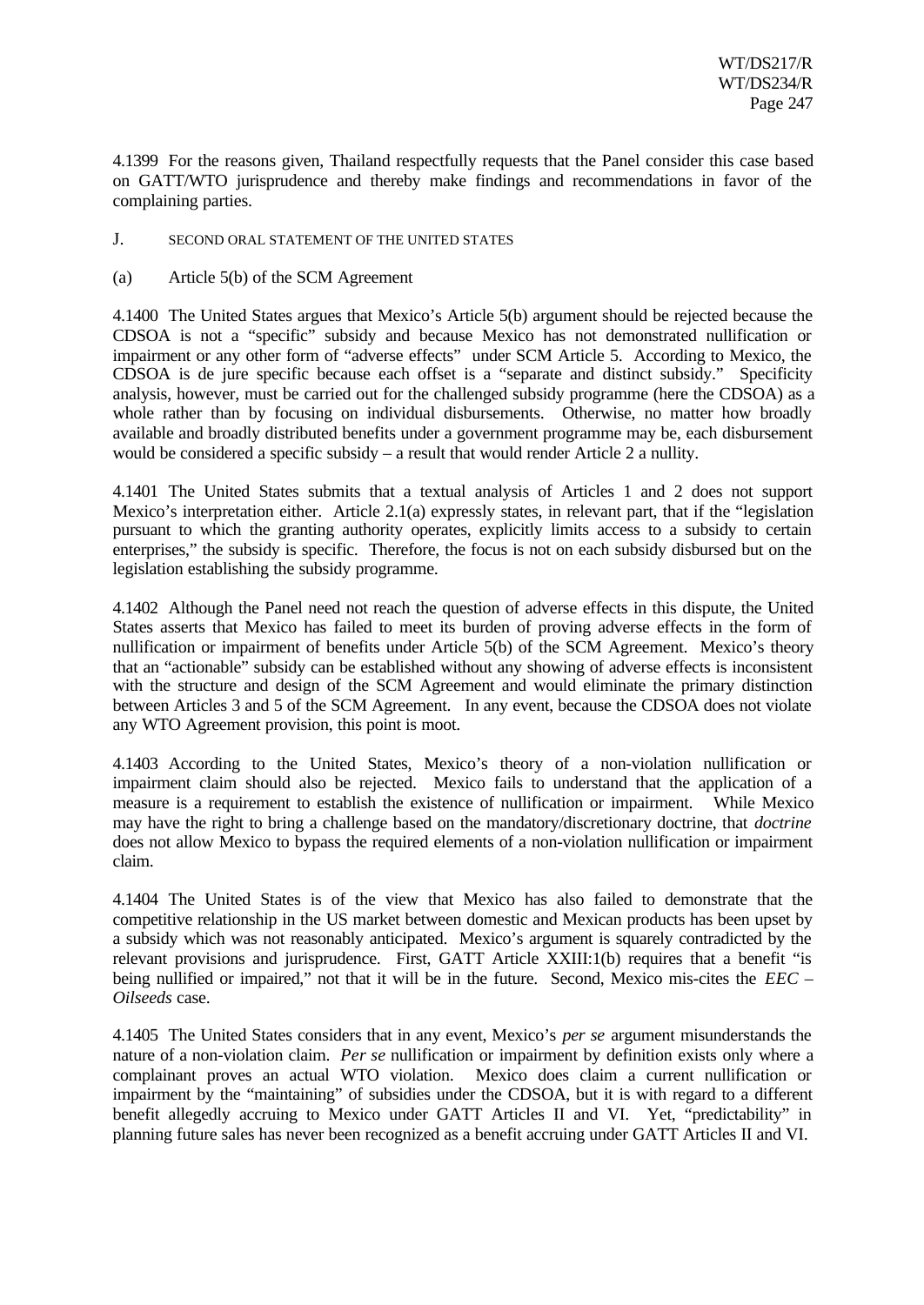4.1406 The United States notes that Mexico says not to worry about opening the flood gates for nonviolation nullification or impairment claims because Article 5(b) only covers subsidies that "systematically" nullify or impair benefits. However, in the United States' view, there is simply no basis in Article 5(b) for limiting non-violation nullification or impairment claims in this way.

(b) Specific action against dumping or subsidies

4.1407 The United States asserts that under the subsidies provisions of SCM Agreement and GATT Article XVI, a Member's right to use subsidies is subject to other Members' rights to impose countervailing duties on imports, or to take authorized countermeasures. There is no "fourth" right to bring a WTO challenge to circumvent those provisions as the complaining parties are attempting to do in this case by mounting a *per se* attack on a domestic subsidy using Articles 18.1 or 32.1 of the Antidumping and SCM Agreements, respectively.

4.1408 According to the United States, the test to determine whether a measure is "specific action against" dumping or subsidies is whether the measure is (1) based upon the constituent elements of dumping or a subsidy, and (2) burdens, (3) the dumped or subsidized imported good, or an entity connected to, in the sense of being responsible for, the dumped or subsidized good such as the importer, exporter or foreign producer. In other words, there are three criteria and just because a measure may be based upon the constituent elements of dumping does not necessarily mean that it is "against" dumping or subsidies.

4.1409 The United States notes that some parties claim that the CDSOA is specific action "based upon" the constituent elements of dumping or a subsidy because an AD/CVD order is a condition precedent to distributions. However, according to the United States, funding CDSOA distributions with AD/CVD duties is not any different than funding state retirement homes in terms of the presence of the constituent elements. What makes "specific action" in the main provisions of Articles 18.1 and 32.1 different from "action" in the footnotes is that it is action based directly upon the constituent elements. Whether or not a law authorizes specific action can only be determined by examining the actual requirements of that law.

4.1410 Other complaining parties argue that the CDSOA is "specific action" because the recipient is a domestic producer that is "affected" by dumping or subsidization. The United States asserts that the statute, however, does not require producers to show they are injured by dumped or subsidized imports to receive distributions and the amount of the distribution has nothing to do with measuring or recovering damages. In any event, is it not clear to the United States why that fact, if true, would even be relevant to whether distributions are "specific action" under Articles 18.1 and 32.1.

4.1411 According to the United States, the complaining parties have also failed to establish that the CDSOA is an action "against" dumping or a subsidy. The ordinary meaning of the term "against" suggests that the action must operate directly on the imported good or the entity connected to it. This interpretation is supported by the definition of dumping in GATT Article VI:1 which defines dumping as products of one country being introduced into the commerce of another country at less than normal value. The object of "specific action" under Articles 18.1 and 32.1 extends to the entity connected to, in the sense of being responsible for, the dumped or subsidized good such as the importer, exporter or foreign producer. This is consistent with the panel and Appellate Body reports in the 1916 Act case.

4.1412 The United States is of the view that the complaining parties' alternative definitions of the word "against" are not informed by its context in Articles 18.1 and 32.1. In that context, there are already four examples of measures that are "specific action against" dumping as identified by the Appellate Body in the 1916 Act case: (1) duties on imports, (2) provisional measures on imports, (3) price undertakings for imports, and (4) civil and criminal penalties on importers. Each one of the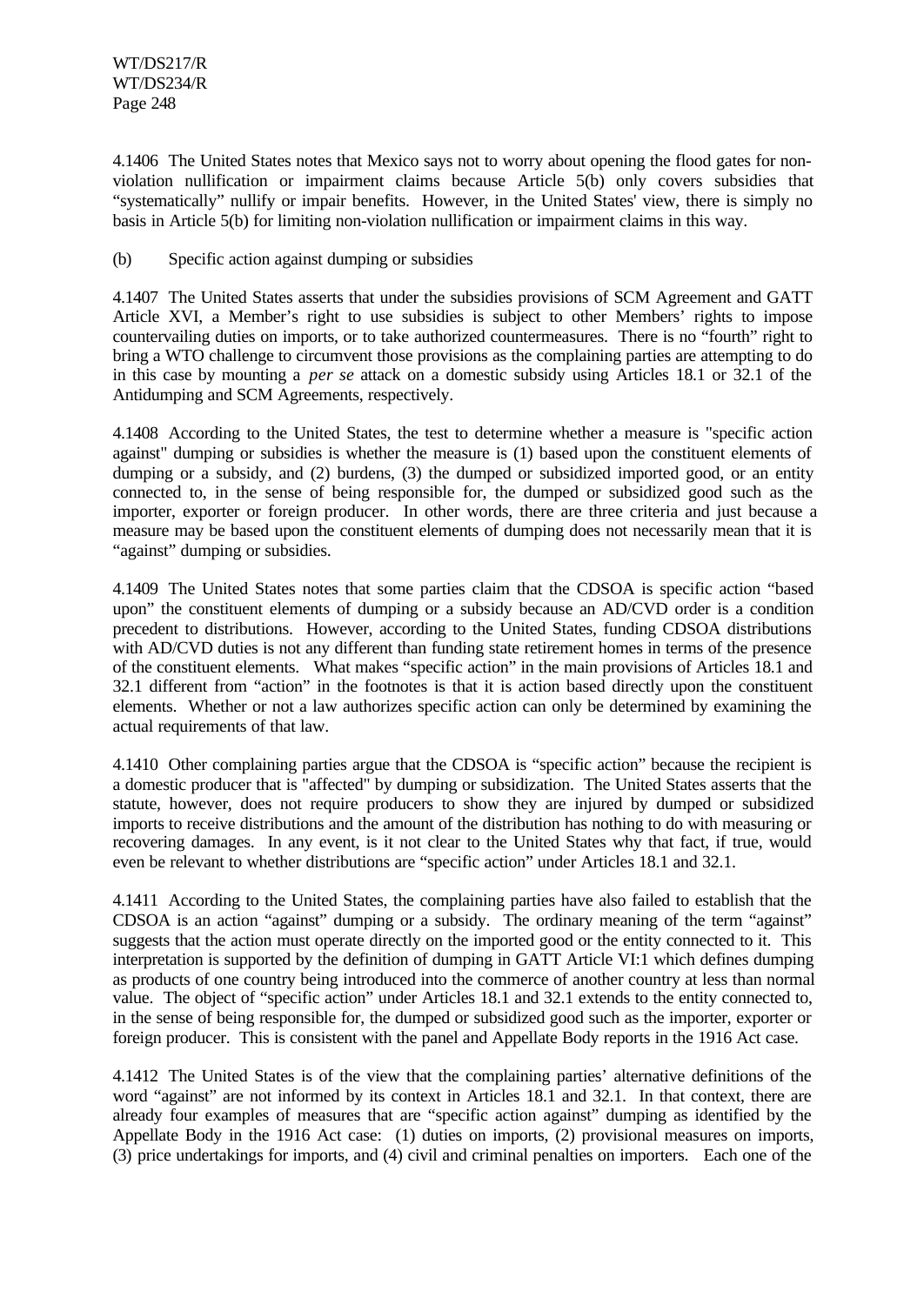measures imposes a limitation or burden directly on the imported goods or the entity connected to, in the sense of being responsible for, the dumped or subsidized good. None of the measures apply indirectly in ways unrelated to the imported dumped or subsidized good.

4.1413 The United States notes that many of the complaining parties argue that the CDSOA is a specific action against dumping or subsidies because of its supposed effect on the competitive relationship or the conditions of competition between imported and domestic goods. In the view of the United States, there is no basis in the text of Articles 18.1 and 32.1 for a conditions of competition test. Even if the subsidy is considered to have changed the conditions of competition between the producers of the good that received the distribution and all other producers, both foreign and domestic, that did not, it does not mean that measure acts against dumping or subsidies. A presumed negative effects test or a conditions of competition test is overly broad as it would cover any other type of domestic legislation that improved the position of the domestic industry.

4.1414 To support their "effects" argument, the complaining parties urge this Panel to rely on the CDSOA's legislative history. The United States is of the view that the CDSOA's legislative history would only be relevant to its interpretation if the statute were ambiguous and the Panel then needed it to determine the fact of the CDSOA. Nothing about the operation of the CDSOA is ambiguous, and Articles 18.1 and 32.1 of the Antidumping and SCM Agreements, respectively, only limit specific action against dumping or subsidies.

4.1415 In conclusion, the United States argues that under the complaining parties' argument that a Member cannot grant domestic subsidies in response to another Member's subsidies, the first Member to subsidize can prevent, other Members from granting subsidies just by virtue of the fact that they were first. The United States submits that this reading cannot reasonably be a proper construction of Article 32.1 and would lead to perverse results. It is also not supported by the structure of the SCM Agreement including footnote 35 as well as the distinction between prohibited and actionable subsidies. The complaining parties are attempting to insert another category of prohibited subsidies, besides export subsidies, into the SCM Agreement, i.e. counter-subsidies. The Panel should reject such a distorted interpretation.

4.1416 If this Panel finds that the CDSOA is an "action against" dumping or subsidies, then the United States submits that it is otherwise permitted under footnotes 24 and 56 to the Antidumping and SCM Agreements, respectively as action under GATT Article XVI to address the effects dumping and/or subsidies. No party disputes that the CDSOA authorizes "action" in the form of a subsidy, and no party disputes that the CDSOA is consistent with GATT Article XVI. The complaining parties have themselves argued that the CDSOA is intended to offset the effects of continued dumping or subsidies. Therefore, if the Panel finds that the CDSOA authorizes action against dumping and/or subsidies, it is nevertheless action under GATT Article XVI to address the effects of such practices.

## (c) Standing

4.1417 The United States asserts that the text of Articles 5.4 and 11.4 do not contain a requirement that "support" for a petition must be "genuine" or "true," but rather establish objective, numerical benchmarks. The United States has implemented these benchmarks which have not been modified in any way by the CDSOA.

4.1418 According to the United States, the complaining parties have provided no support for their claim that the CDSOA precludes a good faith examination of industry support under Articles 5.4 and 11.4. Complaining parties do not assert that the CDSOA prevents the United States from calculating in good faith whether these numerical thresholds are met, but rather that this good faith calculation is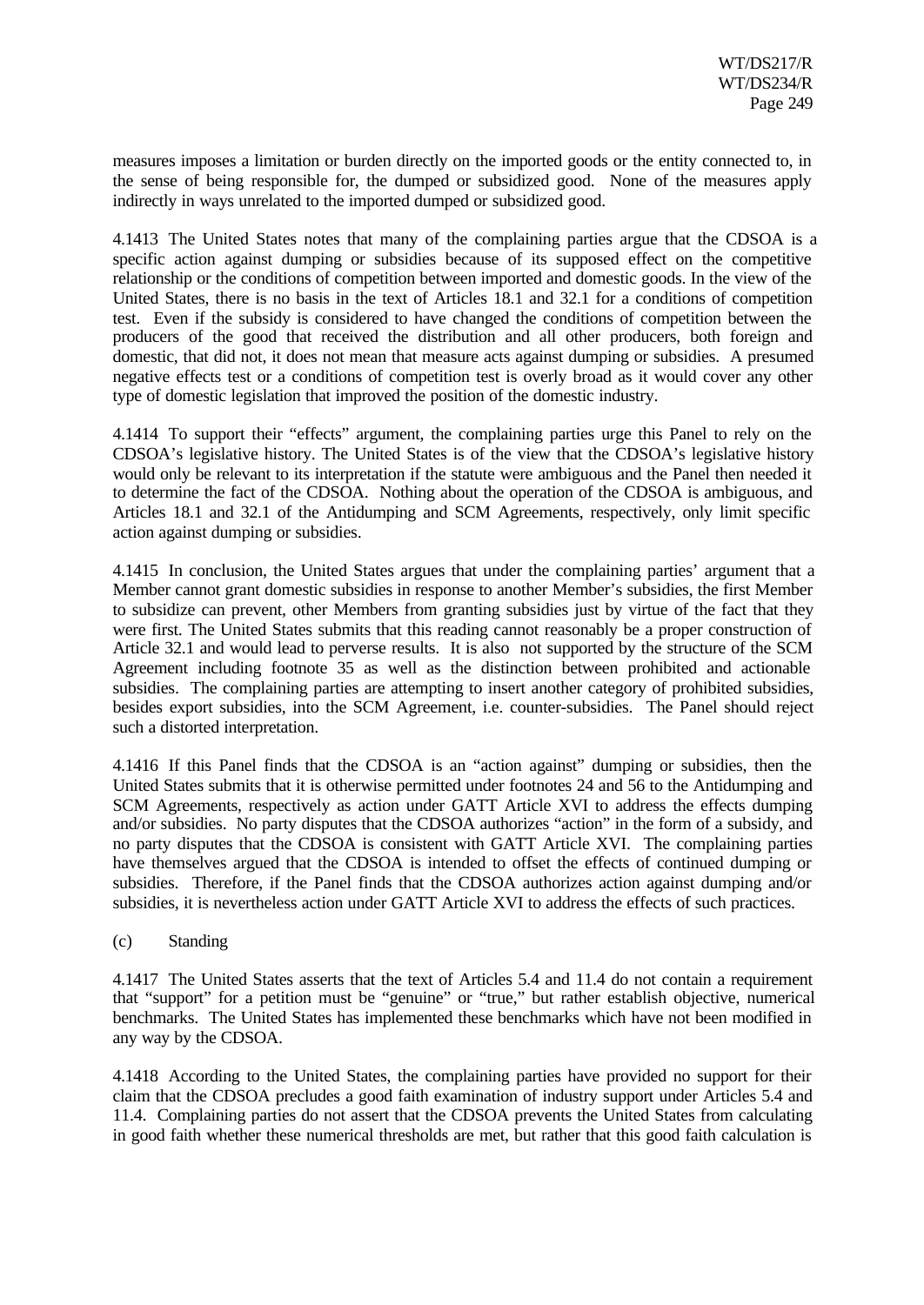not enough. The United States must second guess whether producers' expressions of support are "true." This is not required by the agreements and is an unworkable requirement.

4.1419 The United States is of the view that it is highly improbable that CDSOA is a factor in a domestic company's or union's consideration of whether to support a petition. CDSOA distributions, if any, are contingent on a number of factors and made at some unknown, future date. The "promise" of a remote, uncertain and unknown payment is hardly worth gambling a million plus dollars on a "frivolous" anti-dumping or countervailing duty case. Moreover, petitioners who file frivolous antidumping and countervailing duty cases subject themselves to potential antitrust scrutiny.

4.1420 The United States argues that, even assuming arguendo, that the CDSOA has an effect on the domestic producers' decision to support or oppose a petition, it is not clear what effect that would necessarily be. Whatever the effect, it remains the case that the mere provision of such an inducement is not contrary to the Antidumping Agreement or the SCM Agreement.

#### (d) Undertakings

4.1421 The United States asserts that US law merely requires that the Commerce Department, to the extent practicable, consult with the domestic industry before determining whether an undertaking is in the "public interest." Views of the domestic industry do not in any way dictate the outcome and, for this reason, they do not determine the decision to accept or reject a proposed undertaking. The Bethlehem Steel cases do not hold otherwise. Indeed, the only evidence presented to this Panel establishes that the domestic industry has opposed more than 75 per cent of the undertakings which the United States has accepted since 1996.

4.1422 The United States submits that the complaining parties do not seem to understand why petitioners would ever support undertakings after the CDSOA. Given that only 36.1 per cent of the petitions filed result in affirmative final determinations by Commerce and the Commission, a petitioner has ample incentive to support a suspension agreement which is likely to provide relief than take its chances on affirmative final determinations. In sum, the complaining parties have failed to make a *prima facie* case that the CDSOA violates the standing or undertaking obligations in the Antidumping and SCM Agreements.

#### (e) GATT Article X:3(a)

4.1423 In the view of the United States, the complaining parties made it perfectly clear that the allegedly offending measure with respect to Article X:3(a) is US implementation of its anti-dumping and countervailing duty laws, not US implementation of the CDSOA. The complaining parties did not, however, explain where in their requests for the establishment of a panel the allegedly offending measures are cited. Complaining parties' Article X:3(a) claims are thus, not within this Panel's terms of reference and must be rejected.

4.1424 Some complaining parties assert that the CDSOA "administers" the trade laws. The United States administers its trade laws, not the CDSOA. In fact, the Department of Commerce, which handles standing and undertakings determinations, does not administer the CDSOA, the Customs Service does. Argentina - Hides provides no guidance on this issue.

4.1425 The United States argues that even if the complaining parties can overcome the jurisdictional defect, their arguments rest entirely on the unsupported belief that the CDSOA will influence domestic interests to bring or support an investigation, or oppose an undertaking. Moreover, there is no requirement in the agreements that the administering authority (1) examine the reasons behind industry support for petitions or (2) accede to domestic industry opposition to an undertaking. In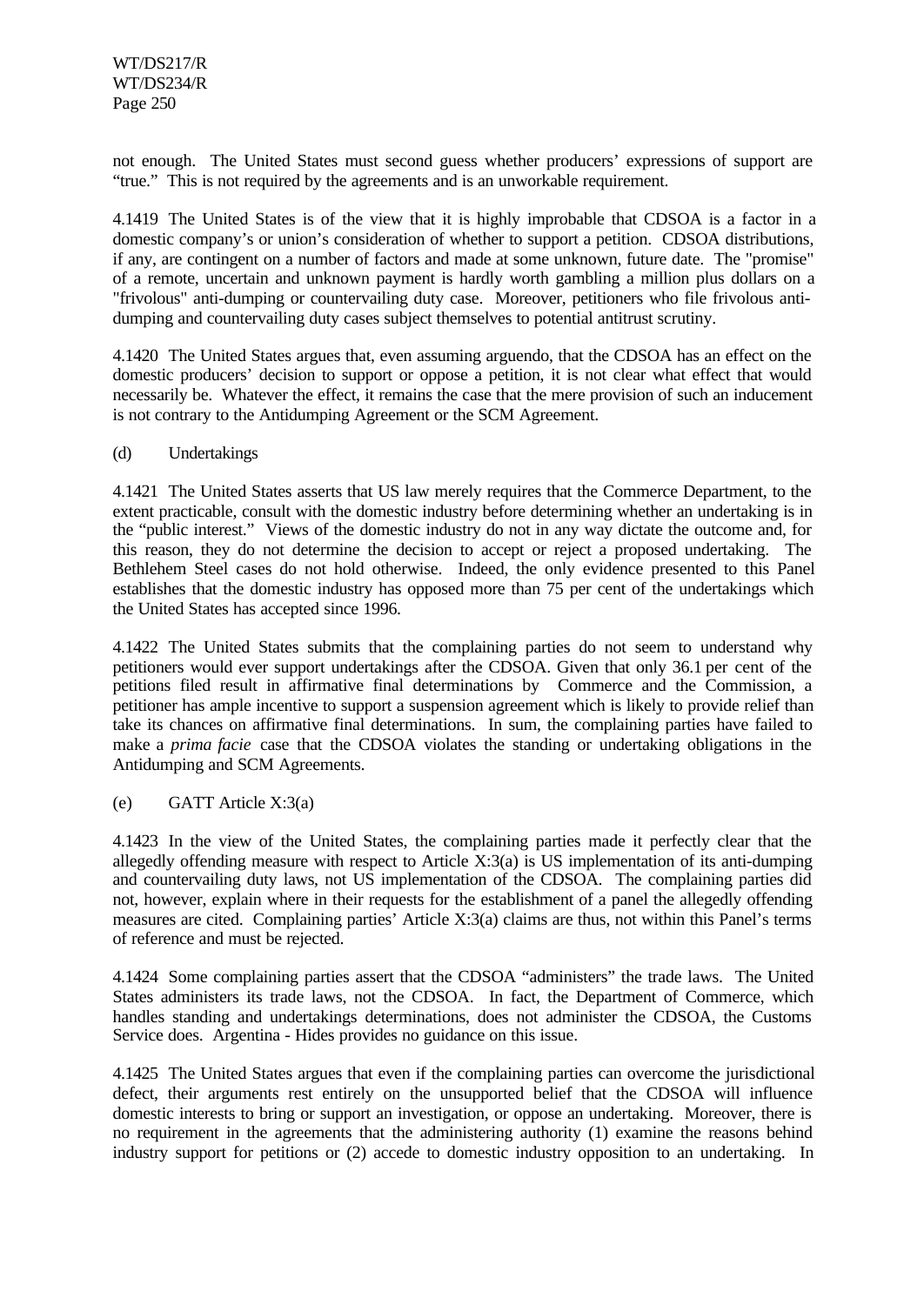contrast to US-301, in the instant case the complaining parties have been unable to demonstrate that the CDSOA requires, or permits a Member to engage in, any prohibited conduct.

K. COMPLAINING PARTIES' ANSWERS TO QUESTIONS FROM THE PANEL AFTER THE SECOND MEETING

#### **1. Australia**

(a) Questions to all complaining parties

**3. Subsidy A is paid to all domestic producers of product X, and the grant of that subsidy is not tied in any way to a determination of dumping on the part of exporters/foreign producers of product X. Subsidy B is paid to all domestic producers of product X, subject to a finding of dumping on the part of importers/exporters/foreign producers of product X. For the purpose of this question, please assume that subsidy A would not constitute a specific action "against" dumping (but indicate if you disagree). (a) Should subsidy B be treated as a specific action "against" dumping? (b) Why? (c) If subsidy B should be treated as a specific action "against" dumping, what is the difference between the impact of subsidies A and B that means that subsidy B constitutes specific action "against" dumping, whereas subsidy A does not? (d) Subsidy B would be expected to provide the domestic producers of product X with a competitive advantage over imported products generally. Does subsidy B provide those domestic producers with a greater competitive advantage over dumped imports in particular? Why?**

- (a) Yes.
- (b) As described, subsidy B payments are conditional on the existence of the constituent elements of dumping.
- (c) The "impact" of a subsidy is immaterial to the determination of whether that subsidy is a specific action against dumping. If subsidy B constitutes action that may be taken only when the constituent elements of dumping are present, it is a specific action against dumping.
- (d) If subsidy B is action taken in conjunction with the imposition of anti-dumping duties, as is the case with offset payments under the CDSOA, it provides a double remedy in relation to dumped imports, as well as a remedy in relation to imports which have not been found to be dumped in any case.

**4. If an affected domestic producer receives an offset payment under the CDSOA, would that payment only change the competitive relationship between that domestic producer and foreign producers subject to the relevant anti-dumping order, or would it also change the competitive relationship between that domestic producer and all other producers, including other domestic producers not eligible for offset payments, and foreign producers not subject to the relevant anti-dumping order?**

4.1426 According to Australia, offset payments under CDSOA change the competitive relationship between the recipients of those payments and all other producers (including foreign producers), while providing a double remedy in respect of dumped (or subsidised) goods.

**5. If offset payments may be used by affected domestic producers exclusively to bolster their competitive position** *vis-à-vis* **imports subject to the relevant anti-dumping order, does this constitute the CDSOA as a "specific action against dumping"? If so, isn't it the action by the**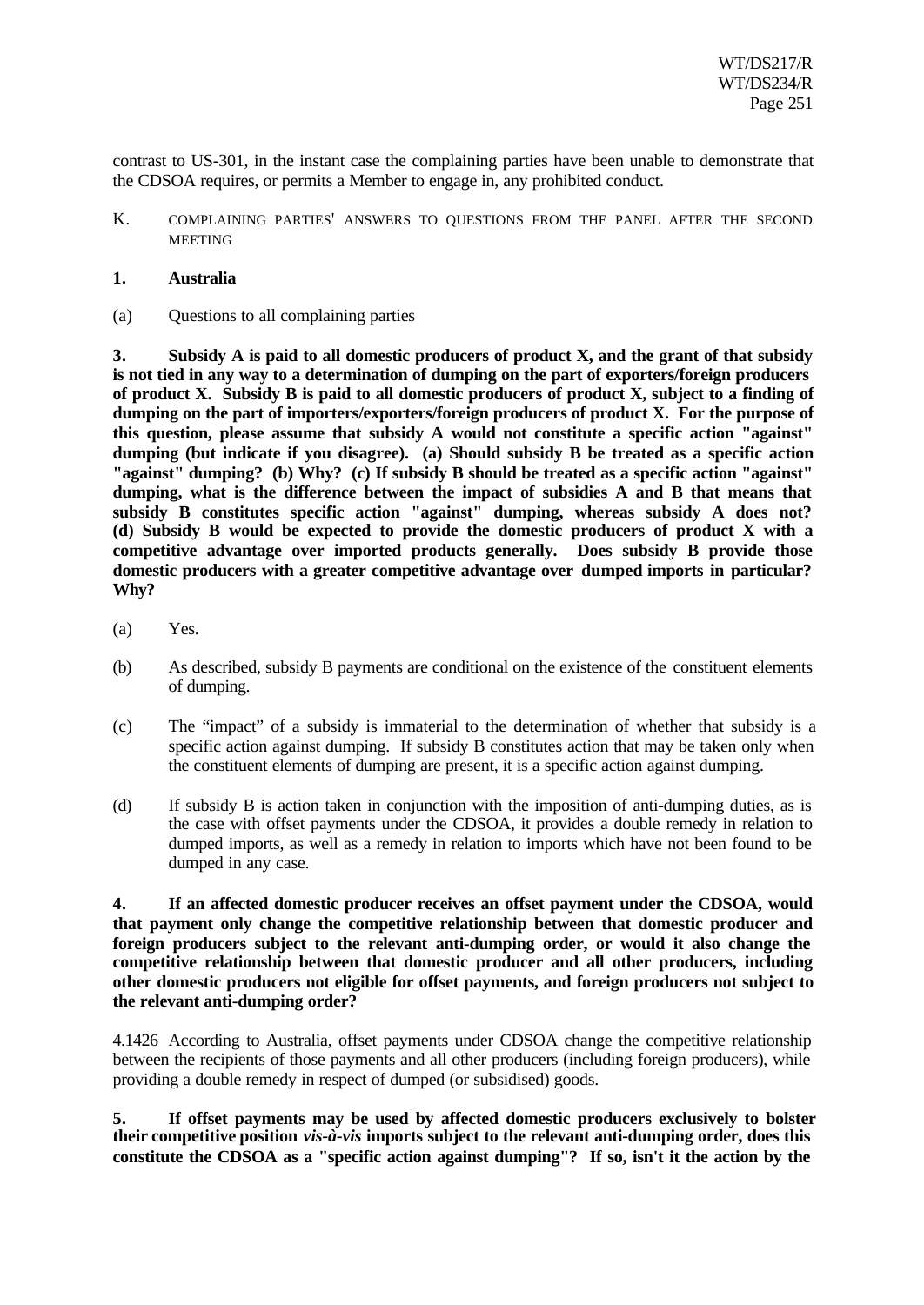## **affected domestic producers (i.e., how they use the offset payments) that constitutes action "against" dumping, as opposed to the provision of offset payments that may be used by affected domestic producers exclusively to bolster their competitive position** *vis-à-vis* **imports subject to the relevant anti-dumping order)?**

4.1427 It is unclear to Australia what is meant by this question. Australia has not argued that the CDSOA is a specific action against dumping because the offset payments must be "used" by affected domestic producers exclusively to bolster their competitive position *vis-à-vis* imports subject to the relevant anti-dumping order. Indeed, offset payments under the CDSOA are reimbursements of qualifying expenditures incurred in relation to production of the like product. However, just as for example an export subsidy paid by reimbursement of expenses after actual export still constitutes an export subsidy, the payment of a subsidy conditional on the existence of the constituent elements of dumping by reimbursement of expenses at a later date still constitutes specific action against dumping.

## **6. Is it possible to distinguish the CDSOA from the 1916 Act (for the purpose of Article 18.1 of the AD Agreement) because action under the latter (i.e., a court order imposing a fine or imprisonment) had an automatic, direct, negative impact on entities engaged in dumping, whereas action under the CDSOA (i.e, untied subsidies) does not? Please explain.**

4.1428 With respect, Australia submits that the premise of this question is incorrect. Offset payments under the CDSOA are not untied subsidies. They are reimbursements of qualifying expenditures: that is, expenditure incurred after the anti-dumping duty order or finding was issued for specified categories of expenditure related to the production of the like product.<sup>237</sup> Domestic producers must continue to produce the like product to qualify for further payments under the CDSOA. While the CDSOA does not have a direct impact on dumped products or entities connected with those products, it nevertheless affects those products through the double remedy it provides, that is, subsidy payments in addition to anti-dumping (or countervailing) duties.

# **7. Please comment on paras 44, 45 and 46 of the US oral statement at the second substantive meeting.**

4.1429 Australia is of the view that the arguments at paragraphs 44-46 of the United States' oral statement at the second meeting of the Panel are fundamentally flawed.

4.1430 Members do not have a right to engage in "counter-subsidisation" under either GATT Article XVI or the SCM Agreement, notwithstanding that Members might grant subsidies for that reason. The fact that "counter subsidies" are not included in footnote 35 to the SCM Agreement, or provided for elsewhere in the SCM Agreement, confirms that they are not a permissible form of relief.

4.1431 A dispute settlement proceeding is not something that may be undertaken only when the constituent elements of a subsidy (or dumping) are present. It is not a "specific action against a subsidy" within the meaning of Article 32.1 of the SCM Agreement. Moreover, Articles 4, 7 and 30 of the SCM Agreement confer a positive right on Members to take dispute settlement action. The fact that dispute settlement action is not mentioned in footnote 35 to the SCM Agreement is irrelevant.

## **8. Can a measure be "against" dumping if it does not have an adverse bearing on either the imported product** *per se***, or the importer, the exporter or foreign producer of that product? If so, how?**

l

<sup>&</sup>lt;sup>237</sup> First Written Submission of Australia, paragraphs 17-18.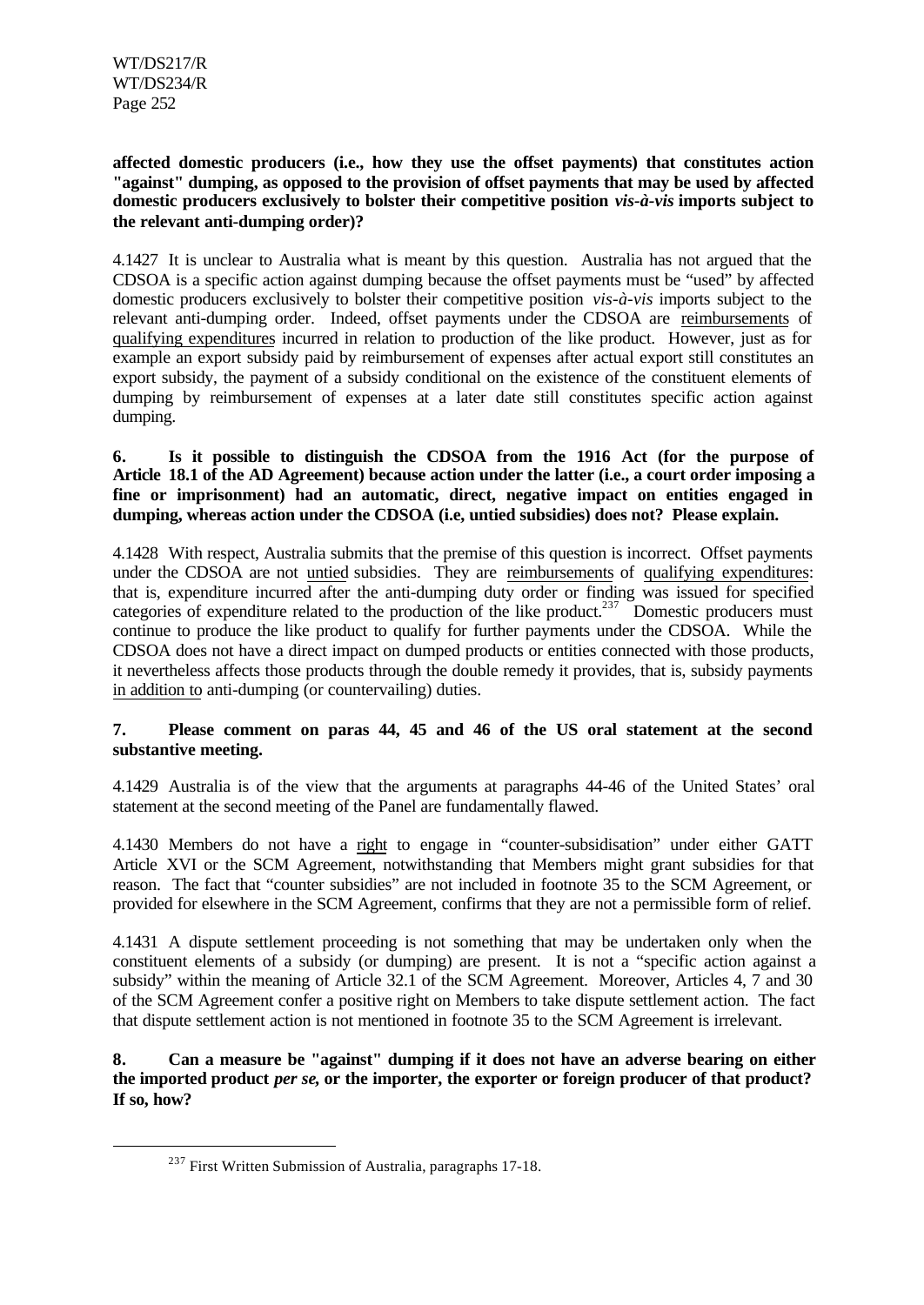4.1432 As previously explained by Australia<sup>238</sup>, the word "against" has many ordinary meanings, including "in competition with", "to the disadvantage of", "in resistance to" and "as protection from". Australia would agree that a measure "against" dumping within the meaning of Article 18.1 of the Anti-Dumping Agreement would need to have an "adverse bearing" in relation to dumped products, or to an entity connected with those products. However, even the necessity of an "adverse bearing" does not compel the conclusion that a measure "against" dumping must apply exclusively to the dumped products, or to an entity connected with those products, or be burdensome to those products or entities. The CDSOA, the measure at issue in this dispute, is just such a case. While it does not apply directly to dumped products or to an entity connected with those products, and is not directly burdensome to those products or entities, the CDSOA nevertheless provides a double remedy – that is, it has an "adverse bearing" – in respect of those products.

**9. The complaining parties assert, on the basis of para. 122 of the Appellate Body report on 1916 Act, that action "in response to" dumping is necessarily action "against" dumping. If action taken "in response to" dumping is of benefit to dumping, dumped imports, or those engaged in dumping, would such action be "against" dumping?**

4.1433 See answer to Question 8.

## **2. Brazil**

(a) Questions to all complaining parties

**3. Subsidy A is paid to all domestic producers of product X, and the grant of that subsidy is not tied in any way to a determination of dumping on the part of exporters/foreign producers of product X. Subsidy B is paid to all domestic producers of product X, subject to a finding of dumping on the part of importers/exporters/foreign producers of product X. For the purpose of this question, please assume that subsidy A would not constitute a specific action "against" dumping (but indicate if you disagree). (a) Should subsidy B be treated as a specific action "against" dumping? (b) Why? (c) If subsidy B should be treated as a specific action "against" dumping, what is the difference between the impact of subsidies A and B that means that subsidy B constitutes specific action "against" dumping, whereas subsidy A does not? (d) Subsidy B would be expected to provide the domestic producers of product X with a competitive advantage over imported products generally. Does subsidy B provide those domestic producers with a greater competitive advantage over dumped imports in particular? Why?**

4.1434 Brazil replies as follows:

l

- (a) Yes, subsidy B should be treated as a specific action against dumping.
- (b) Subsidy B is only paid when the constituent elements of dumping are present. That is, the subsidy is not paid unless and until there has been a determination of dumping and injury by the authorities in the importing country. In addition, the beneficiaries of subsidy B are the same as the beneficiaries of the anti-dumping measures. Thus, this is an additional action to offset or prevent dumping. By rewarding domestic producers of a dumped product with a subsidy payment subsidy B addresses the same situation being addressed by anti-dumping measures.

<sup>238</sup> Second Written Submission of Australia, paragraph 16.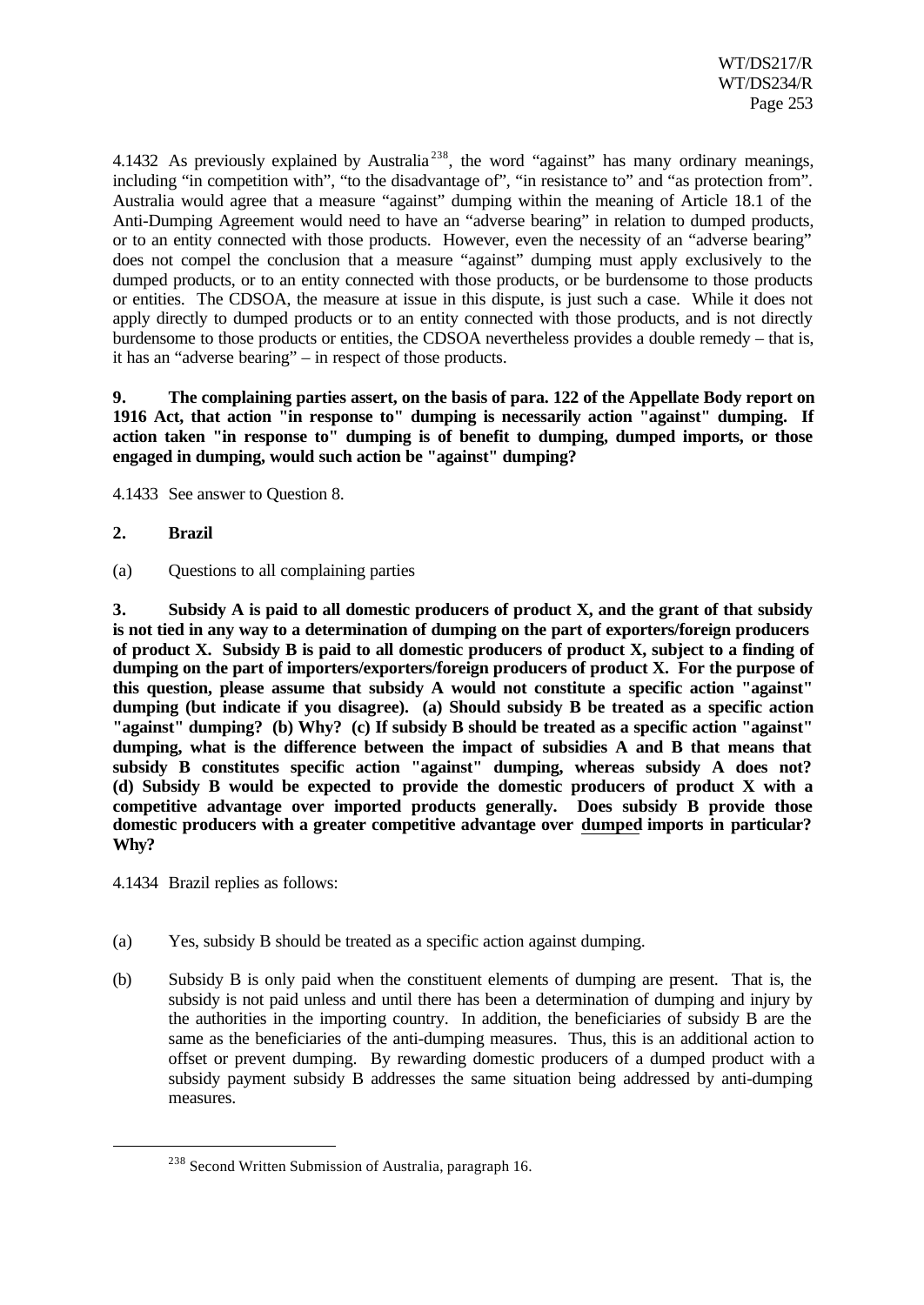Brazil is of the view that the panel should not lose sight of the fact that anti-dumping measures are intended to confer a benefit on the domestic producers by either preventing dumping and forcing the prices of the imported product up or by imposing duties which are intended to have a comparable effect. The adverse effects of anti-dumping measures on foreign producers have an equivalent beneficial effect on domestic producers. If foreign producers, as a result of anti-dumping duties, raise prices and, therefore, become less competitive in the importing market, the domestic producers benefit by this change in the competitive position of the foreign producers. A measure against dumping, however, can also be a measure that changes the competitive positions of foreign and domestic producers by other actions which affect the relative conditions of competition between domestic and foreign producers. For example, providing a financial benefit to domestic producers has the same effect as providing a financial penalty to foreign producers. Where an action is based on the constituent elements of dumping and has the effect, either by imposing a burden on the party engaged in dumping or providing a benefit to the industry in the importing country, of offsetting or preventing dumping, it is a measure against dumping. Actions which affect the relative competitive positions of the foreign producers and a domestic industry are not limited to actions imposing additional burdens on the foreign producers, importers or the imported product; the relative positions can also be changed by actions which directly confer a benefit to the importing industry (i.e. a subsidy).

Brazil reminds the panel of the language in Article 18.1. The limitation is expressed in absolute terms, using the phrase "no specific action against dumping." It does not say "no specific action against exporters of dumped products". It does not say "no specific action against importers of dumped products". And, it does not say "no specific action against dumped products". Thus, the assumption that actions must impose a burden on the exporter, importer or the dumped product in order to be actions against dumping is simply not supported by the language of Article 18.1. Providing a benefit to the industry in the importing country has no less effect in terms of competition between the imported and domestic product than does the imposition of a financial burden on the exporter or importer.

- (c) Subsidy A is not based on the constituent elements of dumping. There may be many actions which a government can take which affect the competitive relationships between domestic and foreign producers or products. Indeed, the SCM Agreement is an effort to limit these actions. However, the AD Agreement is not concerned with all such actions or even with all such actions which may affect products which have been found to be dumped. The AD Agreement places disciplines on what actions authorities may take against dumping, not all actions which may affect the competitive relationship between products.
- (d) The fact that subsidy B may have effects on the conditions of competition between domestic producers and producers other than those that have been found to be dumping is irrelevant. Indeed, dumping duties have an effect beyond the impact on the competitive conditions between the domestic producers and the foreign producers subject to the anti-dumping measures. Foreign producers not subject to anti-dumping duties also benefit from the change in competitive conditions resulting from anti-dumping measures. The fact that subsidy B has an effect on competitive conditions other than those between the foreign producers found to be dumping and the domestic producers does not make the action any less an action against dumping.

**4. If an affected domestic producer receives an offset payment under the CDSOA, would that payment only change the competitive relationship between that domestic producer and foreign producers subject to the relevant anti-dumping order, or would it also change the competitive relationship between that domestic producer and all other producers, including**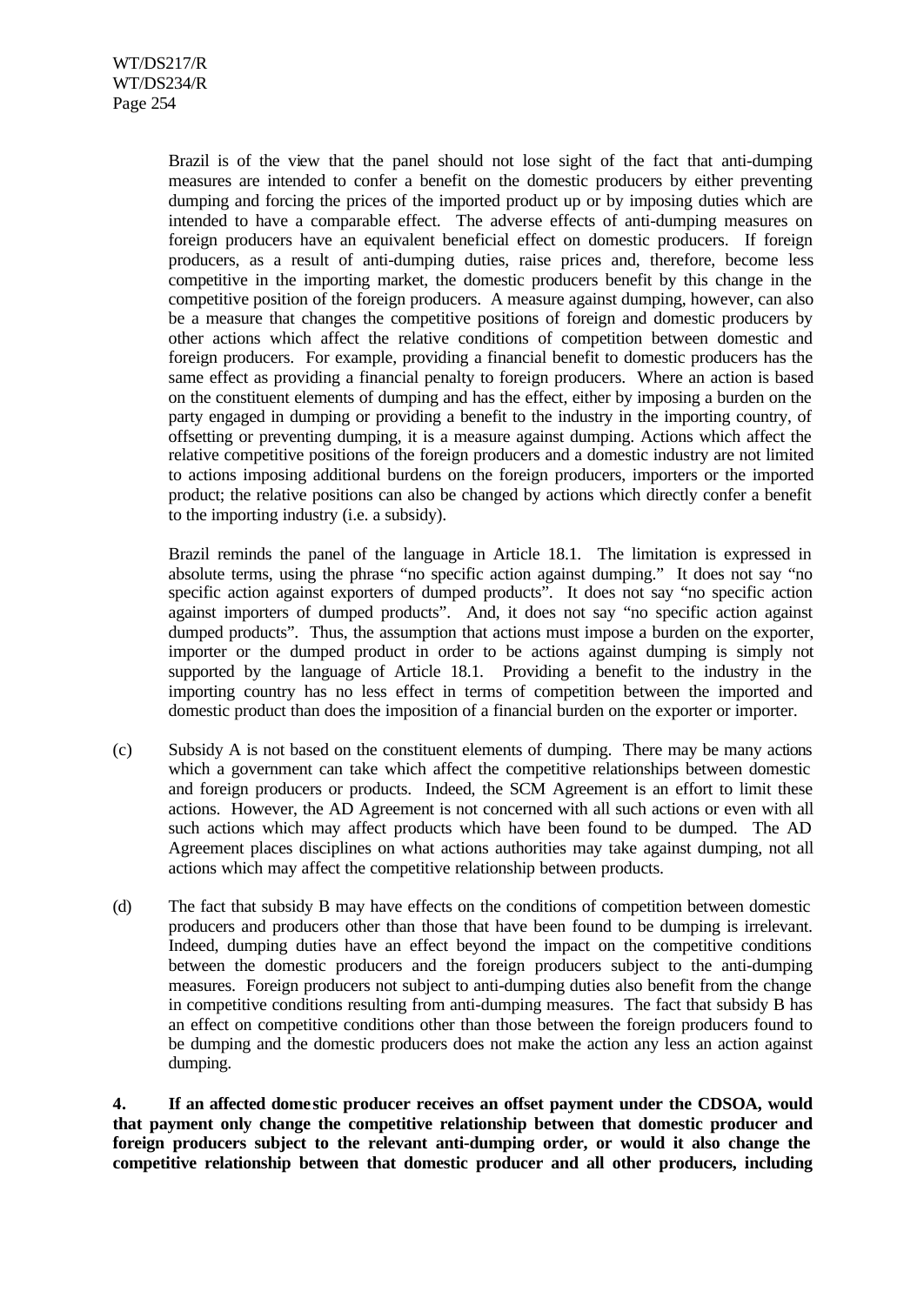### **other domestic producers not eligible for offset payments, and foreign producers not subject to the relevant anti-dumping order?**

4.1435 According to Brazil, obviously, companies receiving subsidies improve their competitive position against companies not receiving subsidies, whether these are domestic competitors or foreign competitors. This, however, in Brazil's opinion, begs the question. The effects of the measures authorized by the AD Agreement are not limited to adverse effects on the dumping parties and beneficial effects on the domestic industry. Foreign producers not subject to anti-dumping measures may also benefit. Article 18.1 does not in any way justify defining measures against dumping based on whether parties other than the domestic industry in the importing country, the members of the domestic industry requesting the relief, or other producers in the world are the beneficiaries of such measures. Nor does it define such measures in relation to whether parties other than those found to be dumping may be adversely affected by the measure.

**5. If offset payments may be used by affected domestic producers exclusively to bolster their competitive position** *vis-à-vis* **imports subject to the relevant anti-dumping order, does this constitute the CDSOA as a "specific action against dumping"? If so, isn't it the action by the affected domestic producers (i.e., how they use the offset payments) that constitutes action "against" dumping, as opposed to the provision of offset payments that may be used by affected domestic producers exclusively to bolster their competitive position** *vis-à-vis* **imports subject to the relevant anti-dumping order)?**

4.1436 The central issue is not the specifics of how the CDSOA payments are used. Money, once received, is fungible. If a company takes the CDSOA payments and uses them to improve its competitive position in the market for the product found to have been dumped, it obviously has an effect on the conditions of competition. It may also, however, allow it to take the resources it intended to devote to improving competitiveness in the dumped product and reallocate them to other products. In either case, the company has realized a competitive benefit.

### **6. Is it possible to distinguish the CDSOA from the 1916 Act (for the purpose of Article 18.1 of the AD Agreement) because action under the latter (i.e., a court order imposing a fine or imprisonment) had an automatic, direct, negative impact on entities engaged in dumping, whereas action under the CDSOA (i.e, untied subsidies) does not? Please explain.**

4.1437 Brazil argues that this is not the standard of Article 18.1. A penalty imposed on one party, in the form of anti-dumping duties, may have the same effect as a benefit provided to the opposing party, in the form of a subsidy payment. Article 18.1 does not distinguish between actions on the basis of whether the exporting producers are penalized or disciplined or the domestic producers are benefited.

4.1438 Let us assume that a country decides not to impose anti-dumping measures where the constituent elements of dumping are present, but rather to provide its domestic producers with a subsidy equal to the margin of dumping of the foreign producers. Specifically, the remedy for dumping is an equalization payment to allow domestic producers to compete with the dumped foreign product. Is this a specific action against dumping? It would be difficult to say that it is not. It is clearly an action to offset or prevent dumping. Yet, damages are not assessed against the foreign producers, the domestic producers don't have to use the payments to price more competitively, and the impact on the foreign producers is limited to the extent that the payments are actually used by the domestic producers to lower prices. The action is an intrusion into the marketplace to offset or prevent dumping. The AD Agreement limits such intrusions, regardless of the consequences, to the anti-dumping measures specified in the agreement.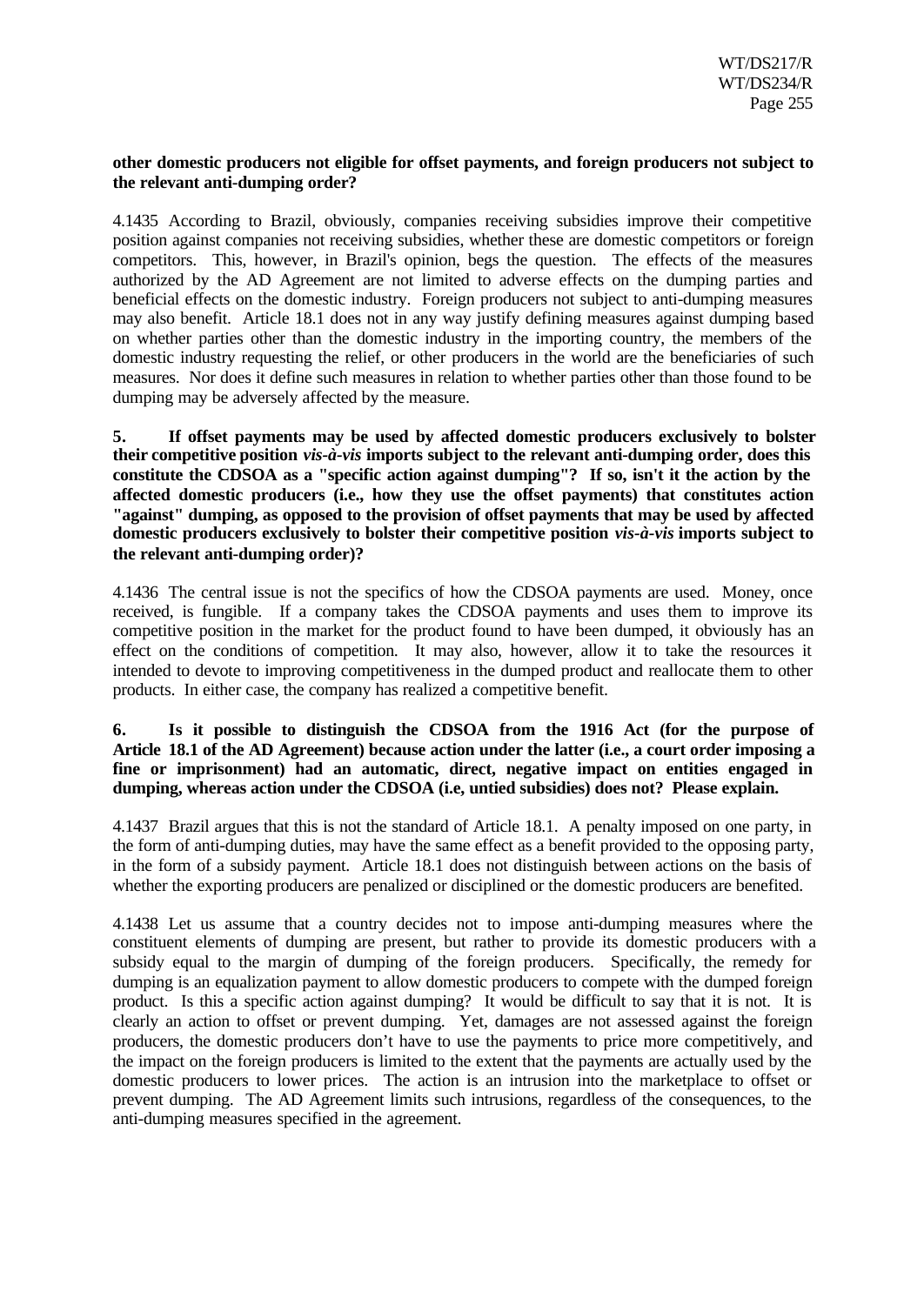## **7. Please comment on paras 44, 45 and 46 of the US oral statement at the second substantive meeting.**

4.1439 According to Brazil, footnotes 24 and 56 do not permit action against dumping other than measures provided for in the AD and SCM Agreements respectively. The purpose of the footnotes is not to preclude action authorized under other provisions of the GATT 1994 which might incidentally also affect dumped or subsidized imports. The clearest example is the imposition of safeguards measures under Article XIX of the GATT 1994. Without footnotes 24 and 56, safeguard measures could not be imposed on products already subject to anti-dumping or countervailing measures. While safeguards measures cannot be imposed as a remedy for dumping or subsidization (i.e. to offset or prevent subsidization), authorities are not precluded from application of safeguard measures where anti-dumping and countervailing measures are already in place. This is the only reasonable reading of these footnotes and, indeed, is the only possible rationale for their inclusion in the agreements. Thus, the limitations in Article 18.1 and 32.1 do not prevent imposition of remedies authorized in other provisions of the GATT 1994, where the conditions for applying such measures are met, just because there are already anti-dumping or countervailing measures on the same products. The footnotes do not, however, authorize independent measures other than those specified in the agreements against dumping or subsidization.

## **8. Can a measure be "against" dumping if it does not have an adverse bearing on either the imported product** *per se***, or the importer, the exporter or foreign producer of that product? If so, how?**

4.1440 Brazil considers that imposition of anti-dumping measures authorized in the AD Agreement have effects on both the export side of the equation (i.e. the foreign producer, exporter, importer and the products exported or imported) and on the import side of the equation (i.e the domestic producers). Adverse effects on one side are mirrored by beneficial effects on the other. Thus, antidumping measures have an adverse bearing on the export side of the equation by affecting price or making it more difficult to import a product while benefiting the import side because its competitive position is improved by the imposition of the anti-dumping measures on its competitors and its competitors products. However, a subsidy to the producers in the importing industry also has an adverse bearing on the foreign producer, exporter, importer and the products exported or imported. The subsidy provides a benefit to the domestic producers which, like anti-dumping measures, improves the competitive position of those producers relative to the foreign producers, exporters, importers and their competing product. As a result, the subsidy granted to domestic producers has an adverse bearing on the foreign competitors.

4.1441 Put simply, the actions at issue are actions which affect the competitive conditions in the market, whether they are directed at the import side or the domestic side. A subsidy to the domestic producers can have an equally adverse bearing on the parties engaged in the dumping as can an antidumping measure authorized by the AD Agreement.

## **9. The complaining parties assert, on the basis of para. 122 of the Appellate Body report on 1916 Act, that action "in response to" dumping is necessarily action "against" dumping. If action taken "in response to" dumping is of benefit to dumping, dumped imports, or those engaged in dumping, would such action be "against" dumping?**

4.1442 According to Brazil, the Appellate Body used the phrase "in response to" dumping as part of its explanation of "against" dumping. In this context, "in response to" clearly means to counteract or, in the language of Article VI to "offset or prevent" dumping. It is difficult to see how one could insert an interpretation which essentially means to "encourage" or "support" dumping, which would be the case if the action taken is of benefit to dumping, dumped imports, or those engaged in dumping.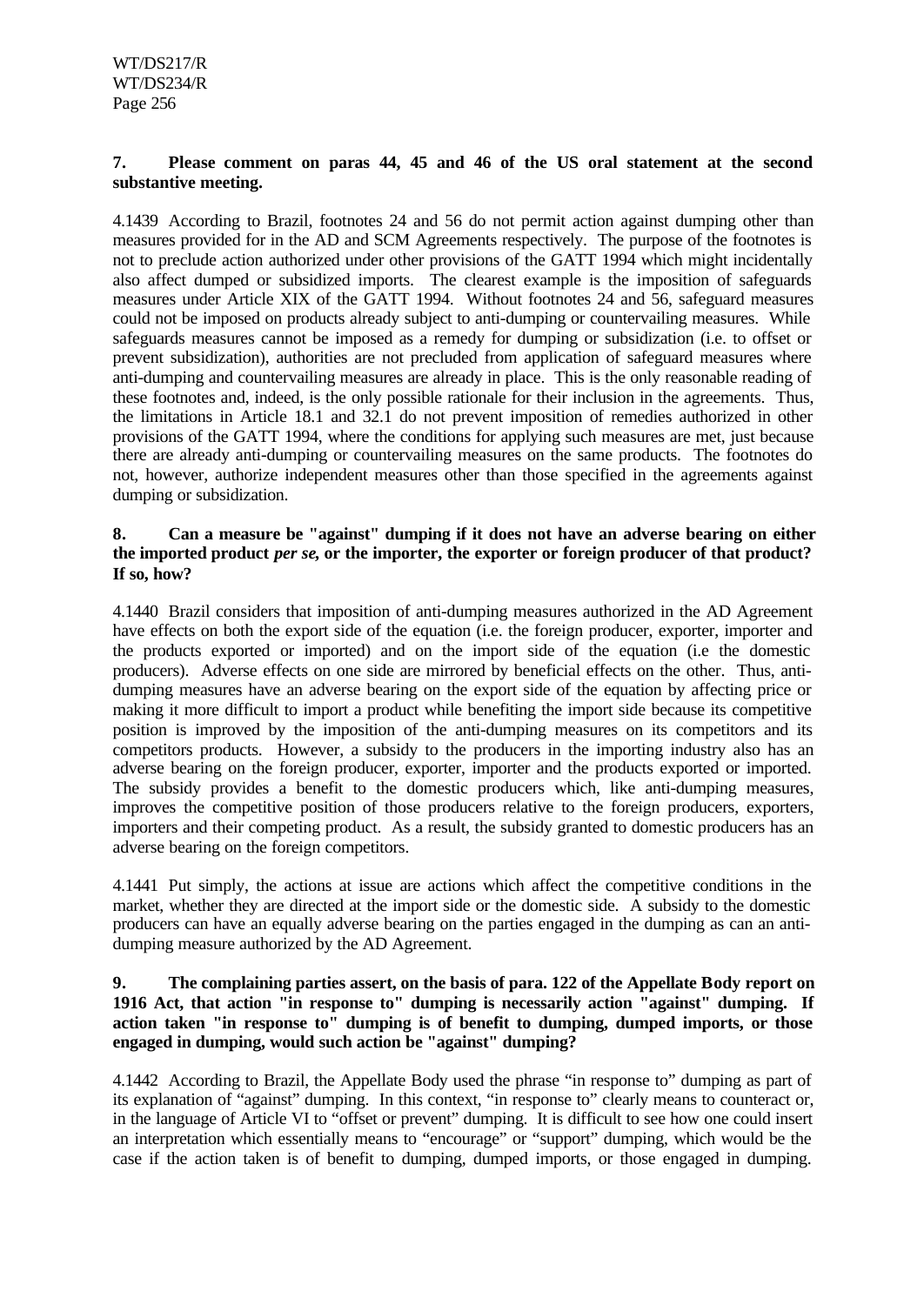Ultimately, the meaning of measures "against" dumping is informed by Article VI and the statement therein that the actions are to offset or prevent dumping.

#### **3. Canada**

l

(a) Questions to the European Communities

**1. The EC asserts that CDSOA offset payments would still constitute "specific action against dumping" even if they were "financed directly from the US Treasury, and in an amount unrelated to the amount of collected anti-dumping … duties" (replies to Panel questions, para. 11). Does this mean that the CDSOA offset payments would still constitute "specific action against dumping" even if they were unrelated to the imposition of an anti-dumping order?**

4.1443 Canada argues that Articles 18.1 and 32.1 of the Agreements prohibit "specific actions against dumping" or a subsidy other than those set out in Article VI of GATT 1994. Article 18.1 has been interpreted by the Appellate Body as prohibiting actions "in response to *situations presenting the constituent elements of 'dumping'*."<sup>239</sup> Such situations may exist in a variety of circumstances: where, for example, the constituent elements are set out in a law (such as in the *United States – 1916 Act* case), or where the action in question cannot take place unless the "constituent elements" were present.

4.1444 In the case at hand, Byrd Amendment offset payments would not be made without an "order". The Byrd Amendment operates to offset the effects of the continued entry of dumped goods after a duty order is in place. It reimburses costs that are incurred for the production of like-domestic goods on the assumption that those costs arise from continued dumping despite the order. Statements by the drafters of the Amendment further clarify and support this; Canada refers in particular to the statements of Senators Byrd and DeWine set out in paragraphs 28 - 30 of the First Written Submission of Canada. Given that the object and purpose of the Byrd Amendment is to "condemn dumping" and "neutralise" subsidies, the imposition of an anti-dumping (or countervailing) order is central to the operation of the Byrd Amendment.

4.1445 Accordingly, if the Byrd Amendment were not related to such orders, it would be a different measure entirely: it would have a different purpose, and a different impact, than the measure before the Panel. Whether that *other* measure would constitute a "specific action", would depend on a constellation of alternative facts that are not at issue in this dispute.

## **2. The EC asserts that CDSOA offset payments constitute "specific action against dumping" because "they are paid only to producers affected by dumping and subsidization" (replies to Panel questions, para. 5). How does the nature of the recipient determine whether or not offset payments are "against" dumping?**

4.1446 According to Canada, the nature of a recipient of a subsidy can have a significant impact on the legal consequences flowing from, and the legal characterisation of, that subsidy. *Indirect* subsidies paid *only* to domestic producers may come within the scope of Article III of GATT 1994, as indeed the Appellate Body found in *Canada - Periodicals*. Subsidies paid to a purely export-driven enterprise or industrial sector may well constitute subsidies *contingent upon export performance* regardless of the legal requirements for the payment of that subsidy (*Australia – Leather* and *Canada – Aircraft*).

<sup>239</sup> *United States – Anti-Dumping Act of 1916*, Report of the Appellate Body, WT/DS136/AB/R, WT/DS162/AB/R, adopted 26 September 2000, para. 122. [emphasis added]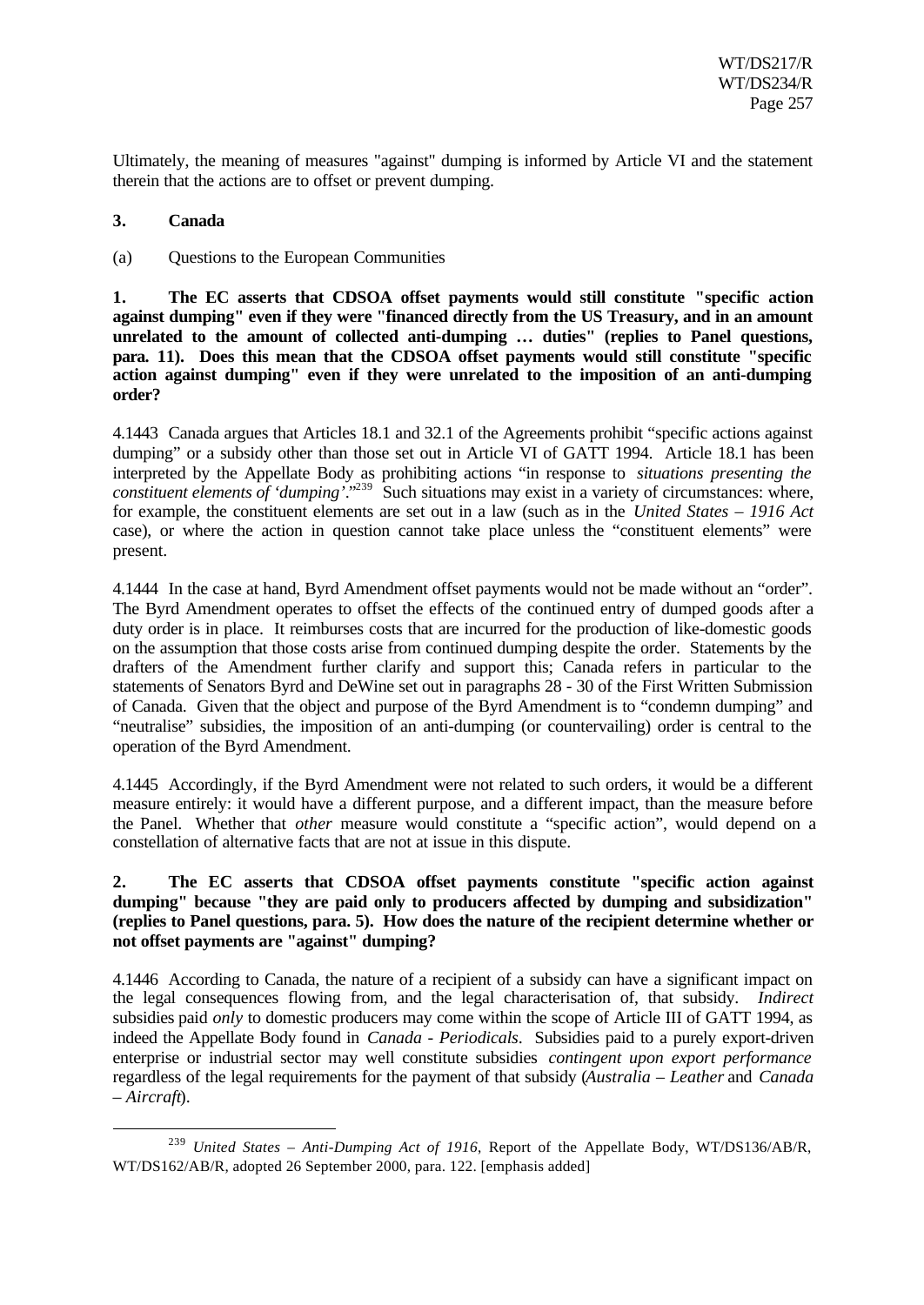4.1447 In the case of dumping, "specific action against" dumping – that is, action to deter or counter the *practice* of dumping – may involve action "against" any number of actors: the importer, the exporter, the domestic producer, or indeed consumers of "dumped" goods, to name but a few. Such action may also include the imposition of a measure not against a specific entity, but "against" the imported good, either directly or indirectly. For example, a specific consumption tax on dumped goods would fit within the definition of "specific action against dumping." Similarly, a specific subsidy to consumers of domestic like products may also constitute a "specific action against dumping."

4.1448 In this instance, the *recipients* of the Byrd Amendment subsidy are direct competitors of importers of dumped (and subsidised) goods. The Byrd Amendment requires the reimbursement of certain costs related to the production of the domestic like product, which competes directly against the dumped or subsidised goods. Such a subsidy, paid in respect of the domestic like product, has the same impact on dumped goods as does an anti-dumping duty: it makes the competing domestic like product more competitive.\* Accordingly, the *nature* of the recipient of a subsidy is highly germane to the question of whether that subsidy constitutes a "specific action" within the meaning of Articles 18.1 and 32.1.

An anti-dumping duty is *presumed* to affect the price of an imported dumped good in the domestic market. A Member may not impose a duty higher than the margin of dumping simply because, for example, the importer absorbs the full impact of the duties and continues to sell the goods at the same price. In the same vein, paying subsidies to producers of domestic like goods must be presumed to affect the conditions of competition between the domestic like good and the dumped good, whether or not the subsidies are *in fact* used to reduce the price of domestic like goods.

(b) All complaining parties

**3. Subsidy A is paid to all domestic producers of product X, and the grant of that subsidy is not tied in any way to a determination of dumping on the part of exporters/foreign producers of product X. Subsidy B is paid to all domestic producers of product X, subject to a finding of dumping on the part of importers/exporters/foreign producers of product X. For the purpose of this question, please assume that subsidy A would not constitute a specific action "against" dumping (but indicate if you disagree). (a) Should subsidy B be treated as a specific action "against" dumping? (b) Why? (c) If subsidy B should be treated as a specific action "against" dumping, what is the difference between the impact of subsidies A and B that means that subsidy B constitutes specific action "against" dumping, whereas subsidy A does not? (d) Subsidy B would be expected to provide the domestic producers of product X with a competitive advantage over imported products generally. Does subsidy B provide those domestic producers with a greater competitive advantage over dumped imports in particular? Why?**

- (a) The answer is a qualified "yes", although the fact situation presented by the panel is not complete.
- (b) According to the Appellate Body in the *United States 1916 Act* case, specific action against dumping is action taken in response to situations presenting the constituent elements of dumping. Based on the limited scenario set out in the question, Subsidy B appears to be a specific action against dumping as it would not exist other than in the presence of the constituent elements of dumping and against or in response to dumping. This appears to be a payment made to "offset" dumping other than in ways permitted by Article VI of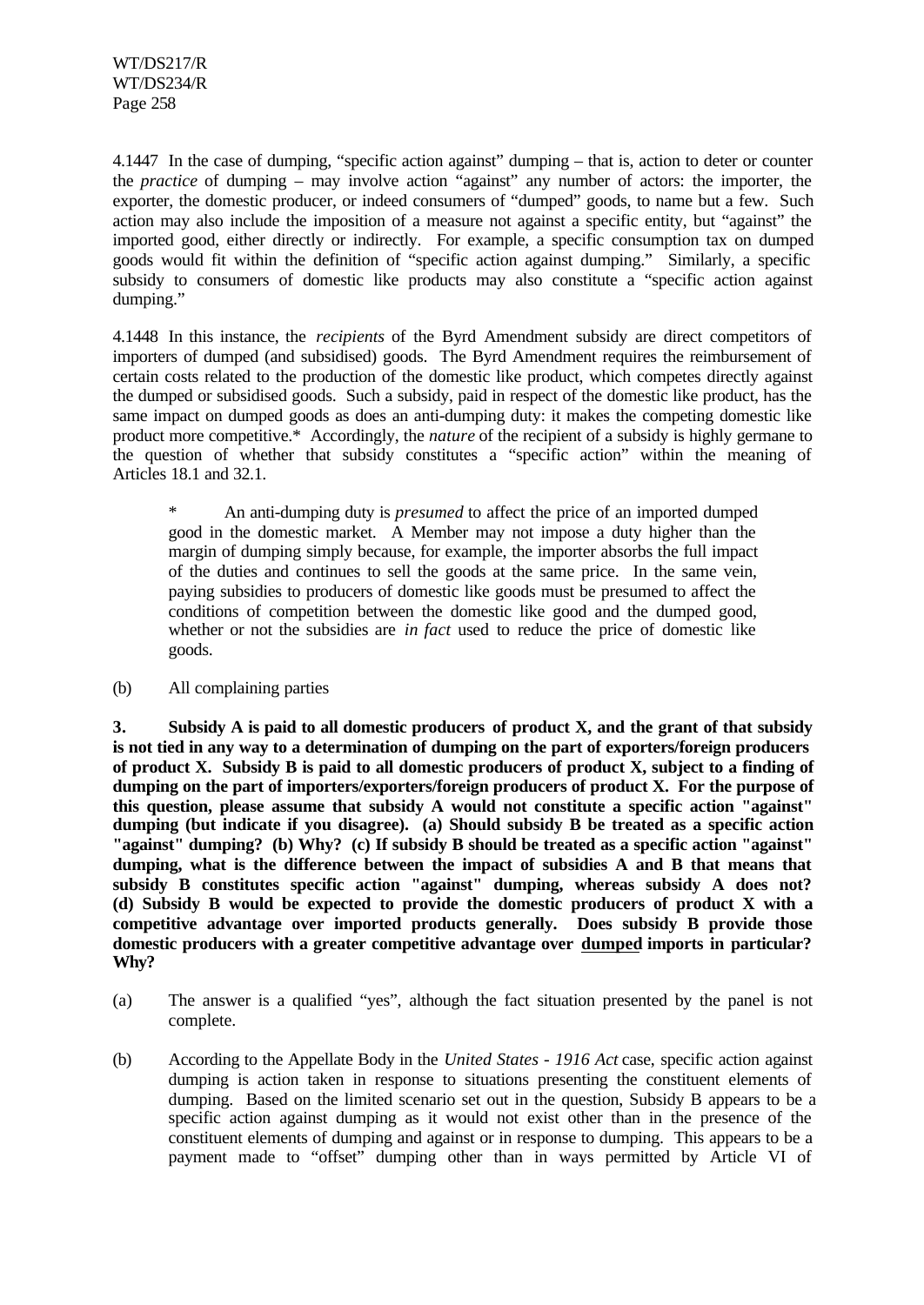GATT 1994. Therefore, it is a specific action against dumping that does not accord with the restrictions stated in Articles 18.1 and 32.1 of the Agreements.

(c) A difference in form may, and in most cases does, indicate a difference in function and, especially, legal consequence. For example, a subsidy paid to the producers of an exported product is not necessarily a prohibited export subsidy; the same subsidy, paid to the same producer in respect of the same export product would be illegal if it were made legally *contingent upon* export performance.

In this instance, Subsidy A is not related to dumping; it is a simple grant of money subject to the general disciplines of the SCM Agreement. Subsidy B is, however, contingent upon a finding of dumping. There would be a strong presumption that subsidy B has the effect of countering or offsetting dumping *as such*, in the sense that it would make it more difficult for goods found to have been dumped to compete against domestic like products. However, the Anti-dumping Agreement permits only *three* actions to "counter" dumping – that is, to make it more difficult for the dumped goods to compete in the domestic market by *presumably* raising the price of the dumped good. Subsidy B, which presumably lowers the price of the domestic like product, is not a permitted action.

(d) Where dumped imports are also subject to an anti-dumping duty, then those import products would face two actions against them. This would place them at a particular competitive disadvantage to domestic goods that receive subsidy B. This is especially true if the producers of dumped imports are funding subsidy B.

**4. If an affected domestic producer receives an offset payment under the CDSOA, would that payment only change the competitive relationship between that domestic producer and foreign producers subject to the relevant anti-dumping order, or would it also change the competitive relationship between that domestic producer and all other producers, including other domestic producers not eligible for offset payments, and foreign producers not subject to the relevant anti-dumping order?**

4.1449 There are two parts to Canada's answer.

4.1450 First, as Canada noted in its First Written Submission and its First Oral Statement, the payment has the potential to change the competitive relationship between eligible domestic producers and all other domestic producers, particularly those that are not eligible for offset payments. This is why Canada has also raised a claim under Articles 5.4 and 11.4 of the Agreements. The competitive disadvantage of not receiving a payment creates incentives for companies to indicate support for petitions for investigations and during investigations or face subsidised competition from other producers who are eligible. Those competitors will be eligible to receive subsidies every year the Order is in place. Therefore, the impact continues for years.

4.1451 Second, it is also correct that foreign producers not subject to the relevant anti-dumping order would be affected by the Byrd Amendment offset payments. Canada has not denied that the Byrd Amendment is a subsidy or that WTO Members have an independent right of action under Parts II, III, and V of the SCM Agreement. Nevertheless, whatever be the collateral impact of Byrd Amendment offset payments, they operate to, and have the principal impact of, "condemning" dumping and "neutralising" subsidies. They were devised for these purposes. They operate against dumping and subsidies, and as these offset payments are not permitted actions under Article VI of GATT 1994, they are prohibited under Articles 18.1 and 32.1 of the Agreements.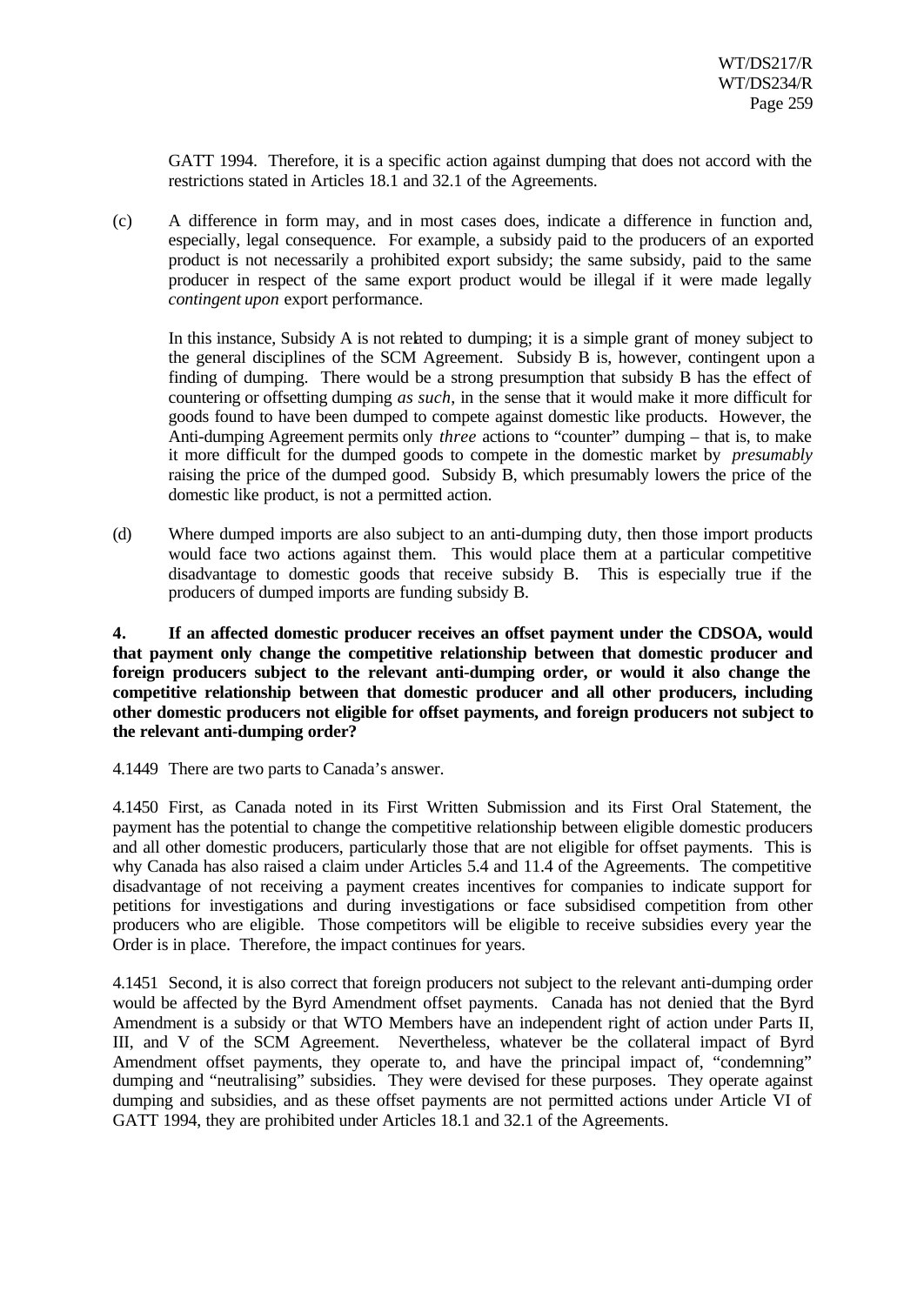**5. If offset payments may be used by affected domestic producers exclusively to bolster their competitive position** *vis-à-vis* **imports subject to the relevant anti-dumping order, does this constitute the CDSOA as a "specific action against dumping"? If so, isn't it the action by the affected domestic producers (i.e., how they use the offset payments) that constitutes action "against" dumping, as opposed to the provision of offset payments that may be used by affected domestic producers exclusively to bolster their competitive position** *vis-à-vis* **imports subject to the relevant anti-dumping order)?**

4.1452 At issue in this dispute is not what the producers do with Byrd Amendment offset payments, but what the obligations of the United States are in respect of actions it may take against dumping or a subsidy.

4.1453 Accordingly, what a producer actually does with the payments it receives is not relevant to whether the United States has structured the payments in such a way that they constitute "specific action against dumping."

4.1454 Article VI:2 of GATT 1994 indicates that an action is "against" dumping where it offsets, counteracts, or prevents dumping. Therefore, if money is paid to domestic producers for costs incurred related to a product under an order, during the time the order is in place – that is, costs that arise because dumping continues and dumped goods are entering into the commerce of the United States – then the fact those costs are being reimbursed (*i.e.* offset) to those specific domestic producers is all that is necessary to constitute action "against" dumping. The reimbursement of the costs and the subsidy to domestic producers is in addition to the payment of duties and threaten imports with decreased competitive position.

4.1455 In this respect Canada recalls the disciplines of the SCM Agreement generally and, especially, the *presumptions* underlying those disciplines. For example, under Part V of the SCM Agreement, countervailing measures may be imposed on "subsidised" goods where the subsidies are specific and where "material injury" is caused by the goods in question. Article 15.1, in particular, provides that a determination of injury must be made based on an "objective examination" of the volume of the subsidised imports and the consequent impact on domestic producers. In other words, Article 15 *presumes* that a subsidised good enjoys a competitive advantage, regardless of what the recipients of the subsidy might *actually* have done with the subsidy in question. More important, this presumption is not rebuttable: a subsidised producer does not escape discipline under Part V if it proves that it spent the subsidies in question on holidays for its employees, rather than on bolstering the competitiveness of its exported product.

4.1456 Therefore, subsidies paid to a domestic industry must be presumed to increase the competitiveness of the domestic like product; and to the extent that this is done with the object and effect of "condemning" dumping and "neutralising" subsidies, it is a specific action not permitted by Articles 18.1 and 32.1 of the Agreements.

## **6. Is it possible to distinguish the CDSOA from the 1916 Act (for the purpose of Article 18.1 of the AD Agreement) because action under the latter (i.e., a court order imposing a fine or imprisonment) had an automatic, direct, negative impact on entities engaged in dumping, whereas action under the CDSOA (i.e, untied subsidies) does not? Please explain.**

4.1457 Canada is of the view that nothing in the text of Articles 18.1 and 32.1 provides for such a distinction; nothing in the context or object and purpose of these Articles would direct the Panel to read into the Articles words and concepts that are not there.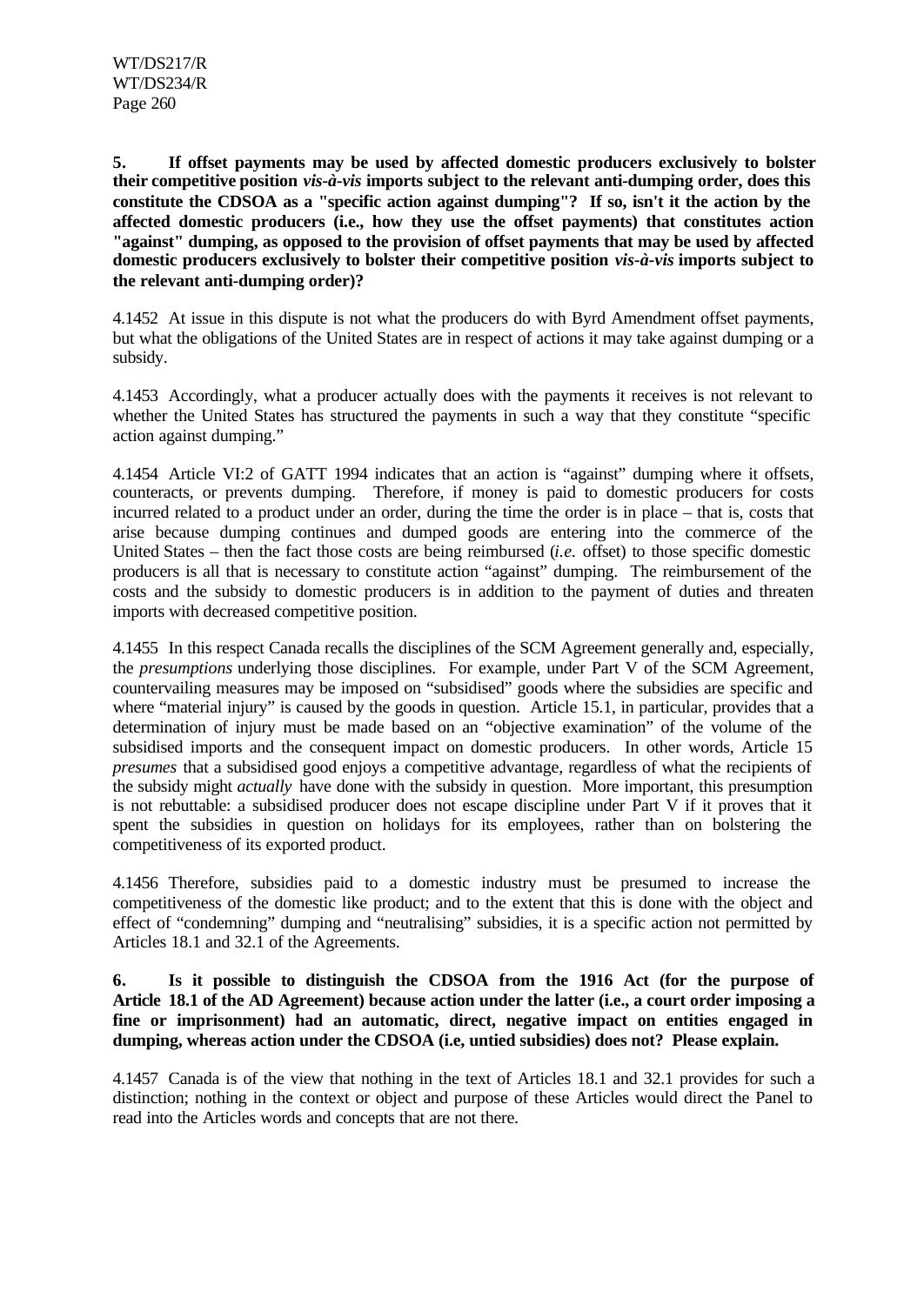4.1458 In any event, as a matter of fact the CDSOA is not an "untied" subsidy. The Byrd Amendment requires the payment of "tied" subsidies in two ways. First, the subsidies are paid only where there are dumped or subsidised goods in the market. The offset payments are therefore "tied" to the presence in the market of such goods, to an amount equal to the duties imposed on, *collected* from, the importation of such goods. Second, the offset payments *reimburse* certain costs directly tied to the production of the domestic like product to domestic producers who participated in an investigation. In Canada's respectful submission, the distinction between future accounting for subsidies paid, and reimbursement of specific actual expenditure is one without a difference.

4.1459 As well, Byrd Amendment offset payments do indeed have a direct, automatic and negative impact on "entities engaged in dumping." Payments must be made where duties have been collected and a domestic producer meets the criteria set in the Byrd Amendment. This action has a direct impact on importers of dumped goods in that money is given directly to competitors for expenses related to the production of the domestic like product.

4.1460 Finally, the panels in the *United States – 1916 Act* case noted that a relevant question to determine whether an action is specific action against dumping under Article 18.1 is whether the objective reason for the imposition of a measure is dumping or something else, such as an increase in imports for a safeguard action. In noting that certain actions such as safeguards are not "specific action" the Japan Panel stated that, "even though those measures may be legally applied to address dumping, the basis for their imposition would not objectively be 'dumping', but its causes or effects.… [D]umping could not be considered as the objective reason for the imposition of the measures ...".<sup>240</sup>

4.1461 The Byrd Amendment does not operate but for the continued existence of dumped or subsidised products within the US after an order is imposed. The continued existence of dumping and subsidisation are the "objective reason for the imposition of the measure." That "affected domestic producers" and "qualifying expenditures" exist to receive a payment only reinforce the conclusion that there is continued existence of dumping and subsidies that must be offset.

#### **7. Please comment on paras 44, 45 and 46 of the US oral statement at the second substantive meeting.**

4.1462 The United States argues that the SCM Agreement does not limit the right of a Member to use subsidies as measures to counteract dumping and subsidisation. Canada disagrees.

4.1463 The WTO Agreement restricts a Member's right to counter-subsidise. Where a countersubsidy amounts to an export contingent or an import substitution subsidy, it is prohibited by Article 3. Where such a subsidy falls within the terms of Articles III:2 or III:4 of GATT 1994 and but not of Article III:8, it is prohibited by that Article. And where a counter-subsidy is action taken in respect to the constituent elements of dumping or a subsidy, it is subject to the prohibition set out in Article 18.1 and 32.1 of the Agreements. A Member may not avoid that prohibition by taking an action in the form of a counter-subsidy, where a counter-subsidy meets the requirements of these Articles. Footnote 35 to Article 10 of the SCM Agreement specifically limits actions that may be taken against subsidies to countermeasures authorised under that Agreement, duties, provisional duties and undertaking agreements.

l

<sup>240</sup> *United States – Anti-Dumping Act of 1916 (Complaint by Japan)*, Report of the Panel, WT/DS162/R, adopted 26 September 2000, para. 6.228.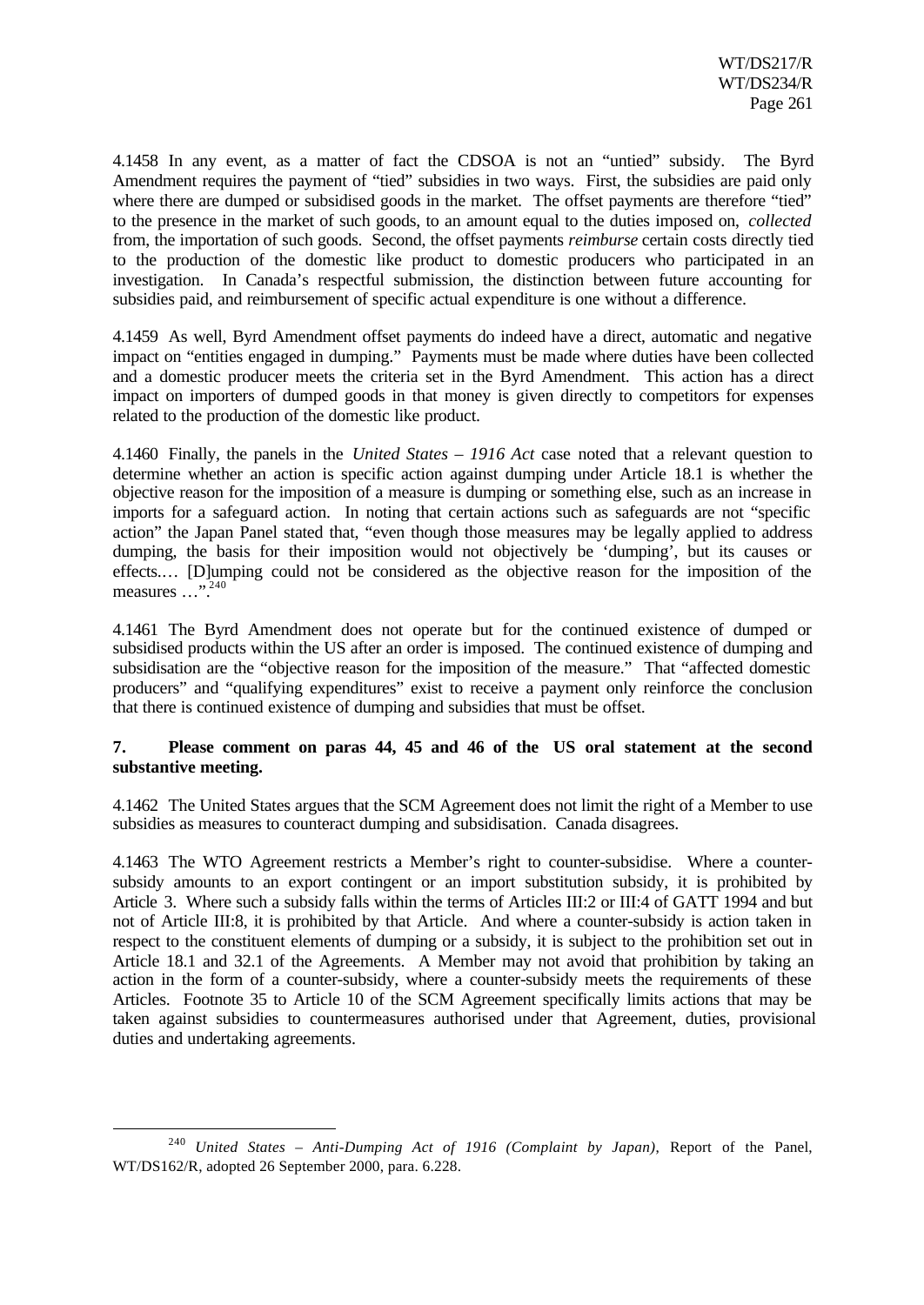## **8. Can a measure be "against" dumping if it does not have an adverse bearing on either the imported product** *per se***, or the importer, the exporter or foreign producer of that product? If so, how?**

4.1464 Canada asserts that a measure is "against dumping" if it counters the *practice* of dumping.

4.1465 Article 18.1 refers to "specific action against dumping." In context, and in the light of the findings of the Appellate Body in respect of Article 18.1, this is action that in some way *counters* or "condemns" dumping – action that does or is capable of adversely affecting the *practice* of dumping *as such* so that either the practice is discontinued, or its effects in the market are neutralised. In other words, such specific actions are, in a market context, measures that make dumping a costly activity or practice.

4.1466 Anti-dumping duties have the potential of raising the price of a dumped good in the domestic market and therefore making it less competitive. Price undertakings simply raise the price of a dumped good and "equalise" the conditions of competition of that good in the domestic market. The Anti-dumping Agreement permits both of these "specific actions" (and provisional measures). It prohibits all other measures that make dumping a costly activity or practice. These may include (the list is not exhaustive):

- $\approx$  fines or imprisonment for the importer;
- $\approx$  product sales prohibitions or labelling requirements aimed at dumped goods ("This is a dumped product");
- $\approx$  internal taxes aimed at dumped goods;
- $\mathscr{L}$  internal sales or marketing regulations governing dumped goods ("We sell dumped goods" signs posted in shop windows);
- ? fines or imprisonment for *consumers* of dumped goods; or
- $\approx$  other measures that make the dumped good less competitive in the domestic market, such as subsidies to competitors specifically tied to dumping or the dumped good in question.

**9. The complaining parties assert, on the basis of para. 122 of the Appellate Body report on 1916 Act, that action "in response to" dumping is necessarily action "against" dumping. If action taken "in response to" dumping is of benefit to dumping, dumped imports, or those engaged in dumping, would such action be "against" dumping?**

4.1467 Canada considers that Articles 18.1 and 32.1 of the Agreements provide that specific action against dumping or a subsidy must be in accordance with GATT 1994. The Appellate Body interpreted the phrase "specific action against" as "action taken in response to situations presenting the constituent elements of dumping". It interpreted "against" to mean "in response to"; the Appellate Body used these terms as synonyms.

4.1468 The Vienna Convention requires that a treaty is interpreted in good faith, in accordance with the ordinary meaning of its terms *in the light of its context and object and purpose*. Accordingly, the Appellate Body could not have intended its interpretation of the word "against" to mean "*beneficially* in response to." The Appellate Body's interpretation makes no sense if it were to be divorced from the specific treaty language it was interpreting in the context in which that treaty language was found.

4.1469 Accordingly, action that benefits dumping or imports or those engaged in dumping is not specific action "against" dumping.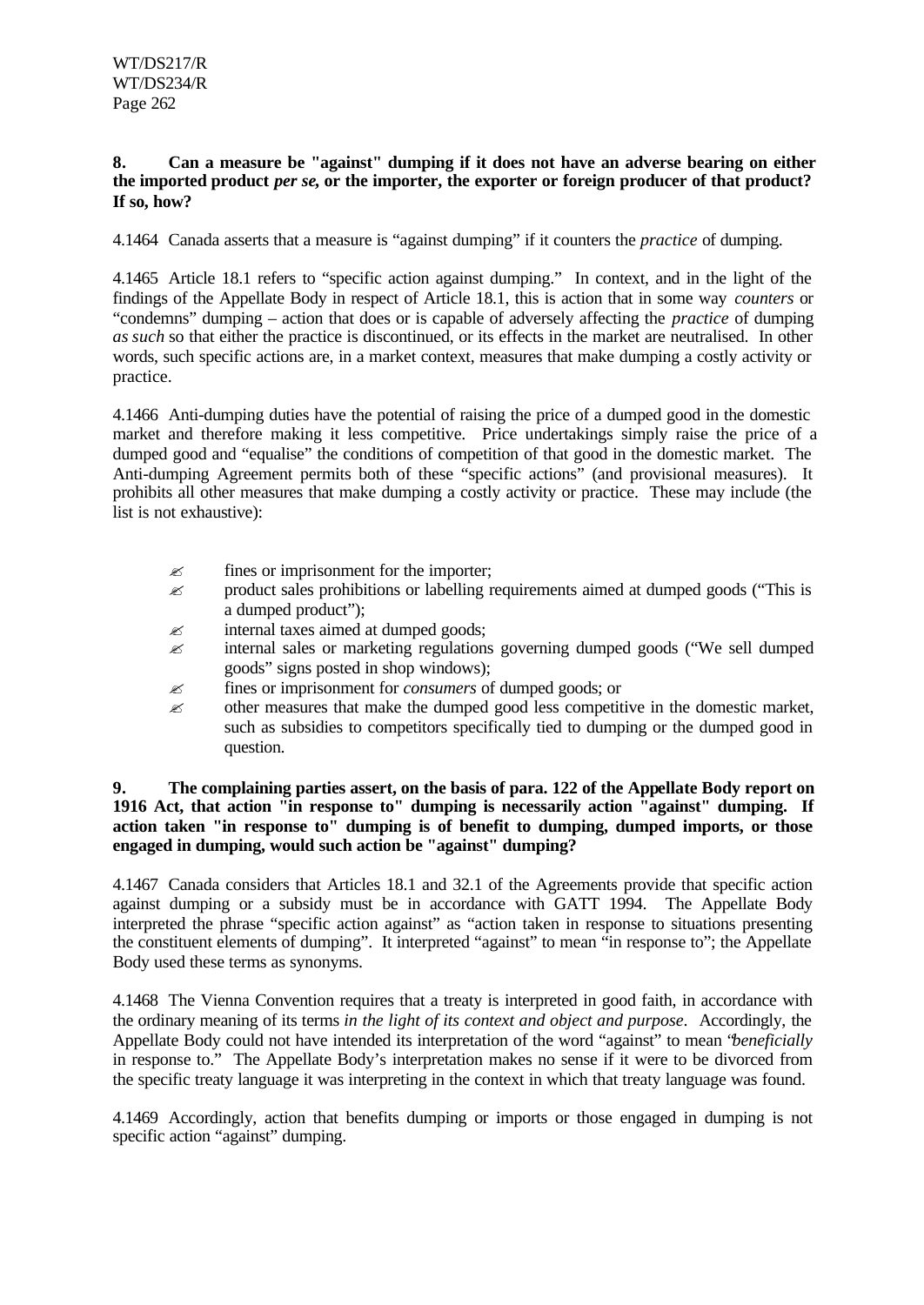## (c) Questions to Canada

## **10. At para. 11 of its second oral statement, Canada states that the 1916 Act was an action "in response to (against, countering, condemning, offsetting)" a practice. What is the basis for equating the term "in response to" with the terms "countering", "condemning", and "offsetting"?**

4.1470 In Canada's view, Article 18.1 of the Anti-dumping Agreement provides that specific action *against* dumping must be in accordance with GATT 1994. The Appellate Body, as noted in the previous question, found that specific action against dumping is action taken "in response to" situations presenting the constituent elements of dumping. This is the basis for equating "in response to" to "against".

4.1471 Further, Article VI of GATT 1994 indicates that action that offsets or prevents dumping is action against the practice of dumping. Article VI:2 indicates that Members may apply a duty to offset or prevent dumping. To offset something is to counteract it. The dictionary defines "offset" as "[a] counterbalance to or compensation for something else; a consideration or amount diminishing or neutralizing the effect of a contrary one; a set-off.<sup>241</sup> Further, GATT Article VI:1 provides that Members recognize that dumping is to be "condemned" if it causes or threatens injury.

## (d) Ouestions to the United States

## **11. Are there any conditions governing what affected producers must do with payments under the CDSOA for qualifying expenditures? For example, may those payments be used to improve the competitive position of the affected producer in respect of a product totally unrelated to the product subject to the anti-dumping order?**

4.1472 According to Canada, at issue here is whether the Act and the payments under it fall within the scope of Articles 18.1 and 32.1 of the Agreements. This is determined by whether the Act calls for action in response to (or "against") situations presenting the constituent elements of dumping or subsidies. What producers do with the payments once they receive them does not bear upon that issue.

4.1473 The Act provides for payments to reimburse costs incurred because of a continued presence of dumped and subsidised imports in the US market after a duty is imposed. This money is paid to domestic producers to offset the costs they incurred for the production of the like-domestic product that is injured because of dumping or subsidisation. This makes it action against dumping or subsidies. Money is fungible; it can be used for any purpose. Producers are being reimbursed for costs already incurred due to dumping and subsidisation; this critical point establishes that the payments amount to "specific action against dumping" or a subsidy.

4.1474 The restrictions on the costs that may be reimbursed further support this conclusion. A certification for reimbursement must enumerate the category under which an expense falls and the amount claimed. The expense must relate to the production of the like-domestic good to that subject to the order and be incurred after the order is imposed and before it terminates. The relevant categories of "qualifying expenditures" are capital operational expenditures:

(a) manufacturing facilities

l <sup>241</sup> *The New Shorter Oxford English Dictionary*, Vol. 2 (Oxford: Clarendon Press, 1993), p. 1985. (Exhibit CDA-7)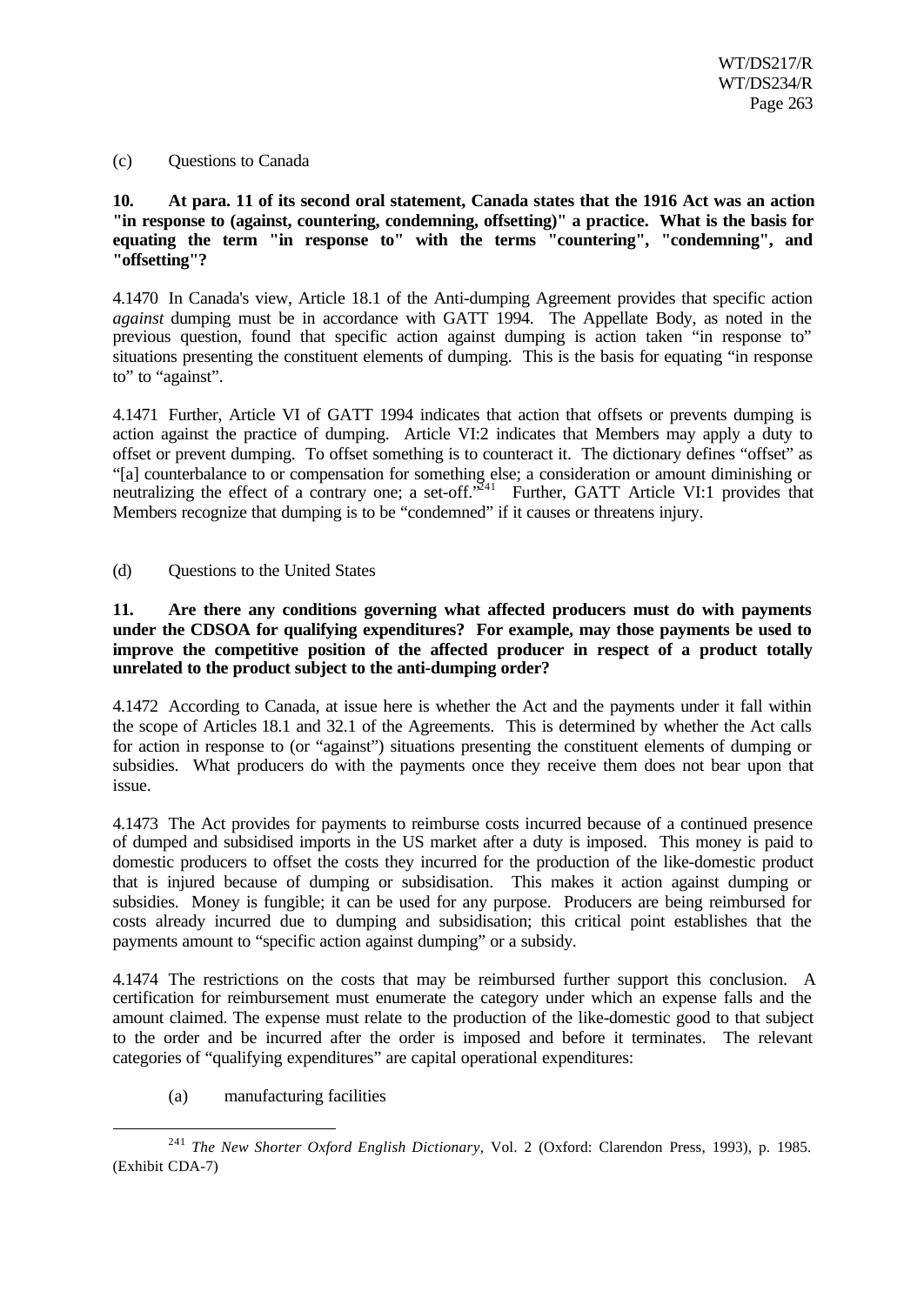- (b) equipment
- (c) research and development
- (d) personnel training
- (e) acquisition and technology
- (f) health care benefits to employees paid for by the employer
- (g) pension benefits to employees paid for by the employer
- (h) environmental equipment, training or technology
- (i) acquisition of raw materials and other inputs
- (j) working capital or other funds needed to maintain production

## **12. Is there any requirement that qualifying expenditure must be incurred by affected producers in relation to their competition with dumped imports specifically, rather than their competition with imported and domestic products more generally?**

4.1475 Canada submits that the reimbursement must relate to the dumped product; and the payment is only in the amount of the duties collected.

#### **4. Chile**

(a) Questions to all complaining parties

**3. Subsidy A is paid to all domestic producers of product X, and the grant of that subsidy is not tied in any way to a determination of dumping on the part of exporters/foreign producers of product X. Subsidy B is paid to all domestic producers of product X, subject to a finding of dumping on the part of importers/exporters/foreign producers of product X. For the purpose of this question, please assume that subsidy A would not constitute a specific action "against" dumping (but indicate if you disagree).**

### **(a) Should subsidy B be treated as a specific action "against" dumping?**

#### **(b) Why?**

4.1476 Chile does not understand the usefulness of this question since it does not address the issue raised by Chile and the complainants. The hypothesis presented by the Panel is not even related to the characteristics of the CDSOA since the question is based in a programme that benefits all domestic producers, a substantial difference with the CDSOA. Having said that and for the purpose of the hypothesis, Subsidy B should be treated as a specific action "against" dumping because the condition that triggers the payment of the subsidy is the finding of dumping, i.e., a situation that has the constituent elements of dumping. Hence, the subsidy is an action taken specifically against dumping.

## **(c) If subsidy B should be treated as a spe cific action "against" dumping, what is the difference between the impact of subsidies A and B that means that subsidy B constitutes specific action "against" dumping, whereas subsidy A does not?**

4.1477 Chile is of the view that the term "impact" is very broad and ambiguous. Nevertheless an action against dumping is *per se* a specific action not because of its impact but because it is taken in response to a situation that presents the constituents elements of dumping. The potential or actual impact of an action or measure is not within the legal elements that have to be considered in order to qualify it as a specific action against dumping. Neither GATT Article VI as interpreted by ADA Article neither 18.1 nor the 1916 Act case incorporate the notion of impact of a subsidy as part of the definition of "specific action against dumping".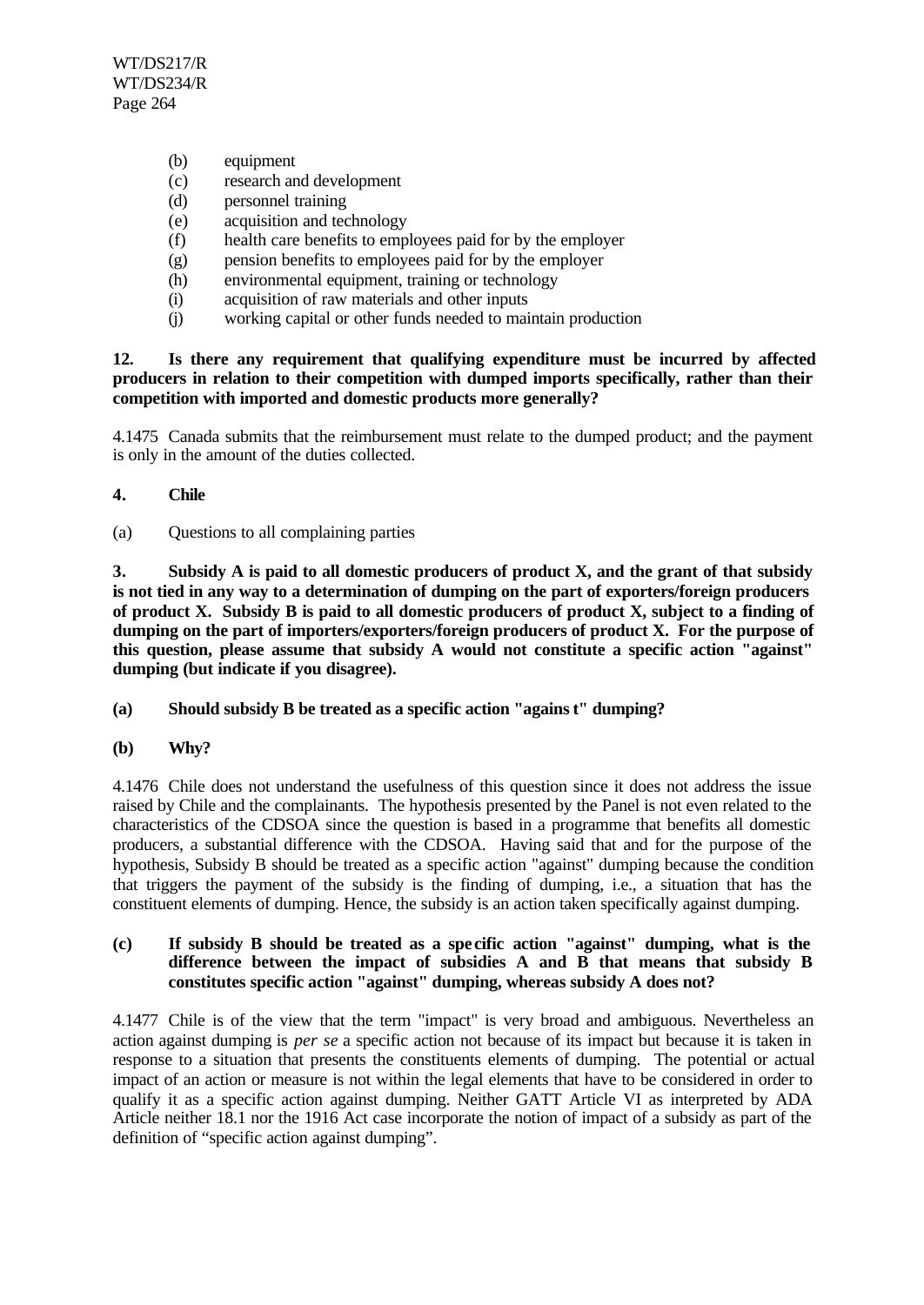## **(d) Subsidy B would be expected to provide the domestic producers of product X with a competitive advantage over imported products generally. Does subsidy B provide those domestic producers with a greater competitive advantage over dumped imports in particular? Why?**

4.1478 Again, Chile does not understand the scope and meaning of this question and how it is related with the question raised by the complainants in this dispute, since it is based on the hypothetical case not even closely similar to the CDSOA, given that one of the distinguishable elements in the latter is not present in the hypothesis presented by the Panel, i.e. that offsets are distributed only to "affected" producers

4.1479 But for academic purposes Chile will answer the Panel's question with a no, not particularly. The competitive advantages between domestic producers and dumped imports could be affected or influenced by a great number of factors. For example, the amount of the subsidy, the presence of other subsidies, the cost of production, the social—economic conditions, the eligibility requirements of domestic producers to benefit from the subsidy, the qualifying expenditures covered by the subsidy, etc. In other words, this impact has to be analysed on a case-by-case basis and having all the relevant factors at hand.

## **4. If an affected domestic producer receives an offset payment under the CDSOA, would that payment only change the competitive relationship between that domestic producer and foreign producers subject to the relevant anti-dumping order, or would it also change the competitive relationship between that domestic producer and all other producers, including other domestic producers not eligible for offset payments, and foreign producers not subject to the relevant anti-dumping order?**

4.1480 Assuming that the question refers to producers of the same product, and as Chile said in its second oral statement<sup>242</sup> the offset payment will obviously change the competitive relationship between the domestic producer that receives the payment and all other producers, both domestics and foreigners (subject or not to the relevant anti-dumping order).

**5. If offset payments may be used by affected domestic producers exclusively to bolster their competitive position** *vis-à-vis* **imports subject to the relevant anti-dumping order, does this constitute the CDSOA as a "specific action against dumping"? If so, isn't it the action by the affected domestic producers (i.e., how they use the offset payments) that constitutes action "against" dumping, as opposed to the provision of offset payments that may be used by affected domestic producers exclusively to bolster their competitive position** *vis-à-vis* **imports subject to the relevant anti-dumping order)?**

4.1481 Chile considers that whether or not the affected producers are restricted to use the offset payments exclusively to bolster their competitive position *vis-à-vis* imports subject to the relevant anti-dumping order, what constitutes the CDSOA a "specific action against dumping" is that it is an action taken in response to a situation that presents the constituent elements of dumping.

4.1482 The main element to consider if the CDSOA is a "specific action against dumping" is not the use the affected producers may give to the offset payments. If it weren't only restricted "to bolster their competitive position..." it would still be a "specific action against dumping". The WTO commitments are made by governments and not by their private sectors. The question that must be raised is why those producers are eligible for these payments. As Chile stated in February, *"It is not the spending of the money, in and of itself,(…) It is the manner in which the United States spends that*

l

<sup>242</sup> Para. 21, Second Oral Statement by Chile, 12 March 2002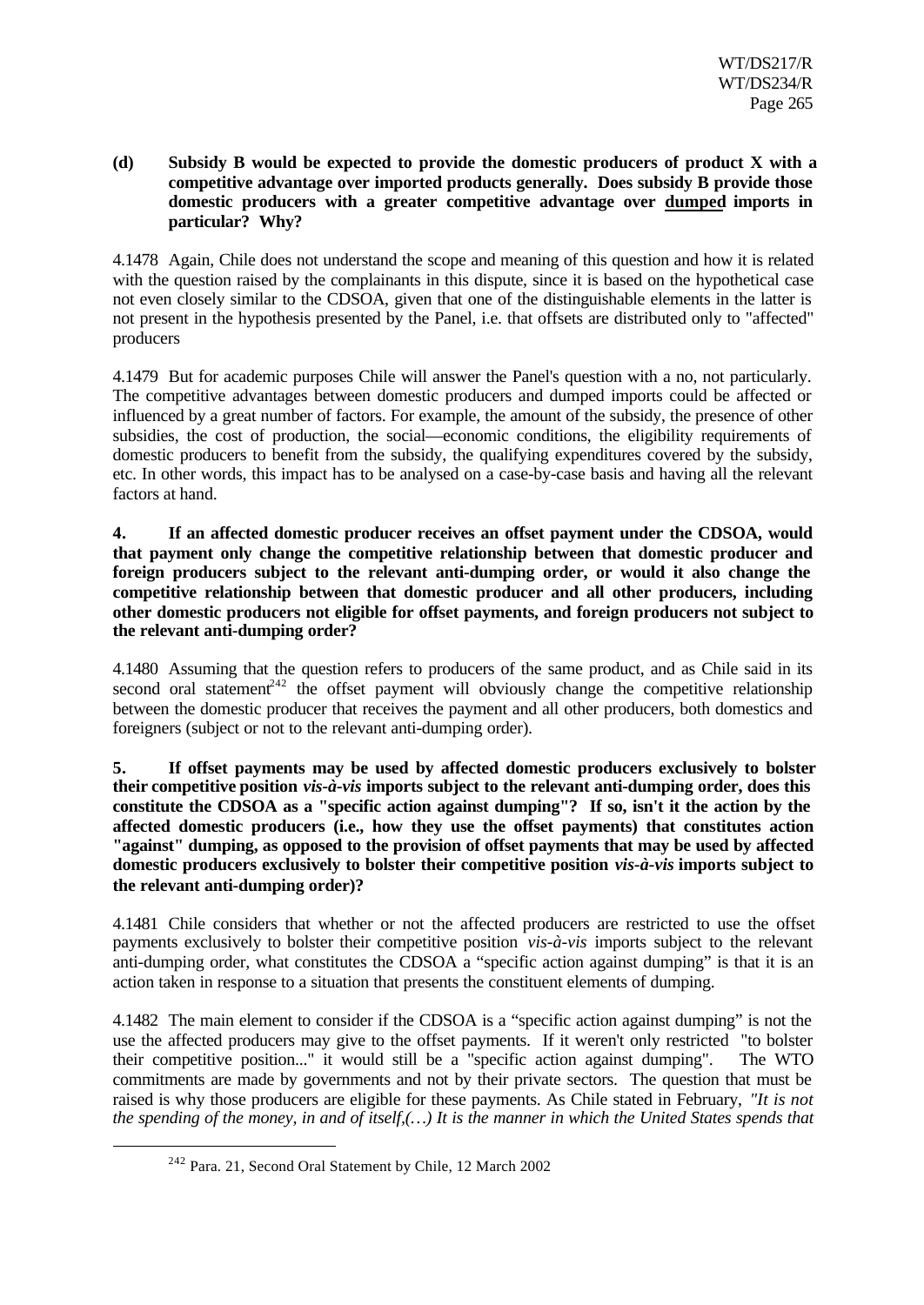l

*money that constitutes a violation of the various provisions cited by the complainants."<sup>243</sup> It is the* fact that only with a positive finding in a dumping investigation (i.e., when dumping, injury and causality have been proved) the offset payments are triggered. Whether domestic producers use this money to go on holidays or to bolster their competitive position is not an issue for purposes of considering the CDSOA a "specific action against dumping".

4.1483 Moreover, as Chile has stated earlier, money is fungible, so whether the beneficiaries use the money for what is provided or intended to, is something very difficult to prove escaping from the scope of the investigating authorities. If it were, it means that for future investigations, complaining parties will be in an obligation to present evidence that payments made by governments were in fact used in alleviating or improving the competitive position of domestic industry, otherwise, it would not be neither a subsidy nor a "specific action against dumping".

## **6. Is it possible to distinguish the CDSOA from the 1916 Act (for the purpose of Article 18.1 of the AD Agreement) because action under the latter (i.e., a court order imposing a fine or imprisonment) had an automatic, direct, negative impact on entities engaged in dumping, whereas action under the CDSOA (i.e, untied subsidies) does not? Please explain.**

4.1484 Before answering the question, Chile would like to point out that as stated by the Panel, these questions do not prejudge the Panel's findings. In that sense, Chile understands that in this question in particular the Panel is not making a finding that action under the CDSOA has not an automatic, direct, negative impact on entities engaged in dumping. If that were the case, Chile certainly does not agree with that conclusion.

4.1485 For the purpose of Article 18.1 of the AD Agreement, both measures are specific actions against dumping because both are an "action that is taken in response to situations presenting the constituent elements of "dumping" "<sup>244</sup>. The Appellate Body in the 1916 Act case did not incorporate adjectives as "automatic" or "direct" for a measure to be considered a "specific action". The only requisite was - at a minimum - that the action is taken when the constituent elements of "dumping" are present.

## **7. Please comment on paras 44, 45 and 46 of the US oral statement at the second substantive meeting.**

4.1486 Chile would like to point out that there seems to be an error with the numbering of the paragraphs between the oral statement the US rendered at the Second Substantive Meeting with the Panel and the electronic version the US sent to the Secretary and the parties. Therefore, Chile would like to know which version of the US submission the Panel is making reference to in its question, before commenting on it.

### **8. Can a measure be "against" dumping if it does not have an adverse bearing on either the imported product** *per se***, or the importer, the exporter or foreign producer of that product? If so, how?**

4.1487 Chile is of the view that the question about the qualification of a measure as a "specific action against dumping" should be analysed on a normative or prescriptive basis rather than a descriptive one. If a measure is taken in response to a situation that has the constituent elements of dumping, this measure shall comply with the obligations and legal standards set forth in Article VI of GATT 1994 as interpreted by the ADA. Hence, the measure must only consist in one relief adopting one of the

<sup>243</sup> Para. 4, Second Written Submission of Japan and Chile, 27 February 2002.

<sup>244</sup> Para. 122 Appellate Body, WT/DS136/AB/R, WT/DS162AB/R.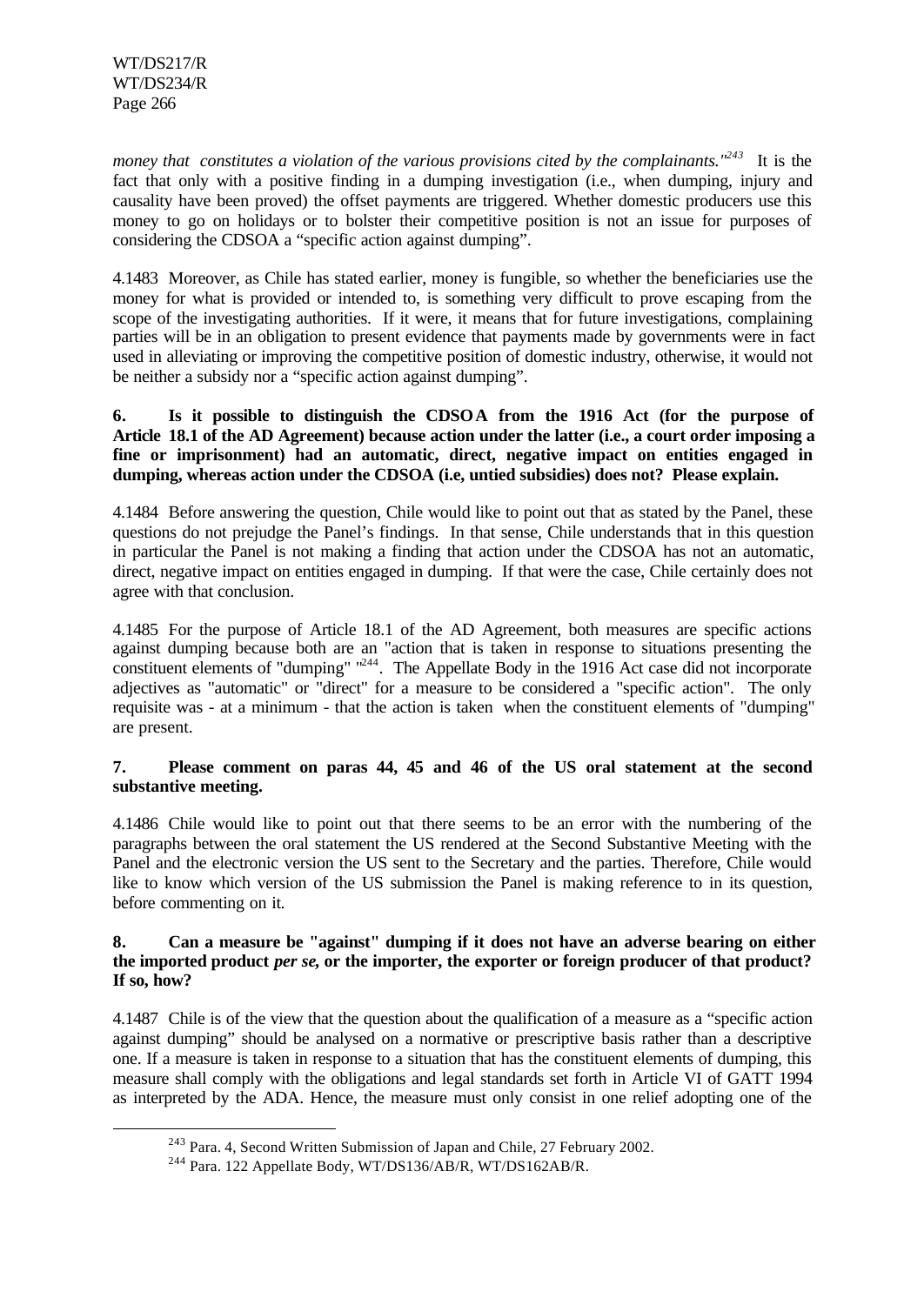three forms of relieves allowed by this normative frame. Under this normative frame, the adverse bearing of a measure taken in response to dumping is a factual issue not part of what has to be assessed in order to consider the measure a specific action against dumping.

4.1488 In addition, there seems to be confusion between the expected results from an action and their effects. Country A may design a measure against dumping (or whatever) and expect some results. Whether these results are finally reached is other problem. In the case under consideration by the Panel, CDSOA stands as a second specific response to dumping, because, besides the anti-dumping measure adopted, the domestic producers will receive an offset payment given the same reason. This means that dumping is being tackled by two ways.

## **9. The complaining parties assert, on the basis of para. 122 of the Appellate Body report on 1916 Act, that action "in response to" dumping is necessarily action "against" dumping. If action taken "in response to" dumping is of benefit to dumping, dumped imports, or those engaged in dumping, would such action be "against" dumping?**

4.1489 Chile sees no logic in this question for purposes of what is at stake in this dispute. Furthermore, Chile sees no logic in an action in response to dumping intended to benefit dumping, dumped imports or those engaged in dumping.

4.1490 In its answers to the questions raised by the Panel on 26 February, Chile addressed this point. In that opportunity, and on the basis of paragraph 122 of the Appellate Body report on 1916 Act, Chile stated that "nothing in that report allows to conclude that a measure in response to dumping (or subsidy) it is not a measure against dumping." Chile added that its interpretation was that the Appellate Body was plainly using the concept of "in response to" as a way to explain what "action against" should be understood to mean. So in that sense the finding suggests that "specific action against dumping" is not a subset of action "in response to" dumping. Thus, even if the response could have positive effects, it will be an action against dumping.

4.1491 The key issue here is that an action is specific against dumping because it is adopted in response to a situation that has the constituent element of dumping, whether or not it is finally "of benefit to dumping, dumped imports, or those engaged in dumping".

4.1492 Article 18.1 of the ADA, the ADA in itself and Article VI of GATT 1994 represent the express and written intention of all WTO Members to address and regulate the treatment of dumping by measures taken against it ("in opposition to"). This means that even though dumping is not in itself prohibited under the WTO, under some circumstances, under certain conditions and following certain procedures, Members are allowed to adopt some trade remedies against it. That is why the Panel or the Appellate Body in the 1916 Act case never were in a position nor intended to consider if a measure taken in response to dumping was a specific measure against it when it benefited dumping, dumped imports, or those engaged in dumping.

# **5. European Communities, India, Indonesia and Thailand**

(a) Questions to the European Communities

**1. The EC asserts that CDSOA offset payments would still constitute "specific action against dumping" even if they were "financed directly from the US Treasury, and in an amount unrelated to the amount of collected anti-dumping … duties" (replies to Panel questions, para. 11). Does this mean that the CDSOA offset payments would still constitute "specific action against dumping" even if they were unrelated to the imposition of an anti-dumping order?**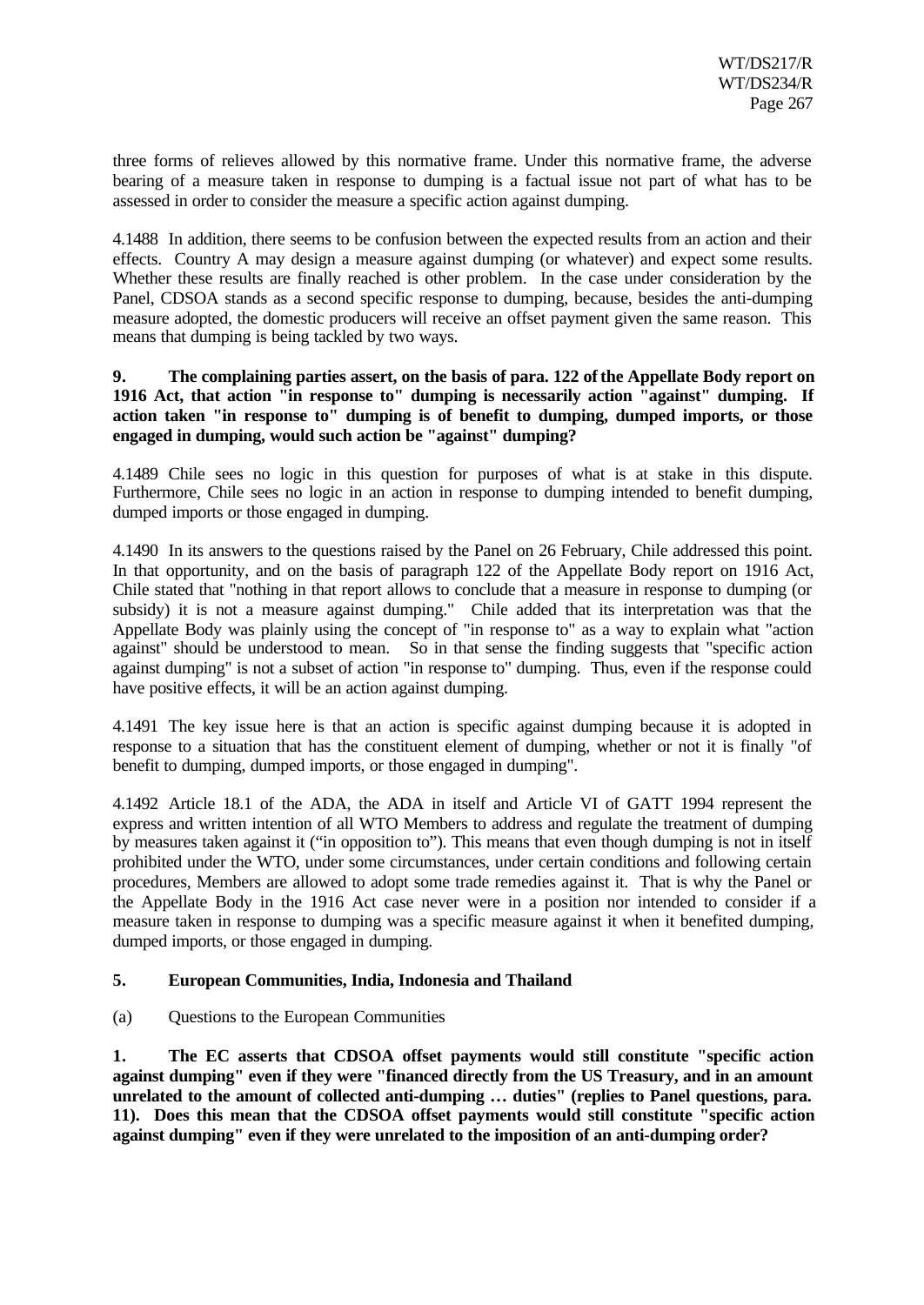4.1493 The *offset* payments would constitute "specific action against dumping" as long as they were made in response to a finding of dumping, regardless of whether, in addition to the *offset* payments, the US authorities imposed anti-dumping duties on the basis of that finding.

## **2. The EC asserts that CDSOA offset payments constitute "specific action against dumping" because "they are paid only to producers affected by dumping and subsidization" (replies to Panel questions, para. 5). How does the nature of the recipient determine whether or not offset payments are "against" dumping?**

4.1494 The remark cited by the Panel does not address the meaning of the term "against" as such. The point made by the EC was that the *offset* payments constitute action taken "in response to a situation presenting the constituent elements of dumping" (and, therefore, "specific action against dumping") because they are paid exclusively to the "affected domestic producers", the existence of which presupposes a finding of dumping. This was explained in further detail in the EC's Reply to Question 2.

(b) Questions to all complaining parties

**3. Subsidy A is paid to all domestic producers of product X, and the grant of that subsidy is not tied in any way to a determination of dumping on the part of exporters/foreign producers of product X. Subsidy B is paid to all domestic producers of product X, subject to a finding of dumping on the part of importers/exporters/foreign producers of product X. For the purpose of this question, please assume that subsidy A would not constitute a specific action "against" dumping (but indicate if you disagree). (a) Should subsidy B be treated as a specific action "against" dumping? (b) Why? (c) If subsidy B should be treated as a specific action "against" dumping, what is the difference between the impact of subsidies A and B that means that subsidy B constitutes specific action "against" dumping, whereas subsidy A does not? (d) Subsidy B would be expected to provide the domestic producers of product X with a competitive advantage over imported products generally. Does subsidy B provide those domestic producers with a greater competitive advantage over dumped imports in particular? Why?**

4.1495 The EC, India, Indonesia and Thailand agree that Subsidy A is not "specific action against dumping" because it is not taken "in response to a situation presenting the constituent elements of dumping". The EC, India, Indonesia and Thailand further agree that Subsidy B should be treated as a specific action "against" dumping, because it is a "response to a situation presenting the constituent elements of dumping".

4.1496 The difference between the impact of Subsidies A and B is the following: While both can have an adverse "impact" on dumped imports, Subsidy A, unlike Subsidy B, does nothing to prevent or stop dumping as such. Because Subsidy A is not a response to dumping, foreign producers cannot prevent its granting by refraining from dumping. Thus, Subsidy A has no dissuasive effect against dumping. To the contrary, Subsidy A may encourage foreign exporters to engage in dumping in order to match the subsidised prices of the domestic producers.

4.1497 In contrast, Subsidy B, like the *offset* payments, is a "penalty" for dumping, which may, as such, dissuade foreign producers from engaging in dumping or induce them to stop dumping. This effect of Subsidy B is not addressed under Part III of the SCM Agreement, because it does not result from the subsidy as such, but from the condition for its granting.

4.1498 The following example illustrates further the difference between Subsidy A and Subsidy B. If an importer of dumped goods is sentenced to prison for customs fraud committed in connection with the importation of those goods the penalty has the same "impact" upon that importer, and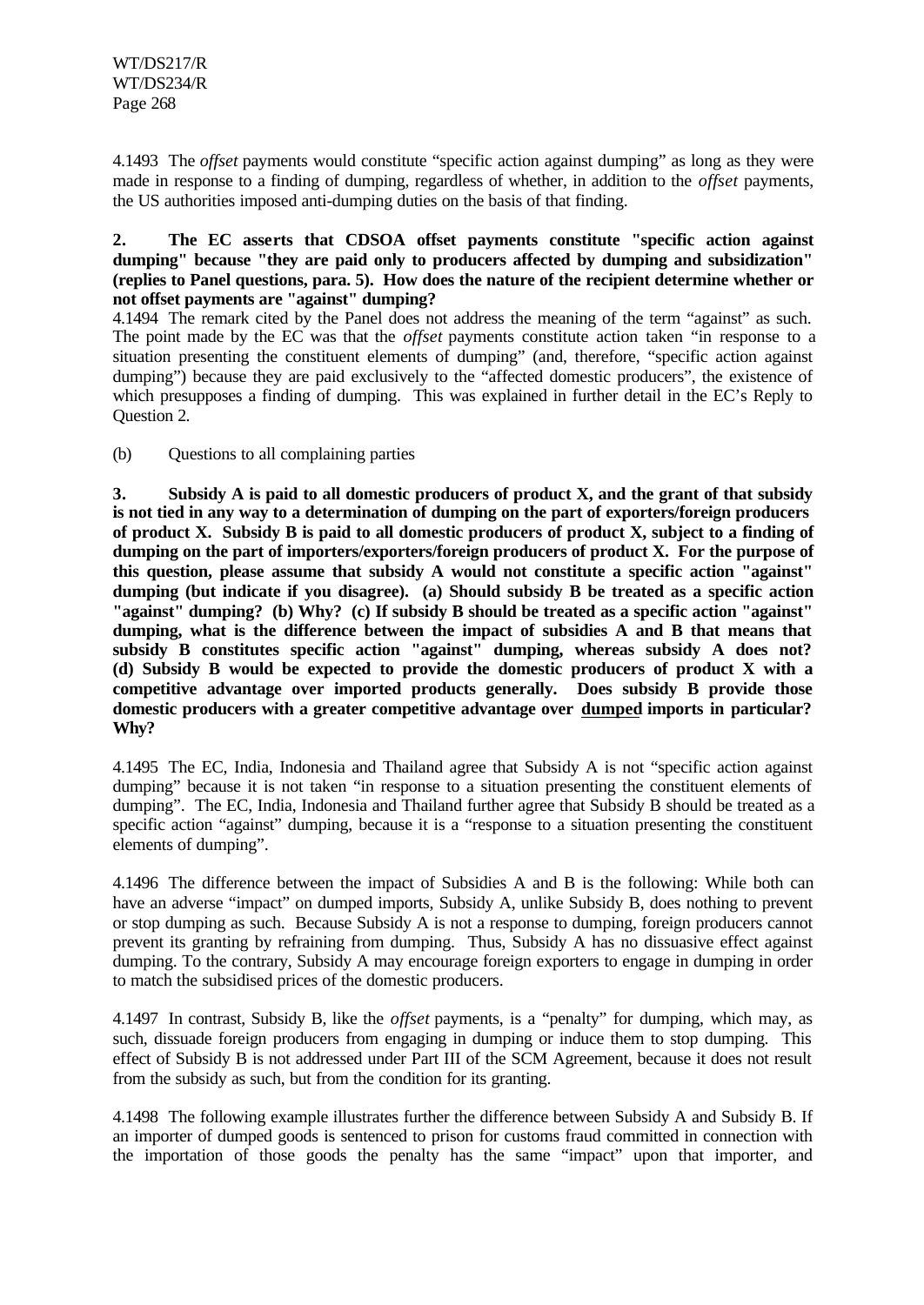consequently upon the imported goods, as one of the actions at issue in 1916 Act. Yet, it is not "specific action against dumping" because, being a response to customs fraud and not to dumping, it does nothing to prevent or stop dumping as such.

4.1499 This example evidences that what distinguishes a "specific action against dumping" from other actions with an adverse "impact" upon dumped imports (or upon "entities engaged in dumping") is the fact that it is taken in response to dumping, rather than the nature or the extent of such "impact" or the precise way in which it is brought about.

4.1500 Finally, as will be explained in its reply to question 4, the EC agrees that Subsidy B would provide domestic producers of product X with a greater competitive advantage over dumped imports in particular.

## **4. If an affected domestic producer receives an offset payment under the CDSOA, would that payment only change the competitive relationship between that domestic producer and foreign producers subject to the relevant anti-dumping order, or would it also change the competitive relationship between that domestic producer and all other producers, including other domestic producers not eligible for offset payments, and foreign producers not subject to the relevant anti-dumping order?**

4.1501 As a "collateral" effect, the CDSOA may change also the competitive relationship between the "affected" producers and non-dumped imports/"non-affected" producers. However, because the CDSOA is a response to "dumping", rather than to "imports" or to "domestic competition", its effects upon dumped imports are qualitatively different.

4.1502 First, the very existence of the CDSOA has a deterring effect on dumping. The mere possibility that the *offsets* payments will harm their exports may dissuade foreign exporters from engaging in dumping. This dissuasive effect is additional to that of the ordinary US anti-dumping laws. In contrast, the CDSOA has no dissuasive effect with respect to non-dumped imports or with respect to sales by the domestic producers because it is not a response to those practices. The exporters of non-dumped goods and the non-affected domestic producers can do nothing and, therefore, will do nothing to prevent the payment of the *offsets*.

4.1503 Second, once the *offset* payments have been made, an exporter of non-dumped products, or a non-affected domestic producer, may respond by lowering their prices, thereby cancelling the effects of the *offset* payments. In contrast, if the exporters of dumped goods did the same, that would increase their dumping margin, which would lead to higher anti-dumping duties and, consequently, to bigger *offset* payments, thereby increasing, rather than reducing the price advantage of the "affected" domestic producers.

**5. If offset payments may be used by affected domestic producers exclusively to bolster their competitive position** *vis-à-vis* **imports subject to the relevant anti-dumping order, does this constitute the CDSOA as a "specific action against dumping"? If so, isn't it the action by the affected domestic producers (i.e., how they use the offset payments) that constitutes action "against" dumping, as opposed to the provision of offset payments that may be used by affected domestic producers exclusively to bolster their competitive position** *vis-à-vis* **imports subject to the relevant anti-dumping order)?**

4.1504 As explained below in the reply to Question 11, the *offset* payments are tied to the production of products subject to anti-dumping orders and, therefore, must be assumed to benefit only those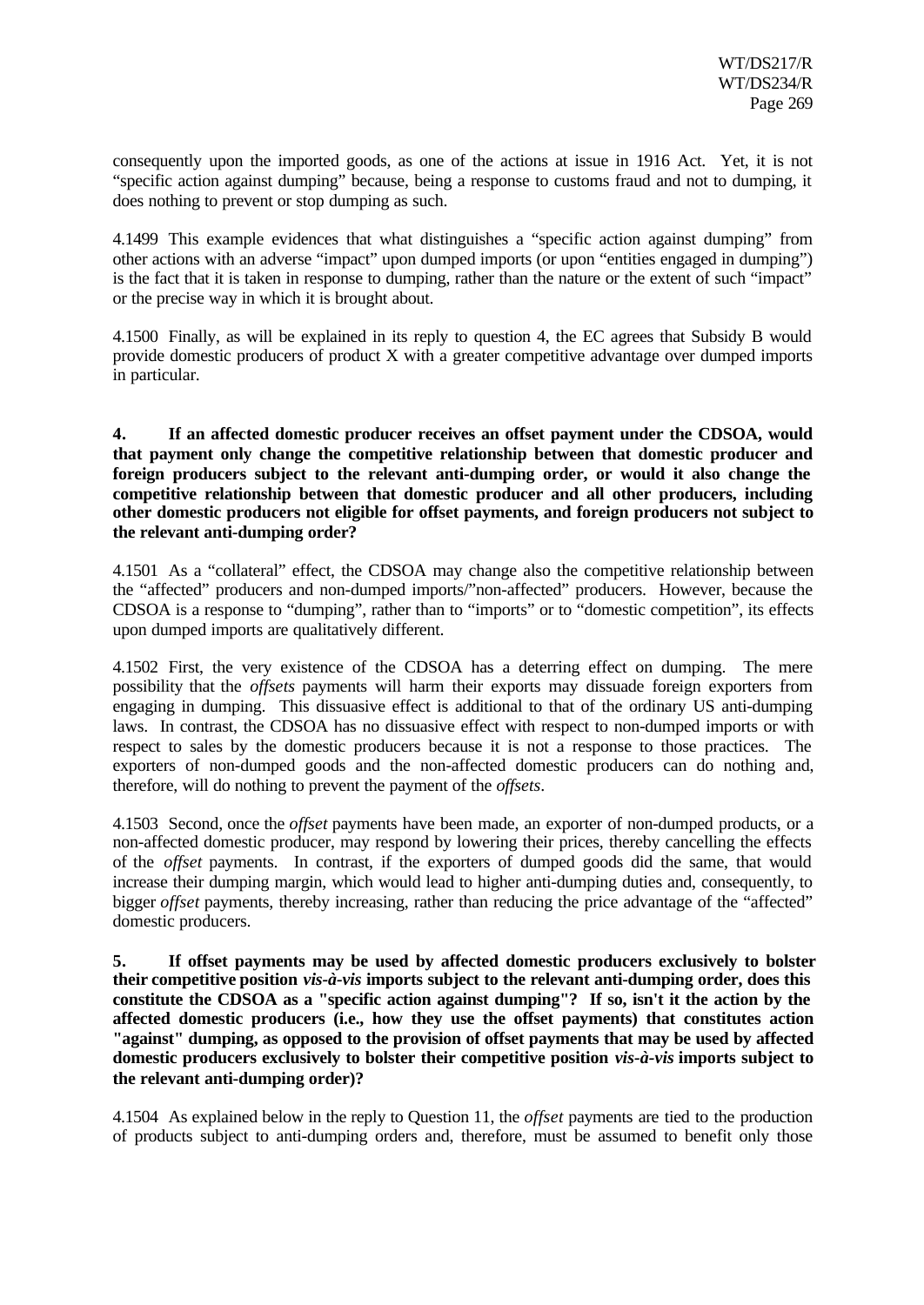products in accordance with standard principles for the attribution of subsidies. Indeed, the CDSOA itself is premised on that assumption.

4.1505 On the other hand, the EC, India, Indonesia and Thailand doubt that, in practice, the affected producers may "bolster their competitive position" vis-à-vis dumped imports of the subject products without, at the same time, bolstering also their competitive position vis-à-vis non-dumped imports and other domestic sales of like products. At any rate, that would not preclude the *offset* payments from being "specific action against dumping". The Panel's question assumes that "specific action against dumping" means "action that can have an adverse impact on dumped imports exclusively". For the reasons explained below, the EC, India, Indonesia and Thailand do not agree with that proposition.

4.1506 As made clear by the Appellate Body, a "specific action against dumping" is an action taken in response to dumping. Of course, if such action is to be effective in order to prevent or *offset* dumping (unlike, for example, flying the flag at half mast), it must be capable of having some sort of adverse impact on the dumped imports (or on the "entities engaged in dumping"). But, as explained above, what distinguishes a "specific action against dumping" is the fact that it is taken in response to dumping, rather than the extent of such adverse impact.

4.1507 The *offset* payments are not paid in response to domestic competition or in response to nondumped imports, but only and exclusively in response to dumping. For that reason, they constitute "specific action against dumping".

4.1508 Furthermore, the fact that the *offset* payments can have a "collateral" adverse impact on other imports or on non-affected domestic producers does not detract from the fact that, at the same time, they have also an adverse impact on dumped imports. Thus, the CDSOA is not just a "specific action against dumping", but also one which can be effective in order to prevent or offset dumping.

4.1509 At any rate, as shown above, the effects of the CDSOA with respect to dumping are qualitatively different from its effects with respect to non-dumped imports/sales by "non-affected" domestic producers. Thus, even if it were correct that "specific action against dumping" means "action that can have an adverse impact exclusively on dumped imports", the CDSOA would still be "specific action against dumping" to the extent of that difference.

4.1510 In particular, the CDSOA has a dissuasive effect "exclusively" against dumping. The fact that the *offset* payments may have also an incidental adverse impact on non-dumped imports/nonaffected domestic producers does not negate such "exclusive" effect. Nor, even less, does the theoretical possibility that, against the US Congress' own expectations, the *offsets* may be used to cross-subsidise other products.

## **6. Is it possible to distinguish the CDSOA from the 1916 Act (for the purpose of Article 18.1 of the AD Agreement) because action under the latter (i.e., a court order imposing a fine or imprisonment) had an automatic, direct, negative impact on entities engaged in dumping, whereas action under the CDSOA (i.e, untied subsidies) does not? Please explain.**

4.1511 The EC, India, Indonesia and Thailand argue that it is obvious that the "actions" provided under the *1916 Anti-dumping Act* do not operate "against" dumping in the same way as the *offset* payments do. But this does not preclude the *offset* payments from being also "specific action against dumping".

4.1512 The *offset* payments can have also a "negative impact" on "entities engaged in dumping". The only difference between the *offset* payments and the actions at issue in the 1916 Act is that the latter applied "directly" to the importers.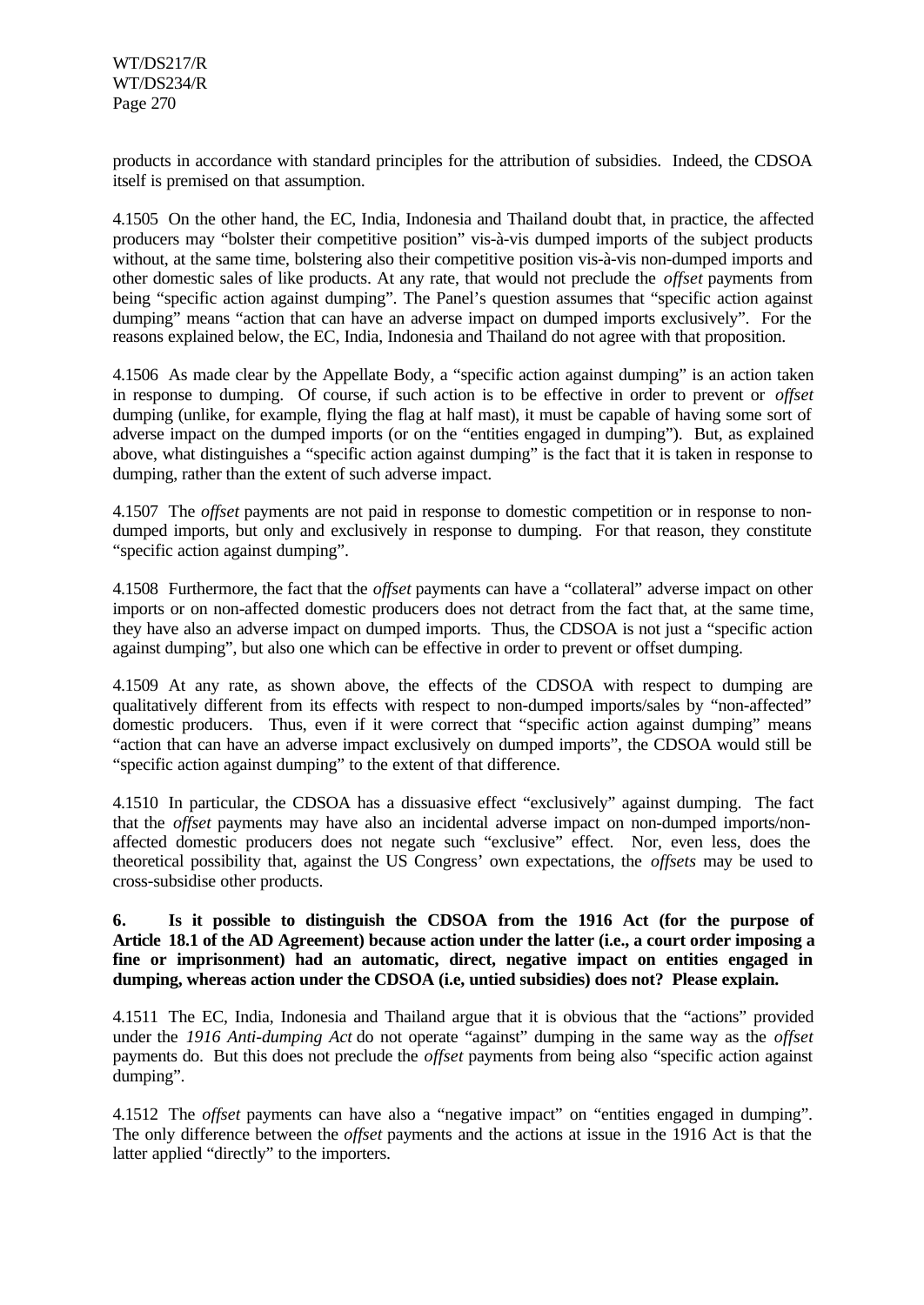4.1513 However, there is nothing in the 1916 Act panel reports or in the Appellate Body report which suggests that the notion of "specific action against dumping" should be restricted to those types of measures which apply "directly" to "entities engaged in dumping".

4.1514 To the contrary, the panels in 1916 Act concluded that "the type of measures imposed under the 1916 Act is not relevant to determining whether the 1916 Act falls within the scope of Article VI" and that "whether or not Article VI applies does not depend on whether a Member addresses dumping through the imposition of duties or through the imposition of other remedies … [T]he application of Article VI depends on whether the practice that triggers the imposition of the measures is dumping."

4.1515 The Appellate Body agreed with the panels and ruled that "specific action against dumping" means "action that is taken in response to a situation presenting the constituent elements of dumping". Furthermore, the Appellate Body observed that "specific action against dumping could take a wide variety of forms".

4.1516 In sum, what distinguishes a "specific action against dumping" from other actions with an "adverse impact" on dumped imports is that it is taken in response to dumping, rather than the nature or extent of such impact or the precise way in which it is brought about.

4.1517 Furthermore, in the context of the SCM Agreement, the view that "specific action against a subsidy" includes only action that applies "directly" to subsidised imports (or entities engaged in subsidization) would lead to manifestly absurd results. The "countermeasures" provided for in Articles 4 and 7 of the SCM Agreement may take a wide variety of forms, including both measures which would qualify as "specific action against a subsidy" according to the US interpretation (e.g. a duty on imports which benefit from export subsidies or which cause "adverse effects" of the type described in Article 5.1 a)) and measures which have only an indirect impact on the subsidising Government (e.g. a duty on imports of a different product). Thus, on the US interpretation, Article 32.1 would have to be read as providing that some "countermeasures" (those which apply directly to imports of subsidised goods) have to be taken "in accordance" with Parts II or III of the SCM Agreement, while other countermeasures (those which do not apply "directly" to imports of subsidised goods) would not. Clearly, such distinction would make no sense.

4.1518 Presumably, the US response to the above would be that the provisions of the GATT 1994 referred to in Article 32.1 are exclusively those of Article VI. As explained elsewhere, that view is incorrect: the SCM Agreement is also an interpretation of Article XVI. But, assuming *arguendo* that it were not, the US interpretation of "specific action against a subsidy" as action that applies "directly" to subsidised imports would lead to an even more absurd result. It would mean, for example, that if a Member wanted to take countermeasures against a prohibited export subsidy in the form of import duties on the subsidised products it would have to comply first with the substantive and procedural requirements of Part V of the SCM Agreement.

4.1519 The only logical interpretation of Article 32.1 is that "countermeasures" are always "specific action against a subsidy" and must be taken "in accordance with" Article XVI, as interpreted by Parts II and III.

## **7. Please comment on paras 44, 45 and 46 of the US oral statement at the second substantive meeting.**

4.1520 The EC, India, Indonesia and Thailand consider that the US concerns are exaggerated. The mere fact of granting a subsidy to a company that competes with a foreign producer, which happens to have received a subsidy first would not constitute a "specific action against a subsidy". For that, it would be necessary that the subsidy could be characterised as action that "may be taken only when the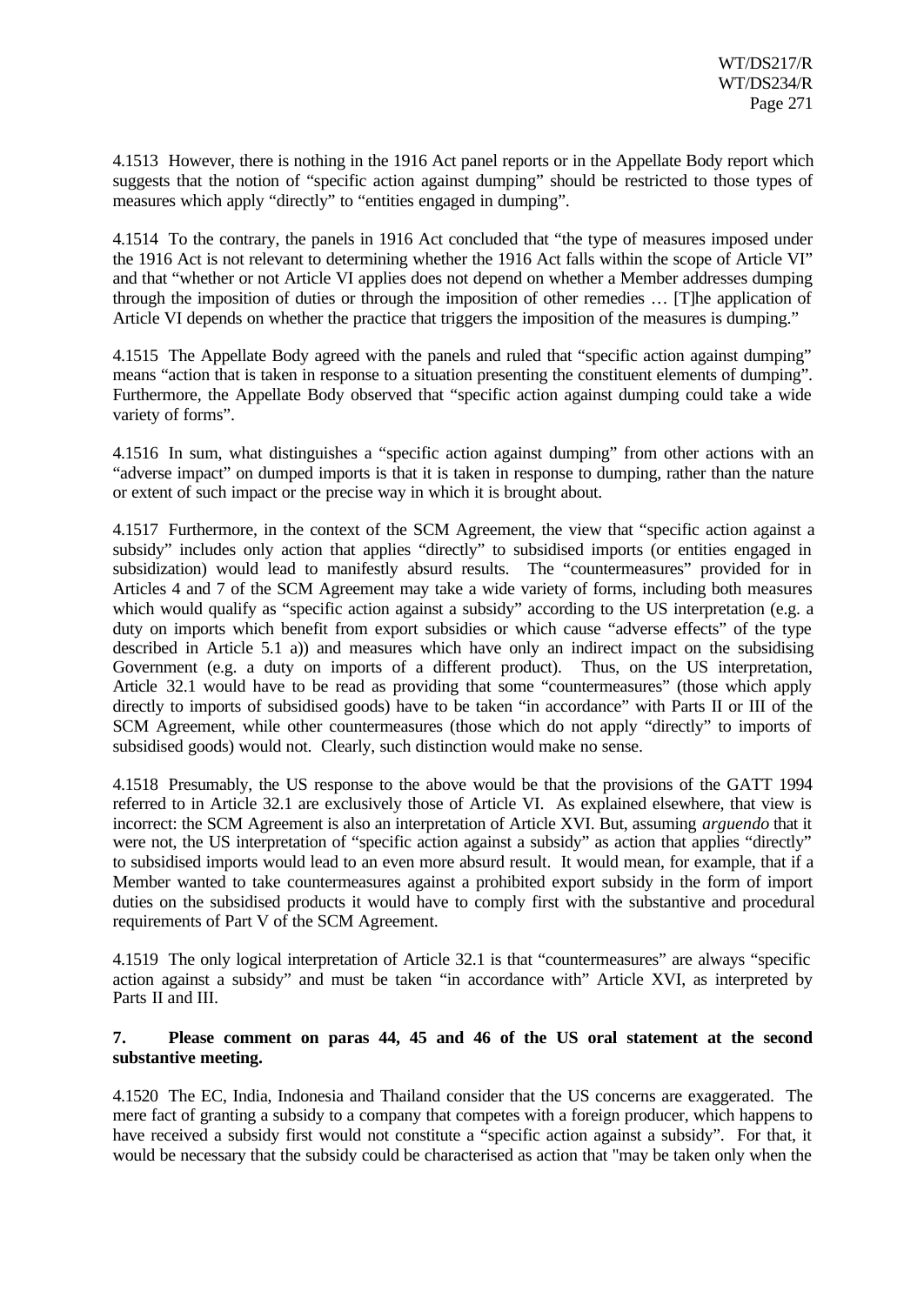constituent elements of a subsidy are present". In other words, it would have to be shown that the granting of the subsidy was contingent upon a previous finding of foreign subsidization. The Complainants are not aware that other WTO Members "engage regularly" in such kind of "conditional" counter-subsidization.

4.1521 Footnote 35 of the SCM Agreement does not refer to dispute settlement action under Article 32.1 as a permitted form of relief because such action is not "specific action against a subsidy". Rather, it is an action against a "specific action against a subsidy" prohibited by Article 32.1, which prohibited action may take "a wide variety of forms", including that of a subsidy.

4.1522 The action taken by the EC, India, Indonesia and Thailand against the CDSOA is not a response to a subsidy *qua* subsidy. The EC, India, Indonesia and Thailand do not claim that the CDSOA is prohibited by Article 32.1 because it is a subsidy, but because it is a specific action against a subsidy. Indeed, the Complainants have not even claimed that the CDSOA is a subsidy. A finding that the CDSOA violates Article 32.1 is not dependent upon a finding that it constitutes a "subsidy" within the meaning of Article 1 of the SCM Agreement. In sum, the relief, which the EC, India, Indonesia and Thailand seek to obtain in this case is not relief from a subsidy but rather from a violation of Article 32.1.

4.1523 It may be added that, by the same token, footnote 35 does not mention dispute settlement action based upon Article III:2 of the GATT as a permitted form of relief. And yet it is well established that the fact that a discriminatory tax constitutes a subsidy for the purposes of the SCM Agreement does not exclude the application of Article III:2.

## **8. Can a measure be "against" dumping if it does not have an adverse bearing on either the imported product** *per se***, or the importer, the exporter or foreign producer of that product? If so, how?**

4.1524 As mentioned above, the EC, India, Indonesia and Thailand would agree that, to be effective, a "specific action against dumping" must be capable of having some adverse impact upon the dumped imports (or upon the "entities engaged in dumping"). The *offset* payments can have such an adverse impact upon dumped imports.

## **9. The complaining parties assert, on the basis of para. 122 of the Appellate Body report on 1916 Act, that action "in response to" dumping is necessarily action "against" dumping. If action taken "in response to" dumping is of benefit to dumping, dumped imports, or those engaged in dumping, would such action be "against" dumping?**

4.1525 The EC, India, Indonesia and Thailand refer to their reply to Question 8.

(c) Questions to the United States

## **11. Are there any conditions governing what affected producers must do with payments under the CDSOA for qualifying expenditures? For example, may those payments be used to improve the competitive position of the affected producer in respect of a product totally unrelated to the product subject to the anti-dumping order?**

4.1526 The CDSOA does not say what the affected producers must do with the *offset* payments, because the conditions for receiving the *offset* payments are already sufficient to ensure that they achieve their stated purpose (i.e. to offset continued dumping or subsidization).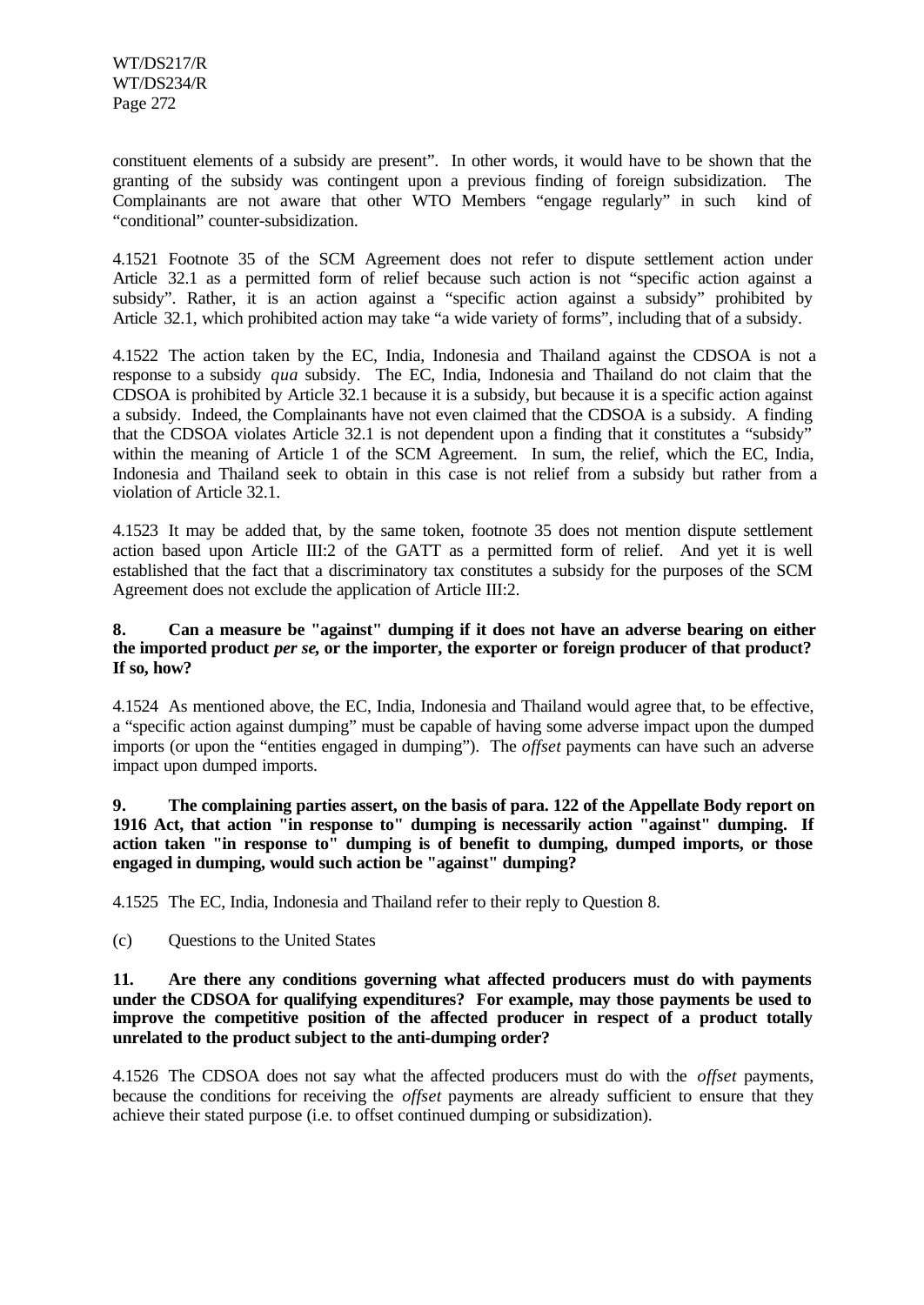1.1527 Contrary to what is stated in Question 6, the *offset* payments are not "untied" subsidies. They are clearly tied to the production of the products, which are the subject of an anti-dumping or a countervailing duty order:

- ? first, the *offset* payments are paid exclusively to the producers of subject products. A company which does not manufacture the product covered by the order concerned during a fiscal year is not entitled to the distribution of the duties collected during that year pursuant to that order.
- ? second, the *offset* payments are paid for, and in proportion to, certain types of "qualifying expenses" incurred after the issuance of the anti-dumping or countervailing duty order with respect to the production of the same product which is the subject of the order in question.

4.1528 Thus, the *offset* payments operate as a reimbursement of certain expenses incurred by the affected producers with respect to the production of subject products. As such, the *offset* payments lower the production cost of the subject products and must be assumed to be passed through into lower prices for those products.

4.1529 This is not just the EC, India, Indonesia and Thailand's assumption. The CDSOA is premised upon the same assumption. If the *offset* payment were not used for the benefit of the subject products, the CDSOA could not achieve its stated purpose to offset continued dumping and subsidization.

4.1530 Furthermore, the assumption that the subsidies that are tied to the production of a given product are used for the benefit of that product is a sound and generally accepted one. The same assumption is made in paragraph 3 of Annex IV of the SCM Agreement as well as by most, if not all the countervailing-duty authorities around the world.

4.1531 For instance, the countervailing duty regulations of the United States provide that "if a subsidy is tied to the production or sale of a particular product, the Secretary will attribute the subsidy only to that product."

4.1532 In the view of the US authorities, whether a subsidy is tied to a given product requires a caseby-case judgement. Nevertheless, those authorities have indicated that, because money is fungible, in deciding whether a subsidy is "tied" they will take into account the purpose of the subsidy at the time when it is granted, rather than how it is actually used.

4.1533 In the case at hand, both the stated purpose of the CDSOA and the purpose revealed by its design and structure (and in particular by the two above mentioned conditions) is to benefit the subject products.

4.1534 Of course, since money is fungible, there is a theoretical possibility that the *offset* payments may be used to cross-subsidise a different product. But that risk is inherent in any product-tied production subsidy. There are no "conditions" which can exclude completely such possibility, short of controlling the price of the subsidised products.

4.1535 That theoretical possibility, nevertheless, does not detract from the indisputable fact that the granting of the *offset* payments is tied to the anticipation that they will be used for the benefit of the subject products. Quite simply, the US Congress would not have passed the CDSOA if it had expected that the *offset* payments would not be used for offsetting dumping or subsidization.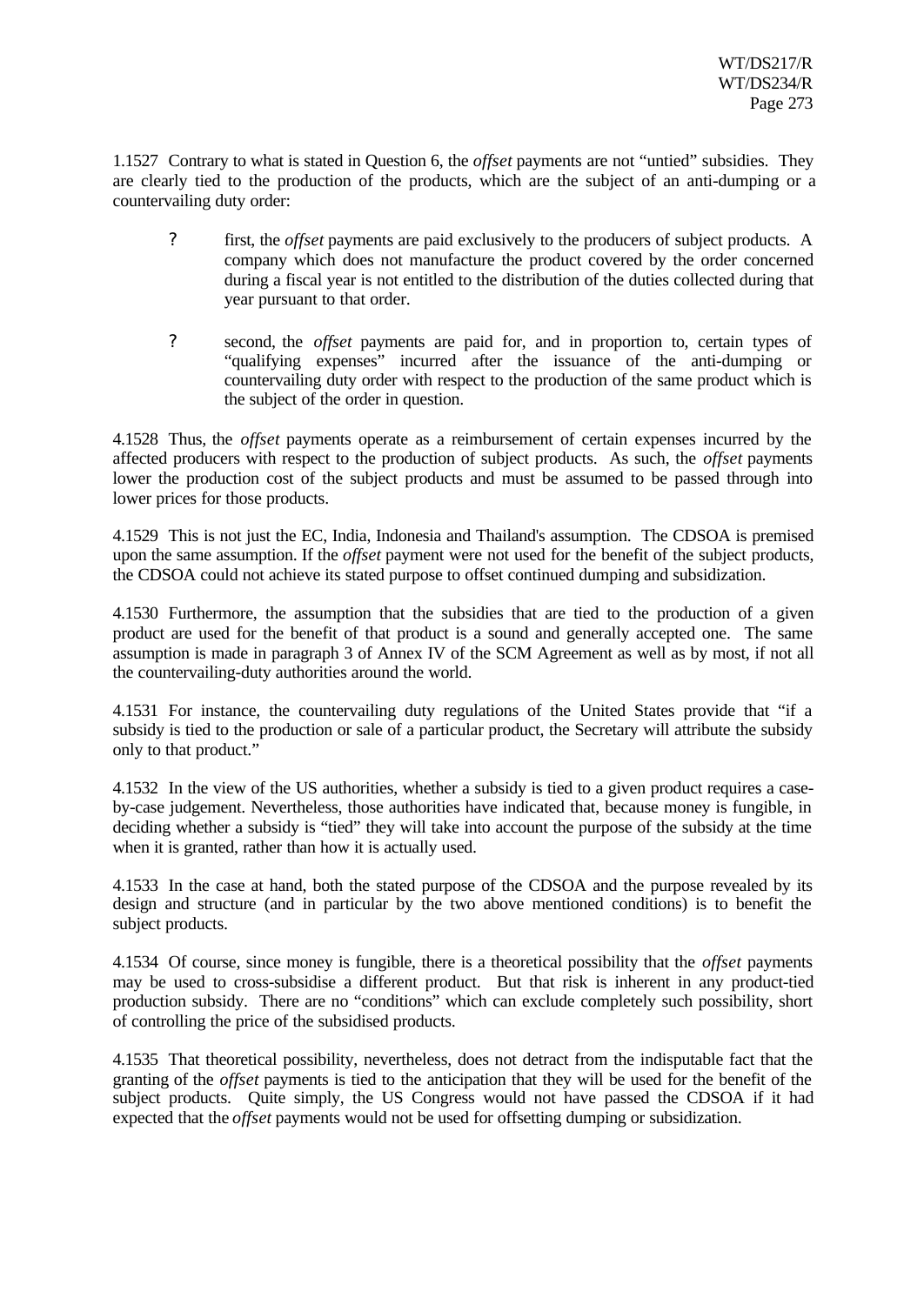4.1536 Nor does the theoretical possibility that the *offsets* may be diverted to other uses deprive the CDSOA from its dissuading effects *vis-à-vis* foreign exporters of the subject products, which are based on their rational expectations as to how the affected domestic producers are likely to use the *offsets*. Indeed, if the US Congress expects that the *offset* payments will be used to offset dumping and subsidization, it is questionable whether it would be wise for the foreign exporters to take a different view.

## **6. Japan**

(a) Questions to the European Communities

**1. The EC asserts that CDSOA offset payments would still constitute "specific action against dumping" even if they were "financed directly from the US Treasury, and in an amount unrelated to the amount of collected anti-dumping … duties" (replies to Panel questions, para. 11). Does this mean that the CDSOA offset payments would still constitute "specific action against dumping" even if they were unrelated to the imposition of an anti-dumping order?**

4.1537 Japan shares the position of the EC. The source of the funds, in and of itself, is not the determinative factor of whether the CDSOA offset payments constitute "specific action against dumping." Regardless of the source of the funds, the payments constitute "specific action against dumping" because they are made only when the constituent elements of dumping have been established and are made to counteract dumping. The CDSOA offset payments would still constitute "specific action against dumping" if they were conditioned on the presence of the constituent elements of dumping and taken in response to situations presenting those constituent elements, even if the source of funds for the offset payments were unrelated to the imposition of an anti-dumping order. (See Japan's second submission and Question 3 below for further discussion of the issue of "specific action against dumping").

## **2. The EC asserts that CDSOA offset payments constitute "specific action against dumping" because "they are paid only to producers affected by dumping and subsidization" (replies to Panel questions, para. 5). How does the nature of the recipient determine whether or not offset payments are "against" dumping?**

4.1538 Japan shares the position of the EC. The recipient of the CDSOA offset payments is one of the crucial factors when determining whether the offset payment constitutes a "specific action against dumping."

4.1539 The CDSOA offset payment is a countermeasure against dumping. The offset payment is made only when the investigating authority determines that US domestic producers are injured by dumped imports. The CDSOA offset payments are made for the "qualifying expenditure", *i.e.,* production costs of like products, to compensate these costs. The CDSOA offset payments thus operate to counteract dumping. The payment under the CDSOA therefore is a specific action against dumping.

4.1540 The Panel should not be confused by the misleading explanations of the United States that the CDSOA sets forth no condition on how recipients use the payment so it would be used for whatever they want.

(b) Questions to all complaining parties

**3. Subsidy A is paid to all domestic producers of product X, and the grant of that subsidy is not tied in any way to a determination of dumping on the part of exporters/foreign producers**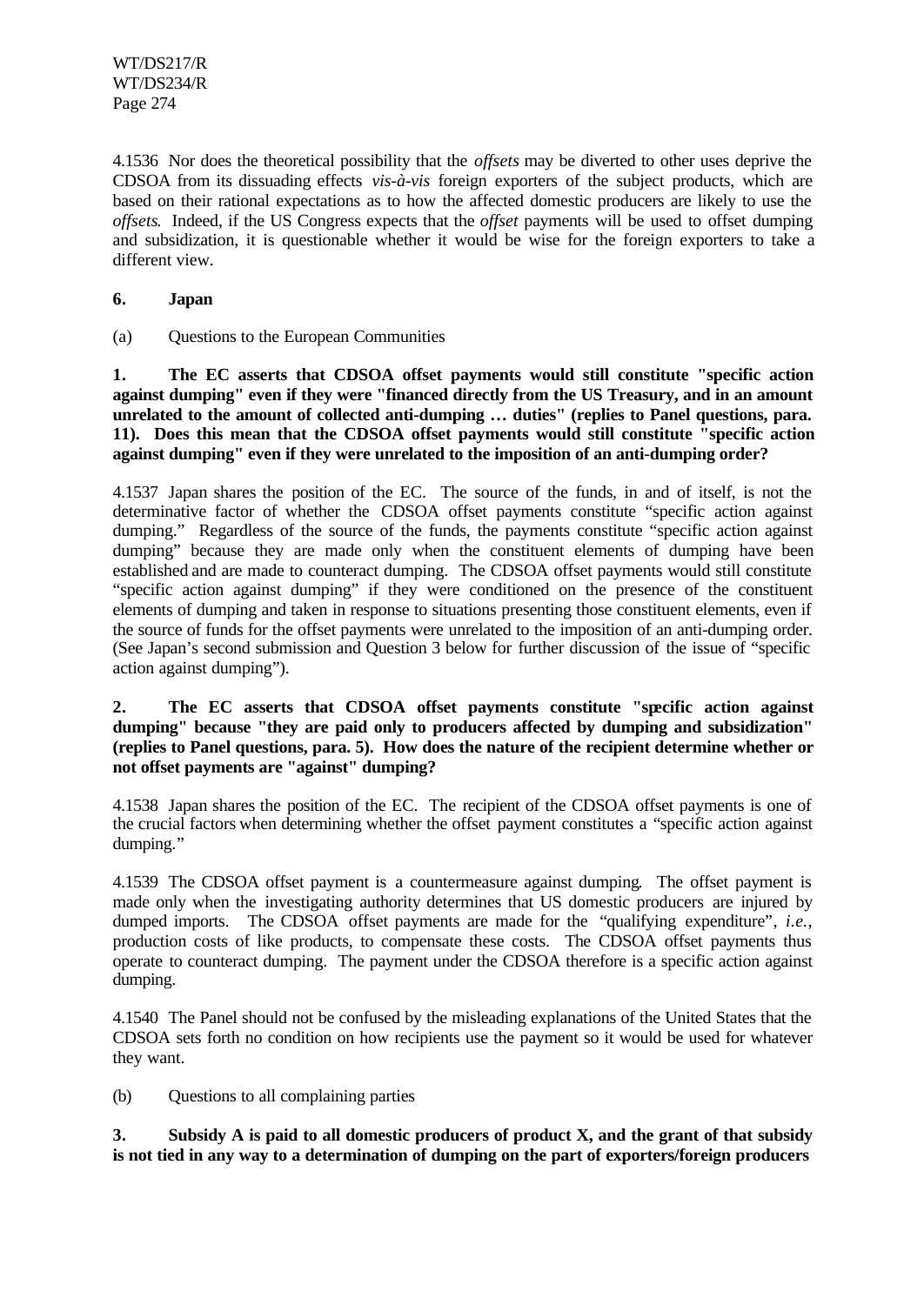**of product X. Subsidy B is paid to all domestic producers of product X, subject to a finding of dumping on the part of importers/exporters/foreign producers of product X. For the purpose of this question, please assume that subsidy A would not constitute a specific action "against" dumping (but indicate if you disagree). (a) Should subsidy B be treated as a specific action "against" dumping? (b) Why? (c) If subsidy B should be treated as a specific action "against" dumping, what is the difference between the impact of subsidies A and B that means that subsidy B constitutes specific action "against" dumping, whereas subsidy A does not? (d) Subsidy B would be expected to provide the domestic producers of product X with a competitive advantage over imported products generally. Does subsidy B provide those domestic producers with a greater competitive advantage over dumped imports in particular? Why?**

4.1541 Japan understands that "product X" in subsidy A is not considered as being dumped, since the granting of subsidy A is *not tied in any way* to the determination of dumping.

- (a) Yes.
- (b) Because subsidy B is made: (i) "*subject to a finding of dumping"* of imported product  $X$ ; and, (ii) to domestic producers of product  $X$ . A subsidy that is "subject to a finding of dumping" is conditioned and premised on the presence of the constituent elements of dumping. Thus, subsidy B is a "specific action against dumping."

The Appellate Body found in the 1916 Act case that "specific actions against dumping" are those actions "taken in response to situations presenting the constituent elements of dumping."<sup>245</sup> The interpretation of "specific action against dumping", i.e., actions "taken in response to situations presenting the constituent elements of dumping" encompasses two elements: (i) the action is conditioned upon situations presenting the constituent elements of dumping; and, (ii) the action is taken to counteract<sup>246</sup> dumping.

Subsidy B satisfies these two elements. In comparison, subsidy A would not constitute a specific action against dumping because the grant of subsidy A is not conditioned on the presence of "constituent elements of dumping."

- (c) The fact that subsidy A is not a specific action against dumping, whereas subsidy B is such an action, does not depend on impact, if by impact is meant the effect on the recipient. The difference is not in the effect but in the criteria for eligibility, i.e. whether an action is conditioned upon the situations presenting constituent elements of dumping. To receive subsidy A, a recipient does not have to establish the constituent elements of dumping; to receive subsidy B, it must do so.
- (d) Subsidy B is an action against dumping beyond those actions permitted by the Agreement (provisional measures, final measures, and undertakings) to counteract dumping. The question is whether subsidy B counteracts dumping. Whether subsidy B confers an advantage to domestic producers over non-dumped imports, if any, in addition to an advantage over dumped imports, does not affect the conclusion that subsidy B addresses and counteracts dumping.

l

<sup>245</sup> 1916 Act, para. 122.

<sup>&</sup>lt;sup>246</sup> According to the Shorter Oxford Dictionary, "counteract" means to "neutralize the action or effect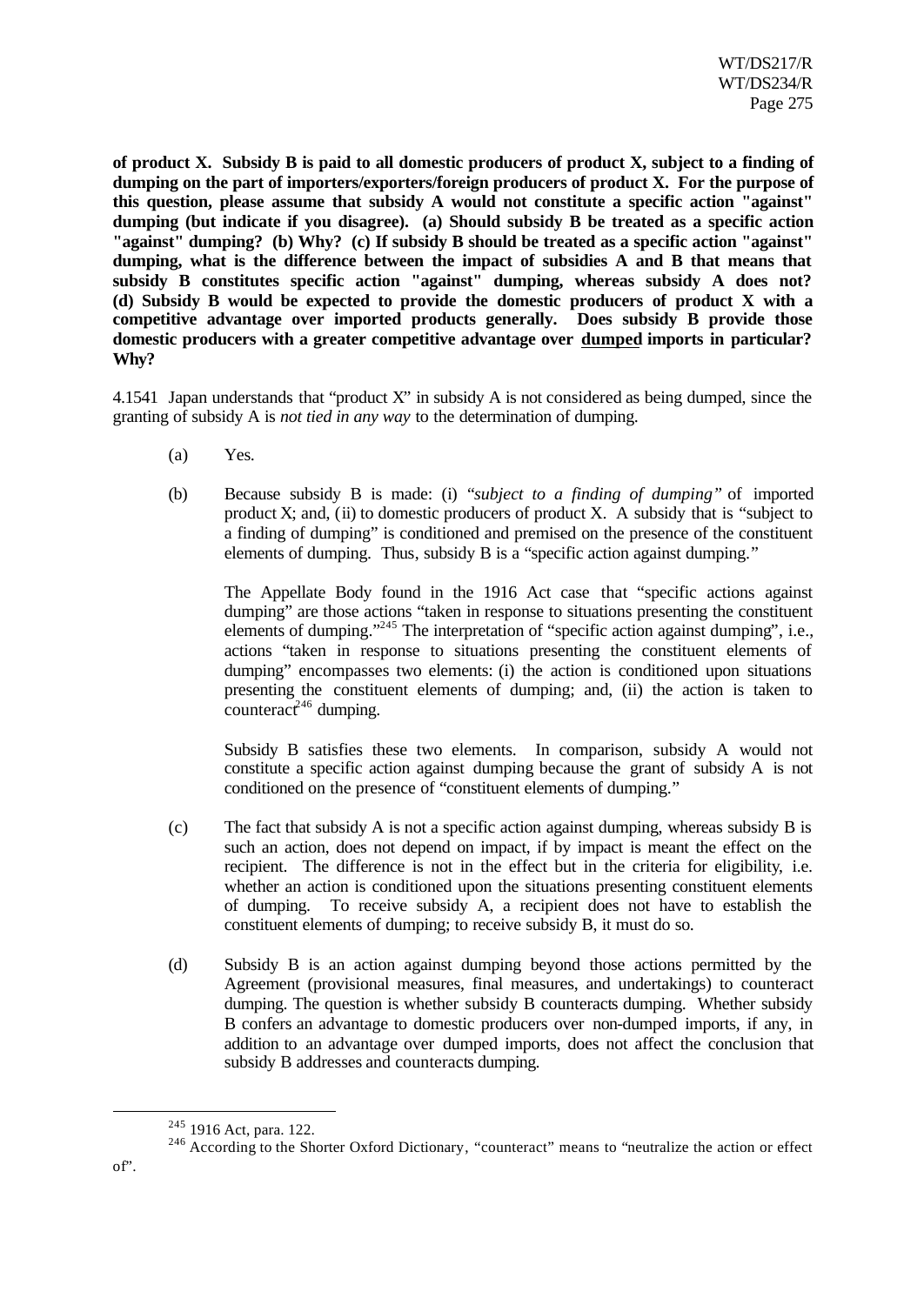l

**4. If an affected domestic producer receives an offset payment under the CDSOA, would that payment only change the competitive relationship between that domestic producer and foreign producers subject to the relevant anti-dumping order, or would it also change the competitive relationship between that domestic producer and all other producers, including other domestic producers not eligible for offset payments, and foreign producers not subject to the relevant anti-dumping order?**

4.1542 While CDSOA payments are made to compensate for "qualifying expenditures", the financial advantage they grant may affect all imports, not just dumped imports. Of course, the payment is conditioned on the presence of dumping, and it is explicitly aimed at dumping. The fact that the CDSOA's offset payments may have an impact on non-dumped imports, however, does not negate the fact that the offset payments counteract dumping and are therefore a specific action against dumping.

**5. If offset payments may be used by affected domestic producers exclusively to bolster their competitive position** *vis-à-vis* **imports subject to the relevant anti-dumping order, does this constitute the CDSOA as a "specific action against dumping"? If so, isn't it the action by the affected domestic producers (i.e., how they use the offset payments) that constitutes action "against" dumping, as opposed to the provision of offset payments that may be used by affected domestic producers exclusively to bolster their competitive position** *vis-à-vis* **imports subject to the relevant anti-dumping order)?**

4.1543 The offset payment under CDSOA is a specific action against dumping, regardless and independently of how the domestic producer chooses to use the proceeds of the offset payment. How an affected domestic producer happens to use the proceeds of an offset payment is no more relevant than how a recipient uses the proceeds of a subsidy conditioned on export. A finding of prohibited export subsidy is not conditioned on how the recipient chooses to use the subsidy. Since money is fungible, both could use the proceeds for anything – advertising expenditures, for example. In each instance, the legally relevant facts are the criteria established by a Member government to establish eligibility for the payment, not what a private party does with the payment after it is received.

## **6. Is it possible to distinguish the CDSOA from the 1916 Act (for the purpose of Article 18.1 of the AD Agreement) because action under the latter (i.e., a court order imposing a fine or imprisonment) had an automatic, direct, negative impact on entities engaged in dumping, whereas action under the CDSOA (i.e, untied subsidies) does not? Please explain.**

4.1544 No. Japan considers that in both instances, specific action, beyond that permitted by the Agreement, is being taken against dumping. If the specific action is not permitted, it does not matter what form it takes or on which element a Member takes the action.

4.1545 The CDSOA operates to counteract dumping by giving advantages to domestic producers. There is no basis in the text of relevant agreements or in the reports of the Appellate Body or the Panel to limit "specific action against dumping" to direct burden on importers or exporters.

## **7. Please comment on paras 44, 45 and 46 of the US oral statement at the second substantive meeting.**

4.1546 In paragraphs 44, 45 and 46 the United States argues that, in making CDSOA payments in response to subsidies, it is merely engaged in permitted "counter-subsidization". The United States failed to substantiate its claim that 'Members regularly engage in counter-subsidization."<sup>247</sup> Japan is

 $247$  Oral Statement of the Untied States, 12 March 2002, para. 44.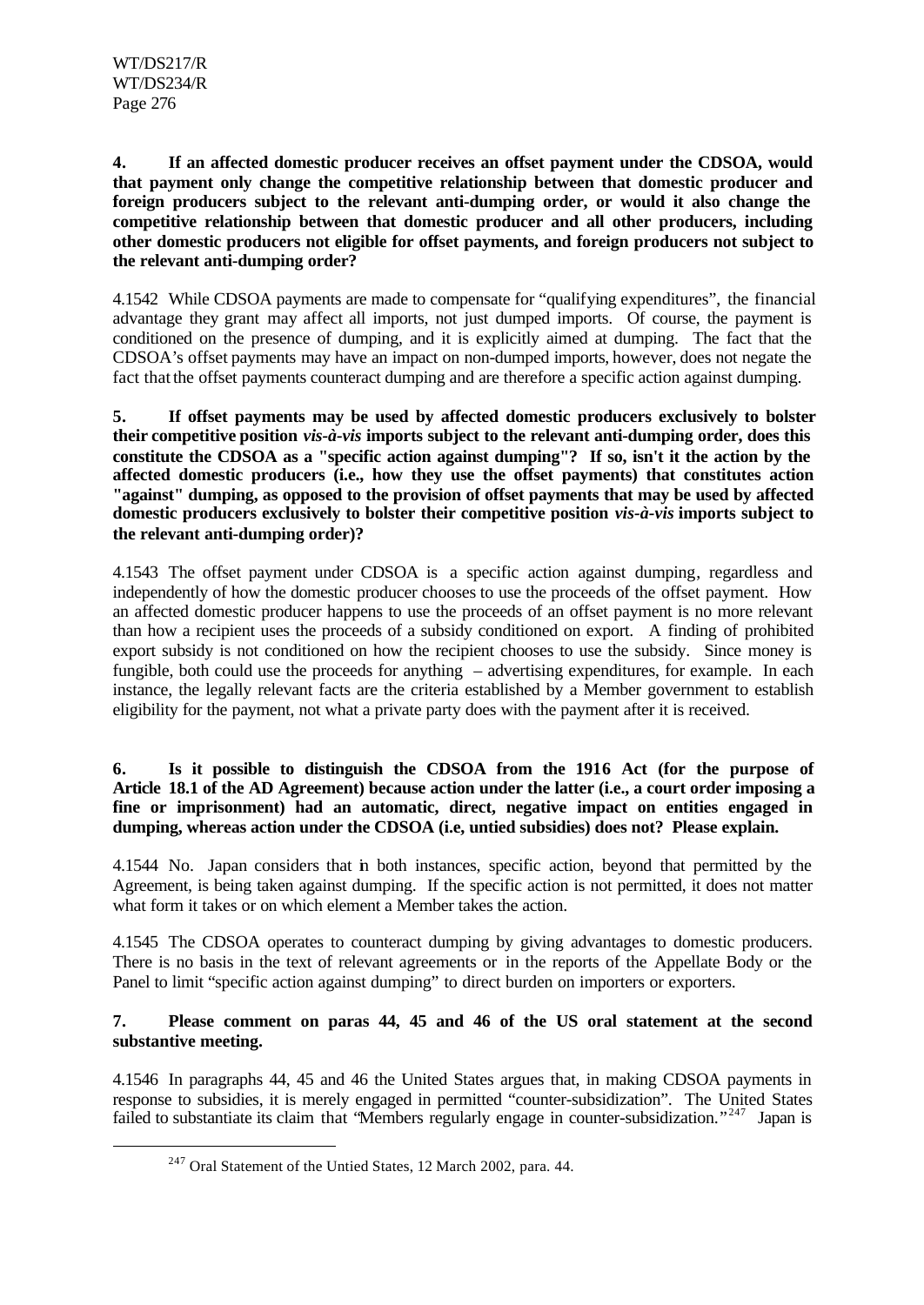not aware of any Member taking counter-subsidization against another Member's subsidy, except for the CDSOA. The United States alleges that Canada's subsidy last year would be "in response to and on exactly the same subsidized terms as those given by Brazil."<sup>248</sup> The United States, however, produced no evidence or a citation of the allegedly quoted case to support its claim.

4.1547 Nothing in the WTO covered agreements or any Panel or Appellate Body report indicates that WTO Members may or do "regularly engage in counter-subsidization" when faced with a subsidy from another Member, as the United States claims. The United States asserts, incorrectly, that the CDSOA offset payment is "a specific action taken in response to a subsidy" which is permissible under the SCM Agreement. There are no provisions that permit Members to take a counter-subsidy in response to a subsidy by another Member. Further, footnote 35 to Article 10 and Article 32.1 of ASCM Agreement limits a "specific action against subsidy" within the meaning of the SCM Agreement. There is a world of difference between a Member pursuing its legal rights to challenge other Members' violation to WTO agreements and a Member taking an action prohibited by the SCM Agreement. In fact, by the United States' logic, no Member would ever be able to challenge the legality of a subsidy.

## **8. Can a measure be "against" dumping if it does not have an adverse bearing on either the imported product** *per se***, or the importer, the exporter or foreign producer of that product? If so, how?**

4.1548 Yes. In Japan's view, a measure is "against" dumping when it counteracts dumping. The payments authorized by the CDSOA are explicitly directed against dumping and are made only when the constituent elements of dumping are present. Please see also Japan's replies to Questions 2, 3 and 6 above for further discussions.

## **9. The complaining parties assert, on the basis of para. 122 of the Appellate Body report on 1916 Act, that action "in response to" dumping is necessarily action "against" dumping. If action taken "in response to" dumping is of benefit to dumping, dumped imports, or those engaged in dumping, would such action be "against" dumping?**

4.1549 The Appellate Body's interpretation was made in the context of Article VI of GATT 1994. It states, "'[a]n anti-dumping measure' must, according to Article 1 of the Anti-Dumping Agreement, be consistent with Article VI of the GATT 1994 and the provisions of the Anti-Dumping Agreement.<sup>249</sup> The term "in response to" must be understood in this context.

4.1550 Whether an action is taken "in response to" situations presenting the constituent elements of dumping (i.e., a "specific action against dumping") depends on two factors: the action is conditioned upon situations presenting the constituent elements of dumping; and, the action is taken to counteract dumping. The EC Panel in the 1916 Act case also found that Article VI:2 provides that *only* measures in the form of anti-dumping duties may be applied to *counteract* dumping as such. In interpreting these provisions, the Appellate Body also used the term "counteract."

(c) Questions to Canada

**10. At para. 11 of its second oral statement, Canada states that the 1916 Act was an action "in response to (against, countering, condemning, offsetting)" a practice. What is the basis for equating the term "in response to" with the terms "countering", "condemning", and "offsetting"?**

l

<sup>248</sup> *Id*.

<sup>249</sup> 1916 Act Para. 129.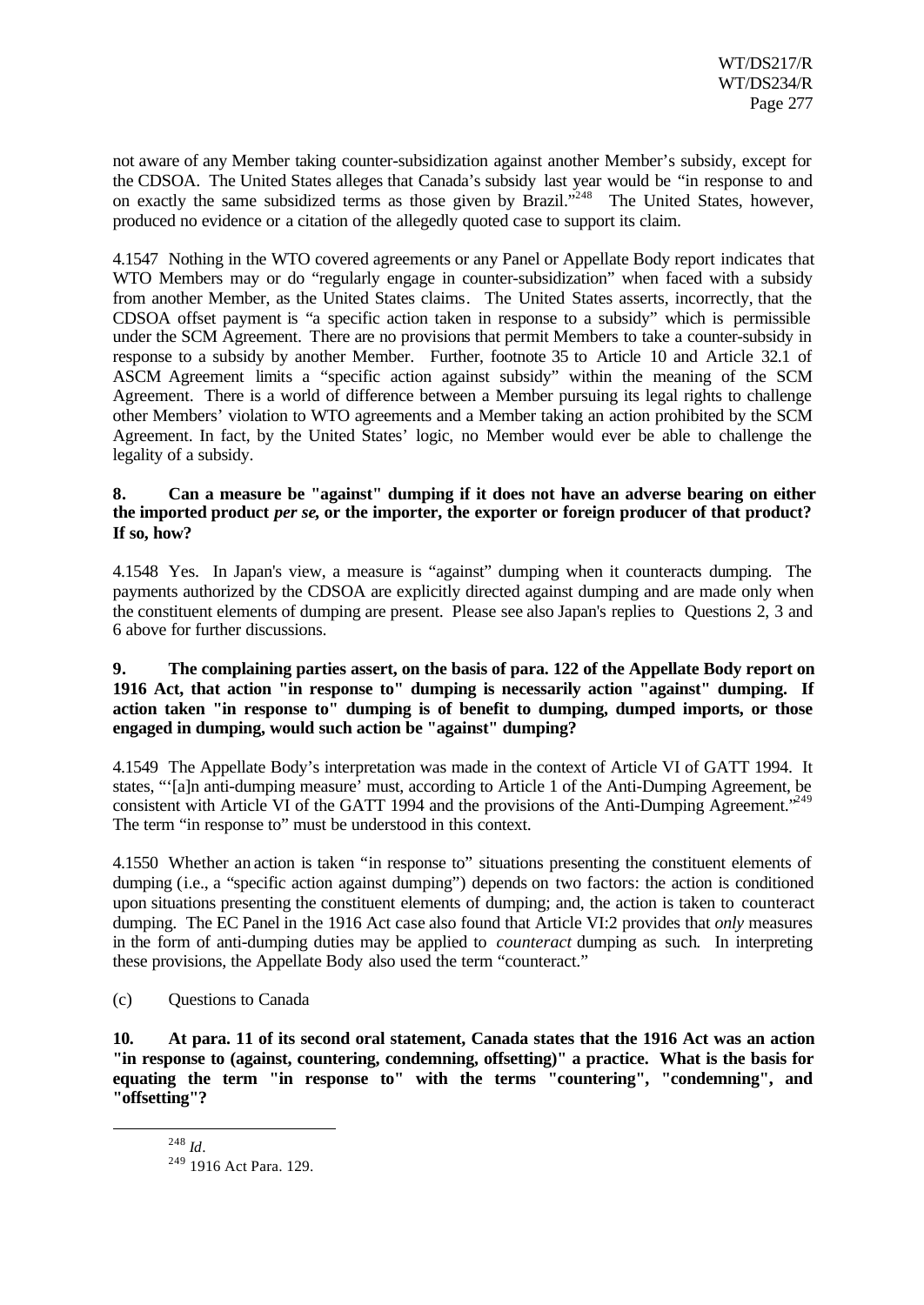4.1551 Article VI:1 of the GATT 1994 provides that dumping may be "condemned." Article VI:2 provides that to "offset" or prevent dumping, anti-dumping duties may be levied. In interpreting these provisions, the Appellate Body used the term "counteract." Canada's use of "countering," "condemning," and "offsetting" is a reasonable attempt to verbalize the relevant concept.

## (d) United States

**11. Are there any conditions governing what affected producers must do with payments under the CDSOA for qualifying expenditures? For example, may those payments be used to improve the competitive position of the affected producer in respect of a product totally unrelated to the product subject to the anti-dumping order?**

4.1552 As discussed in Question 5 above, how the proceeds of the CDSOA offset payment are used by the domestic producer is irrelevant to the determination of whether the offset payments are specific actions against dumping or a subsidy. What matters is the fact that the payments are made only when the constituent elements of dumping have been established.

### **12. Is there any requirement that qualifying expenditure must be incurred by affected producers in relation to their competition with dumped imports specifically, rather than their competition with imported and domestic products more generally?**

4.1553 The CDSOA offset payments are made:

- (i) upon imposition of an anti-dumping or countervailing duty on the imported like products;
- (ii) to domestic producers of like products; and
- (iii) for "qualified expenditures" of like products.

4.1554 As discussed in Question 2 above, the CDSOA offset payment can be made only where the investigating authority has determined that domestic producers are injured by dumped imports. The CDSOA requires domestic producers to remain in production of the like product adversely affected by dumping, in order to receive the payment. These circumstances are evidence that the CDSOA offset payments are designed and in fact counteract dumping. It is irrelevant whether the domestic like products compete, in addition, with non-dumped imports.

#### **13. Regarding para. 65 of the US oral statement at the second meeting, what proportion of affirmative preliminary determinations become negative final determinations upon completion of the investigation?**

4.1555 The United States Department of Commerce publishes its annual numbers of initiations, affirmative preliminary determinations, affirmative final determinations, and anti-dumping and countervailing duty order at http://ia.ita.doc.gov/stats/iastats1.html. Japan provides a summary of such data for the Panel's consideration (anti-dumping and countervailing investigations combined).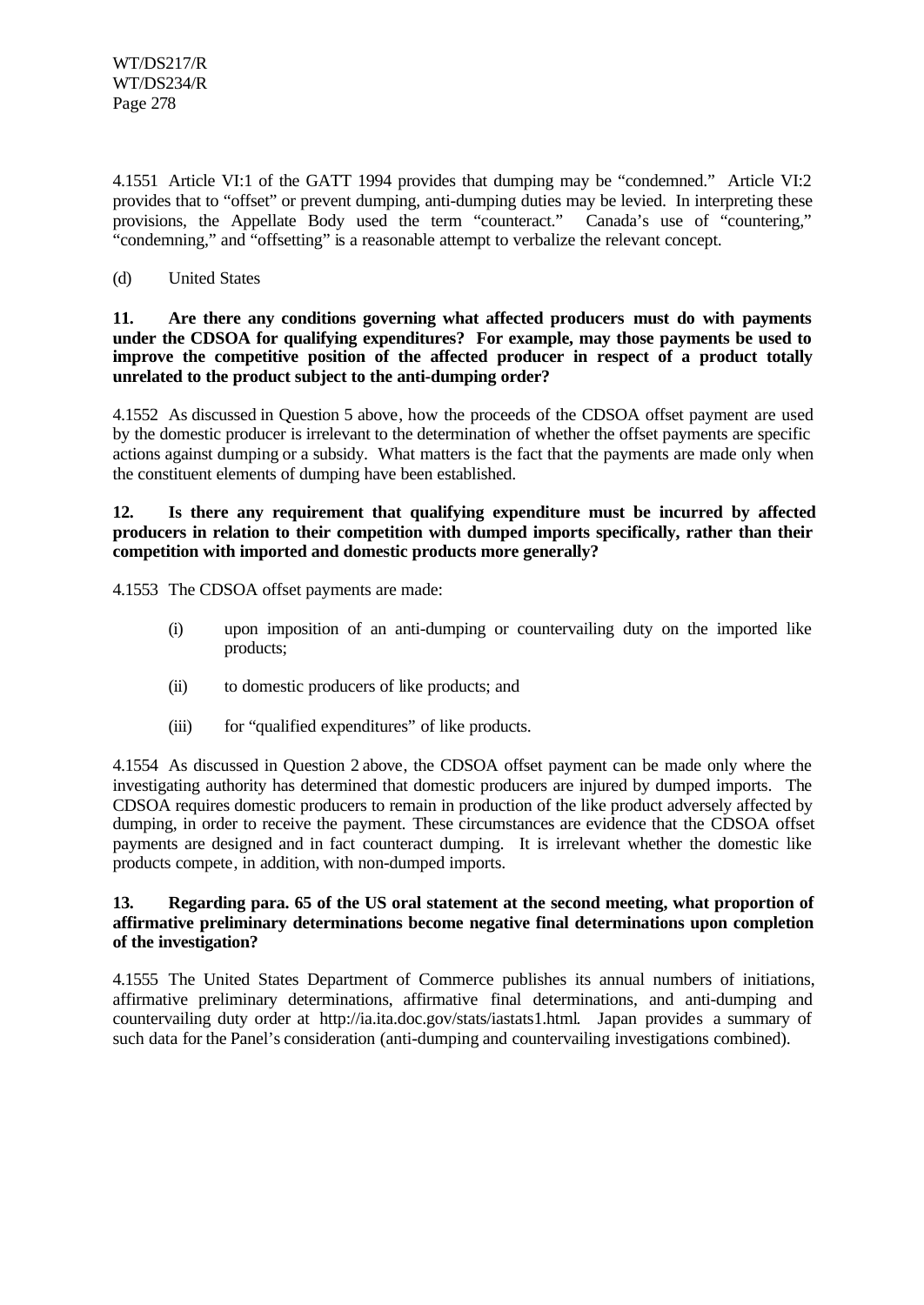|                    | 1995 | 1996 | 1997 | 1998 | 1999 | 2000 | 2001 | 1995-2000 | 1996-2001 |
|--------------------|------|------|------|------|------|------|------|-----------|-----------|
|                    |      |      |      |      |      |      |      | Total     | Total     |
| <b>Initiations</b> | 16   | 22   | 21   | 47   | 56   | 52   | 95   | 214       | 293       |
| Prelims            | 26   | 16   | 19   | 35   | 43   | 22   | 76   | 161       | 211       |
| Finals             | 44   | 14   | 15   | 19   | 52   | 42   | 45   | 186       | 187       |
| Duty Orders        | 26   |      |      | 10   | 25   | 26   | 36   | 105       | 115       |
|                    |      |      |      |      |      |      |      |           |           |

Cases Over Initiation Over Prelim Initiations (1995 to 2000)<sup>250</sup>  $\overline{214}$  100% N/A Affirmative DOC Prelim (1996 to 2001) 211 98.6% 100% Affirmative DOC Final (1996 to 2001) 187 87.4% 88.6% Duty Orders (1996 to 2001) 115 53.7% 54.5%

4.1556 The above data indicates that 11.2 per cent of investigations ended up with price undertaking (i.e., suspension agreements in US statutory parlance). In total, 64.9 per cent of investigations resulted in either anti-dumping/countervailing duty orders or price undertakings.

# **7. Korea**

(a) Questions to all complaining parties

**3. Subsidy A is paid to all dome stic producers of product X, and the grant of that subsidy is not tied in any way to a determination of dumping on the part of exporters/foreign producers of product X. Subsidy B is paid to all domestic producers of product X, subject to a finding of dumping on the part of importers/exporters/foreign producers of product X. For the purpose of this question, please assume that subsidy A would not constitute a specific action "against" dumping (but indicate if you disagree). (a) Should subsidy B be treated as a specific action "against" dumping? (b) Why? (c) If subsidy B should be treated as a specific action "against" dumping, what is the difference between the impact of subsidies A and B that means that subsidy B constitutes specific action "against" dumping, whereas subsidy A does not? (d) Subsidy B would be expected to provide the domestic producers of product X with a competitive advantage over imported products generally. Does subsidy B provide those domestic producers with a greater competitive advantage over dumped imports in particular? Why?**

4.1557 Korea replies as follows:

l

- (a) Yes, Subsidy B should be treated as a specific action "against" dumping.
- (b) The Appellate Body stated in *US Anti-Dumping Act of 1916* that "specific action against dumping" of exports must, at a minimum, encompass action that may be taken *only* when the constituent elements of "dumping" are present. (emphasis in the original, AB report on *US – Anti-Dumping Act of 1916,* para 122) The fact that Subsidy B is provided 'subject to a finding of dumping' suggests that Subsidy B is an action that may be taken *only* when the constituent elements of "dumping" are present, and thus is a specific action against dumping.

<sup>250</sup> Percentages of affirmative preliminary/final determinations and duty orders in 1996-2001 over initiations in 1995-2000 are provided, since initiations usually take at least one year from its initiation until the final stage of investigations.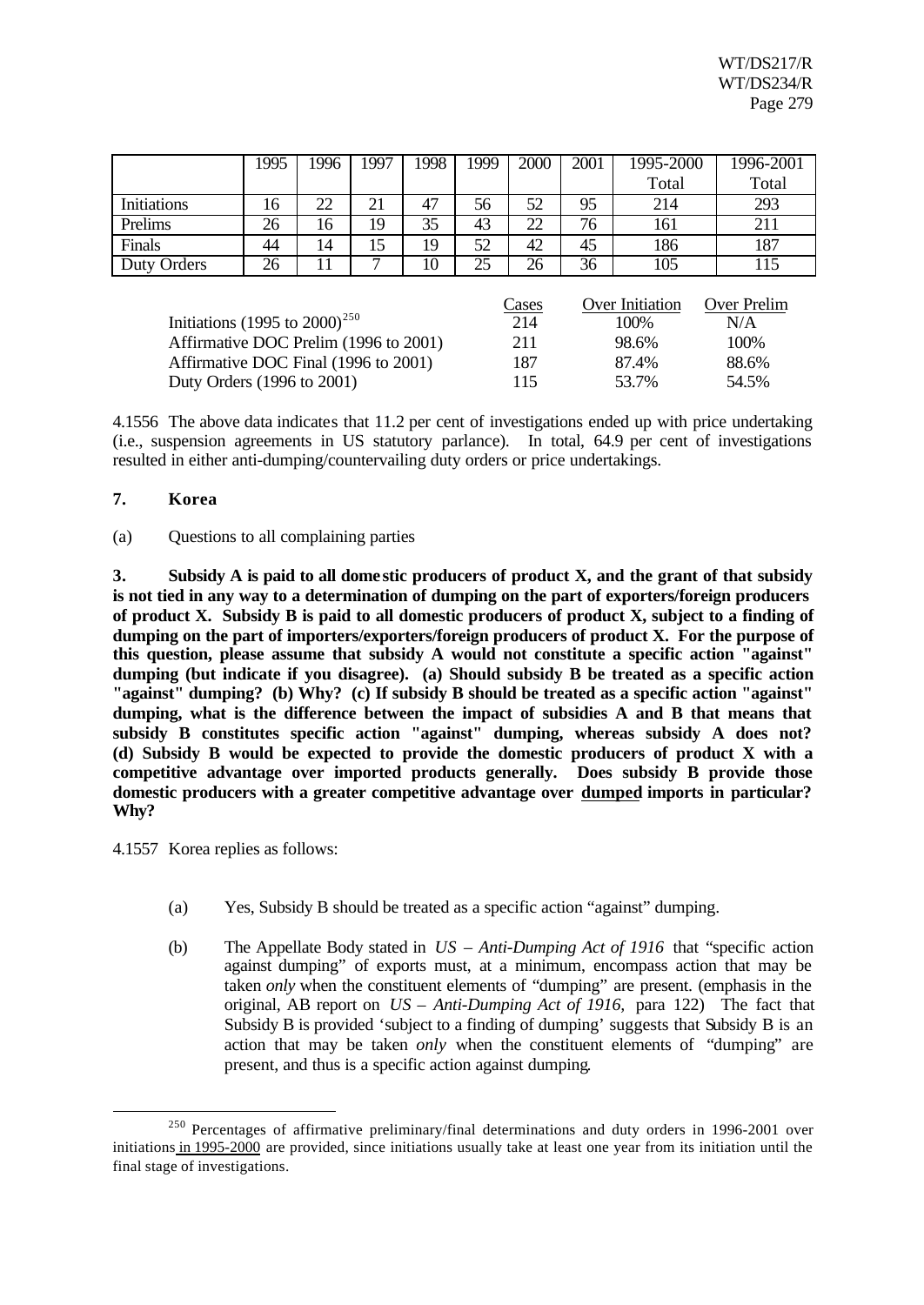Furthermore, the allocation of funds provided under the CDSOA acts against (in opposition to) dumping, because it further strengthens the competitive position of domestic producers on top of the remedy that has been already provided in the form of anti-dumping duties.

- (c) It is not because of the 'difference in impact' that Subsidy B is a specific action against dumping, while Subsidy A is not. In contrast to Subsidy B, Subsidy A does not depend upon a finding of the constituent elements of dumping. Therefore, it is not "in response to" dumping as required by the Appellate Body at paragraph 122 of the report in *United States—Anti-Dumping Act of 1916.*.
- (d) It is possible to make a distinction between the impact of allocated duties upon dumped imports and their impact on non-dumped products. In case of dumped products, the terms of competition have been disturbed due to dumping. Thus, the impact of allocated duties is to *restore* the disturbed terms of competition in addition to the remedy provided in the form of anti-dumping duties. In case of non-dumped products, the impact is to *disrupt* the terms of competition that existed between domestic and non-dumped imports before the allocation of duties.

4.1558 Korea submits that the above distinction, however, is not pertinent, if the issue at hand is the definition of 'specific action against dumping'. What is pertinent is that allocation of duties to petitioning domestic producers acts against (in opposition to) dumping, by strengthening their competitive position vis-à-vis dumping exporters, in addition to the anti-dumping duties imposed upon those exporters. The impact of the same Subsidy B upon non-subject exporters is simply incidental.

**4. If an affected domestic producer receives an offset payment under the CDSOA, would that payment only change the competitive relationship between that domestic producer and foreign producers subject to the relevant anti-dumping order, or would it also change the competitive relationship between that domestic producer and all other producers, including other domestic producers not eligible for offset payments, and foreign producers not subject to the relevant anti-dumping order?**

4.1559 Korea is of the view that it would change the competitive relationship with all producers, including foreign producers not subject to the order (if any) and domestic producers that failed to support the petition (if any). Indeed, the latter aspect – the change *vis-à-vis* other domestic producers – is the basis of Complainants' demonstration that the Byrd Amendment violates AD Agreement and SCM Agreement provisions on standing determinations. This is because the Byrd Amendment compels all domestic producers to support petitions so as not to suffer a competitive disadvantage.

4.1560 Having said that, it should be pointed out once again that the impact upon non-subject foreign producers and non-supporting domestic producers is not pertinent, if the issue at hand is the definition of 'specific action against dumping'. What is pertinent is that allocation of duties to petitioning domestic producers acts against (in opposition to) dumping, by strengthening their competitive position *vis-à-vis* dumping exporters, in addition to the anti-dumping duties imposed upon those exporters.

**5. If offset payments may be used by affected domestic producers exclusively to bolster their competitive position** *vis-à-vis* **imports subject to the relevant anti-dumping order, does this constitute the CDSOA as a "specific action against dumping"? If so, isn't it the action by the affected domestic producers (i.e., how they use the offset payments) that constitutes action "against" dumping, as opposed to the provision of offset payments that may be used by affected**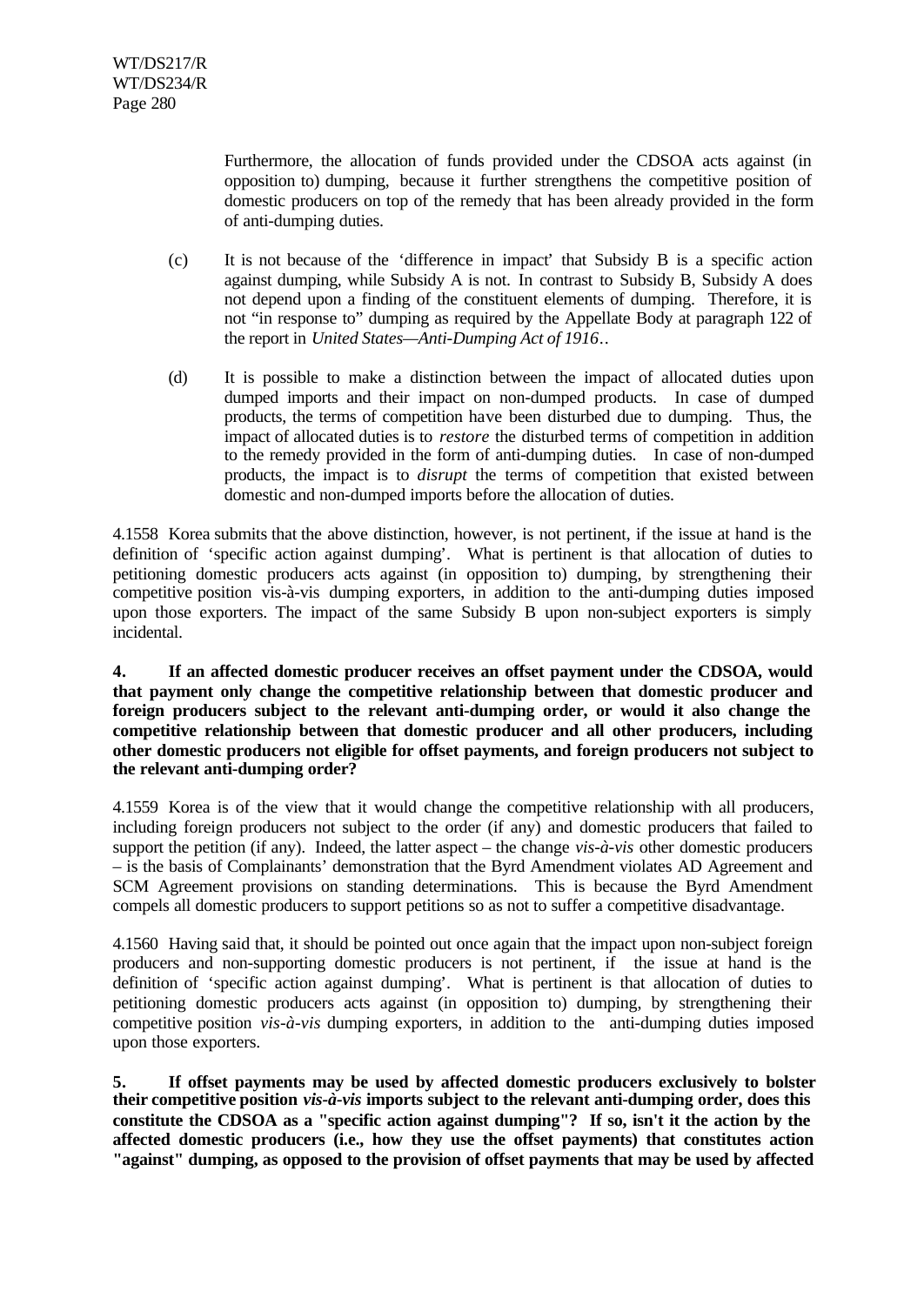## **domestic producers exclusively to bolster their competitive position** *vis-à-vis* **imports subject to the relevant anti-dumping order)?**

4.1561 Korea considers that the CDSOA duties can be disbursed only on the basis of 'qualifying expenditures' that have been identified by petitioning domestic industries. Thus, the CDSOA operates to compensate the petitioning domestic industries to the extent of 'qualifying expenditures'. "Qualifying expenditures' are costs for the industries, and having the costs met with the CDSOA disbursed fund strengthens the competitive position of petitioning industries.

4.1562 If industries use the disbursed duties for purposes other than the 'qualifying expenditures', it does not detract from the fact that the duties were disbursed and contributed to strengthening the conditions of competition, because funds are fungible and it is not relevant if the specific funds allocated were used in defraying costs falling under the qualifying expenses or not.

4.1563 The lack of restrictions on how the Byrd Amendment payments are used is thus irrelevant to this proceeding. It is the provision of offset payments itself that is a specific action against dumping.

### **6. Is it possible to distinguish the CDSOA from the 1916 Act (for the purpose of Article 18.1 of the AD Agreement) because action under the latter (i.e., a court order imposing a fine or imprisonment) had an automatic, direct, negative impact on entities engaged in dumping, whereas action under the CDSOA (i.e, untied subsidies) does not? Please explain.**

4.1564 Korea believes one can draw this distinction, but it is irrelevant. The rule to be applied is "against," which, at paragraph 122 of 1916 Act, was interpreted by the Appellate Body as "in response to." Moreover, the language of Article 18.1 is "against dumping," not "against entities engaged in dumping." Thus, an analysis of the text of the relevant provisions and prior Appellate Body statements demonstrates that this is a "distinction without a difference."

# **7. Please comment on paras 44, 45 and 46 of the US oral statement at the second substantive meeting.**

4.1565 Korea posits that the US argument at paragraphs 44-46 is absurd and does nothing other than to highlight the weakness of the US position in general. The US refuses, again, to focus on the fact that Complainants' interpretation of "specific action against" presumes – because such is the case here with the Byrd Amendment – that a finding that the constituent elements of subsidization (or dumping) has been made before the action is taken. Moreover, the US mischaracterizes Korea's complaint. Korea is arguing not that the Byrd Amendment is an impermissible subsidy (which it likely is), but that the Byrd Amendment is an impermissible specific action against dumping or a subsidy. Thus, the outrageous US statement at paragraph 46 that Complainants' own argument condemns this case – which, in any case, is designed simply to insulate the Byrd Amendment from WTO disciplines – is without merit.

#### **8. Can a measure be "against" dumping if it does not have an adverse bearing on either the imported product** *per se***, or the importer, the exporter or foreign producer of that product? If so, how?**

4.1566 In its first submission to the Panel, the US argued that the ordinary meaning of "against' is 'in contact with' and argued, on the basis of such a flawed meaning of 'against' that only the actions applying to imported goods or importers are specific actions against dumping. (US First Submission, para 94) As Korea has argued in the first substantive meeting with the Panel, 'in contact with' is not an ordinary meaning of 'against'(Korea's Oral Statement, para 6), and any assertion of the US based upon such a meaning cannot hold.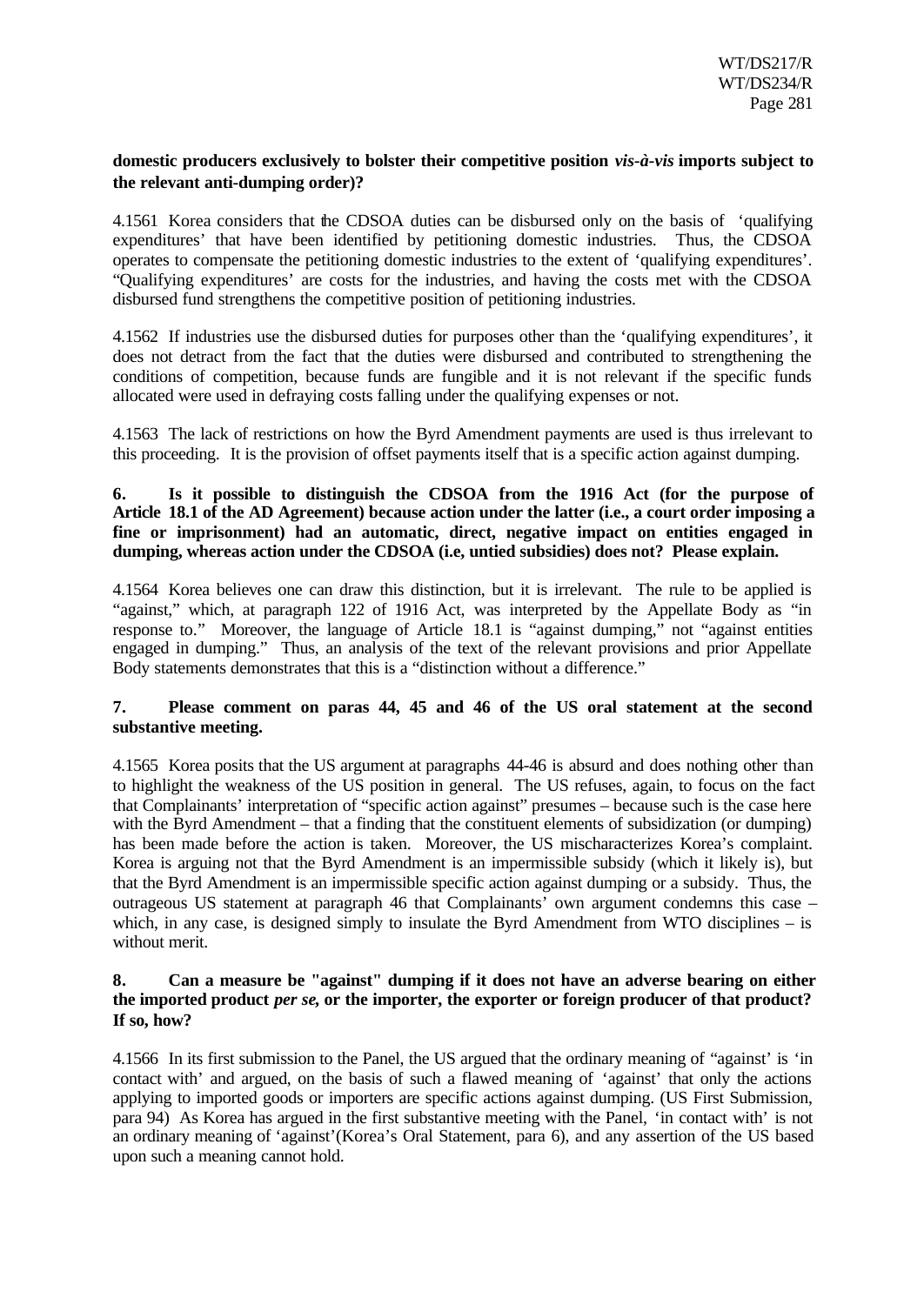4.1567 Secondly, the relevant provision reads 'action against dumping' , not 'action against imports or exporters'. This is another reason, why, in Korea's view, the US is wrong to assert that specific action against dumping should be limited to action affecting imports or importers per se.

4.1568 Having said that, in Korea's view, the Byrd Amendment does not fall within the hypothetical – it does have an "adverse bearing" or "adverse impact" on the "importer, exporter or foreign producer." It impacts them adversely by strengthening their primary competitors in the US market: the "affected" domestic US producers.

#### **9. The complaining parties assert, on the basis of para. 122 of the Appellate Body report on 1916 Act, that action "in response to" dumping is necessarily action "against" dumping. If action taken "in response to" dumping is of benefit to dumping, dumped imports, or those engaged in dumping, would such action be "against" dumping?**

4.1569 The Appellate Body's ruling, as contained in para 122 of its report in *US -Anti-Dumping Act of 1916 ,* provides a good guidance to assess the meaning of 'action against dumping'. During the panel proceedings, Korea, and other complaining parties, complemented the guideline with another argument, based upon the ordinary meaning of 'against' as it appears in Article 18.1 of the ADA and Article 32.1 of the SCMA.

4.1570 The ordinary meaning of 'against' is 'in opposition to'. From the two elements of dumping as identified by the panels in *US -1916 Act,* dumping is the introduction into commerce of products at less than the normal value. When the authorities find such dumping, there are several different measures they can take 'in opposition to' such dumping. One is to impose extra burden upon the imports. Another is to provide support to the affected domestic industry, which compete with the imports. Both measures act 'in opposition to' dumping.

4.1571 With respect to the Panel's question, action beneficial to dumping is not an action in opposition to dumping, from the explanation in the above paragraph, and thus is not action against dumping.

4.1572 A further comment in this connection is that the interpretation of 'against' as 'in opposition to', argued by the complaining parties on the basis of the ordinary meaning of 'against', is closely in line with the interpretation of 'against' as 'in response to', an interpretation provided by the Appellate Body in *US-1916 Act.* It is because it is not realistic to think that any government would take action beneficial to dumping. Thus, it was not necessary on the part of the Appellate Body to elaborate that 'against' should be interpreted as 'in opposition to' as well as 'in response to'.

# **8. Mexico**

(a) Questions to all complaining parties

**3. Subsidy A is paid to all domestic producers of product X, and the grant of that subsidy is not tied in any way to a determination of dumping on the part of exporters/foreign producers of product X. Subsidy B is paid to all domestic producers of product X, subject to a finding of dumping on the part of importers/exporters/foreign producers of product X. For the purpose of this question, please assume that subsidy A would not constitute a specific action "against" dumping (but indicate if you disagree).**

# **(a) Should subsidy B be treated as a specific action "against" dumping?**

4.1573 Yes.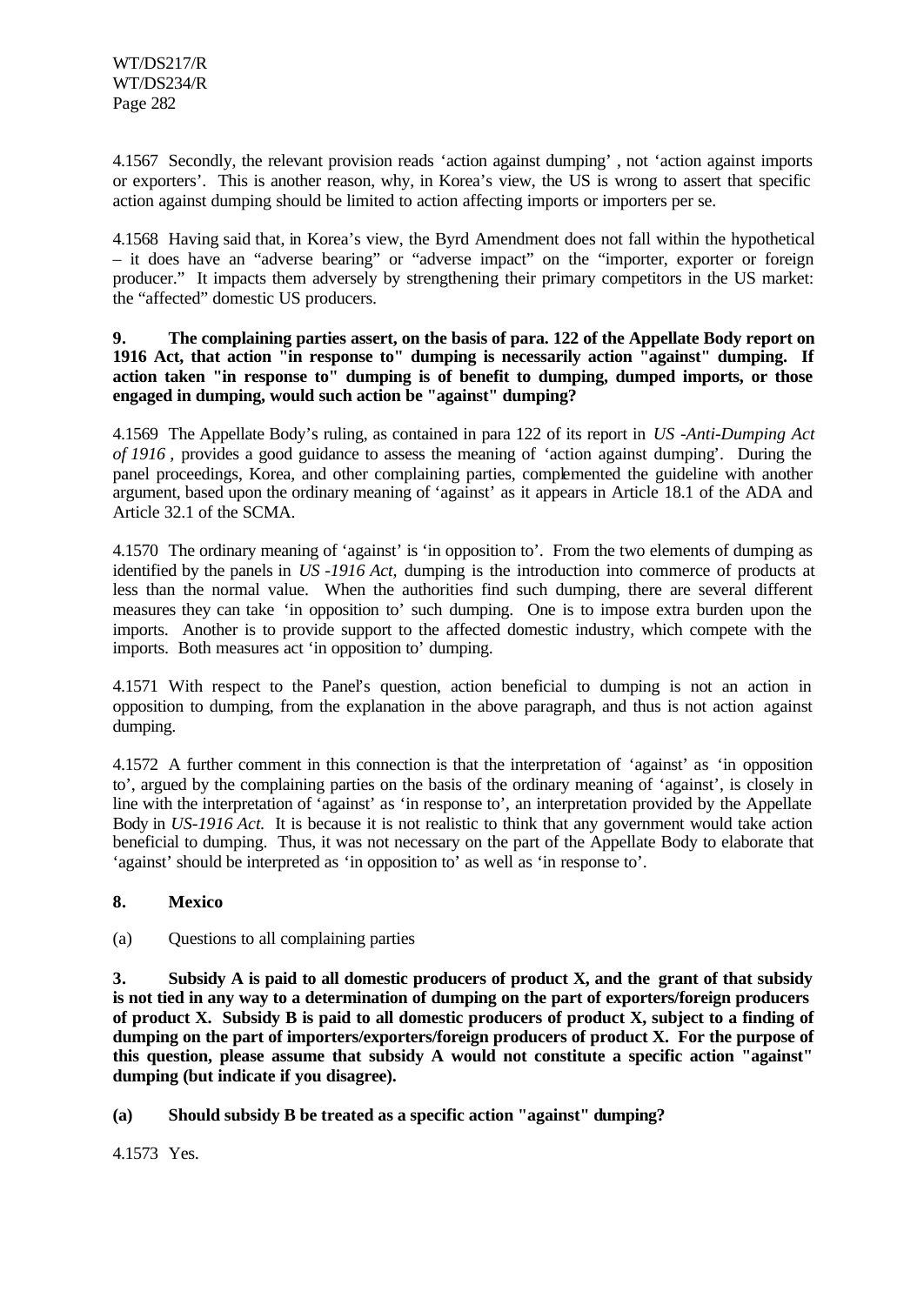### **(b) Why?**

4.1574 It should constitute a specific action "against" dumping to the extent that it is an action that is taken in response to situations presenting the constituent elements of dumping. In Anti-dumping Act of 1916, the Appellate Body determined that "specific action against dumping of exports must, at a minimum, encompass action that may be taken only when the constituent elements of dumping are present. The conferral of Subsidy B appears to be an action that is directly caused by a finding of the existence of dumping and that can only be taken in circumstances where there is a finding of dumping. As such, it should be treated as a specific action "against" dumping.

### **(c) If subsidy B should be treated as a specific action "against" dumping, what is the difference between the impact of subsidies A and B that means that subsidy B constitutes specific action "against" dumping, whereas subsidy A does not?**

4.1575 As discussed at paragraphs 16 to 23 of Mexico's written rebuttal submission, there is no requirement to analyze the "impact" of a measure in order to determine whether it constitutes a "specific action against" dumping within the meaning of Article 18.1 of the Anti-dumping Agreement

4.1576 In the hypothetical described in the question, it is unclear whether the "impact" of subsidies A and B would be different. The two subsidies differ in that one is linked to dumping while the other is not. However, there is no indication of the nature of the linkages between subsidy B and the dumping. These linkages are essential to assessing the impact of subsidy B compared to subsidy A.

4.1577 Although there is a linkage between subsidy B and dumping, that linkage is not well defined as it is in the case of the subsidies conferred under the CDSOA. For example, there is no indication that the amount of the subsidy exactly matches the amount of anti-dumping duties collected, that eligibility would be restricted to petitioners and supporters in an anti-dumping investigation (i.e., direct competitors with importers and exporters of dumped products), and that the eligible expenses that are offset by the subsidies must relate to the production of the subject products.

4.1578 Accordingly, in contrast to the subsidies provided under the CDSOA, there is not enough evidence to determine whether subsidy B would systematically result in a greater competitive burden on imported products (and on the importer or exporters of such products) relative to like US products that benefit from the subsidies. In the absence of such clear linkages, the impact that subsidy B may have cannot be compared to the impact of subsidy A. Nor can it be compared to the situation before this Panel.

#### **(d) Subsidy B would be expected to provide the domestic producers of product X with a competitive advantage over imported products generally. Does subsidy B provide those domestic producers with a greater competitive advantage over dumped imports in particular? Why?**

4.1579 In the hypothetical the specific linkages between Subsidy B and dumped imports are undefined. Accordingly, it is difficult to assess the degree of competitive advantage for domestic producers over dumped imports in particular.

4.1580 In the case of the subsidies conferred by the CDSOA, there are clearer and more direct linkages between the subsidies, the recipients of the subsidies and the dumped imports. Dumped imports are systematically placed at a competitive disadvantage vis-à-vis the products of the recipients because: the funds that are distributed are created by the existence of dumping, the amount of the funds is equal to the amount of such dumping (i.e., anti-dumping duties); the funds are distributed to petitioners or those in support of the petition that led to the duties (i.e., to those producers who benefit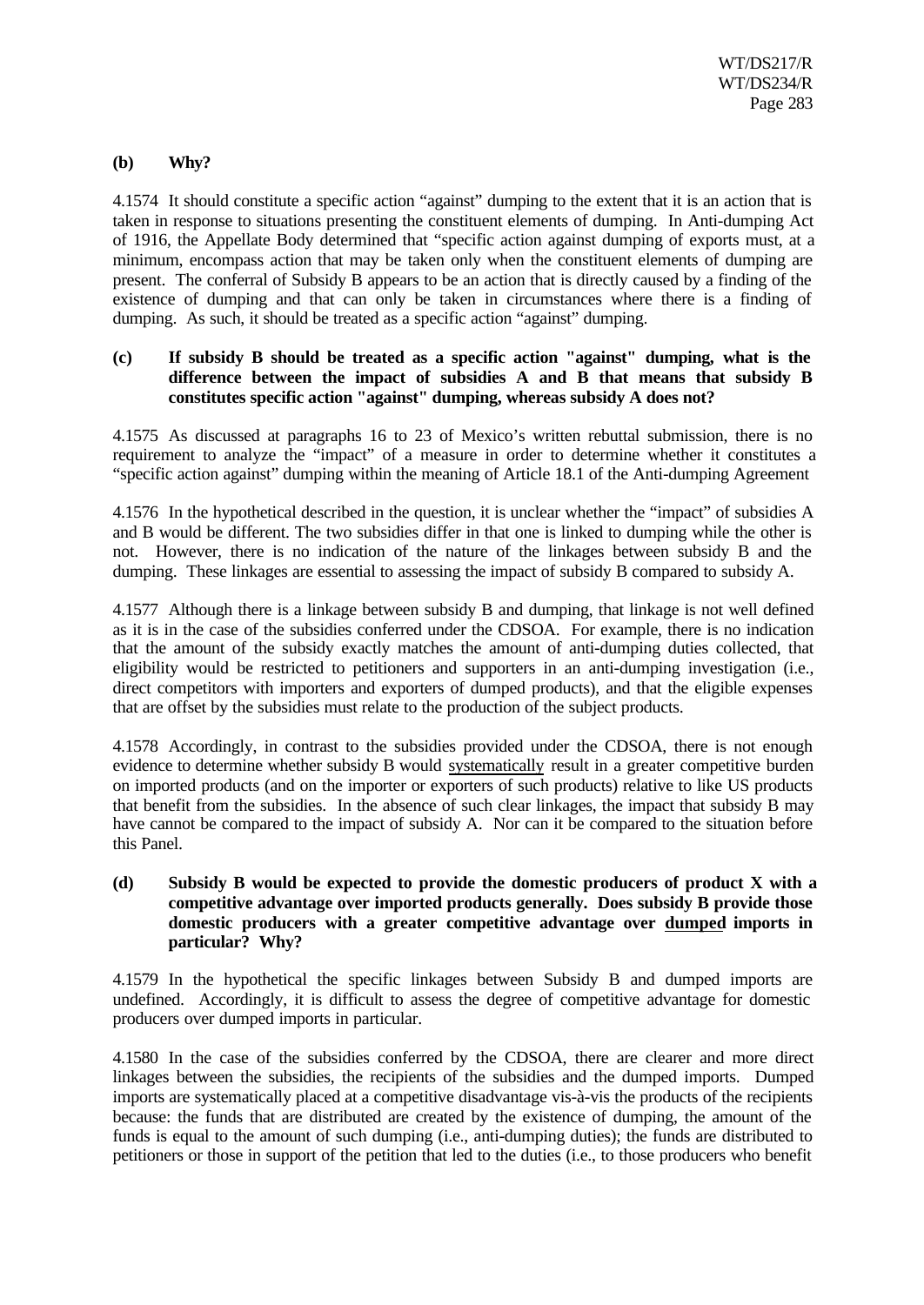most from the imposition of the duties); the industry was determined to have been materially injured as a result of the dumped imports; and the funds are distributed as offsets to expenses related to the production of products that are "like" those to be found dumped.

**4. If an affected domestic producer receives an offset payment under the CDSOA, would that payment only change the competitive relationship between that domestic producer and foreign producers subject to the relevant anti-dumping order, or would it also change the competitive relationship between that domestic producer and all other producers, including other domestic producers not eligible for offset payments, and foreign producers not subject to the relevant anti-dumping order?**

4.1581 Mexico is of the view that the payments under the CDSOA could also change the competitive relationship between the domestic producer that receives the offset payments and all other competing producers, foreign or domestic. The competitive relationship is "tilted" in favour of the products produced by the recipients of the CDSOA.

4.1582 The fact that the relative competitive relationship could also be affected vis-à-vis undumped imports and domestic products does not mean that the CDSOA is not a specific action against dumping or subsidies. The CDSOA and the subsidies it confers amounts to a specific action against dumping or subsidies because of the clear linkages between the subsidies and the dumped/ subsidised imports as described in Mexico's response to Question 3(d), above. The fact that the subsidies may also have an effect on relative competitive relationships with other products does not change this fact. It is well recognized that measures may have multiple attributes or effects. One or more of these may violate WTO disciplines while others may not. The fact that certain attributes or effects may not give rise to WTO inconsistencies does not remedy WTO inconsistencies created by the others.

4.1583 In the case of the CDSOA and the subsidies it confers, its primary attributes and effects amount to an impermissible action against dumping and subsidies under Article 18.1 of the Antidumping Agreement and Article 32.1 of the SCM Agreement. It also nullifies or impairs benefits accruing to Mexico under Articles II and VI of the GATT 1994 and, thereby, violates Article 5(b) of the SCM Agreement.

**5. If offset payments may be used by affected domestic producers exclusively to bolster their competitive position** *vis-à-vis* **imports subject to the relevant anti-dumping order, does this constitute the CDSOA as a "specific action against dumping"? If so, isn't it the action by the affected domestic producers (i.e., how they use the offset payments) that constitutes action "against" dumping, as opposed to the provision of offset payments that may be used by affected domestic producers exclusively to bolster their competitive position** *vis-à-vis* **imports subject to the relevant anti-dumping order)?**

4.1584 According to Mexico, all relevant facts and circumstances, whether relating to the creation and provision of the subsidies or eligibility to the subsidies, must be assessed in determining whether the CDSOA and its subsidies amount to a "specific action against dumping".

4.1585 The fact that the eligible expenses that are offset by the CDSOA payments must be related to the production of products that are "like" those subject to the relevant order or finding is an important factual element. This element explicitly links the payments to products that directly compete with those subject to the order or finding.

4.1586 However, it is not the sole factual element. Other relevant facts relate to the creation of the funds that are distributed (e.g. the creation of special accounts that are specific to each order or finding), the funding of the special accounts by the collection of anti-dumping and countervailing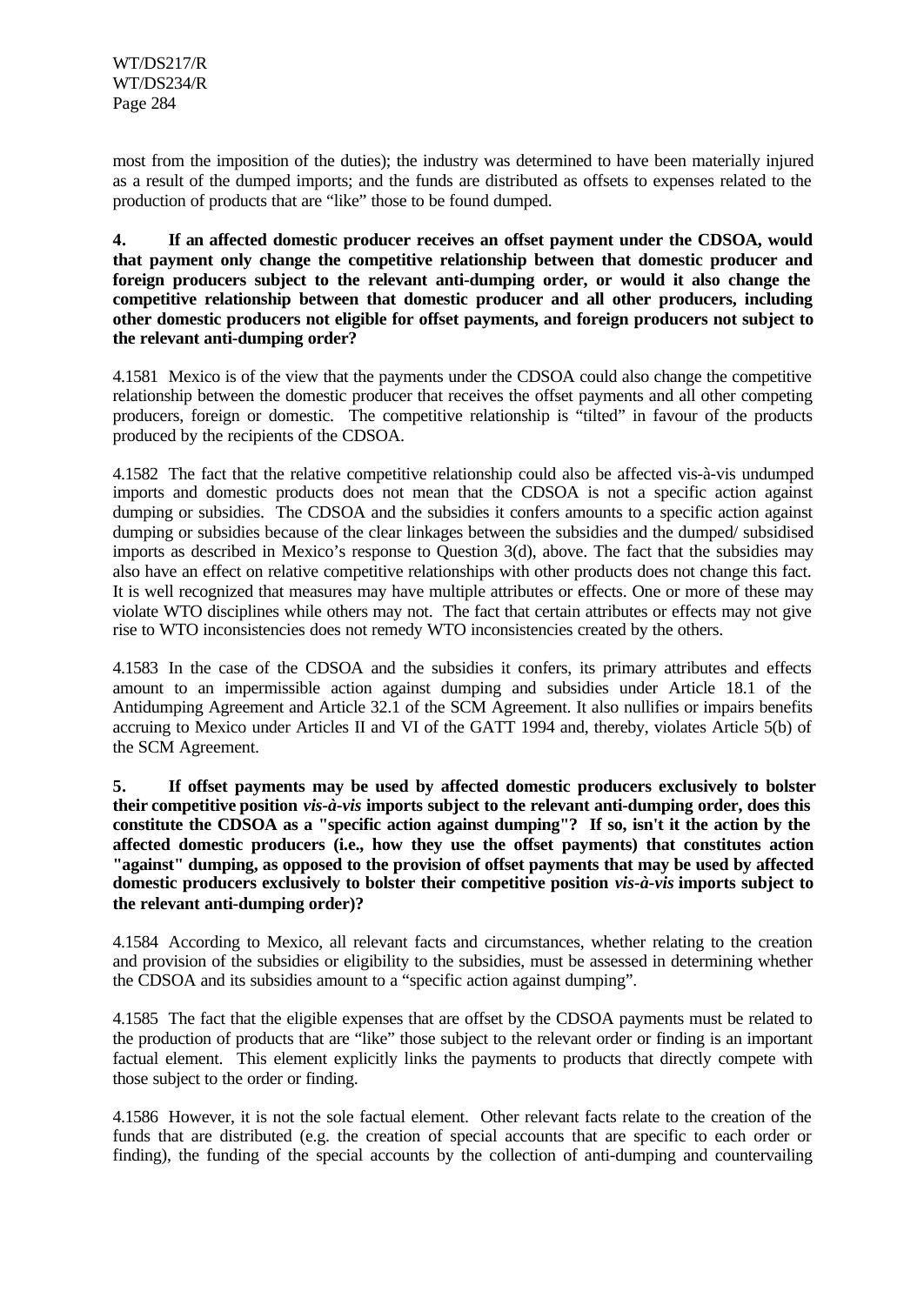duties, and the restriction of eligible recipients to petitioners to the investigation that led to the order or finding and those in support of those petitioners. Together, these facts establish that, regardless of how the eligible recipients use the funds that they receive, the CDSOA and the offset payments amount to a specific action against dumping.

#### **6. Is it possible to distinguish the CDSOA from the 1916 Act (for the purpose of Article 18.1 of the AD Agreement) because action under the latter (i.e., a court order imposing a fine or imprisonment) had an automatic, direct, negative impact on entities engaged in dumping, whereas action under the CDSOA (i.e, untied subsidies) does not? Please explain.**

4.1587 Mexico argues that although the nature and characteristics of the CDSOA and the 1916 Act differ, for the purpose of Article 18.1 of the AD Agreement, both have an automatic direct, negative impact on entities engaged in dumping. In the case of the CDSOA, the anti-dumping duties that are collected when an entity engaged in dumping sells into the US market are passed on to the direct beneficiaries of the anti-dumping duties (i.e., the petitioners and those in support of the petition). In other words, the act of dumping results in the automatic conferral of a financial reward to a direct competitor. The circumstances in which the subsidies are conferred are relevant to understanding their direct effect. In all instances, the subsidies are being conferred to recipients that have been found to be injured or threatened by injury by reason of the subject dumped imports. The duties that fund the subsidies would not exist but for that injury or threat of injury. Moreover, the duties remain in place only so long as is necessary to counteract the effects of the dumping which is causing such injury. Thus, during the entire period over which the CDSOA subsidies are granted, the domestic industry will legally be in need of anti-dumping duty protection from the dumped imports. In such circumstances, the granting of subsidies generated by the payment of anti-dumping duties will necessarily enhance the competitive position of the recipients vis-à-vis the dumped imports.

4.1588 Mexico disagrees with the statement that actions under the CDSOA are "untied subsidies". By law, the subsidies are contingent upon expenses being incurred in the production of the goods that are like those subject to the anti-dumping order or finding in question. Thus, they are legally tied to the production of like domestic products. It is irrelevant that the funds that are ultimately disbursed could be applied to other expenses. For example, the fact that funds conferred in the form of subsidies that are contingent upon export performance (Article 3.1 of the SCM Agreement) are ultimately expended on uses unrelated to the exports does not mean that the subsidies are no longer "export" subsidies. Cash (i.e., the funds) is fungible. What is relevant is the legal criteria for eligibility for the subsidy in question (i.e., contingency upon export performance or contingency upon incurring expenditures in the production of like domestic products).

4.1589 The nature of the direct negative impact is illustrated in the context of the nullification or impairment of benefits. As discussed at paragraphs 78 to 98 of Mexico's rebuttal submission and in its response to question 29 from the Panel, the subsidies at issue in this dispute have a negative impact on imports because, upon granting, they automatically, consistently and repeatedly upset the relative conditions of competition legitimately expected by Mexico under GATT Articles II and VI. When anti-dumping and countervailing duties are in place, the conditions of competition between Mexican products and like United States products will no longer be defined, at most, by the relevant US tariff binding plus the maximum allowable anti-dumping or countervailing duties permitted under Article VI:2 and 3 of the GATT 1994. Rather, the conditions of competition will be further defined by the amount of the CDSOA subsidies. It is this additional upsetting of the expected competitive relationship that amounts to the direct negative impact.

### **7. Please comment on paras 44, 45 and 46 of the US oral statement at the second substantive meeting.**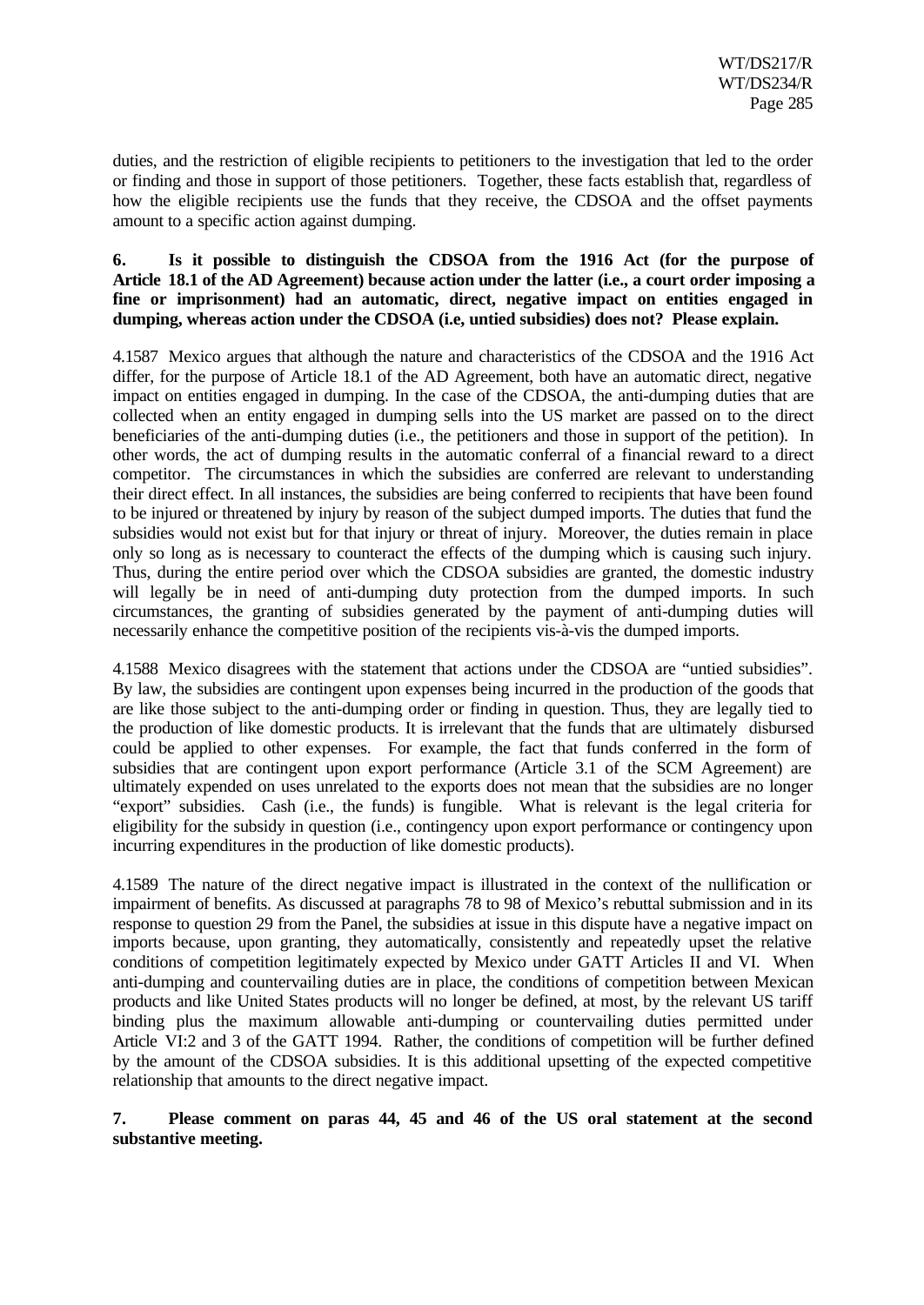4.1590 At paragraph 44 of its second oral statement, the United States argues that WTO Members regularly engage in counter-subsidization. In Mexico's view, this argument is irrelevant to this dispute. Whether "counter-subsidization" is consistent with WTO obligations would have to be assessed on a case by case basis, in the light of facts and circumstances surrounding the conferral of the subsidies in question.

4.1591 At paragraphs 44 and 45, the United States appears to argue that this WTO dispute "constitutes a specific action taken in response to a subsidy, the CDSOA". It appears to further argue that, if accepted by this Panel, the complainants' interpretation of Article 32.1 and footnote 35 of the SCM Agreement would prevent this WTO dispute from being brought forward.

4.1592 In Mexico's view, the type of action referred to in Article 32.1 is action taken by a WTO Member in the context of a domestic measure. It is not meant to encompass action that is taken under the WTO dispute settlement procedures. Accordingly, whether this WTO dispute was initiated "in response to" a subsidy is irrelevant this Panel's interpretation of Article 32.1.

### **8. Can a measure be "against" dumping if it does not have an adverse bearing on either the imported product** *per se***, or the importer, the exporter or foreign producer of that product? If so, how?**

4.1593 The Appellate Body in *Anti-dumping Act of 1916* found that an action "against" dumping of exports is an action that is "taken in response to situations presenting the constituent elements of dumping". It did not rule that a measure can only be "against" dumping if it has an adverse bearing on either the imported product *per se*, or the importer, the exporter or foreign producer of that product. Thus, there is no requirement that punitive action must be taken against the imported product, the importer, the exporter, or foreign producer.

4.1594 In any event, Mexico believes that it is not necessary for the Panel to answer this question to resolve this dispute. As noted above in response to the previous questions and in Mexico's written and oral submissions, the CDSOA and the subsidies it confers has a direct adverse effect on the imported product and the exporter of that product.

### **9. The complaining parties assert, on the basis of para. 122 of the Appellate Body report on 1916 Act, that action "in response to" dumping is necessarily action "against" dumping. If action taken "in response to" dumping is of benefit to dumping, dumped imports, or those engaged in dumping, would such action be "against" dumping?**

4.1595 According to Mexico, given the clear negative effect the CDSOA and its subsidies have on imports, it is not necessary to answer this question to resolve this dispute.

(b) Questions to the United States

**11. Are there any conditions governing what affected producers must do with payments under the CDSOA for qualifying expenditures? For example, may those payments be used to improve the competitive position of the affected producer in respect of a product totally unrelated to the product subject to the anti-dumping order?**

**12. Is there any requirement that qualifying expenditure must be incurred by affected producers in relation to their competition with dumped imports specifically, rather than their competition with imported and domestic products more generally?**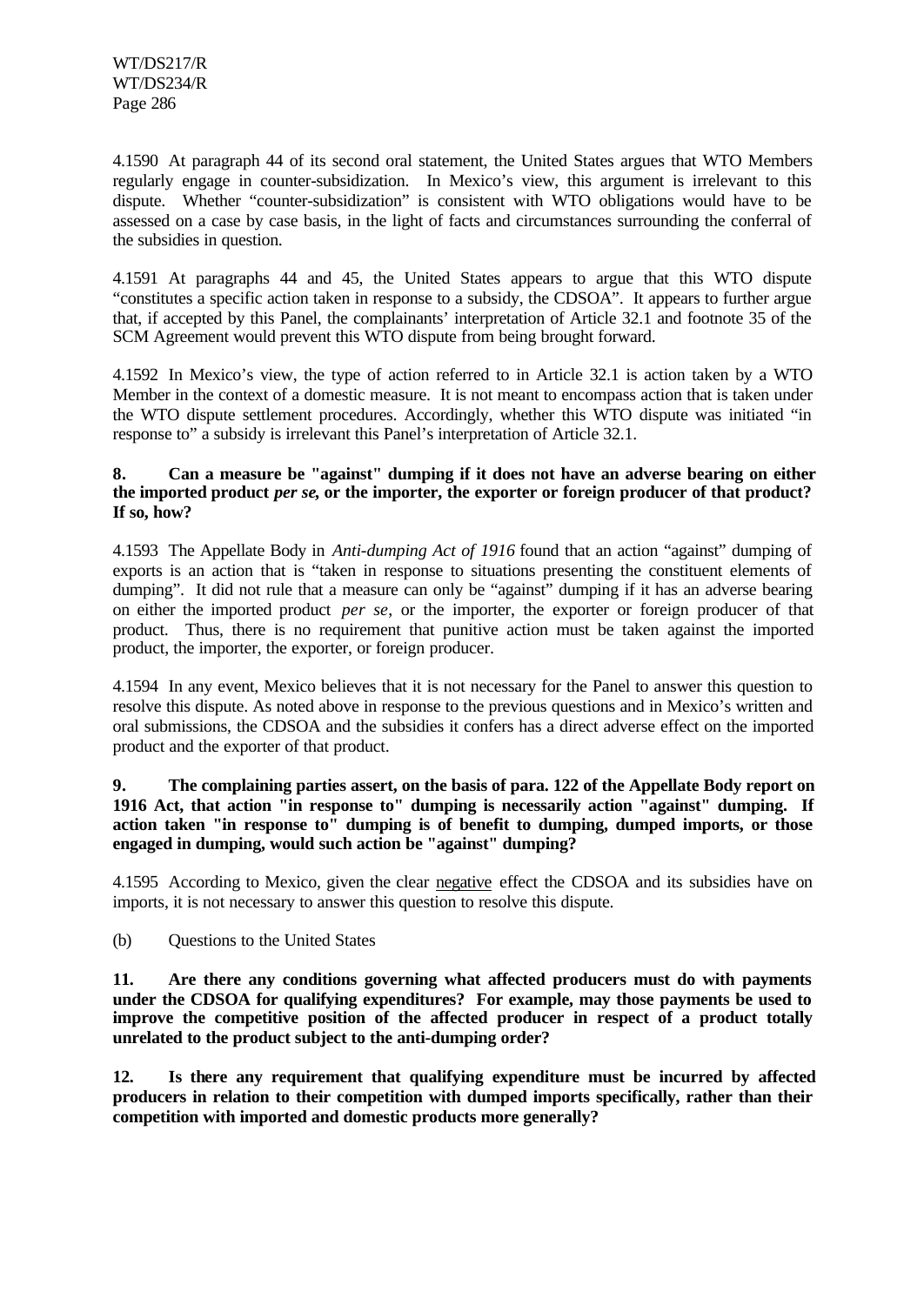1.1596 With respect to Questions 11 and 12 to the United States, Mexico re-iterates and elaborates upon the responses it gave at the second meeting with the Panel to related oral questions from the Panel:

- ? It does not matter what the cash disbursements are ultimately used for. They are legally contingent upon production expenses being incurred and, therefore, are "production subsidies". As outlined at paragraph 81 of Mexico's written rebuttal submission, such subsidies are assumed to have an adverse effect on negotiated concessions.
- ? The subsidies conferred under the CDSOA must be distinguished from a subsidy that is granted to a recipient without any conditions attached to it. In the case of the CDSOA, clear conditions—related to the incurring of expenses related to the production of the good subject to the order or finding upon which the subsidy is based—are attached to the subsidy. As noted in Mexico's response to Question 6 of the Panel (above), it is irrelevant that the funds that are ultimately disbursed could be applied to other expenses. For example, the fact that funds conferred in the form of subsidies that are contingent upon export performance (Article 3.1 of the SCM Agreement) are ultimately expended on uses unrelated to the exports does not mean that the subsidies are no longer "export" subsidies. Cash (i.e., the funds) is fungible. What is relevant is the legal criteria for eligibility for the subsidy in question (i.e., contingency upon export performance or contingency upon incurring expenditures in the production of like domestic products).
- ? Money is fungible. It either directly or indirectly enhances competitiveness.
- ? A distinguishing characteristic of the CDSOA subsidies is that they are granted in the context of applied anti-dumping (or countervailing) duties. This context distinguishes the CDSOA subsidies from the type of subsidy illustrated in "Subsidy A" (Question 3 from the Panel) and must be taken into account in assessing the effect of the subsidies on the competitive position of the recipients. In all instances, the subsidies are being conferred to recipients that have been found to be injured or threatened by injury by reason of the subject dumped imports. The duties that fund the subsidies would not exist but for the dumping and the injury. Moreover, the duties remain in place only so long as is necessary to counteract the effects of the dumping and injury. Thus, during the entire period over which the CDSOA subsidies are granted, the domestic industry will legally be in need of anti-dumping duty protection from the dumped imports. In such circumstances, the granting of subsidies generated by the payment of anti-dumping duties will necessarily enhance the competitive position of the recipients vis-à-vis the dumped imports.
- Finally, in order for a recipient to continue to receive CDSOA subsidies, that recipient must continue to incur expenses related to the production of the good subject to the order or finding upon which the subsidy is based.

## **14. In your view, did the** *EEC – Oilseeds I* **case concern nullification or impairment caused by the "application" of a measure, as opposed to nullification or impairment caused by the measure** *per se***? Please explain.**

4.1597 Mexico considers that this question raises two issues. The first relates to whether a measure must be applied before nullification or impairment can be caused. The second relates to what is required to prove the existence of the nullification or impairment.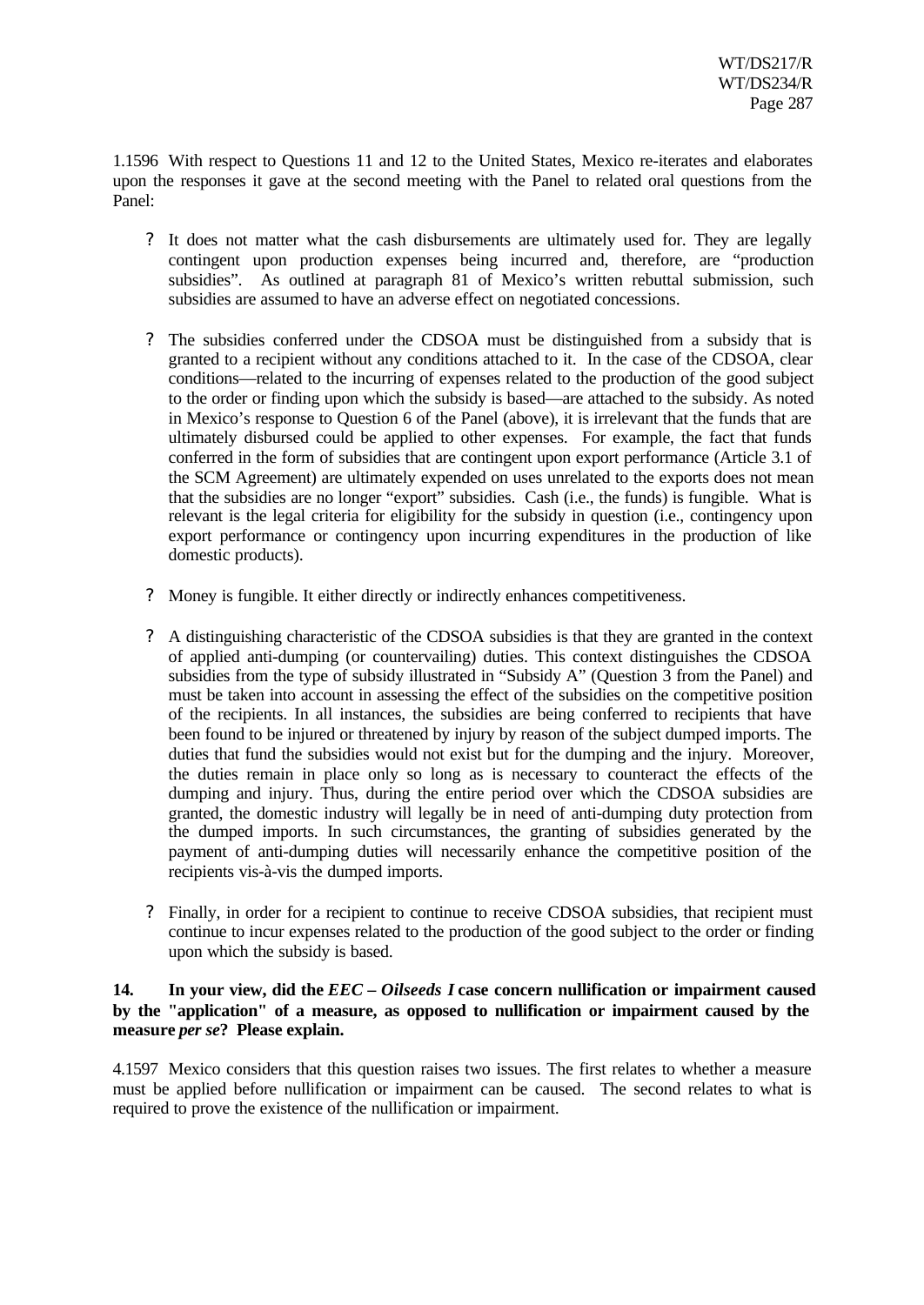4.1598 As outlined in Mexico's prior submissions, it agrees that a measure must be applied before nullification or impairment can be caused. With respect to Mexico's challenge of the "granting" of subsidies under the CDSOA, the measure is "applied" when the subsidies are "granted". Mexico is entitled to challenge the measure prior to its application by virtue of the doctrine governing legislation as such challenges. With respect to Mexico's challenge of the "maintaining" of subsidies under the CDSOA, the maintenance of subsidies in the circumstances of this dispute amounts to the application of a measure.

4.1599 The US and Mexico appear to have divergent views on what is needed to prove that a measure causes nullification or impairment. Mexico's view is that the GATT Panels in *EEC – Oilseeds I & II* examined the design, structure and architecture of the EEC oilseeds regime in order to conclude that the regime nullified or impaired the expected competitive relationship. The US seems to argue that additional evidence is required. Mexico disagrees. Nullification or impairment caused by a measure, particularly in the case of the CDSOA, can be demonstrated on the basis of the design, structure and architecture of a measure. By virtue of the design, structure and architecture of the CDSOA, upon granting the subsidies will *per se* cause nullification or impairment as described in Mexico's prior written and oral submissions. In other words, such nullification or impairment is a certainty.

- L. UNITED STATES' ANSWERS TO QUESTIONS FROM THE PANEL AFTER THE SECOND MEETING
- (a) Questions to the United States

l

**11. Are there any conditions governing what affected producers must do with payments under the CDSOA for qualifying expenditures? For example, may those payments be used to improve the competitive position of the affected producer in respect of a product totally unrelated to the product subject to the anti-dumping order?**

4.1600 No. There are no conditions governing the use of the distributions under the CDSOA. In response to comments on the proposed regulations, the Customs Service stated that:

There is no statutory requirement as to how a disbursement to an affected domestic producer is to be spent, and, absent statutory authority, Customs may not impose such a requirement.<sup>251</sup>

4.1601 Therefore, an affected domestic producer can use the money for any purpose, including gifts to charity, payment of creditors, additional compensation or early retirement packages for workers, new product development, new cafeterias, or to improve the competitive position in respect of a product totally unrelated to the product subject to the anti-dumping order.

#### **12. Is there any requirement that qualifying expenditure must be incurred by affected producers in relation to their competition with dumped imports specifically, rather than their competition with imported and domestic products more generally?**

4.1602 No, there is no requirement that qualifying expenditures must be incurred in relation to competition with dumped imports specifically. The qualifying expenditures are incurred in relation to competition with all producers of that product - both domestic and foreign - not just the producers of the dumped product.

<sup>251</sup> 19 CFR Parts 159 and 178, 66 Fed. Reg. 48,546, 48,549 (Dep't Comm. 2001) (Final Rule), Common Exhibit 3.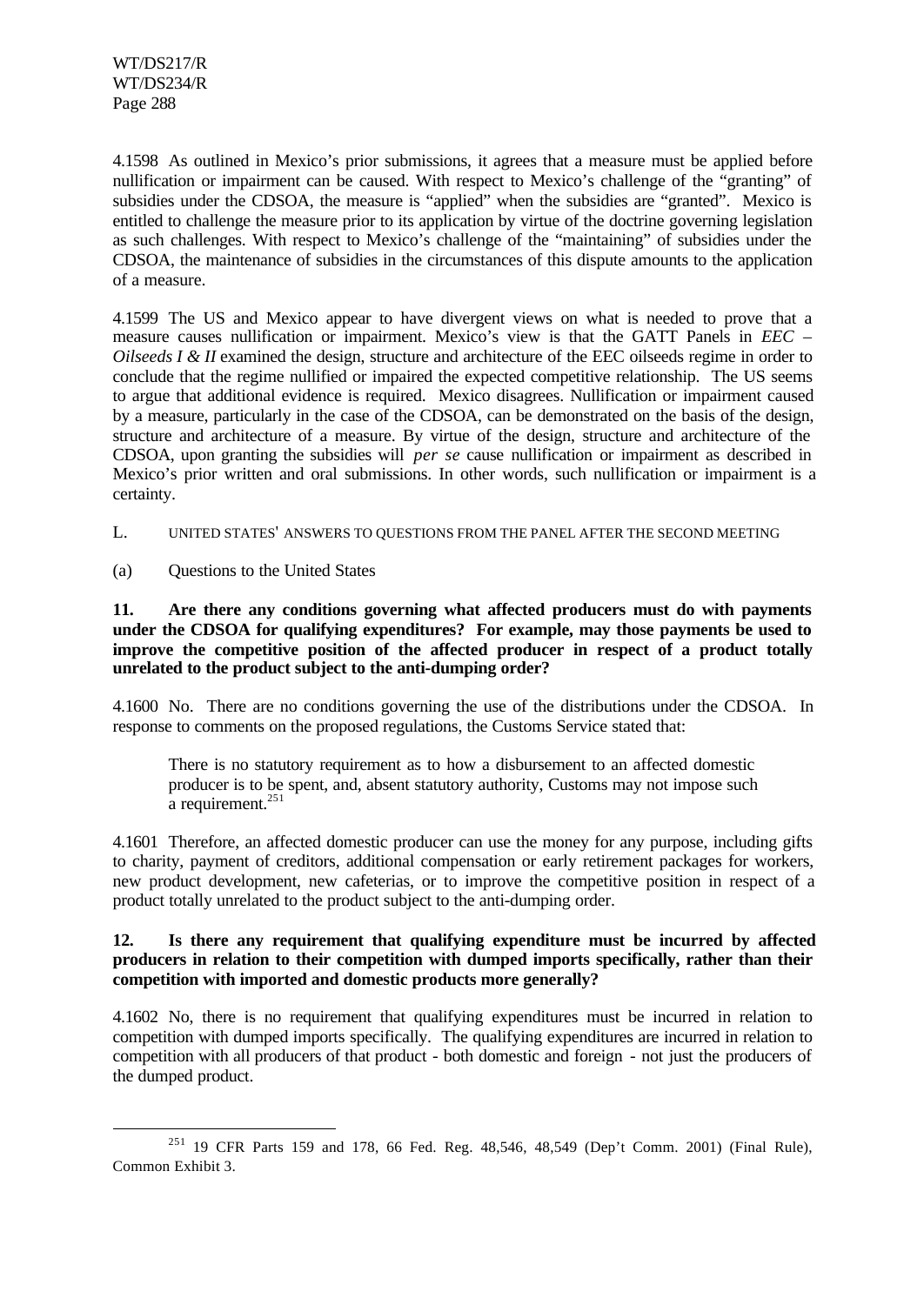### **13. Regarding para. 65 of the US oral statement at the second meeting, what proportion of affirmative preliminary determinations become negative final determinations upon completion of the investigation?**

4.1603 In the United States, there are two agencies charged with conducting anti-dumping and countervailing duty investigations. The US Department of Commerce investigates whether imports are being dumped or subsidized, and the US International Trade Commission investigates whether those imports are causing material injury or threat thereof to the domestic industry or the establishment of a domestic industry is being materially retarded.

4.1604 After an investigation is initiated, both agencies make preliminary and final determinations in the following order: (1) Commission preliminary determination, (2) Commerce preliminary determination, (3) Commerce final determination, (4) Commission final determination. If the Commission's preliminary determination is negative, the investigation ends. If Commerce's preliminary determination is negative, however, the investigation proceeds to the final phase. If Commerce's final determination is negative, the investigation ends. If the Commission's final determination is negative, the investigation ends  $252$ 

4.1605 As the United States explained in its initial answer to this question, the United States does not regularly maintain information concerning all preliminary and final determinations in every antidumping and countervailing duty investigation in one database. The United States was able to provide the information in paragraph 65 because it was based on information available on the Commission's website. In response to the panel's question, however, the United States has reviewed statistics posted on the US Department of Commerce's website as updated by *Federal Register* notices and estimates that, for investigations initiated between 1980 and 1999, which were not suspended or otherwise terminated (prior to a final determination), approximately 37 per cent of affirmative Commission preliminary determinations became negative final Commerce or Commission determinations.

### **14. In your view, did the** *EEC - Oilseeds I* **case concern nullification or impairment caused by the "application" of a measure, as opposed to nullification or impairment caused by the measure** *per se***? Please explain.**

4.1606 Yes. The United States considers that the application of the measure in that case, *i.e.*, the provision of subsidies to EC oilseed producers, was on-going so it was not an issue there. In that case, the panel considered the US claim that an EC Regulation, which had been in effect for over 20 years, had nullified and impaired its Article II benefits in the sense of Article XXIII:1(b) "by the subsequent introduction of and substantial increases in producer and processor subsidies on Community oilseeds and protein animal feed components."<sup>253</sup> The United States submitted voluminous pricing data covering over a 10 year period and import, production, and consumption data covering a 25 year period which showed that the EC Regulation benefited oilseed producers and actually upset the competitive position of US oilseed imports.<sup>254</sup> The design and architecture of the measure itself was relevant to establishing causation, *i.e.*, that it was the subsidies which caused the upset to the competitive relationship. Having carefully analyzed the price mechanism, the panel concluded that the product-specific measure as applied would "protect Community producers completely from the movement of prices for imports and hence prevent the lowering of import duties

<sup>252</sup> *See* 19 C.F.R. §§ 207.21, 351.205(a), 351.210(a).

<sup>253</sup> *EEC – Payments and Subsidies Paid to Processors and Producers of Oilseeds and Related Animal-Feed Proteins,* BISD 37S/86, paras. 53, 131-32, 135 (12/14/89).

<sup>254</sup> *Id.* at paras. 89-90, 92, 97, 100, 102, 104, 106, 108, Annexes D&E.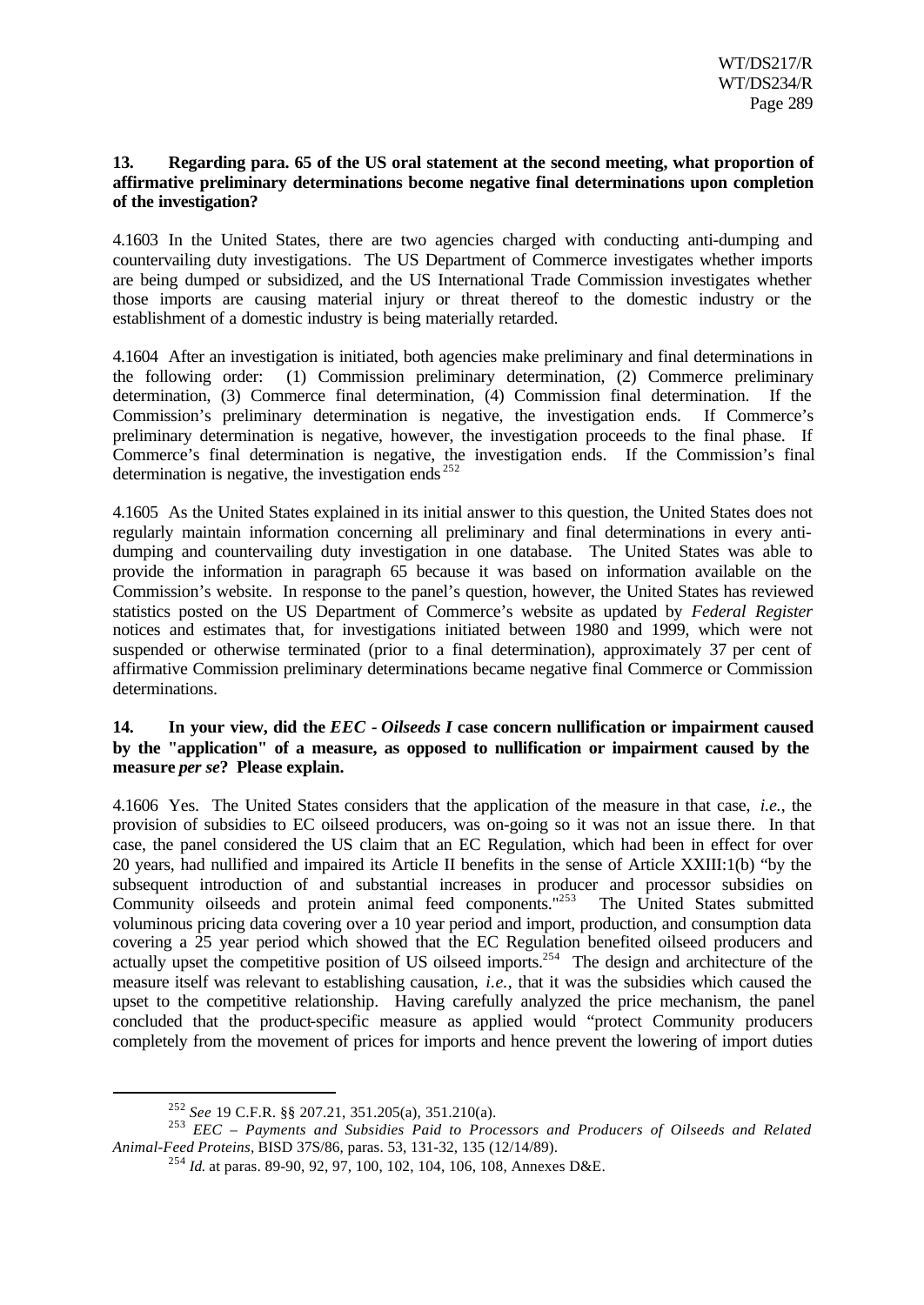from having any impact on the competitive relationship between domestic and imported oilseeds." Paras. 147-148.

4.1607 The United States would also like to offer the following comments in response to the questions posed to the complaining parties:

(b) Questions to all complaining parties

**3. Subsidy A is paid to all domestic producers of product X, and the grant of that subsidy is not tied in any way to a determination of dumping on the part of exporters/foreign producers of product X. Subsidy B is paid to all domestic producers of product X, subject to a finding of dumping on the part of importers/exporters/foreign producers of product X. For the purpose of this question, please assume that subsidy A would not constitute a specific action "against" dumping (but indicate if you disagree).**

- **(a) Should subsidy B be treated as a specific action "against" dumping?**
- **(b) Why?**
- **(c) If subsidy B should be treated as a specific action "against" dumping, what is the difference between the impact of subsidies A and B that means that subsidy B constitutes specific action "against" dumping, whereas subsidy A does not?**

4.1608 (a),(b) & (c) Subsidy B is not a specific action against dumping for the same reason that subsidy A is not. Because Subsidy B does not apply to the imported good, or the importer/exporter/foreign producer, there is no basis to conclude that the subsidy is "against" dumping. This is made clear by the text of Article VI:1 of the General Agreement on Tariffs and Trade 1994 which defines dumping. Applying that definition to Article 18.1 of the Agreement on Implementation of Article VI of the General Agreement on Tariffs and Trade 1994 makes clear that Article 18.1 applies to "specific action against exports (products) from another Member (a country) being introduced into the commerce of a Member (another country) at less than the normal value of the products." For purposes of the analysis proffered by the complaining parties, the "impact" of the two subsidies is the same in terms of changing the conditions of competition between recipients of the subsidy and all other producers of the subsidy, and not just foreign producers that are dumping the product. Thus, if the Panel were to conclude that Subsidy B is a "specific action against dumping," that would mean that subsidy A is also a "specific action against dumping."

#### **(d) Subsidy B would be expected to provide the domestic producers of product X with a competitive advantage over imported products generally. Does subsidy B provide those domestic producers with a greater competitive advantage over dumped imports in particular? Why?**

4.1609 First, as explained below in response to questions 4 and 5, the United States does not agree that a subsidy necessarily improves the competitive position of a producer. In any event, Subsidy B would not provide a greater competitive advantage over dumped imports than the other products that did not receive the subsidy. It is important to recall that dumping over time is evidence of a competitive advantage. The imposition of an anti-dumping duty levels the playing field; it does not place the dumped product at a disadvantage. Thus, there is no basis to conclude that a domestic subsidy would give a greater competitive advantage relative to dumped products than other like products.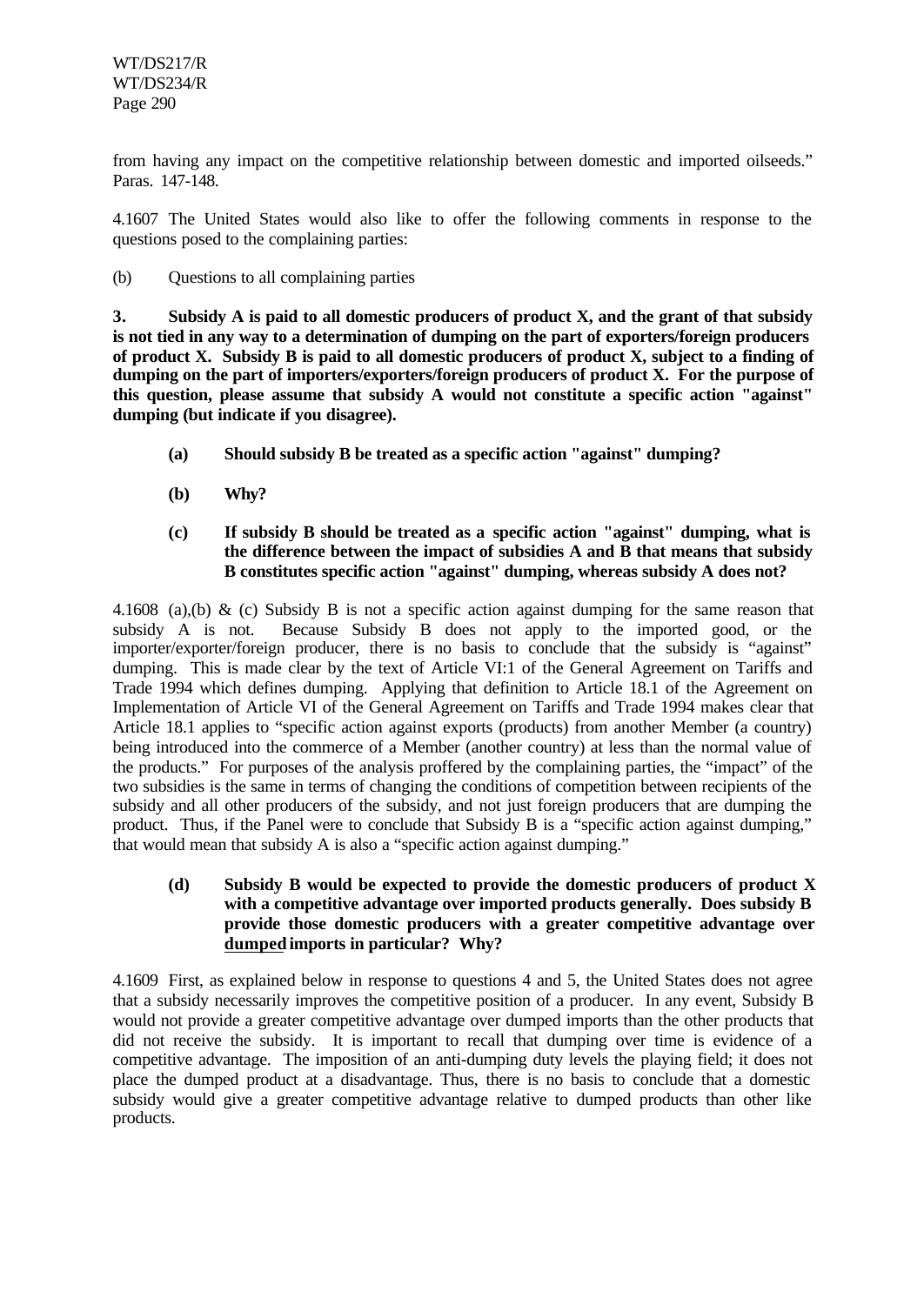**4. If an affected domestic producer receives an offset payment under the CDSOA, would that payment only change the competitive relationship between that domestic producer and foreign producers subject to the relevant anti-dumping order, or would it also change the competitive relationship between that domestic producer and all other producers, including other domestic producers not eligible for offset payments, and foreign producers not subject to the relevant anti-dumping order?**

4.1610 According to the United States, there is no reason to believe that CDSOA payments will necessarily change the competitive relationship between producers. An affected domestic producer can use the money for any purpose, including gifts to charity, payment of creditors, additional compensation or early retirement packages for workers, new product development, or new cafeterias. CDSOA payments will not necessarily be used by domestic producers to improve their competitive position with respect to the product subject to relevant anti-dumping or countervailing duty orders. If it is concluded that CDSOA distributions change the competitive relationship between the domestic producer that received the distribution and the foreign producer engaged in dumping, it also must be concluded, as a matter of economics, that it changes the competitive relationship between that domestic producer and all other producers of that product.

**5. If offset payments may be used by affected domestic producers exclusively to bolster their competitive position** *vis-à-vis* **imports subject to the relevant anti-dumping order, does this constitute the CDSOA as a "specific action against dumping"? If so, isn't it the action by the affected domestic producers (i.e., how they use the offset payments) that constitutes action "against" dumping, as opposed to the provision of offset payments that may be used by affected domestic producers exclusively to bolster their competitive position** *vis-à-vis* **imports subject to the relevant anti-dumping order)?**

4.1611 As explained in the answer to Question Number 11 to the United States, offset payments are made for qualifying expenditures which relate to a particular product. However, nothing in the CDSOA in any way limits how a recipient of funds can spend the money. Hence, there is no requirement for offset payments to "be used by affected domestic producers exclusively to bolster their competitive position vis-à-vis imports subject to the relevant anti-dumping order." Recipients can use the money for any purpose and are not limited to using the funds on the domestic like product.

4.1612 In addition, the United States notes that it disagrees with the premise of this question that improving the competitive relationship of a domestic producer can be considered as acting " against" dumping. There is no basis to include a "conditions of competition" test or, "improving a competitive relationship" test in Articles 18.1 and 32.1 of the Antidumping and SCM Agreements, respectively. If improving the competitive position is found to be relevant, it is action by the affected domestic producer, a private party, and not the CDSOA because there is no requirement that affected domestic producers use the distributions to bolster their competitive position with regard to the products subject to the AD/CVD orders.

#### **6. Is it possible to distinguish the CDSOA from the 1916 Act (for the purpose of Article 18.1 of the AD Agreement) because action under the latter (i.e., a court order imposing a fine or imprisonment) had an automatic, direct, negative impact on entities engaged in dumping, whereas action under the CDSOA (i.e, untied subsidies) does not? Please explain.**

4.1613 Yes. The United States is of the view that the two measures are wholly different. The only connection between the CDSOA and dumping is the fact that the distributions are funded with AD/CVD duties. First, the CDSOA is not based upon the constituent elements of dumping. In contrast, the 1916 Act included the constituent elements of dumping as two of its essential elements. Second, the CDSOA does not apply to imported goods or the importer/exporter/foreign producer, and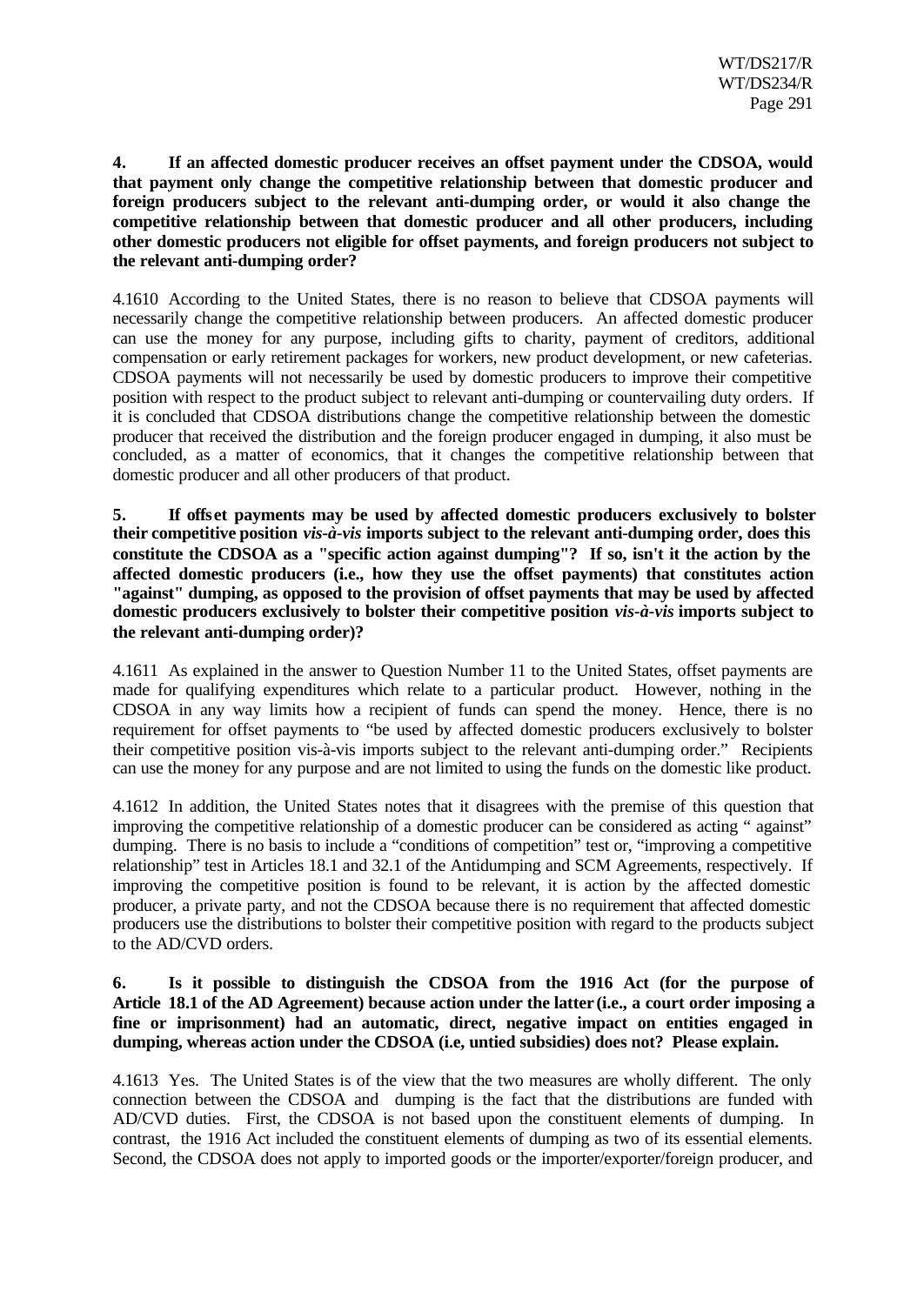therefore, the effect on those entities and thus on dumping is a matter of speculation. In contrast, the 1916 Act imposed monetary penalties or imprisonment directly on the importer.<sup>255</sup> A court order imposing a fine or imprisonment on an importer has an automatic, direct, negative impact on the entity engaged in dumping. In contrast, there is no automatic, direct, negative impact from CDSOA payments on entities engaged in dumping.

## **7. Please comment on paras 44, 45 and 46 of the US oral statement at the second substantive meeting.**

4.1614 The US would like to note that the Canadian counter-subsidies in the aircraft dispute were found to be WTO-inconsistent because they were found to be prohibited export subsidies under Article 3 of the SCM Agreement, not because they were "specific action against a subsidy." In fact, that argument was not raised in that dispute. As the United States noted at the Panel meeting, complainants' argument that subsidies in response to a subsidy are "specific action against a subsidy" would create an additional category of "prohibited subsidy." However complainants have been unable to find textual support for their argument, which would have far-reaching effects. Indeed the text of the SCM Agreement shows the opposite. There is nothing in Article 3 of the SCM Agreement to create such an additional category even though Article 3 lists the categories of prohibited subsidies, nor is there any indication that Article 32.1 was intended to be a "back door" means of creating such a category.

#### **8. Can a measure be "against" dumping if it does not have an adverse bearing on either the imported product** *per se***, or the importer, the exporter or foreign producer of that product? If so, how?**

4.1615 No. In the view of the United States, the measure must not only have an adverse bearing on either the imported product, or the importer/exporter/foreign producer, but it must apply to one of them to be considered a "specific action against" dumping or a subsidy.

## **9. The complaining parties assert, on the basis of para. 122 of the Appellate Body report on 1916 Act, that action "in response to" dumping is necessarily action "against" dumping. If action taken "in response to" dumping is of benefit to dumping, dumped imports, or those engaged in dumping, would such action be "against" dumping?**

4.1616 No. According to the United States, the Panel's question points out the inherent weakness in the complaining parties' arguments. The complaining parties' suggested "response" test would include any action in any way responsive to dumping or subsidization. Such an interpretation is inconsistent with the ordinary meaning of the word "against" in the context of the Antidumping and SCM Agreements, as well as GATT Article VI. The complaining parties err in relying on the terminology used by the Appellate Body to describe obligations under Article 18.1 when the term "against" was not specifically considered. In that case, the question was not raised because the 1916 Act imposed civil or criminal liability directly on the importer based on pricing conduct that fell within the definition of dumping. In this case, the CDSOA is a payment programme which does not apply "against" the imported product or the entity responsible for it.

# **V. ARGUMENTS OF THE THIRD PARTIES**

l

5.1 The arguments of the third parties, Argentina, Costa Rica, Hong Kong, China, Israel and Norway are set out in their submissions to the Panel and are attached to this Report as Annexes (see

<sup>&</sup>lt;sup>255</sup> In the words of Article VI:1 of the GATT 1994, the CDSOA (unlike the 1916 Act) does not act to prevent (or "against") products being introduced in commerce at less than normal value.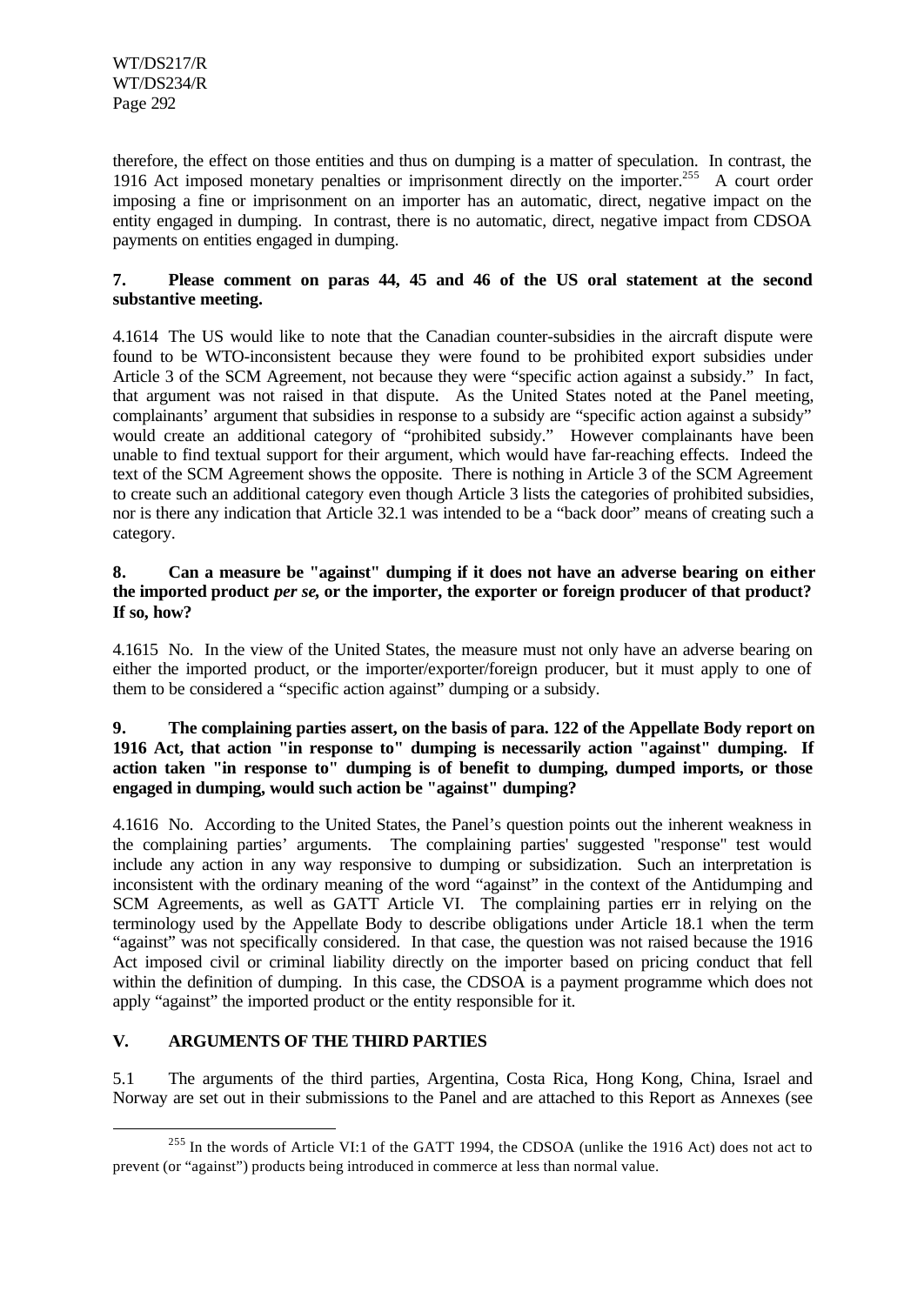List of Annexes, page (v)). We note that Costa Rica did not make any submission to the Panel. Israel did not make an oral statement at the meeting of the Panel with the third parties.

#### **VI. INTERIM REVIEW**

6.1 On 31 July 2002, a number of parties submitted written requests for review by the Panel of particular aspects of the interim report issued on 17 July 2002. On 7 August 2002, Japan submitted written comments on the US request for review. None of the parties requested an additional meeting with the Panel. The interim review issues raised by the parties are addressed below.

### A. UNITED STATES

6.2 The United States takes issue with paragraphs  $7.3 - 7.6$  of the interim report, where the Panel denies the US request under DSU Article 9.2 for issuance of a separate final panel report in the dispute brought by Mexico. The United States asserts that the use of the word "shall" in the text of DSU Article 9.2 imposes an "unequivocal obligation" on panels to issue separate reports when so requested by one of the parties to a dispute. According to the United states, this was the "basis" for the panel's treatment of DSU Article 9.2 in *EC – Bananas III (US)*. 256

6.3 We are not persuaded by the arguments advanced by the United States. In our view, the second sentence of DSU Article 9.2 cannot reasonably be interpreted to grant Members an unconditional right to separate panel reports in all circumstances. Such an unconditional right would allow a respondent to delay issuance of the final report by making its request for a separate report very late in the panel proceedings. While the United States refers to the approach of the panel in *EC – Bananas III (US)*, we would note that the request of the European Communities for separate reports in that case was made at the meeting at which the DSB established the panel.<sup>257</sup> The fact that that panel considered itself bound to issue separate reports therefore provides no support for the argument that Members have an unconditional right to request separate reports at any time in the panel proceedings.

6.4 We are of course aware of the use of the word "shall" in the second sentence of DSU Article 9.2. In our view, the primary concern of DSU Article 9.2 is that, as set out in the first sentence of that provision, panels shall organise their work "in such a manner that the rights which the parties to the dispute would have enjoyed had separate panels examined the complains are in no way impaired". We read the second sentence of DSU Article 9.2 in light of the first sentence. The United States made its request for a separate report very late in these proceedings, without indicating how rights which it would have enjoyed had separate panels examined the complaints would be impaired if we were to fail to issue a separate report for the dispute brought by Mexico. Since there is nothing on the record to suggest that the approach we are taking would impair any rights that the US would have enjoyed had separate panels been established, we do not consider ourselves bound to issue a separate report in respect of the dispute brought by Mexico.

6.5 By contrast, rights accruing to Mexico would have been impaired had we granted the US request. Since the United States only requested a separate final report,<sup>258</sup> Mexico would have been denied its right to comment on a separate interim report in respect of its dispute. Although the United

<sup>256</sup> *European Communities – Regime for the Importation, Sale and Distribution of Bananas – Complaint by the United States* ("*EC – Bananas III (US)* "), WT/DS27/R/USA, adopted 25 September 1997.

<sup>257</sup> See *EC – Bananas III (US)*, para. II.42.

<sup>&</sup>lt;sup>258</sup> The United States suggests that the Panel would have had time to prepare a separate interim report. If the Panel had considered this possible, without further delaying issuance of the interim report, the Panel would have done so. The United States itself was aware that there was not sufficient time to prepare a separate interim report, since it expressly only requested a separate final report "[I]n order to avoid causing a delay in the issuance of the interim report".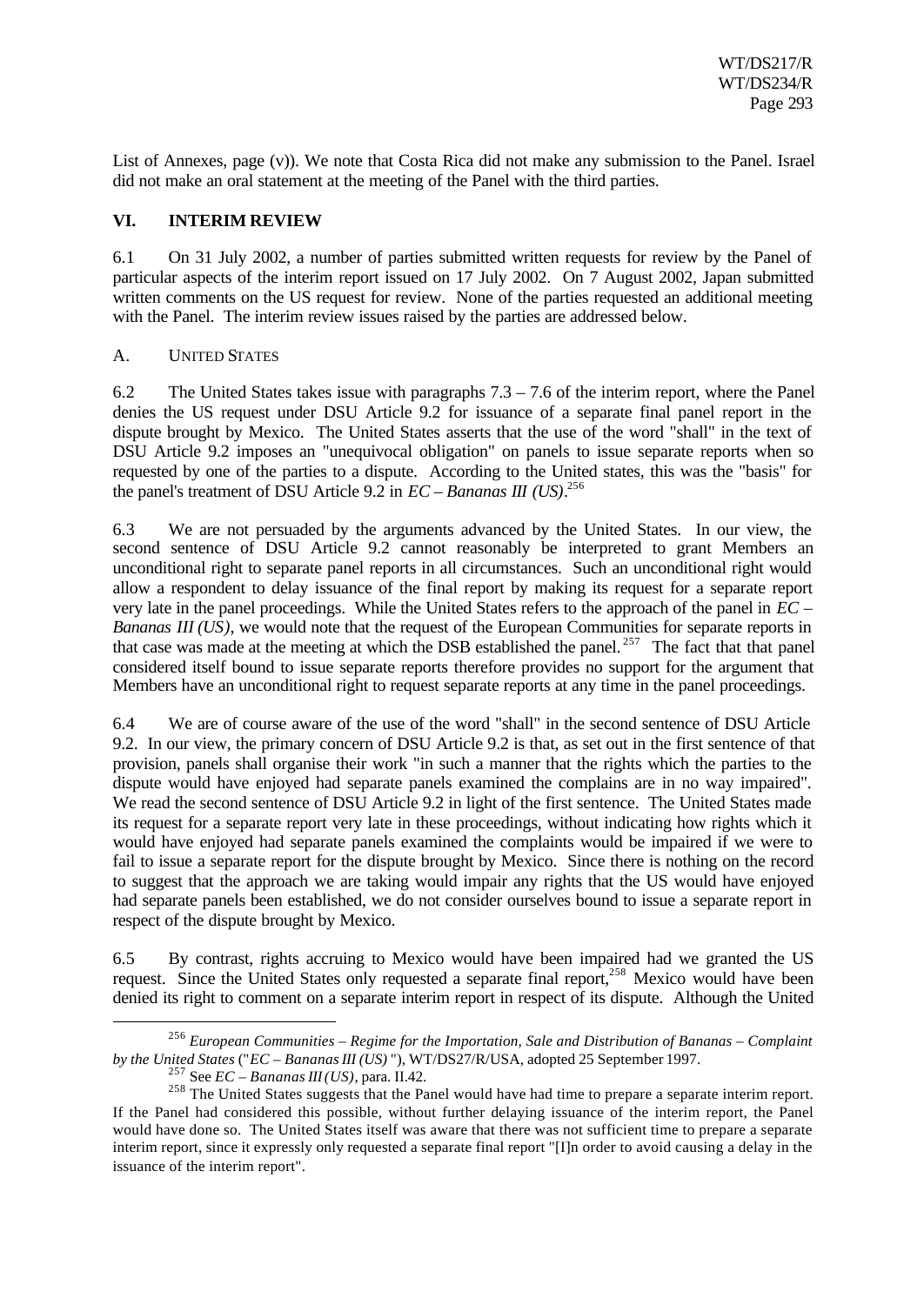WT/DS217/R WT/DS234/R Page 294

States asserts that there is no need for separate final reports to be preceded by separate interim reports, we consider that the right to a separate interim report in such circumstances is enshrined in DSU Article 15.2. If there is to be a separate final report in the circumstances envisaged by DSU Article 9.2, due process requires that there must also be a separate interim report. It is not enough that a complaining party sees an interim report combining its arguments and claims with those made by other complaining parties, and setting forth the panel's findings and conclusions in respect of those arguments and claims, with an indication from the panel that its own arguments and claims, and the relevant panel findings and conclusions, will subsequently be distilled out into a separate final report. A party is entitled to see what its final report will look like, to satisfy itself that all of its arguments and claims have been included and addressed by the panel. This will not necessarily be the case when a separate final report is created on the basis of a combined interim report, since certain arguments and/or claims may inadvertantly be overlooked or mis-attributed when preparing the separate final report.<sup>259</sup>

### B. MEXICO

l

6.6 Mexico requested the Panel to include in paragraph 4.197 a specific reference to duties applicable to products of Mexico on the list of qualifying domestic producers who may be eligible to receive disbursements under the CDSOA in relation with imported products from Mexico. Mexico indicates that it had made a similar request in its comments on the descriptive part of the Panel report released on 12 April 2002. We note, however, that this list of products may have appeared in Mexico's first written submission to the Panel, but was not included in the executive summary of that submission prepared by Mexico, and submitted to the Panel on 13 December 2001. In accordance with the Panel's working procedures, the parties were requested to prepare executive summaries of their own submission to assist the Secretariat in drafting a concise arguments section of the Panel report so as to facilitate timely translation and circulation of the Panel report to the Members. The working procedures further determined that the summaries of the first written submission and rebuttal written submission shall be limited to 10 pages. In our view the purpose of such an executive summary, limited to 10 pages, would be undermined if the parties would be allowed to come back with further additions to their summaries at the time of reviewing the descriptive part/interim report. We therefore reject Mexico's request for inclusion of the list of products in paragraph 4.197.

6.7 Mexico requested changes to the Panel's summary of Mexico's arguments at paragraphs 7.106, 7.111, 7.121 and 7.126 of the interim report. We have made changes to these paragraphs as we consider appropriate.

6.8 Mexico claims that paragraphs 7.113 – 7.116 of the interim report do not take account of and respond to an important part of Mexico's specificity argument. In doing so, Mexico distinguishes between "disbursements or outlays" under the CDSOA, and "subsidies conferred under the CDSOA". We are unable to accept this distinction, since "subsidies conferred under the CDSOA" and "disbursements or outlays" under the CDSOA are necessarily one and the same thing.

6.9 Mexico takes issue with the Panel's analysis in para. 7.128 of the interim report. Mexico appears to argue that benefits accruing under GATT Articles II and VI are systematically offset

<sup>&</sup>lt;sup>259</sup> If an argument is attributed to "complainants" in the combined interim report, a panel would need to determine whether or not it should be attributed to a particular complaining party if a separate final report is to be prepared in respect of the dispute brought by that party. This is not necessarily a straightforward process, and errors may occur. Such errors cannot be remedied by the panel once the final report has been issued. Mexico itself was conscious of the need to ensure that any separate final report included findings and conclusions regarding all its claims, including those claims which are common with those of other complainants (see Mexico's 18 June 2002 reaction to the US request for separate final reports).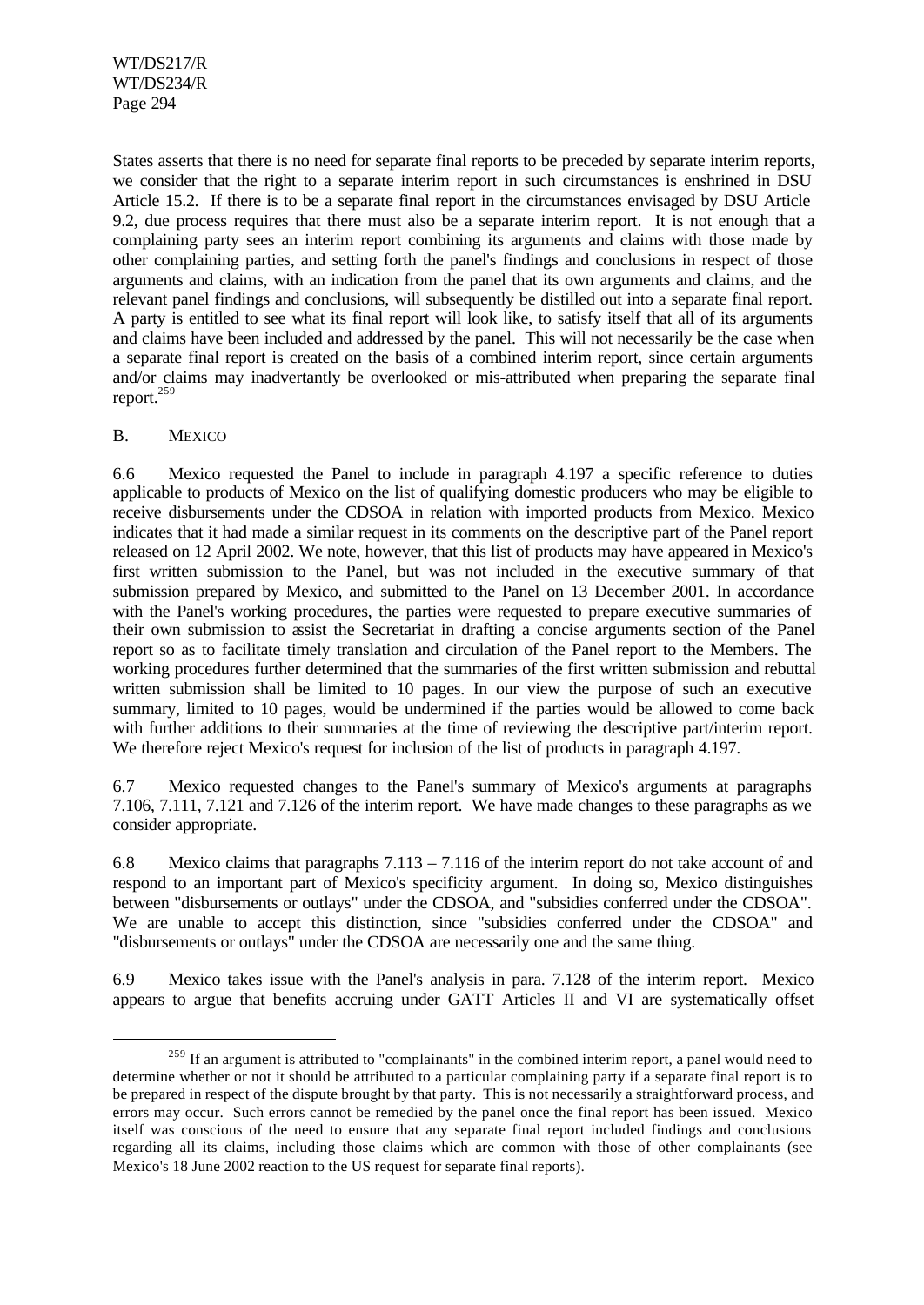simply because CDSOA offset subsidies will affect the competitive relationship that would otherwise exist from the result of the imposition of tariffs and the maximum permitted antidumping/countervailing duties on imports. However, the fact that a subsidy to domestic producers will affect the competitive relationship with imported products is not sufficient to demonstrate nullification or impairment, in the sense of benefits being systematically offset. We addressed this issue in note 334 of the interim report, and therefore see no reason to amend our report.

## C. CANADA

6.10 Canada requested changes to paragraphs 7.7, 7.21, 7.22, 7.45, 7.61, 7.81 and 7.89 of the interim report. We have made changes to these paragraphs as we consider appropriate.

6.11 Canada proposed that the Panel include a reference to GATT Article VI:2 and 3 in para. 7.46 of the interim report. We do not consider this change appropriate. The appropriate place to refer to GATT Article VI:2 and 3 is para. 7.51, where it is already addressed.

6.12 Canada also suggested that the Panel further elaborate on its findings concerning paragraphs 7.59 to 7.66 of the interim report, and paragraph 7.64 in particular. We consider that the findings sufficiently set forth the Panel's reasoning and that there is therefore no need for such further elaboration as suggested by Canada.

### D. AUSTRALIA

6.13 Australia requested a change to the presentation of its arguments in paragraph 4.862. We changed this paragraph as suggested by Australia.

6.14 Australia requested the Panel to consider replacing paragraphs 7.136 - 7.139 of the interim report, and not to rule on Australia's claim addressed in these paragraphs as Australia had indicated in its second written submission that it did not intend to pursue further arguments in relation to Articles 4.10 and 7.9 SCM Agreement. We decided to accept this suggestion by Australia and have amended these paragraphs accordingly.

6.15 Australia commented that paragraph 8.3 of the interim report was in some ways contradictory to paragraph 7.52 and suggested that it be replaced by a repetition of paragraph 7.52. We do not consider that there is any contradiction between what we stated in paragraph 8.3 and what we said in paragraph 7.52. We therefore reject Australia's suggestion in this respect.

E. JAPAN

6.16 Japan requested changes to paragraphs 7.1, 7.3, and 7.46 to 7.50 of the interim report. We have made changes to these paragraphs as we consider appropriate.

6.17 Japan requested that the last sentence of paragraph 8.3 be deleted as it seemed unnecessary in view of the Panel's finding in paragraph 7.52. We do not consider that the last sentence of paragraph 8.3 is unnecessary merely because it repeats part of the Panel's finding. We therefore reject Japan's request.

#### F. EUROPEAN COMMUNITIES

6.18 The European Communities requested a minor change in paragraph 7.61 of the interim report, which we have made.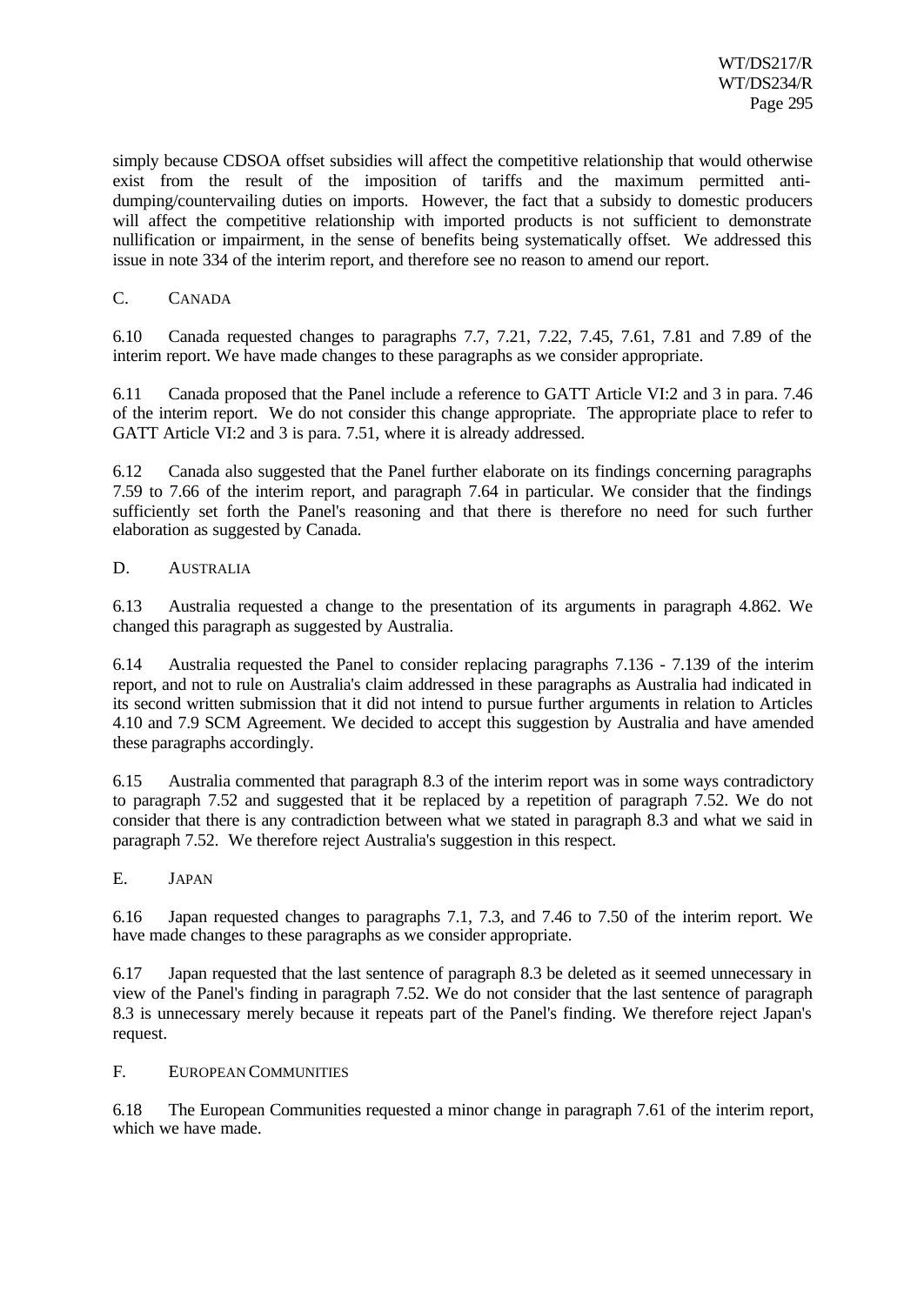6.19 The European Communities suggested to delete paragraph 8.3 of the interim report, or at least the last sentence thereof, as it considers that this paragraph is difficult to reconcile with paragraph 7.52. As stated above, we do not consider that there is any contradiction between what we stated in paragraph 8.3 and what we said in paragraph 7.52. We therefore reject the EC's suggestion in this respect.

6.20 The European Communities requested that paragraph 8.6 be rephrased to clarify that the Panels' recommendations can only be implemented by the United States by repealing the CDSOA. We consider that paragraph 8.3 is clear and we do not consider it necessary therefore to rephrase this paragraph in the way suggested by the EC.

### G. KOREA

6.21 Korea requested changes to paragraph 4.1349 and footnote 337 of the interim report, which we have made.

### **VII. FINDINGS**

7.1 This case raises issues regarding the conformity of the CDSOA with AD Articles 5.4, 8.3, 15, 18.1 and 18.4, SCM Articles 4.10, 5(b), 7.9, 11.4, 18.3, 32.1 and 32.5, GATT Articles VI:2, VI:3, and X:3(a), and Article XVI:4 of the WTO Agreement. After addressing two procedural issues, we shall begin our substantive work by examining the claims raised by the complaining parties under AD Article 18.4, SCM Article 32.1, and paragraphs 2 and 3 of GATT Article VI.

A. PROCEDURAL ISSUES

#### **1. Submission of new evidence**

7.2 On 27 March 2002, Canada requested permission from the Panel to submit a letter filed with the US International Trade Commission ("USITC") by a US producer in the context of a US countervailing duty investigation. The United States asked the Panel to decline Canada's request. On 3 May 2002, the Panel sent the following letter to the parties regarding this matter:

On 27 March 2002, Canada requested permission from the Panel to submit a letter filed with the US International Trade Commission ("USITC") by a US producer in the context of a US countervailing duty investigation. According to Canada, the letter "provides highly relevant evidence in response to arguments of the United States in these proceedings that the [CDSOA] has no effect or influence on whether domestic industry will support petitions to receive offset payment". Canada asserted that it was not in a position to submit the letter within the timelines provided in paragraph 14 of the Panel's Working Procedures, because the letter was filed with the USITC on 22 March 2002, and brought to the attention of the Government of Canada two business days later.

The United States submits that Canada's request should be denied as Canada has not shown the requisite "good cause" under paragraph 14 of the Panel's Working Procedures, which provides that "[p]arties shall submit all factual evidence to the Panel no later than during the first substantive meeting, except with respect to evidence necessary for the purposes of rebuttal submissions or answers to questions. Exceptions to this procedure will be granted upon a showing of good cause." According to the United States, although Canada argues that it was not in a position to submit this evidence because it was not brought to its attention until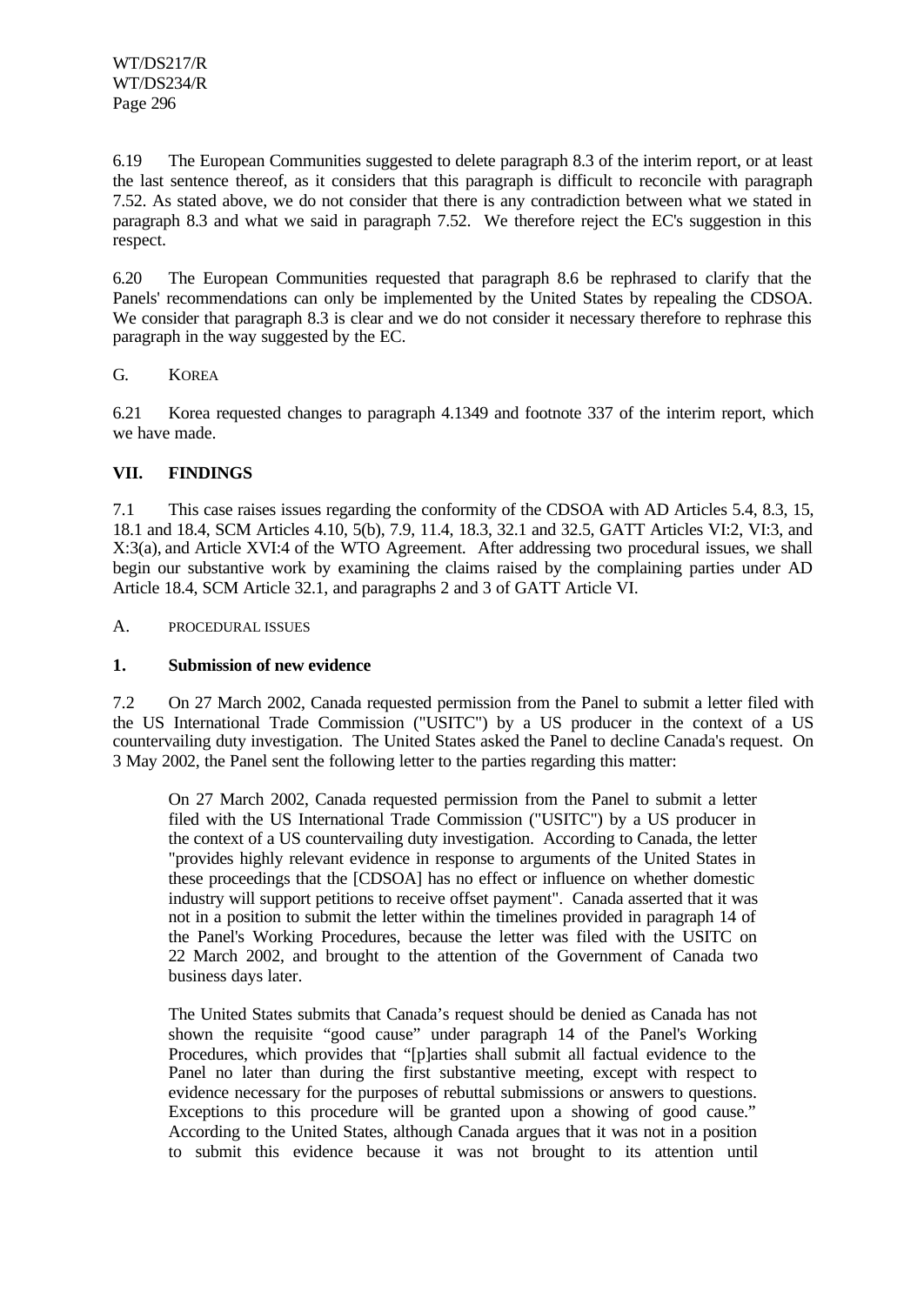24 March 2002, in fact Canada was in a position to bring this information to the Panel's attention much earlier. This is because, on 11 February 2002, the relevant US producer filed a letter with the USITC indicating its support for the relevant petitions in order to qualify for benefits under the CDSOA. The United States asserts that this letter is dated on the USITC website as 14 February 2002, and was mailed directly to the Canadian government itself on 13 February 2002. The United States further asserts that this letter contains the exact same information that Canada now wishes to bring before the Panel, and is referenced specifically on page 2 of the document submitted by Canada. The United States submits that because Canada was in a position to bring this information to the Panel's attention much earlier, it cannot be said that Canada has shown "good cause" for its delay in presenting this information to the Panel until after both the second panel meeting and the deadline for answering the Panel's second set of questions.

The Panel notes that the letter at issue did not come into the possession of Canada until 24 March 2002, i.e., after the first substantive meeting held on 5/6 February 2002. The fact that some of the information in the letter may have been available to Canada earlier in time does not change the fact that the letter did not come into Canada's possession until 24 March 2002. Furthermore, even if Canada had submitted the information contained in the letter when (according to the United States) it was first able to do so (13 February 2002), the submission of that information would still have been after the first substantive meeting. The Panel also notes that the information contained in the letter is in the public domain, and that the information is pertinent to these proceedings since it relates to an issue which we have been asked to consider, i.e., whether or not the CDSOA will cause domestic producers to support petitions for the purpose of receiving CDSOA offset payments. For these reasons, the Panel considers that there is "good cause" for it to accept Canada's submission of this letter under paragraph 14 of our Working Procedures. The Panel therefore invites the United States to comment on the substance of the letter. Other complaining parties may also comment on the substance of the letter, if they so choose. All comments should be submitted to the Secretariat by close of business on Monday, 13 May 2002.<sup>260</sup>

# **2. Issuance of separate reports**

l

7.3 In a letter dated 10 June 2002, the United States asked the Panel to issue a separate final report on the dispute brought by Mexico (WT/DS234).<sup>261</sup> The United States based its request on the fact that Mexico's panel request included a claim under SCM Article 5(b), in addition to the claims common to all complaining parties. The United States made its request pursuant to Article 9.2 of the DSU, which provides in relevant part:

If one of the parties to the dispute so requests, the panel shall submit separate reports on the dispute concerned.

<sup>260</sup> Comments were received from Japan and the United States.

<sup>&</sup>lt;sup>261</sup> In a letter dated 12 June 2002, the Panel invited the parties to comment on the US request. Comments were received from the European Communities, Japan and Mexico. The European Communities expressed surprise at the timing of the US request. Japan expressed systemic concerns regarding the timing of the US request. Mexico did not oppose the US request, provided that the Panel made findings and conclusions regarding all Mexico's claims, including those claims made in common with other complaining parties.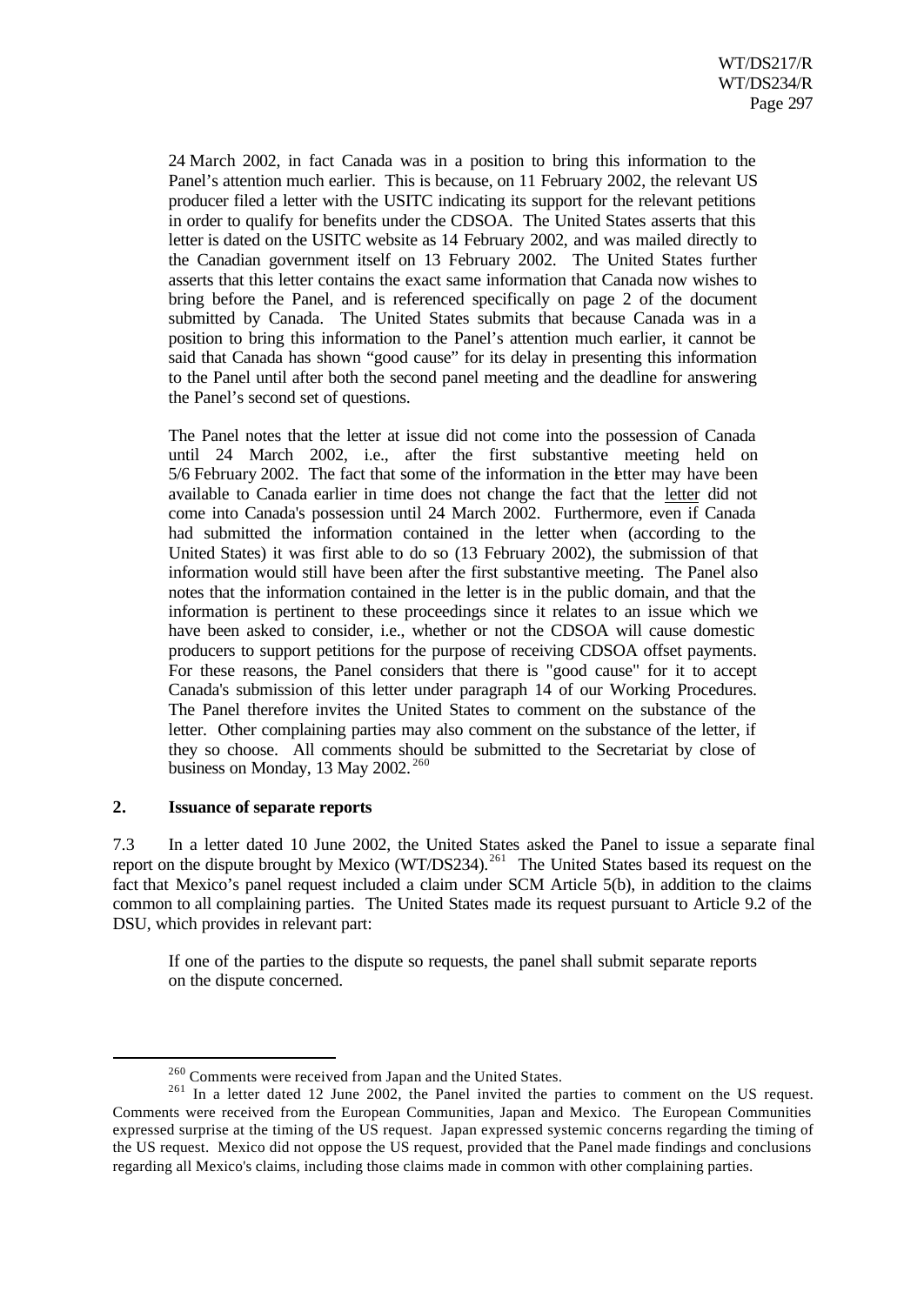7.4 Although Article 9.2 of the DSU provides that the United States may request a separate report on the dispute brought by Mexico, we consider that requests made under that provision should be made in a timely manner, since any need to prepare separate reports may affect the manner in which a panel organises its proceedings. In particular, such requests should be made at an early juncture in the panel process, preferably at the time that a panel is established. In the present case, the US request was received on 10 June 2002, approximately two months after issuance of the descriptive part of the Panel's report. Nevertheless, the United States provides no explanation of why it was unable to submit its request at an earlier date. Nor does the United States describe any prejudice that it will suffer if the Panel were to fail to issue a separate report on the dispute brought by Mexico. It is not incumbent on us to assume that a failure to issue separate reports will prejudice the United States, especially as Mexico's SCM Article 5(b) claim is handled separately and discreetly in the present report.

7.5 Upon considering the US request, we formed the view that the preparation of a separate report on the dispute brought by Mexico would delay issuance of the Panel's interim report. Although the United States only requested a separate final report, we are not prepared to issue a separate final report without also issuing a separate interim report. This is because we are not entitled to issue a final report on the dispute brought by Mexico without first having issued an interim report on that dispute. Otherwise Mexico would be denied its right to request a review of precise aspects of its interim report (DSU Article 15.2).

7.6 For these reasons, we reject the US request for a separate final report on the dispute brought by Mexico.

B. AD ARTICLE 18.1 AND SCM ARTICLE 32.1, AND PARAGRAPHS 2 AND 3 OF GATT ARTICLE VI – SPECIFIC ACTION AGAINST DUMPING/SUBSIDY

# **1. Introduction**

7.7 The complaining parties assert that the CDSOA constitutes "specific action against dumping"/subsidisation, contrary to Article 18.1 of the AD Agreement, Article 32.1 of the SCM Agreement, and paragraphs 2 and 3 of Article VI of the GATT 1994. The following evaluation and findings focus primarily on the AD Article 18.1 claim. However, they apply equally in respect of the claims made under SCM Article 32.1 and GATT Article VI:2 and 3. The United States suggests that the reasoning of the Appellate Body in  $US - 1916$  Act  $(AB)^{262}$  regarding AD Article 18.1 should not apply equivalently to GATT Article VI:3 and the SCM Agreement. In particular, the United States notes that, although AD Article 18.1 and SCM Article 32.1 contain essentially identical language, GATT Article VI:3 is not the same as Article VI:2. In addition, SCM Article 10 is significantly different from AD Article 1 in that SCM Article 10 refers to "countervailing duties" while Article 1 refers to "anti-dumping measures." According to the United States, the Appellate Body found that AD Article 1 encompasses all measures taken against dumping since that provision contains no limitation on the particular types of measures. SCM Article 10, in contrast, refers to "countervailing duties," not "measures" taken against subsidies. In the United States' view, GATT Article VI:3 read in conjunction with Article 10 does not limit the permissible remedies for subsidies to duties. The United States submits that, instead, those provisions operate to impose the requirements of Part V of the SCM Agreement only when the measure taken is countervailing duties. The Panel does not accept the US argument. The Appellate Body found in *US – 1916 Act* that "Article VI, and, in particular, Article VI:2, read in conjunction with the *Anti-Dumping Agreement*, limit the permissible responses to dumping to definitive anti-dumping duties, provisional measures and price undertakings". The

l <sup>262</sup> *United States – Anti-Dumping Act of 1916* ("*US – 1916 Act (AB)* "), WT/DS136/AB/R, WT/DS162/AB/R, adopted 26 September 2000.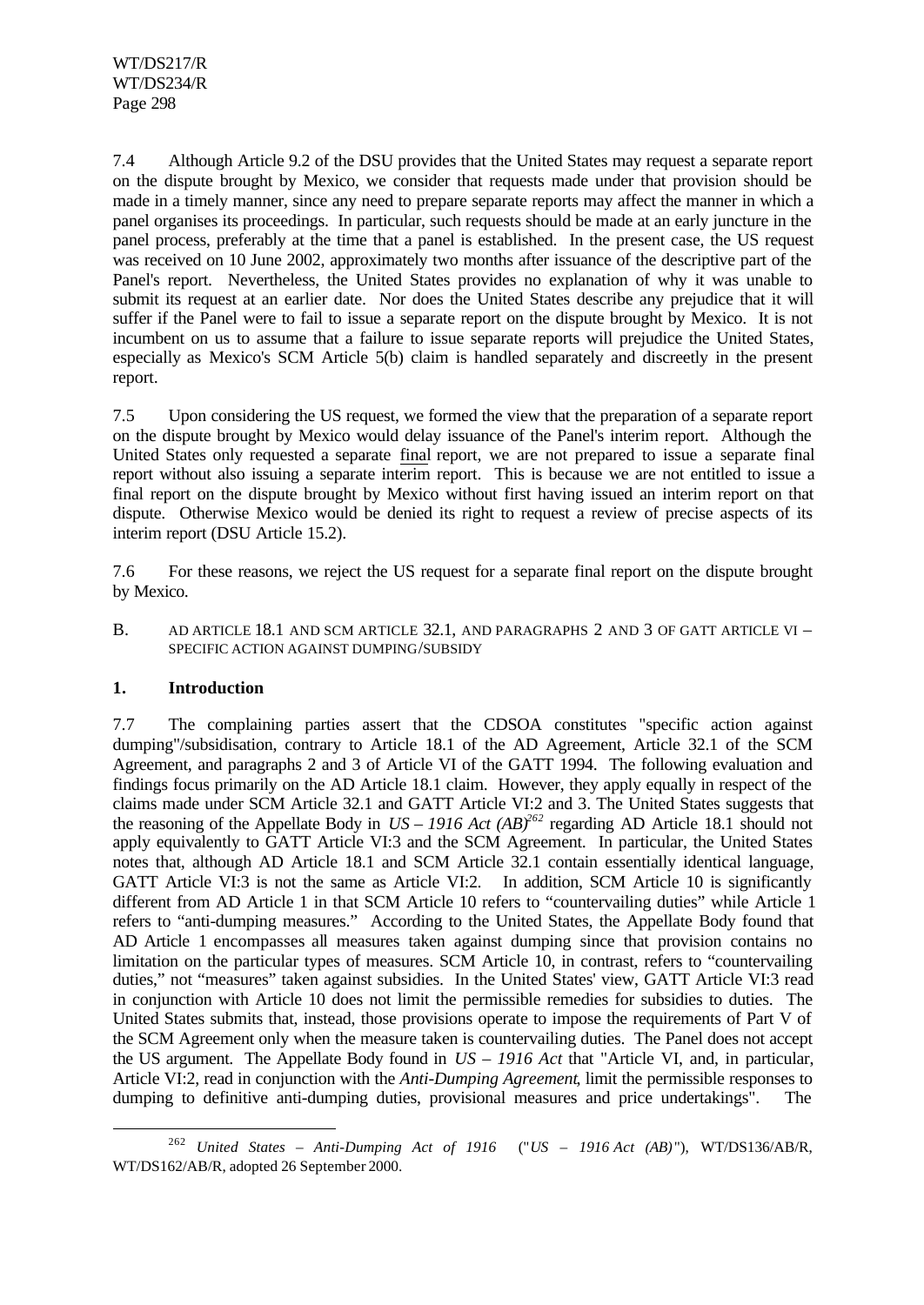Appellate Body's analysis was not based on any particular AD provision in isolation, but on the AD Agreement as a whole. Since the Appellate Body's analysis was not based exclusively on AD Article 1, we fail to see why a different approach should apply in respect of the permissible responses to subsidization, simply because of a difference between the text of AD Article 1 and SCM Article 10. In identifying the permissible responses to subsidization, we consider it important to have regard to the type of remedies foreseen by the SCM Agreement. (We note that the panel in *US – 1916 Act*  $(Japan)^{263}$  took a similar approach for the purpose of identifying the permissible remedies against dumping). Part V of the SCM Agreement foresees definitive countervailing duties, provisional measures and undertakings, whereas Part III foresees countermeasures. These, therefore, are the permissible responses to subsidization. To the extent that the CDSOA may be regarded as a "specific action against a subsidy" but not one of these permissible responses to subsidization, it would be inconsistent with SCM Article 32.1.

7.8 As noted above, the Appellate Body has confirmed that there are three "permissible responses to dumping" available to WTO Members.<sup>264</sup> A Member may have recourse to definitive anti-dumping duties, provisional measures, and price undertakings. Such "permissible responses to dumping" constitute "specific action against dumping" within the meaning of AD Article 18.1, which provides that:

No specific action against dumping of exports from another Member can be taken except in accordance with the provisions of GATT 1994, as interpreted by this Agreement.\*

\* This is not intended to preclude action under other relevant provisions of GATT 1994, as appropriate.

7.9 By virtue of AD Article 18.1, other types of "specific action against dumping" are not permitted. Thus, if the CDSOA is a "specific action against dumping", but not one of the three "permissible responses to dumping", it will violate AD Article 18.1. The issue before the Panel is whether or not the CDSOA is a "specific action against dumping".

7.10 The complaining parties submit that the CDSOA constitutes "specific action against dumping" because CDSOA offset payments are dependent on a finding of dumping. In this regard, the complaining parties rely on the following statement by the Appellate Body at para. 122 of its report on *US – 1916 Act*:

In our view, the ordinary meaning of the phrase "specific action against dumping" of exports within the meaning of Article 18.1 is action that is taken in response to situations presenting the constituent elements of "dumping". "Specific action against dumping" of exports must, at a minimum, encompass action that may be taken *only* when the constituent elements of "dumping" are present.<sup>66</sup>

66. We do not find it necessary, in the present cases, to decide whether the concept of "specific action against dumping" may be broader.

7.11 The United States adopts a two-tier approach to this issue. First, the United States relies on the above Appellate Body statement to argue that AD Article 18.1 only applies in respect of actions that address dumping "as such". The United States submits that CDSOA offset payments are not made "in response to situations presenting the constituent elements of dumping", and that the CDSOA

<sup>263</sup> *United States – Anti-Dumping Act of 1916 – Complaint by Japan* ("*US – 1916 Act (Japan)* "), WT/DS162/R and Add.1, adopted 26 September 2000, as upheld by the Appellate Body Report, WT/DS136/AB/R, WT/DS162/AB/R, para. 6.216.

<sup>264</sup> *US – 1916 Act (AB)*, para. 137.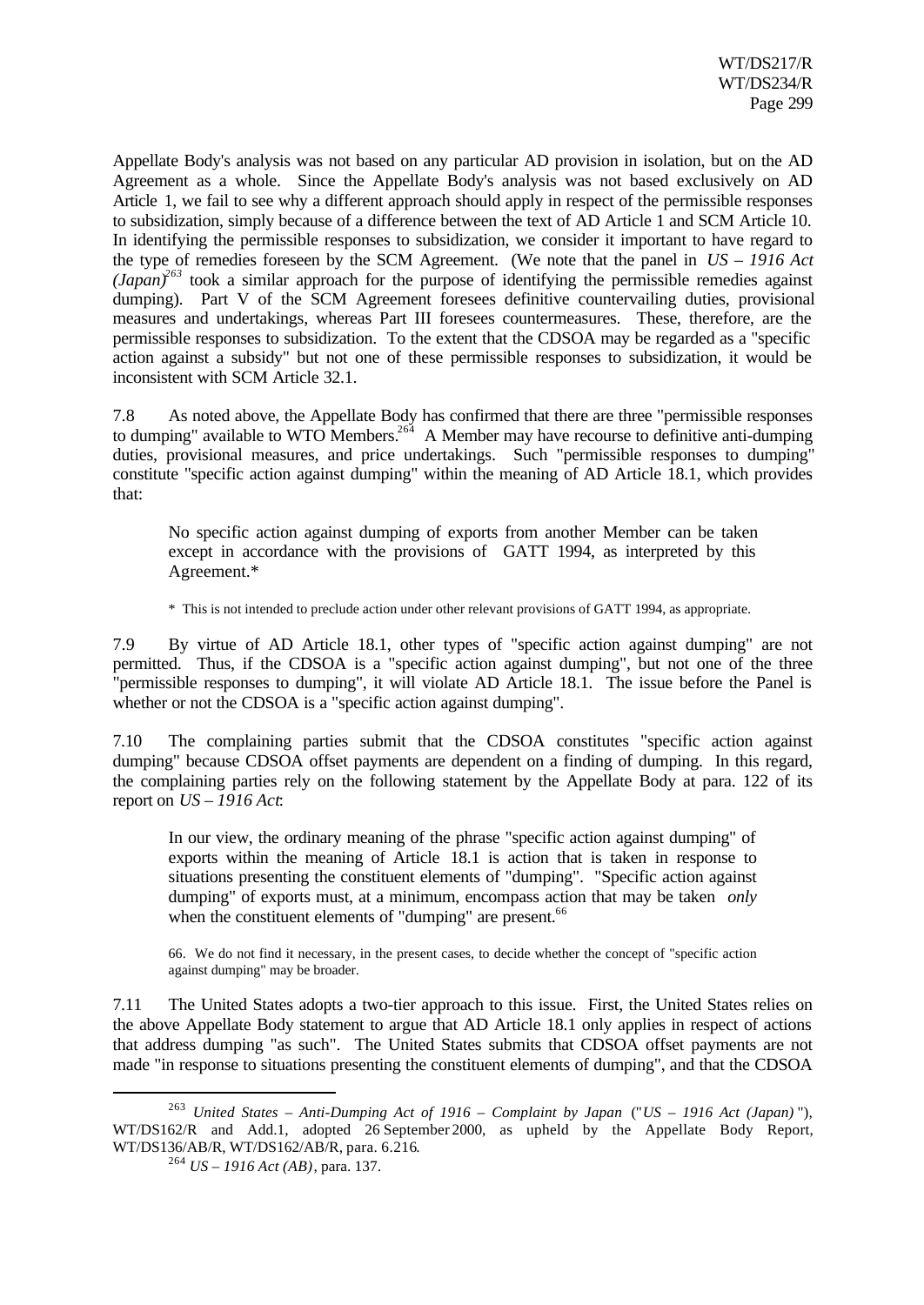l

is therefore not based on a test that includes the constituent elements of dumping. Accordingly, the United States submits that the CDSOA does not address dumping "as such".

7.12 Second, the United States emphasises that AD Article 18.1 is restricted to specific actions "against" dumping. The United States asserts that the Appellate Body had no need to interpret this specific term in the *1916 Act*, and argues that the Appellate Body should not be understood to have found that AD Article 18.1 applies to all "action that is taken in response to situations presenting the constituent elements of dumping". According to the United States, certain action may be "in response to" dumping, but not "against" dumping. The United States submits that, in order for action to be "against" dumping, and thereby fall within the scope of AD Article 18.1, such action must (1) apply to the imported good or importer, and (2) be burdensome (as was the case in the *1916 Act*).

7.13 The issues raised by the parties require us to determine whether or not the CDSOA constitutes a "specific action against dumping" within the meaning of Article 18.1 of the AD Agreement. In identifying the appropriate standard for resolving this issue, we have had regard to the Appellate Body's treatment of this provision in  $US - 1916$   $Act.^{265}$  We note that there is disagreement between the parties as to whether or not the test applied by the Appellate Body in *US – 1916 Act* for the purpose of determining whether or not the measure at issue in that case was a "specific action against dumping" is conclusive of the issue before us. If the test set forth in para. 122 of the Appellate Body report in *US – 1916 Act* were conclusive, a measure would constitute "specific action against dumping" if it were "taken in response to situations presenting the constituent elements of dumping". This would be the case if the measure could be taken only when the constituent elements of dumping were present. We therefore begin our analysis by considering the relevance of the test applied by the Appellate Body in *US – 1916 Act* to these proceedings. Thus, we shall consider whether any "action that may be taken *only* when the constituent elements of 'dumping' are present" necessarily constitutes "specific action against dumping"? In particular, is an action necessarily "against" dumping simply because it is taken "in response to" dumping", or is it necessary to further determine that a measure taken "in response to" dumping is also "against" dumping? We then identify the appropriate standard for determining whether or not a measure constitutes "specific action against dumping" and apply it to the CDSOA. Finally, we examine the US argument that the CDSOA is permitted by footnotes 24 and 56 of the AD and SCM Agreements respectively.

#### **2. The standard for determining whether or not a measure constitutes a "specific action against dumping"**

7.14 For the reasons set forth below, we do not consider that the test applied by the Appellate Body in *US – 1916 Act* is conclusive of whether or not a measure constitutes "specific action against dumping". In our view, a measure is not "specific action against dumping" simply or only because it is taken in response to situations presenting the constituent elements of dumping, or because it may be taken only when the constituent elements of dumping are present. Such a measure will be "specific action" related to dumping, in the sense that it acts specifically in response to dumping, but it will not necessarily be "specific action" against dumping.

7.15 First, we note that, at para. 122 of its *US – 1916 Act* report, the Appellate Body was referring to Article 18.1 of the AD Agreement in order to clarify the scope of application of Article VI of GATT 1994. In other words, the Appellate Body was referring to Article 18.1 as context for the purpose of interpreting Article VI, which was the provision at issue in that case. The Appellate Body was not interpreting AD Article 18.1 *per se*.

 $265$  We shall also have regard to the general rule of treaty interpretation set forth in Article 31 of the Vienna Convention, whereby a treaty "shall be interpreted in good faith in accordance with the ordinary meaning to be given to the terms of the treaty in their context and in the light of its object and purpose".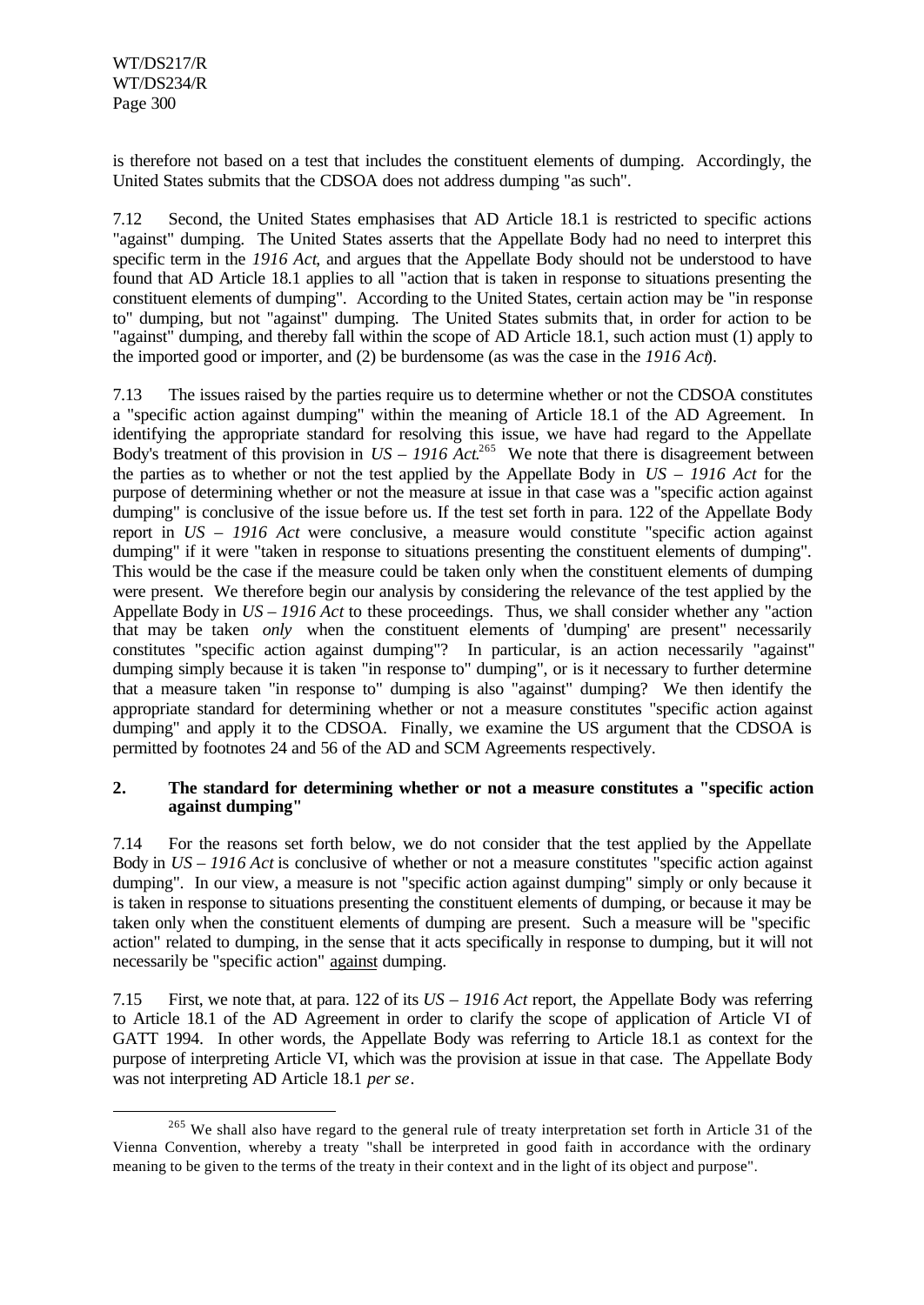7.16 Second, we do not consider that the circumstances of the *US – 1916 Act* proceedings were such that the Appellate Body was required to consider the meaning of the word "against" in AD Article 18.1. This is because there was no disagreement between the parties in that case that the measure at issue, which imposed criminal and civil liabilities on importers engaged in dumping, constituted action "against" dumping. <sup>266</sup>

7.17 Third, we do not consider that action "in response to" dumping will always necessarily be "against" dumping. In our view, the category of action "in response to" dumping is broader than the category of action "against" dumping. In this regard, the parties provided us with many definitions of the term "against". According to the United States, the ordinary meaning of "against" is "of motion or action in opposition", "in hostility or active opposition to", and "into contact with". <sup>267</sup> Australia, the European Communities, India, Indonesia and Thailand note that the same dictionary also defines "against" as "in competition with", "to the disadvantage of", "in resistance to", and "as protection from".<sup>268</sup> According to Canada, "[t]o take action against dumping or subsidies is to 'offset or prevent' the dumping or subsidy. In other words, action taken against dumping or subsidies is action taken to counteract or discourage the practice".<sup>269</sup> Without necessarily providing a definitive statement of the meaning of the term "against", we conclude that action "against" dumping must have some adverse bearing<sup> $270$ </sup> on dumping. Thus, action "in response to" dumping will only constitute action "against" dumping to the extent that it has an adverse bearing on dumping.<sup>271</sup> Action which is in response to dumping, but also beneficial to dumping (or neutral in effect on dumping), is not "against" dumping.  $272$ 

7.18 For these reasons, we do not consider that the test applied by the Appellate Body in *US – 1916 Act* is conclusive of the issue of whether or not a measure constitutes a "specific action against dumping". A measure is not a "specific action against dumping" simply because it "may be taken *only* when the constituent elements of 'dumping' are present", or because it is taken "in response to" dumping. A measure that may be taken only in situations presenting the constituent elements of dumping is clearly "specific action" in response to dumping. However, in order for that measure to

<sup>&</sup>lt;sup>266</sup> At the risk of over-simplification, the relevant disagreement between the parties was more a question of whether the measure acted against dumping *per se*, as opposed to predatory pricing.

<sup>&</sup>lt;sup>267</sup> US first written submission, para. 92, citing the new Shorter Oxford English Dictionary, 38-39 (L. Brown ed., 1993).

<sup>&</sup>lt;sup>268</sup> Australia, second written submission, para. 16. EC, India, Indonesia and Thailand, second written submission, para. 28.

 $^{269}$  Canada, second written submission, para. 45.

<sup>&</sup>lt;sup>270</sup> The Oxford English Dictionary Online (www.oed.com) refers to "against" as "expressing the adverse bearing of many verbs and nouns of action".

 $271$  We consider that this approach is entirely consistent with basic definitions of the term "against" proposed by the parties. The complaining parties have asserted that the ordinary meaning of "against" is "in competition with", "to the disadvantage of", "in resistance to", "in opposition to" and "as protection from". The United States has asserted that "against" means "burdensome". All of these definitions, in our view, express some form of adverse bearing.

<sup>&</sup>lt;sup>272</sup> Certain complaining parties themselves accept that action will not be "against" dumping if it does not have any adverse bearing on dumping. For example, the EC, India, Indonesia and Thailand assert that: "to be effective, a 'specific action against dumping' must be capable of having some adverse impact upon the dumped imports (or upon the 'entities engaged in dumping')" (reply to Question 5 from the Panel after the second substantive meeting). Furthermore, Australia asserts "that a measure 'against' dumping … would need to have an 'adverse bearing' in relation to dumped products, or to an entity connected with those products" (reply to question 8 from the Panel after the second substantive meeting). Brazil states that "[t]here may, of course, be actions taken in 'response' to dumping which are not necessarily 'against' dumping. As such, 'specific action against dumping' is a subset of actions which may be taken in response to the constituent elements of dumping. Indeed, 'specific action against dumping' read in the context of Article VI.2 of the GATT 1994 means action 'to offset or prevent dumping.'" (Brazil's reply to Question 1 from the Panel at the first substantive meeting).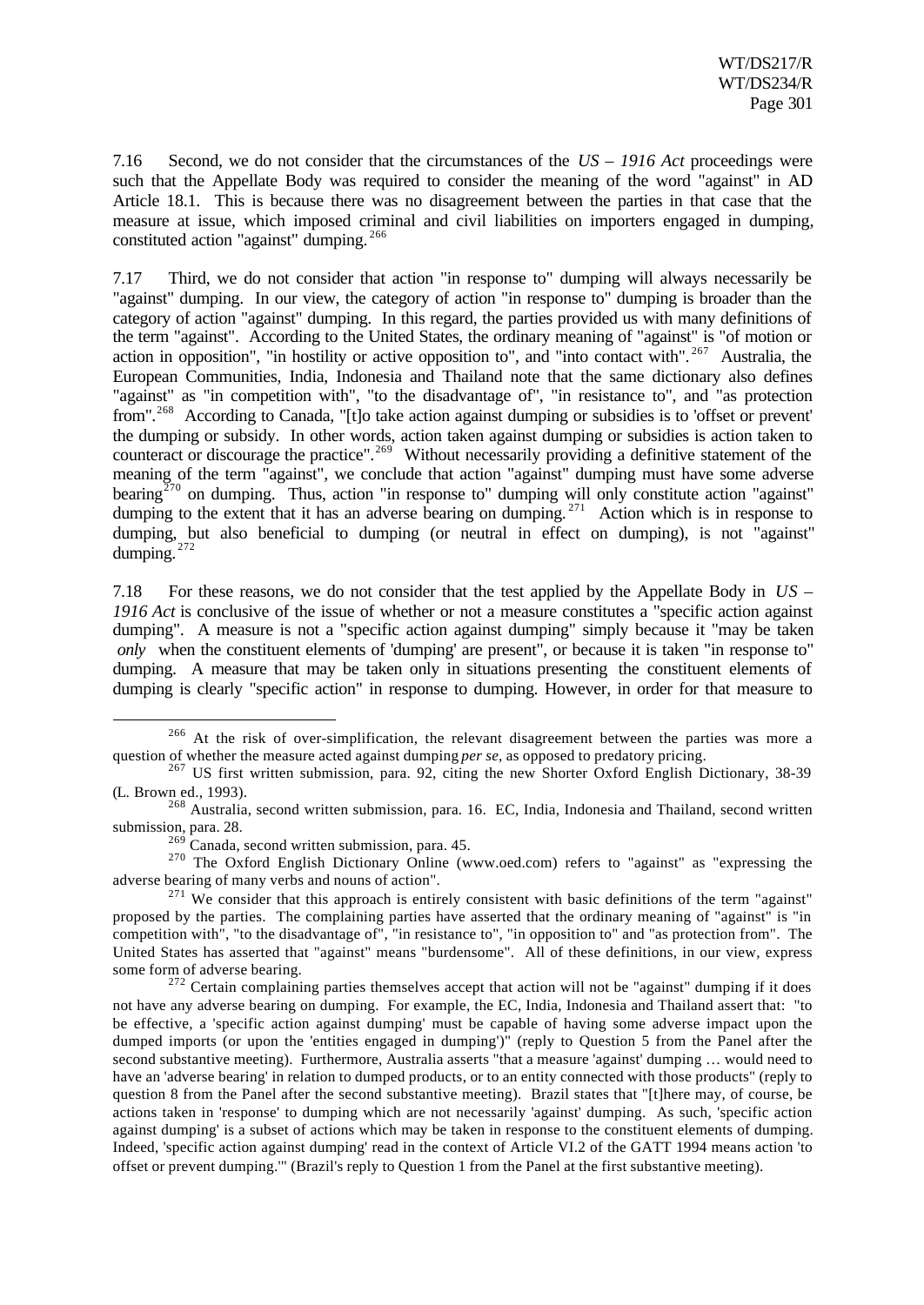constitute "specific action against dumping", something more is needed: the measure must also act "against" – and therefore have an adverse bearing on - dumping. In other words, a measure will only constitute "specific action against dumping" if (1) it acts specifically in response to dumping, in the sense that it may be taken only in situations presenting the constituent elements of dumping,  $273$  and (2) it acts "against" dumping, in the sense that it has an adverse bearing on dumping. We shall now examine whether the CDSOA meets these two conditions.

#### **3. Does the CDSOA act specifically in response to dumping, in the sense that CDSOA payments may be made only in situations presenting the constituent elements of dumping?**

(a) Arguments of the parties

7.19 The complaining parties<sup>274</sup> assert that CDSOA payments may be made only in situations presenting the constituent elements of dumping because:

- ? CDSOA offset payments are made only and exclusively to US producers that supported an application for an anti-dumping investigation:
- ? CDSOA offset payments are made only and exclusively to US producers "affected" by an instance of dumping which is the subject of an anti-dumping order;
- ? CDSOA offset payments are paid for "qualifying expenses" incurred by the affected domestic producers "after" the issuance of anti-dumping order; and
- ? the "qualifying expenses" must be related to the production of a product that is the subject of an anti-dumping order.

7.20 The United States denies that CDSOA payments may be made only in situations presenting the constituent elements of dumping. According to the United States, the CDSOA does not instruct US Customs to take action in response to situations or conduct presenting the constituent elements of dumping, and is therefore not directly based on the constituent elements of dumping. On the contrary, the CDSOA instructs US Customs to take action based on certifications from an "affected domestic producer" regarding its "qualifying expenditures". The United States asserts that the fact that an antidumping order is a necessary prerequisite, or condition, for CDSOA payments is not sufficient to make the CDSOA a "specific action against dumping". Nor is the fact that CDSOA distributions are funded by anti-dumping duties.

(b) Evaluation by the Panel

l

7.21 We note that, at first sight, the CDSOA contains no reference to the constituent elements of dumping. Nor are the constituent elements of dumping explicitly built into the essential elements of

<sup>&</sup>lt;sup>273</sup> According to our understanding of the Appellate Body, action that may be taken only when the constituent elements of dumping are present is taken "in response to" dumping. Although the category of action "in response to" dumping may be broader than the category of action that may be taken only when the constituent elements of dumping are present, for present purposes we shall confine ourselves to considering whether or not the CDSOA is in response to dumping, in the sense of operating only when the constituent elements of dumping are present. In this regard, we note that the Appellate Body did not "find it necessary … to decide whether the concept of 'specific action against dumping' may be broader" (*US – 1916 Act (AB)*, note 66).

 $274$  Not all complaining parties rely on each of these factors to support their argument that the CDSOA offset payments may be made only when the constituent elements of dumping are present.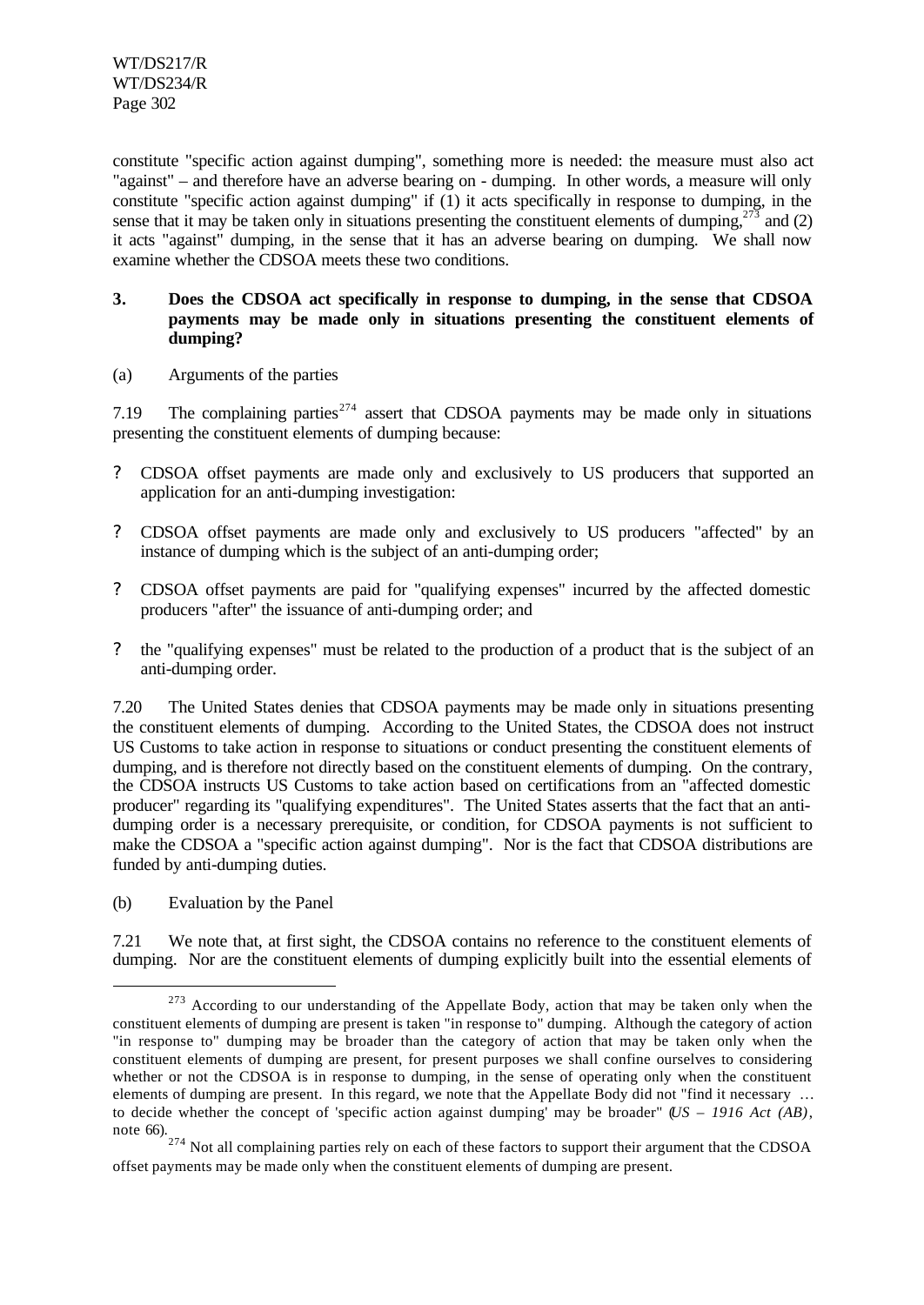eligibility for offset payment subsidies. Nevertheless it is clear that CDSOA payments may only be made in situations where the constituent elements of dumping are present. Specifically, CDSOA offset payments follow automatically from the collection of anti-dumping duties, which in turn may only be collected following the imposition of anti-dumping orders, which may only be imposed following a determination of dumping (injury and causation). Thus there is a clear, direct and unavoidable connection between the determination of dumping and CDSOA offset payments. For domestic producers who have qualified for CDSOA payments by having supported the petition for an anti-dumping investigation, and having incurred qualifying expenses in the production of like products, the CDSOA offset payments flow as automatically from the presence of the constituent elements of dumping as do the anti-dumping duties themselves. For this reason, we find that CDSOA offset payments may be made only in situations presenting the constituent elements of dumping. Indeed, this conclusion is even suggested by the reference to "dumping" in the title of the CDSOA.

7.22 In order to avoid any misunderstanding, we wish to emphasise that our finding that CDSOA offset payments may be made only in situations presenting the constituent elements of dumping is in no way based on the fact that offset payments are funded from collected anti-dumping duties. Even if CDSOA offset payments were funded directly from the US Treasury, and in an amount unrelated to collected anti-dumping duties, we would still be required to reach the conclusion – for the reasons set forth in the preceding paragraph - that offset payments may be made only in situations presenting the constituent elements of dumping.

7.23 To conclude, therefore, we find that CDSOA offset payments act specifically in response to dumping, since they may be made only in situations presenting the constituent elements of dumping. For this reason, we find that the CDSOA is a "specific action" related to dumping. We must now consider whether or not the CDSOA is a specific action against dumping.

# **4. Is the CDSOA a specific action against dumping?**

#### (a) Arguments of the parties

7.24 The complaining parties assert that the CDSOA acts against dumping because it upsets the competitive relationship between (imported) dumped and domestic products. According to the complaining parties, "specific action against dumping" need not necessarily impact directly on the entity connected to, in the sense of being responsible for, the dumped product. For example, Australia asserts that "the necessity of an 'adverse bearing' does not compel the conclusion that a measure 'against' dumping must apply exclusively to the dumped products, or to an entity connected with those products, or be burdensome to those products or entities".<sup>275</sup> The EC, India, Indonesia and Thailand assert that "to be effective, a 'specific action against dumping' must be capable of having some adverse impact upon the dumped imports (or upon the 'entities engaged in dumping')", although "there is nothing in the *US - 1916 Act* panel reports or in the Appellate Body report which suggests that the notion of 'specific action against dumping' should be restricted to those types of measures which apply 'directly' to 'entities engaged in dumping"<sup>276</sup>

7.25 The United States asserts that, in order to be "against" dumping, action "must apply to the imported good or the importer, and it must be burdensome".<sup>277</sup> In particular, according to the United States, "the action must be *directly* against imported products. As a practical matter, imported goods are produced, exported, and imported by foreign producers, exporters, and importers. Therefore, the object of 'specific action' under Articles 18.1 and 32.1 extends to the entity connected

 $275$  Australia's response to Question 8 from the Panel after the second substantive meeting.

<sup>&</sup>lt;sup>276</sup> Replies to Questions 6 and 8 from the Panel after the second substantive meeting.

 $277$  US first written submission, para. 92.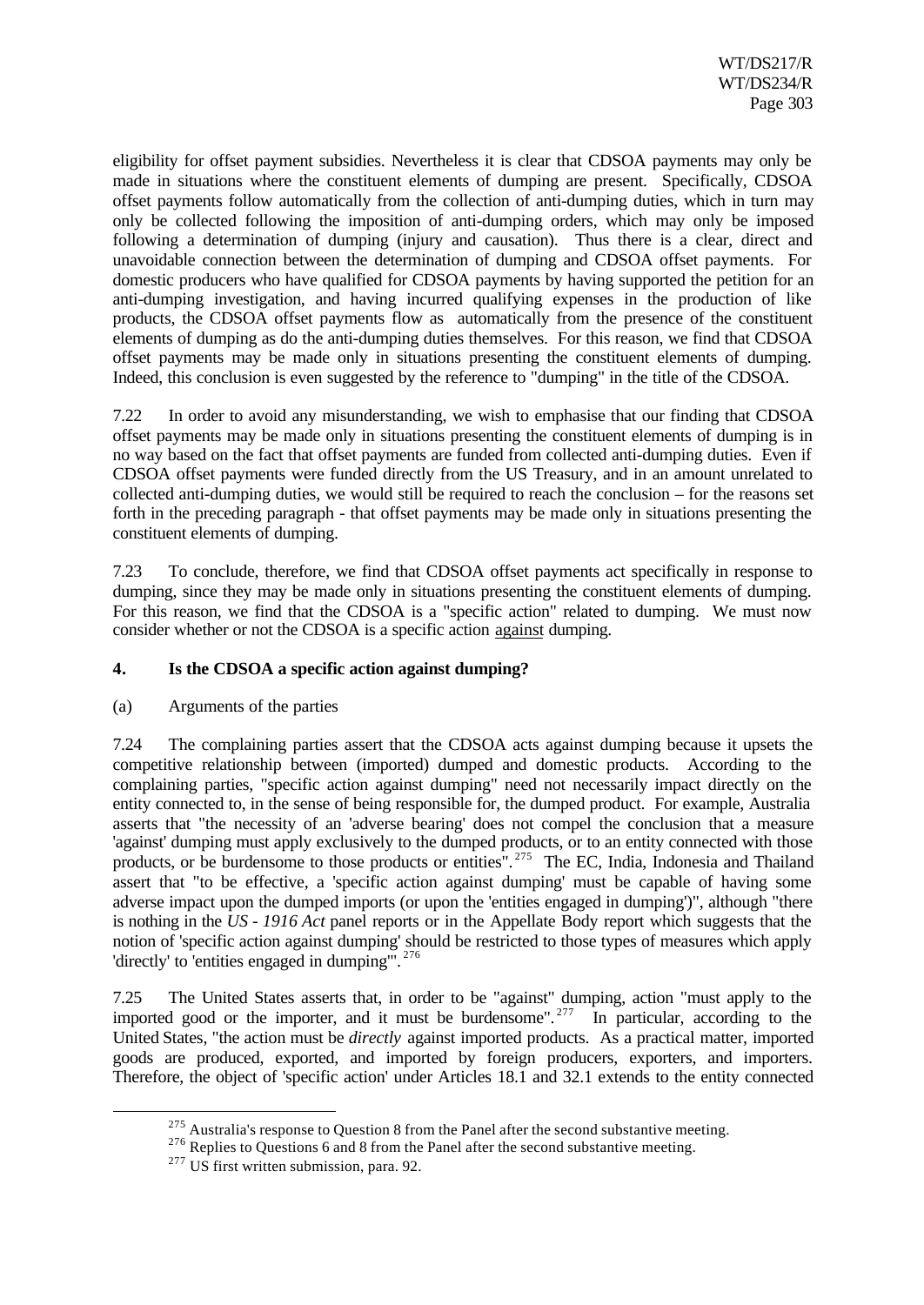l

to, in the sense of being responsible for, the dumped or subsidized good such as the importer, exporter or foreign producer."<sup>278</sup>

7.26 The complaining parties assert that the US approach to the phrase "against dumping" is overly restrictive. The complaining parties assert that the ordinary meaning of "against" is "in competition with", "to the disadvantage of", "in resistance to", "in opposition to" and "as protection from". They therefore argue that the notion of action "against" dumping may include not only actions that impose a direct liability on dumped imports, but also actions that afford protection to domestic producers by giving them an advantage over the dumped imports with which they compete. As contextual support the complaining parties refer to Articles VI:2 and VI:3 of GATT 1994, which refer respectively to the imposition of anti-dumping duties "in order to prevent or offset dumping", and countervailing duties "for the purpose of offsetting any bounty or subsidy". The complaining parties argue that the notion of "against" dumping must include, at a minimum, any actions which, like the levying of antidumping or countervailing duties, are taken "in order to" or "with the purpose of" "offsetting" (or "preventing") dumping or subsidization. They note that dumping and subsidization may be "offset" not only directly, but also indirectly, by granting an advantage to domestic producers which cancels out the price advantage enjoyed by imports as a result of dumping or subsidization. The complaining parties assert that CDSOA offset payments are therefore likely to precipitate changed behaviour on the part of the producers and importers of dumped or subsidised goods, as well as on the part of domestic producers, thereby altering the competitive relationship between imported goods and the domestic like products in ways not contemplated by GATT 1994 or the AD or SCM Agreements. CDSOA offset payments further strengthen the competitive position of domestic producers on top of the remedy that has already been provided in the form of anti-dumping/countervailing measures.

7.27 The complaining parties assert that the stated purpose of the CDSOA confirms that CDSOA offset payments constitute action "against" dumping/subsidization. They submit that the purpose of the offset payments is clearly described in Section 1002 of the CDSOA, which contains the "findings" of Congress providing the justification for the enactment of the CDSOA. The complaining parties assert that Section 1002 is an integral part of the CDSOA. They note that paragraph 1 of Section 1002 states that dumping and subsidisation "must be effectively neutralized", that paragraph 3 contains the "finding" that the "remedial purpose" of the existing US anti-dumping and countervailing duty laws is "frustrated" because continued dumping and subsidisation "prevents markets prices from returning to fair levels", and that paragraph 5 concludes that "United States trade laws should be strengthened to see that the remedial purpose of those laws is achieved". According to the complaining parties, US Congress therefore asserted that the purpose of the *offset payments* is to "neutralize effectively" dumping and subsidisation by ensuring that prices "return to fair levels". In other words, the purpose of the CDSOA is to "offset" dumping and subsidisation. The complaining parties assert that the name given by the US Congress to the act ("*Continued Dumping and Subsidy Offset Act*") and to the payments made under the act ("*offsets*") provides further confirmation of such purpose.

7.28 The United States asserts that the complaining parties have failed to demonstrate that the CDSOA acts "against" dumping. Instead, the complaining parties presume that the CDSOA will have negative effects on imported goods. The United States submits that the complaining parties would have the Panel rewrite AD Article 18.1 and SCM Article 32.1 to read "no specific action with a presumed negative effect on import goods or foreign producers …". The United States also asserts that the complaining parties' test is overly broad and unworkable, since any type of domestic legislation which improves the position of the domestic industry could be presumed to have a negative effect on imported goods. Nor does the United States agree that the CDSOA acts "against" dumping because of its supposed effect on the competitive relationship or the conditions of competition

 $278$  US oral statement at the second substantive meeting, para. 32.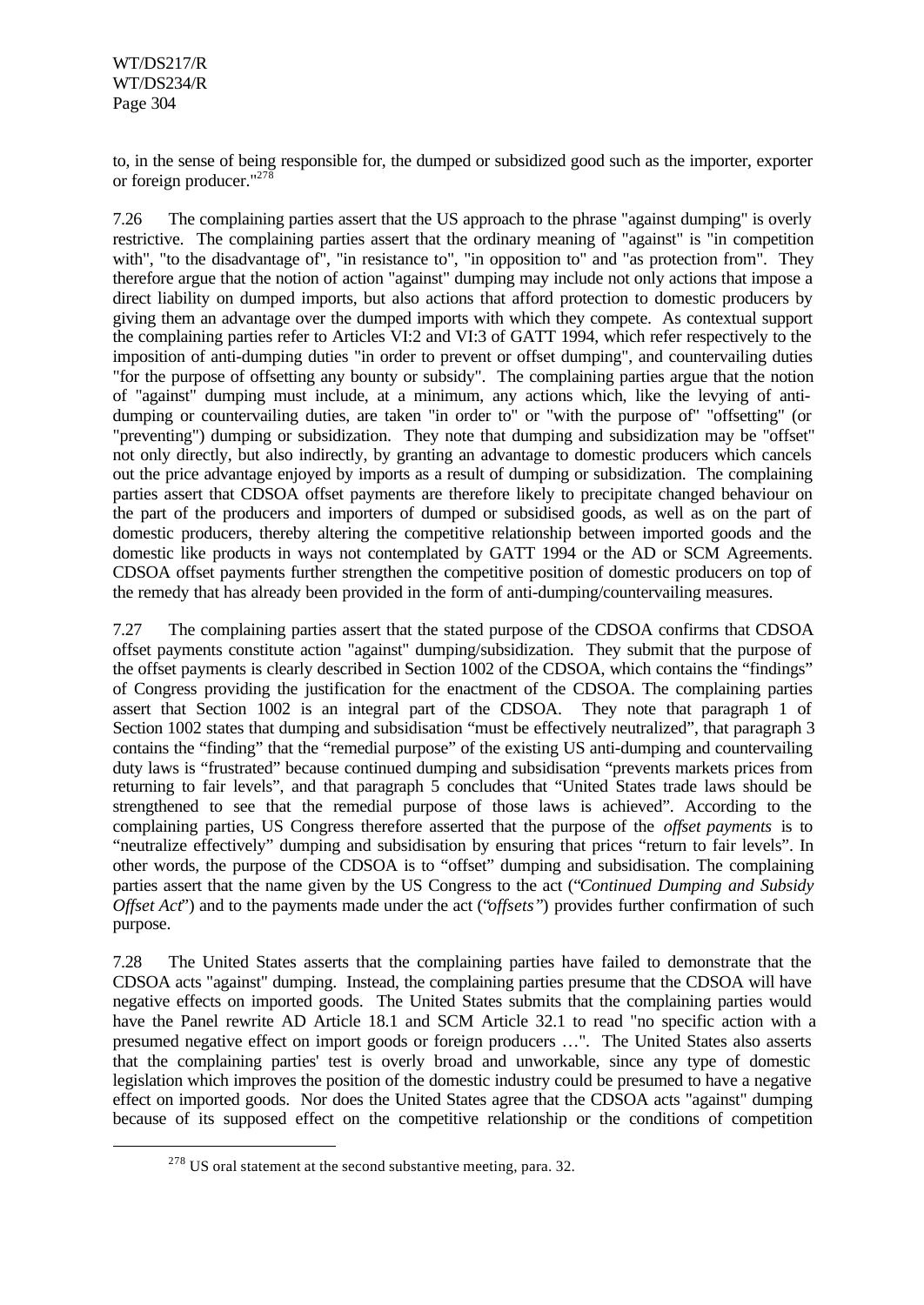between domestic goods and imported – including dumped or subsidized – goods. According to the United States, a measure only acts "against" dumping or subsidy if it imposes a limitation or burden directly on the imported goods or the entity connected to, in the sense of being responsible for, the dumped or subsidized good such as the importer, exporter, or foreign producer.

7.29 According to the United States, the purpose or intent of the CDSOA is legally irrelevant. The United States submits that the resolution of this dispute does not depend upon what the CDSOA is intended to do but what it actually *does*. The United States relies on the following statement by the panel in *US - 1916 Act* to reject the argument that the intent or purpose of a measure is relevant in determining whether it constitutes a "specific action against dumping":

While we agree that Article VI applies when Members have recourse to a given trade policy instrument, i.e. anti-dumping action, we do not agree that application of Article VI is dependent on the objective pursued by the Member concerned… Article VI is based on an objective premise. If a Member's legislation is based on a test that meets the definition of Article VI:1 {dumping}, Article VI applies. The stated purpose of the law cannot affect this conclusion.<sup>27</sup>

7.30 The United States submits that the *US – 1916 Act* panel cited *EC - Parts and Components*, where the panel also rejected the argument that the policy purpose of a measure could determine whether it fell within the scope of the provisions in question.<sup>280</sup> According to the United States, in that case the panel explained that "[o]nly at the expense of creating substantial legal uncertainty could the policy purpose of a charge be considered to be relevant in determining whether the charge falls under Article II:1(b) or Article III:2."<sup>281</sup> According to the United States, despite US arguments that the 1916 Act was intended to remedy the antitrust problem of predatory pricing, the panel, which was affirmed by the Appellate Body, found that the purpose or intention of the law could not exclude it from the scope of Article VI.<sup>282</sup> According to the United States, it therefore must also be true that the stated purpose of a measure cannot bring it within the scope of Article VI and the Antidumping and SCM Agreements if the actual elements of the measure do not satisfy the test for the scope of those articles. The United States submits that the legislative history of the CDSOA would only be relevant to its interpretation if the statute were ambiguous and the Panel then needed it to determine the fact of the CDSOA. In this regard, the present case differs from the *US – 1916 Act* case, where the operation of the statute was claimed to be ambiguous, and the legislative history was consulted to determine whether the statute could be interpreted as only an antitrust statute, or something else.

7.31 The complaining parties assert that the *US – 1916 Act* panels did not say that the purpose of the measure is "legally irrelevant", but rather that a measure which is objectively a "specific action against dumping" cannot escape condemnation simply because it has a different stated purpose.<sup>283</sup> The panels in *US - 1916 Act* were concerned that if the legal characterisation of a measure as "specific action against dumping" were dependent upon its stated purpose, it would be extremely easy for Members to evade the prohibition contained in Article 18.1 of the *Anti-Dumping Agreement* simply by stating some spurious purpose in the legislation at issue. According to the complaining parties, that concern does not arise in the present case.

<sup>279</sup> *US – 1916 Act (EC)*, para. 6.116.

<sup>280</sup> *US – 1916 Act (EC)*, note 376.

<sup>281</sup> *EC – Parts and Components*, BISD 37/132, para. 5.7

<sup>282</sup> *US – 1916 Act (EC)*, para. 6.117; *US - 1916 Act (Japan)*, para. 6.135.

<sup>283</sup> *US – 1916 Act (EC)*, para. 6.116.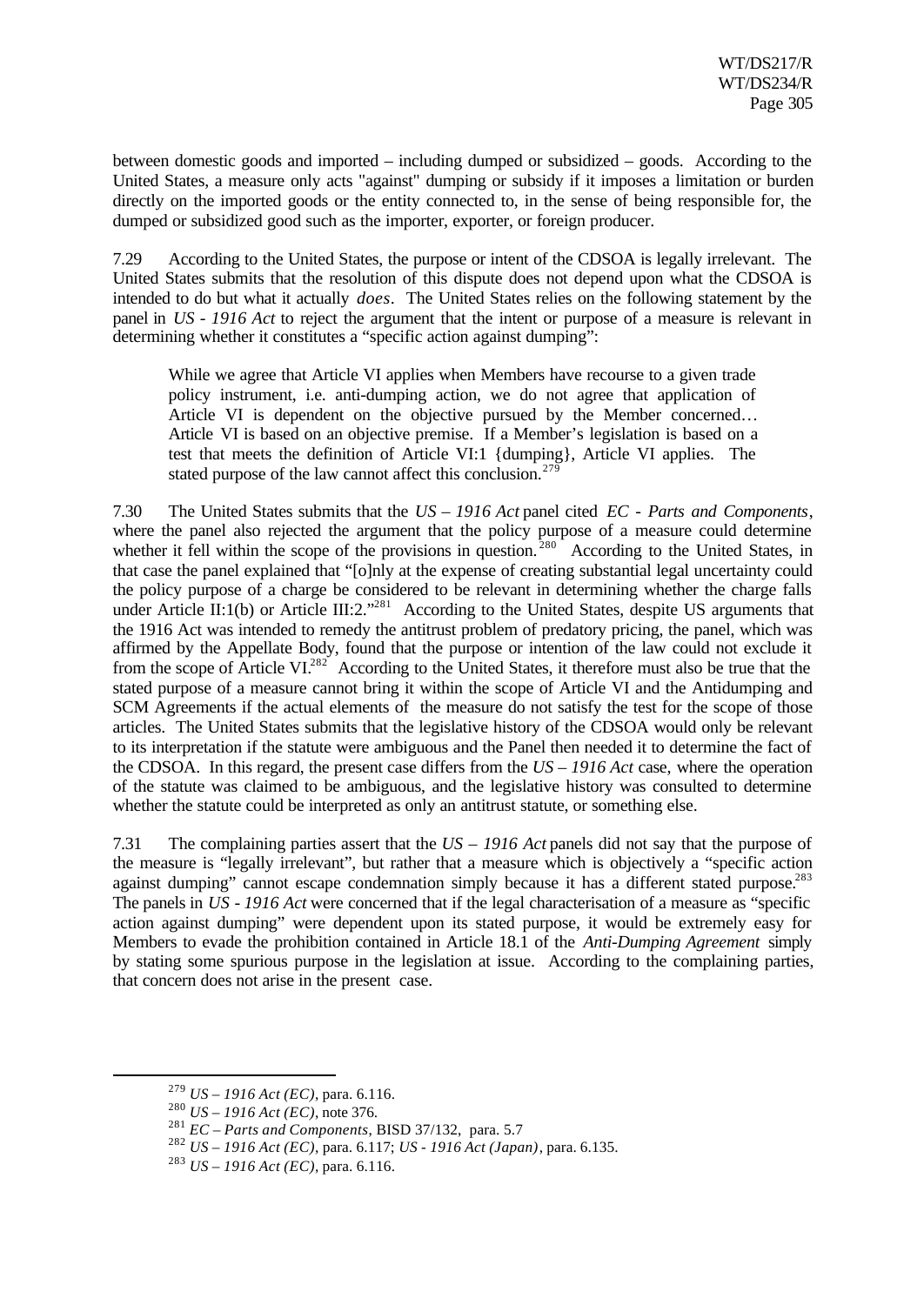7.32 The complaining parties assert that even if the CDSOA is merely a "payment programme",<sup>284</sup> making payments is not an objective in itself, but rather an instrument to achieve some purpose. According to the complaining parties, the United States has not argued that the "findings" made by the US Congress in Section 1002 of the CDSOA are incorrect or false. Nor has the United States argued that the CDSOA is inapt to achieve the purpose reflected in those "findings". Indeed, had the US submission argued that, it would be tantamount to saying that the US legislators were either incompetent or insincere. The complaining parties submit that since the United States has not disputed that the purpose of the CDSOA is that stated by the US Congress in the CDSOA, there is no reason why that purpose should be disregarded by the Panel.<sup>285</sup> At any rate, even assuming that, as argued by the United States, the stated purpose of the CDSOA were "legally irrelevant" for the characterisation of the CDSOA, that would not prevent the Panel from taking into account the unquestionably informed views of the US legislators in assessing the factual issue of whether or not the *offset payments* are objectively capable of offsetting or preventing dumping or subsidisation and, therefore, constitute action "against" dumping or subsidisation.

#### (b) Evaluation by the Panel

l

7.33 In considering whether the CDSOA constitutes specific action "against" dumping, we note that AD Article 18.1 refers only to measures that act against "dumping" as a practice. There is no express requirement that the measure must act against the imported dumped product, or entities connected to, or responsible for, the dumped good such as the importer, exporter, or foreign producer.<sup>286</sup> Nor do we consider that action may only be considered to be "against" dumping if its acts directly against dumping. As noted above, we consider that a measure will only act "against" dumping if it has an adverse bearing on the practice of dumping.<sup>287</sup> In our view, the ordinary meaning of the term "against", which is not qualified in any way in AD Article 18.1, encompasses any form of adverse bearing, be it direct or indirect.<sup>288</sup> Thus, AD Article 18.1 applies to measures that specifically act either directly or indirectly against the practice of dumping. Indeed, were it otherwise, we do not see how the Appellate Body could have concluded in *US – 1916 Act* that "[s]pecific action against dumping could take a wide variety of forms". <sup>289</sup>

<sup>&</sup>lt;sup>284</sup> See US first written submission at para. 19.

<sup>&</sup>lt;sup>285</sup> According to the complaining parties, the stated purpose of a measure has been deemed relevant for its legal characterisation in some cases where it was both undisputed and supportive of a finding of violation. See e.g. the report of the Appellate Body on *Canada – Certain Measures Concerning Periodicals*, WT/DS31/AB/R, pp. 30-31. Commenting upon that report, the panel report on *Chile – Taxes on Alcoholic Beverages*, WT/DS87/R, WT/DS110/R, noted the following (at para. 7.118):

Also, it is worth noting the nature of the quotations used in Canada – Periodicals. The statements were supportive of a finding of a protective objective and structure of the provision. Statements by a government against WTO interests (e.g., indicating a protective purpose or design) are most probative. Correspondingly, it is less likely that self-serving comments by a government attempting to justify its measure would be particularly probative.

 $^{286}$  Similarly, SCM Article 32.1 merely refers to specific action against a "subsidy". It does not refer to action against the imported subsidized product, or entities connected to, or responsible for, the subsidized good such as the importer, exporter, or foreign producer.

 $287$  We consider that this approach is entirely consistent with basic definitions of the term "against" proposed by the parties. The complaining parties have asserted that the ordinary meaning of "against" is "in competition with", "to the disadvantage of", "in resistance to", "in opposition to" and "as protection from". The United States has asserted that "against" means "burdensome". All of these definitions, in our view, express some form of adverse bearing.

<sup>&</sup>lt;sup>288</sup> In a hypothetical election campaign, Candidate A could seek to adversely impact Candidate B both directly, by having Candidate B removed from the list of electoral candidates, or indirectly, by paying voters to vote for Candidate A. Either type of action, be it direct or indirect, would in our view be "against" Candidate B.

<sup>289</sup> *US – 1916 Act (AB)*, para. 81.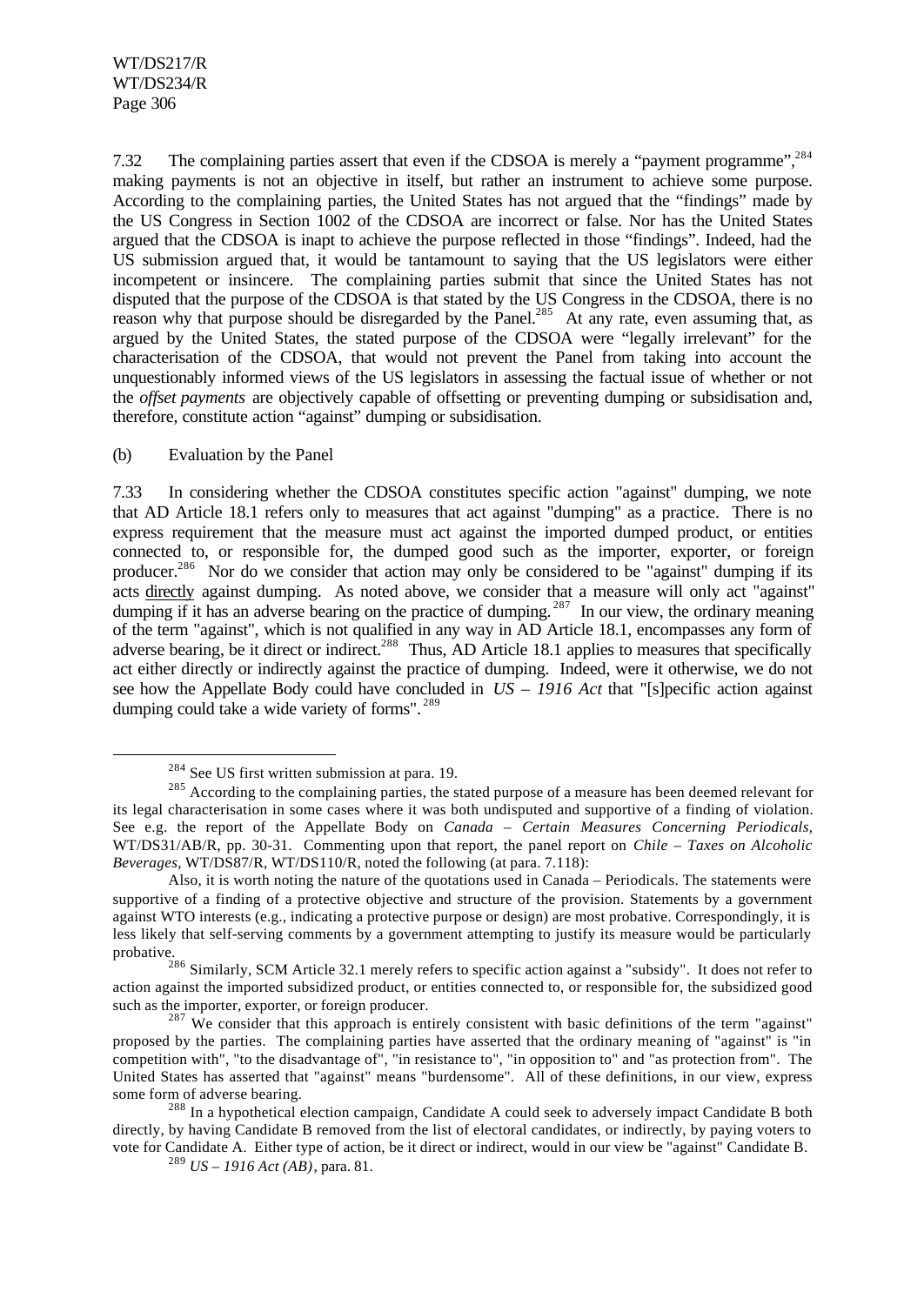7.34 In our view, the CDSOA has an adverse bearing on dumping. This conclusion is based on the following considerations which, taken together, demonstrate that the CDSOA operates "against" dumping.

# *(i) Distortion of competition between dumped and domestic products*

7.35 The CDSOA has an adverse impact on the competitive relationship between dumped/subsidized imports and goods produced by "affected domestic producers". In particular, the structure of the CDSOA (which combines offset subsidies with the collection of anti-dumping duties) is such that it will act against dumping by conferring on "affected domestic producers" incurring "qualifying expenses" an offset payment subsidy which would allow them to establish a competitive advantage over dumped imports. Although the United States has argued that there is no basis to include a "conditions of competition" test under AD Article 18.1/SCM Article 32.1, we note that the United States itself argued that conformity with those provisions should be determined *inter alia* on the basis of whether the measure at issue is "burdensome" for imported goods/entities responsible for their importation. In our view, a primary test of whether or not a measure is "burdensome" on imports is to determine whether the measure has had an adverse impact on the conditions under which the imported goods compete with like domestic goods. In other words, we consider that the US "burdensome" test requires rather than disallows a conditions of competition test.

7.36 "Qualifying expenses" are capital or operational expenditures that must relate to the production of the like domestic good to that subject to an order, and that must be incurred after the order is imposed and before it terminates. In other words, "qualifying expenses" are costs incurred by domestic producers in competing with dumped imports subject to an order. The amount of the offset subsidy is determined by the amount of duties collected, and therefore by the margin of dumping involved. The United States asserted that "dumping over time is evidence of a competitive advantage. The imposition of an anti-dumping duty levels the playing field; it does not place the dumped product at a disadvantage."<sup>290</sup> We agree that dumping over time may be evidence of a competitive advantage. However, the combination of anti-dumping duties and offset subsidies is not merely to level the playing field, but to transfer that competitive advantage to "affected domestic producers".<sup>291</sup> To the extent that the competitive advantage enjoyed by dumped imports is transferred to "affected domestic producers", those imports, and the entities responsible for their commercialization, suffer a competitive disadvantage. This competitive disadvantage acts (albeit indirectly) against dumping and subsidization.

7.37 We note the US argument that there is no reason to believe that the CDSOA payments will necessarily change the competitive relationship between producers. According to the United States, an affected domestic producer can use the money for *any* purpose, including gifts to charity, payment of creditors, additional compensation or early retirement packages for workers, new product development, or new cafeterias. The United States submits that CDSOA payments will not necessarily be used by domestic producers to improve their competitive position with respect to the product subject to relevant anti-dumping or countervailing duty orders. While we accept that the CDSOA does not require "affected domestic producers" to use offset payments for any specific purpose, we would also note that offset payments will have been made to domestic producers because of a finding of dumping causing injury, and that it may be expected that most or many will use the payments, and the improvement in their competitive position these will allow, to address the injury caused by dumped imports in one way or another. It is not necessary to specify how this will be done.

<sup>&</sup>lt;sup>290</sup> US response to question  $3(d)$  from the Panel after the second substantive meeting.

<sup>&</sup>lt;sup>291</sup> The competitive advantage enjoyed by subsidised imports is likewise transferred to "affected domestic producers" through the combination of countervailing duties and offset subsidies.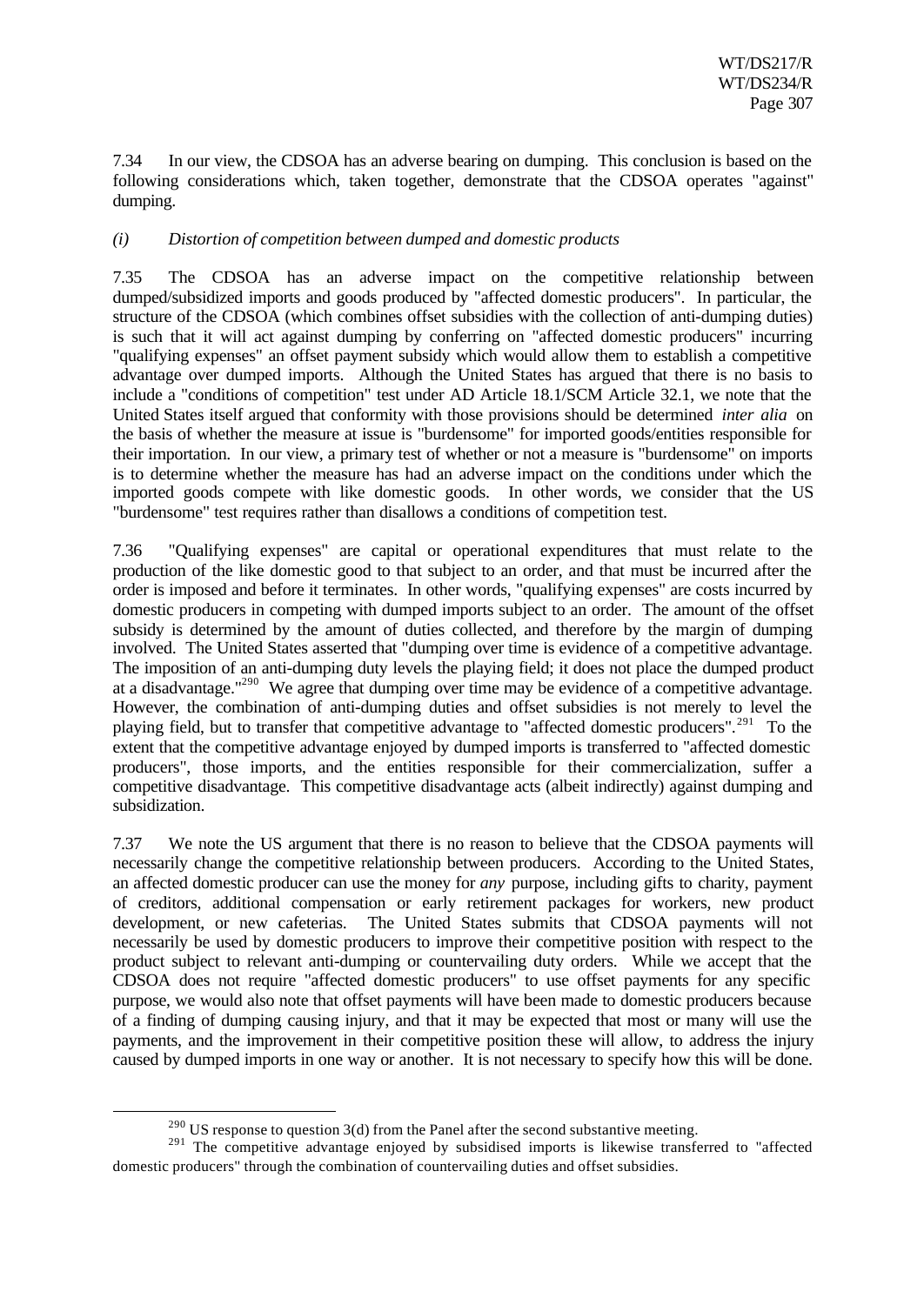l

Moreover, since money is fungible, what the recipient actually does with the cash received is irrelevant.<sup>292</sup>

7.38 We also note that the CDSOA confers an advantage on "affected domestic producers" in respect of competition from all sources, not only that from dumped/subsidised imports subject to an order. However, we do not consider that a measure will only constitute "specific action against dumping" if it only acts exclusively against dumping. AD Article 18.1 does not refer to "specific action exclusively against dumping". Nor is the word "against" qualified by the word "specific", which instead dictates the type of action at issue (i.e., a measure may be caught by AD Article 18.1 if it is specific in nature, rather than specific in effect). $29$ <sup>39</sup>

7.39 We conclude however, that the CDSOA has a specific adverse impact on the competitive relationship between domestic products and dumped imports which does not apply to other products. While non-"affected domestic producers" and foreign producers/exporters not subject to orders are able to lower their prices in order to meet the improved competitive position of the "affected domestic producers" resulting from the offset payments, the fact that the offset subsidies are combined with anti-dumping orders means that foreign producers/exporters subject to orders are unable to do so. This is because any reduction in their prices will be nullified under United States law by the imposition by the United States of correspondingly increased anti-dumping duties. Since the CDSOA transfers the competitive advantage of dumped goods to "affected domestic producers", and prevents foreign producers/exporters from responding by lowering their prices, the CDSOA effectively penalises those entities if they continue to export dumped products (subject to orders) to the United States. It imposes a penalty on dumped imports by rendering them less competitive vis-àvis the like products of "affected domestic producers". We are in no doubt that the imposition of a penalty on entities engaged in dumping acts against dumping. Furthermore, since the CDSOA combines the imposition of an anti-dumping order with the imposition of a penalty, the CDSOA operates such as to impose a double remedy on dumped imports. Such "double jeopardy" will doubtless dissuade foreign producers/exporters from continuing to dump following the imposition of an anti-dumping order. Exporters/foreign producers know that if they dump products in the United States, and if those products are subject to an anti-dumping order, not only will anti-dumping duties be levied, but those duties will be transferred to at least some of their US competitors in the form of CDSOA offset payments. These payments benefit the recipient companies, and therefore disadvantage the exporters/foreign producers engaged in dumping. Under the CDSOA, exporters/foreign producers determine by their own conduct whether US producers obtain offset payments. In order to eliminate the competitive disadvantage they suffer from offset payments to "affected domestic producers", exporters/foreign producers will clearly be dissuaded from

<sup>&</sup>lt;sup>292</sup> Under the SCM Agreement, countervailing duties may be imposed if the subsidy is specific, and causes in injury to a domestic industry in the importing Member. In the case of subsidies taking the form of cash reimbursements of certain expenses incurred in respect of a given product, the imposition of countervailing duties is not subject to an additional obligation to demonstrate that the cash reimbursements were used by the recipient to bolster its competitive position in respect of that product. The fact that the subsidy was productspecific leads to a presumption that it benefited the recipient in respect of that product. Nor is it necessary to establish that a subsidy is actually used to export in order to demonstrate that a subsidy is contingent on export performance.

 $293$  As noted above at para. 7.18, a measure constitutes "specific action" within the meaning of AD Article 18.1 if it acts specifically in response to dumping.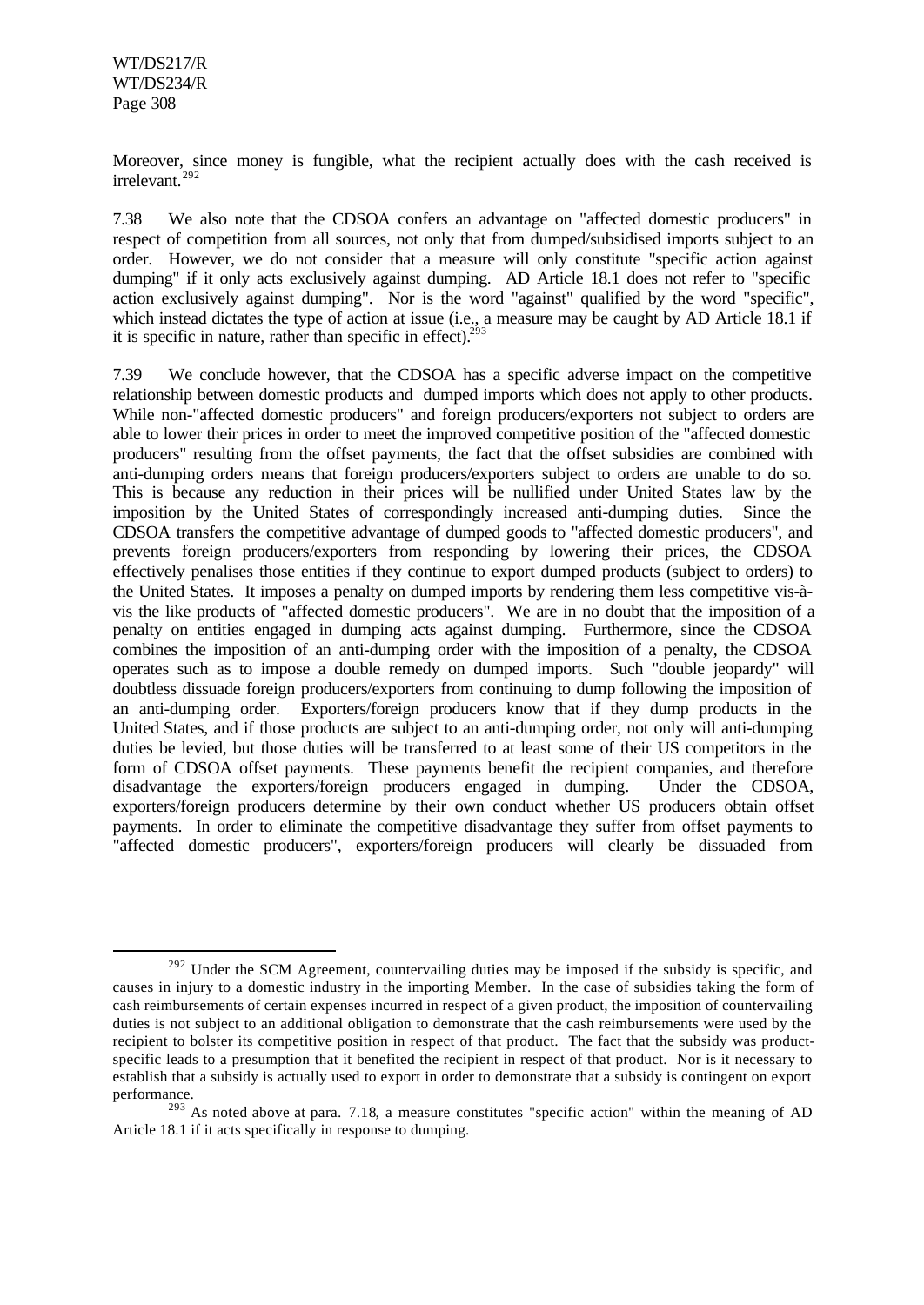dumping.<sup>294</sup> Such dissuasive effect means that the CDSOA bears adversely on dumping, and therefore acts against dumping.<sup>295</sup>

7.40 Finally, we note that the consequences outlined above seem to be consistent with the intent of the US legislature in adopting the CDSOA – i.e., that it would act primarily against dumping or subsidisation, as opposed to import competition more generally. We refer in particular to the "Findings of Congress" set forth in Section 1002 of the CDSOA. Section 1002 provides in relevant part that "continued dumping or subsidization of imported products after issuance of anti-dumping orders or findings or countervailing duty orders can frustrate the remedial purpose of the laws by preventing market prices from returning to fair levels". According to Congress, the US trade laws "should be strengthened to see that the remedial purpose of those laws is achieved". In our view, therefore, Congress intended that the CDSOA should discourage the "frustrat[ion]" of the "remedial purpose" of US trade laws by "continued dumping or subsidization". We therefore understand that Congress intended that the CDSOA should act "against" continued dumping or subsidization (in order to safeguard the "remedial purpose" of US trade laws). Since the CDSOA was intended to act against dumping, and since it has been shown to act against dumping, we consider that it would be inappropriate for us to find that it does not do so simply because the CDSOA also has an effect on competition more generally. In particular, we do not consider that a Member is entitled to introduce a measure with the intent of acting against dumping, and then deny that the measure constitutes a "specific action against dumping" because the measure does not act exclusively against dumped imports.

7.41 We note the US argument that "the stated purpose of a measure cannot bring it within the scope of Article VI and the Antidumping and SCM Agreements if the actual elements of the measure do not satisfy the test for the scope of those articles".<sup>296</sup> In this case, however, we are not relying on the stated purpose of the CDSOA as a basis for concluding that the CDSOA constitutes a "specific action against dumping". We consider that this conclusion can be securely based on other considerations to which we refer. That being said, the stated purpose of the CDSOA confirms our conclusion based on these other considerations, and we are therefore of the view that the stated purpose of the CDSOA should not be overlooked. In effect, acceptance of the US argument that the CDSOA is not a "specific action against dumping" would mean that the CDSOA does not do what the US Congress clearly intended it would do, namely to act against (continued) dumping. On the basis of the various factors we have considered, we do not accept that the CDSOA does not do what the US Congress clearly intended it should do. In any event, we note that the United States has not disputed the EC statement that "[a]t any rate, even assuming that, as argued by the United States, the stated purpose of the CDSOA were 'legally irrelevant' for the characterization of the CDSOA, that would not prevent the Panel from taking into account the unquestionably informed views of the US legislators in assessing the factual issue of whether or not the *offset payments* are objectively capable of offsetting or preventing dumping or subsidisation and, therefore, constitute action 'against' dumping or subsidisation".

<sup>&</sup>lt;sup>294</sup> Exporters/foreign producers will similarly be dissuaded from accepting subsidies, or from selling into the United States at subsidized prices.

 $^{295}$  Non-dumping exporters/foreign producers (not subject to an anti-dumping order) can do nothing and, therefore, will do nothing to prevent CDSOA offset payments. The CDSOA therefore does not penalize (non-dumping) exporters/foreign producers not subject to an anti-dumping order in the same way that it penalizes exporters/foreign producers subject to an anti-dumping.

 $^{296}$  US first written submission, para. 99.

<sup>&</sup>lt;sup>297</sup> Second written submission of the European Communities, India, Indonesia and Thailand, para. 38.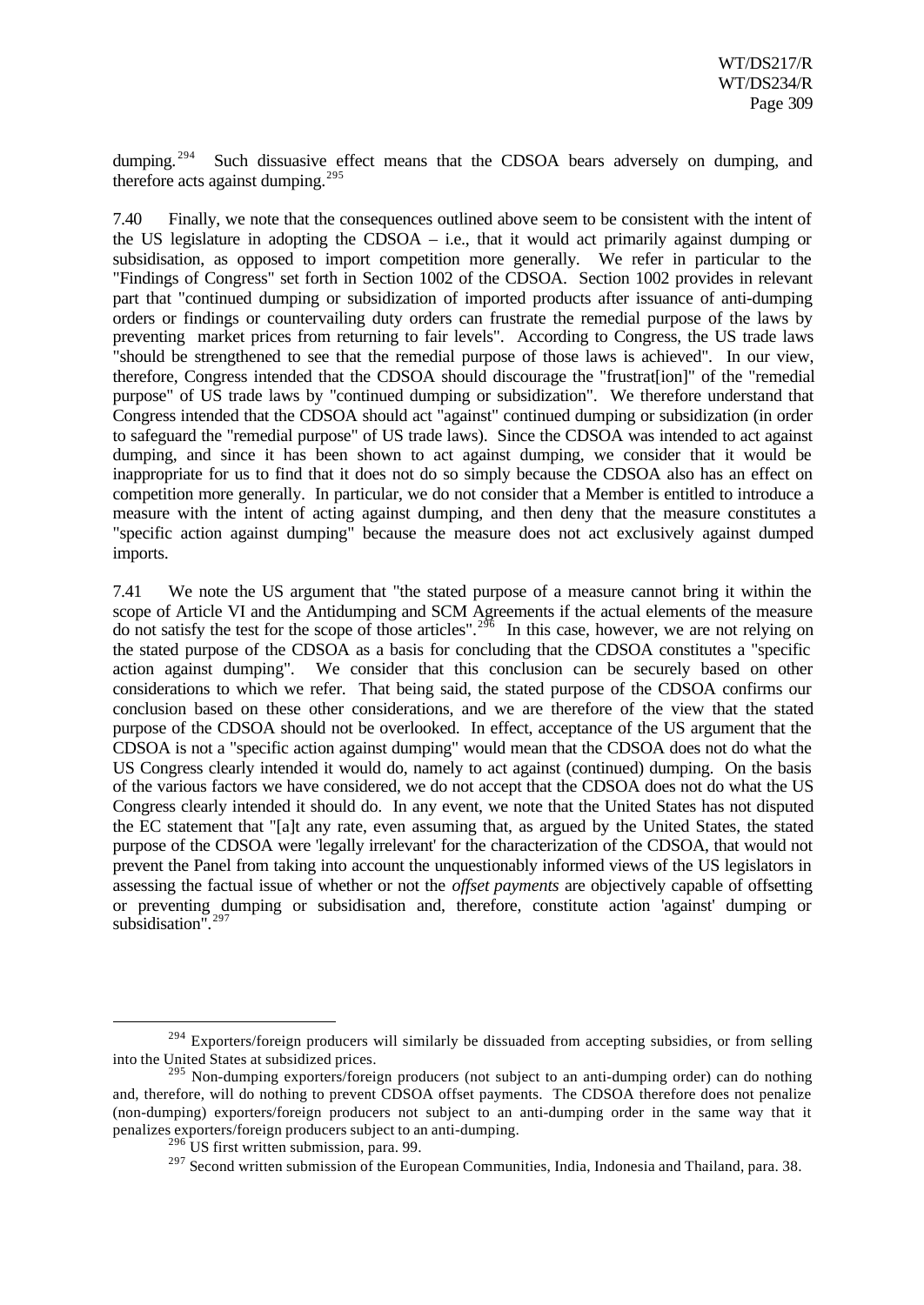### *(ii) Financial incentive to file/support applications*

7.42 The adverse bearing on dumping created by the offset payments is compounded by the additional consequence of the CDSOA that it will have the effect of providing a financial incentive for domestic producers to file anti-dumping/countervail applications, or at least to support such applications in order to establish their eligibility for offset payments. This will in all probability result in a greater number of anti-dumping/countervail applications and investigations than would have been the case without CDSOA, both because additional applications will be filed, and because the AD Article 5.4/SCM Article 11.4 standing requirements will likely be met in cases where there would not have been sufficient "support" absent the CDSOA.<sup>298</sup> A greater number of anti-dumping/countervail investigations will likely result in a greater number of anti-dumping/countervail orders (since some of those additional investigations will on the balance of probability result in orders).<sup>299</sup> The prospect of an increased number of investigations will disrupt the trading environment for foreign producers/exporters that may be engaged in dumping. <sup>300</sup>

7.43 The United States argues that since there is uncertainty at the time a petition is filed as to the quantum of duties, if any, which will be distributed under CDSOA, and since many years are likely to pass before any such distribution will take place, it is highly improbable that the CDSOA is a factor at all in a domestic company's or union's consideration of whether to support a petition. According to the United States, considered against the million plus US dollars it costs to bring an anti-dumping or countervailing duty case before the Department of Commerce and the International Trade Commission, and then to defend it against any possible court challenges, it would be irrational for domestic producers to bring a "frivolous" or "disingenuous" anti-dumping or countervailing duty case for a sum certain with the hope of a contingent and uncertain "payoff."

7.44 We acknowledge that the filing of an anti-dumping application is costly, and we have no reason to doubt the US estimate of the costs of an application.<sup>301</sup> We also acknowledge that, in certain cases, a significant period of time may elapse between the imposition of an order and the payment of offset subsidies to "affected domestic producers", and that, depending on a number of variables, the offset payments may not be significant. That being said, however, the potential "rewards" involved are significant. According to evidence submitted by certain complaining parties (not challenged by the United States), offset payments to "affected domestic producers" made as of December 2001 totalled over US\$206,000,000. One "affected domestic producer" received US\$60,000,000. Another received US\$30,000,000. While not all "affected domestic producers" will receive offset payments of such magnitude, in some cases the US\$1,000,000 plus cost of filing an application will clearly be immaterial. Furthermore, even though offset payments may not be made immediately after imposition of an order, in many cases such sums would be worth waiting for. Viewed in this light, we

 $298$  See also paras 7.59- 7.66 below.

 $299$  We do not consider it necessary to establish that the CDSOA will always result in additional applications being filed, or additional support for applications, or additional orders. The fact that it is likely to have this effect in an indefinite number of cases provides sufficient basis for our findings. In this regard, we note the Appellate Body's finding in *US - FSC* that the fact that the fair market value rule would not bear upon the input choices manufacturers make in all cases did not upset its conclusion that "the fair market value rule treats imported products less favourably than like domestic products" since "the fact remains that in an indefinite number of other cases, the fair market value rule operates, by its terms, as a significant constraint upon the use of imported input products" (*United States – Tax Treatment for "Foreign Sales Corporations"*, WT/DS108/AB/R, adopted 20 March 2000, para. 221).

<sup>&</sup>lt;sup>300</sup> Increased applications and/or orders will likely create a repressive trading environment even if the substantive requirements of the AD and SCM Agreements for the imposition of anti-dumping and countervailing measures are fully respected.

<sup>&</sup>lt;sup>301</sup> We note that the cost of filing an application could of course be spread across a number of applicants.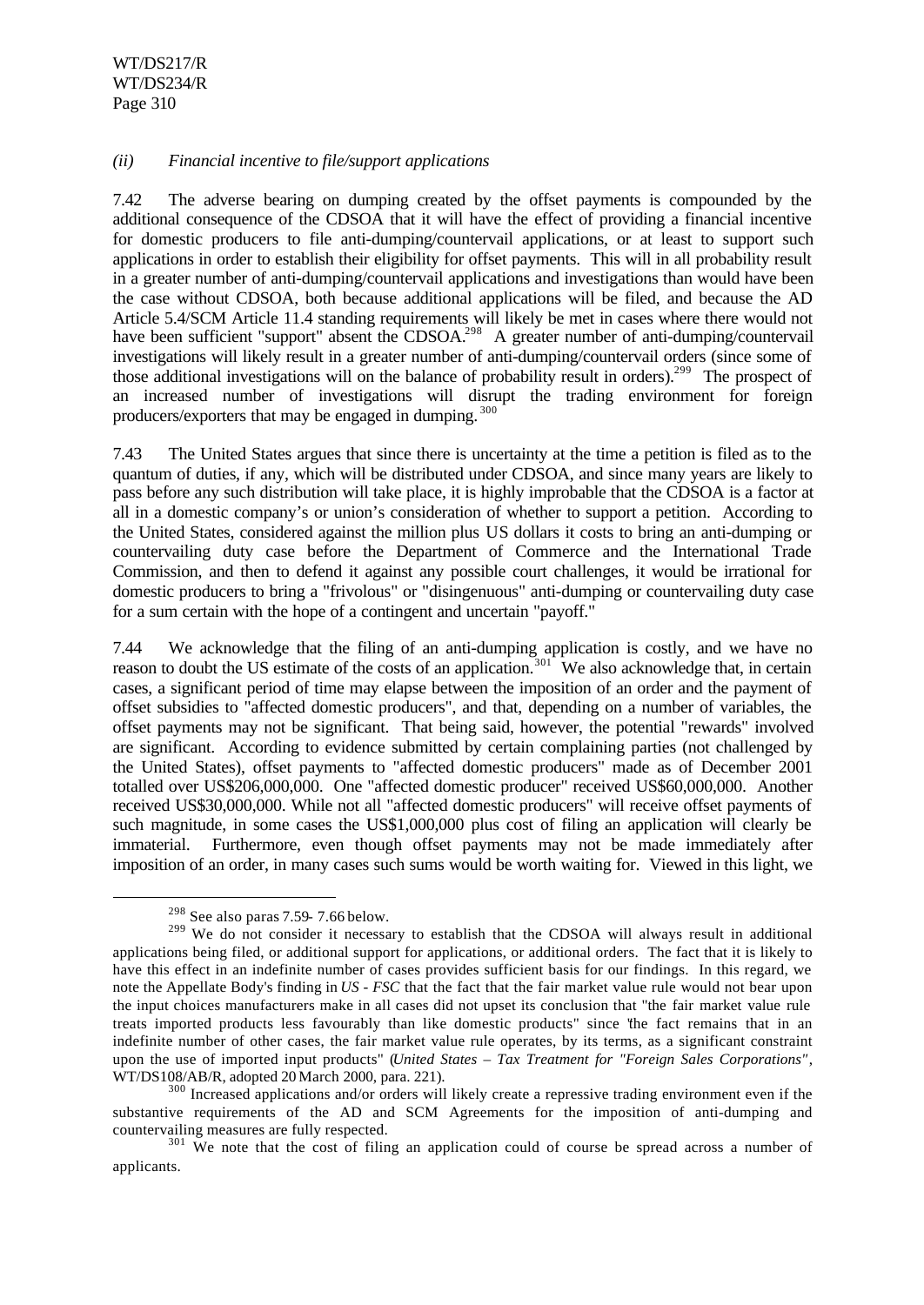conclude that the CDSOA will provide a clear incentive to domestic producers to file antidumping/countervail applications. This is confirmed by concerns expressed by US Administration officials regarding the potential for "frivolous" applications resulting from an earlier bill on which the CDSOA was based. Thus, in 1999, US Secretary of Commerce William M. Daley stated "as to the compensation being given to the private sector, I think there is a question … of potential frivolous suits". US Trade representative Charlene Barshefsky stated that she "agree[d] fully with what Secretary Daley ... said".<sup>302</sup>

7.45 We consider that the CDSOA creates an even greater incentive for domestic producers to support applications filed by others. This is because the cost of supporting an application is minimal, while "affected domestic producers" would be eligible for the same amount of offset payment whether they file or merely support an application. In other words, the "return" on supporting an application is greater than the return on filing an application. Even producers not necessarily interested in the "return" from CDSOA offset payments will in certain instances choose to support an application, so as not to be at a competitive disadvantage to other domestic producers (of the like product) by not sharing in the offset payment subsidies. While domestic producers may be expected to support petitions, even without the prospect of offset payment subsidies, there would be cases where they would not normally do so. We note, for example, Korea's argument that vertically-integrated producers often also import the product. We also note that producers may import particular modeltypes in order to plug a gap in their sales inventories. The imposition of an anti-dumping or countervail order would not necessarily be of economic benefit for such producers. Indeed, if support for applications were quasi-automatic, there would be no need for the standing provisions set forth in AD Article 5.4 and SCM Article 11.4. Overall we conclude that producers that might not normally have supported an application may well be induced to as a result of the CDSOA, given the potential for offset payment subsidies, especially since they would otherwise render themselves less competitive vis-à-vis other domestic producers that do receive offset payment subsidies.<sup>303</sup> Finally, we note that, in support of this conclusion, the potential for the CDSOA to encourage domestic producers to support applications is illustrated by two letters submitted by Canada. In the first letter, a US producer seeks support from other producers for a proposed countervail application. In requesting support, the letter explains the operation of the CDSOA, and states that "if the [CDSOA] is ... applicable here, the total amount available to US lumber producers could be very large  $-$  easily running into hundreds of millions of dollars a year."<sup>304</sup> In the second letter, a US producer which initially filed a Prehearing Brief alleging lack of injury to US producers subsequently withdrew that Brief and expressed support for the petition "for purposes of qualification for consideration for benefits under the" CDSOA.<sup>305</sup> In other words, the producer "changed its mind" (and expressed support for the application) in order to be eligible for offset payment subsidies.

7.46 In light of the above considerations, taken together, we find that the CDSOA has an adverse bearing on dumping, and therefore acts "against" dumping. Since the CDSOA is in response to

<sup>302</sup> Transcript of US Senate Committee on Financing hearing on steel imports, 23 March 1999, copyright 1999 Federal Document Clearing-house, Inc. Political Transcripts.

<sup>&</sup>lt;sup>303</sup> The United States submits that domestic producers may continue to oppose an application if they believe that a domestic competitor would be likely to receive a higher offset subsidy. We consider this unlikely, however, since offset subsidies are based on "qualifying expenses" actually incurred. To the extent that two domestic competitors are both compensated for their "qualifying expenses" *pro rata* to the same extent (100 per cent, 90 per cent, or 80 per cent, for example, of total "qualifying expenses"), the fact that one receives more offset subsidy than another simply means that the first incurred more "qualifying expenses" than the second. It does not mean that the first obtains a greater degree of subsidy benefit than the second.

<sup>&</sup>lt;sup>304</sup> Letter from J. Ragosta, Dewey Ballantine, dated 8 January 2001, p. 2, attached to a letter from R. Wood, Chairman of the Coalition for Fair Lumber Imports, regarding an Important Legal Request on Subsidized Canadian Lumber Imports, dated 8 January 2001.

 $305$  Brief of Fred Tebb  $\&$  Sons, Inc., dated 22 March 2002.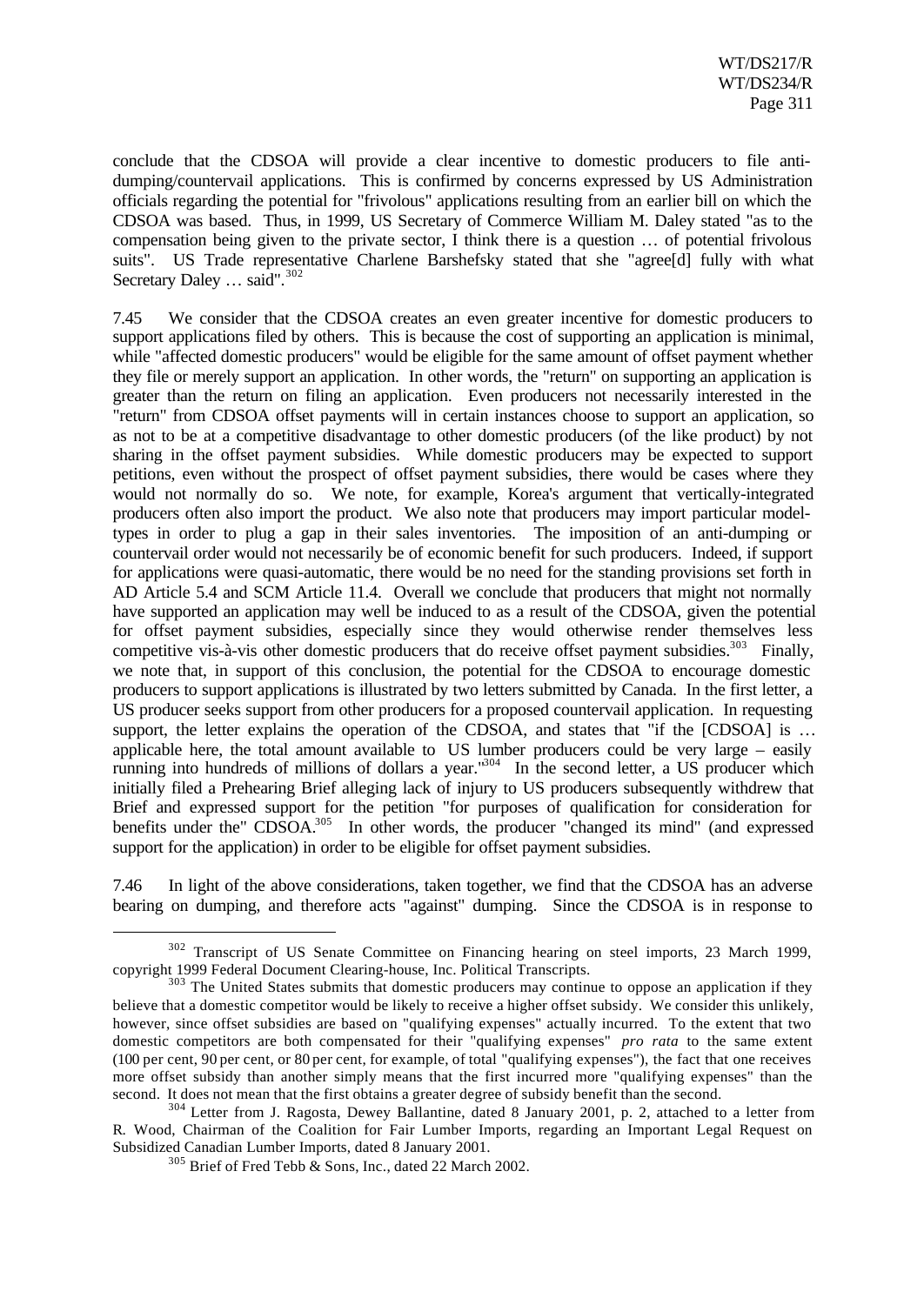WT/DS217/R WT/DS234/R Page 312

dumping, in the sense that CDSOA offset payments may be made only in situations presenting the constituent elements of dumping, and since the CDSOA acts "against" dumping, the CDSOA constitutes "specific action against dumping" within the meaning of AD Article 18.1 (and "specific action against subsidy" within the meaning of SCM Article 32.1). We now turn to the US argument that the CDSOA is permitted by footnote 24 of the AD Agreement (and footnote 56 of the SCM Agreement).

## **5. Is the CDSOA permitted by footnotes 24 and 56 of the AD and SCM Agreements respectively?**

(a) Arguments of the parties

7.47 The United States asserts that, even if the Panel were to find that the CDSOA is an action – but not specific action - against dumping/subsidization, footnotes 24 and 56 to Articles 18.1 and 32, respectively, operate to permit the CDSOA.

7.48 The complaining parties submit that the scope of Articles 18.1 and 32.1, on the one hand, and footnotes 24 and 56, on the other hand, is mutually exclusive. Thus, a measure prohibited by Articles 18.1 or 32.1 cannot be permitted by footnotes 24 or 56.

7.49 The United States submits that it is not seeking to rely on footnotes 24 and 56 as exceptions to Articles 18.1 and 32.1. The United States submits that Articles 18.1 and 32.1 do not cover all types of action against dumping or a subsidy, just "specific" action against dumping or a subsidy, since footnotes 24 and 56 cover "action" against dumping or subsidization under other relevant provisions of GATT 1994. According to the United States, the combination of (1) Articles 18.1 and 32.1 and (2) footnotes 24 and 56 creates an integrated scheme proscribing only certain actions against dumping and subsidization. Under that scheme, actions against dumping and subsidies *as such* must proceed under the Antidumping or SCM Agreement; other actions, however, such as actions under GATT Article XVI to address the effects of dumping and/or subsidies, are explicitly permitted by footnotes 24 and 56. The CDSOA, to the extent that the Panel were to find it to be an action against dumping and/or subsidies, is nevertheless clearly an action under GATT Article XVI to address the effects of such practices.

(b) Evaluation by the Panel

l

7.50 We do not understand the United States to argue that a measure prohibited by Articles 18.1 of the AD Agreement or 32.1 of the SCM Agreement may nevertheless be permitted by footnotes 24 or 56.<sup>306</sup> Indeed, the United States has expressly asserted that footnotes 24 and 56 are not exceptions to Articles 18.1 or 32.1.<sup>307</sup> Thus, the basis for the US reliance on footnotes 24 and 56 appears to be that the CDSOA is not a "specific" action against dumping or subsidy.<sup>308</sup> In other words, the US arguments concern measures that constitute "action against dumping" or subsidy, rather than "specific action against dumping" or subsidy. However, insofar as we have already found that the CDSOA is a "specific action against dumping" or subsidy, in the meaning of AD Article 18.1 and SCM

<sup>&</sup>lt;sup>306</sup> In this regard, the parties have essentially been arguing past one another. The complaining parties have responded as if the United States were arguing that footnotes 24 or 56 were exceptions to AD Article 18.1 and SCM Article 32.1, whereas the United States has expressly stated that this is not the case (see note 307 below).

<sup>307</sup> US second written submission, note 48 ("[t]he United States does not argue that footnotes 24 and 56 provide exemptions for violations of Articles 18.1 and 32.1".)

 $308$  The United States merely asserts that footnotes 24 and 56 cover action against dumping or subsidization. The United States has not asserted that those footnotes cover specific action against dumping or subsidization.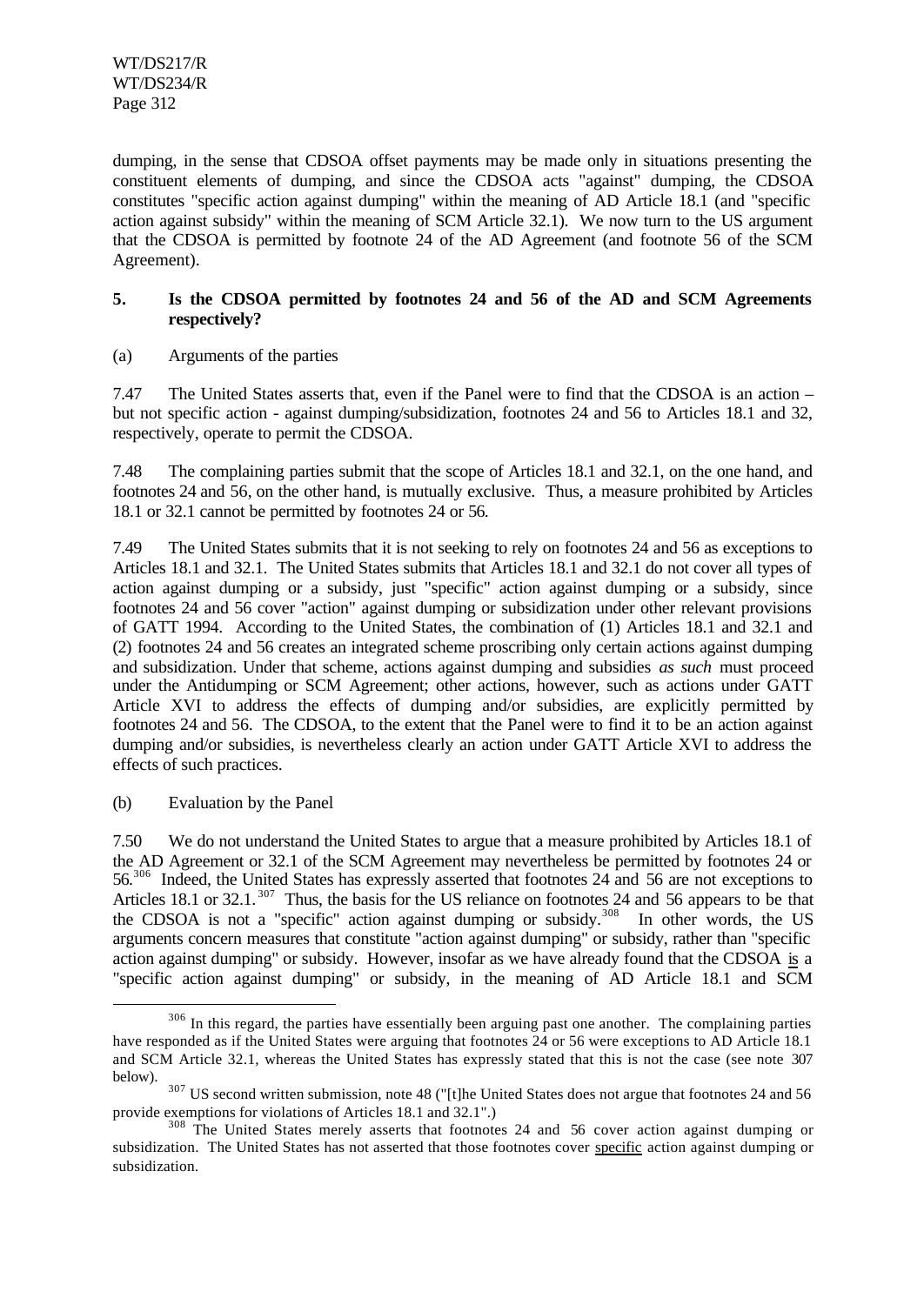Article 32.1, arguments regarding the application of the abovementioned footnotes to non-specific action against dumping or subsidy are not relevant. Since the US does not argue that a measure inconsistent with Articles 18.1 and 32.1 could somehow be "saved" by footnotes 24 and 56, it is not necessary to address the parties' arguments regarding the import of those footnotes.

#### **6. Conclusion**

7.51 In light of the above, we conclude that the CDSOA constitutes a specific action taken in response to situations presenting the constituent elements of dumping, and that the action taken pursuant to the CDSOA has an adverse bearing on dumping. We therefore conclude that the CDSOA is a non-permissible "specific action against dumping", contrary to AD Article 18.1. We also conclude that the CDSOA is a non-permissible "specific action against a subsidy", contrary to SCM Article 32.1. Since the CDSOA is inconsistent with AD Article 18.1 and SCM Article 32.1, the CDSOA is also in violation of paragraphs 2 and 3 of Article VI of the GATT 1994.<sup>309</sup>

7.52 We wish to emphasise that our findings and conclusions relate exclusively to the CDSOA, which combines the imposition of anti-dumping/countervail orders with the bestowal of offset payment subsidies in very particular circumstances, such as to constitute "specific action against dumping"/subsidisation. Though we consider that subsidization should not generally be used as a surrogate contingent trade remedy, our conclusion (that the CDSOA constitutes "specific action against dumping") is not based on a finding that subsidization in and of itself necessarily constitutes "specific action against dumping"/subsidisation.

### C. AD ARTICLE 5.4/SCM ARTICLE 11.4 - STANDING

#### **1. Arguments of the parties**

l

7.53 The complaining parties argue that the CDSOA is inconsistent with AD Article 5.4 and SCM Article 11.4. AD Article 5.4 provides as follows<sup>310</sup>:

> 5.4 An investigation shall not be initiated pursuant to paragraph 1 unless the authorities have determined, on the basis of an examination of the degree of support for, or opposition to, the

<sup>309</sup> The Appellate Body confirmed in *US – 1916 Act* that a non-permissible response to dumping violates GATT Article VI:2. (The Appellate Body asserted in *US – 1916 Act* that "Article VI of the GATT 1994 and the *Anti-Dumping Agreement* apply to 'specific action against dumping'. Article VI, and, in particular, Article VI:2, read in conjunction with the *Anti-Dumping Agreement*, limit the permissible responses to dumping to definitive anti-dumping duties, provisional measures and price undertakings. Therefore, the 1916 Act is inconsistent with Article VI:2 and the *Anti-Dumping Agreement* to the extent that it provides for "specific action against dumping" in the form of civil and criminal proceedings and penalties" (para. 137)). We see no reason why a violation of SCM Article 32.1 would not similarly result in a violation of GATT Article VI:3.

 $3^{10}$  SCM Article 11.4 similarly provides that :

<sup>&</sup>quot;11.4 An investigation shall not be initiated pursuant to paragraph 1 unless the authorities have determined, on the basis of an examination of the degree of support for, or opposition to, the application expressed by domestic producers of the like product, that the application has been made by or on behalf of the domestic industry. The application shall be considered to have been made "by or on behalf of the domestic industry" if it is supported by those domestic producers whose collective output constitutes more than 50 per cent of the total production of the like product produced by that portion of the domestic industry expressing either support for or opposition to the application. However, no investigation shall be initiated when domestic producers expressly supporting the application account for less than 25 per cent of total production of the like product produced by the domestic industry." (footnotes omitted)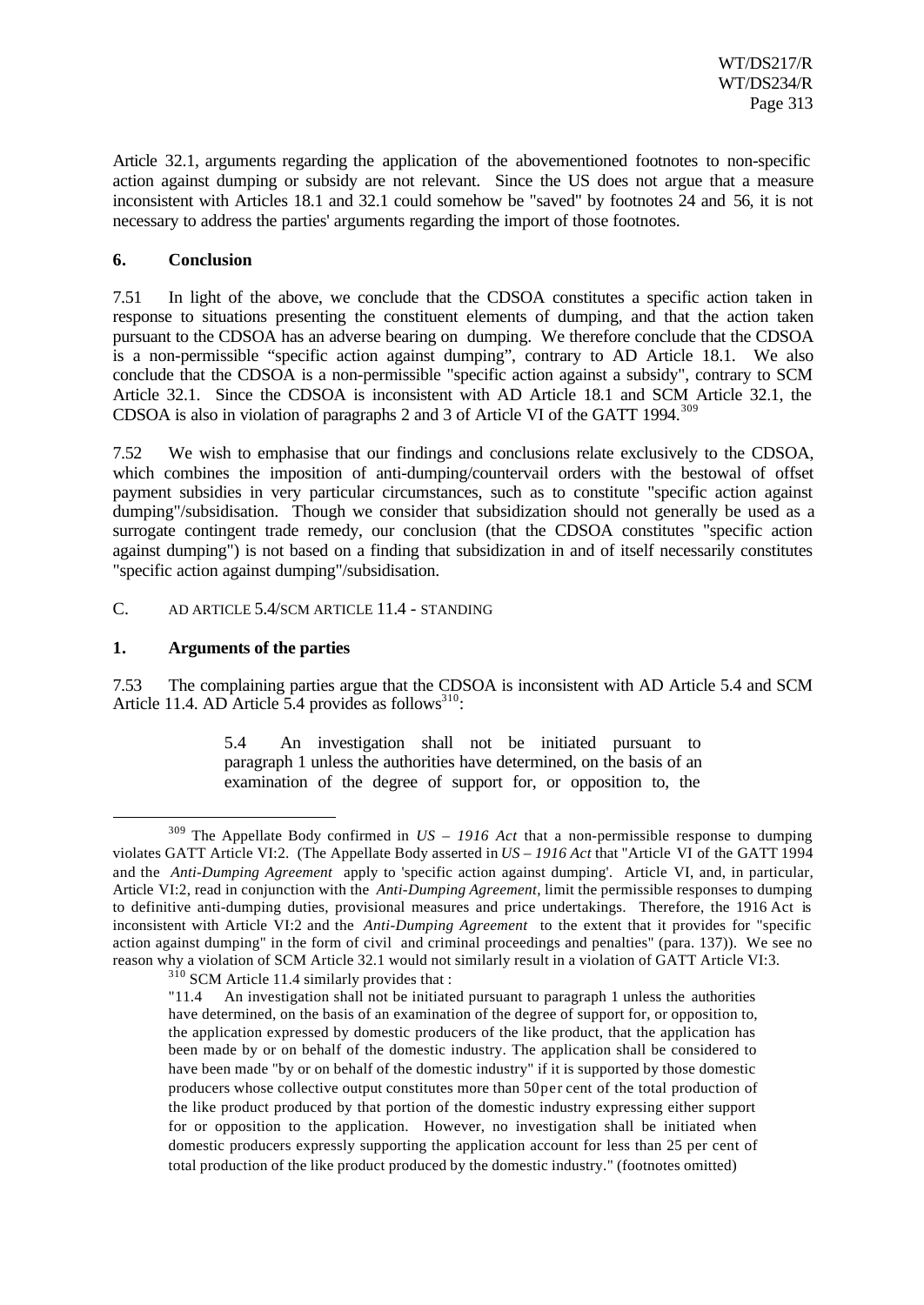l

application expressed<sup>13</sup> by domestic producers of the like product, that the application has been made by or on behalf of the domestic industry.<sup>14</sup> The application shall be considered to have been made "by or on behalf of the domestic industry" if it is supported by those domestic producers whose collective output constitutes more than 50 per cent of the total production of the like product produced by that portion of the domestic industry expressing either support for or opposition to the application. However, no investigation shall be initiated when domestic producers expressly supporting the application account for less than 25 per cent of total production of the like product produced by the domestic industry.

<sup>13</sup><br>In the case of fragmented industries involving an exceptionally large number of producers, authorities may determine support and opposition by using statistically valid sampling techniques.

<sup>14</sup> Members are aware that in the territory of certain Members employees of domestic producers of the like product or representatives of those employees may make or support an application for an investigation under paragraph 1.

7.54 According to the complainants, the CDSOA provides a financial inducement to domestic producers to file applications or to express support for a petition since the payments are only made to those producers that support the petition. According to the complainants, AD Article 5.4 and SCM Article 11.4 require a Member to conduct an objective and good faith examination of the level of support for the application. Through the promise of offset payments, the complaining parties argue, the US government is unduly influencing the very facts which the authorities are required to examine in an objective manner. The complaining parties argue that Members must observe the general principle of good faith, recognized by the Appellate Body as a pervasive principle that informs the covered agreements, in the application and interpretation of the AD and SCM Agreements. According to the complainants, when a treaty provision specifies that actions of private parties are necessary to establish a Member's right to take action, government provision of a financial incentive for those private parties to act one way rather than another is inconsistent with the requirement that Members perform their treaty obligations in good faith. Therefore, the complaining parties are of the view that the CDSOA prevents the authorities from ascertaining, in an objective and good faith manner, whether an application is effectively made by or on behalf of the domestic industry as required by AD Article 5.4 and SCM Article 11.4.

7.55 The complainants submit that the CDSOA frustrates the object and purpose of AD Article 5.4 and SCM Article 11.4, which is to limit the initiation of investigations to those instances where the domestic industry has a genuine interest in the adoption of anti-dumping/countervail measures. $311$ According to the complainants, when the support of a domestic producer is bought with the promise of a financial reward, such support cannot be regarded as genuine and cannot be taken into account for the purposes of the determination required by AD Article 5.4 and SCM Article 11.4. The complaining parties submit that the formalistic position of the United States which reduces the standing provision to mere arithmetic leads to an absurd and unreasonable result. The complaining parties argue that they do not suggest that an investigating authority is to ascertain actively in each

<sup>&</sup>lt;sup>311</sup> The complaining parties refer in this respect to the negotiating history of this provision as documented in T. Stewart (Ed.), The Gatt Uruguay Round, A Negotiating History (1986 – 1992), Vol. II: Commentary (Kluwer 1993) at p.1517. Stewart writes that the thresholds were established to address "concerns with the possibility that unwarranted complaints would be filed and unwarranted investigations commenced". See, for example, Korea's first written submission, note 35.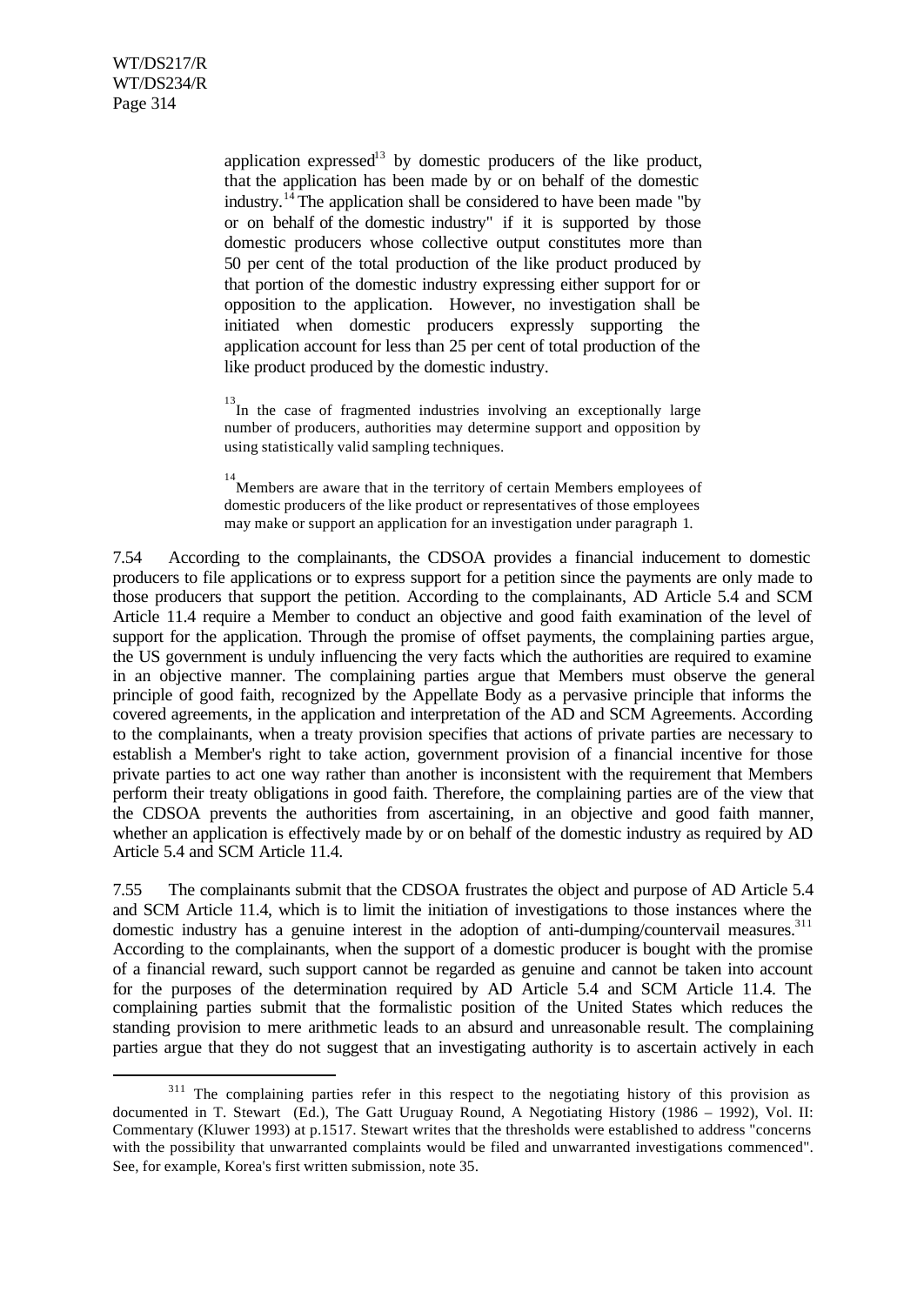case the subjective motivations of a producer in expressing support for an application, but argue that if there is evidence calling into question the credibility of a declaration of support, the administrative authorities cannot ignore such evidence without violating AD Article 5.4 and SCM Article 11.4.

7.56 The complaining parties therefore request the Panel to find that by providing a financial incentive to support an application for the initiation of an anti-dumping/countervail investigation, the CDSOA is inconsistent with AD Article 5.4 and SCM Article 11.4.

7.57 The United States argues that AD Article 5.4 and SCM Article 11.4 contain objective numerical benchmarks for determining whether an application was made by or on behalf of the domestic industry. The United States asserts that the statutory provisions which have implemented these numerical benchmarks in the United States are not affected by the CDSOA. The United States further submits that there is no requirement in AD Article 5.4 or SCM Article 11.4 that administering authorities determine the reason why domestic producers support an application. Rather, the United States is of the view that the only obligation incumbent upon the authority is to determine in an unbiased and objective manner whether the quantitative benchmarks have been met. The United States notes that the complaining parties are not arguing that the United States is failing to abide by those benchmarks.

7.58 Finally, the United States argues that in any case the complaining parties have not presented any evidence that the CDSOA actually distorts the application of the standing requirements and that producers who would otherwise have opposed the application in the absence of the CDSOA are now supporting investigations and that their support was necessary to initiate the investigation. The United States therefore requests that the complaining parties' argument of violation of AD Article 5.4 and SCM Article 11.4 be rejected.

# **2. Evaluation by the Panel**

l

7.59 The complaining parties claim that the CDSOA violates AD Article 5.4 and SCM Article 11.4. The text of these provisions stipulates that there must be sufficient support for the application before a Member may initiate an investigation. The CDSOA deals with the distribution of duties collected and the conditions for eligibility for receiving such distributions. As such, the CDSOA does not amend the United States' statutory provisions concerning standing which implement the United States' obligations under Article 5.4 AD and 11.4 SCM Agreement in United States law in sections  $702(c)(4)$  and  $732(c)(4)$  of the Tariff Act of 1930, as amended (19 U.S.C. §§ 1671a(c)(4),  $1673a(c)(4)$ ).

7.60 The issues before us however, are whether the CDSOA operates in such a manner that the US investigating authorities will be unable to conduct an objective and impartial examination of the level of support for the application; and whether in consequence the CDSOA has undermined the value of the provisions of AD Article 5.4 and SCM Article 11.4.

7.61 We note the argument advanced by the European Communities that "those two provisions [AD Article 5.4 and SCM Article 11.4] were introduced in response to the controversial practice of the United States authorities of presuming that an application was made by or on behalf of the domestic industry unless a major proportion of the domestic industry expressed active opposition to the petition".<sup>312</sup> In consequence the investigating authorities of a Member are obliged to have regard to two tests in determining the degree of support for a petition- i.e., the quantitative thresholds in AD Article 5.4/SCM Article 11.4; and the requirements under AD Article 5.2/SCM Article 11.2 that there be sufficient evidence concerning dumping/subsidization, injury and the causal link in order to ensure

<sup>312</sup> First written submission of the European Communities, India, Indonesia and Thailand, footnote 49.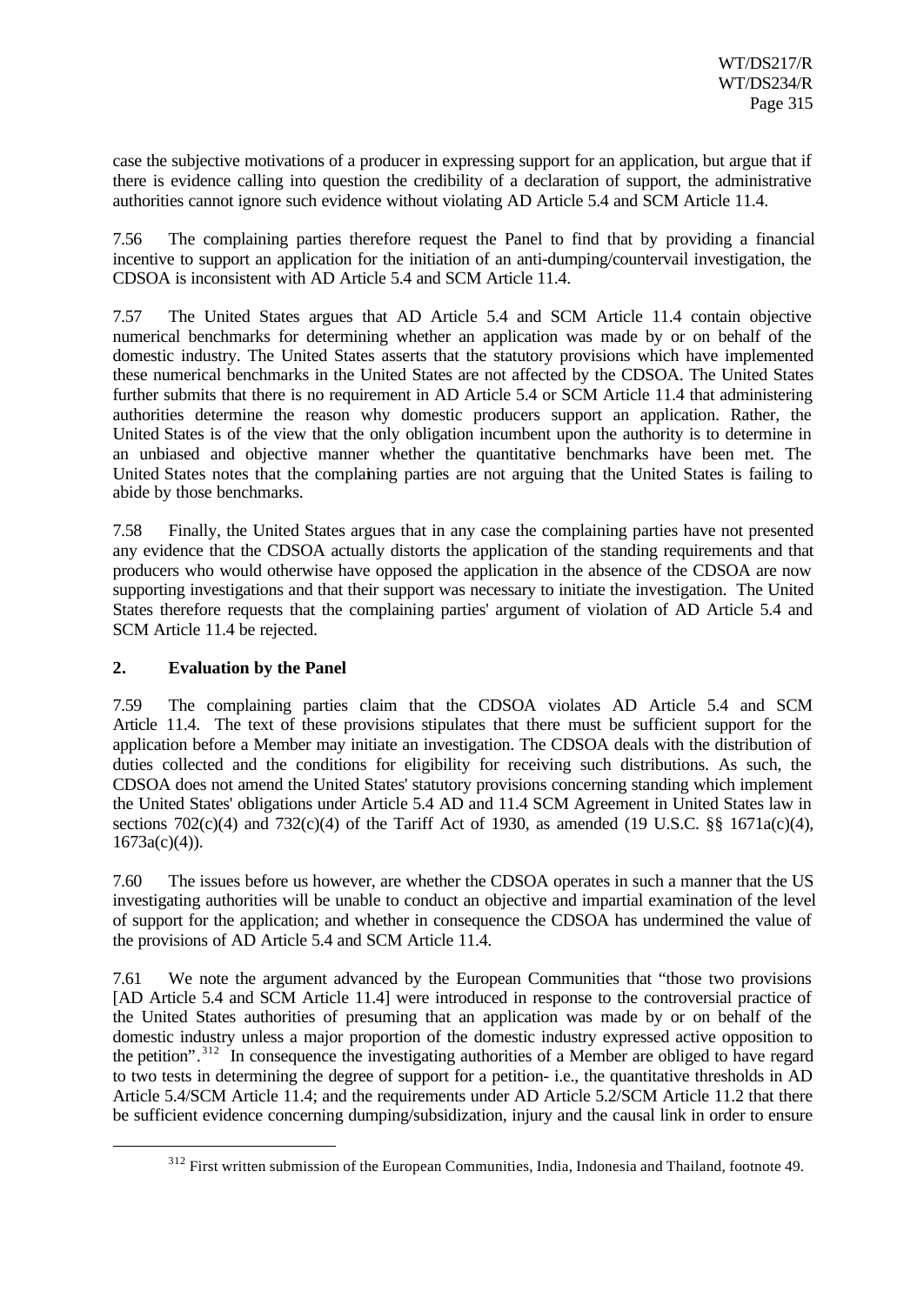l

that investigations are not initiated on the basis of frivolous or unfounded suits. Specifically, in consequence of these provisions it may be presumed that investigations will not proceed in circumstances where there may be a small proportion of the domestic industry which is affected by dumped/subsidized imports, but they do not have the support of at least 50 per cent of the industry. This is the significance of the tests in AD Article 5.4 and SCM Article 11.4.

7.62 We conclude that in consequence of the CDSOA providing that offset payments will be made only to domestic producers who have supported dumping/subsidy petitions, there is a financial incentive for domestic producers of like products to initiate and, more importantly to support petitions for dumping investigations. This incentive will result in more petitions having the required level of support from domestic industry than would have been the case without the CDSOA. Indeed, given the low costs of supporting a petition, and the strong likelihood that all producers will feel obliged to keep open their eligibility for offset payments for reasons of competitive parity, we could conclude that the majority of petitions will achieve the levels of support required under AD Article 5.4/ SCM Article 11.4. In this respect we again refer to the evidence referred to at paragraph 7.45 above, and especially the letter of a US company which after initiation of the investigation changed its position concerning the application and decided to express support for the application in order to remain eligible for possible offset payment subsidies. In our view, these letters are evidence of the inevitable impact of the CDSOA on the position of the domestic industry vis-à-vis anti-dumping/countervail applications.

7.63 The consequences are several. We first note however, the United States argument that AD Article 5.4 requires only that the statistical thresholds be met, and imposes no requirement that the investigating authorities inquire into the motives or intent of a domestic producer in electing to support a petition. This in itself is correct but in our view does not address the matter at issue. The first consequence of the operation of the CDSOA on AD Article 5.4/ SCM Article 11.4 is that it renders the quantitative tests included in the Article irrelevant, and leaves the investigating authority to make its decision on whether or not to pursue an investigation solely in terms of the requirements set out in AD Article 5.2 and 5.3/SCM Article 11.2 and 11.3, thus denying parties potentially subject to the investigation a meaningful test of whether the petition has the required support of the industry. It recreates the spectre of an investigation being pursued where only a few domestic producers have been affected by the alleged dumping, but industry support is forthcoming because of the prospect of offset payments being distributed if dumping is found in consequence of the investigation and antidumping duties imposed. In consequence the CDSOA may be regarded as having undermined the value of AD Article 5.4/ SCM Article 11.4 to the countries with whom the United States trades, and the United States may be regarded as not having acted in good faith in promoting this outcome.

7.64 The importance of the principle of good faith as a general rule of conduct in international relations is well established.<sup>313</sup> Good faith requires a party to a treaty to refrain from acting in a manner which would defeat the object and purpose of the treaty as a whole or the treaty provision in question.<sup>314</sup> In our view, AD Article 5.4 and SCM Article 11.4 have as their object and purpose to require the authority to examine the degree of support which exists for an application and to

<sup>313</sup> Also see: V.D. Degan, Sources of International Law, Martinus Nijhoff, 1997, p.401

<sup>&</sup>lt;sup>314</sup> One prominent scholar states that Article 18 of the Vienna Convention on the Law of Treaties, "while not explicitly referring to the principle of good faith, summarizes its substance by providing that a signatory "is obliged to refrain from acts which would defeat the object and purpose" of the treaty"" A. D'Amato, "Good Faith", in "Encyclopaedia of International Law", p. 599. The International Law Commission commenting on the principle of good faith stated that "[s]ome members felt that there would be an advantage in also stating that a party must abstain from acts calculated to frustrate the object and purpose of the treaty. The Commission however considered that this was clearly implicit in the obligation to perform the treaty in good faith and preferred to state the *pacta sunt servanda* rule in as simple a form as possible" (Yearbook International Law Commission, 1966, Vol.II, p. 211).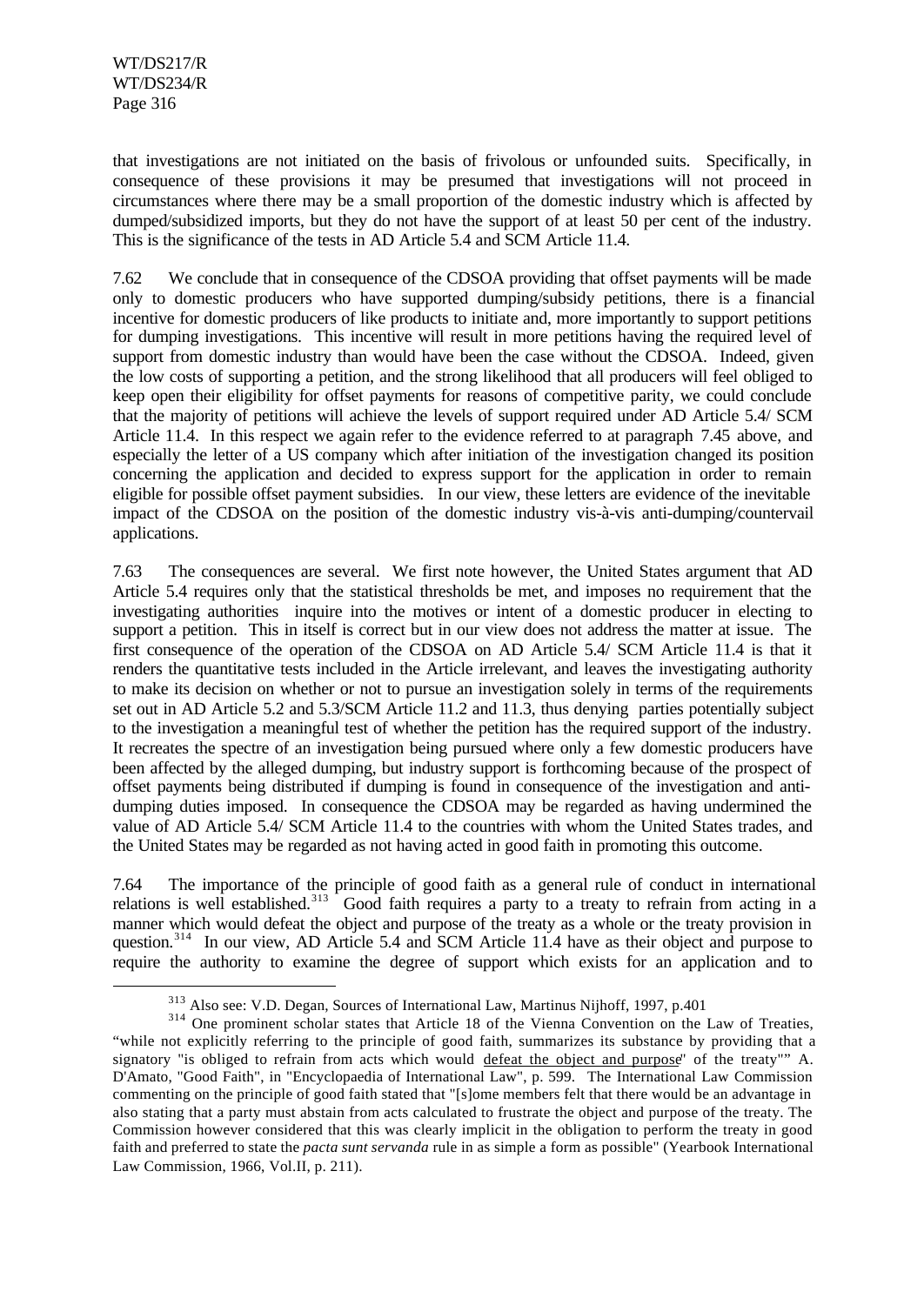determine whether the application was thus filed by or on behalf of the domestic industry. In this case the question is whether the CDSOA defeats this object and purpose of AD Article 5.4 and SCM Article 11.4.

7.65 We consider that the CDSOA in fact implies a return to the situation which existed before the Uruguay Round Agreement and which led to the introduction of AD Article 5.4 and SCM Article 11.4 in their current form. As we discussed above, AD Article 5.4 was introduced precisely to ensure that support was not just assumed to exist but actually existed, and that the support expressed by domestic producers was evidence of the industry-wide concern of injury being caused by dumped or subsidized imports.

# **3. Conclusion**

l

7.66 In sum, by requiring support for the petition as a prerequisite for receiving offset payments, the CDSOA in effect mandates domestic producers to support the application and renders the threshold test of AD Article 5.4 and SCM Article 11.4 completely meaningless. We are therefore of the view that the United States has failed to comply with its obligations under AD Article 5.4 Agreement and SCM Article 11.4. Therefore, we find that the CDSOA is inconsistent with AD Article 5.4 and SCM Article 11.4.

D. AD ARTICLE 8.3/SCM ARTICLE 18.3 - UNDERTAKINGS

# **1. Arguments of the parties**

7.67 The complaining parties<sup>315</sup> argue that AD Article 8.3 and SCM Article 18.3 require the authority to objectively examine the appropriateness of accepting a price undertaking and to reject an undertaking offered only for a pertinent reason.

7.68 The complaining parties assert that, in the United States, domestic producers have an effective veto right when it comes to the acceptance of price undertakings by the investigating authority. <sup>316</sup> According to the complainants, because offset payment subsidies will only be distributed if duties are collected, the CDSOA will inevitably cause domestic producers to oppose the acceptance of price undertakings. Thus, the complainants submit that through the CDSOA, the United States is unduly influencing the outcome of the examination of the "appropriateness" of accepting an undertaking in a way which favours the interests of the petitioners over those of the exporters. The United States is therefore violating its obligation to have its authority undertake an objective examination of whether accepting an undertaking would be appropriate in the circumstances. According to the complainants, the CDSOA will also lead to the rejection of undertakings without a pertinent reason, since the domestic producers will oppose the acceptance of an undertaking for pecuniary reasons which have no bearing on whether an undertaking is an "appropriate" alternative remedy. The complainants argue that the CDSOA thus frustrates the object and purpose of AD Article 8 and SCM Article 18, namely to provide an alternative remedy to dumping which, while giving equivalent protection to the domestic producers, is more beneficial to the exporters.

<sup>&</sup>lt;sup>315</sup> Australia did not develop this claim in its first submission, and confirmed in its answers to questions from the Panel that it was not pursuing a claim under AD Article 8 (SCM Article 18) (see Australia's Response to question 34 from the Panel).

<sup>&</sup>lt;sup>316</sup> Canada states that recent US case law makes clear that the United States Department of Commerce can effectively only enter into suspension agreements with the consent of the petitioner. Exhibit CDA-13, p 4 (Canada's first written submission, paras 86 –88). The complaining parties assert that the United States authorities have explicitly admitted that the petitioners' opposition is something to which they accord "considerable weight" when deciding whether to accept an undertaking (19 CFR 351 et al., "Explanation of the Final Rule", at p. 27312 (Common Exhibit - 12)).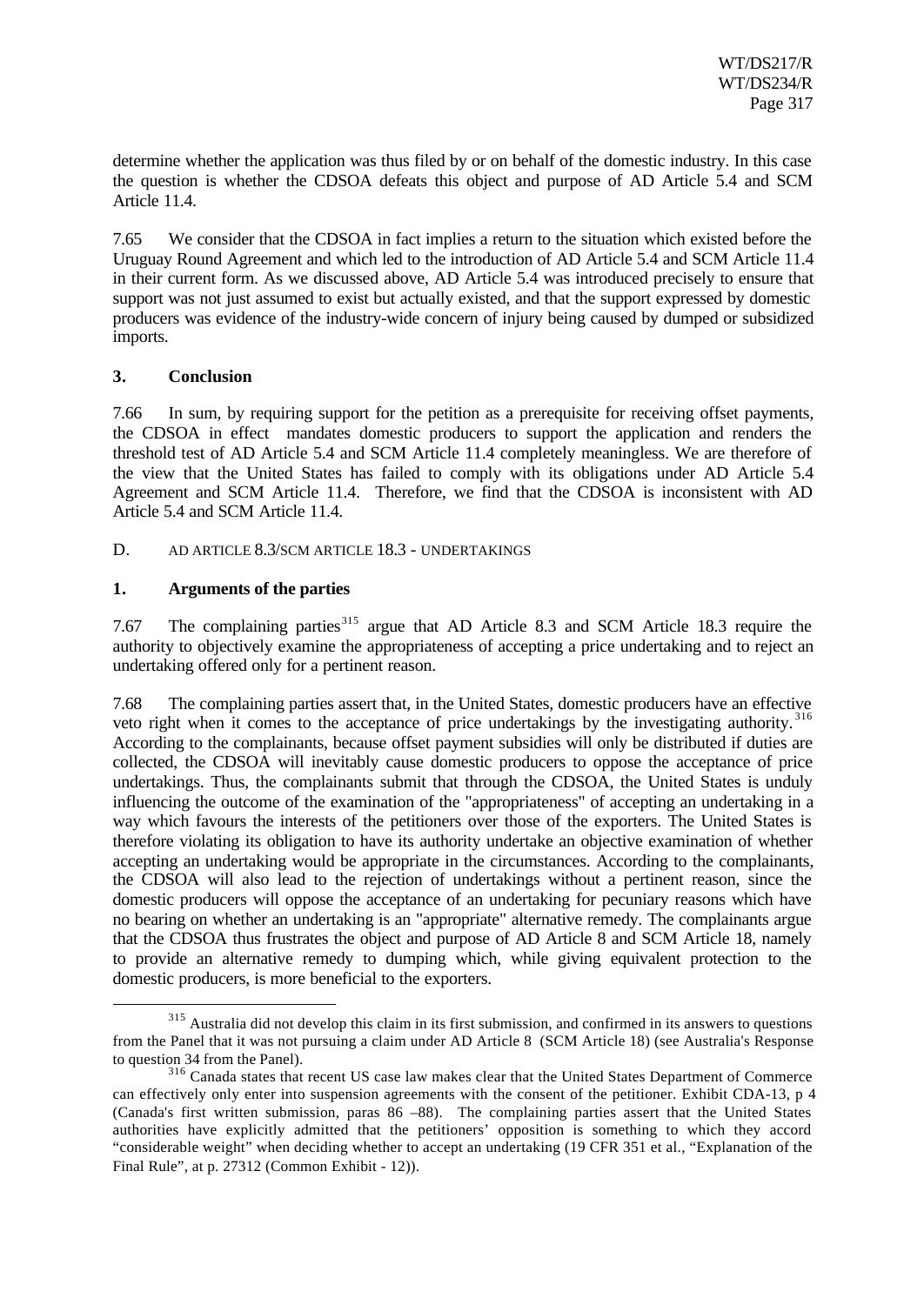7.69 The United States argues that the CDSOA does not introduce any changes to the United States statutory provisions relating to price undertakings. In the United States' view, the complaining parties have not demonstrated that the CDSOA requires United States administering authorities to breach AD Article 8 and SCM Article 18 in any way. The United States submits that there is no obligation under the AD or SCM Agreements for an authority to accept an undertaking. Moreover, the United States argues, neither Article circumscribes the reasons that may cause an administering authority to decline to accept a proposed undertaking. The United States is of the view that the only obligations contained in AD Article 8 and SCM Article 18 are certain procedural steps that are to be followed under certain circumstances if an undertaking is offered. According to the United States, since there are no limits on the reasons why the authority may believe the acceptance of an undertaking to be impractical, it is within the complete discretion of the authority to accept or reject that undertaking.

7.70 The United States concludes that, in any case, the complaining parties have not provided any evidence that the CDSOA had or will have any actual effect on the consideration of proposed undertakings by the USDOC. The United States further stresses that domestic producers do not have an effective veto right over proposed undertakings, as the rights afforded to domestic producers in the context of proposed undertakings are procedural in nature, not substantive.

# **2. Evaluation by the Panel**

7.71 The complaining parties argue that the CDSOA is inconsistent with AD Article 8.3 and SCM Article 18.3. AD Article 8.3 provides as follows:  $317$ 

8.3 Undertakings offered need not be accepted if the authorities consider their acceptance impractical, for example, if the number of actual or potential exporters is too great, or for other reasons, including reasons of general policy. Should the case arise and where practicable, the authorities shall provide to the exporter the reasons which have led them to consider acceptance of an undertaking as inappropriate, and shall, to the extent possible, give the exporter an opportunity to make comments thereon.

7.72 AD Article 8.3 thus provides that if an undertaking is offered, such an undertaking may be rejected for a number of reasons, including reasons of general policy. We note that the complaining parties have challenged the CDSOA as such. We recall that we may find that the CDSOA as such is inconsistent with Articles 8 AD and 18 SCM Agreement only when it mandates a violation of these provisions. We believe this would be the case if the CDSOA either explicitly amends the statutory provisions relating to price undertakings in a manner inconsistent with the AD or SCM Agreement, or if its effect is such that the authority cannot possibly comply with its obligations in respect of price undertakings under the AD and SCM Agreement.

7.73 The CDSOA does not contain any provisions which amend the United States statutory provisions on price undertakings which are set forth in sections 704 and 734 of the United States Tariff Act of 1930, as amended (19 U.S.C. §§ 1671c, 1673c). The complainants argue however that

<sup>&</sup>lt;sup>317</sup> SCM Article 18.3 similarly provides that:

<sup>18.3</sup> Undertakings offered need not be accepted if the authorities of the importing Member consider their acceptance impractical, for example if the number of actual or potential exporters is too great, or for other reasons, including reasons of general policy. Should the case arise and where practicable, the authorities shall provide to the exporter the reasons which have led them to consider acceptance of an undertaking as inappropriate, and shall, to the extent possible, give the exporter an opportunity to make comments thereon.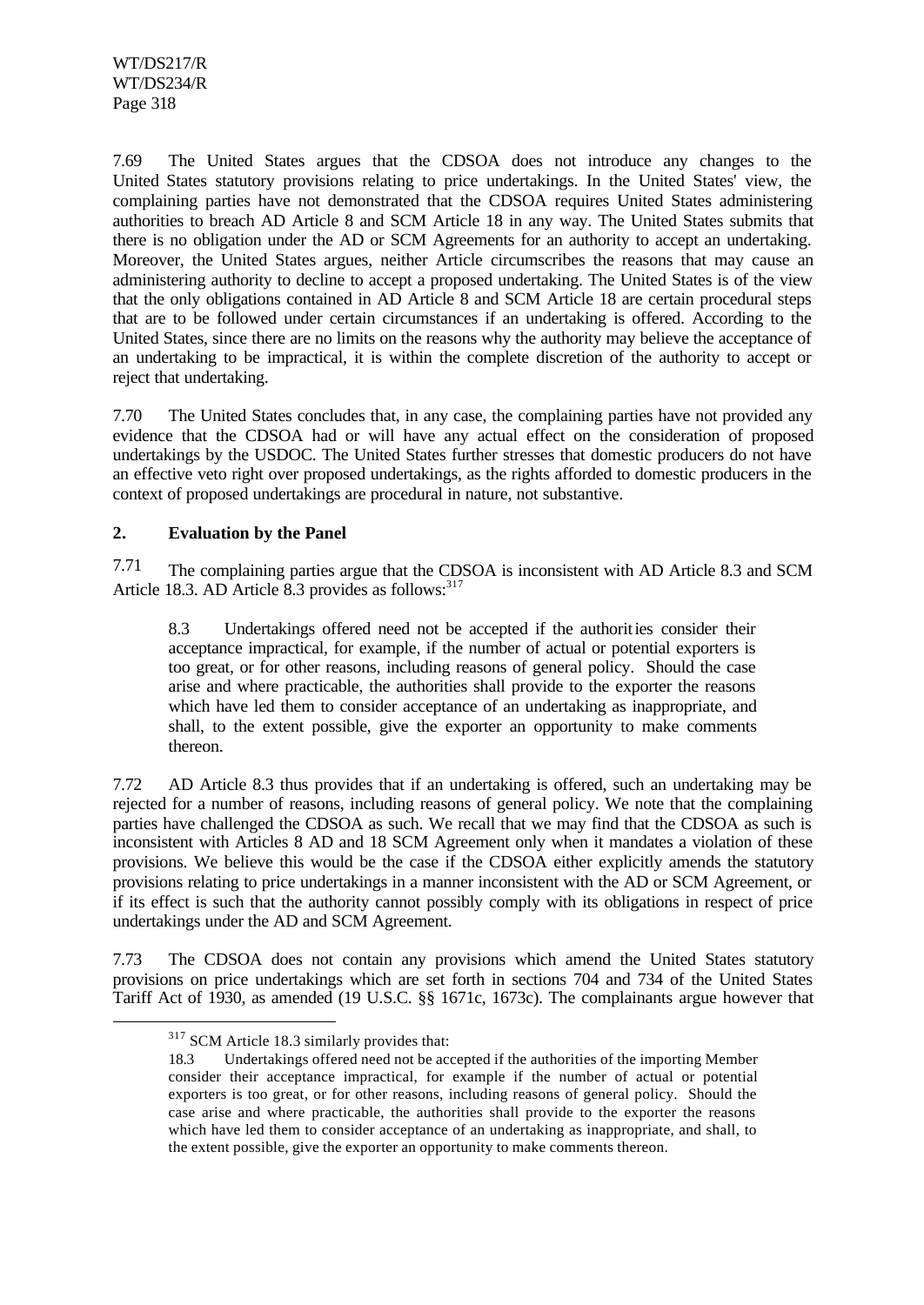the CDSOA provides an obvious monetary incentive for the domestic industry to object to the acceptance of an undertaking, which in light of the important weight of the domestic industry's opinion on this matter, effectively makes it impossible for an undertaking to be accepted. The complainants argue that AD Article 8.3 and SCM Article 18.3 provide that an undertaking offered need not be accepted if it is impractical to do so or for other pertinent reasons. However, it is argued, a Member may not outright refuse to accept an undertaking for completely unrelated reasons like the objection by the petitioners for pecuniary reasons.

7.74 We are of the view that the complainants' argument centers around the role of the domestic industry in the United States AD/CVD system when it comes to the acceptance of price undertakings. Indeed, it appears that in the complainants' view, it is through the effect of the CDSOA on domestic producers and their role in the process of accepting or rejecting an undertaking that the CDSOA violates AD Article 8.3 and SCM Article 18.3. We will therefore first determine the role of the domestic industry in the United States with regard to the acceptance or rejection of price undertakings.

7.75 The US statutory provisions concerning price undertakings provide that an undertaking shall not be accepted unless the authority is satisfied that suspension of the investigation is (a) in the public interest and (b) effective monitoring of the suspension agreement by the US is practicable. Section 704 2 (B) of the United States Tariff Act of 1930 sets forth what the administering authority is to examine when deciding whether it is in the public interest to accept an undertaking.

7.76 It appears therefore that the United States does not as a matter of general policy always reject an undertaking offered. Nor can it be said that the reasons set forth in the relevant US statutory provisions for accepting or rejecting an undertaking (i.e., public interest and monitoring capacity) are not pertinent. In light of this analysis, we need not consider whether an authority may refuse to accept undertakings as a matter of general policy. Nor need we consider whether undertakings may be rejected for non-pertinent reasons.

7.77 In addition to these substantive requirements, the authority is to consult with the domestic producers and potentially affected domestic consuming industries before deciding whether to accept an undertaking. In particular, United States law provides that the investigating authority must notify the petitioner of its intention to suspend the investigation;<sup>318</sup> must provide a copy of the proposed suspension agreement to the petitioner at the time of the notification, together with an explanation of how the agreement will be carried out and enforced, and of how the agreement will meet the requirements laid down in US law;<sup>319</sup> and must "consult" with the petitioner concerning its intention to suspend the investigation.  $320$ 

7.78 We note that the USDOC "Regulations on anti-dumping and countervailing duty proceedings" (the "Regulations") to which the complaining parties refer in support of their argument clarifies that although the position of the petitioners is an important consideration,

<sup>318</sup> Sections 704(e)(1) and 734(e)(1) of the *Tariff Act of 1930* (Common Exhibit- 15).

 $319$  Ibid., Sections  $704(e)(2)$  and  $734(e)(2)$ .

<sup>&</sup>lt;sup>320</sup> Ibid., Sections 704(e)(1) and 734(e)(1). The complaining parties add that other interested parties are notified (cf. Sections 704(e)(1) and 734(e)(1) of the *Tariff Act of 1930*) and allowed to submit information and comments for the record (Ibid., Sections 704(e)(3) and 734 (e)(3)), but they are not "consulted" (19 CFR 351 et al., "Explanation of the Final Rule", at p. 27312, Common Exhibit - 12).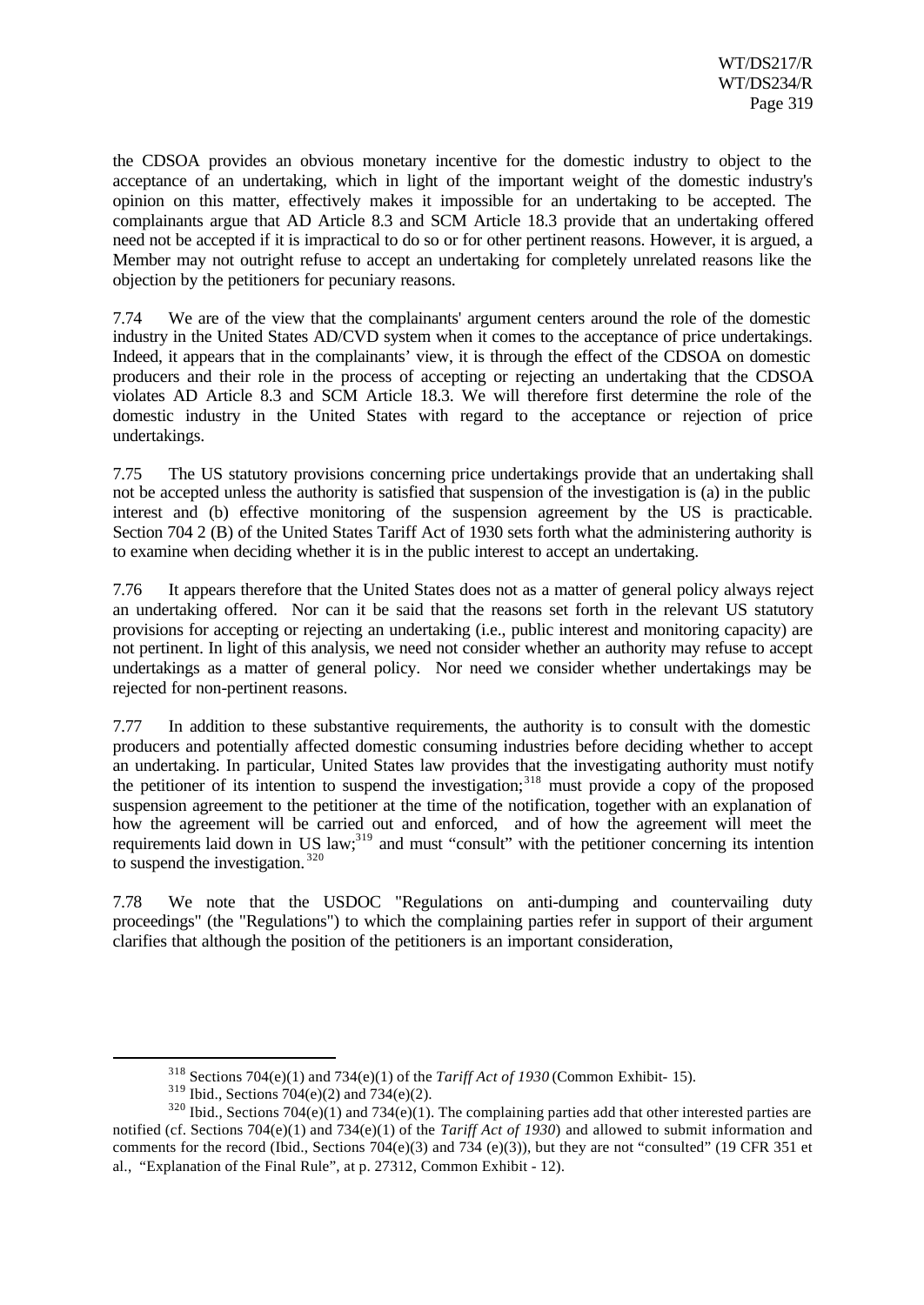l

"the Department must assess the public interest based on all the facts, and we do not believe it appropriate to issue a regulation that singles out one factor [position of the petitioners] to the exclusion of others"<sup>321</sup>.

With this statement, the USDOC rejected the suggestion that it should be required to consider domestic industry opposition to a suspension agreement as a strong indicator that the agreement is not in the public interest.

7.79 In both the statutory provisions and the Regulations, therefore, the objection of the petitioners to the acceptance of an undertaking is only one, be it important, factor in the authority's assessment of whether it is in the public interest to accept an undertaking. In our view, the investigating authority thus remains free to accept an undertaking even if there is domestic industry opposition to such acceptance. We consider that the complaining parties have not been able to demonstrate either that the objection by the petitioners to the acceptance of an undertaking *de facto* always results in the rejection thereof. In fact, it seems that almost all suspension agreements have been entered into by the authority over the opposition of the domestic industry. <sup>322</sup>

7.80 Therefore, leaving aside the question whether a Member would be allowed to reject an undertaking simply because the domestic industry opposes its acceptance, we find that the CDSOA does not mandate a violation of AD Article 8.3 and SCM Article18.3 in light of the fact that the objection of the petitioners does not in any case impede the acceptance of an undertaking by the US authority in accordance with these provisions. AD Article 8 and SCM 18 provide that when offered, the investigating authority need not accept the undertaking if it considers it impractical or if for other reasons it does not want to accept the undertaking. The decision to accept an undertaking or not under the Agreements is one the investigating authority is to take, and it may reject an undertaking for various reasons, including reasons of general policy. The fact that domestic producers may or may not be influenced by the CDSOA to suggest to the authority not to accept the undertaking, does not affect the possibility for interested parties concerned to offer an undertaking or for that undertaking to be accepted, in light of the non-decisive role of the domestic industry in this process.

7.81 In addition we note that the text of AD Article 8.3 and SCM Article 18.3 does not require the authority to examine objectively any undertaking offered. Rather, it stresses that undertakings offered need not be accepted and that the reasons for rejecting an undertaking may be manifold and include reasons of general policy. In our view, the CDSOA cannot be found to impede the objective examination of the appropriateness of accepting an undertaking, in the absence of any such obligation under AD Article 8 and SCM 18.

7.82 In sum, whatever the impact the CDSOA may have on the position of the domestic industry with regard to undertakings, it does not lead to the conclusion that the CDSOA mandates a violation of AD Article 8.3 and SCM Article 18.3. We therefore find that the CDSOA is not inconsistent with AD Article 8.3 and SCM Article 18.3.

<sup>&</sup>lt;sup>321</sup> 19 CFR 351 et al., "Explanation of the Final Rule", at p. 27312 (Common Exhibit - 12).

<sup>&</sup>lt;sup>322</sup> According to the United States, of the 13 undertakings accepted since 1996, 12 were entered into over the opposition of the domestic producers. These data have not been challenged by the complaining parties. Although Canada submitted certain data in Exhibit CDA-13 (see note 316 above), this evidence does not demonstrate that undertakings can only be accepted with the consent of the petitioners. It merely confirms that the domestic producers will be consulted with regard to the acceptance of a price undertaking.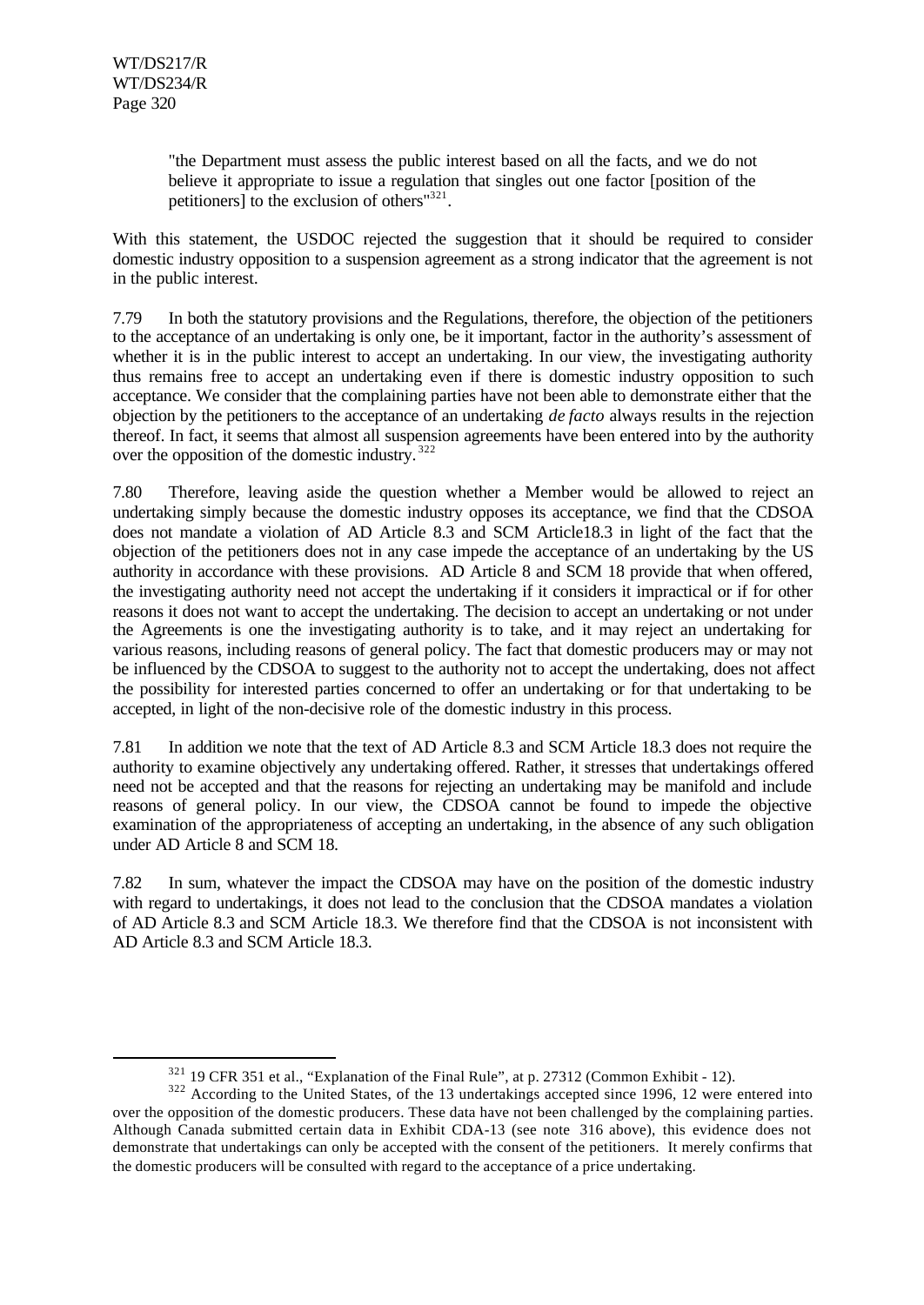#### E. DEVELOPING COUNTRY ISSUE – AD ARTICLE 15

#### **1. Arguments of the parties**

7.83 India and Indonesia submit that the CDSOA undermines AD Article 15 on special and differential treatment for developing countries. In particular, Indonesia considers that the CDSOA undermines price undertakings as a constructive remedy, since it encourages domestic producers to oppose the acceptance of price undertakings.

7.84 The United States submits that AD Article 15 is not within this Panel's terms of reference as it was not identified in any of the complaining parties' requests for establishment of a panel. Therefore, the concerns raised by Indonesia and other developing countries should not be entertained. In any case, the United States submits that it fulfils its AD Article 15 "best efforts" commitment in all cases and will continue to do so. To the extent that AD Article 15 is a substantive requirement, it necessitates only that the developed countries "explore" constructive remedies before applying anti-dumping duties. Moreover, the complaining parties have provided no evidence that the CDSOA will affect the administration of US laws governing undertakings. Therefore, the concerns of developing parties that the CDSOA will somehow affect commitments under AD Article 15 are similarly unfounded.

7.85 Indonesia submits that AD Article 15 does not have to be included in the Panel's terms of reference through express incorporation in the complaining parties' requests for establishment, since DSU Article 12.11 provides that:

Where one or more of the parties is a developing country Member, the panel's report shall explicitly indicate the form in which account has been taken of relevant provisions on differential and more-favourable treatment for developing country Members that form part of the covered agreements which have been raised by the developing country Member in the course of the dispute settlement procedures.

7.86 According to Indonesia, DSU Article 12.11 requires the Panel to give consideration to the special and differential treatment provision in the covered agreement raised by a developing country, even though this provision is not specifically indicated in the Panel's term of reference.

#### **2. Evaluation by the Panel**

l

7.87 We note that there is no reference to AD Article 15 in the various requests for establishment of this Panel. Generally, therefore, AD Article 15 would not fall within our terms of reference.<sup>323</sup> However, we note that DSU Article 12.11 requires panels to "explicitly indicate the form in which account has been taken of relevant provisions on differential and more-favourable treatment for developing country Members that form part of the covered agreements which have been raised by the developing country Member in the course of the dispute settlement procedures". Since we consider AD Article 15 to be relevant, and since that provision has been raised by developing country Members in the present proceedings, we are bound to consider that provision, even though it was not referred to in the various requests for establishment. In doing so, we note that certain developing country Members attach importance to price undertakings as a "constructive" alternative to antidumping duties.

7.88 That being said, we note that the concern expressed by India and Indonesia regarding Article 15 of the AD Agreement rests on those parties' understanding that the CDSOA will cause the

<sup>323</sup> See, for example, *EC – Bananas III*, para. 142 (WT/DS27/AB/R).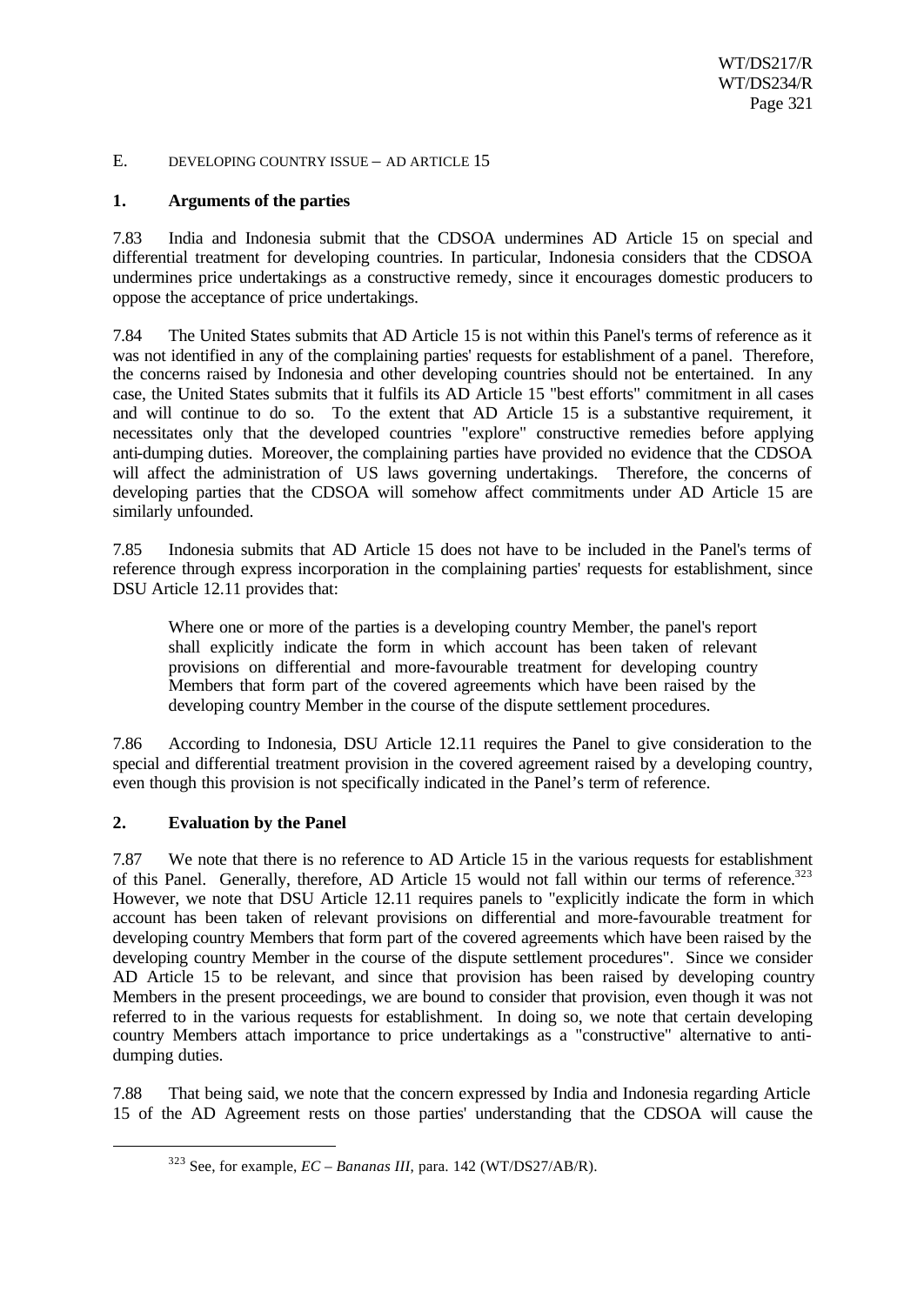domestic industry to oppose the acceptance of price undertakings, and therefore lead the USDOC to reject such price undertakings. In other words, the concern expressed by the relevant complaining parties is based on the premise that, under US law, the domestic industry is able to veto the acceptance of price undertakings by the USDOC. As stated in the preceding section, there is no factual basis for this premise, since the USDOC remains free to accept an undertaking, even if there is domestic industry opposition to such acceptance. Thus, even if the CDSOA were to lead domestic producers to oppose the acceptance of a proposed price undertakings, this would not necessarily cause the USDOC to reject such undertakings. Since the relevant complaining parties' reliance on AD Article 15 is based on a premise which has not been substantiated, we see no need to give any further consideration to AD Article 15 in these proceedings.

F. AD ARTICLE 18.4/SCM ARTICLE 32.5 & WTO ARTICLE XVI:4 - NECESSARY STEPS TO ENSURE **CONFORMITY** 

## **1. Arguments of the parties**

7.89 The complaining parties claim that, by being inconsistent with Articles 18.1, 5.4 and 8.3 of the AD Agreement, Articles  $32.1$ , 11.4 and 18.3 of the SCM Agreement, $324$  and Article VI:2 and 3 of the GATT 1994, the CDSOA is necessarily inconsistent with AD Article 18.4 and SCM Article 32.5, and Article XVI:4 of the WTO Agreement.

7.90 The United States submits that the CDSOA is not inconsistent with AD Article 18.4, SCM Article 32.5, or WTO Article XVI:4, because it is not inconsistent with Articles 18.1, 5.4 and 8.3 of the AD Agreement, or Articles 32.1, 11.4 and 18.3 of the SCM Agreement.

## **2. Evaluation by the Panel**

l

7.91 AD Article 18.4 and SCM Article 32.5 (both with identical wording) provide that

Each Member shall take all necessary steps, of a general or particular character, to ensure, not later than the date of entry into force of the WTO Agreement for it, the conformity of its laws, regulations and administrative procedures with the provisions of this Agreement, as they may apply to the Member in question.

7.92 Article XVI:4 of the *WTO Agreement* provides that

Each Member shall ensure the conformity of its laws, regulations and administrative procedures with its obligations as provided in the annexed Agreements.

7.93 There is no disagreement between the parties that a violation of AD Articles 18.1, 5.4 or 8.3, or a violation of SCM 32.1, 11.4 and 18.3, would also constitute a violation of AD Article 18.4, SCM Article 32.5, and WTO Article XVI:4. Since we have found that the CDSOA is inconsistent with AD Articles 5.4 and 18.1, and SCM Articles 11.4 and 32.1, we also find that the CDSOA is inconsistent with AD Article 18.4, SCM Article 32.5, and therefore WTO Article XVI:4.

<sup>&</sup>lt;sup>324</sup> Mexico also relies on the alleged violation of SCM Article 5(b) as a basis for alleging violation of SCM Article 32.5 and WTO Article XVI:4.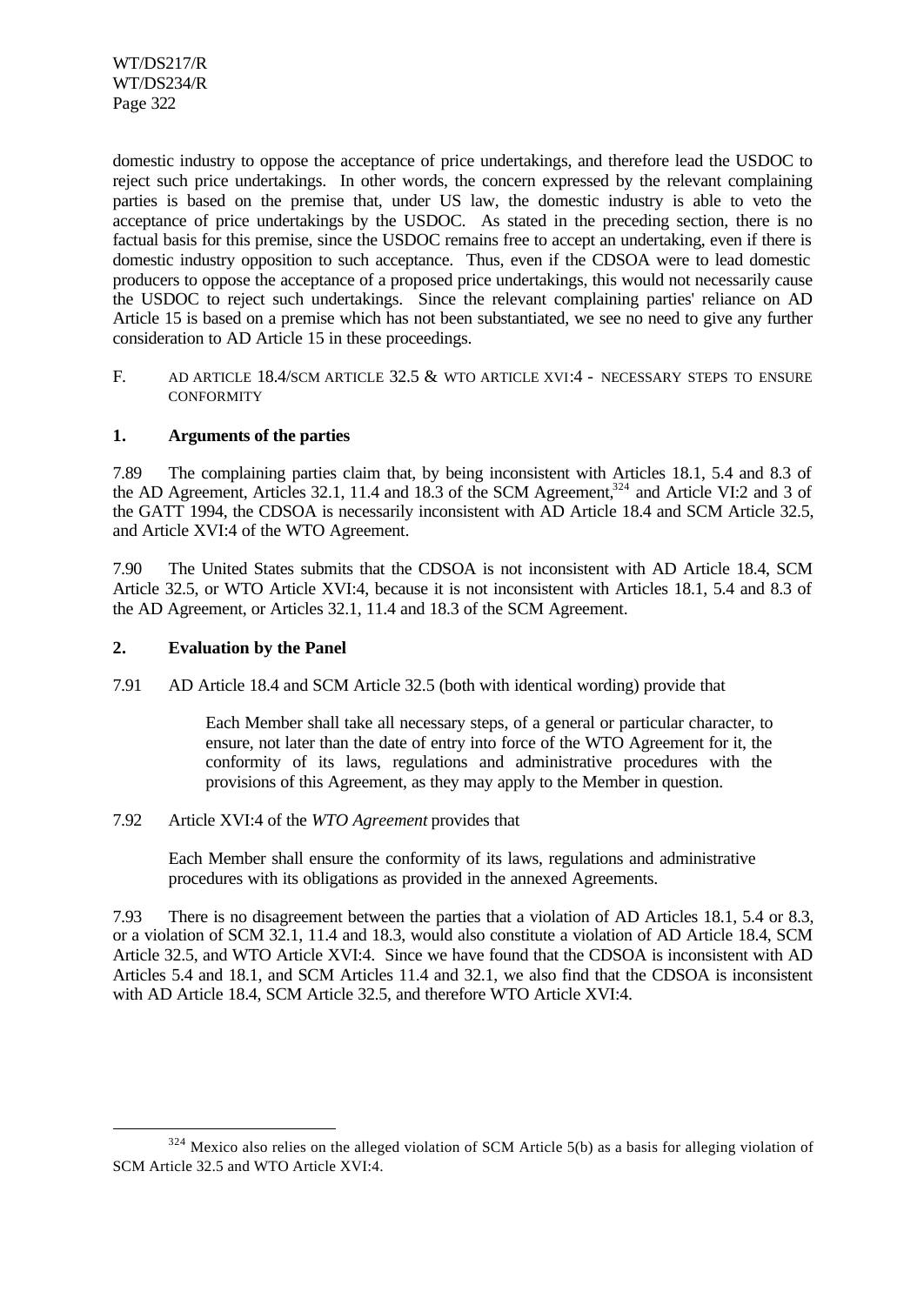#### G. ADVERSE EFFECTS – SCM ARTICLE 5

#### **1. Arguments of the parties**

l

7.94 Mexico claims that the CDSOA is inconsistent with Article 5(b) of the SCM Agreement because (1) it mandates the granting of specific subsidies in a manner and in circumstances that will necessarily nullify or impair benefits accruing to Mexico under Articles II and VI of the GATT 1994, and (2) it maintains subsidies in a manner and in circumstances that nullify or impair benefits accruing to Mexico under Articles II and VI of the GATT 1994.

7.95 Mexico submits that offset payments distributed under the CDSOA are specific subsidies within the meaning of SCM Article 2.1(a). Mexico asserts that the CDSOA and the operation of the granting authority explicitly limit access to the offset payments to certain enterprises and, on that basis, the subsidies are specific. According to Mexico, there are two elements in particular which clearly show that access to the subsidies under the Act is limited to certain enterprises: (a) that the subsidies are distributed through Special Accounts which are linked only to the respective order or finding; and (b) that the funds in those Special Accounts are only available to the manufacturers or producers of domestic like products who supported the application at the origin of the respective order or finding.

7.96 Mexico asserts that both the granting of subsidies under the CDSOA, and the maintenance of the CDSOA programme, *per se* cause adverse effects in the form of nullification or impairment of benefits accruing to Mexico under Articles II and VI of GATT 1994. Mexico asserts that both "violation" and "non-violation" nullification or impairment has been caused. With regard to "violation" nullification, Mexico relies on Article 3.8 of the DSU, whereby

[i]n cases where there is an infringement of the obligations assumed under a covered agreement, the action is considered *prima facie* to constitute a case of nullification or impairment. This means that there is normally a presumption that a breach of the rules has an adverse impact on other Members parties to that covered agreement, and in such cases, it shall be up to the Member against whom the complaint has been brought to rebut the charge.

Mexico asserts that, in view of DSU Article 3.8, nullification or impairment results from the fact that the CDSOA violates Articles VI:2 and X:3(a) of the GATT 1994.

7.97 Mexico asserts that, for the purpose of SCM Article 5(b), "non-violation" nullification or impairment shall be established "in accordance with the practice of application of" Article XXIII:1(b) of the GATT 1994. According to Mexico, past GATT 1947 and WTO practice indicates that three elements must be established in an Article XXIII:1(b) claim: (i) the application of a measure by a WTO Member; (ii) the existence of a benefit accruing under the applicable agreement; and (iii) the nullification or impairment of a benefit as a result of the application of the measure.<sup>325</sup> Mexico submits that the fact that the CDSOA mandates the granting and maintenance of subsidies is sufficient to satisfy the first condition, i.e., the "application" of a measure, even if subsidies have not actually been granted under the CDSOA.

<sup>325</sup> *Japan – Measures Affecting Consumer Photographic Film and Paper* ("*Japan – Film*"), WT/DS44/R, adopted 22 April 1998, at para. 10.41; *European Communities – Measures Affecting Asbestos and Asbestos-Containing Products ("EC – Asbestos")*, WT/DS135/R, WT/DS135/R/Add.1, adopted 5 April 2001, at para. 8.283.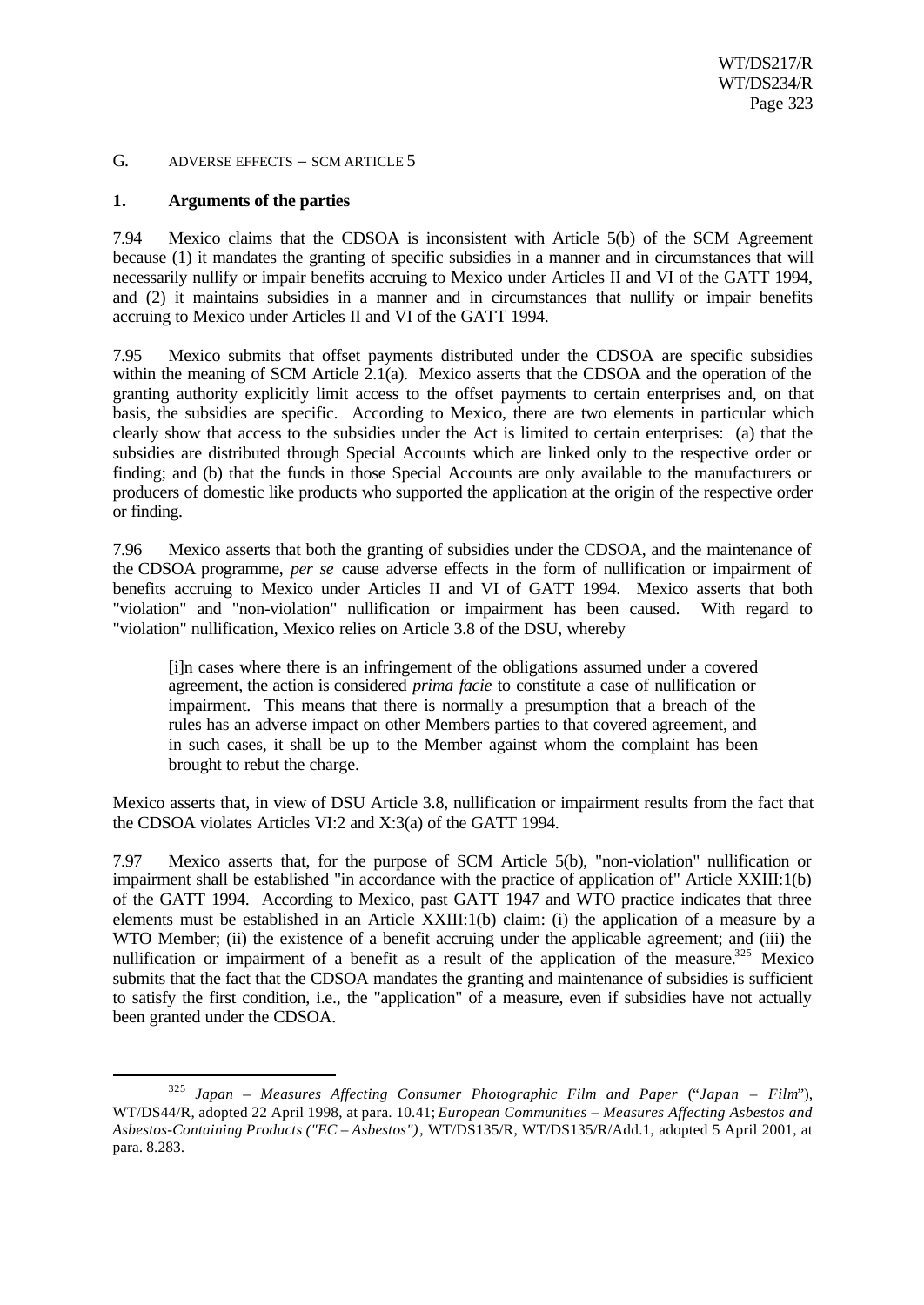7.98 Regarding the second condition, which concerns the existence of benefit, Mexico relies on benefits accruing under Articles II and VI of the GATT 1994. With respect to Article II, Mexico refers to its legitimate expectations of improved market access opportunities resulting from the relevant United States' tariff concessions under Article II:1 of the GATT 1994. In the context of the measure at issue, Mexico asserts that its legitimate expectations under Article II:1 must be viewed in the light of the application of anti-dumping and/or countervailing duties. With respect to Mexican exports to the United States that face such duties, Mexico legitimately expects that the competitive relationship between its products and like US products will be defined by, at most, the combined amount of the tariff concession of the United States pursuant to Article II:1, plus the anti-dumping and/or countervailing duties which Mexican exporters can legitimately expect to have to pay in addition to the MFN duty by virtue of Article II:2(b). With respect to Article VI of the GATT 1994, Mexico legitimately expects that the competitive relationship between its products and like US products will be modified by the imposition of the duties by, at most, the maximum anti-dumping and/or countervailing duties specified in Article VI:2 and 3. In Mexico's view, the benefits accruing to Mexico under Articles II and VI with respect to the competitive relationship between Mexican and like US products apply to both current trade and to the creation of predictability needed to plan future trade.

7.99 Concerning the third condition, Mexico asserts that the abovementioned benefits are nullified or impaired by both the granting and maintenance of subsidies under the CDSOA, and that the CDSOA was not reasonably anticipated by Mexico. Mexico submits that the mandatory granting of subsidies under the CDSOA will *per se* cause adverse effects in the form of nullification or impairment of benefits accruing to Mexico under Articles II and VI of the GATT 1994 because the mandatory granting of subsidies under the CDSOA systematically upsets the competitive relationship legitimately expected by Mexico under GATT Articles II and VI. Mexico submits that the maintenance of subsidies under the CDSOA *per se* causes adverse effects in the form of nullification or impairment of benefits that concern the creation of predictability needed to plan future trade in situations where United States' anti-dumping and countervailing duties apply. According to Mexico, the conferral of product-specific subsidies to the qualified domestic producers improves their competitiveness in the United States' market and makes it more difficult for Mexican exporters to sell into that market in a manner that avoids the payment of anti-dumping duties or in a manner that enables sales to be made with the additional payment of anti-dumping and/or countervailing duties. Given the certainty that any anti-dumping or countervailing duties collected will be re-distributed to the producers of the directly competing domestic product and the uncertainty as to the magnitude of the subsidies, it is impossible for Mexican exporters to predict the relative conditions of competition between their products and like United States' products when planning future sales. Mexico asserts that there is a presumption that a complainant should not be considered as having anticipated a measure where it is demonstrated that the measure was introduced after the conclusion of the tariff or other negotiations in question.<sup>326</sup> In this case, the benefits in question accrued to Mexico on 1 January 1995, the date of entry into force of the WTO Agreement, whereas the CDSOA entered into force on 28 October 2000. Since this was considerably later than 1 January 1995, Mexico claims that it is entitled to rely on the presumption that it did not anticipate the introduction of the Act and its consequent upsetting of the expected competitive relationship between Mexican products and like US products.

7.100 The United States asserts that the CDSOA is not an actionable subsidy for the purpose of SCM Article 5(b), because it is not specific, and does not cause adverse effects. The United States submits that the CDSOA is not specific within the meaning of SCM Article 2.1(a) because the CDSOA is potentially applicable to any producer in any industry in the United States. United States notes Mexico's argument that each CDSOA distribution is a *de jure* specific subsidy

<sup>326</sup> *Japan – Film*, *supra*, at para. 10.79.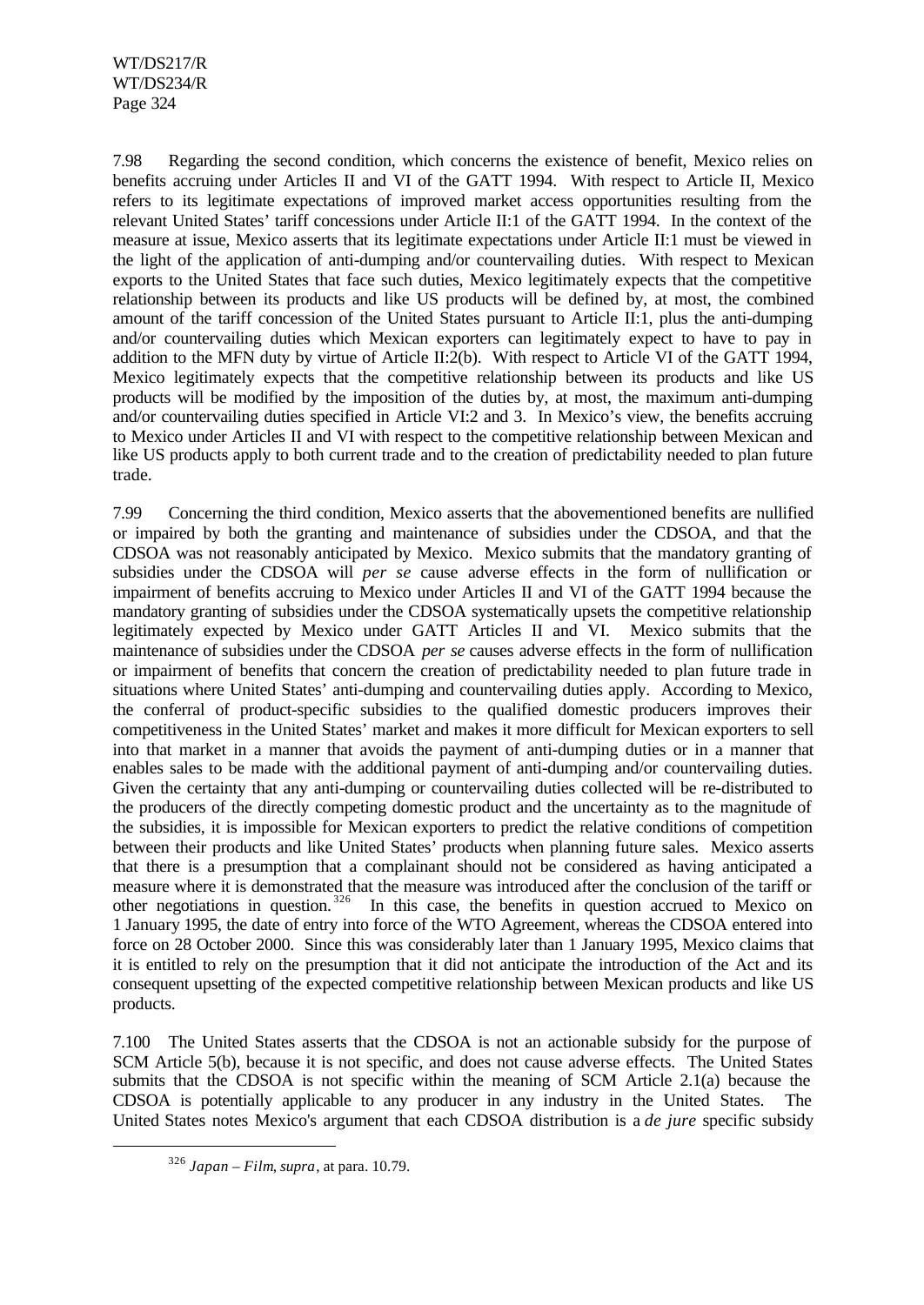because the money is kept in separate accounts, is capped by the duties collected under a particular anti-dumping/countervail order, and is only distributed to enterprises that produce the domestic like product and were among the petitioners in the original proceeding. According to the United States, specificity analysis must be carried out for the challenged subsidy programme (here the CDSOA) as a whole rather than by focusing on individual disbursements. Otherwise, no matter how broadly available and broadly distributed benefits under a government programme may be, each disbursement would be considered a specific subsidy. The United States submits that this would render Article 2 of the SCM Agreement a nullity.

7.101 With regard to the existence of adverse effects, the United States expresses doubt whether a claim of "violation" nullification or impairment, based on DSU Article 3.8, was intended to be brought within the terms of SCM Article 5(b), because to do so would automatically create a presumption that a subsidy that violates another WTO provision is an actionable subsidy, without any showing of adverse effects. According to the United States, this eliminates the primary distinction between prohibited subsidies under Article 3 where effects are presumed and actionable subsidies under Article 5 where the complaining party must demonstrate adverse effects. The United States further asserts that, in any event, the CDSOA does not violate any other provision, including GATT 1994 Articles VI:2 and VI:3, which are the basis for Mexico's "violation" nullification or impairment argument.

7.102 Concerning "non-violation" nullification or impairment under GATT Article XXIII:1(b), the United States notes the Appellate Body's statement in *EC – Asbestos* that "the remedy in Article XXIII:1(b) should be approached with caution and should remain an exceptional remedy."<sup>327</sup> The United States submits that, pursuant to footnote 12 in Article 5(b), the existence of nullification or impairment under Article 5 of the SCM Agreement is to be established in accordance with the practice of application of GATT Article XXIII. The United States submits that, under GATT and WTO practice, there are three requirements for a non-violation nullification or impairment claim under Article XXIII:1(b): (1) the application of a measure; (2) a benefit accruing under the relevant agreement; and (3) the nullification or impairment of the benefit as a result of the application of the measure that was not reasonably anticipated.

7.103 Regarding the need for the application of a measure, the United States asserts that GATT Article XXIII:1(b) limits non-violation claims to measures that are currently being applied. The United States submits that Mexico fails to satisfy this requirement because it has not challenged actual disbursements under the CDSOA.

7.104 Regarding the third requirement, the United States asserts that Mexico has failed to demonstrate that the competitive relationship between US products and Mexican imports has been upset by a subsidy. The United States submits that past complainants have not succeeded with their non-violation claims because of the lack of evidence on causality. According to the United States, the burden of proof in non-violation cases is high. DSU Article 26.1(a) ("Non-Violation Complaints of the Type Described in Paragraph 1(b) of Article XXIII of GATT 1994") requires that a party making non-violation claims must present a detailed justification in support of its claims: "the complaining party shall present a detailed justification in support of any complaint relating to a measure which does not conflict with the relevant covered agreement. . . ." The United States asserts that Mexico has not presented a detailed justification or even identified any products for which the competitive relationship has been upset. The United States rejects Mexico's argument that the distribution of duties under the CDSOA will *per se* nullify or impair the benefits accruing to Mexico under GATT Articles II and VI, as it renders the third element required for a non-violation claim meaningless and

<sup>327</sup> Appellate Body Report *EC – Asbestos*, WT/DS133/AB/R, adopted 5 April 2001, para. 186.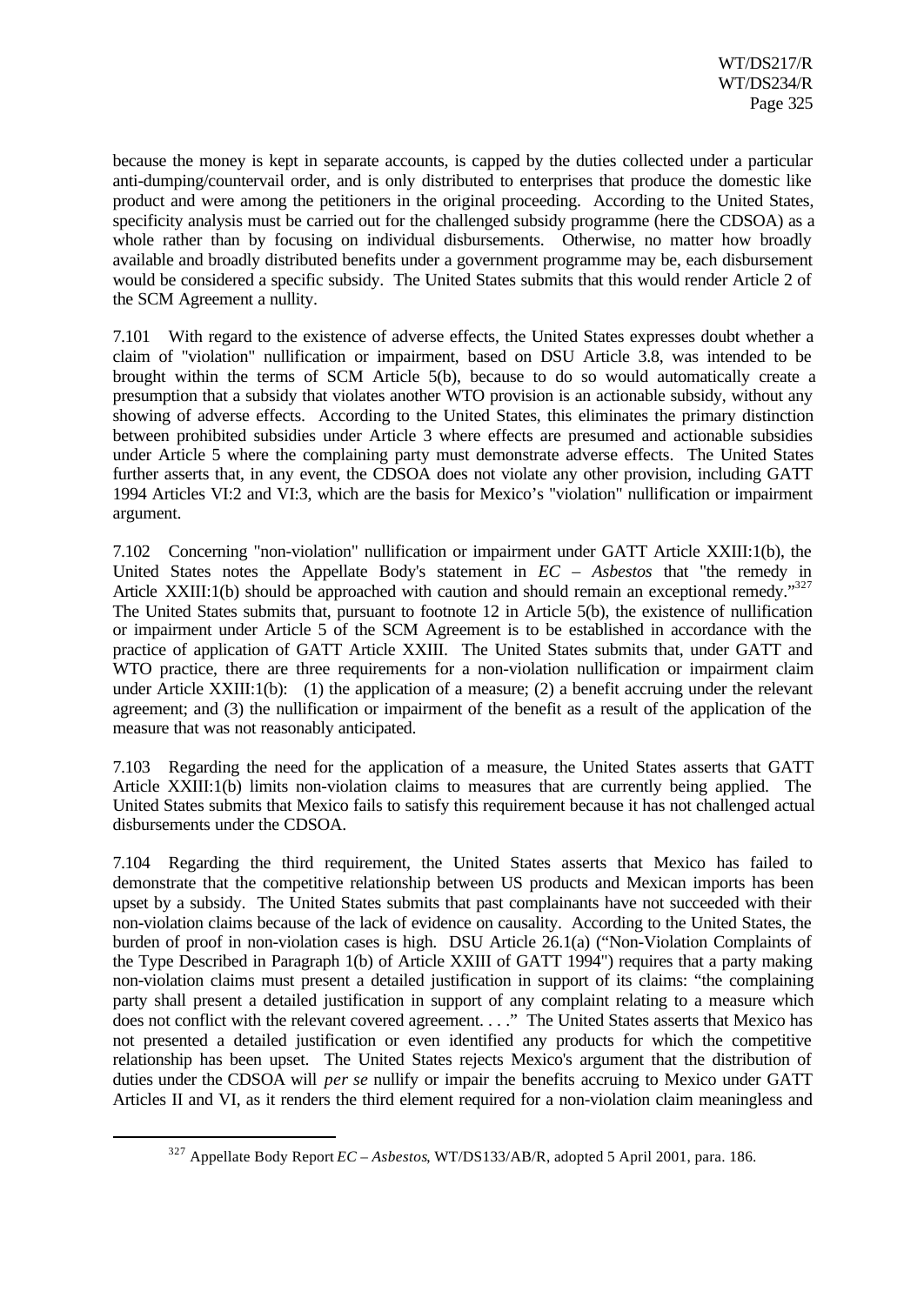WT/DS217/R WT/DS234/R Page 326

flies in the face of the notion that a non-violation claim is an exceptional remedy that should be approached with caution. Acceptance of Mexico's argument would automatically convert any specific domestic subsidy programme which is related to a product on which there is a tariff concession into a non-violation nullification or impairment of benefits. According to the United States, such an interpretation is unreasonable and must be rejected. The United States asserts that Mexico has not identified any particular products for which the competitive relationship has been or will of necessity be upset. The United States submits that Mexico's expectations with respect to US tariff concessions are only reasonable with respect to the products covered by those tariff concessions. Indeed, the 1955 Working Party Report cited by Mexico in its first submission specifically states that "a contracting party which has negotiated a concession under Article II may be assumed, for the purpose of Article XXIII, to have a reasonable expectation, failing evidence to the contrary, that the value of the concession will not be nullified or impaired by the contracting party which granted the concession by the subsequent introduction or increase of a domestic subsidy on the product concerned."<sup>328</sup> The United States submits that the CDSOA is not a product-specific subsidy and Mexico, having challenged the law *as such*, did not (indeed, cannot) identify any products to which benefits accrue. The CDSOA itself does not identify any specific product but can apply to any product subject to an anti-dumping or countervailing duty order. The amount of money received under the CDSOA is not linked to the level of production or sale of that product or designed to supplement those levels. According to the United States, since the CDSOA is not a product-specific subsidy, Mexico's claims that CDSOA *per se* nullifies or impairs benefits under GATT Articles II and VI should be rejected.

7.105 The United States also submits that Mexico could have reasonably anticipated the CDSOA. The United States asserts that Mexico was on notice that the United States could pass such a measure, because discussions in Congress concerning measures similar to the CDSOA took place prior to and during the Uruguay Round negotiations.

#### **2. Evaluation by the Panel**

l

7.106 In order to examine Mexico's claim that the CDSOA is inconsistent with Article 5(b) of the SCM Agreement, we must determine whether or not the CDSOA is an actionable subsidy. A measure constitutes an actionable subsidy if it is a subsidy, if it is "specific", and if its use causes "adverse effects". Since the United States does not deny that the CDSOA is a subsidy,  $329$  we shall focus on the issues of specificity and adverse effects.

(a) Is the CDSOA a "specific" subsidy?

7.107 Specificity is governed by Article 2 of the SCM Agreement, which provides:

2.1 In order to determine whether a subsidy, as defined in paragraph 1 of Article 1, is specific to an enterprise or industry or group of enterprises or industries (referred to in this Agreement as "certain enterprises") within the jurisdiction of the granting authority, the following principles shall apply:

<sup>&</sup>lt;sup>328</sup> See Report of the Working Party on Other Barriers to Trade, BISD 3S/222. at para. 13 (3/3/55).

<sup>&</sup>lt;sup>329</sup> In its second written submission, Mexico asserted that "in and of itself, the CDSOA is not a subsidy as defined by the SCM Agreement. Rather it is the offsets distributed under the CDSOA … that amount to subsidies." (para. 40). Mexico made this statement in the context of its arguments on the question of specificity. We do not understand Mexico to argue that the CDSOA is not capable of violating Article 5(b) because it is not a subsidy. As a programme that mandates the grant of subsidies, the CDSOA is clearly susceptible of challenge under Article 5(b) of the SCM Agreement.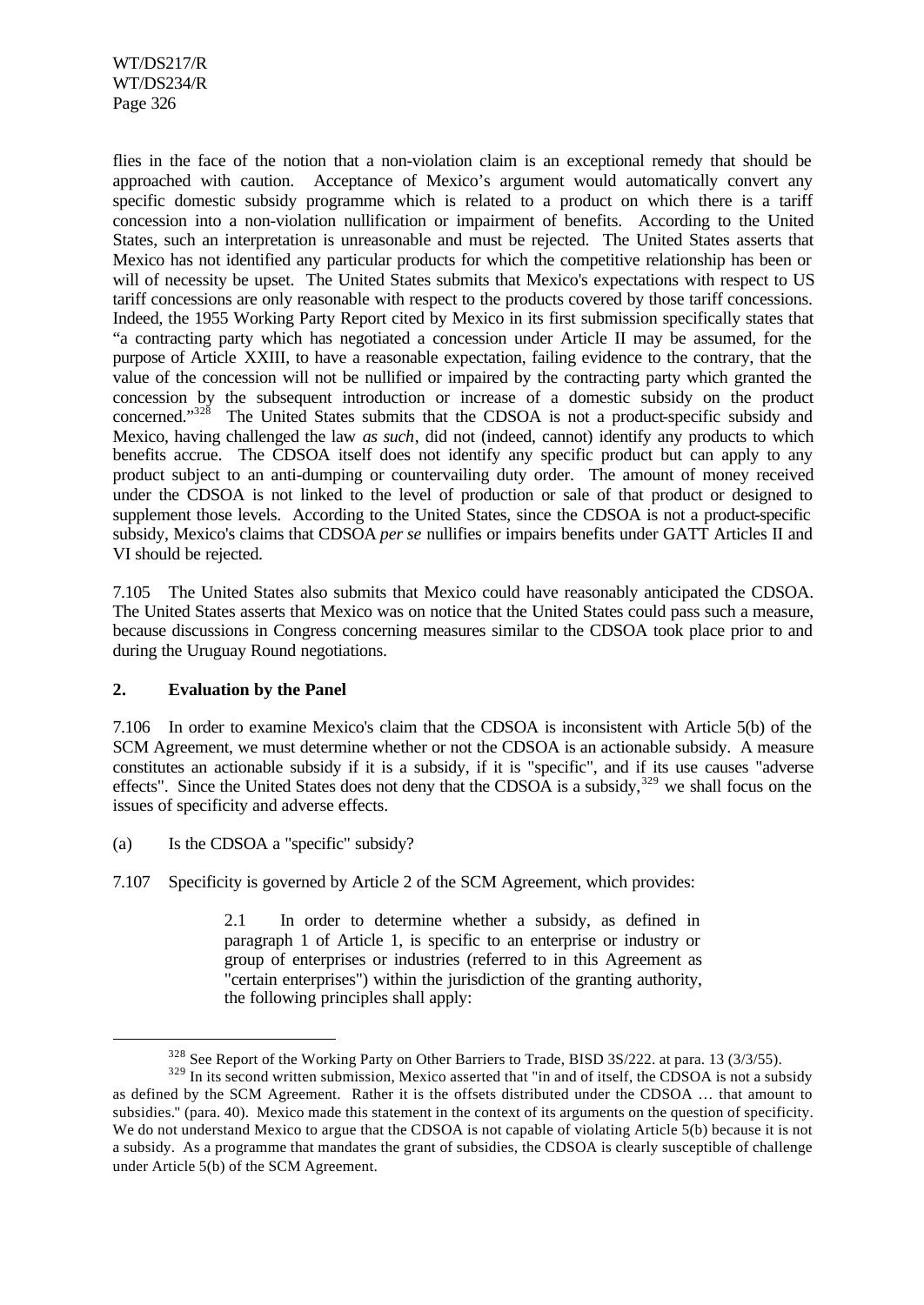(a) Where the granting authority, or the legislation pursuant to which the granting authority operates, explicitly limits access to a subsidy to certain enterprises, such subsidy shall be specific.

(b) Where the granting authority, or the legislation pursuant to which the granting authority operates, establishes objective criteria or conditions² governing the eligibility for, and the amount of, a subsidy, specificity shall not exist, provided that the eligibility is automatic and that such criteria and conditions are strictly adhered to. The criteria or conditions must be clearly spelled out in law, regulation, or other official document, so as to be capable of verification.

(c) If, notwithstanding any appearance of non-specificity resulting from the application of the principles laid down in subparagraphs (a) and (b), there are reasons to believe that the subsidy may in fact be specific, other factors may be considered. Such factors are: use of a subsidy programme by a limited number of certain enterprises, predominant use by certain enterprises, the granting of disproportionately large amounts of subsidy to certain enterprises, and the manner in which discretion has been exercised by the granting authority in the decision to grant a subsidy. In applying this subparagraph, account shall be taken of the extent of diversification of economic activities within the jurisdiction of the granting authority, as well as of the length of time during which the subsidy programme has been in operation.

2.2 A subsidy which is limited to certain enterprises located within a designated geographical region within the jurisdiction of the granting authority shall be specific. It is understood that the setting or change of generally applicable tax rates by all levels of government entitled to do so shall not be deemed to be a specific subsidy for the purposes of this Agreement.

2.3 Any subsidy falling under the provisions of Article 3 shall be deemed to be specific.

2.4 Any determination of specificity under the provisions of this Article shall be clearly substantiated on the basis of positive evidence.

<sup>2</sup> Objective criteria or conditions, as used herein, mean criteria or conditions which are neutral, which do not favour certain enterprises over others, and which are economic in nature and horizontal in application, such as number of employees or size of enterprise.

7.108 Mexico relies on Article 2.1(a) to claim *de jure* specificity. Mexico has confirmed that it is not claiming de facto specificity. Mexico has also asserted that Article 2.1 "paragraphs (b) and (c) are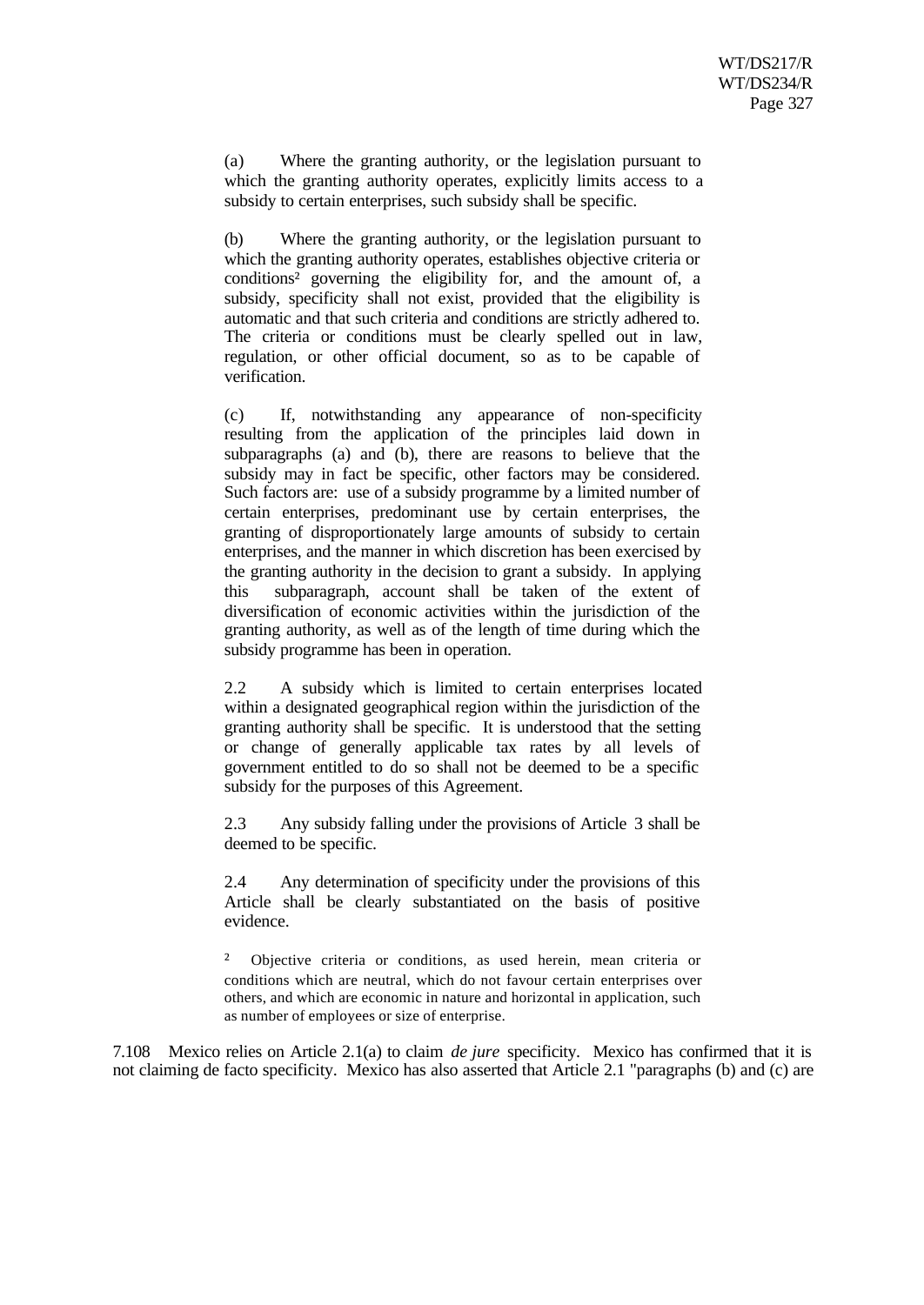not applicable".<sup>330</sup> We shall therefore confine our analysis to specificity within the meaning of Article 2.1(a) of the SCM Agreement.

7.109 Whereas Article 2.1(a) refers to measures that "explicitly limit[] access to a subsidy to certain enterprises", the chapeau to Article 2.1 provides that the phrase "certain enterprises" is shorthand for "enterprise or industry or group of enterprises or industries". Thus, in order to address the issue of specificity under Article 2.1(a), we must determine whether or not the CDSOA explicitly limits access to offset payments to an "enterprise or industry or group of enterprises or industries".

7.110 The United States denies that the CDSOA explicitly limits access to offset payments to an "enterprise or industry or group of enterprises or industries". The US asserts that CDSOA payments are not limited to individual enterprises or industries. Regarding the issue of whether CDSOA payments are limited to a "group" of enterprises or industries, the US asserts that CDSOA payments are available in principle to any producer of any product on which anti-dumping or countervailing duties could be collected, creating a universe of potential recipients far too large and varied to be considered a "group".

7.111 Mexico asserts that it does not have to show that the CDSOA, itself, is a specific subsidy. It argues that the test under SCM Article  $2.1(a)$  is whether access to the offsets (i.e., the subsidies) is explicitly limited to certain enterprises by the granting authority or the legislation pursuant to which the granting authority operates. Mexico submits that, by legal requirement, the CDSOA limits access to each offset to certain enterprises. According to Mexico, the structure and architecture of the CDSOA creates a series of distinct and separate subsidies, because disbursements are not made from a common fund. Instead, there are separate "special accounts" linked to specific anti-dumping or countervailing duty orders. The funds available for each "special account" are limited by the duties collected under the specific order at issue, and domestic producers eligible for payments from one special account are not entitled to payments from another special account. Thus, if each separate subsidy is viewed in isolation, each subsidy is specific because it is limited to the relevant "affected producers" eligible for payments under that account. Mexico asserts that failure to take into account the separate and distinct nature of the subsidies in testing for specificity would allow Members to evade the disciplines regulating actionable subsidies simply by administering specific subsidies according to one and the same law.

7.112 The United States asserts that the specificity analysis must be carried out for the challenged subsidy programme (i.e., the CDSOA) as a whole, rather than by focusing on individual disbursements. Otherwise, no matter how broadly available and broadly distributed benefits under a government programme may be, each disbursement would be considered a specific subsidy – a result that would render Article 2 of the SCM Agreement a nullity.

7.113 The measure at issue in these proceedings is the CDSOA.<sup>331</sup> It is the CDSOA that is alleged to violate Article 5(b) of the SCM Agreement. It is therefore the CDSOA – rather than disbursements made thereunder - that must be found to constitute a subsidy for the purpose of SCM Article  $5^{332}$  In our view, the same approach should be taken for the question of specificity. In other words, it is the subsidy at issue, i.e., the CDSOA, that must be "specific" in order for the provisions of the SCM Agreement, including Article 5(b), to apply.

<sup>330</sup> Mexico's second written submission, note 18.

<sup>&</sup>lt;sup>331</sup> At the time that Mexico requested establishment of this Panel, no disbursements under the CDSOA had been made.

<sup>&</sup>lt;sup>332</sup> The CDSOA constitutes a subsidy for the purpose of SCM Article 5 because it is a programme that mandates the grant of subsidies.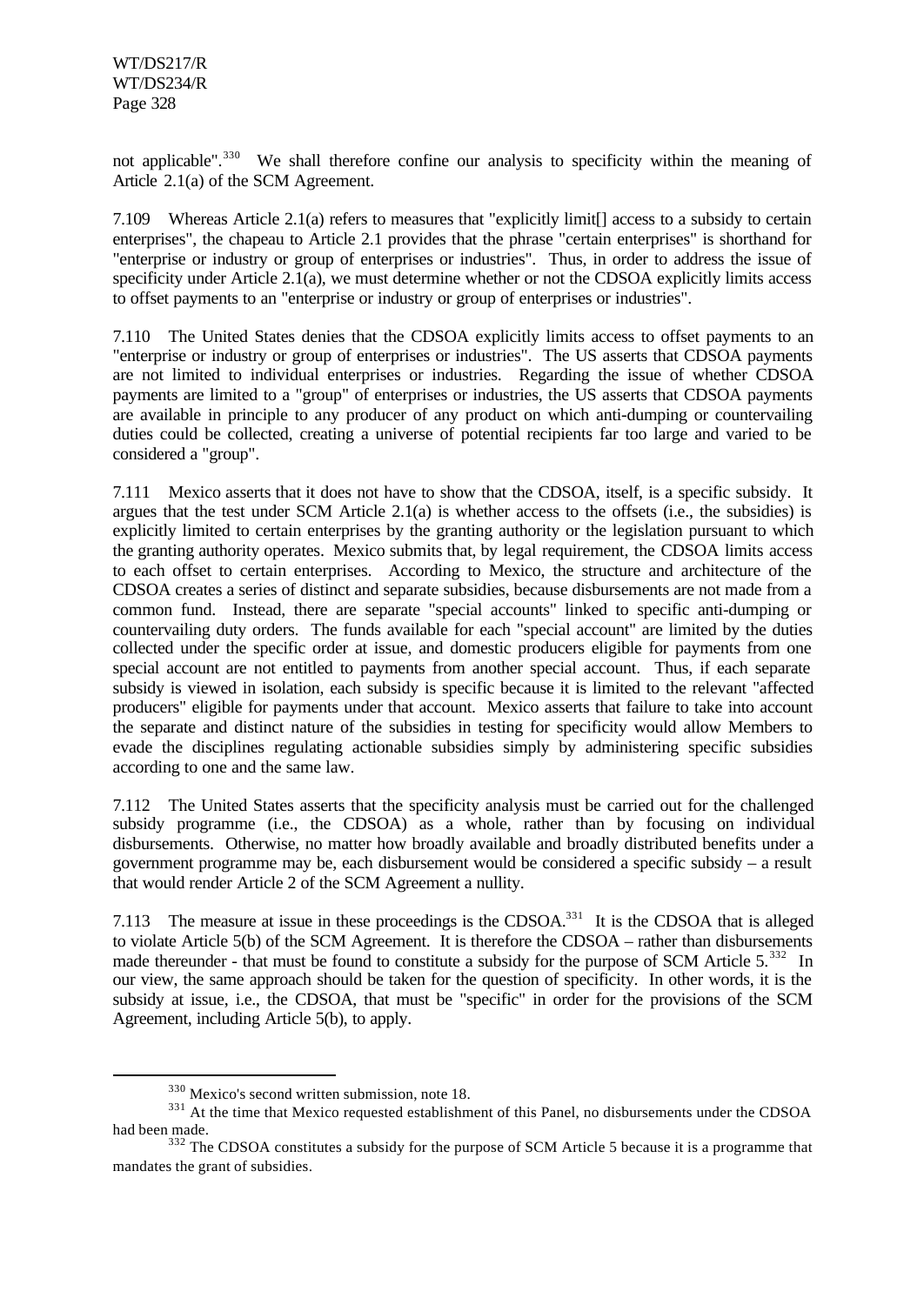7.114 Mexico has expressed the concern that an analysis of specificity at the level of the CDSOA programme *per se*, rather than disbursements made thereunder, would enable Members to evade subsidy disciplines. We do not share this concern, since even if the CDSOA *per se* were not specific, it would be open to Mexico to challenge actual disbursements made under the CDSOA. On the other hand, we agree with the US argument that Mexico's approach to the question of specificity would render Article 2 of the SCM Agreement a nullity, since any subsidy programme would necessarily be found to be specific merely because subsidies provided under subsidy programmes are necessarily enterprise, industry or region-specific. Mexico attempts to counter this argument by asserting that the CDSOA differs fundamentally from the other examples of subsidy programs raised by the United States in that the latter do not administer a series of separate and distinct subsidies. Mexico submits that the CDSOA must be distinguished from a typical subsidy programme, which involves a common pool of funds which all potential recipients can access, because it has separate accounts for each individual order or finding, and eligibility to subsidies from each discrete account is explicitly restricted to certain recipients. However, even if one were to analyse specificity on the basis of actual disbursements made under a subsidy programme, we do not consider that the source of funding for such disbursements would be relevant. The question would be whether or not disbursements are specific, in the sense that they are reserved for specific enterprises or industries, or groups thereof. The source of the funding would have no bearing on this issue.

7.115 Since Mexico would have the Panel assess specificity on the basis of actual disbursements made under the CDSOA, rather than on the basis of the CDSOA *per se*, Mexico has not argued that the CDSOA *per se* explicitly limits access to offset payments to an "enterprise or industry or group of enterprises or industries". There is therefore no basis for us to find that the CDSOA *per se* is "specific" within the meaning of Article 2.1(a) of the SCM Agreement.

7.116 As a matter of law, pursuant to Article 1.2 of the SCM Agreement, a subsidy that is not "specific" falls outside the scope of the SCM Agreement, and therefore cannot be inconsistent with SCM Article 5(b). In principle, therefore, it is not necessary for us to consider whether or not the use of the CDSOA has caused "adverse effects" within the meaning of that provision. While in principle it is not necessary for us to consider whether or not the use of the CDSOA has caused "adverse effects" within the meaning of that provision, we set out our consideration as follows.

(b) Has the use of the CDSOA caused "adverse effects"?

7.117 Mexico asserts that the use of the CDSOA has caused "adverse effects" within the meaning of Article 5(b) of the SCM Agreement, i.e., "nullification or impairment of benefits accruing directly or indirectly to other Members under GATT 1994 in particular the benefits of concessions bound under Article II of GATT 1994". In particular, Mexico argues that CDSOA offset payments *per se* nullify or impair benefits accruing to Mexico under GATT Articles II and VI. As explained in greater detail below, Mexico claims both "violation" and "non-violation" nullification or impairment.

# *(i) "Violation" nullification or impairment*

l

7.118 Mexico's claim of "violation" nullification or impairment rests on alleged violations of "the provisions of the GATT 1994, including Articles VI:2 and X:3(a)".<sup>333</sup> Mexico relies on DSU Article 3.8, whereby there is prima facie nullification or impairment whenever there is a violation of a covered agreement:

In cases where there is an infringement of the obligations assumed under a covered agreement, the action is considered *prima facie* to constitute a case of nullification or

<sup>333</sup> Mexico's first written submission, para. 74.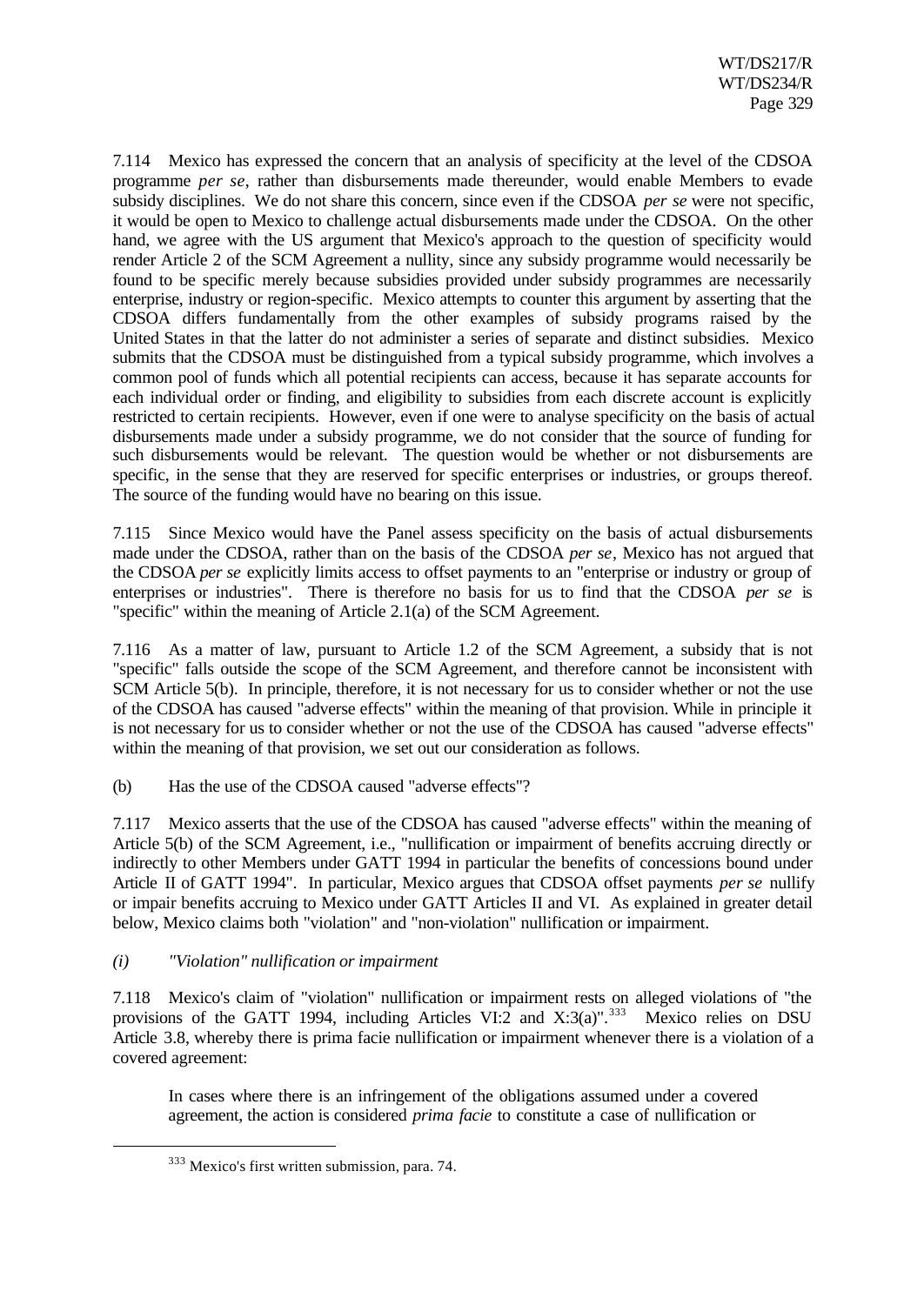impairment. This means that there is normally a presumption that a breach of the rules has an adverse impact on other Members parties to that covered agreement, and in such cases, it shall be up to the Member against whom the complaint has been brought to rebut the charge.

7.119 We recall that we have already found that the CDSOA violates AD Articles 5.4 and 18.1, SCM Articles 11.4 and 32.1, and GATT Article VI:2 and 3. In our view, however, the presumption of nullification or impairment resulting from the violation of these provisions under DSU Article 3.8 is not sufficient to demonstrate nullification or impairment for the purpose of SCM Article 5(b). The presumption arising under Article 3.8 DSU relates to nullification or impairment caused by the violation at issue. Thus, if a measure violates Article 18.1 of the AD Agreement and Article VI:2 of the GATT 1994, that violation would be presumed to cause nullification or impairment, by virtue of the non-conformity of that measure with the relevant provision(s) of the AD Agreement. For the purpose of SCM Article 5(b), however, Mexico must show that the use of a subsidy caused nullification or impairment. It is suggested that the fact that the CDSOA is in violation of AD Article 18.1 and GATT Article VI:2 does not address this issue, since our finding of violation of these provisions says nothing of the effects resulting from the use of CDSOA as a subsidy. It merely addresses the status of the CDSOA as a "specific action against dumping" or subsidization. $334$ Furthermore, we agree with the United States that reliance on the presumption of nullification or impairment resulting from Article 3.8 DSU in the context of an Article 5 SCM claim would eliminate the primary distinction between prohibited subsidies under Article 3, where effects are presumed, and actionable subsidies under Article 5, where the complaining party must demonstrate adverse effects".

#### *(ii) "Non-violation" nullification or impairment*

7.120 As a starting-point for addressing Mexico's claim of "non-violation" nullification or impairment, we see no reason not to adopt the basic schematic approach taken by both Mexico and the United States. Thus, pursuant to footnote 12 to SCM Article 5(b), we note that "[t]he term 'nullification or impairment' is used in this Agreement in the same sense as it is used in the relevant provisions of GATT 1994, and the existence of such nullification or impairment shall be established in accordance with the practice of application of these provisions". Regarding the practice of application of GATT Article XXIII:1(b), we recall the *Japan – Film* panel's finding that three elements must be established in order to uphold an Article XXIII:1(b) claim: (i) the application of a measure by a WTO Member; (ii) the existence of a benefit accruing under the applicable agreement; and (iii) the nullification or impairment of a benefit as a result of the application of a measure.<sup>335</sup> We shall address each of these elements in turn.

The application of a measure

l

7.121 The parties disagree on whether or not the present case concerns the "application" of a measure. Mexico asserts that the *Japan – Film* requirement for the "application" of a measure should be modified in the context of an Article 5 claim, since Article 5 provides that the "use" of a subsidy must have caused nullification or impairment. Mexico asserts that, given the reference in SCM Article 7.1 (which addresses the remedies for a violation of Article 5) to "any subsidy … granted or

<sup>&</sup>lt;sup>334</sup> To avoid any misunderstanding, we would emphasise that our finding that the CDSOA constitutes "specific action against dumping" and subsidy (see para. 7.46 above) is not based on adverse effects resulting from the use of a subsidy. Although our finding that the CDSOA constitutes "specific action against dumping" and subsidy rests on the adverse impact of the CDSOA on exporters/foreign producers engaged in dumping, that adverse impact does not result exclusively from the provision of offset payment subsidies (or the use of a subsidy). The adverse impact results from the combination of anti-dumping duties and offset payment subsidies in the particular circumstances of the CDSOA.

<sup>335</sup> *Japan – Film*, para. 10.41.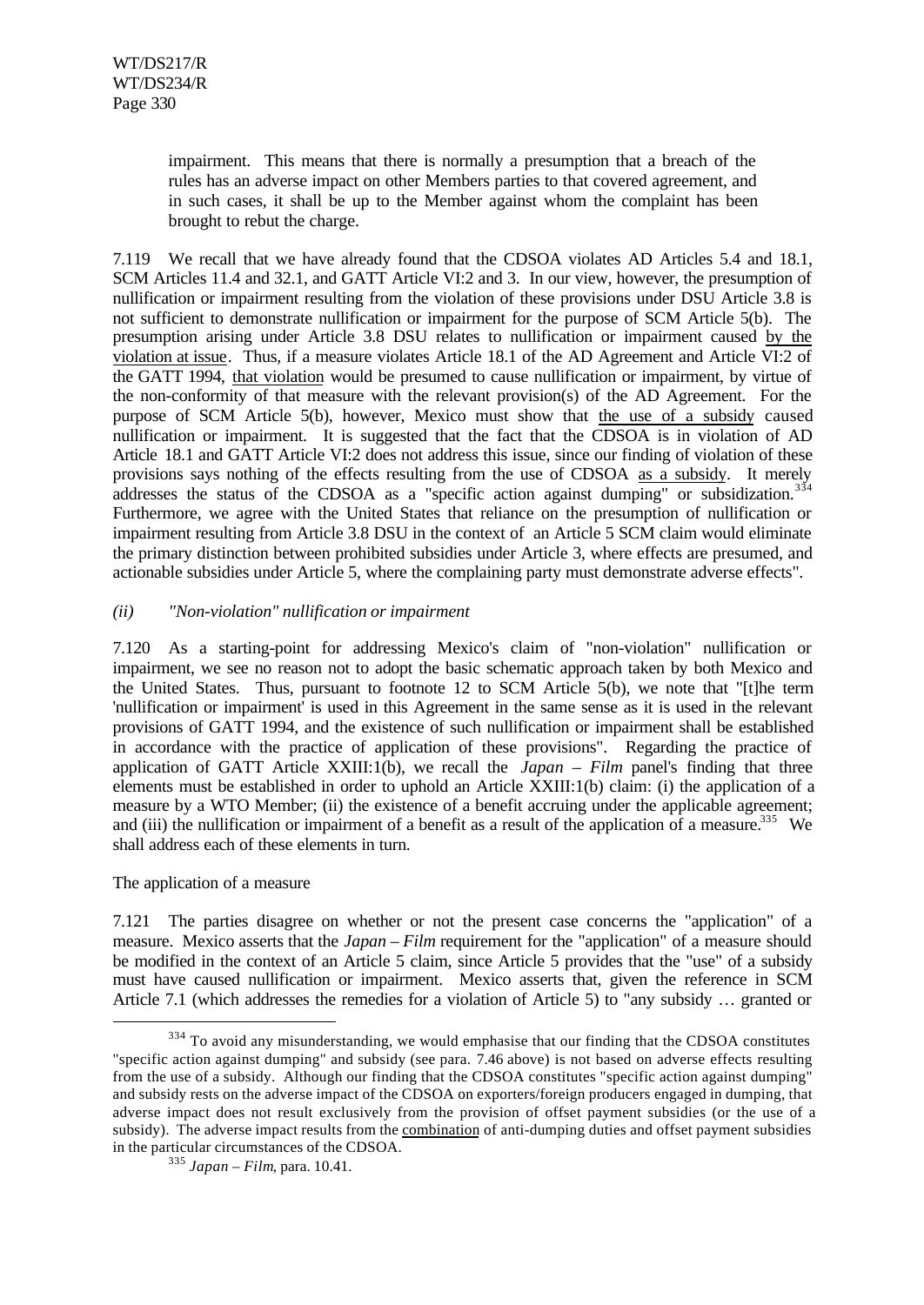maintained … result[ing] in … nullification or impairment", the word "use" in Article 5 should be interpreted to include both the granting and maintaining of a subsidy. Mexico asserts that the CDSOA grants subsidies when offset payments are actually made. Mexico also asserts that a subsidy is maintained by the CDSOA (because the CDSOA provides for a mandatory subsidy regime), even before the granting of subsidies under the CDSOA. For its part, the United States relies on the *Japan – Film* panel and DSU Article 26.1 to assert that, in order for a non-violation nullification or impairment claim to succeed, there must be a measure that is "currently being applied". The US asserts that the CDSOA is not a measure that is "currently being applied", since no offset payments have actually been made.

7.122 In addressing this issue, we note that the *Japan – Film* panel was examining alleged "nonviolation" nullification or impairment in the context of a claim under Article XXIII:1(b) of the GATT 1994, and not Article 5 of the SCM Agreement. In examining Mexico's claim under Article 5, we consider that we should be guided by the ordinary meaning of SCM Article 5, read in context. SCM Article 5(b) clearly demonstrates that the drafters of the SCM Agreement envisaged the possibility of nullification or impairment resulting from the "use" of a subsidy. In a dispute regarding SCM Article 5(b), therefore, the *Japan – Film* panel's reference to the "application" of a measure must encompass the "use" of a subsidy. Furthermore, guidance as to the manner in which a subsidy may be "used" may be derived from the relevant context. We consider that SCM Article 7 constitutes particularly relevant context, since it sets forth the remedies available for alleged violations of *inter alia* SCM Article 5(b). In particular, Article 7.1 provides for the initiation of dispute settlement proceedings in respect of nullification or impairment caused by subsidies "granted or maintained" by another Member. This is the same nullification or impairment as that caused by the "use" of subsidies within the meaning of Article 5(b). In the context of Article 7.1, therefore, the "use" of a subsidy is equated with the "grant[]" or "maintain[ing]" of a subsidy. For the purposes of claims of "nonviolation" nullification or impairment arising under SCM Article 5(b), therefore, we consider that the "application" of a measure encompasses the "use" of a subsidy, in the sense of the grant or maintaining of a subsidy. We therefore reject the US argument that the CDSOA should not be said to have been "applied" if no actual disbursements have been made thereunder. Even if disbursements have not been granted under the CDSOA, the maintenance of the CDSOA programme constitutes "application" of a measure for the purpose of a "non-violation" nullification or impairment claim under SCM Article 5(b). We therefore find that the first requirement identified by the *Japan – Film* panel has been met.

7.123 Leaving aside the contextual relevance of SCM Article 7.1 to this issue, we consider that our approach to the term "application" is supported by the Appellate Body findings in *US – Line Pipe*, where the Appellate Body asserted that a duty ... does not need actually to be enforced and collected to be 'applied' to a product".<sup>336</sup> We understand the Appellate Body to mean that the existence of a duty, and the potential enforcement and collection of that duty, is sufficient for it to "apply" to a product. We likewise consider that the existence of a subsidy programme, and the potential use of that subsidy programme, is sufficient for that programme to "apply".

The existence of a benefit

l

7.124 Regarding the second element identified by the *Japan – Film* panel, Mexico relies on benefit accruing under Articles II and VI of the GATT 1994. The United States does not dispute that benefits resulting from negotiated tariff concessions accrue to Mexico under these provisions. There is no reason, therefore, why we should not find that this second requirement has been met.

<sup>336</sup> Appellate Body Report, *United States – Definitive Safeguard Measures on Imports of Circular Welded Carbon Quality Line Pipe from Korea* ("*US – Line Pipe* "), WT/DS202/AB/R, adopted 8 March 2002, para. 129.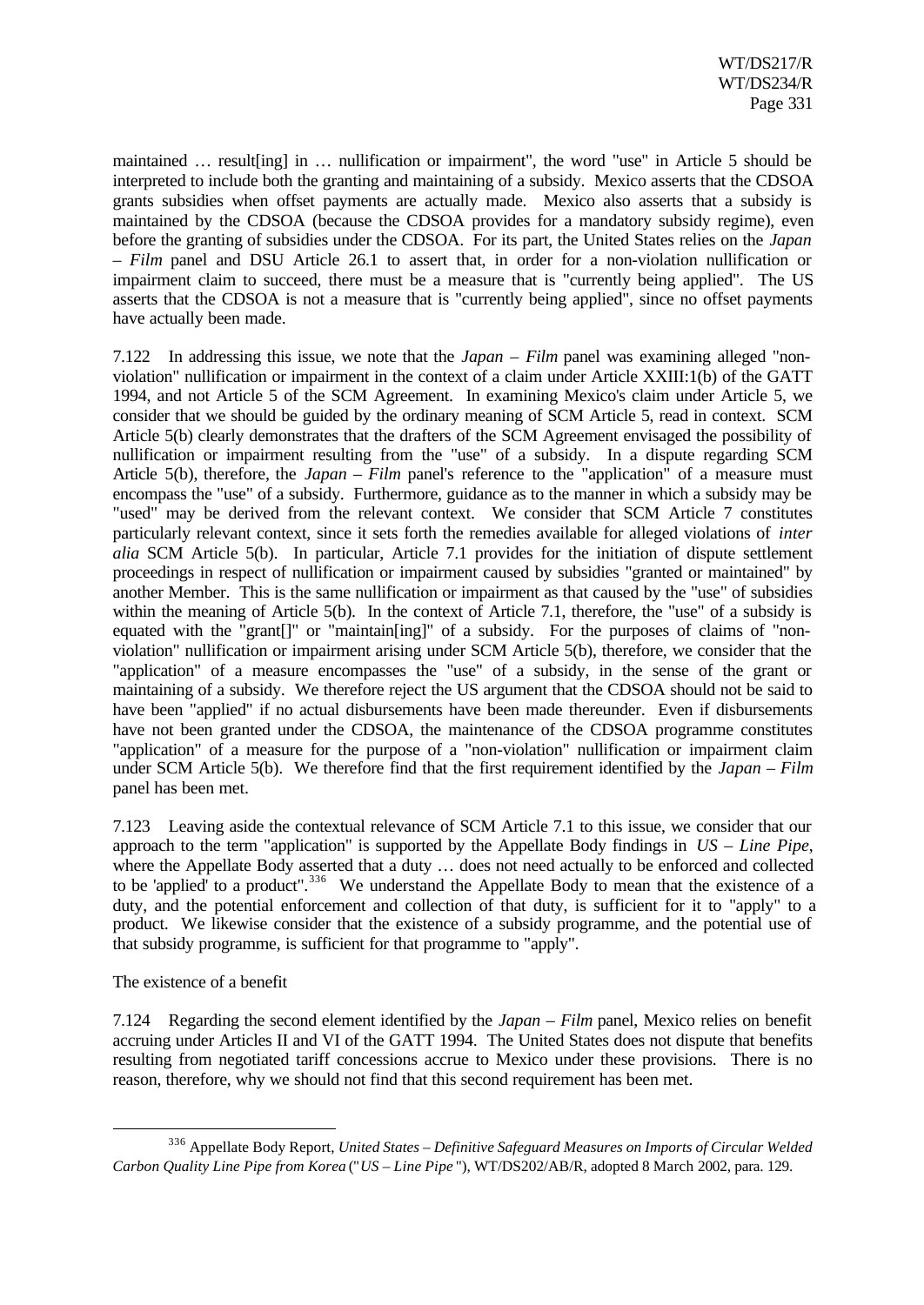The nullification or impairment of a benefit

7.125 Mexico claims that both the granting of subsidies (i.e., the making of actual disbursements) and the maintaining of subsidies (i.e., the maintaining of the CDSOA programme) under the CDSOA *per se* cause "non-violation" nullification or impairment. In addressing this claim, we take particular note of the Appellate Body's assertion in *EC – Asbestos* that non-violation nullification or impairment is a "rather unusual remedy".<sup>337</sup> We also note that like the panel in *Japan – Film*, the Appellate Body considered that the "non-violation" nullification or impairment remedy "should be approached with caution and should remain an exceptional remedy".<sup>338</sup>

7.126 We recall that, according to footnote 12 to Article 5(b) of the SCM Agreement, "[t]he term 'nullification or impairment' is used in this Agreement in the same sense as it is used in the relevant provisions of GATT 1994, and the existence of such nullification or impairment shall be established in accordance with the practice of application of these provisions". In our view, this would appear to be a codification of GATT practice regarding non-violation complaints. There is only one adopted GATT case concerning "non-violation" nullification or impairment caused by a subsidy programme, namely *EEC – Oilseeds*.<sup>339</sup> This is one of the cases that Mexico has sought to rely on in support of its claim. In light of footnote 12, we consider it appropriate to be guided by the findings of that panel.

7.127 In *EEC – Oilseeds*, the panel asserted that countries "must … be assumed to base their tariff negotiations on the expectation that the price effect of the tariff concessions will not be systematically offset". The panel "examined whether it was reasonable for the United States to expect that the Community would not introduce subsidy schemes systematically counteracting the price effect of the tariff concessions". <sup>340</sup> This would suggest, therefore, that the *EEC – Oilseeds* panel considered that non-violation nullification or impairment would arise when the effect of a tariff concession is systematically offset or counteracted by a subsidy programme. This is a reasonable approach, since a standard of "systematic offsetting/counteracting" would preserve the exceptional nature of the "nonviolation" nullification or impairment remedy.<sup>341 342</sup> We shall therefore examine whether or not the CDSOA systematically offsets or counteracts benefits accruing to Mexico.

7.128 Mexico claims that both the grant of subsidies under the CDSOA, and the maintenance of the CDSOA programme *per se*, have caused "non-violation" nullification or impairment. In order to

l

<sup>339</sup> *European Economic Community - Payments and Subsidies Paid to Processors and Producers of Oilseeds and Related Animal-Feed Proteins* ("*EEC – Oilseeds*"), adopted 25 January 1990, BISD 37S/86.

 $340$  *EEC – Oilseeds*, para. 147. The panel found that "[a]t issue in the case before it [we]re productspecific subsidies that protect producers completely from the movement of prices for imports and thereby prevent tariff concessions from having any impact on the competitive relationship between domestic and imported oilseeds" (para. 148).

<sup>341</sup> In the context of subsidies, there is a tension between the right of a Member to subsidize (except prohibited subsidies), on the one hand, and the legitimate expectations of improved market access resulting from negotiated tariff concessions, on the other. Any subsidy to domestic producers is likely to have some adverse effect on the competitive relationship between domestic and imported products. However, the fact that there will be some impact should not be sufficient to uphold a claim of non-violation nullification or impairment. Otherwise, any specific domestic subsidy programme which is related to a product on which there is a tariff concession could constitute the non-violation nullification or impairment of benefits. This would hardly make non-violation nullification or impairment an "exceptional" or "unusual" remedy, as the Appellate Body has said it should be.

<sup>342</sup> Mexico would appear to agree with such an approach, since it has argued "non-violation" nullification or impairment on the basis that "offset payments will systematically upset the competitive relationship between Mexican products and like United States products legitimately expected by Mexico" (Mexico's second written submission, para. 83).

<sup>337</sup> *EC – Asbestos*, para. 185.

<sup>338</sup> *EC – Asbestos*, para. 186.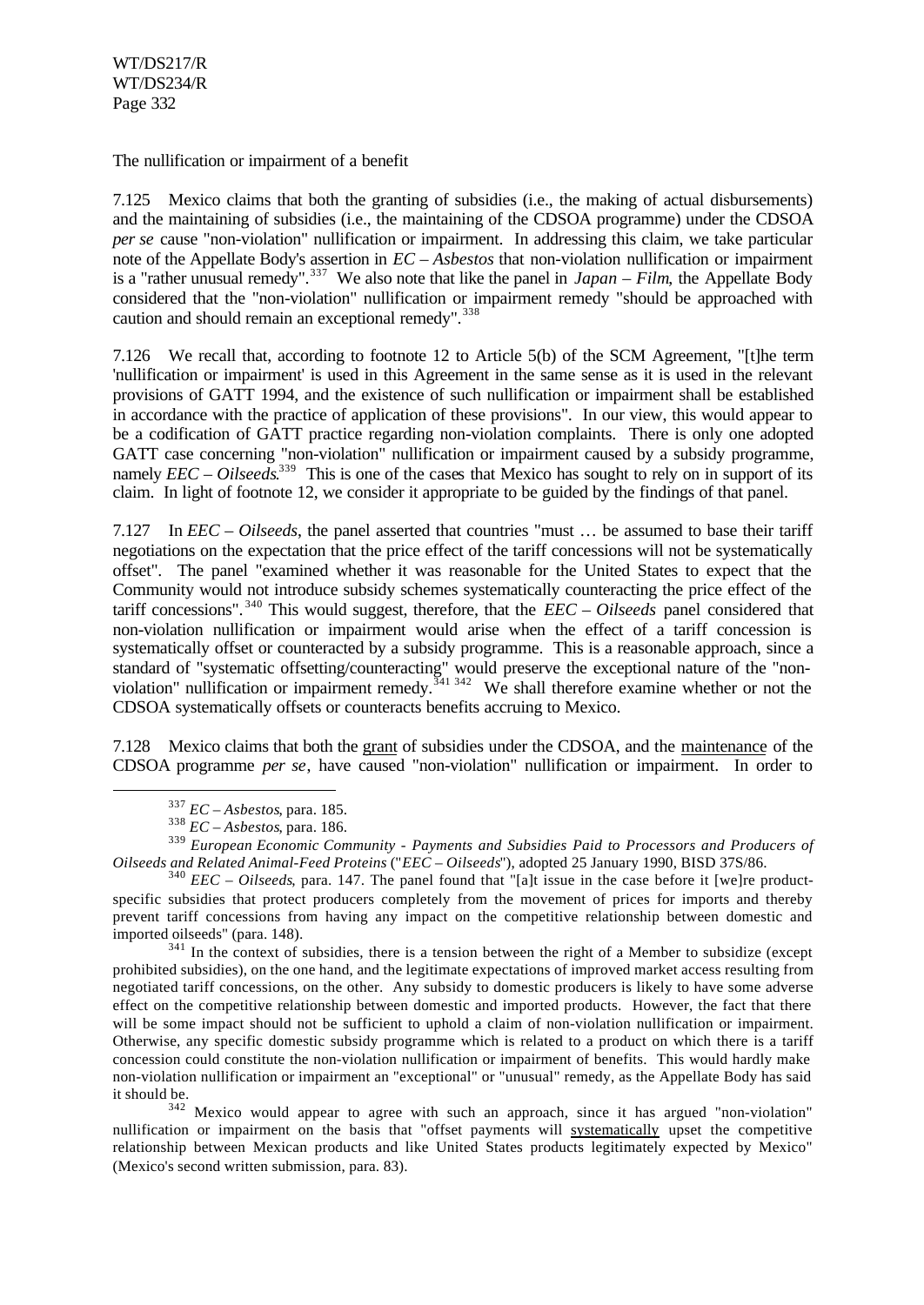determine whether or not the grant of subsidies under the CDSOA programme would systematically offset benefits accruing to Mexico under Articles II and VI of the GATT 1994, at a minimum we must assess the amount of subsidy to be provided, relative to the amount of the tariff concession. In the present case, though, because the Panel is examining the CDSOA *per se*, rather than actual disbursements made under the CDSOA, there is no way of knowing whether CDSOA offset payments will systematically offset or counteract tariff concessions. This is because it is not clear what the amount of subsidy will be in a given case, nor what level of tariff concession was made by the US for the product at issue. In other words, because the CDSOA does not provide for product-specific subsides (unlike the subsidy programme at issue in *EEC – Oilseeds*), and because the amount of such subsidies is not directly linked to the level of tariff concession made for the specific product at issue (but rather to the amount of anti-dumping or countervailing duties collected), there is no certainty that the grant of offset payments under the CDSOA will systematically offset or counteract benefits accruing to Mexico under Articles II and VI of the GATT 1994.

7.129 Mexico claims that the maintaining of the CDSOA programme *per se* nullifies or impairs benefits accruing to Mexico related to the predictability of conditions for future trade. Mexico asserts that it is impossible for efficient Mexican exporters who can still sell into the US market when facing anti-dumping or countervailing duties to predict the relative conditions of competition between their products and like US products. In other words, Mexican exporters are unable to predict in advance how much subsidy will be bestowed on "affected domestic producers".

7.130 The United States submits that commitments made under GATT Articles II and VI do not include an express or implied promise of total predictability. We agree, and see no basis for finding to the contrary. In any event, we consider that the unpredictability relied on by Mexico could result from any subsidy programme which does not fix the exact amount of subsidy to domestic producers in advance, or from a Member's decision to bestow *ad hoc*, non-recurring subsidies. Our acceptance of Mexico's argument would have far-reaching consequences, and would run counter to the Appellate Body's statement that "non-violation" nullification or impairment "should be approached with caution and should remain an exceptional remedy". To uphold Mexico's claim would be tantamount to finding that any form of unpredictable subsidization causes "non-violation" nullification or impairment.

7.131 An additional issue arising under the third element is the question of whether or not Mexico could have reasonably anticipated at the conclusion of the Uruguay Round of trade negotiations that the United States would pass the CDSOA into law. In this regard, like the *Japan – Film* panel, we consider that there is a presumption that a Member should not be held to have anticipated a measure introduced subsequent to the trade negotiations at issue. Since the CDSOA was introduced subsequent to the conclusion of the Uruguay Round negotiations, there is therefore a presumption that Mexico could not reasonably have anticipated the introduction of that measure. In seeking to rebut this presumption, the United States asserts that measures similar to the CDSOA were proposed in the US Congress prior to the conclusion of the Uruguay Round. Mexico responds that the fact that similar proposals were not enacted in the past led it to assume that further attempts to introduce such legislation would similarly fail. The United States replies that whether Mexico believed that the CDSOA would or would not become law in the United States is not germane, since the question is whether Mexico was on notice that the United States could pass such a measure. In our view, however, the fact that the United States could pass the CDSOA is not determinative of this issue, since, as a sovereign state, the United States could in principle pass any piece of legislation. The issue is whether or not Mexico could have reasonably anticipated that the United States would pass the CDSOA. We think not, because former proposals for similar legislation were defeated, and such proposals were opposed by the US Administration. Furthermore, the adoption of the CDSOA is inconsistent with Article 18.1 of the AD Agreement and Article 32.1 of the SCM Agreement. Given the express prohibition in those provisions regarding specific action against dumping and subsidy, we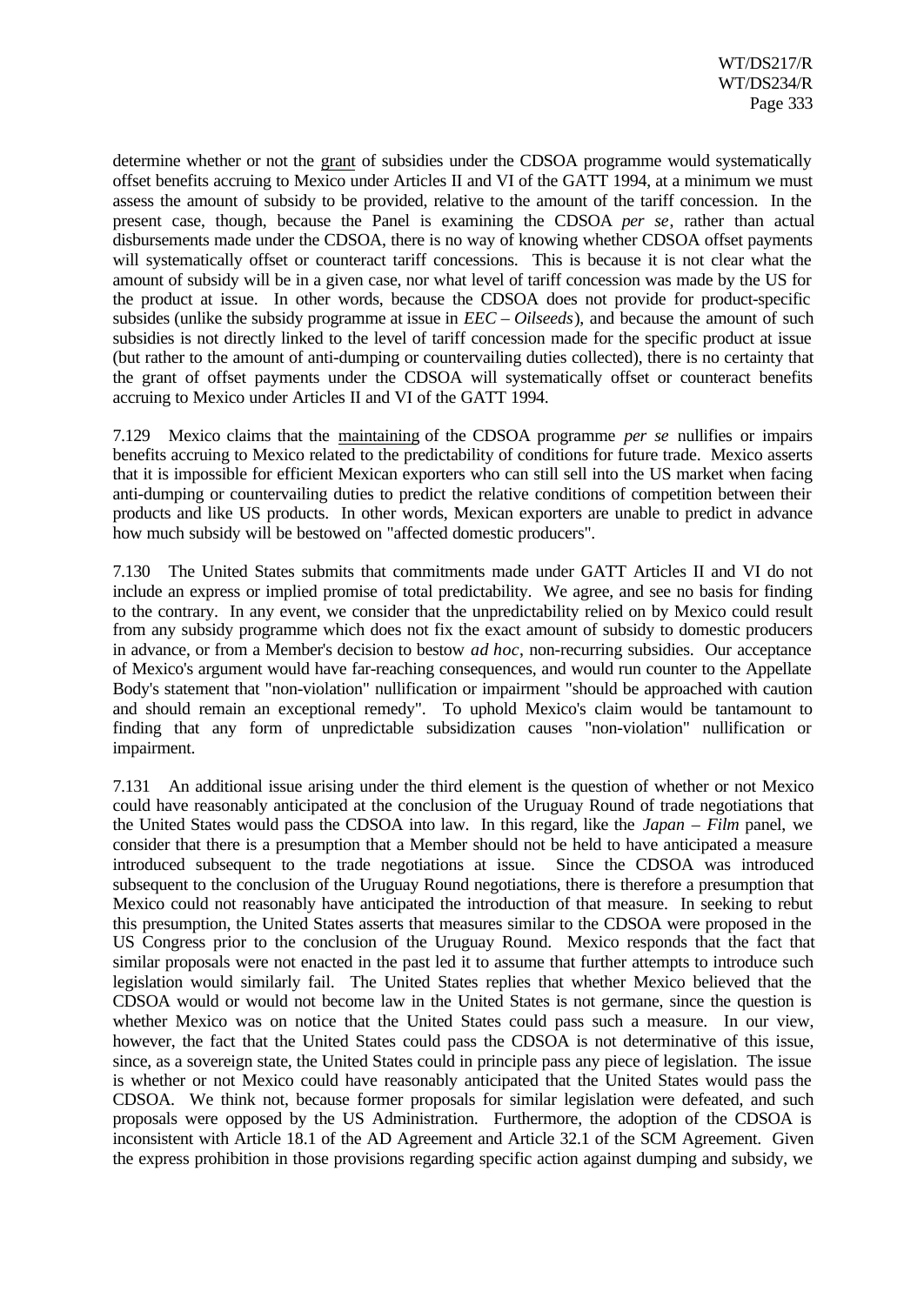WT/DS217/R WT/DS234/R Page 334

do not consider that Mexico should be held to have reasonably anticipated that the United States would pass precisely such specific action against dumping or subsidy.<sup>343</sup> Accordingly, the United States has failed to rebut the presumption that Mexico could not reasonably anticipated the passing of the CDSOA.

## *(iii) Summary of findings on adverse effects*

7.132 For the above reasons, we find that Mexico has failed to establish "violation" nullification or impairment. We further find that Mexico has failed to establish all of the necessary elements for its "non-violation" nullification or impairment claim. Accordingly, we find that Mexico has failed to demonstrate that the CDSOA has caused "adverse effects" within the meaning of Article 5(b) of the SCM Agreement.

#### (c) Conclusion

7.133 Since Mexico has failed to establish that the CDSOA *per se* is a "specific" subsidy that causes "adverse effects", we reject Mexico's claim that the CDSOA *per se* is inconsistent with Article 5(b) of the SCM Agreement.

#### H. SCM ARTICLES 4.10 AND 7.9

## **1. Arguments of the parties**

7.134 Australia submits that the CDSOA violates SCM Articles 4.10 and 7.9. In its first submission, Australia submitted that the CDSOA violates SCM Article 4.10 because it mandates the application of countermeasures in the absence of dispute settlement proceedings having established that a wrongful act has been committed. Australia also submitted in its first submission that the CDSOA violates SCM Article 7.9 because it imposes a countermeasure against subsidised imports which have not been found through a dispute settlement proceeding to cause adverse effects on the US domestic industry.

7.135 The United States asserted in its first submission that SCM Articles 4.10 and 7.9 do not contain an obligation or prohibition on Members and therefore cannot form the basis of a violation. The United States submits that even if those provisions do contain an obligation which could form the legal basis of a violation, the CDSOA is not a "countermeasure" within the meaning of SCM Articles 4.10 and 7.9.

#### **2. Evaluation by the Panel**

7.136 Australia indicated in its second written submission that it did not intend to pursue further arguments in relation to Articles 4.10 and 7.9 of the SCM Agreement.<sup>344</sup> On this basis, we consider Australia to have withdrawn its claims concerning these provisions and do not make a finding.<sup>345</sup>

<sup>&</sup>lt;sup>343</sup> This does not mean that the violation of a provision of a covered agreement necessarily forms the basis for a claim of "non-violation" nullification or impairment. It simply means that we see no basis for finding that one Member should be deemed to reasonably anticipate that another Member will violate an express prohibition .

 $344$  See para. 4.867 above.

<sup>&</sup>lt;sup>345</sup> The text of this paragraph was proposed by Australia in its comments on the interim report.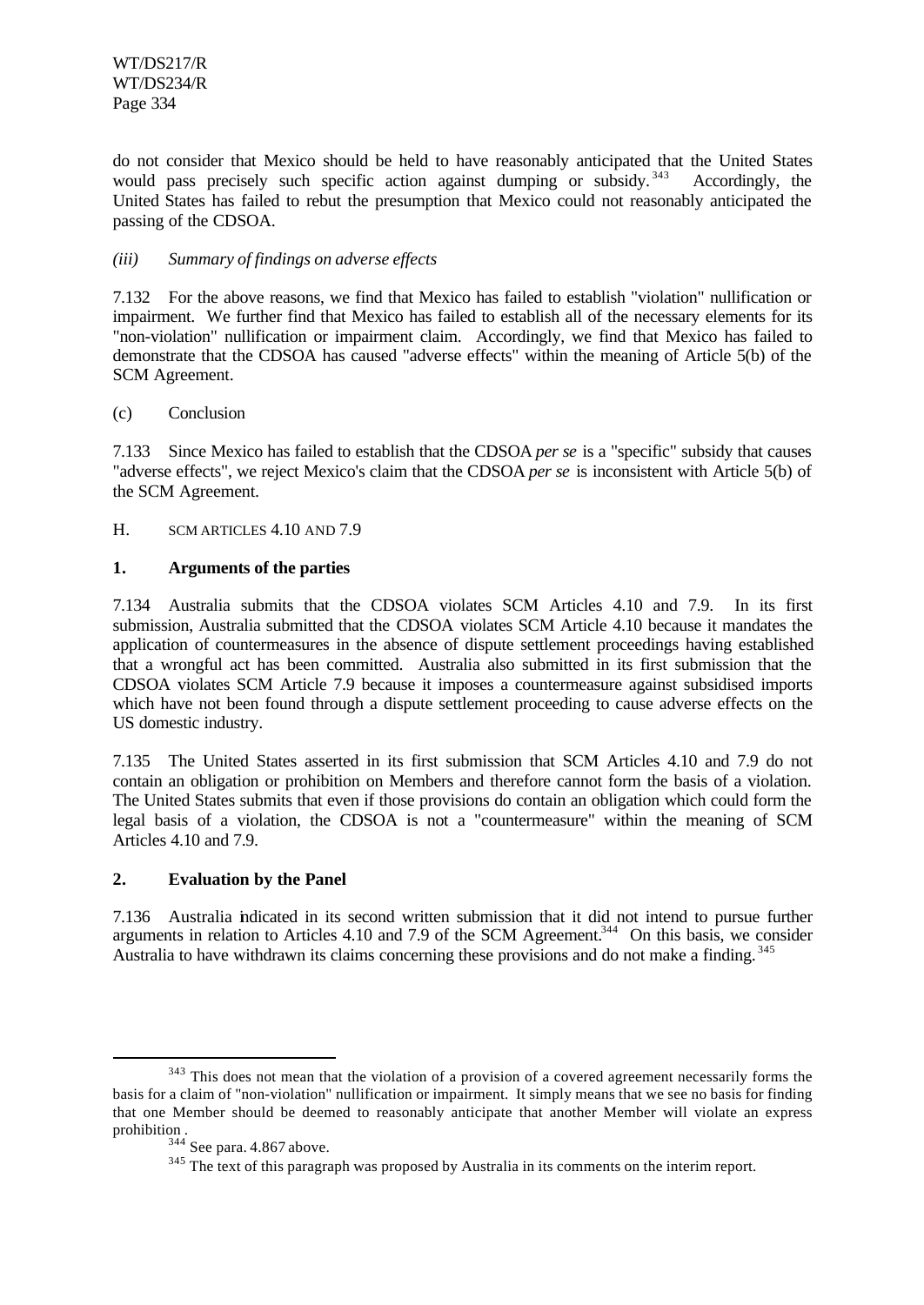## I. GATT ARTICLE  $X:3(A)$

l

## **1. Arguments of the parties**

7.137 The complaining parties<sup>346</sup> assert that the CDSOA is inconsistent with Article X:3(a) of the GATT 1994 because it leads to an unreasonable and partial administration of US laws and regulations regarding the initiation of investigations and the acceptance of undertakings.

7.138 The complaining parties argue that Article X:3 GATT 1994 requires the uniform, impartial and reasonable administration of a Member's laws and regulations, such as the US anti-dumping and countervail laws concerning initiation and the acceptance of undertakings. The complainants argue that the Tariff Act 1930 is itself a law of general application, and because the CDSOA is an amendment to the Tariff Act, the CDSOA is also subject to the requirements of Article  $X:3(a).^{347}$ According to the complainants, the CDSOA necessarily leads to an unreasonable administration of the anti-dumping/countervail law and regulations because investigations will be initiated and measures will be imposed in cases where the domestic industry has no genuine interest in the adoption of such measures, but is acting on the basis of a strong financial incentive to support the application and to oppose an undertaking. The complainants further submit that the CDSOA also leads to a partial administration of the US anti-dumping law since it artificially increases the level of support for the application and deprives the exporters of a fair consideration for an alternative remedy as the exporters' interests in obtaining such an alternative remedy is subordinated to the pecuniary interests of the domestic producers.

7.139 The United States argues that the complaining parties have failed to present any evidence of the actual administration of the CDSOA as required under Article X:3 GATT 1994. The US asserts that the complaining parties' allegations are no more than speculations concerning the impact of the CDSOA on the number of AD petitions filed or undertakings accepted. In any case, the US argues, decisions by private parties on whether to file or support petitions, or by the USDOC in determining whether to accept or reject undertakings have nothing to do with the administration of the CDSOA by the US Customs service. Whatever effect CDSOA may or may not have on the domestic industry, there is no reason to believe that the Commerce Department will now administer the standing or undertaking provisions any differently.

7.140 The United States also asserts that the US implementation of its obligations under the Antidumping and SCM Agreements is not within the terms of reference of this dispute. Furthermore, the United States submits that the CDSOA is not the sort of administrative measure that can even be challenged under GATT Article X:3(a). The panel in *Argentina – Hides and Leather* carefully explained that, for a measure to be challengeable under GATT Article X:3(a), it must be administrative, as opposed to substantive, in nature.<sup>348</sup> The measure at issue in *Argentina – Hides and Leather* was administrative in nature because it set forth means for the application and enforcement of substantive customs rules.<sup>349</sup> The United States submits that, in contrast to the measure at issue in the

<sup>346</sup> We note that Australia has not claimed a violation of Article X of the GATT 1994.

<sup>347</sup> Canada refers to the Panel report in *Argentina – Measures Affecting the Export of Bovine Hides and the Import of Finished Leather*, WT/DS155/R, adopted 16 February 2001, para. 11.77. Brazil also notes that in *US – Anti-Dumping Measures on Stainless Steel Plate in Coils and Stainless Steel Sheet and Strip from Korea* WT/DS179/R (adopted 1 February 2001*,* para. 6.49 n.62), the panel confirmed that anti-dumping laws and regulations were laws and regulations within the meaning of Article X:1 and hence within the scope of Article X:3.

<sup>348</sup> *Argentina – Measures Affecting The Export of Bovine Hides and The Import of Finished Leather ("Argentina – Hides and leather"),* WT/DS155/R, adopted on 16 February 2001, para. 11.70.

<sup>&</sup>lt;sup>349</sup> *Id.*, para. 11.72 (stating the measure at issue "merely provides for a certain manner of applying ... substantive rules" on customs classification and export duties).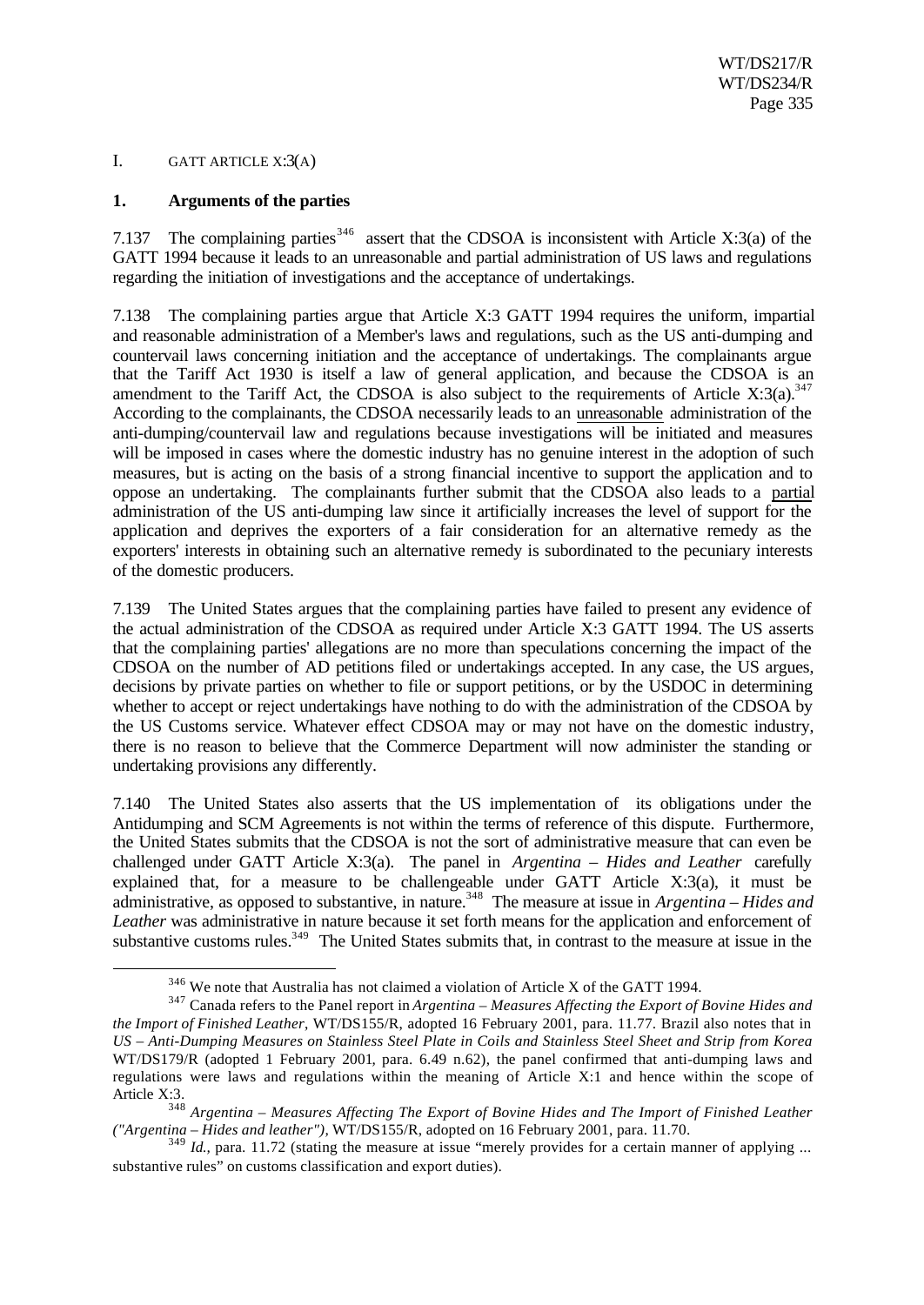WT/DS217/R WT/DS234/R Page 336

*Argentina – Hides and Leather* case, the CDSOA does not establish any procedures for the administration or enforcement of US laws on determinations of the level of industry support or the acceptance or rejection of undertakings. According to the United States, the CDSOA is rather a substantive measure. It provides statutory authority for the US Customs Service to distribute antidumping and countervailing duties collected to affected domestic producers. The United States submits that, as the CDSOA is not administrative in nature, it cannot be challenged under GATT Article X:3(a).

#### **2. Evaluation by the Panel**

7.141 GATT Article X provides in relevant part:

1. Laws, regulations, judicial decisions and administrative rulings of general application, made effective by any contracting party, pertaining to the classification or the valuation of products for customs purposes, or to rates of duty, taxes or other charges, or to requirements, restrictions or prohibitions on imports or exports or the transfer of payments therefor, or affecting their sale, distribution, transportation, insurance, warehousing inspection, exhibition, processing, mixing or other use …

3.(a) Each contracting party shall administer in a uniform, impartial and reasonable manner all its laws, regulations, decisions and rulings of the kind described in paragraph 1 of this Article.

7.142 Before addressing the substance of the complaining parties' Article X:3(a) claim, we must first examine whether or not this claim falls within our terms of reference. The United States submits that it does not, because the US trade laws allegedly administered by the CDSOA<sup>350</sup> were not included in the complaining parties' requests for establishment. We do not agree with the United States, since this claim concerns the alleged administration of US trade laws by the CDSOA, rather than the trade laws themselves. Since the CDSOA, the measure which "administer[s]" within the meaning of GATT Article X:3(a), is within our terms of reference, so too is the complaining parties' Article X:3(a) claim regarding the CDSOA.

7.143 In examining the substance of the complaining parties' claim, we consider it appropriate to be guided by the panel in *Argentina – Hides and Leather*. In applying Article X:3(a), that panel stated that "[t]he relevant question is whether the substance of such a measure is administrative in nature or, instead, involves substantive issues more properly dealt with under other provisions of the GATT 1994".<sup>351</sup> In other words, if a measure is substantive in nature, it does not fall within the scope of GATT Article X:3(a). Article X:3(a) applies only in respect of measures that are administrative in nature. That panel found that the relevant measure was administrative in nature because it did not "establish substantive Customs rules for enforcement of export laws", and "merely provide[d] for a certain manner of applying [the relevant] substantive rules".  $352$ 

7.144 In the present case, we do not consider that the CDSOA "merely provides for a certain manner of applying [the relevant] substantive rules". It does not contain rules governing the application or administration of the US Tariff Act of 1930 or applicable US Department of Commerce

<sup>&</sup>lt;sup>350</sup> These measures are contained in the US Tariff Act of 1930 and applicable US Department of Commerce implementing regulations.

<sup>351</sup> *Argentina – Hides and Leather*, para. 11.70.

<sup>352</sup> *Argentina – Hides and Leather*, para. 11.72.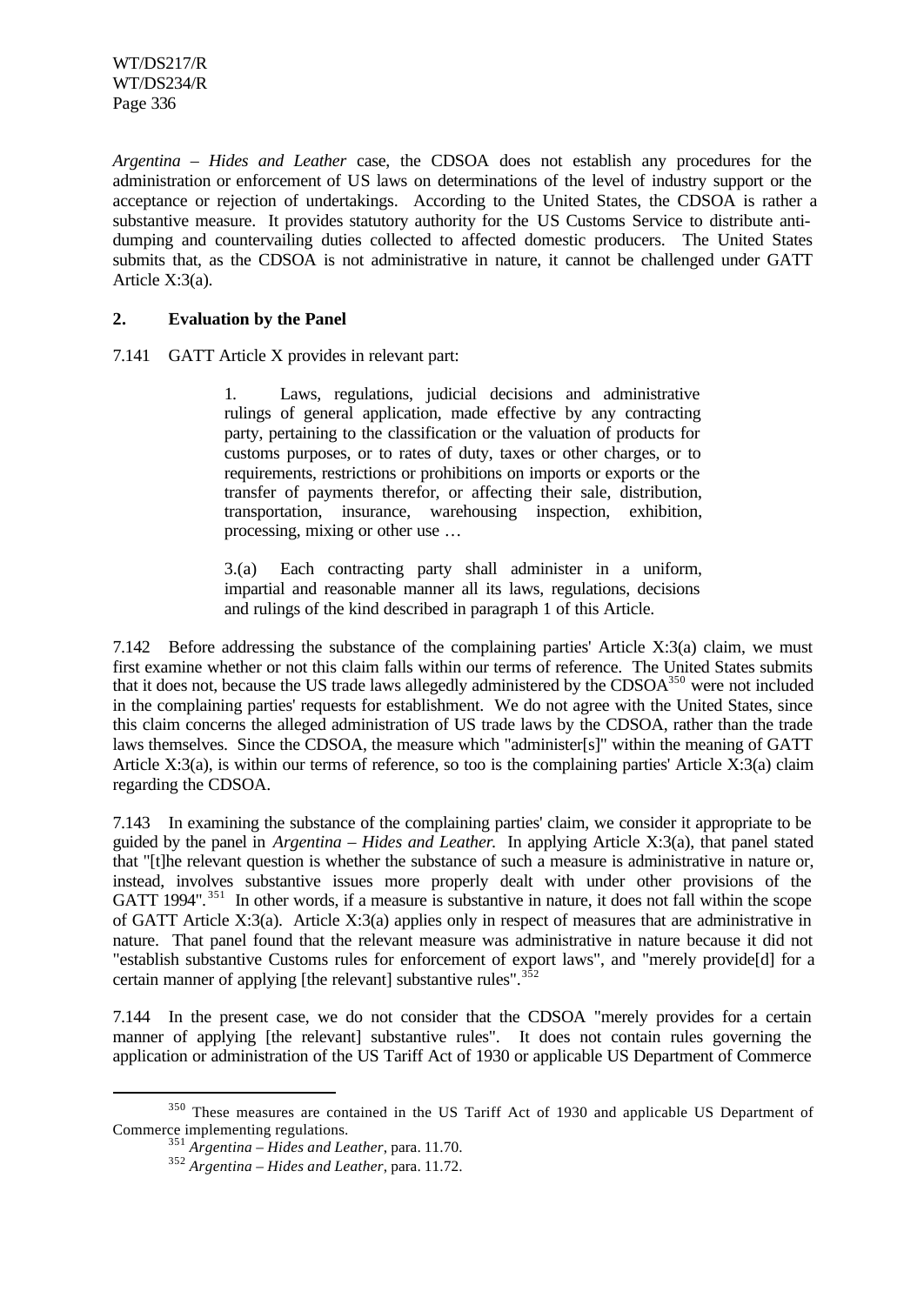implementing regulations. The CDSOA does not require the administering authority to administer those laws and implementing regulations in any particular way. In fact, the complaining parties' Article X:3(a) claim focuses on action by US domestic producers in anti-dumping and countervail proceedings (in respect of their support for petitions, and their opposition to price undertakings), rather than action by the administering authority. The alleged impact of the CDSOA on domestic producers' participation in anti-dumping or countervail proceedings only arises because the CDSOA contains substantive rules governing the provision of offset payments (i.e., domestic producers may alter their behaviour in order to meet the substantive eligibility criteria set forth in the CDSOA).

# **3. Conclusion**

7.145 In light of the above, we find that the CDSOA is substantive in nature, and therefore does not constitute an administrative measure. We therefore find that the CDSOA falls outside the scope of Article X:3(a) of the GATT 1994, and we reject the complaining parties' Article X:3(a) claim accordingly.

# **VIII. CONCLUSIONS AND RECOMMENDATION**

8.1 In the light of our findings, we conclude that the CDSOA is inconsistent with AD Articles 5.4, 18.1 and 18.4, SCM Articles 11.4, 32.1 and 32.5, Articles VI:2 and VI:3 of the GATT 1994, and Article XVI:4 of the WTO Agreement.

8.2 We reject the complaining parties' claims that the CDSOA is inconsistent with AD Articles 8.3 and 15, SCM Articles 4.10, 7.9 and 18.3, and Article X:3(a) of the GATT 1994. We also reject Mexico's claim that the CDSOA violates SCM Article 5(b).

8.3 The CDSOA is a new and complex measure, applied in a complex legal environment. In concluding that the CDSOA is in violation of the abovementioned provisions, we have been confronted by sensitive issues regarding the use of subsidies as trade remedies. If Members are of the view that subsidisation is a permitted response to unfair trade practices, we suggest that they clarify this matter through negotiation.

8.4 Under Article 3.8 of the DSU, in cases where there is infringement of the obligations assumed under a covered agreement, the action is considered *prima facie* to constitute a case of nullification or impairment of benefits under that agreement. Accordingly, we conclude that to the extent that the CDSOA is inconsistent with the provisions of the AD Agreement, the SCM Agreement, and the GATT 1994, as described in paragraph 8.1 *supra*, the CDSOA nullifies or impairs benefits accruing to the complaining parties under those agreements.

8.5 Consistent with Article 19.1 of the DSU, we recommend that the Dispute Settlement Body request the United States to bring the CDSOA into conformity with its obligations under the AD Agreement, the SCM Agreement, and the GATT of 1994.

8.6 Certain complaining parties<sup>353</sup> have asked the Panel to suggest that the United States bring the CDSOA into conformity by repealing that measure. The United States did not react to this request. We note that Article 19.1 of the DSU provides us with the authority to suggest ways in which the United States could implement our recommendation that it bring the CDSOA into conformity. Although there could potentially be a number of ways in which the United States could bring the CDSOA into conformity, we find it difficult to conceive of any method which would be more

<sup>353</sup> Brazil, Chile, Japan, Korea and Mexico.